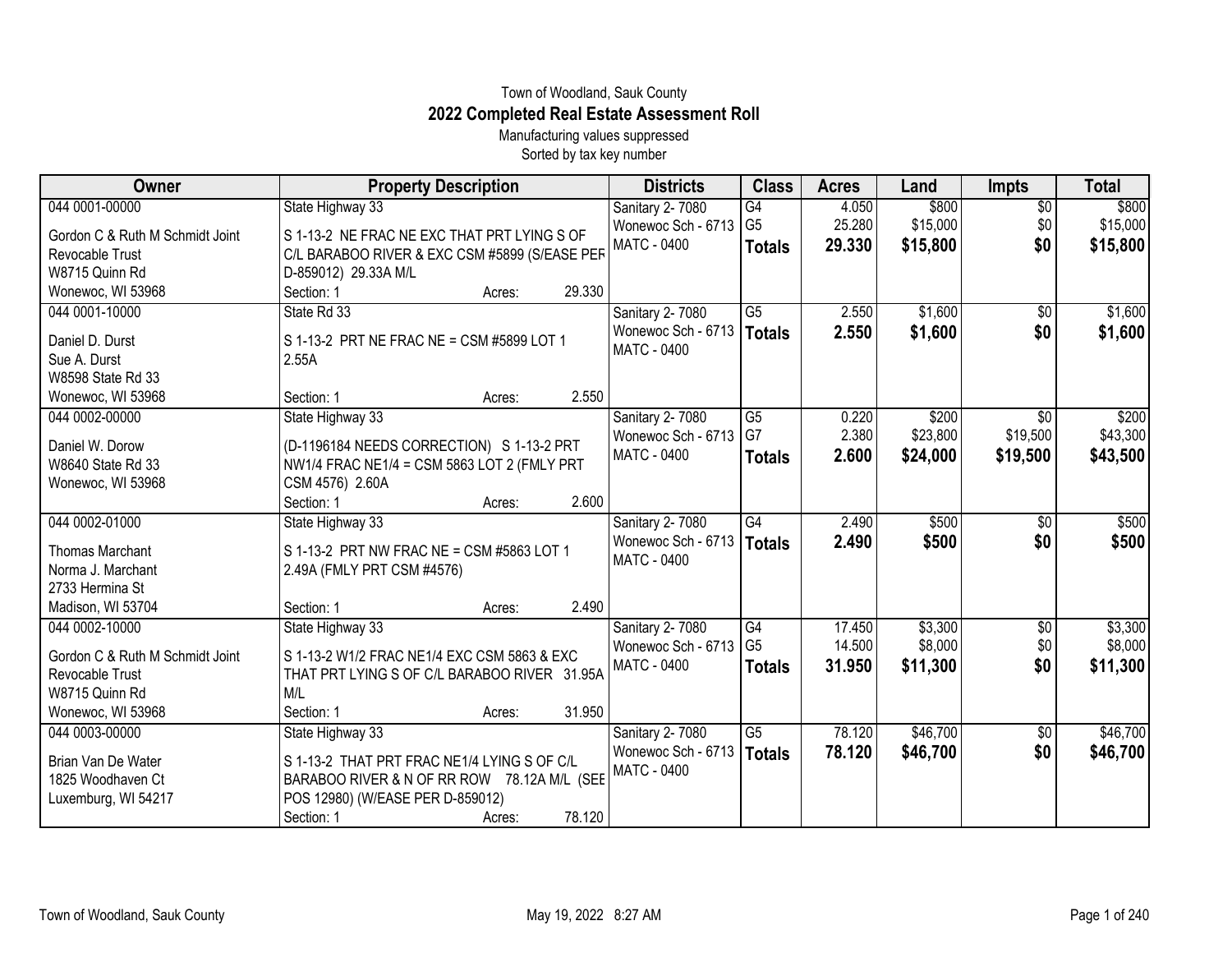| Owner                                             | <b>Property Description</b>                                                                  | <b>Districts</b>                      | <b>Class</b>                     | <b>Acres</b>   | Land               | <b>Impts</b>           | <b>Total</b>       |
|---------------------------------------------------|----------------------------------------------------------------------------------------------|---------------------------------------|----------------------------------|----------------|--------------------|------------------------|--------------------|
| 044 0005-00000<br>Gordon C & Ruth M Schmidt Joint |                                                                                              | Sanitary 2-7080<br>Wonewoc Sch - 6713 | $\overline{G6}$<br><b>Totals</b> | 0.740<br>0.740 | \$2,200<br>\$2,200 | $\overline{50}$<br>\$0 | \$2,200<br>\$2,200 |
| Revocable Trust                                   | S 1-13-2 THAT PRT SE FRAC NE LYING S OF RR<br>ROW 0.74A M/L                                  | <b>MATC - 0400</b>                    |                                  |                |                    |                        |                    |
| W8715 Quinn Rd                                    |                                                                                              |                                       |                                  |                |                    |                        |                    |
| Wonewoc, WI 53968                                 | 0.740<br>Section: 1<br>Acres:                                                                |                                       |                                  |                |                    |                        |                    |
| 044 0006-10000                                    |                                                                                              | Sanitary 2-7080                       | G4                               | 23.000         | \$5,100            | \$0                    | \$5,100            |
|                                                   |                                                                                              | Wonewoc Sch - 6713                    | G <sub>5</sub>                   | 16.820         | \$10,000           | \$0                    | \$10,000           |
| Dennis L. Laubscher                               | S 1-13-2 E1/2 NW1/4 LYING N RR ROW EXC COM NW                                                | <b>MATC - 0400</b>                    | <b>Totals</b>                    | 39.820         | \$15,100           | \$0                    | \$15,100           |
| Robin M. Laubscher                                | COR SD E1/2 NW1/4 - E ALG N LI 500? - S PARA W LI                                            |                                       |                                  |                |                    |                        |                    |
| W8724 State Rd 33                                 | TO N LI HWY 33 - SWLY ALG N LI HWY 33 TO W LI OF                                             |                                       |                                  |                |                    |                        |                    |
| Wonewoc, WI 53968                                 | 39.820<br>Section: 1<br>Acres:                                                               |                                       |                                  |                |                    |                        |                    |
| 044 0007-00000                                    | State Highway 33                                                                             | Sanitary 2-7080                       | G6                               | 1.480          | \$4,400            | \$0                    | \$4,400            |
| Jesse A. Deaton                                   | S 1-13-2 THAT PRT FRAC NE1/4 NW1/4 LYING S OF                                                | Wonewoc Sch - 6713                    | <b>Totals</b>                    | 1.480          | \$4,400            | \$0                    | \$4,400            |
| Elizabeth N. Deaton                               | RR R/W 1.48A M/L                                                                             | <b>MATC - 0400</b>                    |                                  |                |                    |                        |                    |
| S3989 State Rd 80                                 |                                                                                              |                                       |                                  |                |                    |                        |                    |
| Hillsboro, WI 53634                               | 1.480<br>Section: 1<br>Acres:                                                                |                                       |                                  |                |                    |                        |                    |
| 044 0009-00000                                    | E2214 State Rd 33                                                                            | Sanitary 2-7080                       | G1                               | 5.140          | \$18,200           | \$169,200              | \$187,400          |
|                                                   |                                                                                              | Wonewoc Sch - 6713                    | <b>Totals</b>                    | 5.140          | \$18,200           | \$169,200              | \$187,400          |
| Dewey E. Brooks<br>E2214 State Rd 33              | PT NEFRNW COM NWCOR; E500' -S PAR W/W LI TO<br>STH 33-SW LY ALG N LI OF STH 33 TO W LI-N POB | <b>MATC - 0400</b>                    |                                  |                |                    |                        |                    |
| Wonewoc, WI 53968                                 | 5.14A M/L                                                                                    |                                       |                                  |                |                    |                        |                    |
|                                                   | 5.140<br>Section: 1<br>Acres:                                                                |                                       |                                  |                |                    |                        |                    |
| 044 0010-00000                                    | State Highway 33                                                                             | <b>Sanitary 2-7080</b>                | 5M                               | 6.000          | \$10,200           | $\overline{50}$        | \$10,200           |
|                                                   |                                                                                              | Wonewoc Sch - 6713                    | G4                               | 24.000         | \$4,800            | \$0                    | \$4,800            |
| David L. Laubscher                                | SEC. 1 T13N R2E NW1/4 FRAC NW1/4 EXC. RR R/W                                                 | <b>MATC - 0400</b>                    | G <sub>5</sub>                   | 13.900         | \$16,200           | \$0                    | \$16,200           |
| Sharon K. Laubscher                               | 43.90A                                                                                       |                                       | <b>Totals</b>                    | 43.900         | \$31,200           | \$0                    | \$31,200           |
| E2064 State Rd 33                                 |                                                                                              |                                       |                                  |                |                    |                        |                    |
| Wonewoc, WI 53968                                 | 43.900<br>Section: 1<br>Acres:                                                               |                                       |                                  |                |                    |                        |                    |
| 044 0011-00000                                    | Strawbridge Rd                                                                               | Sanitary 2-7080                       | 5M                               | 30.100         | \$51,800           | $\overline{50}$        | \$51,800           |
| Jonathan D. Baker                                 | S 1-13-2, SWNW=LOT 1 OF CSM #1612 (FORMERLY                                                  | Wonewoc Sch - 6713                    | G4                               | 4.690          | \$1,500            | \$0                    | \$1,500            |
| Josh S. Baker                                     | LOT 1 OF CSM #653) EXC 66' STRIP N OF LOT 2 OF                                               | MATC - 0400                           | G <sub>5</sub>                   | 2.340          | \$1,400            | \$0                    | \$1,400            |
| S340 Meffert Rd                                   | CSM #653 PER R166-056<br>37.13 A                                                             |                                       | <b>Totals</b>                    | 37.130         | \$54,700           | \$0                    | \$54,700           |
| Wonewoc, WI 53968                                 | 37.130<br>Section: 1<br>Acres:                                                               |                                       |                                  |                |                    |                        |                    |
| 044 0012-00000                                    | S248 Strawbridge Rd                                                                          | Sanitary 2-7080                       | $\overline{G1}$                  | 3.980          | \$16,200           | \$159,900              | \$176,100          |
|                                                   |                                                                                              | Wonewoc Sch - 6713                    | Totals                           | 3.980          | \$16,200           | \$159,900              | \$176,100          |
| Penelope Hastings                                 | S 1-13-2 PT SWNW=LOT 2 OF CSM #653 & 66' STRIP                                               | <b>MATC - 0400</b>                    |                                  |                |                    |                        |                    |
| S248 Strawbridge Rd<br>Wonewoc, WI 53968          | N OF LOT 2 PER R166-056 3.98A                                                                |                                       |                                  |                |                    |                        |                    |
|                                                   | 3.980<br>Section: 1<br>Acres:                                                                |                                       |                                  |                |                    |                        |                    |
|                                                   |                                                                                              |                                       |                                  |                |                    |                        |                    |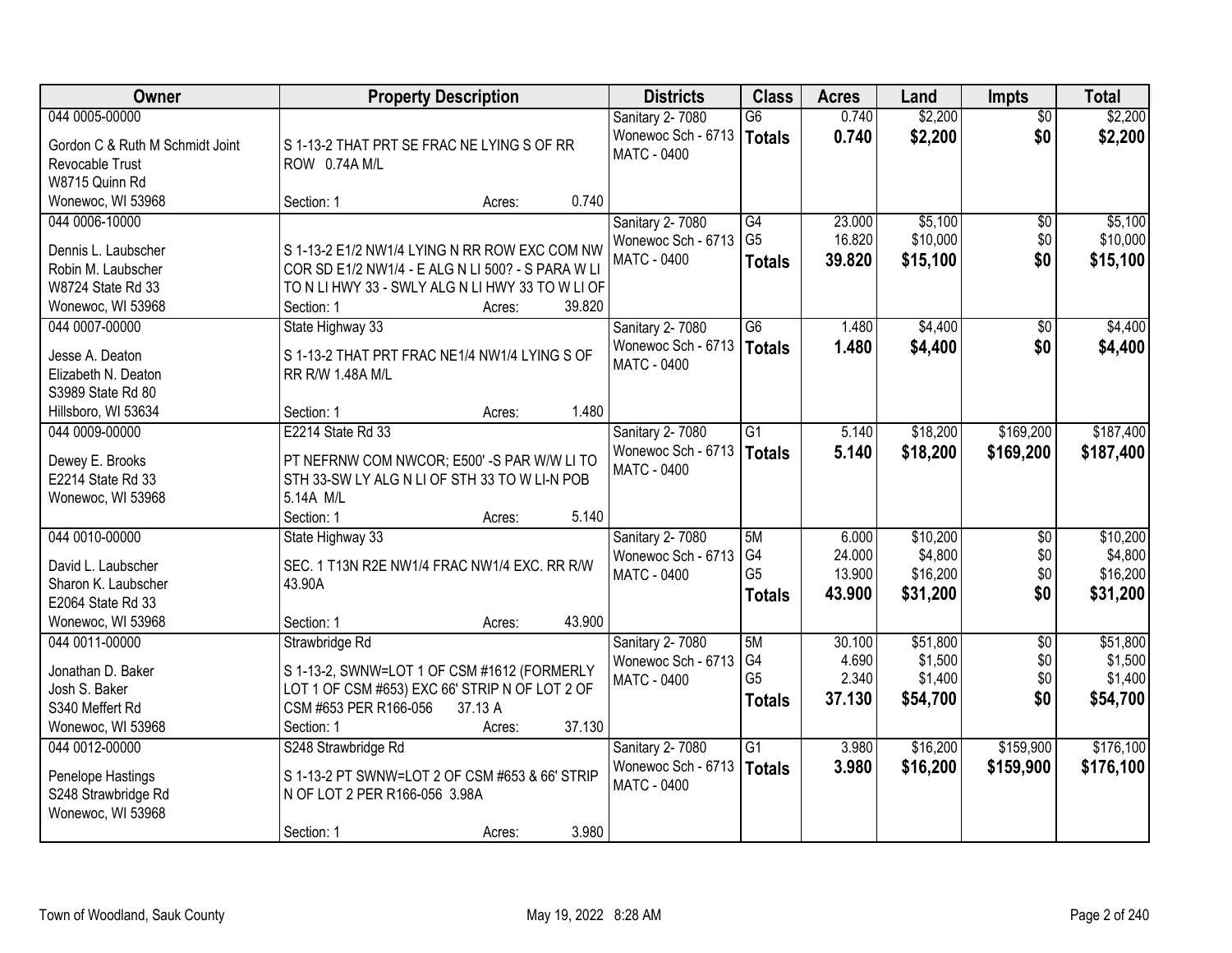| <b>Owner</b>          |                                                 | <b>Property Description</b>                    |        | <b>Districts</b>       | <b>Class</b>    | <b>Acres</b> | Land            | <b>Impts</b>    | <b>Total</b>    |
|-----------------------|-------------------------------------------------|------------------------------------------------|--------|------------------------|-----------------|--------------|-----------------|-----------------|-----------------|
| 044 0015-00000        | S348 Meffert Rd                                 |                                                |        | Sanitary 2-7080        | $\overline{G1}$ | 3.150        | \$15,200        | \$246,200       | \$261,400       |
| James F. Kirkham      | S 1-13-2 PRT NE1/4 SW1/4 = CSM 5710 LOT 1 6.00A |                                                |        | Wonewoc Sch - 6713     | G4              | 2.350        | \$500           | \$0             | \$500           |
| S348 Meffert Rd       |                                                 |                                                |        | <b>MATC - 0400</b>     | G <sub>5</sub>  | 0.500        | \$100           | \$0             | \$100           |
| Wonewoc, WI 53968     |                                                 |                                                |        |                        | <b>Totals</b>   | 6.000        | \$15,800        | \$246,200       | \$262,000       |
|                       | Section: 1                                      | Acres:                                         | 6.000  |                        |                 |              |                 |                 |                 |
| 044 0015-20000        | S390 Meffert Rd                                 |                                                |        | Sanitary 2-7080        | $\overline{G1}$ | 0.960        | \$10,000        | \$177,100       | \$187,100       |
| Jesse A. Deaton       | S 1-13-2 PRT NE1/4 SW1/4 = CSM 5774 LOT 1 3.00A |                                                |        | Wonewoc Sch - 6713     | G4              | 2.040        | \$500           | \$0             | \$500           |
| Elizabeth N. Deaton   |                                                 |                                                |        | MATC - 0400            | <b>Totals</b>   | 3.000        | \$10,500        | \$177,100       | \$187,600       |
| S3989 State Rd 80     |                                                 |                                                |        |                        |                 |              |                 |                 |                 |
| Hillsboro, WI 53634   | Section: 1                                      | Acres:                                         | 3.000  |                        |                 |              |                 |                 |                 |
| 044 0016-00000        | <b>Meffert Rd</b>                               |                                                |        | Sanitary 2-7080        | G4              | 3.500        | \$700           | \$0             | \$700           |
|                       |                                                 |                                                |        | Wonewoc Sch - 6713     | <b>Totals</b>   | 3.500        | \$700           | \$0             | \$700           |
| Richard M. Butler     | SEC. 1 T13N R2E NESW SW OF HWY EXC CSM #1970    |                                                |        | <b>MATC - 0400</b>     |                 |              |                 |                 |                 |
| E2404 Crandall Dr     | 3.50A M/L                                       |                                                |        |                        |                 |              |                 |                 |                 |
| Wonewoc, WI 53968     | Section: 1                                      | Acres:                                         | 3.500  |                        |                 |              |                 |                 |                 |
| 044 0017-00000        | Strawbridge Rd                                  |                                                |        | Sanitary 2-7080        | G4              | 9.850        | \$1,300         | \$0             | \$1,300         |
|                       |                                                 |                                                |        | Wonewoc Sch - 6713     | G <sub>5</sub>  | 0.750        | \$100           | \$0             | \$100           |
| Richard M. Butler     |                                                 | S 1 T13N R2E NWSW S & E OF HWY EXC CSM #1970   |        | <b>MATC - 0400</b>     | <b>Totals</b>   | 10.600       | \$1,400         | \$0             | \$1,400         |
| E2404 Crandall Dr     | 10.60A M/L                                      |                                                |        |                        |                 |              |                 |                 |                 |
| Wonewoc, WI 53968     |                                                 |                                                |        |                        |                 |              |                 |                 |                 |
|                       | Section: 1                                      | Acres:                                         | 10.600 |                        |                 |              |                 |                 |                 |
| 044 0017-10000        | S353 Meffert Rd                                 |                                                |        | <b>Sanitary 2-7080</b> | $\overline{G1}$ | 4.580        | \$17,000        | \$114,500       | \$131,500       |
| John H. Norling       | S1-13-2 PRT N1/2 SW1/4 = CSM #1970 LOT 1 4.97A  |                                                |        | Wonewoc Sch - 6713     | G <sub>4</sub>  | 0.390        | \$100           | \$0             | \$100           |
| Kitty K. Norling      |                                                 |                                                |        | MATC - 0400            | <b>Totals</b>   | 4.970        | \$17,100        | \$114,500       | \$131,600       |
| S353 Meffert Rd       |                                                 |                                                |        |                        |                 |              |                 |                 |                 |
| Wonewoc, WI 53968     | Section: 1                                      | Acres:                                         | 4.970  |                        |                 |              |                 |                 |                 |
| 044 0018-00000        | <b>Meffert Rd</b>                               |                                                |        | Sanitary 2-7080        | $\overline{X4}$ | 1.000        | $\overline{50}$ | $\overline{50}$ | $\overline{50}$ |
| Ger Luth Soc Cemetery | SEC. 1 T13N R2E BEG AT PT 13 1/2 RD W OF PT IN  |                                                |        | Wonewoc Sch - 6713     | <b>Totals</b>   | 1.000        | \$0             | \$0             | \$0             |
| Meffert Rd            | CTR OF E LI NW1/4 SW1/4, TH WLY ALONG SIDE HWY  |                                                |        | MATC - 0400            |                 |              |                 |                 |                 |
| Wonewoc, WI 53968     |                                                 | 14RD, TH N 10 1/2RD, TH E AT R.A. WITH LAST LI |        |                        |                 |              |                 |                 |                 |
|                       | Section: 1                                      | Acres:                                         | 1.000  |                        |                 |              |                 |                 |                 |
| 044 0019-00000        | S389 Strawbridge Rd                             |                                                |        | Sanitary 2-7080        | 5M              | 2.430        | \$4,200         | $\overline{30}$ | \$4,200         |
| John A. De Rungs      | S 1-13-2 NW1/4 SW1/4 W OF HWY 4.43A M/L         |                                                |        | Wonewoc Sch - 6713     | G7              | 2.000        | \$20,000        | \$106,200       | \$126,200       |
| Sheridyn E. Mc Clain  |                                                 |                                                |        | <b>MATC - 0400</b>     | <b>Totals</b>   | 4.430        | \$24,200        | \$106,200       | \$130,400       |
| S389 Strawbridge Rd   |                                                 |                                                |        |                        |                 |              |                 |                 |                 |
| Wonewoc, WI 53968     | Section: 1                                      | Acres:                                         | 4.430  |                        |                 |              |                 |                 |                 |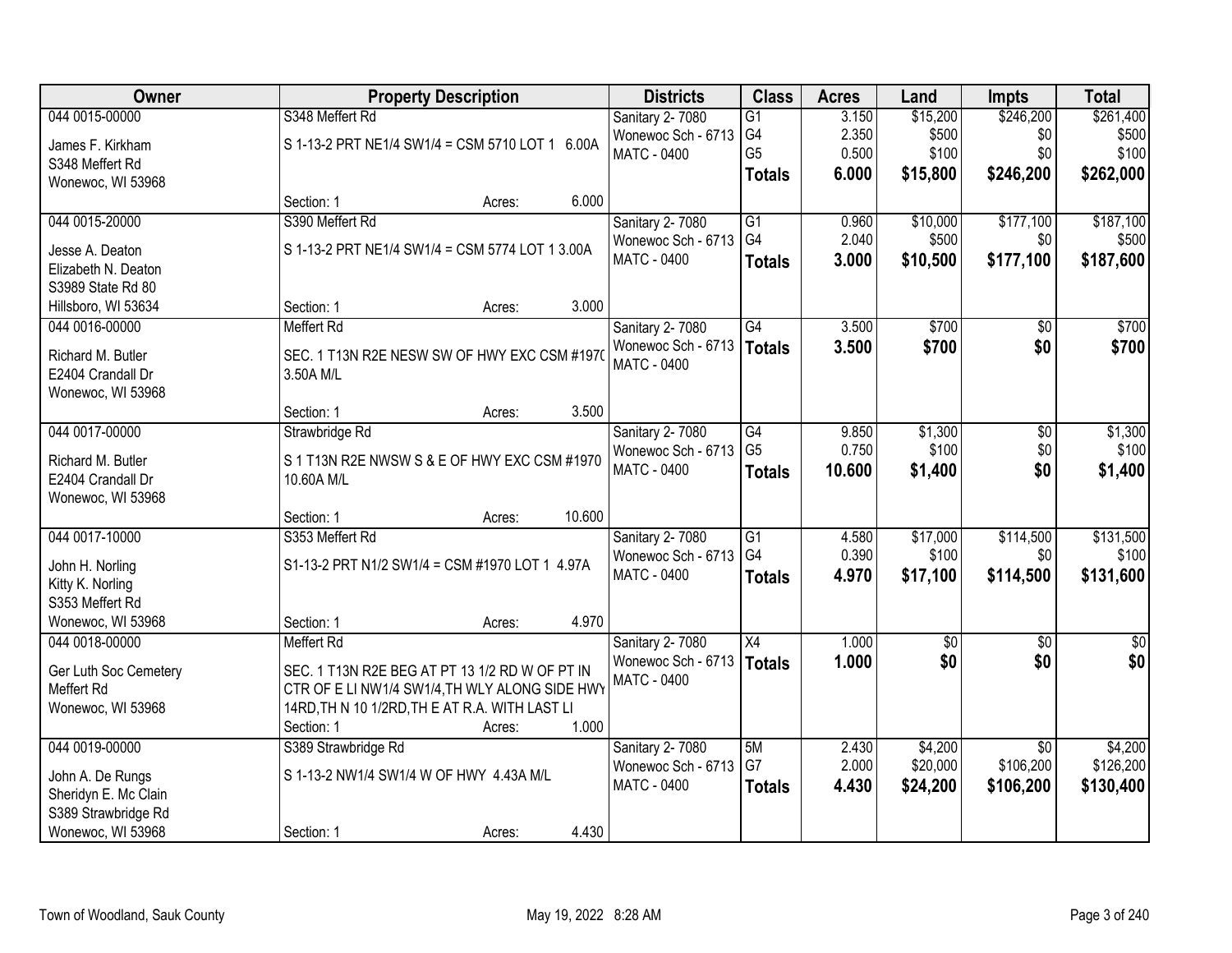| <b>Owner</b>         | <b>Property Description</b>                       | <b>Districts</b>       | <b>Class</b>    | <b>Acres</b> | Land        | Impts           | <b>Total</b> |
|----------------------|---------------------------------------------------|------------------------|-----------------|--------------|-------------|-----------------|--------------|
| 044 0020-00000       | S340 Meffert Rd                                   | <b>Sanitary 2-7080</b> | 5M              | 6.610        | \$11,300    | $\overline{50}$ | \$11,300     |
| Steven D. Baker      | PRT NW1/4SW1/4, BEG NECOR; S TO C/LI HWY; WLY     | Wonewoc Sch - 6713     | G <sub>1</sub>  | 4.100        | \$43,100    | \$144,900       | \$188,000    |
| Colleen J. Baker     | ALG C/LI TO INTERC OF HWY RUNNING                 | <b>MATC - 0400</b>     | G4              | 5.990        | \$1,400     | \$0             | \$1,400      |
| S340 Meffert Rd      | NWLY&SELY NWLY ALG C/LI TO N/LI SD1/41/4; E TO    |                        | G <sub>5</sub>  | 3.800        | \$2,300     | \$0             | \$2,300      |
| Wonewoc, WI 53968    | 20.500<br>Section: 1<br>Acres:                    |                        | <b>Totals</b>   | 20.500       | \$58,100    | \$144,900       | \$203,000    |
| 044 0021-00000       | Strawbridge Rd                                    | Sanitary 2-7080        | $\overline{G1}$ | 0.560        | \$5,900     | $\overline{50}$ | \$5,900      |
|                      |                                                   | Wonewoc Sch - 6713     | G <sub>5</sub>  | 2.010        | \$2,800     | \$0             | \$2,800      |
| John A. De Rungs     | S 1-13-2 SW1/4 SW1/4 W OF HWY 2.57A M/L           | <b>MATC - 0400</b>     | <b>Totals</b>   | 2.570        | \$8,700     | \$0             | \$8,700      |
| Sheridyn E. Mc Clain |                                                   |                        |                 |              |             |                 |              |
| S389 Strawbridge Rd  |                                                   |                        |                 |              |             |                 |              |
| Wonewoc, WI 53968    | 2.570<br>Section: 1<br>Acres:                     |                        |                 |              |             |                 |              |
| 044 0022-00000       | Strawbridge Rd                                    | Sanitary 2-7080        | $\overline{G4}$ | 37.430       | \$4,300     | $\overline{50}$ | \$4,300      |
| Richard M. Butler    | SEC. 1 T13N R2E SW1/4 SW1/4 E OF HWY<br>37.43A    | Wonewoc Sch - 6713     | <b>Totals</b>   | 37.430       | \$4,300     | \$0             | \$4,300      |
| E2404 Crandall Dr    |                                                   | <b>MATC - 0400</b>     |                 |              |             |                 |              |
| Wonewoc, WI 53968    |                                                   |                        |                 |              |             |                 |              |
|                      | 37.430<br>Section: 1<br>Acres:                    |                        |                 |              |             |                 |              |
| 044 0023-00000       | <b>Meffert Rd</b>                                 | Sanitary 2-7080        | 5M              | 2.000        | \$3,400     | \$0             | \$3,400      |
|                      |                                                   | Wonewoc Sch - 6713     | G4              | 17.000       | \$4,100     | \$0             | \$4,100      |
| Richard M. Butler    | S 1-13-2 W1/2 SE1/4 SW1/4 20.0A M/L               | <b>MATC - 0400</b>     | G <sub>5</sub>  | 1.000        | \$100       | \$0             | \$100        |
| E2404 Crandall Dr    |                                                   |                        | <b>Totals</b>   | 20.000       | \$7,600     | \$0             | \$7,600      |
| Wonewoc, WI 53968    |                                                   |                        |                 |              |             |                 |              |
|                      | 20.000<br>Section: 1<br>Acres:                    |                        |                 |              |             |                 |              |
| 044 0024-00000       | <b>Meffert Rd</b>                                 | <b>Sanitary 2-7080</b> | $\overline{G4}$ | 18.800       | \$4,000     | $\overline{50}$ | \$4,000      |
| Richard M. Butler    | S 1 T13N R2E E1/2 SE1/4 SW1/4<br>20.00A           | Wonewoc Sch - 6713     | G <sub>5</sub>  | 1.200        | \$100       | \$0             | \$100        |
| E2404 Crandall Dr    |                                                   | MATC - 0400            | <b>Totals</b>   | 20.000       | \$4,100     | \$0             | \$4,100      |
| Wonewoc, WI 53968    |                                                   |                        |                 |              |             |                 |              |
|                      | 20.000<br>Section: 1<br>Acres:                    |                        |                 |              |             |                 |              |
| 044 0025-00000       | S400 Meffert Rd                                   | Sanitary 2-7080        | G1              | 3.920        | \$16,200    | \$128,000       | \$144,200    |
| Brian Van De Water   | S 1-13-2 PRT N1/2 SE1/4 & PRT NE SW COM E1/4      | Wonewoc Sch - 6713     | W <sub>8</sub>  | 46.580       | (\$139,700) | \$0             | \$0          |
| Vickie Van De Water  | COR SEC 1- S0?28'23"W TO SE COR NE SE-            | MATC - 0400            | <b>Totals</b>   | 50.500       | \$16,200    | \$128,000       | \$144,200    |
| 1825 Woodhaven Ct    | S88?11'19"W TO SE COR NW SE- S88?11'19"W          |                        |                 |              |             |                 |              |
| Luxemburg, WI 54217  | 50.500<br>Section: 1<br>Acres:                    |                        |                 |              |             |                 |              |
| 044 0026-10000       | S396 Meffert Rd                                   | <b>Sanitary 2-7080</b> | 5M              | 16.800       | \$28,600    | $\overline{50}$ | \$28,600     |
|                      |                                                   | Wonewoc Sch - 6713     | G4              | 86.220       | \$19,000    | \$0             | \$19,000     |
| Jesse A. Deaton      | S 1-13-2 PRT SW1/4 NE1/4, SE1/4 NW1/4, NE1/4 SW1/ | <b>MATC - 0400</b>     | G7              | 7.000        | \$70,000    | \$545,900       | \$615,900    |
| Elizabeth N. Deaton  | & NW1/4 SE1/4 COM N1/4 COR ? S00?00?35?W          |                        | <b>Totals</b>   | 110.020      | \$117,600   | \$545,900       | \$663,500    |
| S3989 State Rd 80    | 1884.66? TO POB ? S66?54?03?E 117.12? ? SELY      |                        |                 |              |             |                 |              |
| Hillsboro, WI 53634  | 110.020<br>Section: 1<br>Acres:                   |                        |                 |              |             |                 |              |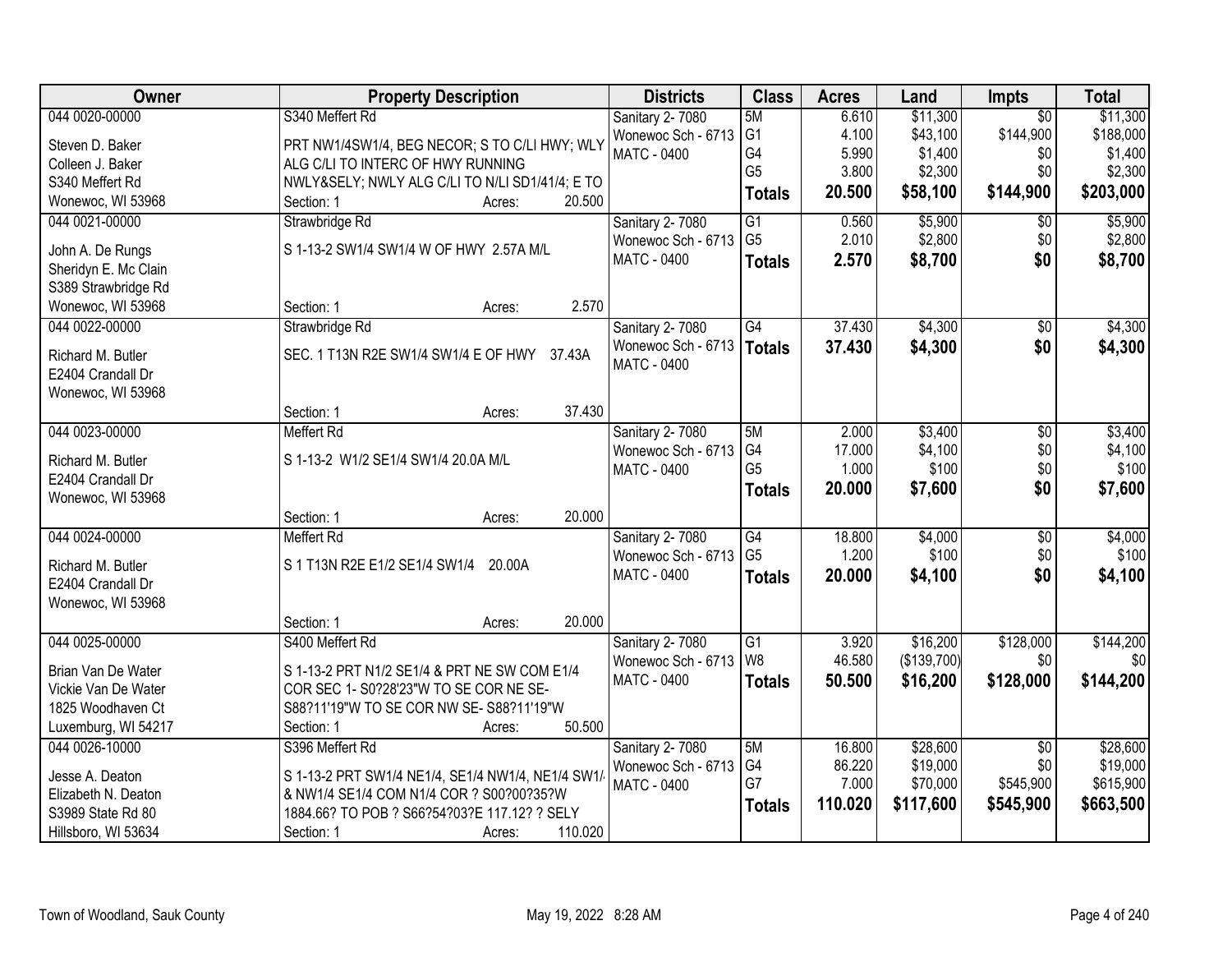| <b>Owner</b>            | <b>Property Description</b>                      | <b>Districts</b>                      | <b>Class</b>           | <b>Acres</b> | Land            | Impts           | <b>Total</b>     |
|-------------------------|--------------------------------------------------|---------------------------------------|------------------------|--------------|-----------------|-----------------|------------------|
| 044 0027-00000          | <b>Crandall Dr</b>                               | Sanitary 2-7080                       | G4                     | 32.630       | \$6,400         | $\overline{50}$ | \$6,400          |
| Richard M. Butler       | S 1-13-2 SW SE EXC CSM #293 35.23A               | Wonewoc Sch - 6713                    | G <sub>5</sub>         | 0.800        | \$100           | \$0             | \$100            |
| E2404 Crandall Dr       |                                                  | <b>MATC - 0400</b>                    | G7                     | 1.800        | \$18,000        | \$10,200        | \$28,200         |
| Wonewoc, WI 53968       |                                                  |                                       | <b>Totals</b>          | 35.230       | \$24,500        | \$10,200        | \$34,700         |
|                         | 35.230<br>Section: 1<br>Acres:                   |                                       |                        |              |                 |                 |                  |
| 044 0028-00000          | E2326 Crandall Dr                                | Sanitary 2-7080                       | G1                     | 3.360        | \$15,500        | \$84,000        | \$99,500         |
| Gary W. Dieck           | S 1-13-2 PRT SW1/4 SE1/4 = CSM 293 LOT 1 4.77A   | Wonewoc Sch - 6713                    | G <sub>4</sub>         | 1.410        | \$400           | \$0             | \$400            |
| Nancy J. Dieck          |                                                  | <b>MATC - 0400</b>                    | <b>Totals</b>          | 4.770        | \$15,900        | \$84,000        | \$99,900         |
| E2326 Crandall Dr       |                                                  |                                       |                        |              |                 |                 |                  |
| Wonewoc, WI 53968       | 4.770<br>Section: 1<br>Acres:                    |                                       |                        |              |                 |                 |                  |
| 044 0029-00000          | E2404 Crandall Dr                                | Sanitary 2-7080                       | G4                     | 35.400       | \$6,000         | $\overline{50}$ | \$6,000          |
|                         |                                                  | Wonewoc Sch - 6713                    | G7                     | 3.000        | \$30,000        | \$113,200       | \$143,200        |
| Richard M. Butler       | S 1-13-2 SE SE EXC NE OF BARABOO RIVER 38.4A     | <b>MATC - 0400</b>                    | <b>Totals</b>          | 38.400       | \$36,000        | \$113,200       | \$149,200        |
| E2404 Crandall Dr       | M/L                                              |                                       |                        |              |                 |                 |                  |
| Wonewoc, WI 53968       | 38.400                                           |                                       |                        |              |                 |                 |                  |
| 044 0029-10000          | Section: 1<br>Acres:                             |                                       | $\overline{\text{X2}}$ | 1.600        |                 | \$0             |                  |
|                         |                                                  | Sanitary 2-7080<br>Wonewoc Sch - 6713 |                        | 1.600        | \$0<br>\$0      | \$0             | \$0<br>\$0       |
| Wis Dept Natl Resources | S 1-13-2 THAT PRT SE SE LYING NE OF BARABOO      | MATC - 0400                           | Totals                 |              |                 |                 |                  |
| PO Box 7921             | RIVER 1.6A M/L                                   |                                       |                        |              |                 |                 |                  |
| Madison, WI 53707       |                                                  |                                       |                        |              |                 |                 |                  |
|                         | 1.600<br>Section: 1<br>Acres:                    |                                       |                        |              |                 |                 |                  |
| 044 0030-00000          | State Highway 33                                 | Sanitary 2-7080                       | $\overline{\text{X2}}$ | 15.680       | $\overline{50}$ | $\overline{50}$ | $\overline{\$0}$ |
| Wis Dept Natl Resources | SEC. 1 T13N R2E R R LAND 15.68A                  | Wonewoc Sch - 6713   Totals           |                        | 15.680       | \$0             | \$0             | \$0              |
| PO Box 7921             |                                                  | MATC - 0400                           |                        |              |                 |                 |                  |
| Madison, WI 53707       |                                                  |                                       |                        |              |                 |                 |                  |
|                         | 15.680<br>Section: 1<br>Acres:                   |                                       |                        |              |                 |                 |                  |
| 044 0031-00000          | E2064 State Rd 33                                | Sanitary 2-7080                       | G4                     | 27.550       | \$8,500         | $\overline{50}$ | \$8,500          |
| David L. Laubscher      | S 2-13-2 NE1/4 FR NE1/4 EXC RR R/W & EXC COM     | Wonewoc Sch - 6713                    | G <sub>5</sub>         | 8.000        | \$4,800         | \$0             | \$4,800          |
| Sharon K. Laubscher     | NW COR SD 1/4 1/4 - E ON NLI TO HWY - SELY ALG   | <b>MATC - 0400</b>                    | G7                     | 5.000        | \$50,000        | \$84,000        | \$134,000        |
| E2064 State Rd 33       | C/L 29RDS ? S 6.5RDS TO NLI RR R/W - WLY ALG R/V |                                       | <b>Totals</b>          | 40.550       | \$63,300        | \$84,000        | \$147,300        |
| Wonewoc, WI 53968       | 40.550<br>Section: 2<br>Acres:                   |                                       |                        |              |                 |                 |                  |
| 044 0031-10000          | E2042 State Rd 33                                | Sanitary 2-7080                       | $\overline{G1}$        | 1.230        | \$10,600        | \$37,200        | \$47,800         |
| David L. Laubscher      | S 2-13-2 PRT NE FR NE = CSM #1776 LOT 1 EXC      | Wonewoc Sch - 6713                    | Totals                 | 1.230        | \$10,600        | \$37,200        | \$47,800         |
| Sharon K. Laubscher     | E18' 1.227A                                      | MATC - 0400                           |                        |              |                 |                 |                  |
| E2064 State Rd 33       |                                                  |                                       |                        |              |                 |                 |                  |
| Wonewoc, WI 53968       | 1.230<br>Section: 2<br>Acres:                    |                                       |                        |              |                 |                 |                  |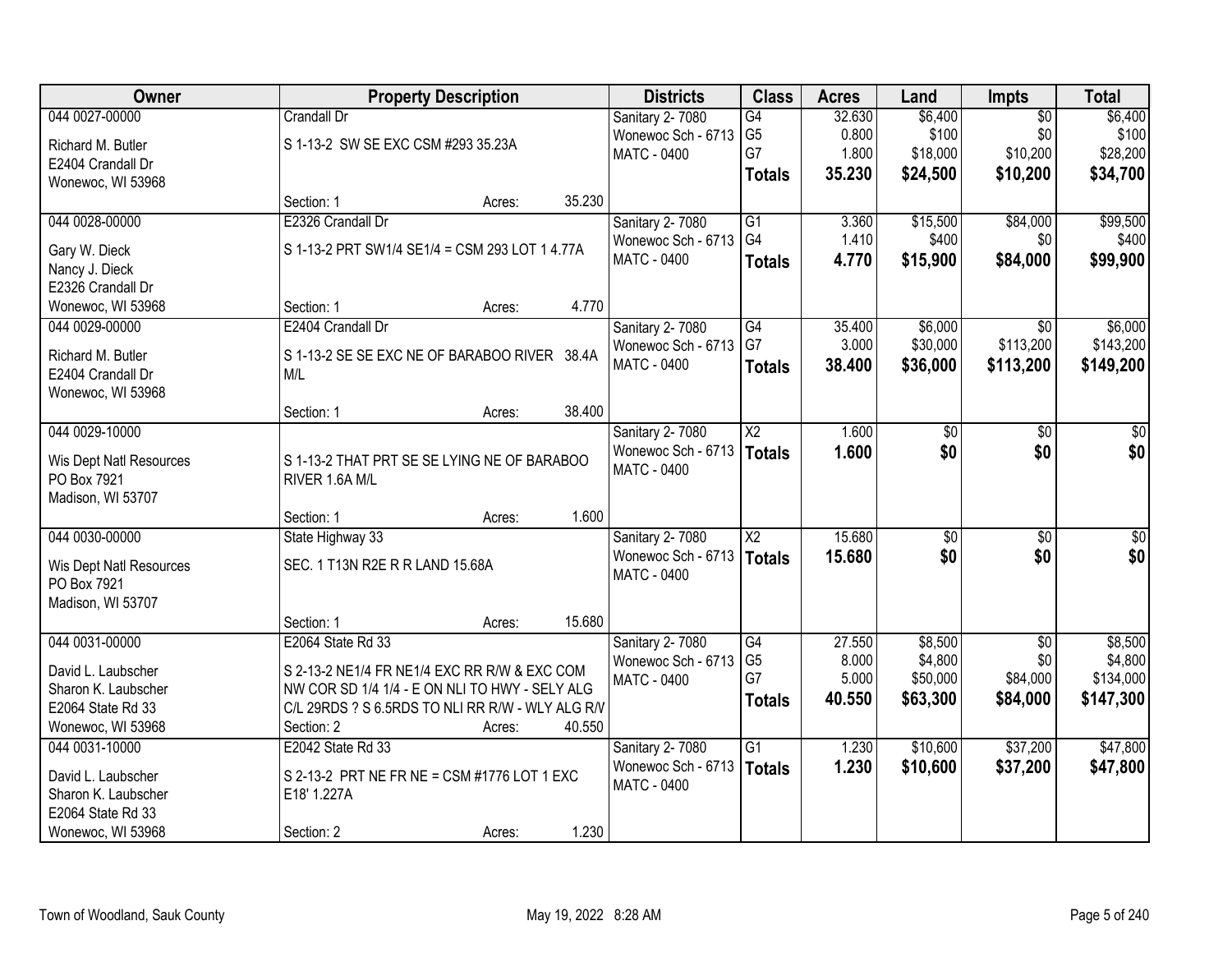| Owner                  | <b>Property Description</b>                   |        |        | <b>Districts</b>            | <b>Class</b>           | <b>Acres</b> | Land     | <b>Impts</b>    | <b>Total</b> |
|------------------------|-----------------------------------------------|--------|--------|-----------------------------|------------------------|--------------|----------|-----------------|--------------|
| 044 0031-20000         | State Highway 33                              |        |        | Sanitary 2-7080             | $\overline{G5}$        | 0.740        | \$400    | $\overline{50}$ | \$400        |
| Evan E. Roloff         | S 2-13-2 PRT NE1/4 FR NE1/4 COM NE COR SD SEC |        |        | Wonewoc Sch - 6713          | <b>Totals</b>          | 0.740        | \$400    | \$0             | \$400        |
| W9002 Winters Rd       | ? S89?21?23?W 709.20? TO POB ? S57?20?19?W    |        |        | <b>MATC - 0400</b>          |                        |              |          |                 |              |
| Wonewoc, WI 53968      | 68.06? ? S58?25?06?W 204.84? ? NWLY 54.05?    |        |        |                             |                        |              |          |                 |              |
|                        | Section: 2                                    | Acres: | 0.740  |                             |                        |              |          |                 |              |
| 044 0032-00000         | State Highway 33                              |        |        | Sanitary 2-7080             | $\overline{\text{X3}}$ | 0.750        | \$0      | \$0             | \$0          |
| Sauk County            | S 2 T13N R2E COM AT NW COR NE1/4 FRAC NE1/4   |        |        | Wonewoc Sch - 6713   Totals |                        | 0.750        | \$0      | \$0             | \$0          |
| Offer to Purchase      | THE ON N LITO HWY TH SELY ALG CTR LIHWY 9     |        |        | <b>MATC - 0400</b>          |                        |              |          |                 |              |
| 505 Broadway           | RD TH S 6 1/2 RD TO N LI RR R/W TH WLY ALG RR |        |        |                             |                        |              |          |                 |              |
| Baraboo, WI 53913-0000 | Section: 2                                    | Acres: | 0.750  |                             |                        |              |          |                 |              |
| 044 0033-00000         | State Highway 33                              |        |        | <b>Sanitary 2-7080</b>      | 5M                     | 5.000        | \$7,500  | $\overline{60}$ | \$7,500      |
|                        |                                               |        |        | Wonewoc Sch - 6713          | G4                     | 23.000       | \$7,100  | \$0             | \$7,100      |
| David L. Laubscher     | SEC. 2 T13N R2E NW1/4 FRAC NE1/4 EXC RR R/W   |        |        | <b>MATC - 0400</b>          | G <sub>5</sub>         | 18.310       | \$10,500 | \$0             | \$10,500     |
| Sharon K. Laubscher    | 46.31A                                        |        |        |                             | <b>Totals</b>          | 46.310       | \$25,100 | \$0             | \$25,100     |
| E2064 State Rd 33      |                                               |        |        |                             |                        |              |          |                 |              |
| Wonewoc, WI 53968      | Section: 2                                    | Acres: | 46.310 |                             |                        |              |          |                 |              |
| 044 0034-00000         | S220 County Rd G                              |        |        | Sanitary 2-7080             | $\overline{G4}$        | 38.000       | \$6,900  | $\sqrt[6]{}$    | \$6,900      |
| Ilda G. Schmidt        | S 2 T13N R2E SW1/4 FRAC NE1/4 40.00A          |        |        | Wonewoc Sch - 6713          | G7                     | 2.000        | \$20,000 | \$112,200       | \$132,200    |
| 101 Washington St      |                                               |        |        | <b>MATC - 0400</b>          | <b>Totals</b>          | 40.000       | \$26,900 | \$112,200       | \$139,100    |
| Wonewoc, WI 53968      |                                               |        |        |                             |                        |              |          |                 |              |
|                        | Section: 2                                    | Acres: | 40.000 |                             |                        |              |          |                 |              |
| 044 0035-00000         | Strawbridge Rd                                |        |        | Sanitary 2-7080             | 5M                     | 5.000        | \$7,500  | \$0             | \$7,500      |
|                        |                                               |        |        | Wonewoc Sch - 6713          | G <sub>4</sub>         | 1.500        | \$300    | \$0             | \$300        |
| David L. Laubscher     | SEC. 2 T13N R2E N1/2 SE1/4 FRAC NE1/4 20.00A  |        |        | <b>MATC - 0400</b>          | G <sub>5</sub>         | 13.500       | \$7,700  | \$0             | \$7,700      |
| Sharon K. Laubscher    |                                               |        |        |                             | <b>Totals</b>          | 20.000       | \$15,500 | \$0             | \$15,500     |
| E2064 State Rd 33      |                                               |        |        |                             |                        |              |          |                 |              |
| Wonewoc, WI 53968      | Section: 2                                    | Acres: | 20.000 |                             |                        |              |          |                 |              |
| 044 0036-00000         | Strawbridge Rd                                |        |        | Sanitary 2-7080             | 5M                     | 1.500        | \$2,600  | $\sqrt{6}$      | \$2,600      |
| John A. De Rungs       | S 2-13-2 S1/2 SE1/4 FRAC NE1/4 20.00A         |        |        | Wonewoc Sch - 6713          | G4                     | 2.800        | \$900    | \$0             | \$900        |
| Sheridyn E. Mc Clain   |                                               |        |        | MATC - 0400                 | G <sub>5</sub>         | 15.700       | \$9,000  | \$0             | \$9,000      |
| S389 Strawbridge Rd    |                                               |        |        |                             | <b>Totals</b>          | 20,000       | \$12,500 | \$0             | \$12,500     |
| Wonewoc, WI 53968      | Section: 2                                    | Acres: | 20.000 |                             |                        |              |          |                 |              |
| 044 0037-00000         | County Rd G                                   |        |        | Sanitary 2-7080             | $\overline{G4}$        | 43.370       | \$5,700  | $\overline{60}$ | \$5,700      |
|                        |                                               |        |        | Wonewoc Sch - 6713          | G <sub>5</sub>         | 3.000        | \$1,500  | \$0             | \$1,500      |
| Degner Wis, LLC        | SEC. 2 T13N R2E NE1/4 FRAC NW1/4 46.37A       |        |        | <b>MATC - 0400</b>          | <b>Totals</b>          | 46.370       | \$7,200  | \$0             | \$7,200      |
| c/o Degner Wis, LLC    |                                               |        |        |                             |                        |              |          |                 |              |
| S267 County Rd G       |                                               |        |        |                             |                        |              |          |                 |              |
| Wonewoc, WI 53968-0000 | Section: 2                                    | Acres: | 46.370 |                             |                        |              |          |                 |              |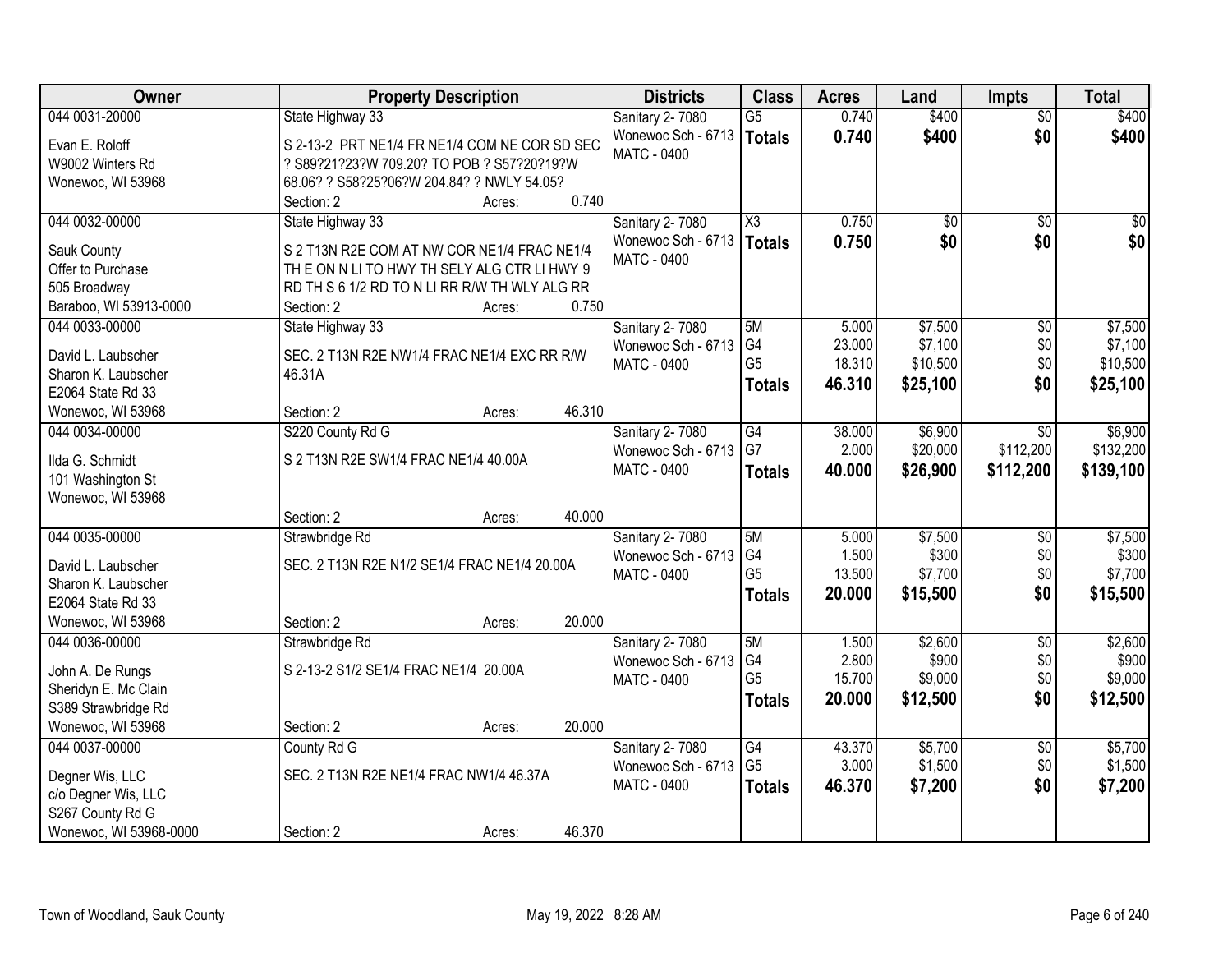| Owner                             | <b>Property Description</b>                      | <b>Districts</b>                         | <b>Class</b>         | <b>Acres</b>     | Land                | <b>Impts</b>           | <b>Total</b>        |
|-----------------------------------|--------------------------------------------------|------------------------------------------|----------------------|------------------|---------------------|------------------------|---------------------|
| 044 0038-00000<br>Degner Wis, LLC | SEC. 2 T13N R2E NW1/4 FRAC NW1/4 45.92A          | Sanitary 2-7080<br>Wonewoc Sch - 6713    | G4<br>Totals         | 45.920<br>45.920 | \$6,400<br>\$6,400  | $\overline{50}$<br>\$0 | \$6,400<br>\$6,400  |
| c/o Degner Wis, LLC               |                                                  | <b>MATC - 0400</b>                       |                      |                  |                     |                        |                     |
| S267 County Rd G                  |                                                  |                                          |                      |                  |                     |                        |                     |
| Wonewoc, WI 53968-0000            | 45.920<br>Section: 2<br>Acres:                   |                                          |                      |                  |                     |                        |                     |
| 044 0039-00000                    |                                                  | Sanitary 2-7080                          | G4                   | 37.030           | \$5,900             | \$0                    | \$5,900             |
| Degner Wis, LLC                   | SW FR NW S/ROW PER VOL 108 PAGE 134<br>40A       | Wonewoc Sch - 6713                       | G <sub>5</sub>       | 2.970            | \$1,800             | \$0                    | \$1,800             |
| c/o Degner Wis, LLC               |                                                  | <b>MATC - 0400</b>                       | <b>Totals</b>        | 40.000           | \$7,700             | \$0                    | \$7,700             |
| S267 County Rd G                  |                                                  |                                          |                      |                  |                     |                        |                     |
| Wonewoc, WI 53968-0000            | 40.000<br>Section: 2<br>Acres:                   |                                          |                      |                  |                     |                        |                     |
| 044 0040-00000                    | S267 County Rd G                                 | Sanitary 2-7080                          | G4                   | 33.820           | \$6,800             | $\sqrt{6}$             | \$6,800             |
| Degner Wis, LLC                   | S 2-13-2 SE FRAC NW EXC COM INTERS SLIW/         | Wonewoc Sch - 6713                       | G <sub>5</sub><br>G7 | 1.250            | \$100               | \$0                    | \$100               |
| c/o Degner Wis, LLC               | C/L-W18.5RD-N8RD-E21.5RD TO C/L-SW TO POB &      | <b>MATC - 0400</b>                       |                      | 2.000<br>37.070  | \$16,000            | \$96,600               | \$112,600           |
| S267 County Rd G                  | EXC COM INTERS ELI & C/L HWY -S6RD-NW 5RD8'      |                                          | <b>Totals</b>        |                  | \$22,900            | \$96,600               | \$119,500           |
| Wonewoc, WI 53968-0000            | 37.070<br>Section: 2<br>Acres:                   |                                          |                      |                  |                     |                        |                     |
| 044 0041-00000                    | County Rd G                                      | Sanitary 2-7080                          | $\overline{G4}$      | 0.160            | \$100               | $\sqrt{6}$             | \$100               |
| Ilda G. Schmidt                   | SEC. 2 T13N R2E .16A COM AT INTER OF E LI SE NW  | Wonewoc Sch - 6713                       | Totals               | 0.160            | \$100               | \$0                    | \$100               |
| 101 Washington St                 | & CTR LI HWY-TH S ON SD E LI 6RD- TH NWLY 5RD    | MATC - 0400                              |                      |                  |                     |                        |                     |
| Wonewoc, WI 53968                 | 8FT TO S LI SD HWY-TH NLY 2RD TO CTR LI          |                                          |                      |                  |                     |                        |                     |
|                                   | 0.160<br>Section: 2<br>Acres:                    |                                          |                      |                  |                     |                        |                     |
| 044 0042-00000                    | S305 County Rd G                                 | Sanitary 2-7080                          | G1                   | 1.000            | \$10,000            | \$65,700               | \$75,700            |
| Jerrod J. Baker Lc                | S 2-13-2 THAT PRT SE FRAC NW COM AT INTER OF     | Wonewoc Sch - 6713                       | Totals               | 1.000            | \$10,000            | \$65,700               | \$75,700            |
| Calvin J & Shirley J Maurer Joint | SLI W/ C/L HWY - W ALG SD S LI 18 1/2RD-N8RD - E | <b>MATC - 0400</b>                       |                      |                  |                     |                        |                     |
| Revocable Trust                   | PARAL TO SLI ABOUT 22 1/2RD TO C/L HWY - SW ON   |                                          |                      |                  |                     |                        |                     |
| 11384 Co Hwy I                    | 1.000<br>Section: 2<br>Acres:                    |                                          |                      |                  |                     |                        |                     |
| Viola, WI 54664                   |                                                  |                                          |                      |                  |                     |                        |                     |
| 044 0043-00000                    | S287 County Rd G                                 | Sanitary 2-7080                          | $\overline{G1}$      | 1.640            | \$11,600            | \$0                    | \$11,600            |
| Nancy J. Rice                     | S 2-13-2 PRT SE NW COM INTERS SLI & W ROW LI     | Wonewoc Sch - 6713<br><b>MATC - 0400</b> | <b>Totals</b>        | 1.640            | \$11,600            | \$0                    | \$11,600            |
| 7612 Fox River Ct                 | CTH G -N23DG54'14"E 148.72' TO POB-N89DG44'59"W  |                                          |                      |                  |                     |                        |                     |
| Fort Worth, TX 76120              | 139.82'- N23DG25'36"E 450.06'- N81DG32'24"E      |                                          |                      |                  |                     |                        |                     |
|                                   | 1.640<br>Section: 2<br>Acres:                    |                                          |                      |                  |                     |                        |                     |
| 044 0044-00000                    | S305 County Rd G                                 | Sanitary 2-7080                          | G4                   | 27.110           | \$8,100             | $\overline{50}$        | \$8,100             |
| John E. Degner et al              | S 2-13-2 NE SW EXC CSM #2149 37.902A M\L         | Wonewoc Sch - 6713                       | G <sub>5</sub><br>G7 | 8.790<br>2.000   | \$5,300<br>\$20,000 | \$0<br>\$21,300        | \$5,300<br>\$41,300 |
| c/o Paul Degner                   |                                                  | MATC - 0400                              |                      | 37.900           | \$33,400            | \$21,300               | \$54,700            |
| W5224 Lauderdale Dr               |                                                  |                                          | <b>Totals</b>        |                  |                     |                        |                     |
| Elkhorn, WI 53121                 | 37.900<br>Section: 2<br>Acres:                   |                                          |                      |                  |                     |                        |                     |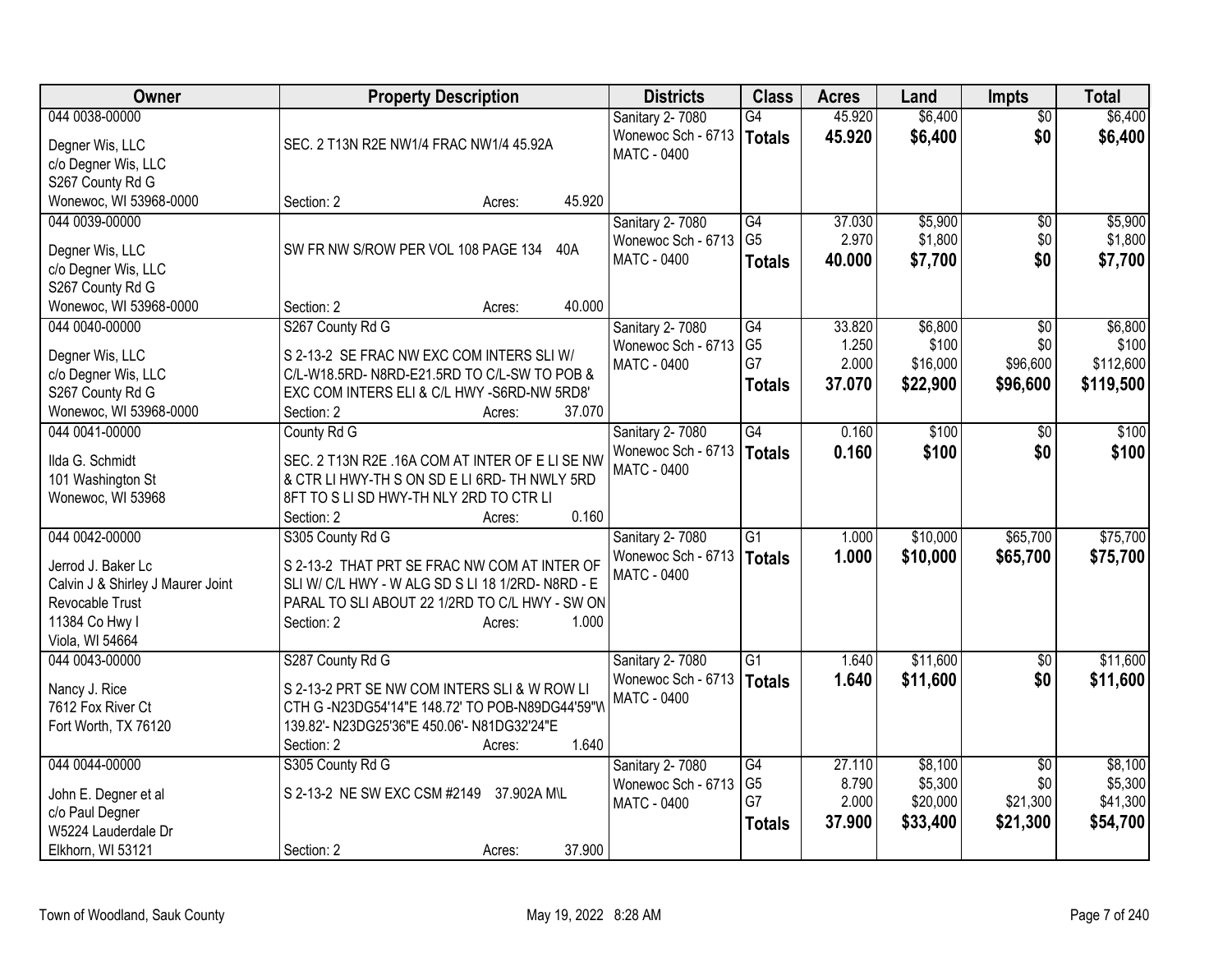| Owner                                | <b>Property Description</b>                     |        | <b>Districts</b>   | <b>Class</b>    | <b>Acres</b> | Land     | <b>Impts</b>    | <b>Total</b> |
|--------------------------------------|-------------------------------------------------|--------|--------------------|-----------------|--------------|----------|-----------------|--------------|
| 044 0045-00000                       | S351 County Rd G                                |        | Sanitary 2-7080    | $\overline{G1}$ | 2.910        | \$14,800 | \$109,300       | \$124,100    |
| Marvin L. Mittlesteadt               | S 2-13-2 PRT N1\2 SW1\4 = CSM #2149 LOT 1 & CSM |        | Wonewoc Sch - 6713 | Totals          | 2.910        | \$14,800 | \$109,300       | \$124,100    |
| Merna M. Mittlesteadt                | #2340 LOT 1 2.905A (W\EASE PER R502-703)        |        | MATC - 0400        |                 |              |          |                 |              |
| S351 County Rd G                     |                                                 |        |                    |                 |              |          |                 |              |
| Wonewoc, WI 53968                    | Section: 2<br>Acres:                            | 2.910  |                    |                 |              |          |                 |              |
| 044 0046-00000                       | S371 County Rd G                                |        | Sanitary 2-7080    | $\overline{G1}$ | 2.000        | \$21,000 | \$87,800        | \$108,800    |
| Phillip W. Rachuj                    | S 2-13-2 PRT NW SW = CSM #4068 LOT 1            | 10.88A | Wonewoc Sch - 6713 | G <sub>4</sub>  | 6.880        | \$2,100  | \$0             | \$2,100      |
| S371 County Rd G                     |                                                 |        | <b>MATC - 0400</b> | G <sub>5</sub>  | 2.000        | \$1,200  | \$0             | \$1,200      |
| Wonewoc, WI 53968                    |                                                 |        |                    | <b>Totals</b>   | 10.880       | \$24,300 | \$87,800        | \$112,100    |
|                                      | Section: 2<br>Acres:                            | 10.880 |                    |                 |              |          |                 |              |
| 044 0046-10000                       | County Rd G                                     |        | Sanitary 2-7080    | G1              | 3.250        | \$12,300 | \$18,400        | \$30,700     |
| Caroline A. Apker                    | S 2-13-2 PRT NW SW = CSM #3963 LOT 1            | 5.75A  | Wonewoc Sch - 6713 | G <sub>4</sub>  | 2.500        | \$700    | \$0             | \$700        |
| 202 Wisconsin St                     | (S/EASE PER R502-703)                           |        | MATC - 0400        | <b>Totals</b>   | 5.750        | \$13,000 | \$18,400        | \$31,400     |
| Wonewoc, WI 53968                    |                                                 |        |                    |                 |              |          |                 |              |
|                                      | Section: 2<br>Acres:                            | 5.750  |                    |                 |              |          |                 |              |
| 044 0046-20000                       | County Rd G                                     |        | Sanitary 2-7080    | $\overline{G4}$ | 5.480        | \$1,400  | \$0             | \$1,400      |
| Stanley A & Janice E Voigt Revocable | S 2-13-2 PRT W1/2 SW1/4 = CSM #4067 LOT 1       | 8.48A  | Wonewoc Sch - 6713 | G <sub>6</sub>  | 3.000        | \$10,200 | \$0             | \$10,200     |
| <b>Living Trust</b>                  |                                                 |        | MATC - 0400        | <b>Totals</b>   | 8.480        | \$11,600 | \$0             | \$11,600     |
| S397 Voight Rd                       |                                                 |        |                    |                 |              |          |                 |              |
| Wonewoc, WI 53968                    | Section: 2<br>Acres:                            | 8.480  |                    |                 |              |          |                 |              |
| 044 0047-00000                       | S360 County Rd G                                |        | Sanitary 2-7080    | $\overline{G2}$ | 5.000        | \$52,500 | \$193,800       | \$246,300    |
| Merle D. Brooks                      | S 2-13-2 PRT W1/2 SW1/4 = CSM #5769 LOT 2 (FMLY |        | Wonewoc Sch - 6713 | G4              | 5.000        | \$400    | \$0             | \$400        |
| S360 County Rd G                     | PRT CSM #4010) 26.74A                           |        | <b>MATC - 0400</b> | G <sub>5</sub>  | 16.740       | \$10,100 | \$0             | \$10,100     |
| Wonewoc, WI 53968                    |                                                 |        |                    | <b>Totals</b>   | 26.740       | \$63,000 | \$193,800       | \$256,800    |
|                                      | Section: 2<br>Acres:                            | 26.740 |                    |                 |              |          |                 |              |
| 044 0047-10000                       | County Rd G                                     |        | Sanitary 2-7080    | $\overline{G5}$ | 13.580       | \$8,200  | \$0             | \$8,200      |
| Merle D. Brooks                      | S 2-13-2 PRT W1/2 SW1/4 = CSM #4010 LOT 1       |        | Wonewoc Sch - 6713 | <b>Totals</b>   | 13.580       | \$8,200  | \$0             | \$8,200      |
| S360 County Rd G                     | 13.58A                                          |        | MATC - 0400        |                 |              |          |                 |              |
| Wonewoc, WI 53968                    |                                                 |        |                    |                 |              |          |                 |              |
|                                      | Section: 2<br>Acres:                            | 13.580 |                    |                 |              |          |                 |              |
| 044 0047-20000                       | County Rd G                                     |        | Sanitary 2-7080    | G4              | 2.000        | \$200    | $\overline{50}$ | \$200        |
| Merle D. Brooks                      | S 2-13-2 PRT W1/2 SW1/4 = CSM #5769 LOT 1 (FMLY |        | Wonewoc Sch - 6713 | G <sub>5</sub>  | 11.530       | \$6,900  | \$0             | \$6,900      |
| S360 County Rd G                     | PRT CSM #4010) 13.53A                           |        | MATC - 0400        | <b>Totals</b>   | 13.530       | \$7,100  | \$0             | \$7,100      |
| Wonewoc, WI 53968                    |                                                 |        |                    |                 |              |          |                 |              |
|                                      | Section: 2<br>Acres:                            | 13.530 |                    |                 |              |          |                 |              |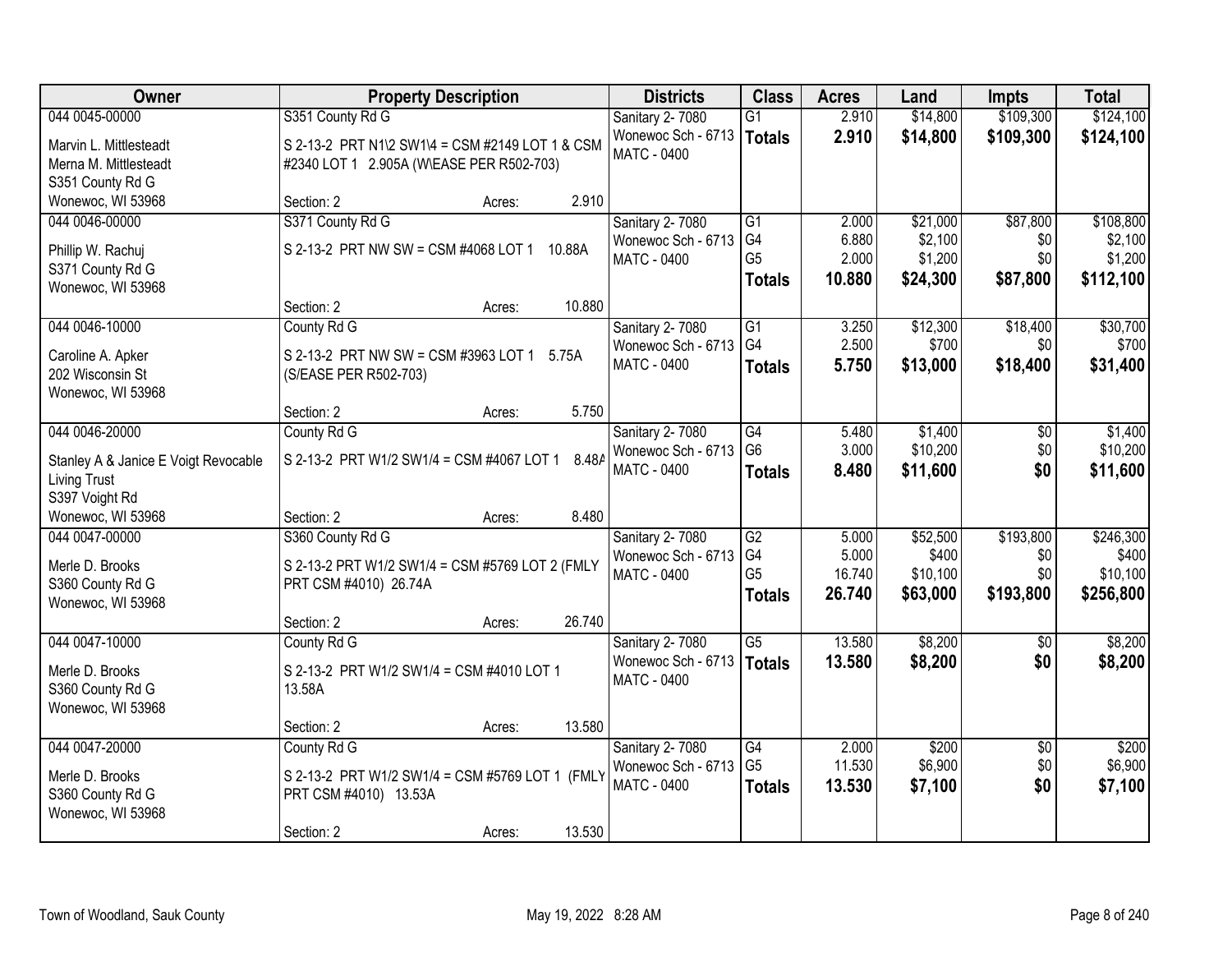| Owner                   |                                             | <b>Property Description</b> |        | <b>Districts</b>       | <b>Class</b>    | <b>Acres</b> | Land            | <b>Impts</b>    | <b>Total</b>    |
|-------------------------|---------------------------------------------|-----------------------------|--------|------------------------|-----------------|--------------|-----------------|-----------------|-----------------|
| 044 0048-00000          | Gross Dr                                    |                             |        | Sanitary 2-7080        | $\overline{G4}$ | 40.000       | \$5,600         | $\overline{50}$ | \$5,600         |
| <b>Brian Deaton</b>     | S 2-13-2 SE SW 40.00A                       |                             |        | Wonewoc Sch - 6713     | Totals          | 40.000       | \$5,600         | \$0             | \$5,600         |
| Diane Deaton            |                                             |                             |        | <b>MATC - 0400</b>     |                 |              |                 |                 |                 |
| E1831 Gross Dr          |                                             |                             |        |                        |                 |              |                 |                 |                 |
| Wonewoc, WI 53968       | Section: 2                                  | Acres:                      | 40.000 |                        |                 |              |                 |                 |                 |
| 044 0049-00000          | Strawbridge Rd                              |                             |        | <b>Sanitary 2-7080</b> | 5M              | 18.360       | \$30,400        | $\overline{50}$ | \$30,400        |
| John A. De Rungs        | S 2-13-2 NE1/4 SE1/4 40.00A                 |                             |        | Wonewoc Sch - 6713     | G <sub>4</sub>  | 14.000       | \$3,400         | \$0             | \$3,400         |
| Sheridyn E. Mc Clain    |                                             |                             |        | <b>MATC - 0400</b>     | G <sub>5</sub>  | 7.640        | \$4,600         | \$0             | \$4,600         |
| S389 Strawbridge Rd     |                                             |                             |        |                        | <b>Totals</b>   | 40.000       | \$38,400        | \$0             | \$38,400        |
| Wonewoc, WI 53968       | Section: 2                                  | Acres:                      | 40.000 |                        |                 |              |                 |                 |                 |
| 044 0050-00000          |                                             |                             |        | Sanitary 2-7080        | G4              | 40.000       | \$5,800         | \$0             | \$5,800         |
| Ilda G. Schmidt         | S 2 T13N R2E NW1/4 SE1/4 40.00A             |                             |        | Wonewoc Sch - 6713     | Totals          | 40.000       | \$5,800         | \$0             | \$5,800         |
| 101 Washington St       |                                             |                             |        | MATC - 0400            |                 |              |                 |                 |                 |
| Wonewoc, WI 53968       |                                             |                             |        |                        |                 |              |                 |                 |                 |
|                         | Section: 2                                  | Acres:                      | 40.000 |                        |                 |              |                 |                 |                 |
| 044 0051-00000          |                                             |                             |        | Sanitary 2-7080        | G4              | 40.000       | \$6,200         | $\sqrt[6]{}$    | \$6,200         |
| Ilda G. Schmidt         | S 2 T13N R2E SW1/4 SE1/4 40.00A             |                             |        | Wonewoc Sch - 6713     | Totals          | 40,000       | \$6,200         | \$0             | \$6,200         |
| 101 Washington St       |                                             |                             |        | <b>MATC - 0400</b>     |                 |              |                 |                 |                 |
| Wonewoc, WI 53968       |                                             |                             |        |                        |                 |              |                 |                 |                 |
|                         | Section: 2                                  | Acres:                      | 40.000 |                        |                 |              |                 |                 |                 |
| 044 0052-00000          | Strawbridge Rd                              |                             |        | Sanitary 2-7080        | 5M              | 0.500        | \$800           | $\overline{50}$ | \$800           |
| John A. De Rungs        | S 2-13-2 N1/2 SE1/4 SE1/4 20.00A            |                             |        | Wonewoc Sch - 6713     | G <sub>4</sub>  | 19.500       | \$5,300         | \$0             | \$5,300         |
| Sheridyn E. Mc Clain    |                                             |                             |        | MATC - 0400            | <b>Totals</b>   | 20.000       | \$6,100         | \$0             | \$6,100         |
| S389 Strawbridge Rd     |                                             |                             |        |                        |                 |              |                 |                 |                 |
| Wonewoc, WI 53968       | Section: 2                                  | Acres:                      | 20.000 |                        |                 |              |                 |                 |                 |
| 044 0053-00000          | Strawbridge Rd                              |                             |        | Sanitary 2-7080        | 5M              | 2.700        | \$4,100         | $\overline{50}$ | \$4,100         |
| Ilda G. Schmidt         | S 2 T13N R2E S1/2 SE1/4 SE1/4 20.00A        |                             |        | Wonewoc Sch - 6713     | G4              | 17.300       | \$4,800         | \$0             | \$4,800         |
| 101 Washington St       |                                             |                             |        | MATC - 0400            | <b>Totals</b>   | 20,000       | \$8,900         | \$0             | \$8,900         |
| Wonewoc, WI 53968       |                                             |                             |        |                        |                 |              |                 |                 |                 |
|                         | Section: 2                                  | Acres:                      | 20.000 |                        |                 |              |                 |                 |                 |
| 044 0054-00000          | State Highway 33                            |                             |        | Sanitary 2-7080        | $\overline{X2}$ | 4.510        | $\overline{50}$ | $\overline{50}$ | $\overline{50}$ |
| Wis Dept Natl Resources | SEC. 2 T13N R2E R.R. ACREAGE IN SEC 2 4.51A |                             |        | Wonewoc Sch - 6713     | Totals          | 4.510        | \$0             | \$0             | \$0             |
| PO Box 7921             |                                             |                             |        | MATC - 0400            |                 |              |                 |                 |                 |
| Madison, WI 53707       |                                             |                             |        |                        |                 |              |                 |                 |                 |
|                         | Section: 2                                  | Acres:                      | 4.510  |                        |                 |              |                 |                 |                 |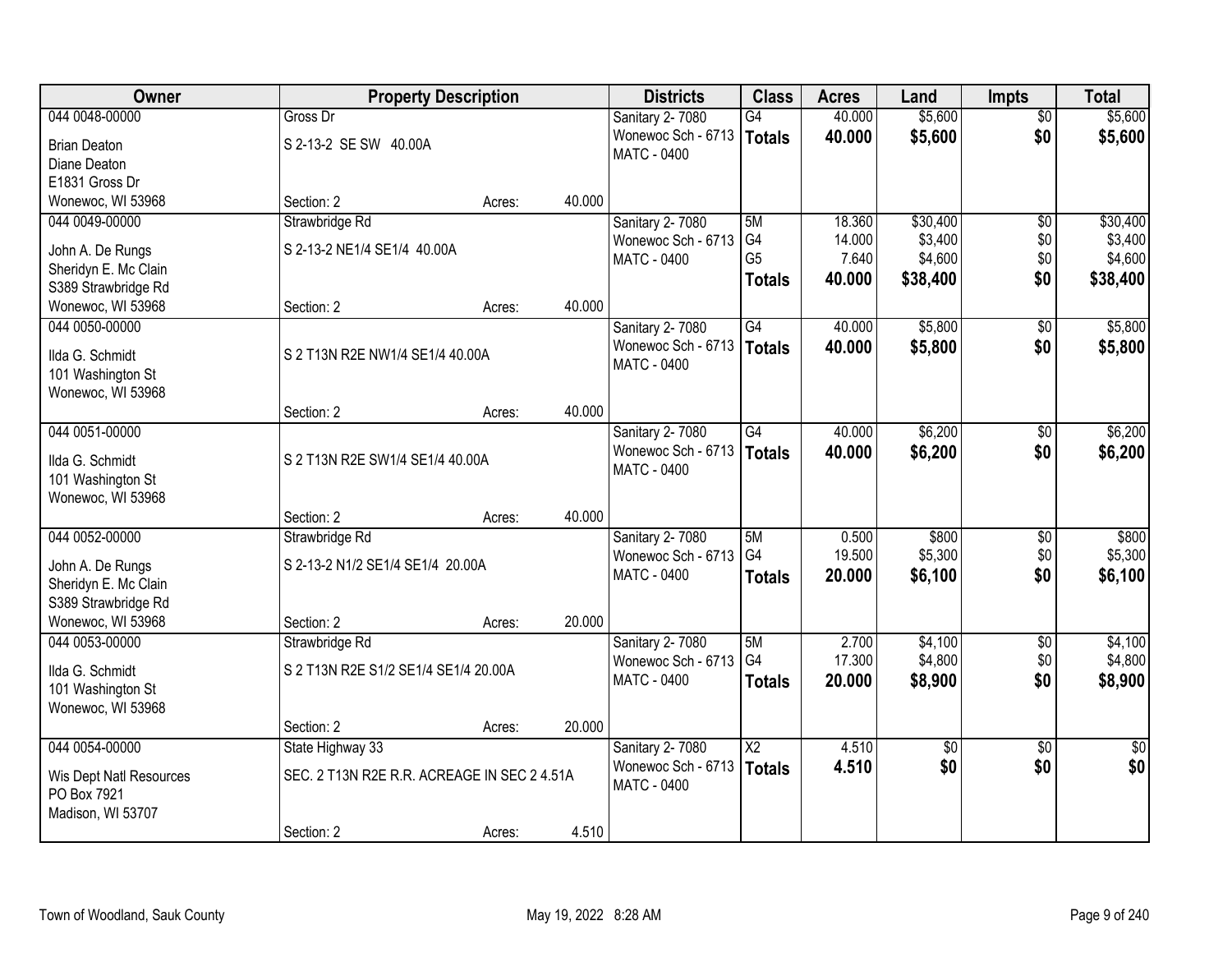| Owner                                | <b>Property Description</b>                    | <b>Districts</b>                      | <b>Class</b>    | <b>Acres</b> | Land     | <b>Impts</b>    | <b>Total</b> |
|--------------------------------------|------------------------------------------------|---------------------------------------|-----------------|--------------|----------|-----------------|--------------|
| 044 0056-00000                       |                                                | Sanitary 2-7080                       | 5M              | 4.840        | \$8,300  | $\overline{50}$ | \$8,300      |
| Mark R. Lankey                       | S 3-12-3 THAT PRT N1/2 FRAC NE1/4 PER          | Wonewoc Sch - 6713                    | G4              | 35.320       | \$7,800  | \$0             | \$7,800      |
| Jodi M. Lankey                       | D-1094727 (=THAT PRT POS 15314 IN SAUK CO)     | <b>MATC - 0400</b>                    | <b>Totals</b>   | 40.160       | \$16,100 | \$0             | \$16,100     |
| 601 Tower Hill Ln                    | 40.16A (S/EASE PER D-1094728)                  |                                       |                 |              |          |                 |              |
| Hillsboro, WI 54634-0000             | 40.160<br>Section: 3<br>Acres:                 |                                       |                 |              |          |                 |              |
| 044 0057-00000                       |                                                | Sanitary 2-7080                       | 5M              | 50.520       | \$80,500 | $\overline{50}$ | \$80,500     |
|                                      |                                                | Wonewoc Sch - 6713                    | Totals          | 50.520       | \$80,500 | \$0             | \$80,500     |
| Karin M. Powell et al                | S 3-13-2 N1/2 FRAC NE1/4 EXC D-1094727 50.52A  | <b>MATC - 0400</b>                    |                 |              |          |                 |              |
| c/o W D. Powell                      | (ACR PER POS 15314) (W/EASE PER D-1094727)     |                                       |                 |              |          |                 |              |
| W9435 Gehri Rd                       | 50.520                                         |                                       |                 |              |          |                 |              |
| Wonewoc, WI 53968<br>044 0058-00000  | Section: 3<br>Acres:                           |                                       | 5M              | 4.500        | \$7,700  |                 | \$7,700      |
|                                      |                                                | Sanitary 2-7080<br>Wonewoc Sch - 6713 | G <sub>4</sub>  | 35.500       | \$6,700  | \$0<br>\$0      | \$6,700      |
| Stanley A & Janice E Voigt Revocable | SEC. 3 T13N R2E SW1/4 FRAC NE1/4 40.00A        | MATC - 0400                           | <b>Totals</b>   | 40.000       | \$14,400 | \$0             | \$14,400     |
| <b>Living Trust</b>                  |                                                |                                       |                 |              |          |                 |              |
| James O. Voigt                       |                                                |                                       |                 |              |          |                 |              |
| S397 Voight Rd                       | 40.000<br>Section: 3<br>Acres:                 |                                       |                 |              |          |                 |              |
| Wonewoc, WI 53968                    |                                                |                                       |                 |              |          |                 |              |
| 044 0059-00000                       |                                                | Sanitary 2-7080                       | 5M              | 12.900       | \$22,700 | $\overline{50}$ | \$22,700     |
| Stanley A & Janice E Voigt Revocable | SEC. 3 T13N R2E SE1/4 FRAC NE1/4 40.00A        | Wonewoc Sch - 6713                    | G <sub>4</sub>  | 27.100       | \$5,100  | \$0             | \$5,100      |
| Living Trust                         |                                                | <b>MATC - 0400</b>                    | <b>Totals</b>   | 40.000       | \$27,800 | \$0             | \$27,800     |
| S397 Voight Rd                       |                                                |                                       |                 |              |          |                 |              |
| Wonewoc, WI 53968                    | 40.000<br>Section: 3<br>Acres:                 |                                       |                 |              |          |                 |              |
| 044 0060-00000                       | Voight Rd                                      | Sanitary 2-7080                       | 5M              | 14.530       | \$24,700 | \$0             | \$24,700     |
|                                      |                                                | Wonewoc Sch - 6713                    | G4              | 27.100       | \$6,100  | \$0             | \$6,100      |
| James O. Voigt                       | SEC 3-13-02 NE1/4 FR NW1/4 EXC CSM #1508       | MATC - 0400                           | G <sub>5</sub>  | 0.750        | \$100    | \$0             | \$100        |
| S397 Voight Rd                       | 42.38A                                         |                                       | <b>Totals</b>   | 42.380       | \$30,900 | \$0             | \$30,900     |
| Wonewoc, WI 53968                    |                                                |                                       |                 |              |          |                 |              |
|                                      | 42.380<br>Section: 3<br>Acres:                 |                                       |                 |              |          |                 |              |
| 044 0060-10000                       | S186 Voight Rd                                 | Sanitary 2-7080                       | $\overline{G1}$ | 2.500        | \$13,800 | \$167,100       | \$180,900    |
| Alva L. Mesman                       | S 3-13-2 PRT NE1/4 FRAC NW1/4 = CSM 1508 LOT 1 | Wonewoc Sch - 6713                    | Totals          | 2.500        | \$13,800 | \$167,100       | \$180,900    |
| S186 Voight Rd                       | 2.50A                                          | <b>MATC - 0400</b>                    |                 |              |          |                 |              |
| Wonewoc, WI 53968                    |                                                |                                       |                 |              |          |                 |              |
|                                      | 2.500<br>Section: 3<br>Acres:                  |                                       |                 |              |          |                 |              |
| 044 0061-00000                       | S161 Voight Rd                                 | Sanitary 2-7080                       | G4              | 41.400       | \$9,000  | $\overline{50}$ | \$9,000      |
|                                      | S 3-13-2 NW1/4 FRAC NW1/4 44.40A               | Wonewoc Sch - 6713                    | G <sub>5</sub>  | 1.000        | \$100    | \$0             | \$100        |
| Mark R. Preuss<br>S495 Griffa Dr     |                                                | MATC - 0400                           | G7              | 2.000        | \$20,000 | \$15,100        | \$35,100     |
| Wonewoc, WI 53968                    |                                                |                                       | <b>Totals</b>   | 44.400       | \$29,100 | \$15,100        | \$44,200     |
|                                      | 44.400<br>Section: 3<br>Acres:                 |                                       |                 |              |          |                 |              |
|                                      |                                                |                                       |                 |              |          |                 |              |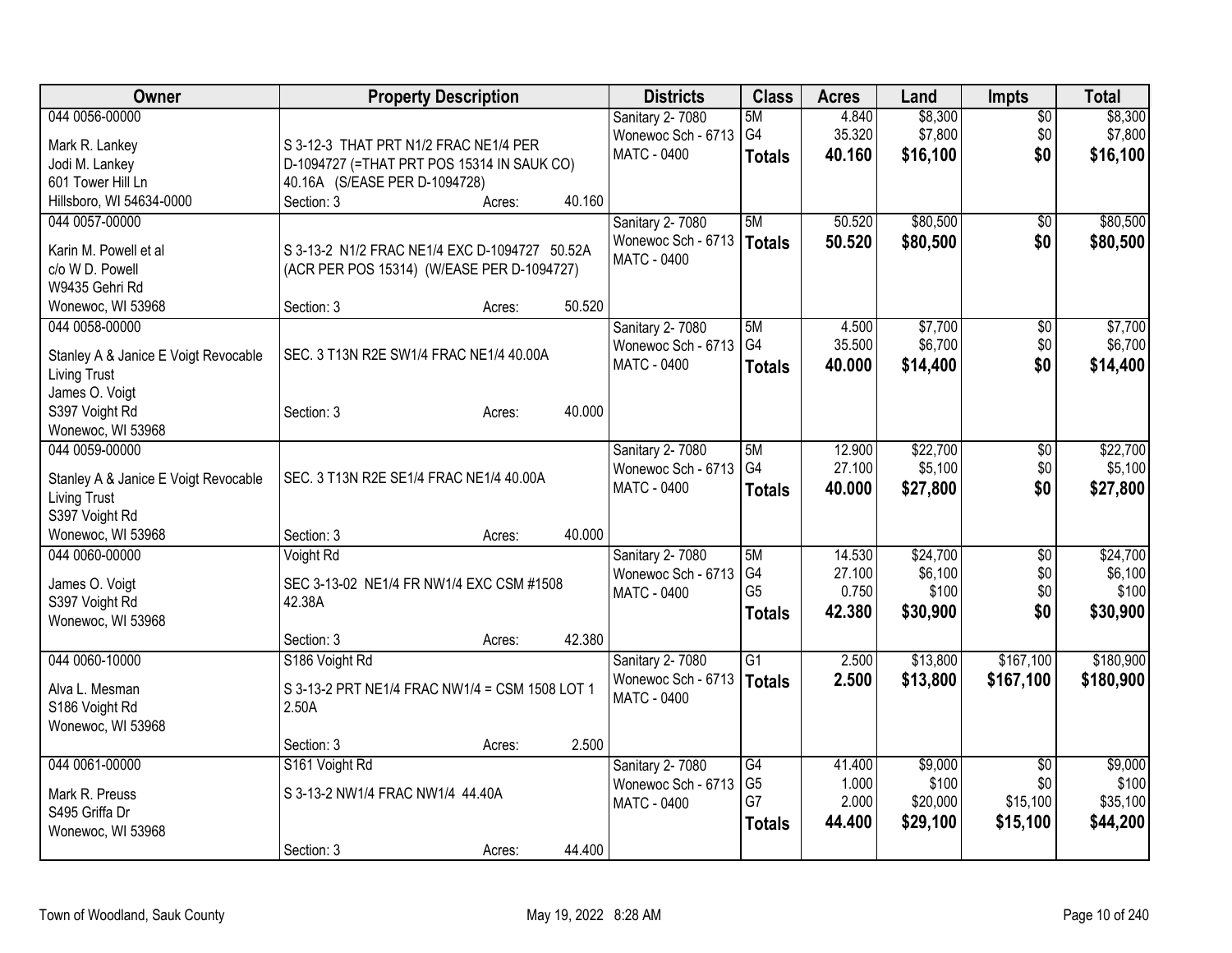| Owner                                | <b>Property Description</b>                    | <b>Districts</b>                      | <b>Class</b>                     | <b>Acres</b>    | Land              | <b>Impts</b>    | <b>Total</b>      |
|--------------------------------------|------------------------------------------------|---------------------------------------|----------------------------------|-----------------|-------------------|-----------------|-------------------|
| 044 0062-00000                       | Voight Rd                                      | Sanitary 2-7080                       | 5M                               | 1.500           | \$2,600           | $\overline{50}$ | \$2,600           |
| Mark R. Preuss                       | S 3-13-2 SW1/4 FRAC NW1/4 EXC CSM 4609 27.25A  | Wonewoc Sch - 6713                    | G4                               | 25.750          | \$4,900           | \$0             | \$4,900           |
| S495 Griffa Dr                       | M/L                                            | <b>MATC - 0400</b>                    | <b>Totals</b>                    | 27.250          | \$7,500           | \$0             | \$7,500           |
| Wonewoc, WI 53968                    |                                                |                                       |                                  |                 |                   |                 |                   |
|                                      | 27.250<br>Section: 3<br>Acres:                 |                                       |                                  |                 |                   |                 |                   |
| 044 0062-10000                       | S293 Voight Rd                                 | Sanitary 2-7080                       | G1                               | 11.250          | \$30,000          | \$300,100       | \$330,100         |
| Donald A. Bayer                      | S 3-13-2 PRT SW FRAC NW = CSM #4609 LOT 1      | Wonewoc Sch - 6713                    | G4                               | 1.500           | \$400             | \$0             | \$400             |
| Joan L. Bayer                        | 12.75A                                         | MATC - 0400                           | <b>Totals</b>                    | 12.750          | \$30,400          | \$300,100       | \$330,500         |
| S293 Voight Rd                       |                                                |                                       |                                  |                 |                   |                 |                   |
| Wonewoc, WI 53968                    | 12.750<br>Section: 3<br>Acres:                 |                                       |                                  |                 |                   |                 |                   |
| 044 0063-00000                       | Voight Rd                                      | Sanitary 2-7080                       | 5M                               | 12.650          | \$19,000          | \$0             | \$19,000          |
| Stanley A & Janice E Voigt Revocable | SEC. 3 T13N R2E SE1/4 FRAC NW1/4 40.00A        | Wonewoc Sch - 6713                    | G4                               | 26.600          | \$6,100           | \$0             | \$6,100           |
| <b>Living Trust</b>                  |                                                | MATC - 0400                           | G <sub>5</sub>                   | 0.750           | \$100             | \$0             | \$100             |
| James O. Voigt                       |                                                |                                       | <b>Totals</b>                    | 40.000          | \$25,200          | \$0             | \$25,200          |
| S397 Voight Rd                       | 40.000<br>Section: 3<br>Acres:                 |                                       |                                  |                 |                   |                 |                   |
| Wonewoc, WI 53968                    |                                                |                                       |                                  |                 |                   |                 |                   |
| 044 0064-00000                       | Voight Rd                                      | <b>Sanitary 2-7080</b>                | 5M                               | 10.100          | \$17,200          | \$0             | \$17,200          |
| Stanley A & Janice E Voigt Revocable | SEC. 3 T13N R2E NE1/4 SW1/4 40.00A             | Wonewoc Sch - 6713                    | G <sub>4</sub><br>G <sub>5</sub> | 29.400          | \$6,300           | \$0             | \$6,300           |
| <b>Living Trust</b>                  |                                                | <b>MATC - 0400</b>                    |                                  | 0.500<br>40.000 | \$100             | \$0<br>\$0      | \$100             |
| James O. Voigt                       |                                                |                                       | <b>Totals</b>                    |                 | \$23,600          |                 | \$23,600          |
| S397 Voight Rd                       | 40.000<br>Section: 3<br>Acres:                 |                                       |                                  |                 |                   |                 |                   |
| Wonewoc, WI 53968                    |                                                |                                       |                                  |                 |                   |                 |                   |
| 044 0065-00000                       | S397 Voight Rd                                 | Sanitary 2-7080                       | 5M                               | 6.000           | \$10,200          | \$0             | \$10,200          |
| Stanley A & Janice E Voigt Revocable | SEC. 3 13N R2E NW1/4 SW1/4 EXC SE OF HWY36.80A | Wonewoc Sch - 6713<br>MATC - 0400     | G <sub>4</sub><br>G <sub>5</sub> | 27.800<br>1.000 | \$6,900<br>\$100  | \$0<br>\$0      | \$6,900<br>\$100  |
| <b>Living Trust</b>                  |                                                |                                       | G7                               | 2.000           | \$20,000          | \$147,200       | \$167,200         |
| James O. Voigt                       |                                                |                                       | <b>Totals</b>                    | 36.800          | \$37,200          | \$147,200       | \$184,400         |
| S397 Voight Rd                       | 36.800<br>Section: 3<br>Acres:                 |                                       |                                  |                 |                   |                 |                   |
| Wonewoc, WI 53968                    |                                                |                                       |                                  |                 |                   |                 |                   |
| 044 0066-00000                       | Voight Rd                                      | Sanitary 2-7080<br>Wonewoc Sch - 6713 | G4<br>G7                         | 2.200<br>1.000  | \$200<br>\$10,000 | \$0<br>\$15,400 | \$200<br>\$25,400 |
| Stanley A & Janice E Voigt Revocable | SEC. 3 T13N R2E NW1/4 SW1/4 SE OF HWY 3.20A    | MATC - 0400                           |                                  | 3.200           | \$10,200          | \$15,400        | \$25,600          |
| <b>Living Trust</b>                  |                                                |                                       | <b>Totals</b>                    |                 |                   |                 |                   |
| James O. Voigt                       |                                                |                                       |                                  |                 |                   |                 |                   |
| S397 Voight Rd                       | 3.200<br>Section: 3<br>Acres:                  |                                       |                                  |                 |                   |                 |                   |
| Wonewoc, WI 53968                    |                                                |                                       |                                  |                 |                   |                 |                   |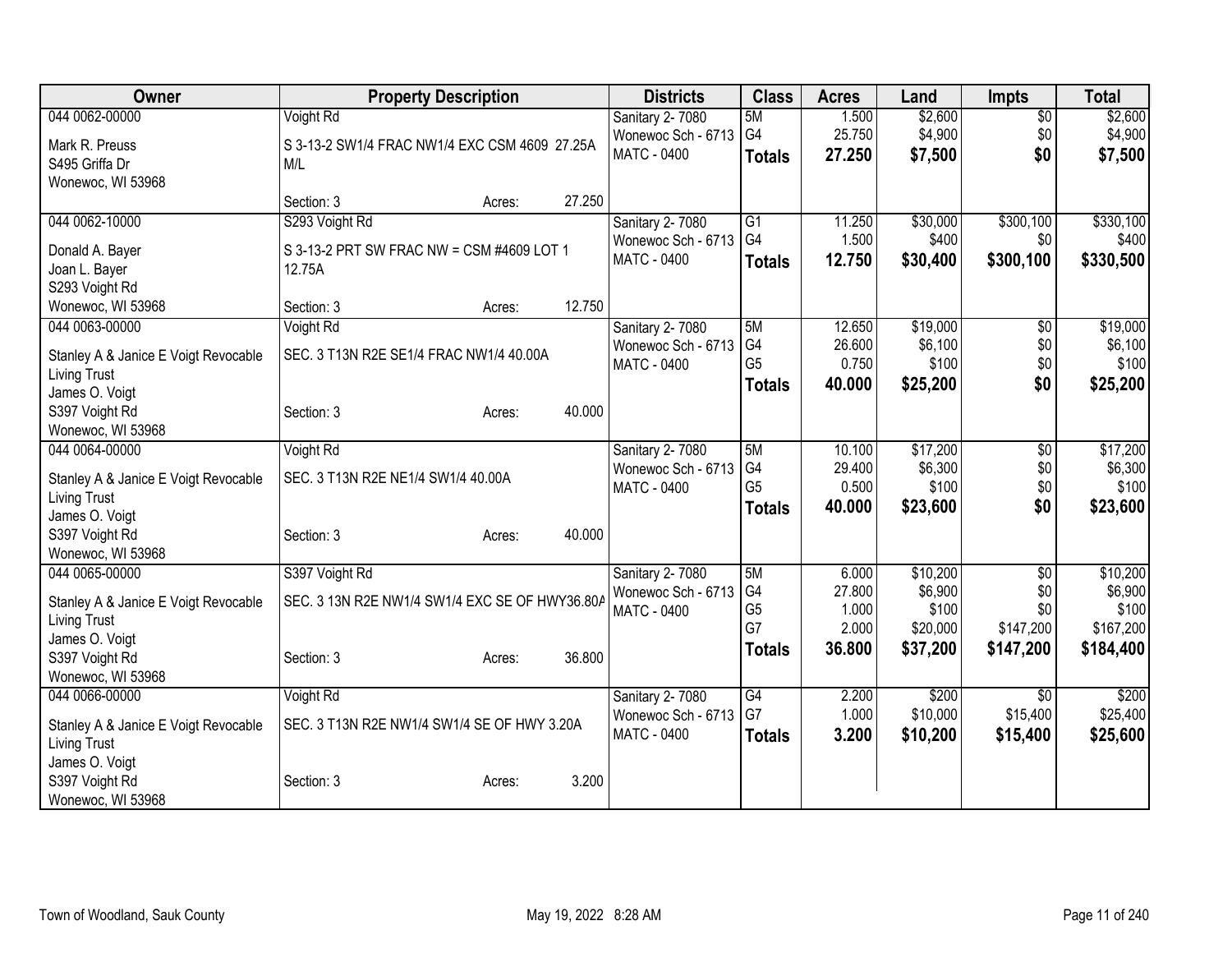| 044 0067-00000<br>Plum Valley Rd<br>\$3,100<br>Sanitary 2-7080<br>G4<br>9.930<br>$\overline{50}$<br>G <sub>5</sub><br>1.000<br>\$100<br>Wonewoc Sch - 6713<br>\$0<br>Stanley A & Janice E Voigt Revocable<br>S 3 T13N R2E 10.93A COM AT NE COR SW1/4<br><b>MATC - 0400</b><br>10.930<br>\$3,200<br>\$0<br><b>Totals</b><br>SW1/4, TH W TO C/L HWY, TH SW ON SD C/L TO<br><b>Living Trust</b> | \$3,100<br>\$100<br>\$3,200 |
|----------------------------------------------------------------------------------------------------------------------------------------------------------------------------------------------------------------------------------------------------------------------------------------------------------------------------------------------------------------------------------------------|-----------------------------|
|                                                                                                                                                                                                                                                                                                                                                                                              |                             |
|                                                                                                                                                                                                                                                                                                                                                                                              |                             |
|                                                                                                                                                                                                                                                                                                                                                                                              |                             |
| James O. Voigt<br>INTERS WITH HWY RUN NWLY & SELY, TH SELY ON                                                                                                                                                                                                                                                                                                                                |                             |
| S397 Voight Rd<br>10.930<br>Section: 3<br>Acres:                                                                                                                                                                                                                                                                                                                                             |                             |
| Wonewoc, WI 53968                                                                                                                                                                                                                                                                                                                                                                            |                             |
| Plum Valley Rd<br>\$1,200<br>044 0068-00000<br>Sanitary 2-7080<br>G4<br>4.000<br>$\overline{50}$                                                                                                                                                                                                                                                                                             | \$1,200                     |
| G <sub>5</sub><br>0.750<br>\$100<br>\$0<br>Wonewoc Sch - 6713                                                                                                                                                                                                                                                                                                                                | \$100                       |
| S 3 T13N R2E COM AT NE COR SW1/4 SW1/4, TH W<br>Stanley A & Janice E Voigt Revocable<br>MATC - 0400<br>4.750<br>\$1,300<br>\$0<br><b>Totals</b>                                                                                                                                                                                                                                              | \$1,300                     |
| TO C/L HWY, HWY, TH SELY ALG SD C/L TO INTERS<br>Living Trust<br>James O. Voigt<br>HWY RUN NELY, TH NELY ON C/L LAST DESC HWY                                                                                                                                                                                                                                                                |                             |
| S397 Voight Rd<br>4.750<br>Section: 3<br>Acres:                                                                                                                                                                                                                                                                                                                                              |                             |
| Wonewoc, WI 53968                                                                                                                                                                                                                                                                                                                                                                            |                             |
| Plum Valley Rd<br>3.880<br>\$6,600<br>044 0069-00000<br>Sanitary 2-7080<br>5M<br>$\overline{50}$                                                                                                                                                                                                                                                                                             | \$6,600                     |
| G <sub>4</sub><br>Wonewoc Sch - 6713<br>11.000<br>\$2,400<br>\$0                                                                                                                                                                                                                                                                                                                             | \$2,400                     |
| Mark R. Preuss<br>S 3-13-2 THAT PRT SW SW SWLY OF HWY EXC CSM<br>G <sub>5</sub><br>1.500<br>\$900<br>\$0<br>MATC - 0400                                                                                                                                                                                                                                                                      | \$900                       |
| S495 Griffa Dr<br>#4177 16.38A M/L<br>16.380<br>\$9,900<br>\$0<br><b>Totals</b>                                                                                                                                                                                                                                                                                                              | \$9,900                     |
| Wonewoc, WI 53968                                                                                                                                                                                                                                                                                                                                                                            |                             |
| 16.380<br>Section: 3<br>Acres:                                                                                                                                                                                                                                                                                                                                                               |                             |
| 044 0069-10000<br>$\overline{G1}$<br>\$23,400<br>Plum Valley Rd<br>Sanitary 2-7080<br>7.940<br>\$0                                                                                                                                                                                                                                                                                           | \$23,400                    |
| Wonewoc Sch - 6713<br>\$23,400<br>7.940<br>\$0<br><b>Totals</b><br>S 3-13-2 PRT SW SW = CSM #4177 LOT 1 7.94A<br>Jesse Kruser                                                                                                                                                                                                                                                                | \$23,400                    |
| MATC - 0400<br>Cynthia Kruser                                                                                                                                                                                                                                                                                                                                                                |                             |
| N2284 Rausch Rd                                                                                                                                                                                                                                                                                                                                                                              |                             |
| 7.940<br>Lodi, WI 53555<br>Section: 3<br>Acres:                                                                                                                                                                                                                                                                                                                                              |                             |
| Plum Valley Rd<br>\$7,600<br>044 0070-00000<br>Sanitary 2-7080<br>5M<br>5.050<br>\$0                                                                                                                                                                                                                                                                                                         | \$7,600                     |
| \$2,900<br>G <sub>4</sub><br>\$0<br>Wonewoc Sch - 6713<br>11.200<br>S 3 T13N R2E SE1/4 SW1/4 EXC S50 RDS OF E60<br>Stanley A & Janice E Voigt Revocable                                                                                                                                                                                                                                      | \$2,900                     |
| G <sub>5</sub><br>5.000<br>\$8,000<br>\$0<br>MATC - 0400<br><b>RDS 21.25A</b><br><b>Living Trust</b>                                                                                                                                                                                                                                                                                         | \$8,000                     |
| \$18,500<br>\$0<br>21.250<br><b>Totals</b><br>James O. Voigt                                                                                                                                                                                                                                                                                                                                 | \$18,500                    |
| 21.250<br>S397 Voight Rd<br>Section: 3<br>Acres:                                                                                                                                                                                                                                                                                                                                             |                             |
| Wonewoc, WI 53968                                                                                                                                                                                                                                                                                                                                                                            |                             |
| E1464 Plum Valley Rd<br>$\overline{G4}$<br>5.250<br>\$1,400<br>$\overline{30}$<br>044 0071-00000<br>Sanitary 2-7080                                                                                                                                                                                                                                                                          | \$1,400                     |
| G <sub>5</sub><br>\$6,600<br>11.000<br>\$0<br>Wonewoc Sch - 6713                                                                                                                                                                                                                                                                                                                             | \$6,600                     |
| S 3 T13N R2E S50 RDS OF E60 RDS OF SE1/4 SW1/4<br>John D & Audrey D Gehri Irrevocable<br>G7<br>2.500<br>\$25,000<br>\$106,800<br>MATC - 0400                                                                                                                                                                                                                                                 | \$131,800                   |
| 18.75A<br>Trust<br>18.750<br>\$33,000<br>\$106,800<br><b>Totals</b><br>E1464 Plum Valley Rd                                                                                                                                                                                                                                                                                                  | \$139,800                   |
| 18.750<br>Wonewoc, WI 53968<br>Section: 3<br>Acres:                                                                                                                                                                                                                                                                                                                                          |                             |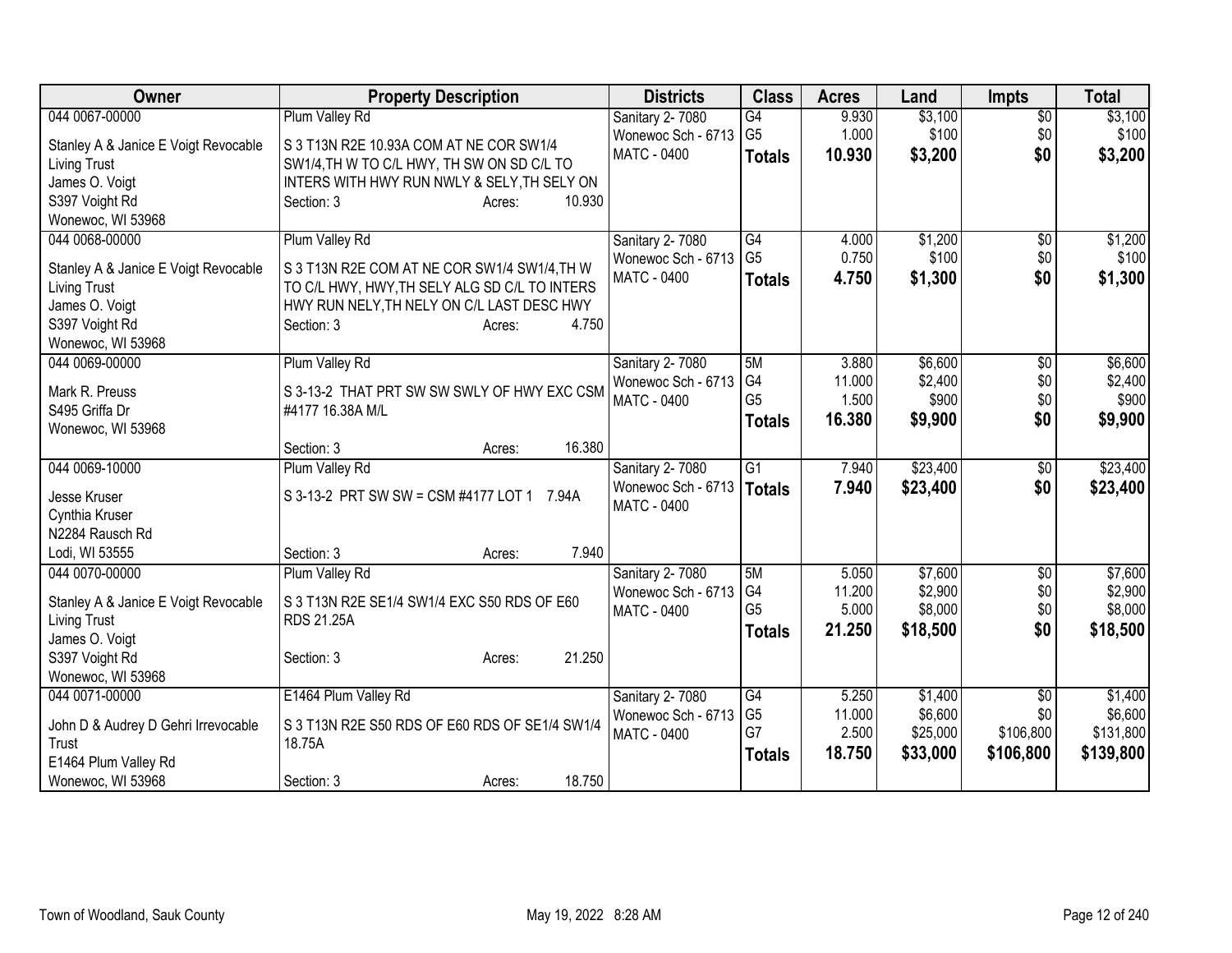| Sanitary 2-7080<br>5M<br>G4<br>\$1,900<br>\$1,900<br>7.250<br>\$0<br>Wonewoc Sch - 6713<br>Degner Wis, LLC<br>S 3-13-2 NE SE EXC COM 4RD N OF SECOR-NWLY<br>G <sub>5</sub><br>\$4,800<br>\$0<br>\$4,800<br>3.000<br><b>MATC - 0400</b><br>TO NWCOR-E ALG NLI SD 40 TO NECOR-S TO POB &<br>c/o Degner Wis, LLC<br>G7<br>0.250<br>\$1,300<br>\$2,700<br>S267 County Rd G<br>EXC V302-291 20.0A<br>\$24,200<br>\$26,900<br>20.000<br>\$2,700<br><b>Totals</b><br>Wonewoc, WI 53968-0000<br>20.000<br>Section: 3<br>Acres:<br>$\overline{G1}$<br>\$86,000<br>\$96,000<br>044 0073-00000<br>S403 County Rd G<br>Sanitary 2-7080<br>1.000<br>\$10,000<br>Wonewoc Sch - 6713<br>1.000<br>\$10,000<br>\$86,000<br><b>Totals</b><br>Daniel Lawrence<br>PRT NE1/4 SE1/4, BEG SE COR N ON ELI 4RDS,<br><b>MATC - 0400</b><br>NWLY ON LI FR. PT 4RDS N OF SE COR TO NWCOR<br>Sandra M. Lawrence<br>S403 County Rd G<br>16RDS; S TO SLI SD 1/4 1/4 LI, E TO POB 1.0A<br>1.000<br>Wonewoc, WI 53968<br>Section: 3<br>Acres:<br>\$6,400<br>044 0074-00000<br><b>Sanitary 2-7080</b><br>5M<br>$\overline{50}$<br>\$6,400<br>4.000<br>G <sub>4</sub><br>\$3,800<br>\$0<br>14.620<br>Wonewoc Sch - 6713<br>S 3-13-2 PRT NE SE = CSM #4163 LOT 1 18.62A<br>Stanley A & Janice E Voigt Revocable<br><b>MATC - 0400</b><br>18.620<br>\$10,200<br>\$0<br><b>Totals</b><br><b>Living Trust</b><br>S397 Voight Rd<br>18.620<br>Wonewoc, WI 53968<br>Section: 3<br>Acres:<br>044 0075-00000<br>\$13,300<br>Sanitary 2-7080<br>5M<br>8.500<br>\$0<br>G4<br>\$6,000<br>31.500<br>\$0<br>Wonewoc Sch - 6713<br>S 3-13-2 NW SE 40.00A<br>Degner Wis, LLC<br>\$0<br>MATC - 0400<br>40.000<br>\$19,300<br><b>Totals</b><br>c/o Degner Wis, LLC<br>S267 County Rd G<br>Wonewoc, WI 53968-0000<br>40.000<br>Section: 3<br>Acres:<br>044 0076-00000<br>5M<br>17.000<br>\$26,900<br>$\overline{50}$<br>County Rd Y<br>Sanitary 2-7080<br>G <sub>5</sub><br>23.000<br>\$21,000<br>\$0<br>Wonewoc Sch - 6713<br>S 3 T13N R2E SW1/4 SE1/4 40.00A<br>Melissa Gehri et al<br>\$0<br>MATC - 0400<br>40.000<br>\$47,900<br>\$47,900<br><b>Totals</b><br>E1464 Plum Valley Rd<br>Wonewoc, WI 53968<br>40.000<br>Section: 3<br>Acres:<br>$\overline{G1}$<br>\$13,800<br>\$94,700<br>044 0077-00000<br>Sanitary 2-7080<br>2.510<br>S491 County Rd G<br>Wonewoc Sch - 6713<br>2.510<br>\$13,800<br>\$94,700<br><b>Totals</b><br>S 3-13-2 S159.4' OF E646' SE SE & ALSO THAT PRT<br>Robert A. Lange<br><b>MATC - 0400</b><br>S491 County Rd G<br>CSM #4061 COM AT SE COR LOT 2- N1?27'40"E<br>Wonewoc, WI 53968-0000<br>20'-N89?46'26"W 646.12' TO SLI LOT 2-S88?0'1"E 646'<br>Section: 3<br>2.510<br>Acres:<br>044 0078-00000<br>S487 County Rd G<br>G4<br>\$1,200<br>\$1,200<br>Sanitary 2-7080<br>15.410<br>$\overline{50}$<br>G <sub>5</sub><br>\$100<br>0.400<br>\$0<br>Wonewoc Sch - 6713<br>Brian V. Brooks<br>S 3-13-2 PRT SE SE = CSM #4061 LOT 2 EXC COM<br>G7<br>1.250<br>\$38,700<br>\$12,500<br><b>MATC - 0400</b><br>AT SE COR-N1?27'40"E 20'-N89?46'26"W 646.12' TO<br>S487 County Rd G<br>\$13,800<br>17.060<br>\$38,700<br>\$52,500<br><b>Totals</b> | Owner             | <b>Property Description</b>                        | <b>Districts</b> | <b>Class</b> | <b>Acres</b> | Land     | Impts           | <b>Total</b> |
|------------------------------------------------------------------------------------------------------------------------------------------------------------------------------------------------------------------------------------------------------------------------------------------------------------------------------------------------------------------------------------------------------------------------------------------------------------------------------------------------------------------------------------------------------------------------------------------------------------------------------------------------------------------------------------------------------------------------------------------------------------------------------------------------------------------------------------------------------------------------------------------------------------------------------------------------------------------------------------------------------------------------------------------------------------------------------------------------------------------------------------------------------------------------------------------------------------------------------------------------------------------------------------------------------------------------------------------------------------------------------------------------------------------------------------------------------------------------------------------------------------------------------------------------------------------------------------------------------------------------------------------------------------------------------------------------------------------------------------------------------------------------------------------------------------------------------------------------------------------------------------------------------------------------------------------------------------------------------------------------------------------------------------------------------------------------------------------------------------------------------------------------------------------------------------------------------------------------------------------------------------------------------------------------------------------------------------------------------------------------------------------------------------------------------------------------------------------------------------------------------------------------------------------------------------------------------------------------------------------------------------------------------------------------------------------------------------------------------------------------------------------------------------------------------------------------------------------------------------------------------------------------------------------------------------------------------------------------------------------------------------------------------------------------------------------------------------------------------------------------|-------------------|----------------------------------------------------|------------------|--------------|--------------|----------|-----------------|--------------|
|                                                                                                                                                                                                                                                                                                                                                                                                                                                                                                                                                                                                                                                                                                                                                                                                                                                                                                                                                                                                                                                                                                                                                                                                                                                                                                                                                                                                                                                                                                                                                                                                                                                                                                                                                                                                                                                                                                                                                                                                                                                                                                                                                                                                                                                                                                                                                                                                                                                                                                                                                                                                                                                                                                                                                                                                                                                                                                                                                                                                                                                                                                                        | 044 0072-00000    | County Rd G                                        |                  |              | 9.500        | \$16,200 | $\overline{50}$ | \$16,200     |
| \$4,000                                                                                                                                                                                                                                                                                                                                                                                                                                                                                                                                                                                                                                                                                                                                                                                                                                                                                                                                                                                                                                                                                                                                                                                                                                                                                                                                                                                                                                                                                                                                                                                                                                                                                                                                                                                                                                                                                                                                                                                                                                                                                                                                                                                                                                                                                                                                                                                                                                                                                                                                                                                                                                                                                                                                                                                                                                                                                                                                                                                                                                                                                                                |                   |                                                    |                  |              |              |          |                 |              |
|                                                                                                                                                                                                                                                                                                                                                                                                                                                                                                                                                                                                                                                                                                                                                                                                                                                                                                                                                                                                                                                                                                                                                                                                                                                                                                                                                                                                                                                                                                                                                                                                                                                                                                                                                                                                                                                                                                                                                                                                                                                                                                                                                                                                                                                                                                                                                                                                                                                                                                                                                                                                                                                                                                                                                                                                                                                                                                                                                                                                                                                                                                                        |                   |                                                    |                  |              |              |          |                 |              |
|                                                                                                                                                                                                                                                                                                                                                                                                                                                                                                                                                                                                                                                                                                                                                                                                                                                                                                                                                                                                                                                                                                                                                                                                                                                                                                                                                                                                                                                                                                                                                                                                                                                                                                                                                                                                                                                                                                                                                                                                                                                                                                                                                                                                                                                                                                                                                                                                                                                                                                                                                                                                                                                                                                                                                                                                                                                                                                                                                                                                                                                                                                                        |                   |                                                    |                  |              |              |          |                 |              |
| \$96,000<br>\$3,800<br>\$10,200<br>\$13,300<br>\$6,000<br>\$19,300<br>\$26,900<br>\$21,000<br>\$108,500<br>\$108,500<br>\$100<br>\$51,200                                                                                                                                                                                                                                                                                                                                                                                                                                                                                                                                                                                                                                                                                                                                                                                                                                                                                                                                                                                                                                                                                                                                                                                                                                                                                                                                                                                                                                                                                                                                                                                                                                                                                                                                                                                                                                                                                                                                                                                                                                                                                                                                                                                                                                                                                                                                                                                                                                                                                                                                                                                                                                                                                                                                                                                                                                                                                                                                                                              |                   |                                                    |                  |              |              |          |                 |              |
|                                                                                                                                                                                                                                                                                                                                                                                                                                                                                                                                                                                                                                                                                                                                                                                                                                                                                                                                                                                                                                                                                                                                                                                                                                                                                                                                                                                                                                                                                                                                                                                                                                                                                                                                                                                                                                                                                                                                                                                                                                                                                                                                                                                                                                                                                                                                                                                                                                                                                                                                                                                                                                                                                                                                                                                                                                                                                                                                                                                                                                                                                                                        |                   |                                                    |                  |              |              |          |                 |              |
|                                                                                                                                                                                                                                                                                                                                                                                                                                                                                                                                                                                                                                                                                                                                                                                                                                                                                                                                                                                                                                                                                                                                                                                                                                                                                                                                                                                                                                                                                                                                                                                                                                                                                                                                                                                                                                                                                                                                                                                                                                                                                                                                                                                                                                                                                                                                                                                                                                                                                                                                                                                                                                                                                                                                                                                                                                                                                                                                                                                                                                                                                                                        |                   |                                                    |                  |              |              |          |                 |              |
|                                                                                                                                                                                                                                                                                                                                                                                                                                                                                                                                                                                                                                                                                                                                                                                                                                                                                                                                                                                                                                                                                                                                                                                                                                                                                                                                                                                                                                                                                                                                                                                                                                                                                                                                                                                                                                                                                                                                                                                                                                                                                                                                                                                                                                                                                                                                                                                                                                                                                                                                                                                                                                                                                                                                                                                                                                                                                                                                                                                                                                                                                                                        |                   |                                                    |                  |              |              |          |                 |              |
|                                                                                                                                                                                                                                                                                                                                                                                                                                                                                                                                                                                                                                                                                                                                                                                                                                                                                                                                                                                                                                                                                                                                                                                                                                                                                                                                                                                                                                                                                                                                                                                                                                                                                                                                                                                                                                                                                                                                                                                                                                                                                                                                                                                                                                                                                                                                                                                                                                                                                                                                                                                                                                                                                                                                                                                                                                                                                                                                                                                                                                                                                                                        |                   |                                                    |                  |              |              |          |                 |              |
|                                                                                                                                                                                                                                                                                                                                                                                                                                                                                                                                                                                                                                                                                                                                                                                                                                                                                                                                                                                                                                                                                                                                                                                                                                                                                                                                                                                                                                                                                                                                                                                                                                                                                                                                                                                                                                                                                                                                                                                                                                                                                                                                                                                                                                                                                                                                                                                                                                                                                                                                                                                                                                                                                                                                                                                                                                                                                                                                                                                                                                                                                                                        |                   |                                                    |                  |              |              |          |                 |              |
|                                                                                                                                                                                                                                                                                                                                                                                                                                                                                                                                                                                                                                                                                                                                                                                                                                                                                                                                                                                                                                                                                                                                                                                                                                                                                                                                                                                                                                                                                                                                                                                                                                                                                                                                                                                                                                                                                                                                                                                                                                                                                                                                                                                                                                                                                                                                                                                                                                                                                                                                                                                                                                                                                                                                                                                                                                                                                                                                                                                                                                                                                                                        |                   |                                                    |                  |              |              |          |                 |              |
|                                                                                                                                                                                                                                                                                                                                                                                                                                                                                                                                                                                                                                                                                                                                                                                                                                                                                                                                                                                                                                                                                                                                                                                                                                                                                                                                                                                                                                                                                                                                                                                                                                                                                                                                                                                                                                                                                                                                                                                                                                                                                                                                                                                                                                                                                                                                                                                                                                                                                                                                                                                                                                                                                                                                                                                                                                                                                                                                                                                                                                                                                                                        |                   |                                                    |                  |              |              |          |                 |              |
|                                                                                                                                                                                                                                                                                                                                                                                                                                                                                                                                                                                                                                                                                                                                                                                                                                                                                                                                                                                                                                                                                                                                                                                                                                                                                                                                                                                                                                                                                                                                                                                                                                                                                                                                                                                                                                                                                                                                                                                                                                                                                                                                                                                                                                                                                                                                                                                                                                                                                                                                                                                                                                                                                                                                                                                                                                                                                                                                                                                                                                                                                                                        |                   |                                                    |                  |              |              |          |                 |              |
|                                                                                                                                                                                                                                                                                                                                                                                                                                                                                                                                                                                                                                                                                                                                                                                                                                                                                                                                                                                                                                                                                                                                                                                                                                                                                                                                                                                                                                                                                                                                                                                                                                                                                                                                                                                                                                                                                                                                                                                                                                                                                                                                                                                                                                                                                                                                                                                                                                                                                                                                                                                                                                                                                                                                                                                                                                                                                                                                                                                                                                                                                                                        |                   |                                                    |                  |              |              |          |                 |              |
|                                                                                                                                                                                                                                                                                                                                                                                                                                                                                                                                                                                                                                                                                                                                                                                                                                                                                                                                                                                                                                                                                                                                                                                                                                                                                                                                                                                                                                                                                                                                                                                                                                                                                                                                                                                                                                                                                                                                                                                                                                                                                                                                                                                                                                                                                                                                                                                                                                                                                                                                                                                                                                                                                                                                                                                                                                                                                                                                                                                                                                                                                                                        |                   |                                                    |                  |              |              |          |                 |              |
|                                                                                                                                                                                                                                                                                                                                                                                                                                                                                                                                                                                                                                                                                                                                                                                                                                                                                                                                                                                                                                                                                                                                                                                                                                                                                                                                                                                                                                                                                                                                                                                                                                                                                                                                                                                                                                                                                                                                                                                                                                                                                                                                                                                                                                                                                                                                                                                                                                                                                                                                                                                                                                                                                                                                                                                                                                                                                                                                                                                                                                                                                                                        |                   |                                                    |                  |              |              |          |                 |              |
|                                                                                                                                                                                                                                                                                                                                                                                                                                                                                                                                                                                                                                                                                                                                                                                                                                                                                                                                                                                                                                                                                                                                                                                                                                                                                                                                                                                                                                                                                                                                                                                                                                                                                                                                                                                                                                                                                                                                                                                                                                                                                                                                                                                                                                                                                                                                                                                                                                                                                                                                                                                                                                                                                                                                                                                                                                                                                                                                                                                                                                                                                                                        |                   |                                                    |                  |              |              |          |                 |              |
|                                                                                                                                                                                                                                                                                                                                                                                                                                                                                                                                                                                                                                                                                                                                                                                                                                                                                                                                                                                                                                                                                                                                                                                                                                                                                                                                                                                                                                                                                                                                                                                                                                                                                                                                                                                                                                                                                                                                                                                                                                                                                                                                                                                                                                                                                                                                                                                                                                                                                                                                                                                                                                                                                                                                                                                                                                                                                                                                                                                                                                                                                                                        |                   |                                                    |                  |              |              |          |                 |              |
|                                                                                                                                                                                                                                                                                                                                                                                                                                                                                                                                                                                                                                                                                                                                                                                                                                                                                                                                                                                                                                                                                                                                                                                                                                                                                                                                                                                                                                                                                                                                                                                                                                                                                                                                                                                                                                                                                                                                                                                                                                                                                                                                                                                                                                                                                                                                                                                                                                                                                                                                                                                                                                                                                                                                                                                                                                                                                                                                                                                                                                                                                                                        |                   |                                                    |                  |              |              |          |                 |              |
|                                                                                                                                                                                                                                                                                                                                                                                                                                                                                                                                                                                                                                                                                                                                                                                                                                                                                                                                                                                                                                                                                                                                                                                                                                                                                                                                                                                                                                                                                                                                                                                                                                                                                                                                                                                                                                                                                                                                                                                                                                                                                                                                                                                                                                                                                                                                                                                                                                                                                                                                                                                                                                                                                                                                                                                                                                                                                                                                                                                                                                                                                                                        |                   |                                                    |                  |              |              |          |                 |              |
|                                                                                                                                                                                                                                                                                                                                                                                                                                                                                                                                                                                                                                                                                                                                                                                                                                                                                                                                                                                                                                                                                                                                                                                                                                                                                                                                                                                                                                                                                                                                                                                                                                                                                                                                                                                                                                                                                                                                                                                                                                                                                                                                                                                                                                                                                                                                                                                                                                                                                                                                                                                                                                                                                                                                                                                                                                                                                                                                                                                                                                                                                                                        |                   |                                                    |                  |              |              |          |                 |              |
|                                                                                                                                                                                                                                                                                                                                                                                                                                                                                                                                                                                                                                                                                                                                                                                                                                                                                                                                                                                                                                                                                                                                                                                                                                                                                                                                                                                                                                                                                                                                                                                                                                                                                                                                                                                                                                                                                                                                                                                                                                                                                                                                                                                                                                                                                                                                                                                                                                                                                                                                                                                                                                                                                                                                                                                                                                                                                                                                                                                                                                                                                                                        |                   |                                                    |                  |              |              |          |                 |              |
|                                                                                                                                                                                                                                                                                                                                                                                                                                                                                                                                                                                                                                                                                                                                                                                                                                                                                                                                                                                                                                                                                                                                                                                                                                                                                                                                                                                                                                                                                                                                                                                                                                                                                                                                                                                                                                                                                                                                                                                                                                                                                                                                                                                                                                                                                                                                                                                                                                                                                                                                                                                                                                                                                                                                                                                                                                                                                                                                                                                                                                                                                                                        |                   |                                                    |                  |              |              |          |                 |              |
|                                                                                                                                                                                                                                                                                                                                                                                                                                                                                                                                                                                                                                                                                                                                                                                                                                                                                                                                                                                                                                                                                                                                                                                                                                                                                                                                                                                                                                                                                                                                                                                                                                                                                                                                                                                                                                                                                                                                                                                                                                                                                                                                                                                                                                                                                                                                                                                                                                                                                                                                                                                                                                                                                                                                                                                                                                                                                                                                                                                                                                                                                                                        |                   |                                                    |                  |              |              |          |                 |              |
|                                                                                                                                                                                                                                                                                                                                                                                                                                                                                                                                                                                                                                                                                                                                                                                                                                                                                                                                                                                                                                                                                                                                                                                                                                                                                                                                                                                                                                                                                                                                                                                                                                                                                                                                                                                                                                                                                                                                                                                                                                                                                                                                                                                                                                                                                                                                                                                                                                                                                                                                                                                                                                                                                                                                                                                                                                                                                                                                                                                                                                                                                                                        |                   |                                                    |                  |              |              |          |                 |              |
|                                                                                                                                                                                                                                                                                                                                                                                                                                                                                                                                                                                                                                                                                                                                                                                                                                                                                                                                                                                                                                                                                                                                                                                                                                                                                                                                                                                                                                                                                                                                                                                                                                                                                                                                                                                                                                                                                                                                                                                                                                                                                                                                                                                                                                                                                                                                                                                                                                                                                                                                                                                                                                                                                                                                                                                                                                                                                                                                                                                                                                                                                                                        |                   |                                                    |                  |              |              |          |                 |              |
|                                                                                                                                                                                                                                                                                                                                                                                                                                                                                                                                                                                                                                                                                                                                                                                                                                                                                                                                                                                                                                                                                                                                                                                                                                                                                                                                                                                                                                                                                                                                                                                                                                                                                                                                                                                                                                                                                                                                                                                                                                                                                                                                                                                                                                                                                                                                                                                                                                                                                                                                                                                                                                                                                                                                                                                                                                                                                                                                                                                                                                                                                                                        |                   |                                                    |                  |              |              |          |                 |              |
|                                                                                                                                                                                                                                                                                                                                                                                                                                                                                                                                                                                                                                                                                                                                                                                                                                                                                                                                                                                                                                                                                                                                                                                                                                                                                                                                                                                                                                                                                                                                                                                                                                                                                                                                                                                                                                                                                                                                                                                                                                                                                                                                                                                                                                                                                                                                                                                                                                                                                                                                                                                                                                                                                                                                                                                                                                                                                                                                                                                                                                                                                                                        |                   |                                                    |                  |              |              |          |                 |              |
|                                                                                                                                                                                                                                                                                                                                                                                                                                                                                                                                                                                                                                                                                                                                                                                                                                                                                                                                                                                                                                                                                                                                                                                                                                                                                                                                                                                                                                                                                                                                                                                                                                                                                                                                                                                                                                                                                                                                                                                                                                                                                                                                                                                                                                                                                                                                                                                                                                                                                                                                                                                                                                                                                                                                                                                                                                                                                                                                                                                                                                                                                                                        |                   |                                                    |                  |              |              |          |                 |              |
|                                                                                                                                                                                                                                                                                                                                                                                                                                                                                                                                                                                                                                                                                                                                                                                                                                                                                                                                                                                                                                                                                                                                                                                                                                                                                                                                                                                                                                                                                                                                                                                                                                                                                                                                                                                                                                                                                                                                                                                                                                                                                                                                                                                                                                                                                                                                                                                                                                                                                                                                                                                                                                                                                                                                                                                                                                                                                                                                                                                                                                                                                                                        |                   |                                                    |                  |              |              |          |                 |              |
|                                                                                                                                                                                                                                                                                                                                                                                                                                                                                                                                                                                                                                                                                                                                                                                                                                                                                                                                                                                                                                                                                                                                                                                                                                                                                                                                                                                                                                                                                                                                                                                                                                                                                                                                                                                                                                                                                                                                                                                                                                                                                                                                                                                                                                                                                                                                                                                                                                                                                                                                                                                                                                                                                                                                                                                                                                                                                                                                                                                                                                                                                                                        |                   |                                                    |                  |              |              |          |                 |              |
|                                                                                                                                                                                                                                                                                                                                                                                                                                                                                                                                                                                                                                                                                                                                                                                                                                                                                                                                                                                                                                                                                                                                                                                                                                                                                                                                                                                                                                                                                                                                                                                                                                                                                                                                                                                                                                                                                                                                                                                                                                                                                                                                                                                                                                                                                                                                                                                                                                                                                                                                                                                                                                                                                                                                                                                                                                                                                                                                                                                                                                                                                                                        |                   |                                                    |                  |              |              |          |                 |              |
|                                                                                                                                                                                                                                                                                                                                                                                                                                                                                                                                                                                                                                                                                                                                                                                                                                                                                                                                                                                                                                                                                                                                                                                                                                                                                                                                                                                                                                                                                                                                                                                                                                                                                                                                                                                                                                                                                                                                                                                                                                                                                                                                                                                                                                                                                                                                                                                                                                                                                                                                                                                                                                                                                                                                                                                                                                                                                                                                                                                                                                                                                                                        |                   |                                                    |                  |              |              |          |                 |              |
|                                                                                                                                                                                                                                                                                                                                                                                                                                                                                                                                                                                                                                                                                                                                                                                                                                                                                                                                                                                                                                                                                                                                                                                                                                                                                                                                                                                                                                                                                                                                                                                                                                                                                                                                                                                                                                                                                                                                                                                                                                                                                                                                                                                                                                                                                                                                                                                                                                                                                                                                                                                                                                                                                                                                                                                                                                                                                                                                                                                                                                                                                                                        |                   |                                                    |                  |              |              |          |                 |              |
|                                                                                                                                                                                                                                                                                                                                                                                                                                                                                                                                                                                                                                                                                                                                                                                                                                                                                                                                                                                                                                                                                                                                                                                                                                                                                                                                                                                                                                                                                                                                                                                                                                                                                                                                                                                                                                                                                                                                                                                                                                                                                                                                                                                                                                                                                                                                                                                                                                                                                                                                                                                                                                                                                                                                                                                                                                                                                                                                                                                                                                                                                                                        |                   |                                                    |                  |              |              |          |                 |              |
|                                                                                                                                                                                                                                                                                                                                                                                                                                                                                                                                                                                                                                                                                                                                                                                                                                                                                                                                                                                                                                                                                                                                                                                                                                                                                                                                                                                                                                                                                                                                                                                                                                                                                                                                                                                                                                                                                                                                                                                                                                                                                                                                                                                                                                                                                                                                                                                                                                                                                                                                                                                                                                                                                                                                                                                                                                                                                                                                                                                                                                                                                                                        | Wonewoc, WI 53968 | SLI LOT 2-S88?0'1"E 646' ALG SLI TO POB 17.06A M/L |                  |              |              |          |                 |              |
| 17.060<br>Section: 3<br>Acres:                                                                                                                                                                                                                                                                                                                                                                                                                                                                                                                                                                                                                                                                                                                                                                                                                                                                                                                                                                                                                                                                                                                                                                                                                                                                                                                                                                                                                                                                                                                                                                                                                                                                                                                                                                                                                                                                                                                                                                                                                                                                                                                                                                                                                                                                                                                                                                                                                                                                                                                                                                                                                                                                                                                                                                                                                                                                                                                                                                                                                                                                                         |                   |                                                    |                  |              |              |          |                 |              |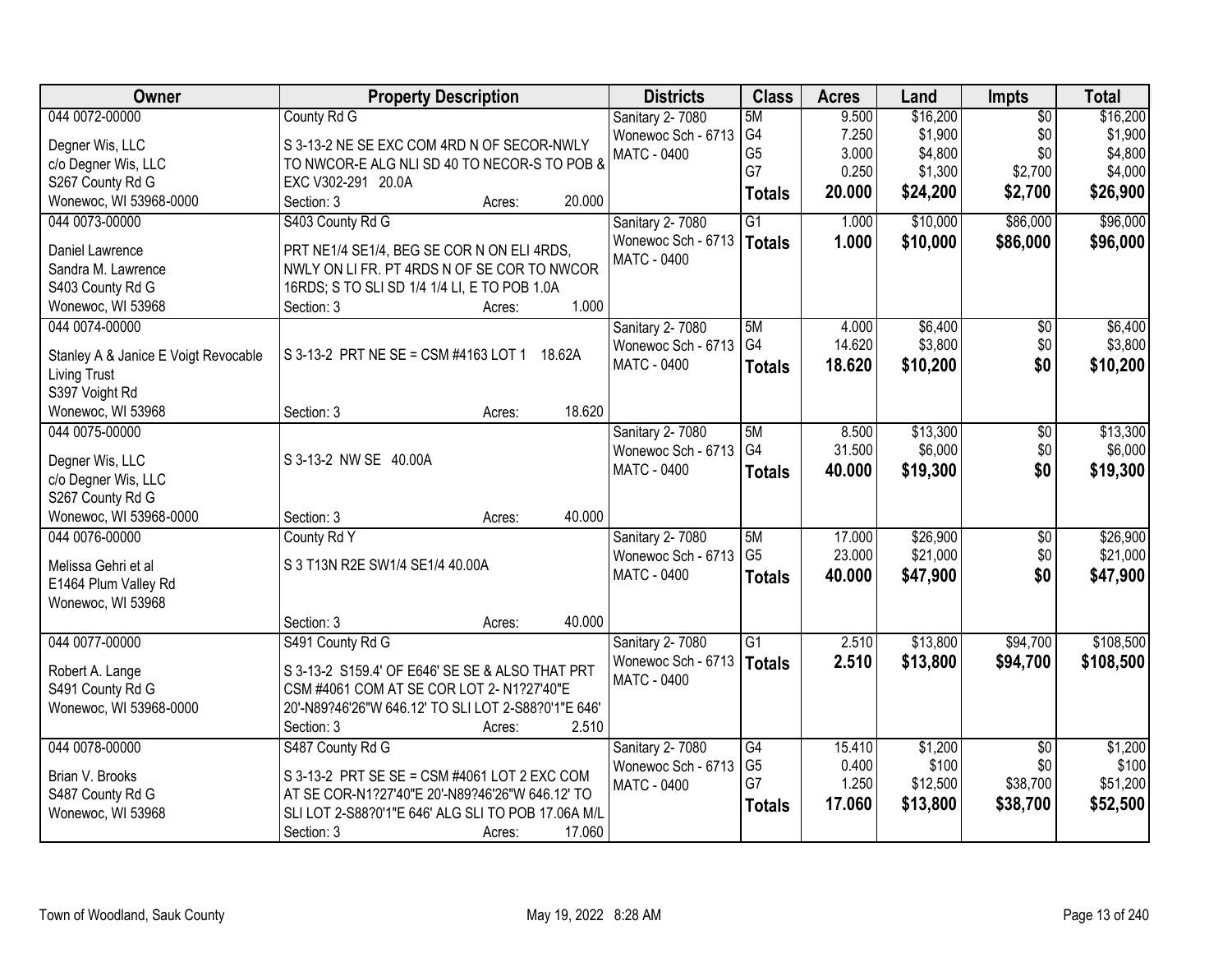| Owner                |                                                | <b>Property Description</b> |        | <b>Districts</b>   | <b>Class</b>    | <b>Acres</b> | Land       | <b>Impts</b>    | <b>Total</b> |
|----------------------|------------------------------------------------|-----------------------------|--------|--------------------|-----------------|--------------|------------|-----------------|--------------|
| 044 0078-10000       | County Rd G                                    |                             |        | Sanitary 2-7080    | $\overline{G4}$ | 19.060       | \$2,600    | $\overline{50}$ | \$2,600      |
| Brian V. Brooks      | S 3-13-2 PRT SE SE = CSM #4061 LOT 1 19.56A    |                             |        | Wonewoc Sch - 6713 | G <sub>5</sub>  | 0.500        | \$100      | \$0             | \$100        |
| S487 County Rd G     |                                                |                             |        | MATC - 0400        | <b>Totals</b>   | 19.560       | \$2,700    | \$0             | \$2,700      |
| Wonewoc, WI 53968    |                                                |                             |        |                    |                 |              |            |                 |              |
|                      | Section: 3                                     | Acres:                      | 19.560 |                    |                 |              |            |                 |              |
| 044 0079-00000       |                                                |                             |        | Sanitary 2-7080    | 5M              | 15.000       | \$24,500   | \$0             | \$24,500     |
| Mark R. Preuss       | SEC. 4 T13N R2E NE1/4 FRAC NE1/4 EXC COM AT PT |                             |        | Wonewoc Sch - 6713 | G4              | 25.800       | \$4,500    | \$0             | \$4,500      |
| S495 Griffa Dr       | 25RD E OF SW COR, TH W TO SD COR, TH N 40RD,   |                             |        | <b>MATC - 0400</b> | <b>Totals</b>   | 40.800       | \$29,000   | \$0             | \$29,000     |
| Wonewoc, WI 53968    | TH SELY TO BEG. 40.81A                         |                             |        |                    |                 |              |            |                 |              |
|                      | Section: 4                                     | Acres:                      | 40.800 |                    |                 |              |            |                 |              |
| 044 0080-00000       | Ennis Rd                                       |                             |        | Sanitary 2-7080    | G4              | 3.210        | \$600      | \$0             | \$600        |
| Mark R. Preuss       | SEC. 4 T13N R2E THAT PRT OF NE1/4 FRAC NE1/4   |                             |        | Wonewoc Sch - 6713 | Totals          | 3.210        | \$600      | \$0             | \$600        |
| S495 Griffa Dr       | COM AT PT 25RD E OF SW COR, TH W TO SD COR,    |                             |        | MATC - 0400        |                 |              |            |                 |              |
| Wonewoc, WI 53968    | TH N 40RD, TH SELY TO BEG 3.21                 |                             |        |                    |                 |              |            |                 |              |
|                      | Section: 4                                     | Acres:                      | 3.210  |                    |                 |              |            |                 |              |
| 044 0081-00000       | S150 Ennis Rd                                  |                             |        | Sanitary 2-7080    | 5M              | 10.720       | \$16,100   | \$0             | \$16,100     |
| Mark R. Preuss       | S 4-13-2 NW1/4 FRAC NE1/4 43.72A               |                             |        | Wonewoc Sch - 6713 | G4              | 30.000       | \$8,600    | \$0             | \$8,600      |
| S495 Griffa Dr       |                                                |                             |        | <b>MATC - 0400</b> | G <sub>5</sub>  | 1.000        | \$100      | \$0             | \$100        |
| Wonewoc, WI 53968    |                                                |                             |        |                    | G7              | 2.000        | \$20,000   | \$73,900        | \$93,900     |
|                      | Section: 4                                     | Acres:                      | 43.720 |                    | <b>Totals</b>   | 43.720       | \$44,800   | \$73,900        | \$118,700    |
| 044 0082-00000       | Ennis Rd                                       |                             |        | Sanitary 2-7080    | 5M              | 3.000        | \$5,700    | $\overline{50}$ | \$5,700      |
| Paul J. Parks        | S 4-13-2 SW FRAC NE 40.00A (MFL-W6 13A PER     |                             |        | Wonewoc Sch - 6713 | G4              | 20.000       | \$5,200    | \$0             | \$5,200      |
| <b>Ruth Parks</b>    | D-853488)                                      |                             |        | MATC - 0400        | G <sub>5</sub>  | 4.000        | \$2,400    | \$0             | \$2,400      |
| 3620 Valley Ridge Rd |                                                |                             |        |                    | W <sub>6</sub>  | 13.000       | (\$22,100) | \$0             | \$0          |
| Middleton, WI 53562  | Section: 4                                     | Acres:                      | 40.000 |                    | <b>Totals</b>   | 40.000       | \$13,300   | \$0             | \$13,300     |
| 044 0083-00000       | Ennis Rd                                       |                             |        | Sanitary 2-7080    | 5M              | 13.800       | \$20,700   | $\overline{60}$ | \$20,700     |
| Mark R. Preuss       | S 4-13-2 SE1/4 FRAC NE1/4 40.00A               |                             |        | Wonewoc Sch - 6713 | G4              | 25.200       | \$5,700    | \$0             | \$5,700      |
| S495 Griffa Dr       |                                                |                             |        | <b>MATC - 0400</b> | G <sub>5</sub>  | 1.000        | \$100      | \$0             | \$100        |
| Wonewoc, WI 53968    |                                                |                             |        |                    | <b>Totals</b>   | 40.000       | \$26,500   | \$0             | \$26,500     |
|                      | Section: 4                                     | Acres:                      | 40.000 |                    |                 |              |            |                 |              |
| 044 0084-00000       | Ennis Rd                                       |                             |        | Sanitary 2-7080    | 5M              | 3.000        | \$4,500    | $\overline{50}$ | \$4,500      |
| Mark R. Preuss       | S 4-13-2 N1/2 NE1/4 FRAC NW1/4 21.71A M/L      |                             |        | Wonewoc Sch - 6713 | G4              | 16.210       | \$4,600    | \$0             | \$4,600      |
| S495 Griffa Dr       |                                                |                             |        | MATC - 0400        | G <sub>5</sub>  | 2.500        | \$200      | \$0             | \$200        |
| Wonewoc, WI 53968    |                                                |                             |        |                    | <b>Totals</b>   | 21.710       | \$9,300    | \$0             | \$9,300      |
|                      | Section: 4                                     | Acres:                      | 21.710 |                    |                 |              |            |                 |              |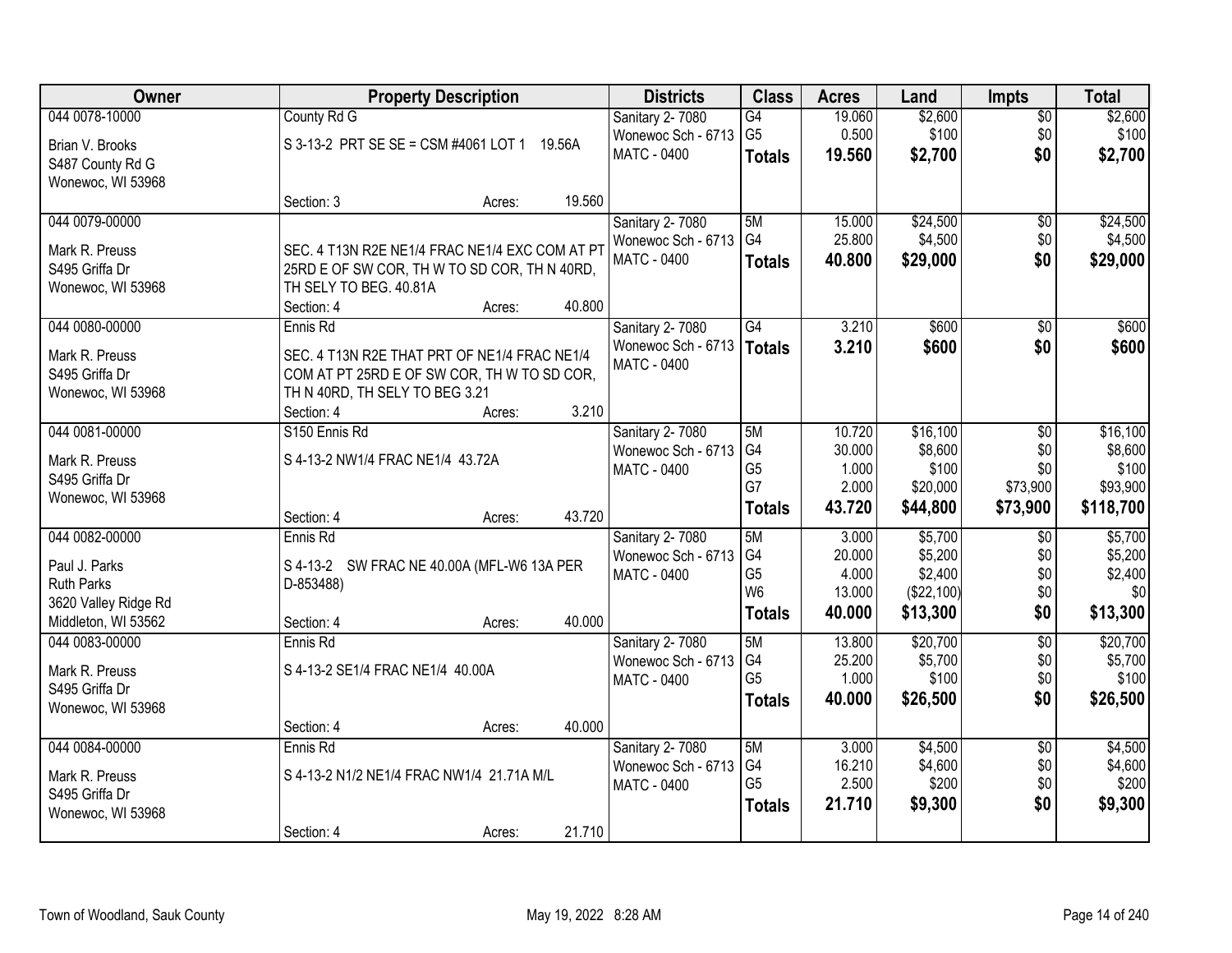| Owner                                | <b>Property Description</b>                    | <b>Districts</b>                         | <b>Class</b>         | <b>Acres</b>     | Land                | Impts                  | <b>Total</b>        |
|--------------------------------------|------------------------------------------------|------------------------------------------|----------------------|------------------|---------------------|------------------------|---------------------|
| 044 0085-00000                       | S125 Ennis Rd                                  | Sanitary 2-7080                          | 5M                   | 1.000            | \$1,700             | $\overline{50}$        | \$1,700             |
| Andrew R. Ennis                      | S 4-13-2 S1/2 NE FRAC NW 21.71A (MFL-W6 3A PER | Wonewoc Sch - 6713                       | G <sub>4</sub>       | 15.310           | \$4,200             | \$0                    | \$4,200             |
| S125 Ennis Rd                        | D-1051881)                                     | <b>MATC - 0400</b>                       | G <sub>5</sub><br>G7 | 0.400<br>2.000   | \$100<br>\$20,000   | \$0<br>\$77,700        | \$100<br>\$97,700   |
| Wonewoc, WI 53968                    |                                                |                                          | W <sub>6</sub>       | 3.000            | ( \$5,100)          | \$0                    | \$0                 |
|                                      | 21.710<br>Section: 4<br>Acres:                 |                                          | <b>Totals</b>        | 21.710           | \$26,000            | \$77,700               | \$103,700           |
| 044 0086-00000                       | S103 Ennis Rd                                  | <b>Sanitary 2-7080</b>                   | 5M                   | 2.000            | \$3,000             | $\overline{30}$        | \$3,000             |
| Stanley A & Janice E Voigt Revocable | S 4-13-2 NW FRAC NW EXC E12RD OF S1/2          | Wonewoc Sch - 6713                       | G <sub>1</sub>       | 1.000            | \$10,000            | \$74,800               | \$84,800            |
| <b>Living Trust</b>                  | 40.03A (MFL 13A PER D-665758)                  | <b>MATC - 0400</b>                       | G4                   | 23.780           | \$4,900             | \$0                    | \$4,900             |
| James O. Voigt                       |                                                |                                          | G <sub>5</sub>       | 0.250            | \$100               | \$0                    | \$100               |
| S397 Voight Rd                       | 40.030<br>Section: 4<br>Acres:                 |                                          | W <sub>8</sub>       | 13.000           | (\$19,500)          | \$0                    | \$0                 |
| Wonewoc, WI 53968                    |                                                |                                          | <b>Totals</b>        | 40.030           | \$18,000            | \$74,800               | \$92,800            |
| 044 0087-00000                       | Ennis Rd                                       | Sanitary 2-7080                          | $\overline{G4}$      | 3.080            | \$600               | $\overline{50}$        | \$600               |
| Andrew R. Ennis                      | SEC. 4 T13N R2E E 12RD OF S1/2 NW1/4 FRAC      | Wonewoc Sch - 6713                       | <b>Totals</b>        | 3.080            | \$600               | \$0                    | \$600               |
| S125 Ennis Rd                        | NW1/4 3.08A                                    | <b>MATC - 0400</b>                       |                      |                  |                     |                        |                     |
| Wonewoc, WI 53968                    |                                                |                                          |                      |                  |                     |                        |                     |
|                                      | 3.080<br>Section: 4<br>Acres:                  |                                          |                      |                  |                     |                        |                     |
| 044 0088-00000                       | Plum Valley Rd                                 | Sanitary 2-7080                          | G4                   | 14.090           | \$3,700             | $\overline{50}$        | \$3,700             |
| Stanley A & Janice E Voigt Revocable | S 4-13-2 SW FRAC NW EXC E12RD 34.09A (MFL      | Wonewoc Sch - 6713                       | W <sub>8</sub>       | 20.000           | (\$34,000)          | \$0                    | \$0]                |
| <b>Living Trust</b>                  | 20A PER D-665758)                              | <b>MATC - 0400</b>                       | <b>Totals</b>        | 34.090           | \$3,700             | \$0                    | \$3,700             |
| James O. Voigt                       |                                                |                                          |                      |                  |                     |                        |                     |
| S397 Voight Rd                       | 34.090<br>Section: 4<br>Acres:                 |                                          |                      |                  |                     |                        |                     |
| Wonewoc, WI 53968                    |                                                |                                          |                      |                  |                     |                        |                     |
| 044 0089-00000                       | Plum Valley Rd                                 | Sanitary 2-7080                          | 5M<br>G4             | 0.910<br>2.000   | \$1,600<br>\$600    | $\overline{50}$<br>\$0 | \$1,600<br>\$600    |
| Andrew R. Ennis                      | S 4-13-2 E 12RD SW FRAC NW 5.91A (MFL-W6 3A    | Wonewoc Sch - 6713<br><b>MATC - 0400</b> | W <sub>6</sub>       | 3.000            | $($ \$5,100) $ $    | \$0                    | \$0                 |
| S125 Ennis Rd                        | PER D-1051881)                                 |                                          | <b>Totals</b>        | 5.910            | \$2,200             | \$0                    | \$2,200             |
| Wonewoc, WI 53968                    |                                                |                                          |                      |                  |                     |                        |                     |
|                                      | 5.910<br>Section: 4<br>Acres:                  |                                          |                      |                  |                     |                        |                     |
| 044 0090-00000                       | Plum Valley Rd                                 | Sanitary 2-7080<br>Wonewoc Sch - 6713    | G4<br>G <sub>5</sub> | 9.120<br>1.880   | \$2,500<br>\$1,000  | $\overline{60}$<br>\$0 | \$2,500<br>\$1,000  |
| Andrew R. Ennis                      | S 4-13-2 SE FRAC NW 40.00 (MFL-W6 29A PER      | <b>MATC - 0400</b>                       | W <sub>6</sub>       | 29.000           | (\$49,300)          | \$0                    | \$0                 |
| S125 Ennis Rd                        | D-1051881)                                     |                                          | <b>Totals</b>        | 40.000           | \$3,500             | \$0                    | \$3,500             |
| Wonewoc, WI 53968                    |                                                |                                          |                      |                  |                     |                        |                     |
|                                      | 40.000<br>Section: 4<br>Acres:                 |                                          |                      |                  |                     |                        |                     |
| 044 0091-00000                       |                                                | Sanitary 2-7080<br>Wonewoc Sch - 6713    | 5M<br>G <sub>4</sub> | 11.000<br>29.000 | \$16,500<br>\$6,900 | \$0<br>\$0             | \$16,500<br>\$6,900 |
| S Kathleen Anderson Survivor's Trust | SEC. 4 T13N R2E NE1/4 SW1/4 40.00A             | <b>MATC - 0400</b>                       | <b>Totals</b>        | 40.000           | \$23,400            | \$0                    | \$23,400            |
| E976 County Rd Y                     |                                                |                                          |                      |                  |                     |                        |                     |
| Wonewoc, WI 53968                    |                                                |                                          |                      |                  |                     |                        |                     |
|                                      | 40.000<br>Section: 4<br>Acres:                 |                                          |                      |                  |                     |                        |                     |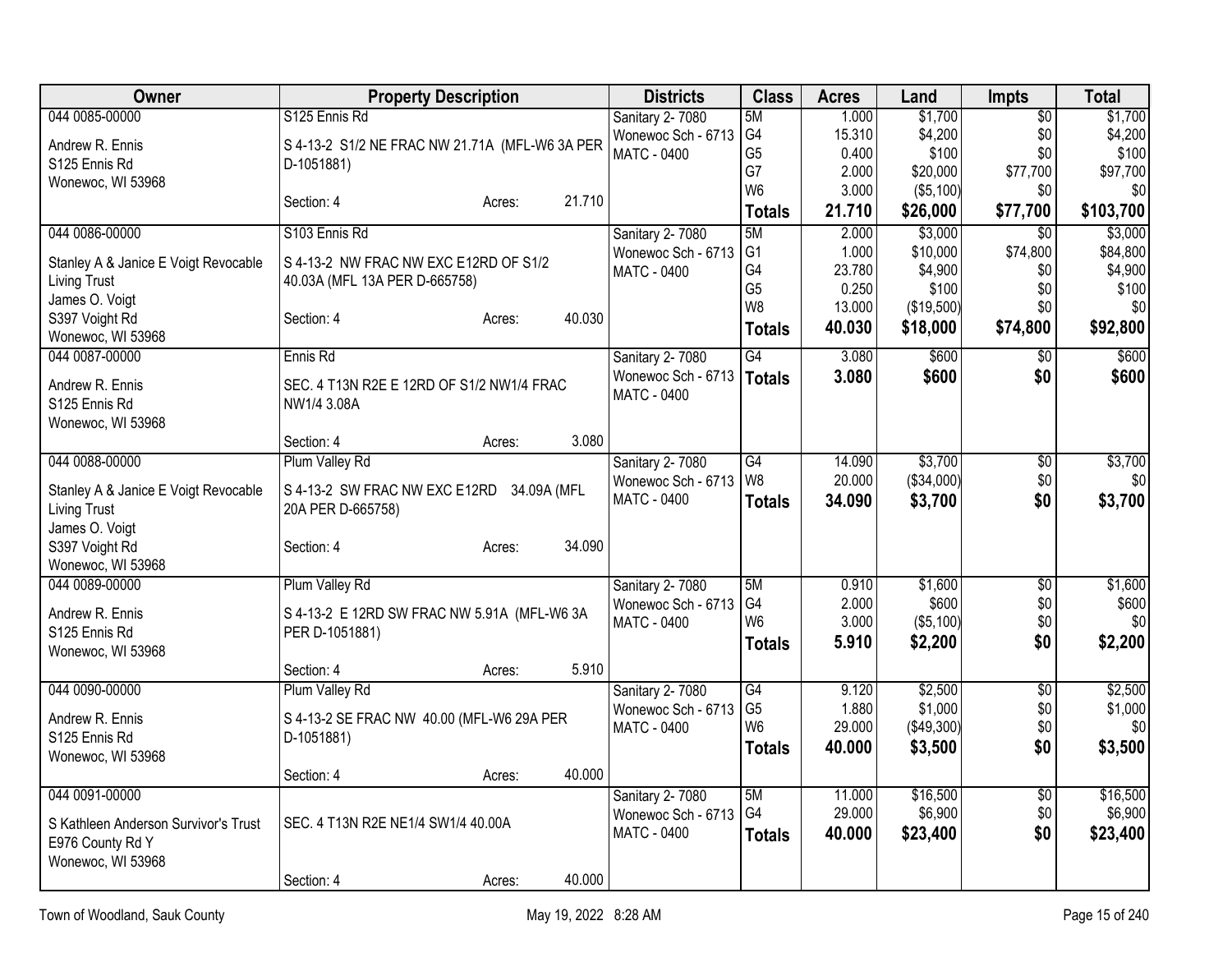| 044 0092-00000<br>E897 Plum Valley Rd<br>\$20,300<br>\$20,300<br>13.000<br>$\overline{50}$<br>Sanitary 2-7080<br>5M<br>G <sub>1</sub><br>2.000<br>\$12,500<br>\$5,600<br>\$18,100<br>Wonewoc Sch - 6713<br>S 4-13-2 NW1/4 SW1/4 40.00A<br>Nancy Becker et al<br>G4<br>25.000<br>\$6,000<br>\$6,000<br>\$0<br><b>MATC - 0400</b><br>c/o William E & Norma J Hessling<br>40.000<br>\$38,800<br>\$5,600<br>\$44,400<br><b>Totals</b><br>Revocable Trust<br>439 Ollie St<br>40.000<br>Section: 4<br>Acres:<br>Cottage Grove, WI 53527<br>\$36,000<br>\$36,000<br>044 0093-00000<br>Sanitary 2-7080<br>5M<br>24.000<br>$\overline{50}$<br>G4<br>16.000<br>\$4,200<br>\$0<br>\$4,200<br>Wonewoc Sch - 6713<br>S 4-13-2 SW1/4 SW1/4 40.00A<br>Nancy Becker et al<br>\$0<br><b>MATC - 0400</b><br>40.000<br>\$40,200<br>\$40,200<br><b>Totals</b><br>c/o William E & Norma J Hessling<br>Revocable Trust<br>439 Ollie St<br>Section: 4<br>40.000<br>Acres:<br>Cottage Grove, WI 53527<br>044 0094-00000<br>\$83,800<br>S436 Dosier Dr<br>3.210<br>\$15,300<br>\$68,500<br>Sanitary 2-7080<br>G1<br>Wonewoc Sch - 6713<br>3.210<br>\$15,300<br>\$68,500<br>\$83,800<br><b>Totals</b><br>S 4-13-2 PRT SE SW = CSM #2068 LOT 1 3.21A<br>George Anderson Jr<br>MATC - 0400<br>S436 Dosier Dr<br>(W/EASE PER D-1023810)<br>Wonewoc, WI 53968<br>3.210<br>Section: 4<br>Acres:<br>044 0094-10000<br>G4<br>35.790<br>\$4,900<br>Dosier Rd<br>Sanitary 2-7080<br>\$0<br>G7<br>1.000<br>\$10,000<br>\$1,300<br>Wonewoc Sch - 6713<br>S 4-13-2 SE SW EXC CSM #2068 36.79A (S/EASE<br>S Kathleen Anderson Survivor's Trust<br>36.790<br>MATC - 0400<br>\$14,900<br>\$1,300<br><b>Totals</b><br>PER D-1023810)<br>E976 County Rd Y<br>Wonewoc, WI 53968<br>36.790<br>Section: 4<br>Acres:<br>044 0095-00000<br>Sanitary 2-7080<br>\$3,000<br>\$3,000<br>Plum Valley Rd<br>$\overline{G4}$<br>11.600<br>$\overline{50}$ | Owner | <b>Property Description</b> | <b>Districts</b>   | <b>Class</b>   | <b>Acres</b> | Land  | Impts | <b>Total</b> |
|----------------------------------------------------------------------------------------------------------------------------------------------------------------------------------------------------------------------------------------------------------------------------------------------------------------------------------------------------------------------------------------------------------------------------------------------------------------------------------------------------------------------------------------------------------------------------------------------------------------------------------------------------------------------------------------------------------------------------------------------------------------------------------------------------------------------------------------------------------------------------------------------------------------------------------------------------------------------------------------------------------------------------------------------------------------------------------------------------------------------------------------------------------------------------------------------------------------------------------------------------------------------------------------------------------------------------------------------------------------------------------------------------------------------------------------------------------------------------------------------------------------------------------------------------------------------------------------------------------------------------------------------------------------------------------------------------------------------------------------------------------------------------------------------------------------------------------------------------------------------------------------------------|-------|-----------------------------|--------------------|----------------|--------------|-------|-------|--------------|
|                                                                                                                                                                                                                                                                                                                                                                                                                                                                                                                                                                                                                                                                                                                                                                                                                                                                                                                                                                                                                                                                                                                                                                                                                                                                                                                                                                                                                                                                                                                                                                                                                                                                                                                                                                                                                                                                                                    |       |                             |                    |                |              |       |       |              |
|                                                                                                                                                                                                                                                                                                                                                                                                                                                                                                                                                                                                                                                                                                                                                                                                                                                                                                                                                                                                                                                                                                                                                                                                                                                                                                                                                                                                                                                                                                                                                                                                                                                                                                                                                                                                                                                                                                    |       |                             |                    |                |              |       |       |              |
|                                                                                                                                                                                                                                                                                                                                                                                                                                                                                                                                                                                                                                                                                                                                                                                                                                                                                                                                                                                                                                                                                                                                                                                                                                                                                                                                                                                                                                                                                                                                                                                                                                                                                                                                                                                                                                                                                                    |       |                             |                    |                |              |       |       |              |
|                                                                                                                                                                                                                                                                                                                                                                                                                                                                                                                                                                                                                                                                                                                                                                                                                                                                                                                                                                                                                                                                                                                                                                                                                                                                                                                                                                                                                                                                                                                                                                                                                                                                                                                                                                                                                                                                                                    |       |                             |                    |                |              |       |       |              |
|                                                                                                                                                                                                                                                                                                                                                                                                                                                                                                                                                                                                                                                                                                                                                                                                                                                                                                                                                                                                                                                                                                                                                                                                                                                                                                                                                                                                                                                                                                                                                                                                                                                                                                                                                                                                                                                                                                    |       |                             |                    |                |              |       |       |              |
|                                                                                                                                                                                                                                                                                                                                                                                                                                                                                                                                                                                                                                                                                                                                                                                                                                                                                                                                                                                                                                                                                                                                                                                                                                                                                                                                                                                                                                                                                                                                                                                                                                                                                                                                                                                                                                                                                                    |       |                             |                    |                |              |       |       |              |
|                                                                                                                                                                                                                                                                                                                                                                                                                                                                                                                                                                                                                                                                                                                                                                                                                                                                                                                                                                                                                                                                                                                                                                                                                                                                                                                                                                                                                                                                                                                                                                                                                                                                                                                                                                                                                                                                                                    |       |                             |                    |                |              |       |       |              |
|                                                                                                                                                                                                                                                                                                                                                                                                                                                                                                                                                                                                                                                                                                                                                                                                                                                                                                                                                                                                                                                                                                                                                                                                                                                                                                                                                                                                                                                                                                                                                                                                                                                                                                                                                                                                                                                                                                    |       |                             |                    |                |              |       |       |              |
|                                                                                                                                                                                                                                                                                                                                                                                                                                                                                                                                                                                                                                                                                                                                                                                                                                                                                                                                                                                                                                                                                                                                                                                                                                                                                                                                                                                                                                                                                                                                                                                                                                                                                                                                                                                                                                                                                                    |       |                             |                    |                |              |       |       |              |
|                                                                                                                                                                                                                                                                                                                                                                                                                                                                                                                                                                                                                                                                                                                                                                                                                                                                                                                                                                                                                                                                                                                                                                                                                                                                                                                                                                                                                                                                                                                                                                                                                                                                                                                                                                                                                                                                                                    |       |                             |                    |                |              |       |       |              |
|                                                                                                                                                                                                                                                                                                                                                                                                                                                                                                                                                                                                                                                                                                                                                                                                                                                                                                                                                                                                                                                                                                                                                                                                                                                                                                                                                                                                                                                                                                                                                                                                                                                                                                                                                                                                                                                                                                    |       |                             |                    |                |              |       |       |              |
|                                                                                                                                                                                                                                                                                                                                                                                                                                                                                                                                                                                                                                                                                                                                                                                                                                                                                                                                                                                                                                                                                                                                                                                                                                                                                                                                                                                                                                                                                                                                                                                                                                                                                                                                                                                                                                                                                                    |       |                             |                    |                |              |       |       |              |
|                                                                                                                                                                                                                                                                                                                                                                                                                                                                                                                                                                                                                                                                                                                                                                                                                                                                                                                                                                                                                                                                                                                                                                                                                                                                                                                                                                                                                                                                                                                                                                                                                                                                                                                                                                                                                                                                                                    |       |                             |                    |                |              |       |       |              |
|                                                                                                                                                                                                                                                                                                                                                                                                                                                                                                                                                                                                                                                                                                                                                                                                                                                                                                                                                                                                                                                                                                                                                                                                                                                                                                                                                                                                                                                                                                                                                                                                                                                                                                                                                                                                                                                                                                    |       |                             |                    |                |              |       |       |              |
| \$4,900<br>\$11,300<br>\$16,200                                                                                                                                                                                                                                                                                                                                                                                                                                                                                                                                                                                                                                                                                                                                                                                                                                                                                                                                                                                                                                                                                                                                                                                                                                                                                                                                                                                                                                                                                                                                                                                                                                                                                                                                                                                                                                                                    |       |                             |                    |                |              |       |       |              |
|                                                                                                                                                                                                                                                                                                                                                                                                                                                                                                                                                                                                                                                                                                                                                                                                                                                                                                                                                                                                                                                                                                                                                                                                                                                                                                                                                                                                                                                                                                                                                                                                                                                                                                                                                                                                                                                                                                    |       |                             |                    |                |              |       |       |              |
|                                                                                                                                                                                                                                                                                                                                                                                                                                                                                                                                                                                                                                                                                                                                                                                                                                                                                                                                                                                                                                                                                                                                                                                                                                                                                                                                                                                                                                                                                                                                                                                                                                                                                                                                                                                                                                                                                                    |       |                             |                    |                |              |       |       |              |
|                                                                                                                                                                                                                                                                                                                                                                                                                                                                                                                                                                                                                                                                                                                                                                                                                                                                                                                                                                                                                                                                                                                                                                                                                                                                                                                                                                                                                                                                                                                                                                                                                                                                                                                                                                                                                                                                                                    |       |                             |                    |                |              |       |       |              |
|                                                                                                                                                                                                                                                                                                                                                                                                                                                                                                                                                                                                                                                                                                                                                                                                                                                                                                                                                                                                                                                                                                                                                                                                                                                                                                                                                                                                                                                                                                                                                                                                                                                                                                                                                                                                                                                                                                    |       |                             |                    |                |              |       |       |              |
|                                                                                                                                                                                                                                                                                                                                                                                                                                                                                                                                                                                                                                                                                                                                                                                                                                                                                                                                                                                                                                                                                                                                                                                                                                                                                                                                                                                                                                                                                                                                                                                                                                                                                                                                                                                                                                                                                                    |       |                             |                    |                |              |       |       |              |
|                                                                                                                                                                                                                                                                                                                                                                                                                                                                                                                                                                                                                                                                                                                                                                                                                                                                                                                                                                                                                                                                                                                                                                                                                                                                                                                                                                                                                                                                                                                                                                                                                                                                                                                                                                                                                                                                                                    |       |                             |                    |                |              |       |       |              |
|                                                                                                                                                                                                                                                                                                                                                                                                                                                                                                                                                                                                                                                                                                                                                                                                                                                                                                                                                                                                                                                                                                                                                                                                                                                                                                                                                                                                                                                                                                                                                                                                                                                                                                                                                                                                                                                                                                    |       |                             |                    |                |              |       |       |              |
|                                                                                                                                                                                                                                                                                                                                                                                                                                                                                                                                                                                                                                                                                                                                                                                                                                                                                                                                                                                                                                                                                                                                                                                                                                                                                                                                                                                                                                                                                                                                                                                                                                                                                                                                                                                                                                                                                                    |       |                             |                    |                |              |       |       |              |
| S 4-13-2 NE1/4 SE1/4 EXC CSM 439 27.00A M/L<br>Mark R. Preuss                                                                                                                                                                                                                                                                                                                                                                                                                                                                                                                                                                                                                                                                                                                                                                                                                                                                                                                                                                                                                                                                                                                                                                                                                                                                                                                                                                                                                                                                                                                                                                                                                                                                                                                                                                                                                                      |       |                             | Wonewoc Sch - 6713 | G <sub>5</sub> | 2.000        | \$700 | \$0   | \$700        |
| G <sub>6</sub><br>\$0<br>13.400<br>\$40,200<br>\$40,200<br><b>MATC - 0400</b><br>S495 Griffa Dr                                                                                                                                                                                                                                                                                                                                                                                                                                                                                                                                                                                                                                                                                                                                                                                                                                                                                                                                                                                                                                                                                                                                                                                                                                                                                                                                                                                                                                                                                                                                                                                                                                                                                                                                                                                                    |       |                             |                    |                |              |       |       |              |
| \$0<br>27.000<br>\$43,900<br>\$43,900<br><b>Totals</b><br>Wonewoc, WI 53968                                                                                                                                                                                                                                                                                                                                                                                                                                                                                                                                                                                                                                                                                                                                                                                                                                                                                                                                                                                                                                                                                                                                                                                                                                                                                                                                                                                                                                                                                                                                                                                                                                                                                                                                                                                                                        |       |                             |                    |                |              |       |       |              |
| 27.000<br>Section: 4<br>Acres:                                                                                                                                                                                                                                                                                                                                                                                                                                                                                                                                                                                                                                                                                                                                                                                                                                                                                                                                                                                                                                                                                                                                                                                                                                                                                                                                                                                                                                                                                                                                                                                                                                                                                                                                                                                                                                                                     |       |                             |                    |                |              |       |       |              |
| \$9,000<br>\$9,000<br>044 0096-00000<br>Plum Valley Rd<br>5M<br>6.000<br>$\overline{50}$<br>Sanitary 2-7080                                                                                                                                                                                                                                                                                                                                                                                                                                                                                                                                                                                                                                                                                                                                                                                                                                                                                                                                                                                                                                                                                                                                                                                                                                                                                                                                                                                                                                                                                                                                                                                                                                                                                                                                                                                        |       |                             |                    |                |              |       |       |              |
| G4<br>7.000<br>\$1,300<br>\$0<br>\$1,300<br>Wonewoc Sch - 6713<br>S 4-13-2 PRT NE1/4 SE1/4 = CSM 439 LOT 1 13.00A<br>Mark R. Preuss                                                                                                                                                                                                                                                                                                                                                                                                                                                                                                                                                                                                                                                                                                                                                                                                                                                                                                                                                                                                                                                                                                                                                                                                                                                                                                                                                                                                                                                                                                                                                                                                                                                                                                                                                                |       |                             |                    |                |              |       |       |              |
| \$0<br>13.000<br>\$10,300<br>\$10,300<br>MATC - 0400<br><b>Totals</b><br>S495 Griffa Dr                                                                                                                                                                                                                                                                                                                                                                                                                                                                                                                                                                                                                                                                                                                                                                                                                                                                                                                                                                                                                                                                                                                                                                                                                                                                                                                                                                                                                                                                                                                                                                                                                                                                                                                                                                                                            |       |                             |                    |                |              |       |       |              |
| Wonewoc, WI 53968                                                                                                                                                                                                                                                                                                                                                                                                                                                                                                                                                                                                                                                                                                                                                                                                                                                                                                                                                                                                                                                                                                                                                                                                                                                                                                                                                                                                                                                                                                                                                                                                                                                                                                                                                                                                                                                                                  |       |                             |                    |                |              |       |       |              |
| 13.000<br>Section: 4<br>Acres:                                                                                                                                                                                                                                                                                                                                                                                                                                                                                                                                                                                                                                                                                                                                                                                                                                                                                                                                                                                                                                                                                                                                                                                                                                                                                                                                                                                                                                                                                                                                                                                                                                                                                                                                                                                                                                                                     |       |                             |                    |                |              |       |       |              |
| 044 0097-00000<br>\$13,600<br>\$13,600<br>Plum Valley Rd<br>Sanitary 2-7080<br>$\overline{G5}$<br>11.000<br>$\overline{50}$                                                                                                                                                                                                                                                                                                                                                                                                                                                                                                                                                                                                                                                                                                                                                                                                                                                                                                                                                                                                                                                                                                                                                                                                                                                                                                                                                                                                                                                                                                                                                                                                                                                                                                                                                                        |       |                             |                    |                |              |       |       |              |
| W <sub>6</sub><br>4.000<br>\$0<br>( \$6,800)<br>\$0<br>Wonewoc Sch - 6713<br>Paul J. Parks<br>S 4-13-2 THAT PRT NW SE LYING N OF TN RD                                                                                                                                                                                                                                                                                                                                                                                                                                                                                                                                                                                                                                                                                                                                                                                                                                                                                                                                                                                                                                                                                                                                                                                                                                                                                                                                                                                                                                                                                                                                                                                                                                                                                                                                                             |       |                             |                    |                |              |       |       |              |
| \$13,600<br>\$13,600<br>\$0<br>MATC - 0400<br>15.000<br><b>Totals</b><br><b>Ruth Parks</b><br>15.00A M/L (MFL-W6 4A PER D-853488)                                                                                                                                                                                                                                                                                                                                                                                                                                                                                                                                                                                                                                                                                                                                                                                                                                                                                                                                                                                                                                                                                                                                                                                                                                                                                                                                                                                                                                                                                                                                                                                                                                                                                                                                                                  |       |                             |                    |                |              |       |       |              |
| 3620 Valley Ridge Rd                                                                                                                                                                                                                                                                                                                                                                                                                                                                                                                                                                                                                                                                                                                                                                                                                                                                                                                                                                                                                                                                                                                                                                                                                                                                                                                                                                                                                                                                                                                                                                                                                                                                                                                                                                                                                                                                               |       |                             |                    |                |              |       |       |              |
| 15.000<br>Middleton, WI 53562<br>Section: 4<br>Acres:                                                                                                                                                                                                                                                                                                                                                                                                                                                                                                                                                                                                                                                                                                                                                                                                                                                                                                                                                                                                                                                                                                                                                                                                                                                                                                                                                                                                                                                                                                                                                                                                                                                                                                                                                                                                                                              |       |                             |                    |                |              |       |       |              |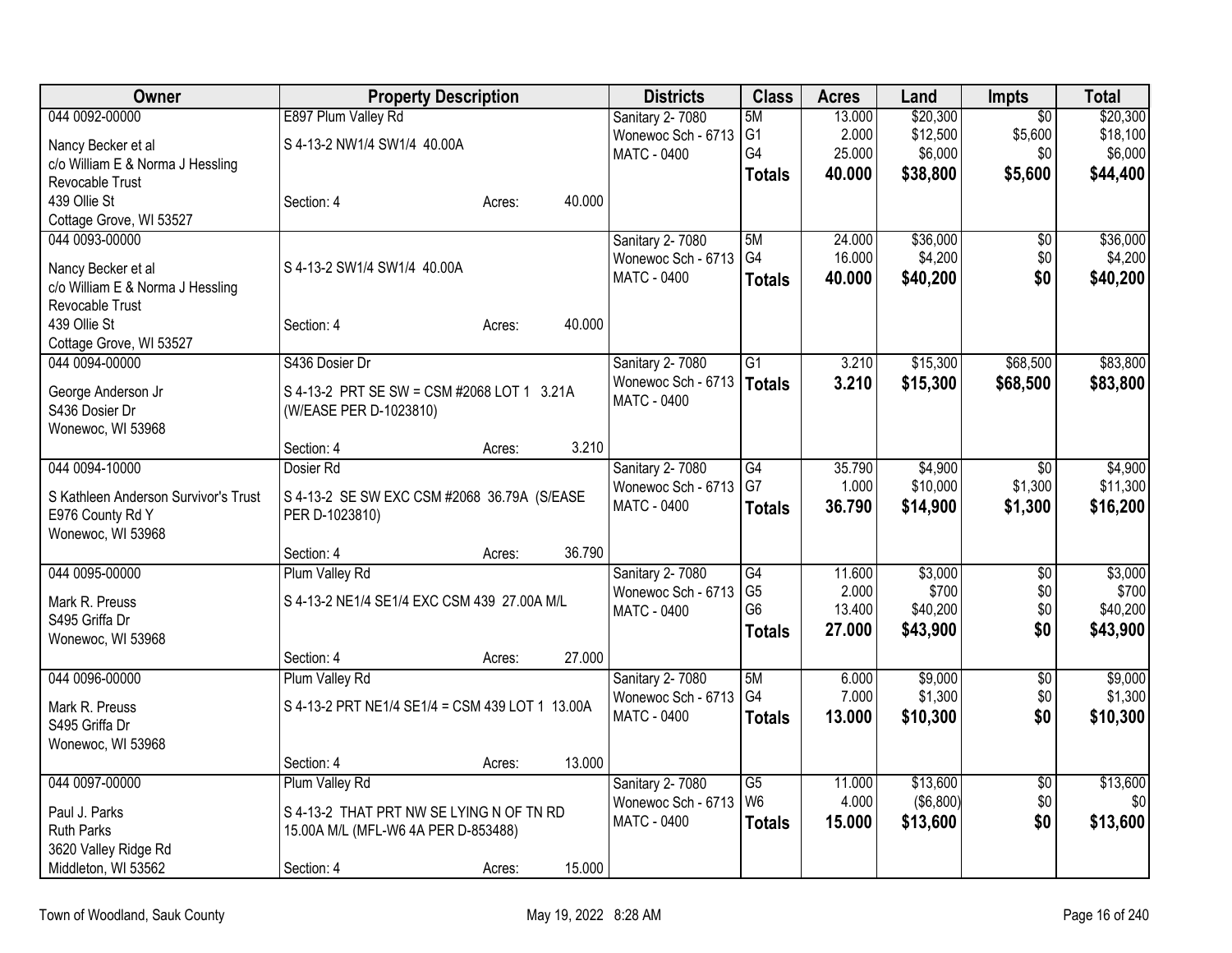| Owner                | <b>Property Description</b>                     | <b>Districts</b>       | <b>Class</b>         | <b>Acres</b>   | Land               | Impts           | <b>Total</b>        |
|----------------------|-------------------------------------------------|------------------------|----------------------|----------------|--------------------|-----------------|---------------------|
| 044 0098-00000       | E1195 Plum Valley Rd                            | Sanitary 2-7080        | 5M                   | 5.000          | \$8,500            | $\overline{50}$ | \$8,500             |
| Joseph Lawrence      | S 4 T13N R2E NW1/4 SE1/4 S OF TN RD 25.00A M/L  | Wonewoc Sch - 6713     | G4                   | 18.000         | \$3,800            | \$0             | \$3,800             |
| Yvonne C. Lawrence   |                                                 | MATC - 0400            | G7                   | 2.000          | \$20,000           | \$91,200        | \$111,200           |
| E1195 Plum Valley Rd |                                                 |                        | <b>Totals</b>        | 25.000         | \$32,300           | \$91,200        | \$123,500           |
| Wonewoc, WI 53968    | 25.000<br>Section: 4<br>Acres:                  |                        |                      |                |                    |                 |                     |
| 044 0099-00000       |                                                 | Sanitary 2-7080        | X4                   | 0.500          | \$0                | $\overline{30}$ | \$0                 |
|                      |                                                 | Wonewoc Sch - 6713     | <b>Totals</b>        | 0.500          | \$0                | \$0             | \$0                 |
| Cemetery             | SEC. 4 T13N R2E PARCEL IN SW1/4 SE1/4 DESC IN   | <b>MATC - 0400</b>     |                      |                |                    |                 |                     |
| Dosier Dr            | V136 P533 .50A                                  |                        |                      |                |                    |                 |                     |
| Wonewoc, WI 53968    | 0.500<br>Section: 4                             |                        |                      |                |                    |                 |                     |
| 044 0100-00000       | Acres:                                          | <b>Sanitary 2-7080</b> | G5                   | 2.500          | \$3,800            | $\overline{50}$ | \$3,800             |
|                      |                                                 | Wonewoc Sch - 6713     | W <sub>6</sub>       | 37.000         | (\$125,800)        | \$0             | \$0                 |
| Rocky A. Gardehl     | S 4-13-2 SW SE EXC LAND DESC IN V136 P533       | <b>MATC - 0400</b>     | <b>Totals</b>        | 39.500         | \$3,800            | \$0             | \$3,800             |
| Valentine A. Gardehl | 39.50A (W/EASE PER CSM #3877) (MFL W6-37A PER   |                        |                      |                |                    |                 |                     |
| 1209 Nature Trail Dr | D-923245)                                       |                        |                      |                |                    |                 |                     |
| Neenah, WI 54956     | 39.500<br>Section: 4<br>Acres:                  |                        |                      |                |                    |                 |                     |
| 044 0101-00000       | S495 Griffa Dr                                  | Sanitary 2-7080        | 5M                   | 3.000          | \$4,500            | \$0             | \$4,500             |
| Mark R. Preuss       | S 4-13-2 SE1/4 SE1/4 (S/RD EASE PER R154-590 &  | Wonewoc Sch - 6713     | G4                   | 34.730         | \$6,100            | \$0             | \$6,100             |
| S495 Griffa Dr       | R154-395) 40.00A                                | <b>MATC - 0400</b>     | G <sub>5</sub>       | 0.270          | \$200              | \$0             | \$200               |
| Wonewoc, WI 53968    |                                                 |                        | G7                   | 2.000          | \$20,000           | \$86,500        | \$106,500           |
|                      | 40.000<br>Section: 4<br>Acres:                  |                        | <b>Totals</b>        | 40.000         | \$30,800           | \$86,500        | \$117,300           |
| 044 0102-00000       | E850 County Rd FF                               | Sanitary 2-7080        | 5M                   | 2.000          | \$3,000            | $\overline{30}$ | \$3,000             |
| Jeremy R. Gates      | S 5-13-2 PRT E1/2 NE1/4 = CSM #5283 LOT 1 EXC   | Wonewoc Sch - 6713     | G <sub>1</sub>       | 2.000          | \$21,000           | \$111,200       | \$132,200           |
| Tammy L. Gates       | PRT IN JUNEAU CO 18.22A M/L                     | MATC - 0400            | G4                   | 14.220         | \$3,700            | \$0             | \$3,700             |
| E850 County Rd Ff    |                                                 |                        | <b>Totals</b>        | 18.220         | \$27,700           | \$111,200       | \$138,900           |
| Wonewoc, WI 53968    | 18.220<br>Section: 5<br>Acres:                  |                        |                      |                |                    |                 |                     |
| 044 0102-10000       | Plum Valley Rd                                  | Sanitary 2-7080        | 5M                   | 17.560         | \$26,400           | $\overline{30}$ | \$26,400            |
|                      |                                                 | Wonewoc Sch - 6713     | G4                   | 11.210         | \$2,900            | \$0             | \$2,900             |
| Thomas E. Block      | S 5-13-2 PRT N1/2 NE1/4 & SE NE = CSM #5283 LOT | <b>MATC - 0400</b>     | G <sub>5</sub>       | 6.000          | \$9,600            | \$0             | \$9,600             |
| Jean L. Ashmore      | 2 EXC PRT IN JUNEAU CO 34.77A M/L               |                        | <b>Totals</b>        | 34.770         | \$38,900           | \$0             | \$38,900            |
| E778 Plum Valley Rd  |                                                 |                        |                      |                |                    |                 |                     |
| Wonewoc, WI 53968    | 34.770<br>Section: 5<br>Acres:                  |                        |                      |                |                    |                 |                     |
| 044 0103-00000       | E778 Plum Valley Rd                             | Sanitary 2-7080        | 5M<br>G <sub>1</sub> | 5.780<br>0.500 | \$8,700            | $\overline{30}$ | \$8,700             |
| Thomas E. Block      | S 5-13-2 THAT PRT W1/2 FRAC NE1/4 LYING N OF    | Wonewoc Sch - 6713     | G4                   | 14.000         | \$5,300<br>\$3,600 | \$20,600<br>\$0 | \$25,900<br>\$3,600 |
| Jean L. Ashmore      | TN RD EXC CSM #4939 & EXC COM ON NLI            | <b>MATC - 0400</b>     | G <sub>5</sub>       | 1.500          | \$2,400            | \$0             | \$2,400             |
| E778 Plum Valley Rd  | S89?21'28"E 749.16' FRM N1/4 COR-S20?13'20"E    |                        |                      | 21.780         | \$20,000           | \$20,600        | \$40,600            |
| Wonewoc, WI 53968    | 21.780<br>Section: 5<br>Acres:                  |                        | <b>Totals</b>        |                |                    |                 |                     |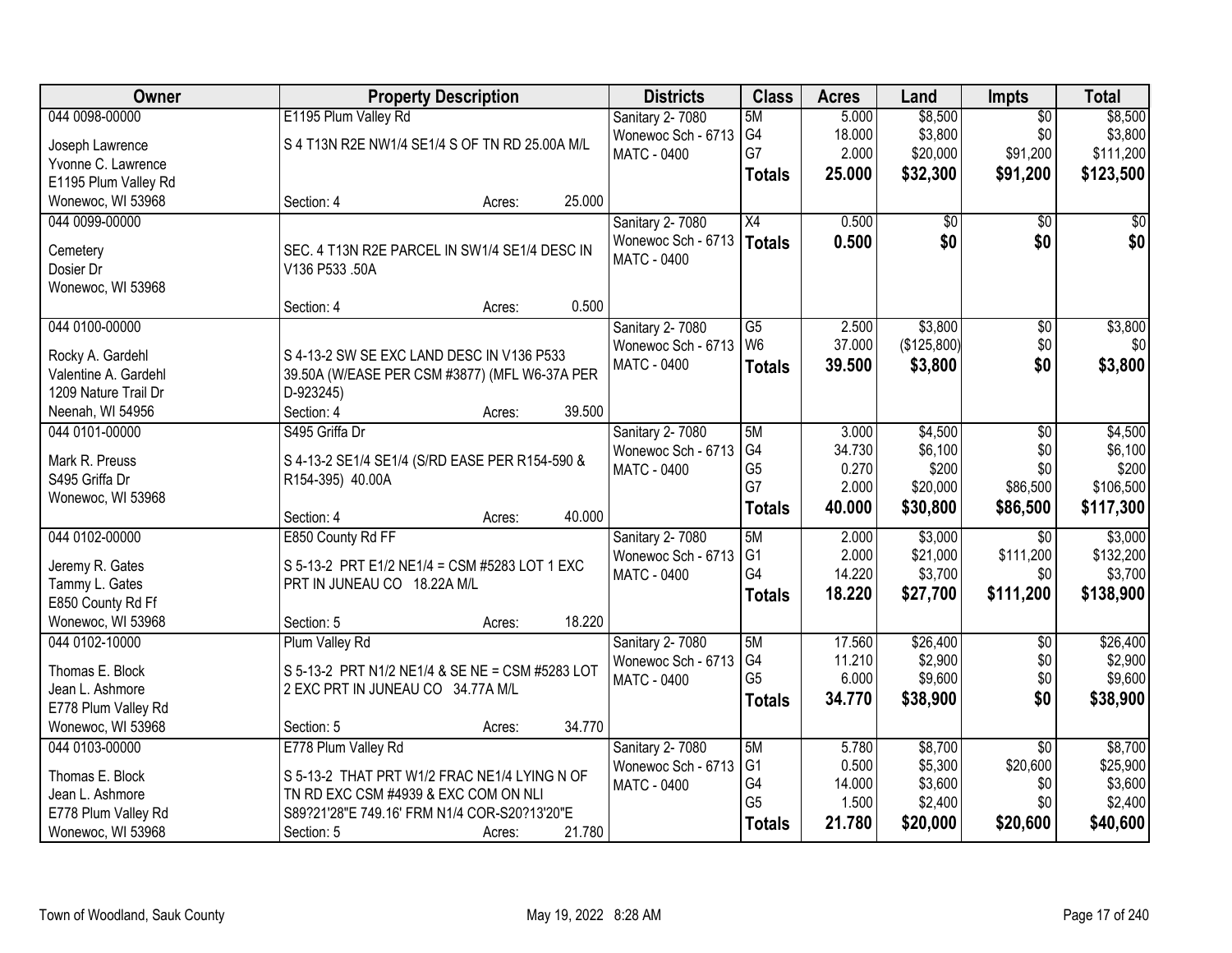| Owner                 | <b>Property Description</b>                    | <b>Districts</b>                         | <b>Class</b>    | <b>Acres</b> | Land     | <b>Impts</b>    | <b>Total</b> |
|-----------------------|------------------------------------------------|------------------------------------------|-----------------|--------------|----------|-----------------|--------------|
| 044 0103-10000        | Plum Valley Rd                                 | Sanitary 2-7080                          | $\overline{G6}$ | 3.820        | \$13,000 | $\overline{50}$ | \$13,000     |
| Elizabeth M. Parish   | S 5-13-2 PRT N1/2 FRAC NE1/4 COM ON NLI        | Wonewoc Sch - 6713                       | Totals          | 3.820        | \$13,000 | \$0             | \$13,000     |
| 618 Water Ave         | S89?21'28"E 749.16' FRM N1/4COR-S89?21'28"E    | MATC - 0400                              |                 |              |          |                 |              |
| Hillsboro, WI 54634   | 42.86' -S61?2'54"E 242.02'-N68?53'1"E          |                                          |                 |              |          |                 |              |
|                       | 3.820<br>Section: 5<br>Acres:                  |                                          |                 |              |          |                 |              |
| 044 0103-20000        | County Rd FF                                   | Sanitary 2-7080                          | $\overline{G5}$ | 0.550        | \$400    | $\overline{50}$ | \$400        |
| Ennis Family, LLC     | S 5-13-2 PRT NW FRAC NE COM ON NLI S89?21'28"E | Wonewoc Sch - 6713                       | Totals          | 0.550        | \$400    | \$0             | \$400        |
| c/o Ennis Family, LLC | 792.02' FRM N1/4COR-S89?21'28"E                | <b>MATC - 0400</b>                       |                 |              |          |                 |              |
| W10294 County Rd Ff   | 393.12'-S53?52'45"W 153.93'- S68?53'1"W        |                                          |                 |              |          |                 |              |
| Wonewoc, WI 53968     | 0.550<br>Section: 5<br>Acres:                  |                                          |                 |              |          |                 |              |
| 044 0104-00000        | Plum Valley Rd                                 | Sanitary 2-7080                          | 5M              | 22.000       | \$37,400 | \$0             | \$37,400     |
|                       |                                                | Wonewoc Sch - 6713                       | G <sub>4</sub>  | 21.180       | \$2,500  | \$0             | \$2,500      |
| Roger A. Ennis        | S 5-13-2 PRT W1/2 FRAC NE1/4 = CSM #4939 LOT 1 | MATC - 0400                              | <b>Totals</b>   | 43.180       | \$39,900 | \$0             | \$39,900     |
| Richard L. Ennis      | 43.18A (SEE POS 13534)                         |                                          |                 |              |          |                 |              |
| 401 S East St         |                                                |                                          |                 |              |          |                 |              |
| Wonewoc, WI 53968     | 43.180<br>Section: 5<br>Acres:                 |                                          |                 |              |          |                 |              |
| 044 0104-10000        | Plum Valley Rd                                 | Sanitary 2-7080                          | $\overline{G4}$ | 6.940        | \$500    | $\frac{1}{20}$  | \$500        |
| Roger A. Ennis        | S 5-13-2 PRT SW FRAC NE = CSM #4939 LOT 2      | Wonewoc Sch - 6713                       | Totals          | 6.940        | \$500    | \$0             | \$500        |
| Richard L. Ennis      | 6.94A                                          | <b>MATC - 0400</b>                       |                 |              |          |                 |              |
| 401 S East St         |                                                |                                          |                 |              |          |                 |              |
| Wonewoc, WI 53968     | 6.940<br>Section: 5<br>Acres:                  |                                          |                 |              |          |                 |              |
| 044 0105-00000        | Plum Valley Rd                                 | Sanitary 2-7080                          | $\overline{G6}$ | 4.100        | \$15,600 | $\overline{50}$ | \$15,600     |
| James Maletz          | S 5-13-2 SW FRAC NE LYING S OF HWY<br>4.10A    | Wonewoc Sch - 6713                       | Totals          | 4.100        | \$15,600 | \$0             | \$15,600     |
| Sonja Maletz          |                                                | MATC - 0400                              |                 |              |          |                 |              |
| 4720 N La Porte Ave   |                                                |                                          |                 |              |          |                 |              |
| Chicago, IL 60630     | 4.100<br>Section: 5<br>Acres:                  |                                          |                 |              |          |                 |              |
| 044 0106-00000        | E778 Plum Valley Rd                            | Sanitary 2-7080                          | 5M              | 8.000        | \$12,000 | $\overline{30}$ | \$12,000     |
|                       |                                                | Wonewoc Sch - 6713                       | G <sub>1</sub>  | 1.500        | \$11,000 | \$378,500       | \$389,500    |
| Thomas E. Block       | S 5-13-2 THAT PRT E1/2 NE 1/4 LYING N OF RD &  | <b>MATC - 0400</b>                       | G4              | 3.800        | \$1,000  | \$0             | \$1,000      |
| Jean L. Ashmore       | SWLY OF CSM #5283 17.3A M/L (SEE POS 13534)    |                                          | G <sub>5</sub>  | 4.000        | \$6,400  | \$0             | \$6,400      |
| E778 Plum Valley Rd   | 17.300                                         |                                          | <b>Totals</b>   | 17.300       | \$30,400 | \$378,500       | \$408,900    |
| Wonewoc, WI 53968     | Section: 5<br>Acres:                           |                                          |                 |              |          |                 |              |
| 044 0107-00000        | Plum Valley Rd                                 | Sanitary 2-7080                          | $\overline{G6}$ | 12.360       | \$38,800 | $\overline{50}$ | \$38,800     |
| James Maletz          | S 5-13-2 SE FRAC NE LYING S OF HWY EXC COM 4   | Wonewoc Sch - 6713<br><b>MATC - 0400</b> | Totals          | 12.360       | \$38,800 | \$0             | \$38,800     |
| Sonja Maletz          | 1/2RD W OF SE COR-N16RD-NWLY 14RD TO PT IN     |                                          |                 |              |          |                 |              |
| 4720 N La Porte Ave   | HWY 10RD W OF ELI-W2RD-SELY 14RD-S16RD TO      |                                          |                 |              |          |                 |              |
| Chicago, IL 60630     | 12.360<br>Section: 5<br>Acres:                 |                                          |                 |              |          |                 |              |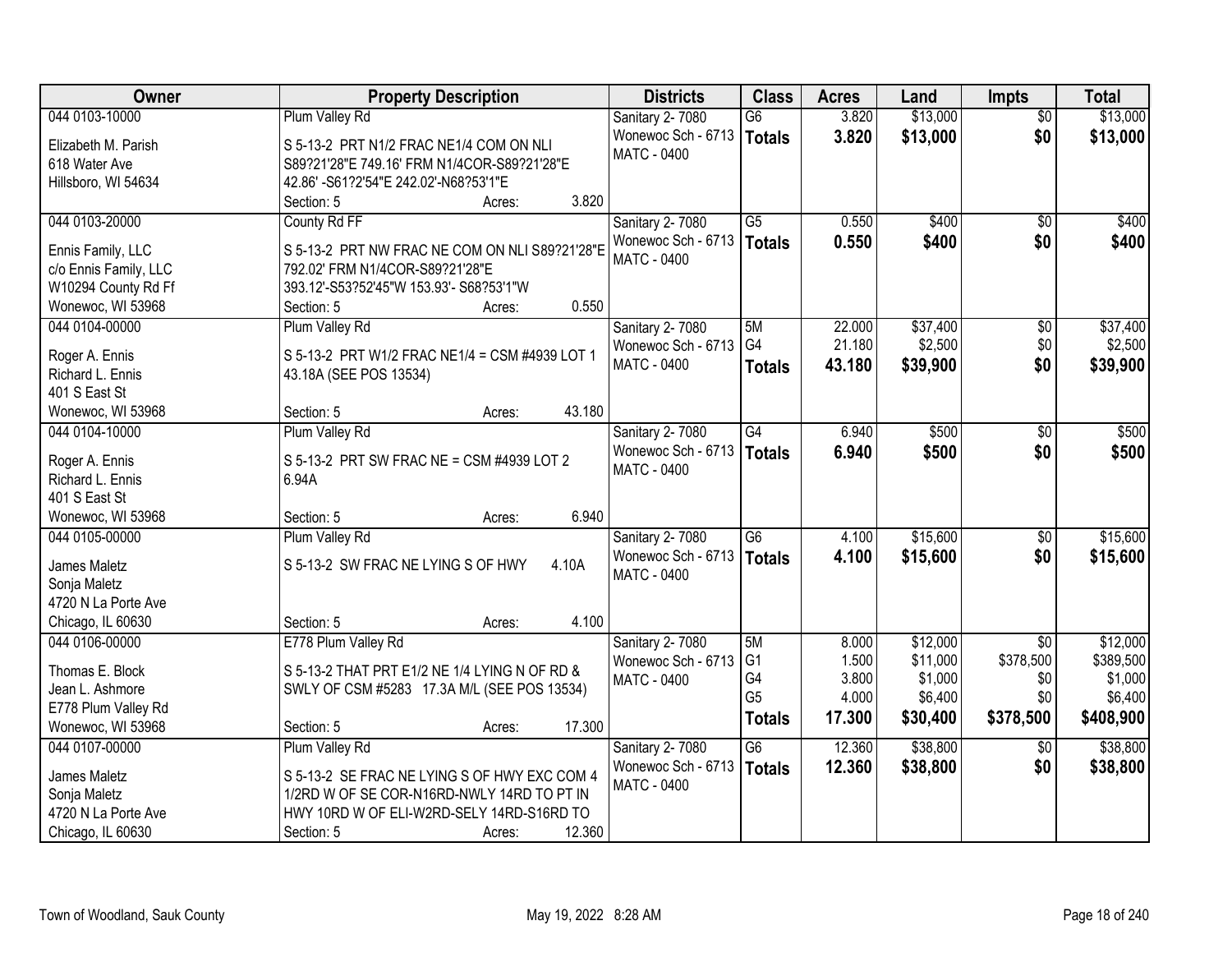| <b>Owner</b>                      | <b>Property Description</b>                     | <b>Districts</b>       | <b>Class</b>    | <b>Acres</b> | Land     | <b>Impts</b>    | <b>Total</b> |
|-----------------------------------|-------------------------------------------------|------------------------|-----------------|--------------|----------|-----------------|--------------|
| 044 0108-00000                    | Plum Valley Rd                                  | Sanitary 2-7080        | $\overline{G6}$ | 0.370        | \$1,300  | \$0             | \$1,300      |
| Nancy Becker et al                | S 5-13-2 PRT SE1/4 NE1/4 COM AT PT 4-1/2RD W SE | Wonewoc Sch - 6713     | <b>Totals</b>   | 0.370        | \$1,300  | \$0             | \$1,300      |
| c/o William E & Norma J Hessling  | COR SE1/4 NE1/4 - N 16RD PAR WITH ELI - NWLY    | MATC - 0400            |                 |              |          |                 |              |
| Revocable Trust                   | 14RD TO POI IN HWY 10RD W ELI - W 2RD - SELY    |                        |                 |              |          |                 |              |
| 439 Ollie St                      | 0.370<br>Section: 5<br>Acres:                   |                        |                 |              |          |                 |              |
| Cottage Grove, WI 53527           |                                                 |                        |                 |              |          |                 |              |
| 044 0109-00000                    | County Rd FF                                    | <b>Sanitary 2-7080</b> | 5M              | 20.170       | \$30,300 | \$0             | \$30,300     |
| Daniel Field et al                | SEC 5 T13N R2E NE1/4 FRAC NW1/4 40.17A          | Wonewoc Sch - 6713     | G <sub>4</sub>  | 20.000       | \$3,700  | \$0             | \$3,700      |
| W10294 County Rd Ff               |                                                 | MATC - 0400            | <b>Totals</b>   | 40.170       | \$34,000 | \$0             | \$34,000     |
| Wonewoc, WI 53968                 |                                                 |                        |                 |              |          |                 |              |
|                                   | 40.170<br>Section: 5<br>Acres:                  |                        |                 |              |          |                 |              |
| 044 0110-00000                    | Thew Rd                                         | Sanitary 2-7080        | 5M              | 4.000        | \$6,800  | $\overline{60}$ | \$6,800      |
|                                   |                                                 | Wonewoc Sch - 6713     | G4              | 11.870       | \$3,100  | \$0             | \$3,100      |
| Donovan H. Santas Le et al        | SEC. 5 T13N R2E COM AT NE COR NW1/4 FRAC        | MATC - 0400            | <b>Totals</b>   | 15,870       | \$9,900  | \$0             | \$9,900      |
| W10558 County Rd Ff               | NW1/4, TH S ON 1/8 LI TO INTER HWY, TH WLY      |                        |                 |              |          |                 |              |
| Wonewoc, WI 53968                 | ALONG SD HWY TO INTER WITH HWY RUN. SWLY,       |                        |                 |              |          |                 |              |
|                                   | 15.870<br>Section: 5<br>Acres:                  |                        |                 |              |          |                 |              |
| 044 0111-00000                    |                                                 | Sanitary 2-7080        | 5M              | 5.000        | \$7,500  | \$0             | \$7,500      |
| Charles T & Jill M Schwichtenberg | SEC. 5 T13N R2E COM AT SE COR NW1/4 FRAC        | Wonewoc Sch - 6713     | G <sub>4</sub>  | 14.000       | \$3,300  | \$0             | \$3,300      |
| Revocable Trust                   | NW1/4 TH W TO HWY, TH NE ON CTR LI HWY TO       | MATC - 0400            | <b>Totals</b>   | 19,000       | \$10,800 | \$0             | \$10,800     |
| E547 Plum Valley Rd               | INTER WITH HWY RUN. ELY, TH ELY ON CTR LI HWY   |                        |                 |              |          |                 |              |
| Wonewoc, WI 53968                 | 19.000<br>Section: 5<br>Acres:                  |                        |                 |              |          |                 |              |
| 044 0112-00000                    | S136 Thew Rd                                    | Sanitary 2-7080        | G1              | 4.420        | \$16,800 | \$126,700       | \$143,500    |
|                                   | PRT NW1/4NW1/4 & SW1/4SW1/4 CERT. SUR.178 L01   | Wonewoc Sch - 6713     | <b>Totals</b>   | 4.420        | \$16,800 | \$126,700       | \$143,500    |
| Carl W. Degner<br>Tonra L. Degner | 14.42AM/                                        | <b>MATC - 0400</b>     |                 |              |          |                 |              |
| S136 Thew Rd                      |                                                 |                        |                 |              |          |                 |              |
| Wonewoc, WI 53968                 | 4.420<br>Section: 5<br>Acres:                   |                        |                 |              |          |                 |              |
| 044 0113-00000                    | E547 Plum Valley Rd                             | Sanitary 2-7080        | 5M              | 8.000        | \$12,000 | $\overline{50}$ | \$12,000     |
|                                   |                                                 | Wonewoc Sch - 6713     | G4              | 27.500       | \$4,500  | \$0             | \$4,500      |
| Charles T & Jill M Schwichtenberg | SEC. 5 T13N R2E SW1/4 FRAC NW1/4 EXC PRT LY N   | MATC - 0400            | G <sub>5</sub>  | 2.000        | \$100    | \$0             | \$100        |
| Revocable Trust                   | & W OF TN RD 39.50A M/L                         |                        | G7              | 2.000        | \$20,000 | \$102,800       | \$122,800    |
| E547 Plum Valley Rd               |                                                 |                        | <b>Totals</b>   | 39.500       | \$36,600 | \$102,800       | \$139,400    |
| Wonewoc, WI 53968                 | 39.500<br>Section: 5<br>Acres:                  |                        |                 |              |          |                 |              |
| 044 0114-00000                    | Plum Valley Rd                                  | <b>Sanitary 2-7080</b> | $\overline{G4}$ | 38.750       | \$3,200  | $\overline{50}$ | \$3,200      |
| Daniel Field et al                | SEC. 5 T13N R2E SE1/4 FRAC NW1/4 40.00A         | Wonewoc Sch - 6713     | G <sub>5</sub>  | 1.000        | \$500    | \$0             | \$500        |
| W10294 County Rd Ff               |                                                 | <b>MATC - 0400</b>     | G7              | 0.250        | \$2,600  | \$500           | \$3,100      |
| Wonewoc, WI 53968                 |                                                 |                        | <b>Totals</b>   | 40,000       | \$6,300  | \$500           | \$6,800      |
|                                   | 40.000<br>Section: 5<br>Acres:                  |                        |                 |              |          |                 |              |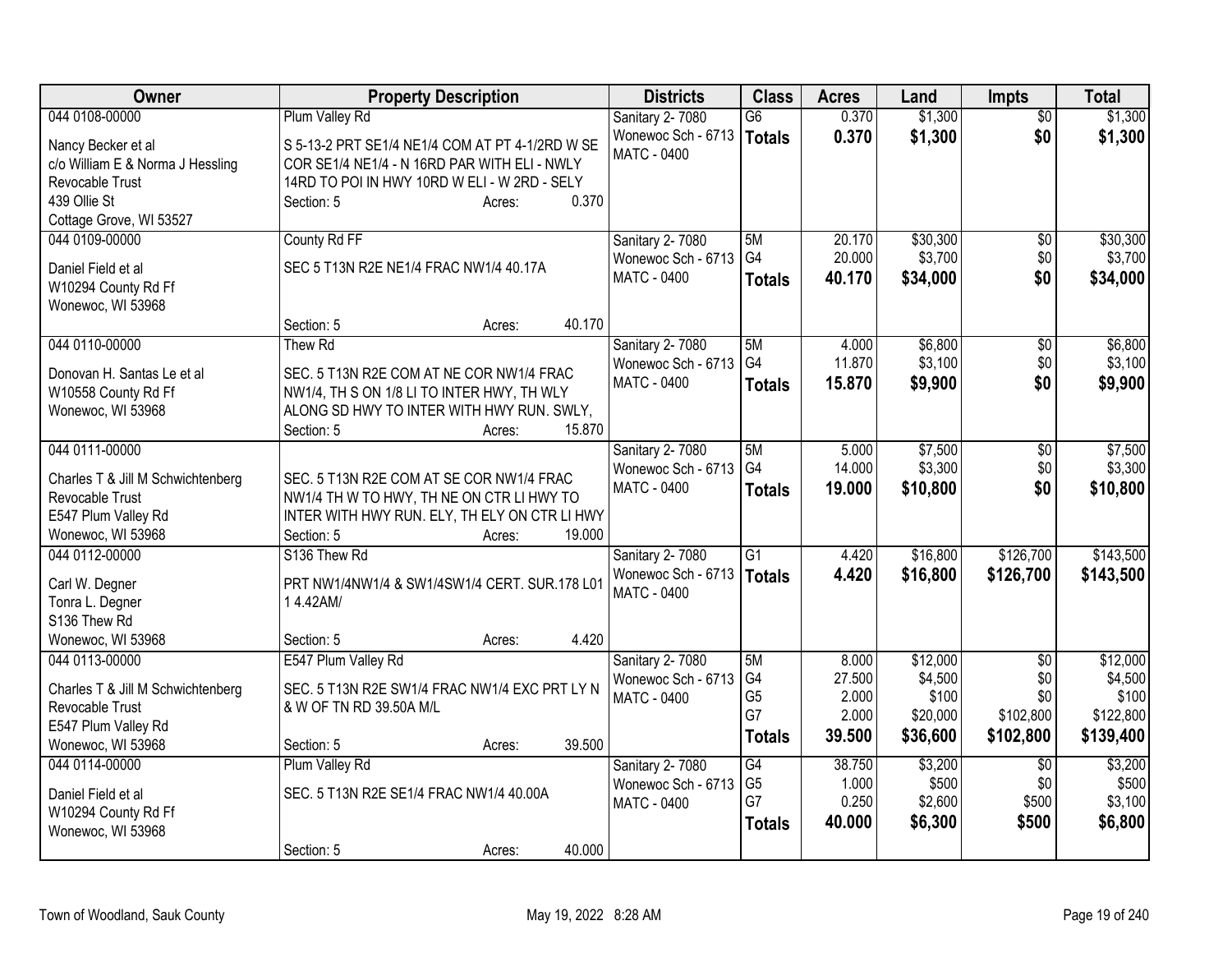| Owner                                                |                                                 | <b>Property Description</b> |        | <b>Districts</b>       | <b>Class</b>    | <b>Acres</b> | Land     | <b>Impts</b>    | <b>Total</b> |
|------------------------------------------------------|-------------------------------------------------|-----------------------------|--------|------------------------|-----------------|--------------|----------|-----------------|--------------|
| 044 0115-00000                                       | Plum Valley Rd                                  |                             |        | Sanitary 2-7080        | 5M              | 5.000        | \$7,500  | $\overline{50}$ | \$7,500      |
| Charles T & Jill M Schwichtenberg                    | SEC. 5 T13N R2E NE1/4 SW1/4 40.00A              |                             |        | Wonewoc Sch - 6713     | G <sub>4</sub>  | 10.000       | \$2,600  | \$0             | \$2,600      |
| Revocable Trust                                      |                                                 |                             |        | MATC - 0400            | G <sub>5</sub>  | 25.000       | \$33,200 | \$0             | \$33,200     |
| E547 Plum Valley Rd                                  |                                                 |                             |        |                        | <b>Totals</b>   | 40.000       | \$43,300 | \$0             | \$43,300     |
| Wonewoc, WI 53968                                    | Section: 5                                      | Acres:                      | 40.000 |                        |                 |              |          |                 |              |
| 044 0116-00000                                       | Plum Valley Rd                                  |                             |        | Sanitary 2-7080        | 5M              | 16.700       | \$25,900 | \$0             | \$25,900     |
|                                                      |                                                 |                             |        | Wonewoc Sch - 6713     | G <sub>4</sub>  | 23.300       | \$5,100  | \$0             | \$5,100      |
| Charles T & Jill M Schwichtenberg                    | SEC. 5 T13N R2E NW1/4 SW1/4 40.00A              |                             |        | MATC - 0400            | <b>Totals</b>   | 40.000       | \$31,000 | \$0             | \$31,000     |
| Revocable Trust                                      |                                                 |                             |        |                        |                 |              |          |                 |              |
| E547 Plum Valley Rd                                  |                                                 |                             |        |                        |                 |              |          |                 |              |
| Wonewoc, WI 53968                                    | Section: 5                                      | Acres:                      | 40.000 |                        |                 |              |          |                 |              |
| 044 0117-00000                                       |                                                 |                             |        | Sanitary 2-7080        | 5M              | 23.300       | \$39,600 | \$0             | \$39,600     |
| Charles T & Jill M Schwichtenberg                    | S 5-13-2 SW SW W/RD ROW PER R119-514 40.00A     |                             |        | Wonewoc Sch - 6713     | G4              | 16.700       | \$4,300  | \$0             | \$4,300      |
| Revocable Trust                                      |                                                 |                             |        | MATC - 0400            | <b>Totals</b>   | 40.000       | \$43,900 | \$0             | \$43,900     |
| E547 Plum Valley Rd                                  |                                                 |                             |        |                        |                 |              |          |                 |              |
| Wonewoc, WI 53968                                    | Section: 5                                      | Acres:                      | 40.000 |                        |                 |              |          |                 |              |
| 044 0118-00000                                       |                                                 |                             |        | Sanitary 2-7080        | 5M              | 28.000       | \$47,600 | $\overline{30}$ | \$47,600     |
|                                                      |                                                 |                             |        | Wonewoc Sch - 6713     | G4              | 6.000        | \$1,600  | \$0             | \$1,600      |
| Charles T & Jill M Schwichtenberg                    | SEC. 5 T13N R2E SE1/4 SW1/4 40.00A              |                             |        | MATC - 0400            | G <sub>5</sub>  | 6.000        | \$8,400  | \$0             | \$8,400      |
| Revocable Trust                                      |                                                 |                             |        |                        | <b>Totals</b>   | 40.000       | \$57,600 | \$0             | \$57,600     |
| E547 Plum Valley Rd                                  |                                                 |                             |        |                        |                 |              |          |                 |              |
| Wonewoc, WI 53968                                    | Section: 5                                      | Acres:                      | 40.000 |                        |                 |              |          |                 |              |
| 044 0119-00000                                       |                                                 |                             |        | <b>Sanitary 2-7080</b> | 5M              | 12.000       | \$20,400 | \$0             | \$20,400     |
| Nancy Becker et al                                   | S 5-13-2 NE1/4 SE1/4 40.00A                     |                             |        | Wonewoc Sch - 6713     | G4              | 28.000       | \$7,000  | \$0             | \$7,000      |
| c/o William E & Norma J Hessling                     |                                                 |                             |        | <b>MATC - 0400</b>     | <b>Totals</b>   | 40.000       | \$27,400 | \$0             | \$27,400     |
| Revocable Trust                                      |                                                 |                             |        |                        |                 |              |          |                 |              |
| 439 Ollie St                                         | Section: 5                                      | Acres:                      | 40.000 |                        |                 |              |          |                 |              |
| Cottage Grove, WI 53527                              |                                                 |                             |        |                        |                 |              |          |                 |              |
| 044 0120-00000                                       | Plum Valley Rd                                  |                             |        | Sanitary 2-7080        | 5M              | 5.000        | \$7,500  | $\overline{50}$ | \$7,500      |
|                                                      | S 5-13-2 NWSE EXC CSM #676 39.009A M/L          |                             |        | Wonewoc Sch - 6713     | G4              | 33.510       | \$5,600  | \$0             | \$5,600      |
| Charles T & Jill M Schwichtenberg<br>Revocable Trust |                                                 |                             |        | MATC - 0400            | G7              | 0.500        | \$5,000  | \$8,700         | \$13,700     |
| E547 Plum Valley Rd                                  |                                                 |                             |        |                        | <b>Totals</b>   | 39.010       | \$18,100 | \$8,700         | \$26,800     |
| Wonewoc, WI 53968                                    | Section: 5                                      | Acres:                      | 39.010 |                        |                 |              |          |                 |              |
| 044 0121-00000                                       | E731 Plum Valley Rd                             |                             |        | Sanitary 2-7080        | $\overline{G1}$ | 0.991        | \$10,000 | \$80,700        | \$90,700     |
|                                                      |                                                 |                             |        | Wonewoc Sch - 6713     |                 | 0.991        | \$10,000 | \$80,700        | \$90,700     |
| Tom Griffa                                           | S 5-13-2 PRT NW1/4 SE1/4 = CSM 676 LOT 1 0.991A |                             |        | <b>MATC - 0400</b>     | Totals          |              |          |                 |              |
| E612 County Rd Ee                                    |                                                 |                             |        |                        |                 |              |          |                 |              |
| Wonewoc, WI 53968                                    |                                                 |                             |        |                        |                 |              |          |                 |              |
|                                                      | Section: 5                                      | Acres:                      | 0.991  |                        |                 |              |          |                 |              |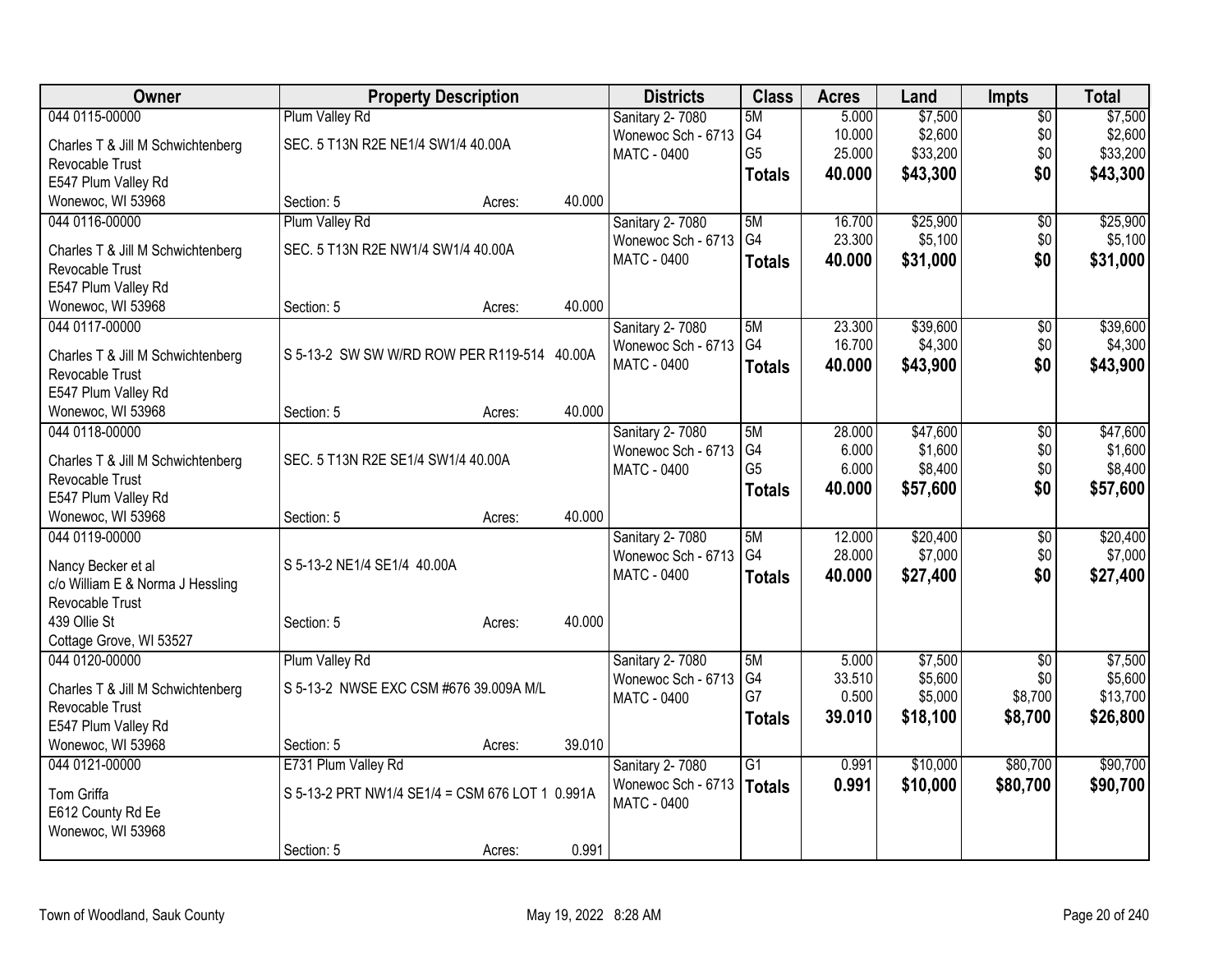| <b>Owner</b>                          | <b>Property Description</b>                      |        |        | <b>Districts</b>         | <b>Class</b>                      | <b>Acres</b>     | Land       | <b>Impts</b>    | <b>Total</b>   |
|---------------------------------------|--------------------------------------------------|--------|--------|--------------------------|-----------------------------------|------------------|------------|-----------------|----------------|
| 044 0122-00000                        |                                                  |        |        | Sanitary 2-7080          | 5M                                | 9.250            | \$13,900   | $\overline{60}$ | \$13,900       |
| Charles T & Jill M Schwichtenberg     | SEC. 5 T13N R2E SW1/4 SE1/4 40.00A               |        |        | Wonewoc Sch - 6713       | G <sub>4</sub>                    | 30.750           | \$6,600    | \$0             | \$6,600        |
| Revocable Trust                       |                                                  |        |        | <b>MATC - 0400</b>       | <b>Totals</b>                     | 40.000           | \$20,500   | \$0             | \$20,500       |
| E547 Plum Valley Rd                   |                                                  |        |        |                          |                                   |                  |            |                 |                |
| Wonewoc, WI 53968                     | Section: 5                                       | Acres: | 40.000 |                          |                                   |                  |            |                 |                |
| 044 0123-00000                        |                                                  |        |        | Sanitary 2-7080          | 5M                                | 12.500           | \$21,300   | \$0             | \$21,300       |
|                                       |                                                  |        |        | Wonewoc Sch - 6713       | G <sub>4</sub>                    | 20.000           | \$3,800    | \$0             | \$3,800        |
| Nancy Becker et al                    | S 5-13-2 SE1/4 SE1/4 40.00A                      |        |        | <b>MATC - 0400</b>       | G <sub>5</sub>                    | 7.500            | \$12,000   | \$0             | \$12,000       |
| c/o William E & Norma J Hessling      |                                                  |        |        |                          | <b>Totals</b>                     | 40.000           | \$37,100   | \$0             | \$37,100       |
| Revocable Trust                       |                                                  |        |        |                          |                                   |                  |            |                 |                |
| 439 Ollie St                          | Section: 5                                       | Acres: | 40.000 |                          |                                   |                  |            |                 |                |
| Cottage Grove, WI 53527               |                                                  |        |        |                          |                                   |                  |            |                 |                |
| 044 0124-00000                        | S113 Thew Rd                                     |        |        | Sanitary 2-7080          | $\overline{G1}$                   | 0.210            | \$3,800    | \$45,500        | \$49,300       |
| Donovan H. Santas Le et al            | S 6-13-02 S 6RDS 10' OF N 18RDS 10' OF E 5RDS OF |        |        | Wonewoc Sch - 6713       | Totals                            | 0.210            | \$3,800    | \$45,500        | \$49,300       |
| W10558 County Rd Ff                   | NE1/4 FR NE1/4 .21A M/L (S/LE OF DONOVAN H &     |        |        | <b>MATC - 0400</b>       |                                   |                  |            |                 |                |
| Wonewoc, WI 53968                     | BARBARA A SANTAS PER D-922361)                   |        |        |                          |                                   |                  |            |                 |                |
|                                       | Section: 6                                       | Acres: | 0.210  |                          |                                   |                  |            |                 |                |
| 044 0125-00000                        | Thew Rd                                          |        |        | Sanitary 2-7080          | 5M                                | 8.000            | \$12,000   | $\overline{50}$ | \$12,000       |
|                                       |                                                  |        |        | Wonewoc Sch - 6713       | G <sub>4</sub>                    | 29.910           | \$4,100    | \$0             | \$4,100        |
| Donovan H. Santas Le et al            | SEC. 6 T13N R2E NE1/4 FRAC NE1/4 EXC S6RD10'     |        |        | MATC - 0400              | G7                                | 1.000            | \$10,000   | \$11,600        | \$21,600       |
| W10558 County Rd Ff                   | OF N18RD10' OF E 5RDS 38.91A M/L (S/LE DONOVAN   |        |        |                          | Totals                            | 38.910           | \$26,100   | \$11,600        | \$37,700       |
| Wonewoc, WI 53968                     | H & BARBARA A SANTAS PER D-922361)               |        | 38.910 |                          |                                   |                  |            |                 |                |
|                                       | Section: 6                                       | Acres: |        |                          |                                   |                  |            |                 |                |
| 044 0126-00000                        | Santas Loop Rd                                   |        |        | Sanitary 2-7080          | $\overline{G4}$<br>W <sub>6</sub> | 28.890<br>11.000 | \$5,800    | $\sqrt[6]{}$    | \$5,800<br>\$0 |
| Daniel F & Sharon L Nettesheim Living | S 6-13-2 NW FRAC NE 39.89A (MFL-W6 11A PER       |        |        | School 2541              |                                   |                  | (\$20,900) | \$0             |                |
| Trust                                 | D-948989)                                        |        |        | WWTC La Crosse -<br>0200 | <b>Totals</b>                     | 39.890           | \$5,800    | \$0             | \$5,800        |
| 506 N Summit Ave                      |                                                  |        |        |                          |                                   |                  |            |                 |                |
| Oconomowoc, WI 53066                  | Section: 6                                       | Acres: | 39.890 |                          |                                   |                  |            |                 |                |
| 044 0127-00000                        |                                                  |        |        | Sanitary 2-7080          | G4                                | 12.000           | \$2,700    | \$0             | \$2,700        |
| Daniel F & Sharon L Nettesheim Living | S 6-13-2 SW FRAC NE 40.00A (MFL-W6 25A PER       |        |        | School 2541              | G <sub>5</sub>                    | 3.000            | \$4,200    | \$0             | \$4,200        |
| Trust                                 | D-948989)                                        |        |        | <b>WWTC La Crosse -</b>  | W <sub>6</sub>                    | 25.000           | (\$37,500) | \$0             | \$0            |
| 506 N Summit Ave                      |                                                  |        |        | 0200                     | <b>Totals</b>                     | 40.000           | \$6,900    | \$0             | \$6,900        |
| Oconomowoc, WI 53066                  | Section: 6                                       | Acres: | 40.000 |                          |                                   |                  |            |                 |                |
| 044 0128-00000                        | <b>Wolfe Rd</b>                                  |        |        | Sanitary 2-7080          | 5M                                | 9.300            | \$15,800   | $\overline{50}$ | \$15,800       |
|                                       |                                                  |        |        | Wonewoc Sch - 6713       | G4                                | 29.700           | \$8,400    | \$0             | \$8,400        |
| Donovan H. Santas Le et al            | SEC. 6 T13N R2E SE1/4 FRAC NE1/4 (S/LE DONOVAN   |        |        | MATC - 0400              | G <sub>5</sub>                    | 1.000            | \$100      | \$0             | \$100          |
| W10558 County Rd Ff                   | H & BARBARA A SANTAS PER D-922361) 40.00A        |        |        |                          | <b>Totals</b>                     | 40.000           | \$24,300   | \$0             | \$24,300       |
| Wonewoc, WI 53968                     |                                                  |        |        |                          |                                   |                  |            |                 |                |
|                                       | Section: 6                                       | Acres: | 40.000 |                          |                                   |                  |            |                 |                |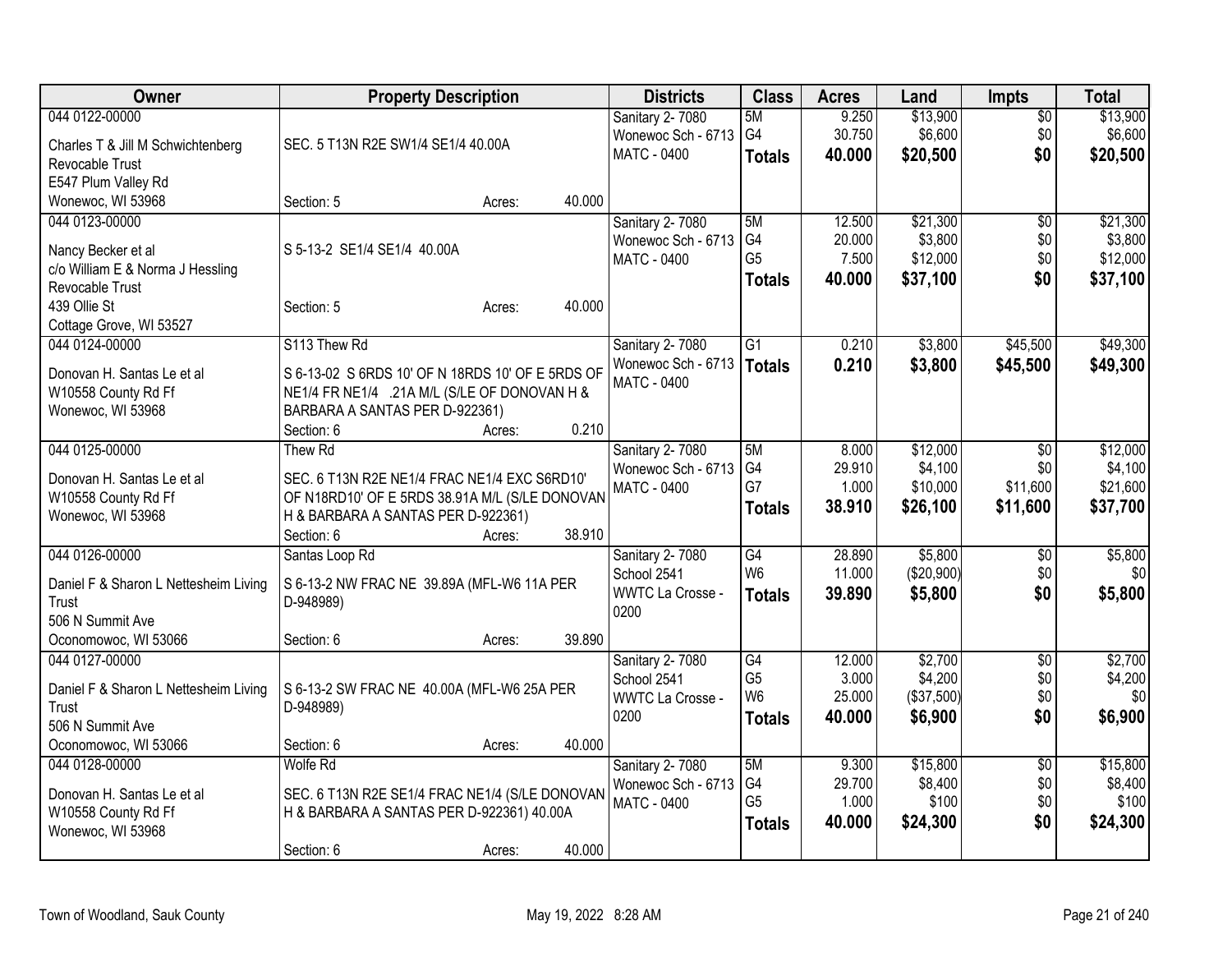| Owner                                                 | <b>Property Description</b>                                          |        | <b>Districts</b>                         | <b>Class</b>    | <b>Acres</b> | Land              | <b>Impts</b>           | <b>Total</b> |
|-------------------------------------------------------|----------------------------------------------------------------------|--------|------------------------------------------|-----------------|--------------|-------------------|------------------------|--------------|
| 044 0129-00000                                        | E283 Santas Loop Rd                                                  |        | Sanitary 2-7080                          | 5M              | 2.000        | \$3,400           | $\overline{50}$        | \$3,400      |
| Daniel F & Sharon L Nettesheim Living                 | S 6-13-2 NE FRAC NW EXC CSM #3065 39.16A                             |        | School 2541                              | G4              | 31.160       | \$7,600           | \$0                    | \$7,600      |
| Trust                                                 |                                                                      |        | <b>WWTC La Crosse -</b>                  | G <sub>5</sub>  | 4.000        | \$5,600           | \$0                    | \$5,600      |
| 506 N Summit Ave                                      |                                                                      |        | 0200                                     | G7              | 2.000        | \$20,000          | \$97,600               | \$117,600    |
| Oconomowoc, WI 53066                                  | Section: 6<br>Acres:                                                 | 39.160 |                                          | <b>Totals</b>   | 39.160       | \$36,600          | \$97,600               | \$134,200    |
| 044 0129-10000                                        | E299 Santas Loop Rd                                                  |        | Sanitary 2-7080                          | $\overline{G1}$ | 1.500        | \$9,600           | \$102,000              | \$111,600    |
|                                                       |                                                                      |        | School 2541                              | <b>Totals</b>   | 1.500        | \$9,600           | \$102,000              | \$111,600    |
| Daniel F & Sharon L Nettesheim Living                 | S 6-13-2 PRT NE FRAC NW = CSM #3065 1.50A                            |        | <b>WWTC La Crosse -</b>                  |                 |              |                   |                        |              |
| Trust                                                 |                                                                      |        | 0200                                     |                 |              |                   |                        |              |
| 506 N Summit Ave                                      | Section: 6                                                           | 1.500  |                                          |                 |              |                   |                        |              |
| Oconomowoc, WI 53066                                  | Acres:                                                               |        |                                          | 5M              | 26.680       | \$50,700          |                        |              |
| 044 0130-00000                                        | Santas Loop Rd                                                       |        | Sanitary 2-7080                          | G <sub>4</sub>  |              | \$2,600           | $\overline{50}$<br>\$0 | \$50,700     |
| Michael A. Santas Lc et al                            | SEC. 6 T13N R2E COM NW COR FRAC NW1/4, TH E                          |        | Wonewoc Sch - 6713<br><b>MATC - 0400</b> |                 | 10.000       |                   |                        | \$2,600      |
| W7990 County Rd P                                     | 107RD ON N SEC LI, TH S 54RD, TH WLY 107RD TO                        |        |                                          | <b>Totals</b>   | 36.680       | \$53,300          | \$0                    | \$53,300     |
| Pardeeville, WI 53954                                 | SEC LI, TH N 56RD TO BEG. 36.68A                                     |        |                                          |                 |              |                   |                        |              |
|                                                       | Section: 6<br>Acres:                                                 | 36.680 |                                          |                 |              |                   |                        |              |
| 044 0131-00000                                        | Santas Loop Rd                                                       |        | Sanitary 2-7080                          | 5M              | 4.000        | \$6,800           | \$0                    | \$6,800      |
|                                                       |                                                                      |        | School 2541                              | G4              | 9.650        | \$2,300           | \$0                    | \$2,300      |
| Daniel F & Sharon L Nettesheim Living<br><b>Trust</b> | S 6-13-2 NW FRAC NW EXC COM<br>NWCOR-E107RD-S54RD-WLY 107RD TO W SEC |        | <b>WWTC La Crosse -</b>                  | W <sub>6</sub>  | 7.000        | (\$11,900)        | \$0                    | \$0          |
| 506 N Summit Ave                                      | LI-N56RD TO POB V202-394 20.65A (MFL-W6 7A                           |        | 0200                                     | <b>Totals</b>   | 20.650       | \$9,100           | \$0                    | \$9,100      |
| Oconomowoc, WI 53066                                  | Section: 6<br>Acres:                                                 | 20.650 |                                          |                 |              |                   |                        |              |
| 044 0132-00000                                        | E275 Santas Loop Rd                                                  |        |                                          | G4              | 34.460       | \$8,100           | $\overline{50}$        | \$8,100      |
|                                                       |                                                                      |        | Sanitary 2-7080<br>School 2541           | G7              | 2.000        | \$20,000          | \$116,900              | \$136,900    |
| Daniel F & Sharon L Nettesheim Living                 | S 6-13-2 SW FRAC NW 53.46A (MFL-W6 17A PER                           |        | <b>WWTC La Crosse -</b>                  | W <sub>6</sub>  | 17.000       | ( \$32, 300)      | \$0                    | \$0          |
| Trust                                                 | D-948989)                                                            |        | 0200                                     |                 | 53.460       | \$28,100          | \$116,900              | \$145,000    |
| 506 N Summit Ave                                      |                                                                      |        |                                          | <b>Totals</b>   |              |                   |                        |              |
| Oconomowoc, WI 53066                                  | Section: 6<br>Acres:                                                 | 53.460 |                                          |                 |              |                   |                        |              |
| 044 0133-00000                                        | Santas Loop Rd                                                       |        | Sanitary 2-7080                          | G4              | 40.000       | \$8,000           | $\sqrt{6}$             | \$8,000      |
| Daniel F & Sharon L Nettesheim Living                 | SEC. 6 T13N R2E SE1/4 FRAC NW1/4 40.00A                              |        | School 2541                              | <b>Totals</b>   | 40.000       | \$8,000           | \$0                    | \$8,000      |
| Trust                                                 |                                                                      |        | <b>WWTC La Crosse -</b>                  |                 |              |                   |                        |              |
| 506 N Summit Ave                                      |                                                                      |        | 0200                                     |                 |              |                   |                        |              |
| Oconomowoc, WI 53066                                  | Section: 6<br>Acres:                                                 | 40.000 |                                          |                 |              |                   |                        |              |
| 044 0135-00000                                        | <b>Town Line Rd</b>                                                  |        | Sanitary 2-7080                          | G4              | 13.200       | \$3,400           | $\overline{50}$        | \$3,400      |
|                                                       |                                                                      |        | School 2541                              | G <sub>5</sub>  | 4.370        | \$6,100           | \$0                    | \$6,100      |
| Daniel F & Sharon L Nettesheim Living                 | S 6-13-2 NW FRAC SW EXC CSM #3628 46.57A                             |        | WWTC La Crosse -                         | W <sub>6</sub>  | 29.000       | $($ \$55,100) $ $ | \$0                    | \$0          |
| <b>Trust</b>                                          | (MFL-W6 29A PER D-948989)                                            |        | 0200                                     | <b>Totals</b>   | 46.570       | \$9,500           | \$0                    | \$9,500      |
| 506 N Summit Ave                                      |                                                                      |        |                                          |                 |              |                   |                        |              |
| Oconomowoc, WI 53066                                  | Section: 6<br>Acres:                                                 | 46.570 |                                          |                 |              |                   |                        |              |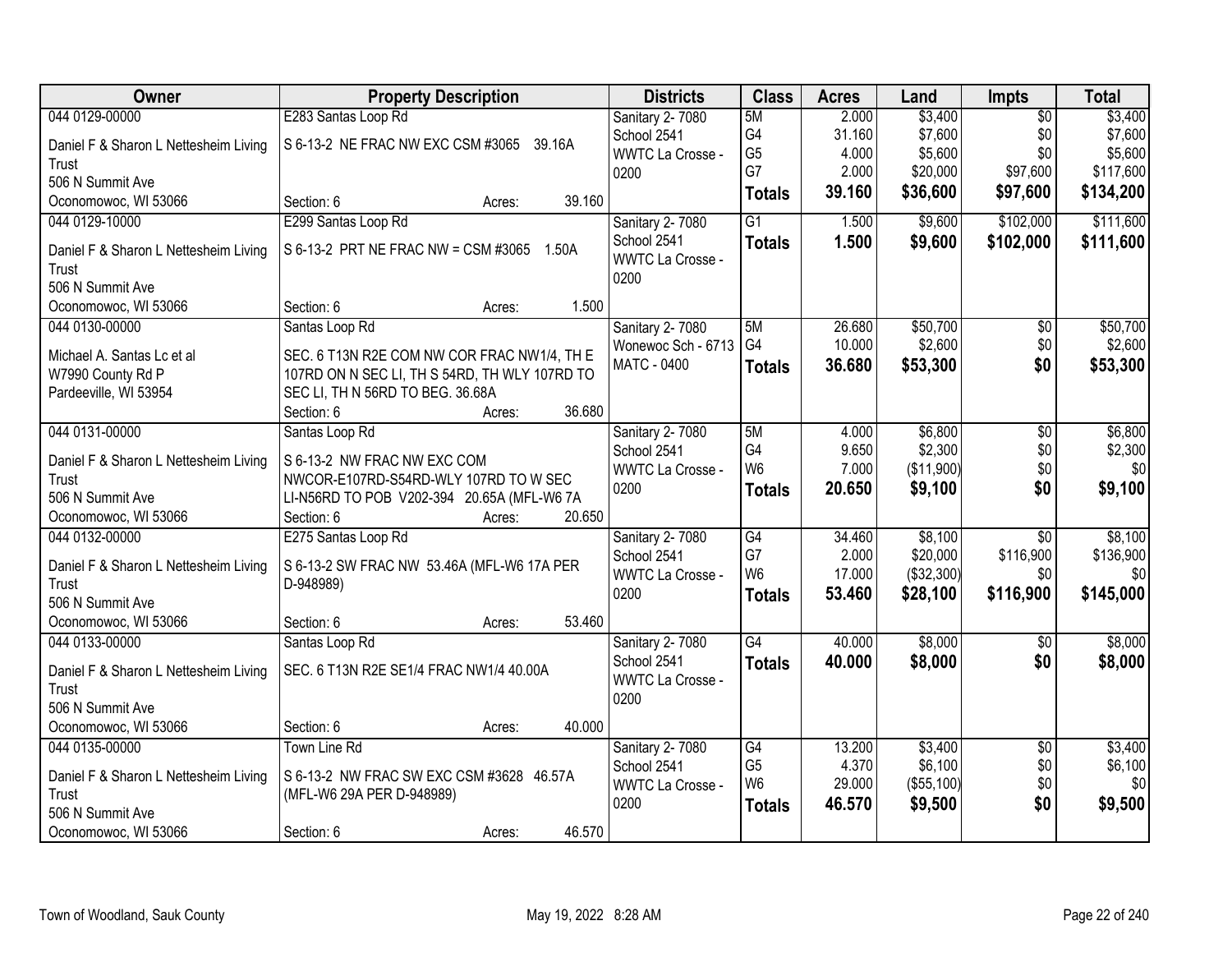| Owner                                          | <b>Property Description</b>                                                                       |         | <b>Districts</b>                         | <b>Class</b>    | <b>Acres</b>    | Land             | <b>Impts</b>    | <b>Total</b>     |
|------------------------------------------------|---------------------------------------------------------------------------------------------------|---------|------------------------------------------|-----------------|-----------------|------------------|-----------------|------------------|
| 044 0135-10000                                 | <b>Town Line Rd</b>                                                                               |         | <b>Sanitary 2-7080</b>                   | $\overline{G4}$ | 5.540           | \$1,700          | $\overline{50}$ | \$1,700          |
| Daniel F & Sharon L Nettesheim Living          | S 6-13-2 PRT NW FRAC SW = CSM #3628 LOT 1                                                         |         | School 2541                              | <b>Totals</b>   | 5.540           | \$1,700          | \$0             | \$1,700          |
| Trust                                          | 5.54A                                                                                             |         | <b>WWTC La Crosse -</b>                  |                 |                 |                  |                 |                  |
| 506 N Summit                                   |                                                                                                   |         | 0200                                     |                 |                 |                  |                 |                  |
| Oconomowoc, WI 53066                           | Section: 6<br>Acres:                                                                              | 5.540   |                                          |                 |                 |                  |                 |                  |
| 044 0136-00000                                 | <b>Wolfe Rd</b>                                                                                   |         | <b>Sanitary 2-7080</b>                   | 5M              | 9.000           | \$15,300         | $\overline{50}$ | \$15,300         |
|                                                |                                                                                                   |         | Wonewoc Sch - 6713                       | G <sub>4</sub>  | 21.560          | \$5,600          | \$0             | \$5,600          |
| Daniel F & Sharon L Nettesheim Living<br>Trust | S 6-13-2 SW FRAC SW EXC COM SW COR-N46.71' TC<br>C/L WOLFE RD-N88?21'E 467.90' ALG C/L- S1?6'W TO |         | <b>MATC - 0400</b>                       | G <sub>5</sub>  | 1.000           | \$100            | \$0             | \$100            |
| 506 N Summit Ave                               | SLI SW SW-W ALG SD SLI TO POB PER D-743480 &                                                      |         |                                          | W <sub>6</sub>  | 15.000          | (\$25,500)       | \$0             | \$0              |
| Oconomowoc, WI 53066                           | Section: 6<br>Acres:                                                                              | 46.560  |                                          | <b>Totals</b>   | 46.560          | \$21,000         | \$0             | \$21,000         |
| 044 0138-00000                                 | <b>Wolfe Rd</b>                                                                                   |         | Sanitary 2- 7080                         | 5M              | 22.700          | \$36,200         | $\overline{50}$ | \$36,200         |
|                                                |                                                                                                   |         | Wonewoc Sch - 6713                       | G <sub>4</sub>  | 5.000           | \$1,300          | \$0             | \$1,300          |
| Anna Josellis et al                            | S 6-13-2 THAT PRT NE SE LYING SELY OF RD 27.7A                                                    |         | <b>MATC - 0400</b>                       | <b>Totals</b>   | 27.700          | \$37,500         | \$0             | \$37,500         |
| c/o Horst Josellis                             | M/L                                                                                               |         |                                          |                 |                 |                  |                 |                  |
| E385 Wolfe Rd                                  |                                                                                                   |         |                                          |                 |                 |                  |                 |                  |
| Wonewoc, WI 53968-0000                         | Section: 6<br>Acres:                                                                              | 27.700  |                                          |                 |                 |                  |                 |                  |
| 044 0139-00000                                 | Wolfe Rd                                                                                          |         | Sanitary 2-7080                          | 5M              | 12.380          | \$18,600         | \$0             | \$18,600         |
| Daniel F & Sharon L Nettesheim Living          | S 6-13-2 PRT S1/2 PER D-872805 DESC: COM E1/4                                                     |         | Wonewoc Sch - 6713                       | G4              | 89.000          | \$27,500         | \$0             | \$27,500         |
| Trust                                          | COR SEC 6-S88?18'52"W 614.19' ALG E/W 1/4 LI TO                                                   |         | <b>MATC - 0400</b>                       | W <sub>6</sub>  | 56.000          | (\$190,400)      | \$0             | \$0              |
| 506 N Summit Ave                               | C/L WOLFE RD & POB-SLY & WLY ALG C/L WOLFE RI                                                     |         |                                          | <b>Totals</b>   | 157.380         | \$46,100         | \$0             | \$46,100         |
| Oconomowoc, WI 53066                           | Section: 6<br>Acres:                                                                              | 157.380 |                                          |                 |                 |                  |                 |                  |
| 044 0140-00000                                 | E385 Wolfe Rd                                                                                     |         | Sanitary 2-7080                          | 5M              | 1.900           | \$3,300          | \$0             | \$3,300          |
|                                                |                                                                                                   |         | Wonewoc Sch - 6713                       | G4              | 14.700          | \$4,000          | \$0             | \$4,000          |
| Anna Josellis et al                            | S 6-13-2 THAT PRT SW SE & SE SW LYING SELY OF                                                     |         | <b>MATC - 0400</b>                       | G <sub>5</sub>  | 1.000           | \$100            | \$0             | \$100            |
| c/o Horst Josellis                             | RD 21.6A M/L                                                                                      |         |                                          | G7              | 4.000           | \$40,000         | \$73,200        | \$113,200        |
| E385 Wolfe Rd                                  |                                                                                                   |         |                                          | <b>Totals</b>   | 21.600          | \$47,400         | \$73,200        | \$120,600        |
| Wonewoc, WI 53968-0000                         | Section: 6<br>Acres:                                                                              | 21.600  |                                          |                 |                 |                  |                 |                  |
| 044 0141-00000                                 | <b>Wolfe Rd</b>                                                                                   |         | Sanitary 2-7080                          | 5M<br>G4        | 10.000          | \$17,000         | $\overline{50}$ | \$17,000         |
| Anna Josellis et al                            | S 6-13-2 SE SE LYING SELY OF RD 37.01A M/L                                                        |         | Wonewoc Sch - 6713<br><b>MATC - 0400</b> | G <sub>5</sub>  | 26.510<br>0.500 | \$5,800<br>\$100 | \$0<br>\$0      | \$5,800<br>\$100 |
| c/o Horst Josellis                             | (S/ROAD ROW PER R119-514)                                                                         |         |                                          |                 | 37.010          | \$22,900         | \$0             | \$22,900         |
| E385 Wolfe Rd                                  |                                                                                                   |         |                                          | <b>Totals</b>   |                 |                  |                 |                  |
| Wonewoc, WI 53968-0000                         | Section: 6<br>Acres:                                                                              | 37.010  |                                          |                 |                 |                  |                 |                  |
| 044 0142-00000                                 | E408 Penshorn Rd                                                                                  |         | Sanitary 2-7080                          | G1              | 1.000           | \$10,000         | \$38,700        | \$48,700         |
| Allen P Hill Family Trust                      | S 7-13-2 NE NE (MFL 30A PER D-1227682)                                                            | 40.00A  | Wonewoc Sch - 6713                       | G4              | 7.000           | \$1,300          | \$0             | \$1,300          |
| 4129 E Creek Rd                                |                                                                                                   |         | <b>MATC - 0400</b>                       | G <sub>5</sub>  | 2.000           | \$2,000          | \$0             | \$2,000          |
| Beloit, WI 53511                               |                                                                                                   |         |                                          | W <sub>6</sub>  | 30.000          | (\$57,000)       | \$0             | \$0              |
|                                                | Section: 7<br>Acres:                                                                              | 40.000  |                                          | <b>Totals</b>   | 40.000          | \$13,300         | \$38,700        | \$52,000         |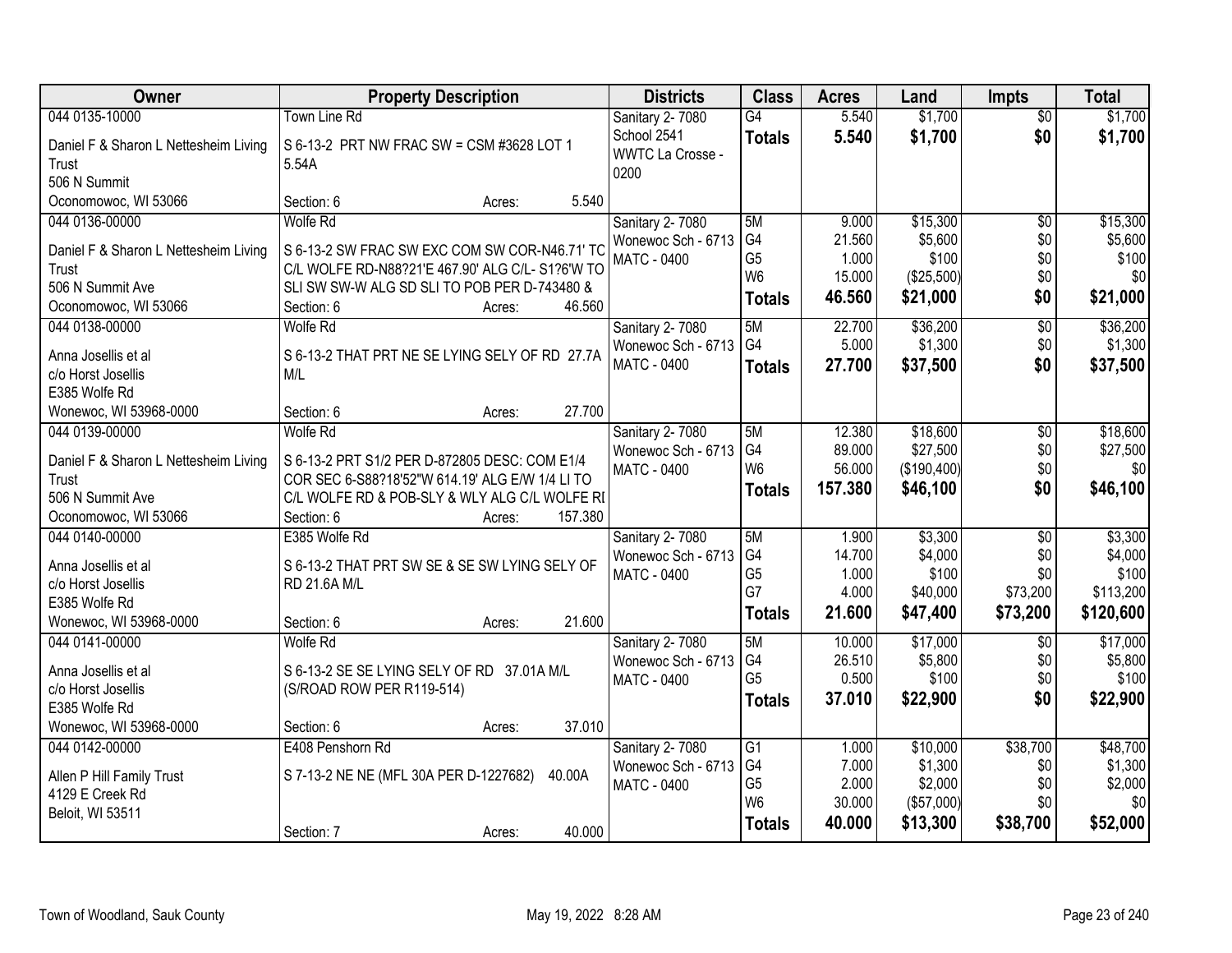| Owner                               | <b>Property Description</b>                     | <b>Districts</b>                  | <b>Class</b>    | <b>Acres</b>    | Land               | <b>Impts</b>    | <b>Total</b>       |
|-------------------------------------|-------------------------------------------------|-----------------------------------|-----------------|-----------------|--------------------|-----------------|--------------------|
| 044 0143-00000                      |                                                 | Sanitary 2-7080                   | $\overline{G4}$ | 6.000           | \$1,600            | $\overline{50}$ | \$1,600            |
| Raymond J Ennis & Mona J Ennis      | S 7-13-2 NW NE 40.00A (MFL-W6 34A PER           | Wonewoc Sch - 6713                | W <sub>6</sub>  | 34.000          | (\$119,100)        | \$0             | \$0 <sub>1</sub>   |
| Revocable Trust                     | D-1064476)                                      | <b>MATC - 0400</b>                | <b>Totals</b>   | 40.000          | \$1,600            | \$0             | \$1,600            |
| PO Box 325                          |                                                 |                                   |                 |                 |                    |                 |                    |
| Sharon, WI 53585                    | 40.000<br>Section: 7<br>Acres:                  |                                   |                 |                 |                    |                 |                    |
| 044 0144-00000                      | E348 Penshorn Rd                                | Sanitary 2-7080                   | 5M              | 5.500           | \$8,300            | $\overline{50}$ | \$8,300            |
|                                     |                                                 | Wonewoc Sch - 6713                | G4              | 31.500          | \$7,000            | \$0             | \$7,000            |
| Steven A. Fick                      | SEC 7 T13N R2E SW1/4 NE1/4 LYING N OF HWY       | MATC - 0400                       | G7              | 2.000           | \$20,000           | \$86,100        | \$106,100          |
| Janice A. Fick                      | 39.00A                                          |                                   | <b>Totals</b>   | 39.000          | \$35,300           | \$86,100        | \$121,400          |
| E348 Penshorn Rd                    | 39.000                                          |                                   |                 |                 |                    |                 |                    |
| Wonewoc, WI 53968                   | Section: 7<br>Acres:                            |                                   |                 |                 |                    |                 |                    |
| 044 0145-00000                      | Penshorn Rd                                     | Sanitary 2-7080                   | 5M<br>G4        | 2.000<br>22.100 | \$3,000<br>\$4,600 | \$0<br>\$0      | \$3,000<br>\$4,600 |
| Allen P Hill Family Trust           | S 7-13-2 SE NE (MFL 9A PER D-1227682)<br>40.00A | Wonewoc Sch - 6713                | G <sub>5</sub>  | 6.900           | \$9,700            | \$0             | \$9,700            |
| 4129 E Creek Rd                     |                                                 | MATC - 0400                       | W <sub>6</sub>  | 9.000           | (\$17,100)         | \$0             | 30                 |
| Beloit, WI 53511                    |                                                 |                                   |                 |                 |                    | \$0             |                    |
|                                     | 40.000<br>Section: 7<br>Acres:                  |                                   | <b>Totals</b>   | 40.000          | \$17,300           |                 | \$17,300           |
| 044 0146-00000                      | E295 Wolfe Rd                                   | Sanitary 2-7080                   | G1              | 2.250           | \$13,100           | \$131,800       | \$144,900          |
|                                     |                                                 | Wonewoc Sch - 6713                | Totals          | 2.250           | \$13,100           | \$131,800       | \$144,900          |
| Dean Wrightsman                     | S 7-13-2 PRT NE FRAC NW = CSM #3603 LOT 1       | MATC - 0400                       |                 |                 |                    |                 |                    |
| Joann Wrightsman<br>E295 Wolfe Rd   | 2.25A                                           |                                   |                 |                 |                    |                 |                    |
|                                     | 2.250                                           |                                   |                 |                 |                    |                 |                    |
| Wonewoc, WI 53968<br>044 0146-10000 | Section: 7<br>Acres:<br>Wolfe Rd                |                                   | 5M              | 15.000          | \$25,500           | \$0             | \$25,500           |
|                                     |                                                 | Sanitary 2-7080                   | G4              | 22.750          | \$5,700            | \$0             | \$5,700            |
| Evergreen Ridge Dairy, LLC          | S 7-13-2 NE FRAC NW EXC CSM #3603<br>37.75A     | Wonewoc Sch - 6713<br>MATC - 0400 |                 |                 |                    | \$0             |                    |
| c/o Evergreen Ridge Dairy, LLC      |                                                 |                                   | <b>Totals</b>   | 37.750          | \$31,200           |                 | \$31,200           |
| S3078 Garner Hill Rd                |                                                 |                                   |                 |                 |                    |                 |                    |
| Hillsboro, WI 54634                 | 37.750<br>Section: 7<br>Acres:                  |                                   |                 |                 |                    |                 |                    |
| 044 0147-00000                      | E130 Penshorn Rd                                | Sanitary 2-7080                   | 5M              | 6.000           | \$10,200           | $\sqrt{$0}$     | \$10,200           |
| Evergreen Ridge Dairy, LLC          | S 7-13-2 NW FRAC NW EXC COM NW                  | Wonewoc Sch - 6713                | G4              | 37.690          | \$9,800            | \$0             | \$9,800            |
| c/o Evergreen Ridge Dairy, LLC      | COR-S41.23'-N88?58'E 466' TO POB-S1?6'W         | MATC - 0400                       | <b>Totals</b>   | 43.690          | \$20,000           | \$0             | \$20,000           |
| S3078 Garner Hill Rd                | 376.22'-S88?58'W 459.78' TO WLI NW NW-N0?8'14"E |                                   |                 |                 |                    |                 |                    |
| Hillsboro, WI 54634                 | 43.690<br>Section: 7<br>Acres:                  |                                   |                 |                 |                    |                 |                    |
| 044 0147-10000                      | E130 Penshorn Rd                                | Sanitary 2-7080                   | $\overline{G1}$ | 1.770           | \$11,900           | \$47,500        | \$59,400           |
|                                     |                                                 | Wonewoc Sch - 6713                | Totals          | 1.770           | \$11,900           | \$47,500        | \$59,400           |
| Evergreen Ridge Dairy, LLC          | S 7-13-2 PRT NW FRAC NW = CSM #5009 LOT 1       | <b>MATC - 0400</b>                |                 |                 |                    |                 |                    |
| c/o Evergreen Ridge Dairy, LLC      | 1.77A                                           |                                   |                 |                 |                    |                 |                    |
| S3078 Garner Hill Rd                |                                                 |                                   |                 |                 |                    |                 |                    |
| Hillsboro, WI 54634                 | 1.770<br>Section: 7<br>Acres:                   |                                   |                 |                 |                    |                 |                    |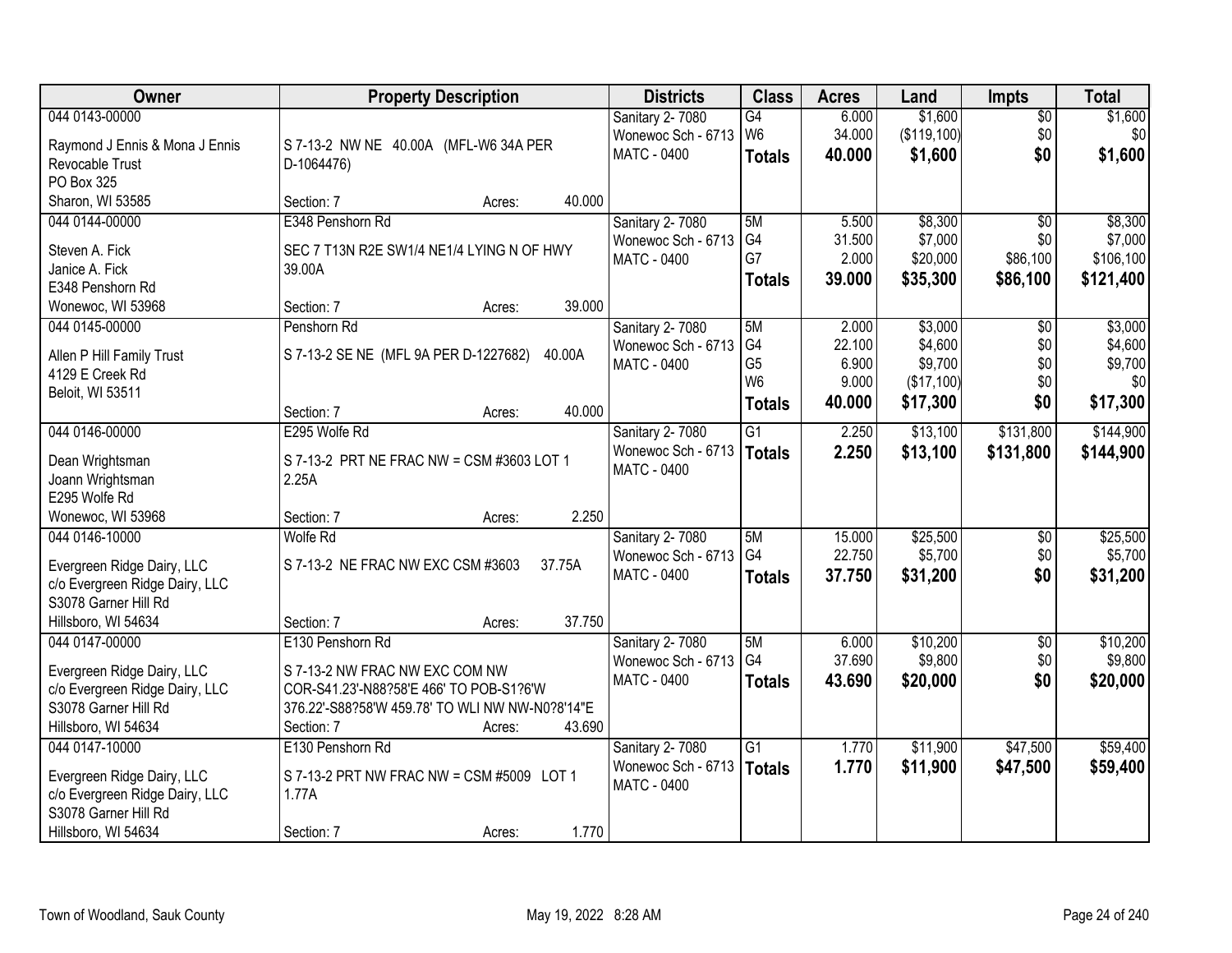| <b>Owner</b>                                           | <b>Property Description</b>                          |        | <b>Districts</b>       | <b>Class</b>    | <b>Acres</b> | Land            | <b>Impts</b>    | <b>Total</b>    |
|--------------------------------------------------------|------------------------------------------------------|--------|------------------------|-----------------|--------------|-----------------|-----------------|-----------------|
| 044 0148-00000                                         | S502 Town Line Rd                                    |        | Sanitary 2-7080        | X4              | 4.980        | $\overline{50}$ | $\overline{50}$ | $\overline{30}$ |
| Old German Baptist Brethren                            | S 7-13-2 PRT NW FRAC NW & S 6-13-2 PRT SW FRAC       |        | Wonewoc Sch - 6713     | <b>Totals</b>   | 4.980        | \$0             | \$0             | \$0             |
| N4517 Braund Rd                                        | SW COM NW COR NW NW-S41.23'-N88?58'E 466' TO         |        | <b>MATC - 0400</b>     |                 |              |                 |                 |                 |
| Mauston, WI 53948                                      | POB-S1?6'W 376.22'- S88?58'W 459.78' TO WLI NW       |        |                        |                 |              |                 |                 |                 |
|                                                        | Section: 7<br>Acres:                                 | 4.980  |                        |                 |              |                 |                 |                 |
| 044 0149-00000                                         | E131 Penshorn Rd                                     |        | Sanitary 2-7080        | 5M              | 28.880       | \$49,100        | $\overline{50}$ | \$49,100        |
|                                                        |                                                      |        | Wonewoc Sch - 6713     | G4              | 18.700       | \$4,200         | \$0             | \$4,200         |
| Jordan T. Schraufnagel<br>Stacey J. Schraufnagel       | S 7-13-2 FRAC SW1/4 NW1/4 (S/EASE) 49.58A M/L        |        | <b>MATC - 0400</b>     | G <sub>5</sub>  | 1.000        | \$100           | \$0             | \$100           |
| S3125 German Valley Rd                                 |                                                      |        |                        | G7              | 1.000        | \$10,000        | \$1,700         | \$11,700        |
| Hillsboro, WI 54634                                    | Section: 7<br>Acres:                                 | 49.580 |                        | <b>Totals</b>   | 49.580       | \$63,400        | \$1,700         | \$65,100        |
| 044 0150-00000                                         | E268 Penshorn Rd                                     |        | Sanitary 2-7080        | G4              | 12.920       | \$2,400         | $\overline{30}$ | \$2,400         |
|                                                        |                                                      |        | Wonewoc Sch - 6713     | G7              | 0.500        | \$5,000         | \$6,300         | \$11,300        |
| Raymond J Ennis & Mona J Ennis                         | S 7-13-2 SE FRAC NW N OF HWY EXC W 4RD 26.42A        |        | <b>MATC - 0400</b>     | W <sub>6</sub>  | 13.000       | (\$22,100)      | \$0             | \$0             |
| Revocable Trust                                        | (MFL-W6 13A PER D-1064476)                           |        |                        | <b>Totals</b>   | 26.420       | \$7,400         | \$6,300         | \$13,700        |
| PO Box 325                                             |                                                      |        |                        |                 |              |                 |                 |                 |
| Sharon, WI 53585                                       | Section: 7<br>Acres:                                 | 26.420 |                        |                 |              |                 |                 |                 |
| 044 0151-00000                                         | Penshorn Rd                                          |        | Sanitary 2-7080        | 5M              | 9.480        | \$16,100        | \$0             | \$16,100        |
| Jordan T. Schraufnagel                                 | S 7-13-2 SE1/4 NW1/4 SWLY OF HWY & W 4RD N OF        |        | Wonewoc Sch - 6713     | G <sub>5</sub>  | 4.100        | \$6,600         | \$0             | \$6,600         |
| Stacey J. Schraufnagel                                 | HWY (S/EASE) 13.58A M/L                              |        | MATC - 0400            | <b>Totals</b>   | 13.580       | \$22,700        | \$0             | \$22,700        |
| S3125 German Valley Rd                                 |                                                      |        |                        |                 |              |                 |                 |                 |
| Hillsboro, WI 54634                                    | Section: 7<br>Acres:                                 | 13.580 |                        |                 |              |                 |                 |                 |
| 044 0152-00000                                         |                                                      |        | Sanitary 2-7080        | $\overline{G4}$ | 8.770        | \$2,300         | $\overline{50}$ | \$2,300         |
|                                                        |                                                      |        | Wonewoc Sch - 6713     | G <sub>5</sub>  | 2.230        | \$1,400         | \$0             | \$1,400         |
| Woodland Farms III, LLC<br>c/o Woodland Farms III, LLC | S 7-13-2 NE FRAC SW 40.00A (MFL 29A PER<br>D-795370) |        | MATC - 0400            | W8              | 29.000       | (\$55,100)      | \$0             | \$0             |
| 2099 N Dewey Ave                                       |                                                      |        |                        | <b>Totals</b>   | 40.000       | \$3,700         | \$0             | \$3,700         |
| Reedsburg, WI 53959-0000                               | Section: 7<br>Acres:                                 | 40.000 |                        |                 |              |                 |                 |                 |
| 044 0153-00000                                         | S698 Town Line Rd                                    |        | Sanitary 2-7080        | 5M              | 42.940       | \$73,000        | $\overline{50}$ | \$73,000        |
|                                                        |                                                      |        | Wonewoc Sch - 6713     | G <sub>1</sub>  | 1.000        | \$10,000        | \$6,300         | \$16,300        |
| Timothy L. Kelso                                       | S 7-13-2 NW FRAC SW (W/EASE) 49.24A                  |        | MATC - 0400            | G4              | 5.300        | \$1,400         | \$0             | \$1,400         |
| 635 Spring Brook Cir                                   |                                                      |        |                        | <b>Totals</b>   | 49.240       | \$84,400        | \$6,300         | \$90,700        |
| Deforest, WI 53532                                     |                                                      |        |                        |                 |              |                 |                 |                 |
|                                                        | Section: 7<br>Acres:                                 | 49.240 |                        |                 |              |                 |                 |                 |
| 044 0154-00000                                         | Garner Hill Rd                                       |        | <b>Sanitary 2-7080</b> | $\overline{G4}$ | 8.890        | \$2,300         | $\overline{30}$ | \$2,300         |
| L W. Kahler Jr                                         | S 7-13-2 SW FRAC SW 48.89A (MFL 40A PER              |        | Wonewoc Sch - 6713     | W <sub>8</sub>  | 40.000       | (\$76,000)      | \$0             | \$0             |
| 2099 N Dewey Ave                                       | D-795380)                                            |        | <b>MATC - 0400</b>     | <b>Totals</b>   | 48.890       | \$2,300         | \$0             | \$2,300         |
| Reedsburg, WI 53959                                    |                                                      |        |                        |                 |              |                 |                 |                 |
|                                                        | Section: 7<br>Acres:                                 | 48.890 |                        |                 |              |                 |                 |                 |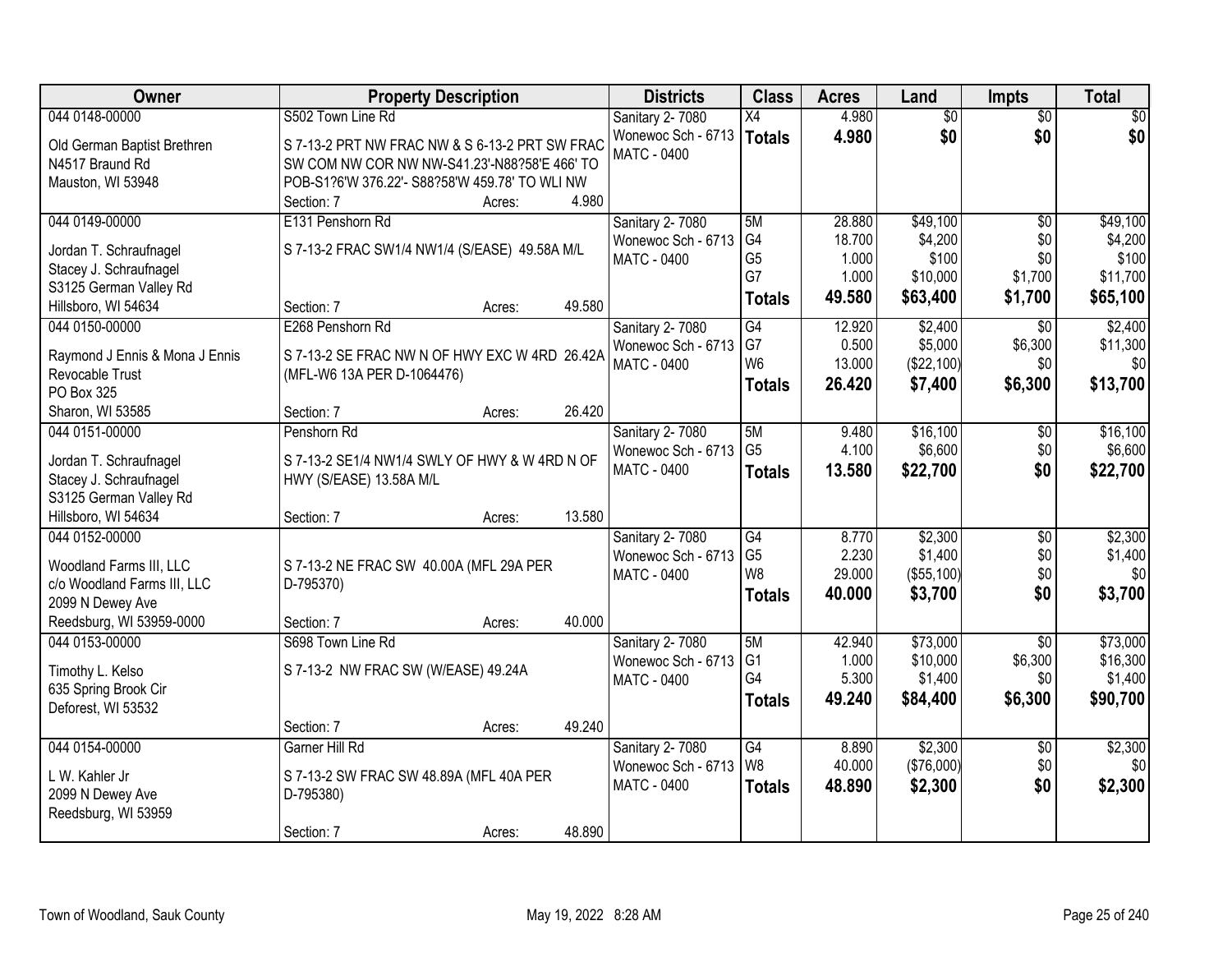| Owner                       | <b>Property Description</b>                    |        |        | <b>Districts</b>                         | <b>Class</b>                     | <b>Acres</b> | Land         | <b>Impts</b>    | <b>Total</b>    |
|-----------------------------|------------------------------------------------|--------|--------|------------------------------------------|----------------------------------|--------------|--------------|-----------------|-----------------|
| 044 0155-00000              |                                                |        |        | Sanitary 2-7080                          | W8                               | 40.000       | (\$152,000)  | $\overline{50}$ | $\overline{30}$ |
| L W. Kahler Jr              | S 7-13-2 SE FRAC SW 40.00A (MFL 40A PER        |        |        | Wonewoc Sch - 6713                       | <b>Totals</b>                    | 40.000       | \$0          | \$0             | \$0             |
| 2099 N Dewey Ave            | D-795380)                                      |        |        | MATC - 0400                              |                                  |              |              |                 |                 |
| Reedsburg, WI 53959         |                                                |        |        |                                          |                                  |              |              |                 |                 |
|                             | Section: 7                                     | Acres: | 40.000 |                                          |                                  |              |              |                 |                 |
| 044 0156-00000              | Penshorn Rd                                    |        |        | Sanitary 2-7080                          | 5M                               | 4.300        | \$7,300      | $\overline{60}$ | \$7,300         |
| Allen P Hill Family Trust   | S 7-13-2 NE SE EXC BEG SE COR-W 5 1/2RDS-N     |        |        | Wonewoc Sch - 6713                       | G4                               | 11.600       | \$2,200      | \$0             | \$2,200         |
| 4129 E Creek Rd             | 21RDS-NELY TO INTER E LI SD 1/4 1/4 & HWY-S TO |        |        | <b>MATC - 0400</b>                       | G <sub>5</sub>                   | 1.000        | \$100        | \$0             | \$100           |
| Beloit, WI 53511            | POB 38.90A (MFL 14A PER D-1227682)             |        |        |                                          | G <sub>6</sub><br>W <sub>6</sub> | 8.000        | \$4,800      | \$0<br>\$0      | \$4,800<br>\$0  |
|                             | Section: 7                                     | Acres: | 38.900 |                                          |                                  | 14.000       | ( \$34, 300) |                 |                 |
|                             |                                                |        |        |                                          | <b>Totals</b>                    | 38.900       | \$14,400     | \$0             | \$14,400        |
| 044 0157-00000              | Penshorn Rd                                    |        |        | <b>Sanitary 2-7080</b>                   | $\overline{W8}$                  | 1.100        | ( \$4,200)   | $\overline{30}$ | $\overline{30}$ |
| Woodland Farms II, LLC      | S 7-13-2 PRT NE SE COM SE                      |        |        | Wonewoc Sch - 6713<br><b>MATC - 0400</b> | <b>Totals</b>                    | 1.100        | \$0          | \$0             | \$0             |
| c/o Woodland Farms II, LLC  | COR-W5.5RD-N21RD-NELY TO INTERS ELI & HWY-S    |        |        |                                          |                                  |              |              |                 |                 |
| 2099 N Dewey Ave            | TO POB 1.10A (MFL 1.10A PER D-795371)          |        |        |                                          |                                  |              |              |                 |                 |
| Reedsburg, WI 53959-0000    | Section: 7                                     | Acres: | 1.100  |                                          |                                  |              |              |                 |                 |
| 044 0158-00000              | Penshorn Rd                                    |        |        | Sanitary 2-7080                          | W8                               | 41.000       | (\$151,300)  | $\overline{50}$ | $\overline{30}$ |
| Woodland Farms III, LLC     | S 7-13-2 NW SE & PRT SW NE LYING S OF HWY      |        |        | Wonewoc Sch - 6713                       | <b>Totals</b>                    | 41.000       | \$0          | \$0             | \$0             |
| c/o Woodland Farms III, LLC | 41.00A (MFL 41A PER D-795370)                  |        |        | MATC - 0400                              |                                  |              |              |                 |                 |
| 2099 N Dewey Ave            |                                                |        |        |                                          |                                  |              |              |                 |                 |
| Reedsburg, WI 53959-0000    | Section: 7                                     | Acres: | 41.000 |                                          |                                  |              |              |                 |                 |
| 044 0159-00000              |                                                |        |        | Sanitary 2-7080                          | G4                               | 10.000       | \$2,600      | $\overline{50}$ | \$2,600         |
| Woodland Farms II, LLC      | S 7-13-2 SW SE 40.00A (MFL 30A PER D-795371)   |        |        | Wonewoc Sch - 6713                       | W <sub>8</sub>                   | 30.000       | (\$57,000)   | \$0             | \$0             |
| c/o Woodland Farms II, LLC  |                                                |        |        | MATC - 0400                              | <b>Totals</b>                    | 40.000       | \$2,600      | \$0             | \$2,600         |
| 2099 N Dewey Ave            |                                                |        |        |                                          |                                  |              |              |                 |                 |
| Reedsburg, WI 53959-0000    | Section: 7                                     | Acres: | 40.000 |                                          |                                  |              |              |                 |                 |
| 044 0160-00000              | Penshorn Rd                                    |        |        | Sanitary 2-7080                          | $\overline{G4}$                  | 3.000        | \$800        | \$0             | \$800           |
| Woodland Farms II, LLC      | S 7-13-2 SE SE 40.00A (MFL 37A PER D-795371)   |        |        | Wonewoc Sch - 6713                       | W <sub>8</sub>                   | 37.000       | ( \$70, 300) | \$0             | \$0             |
| c/o Woodland Farms II, LLC  |                                                |        |        | MATC - 0400                              | <b>Totals</b>                    | 40.000       | \$800        | \$0             | \$800           |
| 2099 N Dewey Ave            |                                                |        |        |                                          |                                  |              |              |                 |                 |
| Reedsburg, WI 53959-0000    | Section: 7                                     | Acres: | 40.000 |                                          |                                  |              |              |                 |                 |
| 044 0161-00000              |                                                |        |        | Sanitary 2-7080                          | 5M                               | 16.200       | \$27,600     | \$0             | \$27,600        |
| Jon W. Thorell              | SEC. 8 T13N R2E NE1/4 NE1/4 SUBJ TO INGRESS &  |        |        | Wonewoc Sch - 6713                       | G <sub>4</sub>                   | 21.800       | \$5,000      | \$0             | \$5,000         |
| Karen L. Thorell            | EGRESS 40.00A                                  |        |        | MATC - 0400                              | G <sub>5</sub>                   | 2.000        | \$2,800      | \$0             | \$2,800         |
| E892 Lankey Dr              |                                                |        |        |                                          | <b>Totals</b>                    | 40.000       | \$35,400     | \$0             | \$35,400        |
| Wonewoc, WI 53968           | Section: 8                                     | Acres: | 40.000 |                                          |                                  |              |              |                 |                 |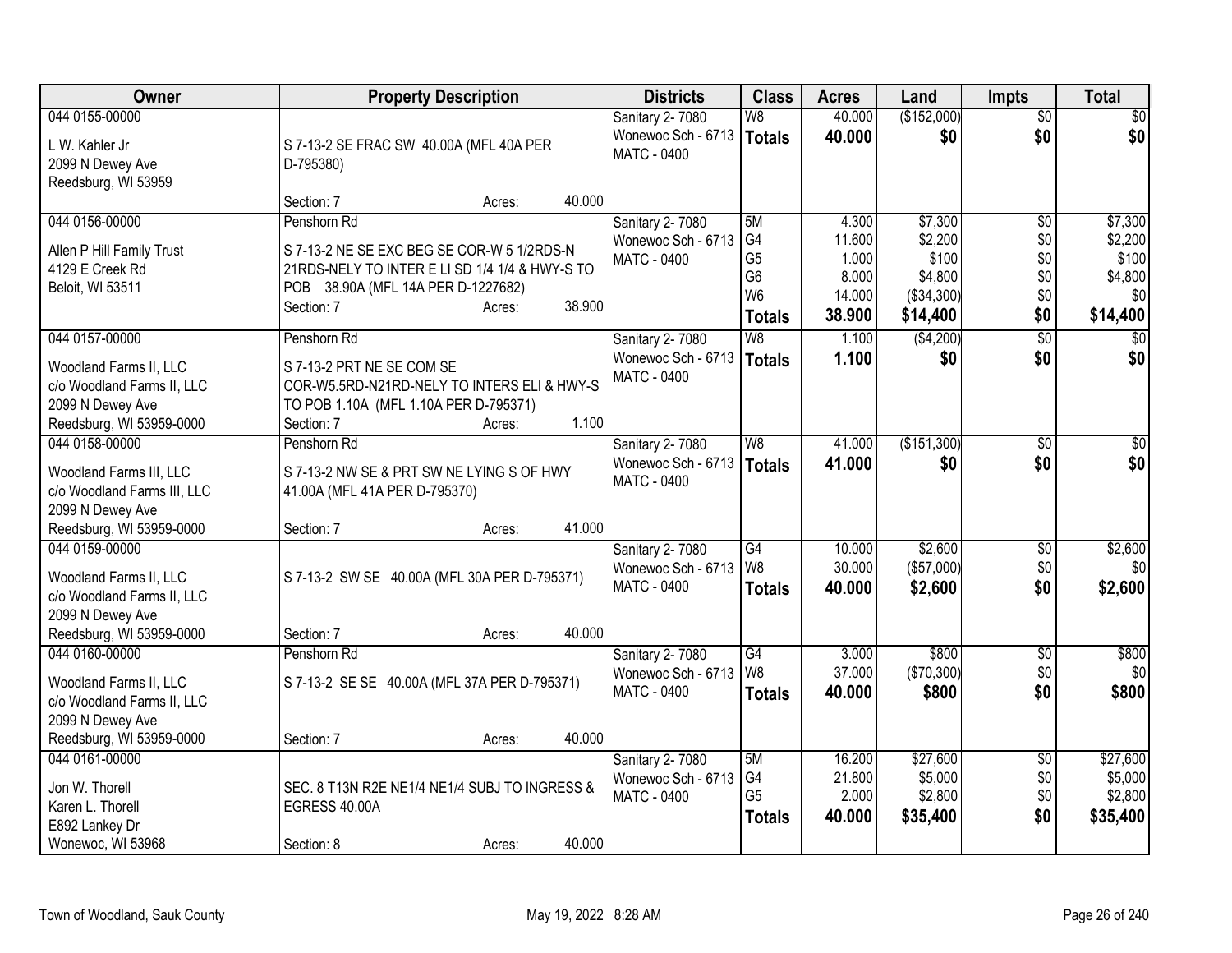| Owner              | <b>Property Description</b>                     | <b>Districts</b>       | <b>Class</b>    | <b>Acres</b> | Land        | Impts           | <b>Total</b> |
|--------------------|-------------------------------------------------|------------------------|-----------------|--------------|-------------|-----------------|--------------|
| 044 0162-00000     |                                                 | Sanitary 2-7080        | 5M              | 12.000       | \$20,400    | $\overline{50}$ | \$20,400     |
| Jon W. Thorell     | SEC. 8 T13N R2E NW1/4 NE1/4 40.00A              | Wonewoc Sch - 6713     | G4              | 28.000       | \$6,000     | \$0             | \$6,000      |
| Karen L. Thorell   |                                                 | <b>MATC - 0400</b>     | <b>Totals</b>   | 40.000       | \$26,400    | \$0             | \$26,400     |
| E892 Lankey Dr     |                                                 |                        |                 |              |             |                 |              |
| Wonewoc, WI 53968  | 40.000<br>Section: 8<br>Acres:                  |                        |                 |              |             |                 |              |
| 044 0163-00000     | E762 Lankey Dr                                  | <b>Sanitary 2-7080</b> | $\overline{G5}$ | 3.000        | \$4,200     | $\overline{30}$ | \$4,200      |
|                    |                                                 | Wonewoc Sch - 6713     | G7              | 2.000        | \$20,000    | \$100,300       | \$120,300    |
| Wendy S. Shankster | S 8-13-2 PRT SW1/4 NE1/4 = CSM 6261 LOT 1 5.00A | <b>MATC - 0400</b>     |                 |              |             |                 |              |
| E762 Lankey Dr     |                                                 |                        | <b>Totals</b>   | 5.000        | \$24,200    | \$100,300       | \$124,500    |
| Wonewoc, WI 53968  |                                                 |                        |                 |              |             |                 |              |
|                    | 5.000<br>Section: 8<br>Acres:                   |                        |                 |              |             |                 |              |
| 044 0163-10000     | Lankey Dr                                       | <b>Sanitary 2-7080</b> | 5M              | 5.000        | \$8,500     | $\overline{50}$ | \$8,500      |
|                    |                                                 | Wonewoc Sch - 6713     | G4              | 25.500       | \$5,600     | \$0             | \$5,600      |
| Jon W. Thorell     | S 8-13-2 SW NE EXC COM AT PT IN W LI WHERE      | <b>MATC - 0400</b>     | G7              | 2.000        | \$20,000    | \$62,000        | \$82,000     |
| Karen L. Thorell   | RAVINE RUNS IN NWLY & SELY DIR -SELY ALG SW     |                        | <b>Totals</b>   | 32.500       | \$34,100    | \$62,000        | \$96,100     |
| E892 Lankey Dr     | BANK OF RAVINE TO S LI-W TO SW COR-N ON W LI    |                        |                 |              |             |                 |              |
| Wonewoc, WI 53968  | 32.500<br>Section: 8<br>Acres:                  |                        |                 |              |             |                 |              |
| 044 0164-00000     | Lankey Dr                                       | Sanitary 2-7080        | G4              | 0.500        | \$100       | \$0             | \$100        |
| Pesz Living Trust  | S 8-13-2 THAT PRT SW NE COM AT PT IN W LI       | Wonewoc Sch - 6713     | W <sub>8</sub>  | 2.000        | ( \$3,800)  | \$0             | \$0          |
| E644 Lankey Dr     | WHERE RAVINE RUNS IN NWLY & SELY DIR- SELY      | <b>MATC - 0400</b>     | <b>Totals</b>   | 2.500        | \$100       | \$0             | \$100        |
| Wonewoc, WI 53968  | ALG SW BANK RAVINE TO S LI- W TO SW COR- N ON   |                        |                 |              |             |                 |              |
|                    | 2.500<br>Section: 8<br>Acres:                   |                        |                 |              |             |                 |              |
| 044 0165-00000     | E892 Lankey Dr                                  | Sanitary 2-7080        | $\overline{G4}$ | 1.510        | \$200       | $\overline{30}$ | \$200        |
|                    |                                                 | Wonewoc Sch - 6713     | G7              | 1.500        | \$15,000    | \$294,500       | \$309,500    |
| Jon W. Thorell     | S 8-13-2 PRT SE NE = CSM #6377 LOT 1 3.01A      | MATC - 0400            | <b>Totals</b>   | 3.010        | \$15,200    | \$294,500       | \$309,700    |
| Karen L. Thorell   | (W/EASE PER D-1119511)                          |                        |                 |              |             |                 |              |
| E892 Lankey Dr     |                                                 |                        |                 |              |             |                 |              |
| Wonewoc, WI 53968  | 3.010<br>Section: 8<br>Acres:                   |                        |                 |              |             |                 |              |
| 044 0165-10000     | Lankey Dr                                       | <b>Sanitary 2-7080</b> | G4              | 35.490       | \$6,900     | $\overline{50}$ | \$6,900      |
| Jon W. Thorell     | S 8-13-2 SE NE EXC CSM #6377 (W & S/EASE PER    | Wonewoc Sch - 6713     | G7              | 1.500        | \$15,000    | \$19,400        | \$34,400     |
| Karen L. Thorell   | D-1119511) 36.99A M/L                           | MATC - 0400            | <b>Totals</b>   | 36.990       | \$21,900    | \$19,400        | \$41,300     |
| E892 Lankey Dr     |                                                 |                        |                 |              |             |                 |              |
| Wonewoc, WI 53968  | 36.990<br>Section: 8<br>Acres:                  |                        |                 |              |             |                 |              |
| 044 0166-00000     | E644 Lankey Dr                                  | <b>Sanitary 2-7080</b> | G4              | 17.000       | \$4,400     | $\overline{50}$ | \$4,400      |
|                    |                                                 | Wonewoc Sch - 6713     | G7              | 2.000        | \$20,000    | \$163,500       | \$183,500    |
| Pesz Living Trust  | S 8-13-2 NE NW<br>40.00A (MFL 21A PER D-665848) | <b>MATC - 0400</b>     | W <sub>8</sub>  | 21.000       | ( \$39,900) | \$0             | \$0          |
| E644 Lankey Dr     |                                                 |                        | <b>Totals</b>   | 40.000       | \$24,400    | \$163,500       | \$187,900    |
| Wonewoc, WI 53968  |                                                 |                        |                 |              |             |                 |              |
|                    | 40.000<br>Section: 8<br>Acres:                  |                        |                 |              |             |                 |              |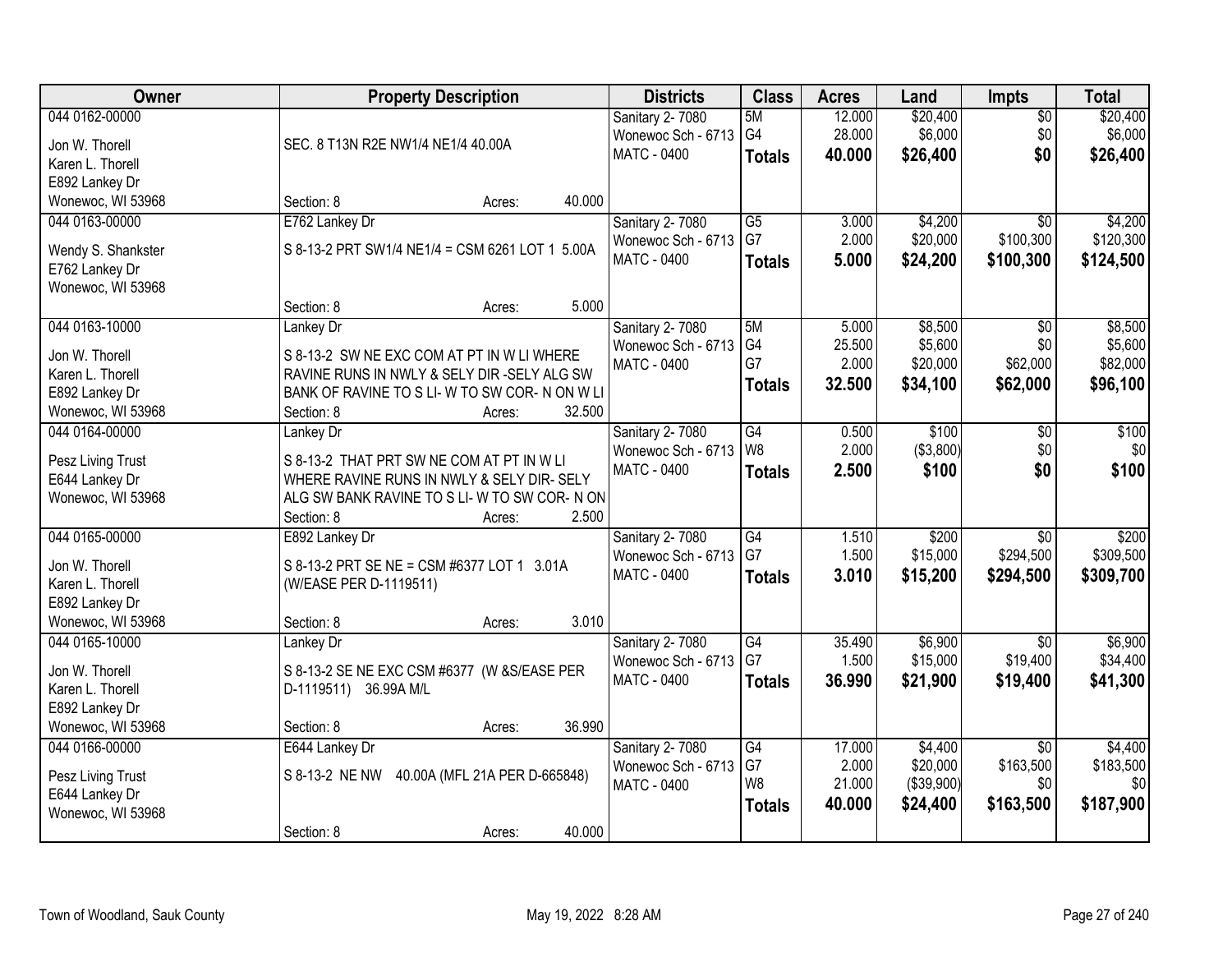| Owner                                 | <b>Property Description</b>                      | <b>Districts</b>                         | <b>Class</b>         | <b>Acres</b>     | Land                  | <b>Impts</b>                | <b>Total</b>        |
|---------------------------------------|--------------------------------------------------|------------------------------------------|----------------------|------------------|-----------------------|-----------------------------|---------------------|
| 044 0167-00000                        |                                                  | Sanitary 2-7080                          | 5M                   | 20.000           | \$34,000              | $\overline{60}$             | \$34,000            |
| Charles T & Jill M Schwichtenberg     | S 8-13-2 E1/2 NW NW 20.0A                        | Wonewoc Sch - 6713<br><b>MATC - 0400</b> | Totals               | 20.000           | \$34,000              | \$0                         | \$34,000            |
| <b>Revocable Trust</b>                |                                                  |                                          |                      |                  |                       |                             |                     |
| E547 Plum Valley Rd                   |                                                  |                                          |                      |                  |                       |                             |                     |
| Wonewoc, WI 53968<br>044 0167-10000   | 20.000<br>Section: 8<br>Acres:                   |                                          |                      |                  |                       |                             |                     |
|                                       | Penshorn Rd                                      | Sanitary 2-7080<br>Wonewoc Sch - 6713    | 5M<br>G4             | 14.500<br>5.500  | \$24,700<br>\$1,400   | \$0<br>\$0                  | \$24,700<br>\$1,400 |
| Wayne Kim Johnson Revocable Living    | S 8-13-2 W1/2 NW NW 20.0A                        | MATC - 0400                              | <b>Totals</b>        | 20.000           | \$26,100              | \$0                         | \$26,100            |
| Trust                                 |                                                  |                                          |                      |                  |                       |                             |                     |
| Diane Marie Johnson Revocable Living  |                                                  |                                          |                      |                  |                       |                             |                     |
| Trust                                 | 20.000<br>Section: 8<br>Acres:                   |                                          |                      |                  |                       |                             |                     |
| 486 Cambridge Rd                      |                                                  |                                          |                      |                  |                       |                             |                     |
| Grayslake, IL 60030<br>044 0168-00000 | Penshorn Rd                                      | Sanitary 2-7080                          | 5M                   | 2.500            | \$4,300               | \$0                         | \$4,300             |
|                                       |                                                  | Wonewoc Sch - 6713                       | G <sub>4</sub>       | 19.100           | \$3,800               | \$0                         | \$3,800             |
| Charles T & Jill M Schwichtenberg     | S 8-13-2 E1/2 SW NW, & ALSO THE E66' OF THAT     | <b>MATC - 0400</b>                       | <b>Totals</b>        | 21.600           | \$8,100               | \$0                         | \$8,100             |
| Revocable Trust                       | PRT NW SW LYING N OF C/L PENSHORN RD 21.6A       |                                          |                      |                  |                       |                             |                     |
| E547 Plum Valley Rd                   | M/L                                              |                                          |                      |                  |                       |                             |                     |
| Wonewoc, WI 53968                     | 21.600<br>Section: 8<br>Acres:                   |                                          |                      |                  |                       |                             |                     |
| 044 0168-10000                        | E502 Penshorn Rd                                 | Sanitary 2-7080                          | 5M<br>G <sub>1</sub> | 3.500<br>2.000   | \$6,700<br>\$12,500   | $\overline{50}$<br>\$40,400 | \$6,700             |
| Wayne Kim Johnson Revocable Living    | S 8-13-2 W1/2 SW NW (W/EASE PER D-688505)        | Wonewoc Sch - 6713<br><b>MATC - 0400</b> | G4                   | 11.150           | \$2,200               | \$0                         | \$52,900<br>\$2,200 |
| Trust                                 | 20.0A                                            |                                          | G <sub>5</sub>       | 3.350            | \$4,700               | \$0                         | \$4,700             |
| Diane Marie Johnson Revocable Living  |                                                  |                                          | <b>Totals</b>        | 20.000           | \$26,100              | \$40,400                    | \$66,500            |
| Trust                                 | 20.000<br>Section: 8<br>Acres:                   |                                          |                      |                  |                       |                             |                     |
| 486 Cambridge Rd                      |                                                  |                                          |                      |                  |                       |                             |                     |
| Grayslake, IL 60030                   |                                                  |                                          |                      |                  |                       |                             |                     |
| 044 0169-00000                        | Penshorn Rd                                      | Sanitary 2-7080<br>Wonewoc Sch - 6713    | G4<br>l w8           | 21.000<br>19.000 | \$4,800<br>(\$32,300) | \$0<br>\$0                  | \$4,800<br>\$0      |
| Pesz Living Trust                     | S 8-13-2 SE NW<br>40.00A (MFL 19A PER D-665848)  | MATC - 0400                              |                      | 40.000           | \$4,800               | \$0                         | \$4,800             |
| E644 Lankey Dr                        |                                                  |                                          | <b>Totals</b>        |                  |                       |                             |                     |
| Wonewoc, WI 53968                     |                                                  |                                          |                      |                  |                       |                             |                     |
|                                       | 40.000<br>Section: 8<br>Acres:                   |                                          |                      |                  |                       |                             |                     |
| 044 0170-00000                        | Penshorn Rd                                      | Sanitary 2-7080                          | 5M                   | 5.000            | \$8,500               | \$0                         | \$8,500             |
| Waldemar Gorzen                       | S 8-13-2 NE SW EXC COM SE COR-W287'-NELY 167     | Wonewoc Sch - 6713                       | G4                   | 25.400           | \$5,600               | \$0                         | \$5,600             |
| Kathleen Gorzen                       | TO PT 152'N & 242'W OF SECOR-E 242'-S152' TO POE | <b>MATC - 0400</b>                       | G <sub>5</sub><br>G7 | 6.600<br>2.000   | \$9,300<br>\$20,000   | \$0<br>\$8,200              | \$9,300<br>\$28,200 |
| 5530 W Pensacola Ave                  | 39.00A                                           |                                          | <b>Totals</b>        | 39,000           | \$43,400              | \$8,200                     | \$51,600            |
| Chicago, IL 60641                     | 39.000<br>Section: 8<br>Acres:                   |                                          |                      |                  |                       |                             |                     |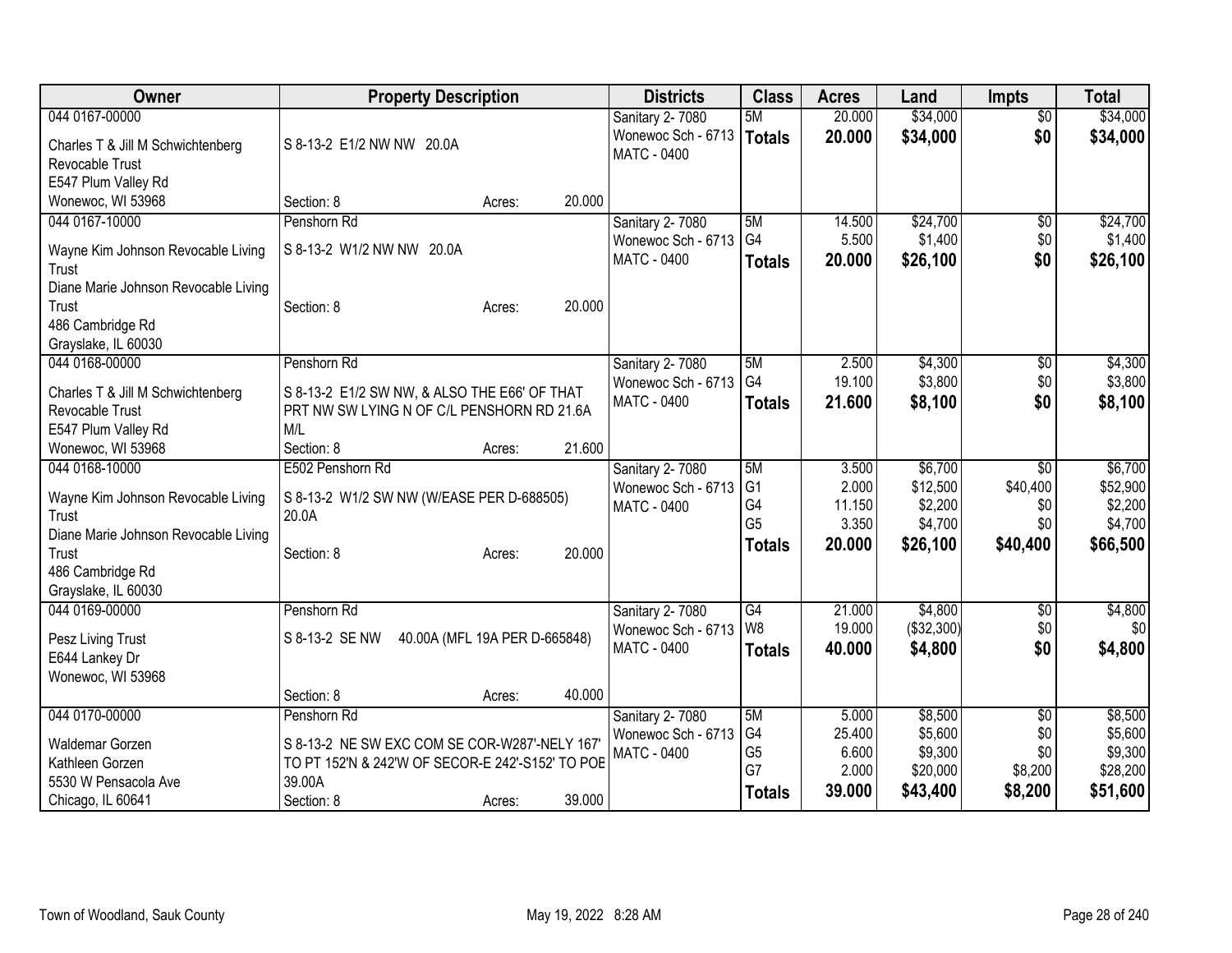| 044 0170-10000<br>E686 Penshorn Rd<br>\$10,000<br>\$28,900<br>\$38,900<br>Sanitary 2-7080<br>$\overline{G1}$<br>1.000<br>Wonewoc Sch - 6713<br>1.000<br>\$10,000<br>\$28,900<br><b>Totals</b><br>Glen C. Penshorn<br>S 8-13-2 PRT NE1/4 SW1/4 BEG AT SE COR SD 1/4 1/4<br><b>MATC - 0400</b><br>- W 287' - NELY TO PT 152' N & 242' W OF SD SE COR<br>E686 Penshorn Rd<br>- E 242' - S 152' TO POB 1.00A M/L<br>Wonewoc, WI 53968<br>1.000<br>Section: 8<br>Acres:<br>044 0171-00000<br>\$3,000<br>E578 Penshorn Rd<br>Sanitary 2-7080<br>5M<br>2.000<br>$\overline{50}$<br>G4<br>\$2,900<br>Wonewoc Sch - 6713<br>20.710<br>\$0<br>S 8-13-2 NW SW LYING N OF PENSHORN RD EXC<br>Shawn E. Farnum et al<br>G7<br>2.000<br>\$120,400<br>\$20,000<br>MATC - 0400<br>c/o Mary U. Farnum<br>E66' (S/EASE PER D-688505) 24.71A M/L<br>24.710<br>\$25,900<br>\$120,400<br><b>Totals</b><br>E578 Penshorn Rd<br>24.710<br>Section: 8<br>Wonewoc, WI 53968-0000<br>Acres:<br>( \$3,000)<br>044 0171-10000<br><b>Sanitary 2-7080</b><br>W8<br>0.800<br>\$0<br>\$0<br>Penshorn Rd<br>Wonewoc Sch - 6713<br>\$0<br>\$0<br>0.800<br><b>Totals</b><br>S 8-13-2 PRT NW SW COM ON WLI 373.94'N OF<br>Woodland Farms II, LLC<br><b>MATC - 0400</b><br>SWCOR-N22DG6'30"E 193.79' TO SLI TN RD-NWLY<br>c/o Woodland Farms II, LLC<br>2099 N Dewey Ave<br>ALG SLI RD TO WLI-S TO POB<br>0.8A M\L (MFL .80A<br>Reedsburg, WI 53959-0000<br>0.800<br>Section: 8<br>Acres:<br>044 0171-20000<br>\$18,800<br>Penshorn Rd<br>Sanitary 2-7080<br>5M<br>10.780<br>\$0<br>G4<br>1.300<br>\$200<br>\$0<br>Wonewoc Sch - 6713<br>Rita L. Wright<br>S 8-13-2 NW1/4 SW1/4 LYING S OF PENSHORN RD<br>\$0<br><b>MATC - 0400</b><br>12.080<br>\$19,000<br><b>Totals</b><br>E509 Penshorn Rd<br>EXC ROAD TO CSM 962 PER R147-148 & EXC COM<br>Wonewoc, WI 53968<br>ON WLI 373.94' N OF SW COR - N22?06'30"E 193.79'<br>Section: 8<br>12.080<br>Acres:<br>\$35,600<br>044 0172-00000<br>Penshorn Rd<br>5M<br>20.910<br>$\overline{50}$<br><b>Sanitary 2-7080</b><br>G <sub>4</sub><br>9.500<br>\$1,800<br>\$0<br>Wonewoc Sch - 6713<br>Rita L. Wright<br>S 8-13-2 SW1/4 SW1/4 EXC CSM'S 962 & 6025 30.41A<br><b>MATC - 0400</b><br>\$37,400<br>\$0<br>30.410<br><b>Totals</b><br>E509 Penshorn Rd<br>M/L<br>Wonewoc, WI 53968<br>30.410<br>Section: 8<br>Acres:<br>044 0173-00000<br>$\overline{G1}$<br>\$183,400<br>E509 Penshorn Rd<br>Sanitary 2-7080<br>5.800<br>\$19,200<br>Wonewoc Sch - 6713<br>5.800<br>\$19,200<br>\$183,400<br><b>Totals</b><br>S 8-13-2 PRT W1\2 SW1\4 = CSM 962 LOT 1 & INCL<br>Rita L. Wright<br>MATC - 0400<br>E509 Penshorn Rd<br>RD PER D-435477 5.80A<br>Wonewoc, WI 53968<br>5.800<br>Section: 8<br>Acres:<br>044 0174-00000<br>\$14,600<br>E653 Penshorn Rd<br>Sanitary 2-7080<br>5M<br>8.570<br>$\overline{30}$<br>G7<br>2.000<br>\$20,000<br>\$152,300<br>Wonewoc Sch - 6713<br>S 8-13-2 PRT S1/2 SW1/4 = CSM 6025 LOT 1 10.57A<br>Rita L. Wright<br><b>MATC - 0400</b><br>10.570<br>\$34,600<br>\$152,300<br>\$186,900<br><b>Totals</b><br>E509 Penshorn Rd<br>Wonewoc, WI 53968 | Owner | <b>Property Description</b> | <b>Districts</b> | <b>Class</b> | <b>Acres</b> | Land | <b>Impts</b> | <b>Total</b> |
|-----------------------------------------------------------------------------------------------------------------------------------------------------------------------------------------------------------------------------------------------------------------------------------------------------------------------------------------------------------------------------------------------------------------------------------------------------------------------------------------------------------------------------------------------------------------------------------------------------------------------------------------------------------------------------------------------------------------------------------------------------------------------------------------------------------------------------------------------------------------------------------------------------------------------------------------------------------------------------------------------------------------------------------------------------------------------------------------------------------------------------------------------------------------------------------------------------------------------------------------------------------------------------------------------------------------------------------------------------------------------------------------------------------------------------------------------------------------------------------------------------------------------------------------------------------------------------------------------------------------------------------------------------------------------------------------------------------------------------------------------------------------------------------------------------------------------------------------------------------------------------------------------------------------------------------------------------------------------------------------------------------------------------------------------------------------------------------------------------------------------------------------------------------------------------------------------------------------------------------------------------------------------------------------------------------------------------------------------------------------------------------------------------------------------------------------------------------------------------------------------------------------------------------------------------------------------------------------------------------------------------------------------------------------------------------------------------------------------------------------------------------------------------------------------------------------------------------------------------------------------------------------------------------------------------------------------------------------------------------------------------------------------------------------------------------------------------------|-------|-----------------------------|------------------|--------------|--------------|------|--------------|--------------|
|                                                                                                                                                                                                                                                                                                                                                                                                                                                                                                                                                                                                                                                                                                                                                                                                                                                                                                                                                                                                                                                                                                                                                                                                                                                                                                                                                                                                                                                                                                                                                                                                                                                                                                                                                                                                                                                                                                                                                                                                                                                                                                                                                                                                                                                                                                                                                                                                                                                                                                                                                                                                                                                                                                                                                                                                                                                                                                                                                                                                                                                                                   |       |                             |                  |              |              |      |              |              |
|                                                                                                                                                                                                                                                                                                                                                                                                                                                                                                                                                                                                                                                                                                                                                                                                                                                                                                                                                                                                                                                                                                                                                                                                                                                                                                                                                                                                                                                                                                                                                                                                                                                                                                                                                                                                                                                                                                                                                                                                                                                                                                                                                                                                                                                                                                                                                                                                                                                                                                                                                                                                                                                                                                                                                                                                                                                                                                                                                                                                                                                                                   |       |                             |                  |              |              |      |              | \$38,900     |
|                                                                                                                                                                                                                                                                                                                                                                                                                                                                                                                                                                                                                                                                                                                                                                                                                                                                                                                                                                                                                                                                                                                                                                                                                                                                                                                                                                                                                                                                                                                                                                                                                                                                                                                                                                                                                                                                                                                                                                                                                                                                                                                                                                                                                                                                                                                                                                                                                                                                                                                                                                                                                                                                                                                                                                                                                                                                                                                                                                                                                                                                                   |       |                             |                  |              |              |      |              |              |
|                                                                                                                                                                                                                                                                                                                                                                                                                                                                                                                                                                                                                                                                                                                                                                                                                                                                                                                                                                                                                                                                                                                                                                                                                                                                                                                                                                                                                                                                                                                                                                                                                                                                                                                                                                                                                                                                                                                                                                                                                                                                                                                                                                                                                                                                                                                                                                                                                                                                                                                                                                                                                                                                                                                                                                                                                                                                                                                                                                                                                                                                                   |       |                             |                  |              |              |      |              |              |
|                                                                                                                                                                                                                                                                                                                                                                                                                                                                                                                                                                                                                                                                                                                                                                                                                                                                                                                                                                                                                                                                                                                                                                                                                                                                                                                                                                                                                                                                                                                                                                                                                                                                                                                                                                                                                                                                                                                                                                                                                                                                                                                                                                                                                                                                                                                                                                                                                                                                                                                                                                                                                                                                                                                                                                                                                                                                                                                                                                                                                                                                                   |       |                             |                  |              |              |      |              |              |
| \$2,900<br>\$140,400<br>\$146,300<br>\$0<br>\$18,800<br>\$200<br>\$35,600<br>\$37,400<br>\$172,300                                                                                                                                                                                                                                                                                                                                                                                                                                                                                                                                                                                                                                                                                                                                                                                                                                                                                                                                                                                                                                                                                                                                                                                                                                                                                                                                                                                                                                                                                                                                                                                                                                                                                                                                                                                                                                                                                                                                                                                                                                                                                                                                                                                                                                                                                                                                                                                                                                                                                                                                                                                                                                                                                                                                                                                                                                                                                                                                                                                |       |                             |                  |              |              |      |              | \$3,000      |
|                                                                                                                                                                                                                                                                                                                                                                                                                                                                                                                                                                                                                                                                                                                                                                                                                                                                                                                                                                                                                                                                                                                                                                                                                                                                                                                                                                                                                                                                                                                                                                                                                                                                                                                                                                                                                                                                                                                                                                                                                                                                                                                                                                                                                                                                                                                                                                                                                                                                                                                                                                                                                                                                                                                                                                                                                                                                                                                                                                                                                                                                                   |       |                             |                  |              |              |      |              |              |
|                                                                                                                                                                                                                                                                                                                                                                                                                                                                                                                                                                                                                                                                                                                                                                                                                                                                                                                                                                                                                                                                                                                                                                                                                                                                                                                                                                                                                                                                                                                                                                                                                                                                                                                                                                                                                                                                                                                                                                                                                                                                                                                                                                                                                                                                                                                                                                                                                                                                                                                                                                                                                                                                                                                                                                                                                                                                                                                                                                                                                                                                                   |       |                             |                  |              |              |      |              |              |
|                                                                                                                                                                                                                                                                                                                                                                                                                                                                                                                                                                                                                                                                                                                                                                                                                                                                                                                                                                                                                                                                                                                                                                                                                                                                                                                                                                                                                                                                                                                                                                                                                                                                                                                                                                                                                                                                                                                                                                                                                                                                                                                                                                                                                                                                                                                                                                                                                                                                                                                                                                                                                                                                                                                                                                                                                                                                                                                                                                                                                                                                                   |       |                             |                  |              |              |      |              |              |
|                                                                                                                                                                                                                                                                                                                                                                                                                                                                                                                                                                                                                                                                                                                                                                                                                                                                                                                                                                                                                                                                                                                                                                                                                                                                                                                                                                                                                                                                                                                                                                                                                                                                                                                                                                                                                                                                                                                                                                                                                                                                                                                                                                                                                                                                                                                                                                                                                                                                                                                                                                                                                                                                                                                                                                                                                                                                                                                                                                                                                                                                                   |       |                             |                  |              |              |      |              |              |
|                                                                                                                                                                                                                                                                                                                                                                                                                                                                                                                                                                                                                                                                                                                                                                                                                                                                                                                                                                                                                                                                                                                                                                                                                                                                                                                                                                                                                                                                                                                                                                                                                                                                                                                                                                                                                                                                                                                                                                                                                                                                                                                                                                                                                                                                                                                                                                                                                                                                                                                                                                                                                                                                                                                                                                                                                                                                                                                                                                                                                                                                                   |       |                             |                  |              |              |      |              |              |
|                                                                                                                                                                                                                                                                                                                                                                                                                                                                                                                                                                                                                                                                                                                                                                                                                                                                                                                                                                                                                                                                                                                                                                                                                                                                                                                                                                                                                                                                                                                                                                                                                                                                                                                                                                                                                                                                                                                                                                                                                                                                                                                                                                                                                                                                                                                                                                                                                                                                                                                                                                                                                                                                                                                                                                                                                                                                                                                                                                                                                                                                                   |       |                             |                  |              |              |      |              |              |
| \$19,000<br>\$1,800<br>\$202,600<br>\$202,600<br>\$14,600                                                                                                                                                                                                                                                                                                                                                                                                                                                                                                                                                                                                                                                                                                                                                                                                                                                                                                                                                                                                                                                                                                                                                                                                                                                                                                                                                                                                                                                                                                                                                                                                                                                                                                                                                                                                                                                                                                                                                                                                                                                                                                                                                                                                                                                                                                                                                                                                                                                                                                                                                                                                                                                                                                                                                                                                                                                                                                                                                                                                                         |       |                             |                  |              |              |      |              |              |
|                                                                                                                                                                                                                                                                                                                                                                                                                                                                                                                                                                                                                                                                                                                                                                                                                                                                                                                                                                                                                                                                                                                                                                                                                                                                                                                                                                                                                                                                                                                                                                                                                                                                                                                                                                                                                                                                                                                                                                                                                                                                                                                                                                                                                                                                                                                                                                                                                                                                                                                                                                                                                                                                                                                                                                                                                                                                                                                                                                                                                                                                                   |       |                             |                  |              |              |      |              |              |
|                                                                                                                                                                                                                                                                                                                                                                                                                                                                                                                                                                                                                                                                                                                                                                                                                                                                                                                                                                                                                                                                                                                                                                                                                                                                                                                                                                                                                                                                                                                                                                                                                                                                                                                                                                                                                                                                                                                                                                                                                                                                                                                                                                                                                                                                                                                                                                                                                                                                                                                                                                                                                                                                                                                                                                                                                                                                                                                                                                                                                                                                                   |       |                             |                  |              |              |      |              |              |
|                                                                                                                                                                                                                                                                                                                                                                                                                                                                                                                                                                                                                                                                                                                                                                                                                                                                                                                                                                                                                                                                                                                                                                                                                                                                                                                                                                                                                                                                                                                                                                                                                                                                                                                                                                                                                                                                                                                                                                                                                                                                                                                                                                                                                                                                                                                                                                                                                                                                                                                                                                                                                                                                                                                                                                                                                                                                                                                                                                                                                                                                                   |       |                             |                  |              |              |      |              |              |
|                                                                                                                                                                                                                                                                                                                                                                                                                                                                                                                                                                                                                                                                                                                                                                                                                                                                                                                                                                                                                                                                                                                                                                                                                                                                                                                                                                                                                                                                                                                                                                                                                                                                                                                                                                                                                                                                                                                                                                                                                                                                                                                                                                                                                                                                                                                                                                                                                                                                                                                                                                                                                                                                                                                                                                                                                                                                                                                                                                                                                                                                                   |       |                             |                  |              |              |      |              |              |
|                                                                                                                                                                                                                                                                                                                                                                                                                                                                                                                                                                                                                                                                                                                                                                                                                                                                                                                                                                                                                                                                                                                                                                                                                                                                                                                                                                                                                                                                                                                                                                                                                                                                                                                                                                                                                                                                                                                                                                                                                                                                                                                                                                                                                                                                                                                                                                                                                                                                                                                                                                                                                                                                                                                                                                                                                                                                                                                                                                                                                                                                                   |       |                             |                  |              |              |      |              |              |
|                                                                                                                                                                                                                                                                                                                                                                                                                                                                                                                                                                                                                                                                                                                                                                                                                                                                                                                                                                                                                                                                                                                                                                                                                                                                                                                                                                                                                                                                                                                                                                                                                                                                                                                                                                                                                                                                                                                                                                                                                                                                                                                                                                                                                                                                                                                                                                                                                                                                                                                                                                                                                                                                                                                                                                                                                                                                                                                                                                                                                                                                                   |       |                             |                  |              |              |      |              |              |
|                                                                                                                                                                                                                                                                                                                                                                                                                                                                                                                                                                                                                                                                                                                                                                                                                                                                                                                                                                                                                                                                                                                                                                                                                                                                                                                                                                                                                                                                                                                                                                                                                                                                                                                                                                                                                                                                                                                                                                                                                                                                                                                                                                                                                                                                                                                                                                                                                                                                                                                                                                                                                                                                                                                                                                                                                                                                                                                                                                                                                                                                                   |       |                             |                  |              |              |      |              |              |
|                                                                                                                                                                                                                                                                                                                                                                                                                                                                                                                                                                                                                                                                                                                                                                                                                                                                                                                                                                                                                                                                                                                                                                                                                                                                                                                                                                                                                                                                                                                                                                                                                                                                                                                                                                                                                                                                                                                                                                                                                                                                                                                                                                                                                                                                                                                                                                                                                                                                                                                                                                                                                                                                                                                                                                                                                                                                                                                                                                                                                                                                                   |       |                             |                  |              |              |      |              |              |
|                                                                                                                                                                                                                                                                                                                                                                                                                                                                                                                                                                                                                                                                                                                                                                                                                                                                                                                                                                                                                                                                                                                                                                                                                                                                                                                                                                                                                                                                                                                                                                                                                                                                                                                                                                                                                                                                                                                                                                                                                                                                                                                                                                                                                                                                                                                                                                                                                                                                                                                                                                                                                                                                                                                                                                                                                                                                                                                                                                                                                                                                                   |       |                             |                  |              |              |      |              |              |
|                                                                                                                                                                                                                                                                                                                                                                                                                                                                                                                                                                                                                                                                                                                                                                                                                                                                                                                                                                                                                                                                                                                                                                                                                                                                                                                                                                                                                                                                                                                                                                                                                                                                                                                                                                                                                                                                                                                                                                                                                                                                                                                                                                                                                                                                                                                                                                                                                                                                                                                                                                                                                                                                                                                                                                                                                                                                                                                                                                                                                                                                                   |       |                             |                  |              |              |      |              |              |
|                                                                                                                                                                                                                                                                                                                                                                                                                                                                                                                                                                                                                                                                                                                                                                                                                                                                                                                                                                                                                                                                                                                                                                                                                                                                                                                                                                                                                                                                                                                                                                                                                                                                                                                                                                                                                                                                                                                                                                                                                                                                                                                                                                                                                                                                                                                                                                                                                                                                                                                                                                                                                                                                                                                                                                                                                                                                                                                                                                                                                                                                                   |       |                             |                  |              |              |      |              |              |
|                                                                                                                                                                                                                                                                                                                                                                                                                                                                                                                                                                                                                                                                                                                                                                                                                                                                                                                                                                                                                                                                                                                                                                                                                                                                                                                                                                                                                                                                                                                                                                                                                                                                                                                                                                                                                                                                                                                                                                                                                                                                                                                                                                                                                                                                                                                                                                                                                                                                                                                                                                                                                                                                                                                                                                                                                                                                                                                                                                                                                                                                                   |       |                             |                  |              |              |      |              |              |
|                                                                                                                                                                                                                                                                                                                                                                                                                                                                                                                                                                                                                                                                                                                                                                                                                                                                                                                                                                                                                                                                                                                                                                                                                                                                                                                                                                                                                                                                                                                                                                                                                                                                                                                                                                                                                                                                                                                                                                                                                                                                                                                                                                                                                                                                                                                                                                                                                                                                                                                                                                                                                                                                                                                                                                                                                                                                                                                                                                                                                                                                                   |       |                             |                  |              |              |      |              |              |
|                                                                                                                                                                                                                                                                                                                                                                                                                                                                                                                                                                                                                                                                                                                                                                                                                                                                                                                                                                                                                                                                                                                                                                                                                                                                                                                                                                                                                                                                                                                                                                                                                                                                                                                                                                                                                                                                                                                                                                                                                                                                                                                                                                                                                                                                                                                                                                                                                                                                                                                                                                                                                                                                                                                                                                                                                                                                                                                                                                                                                                                                                   |       |                             |                  |              |              |      |              |              |
|                                                                                                                                                                                                                                                                                                                                                                                                                                                                                                                                                                                                                                                                                                                                                                                                                                                                                                                                                                                                                                                                                                                                                                                                                                                                                                                                                                                                                                                                                                                                                                                                                                                                                                                                                                                                                                                                                                                                                                                                                                                                                                                                                                                                                                                                                                                                                                                                                                                                                                                                                                                                                                                                                                                                                                                                                                                                                                                                                                                                                                                                                   |       |                             |                  |              |              |      |              |              |
|                                                                                                                                                                                                                                                                                                                                                                                                                                                                                                                                                                                                                                                                                                                                                                                                                                                                                                                                                                                                                                                                                                                                                                                                                                                                                                                                                                                                                                                                                                                                                                                                                                                                                                                                                                                                                                                                                                                                                                                                                                                                                                                                                                                                                                                                                                                                                                                                                                                                                                                                                                                                                                                                                                                                                                                                                                                                                                                                                                                                                                                                                   |       |                             |                  |              |              |      |              |              |
|                                                                                                                                                                                                                                                                                                                                                                                                                                                                                                                                                                                                                                                                                                                                                                                                                                                                                                                                                                                                                                                                                                                                                                                                                                                                                                                                                                                                                                                                                                                                                                                                                                                                                                                                                                                                                                                                                                                                                                                                                                                                                                                                                                                                                                                                                                                                                                                                                                                                                                                                                                                                                                                                                                                                                                                                                                                                                                                                                                                                                                                                                   |       |                             |                  |              |              |      |              |              |
|                                                                                                                                                                                                                                                                                                                                                                                                                                                                                                                                                                                                                                                                                                                                                                                                                                                                                                                                                                                                                                                                                                                                                                                                                                                                                                                                                                                                                                                                                                                                                                                                                                                                                                                                                                                                                                                                                                                                                                                                                                                                                                                                                                                                                                                                                                                                                                                                                                                                                                                                                                                                                                                                                                                                                                                                                                                                                                                                                                                                                                                                                   |       |                             |                  |              |              |      |              |              |
|                                                                                                                                                                                                                                                                                                                                                                                                                                                                                                                                                                                                                                                                                                                                                                                                                                                                                                                                                                                                                                                                                                                                                                                                                                                                                                                                                                                                                                                                                                                                                                                                                                                                                                                                                                                                                                                                                                                                                                                                                                                                                                                                                                                                                                                                                                                                                                                                                                                                                                                                                                                                                                                                                                                                                                                                                                                                                                                                                                                                                                                                                   |       |                             |                  |              |              |      |              |              |
|                                                                                                                                                                                                                                                                                                                                                                                                                                                                                                                                                                                                                                                                                                                                                                                                                                                                                                                                                                                                                                                                                                                                                                                                                                                                                                                                                                                                                                                                                                                                                                                                                                                                                                                                                                                                                                                                                                                                                                                                                                                                                                                                                                                                                                                                                                                                                                                                                                                                                                                                                                                                                                                                                                                                                                                                                                                                                                                                                                                                                                                                                   |       |                             |                  |              |              |      |              |              |
|                                                                                                                                                                                                                                                                                                                                                                                                                                                                                                                                                                                                                                                                                                                                                                                                                                                                                                                                                                                                                                                                                                                                                                                                                                                                                                                                                                                                                                                                                                                                                                                                                                                                                                                                                                                                                                                                                                                                                                                                                                                                                                                                                                                                                                                                                                                                                                                                                                                                                                                                                                                                                                                                                                                                                                                                                                                                                                                                                                                                                                                                                   |       |                             |                  |              |              |      |              |              |
|                                                                                                                                                                                                                                                                                                                                                                                                                                                                                                                                                                                                                                                                                                                                                                                                                                                                                                                                                                                                                                                                                                                                                                                                                                                                                                                                                                                                                                                                                                                                                                                                                                                                                                                                                                                                                                                                                                                                                                                                                                                                                                                                                                                                                                                                                                                                                                                                                                                                                                                                                                                                                                                                                                                                                                                                                                                                                                                                                                                                                                                                                   |       |                             |                  |              |              |      |              |              |
|                                                                                                                                                                                                                                                                                                                                                                                                                                                                                                                                                                                                                                                                                                                                                                                                                                                                                                                                                                                                                                                                                                                                                                                                                                                                                                                                                                                                                                                                                                                                                                                                                                                                                                                                                                                                                                                                                                                                                                                                                                                                                                                                                                                                                                                                                                                                                                                                                                                                                                                                                                                                                                                                                                                                                                                                                                                                                                                                                                                                                                                                                   |       |                             |                  |              |              |      |              |              |
| 10.570<br>Section: 8<br>Acres:                                                                                                                                                                                                                                                                                                                                                                                                                                                                                                                                                                                                                                                                                                                                                                                                                                                                                                                                                                                                                                                                                                                                                                                                                                                                                                                                                                                                                                                                                                                                                                                                                                                                                                                                                                                                                                                                                                                                                                                                                                                                                                                                                                                                                                                                                                                                                                                                                                                                                                                                                                                                                                                                                                                                                                                                                                                                                                                                                                                                                                                    |       |                             |                  |              |              |      |              |              |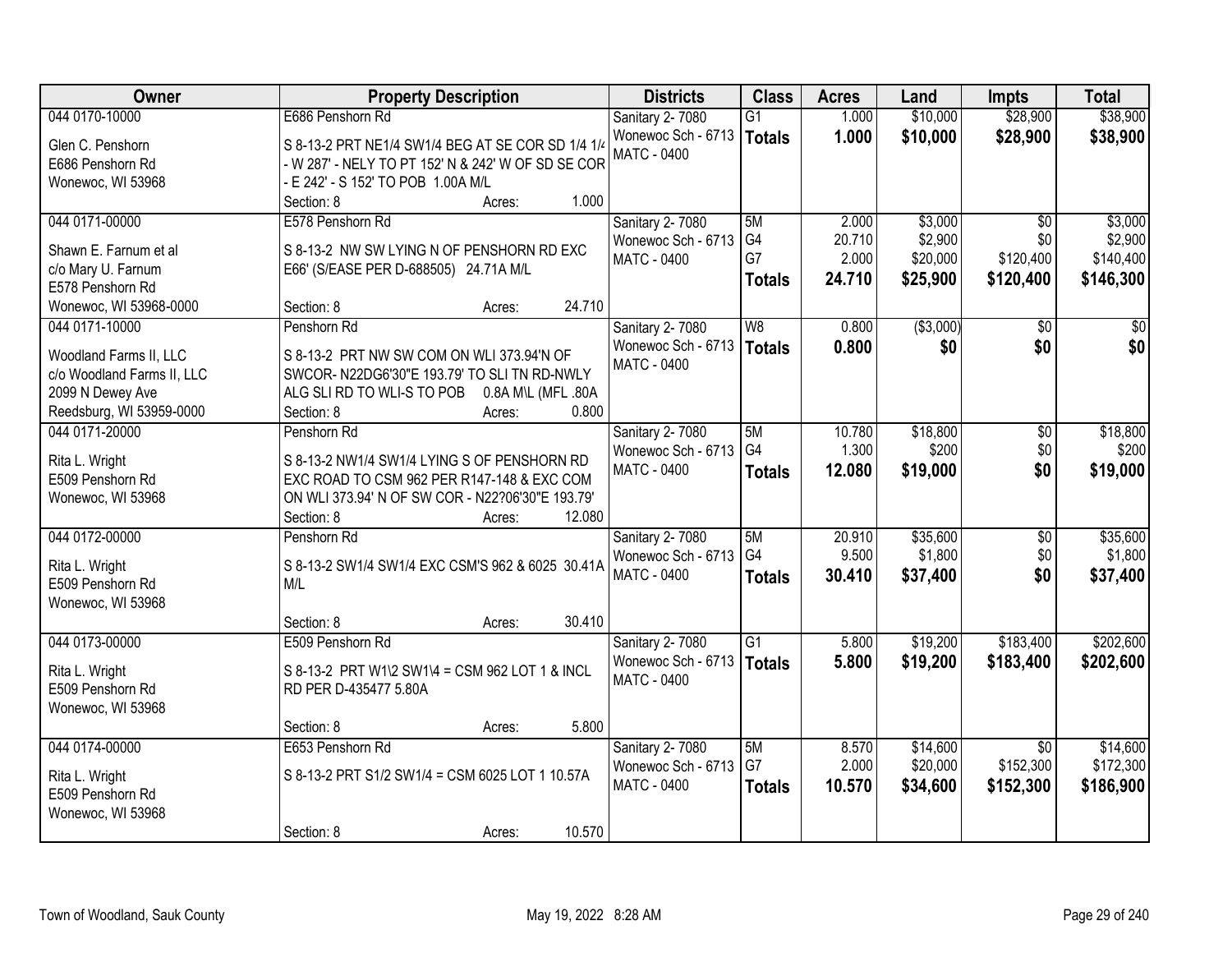| Owner                               | <b>Property Description</b>                                                                         | <b>Districts</b>                      | <b>Class</b>    | <b>Acres</b>    | Land              | Impts                  | <b>Total</b>      |
|-------------------------------------|-----------------------------------------------------------------------------------------------------|---------------------------------------|-----------------|-----------------|-------------------|------------------------|-------------------|
| 044 0175-00000                      | Penshorn Rd                                                                                         | Sanitary 2-7080                       | 5M              | 3.470           | \$5,700           | $\overline{50}$        | \$5,700           |
| Rita L. Wright                      | S 8-13-2 SE1/4 SW1/4 EXC CSM 6025 34.02A M/L                                                        | Wonewoc Sch - 6713                    | G4              | 30.550          | \$6,800           | \$0                    | \$6,800           |
| E509 Penshorn Rd                    |                                                                                                     | MATC - 0400                           | <b>Totals</b>   | 34.020          | \$12,500          | \$0                    | \$12,500          |
| Wonewoc, WI 53968                   |                                                                                                     |                                       |                 |                 |                   |                        |                   |
|                                     | 34.020<br>Section: 8<br>Acres:                                                                      |                                       |                 |                 |                   |                        |                   |
| 044 0177-00000                      | E853 County Rd Y                                                                                    | Sanitary 2-7080                       | G4              | 34.110          | \$7,000           | $\overline{30}$        | \$7,000           |
| Mark R. Lankey                      | S 8-13-2 NE SE EXC CSM #1682 & ALSO EXC                                                             | Wonewoc Sch - 6713                    | G7              | 2.000           | \$20,000          | \$68,800               | \$88,800          |
| Jodi M. Lankey                      | D-966624 36.11A M/L                                                                                 | <b>MATC - 0400</b>                    | <b>Totals</b>   | 36.110          | \$27,000          | \$68,800               | \$95,800          |
| E930 County Rd Y                    |                                                                                                     |                                       |                 |                 |                   |                        |                   |
| Wonewoc, WI 53968-0000              | 36.110<br>Section: 8<br>Acres:                                                                      |                                       |                 |                 |                   |                        |                   |
| 044 0177-10000                      | E849 County Rd Y                                                                                    | <b>Sanitary 2-7080</b>                | $\overline{G1}$ | 3.930           | \$16,200          | \$86,800               | \$103,000         |
| James C. Thornsen                   | S 8-13-2 THAT PRT NE SE DESC AS COM NE COR                                                          | Wonewoc Sch - 6713                    | <b>Totals</b>   | 3.930           | \$16,200          | \$86,800               | \$103,000         |
| Joyce E. Thornsen                   | CSM #1682-N60? 51'16"E 134.25' ALG C/L CTH Y-                                                       | <b>MATC - 0400</b>                    |                 |                 |                   |                        |                   |
| E849 County Rd Y                    | S9?25'16"E 542.42' TO SE COR CSM                                                                    |                                       |                 |                 |                   |                        |                   |
| Wonewoc, WI 53968                   | 3.930<br>Section: 8<br>Acres:                                                                       |                                       |                 |                 |                   |                        |                   |
| 044 0178-00000                      | County Rd Y                                                                                         | Sanitary 2-7080                       | G4              | 45.020          | \$8,800           | $\sqrt[6]{}$           | \$8,800           |
|                                     |                                                                                                     | Wonewoc Sch - 6713                    | <b>Totals</b>   | 45.020          | \$8,800           | \$0                    | \$8,800           |
| Mark R. Lankey                      | S 8-13-2 PRT W1/2 SE1/4 COM SE COR SEC 8-                                                           | <b>MATC - 0400</b>                    |                 |                 |                   |                        |                   |
| Jodi M. Lankey<br>601 Tower Hill Rd | N89?48'16"W ALG S LI 1399.84' TO SE COR SW SE-<br>N2?17'41"W ALG ELI W1/2 SE1/4 1576.79' TO C/L CTH |                                       |                 |                 |                   |                        |                   |
| Hillsboro, WI 54634                 | Section: 8<br>45.020<br>Acres:                                                                      |                                       |                 |                 |                   |                        |                   |
| 044 0179-00000                      | County Rd Y                                                                                         | Sanitary 2-7080                       | 5M              | 3.000           | \$5,100           | $\overline{50}$        | \$5,100           |
|                                     |                                                                                                     | Wonewoc Sch - 6713                    | G <sub>5</sub>  | 6.540           | \$8,000           | \$0                    | \$8,000           |
| Richard Lankey Revocable Trust      | S 8-13-2 PRT SW SE COM SW COR-N1?32'53"W ALG                                                        | <b>MATC - 0400</b>                    | G7              | 2.000           | \$20,000          | \$100                  | \$20,100          |
| S918 County Rd Y                    | WLI 706.61' - S60?26'34"E 97.71' TO INTERS                                                          |                                       | <b>Totals</b>   | 11.540          | \$33,100          | \$100                  | \$33,200          |
| Wonewoc, WI 53968                   | PENSHORN RD & CTH Y-NELY ALG C/L CTH Y ALG                                                          |                                       |                 |                 |                   |                        |                   |
|                                     | 11.540<br>Section: 8<br>Acres:                                                                      |                                       |                 |                 |                   |                        |                   |
| 044 0179-10000                      | County Rd Y                                                                                         | Sanitary 2-7080<br>Wonewoc Sch - 6713 | 5M<br>G4        | 21.480<br>2.900 | \$37,000<br>\$800 | $\overline{50}$<br>\$0 | \$37,000<br>\$800 |
| Mark R. Lankey                      | S 8-13-2 PRT W1/2 SE1/4 COM SE COR SEC                                                              | <b>MATC - 0400</b>                    | G <sub>5</sub>  | 0.500           | \$100             | \$0                    | \$100             |
| S930 County Rd Y                    | 8-N89?48'16"W ALG SLI 1399.84' TO SE COR SW SE &                                                    |                                       | <b>Totals</b>   | 24.880          | \$37,900          | \$0                    | \$37,900          |
| Wonewoc, WI 53968-0000              | POB: N2?17'41"W ALG E LI W1/2 SE1/4 1576.79' TO C/                                                  |                                       |                 |                 |                   |                        |                   |
|                                     | 24.880<br>Section: 8<br>Acres:                                                                      |                                       |                 |                 |                   |                        |                   |
| 044 0180-00000                      | E734 County Rd Y                                                                                    | Sanitary 2-7080                       | $\overline{G1}$ | 1.780           | \$12,000          | \$124,400              | \$136,400         |
| Julie Smallwood                     | S 8-13-2 PRT W1/2 SE1/4 COM SE COR SEC                                                              | Wonewoc Sch - 6713                    | <b>Totals</b>   | 1.780           | \$12,000          | \$124,400              | \$136,400         |
| E734 County Rd Y                    | 8-N89?48'16"W ALG SLI 1399.84' TO SE COR SW SE-                                                     | <b>MATC - 0400</b>                    |                 |                 |                   |                        |                   |
| Wonewoc, WI 53968                   | N2?17'41"W ALG ELI W1/2 SE1/4 1576.79' TO C/L CTH                                                   |                                       |                 |                 |                   |                        |                   |
|                                     | 1.780<br>Section: 8<br>Acres:                                                                       |                                       |                 |                 |                   |                        |                   |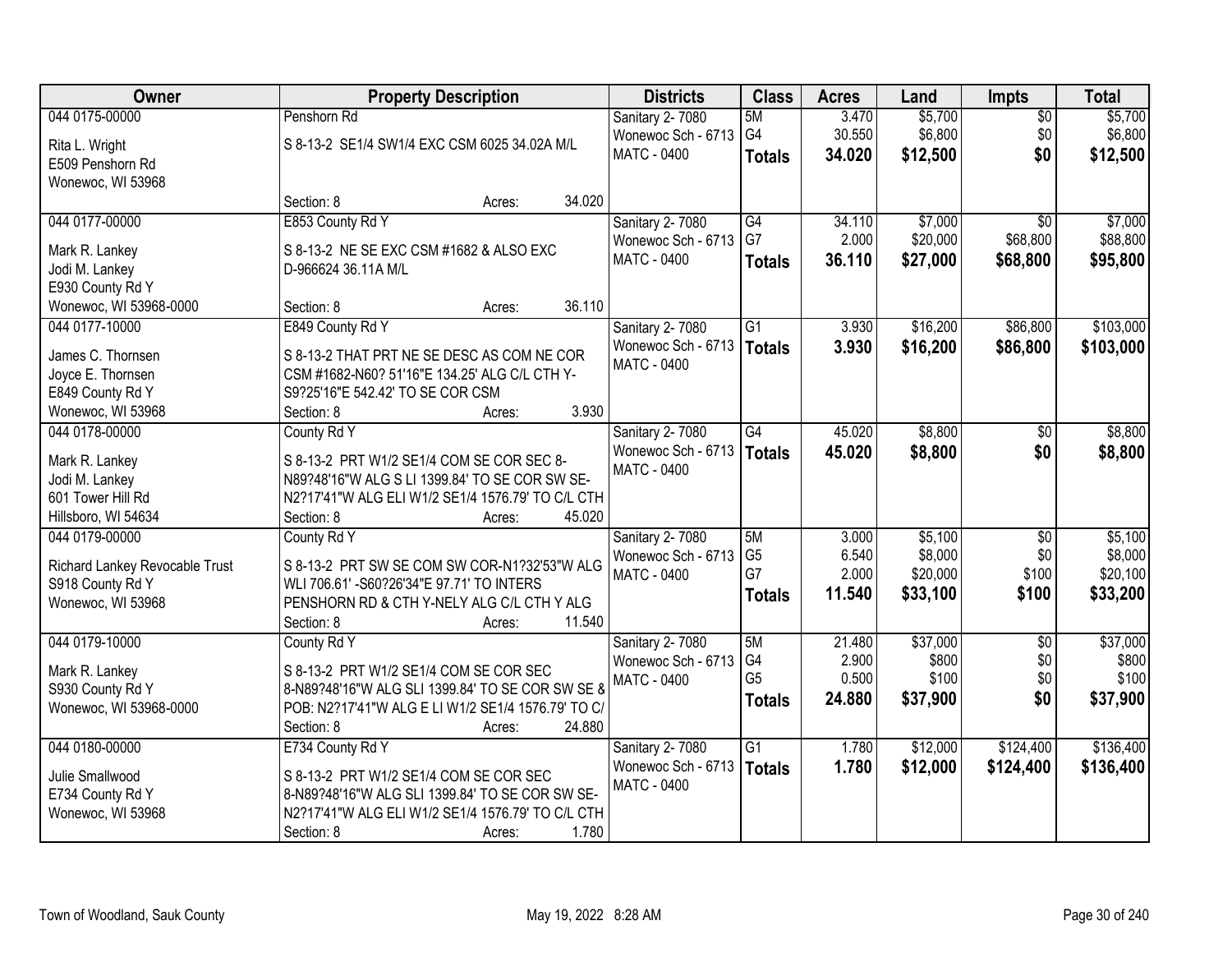| Owner                             |                                                 | <b>Property Description</b> |        | <b>Districts</b>   | <b>Class</b>    | <b>Acres</b>    | Land                | <b>Impts</b>    | <b>Total</b>        |
|-----------------------------------|-------------------------------------------------|-----------------------------|--------|--------------------|-----------------|-----------------|---------------------|-----------------|---------------------|
| 044 0181-00000                    |                                                 |                             |        | Sanitary 2-7080    | 5M              | 18.000          | \$28,800            | $\sqrt{$0}$     | \$28,800            |
| Mark R. Lankey                    | SEC. 8 T13N R2E SE1/4 SE1/4 40.00A              |                             |        | Wonewoc Sch - 6713 | G4              | 22.000          | \$3,500             | \$0             | \$3,500             |
| Jodi M. Lankey                    |                                                 |                             |        | <b>MATC - 0400</b> | <b>Totals</b>   | 40.000          | \$32,300            | \$0             | \$32,300            |
| E930 County Rd Y                  |                                                 |                             |        |                    |                 |                 |                     |                 |                     |
| Wonewoc, WI 53968-0000            | Section: 8                                      | Acres:                      | 40.000 |                    |                 |                 |                     |                 |                     |
| 044 0182-00000                    | County Rd Y                                     |                             |        | Sanitary 2-7080    | 5M              | 16.400          | \$24,600            | \$0             | \$24,600            |
|                                   | S 9 T13N R2E NE1/4 NE1/4 N HY 34.50A            |                             |        | Wonewoc Sch - 6713 | G <sub>4</sub>  | 15.100          | \$3,900             | \$0             | \$3,900             |
| Jesse Kruser                      |                                                 |                             |        | <b>MATC - 0400</b> | G <sub>5</sub>  | 3.000           | \$4,200             | \$0             | \$4,200             |
| Cynthia Kruser<br>N2284 Rausch Rd |                                                 |                             |        |                    | <b>Totals</b>   | 34.500          | \$32,700            | \$0             | \$32,700            |
| Lodi, WI 53555                    | Section: 9                                      | Acres:                      | 34.500 |                    |                 |                 |                     |                 |                     |
| 044 0184-00000                    | County Rd Y                                     |                             |        | Sanitary 2-7080    | $\overline{G5}$ | 2.500           | \$1,300             | \$0             | \$1,300             |
|                                   |                                                 |                             |        | Wonewoc Sch - 6713 |                 |                 |                     | \$0             |                     |
| John M. Goetzinger                | SEC. 9 T13N R2E THAT PRT E1/2 NE1/4 NE1/4 S HWY |                             |        | <b>MATC - 0400</b> | Totals          | 2.500           | \$1,300             |                 | \$1,300             |
| Julie K. Goetzinger               | 2.50A                                           |                             |        |                    |                 |                 |                     |                 |                     |
| E1285 County Rd Y                 |                                                 |                             |        |                    |                 |                 |                     |                 |                     |
| Wonewoc, WI 53968                 | Section: 9                                      | Acres:                      | 2.500  |                    |                 |                 |                     |                 |                     |
| 044 0185-00000                    | Dosler Dr                                       |                             |        | Sanitary 2-7080    | G <sub>6</sub>  | 4.100           | \$15,600            | \$0             | \$15,600            |
| Rocky A. Gardehl                  | S 9-13-2 PRT NW NE = CSM #3877 LOT 1            |                             | 19.50A | Wonewoc Sch - 6713 | W <sub>6</sub>  | 15.400          | (\$52,400)          | \$0             | \$0                 |
| Valentine A. Gardehl              | (S/EASE PER CSM #3877) (MFL W6-15.4A PER        |                             |        | <b>MATC - 0400</b> | <b>Totals</b>   | 19.500          | \$15,600            | \$0             | \$15,600            |
| 1209 Nature Trail Dr              | D-923245)                                       |                             |        |                    |                 |                 |                     |                 |                     |
| Neenah, WI 54956                  | Section: 9                                      | Acres:                      | 19.500 |                    |                 |                 |                     |                 |                     |
| 044 0185-10000                    | County Rd Y                                     |                             |        | Sanitary 2-7080    | $\overline{G5}$ | 2.400           | \$1,500             | $\overline{50}$ | \$1,500             |
|                                   |                                                 |                             |        | Wonewoc Sch - 6713 | W <sub>6</sub>  | 17.600          | (\$59,800)          | \$0             | \$0                 |
| Rocky A. Gardehl                  | S 9-13-2 PRT NW NE = CSM #3870 LOT 1            |                             | 20.00A | MATC - 0400        | <b>Totals</b>   | 20.000          | \$1,500             | \$0             | \$1,500             |
| Valentine A. Gardehl              | (MFL W6-17.6A PER D-923245)                     |                             |        |                    |                 |                 |                     |                 |                     |
| 1209 Nature Trail Dr              |                                                 |                             |        |                    |                 |                 |                     |                 |                     |
| Neenah, WI 54956                  | Section: 9                                      | Acres:                      | 20.000 |                    |                 |                 |                     |                 |                     |
| 044 0186-00000                    | County Rd Y                                     |                             |        | Sanitary 2-7080    | 5M              | 5.000           | \$7,500             | $\sqrt{6}$      | \$7,500             |
| Valentine A. Gardehl              | S 9-13-2 PRT SW NE = CSM #3989 LOT 1 24.70A     |                             |        | Wonewoc Sch - 6713 | G4<br>G7        | 18.700<br>1.000 | \$4,100<br>\$10,000 | \$0<br>\$200    | \$4,100<br>\$10,200 |
| 1209 Nature Trail Dr              |                                                 |                             |        | MATC - 0400        |                 | 24.700          |                     |                 |                     |
| Neenah, WI 54956                  |                                                 |                             |        |                    | <b>Totals</b>   |                 | \$21,600            | \$200           | \$21,800            |
|                                   | Section: 9                                      | Acres:                      | 24.700 |                    |                 |                 |                     |                 |                     |
| 044 0187-00000                    | E1285 County Rd Y                               |                             |        | Sanitary 2-7080    | $\overline{G1}$ | 2.000           | \$21,000            | \$396,000       | \$417,000           |
| John M. Goetzinger                | SEC. 9 T13N R2E E1/2 SE1/4 NE1/4 20.00A         |                             |        | Wonewoc Sch - 6713 | G4              | 1.430           | \$400               | \$0             | \$400               |
| Julie K. Goetzinger               |                                                 |                             |        | MATC - 0400        | G <sub>5</sub>  | 16.570          | \$12,200            | \$0             | \$12,200            |
| E1285 County Rd Y                 |                                                 |                             |        |                    | <b>Totals</b>   | 20.000          | \$33,600            | \$396,000       | \$429,600           |
| Wonewoc, WI 53968                 | Section: 9                                      | Acres:                      | 20.000 |                    |                 |                 |                     |                 |                     |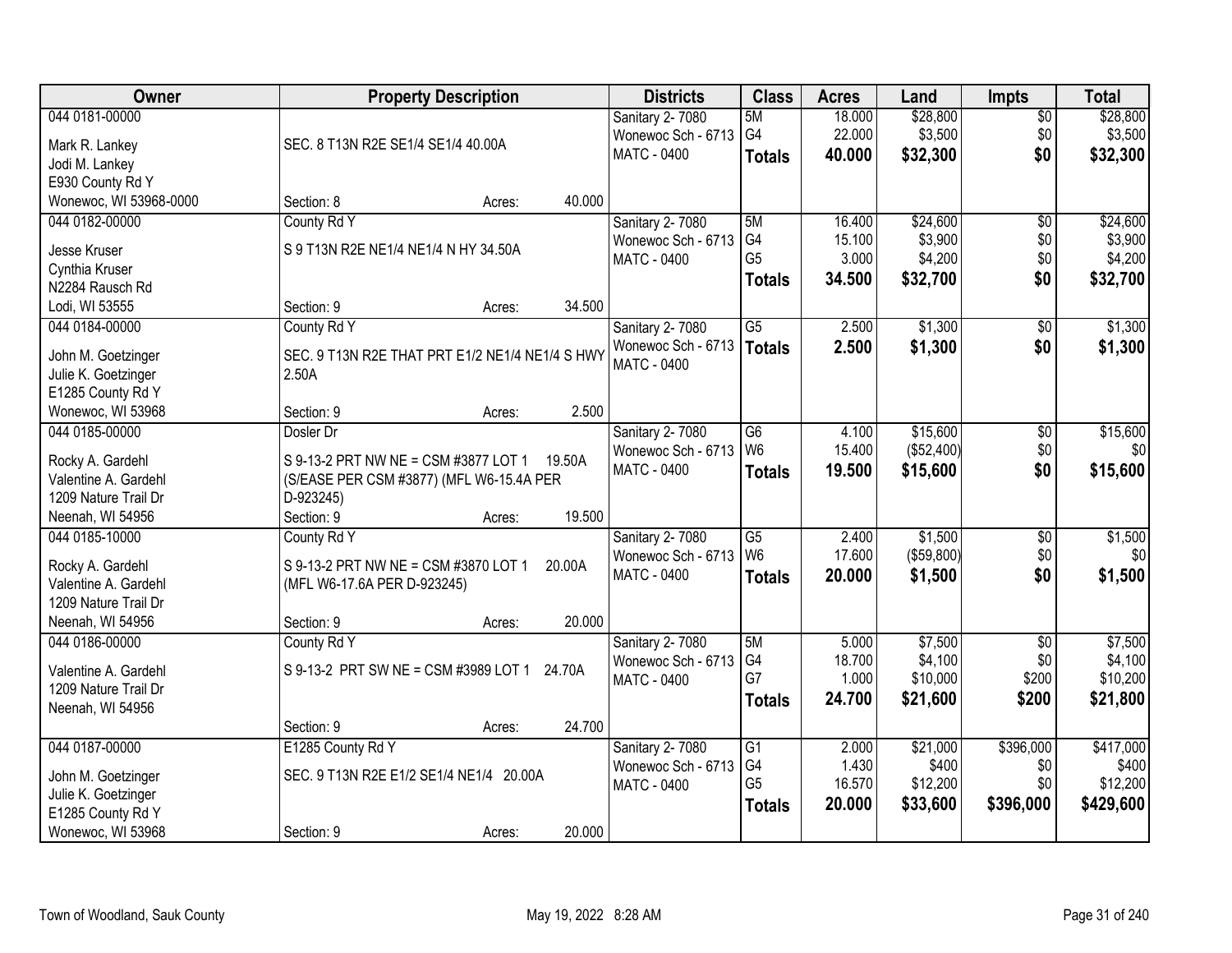| <b>Owner</b>                         | <b>Property Description</b>                     |        |        | <b>Districts</b>       | <b>Class</b>    | <b>Acres</b> | Land     | <b>Impts</b>    | <b>Total</b> |
|--------------------------------------|-------------------------------------------------|--------|--------|------------------------|-----------------|--------------|----------|-----------------|--------------|
| 044 0188-00000                       | County Rd Y                                     |        |        | Sanitary 2-7080        | 5M              | 5.000        | \$7,500  | $\overline{50}$ | \$7,500      |
| Valentine A. Gardehl                 | S 9-13-2 PRT NE1/4 = CSM #3989 LOT 2 37.14A     |        |        | Wonewoc Sch - 6713     | G4              | 4.740        | \$1,200  | \$0             | \$1,200      |
| 1209 Nature Trail Dr                 |                                                 |        |        | MATC - 0400            | G <sub>5</sub>  | 27.400       | \$16,500 | \$0             | \$16,500     |
| Neenah, WI 54956                     |                                                 |        |        |                        | <b>Totals</b>   | 37.140       | \$25,200 | \$0             | \$25,200     |
|                                      | Section: 9                                      | Acres: | 37.140 |                        |                 |              |          |                 |              |
| 044 0189-00000                       | Dosler Dr                                       |        |        | Sanitary 2-7080        | G4              | 0.910        | \$100    | $\overline{50}$ | \$100        |
| S Kathleen Anderson Survivor's Trust | S 9-13-2 COM NECOR NE NW-S ON 1\4LI             |        |        | Wonewoc Sch - 6713     | <b>Totals</b>   | 0.910        | \$100    | \$0             | \$100        |
| E976 County Rd Y                     | 26.5RD-NWLY TO PT ON NLI 11RD W OF NECOR-E      |        |        | <b>MATC - 0400</b>     |                 |              |          |                 |              |
| Wonewoc, WI 53968                    | TO POB V141-P323 .91A (S\EASE TO CSM #2068)     |        |        |                        |                 |              |          |                 |              |
|                                      | Section: 9                                      | Acres: | 0.910  |                        |                 |              |          |                 |              |
| 044 0190-00000                       | Dosler Dr                                       |        |        | Sanitary 2-7080        | G4              | 39.090       | \$6,000  | \$0             | \$6,000      |
| S Kathleen Anderson Survivor's Trust | S 9-13-2 NE NW EXC COM AT NE COR-S ON 1/4 LI 26 |        |        | Wonewoc Sch - 6713     | <b>Totals</b>   | 39.090       | \$6,000  | \$0             | \$6,000      |
| E976 County Rd Y                     | 1/2 RD- NWLY TO PT ON N SEC LI 11 RDS W SD NE   |        |        | <b>MATC - 0400</b>     |                 |              |          |                 |              |
| Wonewoc, WI 53968                    | COR-E TO POB 39.09A (S/EASE PER D-1023810)      |        |        |                        |                 |              |          |                 |              |
|                                      | Section: 9                                      | Acres: | 39.090 |                        |                 |              |          |                 |              |
| 044 0191-00000                       |                                                 |        |        | Sanitary 2-7080        | 5M              | 10.000       | \$15,000 | \$0             | \$15,000     |
| S Kathleen Anderson Survivor's Trust | S 9-13-2 NW NW 40.00A                           |        |        | Wonewoc Sch - 6713     | G4              | 30.000       | \$3,700  | \$0             | \$3,700      |
| E976 County Rd Y                     |                                                 |        |        | MATC - 0400            | <b>Totals</b>   | 40.000       | \$18,700 | \$0             | \$18,700     |
| Wonewoc, WI 53968                    |                                                 |        |        |                        |                 |              |          |                 |              |
|                                      | Section: 9                                      | Acres: | 40.000 |                        |                 |              |          |                 |              |
| 044 0192-00000                       | E976 County Rd Y                                |        |        | <b>Sanitary 2-7080</b> | G4              | 38.000       | \$7,400  | $\overline{50}$ | \$7,400      |
| S Kathleen Anderson Survivor's Trust | S 9-13-2 SW NW 40.00A                           |        |        | Wonewoc Sch - 6713     | G7              | 2.000        | \$20,000 | \$111,300       | \$131,300    |
| E976 County Rd Y                     |                                                 |        |        | MATC - 0400            | <b>Totals</b>   | 40.000       | \$27,400 | \$111,300       | \$138,700    |
| Wonewoc, WI 53968                    |                                                 |        |        |                        |                 |              |          |                 |              |
|                                      | Section: 9                                      | Acres: | 40.000 |                        |                 |              |          |                 |              |
| 044 0193-00000                       | Dosler Dr                                       |        |        | <b>Sanitary 2-7080</b> | 5M              | 5.200        | \$7,800  | $\overline{50}$ | \$7,800      |
| Jeffrey A. Byrdy                     | S 9-13-2 E1/2 SE1/4 NW1/4 20.00A                |        |        | Wonewoc Sch - 6713     | G4              | 14.800       | \$3,400  | \$0             | \$3,400      |
| <b>Tracy Byrdy</b>                   |                                                 |        |        | MATC - 0400            | <b>Totals</b>   | 20.000       | \$11,200 | \$0             | \$11,200     |
| E977 County Rd Y                     |                                                 |        |        |                        |                 |              |          |                 |              |
| Wonewoc, WI 53968                    | Section: 9                                      | Acres: | 20.000 |                        |                 |              |          |                 |              |
| 044 0194-00000                       | County Rd Y                                     |        |        | Sanitary 2-7080        | $\overline{G4}$ | 20.000       | \$4,500  | $\overline{50}$ | \$4,500      |
| S Kathleen Anderson Survivor's Trust | S 9-13-2 W1/2 SE NW                             |        |        | Wonewoc Sch - 6713     | <b>Totals</b>   | 20.000       | \$4,500  | \$0             | \$4,500      |
| E976 County Rd Y                     |                                                 |        |        | <b>MATC - 0400</b>     |                 |              |          |                 |              |
| Wonewoc, WI 53968                    |                                                 |        |        |                        |                 |              |          |                 |              |
|                                      | Section: 9                                      | Acres: | 20.000 |                        |                 |              |          |                 |              |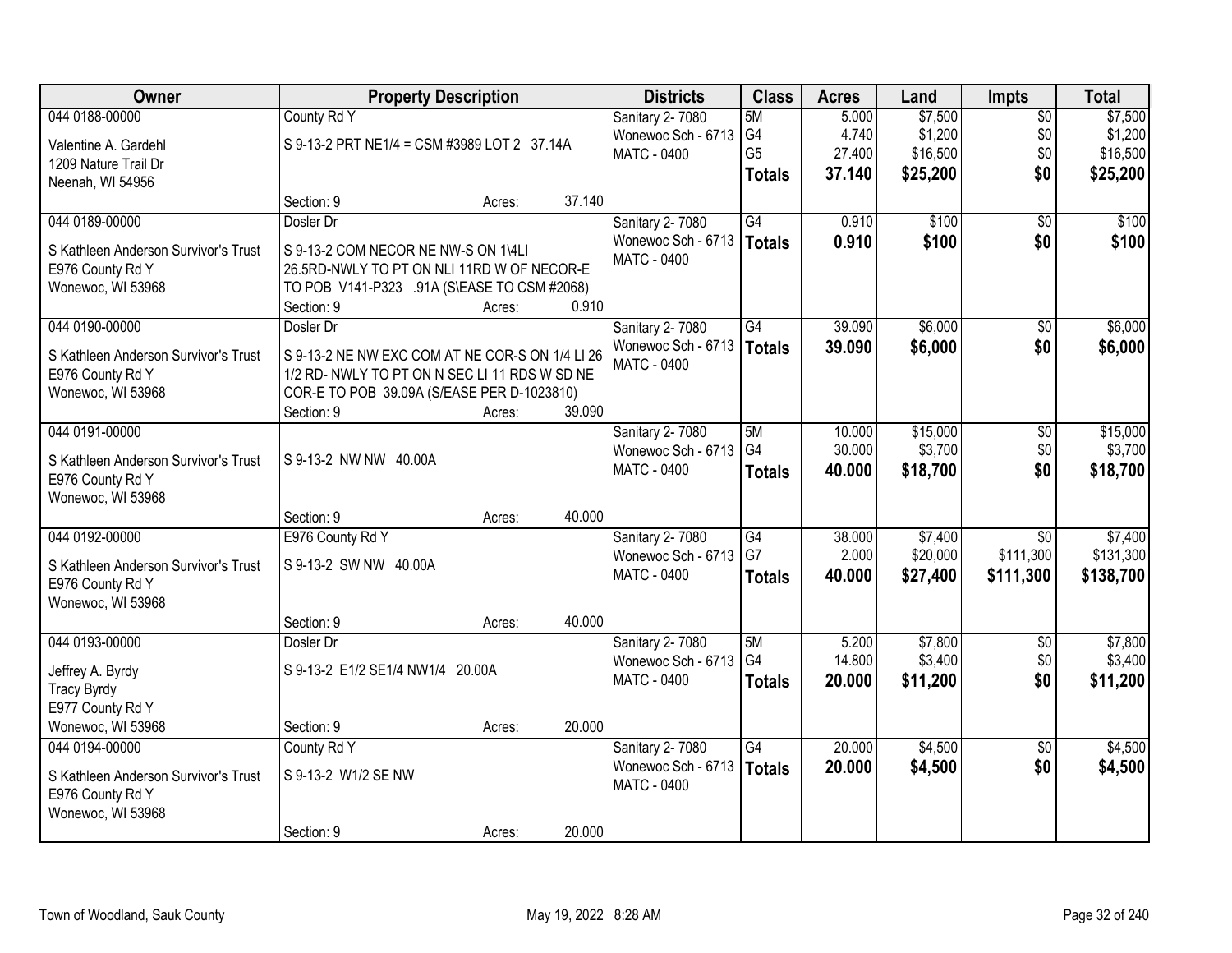| Owner                                  |                                      | <b>Property Description</b> |        | <b>Districts</b>                      | <b>Class</b>    | <b>Acres</b> | Land     | <b>Impts</b>         | <b>Total</b> |
|----------------------------------------|--------------------------------------|-----------------------------|--------|---------------------------------------|-----------------|--------------|----------|----------------------|--------------|
| 044 0195-00000                         | Dreischmeier Dr                      |                             |        | <b>Sanitary 2-7080</b>                | 5M              | 2.000        | \$3,400  | $\overline{$0}$      | \$3,400      |
| Dennis D. Dreischmeier                 | S 9-13-2 E1/2 NE1/4 SW1/4 20.00A M/L |                             |        | Wonewoc Sch - 6713                    | G4              | 5.000        | \$1,300  | \$0                  | \$1,300      |
| Janice C. Dreischmeier                 |                                      |                             |        | MATC - 0400                           | G <sub>5</sub>  | 13.000       | \$20,800 | \$0                  | \$20,800     |
| S849 Dreischmeier Rd                   |                                      |                             |        |                                       | <b>Totals</b>   | 20.000       | \$25,500 | \$0                  | \$25,500     |
| Wonewoc, WI 53968                      | Section: 9                           | Acres:                      | 20.000 |                                       |                 |              |          |                      |              |
| 044 0196-00000                         | Dreischmeier Dr                      |                             |        | Sanitary 2-7080                       | 5M              | 7.000        | \$10,500 | \$0                  | \$10,500     |
|                                        | S 9-13-2 W1/2 NE1/4 SW1/4 20.00A     |                             |        | Wonewoc Sch - 6713                    | G <sub>4</sub>  | 8.100        | \$2,400  | \$0                  | \$2,400      |
| Jeffrey A. Byrdy<br><b>Tracy Byrdy</b> |                                      |                             |        | MATC - 0400                           | G <sub>5</sub>  | 4.900        | \$6,900  | \$0                  | \$6,900      |
| E977 County Rd Y                       |                                      |                             |        |                                       | <b>Totals</b>   | 20.000       | \$19,800 | \$0                  | \$19,800     |
| Wonewoc, WI 53968                      | Section: 9                           | Acres:                      | 20.000 |                                       |                 |              |          |                      |              |
| 044 0197-00000                         | E977 County Rd Y                     |                             |        | Sanitary 2-7080                       | 5M              | 18.580       | \$31,600 | $\overline{50}$      | \$31,600     |
|                                        |                                      |                             |        | Wonewoc Sch - 6713                    | G4              | 18.420       | \$5,200  | \$0                  | \$5,200      |
| Jeffrey A. Byrdy                       | S 9-13-2 NW1/4 SW1/4 40.00A          |                             |        | MATC - 0400                           | G <sub>5</sub>  | 1.000        | \$100    | \$0                  | \$100        |
| <b>Tracy Byrdy</b>                     |                                      |                             |        |                                       | G7              | 2.000        | \$20,000 | \$417,800            | \$437,800    |
| E977 County Rd Y                       |                                      |                             | 40.000 |                                       | <b>Totals</b>   | 40.000       | \$56,900 | \$417,800            | \$474,700    |
| Wonewoc, WI 53968<br>044 0198-00000    | Section: 9<br>Dreischmeier Dr        | Acres:                      |        |                                       | 5M              | 14.000       | \$21,800 |                      | \$21,800     |
|                                        |                                      |                             |        | Sanitary 2-7080<br>Wonewoc Sch - 6713 | G4              | 20.000       | \$3,800  | $\sqrt[6]{3}$<br>\$0 | \$3,800      |
| <b>Bartlett Properties, LLC</b>        | S 9-13-2 SW1/4 SW1/4 40.00A          |                             |        | MATC - 0400                           | G <sub>5</sub>  | 6.000        | \$8,400  | \$0                  | \$8,400      |
| 1488 Sunrise Rd                        |                                      |                             |        |                                       |                 | 40.000       | \$34,000 | \$0                  | \$34,000     |
| Oregon, WI 53575                       |                                      |                             |        |                                       | <b>Totals</b>   |              |          |                      |              |
|                                        | Section: 9                           | Acres:                      | 40.000 |                                       |                 |              |          |                      |              |
| 044 0199-00000                         | S849 Dreischmeier Dr                 |                             |        | Sanitary 2-7080                       | 5M              | 3.000        | \$4,500  | $\overline{50}$      | \$4,500      |
| Dennis D. Dreischmeier                 | S 9-13-2 E1/2 SE1/4 SW1/4 20.00A M/L |                             |        | Wonewoc Sch - 6713                    | G4              | 4.000        | \$800    | \$0                  | \$800        |
| Janice C. Dreischmeier                 |                                      |                             |        | MATC - 0400                           | G <sub>5</sub>  | 11.000       | \$15,000 | \$0                  | \$15,000     |
| S849 Dreischmeier Dr                   |                                      |                             |        |                                       | G7              | 2.000        | \$20,000 | \$134,900            | \$154,900    |
| Wonewoc, WI 53968                      | Section: 9                           | Acres:                      | 20.000 |                                       | <b>Totals</b>   | 20.000       | \$40,300 | \$134,900            | \$175,200    |
| 044 0200-00000                         | S810 Dreischmeier Dr                 |                             |        | Sanitary 2-7080                       | G4              | 5.100        | \$1,000  | \$0                  | \$1,000      |
| <b>Bartlett Properties, LLC</b>        | S 9-13-2 W1/2 SE1/4 SW1/4 20.00A M/L |                             |        | Wonewoc Sch - 6713                    | G <sub>5</sub>  | 12.900       | \$18,100 | \$0                  | \$18,100     |
| 1488 Sunrise Rd                        |                                      |                             |        | MATC - 0400                           | G7              | 2.000        | \$20,000 | \$87,200             | \$107,200    |
| Oregon, WI 53575                       |                                      |                             |        |                                       | <b>Totals</b>   | 20,000       | \$39,100 | \$87,200             | \$126,300    |
|                                        | Section: 9                           | Acres:                      | 20.000 |                                       |                 |              |          |                      |              |
| 044 0201-00000                         | County Rd Y                          |                             |        | Sanitary 2-7080                       | $\overline{G5}$ | 35.900       | \$56,100 | $\overline{60}$      | \$56,100     |
|                                        | SEC. 9 T13N R2E NE1/4 SE1/4 40.00A   |                             |        | Wonewoc Sch - 6713                    | G <sub>6</sub>  | 4.100        | \$13,900 | \$0                  | \$13,900     |
| New Christian Trust<br>E1193 Grover Rd |                                      |                             |        | MATC - 0400                           | <b>Totals</b>   | 40.000       | \$70,000 | \$0                  | \$70,000     |
| Wonewoc, WI 53968                      |                                      |                             |        |                                       |                 |              |          |                      |              |
|                                        | Section: 9                           | Acres:                      | 40.000 |                                       |                 |              |          |                      |              |
|                                        |                                      |                             |        |                                       |                 |              |          |                      |              |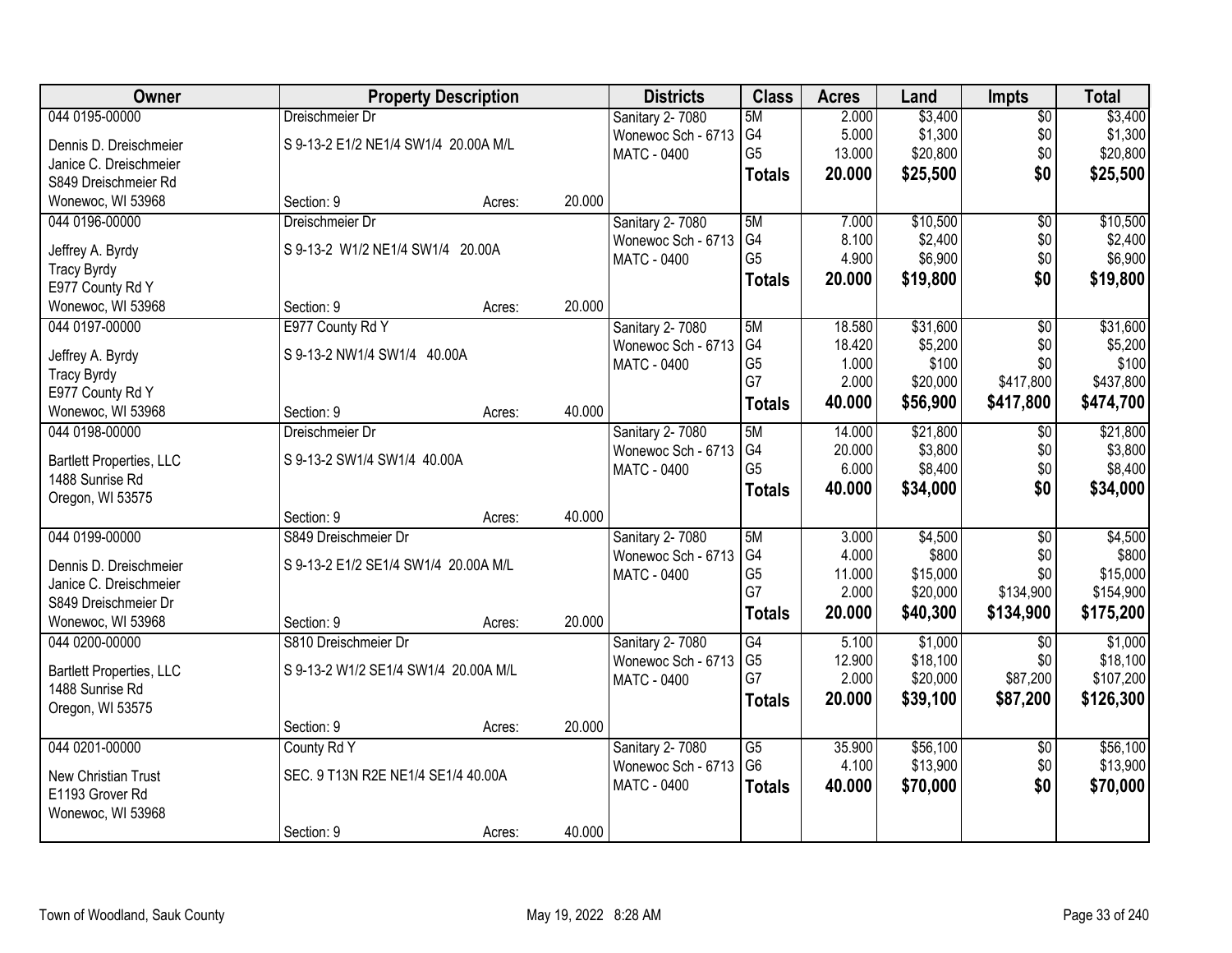| Owner                      | <b>Property Description</b>                     |                  | <b>Districts</b>       | <b>Class</b>    | <b>Acres</b> | Land       | Impts           | <b>Total</b>  |
|----------------------------|-------------------------------------------------|------------------|------------------------|-----------------|--------------|------------|-----------------|---------------|
| 044 0202-00000             | County Rd Y                                     |                  | Sanitary 2-7080        | 5M              | 17.900       | \$26,900   | $\overline{50}$ | \$26,900      |
| Dennis D. Dreischmeier     | S 9-13-2 NW1/4 SE1/4 40.00A                     |                  | Wonewoc Sch - 6713     | G4              | 9.600        | \$3,000    | \$0             | \$3,000       |
| Janice C. Dreischmeier     |                                                 |                  | <b>MATC - 0400</b>     | G <sub>5</sub>  | 12.500       | \$17,000   | \$0             | \$17,000      |
| S849 Dreischmeier Dr       |                                                 |                  |                        | <b>Totals</b>   | 40.000       | \$46,900   | \$0             | \$46,900      |
| Wonewoc, WI 53968          | Section: 9                                      | 40.000<br>Acres: |                        |                 |              |            |                 |               |
| 044 0203-00000             | Dreischmeier Dr                                 |                  | Sanitary 2-7080        | G4              | 34.750       | \$6,500    | $\overline{50}$ | \$6,500       |
|                            |                                                 |                  | Wonewoc Sch - 6713     | G <sub>6</sub>  | 5.000        | \$19,000   | \$0             | \$19,000      |
| Dennis D. Dreischmeier     | S 9-13-2 SW1/4 SE1/4 40.00A                     |                  | <b>MATC - 0400</b>     | G7              | 0.250        | \$2,500    | \$8,200         | \$10,700      |
| Janice C. Dreischmeier     |                                                 |                  |                        | <b>Totals</b>   | 40.000       | \$28,000   | \$8,200         | \$36,200      |
| S849 Dreischmeier Dr       |                                                 |                  |                        |                 |              |            |                 |               |
| Wonewoc, WI 53968          | Section: 9                                      | 40.000<br>Acres: |                        |                 |              |            |                 |               |
| 044 0204-00000             | County Rd Y                                     |                  | <b>Sanitary 2-7080</b> | $\overline{G5}$ | 24.000       | \$37,100   | $\overline{50}$ | \$37,100      |
| <b>New Christian Trust</b> | SEC 9 T13N R2E SE1/4 SE1/4 40.00A               |                  | Wonewoc Sch - 6713     | G <sub>6</sub>  | 16.000       | \$54,400   | \$0             | \$54,400      |
| E1193 Grover Rd            |                                                 |                  | <b>MATC - 0400</b>     | <b>Totals</b>   | 40.000       | \$91,500   | \$0             | \$91,500      |
| Wonewoc, WI 53968          |                                                 |                  |                        |                 |              |            |                 |               |
|                            | Section: 9                                      | 40.000<br>Acres: |                        |                 |              |            |                 |               |
| 044 0205-00000             | County Rd G                                     |                  | Sanitary 2-7080        | G4              | 39.000       | \$9,400    | \$0             | \$9,400       |
| Gregory D. Brickner        | SEC. 10 T13N R2E NE1/4 NE1/4 40.00A             |                  | Wonewoc Sch - 6713     | G <sub>5</sub>  | 1.000        | \$100      | \$0             | \$100         |
| Vicki L. Brickner          |                                                 |                  | <b>MATC - 0400</b>     | <b>Totals</b>   | 40.000       | \$9,500    | \$0             | \$9,500       |
| S508 County Rd G           |                                                 |                  |                        |                 |              |            |                 |               |
| Wonewoc, WI 53968          | Section: 10                                     | 40.000<br>Acres: |                        |                 |              |            |                 |               |
| 044 0206-00000             | S508 County Rd G                                |                  | Sanitary 2-7080        | $\overline{G4}$ | 26.480       | \$6,700    | $\overline{50}$ | \$6,700       |
|                            |                                                 |                  | Wonewoc Sch - 6713     | G <sub>5</sub>  | 6.360        | \$3,300    | \$0             | \$3,300       |
| Gregory D. Brickner        | S 10-13-2 NW NE EXC COM N1/4 COR-S0?37'47"E     |                  | MATC - 0400            | G7              | 2.000        | \$20,000   | \$137,000       | \$157,000     |
| Vicki L. Brickner          | ALG WLI 395.96' TO POB-N88?52'30"E TO C/L CTH   |                  |                        | <b>Totals</b>   | 34.840       | \$30,000   | \$137,000       | \$167,000     |
| S508 County Rd G           | G-SLY ALG C/L TO WLI NW NE-N TO POB 34.84A M/L  |                  |                        |                 |              |            |                 |               |
| Wonewoc, WI 53968          | Section: 10                                     | 34.840<br>Acres: |                        |                 |              |            |                 |               |
| 044 0207-00000             | S548 County Rd G                                |                  | Sanitary 2-7080        | X4              | 5.160        | $\sqrt{6}$ | $\sqrt{6}$      | $\frac{1}{6}$ |
| Woodland, Town of          | S 10-13-2 THAT PRT NW NE COM N1/4               |                  | Wonewoc Sch - 6713     | <b>Totals</b>   | 5.160        | \$0        | \$0             | \$0           |
| E2326 Crandall Dr          | COR-S0?37'47"E ALG WLI 395.96' TO               |                  | <b>MATC - 0400</b>     |                 |              |            |                 |               |
| Wonewoc, WI 53968          | POB-N88?52'30"E TO C/L CTH G-SLY ALG C/L TO WLI |                  |                        |                 |              |            |                 |               |
|                            | Section: 10                                     | 5.160<br>Acres:  |                        |                 |              |            |                 |               |
| 044 0208-00000             | County Rd G                                     |                  | <b>Sanitary 2-7080</b> | 5M              | 5.400        | \$8,100    | $\overline{50}$ | \$8,100       |
|                            |                                                 |                  | Wonewoc Sch - 6713     | G4              | 33.600       | \$9,100    | \$0             | \$9,100       |
| Gregory D. Brickner        | S 10-13-2 SW NE<br>40.00A                       |                  | <b>MATC - 0400</b>     | G <sub>5</sub>  | 1.000        | \$100      | \$0             | \$100         |
| Vicki L. Brickner          |                                                 |                  |                        | <b>Totals</b>   | 40.000       | \$17,300   | \$0             | \$17,300      |
| S508 County Rd G           |                                                 |                  |                        |                 |              |            |                 |               |
| Wonewoc, WI 53968          | Section: 10                                     | 40.000<br>Acres: |                        |                 |              |            |                 |               |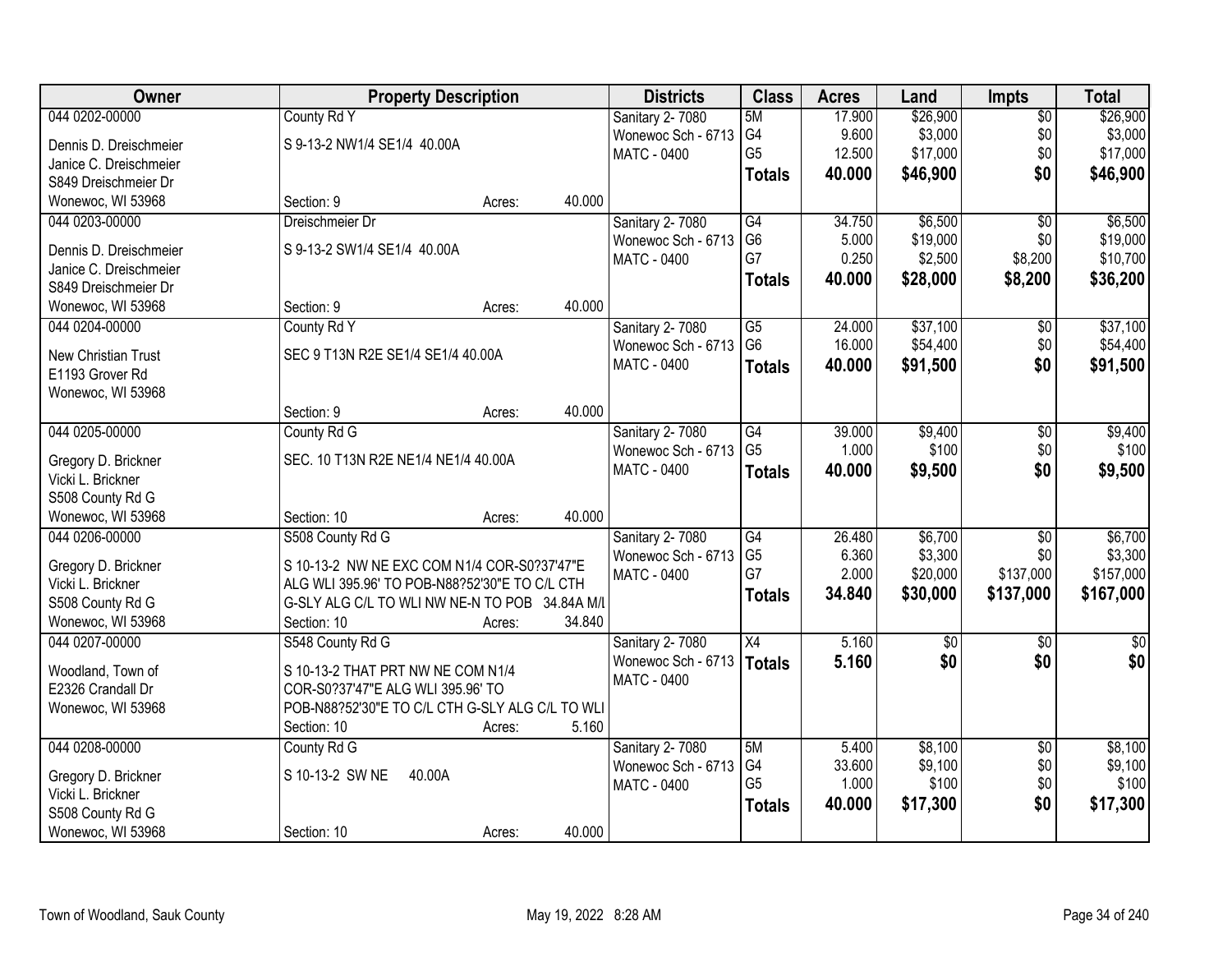| Owner                                       |                                                | <b>Property Description</b> |        | <b>Districts</b>       | <b>Class</b>         | <b>Acres</b>    | Land               | <b>Impts</b>    | <b>Total</b>       |
|---------------------------------------------|------------------------------------------------|-----------------------------|--------|------------------------|----------------------|-----------------|--------------------|-----------------|--------------------|
| 044 0209-00000                              | Magruder Dr                                    |                             |        | <b>Sanitary 2-7080</b> | G4                   | 39.000          | \$8,300            | $\overline{50}$ | \$8,300            |
| Gregory D. Brickner                         | SEC. 10 T13N R2E SE1/4 NE1/4 40.00A            |                             |        | Wonewoc Sch - 6713     | G <sub>5</sub>       | 1.000           | \$100              | \$0             | \$100              |
| Vicki L. Brickner                           |                                                |                             |        | MATC - 0400            | <b>Totals</b>        | 40.000          | \$8,400            | \$0             | \$8,400            |
| S508 County Rd G                            |                                                |                             |        |                        |                      |                 |                    |                 |                    |
| Wonewoc, WI 53968                           | Section: 10                                    | Acres:                      | 40.000 |                        |                      |                 |                    |                 |                    |
| 044 0210-00000                              | S529 Town Shed Rd                              |                             |        | <b>Sanitary 2-7080</b> | G4                   | 12.000          | \$3,100            | $\overline{50}$ | \$3,100            |
|                                             |                                                |                             |        | Wonewoc Sch - 6713     | G <sub>5</sub>       | 19.160          | \$11,000           | \$0             | \$11,000           |
| Douglas L. Martin                           | S 10-13-2 NE NW LYING S OF C/L CTH Y (FKA Q)   |                             |        | MATC - 0400            | G7                   | 1.500           | \$15,000           | \$30,900        | \$45,900           |
| 3894 Cardinal Point Trl<br>Verona, WI 53593 | 32.66A                                         |                             |        |                        | <b>Totals</b>        | 32.660          | \$29,100           | \$30,900        | \$60,000           |
|                                             | Section: 10                                    | Acres:                      | 32.660 |                        |                      |                 |                    |                 |                    |
| 044 0211-00000                              | County Rd Y                                    |                             |        | <b>Sanitary 2-7080</b> | 5M                   | 5.340           | \$8,000            | $\sqrt[6]{}$    | \$8,000            |
|                                             |                                                |                             |        | Wonewoc Sch - 6713     | G4                   | 2.000           | \$500              | \$0             | \$500              |
| Jesse Kruser                                | SEC 10 T13N R2E NE1/4 NW1/4 N OF CO TR Q 7.34A |                             |        | <b>MATC - 0400</b>     | <b>Totals</b>        | 7.340           | \$8,500            | \$0             | \$8,500            |
| Cynthia Kruser                              |                                                |                             |        |                        |                      |                 |                    |                 |                    |
| N2284 Rausch Rd                             |                                                |                             |        |                        |                      |                 |                    |                 |                    |
| Lodi, WI 53555                              | Section: 10                                    | Acres:                      | 7.340  |                        |                      |                 |                    |                 |                    |
| 044 0212-00000                              | County Rd Y                                    |                             |        | Sanitary 2-7080        | G4                   | 1.300           | \$400              | \$0             | \$400              |
| Douglas L. Martin                           | S 10-13-2 NW NW S OF C/L CTH Y (FKA Q) 13.00A  |                             |        | Wonewoc Sch - 6713     | G <sub>5</sub>       | 11.700          | \$7,000            | \$0             | \$7,000            |
| 3894 Cardinal Point Trl                     |                                                |                             |        | <b>MATC - 0400</b>     | <b>Totals</b>        | 13.000          | \$7,400            | \$0             | \$7,400            |
| Verona, WI 53593                            |                                                |                             |        |                        |                      |                 |                    |                 |                    |
|                                             | Section: 10                                    | Acres:                      | 13.000 |                        |                      |                 |                    |                 |                    |
| 044 0213-00000                              | County Rd Y                                    |                             |        | Sanitary 2-7080        | 5M                   | 10.000          | \$17,000           | \$0             | \$17,000           |
| Jesse Kruser                                | SEC 10 T13N R2E NW1/4 NW1/4 N OF CO TR Q       |                             |        | Wonewoc Sch - 6713     | G4                   | 17.000          | \$3,800            | \$0             | \$3,800            |
| Cynthia Kruser                              | 27.00A                                         |                             |        | MATC - 0400            | <b>Totals</b>        | 27.000          | \$20,800           | \$0             | \$20,800           |
| N2284 Rausch Rd                             |                                                |                             |        |                        |                      |                 |                    |                 |                    |
| Lodi, WI 53555                              | Section: 10                                    | Acres:                      | 27.000 |                        |                      |                 |                    |                 |                    |
| 044 0214-00000                              | County Rd Y                                    |                             |        | Sanitary 2-7080        | 5M                   | 10.000          | \$15,000           | $\overline{50}$ | \$15,000           |
|                                             |                                                |                             |        | Wonewoc Sch - 6713     | G4                   | 7.100           | \$1,800            | \$0             | \$1,800            |
| Ernest A Frank Revocable Trust              | S 10-13-02 SW NW 40.00A                        |                             |        | MATC - 0400            | G <sub>5</sub>       | 22.900          | \$13,800           | \$0             | \$13,800           |
| E1360 David Dr                              |                                                |                             |        |                        | <b>Totals</b>        | 40.000          | \$30,600           | \$0             | \$30,600           |
| Wonewoc, WI 53968                           |                                                |                             |        |                        |                      |                 |                    |                 |                    |
|                                             | Section: 10                                    | Acres:                      | 40.000 |                        |                      |                 |                    |                 |                    |
| 044 0215-00000                              | S617 County Rd G                               |                             |        | Sanitary 2-7080        | 5M                   | 3.400           | \$5,800<br>\$6,700 | $\overline{50}$ | \$5,800<br>\$6,700 |
| Aaron M. Hubbs                              | S 10-13-2 SE NW<br>40.00A                      |                             |        | Wonewoc Sch - 6713     | G4<br>G <sub>5</sub> | 30.600<br>4.000 | \$1,900            | \$0<br>\$0      | \$1,900            |
| Emily S. Hubbs                              |                                                |                             |        | <b>MATC - 0400</b>     | G7                   | 2.000           | \$20,000           | \$96,600        | \$116,600          |
| S617 County Rd G                            |                                                |                             |        |                        |                      | 40.000          | \$34,400           | \$96,600        | \$131,000          |
| Wonewoc, WI 53968                           | Section: 10                                    | Acres:                      | 40.000 |                        | <b>Totals</b>        |                 |                    |                 |                    |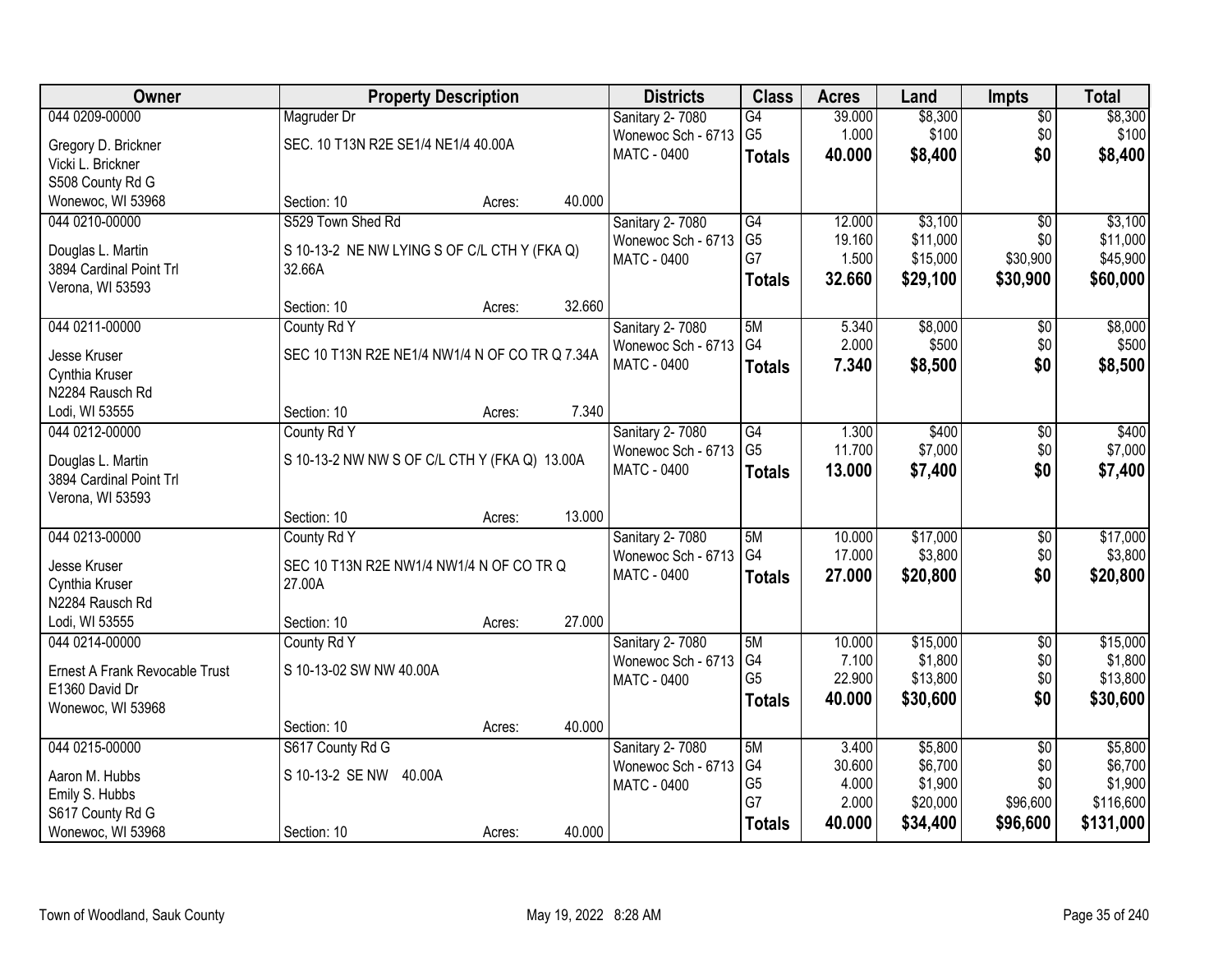| Owner                                        | <b>Property Description</b>                          | <b>Districts</b>                      | <b>Class</b>         | <b>Acres</b>    | Land                | <b>Impts</b>           | <b>Total</b>        |
|----------------------------------------------|------------------------------------------------------|---------------------------------------|----------------------|-----------------|---------------------|------------------------|---------------------|
| 044 0216-00000                               | S713 County Rd G                                     | Sanitary 2-7080                       | $\overline{G1}$      | 4.460           | \$16,800            | \$130,000              | \$146,800           |
| Reuben L. Brubaker                           | S 10-13-2 PRT NE1/4 SW1/4 = CSM 5683 LOT 2           | Wonewoc Sch - 6713                    | <b>Totals</b>        | 4.460           | \$16,800            | \$130,000              | \$146,800           |
| Beth A. Brubaker                             | (FMLY PRT CSM 4414) (S/AGRMNT PER D-1176425)         | <b>MATC - 0400</b>                    |                      |                 |                     |                        |                     |
| S713 County Rd G                             | 4.46A                                                |                                       |                      |                 |                     |                        |                     |
| Wonewoc, WI 53968                            | Section: 10<br>4.460<br>Acres:                       |                                       |                      |                 |                     |                        |                     |
| 044 0216-10000                               | S719 County Rd G                                     | Sanitary 2-7080                       | G4                   | 2.910           | \$600               | $\overline{30}$        | \$600               |
|                                              |                                                      | Wonewoc Sch - 6713                    | G7                   | 1.000           | \$10,000            | \$259,500              | \$269,500           |
| Jordan J. Solchenberger                      | (D-1220534 NEEDS CORRECTION) S 10-13-2 PRT           | <b>MATC - 0400</b>                    | <b>Totals</b>        | 3.910           | \$10,600            | \$259,500              | \$270,100           |
| Lindsay S. Solchenberger<br>S719 County Rd G | E1/2 SW1/4 = CSM 6578 LOT 1 3.91A                    |                                       |                      |                 |                     |                        |                     |
| Wonewoc, WI 53968                            | 3.910<br>Section: 10<br>Acres:                       |                                       |                      |                 |                     |                        |                     |
| 044 0216-20000                               | S719 County Rd G                                     | Sanitary 2-7080                       | G7                   | 1.940           | \$19,400            | \$151,900              | \$171,300           |
|                                              |                                                      | Wonewoc Sch - 6713                    | <b>Totals</b>        | 1.940           | \$19,400            | \$151,900              | \$171,300           |
| Jordan E. Jamison                            | S 10-13-2 PRT NE1/4 SW1/4 = CSM 5683 LOT 3           | <b>MATC - 0400</b>                    |                      |                 |                     |                        |                     |
| S2913 Garner Hill                            | (W/AGRMNT PER D-1176425) 1.94A                       |                                       |                      |                 |                     |                        |                     |
| Hillsboro, WI 54634                          |                                                      |                                       |                      |                 |                     |                        |                     |
|                                              | 1.940<br>Section: 10<br>Acres:                       |                                       |                      |                 |                     |                        |                     |
| 044 0217-00000                               |                                                      | Sanitary 2-7080                       | 5M                   | 12.000          | \$18,000            | \$0                    | \$18,000            |
| Ernest A Frank Revocable Trust               | SEC 10 T13N R2E NW1/4 SW1/4 40.00A                   | Wonewoc Sch - 6713                    | G4                   | 28.000          | \$6,700             | \$0                    | \$6,700             |
| E1360 David Dr                               |                                                      | MATC - 0400                           | <b>Totals</b>        | 40,000          | \$24,700            | \$0                    | \$24,700            |
| Wonewoc, WI 53968                            |                                                      |                                       |                      |                 |                     |                        |                     |
|                                              | 40.000<br>Section: 10<br>Acres:                      |                                       |                      |                 |                     |                        |                     |
| 044 0218-00000                               | E1360 David Dr                                       | Sanitary 2-7080                       | 5M                   | 9.000           | \$13,500            | $\overline{60}$        | \$13,500            |
| Ernest A Frank Revocable Trust               | SEC 10-13-2 SW1/4 SW1/4 EXC COM SECOR-W6RD           | Wonewoc Sch - 6713                    | G4                   | 28.780          | \$6,200             | \$0                    | \$6,200             |
| E1360 David Dr                               | NLY 75.5'TO CREEK-ELY 5RD 6'TO PT ON E LI SD1/4      | <b>MATC - 0400</b>                    | G7                   | 2.000           | \$20,000            | \$394,100              | \$414,100           |
| Wonewoc, WI 53968                            | 1/4 6RD N OF SECOR-S TO BEG 39.78A                   |                                       | <b>Totals</b>        | 39.780          | \$39,700            | \$394,100              | \$433,800           |
|                                              | 39.780<br>Section: 10<br>Acres:                      |                                       |                      |                 |                     |                        |                     |
| 044 0219-00000                               | David Dr                                             | Sanitary 2-7080                       | $\overline{X4}$      | 0.220           | $\overline{50}$     | \$0                    | $\sqrt{30}$         |
|                                              |                                                      | Wonewoc Sch - 6713                    | <b>Totals</b>        | 0.220           | \$0                 | \$0                    | \$0                 |
| Plum Valley Park, Inc                        | S 10-13-2 PRT SW1/4 SW1/4 COM SE COR - W 6RD -       | <b>MATC - 0400</b>                    |                      |                 |                     |                        |                     |
| c/o Plum Valley Park, Inc                    | NLY 75.5' TO CREEK - ELY 5RD 6' TO PT ON ELI         |                                       |                      |                 |                     |                        |                     |
| S2745A Kahler Ln                             | SD1/4 1/4 6RD N OF BEG - S TO BEG 0.22A M/L<br>0.220 |                                       |                      |                 |                     |                        |                     |
| Hillsboro, WI 54634                          | Section: 10<br>Acres:                                |                                       |                      |                 |                     |                        |                     |
| 044 0220-00000                               | David Dr                                             | Sanitary 2-7080<br>Wonewoc Sch - 6713 | G4<br>G <sub>5</sub> | 55.020<br>5.500 | \$11,500<br>\$3,300 | $\overline{50}$<br>\$0 | \$11,500<br>\$3,300 |
| Reuben L. Brubaker                           | S 10-13-2 PRT E1/2 SW1/4 EXC COM SW COR - N 6        | <b>MATC - 0400</b>                    | G7                   | 1.750           | \$17,500            | \$92,900               | \$110,400           |
| Beth A. Brubaker                             | RDS - E TO CREEK - S & W ALONG CREEK TO SLI - W      |                                       |                      | 62.270          | \$32,300            | \$92,900               | \$125,200           |
| S713 County Rd G                             | TO POB & ALSO EXC CSM?S 5389, 5683 & 6578            |                                       | <b>Totals</b>        |                 |                     |                        |                     |
| Wonewoc, WI 53968                            | 62.270<br>Section: 10<br>Acres:                      |                                       |                      |                 |                     |                        |                     |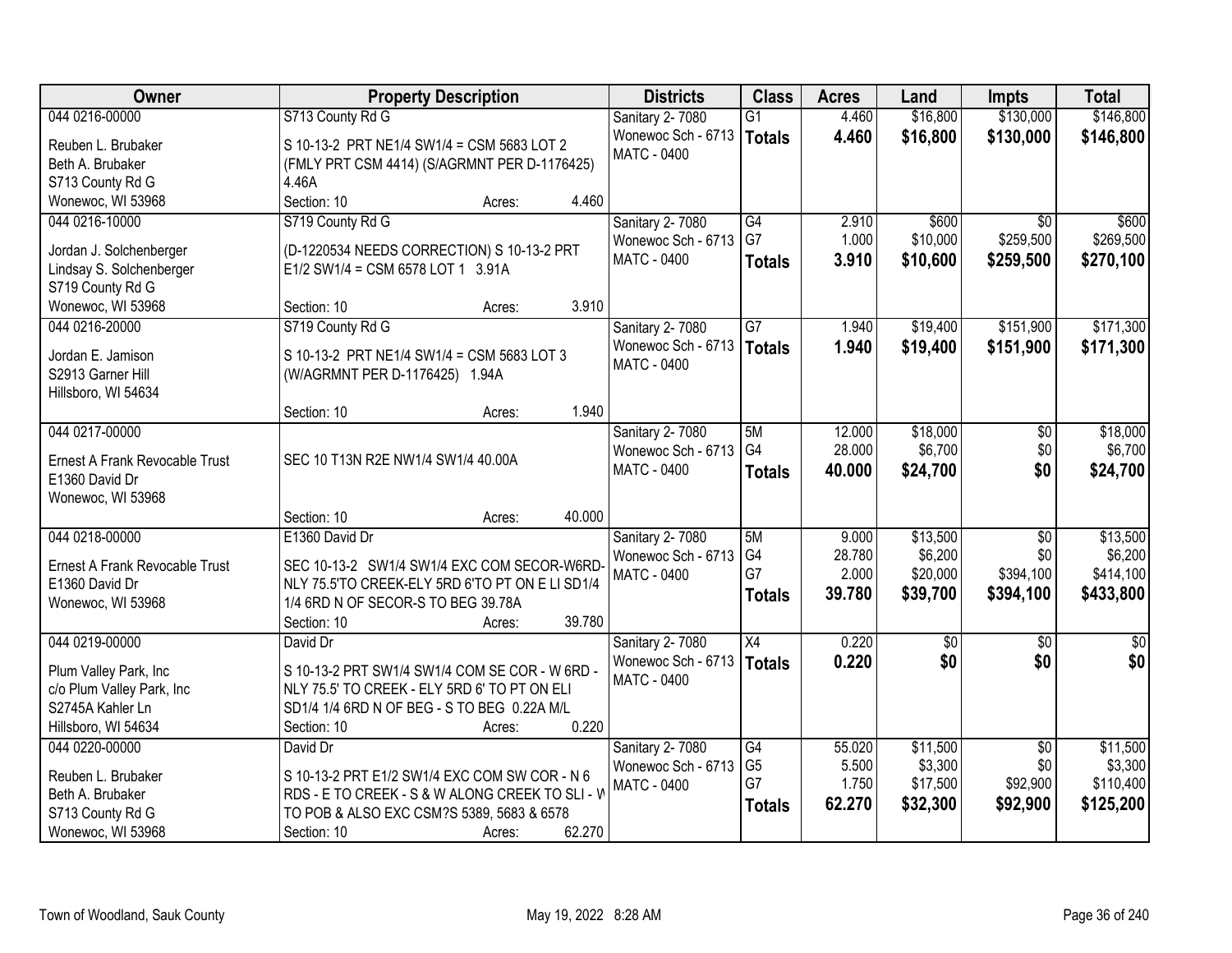| Owner                           | <b>Property Description</b>                         | <b>Districts</b>   | <b>Class</b>   | <b>Acres</b> | Land            | <b>Impts</b>    | <b>Total</b> |
|---------------------------------|-----------------------------------------------------|--------------------|----------------|--------------|-----------------|-----------------|--------------|
| 044 0221-00000                  | David Dr                                            | Sanitary 2-7080    | X4             | 2.200        | $\overline{50}$ | $\overline{50}$ | $\sqrt{50}$  |
| Plum Valley Park, Inc           | S 10-13-2 THAT PART OF SE1/4 SW1/4 COM SW COR       | Wonewoc Sch - 6713 | <b>Totals</b>  | 2.200        | \$0             | \$0             | \$0          |
| c/o Plum Valley Park, Inc       | - N 6RD - E TO CREEK - S & W ALG CREEK TO SLI - V   | MATC - 0400        |                |              |                 |                 |              |
| S2745A Kahler Ln                | TO POB 2.20A M/L                                    |                    |                |              |                 |                 |              |
| Hillsboro, WI 54634             | 2.200<br>Section: 10<br>Acres:                      |                    |                |              |                 |                 |              |
| 044 0222-00000                  | Magruder Dr                                         | Sanitary 2-7080    | 5M             | 14.600       | \$21,900        | $\overline{30}$ | \$21,900     |
|                                 |                                                     | Wonewoc Sch - 6713 | G <sub>1</sub> | 0.650        | \$6,500         | \$3,100         | \$9,600      |
| Paul L Magruder Trust et al     | (D-1175683 NEEDS CORRECTION) S 10-13-2 NE1/4        | <b>MATC - 0400</b> | G4             | 21.000       | \$5,600         | \$0             | \$5,600      |
| c/o Paul L Magruder Trust Et Al | SE1/4 40.00A                                        |                    | G <sub>5</sub> | 3.750        | \$1,900         | \$0             | \$1,900      |
| 237 Spencers Mtn                |                                                     |                    | <b>Totals</b>  | 40.000       | \$35,900        | \$3,100         | \$39,000     |
| Amherst, VA 24521               | 40.000<br>Section: 10<br>Acres:                     |                    |                |              |                 |                 |              |
| 044 0223-00000                  | County Rd G                                         | Sanitary 2- 7080   | G4             | 29.310       | \$5,900         | $\overline{30}$ | \$5,900      |
| Reuben L. Brubaker              | S 10-13-2 NW1/4 SE1/4 40.00A                        | Wonewoc Sch - 6713 | G <sub>5</sub> | 10.440       | \$14,600        | \$0             | \$14,600     |
| Beth A. Brubaker                |                                                     | <b>MATC - 0400</b> | G7             | 0.250        | \$1,300         | \$1,000         | \$2,300      |
| S713 County Rd G                |                                                     |                    | <b>Totals</b>  | 40.000       | \$21,800        | \$1,000         | \$22,800     |
| Wonewoc, WI 53968               | 40.000<br>Section: 10<br>Acres:                     |                    |                |              |                 |                 |              |
| 044 0224-00000                  | Hagemann Rd                                         | Sanitary 2-7080    | 5M             | 3.000        | \$4,500         | \$0             | \$4,500      |
|                                 |                                                     | Wonewoc Sch - 6713 | G4             | 11.180       | \$2,900         | \$0             | \$2,900      |
| Reuben L. Brubaker              | S 10-13-2 SW SE EXC CSM #5389 15.68A M/L            | MATC - 0400        | G <sub>5</sub> | 1.500        | \$100           | \$0             | \$100        |
| Beth A. Brubaker                |                                                     |                    | <b>Totals</b>  | 15.680       | \$7,500         | \$0             | \$7,500      |
| S713 County Rd G                |                                                     |                    |                |              |                 |                 |              |
| Wonewoc, WI 53968               | 15.680<br>Section: 10<br>Acres:                     |                    |                |              |                 |                 |              |
| 044 0224-10000                  | S859 Hagemann Rd                                    | Sanitary 2-7080    | 5M             | 4.000        | \$6,800         | $\overline{30}$ | \$6,800      |
| Cook Revocable Trust            | S 10-13-2 PRT SE1/4 SW1/4, SW1/4 SE1/4 & S 15-13-2  | Wonewoc Sch - 6713 | G4             | 22.780       | \$5,900         | \$0             | \$5,900      |
| S859 Hagemann Rd                | PRT NE1/4 NW1/4 = CSM 5389 LOT 1 31.78A             | MATC - 0400        | G <sub>5</sub> | 1.250        | \$100           | \$0             | \$100        |
| Wonewoc, WI 53968               |                                                     |                    | G7             | 3.750        | \$37,500        | \$292,400       | \$329,900    |
|                                 | 31.780<br>Section: 15<br>Acres:                     |                    | <b>Totals</b>  | 31.780       | \$50,300        | \$292,400       | \$342,700    |
| 044 0225-00000                  | Hagemann Rd                                         | Sanitary 2-7080    | 5M             | 27.000       | \$46,500        | $\overline{50}$ | \$46,500     |
|                                 |                                                     | Wonewoc Sch - 6713 | G4             | 4.600        | \$900           | \$0             | \$900        |
| Mark Magruder                   | S 10-13-2 PRT SE1/4 SE1/4 COM SW COR - N 3.43CH     | <b>MATC - 0400</b> | <b>Totals</b>  | 31.600       | \$47,400        | \$0             | \$47,400     |
| 237 Spencer Mountain Rd         | - E 1\2CH - N28-1\4?E 4.23CH - E 3.37CH - N 12.66CH |                    |                |              |                 |                 |              |
| Amherst, VA 24521               | TO NLI - E TO NE COR - S TO SE COR - W TO POB       |                    |                |              |                 |                 |              |
|                                 | Section: 10<br>31.600<br>Acres:                     |                    |                |              |                 |                 |              |
| 044 0226-00000                  |                                                     | Sanitary 2-7080    | 5M             | 1.500        | \$2,300         | $\overline{30}$ | \$2,300      |
| Reuben L. Brubaker              | S 10-13-2 PRT SE1/4 SE1/4 COM SW COR SD SEC ? N     | Wonewoc Sch - 6713 | G <sub>4</sub> | 6.900        | \$1,300         | \$0             | \$1,300      |
| Beth A. Brubaker                | 3.43CH ? E 50LK ? N 28 1/4? 4.23CH ? E 3.37CH ? N   | <b>MATC - 0400</b> | <b>Totals</b>  | 8.400        | \$3,600         | \$0             | \$3,600      |
| S713 County Rd G                | 12.66CH ? W TO NW COR OF SD FORTY ? TH S TO         |                    |                |              |                 |                 |              |
| Wonewoc, WI 53968               | 8.400<br>Section: 10<br>Acres:                      |                    |                |              |                 |                 |              |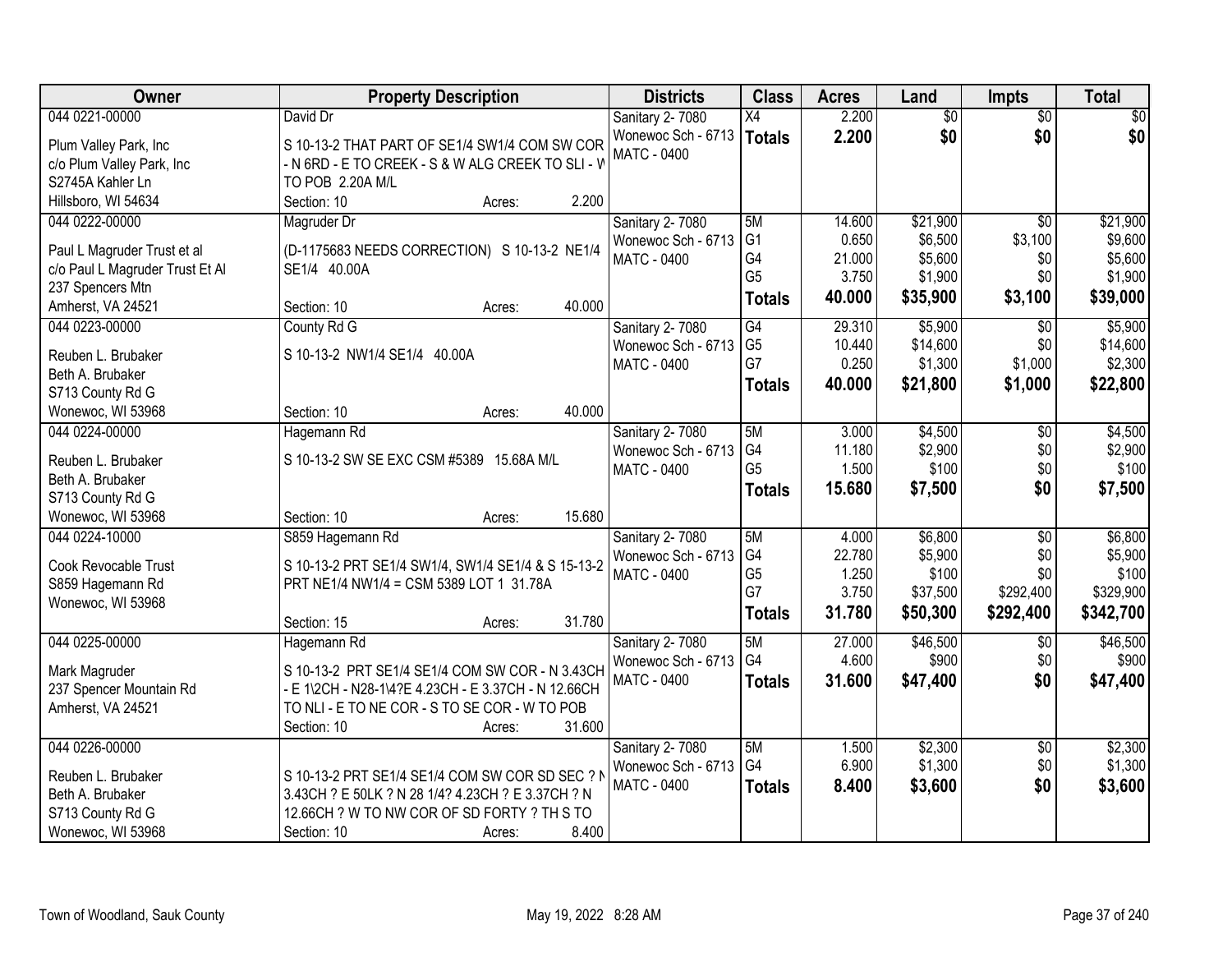| Owner                                 | <b>Property Description</b>                      | <b>Districts</b>                         | <b>Class</b>    | <b>Acres</b> | Land       | <b>Impts</b>    | <b>Total</b> |
|---------------------------------------|--------------------------------------------------|------------------------------------------|-----------------|--------------|------------|-----------------|--------------|
| 044 0227-00000                        | S588 Walts Dr                                    | Sanitary 2-7080                          | $\overline{G1}$ | 2.000        | \$10,500   | \$198,900       | \$209,400    |
| Donald B & Annette J Gross Revocable  | S 11-13-2 S3/8 OF NE NE EXC S7.5A & EXC E OF     | Wonewoc Sch - 6713                       | G4              | 4.500        | \$900      | \$0             | \$900        |
| Trust                                 | <b>HWY 6.5A M/L</b>                              | <b>MATC - 0400</b>                       | <b>Totals</b>   | 6.500        | \$11,400   | \$198,900       | \$210,300    |
| S588 Walts Dr                         |                                                  |                                          |                 |              |            |                 |              |
| Wonewoc, WI 53968                     | 6.500<br>Section: 11<br>Acres:                   |                                          |                 |              |            |                 |              |
| 044 0227-10000                        | Strawbridge Rd                                   | Sanitary 2-7080                          | G4              | 13.000       | \$1,600    | \$0             | \$1,600      |
|                                       |                                                  | Wonewoc Sch - 6713                       | W <sub>6</sub>  | 12.000       | (\$22,800) | \$0             | \$0          |
| Thomas L. Gross                       | S 11-13-2 N5/8 OF NE NE 25A M/L (MFL PER         | <b>MATC - 0400</b>                       | <b>Totals</b>   | 25.000       | \$1,600    | \$0             | \$1,600      |
| Bonnie L. Gross                       | D-1227680)                                       |                                          |                 |              |            |                 |              |
| 1669 Coventry Ct                      | 25.000<br>Section: 11                            |                                          |                 |              |            |                 |              |
| Reedsburg, WI 53959<br>044 0228-00000 | Acres:                                           |                                          | G4              |              | \$100      |                 | \$100        |
|                                       | Strawbridge Rd                                   | Sanitary 2-7080                          |                 | 1.000        |            | $\sqrt[6]{}$    |              |
| Edwin J. Woolever                     | S 11-13-2 THAT PRT N 32.5A OF NE NE AS LIES E OF | Wonewoc Sch - 6713<br><b>MATC - 0400</b> | Totals          | 1.000        | \$100      | \$0             | \$100        |
| Jill D. Woolever                      | HWY 1A M/L                                       |                                          |                 |              |            |                 |              |
| S614 Strawbridge Rd                   |                                                  |                                          |                 |              |            |                 |              |
| Wonewoc, WI 53968                     | 1.000<br>Section: 11<br>Acres:                   |                                          |                 |              |            |                 |              |
| 044 0229-00000                        | S587 Walts Dr                                    | Sanitary 2-7080                          | $\overline{G5}$ | 2.150        | \$3,500    | $\sqrt[6]{}$    | \$3,500      |
| Kathleen M. Bucher                    | S 11-13-2 S 7 1/2 A OF NE1/4 NE1/4 EXC CSM 1366  | Wonewoc Sch - 6713                       | Totals          | 2.150        | \$3,500    | \$0             | \$3,500      |
| John W. Bucher                        | 2.15A M/L                                        | <b>MATC - 0400</b>                       |                 |              |            |                 |              |
| S593 Walt's Dr                        |                                                  |                                          |                 |              |            |                 |              |
| Wonewoc, WI 53968                     | 2.150<br>Section: 11<br>Acres:                   |                                          |                 |              |            |                 |              |
| 044 0230-00000                        |                                                  | Sanitary 2-7080                          | G4              | 2.500        | \$700      | \$0             | \$700        |
|                                       |                                                  | Wonewoc Sch - 6713                       | W <sub>6</sub>  | 5.000        | (\$9,500)  | \$0             | \$0          |
| Donald B & Annette J Gross Revocable  | S 11-13-2 S3/8 OF NW NE EXC S7.5A<br>7.5A M/L    | <b>MATC - 0400</b>                       |                 | 7.500        | \$700      | \$0             | \$700        |
| Trust                                 | (MFL 5A PER D-1227696)                           |                                          | <b>Totals</b>   |              |            |                 |              |
| S588 Walts Dr                         |                                                  |                                          |                 |              |            |                 |              |
| Wonewoc, WI 53968                     | 7.500<br>Section: 11<br>Acres:                   |                                          |                 |              |            |                 |              |
| 044 0230-10000                        |                                                  | Sanitary 2-7080                          | $\overline{G4}$ | 7.000        | \$1,800    | $\overline{$0}$ | \$1,800      |
| Thomas L. Gross                       | S 11-13-2 N5/8 OF NW NE 25A M/L (MFL PER         | Wonewoc Sch - 6713                       | W <sub>6</sub>  | 18.000       | (\$34,200) | \$0             | \$0          |
| Bonnie L. Gross                       | D-1227680)                                       | <b>MATC - 0400</b>                       | <b>Totals</b>   | 25.000       | \$1,800    | \$0             | \$1,800      |
| 1669 Coventry Ct                      |                                                  |                                          |                 |              |            |                 |              |
| Reedsburg, WI 53959                   | 25.000<br>Section: 11<br>Acres:                  |                                          |                 |              |            |                 |              |
| 044 0231-00000                        | Strawbridge Rd                                   | Sanitary 2-7080                          | G4              | 16.310       | \$4,200    | $\overline{60}$ | \$4,200      |
|                                       |                                                  | Wonewoc Sch - 6713                       | W <sub>6</sub>  | 20.000       | (\$38,000) | \$0             | \$0          |
| Donald B & Annette J Gross Revocable  | S 11-13-2 PRT NE1/4 = CSM #1366 LOT 1 36.31A     | MATC - 0400                              | <b>Totals</b>   | 36.310       | \$4,200    | \$0             | \$4,200      |
| Trust                                 | (MFL 20A PER D-1227696)                          |                                          |                 |              |            |                 |              |
| S588 Walts Dr                         |                                                  |                                          |                 |              |            |                 |              |
| Wonewoc, WI 53968                     | 36.310<br>Section: 11<br>Acres:                  |                                          |                 |              |            |                 |              |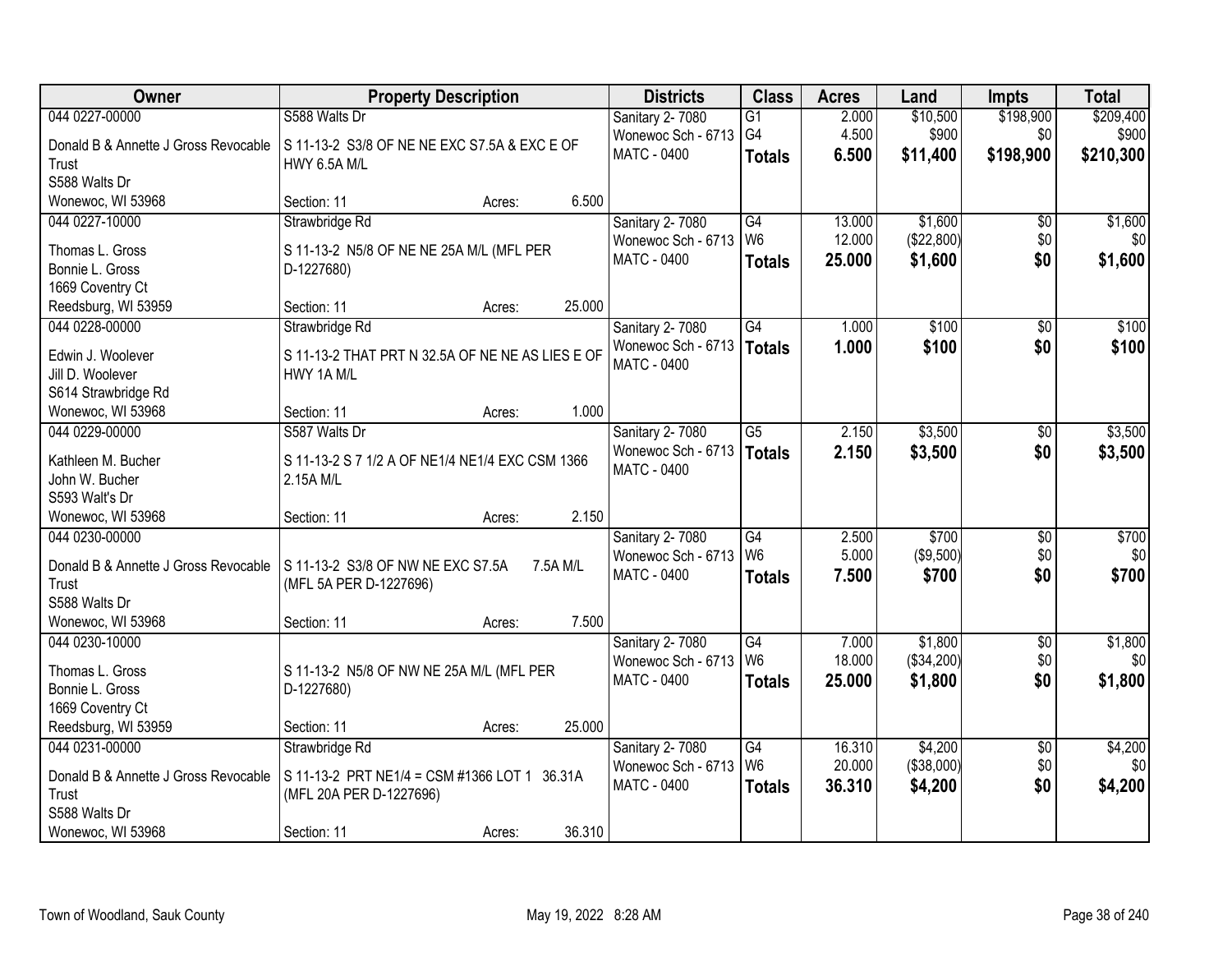| Owner                            |                                                  | <b>Property Description</b> |        | <b>Districts</b>            | <b>Class</b>    | <b>Acres</b> | Land     | Impts           | <b>Total</b> |
|----------------------------------|--------------------------------------------------|-----------------------------|--------|-----------------------------|-----------------|--------------|----------|-----------------|--------------|
| 044 0232-00000                   | S587 Walts Dr                                    |                             |        | Sanitary 2-7080             | 5M              | 2.000        | \$3,000  | $\overline{50}$ | \$3,000      |
| M & L Investment Properties, LLC | S 11-13-2 SW1/4 NE1/4 EXC CSM 1366 (S/EASE PER   |                             |        | Wonewoc Sch - 6713          | G4              | 14.850       | \$2,300  | \$0             | \$2,300      |
| PO Box 6596                      | D-1063321) 19.60A                                |                             |        | <b>MATC - 0400</b>          | G <sub>5</sub>  | 0.750        | \$400    | \$0             | \$400        |
| Monona, WI 53716                 |                                                  |                             |        |                             | G7              | 2.000        | \$20,000 | \$222,300       | \$242,300    |
|                                  | Section: 11                                      | Acres:                      | 19.600 |                             | <b>Totals</b>   | 19.600       | \$25,700 | \$222,300       | \$248,000    |
| 044 0233-00000                   | Strawbridge Rd                                   |                             |        | Sanitary 2-7080             | G4              | 0.300        | \$100    | \$0             | \$100        |
| Edwin J. Woolever                | SEC. 11 T13N R2E COM AT NE COR SE1/4 NE1/4, TH   |                             |        | Wonewoc Sch - 6713          | Totals          | 0.300        | \$100    | \$0             | \$100        |
| Jill D. Woolever                 | S 7RD, TH NWLY ALONG CTR LI HWY TO 1/8 LI, TH E  |                             |        | <b>MATC - 0400</b>          |                 |              |          |                 |              |
| S614 Strawbridge Rd              | 11 1/2RD TO BEG .30A                             |                             |        |                             |                 |              |          |                 |              |
| Wonewoc, WI 53968                | Section: 11                                      | Acres:                      | 0.300  |                             |                 |              |          |                 |              |
| 044 0234-00000                   | S593 Walts Dr                                    |                             |        | Sanitary 2-7080             | $\overline{G1}$ | 9.730        | \$27,000 | \$166,000       | \$193,000    |
| Kathleen M. Bucher               | S 11-13-2 N 53 1/2RD OF E 30RD SE1/4 NE1/4 EXC E |                             |        | Wonewoc Sch - 6713          | Totals          | 9.730        | \$27,000 | \$166,000       | \$193,000    |
| John W. Bucher                   | OF HWY IN NE COR 9.73A M/L                       |                             |        | <b>MATC - 0400</b>          |                 |              |          |                 |              |
| S593 Walts Dr                    |                                                  |                             |        |                             |                 |              |          |                 |              |
| Wonewoc, WI 53968                | Section: 11                                      | Acres:                      | 9.730  |                             |                 |              |          |                 |              |
| 044 0235-00000                   | <b>Walts Dr</b>                                  |                             |        | Sanitary 2-7080             | G4              | 21.190       | \$4,000  | \$0             | \$4,000      |
|                                  |                                                  |                             |        | Wonewoc Sch - 6713          | G <sub>5</sub>  | 0.750        | \$100    | \$0             | \$100        |
| M & L Investment Properties, LLC | S 11-13-2 SE1/4 NE1/4 EXC CSM 1366 & ALSO EXC E  |                             |        | <b>MATC - 0400</b>          | <b>Totals</b>   | 21.940       | \$4,100  | \$0             | \$4,100      |
| PO Box 6596                      | 30RD (S/EASE PER D-1063321) 21.94A M/L           |                             |        |                             |                 |              |          |                 |              |
| Monona, WI 53716                 | Section: 11                                      | Acres:                      | 21.940 |                             |                 |              |          |                 |              |
| 044 0236-00000                   | S675 Strawbridge Rd                              |                             |        | Sanitary 2-7080             | $\overline{G1}$ | 4.970        | \$17,500 | \$79,700        | \$97,200     |
|                                  |                                                  |                             |        | Wonewoc Sch - 6713   Totals |                 | 4.970        |          | \$79,700        | \$97,200     |
| Barbara A. Finkbeiner            | S 11-13-2 S26 1/2 RD OF E30RD OF SE NE (S/8'ROW  |                             |        | MATC - 0400                 |                 |              | \$17,500 |                 |              |
| 8914 177th St W                  | ON S) 4.97A                                      |                             |        |                             |                 |              |          |                 |              |
| Lakeville, MN 55044              |                                                  |                             |        |                             |                 |              |          |                 |              |
|                                  | Section: 11                                      | Acres:                      | 4.970  |                             |                 |              |          |                 |              |
| 044 0237-00000                   | E1831 Gross Dr                                   |                             |        | Sanitary 2-7080             | 5M              | 3.000        | \$5,100  | $\overline{50}$ | \$5,100      |
| <b>Brian Deaton</b>              | S 11-13-2 NE NW 40.00A                           |                             |        | Wonewoc Sch - 6713          | G4              | 34.500       | \$7,100  | \$0             | \$7,100      |
| Diane Deaton                     |                                                  |                             |        | MATC - 0400                 | G7              | 2.500        | \$25,000 | \$222,000       | \$247,000    |
| E1831 Gross Dr                   |                                                  |                             |        |                             | <b>Totals</b>   | 40.000       | \$37,200 | \$222,000       | \$259,200    |
| Wonewoc, WI 53968                | Section: 11                                      | Acres:                      | 40.000 |                             |                 |              |          |                 |              |
| 044 0238-00000                   | E1711 Gross Dr                                   |                             |        | Sanitary 2-7080             | 5M              | 8.000        | \$13,000 | $\overline{50}$ | \$13,000     |
| Brian D. Satterlee               | S 11-13-2 NW NW 40.00A                           |                             |        | Wonewoc Sch - 6713          | G4              | 26.900       | \$5,800  | \$0             | \$5,800      |
| Lora L. Satterlee                |                                                  |                             |        | MATC - 0400                 | G <sub>5</sub>  | 3.100        | \$2,900  | \$0             | \$2,900      |
| E1711 Gross Dr                   |                                                  |                             |        |                             | G7              | 2.000        | \$20,000 | \$125,300       | \$145,300    |
| Wonewoc, WI 53968                | Section: 11                                      | Acres:                      | 40.000 |                             | <b>Totals</b>   | 40.000       | \$41,700 | \$125,300       | \$167,000    |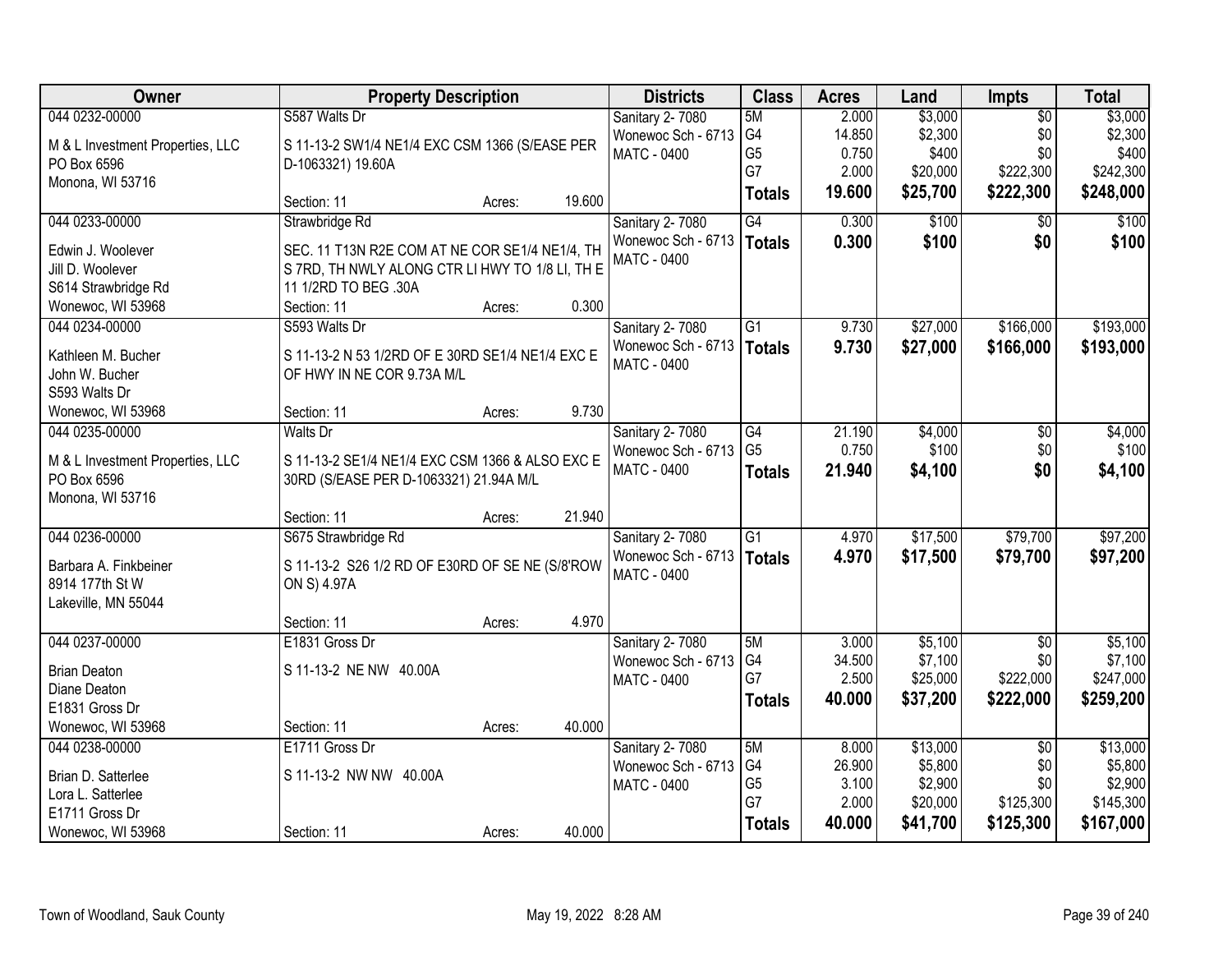| <b>Owner</b>                                 | <b>Property Description</b>                       |        |        | <b>Districts</b>                      | <b>Class</b>    | <b>Acres</b> | Land       | <b>Impts</b>    | <b>Total</b> |
|----------------------------------------------|---------------------------------------------------|--------|--------|---------------------------------------|-----------------|--------------|------------|-----------------|--------------|
| 044 0239-00000                               | Magruder Dr                                       |        |        | Sanitary 2-7080                       | 5M              | 15.300       | \$23,000   | $\overline{50}$ | \$23,000     |
| Brian D. Satterlee                           | S 11-13-2 SW NW 40.00A                            |        |        | Wonewoc Sch - 6713                    | G4              | 23.700       | \$5,200    | \$0             | \$5,200      |
| Lora L. Satterlee                            |                                                   |        |        | <b>MATC - 0400</b>                    | G <sub>5</sub>  | 1.000        | \$100      | \$0             | \$100        |
| E1711 Gross Dr                               |                                                   |        |        |                                       | <b>Totals</b>   | 40.000       | \$28,300   | \$0             | \$28,300     |
| Wonewoc, WI 53968                            | Section: 11                                       | Acres: | 40.000 |                                       |                 |              |            |                 |              |
| 044 0240-00000                               |                                                   |        |        | Sanitary 2-7080                       | 5M              | 16.000       | \$24,000   | $\overline{50}$ | \$24,000     |
|                                              |                                                   |        |        | Wonewoc Sch - 6713                    | G <sub>4</sub>  | 19.900       | \$4,500    | \$0             | \$4,500      |
| Brian D. Satterlee                           | S 11-13-2 SE NW 40.00A                            |        |        | <b>MATC - 0400</b>                    | G <sub>5</sub>  | 4.100        | \$5,800    | \$0             | \$5,800      |
| Lora L. Satterlee                            |                                                   |        |        |                                       | <b>Totals</b>   | 40.000       | \$34,300   | \$0             | \$34,300     |
| E1711 Gross Dr                               |                                                   |        |        |                                       |                 |              |            |                 |              |
| Wonewoc, WI 53968                            | Section: 11                                       | Acres: | 40.000 |                                       |                 |              |            |                 |              |
| 044 0241-00000                               |                                                   |        |        | Sanitary 2-7080                       | G4              | 8.000        | \$2,500    | \$0             | \$2,500      |
| M & L Investment Properties, LLC             | S 11-13-2 E1/2 NE1/4 SW1/4 20.00A (W/EASE PER     |        |        | Wonewoc Sch - 6713                    | W <sub>6</sub>  | 12.000       | (\$18,000) | \$0             | \$0          |
| c/o M & L Investment Properties, LLC         | D-1063321) (MFL-W6 12A PER D-1084507)             |        |        | MATC - 0400                           | <b>Totals</b>   | 20.000       | \$2,500    | \$0             | \$2,500      |
| PO Box 6596                                  |                                                   |        |        |                                       |                 |              |            |                 |              |
| Monona, WI 53716                             | Section: 11                                       | Acres: | 20.000 |                                       |                 |              |            |                 |              |
| 044 0242-00000                               |                                                   |        |        | Sanitary 2-7080                       | 5M              | 11.000       | \$18,700   | \$0             | \$18,700     |
|                                              |                                                   |        |        | Wonewoc Sch - 6713                    | G <sub>4</sub>  | 9.000        | \$2,300    | \$0             | \$2,300      |
| Mark Magruder                                | S 11-13-2 W1/2 NE1/4 SW1/4 (MFL 8A PER D-948976 - |        |        | MATC - 0400                           | <b>Totals</b>   | 20.000       | \$21,000   | \$0             | \$21,000     |
| 237 Spencer Mountain Rd<br>Amherst, VA 24521 | WITHDRAWN FOR 2020) 20.00A M/L                    |        |        |                                       |                 |              |            |                 |              |
|                                              | Section: 11                                       |        | 20.000 |                                       |                 |              |            |                 |              |
| 044 0243-00000                               | S750 Magruder Dr                                  | Acres: |        |                                       | 5M              | 10.000       | \$17,400   | $\overline{50}$ | \$17,400     |
|                                              |                                                   |        |        | Sanitary 2-7080<br>Wonewoc Sch - 6713 | G4              | 28.000       | \$5,300    | \$0             | \$5,300      |
| Mark Magruder                                | S 11-13-2 NW1/4 SW1/4 (MFL 4A PER D-948976 -      |        |        | MATC - 0400                           | G7              | 2.000        | \$20,000   | \$116,200       | \$136,200    |
| 237 Spencer Mountain Rd                      | WITHDRAWN FOR 2020) 40.00A                        |        |        |                                       |                 | 40.000       | \$42,700   | \$116,200       | \$158,900    |
| Amherst, VA 24521                            |                                                   |        |        |                                       | <b>Totals</b>   |              |            |                 |              |
|                                              | Section: 11                                       | Acres: | 40.000 |                                       |                 |              |            |                 |              |
| 044 0244-00000                               |                                                   |        |        | Sanitary 2-7080                       | 5M              | 37.400       | \$61,500   | \$0             | \$61,500     |
| Mark Magruder                                | S 11-13-2 SW1/4 SW1/4 (MFL 27A PER D-948976 -     |        |        | Wonewoc Sch - 6713                    | G4              | 2.600        | \$500      | \$0             | \$500        |
| 237 Spencer Mountain Rd                      | WITHDRAWN FOR 2020) 40.00A                        |        |        | MATC - 0400                           | <b>Totals</b>   | 40.000       | \$62,000   | \$0             | \$62,000     |
| Amherst, VA 24521                            |                                                   |        |        |                                       |                 |              |            |                 |              |
|                                              | Section: 11                                       | Acres: | 40.000 |                                       |                 |              |            |                 |              |
| 044 0245-00000                               | Degner Rd                                         |        |        | Sanitary 2-7080                       | $\overline{G6}$ | 40.000       | \$136,000  | $\overline{30}$ | \$136,000    |
|                                              |                                                   |        |        | Wonewoc Sch - 6713                    | <b>Totals</b>   | 40.000       | \$136,000  | \$0             | \$136,000    |
| Mark Magruder                                | S 11-13-2 SE1/4 SW1/4 (MFL 40A PER D-948976 -     |        |        | MATC - 0400                           |                 |              |            |                 |              |
| 237 Spencer Mountain Rd                      | WITHDRAWN FOR 2020) 40.00A                        |        |        |                                       |                 |              |            |                 |              |
| Amherst, VA 24521                            |                                                   |        |        |                                       |                 |              |            |                 |              |
|                                              | Section: 11                                       | Acres: | 40.000 |                                       |                 |              |            |                 |              |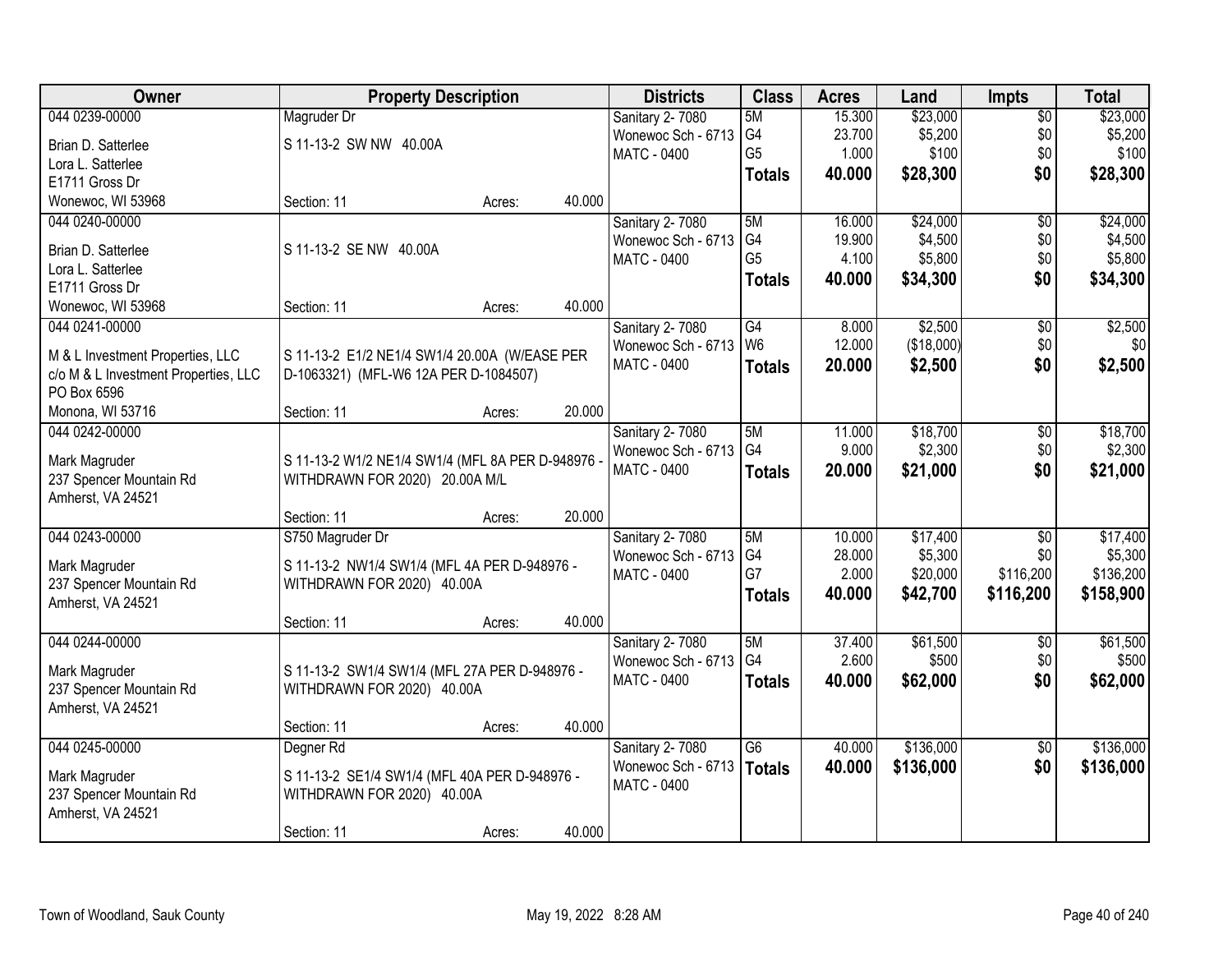| Owner                                                                                   | <b>Property Description</b>                                                                                                                           |        | <b>Districts</b>                                              | <b>Class</b>                    | <b>Acres</b>     | Land                    | <b>Impts</b>           | <b>Total</b>           |
|-----------------------------------------------------------------------------------------|-------------------------------------------------------------------------------------------------------------------------------------------------------|--------|---------------------------------------------------------------|---------------------------------|------------------|-------------------------|------------------------|------------------------|
| 044 0246-00000                                                                          | S681 Strawbridge Rd                                                                                                                                   |        | Sanitary 2-7080                                               | $\overline{G1}$                 | 2.060            | \$12,700                | \$70,700               | \$83,400               |
| Gary A. Brandt<br>S681 Strawbridge Rd<br>Wonewoc, WI 53968                              | SEC. 11 T13N R2E N 11RD OF E 30RD IN NE1/4 SE1/4<br>2.06A                                                                                             |        | Wonewoc Sch - 6713<br><b>MATC - 0400</b>                      | Totals                          | 2.060            | \$12,700                | \$70,700               | \$83,400               |
|                                                                                         | Section: 11<br>Acres:                                                                                                                                 | 2.060  |                                                               |                                 |                  |                         |                        |                        |
| 044 0247-00000                                                                          | Strawbridge Rd                                                                                                                                        |        | Sanitary 2-7080                                               | G4                              | 37.940           | \$3,200                 | \$0                    | \$3,200                |
| Barbara J. Trodahl et al<br>c/o Nicholas D. Trodahl Lc<br>S867 Strawbridge Rd           | SEC. 11 T13N R2E NE1/4 SE1/4 EXC N 11RD OF E<br>30RD 37.94A                                                                                           |        | Wonewoc Sch - 6713   Totals<br><b>MATC - 0400</b>             |                                 | 37.940           | \$3,200                 | \$0                    | \$3,200                |
| Wonewoc, WI 53968                                                                       | Section: 11<br>Acres:                                                                                                                                 | 37.940 |                                                               |                                 |                  |                         |                        |                        |
| 044 0248-00000                                                                          |                                                                                                                                                       |        | Sanitary 2-7080                                               | W <sub>6</sub>                  | 40.000           | (\$136,000)             | \$0                    | \$0                    |
| M & L Investment Properties, LLC<br>c/o M & L Investment Properties, LLC<br>PO Box 6596 | S 11-13-2 NW1/4 SE1/4 SUBJ ROW 40.00A (MFL-W6<br>40A PER D-1084507)                                                                                   |        | Wonewoc Sch - 6713<br><b>MATC - 0400</b>                      | Totals                          | 40.000           | \$0                     | \$0                    | \$0                    |
| Monona, WI 53716                                                                        | Section: 11<br>Acres:                                                                                                                                 | 40.000 |                                                               |                                 |                  |                         |                        |                        |
| 044 0249-00000                                                                          | E1992 Degner Rd                                                                                                                                       |        | Sanitary 2-7080                                               | $\overline{G1}$                 | 3.000            | \$15,000                | \$60,200               | \$75,200               |
| M & L Investment Properties, LLC<br>c/o M & L Investment Properties, LLC<br>PO Box 6596 | S 11-13-2 SW SE EXC CSM #4390 35A M/L (MFL-W6<br>32A PER D-1084507)                                                                                   |        | Wonewoc Sch - 6713<br>MATC - 0400                             | W <sub>6</sub><br><b>Totals</b> | 32.000<br>35.000 | (\$108,800)<br>\$15,000 | \$0<br>\$60,200        | \$0<br>\$75,200        |
| Monona, WI 53716                                                                        | Section: 11<br>Acres:                                                                                                                                 | 35.000 |                                                               |                                 |                  |                         |                        |                        |
| 044 0249-10000<br>Bryan L. Stanek et al<br>S3160 Hunters Glen Cir<br>Baraboo, WI 53913  | E1918 Degner Rd<br>S 11-13-2 PRT SW1/4 SE1/4 = CSM 4390 LOT 1<br>5.00A                                                                                |        | Sanitary 2-7080<br>Wonewoc Sch - 6713<br>MATC - 0400          | $\overline{G1}$<br>Totals       | 5.000<br>5.000   | \$17,500<br>\$17,500    | $\overline{60}$<br>\$0 | \$17,500<br>\$17,500   |
|                                                                                         | Section: 11<br>Acres:                                                                                                                                 | 5.000  |                                                               |                                 |                  |                         |                        |                        |
| 044 0250-00000                                                                          | S867 Strawbridge Rd                                                                                                                                   |        | Sanitary 2-7080                                               | G4                              | 35.000           | \$5,400                 | $\overline{50}$        | \$5,400                |
| Barbara J. Trodahl et al<br>c/o Nicholas D. Trodahl Lc<br>S867 Strawbridge Rd           | S 11-13-2 SE SE EXC CSM #2687 37.00A                                                                                                                  |        | Wonewoc Sch - 6713<br><b>MATC - 0400</b>                      | G7<br><b>Totals</b>             | 2.000<br>37.000  | \$20,000<br>\$25,400    | \$138,400<br>\$138,400 | \$158,400<br>\$163,800 |
| Wonewoc, WI 53968                                                                       | Section: 11<br>Acres:                                                                                                                                 | 37.000 |                                                               |                                 |                  |                         |                        |                        |
| 044 0251-00000<br>PO Box 166<br>La Valle, WI 53941                                      | Degner Rd<br>(Cemetery) Holy Family Catholic Church   S 11-13-2 PRT SE SE = CSM #3399 LOT 1 2.697A<br>(ST LAWRENCE CEMETERY)<br>Section: 11<br>Acres: | 2.697  | Sanitary 2-7080<br>Wonewoc Sch - 6713   Totals<br>MATC - 0400 | X4                              | 2.697<br>2.697   | $\sqrt{$0}$<br>\$0      | $\overline{50}$<br>\$0 | $\overline{50}$<br>\$0 |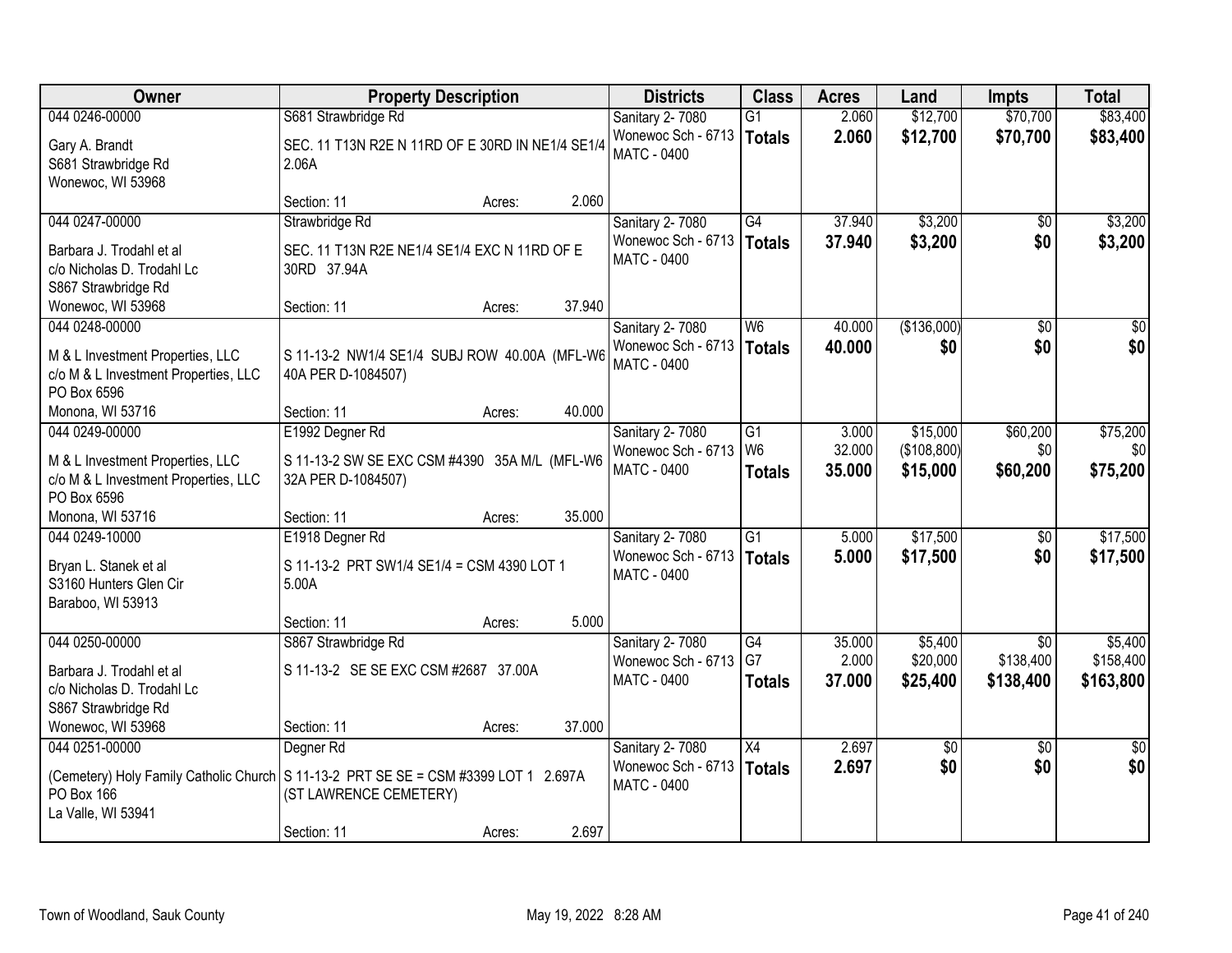| <b>Owner</b>                                                                  | <b>Property Description</b>                                          |                  | <b>Districts</b>                                     | <b>Class</b>                          | <b>Acres</b>              | Land                         | <b>Impts</b>           | <b>Total</b>                 |
|-------------------------------------------------------------------------------|----------------------------------------------------------------------|------------------|------------------------------------------------------|---------------------------------------|---------------------------|------------------------------|------------------------|------------------------------|
| 044 0251-10000                                                                | Strawbridge Rd                                                       |                  | Sanitary 2-7080                                      | $\overline{G7}$                       | 0.300                     | \$3,000                      | \$0                    | \$3,000                      |
| Barbara J. Trodahl et al<br>c/o Nicholas D. Trodahl Lc<br>S867 Strawbridge Rd | S 11-13-2 PRT SE SE = CSM #2687 LOT 1 EXC CSM<br>#3399 0.30A         |                  | Wonewoc Sch - 6713<br><b>MATC - 0400</b>             | <b>Totals</b>                         | 0.300                     | \$3,000                      | \$0                    | \$3,000                      |
| Wonewoc, WI 53968                                                             | Section: 11                                                          | 0.300<br>Acres:  |                                                      |                                       |                           |                              |                        |                              |
| 044 0252-00000<br>Richard M. Butler                                           | <b>Crandall Dr</b><br>S 12-13-2 NE NE EXC CSM #4511 (S/EASE ALG W66' |                  | Sanitary 2-7080<br>Wonewoc Sch - 6713<br>MATC - 0400 | $\overline{G4}$<br>Totals             | 39.500<br>39.500          | \$8,900<br>\$8,900           | $\overline{50}$<br>\$0 | \$8,900<br>\$8,900           |
| E2404 Crandall Dr<br>Wonewoc, WI 53968                                        | PER CSM #4511) 39.50A M/L<br>Section: 12                             | 39.500<br>Acres: |                                                      |                                       |                           |                              |                        |                              |
| 044 0253-00000                                                                | Crandall Dr                                                          |                  | <b>Sanitary 2-7080</b>                               | 5M                                    | 19.600                    | \$33,700                     | \$0                    | \$33,700                     |
| Edwin J. Woolever<br>Jill D. Woolever<br>S614 Strawbridge Rd                  | SEC. 12 T13N R2E NW1/4 NE1/4 40.00A                                  |                  | Wonewoc Sch - 6713<br><b>MATC - 0400</b>             | G4<br>G <sub>5</sub><br><b>Totals</b> | 19.400<br>1.000<br>40.000 | \$4,000<br>\$100<br>\$37,800 | \$0<br>\$0<br>\$0      | \$4,000<br>\$100<br>\$37,800 |
| Wonewoc, WI 53968                                                             | Section: 12                                                          | 40.000<br>Acres: |                                                      |                                       |                           |                              |                        |                              |
| 044 0254-00000                                                                | <b>Meffert Rd</b>                                                    |                  | Sanitary 2-7080<br>Wonewoc Sch - 6713                | 5M<br>G4                              | 38.980<br>1.000           | \$66,300<br>\$200            | \$0<br>\$0             | \$66,300<br>\$200            |
| Edwin J. Woolever<br>Jill D. Woolever<br>S614 Strawbridge Rd                  | SEC. 12 T13N R2E SW1/4 NE1/4 EXC 2RD SQ IN SE<br><b>COR 39.98A</b>   |                  | <b>MATC - 0400</b>                                   | <b>Totals</b>                         | 39.980                    | \$66,500                     | \$0                    | \$66,500                     |
| Wonewoc, WI 53968                                                             | Section: 12                                                          | 39.980<br>Acres: |                                                      |                                       |                           |                              |                        |                              |
| 044 0255-00000<br>James M & Mary Beth R Shear                                 | SEC. 12 T13N R2E 2RD SQ IN SE COR SW1/4 NE1/4                        |                  | <b>Sanitary 2-7080</b><br>Wonewoc Sch - 6713         | $\overline{G6}$<br><b>Totals</b>      | 0.030<br>0.030            | \$100<br>\$100               | \$0<br>\$0             | \$100<br>\$100               |
| Revocable Trust<br>S780 Meffert Rd                                            | .03A                                                                 |                  | MATC - 0400                                          |                                       |                           |                              |                        |                              |
| Wonewoc, WI 53968                                                             | Section: 12                                                          | 0.030<br>Acres:  |                                                      |                                       |                           |                              |                        |                              |
| 044 0256-00000                                                                | Crandall Dr                                                          |                  | <b>Sanitary 2-7080</b>                               | 5M                                    | 12.000                    | \$22,800                     | $\overline{50}$        | \$22,800                     |
| Charles W. Pomerenke                                                          | S 12-13-2 PRT E1/2 NE1/4 = CSM 4511 LOT 1 (MFL                       |                  | Wonewoc Sch - 6713                                   | G4<br>W <sub>8</sub>                  | 0.690<br>26.700           | \$100<br>(\$45,400)          | \$0<br>\$0             | \$100<br>\$0                 |
| Patricia J. Pomerenke                                                         | 26.7A PER D-860265) 39.39A                                           |                  | MATC - 0400                                          | <b>Totals</b>                         | 39.390                    | \$22,900                     | \$0                    | \$22,900                     |
| 12700 W Montana Ave                                                           |                                                                      |                  |                                                      |                                       |                           |                              |                        |                              |
| New Berlin, WI 53151                                                          | Section: 12                                                          | 39.390<br>Acres: |                                                      |                                       |                           |                              |                        |                              |
| 044 0257-00000                                                                |                                                                      |                  | Sanitary 2-7080                                      | 5M                                    | 0.360                     | \$400                        | $\overline{50}$        | \$400                        |
| Edwin J. Woolever                                                             | SEC. 12 T13N R2E COM AT PT 2RD NOF SWCOR                             |                  | Wonewoc Sch - 6713                                   | <b>Totals</b>                         | 0.360                     | \$400                        | \$0                    | \$400                        |
| Jill D. Woolever                                                              | SE1/4 NE1/4, TH E 13 1/3RD TO PT DIRECTLY N OF                       |                  | <b>MATC - 0400</b>                                   |                                       |                           |                              |                        |                              |
| S614 Strawbridge Rd                                                           | PT 1RD E OF SP BROOK, TH N 4RD, TH W TO W LI,                        |                  |                                                      |                                       |                           |                              |                        |                              |
| Wonewoc, WI 53968                                                             | Section: 12                                                          | 0.360<br>Acres:  |                                                      |                                       |                           |                              |                        |                              |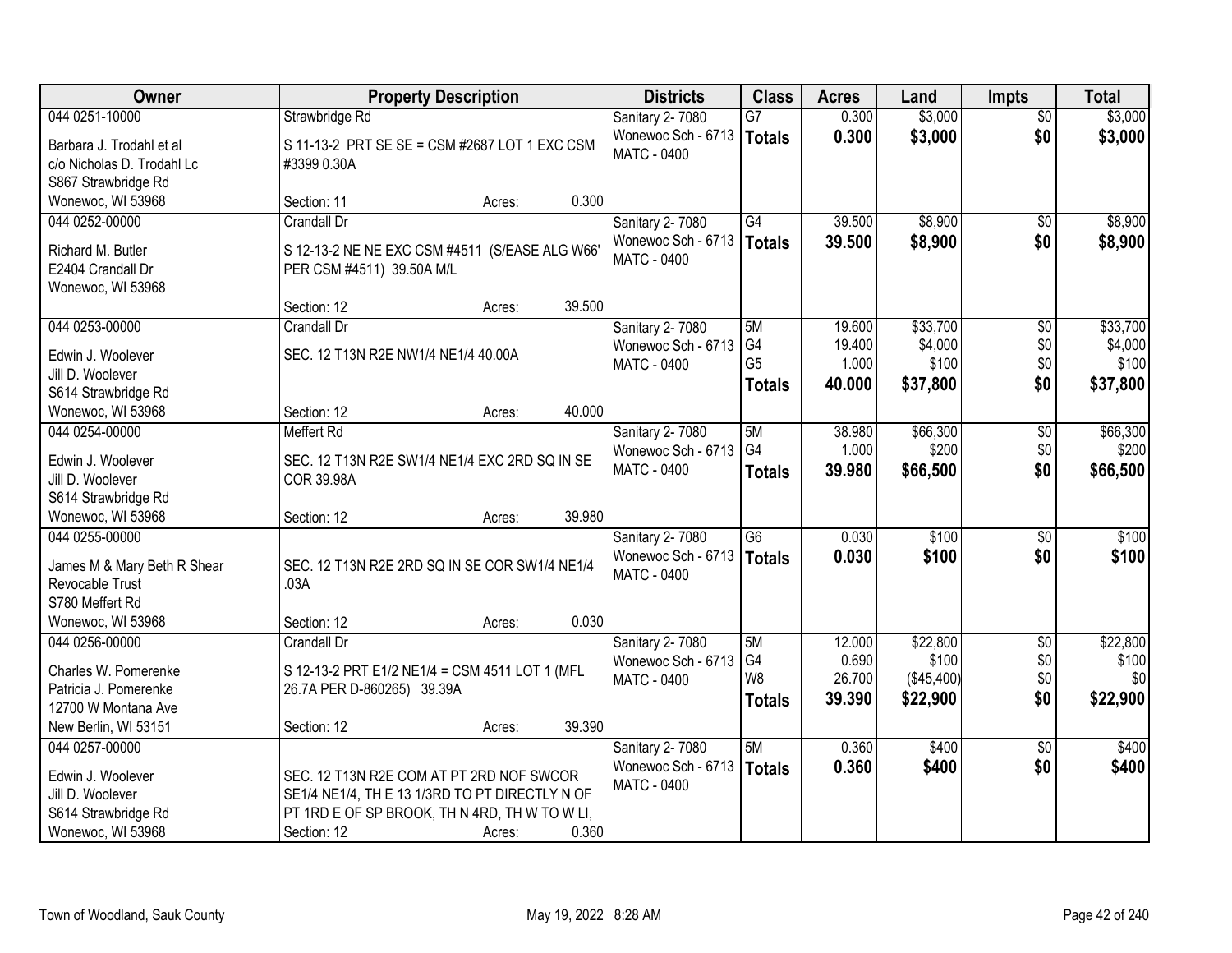| <b>Owner</b>                             | <b>Property Description</b>                    | <b>Districts</b>                  | <b>Class</b>         | <b>Acres</b>    | Land             | <b>Impts</b>    | <b>Total</b>     |
|------------------------------------------|------------------------------------------------|-----------------------------------|----------------------|-----------------|------------------|-----------------|------------------|
| 044 0258-00000                           |                                                | Sanitary 2-7080                   | $\overline{G6}$      | 0.180           | \$700            | $\overline{50}$ | \$700            |
| James M & Mary Beth R Shear              | SEC. 12 T13N R2E COM AT SW COR SE1/4 NE1/4, TH | Wonewoc Sch - 6713                | <b>Totals</b>        | 0.180           | \$700            | \$0             | \$700            |
| Revocable Trust                          | E 13 1/3RD TO PT 1RD E OF BROOK, TH N 2 RD TH  | MATC - 0400                       |                      |                 |                  |                 |                  |
| S780 Meffert Rd                          | W TO 1/8 LI, TH S 2RD TO BEG V166 P272 .18A    |                                   |                      |                 |                  |                 |                  |
| Wonewoc, WI 53968                        | 0.180<br>Section: 12<br>Acres:                 |                                   |                      |                 |                  |                 |                  |
| 044 0259-00000                           | <b>Meffert Rd</b>                              | Sanitary 2-7080                   | 5M                   | 23.500          | \$40,000         | $\overline{50}$ | \$40,000         |
| Edwin J. Woolever                        | SEC. 12 T13N R2E NE1/4 NW1/4 40.00A            | Wonewoc Sch - 6713                | G <sub>4</sub>       | 15.000          | \$3,100          | \$0             | \$3,100          |
| Jill D. Woolever                         |                                                | MATC - 0400                       | G <sub>5</sub>       | 1.500           | \$100            | \$0             | \$100            |
| S614 Strawbridge Rd                      |                                                |                                   | <b>Totals</b>        | 40.000          | \$43,200         | \$0             | \$43,200         |
| Wonewoc, WI 53968                        | 40.000<br>Section: 12<br>Acres:                |                                   |                      |                 |                  |                 |                  |
| 044 0260-00000                           | Strawbridge Rd                                 | <b>Sanitary 2-7080</b>            | G4                   | 40.000          | \$7,400          | $\sqrt[6]{}$    | \$7,400          |
|                                          |                                                | Wonewoc Sch - 6713                | Totals               | 40.000          | \$7,400          | \$0             | \$7,400          |
| Edwin J. Woolever                        | SEC. 12 T13N R2E NW1/4 NW1/4 40.00A            | MATC - 0400                       |                      |                 |                  |                 |                  |
| Jill D. Woolever                         |                                                |                                   |                      |                 |                  |                 |                  |
| S614 Strawbridge Rd                      |                                                |                                   |                      |                 |                  |                 |                  |
| Wonewoc, WI 53968                        | 40.000<br>Section: 12<br>Acres:                |                                   |                      |                 |                  |                 |                  |
| 044 0261-00000                           | S614 Strawbridge Rd                            | Sanitary 2-7080                   | 5M                   | 2.000           | \$3,000          | \$0             | \$3,000          |
| Edwin J. Woolever                        | SEC. 12 T13N R2E SW1/4 NW1/4 40.00A            | Wonewoc Sch - 6713<br>MATC - 0400 | G4<br>G <sub>5</sub> | 35.000<br>1.000 | \$6,400<br>\$100 | \$0<br>\$0      | \$6,400<br>\$100 |
| Jill D. Woolever                         |                                                |                                   | G7                   | 2.000           | \$20,000         | \$168,600       | \$188,600        |
| S614 Strawbridge Rd                      |                                                |                                   | <b>Totals</b>        | 40.000          | \$29,500         | \$168,600       | \$198,100        |
| Wonewoc, WI 53968                        | 40.000<br>Section: 12<br>Acres:                |                                   |                      |                 |                  |                 |                  |
| 044 0262-00000                           | <b>Meffert Rd</b>                              | Sanitary 2-7080                   | 5M                   | 32.900          | \$56,000         | \$0             | \$56,000         |
| Edwin J. Woolever                        | SEC. 12 T13N R2E SE1/4 NW1/4 40.00A            | Wonewoc Sch - 6713                | G4                   | 7.100           | \$1,600          | \$0             | \$1,600          |
| Jill D. Woolever                         |                                                | MATC - 0400                       | <b>Totals</b>        | 40.000          | \$57,600         | \$0             | \$57,600         |
| S614 Strawbridge Rd                      |                                                |                                   |                      |                 |                  |                 |                  |
| Wonewoc, WI 53968                        | 40.000<br>Section: 12<br>Acres:                |                                   |                      |                 |                  |                 |                  |
| 044 0264-00000                           | Strawbridge Rd                                 | Sanitary 2-7080                   | 5M                   | 13.000          | \$19,500         | $\overline{$0}$ | \$19,500         |
|                                          | S 12-13-2 NW SW EXC CSM #2061<br>37.8A M\L     | Wonewoc Sch - 6713                | G4                   | 24.800          | \$1,900          | \$0             | \$1,900          |
| Barbara J. Trodahl et al                 |                                                | <b>MATC - 0400</b>                | <b>Totals</b>        | 37.800          | \$21,400         | \$0             | \$21,400         |
| c/o Nicholas D. Trodahl Lc               |                                                |                                   |                      |                 |                  |                 |                  |
| S867 Strawbridge Rd<br>Wonewoc, WI 53968 | 37.800<br>Section: 12<br>Acres:                |                                   |                      |                 |                  |                 |                  |
| 044 0265-00000                           | Strawbridge Rd                                 | Sanitary 2-7080                   | 5M                   | 13.080          | \$19,600         | $\overline{50}$ | \$19,600         |
|                                          |                                                | Wonewoc Sch - 6713                | G4                   | 23.000          | \$5,200          | \$0             | \$5,200          |
| Barbara J. Trodahl et al                 | S 12-13-2 SW SW EXC CSM #2061 S\HWY & S\EASE   | MATC - 0400                       | G <sub>5</sub>       | 2.000           | \$100            | \$0             | \$100            |
| c/o Nicholas D. Trodahl Lc               | 38.08A M\L                                     |                                   | <b>Totals</b>        | 38.080          | \$24,900         | \$0             | \$24,900         |
| S867 Strawbridge Rd                      |                                                |                                   |                      |                 |                  |                 |                  |
| Wonewoc, WI 53968                        | 38.080<br>Section: 12<br>Acres:                |                                   |                      |                 |                  |                 |                  |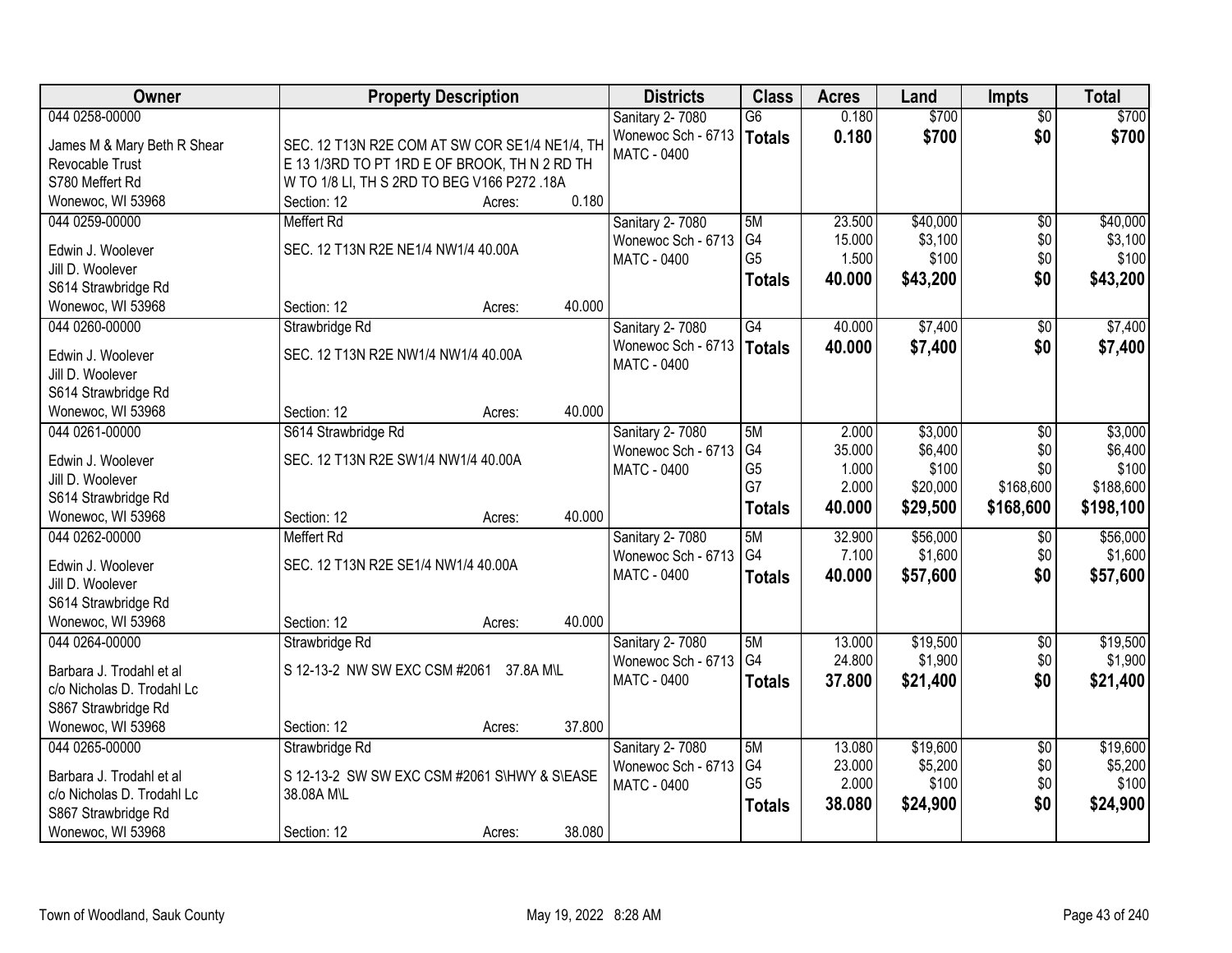| Owner                                                                                        | <b>Property Description</b>                                                                                                    |                   | <b>Districts</b>                                            | <b>Class</b>                     | <b>Acres</b>     | Land                 | <b>Impts</b>           | <b>Total</b>           |
|----------------------------------------------------------------------------------------------|--------------------------------------------------------------------------------------------------------------------------------|-------------------|-------------------------------------------------------------|----------------------------------|------------------|----------------------|------------------------|------------------------|
| 044 0265-10000                                                                               | Strawbridge Rd                                                                                                                 |                   | Sanitary 2-7080                                             | $\overline{G1}$                  | 2.060            | \$1,700              | $\overline{50}$        | \$1,700                |
| Barbara L. Trodahl et al<br>c/o Nicholas D. Trodahl Lc                                       | S 12-13-2 PRT W1\2 SW1\4 = CSM 2061 LOT 1 2.06A                                                                                |                   | Wonewoc Sch - 6713<br><b>MATC - 0400</b>                    | Totals                           | 2.060            | \$1,700              | \$0                    | \$1,700                |
| S867 Strawbridge Rd<br>Wonewoc, WI 53968                                                     | Section: 12                                                                                                                    | 2.060<br>Acres:   |                                                             |                                  |                  |                      |                        |                        |
| 044 0265-20000                                                                               | Strawbridge Rd                                                                                                                 |                   | Sanitary 2-7080                                             | $\overline{G1}$                  | 2.060            | \$1,700              | $\overline{50}$        | \$1,700                |
| Barbara L. Trodahl et al<br>c/o Nicholas D. Trodahl Lc                                       | S 12-13-2 PRT W1\2 SW1\4 = CSM 2061 LOT 2 2.06A                                                                                |                   | Wonewoc Sch - 6713<br>MATC - 0400                           | Totals                           | 2.060            | \$1,700              | \$0                    | \$1,700                |
| S867 Strawbridge Rd<br>Wonewoc, WI 53968                                                     | Section: 12                                                                                                                    | 2.060<br>Acres:   |                                                             |                                  |                  |                      |                        |                        |
| 044 0266-00000                                                                               |                                                                                                                                |                   | Sanitary 2-7080                                             | 5M                               | 10.000           | \$15,000             | \$0                    | \$15,000               |
| Rita A. Woolever<br>504 Salsbery Cir Apt 206<br>Hillsboro, WI 54634                          | S 12-13-2 E1/2 SE1/4 SW1/4<br>needs correction)                                                                                | 20.00A (D-1128605 | Wonewoc Sch - 6713<br>MATC - 0400                           | G4<br><b>Totals</b>              | 10.000<br>20,000 | \$1,700<br>\$16,700  | \$0<br>\$0             | \$1,700<br>\$16,700    |
|                                                                                              | Section: 12                                                                                                                    | 20.000<br>Acres:  |                                                             |                                  |                  |                      |                        |                        |
| 044 0267-00000                                                                               | N Dutch Hollow Rd                                                                                                              |                   | Sanitary 2-7080                                             | 5M                               | 10.000           | \$17,000             | \$0                    | \$17,000               |
| Barbara J. Trodahl et al<br>c/o Nicholas D. Trodahl Lc<br>S867 Strawbridge Rd                | S 12-13-2 W1/2 SE SW SUBJ HWY 20.00A                                                                                           |                   | Wonewoc Sch - 6713<br>MATC - 0400                           | G <sub>4</sub><br><b>Totals</b>  | 10.000<br>20.000 | \$2,100<br>\$19,100  | \$0<br>\$0             | \$2,100<br>\$19,100    |
| Wonewoc, WI 53968                                                                            | Section: 12                                                                                                                    | 20.000<br>Acres:  |                                                             |                                  |                  |                      |                        |                        |
| 044 0268-00000<br>James G Schweich Revocable Trust<br>Gerald J. Schweich<br>S788 Meffert Rd  | <b>Meffert Rd</b><br>(D-1186858 NEEDS CORRECTION) S 12-13-2 PRT<br>E1/2 SE1/4 = CSM 3876 LOT 1 (S/EASE PER CSM<br>3876) 27.74A |                   | Sanitary 2-7080<br>Wonewoc Sch - 6713<br><b>MATC - 0400</b> | $\overline{G6}$<br><b>Totals</b> | 27.740<br>27.740 | \$94,300<br>\$94,300 | $\overline{50}$<br>\$0 | \$94,300<br>\$94,300   |
| La Valle, WI 53941                                                                           | Section: 12                                                                                                                    | 27.740<br>Acres:  |                                                             |                                  |                  |                      |                        |                        |
| 044 0268-10000<br>James G Schweich Revocable Trust<br>S788 Meffert Rd<br>La Valle, WI 53941  | S788 Meffert Rd<br>(D-1186857 NEEDS CORRECTION) S 12-13-2 PRT<br>E1/2 SE1/4 = CSM 3876 LOT 2 6.60A                             |                   | Sanitary 2-7080<br>Wonewoc Sch - 6713<br><b>MATC - 0400</b> | $\overline{G1}$<br><b>Totals</b> | 6.600<br>6.600   | \$20,700<br>\$20,700 | \$370,500<br>\$370,500 | \$391,200<br>\$391,200 |
|                                                                                              | Section: 12                                                                                                                    | 6.600<br>Acres:   |                                                             |                                  |                  |                      |                        |                        |
| 044 0268-20000<br>Gerald J Schweich Revocable Trust<br>S794 Meffert Rd<br>La Valle, WI 53941 | S794 Meffert Rd<br>S 12-13-2 PRT E1/2 SE1/4 = CSM #3876 LOT 3 5.92A<br>(W/EASE PER CSM #3876)<br>Section: 12                   | 5.920<br>Acres:   | Sanitary 2-7080<br>Wonewoc Sch - 6713<br>MATC - 0400        | $\overline{G1}$<br>Totals        | 5.920<br>5.920   | \$19,300<br>\$19,300 | \$347,500<br>\$347,500 | \$366,800<br>\$366,800 |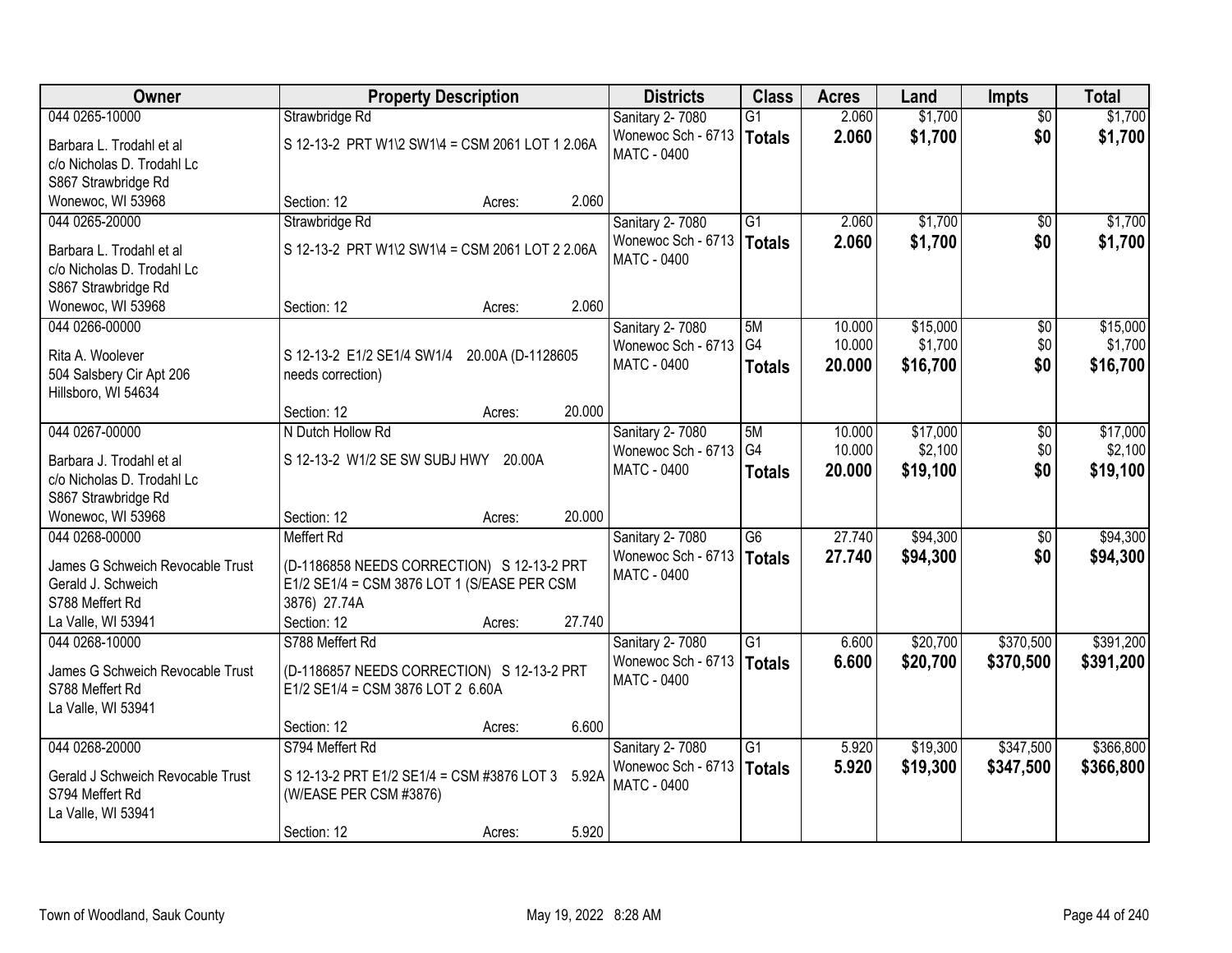| Owner                                                                                 |                                | <b>Property Description</b>                         |        | <b>Districts</b>                      | <b>Class</b>         | <b>Acres</b>     | Land                | <b>Impts</b>           | <b>Total</b>        |
|---------------------------------------------------------------------------------------|--------------------------------|-----------------------------------------------------|--------|---------------------------------------|----------------------|------------------|---------------------|------------------------|---------------------|
| 044 0269-00000                                                                        | S780 Meffert Rd                |                                                     |        | <b>Sanitary 2-7080</b>                | G1                   | 2.000            | \$12,500            | \$320,100              | \$332,600           |
| James M & Mary Beth R Shear                                                           |                                | SEC. 12 T13N R2E NW1/4 SE1/4 N & E OF HWY 16.90/    |        | Wonewoc Sch - 6713                    | G <sub>6</sub>       | 14.900           | \$50,700            | \$0                    | \$50,700            |
| Revocable Trust                                                                       |                                |                                                     |        | MATC - 0400                           | <b>Totals</b>        | 16.900           | \$63,200            | \$320,100              | \$383,300           |
| S780 Meffert Rd                                                                       |                                |                                                     |        |                                       |                      |                  |                     |                        |                     |
| Wonewoc, WI 53968                                                                     | Section: 12                    | Acres:                                              | 16.900 |                                       |                      |                  |                     |                        |                     |
| 044 0270-00000                                                                        | S753 Meffert Rd                |                                                     |        | Sanitary 2-7080                       | $\overline{G1}$      | 3.000            | \$15,000            | \$156,400              | \$171,400           |
| Hamburg Family Revocable Living Trust   S 12-13-2 PRT NW SE = CSM #4721 LOT 1 EXC COM |                                |                                                     |        | Wonewoc Sch - 6713                    | G <sub>6</sub>       | 17.680           | \$67,200            | \$0                    | \$67,200            |
| S753 Meffert Rd                                                                       |                                | SE COR SD LOT 1-S88?58'31"W 520'- N27?5'E 337.06'   |        | MATC - 0400                           | <b>Totals</b>        | 20.680           | \$82,200            | \$156,400              | \$238,600           |
| Wonewoc, WI 53968                                                                     |                                | TO C/L MEFFERT RD-SELY ALG SD C/L TO ELI SD         |        |                                       |                      |                  |                     |                        |                     |
|                                                                                       | Section: 12                    | Acres:                                              | 20.680 |                                       |                      |                  |                     |                        |                     |
| 044 0270-10000                                                                        | <b>Meffert Rd</b>              |                                                     |        | Sanitary 2-7080                       | $\overline{G6}$      | 19.660           | \$66,800            | \$0                    | \$66,800            |
| Michael R. Randles                                                                    |                                |                                                     |        | Wonewoc Sch - 6713                    | <b>Totals</b>        | 19.660           | \$66,800            | \$0                    | \$66,800            |
| 10738 E Bowers Lake Rd                                                                | (W&S/EASE PER D-936097) 19.66A | S 12-13-2 PRT NE1/4 SW1/4 = CSM 4721 LOT 2          |        | <b>MATC - 0400</b>                    |                      |                  |                     |                        |                     |
| Whitewater, WI 53190                                                                  |                                |                                                     |        |                                       |                      |                  |                     |                        |                     |
|                                                                                       | Section: 12                    | Acres:                                              | 19.660 |                                       |                      |                  |                     |                        |                     |
| 044 0270-20000                                                                        | S709 Meffert Rd                |                                                     |        | Sanitary 2-7080                       | $\overline{G6}$      | 19.680           | \$66,900            | \$0                    | \$66,900            |
|                                                                                       |                                |                                                     |        | Wonewoc Sch - 6713                    | <b>Totals</b>        | 19.680           | \$66,900            | \$0                    | \$66,900            |
| Richard J. Rogers                                                                     |                                | S 12-13-2 PRT NE SW = CSM #4721 LOT 3 19.68A        |        | MATC - 0400                           |                      |                  |                     |                        |                     |
| Niki M. Rogers<br>N70 W7292 Bridge Rd                                                 | (W/EASE PER D-936097)          |                                                     |        |                                       |                      |                  |                     |                        |                     |
| Cedarburg, WI 53021                                                                   | Section: 12                    | Acres:                                              | 19.680 |                                       |                      |                  |                     |                        |                     |
| 044 0270-30000                                                                        | <b>Meffert Rd</b>              |                                                     |        | Sanitary 2-7080                       | $\overline{G6}$      | 2.600            | \$9,900             | $\overline{50}$        | \$9,900             |
|                                                                                       |                                |                                                     |        | Wonewoc Sch - 6713                    | <b>Totals</b>        | 2.600            | \$9,900             | \$0                    | \$9,900             |
| James M & Mary Beth R Shear                                                           |                                | S 12-13-2 PRT NW SE = THAT PRT LOT 1 CSM #4721      |        | <b>MATC - 0400</b>                    |                      |                  |                     |                        |                     |
| Revocable Trust                                                                       |                                | DESC AS COM SE COR LOT 1-S88?58'31"W                |        |                                       |                      |                  |                     |                        |                     |
| S780 Meffert Rd                                                                       |                                | 520'-N27?5'E 337.06' TO C/L MEFFERT RD-SELY ALG     |        |                                       |                      |                  |                     |                        |                     |
| Wonewoc, WI 53968                                                                     | Section: 12                    | Acres:                                              | 2.600  |                                       |                      |                  |                     |                        |                     |
| 044 0271-00000                                                                        |                                |                                                     |        | Sanitary 2-7080<br>Wonewoc Sch - 6713 | 5M<br>G4             | 10.300<br>29.700 | \$15,500<br>\$6,800 | $\overline{50}$<br>\$0 | \$15,500<br>\$6,800 |
| Rita A. Woolever                                                                      |                                | S 12-13-2 SW SE 40.00A (D-1128605 needs correction) |        | MATC - 0400                           | <b>Totals</b>        | 40.000           | \$22,300            | \$0                    | \$22,300            |
| 504 Salsbery Cir Apt 206                                                              |                                |                                                     |        |                                       |                      |                  |                     |                        |                     |
| Hillsboro, WI 54634                                                                   |                                |                                                     |        |                                       |                      |                  |                     |                        |                     |
|                                                                                       | Section: 12                    | Acres:                                              | 40.000 |                                       |                      |                  |                     |                        |                     |
| 044 0272-00000                                                                        | S895 Meffert Rd                |                                                     |        | Sanitary 2-7080                       | $\overline{G4}$      | 34.260           | \$6,500             | $\overline{50}$        | \$6,500             |
| Rita A. Woolever                                                                      |                                | S 12-13-2 THAT PRT E1/2 SE1/4 LYING SLY OF C/L      |        | Wonewoc Sch - 6713                    | G <sub>5</sub><br>G7 | 2.000<br>3.000   | \$100               | \$0<br>\$134,400       | \$100               |
| 504 Salsbery Cir Apt 206                                                              |                                | TN RD EXC COM SE COR-S88?22'W 33' TO POB:           |        | <b>MATC - 0400</b>                    |                      | 39.260           | \$30,000            |                        | \$164,400           |
| Hillsboro, WI 54634                                                                   |                                | CONT W 756.69'- N83?23'10"E 380.2'- N88?22'E        |        |                                       | <b>Totals</b>        |                  | \$36,600            | \$134,400              | \$171,000           |
|                                                                                       | Section: 12                    | Acres:                                              | 39.260 |                                       |                      |                  |                     |                        |                     |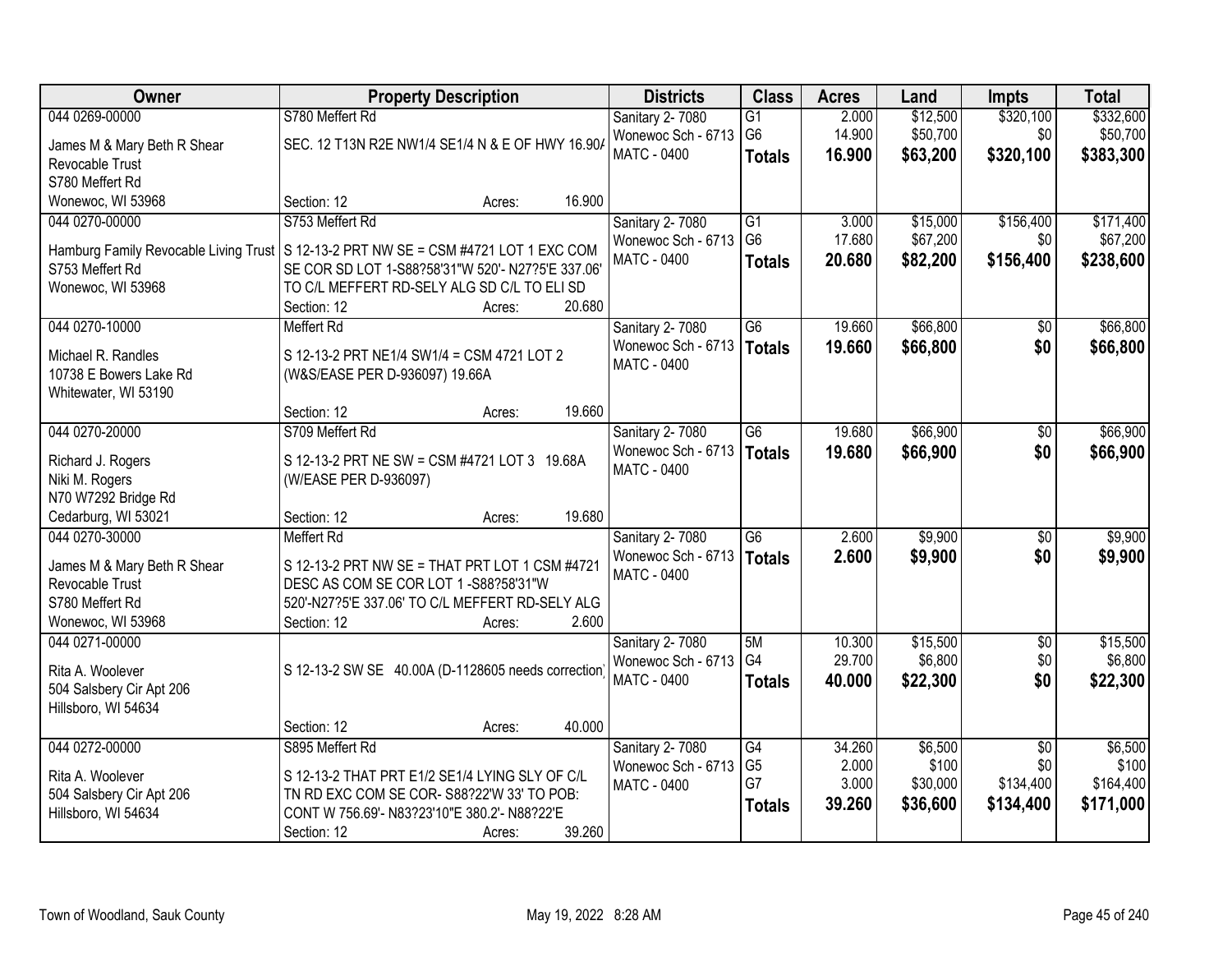| Owner                     | <b>Property Description</b>                        | <b>Districts</b>                         | <b>Class</b>    | <b>Acres</b> | Land     | <b>Impts</b>    | <b>Total</b> |
|---------------------------|----------------------------------------------------|------------------------------------------|-----------------|--------------|----------|-----------------|--------------|
| 044 0273-00000            | Dutch Hollow Rd                                    | Sanitary 2-7080                          | G4              | 6.330        | \$1,200  | $\overline{30}$ | \$1,200      |
| Rita A. Woolever          | S 13-13-2 PRT NE NW N OF TN RD COM NE COR-S        | Wonewoc Sch - 6713                       | <b>Totals</b>   | 6.330        | \$1,200  | \$0             | \$1,200      |
| 504 Salsbery Cir Apt 206  | 320'- S70?51'W 436.94' TO C/L TN RD- NW ALG C/L TO | <b>MATC - 0400</b>                       |                 |              |          |                 |              |
| Hillsboro, WI 54634       | W LI- N TO NW COR- E TO POB EXC CSM #2321          |                                          |                 |              |          |                 |              |
|                           | 6.330<br>Section: 13<br>Acres:                     |                                          |                 |              |          |                 |              |
| 044 0273-10000            | E2246 N Dutch Hollow Rd                            | Sanitary 2-7080                          | $\overline{G1}$ | 3.190        | \$15,200 | \$88,100        | \$103,300    |
|                           |                                                    | Wonewoc Sch - 6713   Totals              |                 | 3.190        | \$15,200 | \$88,100        | \$103,300    |
| Matthew A. Cheever        | S 13-13-2 PRT NE NW = CSM #2321 LOT 1 3.189A       | <b>MATC - 0400</b>                       |                 |              |          |                 |              |
| Julianna B. Durst         |                                                    |                                          |                 |              |          |                 |              |
| E2246 N Dutch Hollow Rd   | 3.190<br>Section: 13                               |                                          |                 |              |          |                 |              |
| La Valle, WI 53941        | Acres:<br>N Dutch Hollow Rd                        |                                          | G4              | 1.790        | \$100    |                 | \$100        |
| 044 0274-00000            |                                                    | Sanitary 2-7080                          |                 |              |          | \$0             |              |
| Rita A. Woolever          | S 13-13-2 PRT NE NW COM NE COR- S 859.64' TO       | Wonewoc Sch - 6713<br>MATC - 0400        | <b>Totals</b>   | 1.790        | \$100    | \$0             | \$100        |
| 504 Salsbery Cir Apt 206  | C/L TN RD-N46?10'W 572.2' ALG C/L TO POB-          |                                          |                 |              |          |                 |              |
| Hillsboro, WI 54634       | S20?58'W 187.4'- N73?42'W 282.1'- N32?23'W 303.2'- |                                          |                 |              |          |                 |              |
|                           | 1.790<br>Section: 13<br>Acres:                     |                                          |                 |              |          |                 |              |
| 044 0275-00000            | W Dutch Hollow Rd                                  | Sanitary -7070                           | $\overline{G1}$ | 6.510        | \$20,500 | $\sqrt[6]{}$    | \$20,500     |
|                           |                                                    | Wonewoc Sch - 6713                       | <b>Totals</b>   | 6.510        | \$20,500 | \$0             | \$20,500     |
| Freedom Land Capital, LLC | S 13-13-02 PRT NW NW BEING PARCEL "A" OF POS       | <b>MATC - 0400</b>                       |                 |              |          |                 |              |
| 975 E Riggs Rd 12-441     | #10405 DESC IN R421-429 6.51A (S/DECL OF COV &     |                                          |                 |              |          |                 |              |
| Chandler, AZ 85249        | <b>RESTR PER V382-375)</b><br>6.510<br>Section: 13 |                                          |                 |              |          |                 |              |
| 044 0276-00000            | Acres:<br>W Dutch Hollow Rd                        |                                          | $\overline{G1}$ | 6.140        | \$19,800 | \$0             | \$19,800     |
|                           |                                                    | Sanitary -7070                           |                 |              |          |                 |              |
| Jeffrey J. Lair           | S 13-13-02 PRT NW NW & SW NW BEING PARCEL "B"      | Wonewoc Sch - 6713<br><b>MATC - 0400</b> | <b>Totals</b>   | 6.140        | \$19,800 | \$0             | \$19,800     |
| 2038 Rockwood Ln          | OF POS #10405 AS DESC IN R419-036 6.14A            |                                          |                 |              |          |                 |              |
| North Aurora, IL 60542    | (S/DECL OF COV & RESTR PER V382-375)               |                                          |                 |              |          |                 |              |
|                           | 6.140<br>Section: 13<br>Acres:                     |                                          |                 |              |          |                 |              |
| 044 0277-00000            | S1057 W Dutch Hollow Rd                            | Sanitary -7070                           | $\overline{G1}$ | 7.920        | \$23,300 | \$292,500       | \$315,800    |
| Ruth A. Bauer et al       | S 13-13-02 PRT SW NW & NW SW BEING PARCEL "C"      | Wonewoc Sch - 6713                       | <b>Totals</b>   | 7.920        | \$23,300 | \$292,500       | \$315,800    |
| c/o Edward Bauer Jr       | OF POS #10405 DESC IN R479-563 7.92A (S/DECL       | MATC - 0400                              |                 |              |          |                 |              |
| S1057 W Dutch Hollow Rd   | OF COV & RESTR PER V382-375)                       |                                          |                 |              |          |                 |              |
| Wonewoc, WI 53968-0000    | 7.920<br>Section: 13<br>Acres:                     |                                          |                 |              |          |                 |              |
| 044 0278-00000            | W Dutch Hollow Rd                                  | Sanitary -7070                           | G1              | 8.560        | \$24,600 | $\overline{30}$ | \$24,600     |
|                           |                                                    | Wonewoc Sch - 6713                       | G <sub>5</sub>  | 1.870        | \$1,100  | \$0             | \$1,100      |
| Ruth A. Bauer et al       | S 13-13-02 PRT NW SW BEING PARCEL "D" OF POS       | MATC - 0400                              |                 | 10.430       | \$25,700 | \$0             | \$25,700     |
| c/o Edward Bauer Jr       | #10405 DESC IN R194-587 10.43A (S/DECL OF COV      |                                          | <b>Totals</b>   |              |          |                 |              |
| S1057 W Dutch Hollow Rd   | & RESTR PER V382-375)                              |                                          |                 |              |          |                 |              |
| Wonewoc, WI 53968-0000    | 10.430<br>Section: 13<br>Acres:                    |                                          |                 |              |          |                 |              |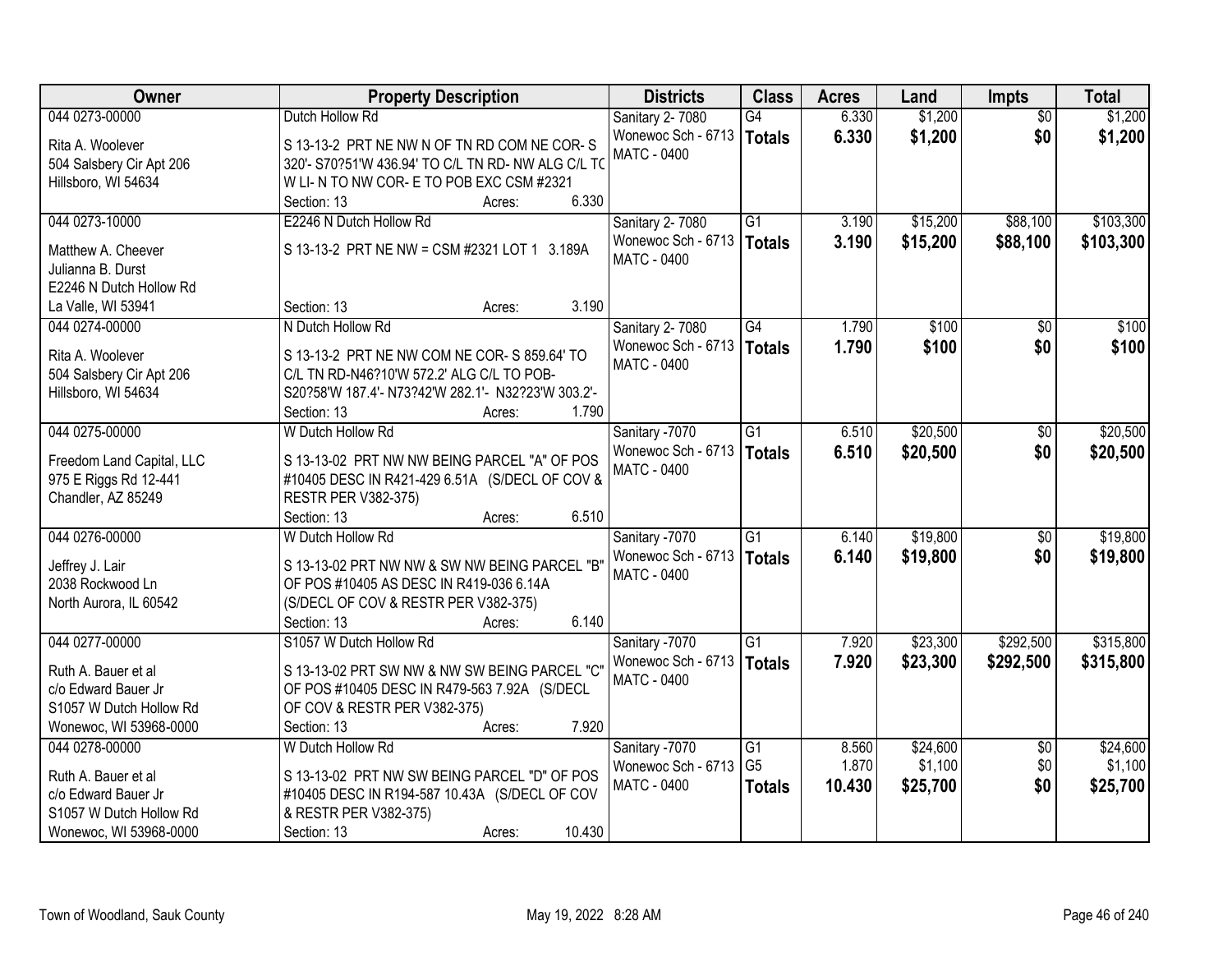| Owner                   | <b>Property Description</b>                     | <b>Districts</b>                                  | <b>Class</b>           | <b>Acres</b> | Land     | <b>Impts</b>    | <b>Total</b> |
|-------------------------|-------------------------------------------------|---------------------------------------------------|------------------------|--------------|----------|-----------------|--------------|
| 044 0279-00000          | S1165 W Dutch Hollow Rd                         | Sanitary -7070                                    | G1                     | 10.860       | \$29,200 | \$155,700       | \$184,900    |
| Peter S. Moreno         | S 13-13-02 PRT W1/2 SW1/4 BEING PARCEL "F" OF   | Wonewoc Sch - 6713 G5                             |                        | 3.810        | \$2,300  | \$0             | \$2,300      |
| Megan A. Moreno         | POS #10405 DESC IN R726-248 14.67A M /L (S/DECL | MATC - 0400                                       | <b>Totals</b>          | 14.670       | \$31,500 | \$155,700       | \$187,200    |
| 2411 Joss Ct            | OF COV & RESTR PER V382-375)                    |                                                   |                        |              |          |                 |              |
| Madison, WI 53726       | 14.670<br>Section: 13<br>Acres:                 |                                                   |                        |              |          |                 |              |
| 044 0279-10000          | W Dutch Hollow Rd                               | Sanitary -7070                                    | G1                     | 6.410        | \$20,300 | \$0             | \$20,300     |
|                         |                                                 | Wonewoc Sch - 6713                                | G <sub>5</sub>         | 0.790        | \$500    | \$0             | \$500        |
| Gregory H. White Lc     | (D-1211031 NEEDS CORRECTION) S13-13-02 PRT      | <b>MATC - 0400</b>                                | <b>Totals</b>          | 7.200        | \$20,800 | \$0             | \$20,800     |
| Rollie Schraepfer       | NW SW BEING PARCEL "E" OF POS #10405 DESC IN    |                                                   |                        |              |          |                 |              |
| 15890 Crist Ln          | R189-269 7.20A (S/DECL OF COV & RESTR PER       |                                                   |                        |              |          |                 |              |
| Darlington, WI 53530    | 7.200<br>Section: 13<br>Acres:                  |                                                   |                        |              |          |                 |              |
| 044 0280-00000          | W Dutch Hollow Rd                               | Sanitary 2-7080                                   | $\overline{\text{X2}}$ | 9.250        | \$0      | \$0             | \$0          |
| Wis Dept Natl Resources | S13 T13N R2E CERT SUR # 96 PARCEL "A" -         | Wonewoc Sch - 6713   Totals                       |                        | 9.250        | \$0      | \$0             | \$0          |
| PO Box 7921             | CONSERVANCY AREA 9.25A M/L                      | <b>MATC - 0400</b>                                |                        |              |          |                 |              |
| Madison, WI 53707       |                                                 |                                                   |                        |              |          |                 |              |
|                         | 9.250<br>Section: 13<br>Acres:                  |                                                   |                        |              |          |                 |              |
| 044 0281-00000          |                                                 | Sanitary 2-7080                                   | X4                     | 1.880        | \$0      | \$0             | \$0          |
|                         |                                                 | Wonewoc Sch - 6713   Totals                       |                        | 1.880        | \$0      | \$0             | \$0          |
| Woodland, Town of       | S 13 T13N R2E CERT SUR # 96 PARCEL "B" - ROAD   | MATC - 0400                                       |                        |              |          |                 |              |
| E2326 Crandall Dr       | TO PUBLIC ACCESS 1.88A M/L                      |                                                   |                        |              |          |                 |              |
| Wonewoc, WI 53968       | 1.880                                           |                                                   |                        |              |          |                 |              |
| 044 0282-00000          | Section: 13<br>Acres:                           |                                                   | X4                     | 4.000        | \$0      | $\overline{50}$ | \$0          |
|                         |                                                 | Sanitary 2-7080                                   |                        |              |          |                 | \$0          |
| Woodland, Town of       | S 13 T13N R2E CERT SUR # 96 PARCEL "C" - PUBLIC | Wonewoc Sch - 6713   Totals<br><b>MATC - 0400</b> |                        | 4.000        | \$0      | \$0             |              |
| E2326 Crandall Dr       | ACCESS 4.00A M/L                                |                                                   |                        |              |          |                 |              |
| Wonewoc, WI 53968       |                                                 |                                                   |                        |              |          |                 |              |
|                         | 4.000<br>Section: 13<br>Acres:                  |                                                   |                        |              |          |                 |              |
| 044 0282-10000          |                                                 | Sanitary -7070                                    | $\overline{G5}$        | 72.090       | \$5,000  | \$0             | \$5,000      |
| Dutch Hollow L Prop/O/a | S 13-13-02 THOSE LANDS LYING UNDER DUTCH        | Wonewoc Sch - 6713                                | <b>Totals</b>          | 72.090       | \$5,000  | \$0             | \$5,000      |
| E2670 Clubhouse Dr      | HOLLOW LAKE (ASSESSED W/044-0471-00000)         | <b>MATC - 0400</b>                                |                        |              |          |                 |              |
| La Valle, WI 53941      |                                                 |                                                   |                        |              |          |                 |              |
|                         | 65.670<br>Section: 13<br>Acres:                 |                                                   |                        |              |          |                 |              |
| 044 0283-00000          | S925 W Dutch Hollow Rd                          | Sanitary 2-7080                                   | $\overline{G1}$        | 3.530        | \$37,100 | \$52,200        | \$89,300     |
|                         |                                                 | Wonewoc Sch - 6713   Totals                       |                        | 3.530        | \$37,100 | \$52,200        | \$89,300     |
| John J. Shaker          | S 14-13-2 PRT NE1/4 NE1/4 = CSM 5134 LOT 1      | <b>MATC - 0400</b>                                |                        |              |          |                 |              |
| S925 W Dutch Hollow Rd  | (W&S/EASE PER D-644110 & CSM 5134) 3.53A        |                                                   |                        |              |          |                 |              |
| Wonewoc, WI 53968       |                                                 |                                                   |                        |              |          |                 |              |
|                         | 3.530<br>Section: 14<br>Acres:                  |                                                   |                        |              |          |                 |              |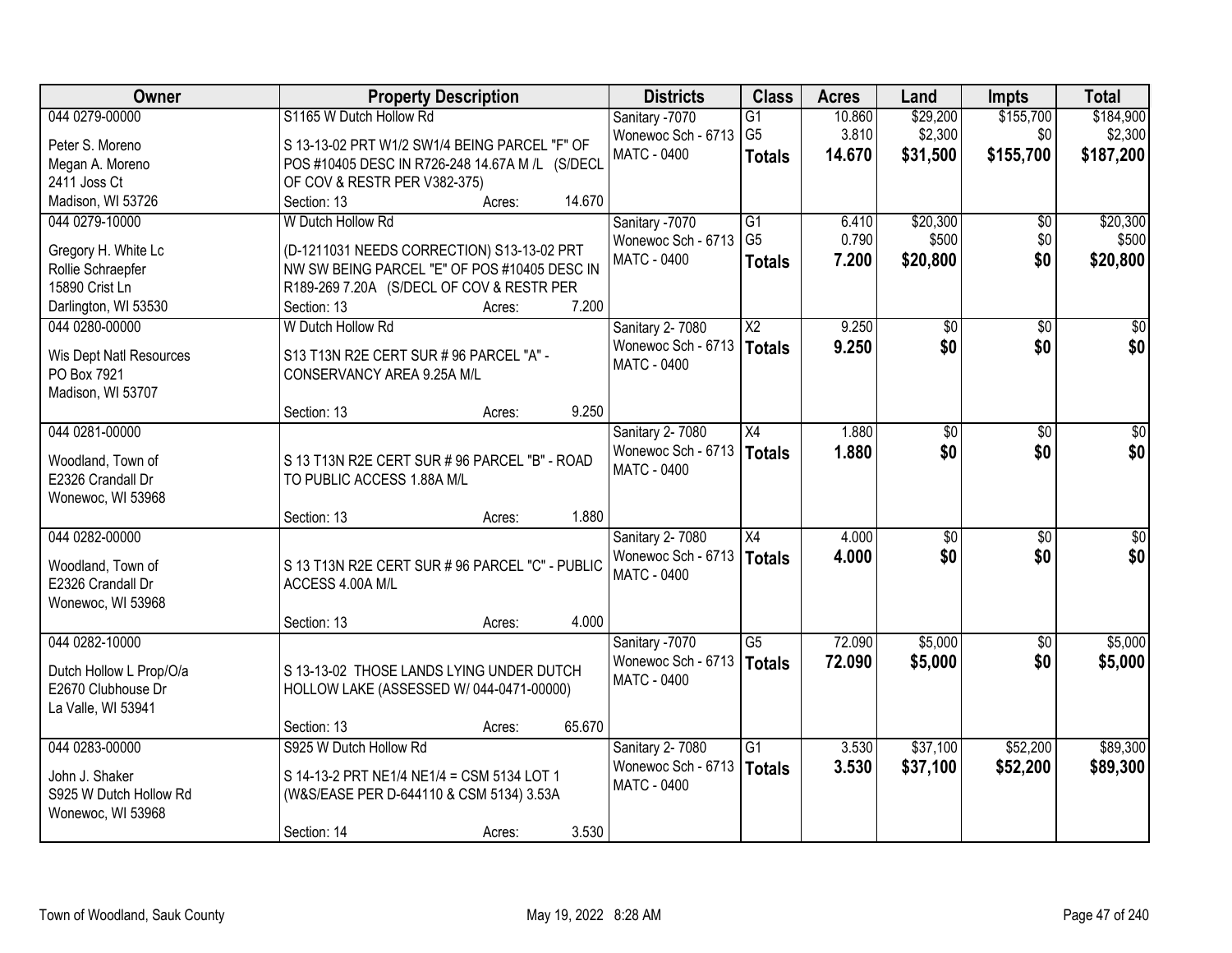| Owner                  |                                             | <b>Property Description</b> |        |                    | <b>Class</b>    | <b>Acres</b> | Land     | <b>Impts</b>    | <b>Total</b> |
|------------------------|---------------------------------------------|-----------------------------|--------|--------------------|-----------------|--------------|----------|-----------------|--------------|
| 044 0283-10000         | W Dutch Hollow Rd                           |                             |        | Sanitary 2-7080    | 5M              | 24.470       | \$39,600 | \$0             | \$39,600     |
| Keith Koenecke         | S 14-13-2 NE NE EXC CSM #5134 36.47A M/L    |                             |        | Wonewoc Sch - 6713 | G4              | 11.500       | \$2,900  | \$0             | \$2,900      |
| Tammy Koenecke         | (W/EASE PER R722-058 & CSM #5134)           |                             |        | MATC - 0400        | G <sub>5</sub>  | 0.500        | \$100    | \$0             | \$100        |
| E5619 Coon Valley Dr   |                                             |                             |        |                    | <b>Totals</b>   | 36.470       | \$42,600 | \$0             | \$42,600     |
| Reedsburg, WI 53959    | Section: 14                                 | Acres:                      | 36.470 |                    |                 |              |          |                 |              |
| 044 0284-00000         | Degner Rd                                   |                             |        | Sanitary 2-7080    | 5M              | 9.000        | \$13,500 | $\overline{50}$ | \$13,500     |
|                        |                                             |                             |        | Wonewoc Sch - 6713 | G <sub>4</sub>  | 29.000       | \$3,900  | \$0             | \$3,900      |
| Mary A. Degner         | S 14-13-2 NW NE<br>40.00A                   |                             |        | MATC - 0400        | G <sub>5</sub>  | 2.000        | \$100    | \$0             | \$100        |
| S1710 Rott Rd          |                                             |                             |        |                    | <b>Totals</b>   | 40.000       | \$17,500 | \$0             | \$17,500     |
| Wonewoc, WI 53968-0000 |                                             |                             |        |                    |                 |              |          |                 |              |
|                        | Section: 14                                 | Acres:                      | 40.000 |                    |                 |              |          |                 |              |
| 044 0285-00000         | E1903 Degner Rd                             |                             |        | Sanitary 2-7080    | 5M              | 13.050       | \$19,600 | \$0             | \$19,600     |
| Mary A. Degner         | S 14-13-2 SW NE 40.00A                      |                             |        | Wonewoc Sch - 6713 | G4<br>G7        | 26.450       | \$3,800  | \$0             | \$3,800      |
| S1710 Rott Rd          |                                             |                             |        | <b>MATC - 0400</b> |                 | 0.500        | \$5,000  | \$800           | \$5,800      |
| Wonewoc, WI 53968-0000 |                                             |                             |        |                    | <b>Totals</b>   | 40.000       | \$28,400 | \$800           | \$29,200     |
|                        | Section: 14                                 | Acres:                      | 40.000 |                    |                 |              |          |                 |              |
| 044 0286-00000         |                                             |                             |        | Sanitary 2-7080    | 5M              | 20.000       | \$30,000 | \$0             | \$30,000     |
| Keith Koenecke         | S 14-13-2 SE NE 40.00A                      |                             |        | Wonewoc Sch - 6713 | G4              | 20.000       | \$3,800  | \$0             | \$3,800      |
| Tammy Koenecke         |                                             |                             |        | <b>MATC - 0400</b> | <b>Totals</b>   | 40.000       | \$33,800 | \$0             | \$33,800     |
| E5619 Coon Valley Dr   |                                             |                             |        |                    |                 |              |          |                 |              |
| Reedsburg, WI 53959    | Section: 14                                 | Acres:                      | 40.000 |                    |                 |              |          |                 |              |
| 044 0287-00000         |                                             |                             |        | Sanitary 2-7080    | 5M              | 16.000       | \$27,200 | $\overline{50}$ | \$27,200     |
|                        |                                             |                             |        | Wonewoc Sch - 6713 | G4              | 22.000       | \$4,200  | \$0             | \$4,200      |
| Alvin V. Hagemann      | SEC. 14 T13N R2E NE1/4 NW1/4 40.00A         |                             |        | <b>MATC - 0400</b> | G <sub>5</sub>  | 2.000        | \$100    | \$0             | \$100        |
| Frieda J. Hagemann     |                                             |                             |        |                    | <b>Totals</b>   | 40.000       | \$31,500 | \$0             | \$31,500     |
| S985 Hagemann Rd       |                                             |                             |        |                    |                 |              |          |                 |              |
| Wonewoc, WI 53968      | Section: 14                                 | Acres:                      | 40.000 |                    |                 |              |          |                 |              |
| 044 0288-00000         | S985 Hagemann Rd                            |                             |        | Sanitary 2-7080    | 5M              | 15.000       | \$25,500 | $\overline{50}$ | \$25,500     |
| Alvin V. Hagemann      | S 14-13-2 NW NW EXC CSM #2244 38.78A        |                             |        | Wonewoc Sch - 6713 | G4              | 20.780       | \$4,100  | \$0             | \$4,100      |
| Frieda J. Hagemann     |                                             |                             |        | <b>MATC - 0400</b> | G7              | 3.000        | \$30,000 | \$107,600       | \$137,600    |
| S985 Hagemann Rd       |                                             |                             |        |                    | <b>Totals</b>   | 38.780       | \$59,600 | \$107,600       | \$167,200    |
| Wonewoc, WI 53968      | Section: 14                                 | Acres:                      | 38.780 |                    |                 |              |          |                 |              |
| 044 0288-10000         | S994 Hagemann Rd                            |                             |        | Sanitary 2-7080    | $\overline{G1}$ | 1.220        | \$10,600 | \$165,000       | \$175,600    |
|                        |                                             |                             |        | Wonewoc Sch - 6713 | Totals          | 1.220        | \$10,600 | \$165,000       | \$175,600    |
| Alvin Hagemann Jr      | S 14-13-2 PRT NW NW = CSM #2244 LOT 1 1.22A |                             |        | <b>MATC - 0400</b> |                 |              |          |                 |              |
| S994 Hagemann Rd       |                                             |                             |        |                    |                 |              |          |                 |              |
| Wonewoc, WI 53968      | Section: 14                                 | Acres:                      | 1.220  |                    |                 |              |          |                 |              |
|                        |                                             |                             |        |                    |                 |              |          |                 |              |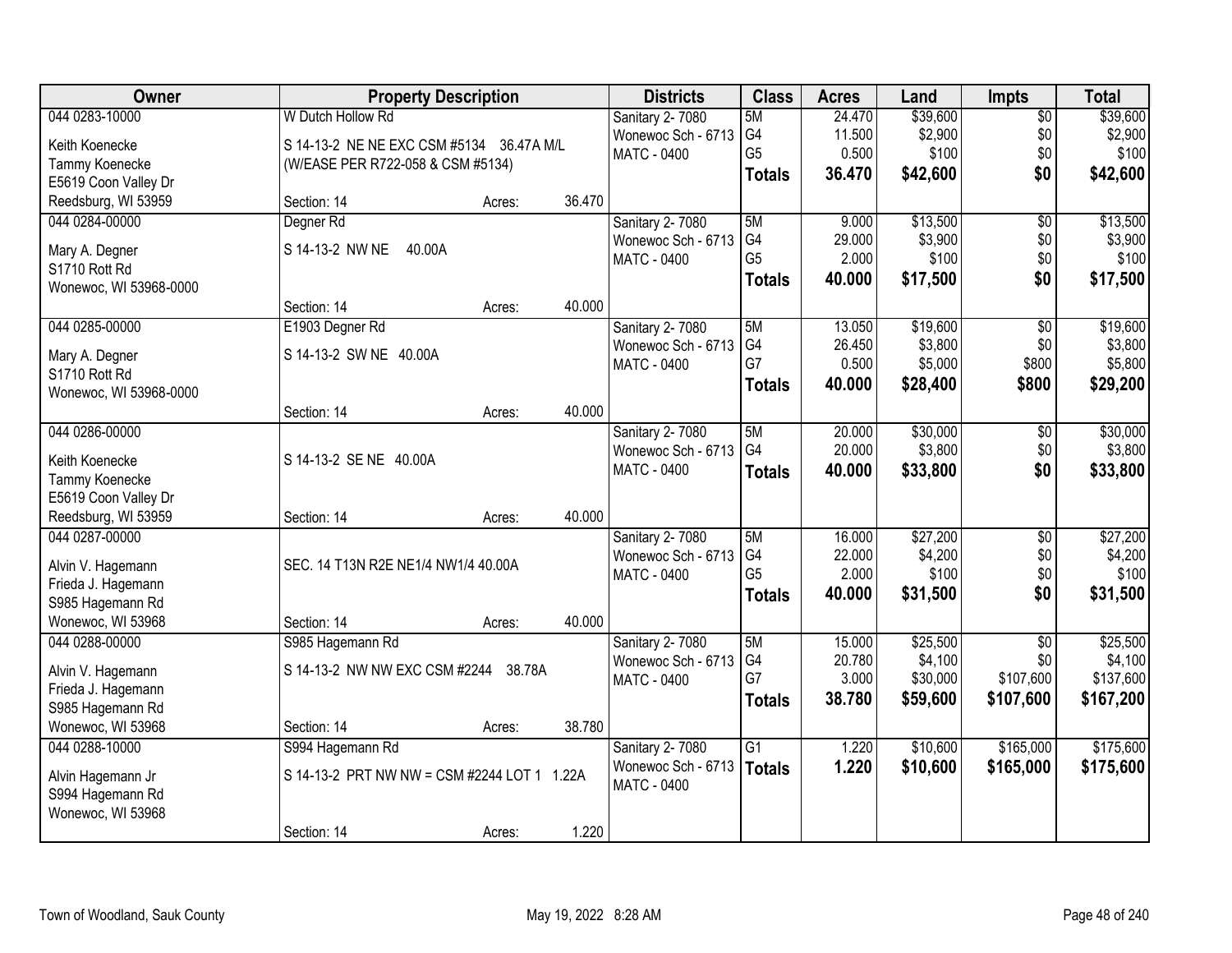| <b>Owner</b>                            | <b>Property Description</b>                  |        | <b>Districts</b>       | <b>Class</b>    | <b>Acres</b> | Land        | Impts           | <b>Total</b> |
|-----------------------------------------|----------------------------------------------|--------|------------------------|-----------------|--------------|-------------|-----------------|--------------|
| 044 0289-00000                          | Degner Rd                                    |        | Sanitary 2-7080        | 5M              | 2.100        | \$3,600     | $\overline{50}$ | \$3,600      |
| Mary A. Degner                          | SEC 14 T13N R2E SW1/4 NW1/4 E OF             |        | Wonewoc Sch - 6713     | G4              | 18.000       | \$4,700     | \$0             | \$4,700      |
| S1710 Rott Rd                           | VALTON-WONEWOC HWY 21.10A                    |        | <b>MATC - 0400</b>     | G <sub>5</sub>  | 1.000        | \$100       | \$0             | \$100        |
| Wonewoc, WI 53968-0000                  |                                              |        |                        | <b>Totals</b>   | 21.100       | \$8,400     | \$0             | \$8,400      |
|                                         | Section: 14<br>Acres:                        | 21.100 |                        |                 |              |             |                 |              |
| 044 0290-00000                          | Hagemann Rd                                  |        | Sanitary 2-7080        | G4              | 17.400       | \$2,600     | $\overline{50}$ | \$2,600      |
| Alvin V. Hagemann                       | SEC. 14 T13N R2E SW1/4 NW1/4 W OF VALTON-    |        | Wonewoc Sch - 6713     | G <sub>5</sub>  | 1.000        | \$100       | \$0             | \$100        |
| Frieda J. Hagemann                      | WONEWOC HWY 18.90A                           |        | <b>MATC - 0400</b>     | G7              | 0.500        | \$5,000     | \$16,700        | \$21,700     |
| S985 Hagemann Rd                        |                                              |        |                        | <b>Totals</b>   | 18.900       | \$7,700     | \$16,700        | \$24,400     |
| Wonewoc, WI 53968                       | Section: 14<br>Acres:                        | 18.900 |                        |                 |              |             |                 |              |
| 044 0291-00000                          | Degner Rd                                    |        | <b>Sanitary 2-7080</b> | G4              | 39.000       | \$7,600     | \$0             | \$7,600      |
|                                         |                                              |        | Wonewoc Sch - 6713     | G <sub>5</sub>  | 1.000        | \$100       | \$0             | \$100        |
| Mary A. Degner                          | SEC 14 T13N R2E SE1/4 NW1/4 40.00A           |        | <b>MATC - 0400</b>     | <b>Totals</b>   | 40.000       | \$7,700     | \$0             | \$7,700      |
| S1710 Rott Rd<br>Wonewoc, WI 53968-0000 |                                              |        |                        |                 |              |             |                 |              |
|                                         | Section: 14<br>Acres:                        | 40.000 |                        |                 |              |             |                 |              |
| 044 0292-00000                          | S1198 Hagemann Rd                            |        | Sanitary 2-7080        | $\overline{G4}$ | 38.000       | \$5,800     | \$0             | \$5,800      |
|                                         |                                              |        | Wonewoc Sch - 6713     | G7              | 2.000        | \$20,000    | \$23,200        | \$43,200     |
| Alvin V. Hagemann                       | SEC. 14 T13N R2E NE1/4 SW1/4 40.00A          |        | MATC - 0400            | <b>Totals</b>   | 40.000       | \$25,800    | \$23,200        | \$49,000     |
| Frieda J. Hagemann                      |                                              |        |                        |                 |              |             |                 |              |
| S985 Hagemann Rd                        |                                              |        |                        |                 |              |             |                 |              |
| Wonewoc, WI 53968                       | Section: 14<br>Acres:                        | 40.000 |                        |                 |              |             |                 |              |
| 044 0293-00000                          | Hagemann Rd                                  |        | <b>Sanitary 2-7080</b> | G4              | 35.700       | \$7,200     | \$0             | \$7,200      |
| Alvin V. Hagemann                       | S 14 T13N R2E NW1/4 SW1/4 EXC COM NWCOR-S577 |        | Wonewoc Sch - 6713     | G <sub>5</sub>  | 1.000        | \$100       | \$0             | \$100        |
| Frieda J. Hagemann                      | TO C/L TN RD-NE ON C/L 296'-NE264' TO        |        | MATC - 0400            | <b>Totals</b>   | 36.700       | \$7,300     | \$0             | \$7,300      |
| S985 Hagemann Rd                        | POST-NE265' TO POI ON NLI 482'E OF NWCOR-W   |        |                        |                 |              |             |                 |              |
| Wonewoc, WI 53968                       | Section: 14<br>Acres:                        | 36.700 |                        |                 |              |             |                 |              |
| 044 0294-00000                          | S1112 Hagemann Rd                            |        | Sanitary 2-7080        | $\overline{X4}$ | 3.300        | $\sqrt{50}$ | $\overline{50}$ | \$0          |
| Woodland, Town of                       | S 14 T13N R2E PRT NW1/4 SW1/4 COM NWCOR-S577 |        | Wonewoc Sch - 6713     | <b>Totals</b>   | 3.300        | \$0         | \$0             | \$0          |
| E2326 Crandall Dr                       | TO C/L TN RD-NE ON C/L 296'-NE264' TO        |        | <b>MATC - 0400</b>     |                 |              |             |                 |              |
| Wonewoc, WI 53968                       | POST-NE265 ' TO POI ON NLI 482'E OF NWCOR-W  |        |                        |                 |              |             |                 |              |
|                                         | Section: 14<br>Acres:                        | 3.300  |                        |                 |              |             |                 |              |
| 044 0295-00000                          |                                              |        | Sanitary 2-7080        | 5M              | 28.000       | \$45,000    | $\overline{50}$ | \$45,000     |
|                                         |                                              |        | Wonewoc Sch - 6713     | G4              | 12.000       | \$2,500     | \$0             | \$2,500      |
| Alvin V. Hagemann                       | SEC 14-13-2 SW1/4 SW1/4 40.00A               |        | <b>MATC - 0400</b>     | <b>Totals</b>   | 40.000       | \$47,500    | \$0             | \$47,500     |
| Frieda J. Hagemann                      |                                              |        |                        |                 |              |             |                 |              |
| S985 Hagemann Rd                        |                                              |        |                        |                 |              |             |                 |              |
| Wonewoc, WI 53968                       | Section: 14<br>Acres:                        | 40.000 |                        |                 |              |             |                 |              |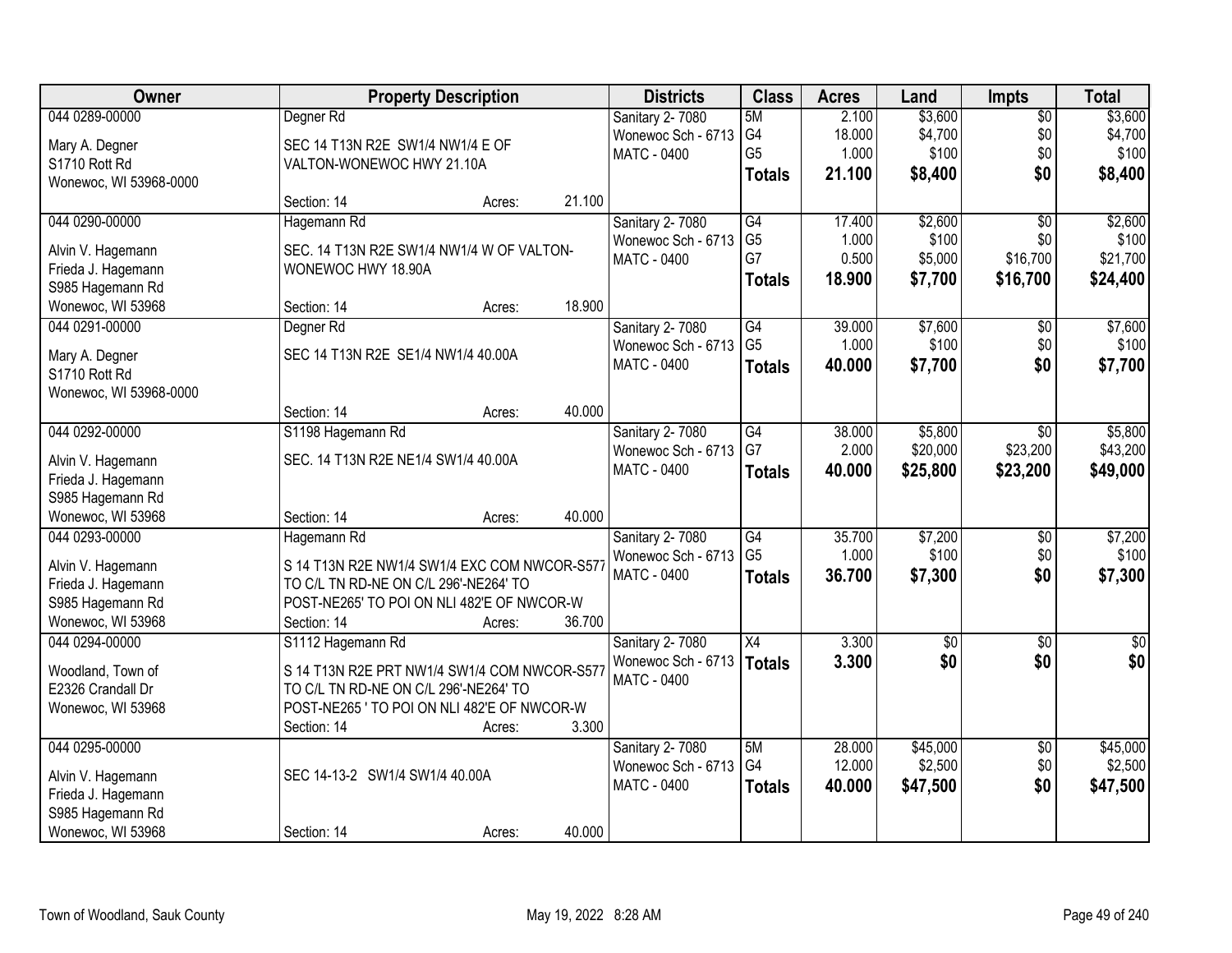| Owner                                        |                                                 | <b>Property Description</b> |        | <b>Districts</b>   | <b>Class</b>         | <b>Acres</b>    | Land       | <b>Impts</b>    | <b>Total</b>   |
|----------------------------------------------|-------------------------------------------------|-----------------------------|--------|--------------------|----------------------|-----------------|------------|-----------------|----------------|
| 044 0296-00000                               |                                                 |                             |        | Sanitary 2-7080    | 5M                   | 13.000          | \$22,100   | $\overline{50}$ | \$22,100       |
| Alvin V. Hagemann                            | SEC. 14 T13N R2E SE1/4 SW1/4 40.00A             |                             |        | Wonewoc Sch - 6713 | G4                   | 27.000          | \$4,700    | \$0             | \$4,700        |
| Frieda J. Hagemann                           |                                                 |                             |        | <b>MATC - 0400</b> | <b>Totals</b>        | 40.000          | \$26,800   | \$0             | \$26,800       |
| S985 Hagemann Rd                             |                                                 |                             |        |                    |                      |                 |            |                 |                |
| Wonewoc, WI 53968                            | Section: 14                                     | Acres:                      | 40.000 |                    |                      |                 |            |                 |                |
| 044 0297-00000                               |                                                 |                             |        | Sanitary 2-7080    | $\overline{G4}$      | 18.000          | \$4,700    | $\overline{50}$ | \$4,700        |
|                                              |                                                 |                             |        | Wonewoc Sch - 6713 | W8                   | 22.000          | (\$33,000) | \$0             | \$0            |
| Lynn R. Sonnenberg                           | S 14-13-2 NE SE 40.00A (MFL 22A PER D-739031)   |                             |        | <b>MATC - 0400</b> |                      |                 |            | \$0             |                |
| Sharon E. Sonnenberg                         |                                                 |                             |        |                    | <b>Totals</b>        | 40.000          | \$4,700    |                 | \$4,700        |
| 2928 E Princeton Ave                         |                                                 |                             |        |                    |                      |                 |            |                 |                |
| Eau Claire, WI 54703                         | Section: 14                                     | Acres:                      | 40.000 |                    |                      |                 |            |                 |                |
| 044 0298-00000                               |                                                 |                             |        | Sanitary 2-7080    | G4                   | 11.000          | \$2,500    | \$0             | \$2,500        |
|                                              |                                                 |                             |        | Wonewoc Sch - 6713 | W8                   | 29.000          | (\$49,300) | \$0             | \$0            |
| Lynn R. Sonnenberg                           | S 14-13-2 NW SE 40.00A (MFL 29A PER D-739031)   |                             |        | MATC - 0400        | <b>Totals</b>        | 40.000          | \$2,500    | \$0             | \$2,500        |
| Sharon E. Sonnenberg<br>2928 E Princeton Ave |                                                 |                             |        |                    |                      |                 |            |                 |                |
|                                              |                                                 |                             | 40.000 |                    |                      |                 |            |                 |                |
| Eau Claire, WI 54703                         | Section: 14                                     | Acres:                      |        |                    |                      |                 |            |                 |                |
| 044 0299-00000                               |                                                 |                             |        | Sanitary 2-7080    | 5M                   | 2.000           | \$1,500    | \$0             | \$1,500        |
| Lynn R. Sonnenberg                           | S 14-13-2 SW SE 40.00A (MFL 19A PER D-763302)   |                             |        | Wonewoc Sch - 6713 | G4                   | 11.000          | \$2,500    | \$0             | \$2,500        |
| Sharon E. Sonnenberg                         |                                                 |                             |        | MATC - 0400        | G <sub>5</sub><br>W8 | 8.000<br>19.000 | \$4,800    | \$0<br>\$0      | \$4,800<br>\$0 |
| 2928 E Princeton Ave                         |                                                 |                             |        |                    |                      |                 | (\$28,500) |                 |                |
| Eau Claire, WI 54703                         | Section: 14                                     | Acres:                      | 40.000 |                    | <b>Totals</b>        | 40.000          | \$8,800    | \$0             | \$8,800        |
| 044 0300-00000                               | S1291 W Dutch Hollow Rd                         |                             |        | Sanitary 2-7080    | $\overline{G1}$      | 2.030           | \$12,600   | \$142,000       | \$154,600      |
|                                              |                                                 |                             |        | Wonewoc Sch - 6713 | <b>Totals</b>        | 2.030           | \$12,600   | \$142,000       | \$154,600      |
| Delbert Nachreiner                           | S 14-13-2 PRT SE SE = CSM #3397                 | 2.03A                       |        | MATC - 0400        |                      |                 |            |                 |                |
| Lois Nachreiner                              |                                                 |                             |        |                    |                      |                 |            |                 |                |
| S1291 W Dutch Hollow Rd                      |                                                 |                             |        |                    |                      |                 |            |                 |                |
| Wonewoc, WI 53968                            | Section: 14                                     | Acres:                      | 2.030  |                    |                      |                 |            |                 |                |
| 044 0300-10000                               | S1285 W Dutch Hollow Rd                         |                             |        | Sanitary 2-7080    | 5M                   | 10.000          | \$15,000   | $\overline{50}$ | \$15,000       |
| Lynn R. Sonnenberg                           | S 14-13-2 SE SE EXC COM SE COR- W 290'- N 274'- |                             |        | Wonewoc Sch - 6713 | G4                   | 22.210          | \$4,800    | \$0             | \$4,800        |
| Sharon E. Sonnenberg                         | NELY 296' M/L TO E LI- S 334.5' TO POB 37.97A   |                             |        | MATC - 0400        | G <sub>5</sub><br>G7 | 3.760<br>2.000  | \$2,300    | \$0<br>\$19,300 | \$2,300        |
| 2928 E Princeton Ave                         |                                                 |                             |        |                    |                      |                 | \$20,000   |                 | \$39,300       |
| Eau Claire, WI 54703                         | Section: 14                                     | Acres:                      | 37.970 |                    | <b>Totals</b>        | 37.970          | \$42,100   | \$19,300        | \$61,400       |
| 044 0301-00000                               |                                                 |                             |        | Sanitary 2-7080    | 5M                   | 10.400          | \$17,700   | $\overline{30}$ | \$17,700       |
|                                              |                                                 |                             |        | Wonewoc Sch - 6713 | G4                   | 28.600          | \$5,000    | \$0             | \$5,000        |
| John P. Luszczak                             | S 15-13-2 NE NE 40.00A                          |                             |        | <b>MATC - 0400</b> | G <sub>5</sub>       | 1.000           | \$100      | \$0             | \$100          |
| S905 Hagemann Rd                             |                                                 |                             |        |                    | <b>Totals</b>        | 40.000          | \$22,800   | \$0             | \$22,800       |
| Wonewoc, WI 53968-0000                       |                                                 |                             |        |                    |                      |                 |            |                 |                |
|                                              | Section: 15                                     | Acres:                      | 40.000 |                    |                      |                 |            |                 |                |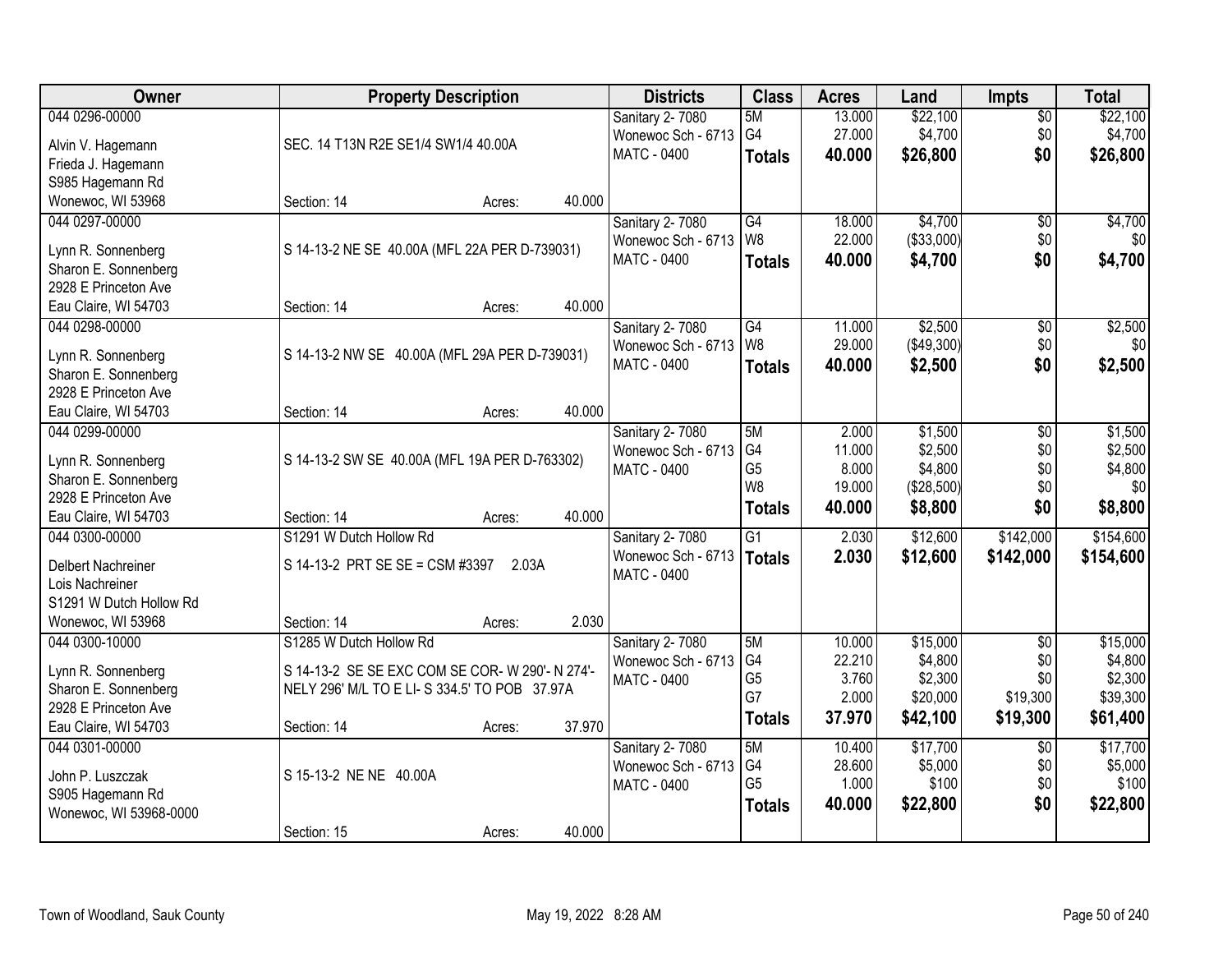| S905 Hagemann Rd<br>\$6,100<br>\$6,100<br>Sanitary 2-7080<br>G4<br>38.000<br>$\overline{50}$<br>G7<br>\$116,900<br>2.000<br>\$20,000<br>\$96,900<br>Wonewoc Sch - 6713<br>S 15-13-2 NW NE 40.00A<br>John P. Luszczak<br><b>MATC - 0400</b><br>40.000<br>\$26,100<br>\$96,900<br>\$123,000<br><b>Totals</b><br>S905 Hagemann Rd<br>Wonewoc, WI 53968-0000<br>40.000<br>Section: 15<br>Acres:<br>\$7,500<br>044 0303-00000<br>Sanitary 2-7080<br>5M<br>5.000<br>\$0<br>G4<br>35.000<br>\$4,100<br>\$0<br>Wonewoc Sch - 6713<br>S 15-13-2 SW NE 40.00A<br>John P. Luszczak<br>\$0<br><b>MATC - 0400</b><br>\$11,600<br>40.000<br><b>Totals</b><br>S905 Hagemann Rd<br>Wonewoc, WI 53968-0000<br>40.000<br>Section: 15<br>Acres:<br>\$9,000<br>044 0304-00000<br><b>Sanitary 2-7080</b><br>5M<br>5.300<br>$\overline{50}$<br>\$6,900<br>\$0<br>G4<br>34.700<br>Wonewoc Sch - 6713<br>SEC. 15 T13N R2E SE1/4 NE1/4 40.00A<br>Alvin V. Hagemann<br><b>MATC - 0400</b><br>\$15,900<br>\$0<br>40.000<br><b>Totals</b><br>Frieda J. Hagemann<br>S985 Hagemann Rd<br>40.000<br>Wonewoc, WI 53968<br>Section: 15<br>Acres:<br>044 0305-00000<br>\$34,300<br>Sanitary 2-7080<br>5M<br>20.770<br>\$0<br>G <sub>5</sub><br>10.000<br>\$14,700<br>\$0<br>Wonewoc Sch - 6713<br>S 15-13-2 NE NW LYING S & E OF CTH G EXC COM<br>John P. Luszczak<br>\$0<br>MATC - 0400<br>30.770<br>\$49,000<br><b>Totals</b><br>ELI CTH G AT C/L CATTL PASS CROSS HY-N ON ELI<br>S905 Hagemann Rd<br>Wonewoc, WI 53968-0000<br>G TO NLI-E TO NE COR-S19RD-NW TO PT ON E LIG<br>30.770<br>Section: 15<br>Acres:<br>$\overline{G5}$<br>\$2,200<br>044 0306-00000<br>3.600<br>$\overline{50}$<br>Sanitary 2-7080<br>\$2,200<br>Wonewoc Sch - 6713<br>3.600<br>\$0<br><b>Totals</b><br>S 15-13-2 PRT NE NW COM C/L CTH G 261' SWLY<br>Christopher J. Mc Cann<br><b>MATC - 0400</b><br>Kelly L. Mc Cann<br>FRM NLI-N4RD-W9RD-SWLY TO PT ON WLI 22RD N<br>S1011 County Rd G<br>OF CTH G-S22RD-NELY ALG HWY TO POB (=THAT<br>Wonewoc, WI 53968<br>3.600<br>Section: 15<br>Acres:<br>044 0308-00000<br>X4<br><b>Sanitary 2-7080</b><br>3.400<br>$\sqrt{6}$<br>$\sqrt{6}$<br>\$0<br>Wonewoc Sch - 6713<br>\$0<br>3.400<br><b>Totals</b><br>S 15-13-2 THAT PRT NE1/4 NW1/4 LYING N OF<br>Plum Valley Park, Inc<br><b>MATC - 0400</b><br>CREEK FLOWING THRU NWLY PRT SD 1/4 1/4 3.40A<br>c/o Plum Valley Park, Inc<br>S2745A Kahler Ln<br>M/L<br>3.400<br>Hillsboro, WI 54634<br>Section: 15<br>Acres:<br>\$283,800<br>S982 County Rd G<br>\$10,000<br>\$293,800<br>044 0310-10000<br><b>Sanitary 2-7080</b><br>G1<br>1.000<br>G4<br>0.070<br>\$100<br>\$0<br>Wonewoc Sch - 6713<br>S15-13-2 PRT NW NW = CSM #6336 LOT 1<br>Brandon W. Gehri<br>2.07A<br>G <sub>5</sub><br>1.000<br>\$500<br>\$0<br><b>MATC - 0400</b><br>Belinda A. Gehri<br>\$283,800<br>\$294,400<br>2.070<br>\$10,600<br><b>Totals</b><br>S982 County Rd G | Owner          | <b>Property Description</b> |  | <b>Districts</b> | <b>Class</b> | <b>Acres</b> | Land | Impts | <b>Total</b> |
|--------------------------------------------------------------------------------------------------------------------------------------------------------------------------------------------------------------------------------------------------------------------------------------------------------------------------------------------------------------------------------------------------------------------------------------------------------------------------------------------------------------------------------------------------------------------------------------------------------------------------------------------------------------------------------------------------------------------------------------------------------------------------------------------------------------------------------------------------------------------------------------------------------------------------------------------------------------------------------------------------------------------------------------------------------------------------------------------------------------------------------------------------------------------------------------------------------------------------------------------------------------------------------------------------------------------------------------------------------------------------------------------------------------------------------------------------------------------------------------------------------------------------------------------------------------------------------------------------------------------------------------------------------------------------------------------------------------------------------------------------------------------------------------------------------------------------------------------------------------------------------------------------------------------------------------------------------------------------------------------------------------------------------------------------------------------------------------------------------------------------------------------------------------------------------------------------------------------------------------------------------------------------------------------------------------------------------------------------------------------------------------------------------------------------------------------------------------------------------------------------------------------------------------------------------------------------------------------------------------------------------------------------------------------------------------------------------------------------------------------------------------------------------------------------------------------------------------------------------------------------------------|----------------|-----------------------------|--|------------------|--------------|--------------|------|-------|--------------|
|                                                                                                                                                                                                                                                                                                                                                                                                                                                                                                                                                                                                                                                                                                                                                                                                                                                                                                                                                                                                                                                                                                                                                                                                                                                                                                                                                                                                                                                                                                                                                                                                                                                                                                                                                                                                                                                                                                                                                                                                                                                                                                                                                                                                                                                                                                                                                                                                                                                                                                                                                                                                                                                                                                                                                                                                                                                                                      | 044 0302-00000 |                             |  |                  |              |              |      |       |              |
|                                                                                                                                                                                                                                                                                                                                                                                                                                                                                                                                                                                                                                                                                                                                                                                                                                                                                                                                                                                                                                                                                                                                                                                                                                                                                                                                                                                                                                                                                                                                                                                                                                                                                                                                                                                                                                                                                                                                                                                                                                                                                                                                                                                                                                                                                                                                                                                                                                                                                                                                                                                                                                                                                                                                                                                                                                                                                      |                |                             |  |                  |              |              |      |       |              |
|                                                                                                                                                                                                                                                                                                                                                                                                                                                                                                                                                                                                                                                                                                                                                                                                                                                                                                                                                                                                                                                                                                                                                                                                                                                                                                                                                                                                                                                                                                                                                                                                                                                                                                                                                                                                                                                                                                                                                                                                                                                                                                                                                                                                                                                                                                                                                                                                                                                                                                                                                                                                                                                                                                                                                                                                                                                                                      |                |                             |  |                  |              |              |      |       |              |
| \$7,500<br>\$4,100<br>\$11,600<br>\$9,000<br>\$6,900<br>\$15,900<br>\$34,300<br>\$49,000<br>\$2,200<br>\$2,200<br>\$0<br>\$100<br>\$500                                                                                                                                                                                                                                                                                                                                                                                                                                                                                                                                                                                                                                                                                                                                                                                                                                                                                                                                                                                                                                                                                                                                                                                                                                                                                                                                                                                                                                                                                                                                                                                                                                                                                                                                                                                                                                                                                                                                                                                                                                                                                                                                                                                                                                                                                                                                                                                                                                                                                                                                                                                                                                                                                                                                              |                |                             |  |                  |              |              |      |       |              |
|                                                                                                                                                                                                                                                                                                                                                                                                                                                                                                                                                                                                                                                                                                                                                                                                                                                                                                                                                                                                                                                                                                                                                                                                                                                                                                                                                                                                                                                                                                                                                                                                                                                                                                                                                                                                                                                                                                                                                                                                                                                                                                                                                                                                                                                                                                                                                                                                                                                                                                                                                                                                                                                                                                                                                                                                                                                                                      |                |                             |  |                  |              |              |      |       |              |
|                                                                                                                                                                                                                                                                                                                                                                                                                                                                                                                                                                                                                                                                                                                                                                                                                                                                                                                                                                                                                                                                                                                                                                                                                                                                                                                                                                                                                                                                                                                                                                                                                                                                                                                                                                                                                                                                                                                                                                                                                                                                                                                                                                                                                                                                                                                                                                                                                                                                                                                                                                                                                                                                                                                                                                                                                                                                                      |                |                             |  |                  |              |              |      |       |              |
|                                                                                                                                                                                                                                                                                                                                                                                                                                                                                                                                                                                                                                                                                                                                                                                                                                                                                                                                                                                                                                                                                                                                                                                                                                                                                                                                                                                                                                                                                                                                                                                                                                                                                                                                                                                                                                                                                                                                                                                                                                                                                                                                                                                                                                                                                                                                                                                                                                                                                                                                                                                                                                                                                                                                                                                                                                                                                      |                |                             |  |                  |              |              |      |       |              |
|                                                                                                                                                                                                                                                                                                                                                                                                                                                                                                                                                                                                                                                                                                                                                                                                                                                                                                                                                                                                                                                                                                                                                                                                                                                                                                                                                                                                                                                                                                                                                                                                                                                                                                                                                                                                                                                                                                                                                                                                                                                                                                                                                                                                                                                                                                                                                                                                                                                                                                                                                                                                                                                                                                                                                                                                                                                                                      |                |                             |  |                  |              |              |      |       |              |
|                                                                                                                                                                                                                                                                                                                                                                                                                                                                                                                                                                                                                                                                                                                                                                                                                                                                                                                                                                                                                                                                                                                                                                                                                                                                                                                                                                                                                                                                                                                                                                                                                                                                                                                                                                                                                                                                                                                                                                                                                                                                                                                                                                                                                                                                                                                                                                                                                                                                                                                                                                                                                                                                                                                                                                                                                                                                                      |                |                             |  |                  |              |              |      |       |              |
|                                                                                                                                                                                                                                                                                                                                                                                                                                                                                                                                                                                                                                                                                                                                                                                                                                                                                                                                                                                                                                                                                                                                                                                                                                                                                                                                                                                                                                                                                                                                                                                                                                                                                                                                                                                                                                                                                                                                                                                                                                                                                                                                                                                                                                                                                                                                                                                                                                                                                                                                                                                                                                                                                                                                                                                                                                                                                      |                |                             |  |                  |              |              |      |       |              |
|                                                                                                                                                                                                                                                                                                                                                                                                                                                                                                                                                                                                                                                                                                                                                                                                                                                                                                                                                                                                                                                                                                                                                                                                                                                                                                                                                                                                                                                                                                                                                                                                                                                                                                                                                                                                                                                                                                                                                                                                                                                                                                                                                                                                                                                                                                                                                                                                                                                                                                                                                                                                                                                                                                                                                                                                                                                                                      |                |                             |  |                  |              |              |      |       |              |
|                                                                                                                                                                                                                                                                                                                                                                                                                                                                                                                                                                                                                                                                                                                                                                                                                                                                                                                                                                                                                                                                                                                                                                                                                                                                                                                                                                                                                                                                                                                                                                                                                                                                                                                                                                                                                                                                                                                                                                                                                                                                                                                                                                                                                                                                                                                                                                                                                                                                                                                                                                                                                                                                                                                                                                                                                                                                                      |                |                             |  |                  |              |              |      |       |              |
|                                                                                                                                                                                                                                                                                                                                                                                                                                                                                                                                                                                                                                                                                                                                                                                                                                                                                                                                                                                                                                                                                                                                                                                                                                                                                                                                                                                                                                                                                                                                                                                                                                                                                                                                                                                                                                                                                                                                                                                                                                                                                                                                                                                                                                                                                                                                                                                                                                                                                                                                                                                                                                                                                                                                                                                                                                                                                      |                |                             |  |                  |              |              |      |       |              |
|                                                                                                                                                                                                                                                                                                                                                                                                                                                                                                                                                                                                                                                                                                                                                                                                                                                                                                                                                                                                                                                                                                                                                                                                                                                                                                                                                                                                                                                                                                                                                                                                                                                                                                                                                                                                                                                                                                                                                                                                                                                                                                                                                                                                                                                                                                                                                                                                                                                                                                                                                                                                                                                                                                                                                                                                                                                                                      |                |                             |  |                  |              |              |      |       |              |
| \$14,700<br>$\frac{6}{3}$                                                                                                                                                                                                                                                                                                                                                                                                                                                                                                                                                                                                                                                                                                                                                                                                                                                                                                                                                                                                                                                                                                                                                                                                                                                                                                                                                                                                                                                                                                                                                                                                                                                                                                                                                                                                                                                                                                                                                                                                                                                                                                                                                                                                                                                                                                                                                                                                                                                                                                                                                                                                                                                                                                                                                                                                                                                            |                |                             |  |                  |              |              |      |       |              |
|                                                                                                                                                                                                                                                                                                                                                                                                                                                                                                                                                                                                                                                                                                                                                                                                                                                                                                                                                                                                                                                                                                                                                                                                                                                                                                                                                                                                                                                                                                                                                                                                                                                                                                                                                                                                                                                                                                                                                                                                                                                                                                                                                                                                                                                                                                                                                                                                                                                                                                                                                                                                                                                                                                                                                                                                                                                                                      |                |                             |  |                  |              |              |      |       |              |
|                                                                                                                                                                                                                                                                                                                                                                                                                                                                                                                                                                                                                                                                                                                                                                                                                                                                                                                                                                                                                                                                                                                                                                                                                                                                                                                                                                                                                                                                                                                                                                                                                                                                                                                                                                                                                                                                                                                                                                                                                                                                                                                                                                                                                                                                                                                                                                                                                                                                                                                                                                                                                                                                                                                                                                                                                                                                                      |                |                             |  |                  |              |              |      |       |              |
|                                                                                                                                                                                                                                                                                                                                                                                                                                                                                                                                                                                                                                                                                                                                                                                                                                                                                                                                                                                                                                                                                                                                                                                                                                                                                                                                                                                                                                                                                                                                                                                                                                                                                                                                                                                                                                                                                                                                                                                                                                                                                                                                                                                                                                                                                                                                                                                                                                                                                                                                                                                                                                                                                                                                                                                                                                                                                      |                |                             |  |                  |              |              |      |       |              |
|                                                                                                                                                                                                                                                                                                                                                                                                                                                                                                                                                                                                                                                                                                                                                                                                                                                                                                                                                                                                                                                                                                                                                                                                                                                                                                                                                                                                                                                                                                                                                                                                                                                                                                                                                                                                                                                                                                                                                                                                                                                                                                                                                                                                                                                                                                                                                                                                                                                                                                                                                                                                                                                                                                                                                                                                                                                                                      |                |                             |  |                  |              |              |      |       |              |
|                                                                                                                                                                                                                                                                                                                                                                                                                                                                                                                                                                                                                                                                                                                                                                                                                                                                                                                                                                                                                                                                                                                                                                                                                                                                                                                                                                                                                                                                                                                                                                                                                                                                                                                                                                                                                                                                                                                                                                                                                                                                                                                                                                                                                                                                                                                                                                                                                                                                                                                                                                                                                                                                                                                                                                                                                                                                                      |                |                             |  |                  |              |              |      |       |              |
|                                                                                                                                                                                                                                                                                                                                                                                                                                                                                                                                                                                                                                                                                                                                                                                                                                                                                                                                                                                                                                                                                                                                                                                                                                                                                                                                                                                                                                                                                                                                                                                                                                                                                                                                                                                                                                                                                                                                                                                                                                                                                                                                                                                                                                                                                                                                                                                                                                                                                                                                                                                                                                                                                                                                                                                                                                                                                      |                |                             |  |                  |              |              |      |       |              |
|                                                                                                                                                                                                                                                                                                                                                                                                                                                                                                                                                                                                                                                                                                                                                                                                                                                                                                                                                                                                                                                                                                                                                                                                                                                                                                                                                                                                                                                                                                                                                                                                                                                                                                                                                                                                                                                                                                                                                                                                                                                                                                                                                                                                                                                                                                                                                                                                                                                                                                                                                                                                                                                                                                                                                                                                                                                                                      |                |                             |  |                  |              |              |      |       |              |
|                                                                                                                                                                                                                                                                                                                                                                                                                                                                                                                                                                                                                                                                                                                                                                                                                                                                                                                                                                                                                                                                                                                                                                                                                                                                                                                                                                                                                                                                                                                                                                                                                                                                                                                                                                                                                                                                                                                                                                                                                                                                                                                                                                                                                                                                                                                                                                                                                                                                                                                                                                                                                                                                                                                                                                                                                                                                                      |                |                             |  |                  |              |              |      |       |              |
|                                                                                                                                                                                                                                                                                                                                                                                                                                                                                                                                                                                                                                                                                                                                                                                                                                                                                                                                                                                                                                                                                                                                                                                                                                                                                                                                                                                                                                                                                                                                                                                                                                                                                                                                                                                                                                                                                                                                                                                                                                                                                                                                                                                                                                                                                                                                                                                                                                                                                                                                                                                                                                                                                                                                                                                                                                                                                      |                |                             |  |                  |              |              |      |       |              |
|                                                                                                                                                                                                                                                                                                                                                                                                                                                                                                                                                                                                                                                                                                                                                                                                                                                                                                                                                                                                                                                                                                                                                                                                                                                                                                                                                                                                                                                                                                                                                                                                                                                                                                                                                                                                                                                                                                                                                                                                                                                                                                                                                                                                                                                                                                                                                                                                                                                                                                                                                                                                                                                                                                                                                                                                                                                                                      |                |                             |  |                  |              |              |      |       |              |
|                                                                                                                                                                                                                                                                                                                                                                                                                                                                                                                                                                                                                                                                                                                                                                                                                                                                                                                                                                                                                                                                                                                                                                                                                                                                                                                                                                                                                                                                                                                                                                                                                                                                                                                                                                                                                                                                                                                                                                                                                                                                                                                                                                                                                                                                                                                                                                                                                                                                                                                                                                                                                                                                                                                                                                                                                                                                                      |                |                             |  |                  |              |              |      |       |              |
|                                                                                                                                                                                                                                                                                                                                                                                                                                                                                                                                                                                                                                                                                                                                                                                                                                                                                                                                                                                                                                                                                                                                                                                                                                                                                                                                                                                                                                                                                                                                                                                                                                                                                                                                                                                                                                                                                                                                                                                                                                                                                                                                                                                                                                                                                                                                                                                                                                                                                                                                                                                                                                                                                                                                                                                                                                                                                      |                |                             |  |                  |              |              |      |       |              |
|                                                                                                                                                                                                                                                                                                                                                                                                                                                                                                                                                                                                                                                                                                                                                                                                                                                                                                                                                                                                                                                                                                                                                                                                                                                                                                                                                                                                                                                                                                                                                                                                                                                                                                                                                                                                                                                                                                                                                                                                                                                                                                                                                                                                                                                                                                                                                                                                                                                                                                                                                                                                                                                                                                                                                                                                                                                                                      |                |                             |  |                  |              |              |      |       |              |
|                                                                                                                                                                                                                                                                                                                                                                                                                                                                                                                                                                                                                                                                                                                                                                                                                                                                                                                                                                                                                                                                                                                                                                                                                                                                                                                                                                                                                                                                                                                                                                                                                                                                                                                                                                                                                                                                                                                                                                                                                                                                                                                                                                                                                                                                                                                                                                                                                                                                                                                                                                                                                                                                                                                                                                                                                                                                                      |                |                             |  |                  |              |              |      |       |              |
|                                                                                                                                                                                                                                                                                                                                                                                                                                                                                                                                                                                                                                                                                                                                                                                                                                                                                                                                                                                                                                                                                                                                                                                                                                                                                                                                                                                                                                                                                                                                                                                                                                                                                                                                                                                                                                                                                                                                                                                                                                                                                                                                                                                                                                                                                                                                                                                                                                                                                                                                                                                                                                                                                                                                                                                                                                                                                      |                |                             |  |                  |              |              |      |       |              |
|                                                                                                                                                                                                                                                                                                                                                                                                                                                                                                                                                                                                                                                                                                                                                                                                                                                                                                                                                                                                                                                                                                                                                                                                                                                                                                                                                                                                                                                                                                                                                                                                                                                                                                                                                                                                                                                                                                                                                                                                                                                                                                                                                                                                                                                                                                                                                                                                                                                                                                                                                                                                                                                                                                                                                                                                                                                                                      |                |                             |  |                  |              |              |      |       |              |
|                                                                                                                                                                                                                                                                                                                                                                                                                                                                                                                                                                                                                                                                                                                                                                                                                                                                                                                                                                                                                                                                                                                                                                                                                                                                                                                                                                                                                                                                                                                                                                                                                                                                                                                                                                                                                                                                                                                                                                                                                                                                                                                                                                                                                                                                                                                                                                                                                                                                                                                                                                                                                                                                                                                                                                                                                                                                                      |                |                             |  |                  |              |              |      |       |              |
|                                                                                                                                                                                                                                                                                                                                                                                                                                                                                                                                                                                                                                                                                                                                                                                                                                                                                                                                                                                                                                                                                                                                                                                                                                                                                                                                                                                                                                                                                                                                                                                                                                                                                                                                                                                                                                                                                                                                                                                                                                                                                                                                                                                                                                                                                                                                                                                                                                                                                                                                                                                                                                                                                                                                                                                                                                                                                      |                |                             |  |                  |              |              |      |       |              |
|                                                                                                                                                                                                                                                                                                                                                                                                                                                                                                                                                                                                                                                                                                                                                                                                                                                                                                                                                                                                                                                                                                                                                                                                                                                                                                                                                                                                                                                                                                                                                                                                                                                                                                                                                                                                                                                                                                                                                                                                                                                                                                                                                                                                                                                                                                                                                                                                                                                                                                                                                                                                                                                                                                                                                                                                                                                                                      |                |                             |  |                  |              |              |      |       |              |
| 2.070<br>Wonewoc, WI 53968<br>Section: 15<br>Acres:                                                                                                                                                                                                                                                                                                                                                                                                                                                                                                                                                                                                                                                                                                                                                                                                                                                                                                                                                                                                                                                                                                                                                                                                                                                                                                                                                                                                                                                                                                                                                                                                                                                                                                                                                                                                                                                                                                                                                                                                                                                                                                                                                                                                                                                                                                                                                                                                                                                                                                                                                                                                                                                                                                                                                                                                                                  |                |                             |  |                  |              |              |      |       |              |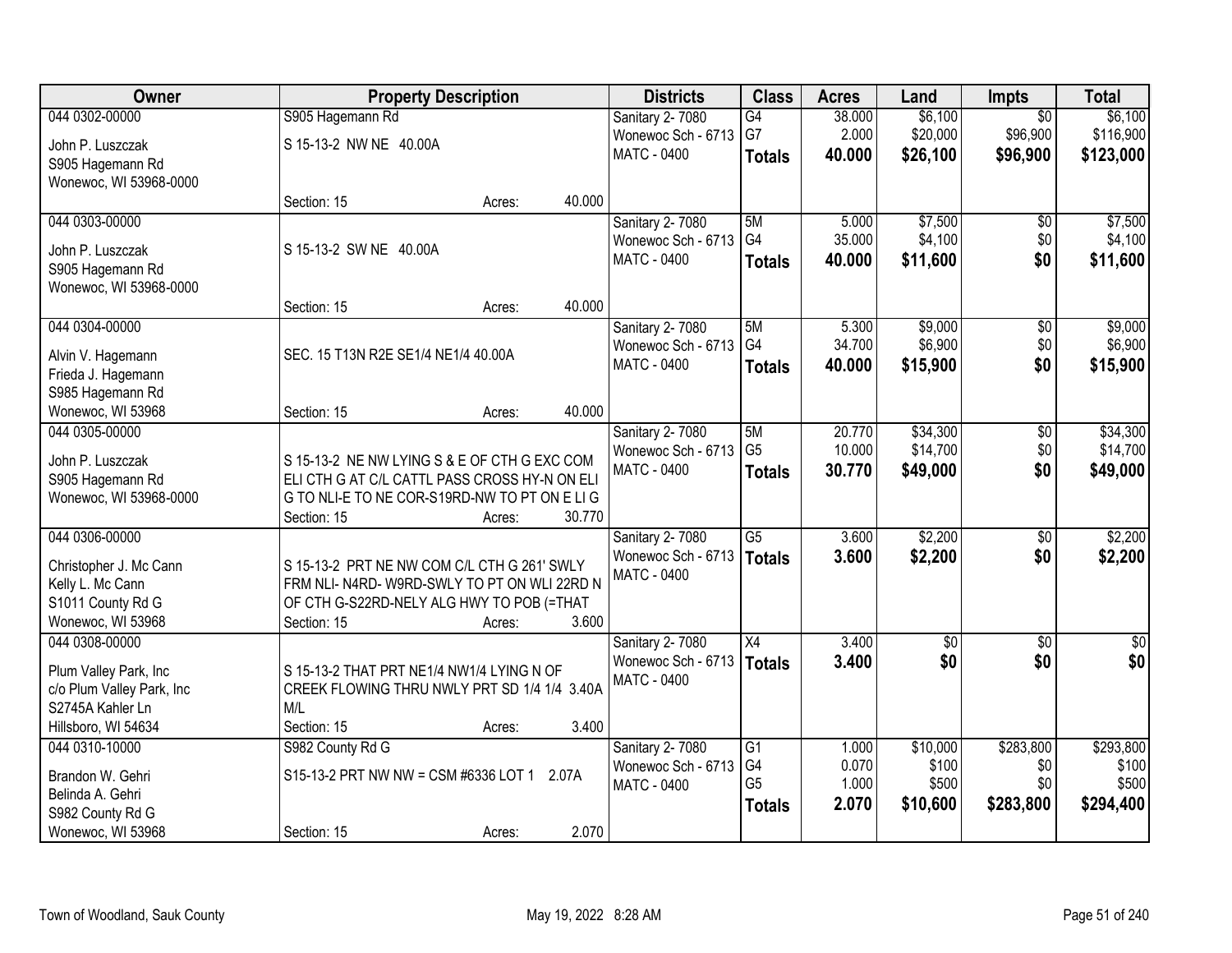| Owner                          | <b>Property Description</b>                        |        |        | <b>Districts</b>       | <b>Class</b>    | <b>Acres</b> | Land        | Impts           | <b>Total</b> |
|--------------------------------|----------------------------------------------------|--------|--------|------------------------|-----------------|--------------|-------------|-----------------|--------------|
| 044 0310-20000                 | S1011 County Rd G                                  |        |        | Sanitary 2-7080        | 5M              | 2.500        | \$4,300     | $\overline{50}$ | \$4,300      |
| Christopher J. Mc Cann         | S 15-13-2 NW1/4 NW1/4 EXC COM NE COR - W 47 '- S   |        |        | Wonewoc Sch - 6713     | G4              | 33.320       | \$6,200     | \$0             | \$6,200      |
| Kelly L. Mc Cann               | 9RD - SELY 79' TO POI ON ELI SD 1\4 1\4 11RD 7' S  |        |        | <b>MATC - 0400</b>     | G <sub>5</sub>  | 1.610        | \$1,000     | \$0             | \$1,000      |
| S1011 County Rd G              | OF POB - N TO POB & ALSO EXC CSM 6336 & INCL       |        |        |                        | G7              | 2.000        | \$20,000    | \$87,300        | \$107,300    |
| Wonewoc, WI 53968              | Section: 15                                        | Acres: | 39.430 |                        | <b>Totals</b>   | 39.430       | \$31,500    | \$87,300        | \$118,800    |
| 044 0311-00000                 | David Dr                                           |        |        | Sanitary 2-7080        | $\overline{X4}$ | 0.110        | $\sqrt{$0}$ | $\overline{50}$ | \$0          |
|                                |                                                    |        |        | Wonewoc Sch - 6713     | <b>Totals</b>   | 0.110        | \$0         | \$0             | \$0          |
| Plum Valley Park, Inc          | S 15-13-2 PRT NW1/4 NW1/4 COM NE COR - W 47' - S   |        |        | <b>MATC - 0400</b>     |                 |              |             |                 |              |
| c/o Plum Valley Park, Inc      | 9RD - SELY 79' TO PT ON ELI SD1/4 1/4 11RD 7' S OF |        |        |                        |                 |              |             |                 |              |
| S2745A Kahler Ln               | BEG - N TO BEG 0.11A M/L                           |        |        |                        |                 |              |             |                 |              |
| Hillsboro, WI 54634            | Section: 15                                        | Acres: | 0.110  |                        |                 |              |             |                 |              |
| 044 0312-01000                 | County Rd G                                        |        |        | Sanitary 2-7080        | 5M              | 19.600       | \$34,400    | $\overline{50}$ | \$34,400     |
| James M. Nowak                 | S 15-13-2 SW1/4 NW1/4 EXC THAT PRT SW1/4 NW1/4     |        |        | Wonewoc Sch - 6713     | G4              | 15.400       | \$3,500     | \$0             | \$3,500      |
| Joyanne B. Nowak               | N OF CTY G (S/HWY CONV PER D-332306) 38.39A        |        |        | <b>MATC - 0400</b>     | G <sub>5</sub>  | 3.390        | \$2,100     | \$0             | \$2,100      |
| 21469 270th St                 | M/L                                                |        |        |                        | <b>Totals</b>   | 38.390       | \$40,000    | \$0             | \$40,000     |
| Cornell, WI 54732              | Section: 15                                        | Acres: | 38.390 |                        |                 |              |             |                 |              |
| 044 0313-00000                 |                                                    |        |        | Sanitary 2-7080        | 5M              | 4.300        | \$7,300     | \$0             | \$7,300      |
|                                |                                                    |        |        | Wonewoc Sch - 6713     | G4              | 15.700       | \$3,000     | \$0             | \$3,000      |
| James M. Nowak                 | SEC. 15 T13N R2E N1/2 SE1/4 NW1/4 20.00A           |        |        | <b>MATC - 0400</b>     | <b>Totals</b>   | 20.000       | \$10,300    | \$0             | \$10,300     |
| Joyanne B. Nowak               |                                                    |        |        |                        |                 |              |             |                 |              |
| 21469 270th St                 |                                                    |        |        |                        |                 |              |             |                 |              |
| Cornell, WI 54732              | Section: 15                                        | Acres: | 20.000 |                        |                 |              |             |                 |              |
| 044 0314-00000                 | Shore Rd                                           |        |        | <b>Sanitary 2-7080</b> | 5M              | 1.600        | \$2,700     | $\overline{50}$ | \$2,700      |
| James R. Drea                  | S 15-13-2 S1/2 SE NW 20.00A                        |        |        | Wonewoc Sch - 6713     | G4              | 18.400       | \$3,900     | \$0             | \$3,900      |
| Dawn E. Drea                   |                                                    |        |        | <b>MATC - 0400</b>     | <b>Totals</b>   | 20.000       | \$6,600     | \$0             | \$6,600      |
| S1155 Shore Rd                 |                                                    |        |        |                        |                 |              |             |                 |              |
| Wonewoc, WI 53968              | Section: 15                                        | Acres: | 20.000 |                        |                 |              |             |                 |              |
| 044 0315-00000                 | Shore Rd                                           |        |        | <b>Sanitary 2-7080</b> | 5M              | 17.600       | \$29,900    | $\overline{50}$ | \$29,900     |
| James R. Drea                  | S 15 T13N R2E NE1/4 SW1/4 40.00A                   |        |        | Wonewoc Sch - 6713     | G4              | 22.400       | \$4,700     | \$0             | \$4,700      |
|                                |                                                    |        |        | MATC - 0400            | <b>Totals</b>   | 40.000       | \$34,600    | \$0             | \$34,600     |
| Dawn E. Drea<br>S1155 Shore Rd |                                                    |        |        |                        |                 |              |             |                 |              |
|                                |                                                    |        |        |                        |                 |              |             |                 |              |
| Wonewoc, WI 53968              | Section: 15                                        | Acres: | 40.000 |                        |                 |              |             |                 |              |
| 044 0316-00000                 | S1155 Shore Rd                                     |        |        | Sanitary 2-7080        | 5M              | 17.900       | \$27,700    | $\overline{50}$ | \$27,700     |
| James R. Drea                  | S 15 T13N R2E NW1/4 SW1/4 40.00A                   |        |        | Wonewoc Sch - 6713     | G <sub>1</sub>  | 2.000        | \$21,000    | \$107,200       | \$128,200    |
| Dawn E. Drea                   |                                                    |        |        | <b>MATC - 0400</b>     | G4              | 16.100       | \$3,300     | \$0             | \$3,300      |
| S1155 Shore Rd                 |                                                    |        |        |                        | G <sub>5</sub>  | 4.000        | \$2,400     | \$0             | \$2,400      |
| Wonewoc, WI 53968              | Section: 15                                        | Acres: | 40.000 |                        | <b>Totals</b>   | 40.000       | \$54,400    | \$107,200       | \$161,600    |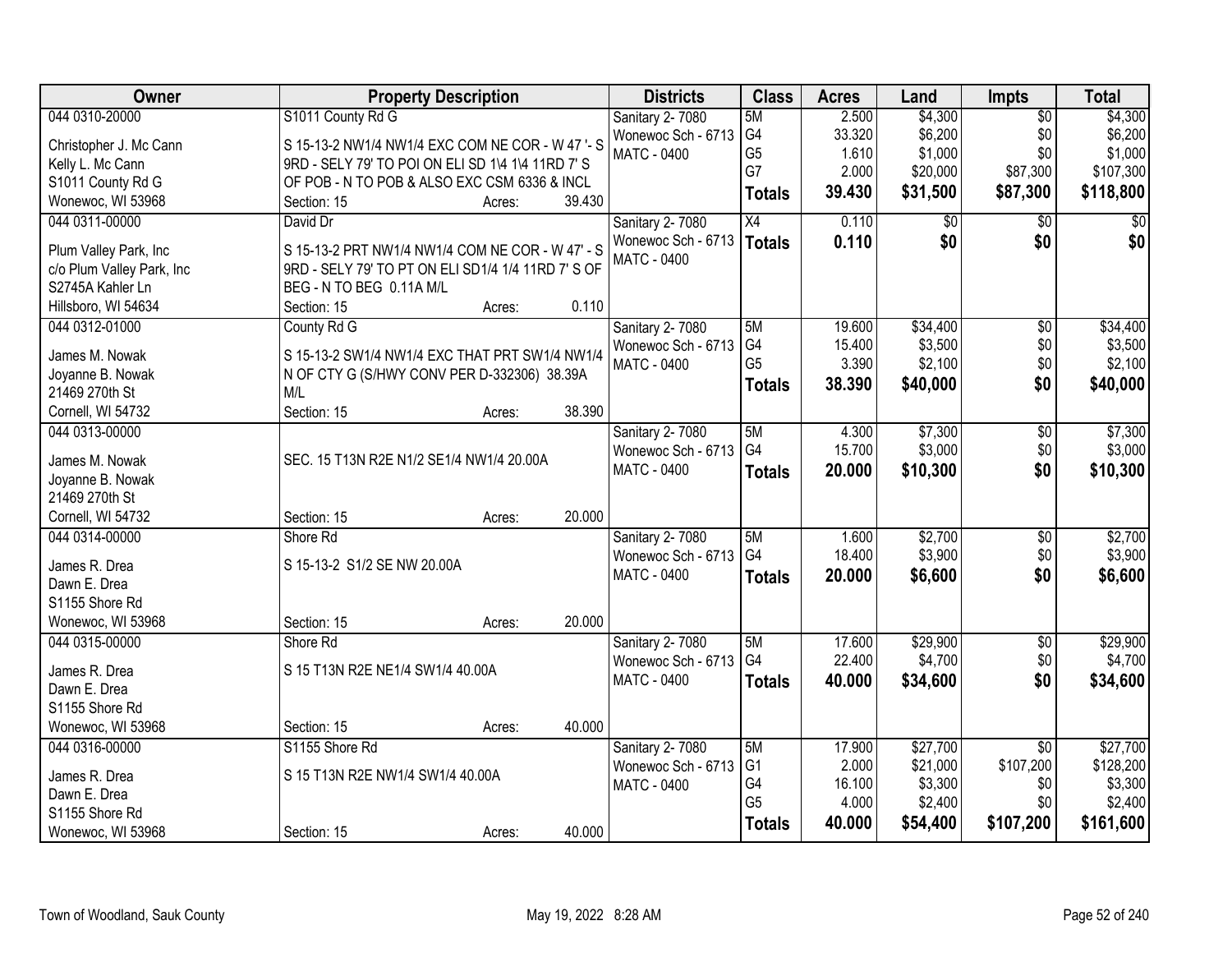| <b>Owner</b>                                                                          | <b>Property Description</b>                        |        |        | <b>Districts</b>       | <b>Class</b>   | <b>Acres</b> | Land     | Impts           | <b>Total</b> |
|---------------------------------------------------------------------------------------|----------------------------------------------------|--------|--------|------------------------|----------------|--------------|----------|-----------------|--------------|
| 044 0317-00000                                                                        |                                                    |        |        | Sanitary 2-7080        | 5M             | 17.000       | \$27,300 | $\overline{50}$ | \$27,300     |
| Craig A & Ardith L Schroeder Revocable   S 15-13-2 SW SW 40.00A                       |                                                    |        |        | Wonewoc Sch - 6713     | G <sub>4</sub> | 14.500       | \$2,700  | \$0             | \$2,700      |
| Trust                                                                                 |                                                    |        |        | <b>MATC - 0400</b>     | G <sub>5</sub> | 8.500        | \$11,900 | \$0             | \$11,900     |
| E1197 Miller Rd                                                                       |                                                    |        |        |                        | <b>Totals</b>  | 40.000       | \$41,900 | \$0             | \$41,900     |
| Wonewoc, WI 53968                                                                     | Section: 15                                        | Acres: | 40.000 |                        |                |              |          |                 |              |
| 044 0318-00000                                                                        |                                                    |        |        | <b>Sanitary 2-7080</b> | 5M             | 0.990        | \$1,700  | $\overline{50}$ | \$1,700      |
|                                                                                       |                                                    |        |        | Wonewoc Sch - 6713     | G4             | 25.350       | \$4,800  | \$0             | \$4,800      |
| Craig A & Ardith L Schroeder Revocable   S 15-13-2 SE SW EXC COM SECOR-W670'-N310'-NE |                                                    |        |        | <b>MATC - 0400</b>     | G <sub>5</sub> | 7.250        | \$7,100  | \$0             | \$7,100      |
| Trust<br>E1197 Miller Rd                                                              | TO PT 524'N OF POB-S TO POB 33.59A M\L             |        |        |                        | <b>Totals</b>  | 33.590       | \$13,600 | \$0             | \$13,600     |
| Wonewoc, WI 53968                                                                     | Section: 15                                        | Acres: | 33.590 |                        |                |              |          |                 |              |
| 044 0319-00000                                                                        | S1271 Shore Rd                                     |        |        | <b>Sanitary 2-7080</b> | G1             | 6.410        | \$20,300 | \$8,100         | \$28,400     |
|                                                                                       |                                                    |        |        | Wonewoc Sch - 6713     |                |              |          |                 |              |
| Carl R. Schultz                                                                       | S 15 T13N R2E PRT SE1/4 SW 1/4 COM SE COR-W        |        |        | <b>MATC - 0400</b>     | <b>Totals</b>  | 6.410        | \$20,300 | \$8,100         | \$28,400     |
| Brenda L. Schultz                                                                     | 670'-N 310 '-NE TO POI ON E LI 524' N OF POB-S POB |        |        |                        |                |              |          |                 |              |
| 1719 Highland Woods Ct                                                                | 6.41A M/L                                          |        |        |                        |                |              |          |                 |              |
| Plainfield, IL 60586                                                                  | Section: 15                                        | Acres: | 6.410  |                        |                |              |          |                 |              |
| 044 0320-00000                                                                        | Hagemann Rd                                        |        |        | Sanitary 2-7080        | 5M             | 22.290       | \$37,900 | \$0             | \$37,900     |
| Mary A. Degner                                                                        | SEC 15 T13N R2E NE1/4 SE1/4 40.00A                 |        |        | Wonewoc Sch - 6713     | G4             | 17.710       | \$3,900  | \$0             | \$3,900      |
| S1710 Rott Rd                                                                         |                                                    |        |        | <b>MATC - 0400</b>     | <b>Totals</b>  | 40.000       | \$41,800 | \$0             | \$41,800     |
| Wonewoc, WI 53968-0000                                                                |                                                    |        |        |                        |                |              |          |                 |              |
|                                                                                       | Section: 15                                        | Acres: | 40.000 |                        |                |              |          |                 |              |
| 044 0321-00000                                                                        | S1270 Shore Rd                                     |        |        | Sanitary 2-7080        | 5M             | 22.900       | \$43,500 | $\overline{50}$ | \$43,500     |
|                                                                                       |                                                    |        |        | Wonewoc Sch - 6713     | G <sub>1</sub> | 2.000        | \$21,000 | \$59,500        | \$80,500     |
| Karin G. Skoney                                                                       | SEC 15-13-2 NW1/4 SE1/4 40.00A                     |        |        | <b>MATC - 0400</b>     | G4             | 15.100       | \$3,200  | \$0             | \$3,200      |
| 2141 Golf Ct                                                                          |                                                    |        |        |                        | <b>Totals</b>  | 40.000       | \$67,700 | \$59,500        | \$127,200    |
| Glenview, IL 60025                                                                    |                                                    |        |        |                        |                |              |          |                 |              |
|                                                                                       | Section: 15                                        | Acres: | 40.000 |                        |                |              |          |                 |              |
| 044 0322-00000                                                                        |                                                    |        |        | <b>Sanitary 2-7080</b> | 5M             | 12.580       | \$21,400 | $\sqrt{6}$      | \$21,400     |
| Karin G. Skoney                                                                       | S 15-3-2 SW SE 40.00A                              |        |        | Wonewoc Sch - 6713     | G4             | 27.420       | \$6,000  | \$0             | \$6,000      |
| 2141 Golf Ct                                                                          |                                                    |        |        | MATC - 0400            | <b>Totals</b>  | 40.000       | \$27,400 | \$0             | \$27,400     |
| Glenview, IL 60025                                                                    |                                                    |        |        |                        |                |              |          |                 |              |
|                                                                                       | Section: 15                                        | Acres: | 40.000 |                        |                |              |          |                 |              |
| 044 0323-00000                                                                        |                                                    |        |        | Sanitary 2-7080        | 5M             | 12.500       | \$21,300 | $\overline{30}$ | \$21,300     |
|                                                                                       |                                                    |        |        | Wonewoc Sch - 6713     | G4             | 26.500       | \$6,100  | \$0             | \$6,100      |
| Mary A. Degner                                                                        | SEC 15 T13N R2E SE1/4 SE1/4 40.00A                 |        |        | <b>MATC - 0400</b>     | G <sub>5</sub> | 1.000        | \$100    | \$0             | \$100        |
| S1710 Rott Rd                                                                         |                                                    |        |        |                        | <b>Totals</b>  | 40.000       | \$27,500 | \$0             | \$27,500     |
| Wonewoc, WI 53968-0000                                                                |                                                    |        |        |                        |                |              |          |                 |              |
|                                                                                       | Section: 15                                        | Acres: | 40.000 |                        |                |              |          |                 |              |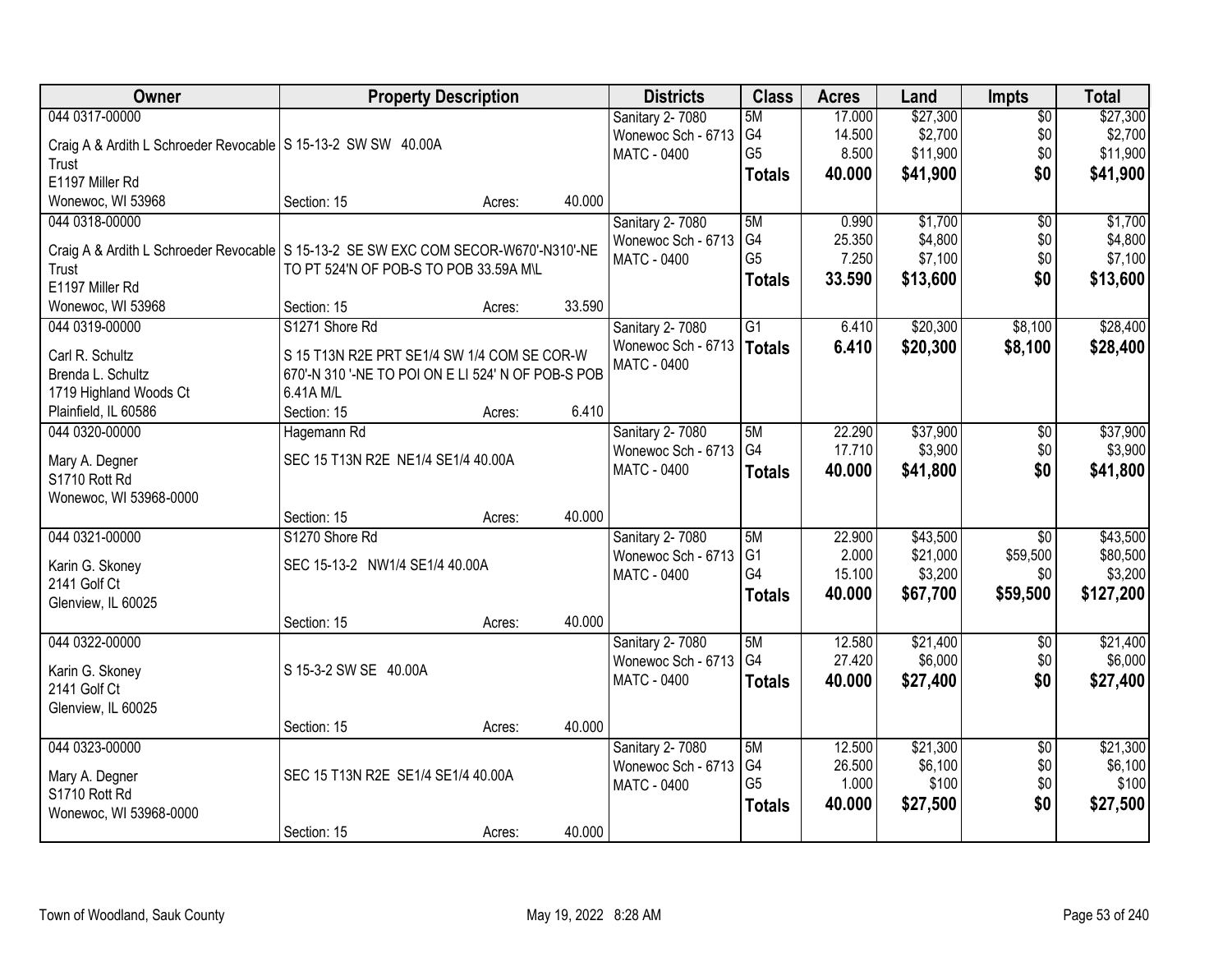| Owner                                                                                  | <b>Property Description</b>                      |        |        | <b>Districts</b>       | <b>Class</b>    | <b>Acres</b> | Land     | Impts           | <b>Total</b> |
|----------------------------------------------------------------------------------------|--------------------------------------------------|--------|--------|------------------------|-----------------|--------------|----------|-----------------|--------------|
| 044 0324-00000                                                                         | S1017 County Rd G                                |        |        | Sanitary 2-7080        | 5M              | 12.670       | \$19,000 | $\overline{50}$ | \$19,000     |
| David A. Rick                                                                          | S 16-13-2 NE1/4 NE1/4 EXC CSM 1528 38.67A M/L    |        |        | Wonewoc Sch - 6713     | G4              | 24.000       | \$5,300  | \$0             | \$5,300      |
| Pamela J. Rick                                                                         |                                                  |        |        | <b>MATC - 0400</b>     | G7              | 2.000        | \$20,000 | \$168,200       | \$188,200    |
| S1017 County Rd G                                                                      |                                                  |        |        |                        | <b>Totals</b>   | 38.670       | \$44,300 | \$168,200       | \$212,500    |
| Wonewoc, WI 53968                                                                      | Section: 16                                      | Acres: | 38.670 |                        |                 |              |          |                 |              |
| 044 0324-10000                                                                         | S1023 County Rd G                                |        |        | Sanitary 2-7080        | $\overline{G1}$ | 1.330        | \$10,800 | \$113,000       | \$123,800    |
|                                                                                        |                                                  |        |        | Wonewoc Sch - 6713     | <b>Totals</b>   | 1.330        | \$10,800 | \$113,000       | \$123,800    |
| Andrew D. Rick                                                                         | S 16-13-02 PRT NE1/4 NE1/4 = LOT 1 OF CSM #1528  |        |        | <b>MATC - 0400</b>     |                 |              |          |                 |              |
| S1023 County Rd G                                                                      | 1.33A                                            |        |        |                        |                 |              |          |                 |              |
| Wonewoc, WI 53968                                                                      |                                                  |        |        |                        |                 |              |          |                 |              |
|                                                                                        | Section: 16                                      | Acres: | 1.330  |                        |                 |              |          |                 |              |
| 044 0325-00000                                                                         |                                                  |        |        | Sanitary 2-7080        | 5M              | 12.000       | \$19,800 | $\overline{50}$ | \$19,800     |
| David A. Rick                                                                          | S 16-13-2 NW1/4 NE1/4 40.00A                     |        |        | Wonewoc Sch - 6713     | G4              | 28.000       | \$6,300  | \$0             | \$6,300      |
| Pamela J. Rick                                                                         |                                                  |        |        | <b>MATC - 0400</b>     | <b>Totals</b>   | 40.000       | \$26,100 | \$0             | \$26,100     |
| S1017 County Rd G                                                                      |                                                  |        |        |                        |                 |              |          |                 |              |
| Wonewoc, WI 53968                                                                      | Section: 16                                      | Acres: | 40.000 |                        |                 |              |          |                 |              |
| 044 0326-00000                                                                         |                                                  |        |        | Sanitary 2-7080        | G4              | 37.600       | \$7,800  | \$0             | \$7,800      |
|                                                                                        |                                                  |        |        | Wonewoc Sch - 6713     | <b>Totals</b>   | 37.600       | \$7,800  | \$0             | \$7,800      |
| Craig A & Ardith L Schroeder Revocable   S 16-13-2 THAT PRT SW NE LYING N OF C/L CTH G |                                                  |        |        | <b>MATC - 0400</b>     |                 |              |          |                 |              |
| Trust                                                                                  | EXC CSM #2857 37.6A M/L                          |        |        |                        |                 |              |          |                 |              |
| E1197 Miller Rd                                                                        |                                                  |        |        |                        |                 |              |          |                 |              |
| Wonewoc, WI 53968                                                                      | Section: 16                                      | Acres: | 37.600 |                        |                 |              |          |                 |              |
| 044 0326-10000                                                                         | S1093 County Rd G                                |        |        | Sanitary 2-7080        | $\overline{G1}$ | 1.990        | \$12,500 | \$150,700       | \$163,200    |
| Denise M. Hepp-Meyer                                                                   | S 16-13-2 PRT S1/2 NE1/4 = CSM #2857 LOT 1 1.99A |        |        | Wonewoc Sch - 6713     | <b>Totals</b>   | 1.990        | \$12,500 | \$150,700       | \$163,200    |
| Frederick Stecher Sr                                                                   |                                                  |        |        | <b>MATC - 0400</b>     |                 |              |          |                 |              |
| S1093 County Rd G                                                                      |                                                  |        |        |                        |                 |              |          |                 |              |
| Wonewoc, WI 53968                                                                      | Section: 16                                      | Acres: | 1.990  |                        |                 |              |          |                 |              |
| 044 0326-20000                                                                         | County Rd G                                      |        |        | <b>Sanitary 2-7080</b> | 5M              | 4.000        | \$6,800  | $\overline{60}$ | \$6,800      |
|                                                                                        |                                                  |        |        | Wonewoc Sch - 6713     | G4              | 1.500        | \$400    | \$0             | \$400        |
| Denise M. Hepp-Meyer                                                                   | S 16-13-2 THAT PRT S1/2 NE1/4 LYING S & E OF C/L |        |        | <b>MATC - 0400</b>     | G <sub>5</sub>  | 14.610       | \$20,500 | \$0             | \$20,500     |
| Frederick Stecher Sr                                                                   | CTH G 20.11A M/L                                 |        |        |                        | <b>Totals</b>   | 20.110       | \$27,700 | \$0             | \$27,700     |
| S1093 County Rd G                                                                      |                                                  |        |        |                        |                 |              |          |                 |              |
| Wonewoc, WI 53968                                                                      | Section: 16                                      | Acres: | 20.110 |                        |                 |              |          |                 |              |
| 044 0327-00000                                                                         | County Rd G                                      |        |        | Sanitary 2-7080        | $\overline{G4}$ | 19.000       | \$4,000  | $\overline{50}$ | \$4,000      |
| Craig A & Ardith L Schroeder Revocable   S 16-13-2 THAT PRT SE NE LYING N OF C/L CTH G |                                                  |        |        | Wonewoc Sch - 6713     | G <sub>5</sub>  | 1.300        | \$100    | \$0             | \$100        |
| Trust                                                                                  | EXC CSM #2857 20.3A M/L                          |        |        | MATC - 0400            | <b>Totals</b>   | 20.300       | \$4,100  | \$0             | \$4,100      |
| E1197 Miller Rd                                                                        |                                                  |        |        |                        |                 |              |          |                 |              |
| Wonewoc, WI 53968                                                                      | Section: 16                                      | Acres: | 20.300 |                        |                 |              |          |                 |              |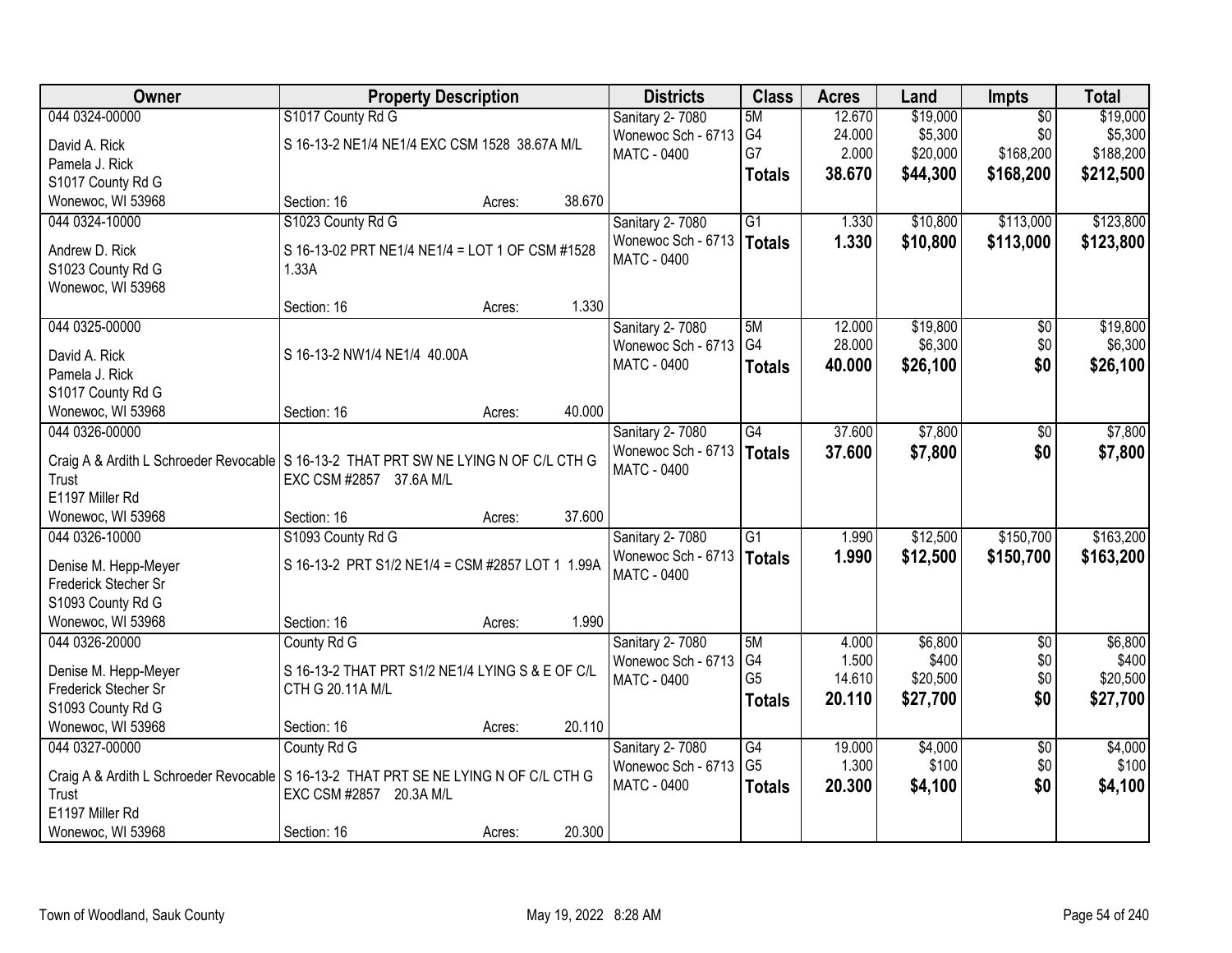| Owner                                                                                | <b>Property Description</b>                       |        |        | <b>Districts</b>                         | <b>Class</b>   | <b>Acres</b> | Land        | <b>Impts</b>    | <b>Total</b> |
|--------------------------------------------------------------------------------------|---------------------------------------------------|--------|--------|------------------------------------------|----------------|--------------|-------------|-----------------|--------------|
| 044 0328-00000                                                                       | County Rd G                                       |        |        | Sanitary 2-7080                          | W <sub>6</sub> | 15.000       | (\$45,000)  | $\overline{$0}$ | \$0          |
| Dennis D. Dreischmeier                                                               | S 16-13-2 NE1/4 NW1/4 (MFL 25A PER D-794874 &     |        |        | Wonewoc Sch - 6713                       | W8             | 25.000       | (\$47,500)  | \$0             | \$0          |
| Janice C. Dreischmeier                                                               | MFL 15A PER D-1084522) 40.00A                     |        |        | <b>MATC - 0400</b>                       | <b>Totals</b>  | 40.000       | \$0         | \$0             | \$0          |
| S849 Dreischmeier Dr                                                                 |                                                   |        |        |                                          |                |              |             |                 |              |
| Wonewoc, WI 53968                                                                    | Section: 16                                       | Acres: | 40.000 |                                          |                |              |             |                 |              |
| 044 0329-00000                                                                       | County Rd G                                       |        |        | Sanitary 2-7080                          | W <sub>8</sub> | 40.000       | (\$152,000) | $\overline{50}$ | \$0          |
|                                                                                      |                                                   |        |        | Wonewoc Sch - 6713                       | Totals         | 40.000       | \$0         | \$0             | \$0          |
| <b>Bartlett Properties, LLC</b>                                                      | S 16-13-2 NW1/4 NW1/4 (MFL 40A PER D-689990)      |        |        | MATC - 0400                              |                |              |             |                 |              |
| 1488 Sunrise Rd                                                                      | 40.00A                                            |        |        |                                          |                |              |             |                 |              |
| Oregon, WI 53575                                                                     | Section: 16                                       |        | 40.000 |                                          |                |              |             |                 |              |
| 044 0330-00000                                                                       | S1021 Stifter Dr                                  | Acres: |        |                                          | 5M             | 8.200        | \$12,300    |                 | \$12,300     |
|                                                                                      |                                                   |        |        | Sanitary 2-7080<br>Wonewoc Sch - 6713    | G4             | 29.800       | \$6,000     | \$0<br>\$0      | \$6,000      |
| Katherine R. Keith                                                                   | S 16-13-2 SW NW 40.00A                            |        |        | MATC - 0400                              | G7             | 2.000        | \$20,000    | \$56,000        | \$76,000     |
| S1021 Stifter Dr                                                                     |                                                   |        |        |                                          | <b>Totals</b>  | 40.000       | \$38,300    | \$56,000        | \$94,300     |
| Wonewoc, WI 53968                                                                    |                                                   |        |        |                                          |                |              |             |                 |              |
|                                                                                      | Section: 16                                       | Acres: | 40.000 |                                          |                |              |             |                 |              |
| 044 0331-00000                                                                       | Stifter Dr                                        |        |        | Sanitary 2-7080                          | 5M             | 16.900       | \$28,800    | $\sqrt[6]{3}$   | \$28,800     |
| Katherine R. Keith                                                                   | S 16-13-2 SE1/4 NW1/4 EXC CSM 6513 27.67A M/L     |        |        | Wonewoc Sch - 6713                       | G <sub>4</sub> | 10.770       | \$2,600     | \$0             | \$2,600      |
| S1021 Stifter Dr                                                                     |                                                   |        |        | MATC - 0400                              | <b>Totals</b>  | 27.670       | \$31,400    | \$0             | \$31,400     |
| Wonewoc, WI 53968                                                                    |                                                   |        |        |                                          |                |              |             |                 |              |
|                                                                                      | Section: 16                                       | Acres: | 27.670 |                                          |                |              |             |                 |              |
| 044 0331-10000                                                                       | Stifter Dr                                        |        |        | Sanitary 2-7080                          | 5M             | 2.150        | \$3,300     | \$0             | \$3,300      |
|                                                                                      |                                                   |        |        | Wonewoc Sch - 6713                       | G <sub>4</sub> | 10.180       | \$1,900     | \$0             | \$1,900      |
| Hickory Ridge Holsteins, LLC                                                         | S 16-13-2 PRT SE1/4 NW1/4 = CSM 6513 LOT 1        |        |        | MATC - 0400                              | <b>Totals</b>  | 12.330       | \$5,200     | \$0             | \$5,200      |
| c/o Hickory Ridge Holsteins, LLC                                                     | 12.33A                                            |        |        |                                          |                |              |             |                 |              |
| E669 County Rd Q                                                                     |                                                   |        |        |                                          |                |              |             |                 |              |
| Wonewoc, WI 53968                                                                    | Section: 16                                       | Acres: | 12.330 |                                          |                |              |             |                 |              |
| 044 0332-00000                                                                       | Roehrs Dr                                         |        |        | Sanitary 2-7080                          | G5             | 1.750        | \$1,100     | \$0             | \$1,100      |
| Craig A & Ardith L Schroeder Revocable   S 16-13-2 PRT NE SW COM 600' S OF NECOR-WLY |                                                   |        |        | Wonewoc Sch - 6713<br><b>MATC - 0400</b> | Totals         | 1.750        | \$1,100     | \$0             | \$1,100      |
| Trust                                                                                | 425'-S170' TO PT 400'W OF ELI-E400'- N200' TO POB |        |        |                                          |                |              |             |                 |              |
| E1197 Miller Rd                                                                      | 1.75A M\L                                         |        |        |                                          |                |              |             |                 |              |
| Wonewoc, WI 53968                                                                    | Section: 16                                       | Acres: | 1.750  |                                          |                |              |             |                 |              |
| 044 0333-00000                                                                       | Roehrs Dr                                         |        |        | Sanitary 2-7080                          | G4             | 33.600       | \$7,400     | $\overline{60}$ | \$7,400      |
| Craig A & Ardith L Schroeder Revocable S 16-13-2 NE SW EXC COM 600'S OF              |                                                   |        |        | Wonewoc Sch - 6713                       | G <sub>5</sub> | 4.650        | \$5,700     | \$0             | \$5,700      |
| Trust                                                                                | NECOR-W425'-SLY 170' TO PT 400'W OF ELI-E         |        |        | <b>MATC - 0400</b>                       | <b>Totals</b>  | 38.250       | \$13,100    | \$0             | \$13,100     |
| E1197 Miller Rd                                                                      | 400'-N200' TO POB 38.25A                          |        |        |                                          |                |              |             |                 |              |
| Wonewoc, WI 53968                                                                    | Section: 16                                       | Acres: | 38.250 |                                          |                |              |             |                 |              |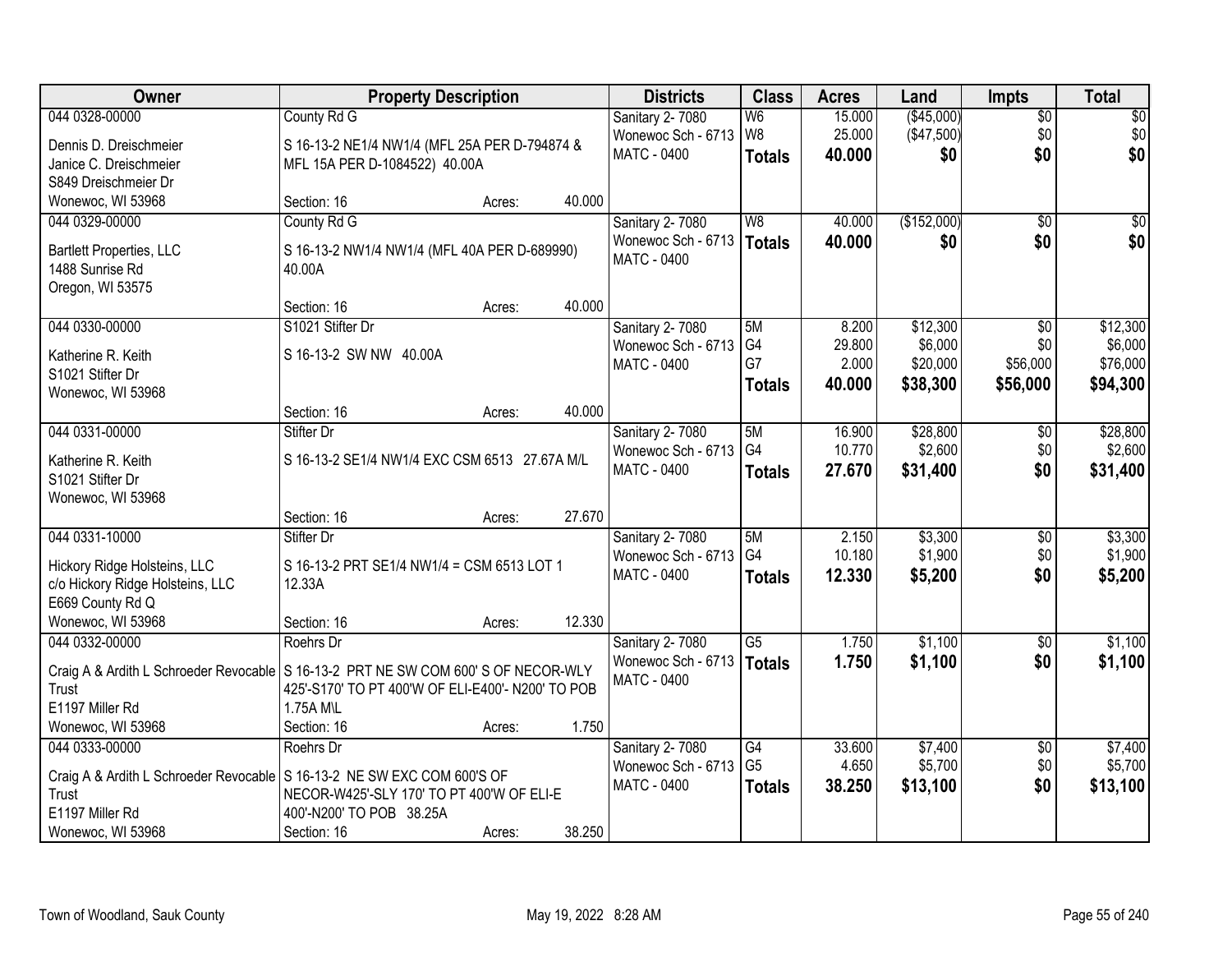| Owner                                           | <b>Property Description</b>                            |        |        | <b>Districts</b>   | <b>Class</b>    | <b>Acres</b> | Land     | <b>Impts</b>    | <b>Total</b> |
|-------------------------------------------------|--------------------------------------------------------|--------|--------|--------------------|-----------------|--------------|----------|-----------------|--------------|
| 044 0334-00000                                  |                                                        |        |        | Sanitary 2-7080    | 5M              | 23.800       | \$36,500 | $\overline{50}$ | \$36,500     |
| Katherine R. Keith                              | S 16-13-2 NW SW 40.00A                                 |        |        | Wonewoc Sch - 6713 | G4              | 16.200       | \$3,400  | \$0             | \$3,400      |
| S1021 Stifter Dr                                |                                                        |        |        | <b>MATC - 0400</b> | <b>Totals</b>   | 40.000       | \$39,900 | \$0             | \$39,900     |
| Wonewoc, WI 53968                               |                                                        |        |        |                    |                 |              |          |                 |              |
|                                                 | Section: 16                                            | Acres: | 40.000 |                    |                 |              |          |                 |              |
| 044 0335-00000                                  | E934 County Rd Q                                       |        |        | Sanitary 2-7080    | G4              | 34.750       | \$4,200  | $\overline{30}$ | \$4,200      |
| Donald J. Miller                                | S 16 T13N R2E SW1/4 SW1/4 EXC S405' OF W350'           |        |        | Wonewoc Sch - 6713 | G7              | 2.000        | \$20,000 | \$263,900       | \$283,900    |
| Mary L. Miller                                  | 36.75A M/L                                             |        |        | MATC - 0400        | <b>Totals</b>   | 36.750       | \$24,200 | \$263,900       | \$288,100    |
| E934 County Rd Q                                |                                                        |        |        |                    |                 |              |          |                 |              |
| Wonewoc, WI 53968                               | Section: 16                                            | Acres: | 36.750 |                    |                 |              |          |                 |              |
| 044 0336-00000                                  | E926 County Rd Q                                       |        |        | Sanitary 2-7080    | G1              | 3.250        | \$34,100 | \$14,800        | \$48,900     |
| Conrad P. Greenwood                             | S 16-13-2 S405' OF W350' OF SW1/4 SW1/4 SUBJ           |        |        | Wonewoc Sch - 6713 | <b>Totals</b>   | 3.250        | \$34,100 | \$14,800        | \$48,900     |
| 8779 Orchard Rd                                 | CTH Q 3.25A M/L                                        |        |        | <b>MATC - 0400</b> |                 |              |          |                 |              |
| Grovespring, MO 65662                           |                                                        |        |        |                    |                 |              |          |                 |              |
|                                                 | Section: 16                                            | Acres: | 3.250  |                    |                 |              |          |                 |              |
| 044 0337-00000                                  | County Rd Q                                            |        |        | Sanitary 2-7080    | 5M              | 24.000       | \$36,000 | $\sqrt[6]{3}$   | \$36,000     |
|                                                 |                                                        |        |        | Wonewoc Sch - 6713 | G4              | 16.000       | \$3,900  | \$0             | \$3,900      |
| Craig A & Ardith L Schroeder Revocable<br>Trust | S 16-13-2 SE1/4 SW1/4 (MFL 11A PER D-593094)<br>40.00A |        |        | <b>MATC - 0400</b> | <b>Totals</b>   | 40.000       | \$39,900 | \$0             | \$39,900     |
| E1197 Miller Rd                                 |                                                        |        |        |                    |                 |              |          |                 |              |
| Wonewoc, WI 53968                               | Section: 16                                            | Acres: | 40.000 |                    |                 |              |          |                 |              |
| 044 0338-00000                                  | County Rd G                                            |        |        | Sanitary 2-7080    | 5M              | 12.000       | \$20,400 | $\overline{30}$ | \$20,400     |
|                                                 |                                                        |        |        | Wonewoc Sch - 6713 | G <sub>4</sub>  | 28.000       | \$5,200  | \$0             | \$5,200      |
| Frederick Stecher Sr                            | SEC. 16 T13N R2E NE1/4 SE1/4 40.00A                    |        |        | MATC - 0400        | <b>Totals</b>   | 40.000       | \$25,600 | \$0             | \$25,600     |
| Denise M. Stecher                               |                                                        |        |        |                    |                 |              |          |                 |              |
| S1093 County Rd G<br>Wonewoc, WI 53968          | Section: 16                                            |        | 40.000 |                    |                 |              |          |                 |              |
| 044 0339-00000                                  | County Rd G                                            | Acres: |        | Sanitary 2-7080    | G4              | 26.480       | \$4,200  | $\sqrt{$0}$     | \$4,200      |
|                                                 |                                                        |        |        | Wonewoc Sch - 6713 | <b>Totals</b>   | 26.480       | \$4,200  | \$0             | \$4,200      |
| Frederick Stecher Sr                            | S 16-13-2 NW SE EXC CSM #1737 & EXC CSM #4830          |        |        | <b>MATC - 0400</b> |                 |              |          |                 |              |
| Denise M. Stecher                               | (S/EASE) 26.48A                                        |        |        |                    |                 |              |          |                 |              |
| S1093 County Rd G                               |                                                        |        |        |                    |                 |              |          |                 |              |
| Wonewoc, WI 53968                               | Section: 16                                            | Acres: | 26.480 |                    |                 |              |          |                 |              |
| 044 0339-10000                                  | S1106 County Rd G                                      |        |        | Sanitary 2-7080    | $\overline{G1}$ | 1.150        | \$10,400 | \$89,200        | \$99,600     |
| Donald S. Miller                                | S 16-13-3 PRT NW SE = CSM #1737 LOT 1                  |        |        | Wonewoc Sch - 6713 | <b>Totals</b>   | 1.150        | \$10,400 | \$89,200        | \$99,600     |
| S1106 County Rd G                               | (W\EASES) 1.15A                                        |        |        | <b>MATC - 0400</b> |                 |              |          |                 |              |
| Wonewoc, WI 53968                               |                                                        |        |        |                    |                 |              |          |                 |              |
|                                                 | Section: 16                                            | Acres: | 1.150  |                    |                 |              |          |                 |              |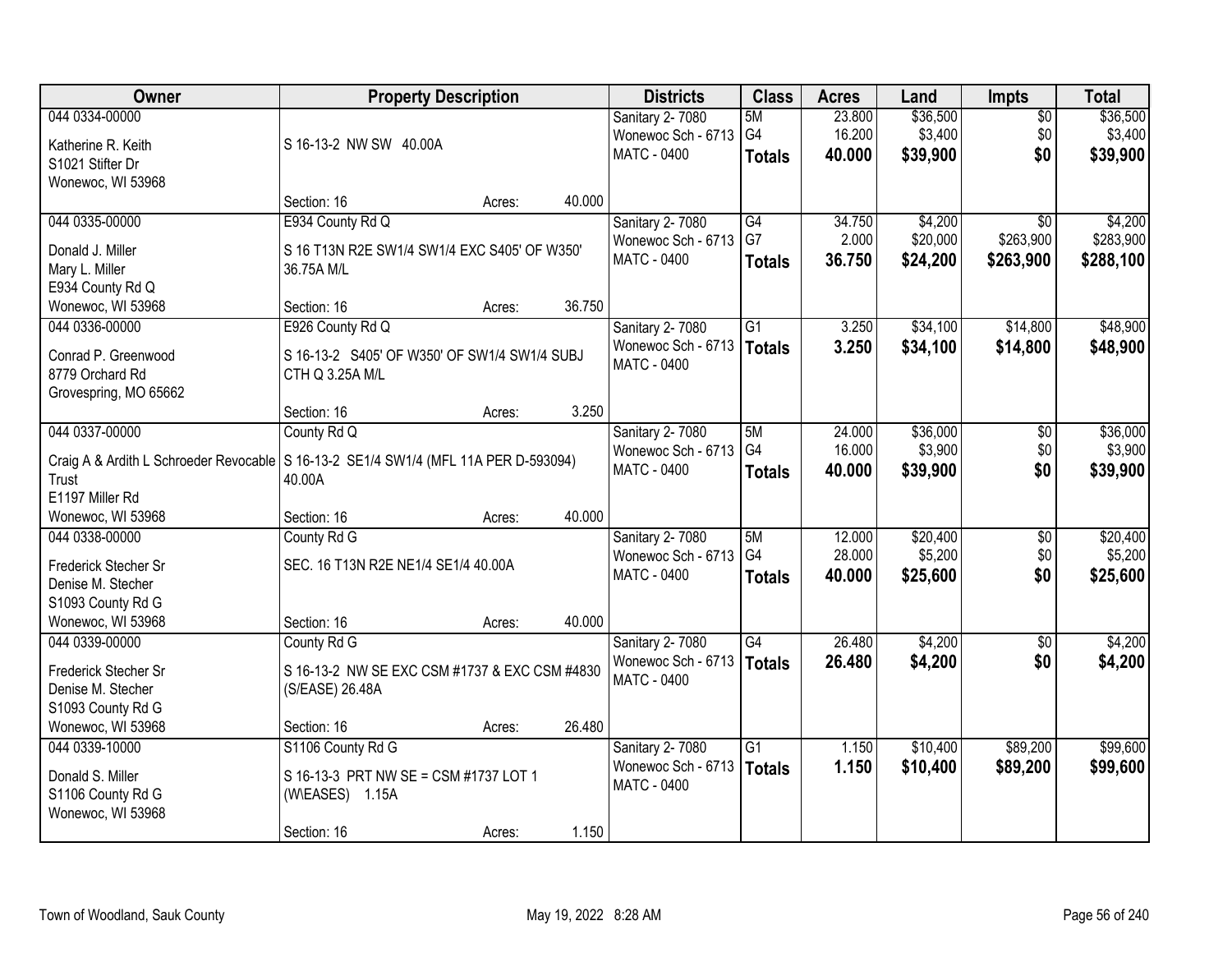| Owner                                                                                    | <b>Property Description</b>                                                             |        |        | <b>Districts</b>            | <b>Class</b>         | <b>Acres</b> | Land       | <b>Impts</b>    | <b>Total</b> |
|------------------------------------------------------------------------------------------|-----------------------------------------------------------------------------------------|--------|--------|-----------------------------|----------------------|--------------|------------|-----------------|--------------|
| 044 0339-20000                                                                           | S1122 Stifter Dr                                                                        |        |        | Sanitary 2-7080             | $\overline{G1}$      | 2.000        | \$12,500   | \$158,000       | \$170,500    |
| Shaun M. Conley                                                                          | S 16-13-2 PRT NW SE = CSM #4830 LOT 1 12.27A                                            |        |        | Wonewoc Sch - 6713          | G4                   | 8.270        | \$2,600    | \$0             | \$2,600      |
| Nicole R. Conley                                                                         |                                                                                         |        |        | <b>MATC - 0400</b>          | G <sub>5</sub>       | 2.000        | \$2,800    | \$0             | \$2,800      |
| S1122 Stifter Dr                                                                         |                                                                                         |        |        |                             | <b>Totals</b>        | 12.270       | \$17,900   | \$158,000       | \$175,900    |
| Wonewoc, WI 53968                                                                        | Section: 16                                                                             | Acres: | 12.270 |                             |                      |              |            |                 |              |
| 044 0339-30000                                                                           | County Rd G                                                                             |        |        | Sanitary 2-7080             | $\overline{G1}$      | 0.100        | \$900      | \$0             | \$900        |
| Fred W. Stecher                                                                          | S 16-13-2 PRT NW SE = CSM #4830 OUTLOT 1                                                |        |        | Wonewoc Sch - 6713   Totals |                      | 0.100        | \$900      | \$0             | \$900        |
| Denise M. Stecher                                                                        | 0.10A                                                                                   |        |        | MATC - 0400                 |                      |              |            |                 |              |
| S1093 County Rd G                                                                        |                                                                                         |        |        |                             |                      |              |            |                 |              |
| Wonewoc, WI 53968                                                                        | Section: 16                                                                             | Acres: | 0.100  |                             |                      |              |            |                 |              |
| 044 0340-00000                                                                           | Roehrs Dr                                                                               |        |        | Sanitary 2-7080             | 5M                   | 14.000       | \$25,800   | $\overline{50}$ | \$25,800     |
|                                                                                          |                                                                                         |        |        | Wonewoc Sch - 6713          | G <sub>4</sub>       | 23.420       | \$5,100    | \$0             | \$5,100      |
| Craig A & Ardith L Schroeder Revocable<br>Trust                                          | S 16-13-2 SW1/4 SE1/4 EXC CSM 1257 & EXC COM<br>SE COR CSM 1257 - N05?31'29"W 125.90' - |        |        | MATC - 0400                 | <b>Totals</b>        | 37.420       | \$30,900   | \$0             | \$30,900     |
| E1197 Miller Rd                                                                          | S43?30'52"E 165.07' - S04?26'21"E 14.20'                                                |        |        |                             |                      |              |            |                 |              |
| Wonewoc, WI 53968                                                                        | Section: 16                                                                             | Acres: | 37.420 |                             |                      |              |            |                 |              |
| 044 0340-10000                                                                           | S1216 Roehrs Dr                                                                         |        |        | Sanitary 2-7080             | $\overline{G1}$      | 2.580        | \$14,000   | \$61,000        | \$75,000     |
|                                                                                          |                                                                                         |        |        | Wonewoc Sch - 6713          | <b>Totals</b>        | 2.580        | \$14,000   | \$61,000        | \$75,000     |
| Kathleen A. Johnson                                                                      | S 16-13-02 PRT SW SE = CSM #1257 LOT 1 & ALSO                                           |        |        | <b>MATC - 0400</b>          |                      |              |            |                 |              |
| S1216 Roehrs Dr                                                                          | COM SE COR OF SD CSM -N5DG31' 29"W 125.90"                                              |        |        |                             |                      |              |            |                 |              |
| Wonewoc, WI 53968                                                                        | -S43DG30'52"E 165.07' -S4DG26'21"E 14.20'                                               |        |        |                             |                      |              |            |                 |              |
|                                                                                          | Section: 16                                                                             | Acres: | 2.580  |                             |                      |              |            |                 |              |
| 044 0341-00000                                                                           |                                                                                         |        |        | Sanitary 2-7080             | 5M<br>G <sub>4</sub> | 16.000       | \$29,800   | $\overline{50}$ | \$29,800     |
| Craig A & Ardith L Schroeder Revocable S 16-13-2 SE1/4 SE1/4 (MFL 12A PER D-593094 - EXP |                                                                                         |        |        | Wonewoc Sch - 6713          |                      | 24.000       | \$5,400    | \$0             | \$5,400      |
| Trust                                                                                    | 2018) 40.00A                                                                            |        |        | <b>MATC - 0400</b>          | <b>Totals</b>        | 40.000       | \$35,200   | \$0             | \$35,200     |
| E1197 Miller Rd                                                                          |                                                                                         |        |        |                             |                      |              |            |                 |              |
| Wonewoc, WI 53968                                                                        | Section: 16                                                                             | Acres: | 40.000 |                             |                      |              |            |                 |              |
| 044 0342-00000                                                                           |                                                                                         |        |        | Sanitary 2-7080             | 5M                   | 18.200       | \$31,000   | $\overline{50}$ | \$31,000     |
| Mark R. Lankey                                                                           | SEC 17 T13N R2E NE1/4 NE1/4 40.00A                                                      |        |        | Wonewoc Sch - 6713          | G <sub>4</sub>       | 6.800        | \$1,800    | \$0             | \$1,800      |
| Jodi M. Lankey                                                                           |                                                                                         |        |        | <b>MATC - 0400</b>          | G <sub>5</sub>       | 15.000       | \$21,000   | \$0             | \$21,000     |
| E930 County Rd Y                                                                         |                                                                                         |        |        |                             | <b>Totals</b>        | 40.000       | \$53,800   | \$0             | \$53,800     |
| Wonewoc, WI 53968-0000                                                                   | Section: 17                                                                             | Acres: | 40.000 |                             |                      |              |            |                 |              |
| 044 0343-00000                                                                           | S918 County Rd Y                                                                        |        |        | Sanitary 2-7080             | G <sub>1</sub>       | 4.000        | \$42,000   | \$279,500       | \$321,500    |
| Richard Lankey Revocable Trust                                                           | S 17-13-2 PRT NW NE COM NE COR SEC                                                      |        |        | Wonewoc Sch - 6713          | G <sub>5</sub>       | 3.680        | \$5,200    | \$0             | \$5,200      |
| S918 County Rd Y                                                                         | 17-N89?48'16"W ALG NLI 1399.84' TO NE COR NW NE                                         |        |        | <b>MATC - 0400</b>          | W <sub>6</sub>       | 12.000       | (\$22,800) | \$0             | \$0          |
| Wonewoc, WI 53968                                                                        | & POB: N89?48'16"W ALG N LI 1399.84' TO                                                 |        |        |                             | <b>Totals</b>        | 19.680       | \$47,200   | \$279,500       | \$326,700    |
|                                                                                          | Section: 17                                                                             | Acres: | 19.680 |                             |                      |              |            |                 |              |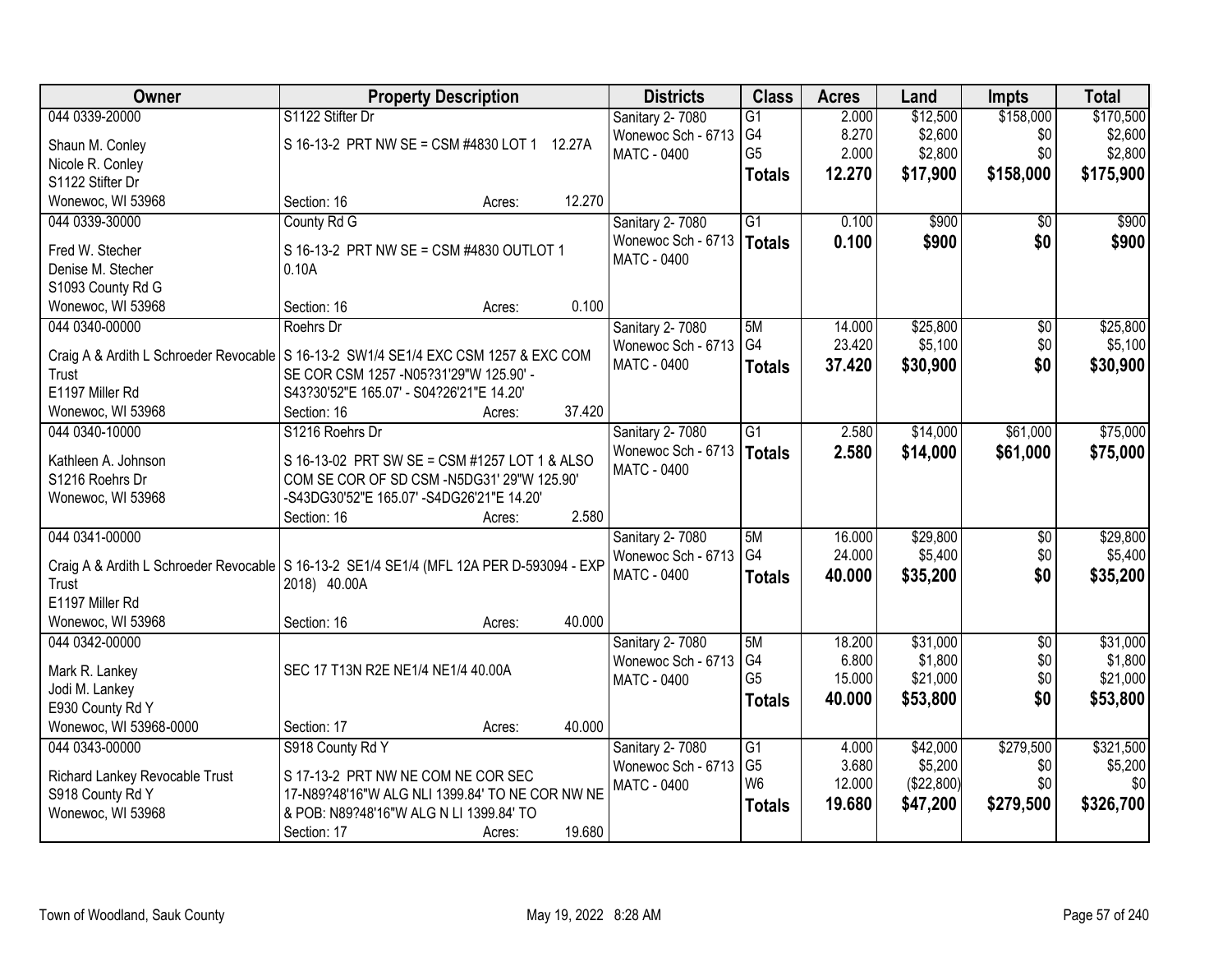| <b>Owner</b>                        | <b>Property Description</b>                      | <b>Districts</b>   | <b>Class</b>   | <b>Acres</b> | Land       | <b>Impts</b>    | <b>Total</b> |
|-------------------------------------|--------------------------------------------------|--------------------|----------------|--------------|------------|-----------------|--------------|
| 044 0343-10000                      | S930 County Rd Y                                 | Sanitary 2-7080    | 5M             | 5.820        | \$8,800    | $\overline{50}$ | \$8,800      |
| Mark R. Lankey                      | S 17-13-2 PRT NW NE COM NE COR SEC               | Wonewoc Sch - 6713 | G <sub>2</sub> | 1.000        | \$10,000   | \$96,000        | \$106,000    |
| S930 County Rd Y                    | 17-N89?48'16"W ALG NLI 1399.84' TO NE COR NW NE  | <b>MATC - 0400</b> | G4             | 1.300        | \$300      | \$0             | \$300        |
| Wonewoc, WI 53968-0000              | & POB : CONT ALG N LI 120'-S0?25'42" E PARALLEL  |                    | G <sub>5</sub> | 2.960        | \$4,800    | \$0             | \$4,800      |
|                                     | 23.080<br>Section: 17<br>Acres:                  |                    | W8             | 12.000       | (\$22,800) | \$0             | \$0          |
|                                     |                                                  |                    | <b>Totals</b>  | 23.080       | \$23,900   | \$96,000        | \$119,900    |
| 044 0344-00000                      | S930 County Rd Y                                 | Sanitary 2-7080    | 5M             | 16.860       | \$25,300   | $\overline{30}$ | \$25,300     |
| Mark R. Lankey                      | S 17-13-2 SW NE 42.16A (ACREAGE PER D-667578     | Wonewoc Sch - 6713 | G4             | 4.300        | \$800      | \$0             | \$800        |
| S930 County Rd Y                    | (MFL 21A PER D-689978)                           | <b>MATC - 0400</b> | W <sub>8</sub> | 21.000       | (\$39,900) | \$0             | \$0          |
| Wonewoc, WI 53968-0000              |                                                  |                    | <b>Totals</b>  | 42.160       | \$26,100   | \$0             | \$26,100     |
|                                     | 42.160<br>Section: 17<br>Acres:                  |                    |                |              |            |                 |              |
| 044 0346-00000                      | S959 County Rd Y                                 | Sanitary 2-7080    | 5M             | 7.000        | \$11,900   | $\overline{50}$ | \$11,900     |
| Robert J & Mindy J Boldon Revocable | S 17-13-2 NE1/4 NW1/4 40.00A                     | Wonewoc Sch - 6713 | G <sub>4</sub> | 30.250       | \$5,100    | \$0             | \$5,100      |
| Trust                               |                                                  | <b>MATC - 0400</b> | G <sub>5</sub> | 0.750        | \$100      | \$0             | \$100        |
| S959 County Rd Y                    |                                                  |                    | G7             | 2.000        | \$20,000   | \$109,600       | \$129,600    |
| Wonewoc, WI 53968                   | 40.000<br>Section: 17<br>Acres:                  |                    | <b>Totals</b>  | 40.000       | \$37,100   | \$109,600       | \$146,700    |
| 044 0347-00000                      | County Rd Y                                      | Sanitary 2-7080    | 5M             | 20.100       | \$34,200   | $\overline{30}$ | \$34,200     |
|                                     |                                                  | Wonewoc Sch - 6713 | G4             | 19.000       | \$3,300    | \$0             | \$3,300      |
| Robert J & Mindy J Boldon Revocable | S 17-13-2 NW1/4 NW1/4 EXC CSM 1558<br>39.10A M/L | <b>MATC - 0400</b> | <b>Totals</b>  | 39.100       | \$37,500   | \$0             | \$37,500     |
| Trust et al                         |                                                  |                    |                |              |            |                 |              |
| c/o Robert J & Mindy J Boldon       |                                                  |                    |                |              |            |                 |              |
| Revocable Trust Lc                  | 39.100<br>Section: 17<br>Acres:                  |                    |                |              |            |                 |              |
| S959 County Rd Y                    |                                                  |                    |                |              |            |                 |              |
| Wonewoc, WI 53968                   |                                                  |                    |                |              |            |                 |              |
| 044 0348-00000                      | County Rd Y                                      | Sanitary 2-7080    | G4             | 10.090       | \$1,800    | $\overline{50}$ | \$1,800      |
| Robert J & Mindy J Boldon Revocable | S 17-13-2 SW1/4 NW1/4 N OF C\L CTH Y<br>10.09A   | Wonewoc Sch - 6713 | <b>Totals</b>  | 10.090       | \$1,800    | \$0             | \$1,800      |
| Trust et al                         | M/L                                              | <b>MATC - 0400</b> |                |              |            |                 |              |
| c/o Robert J & Mindy J Boldon       |                                                  |                    |                |              |            |                 |              |
| Revocable Trust Lc                  | 10.090<br>Section: 17<br>Acres:                  |                    |                |              |            |                 |              |
| S959 County Rd Y                    |                                                  |                    |                |              |            |                 |              |
| Wonewoc, WI 53968                   |                                                  |                    |                |              |            |                 |              |
| 044 0348-20000                      | S1088 County Rd Y                                | Sanitary 2-7080    | 5M             | 14.120       | \$24,000   | $\overline{50}$ | \$24,000     |
| Paul M. Rudy                        | S 17-13-2 PRT NW NW & PRT SW NW & S 18-13-2 PRT  | Wonewoc Sch - 6713 | G <sub>1</sub> | 2.000        | \$21,000   | \$318,300       | \$339,300    |
| Beth A. Rudy                        | SE NE = CSM #1558 LOT 1 27.12A                   | <b>MATC - 0400</b> | G <sub>5</sub> | 11.000       | \$15,400   | \$0             | \$15,400     |
| S1088 County Rd Y                   |                                                  |                    | <b>Totals</b>  | 27.120       | \$60,400   | \$318,300       | \$378,700    |
| Wonewoc, WI 53968                   | 27.120<br>Section: 18<br>Acres:                  |                    |                |              |            |                 |              |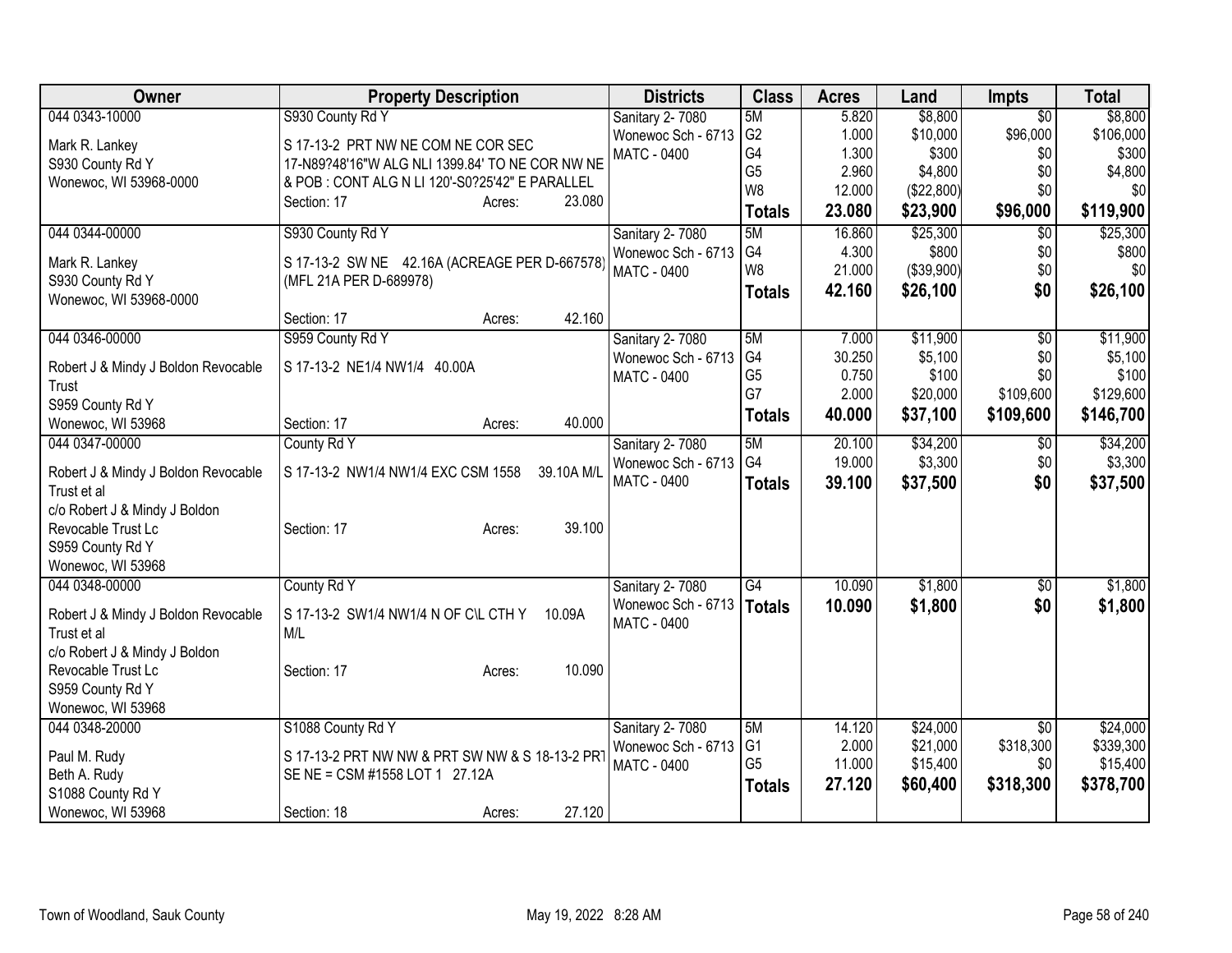| <b>Owner</b>                             | <b>Property Description</b>                      |        |        | <b>Districts</b>                         | <b>Class</b>         | <b>Acres</b>     | Land                | <b>Impts</b>    | <b>Total</b>        |
|------------------------------------------|--------------------------------------------------|--------|--------|------------------------------------------|----------------------|------------------|---------------------|-----------------|---------------------|
| 044 0349-00000                           | County Rd Y                                      |        |        | Sanitary 2-7080                          | 5M                   | 13.100           | \$22,300            | $\overline{50}$ | \$22,300            |
| Robert J & Mindy J Boldon Revocable      | S 17-13-2 N1/2 SE1/4 NW1/4 20.00A M/L            |        |        | Wonewoc Sch - 6713                       | G <sub>4</sub>       | 6.900            | \$1,300             | \$0             | \$1,300             |
| Trust                                    |                                                  |        |        | <b>MATC - 0400</b>                       | <b>Totals</b>        | 20.000           | \$23,600            | \$0             | \$23,600            |
| S959 County Rd Y                         |                                                  |        |        |                                          |                      |                  |                     |                 |                     |
| Wonewoc, WI 53968                        | Section: 17                                      | Acres: | 20.000 |                                          |                      |                  |                     |                 |                     |
| 044 0350-00000                           |                                                  |        |        | Sanitary 2-7080                          | W <sub>6</sub>       | 16.700           | ( \$63,500)         | $\overline{50}$ | $\overline{50}$     |
|                                          |                                                  |        |        | Wonewoc Sch - 6713                       | Totals               | 16.700           | \$0                 | \$0             | \$0                 |
| Jodi M. Lankey et al                     | S 17-13-2 PRT SE NW & PRT NE SW COM NE COR       |        |        | MATC - 0400                              |                      |                  |                     |                 |                     |
| c/o Mark R. Lankey                       | S1/2 SE NW- S0?39'47"E 1317.81' ALG N/S 1/4      |        |        |                                          |                      |                  |                     |                 |                     |
| S930 County Rd Y                         | LI-N88?36'42"W 226.70'- N32?26'57"W              |        |        |                                          |                      |                  |                     |                 |                     |
| Wonewoc, WI 53968-0000<br>044 0351-00000 | Section: 17                                      | Acres: | 16.700 |                                          |                      |                  |                     |                 |                     |
|                                          |                                                  |        |        | Sanitary 2-7080                          | G4                   | 42,440           | \$10,400            | \$0             | \$10,400            |
| Knaus Living Trust                       | S 17-13-2 PRT S1/2 NW1/4 & N1/2 SW1/4 COM NW     |        |        | Wonewoc Sch - 6713<br><b>MATC - 0400</b> | <b>Totals</b>        | 42.440           | \$10,400            | \$0             | \$10,400            |
| E669 County Rd Q                         | COR S1/2 SE NW-S ALG E LI CSM #1558 TO SE COR    |        |        |                                          |                      |                  |                     |                 |                     |
| Wonewoc, WI 53968                        | SD CSM- S66?43'27"W 455.52'- S89?33'29"W 202.02' |        |        |                                          |                      |                  |                     |                 |                     |
|                                          | Section: 17                                      | Acres: | 42.440 |                                          |                      |                  |                     |                 |                     |
| 044 0352-00000                           | County Rd Y                                      |        |        | Sanitary 2-7080                          | 5M                   | 14.700           | \$25,000            | $\sqrt{6}$      | \$25,000            |
| Paul M. Rudy                             | S 17-13-2 PRT N1/2 NW SW, SW NW, S1/2 SE NW & N  |        |        | Wonewoc Sch - 6713                       | G <sub>1</sub>       | 0.150            | \$1,500             | \$23,000        | \$24,500            |
| Beth A. Rudy                             | SW COM W1/4 COR SEC 17- N89?55'6"E 325.80'-      |        |        | MATC - 0400                              | G <sub>5</sub>       | 12.000           | \$16,800            | \$0             | \$16,800            |
| S1088 County Rd Y                        | N52?55'27"E 455'-S16?2'45"E 90.40'-S68?38'29"E   |        |        |                                          | <b>Totals</b>        | 26.850           | \$43,300            | \$23,000        | \$66,300            |
| Wonewoc, WI 53968                        | Section: 17                                      | Acres: | 26.850 |                                          |                      |                  |                     |                 |                     |
| 044 0352-10000                           | County Rd Q                                      |        |        | Sanitary 2-7080                          | 5M                   | 4.000            | \$6,000             | $\overline{50}$ | \$6,000             |
|                                          |                                                  |        |        | Wonewoc Sch - 6713                       | G <sub>2</sub>       | 10.000           | \$20,000            | \$0             | \$20,000            |
| Tkc Real Estate Holdings, LLC            | S 17-13-2 S1/2 NW SW 20.0A M/L                   |        |        | <b>MATC - 0400</b>                       | G <sub>5</sub>       | 6.000            | \$9,000             | \$0             | \$9,000             |
| c/o Tkc Real Estate Holdings, LLC        |                                                  |        |        |                                          | <b>Totals</b>        | 20.000           | \$35,000            | \$0             | \$35,000            |
| 820 Wachter Ave Po Box 235               |                                                  |        |        |                                          |                      |                  |                     |                 |                     |
| Plain, WI 53577                          | Section: 17                                      | Acres: | 20.000 |                                          |                      |                  |                     |                 |                     |
| 044 0353-00000                           | E590 County Rd Q                                 |        |        | Sanitary 2-7080                          | 5M<br>G <sub>2</sub> | 2.500            | \$3,800             | $\overline{50}$ | \$3,800<br>\$27,500 |
| Tkc Real Estate Holdings, LLC            | S 17-13-2 N1/2 SW SW & ALSO THAT PRT S1/2 SW     |        |        | Wonewoc Sch - 6713                       | G4                   | 10.000<br>18.400 | \$27,500<br>\$4,200 | \$0<br>\$0      | \$4,200             |
| c/o Tkc Real Estate Holdings, LLC        | SW LYING NWLY OF CTH Q 30.9A M/L                 |        |        | <b>MATC - 0400</b>                       | <b>Totals</b>        | 30.900           | \$35,500            | \$0             | \$35,500            |
| 820 Wachter Ave Po Box 235               |                                                  |        |        |                                          |                      |                  |                     |                 |                     |
| Plain, WI 53577                          | Section: 17                                      | Acres: | 30.900 |                                          |                      |                  |                     |                 |                     |
| 044 0353-10000                           | County Rd Q                                      |        |        | Sanitary 2-7080                          | G4                   | 8.350            | \$2,200             | $\overline{30}$ | \$2,200             |
| <b>Knaus Living Trust</b>                | S 17-13-2 THAT PRT S1/2 SW SW LYING SELY OF      |        |        | Wonewoc Sch - 6713                       | G <sub>5</sub>       | 0.750            | \$100               | \$0             | \$100               |
| E669 County Rd Q                         | CTH Q 9.1A M/L                                   |        |        | MATC - 0400                              | <b>Totals</b>        | 9.100            | \$2,300             | \$0             | \$2,300             |
| Wonewoc, WI 53968                        |                                                  |        |        |                                          |                      |                  |                     |                 |                     |
|                                          | Section: 17                                      | Acres: | 9.100  |                                          |                      |                  |                     |                 |                     |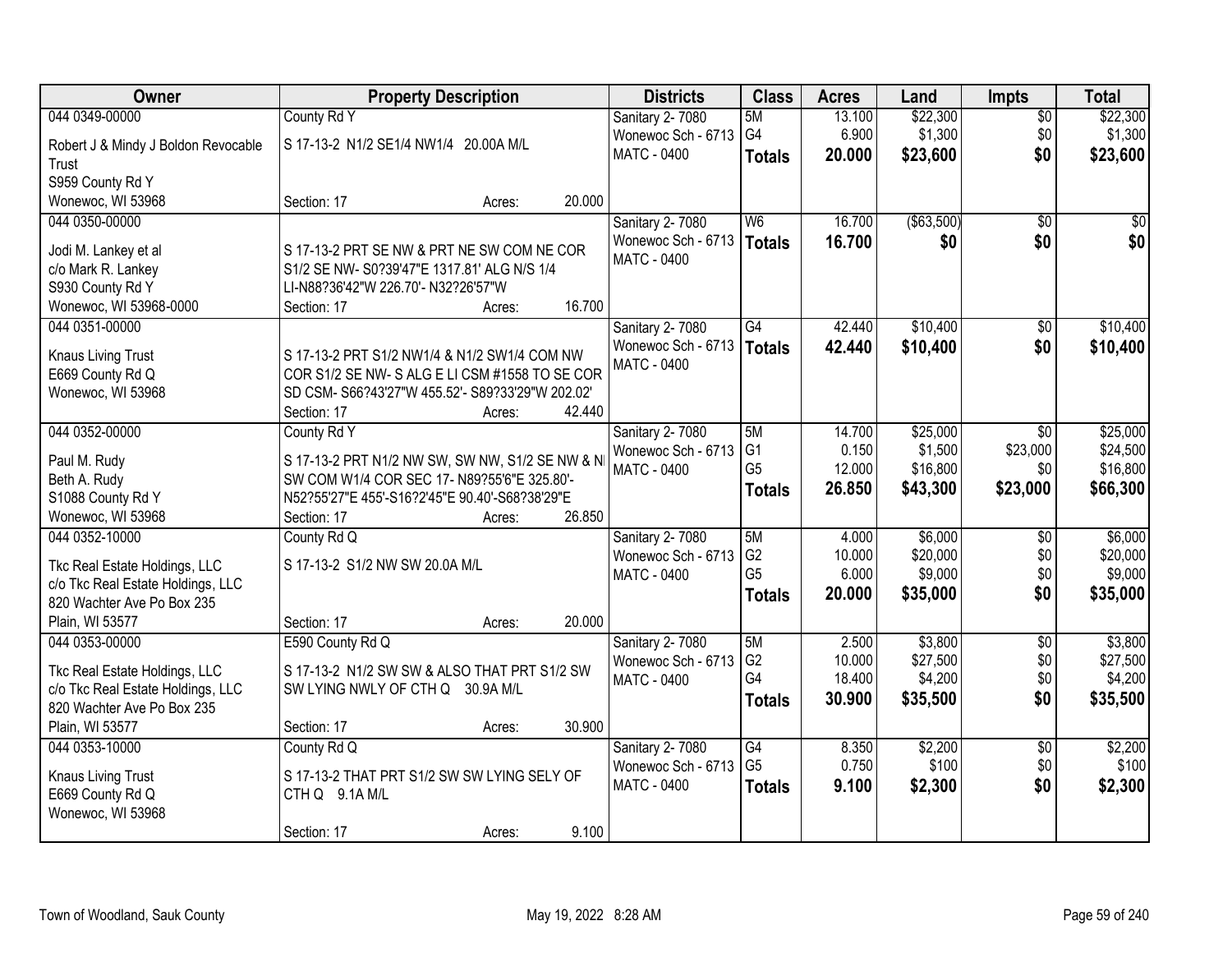| Owner                      |                                                  | <b>Property Description</b> |        | <b>Districts</b>        | <b>Class</b>    | <b>Acres</b> | Land       | Impts           | <b>Total</b> |
|----------------------------|--------------------------------------------------|-----------------------------|--------|-------------------------|-----------------|--------------|------------|-----------------|--------------|
| 044 0354-00000             | E669 County Rd Q                                 |                             |        | Sanitary 2-7080         | G4              | 29.500       | \$6,500    | $\overline{50}$ | \$6,500      |
| <b>Knaus Living Trust</b>  | S 17-13-2 SE SW 40.00A                           |                             |        | Wonewoc Sch - 6713      | G <sub>5</sub>  | 1.500        | \$100      | \$0             | \$100        |
| E669 County Rd Q           |                                                  |                             |        | <b>MATC - 0400</b>      | G7              | 9.000        | \$90,000   | \$517,200       | \$607,200    |
| Wonewoc, WI 53968          |                                                  |                             |        |                         | <b>Totals</b>   | 40.000       | \$96,600   | \$517,200       | \$613,800    |
|                            | Section: 17                                      | Acres:                      | 40.000 |                         |                 |              |            |                 |              |
| 044 0355-00000             |                                                  |                             |        | Sanitary 2-7080         | 5M              | 44.750       | \$67,200   | \$0             | \$67,200     |
| Mark R. Lankey             | S 17-13-2 THAT PRT SE NE & E1/2 SE1/4 PER        |                             |        | Wonewoc Sch - 6713      | <b>Totals</b>   | 44.750       | \$67,200   | \$0             | \$67,200     |
| S930 County Rd Y           | D-928065 DESC AS: COM E1/4 COR SEC 17-N48?       |                             |        | <b>MATC - 0400</b>      |                 |              |            |                 |              |
| Wonewoc, WI 53968-0000     | 19'44"W 1536.7' TO POB-S52? 33'45"E              |                             |        |                         |                 |              |            |                 |              |
|                            | Section: 17                                      | Acres:                      | 44.750 |                         |                 |              |            |                 |              |
| 044 0356-00000             |                                                  |                             |        | <b>Sanitary 2-7080</b>  | 5M              | 24.800       | \$39,800   | $\overline{50}$ | \$39,800     |
| Brent E. Knaus             | SEC. 17 T13N R2E NW1/4 SE1/4 40.00A              |                             |        | School 2541             | G4              | 15.200       | \$3,500    | \$0             | \$3,500      |
| Lucy A. Knaus              |                                                  |                             |        | WWTC La Crosse -        | <b>Totals</b>   | 40.000       | \$43,300   | \$0             | \$43,300     |
| E724 County Rd Q           |                                                  |                             |        | 0200                    |                 |              |            |                 |              |
| Wonewoc, WI 53968          | Section: 17                                      | Acres:                      | 40.000 |                         |                 |              |            |                 |              |
| 044 0357-00000             | E724 County Rd Q                                 |                             |        | Sanitary 2-7080         | 5M              | 2.600        | \$4,400    | \$0             | \$4,400      |
| Brent E. Knaus             | SEC. 17 T13N R2E SW1/4 SE1/4 40.00A              |                             |        | School 2541             | G4              | 32.400       | \$7,300    | \$0             | \$7,300      |
| Lucy A. Knaus              |                                                  |                             |        | <b>WWTC La Crosse -</b> | G <sub>5</sub>  | 2.000        | \$100      | \$0             | \$100        |
| E724 County Rd Q           |                                                  |                             |        | 0200                    | G7              | 3.000        | \$30,000   | \$153,500       | \$183,500    |
| Wonewoc, WI 53968          | Section: 17                                      | Acres:                      | 40.000 |                         | <b>Totals</b>   | 40.000       | \$41,800   | \$153,500       | \$195,300    |
| 044 0358-00000             | E898 County Rd Q                                 |                             |        | <b>Sanitary 2-7080</b>  | $\overline{G1}$ | 3.520        | \$15,700   | \$98,400        | \$114,100    |
| Chad W. Knaus              | S 17-13-2 PRT SE SE = CSM #5511 LOT 1 3.52A      |                             |        | Wonewoc Sch - 6713      | <b>Totals</b>   | 3.520        | \$15,700   | \$98,400        | \$114,100    |
| Rhonda J. Knaus            | (W&S/EASES PER D-926429)                         |                             |        | MATC - 0400             |                 |              |            |                 |              |
| E669 County Rd Q           |                                                  |                             |        |                         |                 |              |            |                 |              |
| Wonewoc, WI 53968          | Section: 17                                      | Acres:                      | 3.520  |                         |                 |              |            |                 |              |
| 044 0358-10000             |                                                  |                             |        | Sanitary 2-7080         | 5M              | 3.400        | \$5,800    | $\overline{50}$ | \$5,800      |
| Valleys and Hills, LLC     | S 17-13-2 SE NE & E1/2 SE1/4 EXC CSM #5511 & EXC |                             |        | Wonewoc Sch - 6713      | G4              | 67.330       | \$14,300   | \$0             | \$14,300     |
| c/o Valleys and Hills, LLC | D-928065 71.73A M/L (SEE POS #13753) (S/HWY      |                             |        | <b>MATC - 0400</b>      | G <sub>5</sub>  | 1.000        | \$100      | \$0             | \$100        |
| PO Box 125                 | CONV V284-228) (S/EASES PER D-926429)            |                             |        |                         | <b>Totals</b>   | 71.730       | \$20,200   | \$0             | \$20,200     |
| Bristol, WI 53104-0000     | Section: 17                                      | Acres:                      | 71.730 |                         |                 |              |            |                 |              |
| 044 0359-00000             |                                                  |                             |        | <b>Sanitary 2-7080</b>  | $\overline{G4}$ | 6.000        | \$1,900    | $\overline{50}$ | \$1,900      |
| Woodland Farms I, LLC      | S 18-13-2 N1/2 NE NE 20.00A (MFL-W6 14A PER      |                             |        | Wonewoc Sch - 6713      | W <sub>6</sub>  | 14.000       | (\$26,600) | \$0             | \$0          |
| c/o Woodland Farms I, LLC  | D-1084524)                                       |                             |        | <b>MATC - 0400</b>      | <b>Totals</b>   | 20.000       | \$1,900    | \$0             | \$1,900      |
| 2099 N Dewey Ave           |                                                  |                             |        |                         |                 |              |            |                 |              |
| Reedsburg, WI 53959-0000   | Section: 18                                      | Acres:                      | 20.000 |                         |                 |              |            |                 |              |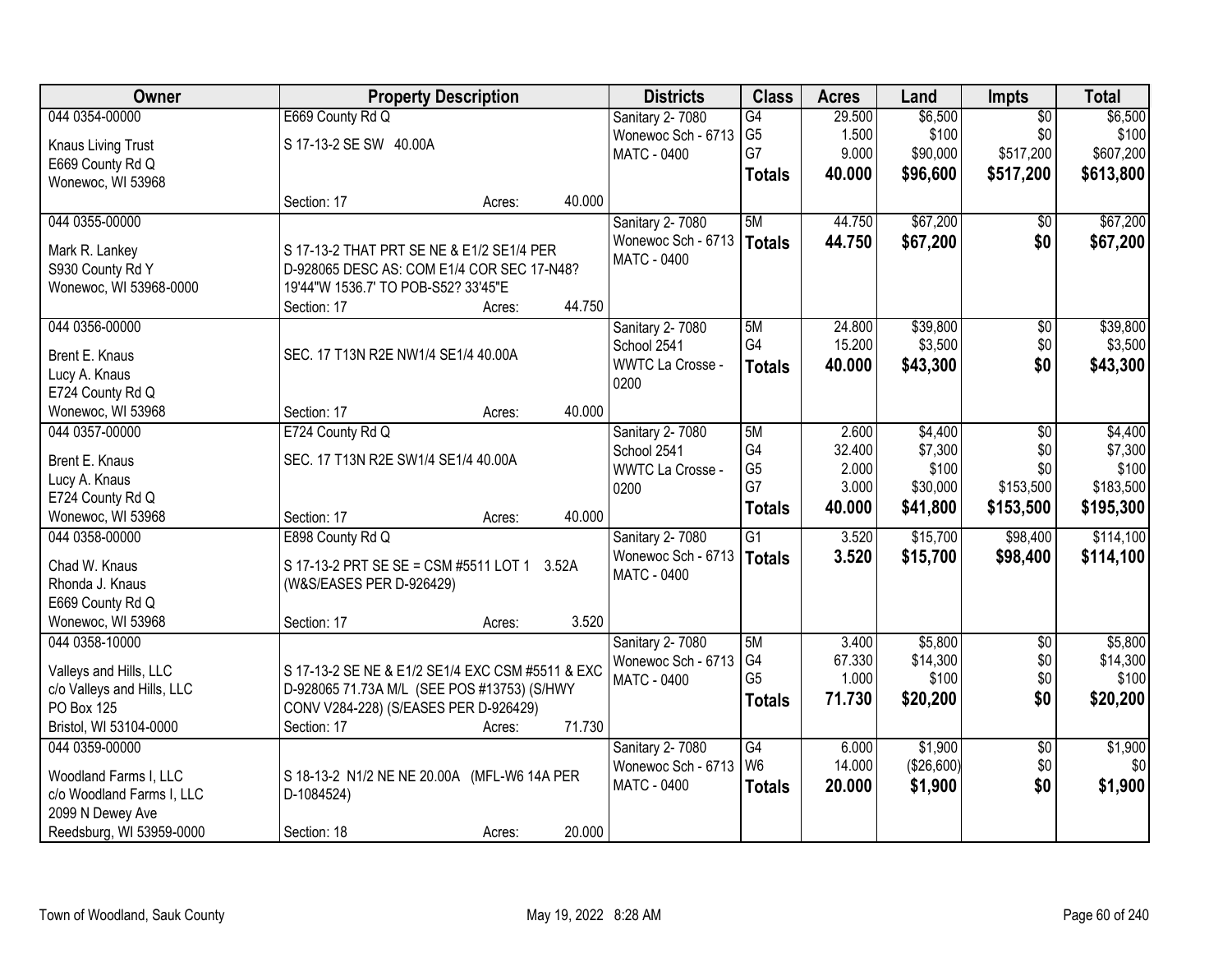| Owner                               | <b>Property Description</b>                      | <b>Districts</b>   | <b>Class</b>                     | <b>Acres</b> | Land       | <b>Impts</b>    | <b>Total</b> |
|-------------------------------------|--------------------------------------------------|--------------------|----------------------------------|--------------|------------|-----------------|--------------|
| 044 0360-00000                      |                                                  | Sanitary 2-7080    | W <sub>6</sub>                   | 20.000       | (\$76,000) | $\overline{50}$ | \$0          |
| Woodland Farms I, LLC               | S 18-13-2 S1/2 NE NE 20.00A (MFL-W6 20A PER      | Wonewoc Sch - 6713 | <b>Totals</b>                    | 20,000       | \$0        | \$0             | \$0          |
| c/o Woodland Farms I, LLC           | D-1084524)                                       | <b>MATC - 0400</b> |                                  |              |            |                 |              |
| 2099 N Dewey Ave                    |                                                  |                    |                                  |              |            |                 |              |
| Reedsburg, WI 53959-0000            | 20.000<br>Section: 18<br>Acres:                  |                    |                                  |              |            |                 |              |
| 044 0361-00000                      |                                                  | Sanitary 2-7080    | G4                               | 11.000       | \$2,900    | \$0             | \$2,900      |
| Woodland Farms I, LLC               | S 18-13-2 NW NE<br>40.00A (MFL-W6 29A MFL PER    | Wonewoc Sch - 6713 | l W6                             | 29.000       | (\$55,100) | \$0             | \$0          |
| c/o Woodland Farms I, LLC           | D-1084524)                                       | MATC - 0400        | <b>Totals</b>                    | 40.000       | \$2,900    | \$0             | \$2,900      |
| 2099 N Dewey Ave                    |                                                  |                    |                                  |              |            |                 |              |
| Reedsburg, WI 53959-0000            | 40.000<br>Section: 18<br>Acres:                  |                    |                                  |              |            |                 |              |
| 044 0362-00000                      | <b>Krause Rd</b>                                 | Sanitary 2-7080    | $\overline{G4}$                  | 2.230        | \$200      | $\sqrt[6]{}$    | \$200        |
| Robert J & Mindy J Boldon Revocable | S 18-13-2 SW1/4 NE1/4 EXC CSM'S 568, 1209 & 2723 | Wonewoc Sch - 6713 | Totals                           | 2.230        | \$200      | \$0             | \$200        |
| Trust et al                         | 2.23A M/L                                        | MATC - 0400        |                                  |              |            |                 |              |
| c/o Robert J & Mindy J Boldon       |                                                  |                    |                                  |              |            |                 |              |
| Revocable Trust Lc                  | 2.230<br>Section: 18<br>Acres:                   |                    |                                  |              |            |                 |              |
| S959 County Rd Y                    |                                                  |                    |                                  |              |            |                 |              |
| Wonewoc, WI 53968                   |                                                  |                    |                                  |              |            |                 |              |
| 044 0362-10000                      | Krause Rd                                        | Sanitary 2-7080    | G4                               | 5.000        | \$900      | \$0             | \$900        |
| Francis Goodman                     | S 18-13-2 PRT S1/2 NE1/4 = CSM 1209 (MFL 26A PER | Wonewoc Sch - 6713 | G <sub>5</sub><br>W <sub>8</sub> | 5.000        | \$3,000    | \$0             | \$3,000      |
| E138 Krause Rd                      | D-665763) 36.00A                                 | <b>MATC - 0400</b> |                                  | 26.000       | (\$44,200) | \$0<br>\$0      | \$0          |
| Wonewoc, WI 53968                   |                                                  |                    | <b>Totals</b>                    | 36.000       | \$3,900    |                 | \$3,900      |
|                                     | 36.000<br>Section: 18<br>Acres:                  |                    |                                  |              |            |                 |              |
| 044 0362-20000                      | <b>Krause Rd</b>                                 | Sanitary 2-7080    | $\overline{G1}$                  | 2.000        | \$12,000   | \$5,000         | \$17,000     |
| Gregory Helgerson et al             | S 18-13-2 PRT SW NE = CSM #2723 LOT 1 5.06A      | Wonewoc Sch - 6713 | G <sub>6</sub>                   | 3.060        | \$11,600   | \$0             | \$11,600     |
| c/o Mary A. Helgerson               |                                                  | MATC - 0400        | <b>Totals</b>                    | 5.060        | \$23,600   | \$5,000         | \$28,600     |
| PO Box 88                           |                                                  |                    |                                  |              |            |                 |              |
| Union Center, WI 53962-0000         | 5.060<br>Section: 18<br>Acres:                   |                    |                                  |              |            |                 |              |
| 044 0363-00000                      | Krause Rd                                        | Sanitary 2-7080    | $\overline{G6}$                  | 8.710        | \$29,600   | $\overline{50}$ | \$29,600     |
| Carol R. Reineke                    | S 18-13-2 PRT SWNE = CSM #568 LOT 1 8.707A       | Wonewoc Sch - 6713 | <b>Totals</b>                    | 8.710        | \$29,600   | \$0             | \$29,600     |
| 193 Silver Beach Rd                 |                                                  | MATC - 0400        |                                  |              |            |                 |              |
| Cedar Grove, WI 53013-0000          |                                                  |                    |                                  |              |            |                 |              |
|                                     | 8.710<br>Section: 18<br>Acres:                   |                    |                                  |              |            |                 |              |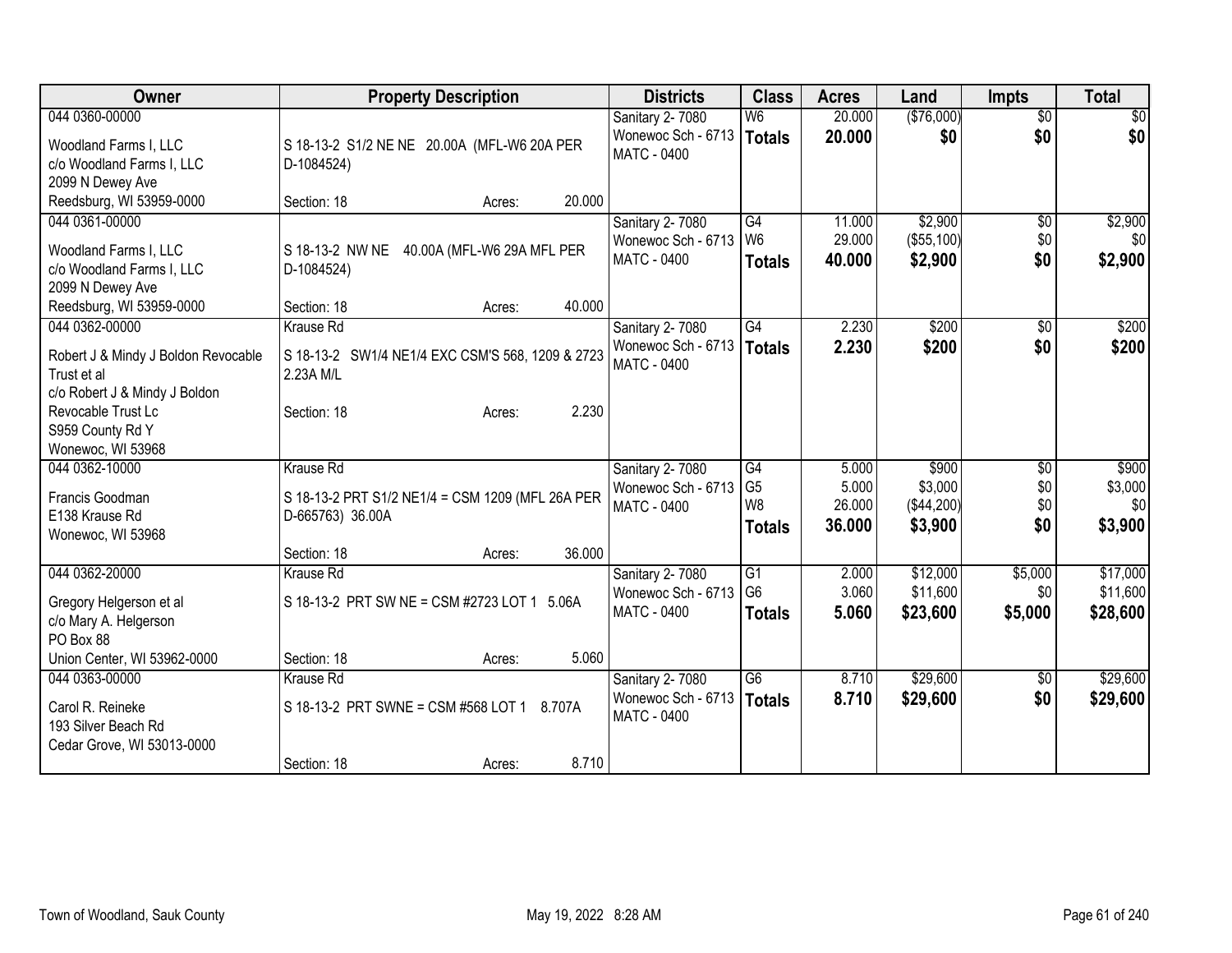| Owner                               | <b>Property Description</b>                       | <b>Districts</b>                      | <b>Class</b>    | <b>Acres</b>    | Land                | <b>Impts</b>    | <b>Total</b>    |
|-------------------------------------|---------------------------------------------------|---------------------------------------|-----------------|-----------------|---------------------|-----------------|-----------------|
| 044 0364-00000                      | <b>Krause Rd</b>                                  | Sanitary 2-7080                       | 5M              | 1.000           | \$1,500             | $\overline{50}$ | \$1,500         |
| Robert J & Mindy J Boldon Revocable | S 18-13-2 SE1/4 NE1/4 EXC CSM'S 1209, 1210 & 1558 | Wonewoc Sch - 6713                    | G <sub>4</sub>  | 12.030          | \$1,600             | \$0             | \$1,600         |
| Trust et al                         | 19.53A M\L                                        | <b>MATC - 0400</b>                    | G <sub>5</sub>  | 6.500           | \$9,800             | \$0             | \$9,800         |
| c/o Robert J & Mindy J Boldon       |                                                   |                                       | <b>Totals</b>   | 19.530          | \$12,900            | \$0             | \$12,900        |
| Revocable Trust Lc                  | 19.530<br>Section: 18<br>Acres:                   |                                       |                 |                 |                     |                 |                 |
| S959 County Rd Y                    |                                                   |                                       |                 |                 |                     |                 |                 |
| Wonewoc, WI 53968                   |                                                   |                                       |                 |                 |                     |                 |                 |
| 044 0364-10000                      | S1091 County Rd Y                                 | Sanitary 2-7080                       | G1              | 6.170           | \$19,800            | \$47,500        | \$67,300        |
|                                     |                                                   | Wonewoc Sch - 6713                    | Totals          | 6.170           | \$19,800            | \$47,500        | \$67,300        |
| James D. Thompson                   | S 18-13-2, PRT SENE=C.S.V5-1210, LOT 1<br>6.17A   | MATC - 0400                           |                 |                 |                     |                 |                 |
| S1091 County Rd Y                   |                                                   |                                       |                 |                 |                     |                 |                 |
| Wonewoc, WI 53968                   |                                                   |                                       |                 |                 |                     |                 |                 |
|                                     | 6.170<br>Section: 18<br>Acres:                    |                                       |                 |                 |                     |                 |                 |
| 044 0365-00000                      |                                                   | Sanitary 2-7080                       | $\overline{G4}$ | 10.000          | \$3,100             | \$0             | \$3,100         |
| Janet M. Kahler et al               | S 18-13-2 NE FRAC NW 40.00A (MFL 30A PER          | Wonewoc Sch - 6713                    | W <sub>8</sub>  | 30.000          | (\$51,000)          | \$0             | \$0             |
| c/o L W. Kahler Jr                  | D-795588)                                         | <b>MATC - 0400</b>                    | <b>Totals</b>   | 40.000          | \$3,100             | \$0             | \$3,100         |
| 2099 N Dewey Ave                    |                                                   |                                       |                 |                 |                     |                 |                 |
| Reedsburg, WI 53959                 | 40.000<br>Section: 18<br>Acres:                   |                                       |                 |                 |                     |                 |                 |
| 044 0366-00000                      | S3302 Garner Hill Rd                              | Sanitary 2-7080                       | G4              | 37.260          | \$9,200             | \$0             | \$9,200         |
|                                     |                                                   | Wonewoc Sch - 6713                    | G7              | 2.000           | \$20,000            | \$73,900        | \$93,900        |
| Janet M. Kahler et al               | S 18-13-2 NW FRAC NW 48.26A (MFL 9A PER           | MATC - 0400                           | W <sub>8</sub>  | 9.000           | (\$17,100)          | \$0             | \$0             |
| c/o L W. Kahler Jr                  | D-795588)                                         |                                       | Totals          | 48.260          | \$29,200            | \$73,900        | \$103,100       |
| 2099 N Dewey Ave                    | 48.260                                            |                                       |                 |                 |                     |                 |                 |
| Reedsburg, WI 53959                 | Section: 18<br>Acres:                             |                                       | 5M              |                 |                     |                 |                 |
| 044 0367-00000                      |                                                   | Sanitary 2-7080<br>Wonewoc Sch - 6713 | G4              | 8.000<br>12.850 | \$15,200<br>\$3,100 | \$0<br>\$0      | \$15,200        |
| Janet M. Kahler                     | S 18 T13N R2E SW FRAC NW 46.85A (MFL 26A PER      | MATC - 0400                           | W <sub>8</sub>  | 26.000          | (\$44,200)          | \$0             | \$3,100<br>\$0  |
| 2099 N Dewey Ave                    | D-795589)                                         |                                       |                 | 46.850          | \$18,300            | \$0             | \$18,300        |
| Reedsburg, WI 53959                 |                                                   |                                       | <b>Totals</b>   |                 |                     |                 |                 |
|                                     | 46.850<br>Section: 18<br>Acres:                   |                                       |                 |                 |                     |                 |                 |
| 044 0368-00000                      | Krause Rd                                         | Sanitary 2-7080                       | $\overline{G6}$ | 0.780           | \$3,000             | $\sqrt{6}$      | \$3,000         |
| Janet M. Kahler                     | S 18-13-2 SE FRAC NW EXC SE OF HWY 36.78A (MFL    | Wonewoc Sch - 6713                    | W <sub>8</sub>  | 36.000          | (\$136,800)         | \$0             | \$0             |
| 2099 N Dewey Ave                    | 36A PER D-795589)                                 | MATC - 0400                           | <b>Totals</b>   | 36.780          | \$3,000             | \$0             | \$3,000         |
| Reedsburg, WI 53959                 |                                                   |                                       |                 |                 |                     |                 |                 |
|                                     | 36.780<br>Section: 18<br>Acres:                   |                                       |                 |                 |                     |                 |                 |
| 044 0369-00000                      | Krause Rd                                         | Sanitary 2-7080                       | W <sub>7</sub>  | 3.220           | (\$12,200)          | $\overline{50}$ | $\overline{50}$ |
|                                     |                                                   | Wonewoc Sch - 6713                    | Totals          | 3.220           | \$0                 | \$0             | \$0             |
| Pesz Living Trust                   | S 18-13-2 THAT PRT SE FRAC NW LYING SE OF         | MATC - 0400                           |                 |                 |                     |                 |                 |
| E644 Lankey Dr                      | HWY 3.22A (MFL 3.22A PER D-665848)                |                                       |                 |                 |                     |                 |                 |
| Wonewoc, WI 53968                   |                                                   |                                       |                 |                 |                     |                 |                 |
|                                     | 3.220<br>Section: 18<br>Acres:                    |                                       |                 |                 |                     |                 |                 |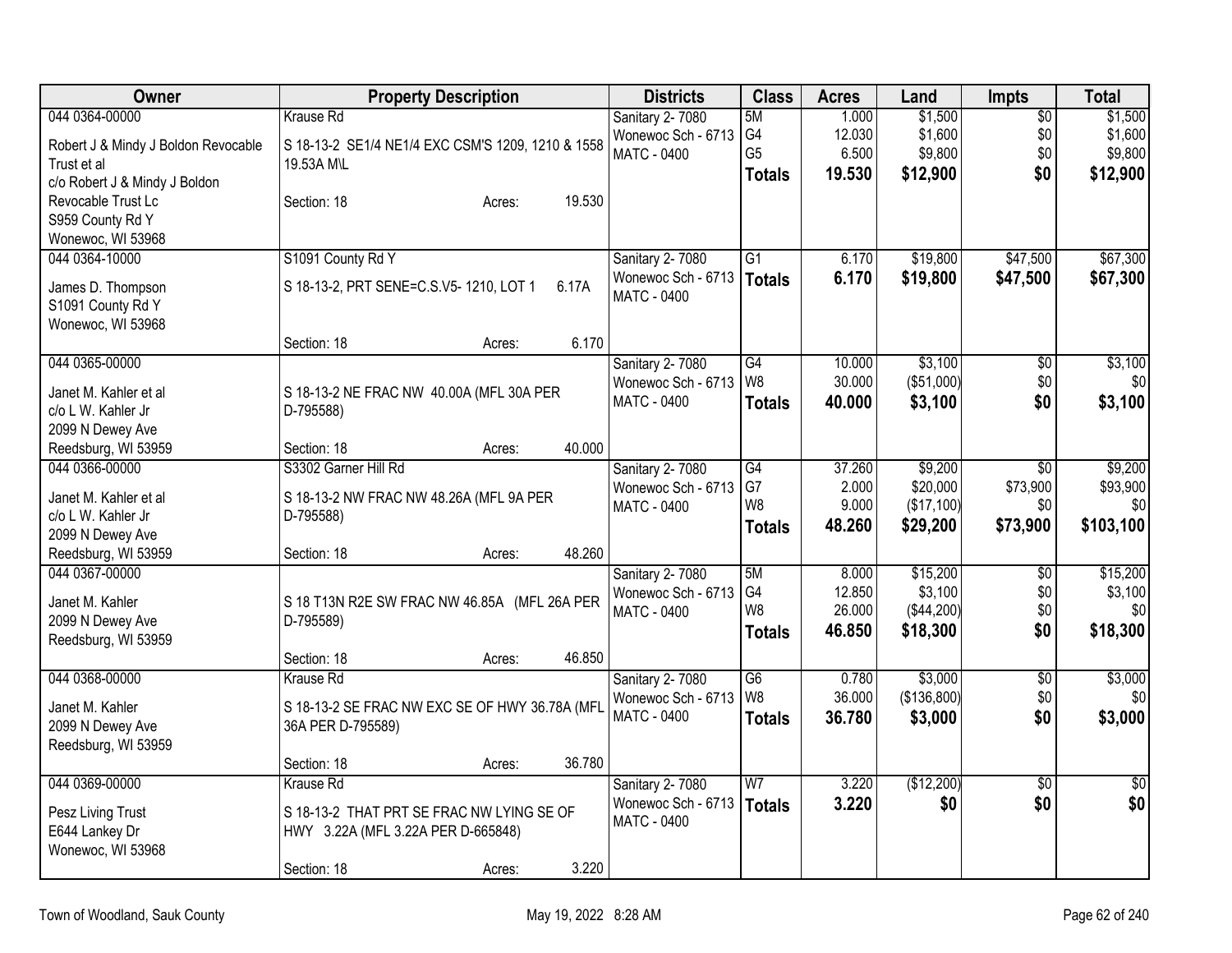| Owner                            | <b>Property Description</b>                        | <b>Districts</b>   | <b>Class</b>    | <b>Acres</b> | Land        | <b>Impts</b>    | <b>Total</b> |
|----------------------------------|----------------------------------------------------|--------------------|-----------------|--------------|-------------|-----------------|--------------|
| 044 0370-00000                   | <b>Krause Rd</b>                                   | Sanitary 2-7080    | G4              | 18.960       | \$3,900     | $\sqrt{$0}$     | \$3,900      |
| Pesz Living Trust                | S 18-13-2 NE FRAC SW EXC N OF HWY 35.96A           | Wonewoc Sch - 6713 | W7              | 17.000       | (\$28,900)  | \$0             | \$0          |
| E644 Lankey Dr                   | (MFL 17A PER D-665848)                             | <b>MATC - 0400</b> | <b>Totals</b>   | 35.960       | \$3,900     | \$0             | \$3,900      |
| Wonewoc, WI 53968                |                                                    |                    |                 |              |             |                 |              |
|                                  | 35.960<br>Section: 18<br>Acres:                    |                    |                 |              |             |                 |              |
| 044 0371-00000                   | Krause Rd                                          | Sanitary 2-7080    | W <sub>8</sub>  | 4.040        | (\$15,400)  | $\overline{50}$ | \$0          |
| Janet M. Kahler                  | S 18-13-2 THAT PRT OF NE FRAC SW LYING NW OF       | Wonewoc Sch - 6713 | Totals          | 4.040        | \$0         | \$0             | \$0          |
| 2099 N Dewey Ave                 | HWY 4.04A (MFL 4.04A PER D-795589)                 | <b>MATC - 0400</b> |                 |              |             |                 |              |
| Reedsburg, WI 53959              |                                                    |                    |                 |              |             |                 |              |
|                                  | 4.040<br>Section: 18<br>Acres:                     |                    |                 |              |             |                 |              |
| 044 0372-00000                   | E138 Krause Rd                                     | Sanitary 2- 7080   | G1              | 2.000        | \$12,500    | \$86,300        | \$98,800     |
| Francis Goodman                  | S 18-13-2 NW FR SW 45.53A (MFL 34A PER             | Wonewoc Sch - 6713 | G <sub>4</sub>  | 9.530        | \$1,800     | \$0             | \$1,800      |
| E138 Krause Rd                   | D-1227674)                                         | MATC - 0400        | W <sub>6</sub>  | 34.000       | (\$57,800)  | \$0             | \$0          |
| Wonewoc, WI 53968                |                                                    |                    | <b>Totals</b>   | 45.530       | \$14,300    | \$86,300        | \$100,600    |
|                                  | 45.530<br>Section: 18<br>Acres:                    |                    |                 |              |             |                 |              |
| 044 0373-00000                   |                                                    | Sanitary 2-7080    | W <sub>6</sub>  | 44.120       | (\$150,000) | $\sqrt[6]{}$    | \$0          |
| Francis Goodman                  | S 18-13-2 SW FR SW 44.12A (MFL 44.12A PER          | Wonewoc Sch - 6713 | <b>Totals</b>   | 44.120       | \$0         | \$0             | \$0          |
| E138 Krause Rd                   | D-1227674)                                         | MATC - 0400        |                 |              |             |                 |              |
| Wonewoc, WI 53968                |                                                    |                    |                 |              |             |                 |              |
|                                  | 44.120<br>Section: 18<br>Acres:                    |                    |                 |              |             |                 |              |
| 044 0374-00000                   |                                                    | Sanitary 2-7080    | $\overline{G4}$ | 30.010       | \$7,900     | \$0             | \$7,900      |
| Pesz Living Trust                | S 18-13-2 SE FRAC SW EXC CSM #4344 30.01A M/L      | Wonewoc Sch - 6713 | Totals          | 30.010       | \$7,900     | \$0             | \$7,900      |
| E644 Lankey Dr                   |                                                    | <b>MATC - 0400</b> |                 |              |             |                 |              |
| Wonewoc, WI 53968                |                                                    |                    |                 |              |             |                 |              |
|                                  | 30.010<br>Section: 18<br>Acres:                    |                    |                 |              |             |                 |              |
| 044 0374-10000                   | S1317 County Rd Y                                  | Sanitary 2-7080    | $\overline{G1}$ | 9.990        | \$27,500    | \$264,600       | \$292,100    |
| Alexander L. Wilcox              | S 18-13-2 PRT SE FRAC SW = CSM #4344 LOT 1         | Wonewoc Sch - 6713 | Totals          | 9.990        | \$27,500    | \$264,600       | \$292,100    |
| Kimberly J. Wilcox               | 9.99A                                              | <b>MATC - 0400</b> |                 |              |             |                 |              |
| S1317 County Rd Y                |                                                    |                    |                 |              |             |                 |              |
| Wonewoc, WI 53968                | 9.990<br>Section: 18<br>Acres:                     |                    |                 |              |             |                 |              |
| 044 0377-00000                   |                                                    | Sanitary 2-7080    | 5M              | 2.300        | \$3,900     | $\overline{60}$ | \$3,900      |
| Hickory Ridge Holsteins, LLC     | S 18-13-2 PRT N1/2 SE & SW SE COM SW COR CSM       | Wonewoc Sch - 6713 | G <sub>4</sub>  | 47.750       | \$10,800    | \$0             | \$10,800     |
| c/o Hickory Ridge Holsteins, LLC | #1209-N87?20'E 1659.45'-S0?9'12"E 2.41'- S0?9'12"E | <b>MATC - 0400</b> | <b>Totals</b>   | 50.050       | \$14,700    | \$0             | \$14,700     |
| E669 County Rd Q                 | 22.25'-S1?7'55"E 485.17'-S34?26'26"W 121.07'-      |                    |                 |              |             |                 |              |
| Wonewoc, WI 53968                | 50.050<br>Section: 18<br>Acres:                    |                    |                 |              |             |                 |              |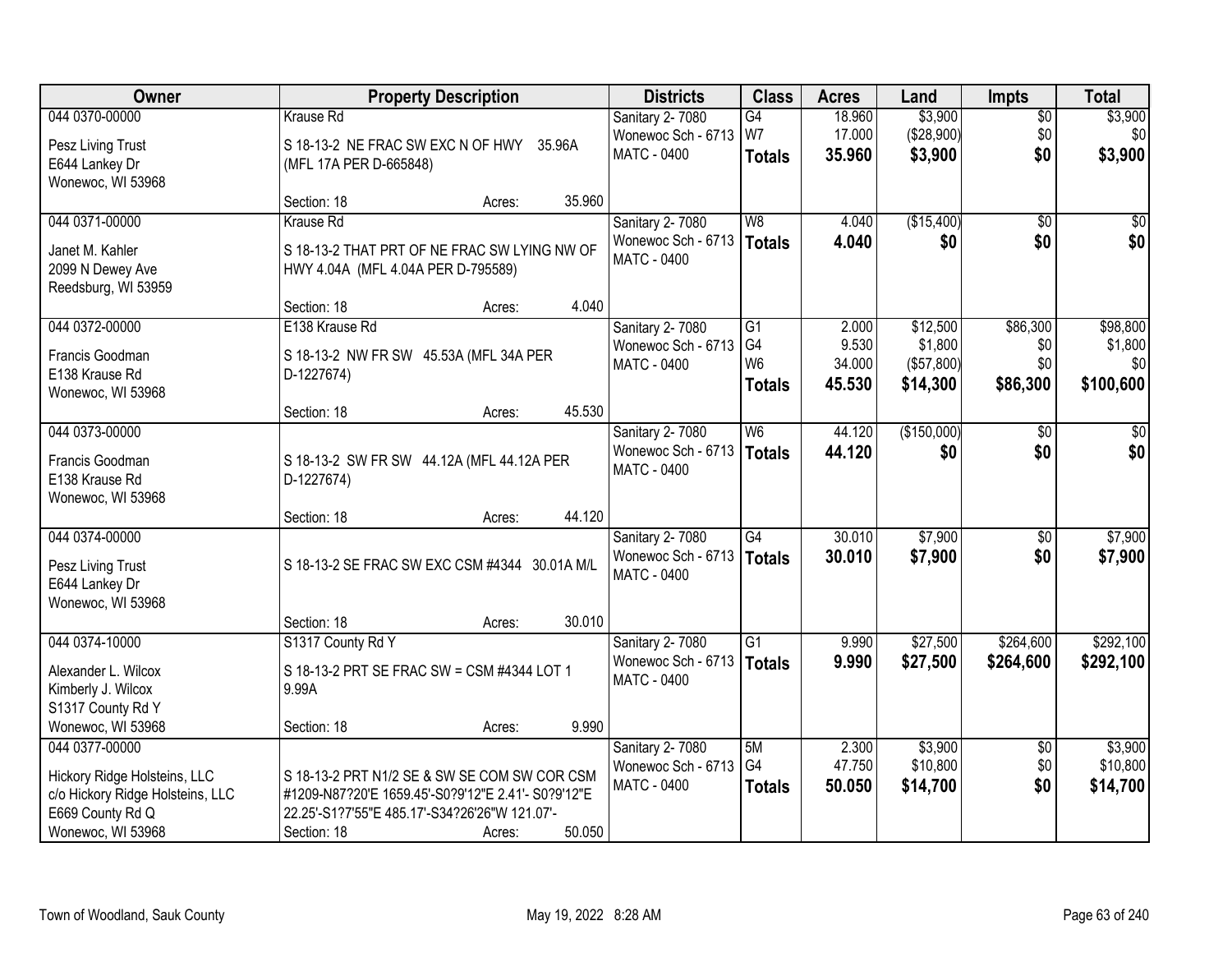| Owner                                                | <b>Property Description</b>                                                               | <b>Districts</b>                  | <b>Class</b>           | <b>Acres</b> | Land            | <b>Impts</b>    | <b>Total</b>    |
|------------------------------------------------------|-------------------------------------------------------------------------------------------|-----------------------------------|------------------------|--------------|-----------------|-----------------|-----------------|
| 044 0378-10000                                       | S1205 County Rd Y                                                                         | Sanitary 2-7080                   | 5M                     | 24.980       | \$39,000        | $\overline{50}$ | \$39,000        |
| Bethany J. Winchel-Gebhardt                          | S 18-13-2 PRT SE1/4 = CSM 7048 LOT 1 (S/EASES                                             | Wonewoc Sch - 6713                | G4                     | 11.630       | \$900           | \$0             | \$900           |
| Monte D. Gebhardt                                    | PER D-394344 & D-925221) 37.95A                                                           | <b>MATC - 0400</b>                | G7                     | 1.340        | \$13,400        | \$79,600        | \$93,000        |
| S1205 County Rd Y                                    |                                                                                           |                                   | <b>Totals</b>          | 37.950       | \$53,300        | \$79,600        | \$132,900       |
| Wonewoc, WY 53968                                    | 37.950<br>Section: 18<br>Acres:                                                           |                                   |                        |              |                 |                 |                 |
| 044 0378-20000                                       | County Rd Y                                                                               | Sanitary 2-7080                   | 5M                     | 54.200       | \$92,200        | $\overline{50}$ | \$92,200        |
|                                                      |                                                                                           | Wonewoc Sch - 6713                | G <sub>2</sub>         | 3.500        | \$3,500         | \$0             | \$3,500         |
| Eli E. Yoder Jr                                      | S 18-13-2 PRT E1/2 SE1/4 & PRT SW1/4 SE1/4 = CSM                                          | <b>MATC - 0400</b>                | G4                     | 8.300        | \$1,800         | \$0             | \$1,800         |
| 2198 S Beier Rd                                      | 7048 LOT 2 (S/EASE PER D-394344) (S/LEASE PER                                             |                                   | G <sub>5</sub>         | 7.560        | \$7,700         | \$0             | \$7,700         |
| Wonewoc, WI 53968                                    | D-1029659) 73.56A                                                                         |                                   | <b>Totals</b>          | 73.560       | \$105,200       | \$0             | \$105,200       |
|                                                      | 73.560<br>Section: 18<br>Acres:                                                           |                                   |                        |              |                 |                 |                 |
| 044 0380-00000                                       | E495 County Rd Q                                                                          | Sanitary 2-7080                   | $\overline{G1}$        | 1.000        | \$10,000        | \$138,500       | \$148,500       |
| Carolyn J. Kannenberg                                | SEC. 19 T13N R2E COM AT PT 30RD S OF NE COR                                               | Wonewoc Sch - 6713<br>MATC - 0400 | Totals                 | 1.000        | \$10,000        | \$138,500       | \$148,500       |
| E495 County Rd Q                                     | NE1/4, TH S 20RD, TH W 8RD, TH N 20RD TH E 8RD                                            |                                   |                        |              |                 |                 |                 |
| Wonewoc, WI 53968                                    | <b>TO BEG 1.00A</b>                                                                       |                                   |                        |              |                 |                 |                 |
|                                                      | 1.000<br>Section: 19<br>Acres:                                                            |                                   |                        |              |                 |                 |                 |
| 044 0381-00000                                       | County Rd Q                                                                               | Sanitary 2-7080                   | 5M                     | 18.000       | \$30,600        | \$0             | \$30,600        |
|                                                      |                                                                                           | Wonewoc Sch - 6713                | G4                     | 19.000       | \$4,400         | \$0             | \$4,400         |
| Valleys and Hills, LLC<br>c/o Valleys and Hills, LLC | SEC. 19 T13N R2E NE1/4 NE1/4 EXC COM AT PT<br>30RD S OF NE COR, TH S 20RD, TH W 8RD, TH N | <b>MATC - 0400</b>                | G <sub>5</sub>         | 2.000        | \$100           | \$0             | \$100           |
| PO Box 125                                           | 20RD, TH E 8RD TO BEG 39.00A V160 P394                                                    |                                   | <b>Totals</b>          | 39.000       | \$35,100        | \$0             | \$35,100        |
| Bristol, WI 53104-0000                               | Section: 19<br>39.000<br>Acres:                                                           |                                   |                        |              |                 |                 |                 |
| 044 0382-00000                                       | County Rd Q                                                                               | Sanitary 2-7080                   | 5M                     | 4.900        | \$8,400         | $\overline{30}$ | \$8,400         |
|                                                      |                                                                                           | Wonewoc Sch - 6713                | G <sub>4</sub>         | 27.640       | \$6,600         | \$0             | \$6,600         |
| Valleys and Hills, LLC                               | S 19-13-2 THAT PRT NW NE DESC AS COM NE                                                   | MATC - 0400                       | <b>Totals</b>          | 32.540       | \$15,000        | \$0             | \$15,000        |
| c/o Valleys and Hills, LLC                           | COR-S TO SE COR- S87?57'3"W 213.32'-N1?49'9"W                                             |                                   |                        |              |                 |                 |                 |
| PO Box 125                                           | 212.86'-N64?42'23"W 199.04'- S87?57'3"W                                                   |                                   |                        |              |                 |                 |                 |
| Bristol, WI 53104-0000                               | 32.540<br>Section: 19<br>Acres:                                                           |                                   |                        |              |                 |                 |                 |
| 044 0383-00000                                       | County Rd Y                                                                               | Sanitary 2-7080                   | $\overline{\text{X3}}$ | 2.000        | $\overline{50}$ | $\sqrt{6}$      | $\overline{30}$ |
| Sauk County                                          | SEC. 19 T13N R2E THAT PRT NW1/4 NE1/4 W HWY IN                                            | Wonewoc Sch - 6713                | <b>Totals</b>          | 2.000        | \$0             | \$0             | \$0             |
| Offer to Purchase                                    | <b>NW COR 2.00A</b>                                                                       | <b>MATC - 0400</b>                |                        |              |                 |                 |                 |
| 505 Broadway                                         |                                                                                           |                                   |                        |              |                 |                 |                 |
| Baraboo, WI 53913-0000                               | 2.000<br>Section: 19<br>Acres:                                                            |                                   |                        |              |                 |                 |                 |
| 044 0384-00000                                       | E337 County Rd Q                                                                          | Sanitary 2-7080                   | 5M                     | 12.900       | \$22,000        | $\overline{50}$ | \$22,000        |
|                                                      |                                                                                           | Wonewoc Sch - 6713                | G4                     | 29.560       | \$7,000         | \$0             | \$7,000         |
| Joseph Detweiler                                     | S 19-13-2 THAT PRT W1/2 NE1/4 DESC AS COM NE                                              | MATC - 0400                       | G7                     | 3.000        | \$30,000        | \$84,000        | \$114,000       |
| Dora Detweiler                                       | COR SW NE- S1?49'9"E 1339.99' TO SE COR-                                                  |                                   | <b>Totals</b>          | 45.460       | \$59,000        | \$84,000        | \$143,000       |
| E337 County Rd Q                                     | S87?49'57"W 1353.12' TO SW COR -N1?23'50"W                                                |                                   |                        |              |                 |                 |                 |
| Wonewoc, WI 53968                                    | 45.460<br>Section: 19<br>Acres:                                                           |                                   |                        |              |                 |                 |                 |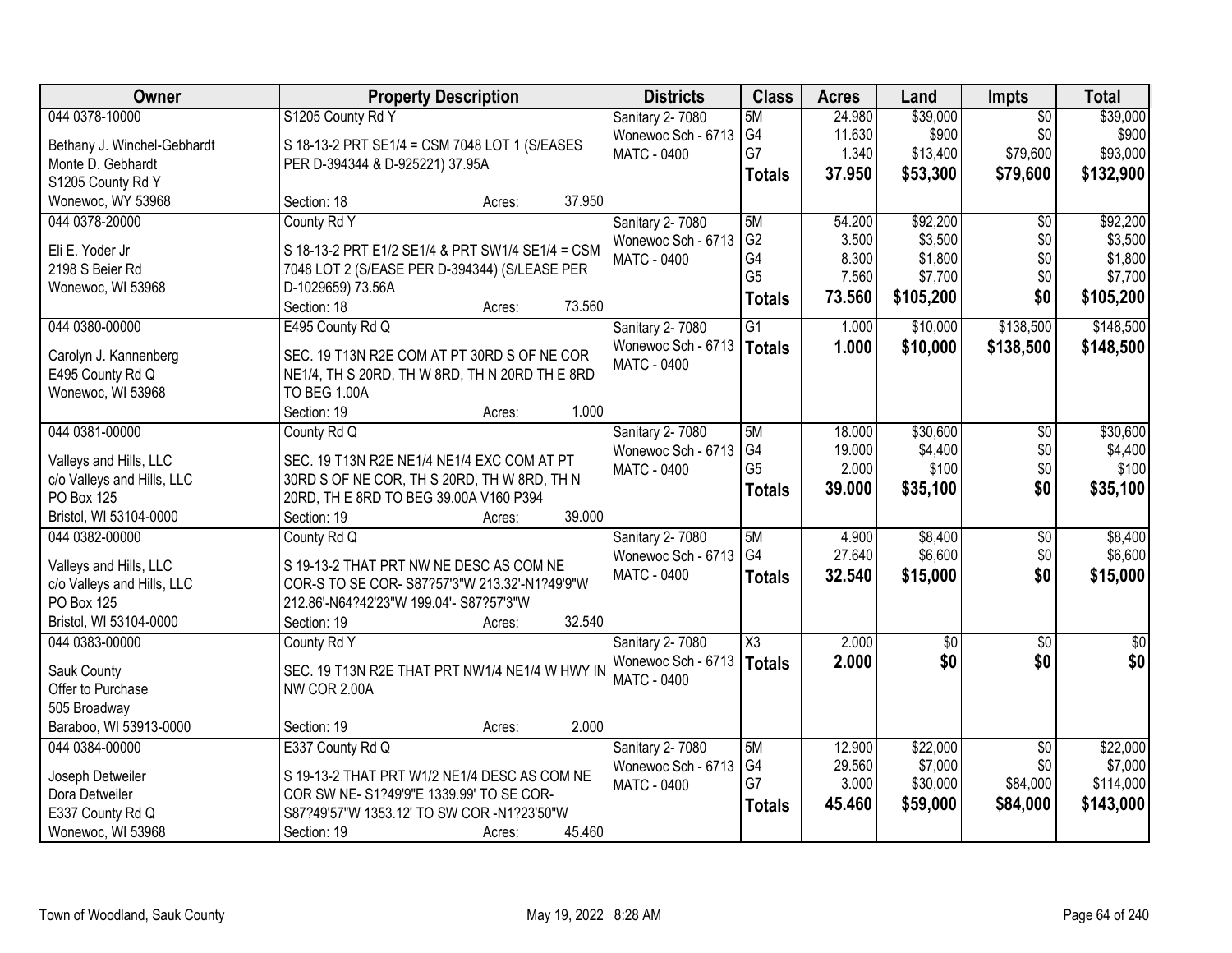| <b>Owner</b>                             | <b>Property Description</b>                                               |        | <b>Districts</b>        | <b>Class</b>    | <b>Acres</b> | Land       | Impts           | <b>Total</b> |
|------------------------------------------|---------------------------------------------------------------------------|--------|-------------------------|-----------------|--------------|------------|-----------------|--------------|
| 044 0385-00000                           |                                                                           |        | Sanitary 2-7080         | 5M              | 11.100       | \$18,900   | $\overline{50}$ | \$18,900     |
| Valleys and Hills, LLC                   | SEC. 19 T13N R2E SE1/4 NE1/4 40.00A                                       |        | Wonewoc Sch - 6713      | G4              | 28.900       | \$6,500    | \$0             | \$6,500      |
| c/o Valleys and Hills, LLC               |                                                                           |        | <b>MATC - 0400</b>      | <b>Totals</b>   | 40.000       | \$25,400   | \$0             | \$25,400     |
| PO Box 125                               |                                                                           |        |                         |                 |              |            |                 |              |
| Bristol, WI 53104-0000                   | Section: 19<br>Acres:                                                     | 40.000 |                         |                 |              |            |                 |              |
| 044 0386-00000                           |                                                                           |        | Sanitary 2-7080         | G4              | 30.000       | \$7,700    | $\overline{60}$ | \$7,700      |
| Shiloh II Farms, LLC                     | S 19-13-2 NE1/4 FRAC NW1/4 (MFL 10A PER                                   |        | School 2541             | W <sub>8</sub>  | 10.000       | (\$17,000) | \$0             | \$0          |
| E156 County Rd Q                         | D-1085454) 40.00A                                                         |        | <b>WWTC La Crosse -</b> | <b>Totals</b>   | 40.000       | \$7,700    | \$0             | \$7,700      |
| Wonewoc, WI 53968                        |                                                                           |        | 0200                    |                 |              |            |                 |              |
|                                          | Section: 19<br>Acres:                                                     | 40.000 |                         |                 |              |            |                 |              |
| 044 0387-00000                           | E156 County Rd Q                                                          |        | <b>Sanitary 2-7080</b>  | 5M              | 2.000        | \$3,800    | $\overline{50}$ | \$3,800      |
|                                          |                                                                           |        | School 2541             | G4              | 8.250        | \$1,700    | \$0             | \$1,700      |
| Shiloh II Farms, LLC<br>E156 County Rd Q | S 19-13-2 NW1/4 FRAC NW1/4 (MFL 31A PER<br>D-1085454) 43.25A M/L          |        | <b>WWTC La Crosse -</b> | G7              | 2.000        | \$20,000   | \$190,700       | \$210,700    |
| Wonewoc, WI 53968                        |                                                                           |        | 0200                    | W <sub>8</sub>  | 31.000       | (\$58,900) | \$0             | \$0          |
|                                          | Section: 19<br>Acres:                                                     | 43.250 |                         | <b>Totals</b>   | 43.250       | \$25,500   | \$190,700       | \$216,200    |
| 044 0388-00000                           | County Rd Q                                                               |        | Sanitary 2-7080         | G4              | 40.840       | \$10,400   | \$0             | \$10,400     |
|                                          |                                                                           |        | School 2541             | G <sub>5</sub>  | 1.000        | \$100      | \$0             | \$100        |
| Shiloh II Farms, LLC                     | S 19-13-2 SW1/4 FRAC NW1/4 EXC COM NW COR SD                              |        | <b>WWTC La Crosse -</b> | <b>Totals</b>   | 41.840       | \$10,500   | \$0             | \$10,500     |
| E156 County Rd Q                         | SEC ? S00?13?20?W 1340.69? TO POB ?                                       |        | 0200                    |                 |              |            |                 |              |
| Wonewoc, WI 53968                        | S89?45?40?E 31.19? ? S 381.57? ? S89?45?40?E 88?<br>Section: 19<br>Acres: | 41.840 |                         |                 |              |            |                 |              |
| 044 0388-10000                           | E103 County Rd Q                                                          |        | Sanitary 2-7080         | $\overline{G1}$ | 1.000        | \$10,000   | \$166,800       | \$176,800    |
|                                          |                                                                           |        | School 2541             | <b>Totals</b>   | 1.000        | \$10,000   | \$166,800       | \$176,800    |
| James P. Goodman                         | S 19-13-2 PRT SW1/4 NW1/4 COM NW COR SEC 19 ?                             |        | <b>WWTC La Crosse -</b> |                 |              |            |                 |              |
| Rebecca A. Goodman                       | S00?13?20?W 1340.69' TO POB ? S89?45?40?E 31.19                           |        | 0200                    |                 |              |            |                 |              |
| E103 County Rd Q                         | - S 381.57' - S89?45?40?E 88' - S02?36?50?E 249.81' -                     |        |                         |                 |              |            |                 |              |
| Wonewoc, WI 53968                        | Section: 19<br>Acres:                                                     | 1.000  |                         |                 |              |            |                 |              |
| 044 0389-00000                           | County Rd Q                                                               |        | <b>Sanitary 2-7080</b>  | 5M              | 1.000        | \$1,500    | $\overline{60}$ | \$1,500      |
| Shiloh II Farms, LLC                     | S 19-13-2 SE1/4 FRAC NW1/4 40.00A                                         |        | School 2541             | G4              | 37.000       | \$10,600   | \$0             | \$10,600     |
| E156 County Rd Q                         |                                                                           |        | <b>WWTC La Crosse -</b> | G <sub>5</sub>  | 2.000        | \$100      | \$0             | \$100        |
| Wonewoc, WI 53968                        |                                                                           |        | 0200                    | <b>Totals</b>   | 40.000       | \$12,200   | \$0             | \$12,200     |
|                                          | Section: 19<br>Acres:                                                     | 40.000 |                         |                 |              |            |                 |              |
| 044 0390-00000                           | Stabek Rd                                                                 |        | Sanitary 2-7080         | 5M              | 1.000        | \$1,500    | $\overline{50}$ | \$1,500      |
| Brent E. Knaus                           | S 19-13-2 E1/2 FRAC SW1/4 LYING N OF CSM #4255                            |        | Wonewoc Sch - 6713      | G4              | 39.000       | \$10,400   | \$0             | \$10,400     |
| Lucy A. Knaus                            | 40.00A M/L                                                                |        | <b>MATC - 0400</b>      | <b>Totals</b>   | 40.000       | \$11,900   | \$0             | \$11,900     |
| E724 County Rd Q                         |                                                                           |        |                         |                 |              |            |                 |              |
| Wonewoc, WI 53968                        | Section: 19<br>Acres:                                                     | 40.000 |                         |                 |              |            |                 |              |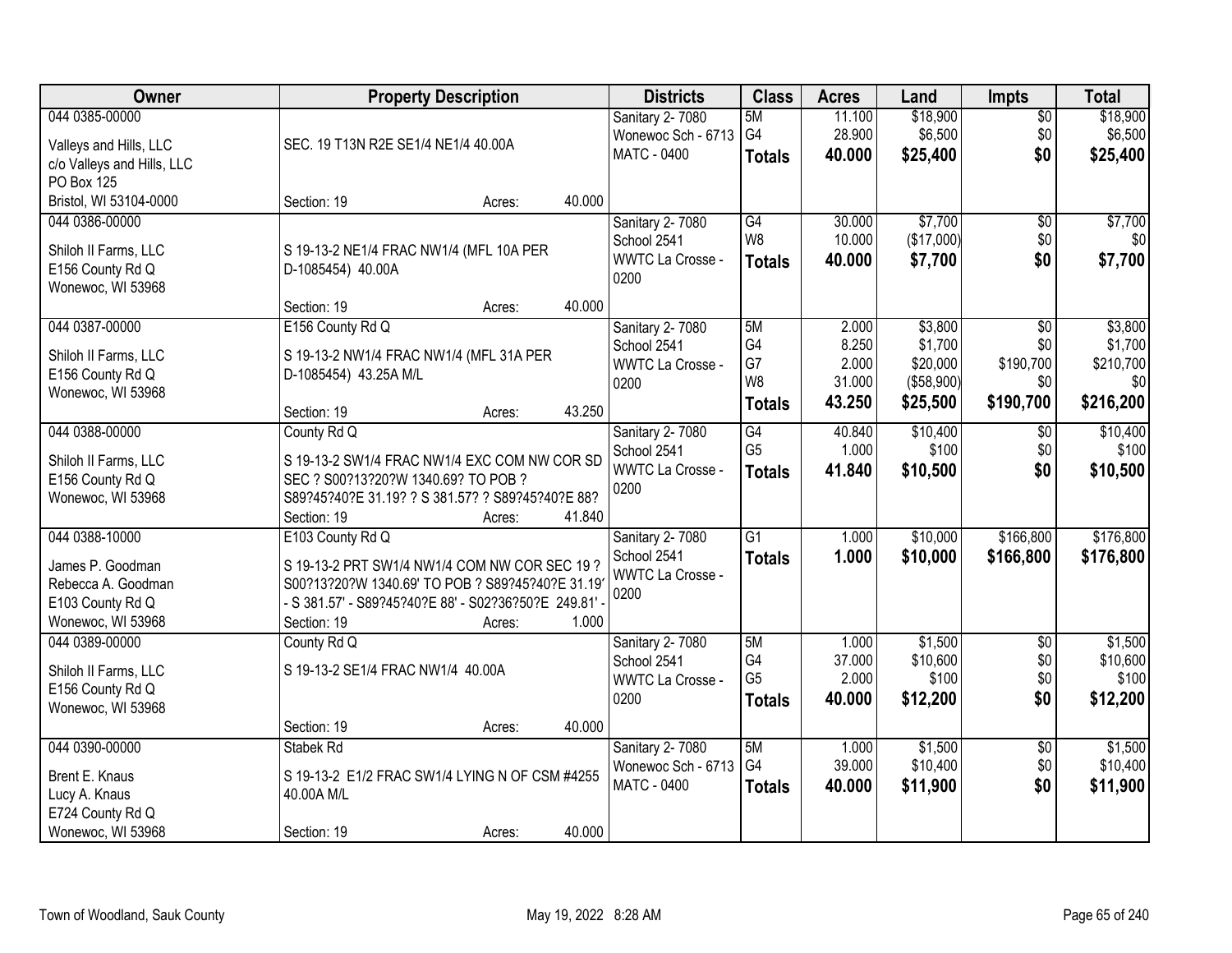| <b>Owner</b>                                 | <b>Property Description</b>                                  |                  | <b>Districts</b>       | <b>Class</b>    | <b>Acres</b>    | Land                | <b>Impts</b>     | <b>Total</b>         |
|----------------------------------------------|--------------------------------------------------------------|------------------|------------------------|-----------------|-----------------|---------------------|------------------|----------------------|
| 044 0391-00000                               | <b>Stanek Rd</b>                                             |                  | <b>Sanitary 2-7080</b> | 5M              | 15.820          | \$26,900            | $\overline{50}$  | \$26,900             |
| Brent E. Knaus                               | S 19-13-2 W1/2 FRAC SW1/4 LYING N OF CSM #4255               |                  | Wonewoc Sch - 6713     | G4              | 26.600          | \$7,400             | \$0              | \$7,400              |
| Lucy A. Knaus                                | 42.42A M/L                                                   |                  | MATC - 0400            | <b>Totals</b>   | 42.420          | \$34,300            | \$0              | \$34,300             |
| E724 County Rd Q                             |                                                              |                  |                        |                 |                 |                     |                  |                      |
| Wonewoc, WI 53968                            | Section: 19                                                  | 42.420<br>Acres: |                        |                 |                 |                     |                  |                      |
| 044 0392-00000                               |                                                              |                  | Sanitary 2-7080        | 5M              | 22.110          | \$37,600            | $\overline{50}$  | \$37,600             |
|                                              |                                                              |                  | Wonewoc Sch - 6713     | G4              | 18.610          | \$4,800             | \$0              | \$4,800              |
| <b>Knaus Living Trust</b><br>S1627 Stanek Rd | S 19-13-2 W1/2 FRAC SW1/4 LYING S OF CSM #4255<br>40.72A M/L |                  | <b>MATC - 0400</b>     | <b>Totals</b>   | 40.720          | \$42,400            | \$0              | \$42,400             |
| Wonewoc, WI 53968                            |                                                              |                  |                        |                 |                 |                     |                  |                      |
|                                              | Section: 19                                                  | 40.720<br>Acres: |                        |                 |                 |                     |                  |                      |
| 044 0392-10000                               | Stanek Rd                                                    |                  | Sanitary 2-7080        | $\overline{G5}$ | 2.500           | \$1,500             | \$0              | \$1,500              |
|                                              |                                                              |                  | Wonewoc Sch - 6713     | <b>Totals</b>   | 2.500           | \$1,500             | \$0              | \$1,500              |
| James J. Van Coulter et al                   | S 19-13-2 PRT SW1/4 = CSM #4255 LOT 2 2.50A                  |                  | <b>MATC - 0400</b>     |                 |                 |                     |                  |                      |
| S1726 Blue Ridge                             |                                                              |                  |                        |                 |                 |                     |                  |                      |
| La Valle, WI 53941                           | Section: 19                                                  | 2.500<br>Acres:  |                        |                 |                 |                     |                  |                      |
| 044 0393-00000                               | S1627 Stanek Rd                                              |                  | Sanitary 2-7080        | 5M              | 6.300           | \$10,700            | \$0              | \$10,700             |
|                                              |                                                              |                  | Wonewoc Sch - 6713     | G4              | 26.700          | \$6,100             | \$0              | \$6,100              |
| <b>Knaus Living Trust</b>                    | S 19-13-2 E1/2 FRAC SW1/4 LYING S OF CSM #4255               |                  | MATC - 0400            | G <sub>5</sub>  | 3.790           | \$5,700             | \$0              | \$5,700              |
| S1627 Stanek Rd                              | 38.79A M/L                                                   |                  |                        | G7              | 2.000           | \$20,000            | \$188,300        | \$208,300            |
| Wonewoc, WI 53968                            |                                                              |                  |                        | <b>Totals</b>   | 38.790          | \$42,500            | \$188,300        | \$230,800            |
|                                              | Section: 19                                                  | 38.790<br>Acres: |                        |                 |                 |                     |                  |                      |
| 044 0395-00000                               | S1562 Stanek Rd                                              |                  | Sanitary 2-7080        | 5M<br>G4        | 10.200          | \$17,400            | $\overline{50}$  | \$17,400             |
| Brent E. Knaus                               | S 19-13-2 NW SE 40.00A                                       |                  | Wonewoc Sch - 6713     | G7              | 26.800<br>3.000 | \$6,100<br>\$30,000 | \$0<br>\$135,000 | \$6,100<br>\$165,000 |
| Lucy A. Knaus                                |                                                              |                  | MATC - 0400            |                 | 40.000          | \$53,500            | \$135,000        | \$188,500            |
| E724 County Rd Q                             |                                                              |                  |                        | <b>Totals</b>   |                 |                     |                  |                      |
| Wonewoc, WI 53968                            | Section: 19                                                  | 40.000<br>Acres: |                        |                 |                 |                     |                  |                      |
| 044 0396-00000                               | Stanek Rd                                                    |                  | <b>Sanitary 2-7080</b> | $\overline{G4}$ | 38.000          | \$9,200             | $\sqrt{6}$       | \$9,200              |
| Patricia B. Stanek                           | SEC 19 T13N R2E SW1/4 SE1/4 40.00A                           |                  | Wonewoc Sch - 6713     | G <sub>5</sub>  | 2.000           | \$1,200             | \$0              | \$1,200              |
| 6640 Harvest Hill Rd                         |                                                              |                  | MATC - 0400            | <b>Totals</b>   | 40.000          | \$10,400            | \$0              | \$10,400             |
| Waunakee, WI 53597                           |                                                              |                  |                        |                 |                 |                     |                  |                      |
|                                              | Section: 19                                                  | 40.000<br>Acres: |                        |                 |                 |                     |                  |                      |
| 044 0397-00000                               | Mortimer Rd                                                  |                  | <b>Sanitary 2-7080</b> | 5M              | 3.580           | \$6,500             | $\overline{50}$  | \$6,500              |
| Patricia B. Stanek                           | S 19-13-2 SE SE EXC CSM #580                                 | 34.58A M\L       | Wonewoc Sch - 6713     | G4              | 30.000          | \$4,200             | \$0              | \$4,200              |
| 6640 Harvest Hill Rd                         |                                                              |                  | <b>MATC - 0400</b>     | G7              | 1.000           | \$10,000            | \$5,100          | \$15,100             |
| Waunakee, WI 53597                           |                                                              |                  |                        | <b>Totals</b>   | 34.580          | \$20,700            | \$5,100          | \$25,800             |
|                                              | Section: 19                                                  | 34.580<br>Acres: |                        |                 |                 |                     |                  |                      |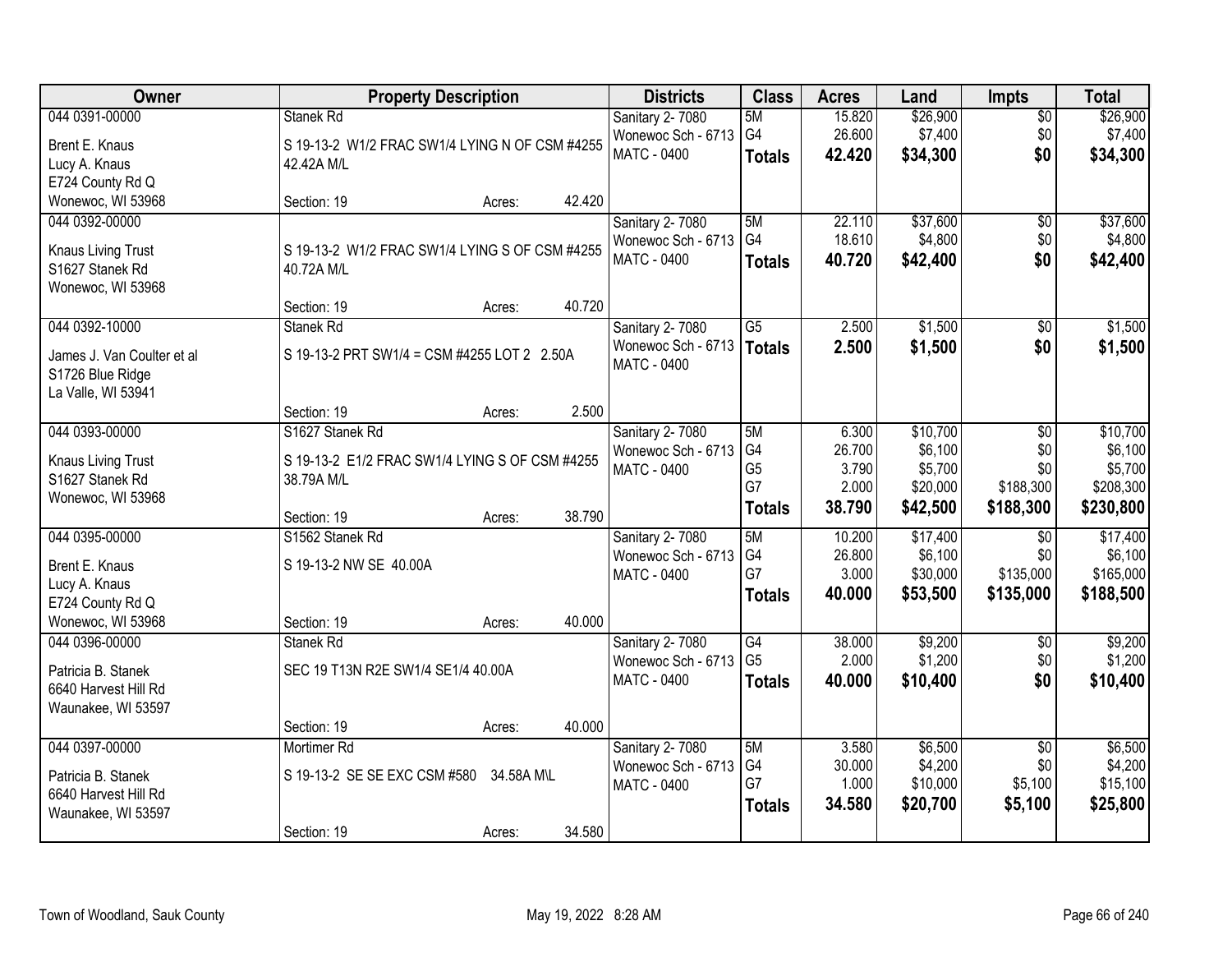| 044 0398-00000<br>\$18,300<br>\$155,900<br>\$174,200<br>E498 Mortimer Rd<br>5.420<br>Sanitary 2-7080<br>G1<br>Wonewoc Sch - 6713<br>5.420<br>\$18,300<br>\$155,900<br>\$174,200<br><b>Totals</b><br>PT SE1/4 SE1/4 = LOT 1 OF CSM #580<br>5.42A<br>Patricia B. Stanek<br><b>MATC - 0400</b><br>6640 Harvest Hill Rd<br>Waunakee, WI 53597<br>5.420<br>Section: 19<br>Acres:<br>\$800<br>044 0399-00000<br>County Rd Q<br>Sanitary 2-7080<br>5M<br>0.450<br>\$800<br>$\overline{50}$<br>G4<br>8.000<br>\$1,500<br>\$0<br>Wonewoc Sch - 6713<br>Jeremy Williams<br>S 20-13-2 NE NE EXC CSM'S #675, #5153 & #5349<br>G <sub>5</sub><br>1.000<br>\$100<br>\$0<br><b>MATC - 0400</b><br>Sarah Williams<br>9.45A M/L<br>\$0<br>9.450<br>\$2,400<br>\$2,400<br><b>Totals</b><br>S2645 County Rd V<br>9.450<br>Reedsburg, WI 53959<br>Section: 20<br>Acres:<br>\$1,500<br>044 0399-10000<br>E897 County Rd Q<br>\$0<br>Sanitary 2-7080<br>5M<br>1.000<br>G <sub>5</sub><br>15.480<br>\$24,200<br>\$0<br>Wonewoc Sch - 6713<br>S 20-13-2 PRT NE NE = CSM #5153 LOT 1 17.48A<br>Jeremy Williams<br>G7<br>\$10,000<br>\$35,000<br>1.000<br>MATC - 0400<br>1048 8th St<br>17.480<br>\$35,700<br>\$35,000<br>\$70,700<br><b>Totals</b><br>Reedsburg, WI 53959<br>17.480<br>Section: 20<br>Acres:<br>044 0400-00000<br>2.160<br>\$10,300<br>\$16,500<br>S1353 Satterlee Rd<br>Sanitary 2-7080<br>G1<br>Wonewoc Sch - 6713<br>2.160<br>\$10,300<br>\$16,500<br>\$26,800<br><b>Totals</b><br>S 20-13-2 PRT NE1/4 NE1/4 = CSM 675 LOT 1<br>Carol Grosskrueger<br><b>MATC - 0400</b><br>Raymond J. Van Coulter Le<br>(LE/RAYMOND JOHN VAN COULTER PER D-1166699)<br>325 S Grove St Lot 18<br>2.156A<br>2.160<br>Reedsburg, WI 53959<br>Section: 20<br>Acres:<br>044 0401-00000<br>5M<br>3.000<br>\$4,500<br>$\overline{50}$<br>Sanitary 2-7080<br>G <sub>4</sub><br>31.840<br>\$8,300<br>\$0<br>Wonewoc Sch - 6713<br>S 20-13-2 PRT NE 1/4 = CSM #5349 LOT 1 34.84A<br>Valleys and Hills, LLC<br>\$12,800<br>\$0<br>MATC - 0400<br>34.840<br>\$12,800<br><b>Totals</b><br>c/o Valleys and Hills, LLC<br>PO Box 125<br>Bristol, WI 53104-0000<br>34.840<br>Section: 20<br>Acres:<br>\$4,600<br>044 0401-10000<br>Sanitary 2-7080<br>G4<br>14.790<br>$\overline{50}$<br>W <sub>6</sub><br>102.300<br>(\$173,900)<br>\$0<br>Wonewoc Sch - 6713<br>Shore Valley, LLC<br>S 20-13-2 PRT W1/2 NE1/4, SE1/4 NE1/4, E1/2 NW1/4 &<br>\$4,600<br>\$0<br><b>MATC - 0400</b><br>117.090<br><b>Totals</b><br>c/o Shore Valley, LLC<br>SW1/4 NW1/4 = CSM 4994 LOT 1 EXC CSM 5271 (MFL<br>1030 E Circle Dr<br>67.3A PER D-853489 & MFL 35A PER D-922911)<br>117.090<br>Wayzata, MN 55391<br>Section: 20<br>Acres:<br>044 0401-20000<br>$\overline{G1}$<br>2.480<br>\$13,700<br>\$257,500<br>S1445 Satterlee Rd<br>Sanitary 2-7080<br>Wonewoc Sch - 6713<br>2.480<br>\$13,700<br><b>Totals</b><br>\$257,500<br>\$271,200<br>S 20-13-2 PRT S1/2 NE1/4 = CSM 5271 LOT 1 2.48A<br>Shore Valley, LLC<br>MATC - 0400<br>c/o Shore Valley, LLC<br>1030 E Circle Dr | Owner             | <b>Property Description</b>    | <b>Districts</b> | <b>Class</b> | <b>Acres</b> | Land | <b>Impts</b> | <b>Total</b> |
|---------------------------------------------------------------------------------------------------------------------------------------------------------------------------------------------------------------------------------------------------------------------------------------------------------------------------------------------------------------------------------------------------------------------------------------------------------------------------------------------------------------------------------------------------------------------------------------------------------------------------------------------------------------------------------------------------------------------------------------------------------------------------------------------------------------------------------------------------------------------------------------------------------------------------------------------------------------------------------------------------------------------------------------------------------------------------------------------------------------------------------------------------------------------------------------------------------------------------------------------------------------------------------------------------------------------------------------------------------------------------------------------------------------------------------------------------------------------------------------------------------------------------------------------------------------------------------------------------------------------------------------------------------------------------------------------------------------------------------------------------------------------------------------------------------------------------------------------------------------------------------------------------------------------------------------------------------------------------------------------------------------------------------------------------------------------------------------------------------------------------------------------------------------------------------------------------------------------------------------------------------------------------------------------------------------------------------------------------------------------------------------------------------------------------------------------------------------------------------------------------------------------------------------------------------------------------------------------------------------------------------------------------------------------------------------------------------------------------------------------------------------------------------------------------------------------------------------------------------------------------------------------------------------------------------------------------------------------------------------------------------------------------|-------------------|--------------------------------|------------------|--------------|--------------|------|--------------|--------------|
|                                                                                                                                                                                                                                                                                                                                                                                                                                                                                                                                                                                                                                                                                                                                                                                                                                                                                                                                                                                                                                                                                                                                                                                                                                                                                                                                                                                                                                                                                                                                                                                                                                                                                                                                                                                                                                                                                                                                                                                                                                                                                                                                                                                                                                                                                                                                                                                                                                                                                                                                                                                                                                                                                                                                                                                                                                                                                                                                                                                                                           |                   |                                |                  |              |              |      |              |              |
|                                                                                                                                                                                                                                                                                                                                                                                                                                                                                                                                                                                                                                                                                                                                                                                                                                                                                                                                                                                                                                                                                                                                                                                                                                                                                                                                                                                                                                                                                                                                                                                                                                                                                                                                                                                                                                                                                                                                                                                                                                                                                                                                                                                                                                                                                                                                                                                                                                                                                                                                                                                                                                                                                                                                                                                                                                                                                                                                                                                                                           |                   |                                |                  |              |              |      |              |              |
| \$1,500<br>\$100<br>\$1,500<br>\$24,200<br>\$45,000<br>\$26,800<br>\$4,500<br>\$4,600<br>\$0<br>\$4,600<br>\$271,200                                                                                                                                                                                                                                                                                                                                                                                                                                                                                                                                                                                                                                                                                                                                                                                                                                                                                                                                                                                                                                                                                                                                                                                                                                                                                                                                                                                                                                                                                                                                                                                                                                                                                                                                                                                                                                                                                                                                                                                                                                                                                                                                                                                                                                                                                                                                                                                                                                                                                                                                                                                                                                                                                                                                                                                                                                                                                                      |                   |                                |                  |              |              |      |              |              |
|                                                                                                                                                                                                                                                                                                                                                                                                                                                                                                                                                                                                                                                                                                                                                                                                                                                                                                                                                                                                                                                                                                                                                                                                                                                                                                                                                                                                                                                                                                                                                                                                                                                                                                                                                                                                                                                                                                                                                                                                                                                                                                                                                                                                                                                                                                                                                                                                                                                                                                                                                                                                                                                                                                                                                                                                                                                                                                                                                                                                                           |                   |                                |                  |              |              |      |              |              |
|                                                                                                                                                                                                                                                                                                                                                                                                                                                                                                                                                                                                                                                                                                                                                                                                                                                                                                                                                                                                                                                                                                                                                                                                                                                                                                                                                                                                                                                                                                                                                                                                                                                                                                                                                                                                                                                                                                                                                                                                                                                                                                                                                                                                                                                                                                                                                                                                                                                                                                                                                                                                                                                                                                                                                                                                                                                                                                                                                                                                                           |                   |                                |                  |              |              |      |              |              |
|                                                                                                                                                                                                                                                                                                                                                                                                                                                                                                                                                                                                                                                                                                                                                                                                                                                                                                                                                                                                                                                                                                                                                                                                                                                                                                                                                                                                                                                                                                                                                                                                                                                                                                                                                                                                                                                                                                                                                                                                                                                                                                                                                                                                                                                                                                                                                                                                                                                                                                                                                                                                                                                                                                                                                                                                                                                                                                                                                                                                                           |                   |                                |                  |              |              |      |              |              |
|                                                                                                                                                                                                                                                                                                                                                                                                                                                                                                                                                                                                                                                                                                                                                                                                                                                                                                                                                                                                                                                                                                                                                                                                                                                                                                                                                                                                                                                                                                                                                                                                                                                                                                                                                                                                                                                                                                                                                                                                                                                                                                                                                                                                                                                                                                                                                                                                                                                                                                                                                                                                                                                                                                                                                                                                                                                                                                                                                                                                                           |                   |                                |                  |              |              |      |              |              |
|                                                                                                                                                                                                                                                                                                                                                                                                                                                                                                                                                                                                                                                                                                                                                                                                                                                                                                                                                                                                                                                                                                                                                                                                                                                                                                                                                                                                                                                                                                                                                                                                                                                                                                                                                                                                                                                                                                                                                                                                                                                                                                                                                                                                                                                                                                                                                                                                                                                                                                                                                                                                                                                                                                                                                                                                                                                                                                                                                                                                                           |                   |                                |                  |              |              |      |              |              |
|                                                                                                                                                                                                                                                                                                                                                                                                                                                                                                                                                                                                                                                                                                                                                                                                                                                                                                                                                                                                                                                                                                                                                                                                                                                                                                                                                                                                                                                                                                                                                                                                                                                                                                                                                                                                                                                                                                                                                                                                                                                                                                                                                                                                                                                                                                                                                                                                                                                                                                                                                                                                                                                                                                                                                                                                                                                                                                                                                                                                                           |                   |                                |                  |              |              |      |              |              |
|                                                                                                                                                                                                                                                                                                                                                                                                                                                                                                                                                                                                                                                                                                                                                                                                                                                                                                                                                                                                                                                                                                                                                                                                                                                                                                                                                                                                                                                                                                                                                                                                                                                                                                                                                                                                                                                                                                                                                                                                                                                                                                                                                                                                                                                                                                                                                                                                                                                                                                                                                                                                                                                                                                                                                                                                                                                                                                                                                                                                                           |                   |                                |                  |              |              |      |              |              |
|                                                                                                                                                                                                                                                                                                                                                                                                                                                                                                                                                                                                                                                                                                                                                                                                                                                                                                                                                                                                                                                                                                                                                                                                                                                                                                                                                                                                                                                                                                                                                                                                                                                                                                                                                                                                                                                                                                                                                                                                                                                                                                                                                                                                                                                                                                                                                                                                                                                                                                                                                                                                                                                                                                                                                                                                                                                                                                                                                                                                                           |                   |                                |                  |              |              |      |              |              |
|                                                                                                                                                                                                                                                                                                                                                                                                                                                                                                                                                                                                                                                                                                                                                                                                                                                                                                                                                                                                                                                                                                                                                                                                                                                                                                                                                                                                                                                                                                                                                                                                                                                                                                                                                                                                                                                                                                                                                                                                                                                                                                                                                                                                                                                                                                                                                                                                                                                                                                                                                                                                                                                                                                                                                                                                                                                                                                                                                                                                                           |                   |                                |                  |              |              |      |              |              |
|                                                                                                                                                                                                                                                                                                                                                                                                                                                                                                                                                                                                                                                                                                                                                                                                                                                                                                                                                                                                                                                                                                                                                                                                                                                                                                                                                                                                                                                                                                                                                                                                                                                                                                                                                                                                                                                                                                                                                                                                                                                                                                                                                                                                                                                                                                                                                                                                                                                                                                                                                                                                                                                                                                                                                                                                                                                                                                                                                                                                                           |                   |                                |                  |              |              |      |              |              |
| \$8,300                                                                                                                                                                                                                                                                                                                                                                                                                                                                                                                                                                                                                                                                                                                                                                                                                                                                                                                                                                                                                                                                                                                                                                                                                                                                                                                                                                                                                                                                                                                                                                                                                                                                                                                                                                                                                                                                                                                                                                                                                                                                                                                                                                                                                                                                                                                                                                                                                                                                                                                                                                                                                                                                                                                                                                                                                                                                                                                                                                                                                   |                   |                                |                  |              |              |      |              |              |
|                                                                                                                                                                                                                                                                                                                                                                                                                                                                                                                                                                                                                                                                                                                                                                                                                                                                                                                                                                                                                                                                                                                                                                                                                                                                                                                                                                                                                                                                                                                                                                                                                                                                                                                                                                                                                                                                                                                                                                                                                                                                                                                                                                                                                                                                                                                                                                                                                                                                                                                                                                                                                                                                                                                                                                                                                                                                                                                                                                                                                           |                   |                                |                  |              |              |      |              |              |
|                                                                                                                                                                                                                                                                                                                                                                                                                                                                                                                                                                                                                                                                                                                                                                                                                                                                                                                                                                                                                                                                                                                                                                                                                                                                                                                                                                                                                                                                                                                                                                                                                                                                                                                                                                                                                                                                                                                                                                                                                                                                                                                                                                                                                                                                                                                                                                                                                                                                                                                                                                                                                                                                                                                                                                                                                                                                                                                                                                                                                           |                   |                                |                  |              |              |      |              |              |
|                                                                                                                                                                                                                                                                                                                                                                                                                                                                                                                                                                                                                                                                                                                                                                                                                                                                                                                                                                                                                                                                                                                                                                                                                                                                                                                                                                                                                                                                                                                                                                                                                                                                                                                                                                                                                                                                                                                                                                                                                                                                                                                                                                                                                                                                                                                                                                                                                                                                                                                                                                                                                                                                                                                                                                                                                                                                                                                                                                                                                           |                   |                                |                  |              |              |      |              |              |
|                                                                                                                                                                                                                                                                                                                                                                                                                                                                                                                                                                                                                                                                                                                                                                                                                                                                                                                                                                                                                                                                                                                                                                                                                                                                                                                                                                                                                                                                                                                                                                                                                                                                                                                                                                                                                                                                                                                                                                                                                                                                                                                                                                                                                                                                                                                                                                                                                                                                                                                                                                                                                                                                                                                                                                                                                                                                                                                                                                                                                           |                   |                                |                  |              |              |      |              |              |
|                                                                                                                                                                                                                                                                                                                                                                                                                                                                                                                                                                                                                                                                                                                                                                                                                                                                                                                                                                                                                                                                                                                                                                                                                                                                                                                                                                                                                                                                                                                                                                                                                                                                                                                                                                                                                                                                                                                                                                                                                                                                                                                                                                                                                                                                                                                                                                                                                                                                                                                                                                                                                                                                                                                                                                                                                                                                                                                                                                                                                           |                   |                                |                  |              |              |      |              |              |
|                                                                                                                                                                                                                                                                                                                                                                                                                                                                                                                                                                                                                                                                                                                                                                                                                                                                                                                                                                                                                                                                                                                                                                                                                                                                                                                                                                                                                                                                                                                                                                                                                                                                                                                                                                                                                                                                                                                                                                                                                                                                                                                                                                                                                                                                                                                                                                                                                                                                                                                                                                                                                                                                                                                                                                                                                                                                                                                                                                                                                           |                   |                                |                  |              |              |      |              |              |
|                                                                                                                                                                                                                                                                                                                                                                                                                                                                                                                                                                                                                                                                                                                                                                                                                                                                                                                                                                                                                                                                                                                                                                                                                                                                                                                                                                                                                                                                                                                                                                                                                                                                                                                                                                                                                                                                                                                                                                                                                                                                                                                                                                                                                                                                                                                                                                                                                                                                                                                                                                                                                                                                                                                                                                                                                                                                                                                                                                                                                           |                   |                                |                  |              |              |      |              |              |
|                                                                                                                                                                                                                                                                                                                                                                                                                                                                                                                                                                                                                                                                                                                                                                                                                                                                                                                                                                                                                                                                                                                                                                                                                                                                                                                                                                                                                                                                                                                                                                                                                                                                                                                                                                                                                                                                                                                                                                                                                                                                                                                                                                                                                                                                                                                                                                                                                                                                                                                                                                                                                                                                                                                                                                                                                                                                                                                                                                                                                           |                   |                                |                  |              |              |      |              |              |
|                                                                                                                                                                                                                                                                                                                                                                                                                                                                                                                                                                                                                                                                                                                                                                                                                                                                                                                                                                                                                                                                                                                                                                                                                                                                                                                                                                                                                                                                                                                                                                                                                                                                                                                                                                                                                                                                                                                                                                                                                                                                                                                                                                                                                                                                                                                                                                                                                                                                                                                                                                                                                                                                                                                                                                                                                                                                                                                                                                                                                           |                   |                                |                  |              |              |      |              |              |
|                                                                                                                                                                                                                                                                                                                                                                                                                                                                                                                                                                                                                                                                                                                                                                                                                                                                                                                                                                                                                                                                                                                                                                                                                                                                                                                                                                                                                                                                                                                                                                                                                                                                                                                                                                                                                                                                                                                                                                                                                                                                                                                                                                                                                                                                                                                                                                                                                                                                                                                                                                                                                                                                                                                                                                                                                                                                                                                                                                                                                           |                   |                                |                  |              |              |      |              |              |
|                                                                                                                                                                                                                                                                                                                                                                                                                                                                                                                                                                                                                                                                                                                                                                                                                                                                                                                                                                                                                                                                                                                                                                                                                                                                                                                                                                                                                                                                                                                                                                                                                                                                                                                                                                                                                                                                                                                                                                                                                                                                                                                                                                                                                                                                                                                                                                                                                                                                                                                                                                                                                                                                                                                                                                                                                                                                                                                                                                                                                           |                   |                                |                  |              |              |      |              |              |
|                                                                                                                                                                                                                                                                                                                                                                                                                                                                                                                                                                                                                                                                                                                                                                                                                                                                                                                                                                                                                                                                                                                                                                                                                                                                                                                                                                                                                                                                                                                                                                                                                                                                                                                                                                                                                                                                                                                                                                                                                                                                                                                                                                                                                                                                                                                                                                                                                                                                                                                                                                                                                                                                                                                                                                                                                                                                                                                                                                                                                           |                   |                                |                  |              |              |      |              |              |
|                                                                                                                                                                                                                                                                                                                                                                                                                                                                                                                                                                                                                                                                                                                                                                                                                                                                                                                                                                                                                                                                                                                                                                                                                                                                                                                                                                                                                                                                                                                                                                                                                                                                                                                                                                                                                                                                                                                                                                                                                                                                                                                                                                                                                                                                                                                                                                                                                                                                                                                                                                                                                                                                                                                                                                                                                                                                                                                                                                                                                           |                   |                                |                  |              |              |      |              |              |
|                                                                                                                                                                                                                                                                                                                                                                                                                                                                                                                                                                                                                                                                                                                                                                                                                                                                                                                                                                                                                                                                                                                                                                                                                                                                                                                                                                                                                                                                                                                                                                                                                                                                                                                                                                                                                                                                                                                                                                                                                                                                                                                                                                                                                                                                                                                                                                                                                                                                                                                                                                                                                                                                                                                                                                                                                                                                                                                                                                                                                           |                   |                                |                  |              |              |      |              |              |
|                                                                                                                                                                                                                                                                                                                                                                                                                                                                                                                                                                                                                                                                                                                                                                                                                                                                                                                                                                                                                                                                                                                                                                                                                                                                                                                                                                                                                                                                                                                                                                                                                                                                                                                                                                                                                                                                                                                                                                                                                                                                                                                                                                                                                                                                                                                                                                                                                                                                                                                                                                                                                                                                                                                                                                                                                                                                                                                                                                                                                           |                   |                                |                  |              |              |      |              |              |
|                                                                                                                                                                                                                                                                                                                                                                                                                                                                                                                                                                                                                                                                                                                                                                                                                                                                                                                                                                                                                                                                                                                                                                                                                                                                                                                                                                                                                                                                                                                                                                                                                                                                                                                                                                                                                                                                                                                                                                                                                                                                                                                                                                                                                                                                                                                                                                                                                                                                                                                                                                                                                                                                                                                                                                                                                                                                                                                                                                                                                           |                   |                                |                  |              |              |      |              |              |
|                                                                                                                                                                                                                                                                                                                                                                                                                                                                                                                                                                                                                                                                                                                                                                                                                                                                                                                                                                                                                                                                                                                                                                                                                                                                                                                                                                                                                                                                                                                                                                                                                                                                                                                                                                                                                                                                                                                                                                                                                                                                                                                                                                                                                                                                                                                                                                                                                                                                                                                                                                                                                                                                                                                                                                                                                                                                                                                                                                                                                           |                   |                                |                  |              |              |      |              |              |
|                                                                                                                                                                                                                                                                                                                                                                                                                                                                                                                                                                                                                                                                                                                                                                                                                                                                                                                                                                                                                                                                                                                                                                                                                                                                                                                                                                                                                                                                                                                                                                                                                                                                                                                                                                                                                                                                                                                                                                                                                                                                                                                                                                                                                                                                                                                                                                                                                                                                                                                                                                                                                                                                                                                                                                                                                                                                                                                                                                                                                           |                   |                                |                  |              |              |      |              |              |
|                                                                                                                                                                                                                                                                                                                                                                                                                                                                                                                                                                                                                                                                                                                                                                                                                                                                                                                                                                                                                                                                                                                                                                                                                                                                                                                                                                                                                                                                                                                                                                                                                                                                                                                                                                                                                                                                                                                                                                                                                                                                                                                                                                                                                                                                                                                                                                                                                                                                                                                                                                                                                                                                                                                                                                                                                                                                                                                                                                                                                           |                   |                                |                  |              |              |      |              |              |
|                                                                                                                                                                                                                                                                                                                                                                                                                                                                                                                                                                                                                                                                                                                                                                                                                                                                                                                                                                                                                                                                                                                                                                                                                                                                                                                                                                                                                                                                                                                                                                                                                                                                                                                                                                                                                                                                                                                                                                                                                                                                                                                                                                                                                                                                                                                                                                                                                                                                                                                                                                                                                                                                                                                                                                                                                                                                                                                                                                                                                           |                   |                                |                  |              |              |      |              |              |
|                                                                                                                                                                                                                                                                                                                                                                                                                                                                                                                                                                                                                                                                                                                                                                                                                                                                                                                                                                                                                                                                                                                                                                                                                                                                                                                                                                                                                                                                                                                                                                                                                                                                                                                                                                                                                                                                                                                                                                                                                                                                                                                                                                                                                                                                                                                                                                                                                                                                                                                                                                                                                                                                                                                                                                                                                                                                                                                                                                                                                           | Wayzata, MN 55391 | 2.480<br>Section: 20<br>Acres: |                  |              |              |      |              |              |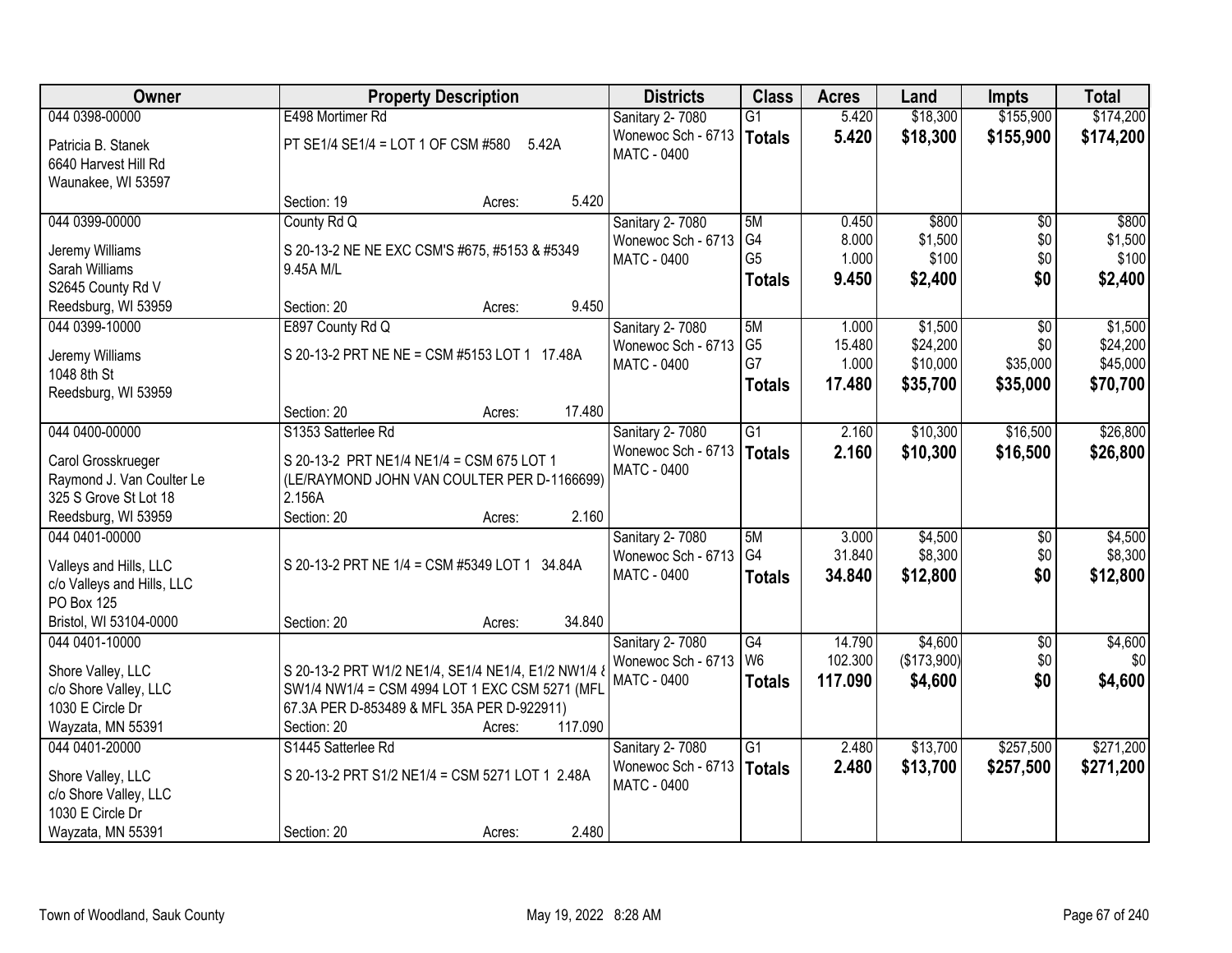| <b>Owner</b>                          | <b>Property Description</b>                                          | <b>Districts</b>                         | <b>Class</b>   | <b>Acres</b>     | Land                | Impts                  | <b>Total</b>        |
|---------------------------------------|----------------------------------------------------------------------|------------------------------------------|----------------|------------------|---------------------|------------------------|---------------------|
| 044 0404-00000                        | S1420 Satterlee Rd                                                   | Sanitary 2-7080                          | 5M             | 2.000            | \$3,400             | $\overline{50}$        | \$3,400             |
| Douglas L. Skarda                     | S 20-13-2 THAT PRT SE NE E OF HWY S/ELEC EASE                        | Wonewoc Sch - 6713                       | G <sub>1</sub> | 2.000            | \$21,000            | \$180,100              | \$201,100           |
| Lisa A. Siegenthaler                  | PER R122-686 34.00A (MFL 10A PER D-828546)                           | <b>MATC - 0400</b>                       | G4             | 20.000           | \$4,400             | \$0                    | \$4,400             |
| S1420 Satterlee Rd                    |                                                                      |                                          | W <sub>8</sub> | 10.000           | (\$17,000)          | \$0                    | \$0                 |
| Wonewoc, WI 53968                     | 34.000<br>Section: 20<br>Acres:                                      |                                          | <b>Totals</b>  | 34.000           | \$28,800            | \$180,100              | \$208,900           |
| 044 0406-00000                        |                                                                      | Sanitary 2-7080                          | 5M             | 3.000            | \$4,500             | $\overline{50}$        | \$4,500             |
|                                       |                                                                      | Wonewoc Sch - 6713                       | G4             | 56.130           | \$13,700            | \$0                    | \$13,700            |
| Hickory Ridge Holsteins, LLC          | S 20-13-2 PRT NW1/4 = PCL B POS#15415 AS DESC                        | <b>MATC - 0400</b>                       | <b>Totals</b>  | 59.130           | \$18,200            | \$0                    | \$18,200            |
| c/o Hickory Ridge Holsteins, LLC      | IN D-1108865 59.13A (SEE LAND USE RESTR PER                          |                                          |                |                  |                     |                        |                     |
| E669 County Rd Q<br>Wonewoc, WI 53968 | D-1008963) (W/EASE PER D-1108865)<br>59.130<br>Section: 20<br>Acres: |                                          |                |                  |                     |                        |                     |
| 044 0407-00000                        | County Rd Q                                                          | Sanitary 2-7080                          | 5M             | 1.890            | \$2,900             | \$0                    | \$2,900             |
|                                       |                                                                      | Wonewoc Sch - 6713                       | G <sub>4</sub> | 8.570            | \$2,700             | \$0                    | \$2,700             |
| Dale W. Schnoor Lc et al              | S 20-13-2 NW NW EXC CSM'S #999 & #5742 7 EXC                         | MATC - 0400                              | <b>Totals</b>  | 10.460           | \$5,600             | \$0                    | \$5,600             |
| E523 County Rd Q                      | PCL B POS#15415 AS DESC IN D-1108865<br>10.46 A                      |                                          |                |                  |                     |                        |                     |
| Wonewoc, WI 53968                     | M/L (SEE LAND USE RESTR PER D-1008963)                               |                                          |                |                  |                     |                        |                     |
|                                       | 10.460<br>Section: 20<br>Acres:                                      |                                          |                |                  |                     |                        |                     |
| 044 0408-00000                        | E523 County Rd Q                                                     | Sanitary 2-7080                          | G1             | 1.360            | \$10,900            | \$147,200              | \$158,100           |
| Dale W. Schnoor                       | S 20-13-2 PRT NW NW = CSM #999 LOT 1 1.36 A                          | Wonewoc Sch - 6713                       | <b>Totals</b>  | 1.360            | \$10,900            | \$147,200              | \$158,100           |
| Susan K. Schnoor                      | (S/EASE PER D-1108865)                                               | <b>MATC - 0400</b>                       |                |                  |                     |                        |                     |
| E523 County Q                         |                                                                      |                                          |                |                  |                     |                        |                     |
| Wonewoc, WI 53968                     | 1.360<br>Section: 20<br>Acres:                                       |                                          |                |                  |                     |                        |                     |
| 044 0409-00000                        |                                                                      | <b>Sanitary 2-7080</b>                   | G4             | 6.180            | \$1,900             | $\overline{50}$        | \$1,900             |
|                                       |                                                                      | Wonewoc Sch - 6713                       | <b>Totals</b>  | 6.180            | \$1,900             | \$0                    | \$1,900             |
| Dale W. Schnoor Lc et al              | S 20-13-2 SW NW EXC CSM'S #4994 & #5742 & EXC                        | MATC - 0400                              |                |                  |                     |                        |                     |
| E523 County Rd Q                      | PCL B POS#15415 AS DESC IN D-1108865 6.18A                           |                                          |                |                  |                     |                        |                     |
| Wonewoc, WI 53968                     | M/L (SEE LAND USE RESTR PER D-1008963)                               |                                          |                |                  |                     |                        |                     |
|                                       | 6.180<br>Section: 20<br>Acres:                                       |                                          |                |                  |                     |                        |                     |
| 044 0410-00000                        |                                                                      | <b>Sanitary 2-7080</b>                   | 5M<br>G4       | 10.000<br>17.390 | \$17,000<br>\$4,500 | $\overline{50}$<br>\$0 | \$17,000<br>\$4,500 |
| Shore Valley, LLC                     | S 20-13-2 PRT W1/2 NW1/4 & SE1/4 NW1/4 = CSM                         | Wonewoc Sch - 6713<br><b>MATC - 0400</b> |                |                  |                     |                        |                     |
| c/o Shore Valley, LLC                 | 5742 LOT 1 (SEE LAND USE RESTR PER D-1008963)                        |                                          | <b>Totals</b>  | 27.390           | \$21,500            | \$0                    | \$21,500            |
| 1030 E Circle Dr                      | 27.39A                                                               |                                          |                |                  |                     |                        |                     |
| Wayzata, MN 55391                     | 27.390<br>Section: 20<br>Acres:                                      |                                          |                |                  |                     |                        |                     |
| 044 0413-11000                        | E562 Mortimer Rd                                                     | <b>Sanitary 2-7080</b>                   | 5M             | 13.720           | \$20,600            | $\overline{50}$        | \$20,600            |
| Abe A. Miller                         | (D-1206052 NEEDS CORRECTION) S 19-13-2 PRT                           | Wonewoc Sch - 6713                       | G <sub>1</sub> | 3.690            | \$15,900            | \$106,000              | \$121,900           |
| Sara A. Miller                        | NE1/4 SE1/4 & S 20-13-2 PRT W1/2 SW1/4 = CSM 6650                    | <b>MATC - 0400</b>                       | G4             | 38.000           | \$3,800             | \$0                    | \$3,800             |
| E1193 Grove Rd                        | LOT 1 (S/EASE PER C-3589) (FMLY PRT CSM?S 2214,                      |                                          | <b>Totals</b>  | 55.410           | \$40,300            | \$106,000              | \$146,300           |
| Wonewoc, WI 53968                     | 55.410<br>Section: 20<br>Acres:                                      |                                          |                |                  |                     |                        |                     |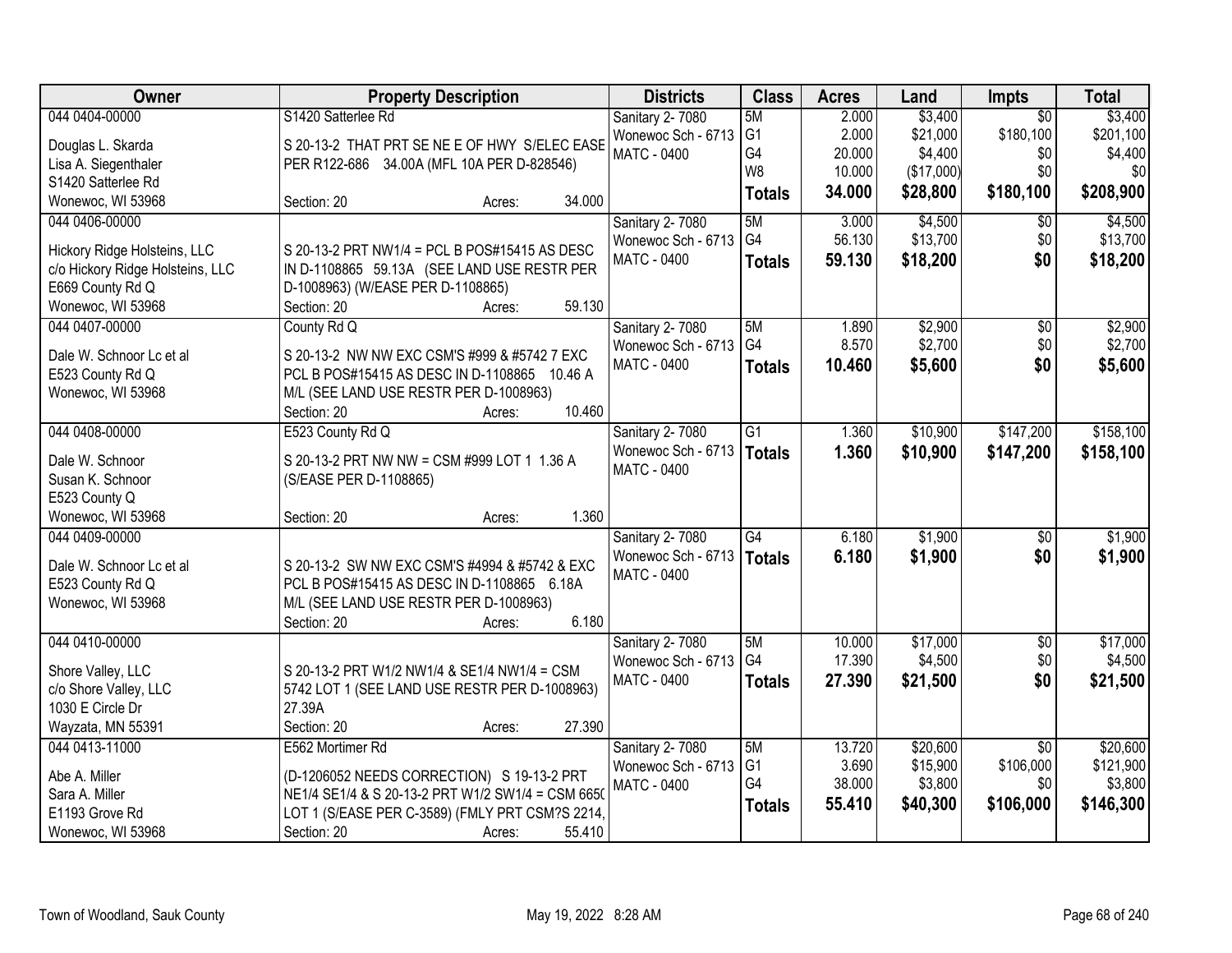| Owner                 | <b>Property Description</b>                          | <b>Districts</b>   | <b>Class</b>    | <b>Acres</b> | Land     | Impts           | <b>Total</b> |
|-----------------------|------------------------------------------------------|--------------------|-----------------|--------------|----------|-----------------|--------------|
| 044 0414-10000        | E664 Mortimer Rd                                     | Sanitary 2-7080    | 5M              | 7.870        | \$13,400 | $\overline{50}$ | \$13,400     |
| Kaleb Kragt           | S 19-13-2 NE1/4 SE1/4 & S 20-13-2 SW1/4 EXC CSM      | Wonewoc Sch - 6713 | G4              | 79.020       | \$17,700 | \$0             | \$17,700     |
| E664 Mortimer Rd      | 6650 & ALSO EXC THAT PRT SW1/4 BEG W1/4 COR          | <b>MATC - 0400</b> | G7              | 2.000        | \$20,000 | \$100,500       | \$120,500    |
| Hillsboro, WI 54634   | SEC 20 - S89?07'13"E 2613.27' ? S00?06'16"E 2372.79' |                    | <b>Totals</b>   | 88.890       | \$51,100 | \$100,500       | \$151,600    |
|                       | 88.890<br>Section: 20<br>Acres:                      |                    |                 |              |          |                 |              |
| 044 0414-20000        | Mortimer Rd                                          | Sanitary 2-7080    | 5M              | 13.000       | \$22,100 | $\overline{50}$ | \$22,100     |
| Patrick T. Shore      | S 20-13-2 PRT SW1/4 = BEG W1/4 COR SEC 20 -          | Wonewoc Sch - 6713 | G4              | 41.700       | \$3,300  | \$0             | \$3,300      |
| Mary K. Shore         | S89?07'13"E 2613.27' ? S00?06'16"E 2372.79' ?        | <b>MATC - 0400</b> | G <sub>5</sub>  | 1.000        | \$100    | \$0             | \$100        |
| E18838 County Rd Q    | S89?53'44"W 20.00' ? N00?06'16"W 350.00' ?           |                    | <b>Totals</b>   | 55.700       | \$25,500 | \$0             | \$25,500     |
| Wonewoc, WI 53968     | 55.700<br>Section: 20<br>Acres:                      |                    |                 |              |          |                 |              |
| 044 0415-00000        | Satterlee Rd                                         | Sanitary 2-7080    | 5M              | 21.600       | \$35,300 | $\overline{50}$ | \$35,300     |
|                       |                                                      | Wonewoc Sch - 6713 | G <sub>4</sub>  | 16.460       | \$3,700  | \$0             | \$3,700      |
| Robert R. Maeglin     | S 20-13-2 THAT PRT NE SE LYING E OF SATTERLEE        | <b>MATC - 0400</b> | <b>Totals</b>   | 38.060       | \$39,000 | \$0             | \$39,000     |
| S1545 Satterlee Rd    | RD (S/ELEC EASE PER R122-686) 38.06A M/L             |                    |                 |              |          |                 |              |
| Wonewoc, WI 53968     | 38.060<br>Section: 20<br>Acres:                      |                    |                 |              |          |                 |              |
| 044 0416-00000        | S1563 Satterlee Rd                                   | Sanitary 2-7080    | $\overline{G1}$ | 2.410        | \$13,500 | \$101,700       | \$115,200    |
|                       |                                                      | Wonewoc Sch - 6713 |                 | 2.410        | \$13,500 | \$101,700       | \$115,200    |
| Jacob J. Bell         | S 20-13-2 PRT N1/2 SE1/4 = CSM #4251 LOT 1<br>2.41A  | <b>MATC - 0400</b> | Totals          |              |          |                 |              |
| Megan L. Bell         |                                                      |                    |                 |              |          |                 |              |
| S1563 Satterlee Rd    |                                                      |                    |                 |              |          |                 |              |
| Wonewoc, WI 53968     | 2.410<br>Section: 20<br>Acres:                       |                    |                 |              |          |                 |              |
| 044 0416-10000        | S1545 Satterlee Rd                                   | Sanitary 2-7080    | 5M              | 19.230       | \$32,700 | $\overline{30}$ | \$32,700     |
| Robert R. Maeglin     | S 20-13-2 THAT PRT N1/2 SE1/4 LYING W OF             | Wonewoc Sch - 6713 | G <sub>1</sub>  | 2.000        | \$21,000 | \$222,000       | \$243,000    |
| S1545 Satterlee Rd    | SATTERLEE RD EXC CSM #4251<br>39.53A M/L             | MATC - 0400        | G <sub>5</sub>  | 18.300       | \$23,900 | \$0             | \$23,900     |
| Wonewoc, WI 53968     |                                                      |                    | <b>Totals</b>   | 39.530       | \$77,600 | \$222,000       | \$299,600    |
|                       | 39.530<br>Section: 20<br>Acres:                      |                    |                 |              |          |                 |              |
| 044 0417-00000        | Satterlee Rd                                         | Sanitary 2-7080    | 5M              | 15.560       | \$26,500 | $\overline{50}$ | \$26,500     |
| Patrick T. Shore      | S 20-13-2 THAT PRT S1/2 SE1/4 LYING W OF TN RD       | Wonewoc Sch - 6713 | G <sub>4</sub>  | 17.440       | \$3,300  | \$0             | \$3,300      |
| Mary K. Shore         | 39.00A M/L                                           | <b>MATC - 0400</b> | G <sub>5</sub>  | 6.000        | \$7,100  | \$0             | \$7,100      |
| E18838 County Rd Q    |                                                      |                    | <b>Totals</b>   | 39,000       | \$36,900 | \$0             | \$36,900     |
| Wonewoc, WI 53968     | 39.000<br>Section: 20<br>Acres:                      |                    |                 |              |          |                 |              |
| 044 0418-00000        | Satterlee Rd                                         | Sanitary 2-7080    | 5M              | 16.940       | \$28,800 | $\overline{50}$ | \$28,800     |
| Bruce B. Rick         | S 20-13-2 PRT S1\2 SE1\4 LYING E OF TN RD            | Wonewoc Sch - 6713 | G4              | 18.500       | \$3,700  | \$0             | \$3,700      |
| E3582 Green Valley Dr | (NEEDS CORRECTION DEED) 41A M/L                      | MATC - 0400        | G <sub>5</sub>  | 5.560        | \$3,000  | \$0             | \$3,000      |
| La Valle, WI 53941    |                                                      |                    | <b>Totals</b>   | 41.000       | \$35,500 | \$0             | \$35,500     |
|                       | 41.000<br>Section: 20<br>Acres:                      |                    |                 |              |          |                 |              |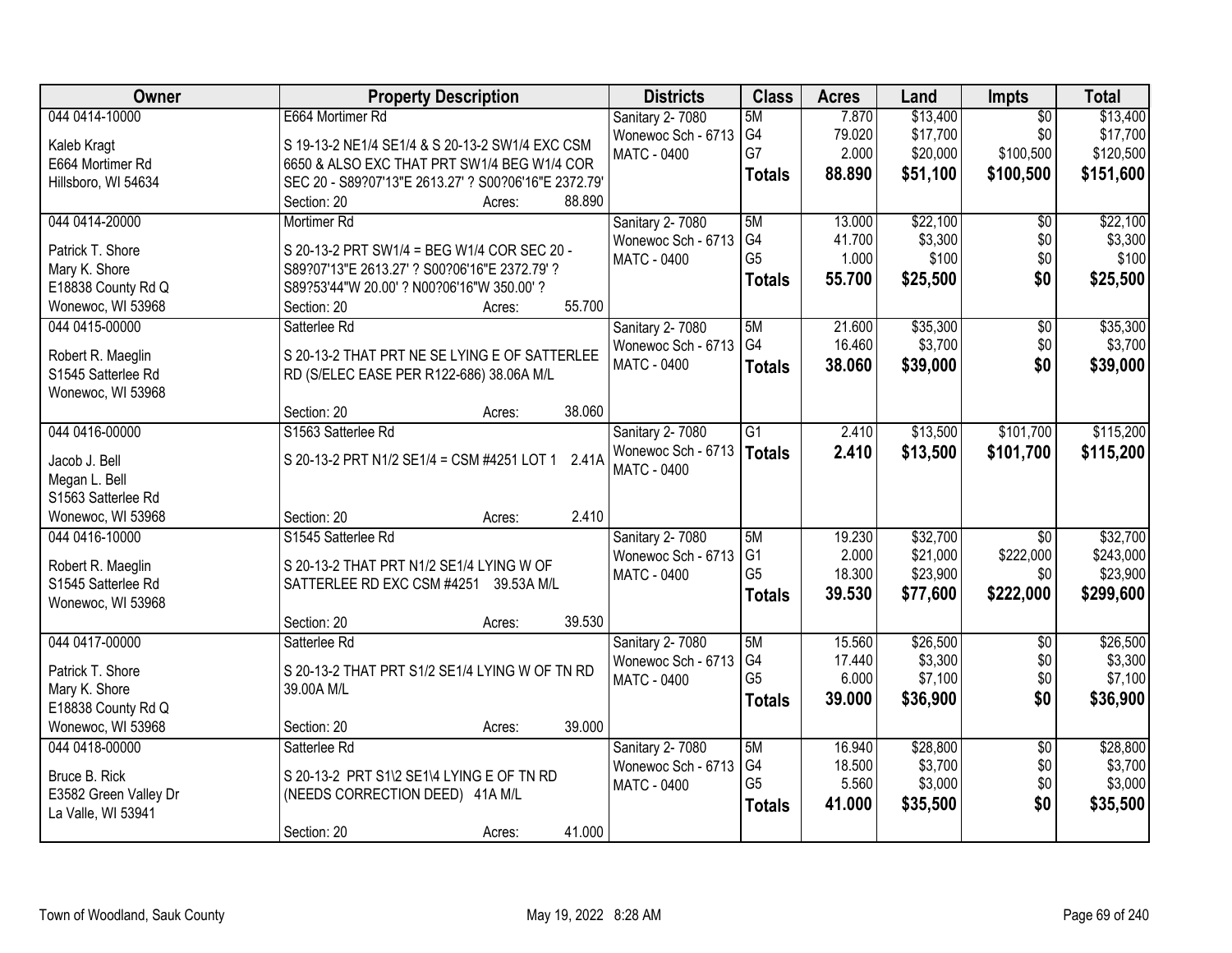| Owner                                                                          | <b>Property Description</b>  |        |        | <b>Districts</b>                      | <b>Class</b>   | <b>Acres</b>    | Land             | <b>Impts</b>           | <b>Total</b>     |
|--------------------------------------------------------------------------------|------------------------------|--------|--------|---------------------------------------|----------------|-----------------|------------------|------------------------|------------------|
| 044 0419-00000                                                                 | <b>Miller Rd</b>             |        |        | Sanitary 2-7080                       | G4             | 29.015          | \$6,000          | $\overline{50}$        | \$6,000          |
| Craig A & Ardith L Schroeder Revocable   S 21-13-2 NE NE N OF HWY 30.00A       |                              |        |        | Wonewoc Sch - 6713                    | G <sub>5</sub> | 0.985           | \$100            | \$0                    | \$100            |
| Trust                                                                          |                              |        |        | MATC - 0400                           | <b>Totals</b>  | 30.000          | \$6,100          | \$0                    | \$6,100          |
| E1197 Miller Rd                                                                |                              |        |        |                                       |                |                 |                  |                        |                  |
| Wonewoc, WI 53968                                                              | Section: 21                  | Acres: | 30.000 |                                       |                |                 |                  |                        |                  |
| 044 0420-00000                                                                 | <b>Miller Rd</b>             |        |        | Sanitary 2-7080                       | 5M             | 3.400           | \$5,800          | $\overline{50}$        | \$5,800          |
|                                                                                |                              |        |        | Wonewoc Sch - 6713                    | G4             | 6.600           | \$1,200          | \$0                    | \$1,200          |
| Craig A & Ardith L Schroeder Revocable   S 21-13-2 NE NE S OF HWY 10.00A       |                              |        |        | <b>MATC - 0400</b>                    | <b>Totals</b>  | 10.000          | \$7,000          | \$0                    | \$7,000          |
| Trust                                                                          |                              |        |        |                                       |                |                 |                  |                        |                  |
| E1197 Miller Rd                                                                | Section: 21                  |        | 10.000 |                                       |                |                 |                  |                        |                  |
| Wonewoc, WI 53968<br>044 0421-00000                                            | <b>Miller Rd</b>             | Acres: |        |                                       | G4             | 36.741          |                  |                        |                  |
|                                                                                |                              |        |        | Sanitary 2-7080<br>Wonewoc Sch - 6713 | G <sub>5</sub> | 2.259           | \$8,000<br>\$100 | \$0<br>\$0             | \$8,000<br>\$100 |
| Craig A & Ardith L Schroeder Revocable   S 21-13-2 NW NE 40.00A (MFL-W8 1A PER |                              |        |        | <b>MATC - 0400</b>                    | W8             | 1.000           | (\$1,700)        | \$0                    | \$0              |
| Trust                                                                          | D-958576)                    |        |        |                                       |                | 40.000          | \$8,100          | \$0                    | \$8,100          |
| E1197 Miller Rd                                                                |                              |        |        |                                       | <b>Totals</b>  |                 |                  |                        |                  |
| Wonewoc, WI 53968                                                              | Section: 21                  | Acres: | 40.000 |                                       |                |                 |                  |                        |                  |
| 044 0422-00000                                                                 | E1197 Miller Rd              |        |        | Sanitary 2-7080                       | G4             | 27.000          | \$5,700          | \$0                    | \$5,700          |
| Craig A & Ardith L Schroeder Revocable   S 21-13-2 SW NE 40.00A (MFL-W8 1A PER |                              |        |        | Wonewoc Sch - 6713                    | G <sub>5</sub> | 6.000           | \$8,400          | \$0                    | \$8,400          |
| Trust                                                                          | D-958576)                    |        |        | MATC - 0400                           | G7             | 6.000           | \$60,000         | \$446,500              | \$506,500        |
| E1197 Miller Rd                                                                |                              |        |        |                                       | W8             | 1.000           | (\$1,900)        | \$0                    | \$0              |
| Wonewoc, WI 53968                                                              | Section: 21                  | Acres: | 40.000 |                                       | <b>Totals</b>  | 40.000          | \$74,100         | \$446,500              | \$520,600        |
| 044 0423-00000                                                                 |                              |        |        | Sanitary 2-7080                       | 5M             | 14.000          | \$23,800         | \$0                    | \$23,800         |
|                                                                                |                              |        |        | Wonewoc Sch - 6713                    | G <sub>4</sub> | 26.000          | \$4,900          | \$0                    | \$4,900          |
| Craig A & Ardith L Schroeder Revocable   S 21-13-2 SE NE 40.00A                |                              |        |        | MATC - 0400                           | <b>Totals</b>  | 40.000          | \$28,700         | \$0                    | \$28,700         |
| Trust<br>E1197 Miller Rd                                                       |                              |        |        |                                       |                |                 |                  |                        |                  |
|                                                                                |                              |        | 40.000 |                                       |                |                 |                  |                        |                  |
| Wonewoc, WI 53968<br>044 0424-00000                                            | Section: 21<br>Miller Rd     | Acres: |        |                                       | 5M             |                 | \$1,700          |                        | \$1,700          |
|                                                                                |                              |        |        | Sanitary 2-7080<br>Wonewoc Sch - 6713 | G4             | 1.000<br>30.250 | \$6,400          | $\overline{60}$<br>\$0 | \$6,400          |
| Craig A & Ardith L Schroeder Revocable   S 21-13-2 NE NW 40.00A (MFL-W8 7A PER |                              |        |        | <b>MATC - 0400</b>                    | G <sub>5</sub> | 1.750           | \$100            | \$0                    | \$100            |
| Trust                                                                          | D-958576)                    |        |        |                                       | W8             | 7.000           | (\$11,900)       | \$0                    | \$0              |
| E1197 Miller Rd                                                                |                              |        |        |                                       | <b>Totals</b>  | 40.000          | \$8,200          | \$0                    | \$8,200          |
| Wonewoc, WI 53968                                                              | Section: 21                  | Acres: | 40.000 |                                       |                |                 |                  |                        |                  |
| 044 0425-00000                                                                 | <b>Miller Rd</b>             |        |        | Sanitary 2-7080                       | 5M             | 14.900          | \$25,400         | $\overline{50}$        | \$25,400         |
| Donald J. Miller                                                               | S 21-13-2 NW1/4 NW1/4 40.00A |        |        | Wonewoc Sch - 6713                    | G4             | 23.100          | \$4,800          | \$0                    | \$4,800          |
| Mary L. Miller                                                                 |                              |        |        | MATC - 0400                           | G <sub>5</sub> | 2.000           | \$100            | \$0                    | \$100            |
| E934 County Rd Q                                                               |                              |        |        |                                       | <b>Totals</b>  | 40.000          | \$30,300         | \$0                    | \$30,300         |
| Wonewoc, WI 53968                                                              | Section: 21                  | Acres: | 40.000 |                                       |                |                 |                  |                        |                  |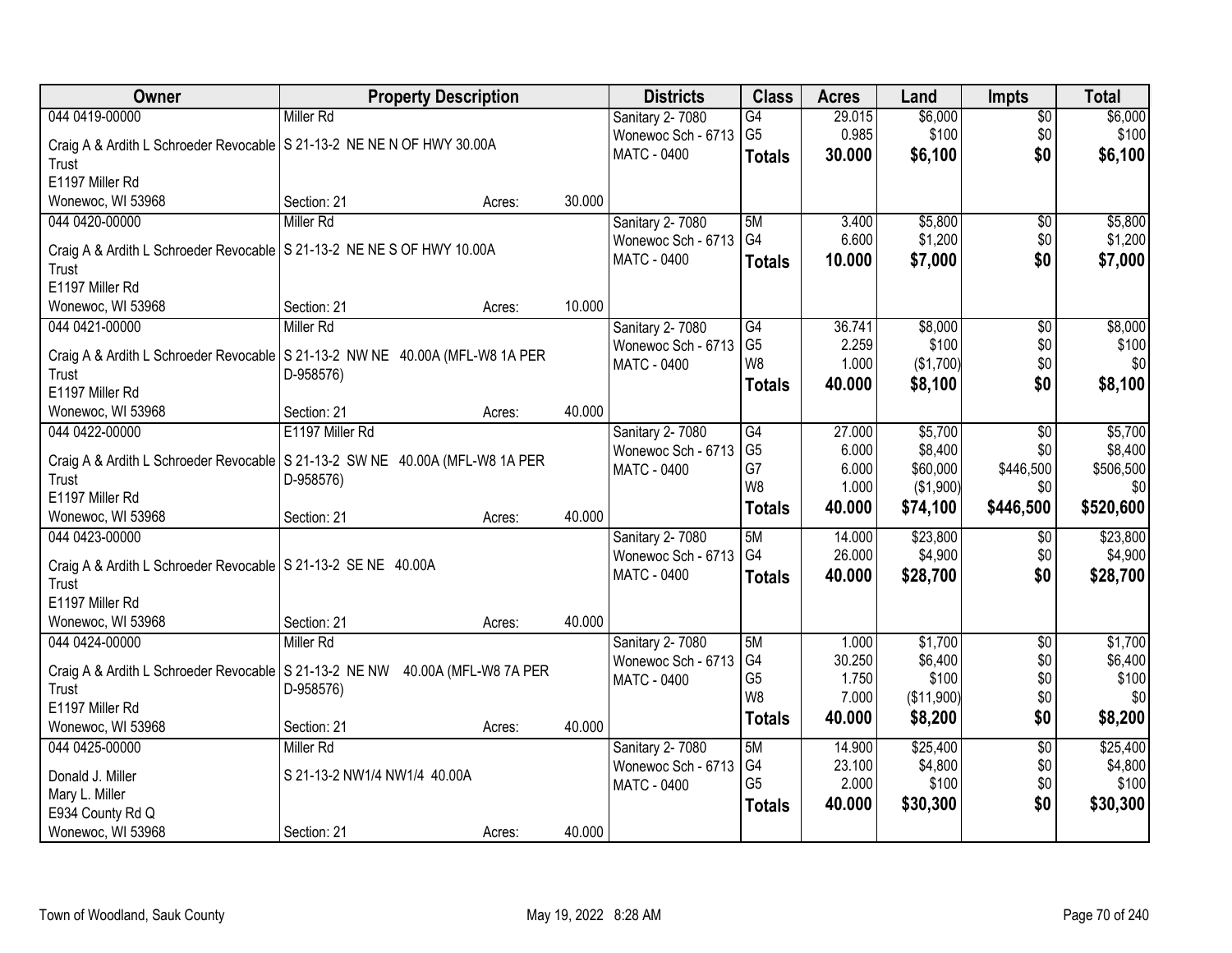| Owner                                                                           | <b>Property Description</b>                   |                        |                | <b>Districts</b>   | <b>Class</b>    | <b>Acres</b> | Land       | <b>Impts</b>    | <b>Total</b> |
|---------------------------------------------------------------------------------|-----------------------------------------------|------------------------|----------------|--------------------|-----------------|--------------|------------|-----------------|--------------|
| 044 0426-00000                                                                  | County Rd G                                   |                        |                | Sanitary 2-7080    | 5M              | 27.000       | \$44,900   | $\overline{50}$ | \$44,900     |
| Terry L. Langer                                                                 | SEC. 21 T13N R2E SW1/4 NW1/4 40.00A           |                        |                | Wonewoc Sch - 6713 | G4              | 12.000       | \$2,300    | \$0             | \$2,300      |
| S1456 County Rd G                                                               |                                               |                        |                | <b>MATC - 0400</b> | G <sub>5</sub>  | 1.000        | \$600      | \$0             | \$600        |
| Wonewoc, WI 53968                                                               |                                               |                        |                |                    | <b>Totals</b>   | 40.000       | \$47,800   | \$0             | \$47,800     |
|                                                                                 | Section: 21                                   | Acres:                 | 40.000         |                    |                 |              |            |                 |              |
| 044 0427-00000                                                                  | County Rd G                                   |                        |                | Sanitary 2-7080    | G4              | 28.780       | \$5,400    | $\overline{50}$ | \$5,400      |
|                                                                                 |                                               |                        |                | Wonewoc Sch - 6713 | G <sub>5</sub>  | 1.000        | \$1,400    | \$0             | \$1,400      |
| Craig A & Ardith L Schroeder Revocable   S 21-13-2 SE NW EXC CSM #1594<br>Trust |                                               |                        | 36.78A (MFL-W8 | <b>MATC - 0400</b> | W <sub>8</sub>  | 7.000        | (\$13,300) | \$0             | \$0          |
| E1197 Miller Rd                                                                 | 7A PER D-958576)                              |                        |                |                    | <b>Totals</b>   | 36.780       | \$6,800    | \$0             | \$6,800      |
| Wonewoc, WI 53968                                                               | Section: 21                                   | Acres:                 | 36.780         |                    |                 |              |            |                 |              |
| 044 0428-00000                                                                  | S1456 County Rd G                             |                        |                | Sanitary 2-7080    | $\overline{G1}$ | 3.220        | \$15,300   | \$95,600        | \$110,900    |
|                                                                                 |                                               |                        |                | Wonewoc Sch - 6713 |                 | 3.220        | \$15,300   | \$95,600        | \$110,900    |
| Terry L. Langer                                                                 | S 21-13-02 PRT SE NW = CSM #1594 LOT 1(FMLY   |                        |                | MATC - 0400        | Totals          |              |            |                 |              |
| Deborah J. Netzel                                                               | CSM #1068) 3.22A                              |                        |                |                    |                 |              |            |                 |              |
| S1456 County Rd G                                                               |                                               |                        |                |                    |                 |              |            |                 |              |
| Wonewoc, WI 53968                                                               | Section: 21                                   | Acres:                 | 3.220          |                    |                 |              |            |                 |              |
| 044 0429-00000                                                                  | County Rd G                                   |                        |                | Sanitary 2-7080    | G4              | 26.000       | \$5,200    | \$0             | \$5,200      |
| Craig A & Ardith L Schroeder Revocable S 21-13-2 NE SW                          |                                               | 40.00A (MFL-W8 14A PER |                | Wonewoc Sch - 6713 | W <sub>8</sub>  | 14.000       | (\$23,800) | \$0             | \$0          |
| Trust                                                                           | D-958576)                                     |                        |                | <b>MATC - 0400</b> | <b>Totals</b>   | 40.000       | \$5,200    | \$0             | \$5,200      |
| E1197 Miller Rd                                                                 |                                               |                        |                |                    |                 |              |            |                 |              |
| Wonewoc, WI 53968                                                               | Section: 21                                   | Acres:                 | 40.000         |                    |                 |              |            |                 |              |
| 044 0430-00000                                                                  | County Rd G                                   |                        |                | Sanitary 2-7080    | 5M              | 8.400        | \$14,300   | $\overline{30}$ | \$14,300     |
|                                                                                 |                                               |                        |                | Wonewoc Sch - 6713 | G4              | 26.000       | \$5,200    | \$0             | \$5,200      |
| Hutter Shore Willow Brook Farm, LLC                                             | SEC 21 T13N R2E NW1/4 SW1/4 40.0A             |                        |                | <b>MATC - 0400</b> | G <sub>5</sub>  | 5.600        | \$6,600    | \$0             | \$6,600      |
| c/o Hutter Shore Willow Brook Farm, LL                                          |                                               |                        |                |                    | <b>Totals</b>   | 40.000       | \$26,100   | \$0             | \$26,100     |
| 10710 S 213th St                                                                |                                               |                        |                |                    |                 |              |            |                 |              |
| Gretna, NE 68028                                                                | Section: 21                                   | Acres:                 | 40.000         |                    |                 |              |            |                 |              |
| 044 0431-00000                                                                  | S1607 County Rd G                             |                        |                | Sanitary 2-7080    | 5M              | 5.000        | \$8,500    | $\overline{50}$ | \$8,500      |
| Hutter Shore Willow Brook Farm, LLC                                             | SEC 21 T13N R2E SW1/4 SW1/4 40.0A             |                        |                | Wonewoc Sch - 6713 | G4              | 22.000       | \$5,400    | \$0             | \$5,400      |
| c/o Hutter Shore Willow Brook Farm, LL                                          |                                               |                        |                | MATC - 0400        | G <sub>5</sub>  | 11.000       | \$17,600   | \$0             | \$17,600     |
| 10710 S 213th St                                                                |                                               |                        |                |                    | G7              | 2.000        | \$20,000   | \$65,000        | \$85,000     |
| Gretna, NE 68028                                                                | Section: 21                                   | Acres:                 | 40.000         |                    | Totals          | 40.000       | \$51,500   | \$65,000        | \$116,500    |
| 044 0432-00000                                                                  | S1698 County Rd G                             |                        |                | Sanitary 2-7080    | $\overline{G1}$ | 4.000        | \$42,000   | \$44,000        | \$86,000     |
|                                                                                 |                                               |                        |                | Wonewoc Sch - 6713 | G <sub>6</sub>  | 18.000       | \$68,400   | \$0             | \$68,400     |
| Russell J. Niesen                                                               | S 21-13-2 SE SW 40.00A (MFL 18A PER D-652849) |                        |                | MATC - 0400        | W <sub>8</sub>  | 18.000       | (\$61,200) | \$0             | \$0          |
| Bonnie J. Niesen                                                                | (MFL 18A EXPIRED 12/31/2015)                  |                        |                |                    | <b>Totals</b>   | 40.000       | \$110,400  | \$44,000        | \$154,400    |
| PO Box 216                                                                      |                                               |                        |                |                    |                 |              |            |                 |              |
| Morrisonville, WI 53571                                                         | Section: 21                                   | Acres:                 | 40.000         |                    |                 |              |            |                 |              |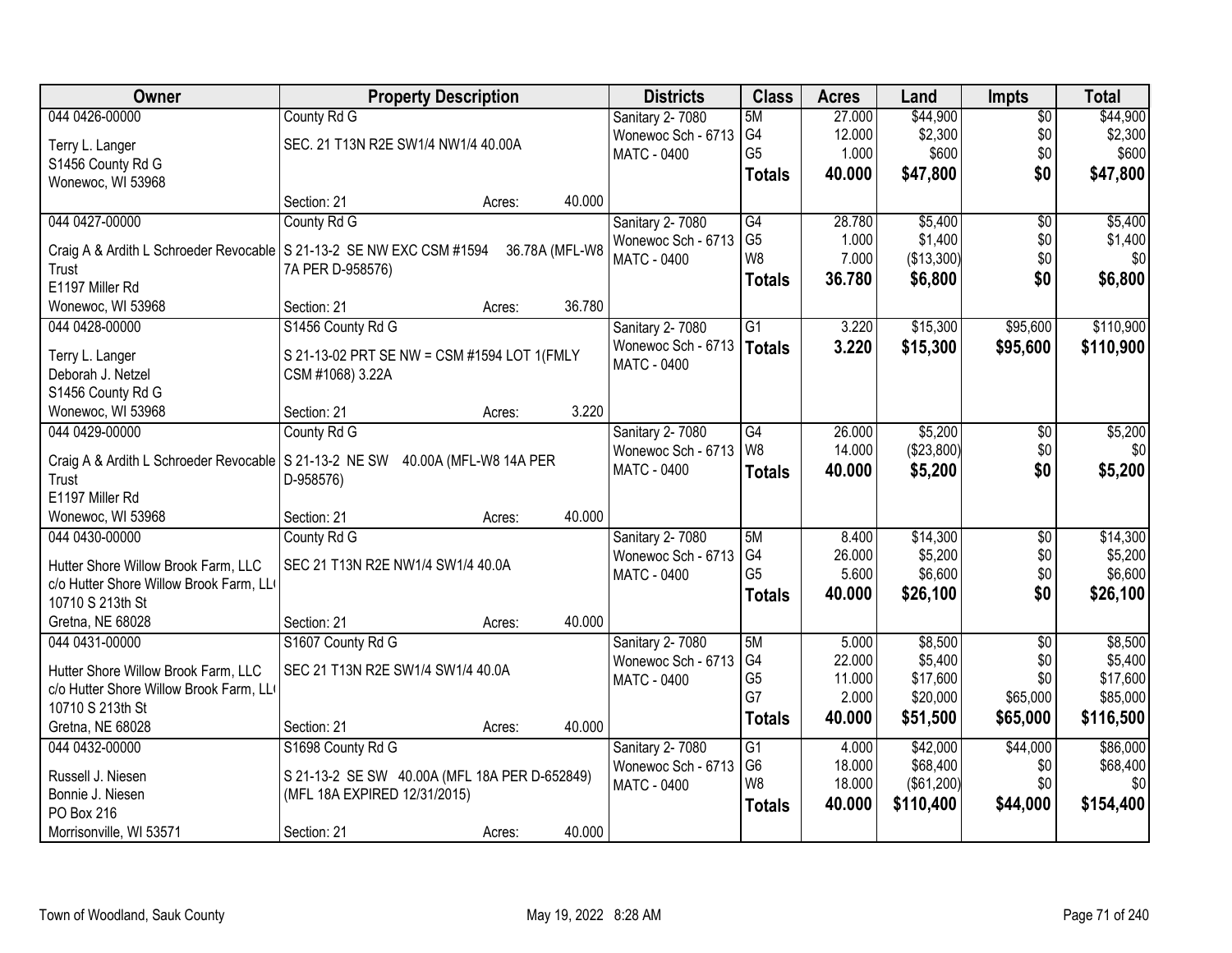| Owner                                                                | <b>Property Description</b>                     |        |        | <b>Districts</b>                      | <b>Class</b>    | <b>Acres</b> | Land      | <b>Impts</b>    | <b>Total</b> |
|----------------------------------------------------------------------|-------------------------------------------------|--------|--------|---------------------------------------|-----------------|--------------|-----------|-----------------|--------------|
| 044 0433-00000                                                       |                                                 |        |        | Sanitary 2-7080                       | $\overline{G6}$ | 40.000       | \$130,000 | $\overline{50}$ | \$130,000    |
| Carl A. Rott                                                         | S 21-13-2 NE SE 40.00A                          |        |        | Wonewoc Sch - 6713                    | <b>Totals</b>   | 40.000       | \$130,000 | \$0             | \$130,000    |
| E1344 County Rd G                                                    |                                                 |        |        | <b>MATC - 0400</b>                    |                 |              |           |                 |              |
| Wonewoc, WI 53968                                                    |                                                 |        |        |                                       |                 |              |           |                 |              |
|                                                                      | Section: 21                                     | Acres: | 40.000 |                                       |                 |              |           |                 |              |
| 044 0434-00000                                                       |                                                 |        |        | Sanitary 2-7080                       | G4              | 22.000       | \$4,800   | \$0             | \$4,800      |
| Craig A & Ardith L Schroeder Revocable   S 21-13-2 NW SE 40.00A      |                                                 |        |        | Wonewoc Sch - 6713                    | G <sub>5</sub>  | 18.000       | \$25,200  | \$0             | \$25,200     |
| Trust                                                                |                                                 |        |        | MATC - 0400                           | <b>Totals</b>   | 40.000       | \$30,000  | \$0             | \$30,000     |
| E1197 Miller Rd                                                      |                                                 |        |        |                                       |                 |              |           |                 |              |
| Wonewoc, WI 53968                                                    | Section: 21                                     | Acres: | 40.000 |                                       |                 |              |           |                 |              |
| 044 0435-00000                                                       |                                                 |        |        | Sanitary 2-7080                       | G6              | 20.000       | \$68,000  | \$0             | \$68,000     |
|                                                                      | S 21-13-2 S1/2 SW1/4 SE1/4 20.00A M/L           |        |        | Wonewoc Sch - 6713                    | <b>Totals</b>   | 20.000       | \$68,000  | \$0             | \$68,000     |
| Eli E. Gingerich<br>Regina D. Gingerich                              |                                                 |        |        | <b>MATC - 0400</b>                    |                 |              |           |                 |              |
| S1680 Farra Rd                                                       |                                                 |        |        |                                       |                 |              |           |                 |              |
| La Valle, WI 53941                                                   | Section: 21                                     | Acres: | 20.000 |                                       |                 |              |           |                 |              |
| 044 0435-10000                                                       |                                                 |        |        | Sanitary 2-7080                       | 5M              | 3.000        | \$5,100   | \$0             | \$5,100      |
|                                                                      |                                                 |        |        | Wonewoc Sch - 6713                    | G4              | 17.000       | \$3,800   | \$0             | \$3,800      |
| Craig A & Ardith L Schroeder Revocable   S 21-13-2 N1\2 SW SE 20.00A |                                                 |        |        | MATC - 0400                           | <b>Totals</b>   | 20.000       | \$8,900   | \$0             | \$8,900      |
| Trust<br>E1197 Miller Rd                                             |                                                 |        |        |                                       |                 |              |           |                 |              |
| Wonewoc, WI 53968                                                    | Section: 21                                     | Acres: | 20.000 |                                       |                 |              |           |                 |              |
| 044 0436-00000                                                       |                                                 |        |        | Sanitary 2-7080                       | 5M              | 37.000       | \$62,900  | \$0             | \$62,900     |
|                                                                      |                                                 |        |        | Wonewoc Sch - 6713                    | G4              | 3.000        | \$800     | \$0             | \$800        |
| Carl A. Rott                                                         | S 21-13-2 SE SE 40.00A                          |        |        | MATC - 0400                           | <b>Totals</b>   | 40.000       | \$63,700  | \$0             | \$63,700     |
| E1344 County Rd G                                                    |                                                 |        |        |                                       |                 |              |           |                 |              |
| Wonewoc, WI 53968                                                    | Section: 21                                     | Acres: | 40.000 |                                       |                 |              |           |                 |              |
| 044 0437-00000                                                       | Miller Rd                                       |        |        | Sanitary 2-7080                       | 5M              | 4.000        | \$6,800   | $\overline{50}$ | \$6,800      |
|                                                                      |                                                 |        |        | Wonewoc Sch - 6713                    | G4              | 10.910       | \$2,100   | \$0             | \$2,100      |
| Mary A. Degner                                                       | S22-13-2 COM AT NE COR NE1/4, TH S ON E LITO    |        |        | MATC - 0400                           | G <sub>5</sub>  | 0.500        | \$100     | \$0             | \$100        |
| S1710 Rott Rd                                                        | INTER W/HWY, TH NWLY ALG C/L SD HWY TO PT       |        |        |                                       | <b>Totals</b>   | 15.410       | \$9,000   | \$0             | \$9,000      |
| Wonewoc, WI 53968-0000                                               | 11RD ELY ALG SD C/L FROM INTER WITH HWY         |        |        |                                       |                 |              |           |                 |              |
|                                                                      | Section: 22                                     | Acres: | 15.410 |                                       | $\overline{G7}$ |              |           |                 |              |
| 044 0438-00000                                                       | Miller Rd                                       |        |        | Sanitary 2-7080<br>Wonewoc Sch - 6713 |                 | 0.750        | \$7,800   | \$9,100         | \$16,900     |
| Zwieg Revocable Living Trust                                         | S 22 T13N R2E 0.75A COM INTERS HWYS IN NE1/4    |        |        | <b>MATC - 0400</b>                    | Totals          | 0.750        | \$7,800   | \$9,100         | \$16,900     |
| E1616 Miller Rd                                                      | NE1/4, TH ELY 11RD ALG C/L HWY, NLY 11RD PAR TO |        |        |                                       |                 |              |           |                 |              |
| Wonewoc, WI 53968                                                    | HWY RUN N- LY THRU SD 1/4 1/4, WLY PAR TO 1ST   |        |        |                                       |                 |              |           |                 |              |
|                                                                      | Section: 22                                     | Acres: | 0.750  |                                       |                 |              |           |                 |              |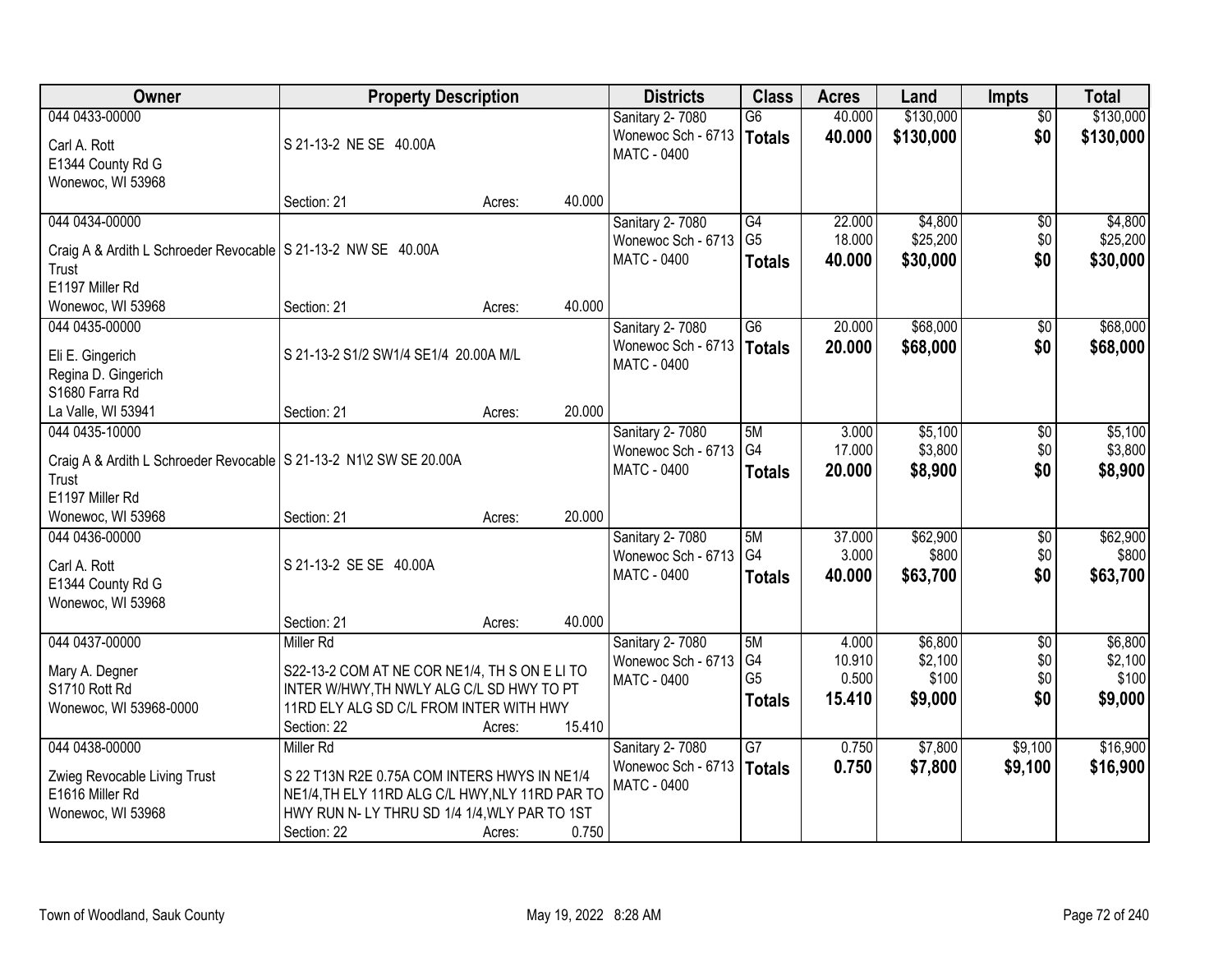| Owner                                           |                                                  | <b>Property Description</b> |        | <b>Districts</b>       | <b>Class</b>   | <b>Acres</b>    | Land             | Impts           | <b>Total</b>     |
|-------------------------------------------------|--------------------------------------------------|-----------------------------|--------|------------------------|----------------|-----------------|------------------|-----------------|------------------|
| 044 0439-00000                                  | E1616 Miller Rd                                  |                             |        | <b>Sanitary 2-7080</b> | 5M             | 2.500           | \$4,300          | $\overline{50}$ | \$4,300          |
| Zwieg Revocable Living Trust                    | SEC. 22 T13N R2E NE1/4 NE1/4 COM AT INTER HWY    |                             |        | Wonewoc Sch - 6713     | G4             | 18.840          | \$4,300          | \$0             | \$4,300          |
| E1616 Miller Rd                                 | & N SEC LI, TH W TO NW COR, TH S ON 1/8 LI TO SW |                             |        | <b>MATC - 0400</b>     | G <sub>5</sub> | 0.500           | \$100            | \$0             | \$100            |
| Wonewoc, WI 53968                               | COR, THE TO SE COR, THIN ON E SECILITO HWY       |                             |        |                        | G7             | 2.000           | \$20,000         | \$195,100       | \$215,100        |
|                                                 | Section: 22                                      | Acres:                      | 23.840 |                        | <b>Totals</b>  | 23.840          | \$28,700         | \$195,100       | \$223,800        |
| 044 0440-00000                                  | Miller Rd                                        |                             |        | Sanitary 2-7080        | 5M             | 4.400           | \$7,500          | $\overline{50}$ | \$7,500          |
| Zwieg Revocable Living Trust                    | SEC. 22 T13N R2E NW1/4 NE1/4 40.00A              |                             |        | Wonewoc Sch - 6713     | G4             | 33.630          | \$7,500          | \$0             | \$7,500          |
| E1616 Miller Rd                                 |                                                  |                             |        | <b>MATC - 0400</b>     | G <sub>5</sub> | 1.970           | \$100            | \$0             | \$100            |
| Wonewoc, WI 53968                               |                                                  |                             |        |                        | <b>Totals</b>  | 40.000          | \$15,100         | \$0             | \$15,100         |
|                                                 | Section: 22                                      | Acres:                      | 40.000 |                        |                |                 |                  |                 |                  |
| 044 0441-00000                                  | <b>Rott Rd</b>                                   |                             |        | <b>Sanitary 2-7080</b> | 5M             | 20.000          | \$34,000         | $\overline{50}$ | \$34,000         |
|                                                 | SEC. 22 T13N R2E SW1/4 NE1/4 40.00A              |                             |        | Wonewoc Sch - 6713     | G4             | 18.000          | \$3,800          | \$0             | \$3,800          |
| Zwieg Revocable Living Trust<br>E1616 Miller Rd |                                                  |                             |        | <b>MATC - 0400</b>     | G <sub>5</sub> | 2.000           | \$2,800          | \$0             | \$2,800          |
| Wonewoc, WI 53968                               |                                                  |                             |        |                        | <b>Totals</b>  | 40.000          | \$40,600         | \$0             | \$40,600         |
|                                                 | Section: 22                                      | Acres:                      | 40.000 |                        |                |                 |                  |                 |                  |
| 044 0442-00000                                  | Farra Rd                                         |                             |        | Sanitary 2-7080        | 5M             | 15.740          | \$26,800         | \$0             | \$26,800         |
|                                                 |                                                  |                             |        | Wonewoc Sch - 6713     | G4             | 24.260          | \$5,900          | \$0             | \$5,900          |
| Zwieg Revocable Living Trust<br>E1616 Miller Rd | SEC. 22 T13N R2E SE1/4 NE1/4 40.00A              |                             |        | <b>MATC - 0400</b>     | <b>Totals</b>  | 40.000          | \$32,700         | \$0             | \$32,700         |
| Wonewoc, WI 53968                               |                                                  |                             |        |                        |                |                 |                  |                 |                  |
|                                                 | Section: 22                                      | Acres:                      | 40.000 |                        |                |                 |                  |                 |                  |
| 044 0443-00000                                  | E1403 Miller Rd                                  |                             |        | Sanitary 2-7080        | 5M             | 23.000          | \$39,100         | $\overline{50}$ | \$39,100         |
|                                                 |                                                  |                             |        | Wonewoc Sch - 6713     | G4             | 13.250          | \$3,000          | \$0             | \$3,000          |
| Irma Degner                                     | SEC 22-13-2 NE1/4 NW1/4 40.00A                   |                             |        | MATC - 0400            | G <sub>5</sub> | 1.750           | \$100            | \$0             | \$100            |
| 112 Thomas PI                                   |                                                  |                             |        |                        | G7             | 2.000           | \$20,000         | \$103,600       | \$123,600        |
| Arena, WI 53503                                 |                                                  |                             |        |                        | <b>Totals</b>  | 40.000          | \$62,200         | \$103,600       | \$165,800        |
|                                                 | Section: 22                                      | Acres:                      | 40.000 |                        |                |                 |                  |                 |                  |
| 044 0444-00000                                  | Miller Rd                                        |                             |        | <b>Sanitary 2-7080</b> | 5M<br>G4       | 11.000          | \$18,700         | $\overline{50}$ | \$18,700         |
| Irma Degner                                     | SEC. 22 T13N R2E NW1/4 NW1/4 40.00A              |                             |        | Wonewoc Sch - 6713     | G <sub>5</sub> | 27.050<br>1.950 | \$5,800<br>\$100 | \$0<br>\$0      | \$5,800<br>\$100 |
| 112 Thomas PI                                   |                                                  |                             |        | <b>MATC - 0400</b>     |                | 40.000          | \$24,600         | \$0             | \$24,600         |
| Arena, WI 53503                                 |                                                  |                             |        |                        | <b>Totals</b>  |                 |                  |                 |                  |
|                                                 | Section: 22                                      | Acres:                      | 40.000 |                        |                |                 |                  |                 |                  |
| 044 0445-00000                                  |                                                  |                             |        | Sanitary 2-7080        | 5M             | 19.100          | \$32,500         | $\overline{50}$ | \$32,500         |
| Irma Degner                                     | SEC. 22 T13N R2E SW1/4 NW1/4 40.00A              |                             |        | Wonewoc Sch - 6713     | G4             | 20.900          | \$4,700          | \$0             | \$4,700          |
| 112 Thomas PI                                   |                                                  |                             |        | <b>MATC - 0400</b>     | <b>Totals</b>  | 40.000          | \$37,200         | \$0             | \$37,200         |
| Arena, WI 53503                                 |                                                  |                             |        |                        |                |                 |                  |                 |                  |
|                                                 | Section: 22                                      | Acres:                      | 40.000 |                        |                |                 |                  |                 |                  |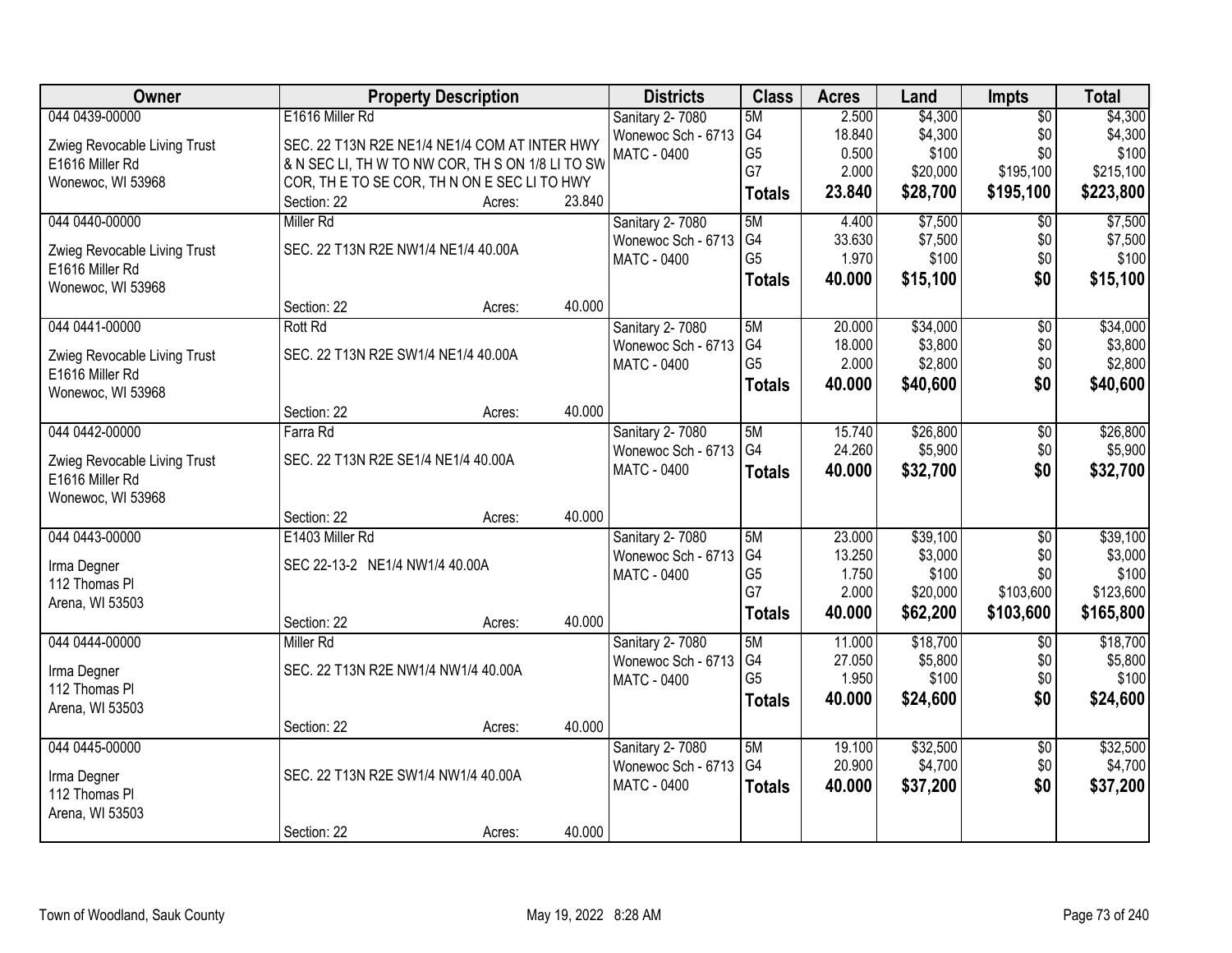| <b>Owner</b>                                        |                                          | <b>Property Description</b> |        | <b>Districts</b>       | <b>Class</b>    | <b>Acres</b> | Land      | Impts           | <b>Total</b> |
|-----------------------------------------------------|------------------------------------------|-----------------------------|--------|------------------------|-----------------|--------------|-----------|-----------------|--------------|
| 044 0446-00000                                      | <b>Rott Rd</b>                           |                             |        | Sanitary 2-7080        | 5M              | 8.950        | \$15,200  | $\overline{50}$ | \$15,200     |
| Irma Degner                                         | SEC. 22 T13N R2E SE1/4 NW1/4 40.00A      |                             |        | Wonewoc Sch - 6713     | G4              | 29.550       | \$6,700   | \$0             | \$6,700      |
| 112 Thomas PI                                       |                                          |                             |        | <b>MATC - 0400</b>     | G7              | 1.500        | \$15,000  | \$800           | \$15,800     |
| Arena, WI 53503                                     |                                          |                             |        |                        | <b>Totals</b>   | 40.000       | \$36,900  | \$800           | \$37,700     |
|                                                     | Section: 22                              | Acres:                      | 40.000 |                        |                 |              |           |                 |              |
| 044 0447-00000                                      | <b>Rott Rd</b>                           |                             |        | Sanitary 2-7080        | G5              | 13.000       | \$20,800  | \$0             | \$20,800     |
| Irma Degner                                         | SEC. 22 T13N R2E NE1/4 SW1/4 40.00A      |                             |        | Wonewoc Sch - 6713     | G <sub>6</sub>  | 27.000       | \$91,800  | \$0             | \$91,800     |
| 112 Thomas PI                                       |                                          |                             |        | <b>MATC - 0400</b>     | <b>Totals</b>   | 40.000       | \$112,600 | \$0             | \$112,600    |
| Arena, WI 53503                                     |                                          |                             |        |                        |                 |              |           |                 |              |
|                                                     | Section: 22                              | Acres:                      | 40.000 |                        |                 |              |           |                 |              |
| 044 0448-00000                                      |                                          |                             |        | Sanitary 2-7080        | $\overline{G6}$ | 40.000       | \$133,200 | $\overline{50}$ | \$133,200    |
| Carl A. Rott                                        | S 22-13-2 NW1/4 SW1/4 40.00A             |                             |        | Wonewoc Sch - 6713     | <b>Totals</b>   | 40.000       | \$133,200 | \$0             | \$133,200    |
| Dennis M. Rott                                      |                                          |                             |        | <b>MATC - 0400</b>     |                 |              |           |                 |              |
| E1344 County Rd G                                   |                                          |                             |        |                        |                 |              |           |                 |              |
| Wonewoc, WI 53968                                   | Section: 22                              | Acres:                      | 40.000 |                        |                 |              |           |                 |              |
| 044 0449-00000                                      | <b>Rott Rd</b>                           |                             |        | Sanitary 2-7080        | 5M              | 2.400        | \$4,100   | \$0             | \$4,100      |
| Carl A. Rott                                        | S 22-13-2 SW1/4 SW1/4 40.00A             |                             |        | Wonewoc Sch - 6713     | G4              | 37.600       | \$8,800   | \$0             | \$8,800      |
| Dennis M. Rott                                      |                                          |                             |        | <b>MATC - 0400</b>     | <b>Totals</b>   | 40.000       | \$12,900  | \$0             | \$12,900     |
| E1344 County Rd G                                   |                                          |                             |        |                        |                 |              |           |                 |              |
| Wonewoc, WI 53968                                   | Section: 22                              | Acres:                      | 40.000 |                        |                 |              |           |                 |              |
| 044 0450-00000                                      | S1687 Rott Rd                            |                             |        | Sanitary 2-7080        | 5M              | 14.800       | \$25,200  | $\overline{50}$ | \$25,200     |
| Carl A. Rott                                        | S 22-13-2 SE1/4 SW1/4 40.00A             |                             |        | Wonewoc Sch - 6713     | G <sub>4</sub>  | 22.200       | \$5,000   | \$0             | \$5,000      |
| Dennis M. Rott                                      |                                          |                             |        | <b>MATC - 0400</b>     | G7              | 3.000        | \$30,000  | \$9,200         | \$39,200     |
| E1344 County Rd G                                   |                                          |                             |        |                        | <b>Totals</b>   | 40.000       | \$60,200  | \$9,200         | \$69,400     |
| Wonewoc, WI 53968                                   | Section: 22                              | Acres:                      | 40.000 |                        |                 |              |           |                 |              |
| 044 0451-00000                                      | S1555 Farra Rd                           |                             |        | <b>Sanitary 2-7080</b> | 5M              | 14.000       | \$23,800  | $\overline{50}$ | \$23,800     |
|                                                     | S 22 T13N R2E NE1/4 SE1/4 40.00A         |                             |        | Wonewoc Sch - 6713     | G <sub>1</sub>  | 2.000        | \$21,000  | \$342,900       | \$363,900    |
| Barbara A Delia Living Trust<br>6634 White Pine Way |                                          |                             |        | MATC - 0400            | G4              | 21.350       | \$5,000   | \$0             | \$5,000      |
| Libertyville, IL 60048                              |                                          |                             |        |                        | G <sub>5</sub>  | 2.650        | \$1,400   | \$0             | \$1,400      |
|                                                     | Section: 22                              | Acres:                      | 40.000 |                        | <b>Totals</b>   | 40.000       | \$51,200  | \$342,900       | \$394,100    |
| 044 0452-00000                                      |                                          |                             |        | Sanitary 2-7080        | G4              | 4.360        | \$800     | $\overline{50}$ | \$800        |
| Barbara A Delia Living Trust                        | SEC. 22 T13N R2E E1/2 NW1/4 SE1/4 20.00A |                             |        | Wonewoc Sch - 6713     | G <sub>5</sub>  | 1.140        | \$600     | \$0             | \$600        |
| 6634 White Pine Way                                 |                                          |                             |        | <b>MATC - 0400</b>     | G <sub>6</sub>  | 14.500       | \$43,500  | \$0             | \$43,500     |
| Libertyville, IL 60048                              |                                          |                             |        |                        | <b>Totals</b>   | 20.000       | \$44,900  | \$0             | \$44,900     |
|                                                     | Section: 22                              | Acres:                      | 20.000 |                        |                 |              |           |                 |              |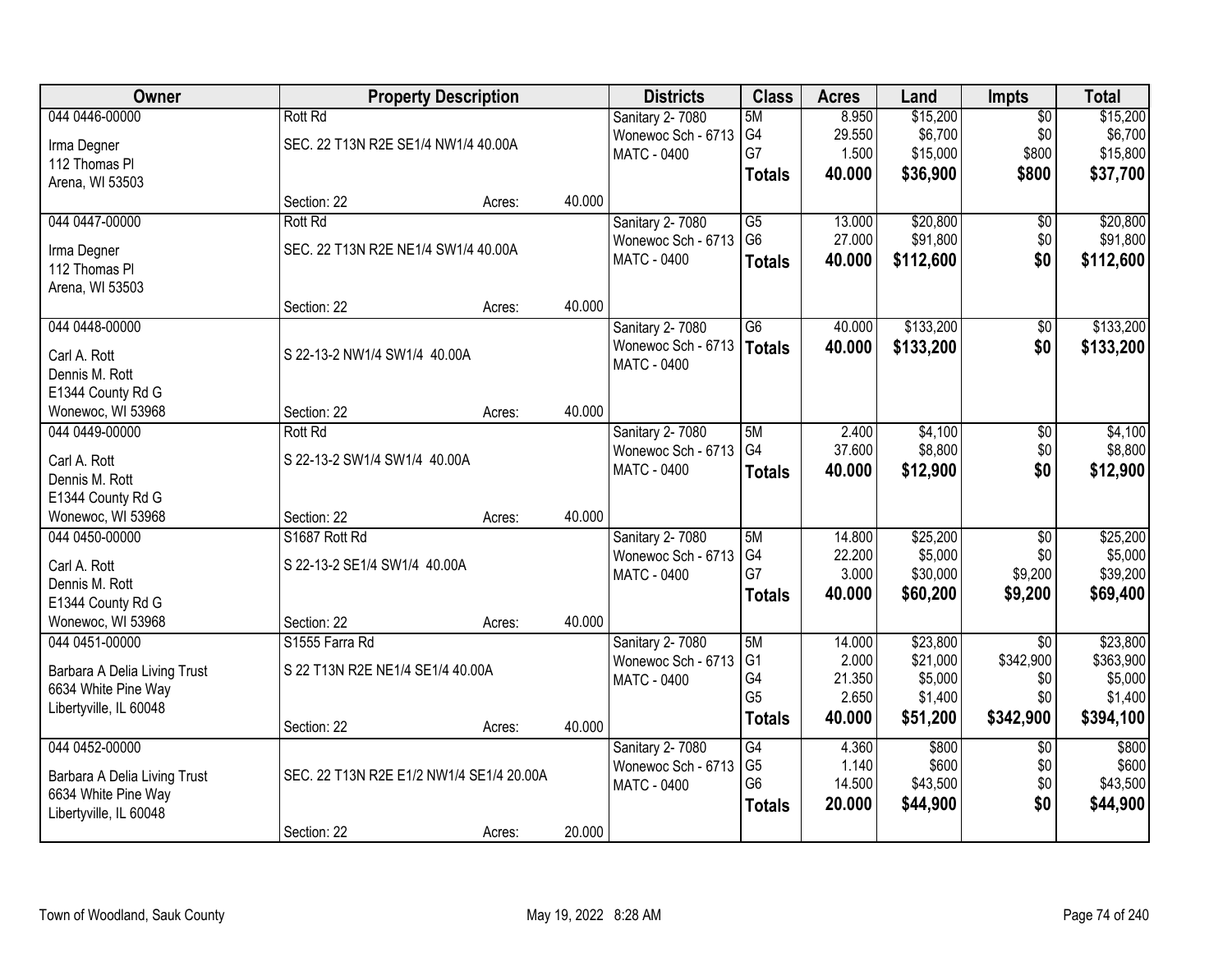| Owner                   |                                      | <b>Property Description</b>                  |        | <b>Districts</b>            | <b>Class</b>    | <b>Acres</b> | Land     | <b>Impts</b>    | <b>Total</b> |
|-------------------------|--------------------------------------|----------------------------------------------|--------|-----------------------------|-----------------|--------------|----------|-----------------|--------------|
| 044 0453-00000          | <b>Rott Rd</b>                       |                                              |        | Sanitary 2-7080             | 5M              | 2.000        | \$3,000  | $\overline{50}$ | \$3,000      |
| Mary A. Degner          |                                      | SEC. 22 T13N R2E W1/2 NW1/4 SE1/4 20.00A     |        | Wonewoc Sch - 6713          | G <sub>4</sub>  | 18.000       | \$1,800  | \$0             | \$1,800      |
| S1710 Rott Rd           |                                      |                                              |        | <b>MATC - 0400</b>          | <b>Totals</b>   | 20.000       | \$4,800  | \$0             | \$4,800      |
| Wonewoc, WI 53968-0000  |                                      |                                              |        |                             |                 |              |          |                 |              |
|                         | Section: 22                          | Acres:                                       | 20.000 |                             |                 |              |          |                 |              |
| 044 0454-00000          | <b>Rott Rd</b>                       |                                              |        | Sanitary 2-7080             | G4              | 40.000       | \$3,000  | $\overline{50}$ | \$3,000      |
| Mary A. Degner          | SEC. 22 T13N R2E SW1/4 SE1/4 40.00A  |                                              |        | Wonewoc Sch - 6713   Totals |                 | 40.000       | \$3,000  | \$0             | \$3,000      |
| S1710 Rott Rd           |                                      |                                              |        | <b>MATC - 0400</b>          |                 |              |          |                 |              |
| Wonewoc, WI 53968-0000  |                                      |                                              |        |                             |                 |              |          |                 |              |
|                         | Section: 22                          | Acres:                                       | 40.000 |                             |                 |              |          |                 |              |
| 044 0455-00000          | Farra Rd                             |                                              |        | Sanitary 2-7080             | 5M              | 2.000        | \$3,400  | \$0             | \$3,400      |
| Russell C. Preuss       |                                      | S 22 T13N R2E SE1/4 SE1/4 40.00A (SEE AFFD   |        | Wonewoc Sch - 6713          | G4              | 27.500       | \$5,900  | \$0             | \$5,900      |
| Kathryn A. Preuss       | D-682157) (S/EASE PER D-866902)      |                                              |        | <b>MATC - 0400</b>          | G <sub>5</sub>  | 10.500       | \$16,100 | \$0             | \$16,100     |
| S1705 Farra Rd          |                                      |                                              |        |                             | <b>Totals</b>   | 40.000       | \$25,400 | \$0             | \$25,400     |
| La Valle, WI 53941      | Section: 22                          | Acres:                                       | 40.000 |                             |                 |              |          |                 |              |
| 044 0456-00000          | E1780 Equestrian Dr                  |                                              |        | Sanitary 2-7080             | $\overline{G2}$ | 14.970       | \$37,400 | \$47,500        | \$84,900     |
| Dutch Hollow L Prop/O/a |                                      | SEC. 23 T13N R2E NE1/4 NW1/4 HWY EXC PLATTED |        | Wonewoc Sch - 6713          | <b>Totals</b>   | 14.970       | \$37,400 | \$47,500        | \$84,900     |
| E2670 Clubhouse Dr      | AREA (HUNT CLUB) 14.97A M/L          |                                              |        | <b>MATC - 0400</b>          |                 |              |          |                 |              |
| La Valle, WI 53941      |                                      |                                              |        |                             |                 |              |          |                 |              |
|                         | Section: 23                          | Acres:                                       | 14.970 |                             |                 |              |          |                 |              |
| 044 0457-00000          | <b>Miller Rd</b>                     |                                              |        | Sanitary 2-7080             | $\overline{G4}$ | 0.600        | \$200    | $\overline{30}$ | \$200        |
| Clarence P. Schmucker   | SEC 23-13-2 NE1/4 NW1/4 S HWY 1.20A  |                                              |        | Wonewoc Sch - 6713          | G <sub>5</sub>  | 0.600        | \$100    | \$0             | \$100        |
| Lorene A. Schmucker     |                                      |                                              |        | MATC - 0400                 | <b>Totals</b>   | 1.200        | \$300    | \$0             | \$300        |
| E1839 Miller Rd         |                                      |                                              |        |                             |                 |              |          |                 |              |
| La Valle, WI 53941      | Section: 23                          | Acres:                                       | 1.200  |                             |                 |              |          |                 |              |
| 044 0458-00000          | <b>Miller Rd</b>                     |                                              |        | Sanitary 2-7080             | $\overline{G2}$ | 13.770       | \$34,400 | \$14,000        | \$48,400     |
| Dutch Hollow L Prop/O/a |                                      | SEC. 23 T13N R2E NW1/4 NW1/4 N HWY EXC       |        | Wonewoc Sch - 6713          | <b>Totals</b>   | 13.770       | \$34,400 | \$14,000        | \$48,400     |
| E2670 Clubhouse Dr      |                                      | PLATTED AREA. (FOX'N HOUND) 13.77A M/L       |        | <b>MATC - 0400</b>          |                 |              |          |                 |              |
| La Valle, WI 53941      |                                      |                                              |        |                             |                 |              |          |                 |              |
|                         | Section: 23                          | Acres:                                       | 13.770 |                             |                 |              |          |                 |              |
| 044 0459-00000          | Farra Rd                             |                                              |        | Sanitary 2-7080             | $\overline{G4}$ | 5.404        | \$1,400  | $\overline{50}$ | \$1,400      |
| Daniel W. Matson        | S 23 T13N R2E NW1/4 NW1/4 S HY 6.70A |                                              |        | Wonewoc Sch - 6713          | G <sub>5</sub>  | 1.296        | \$100    | \$0             | \$100        |
| Diane E. Matson         |                                      |                                              |        | <b>MATC - 0400</b>          | <b>Totals</b>   | 6.700        | \$1,500  | \$0             | \$1,500      |
| 2070 Barber Dr          |                                      |                                              |        |                             |                 |              |          |                 |              |
| Stoughton, WI 53589     | Section: 23                          | Acres:                                       | 6.700  |                             |                 |              |          |                 |              |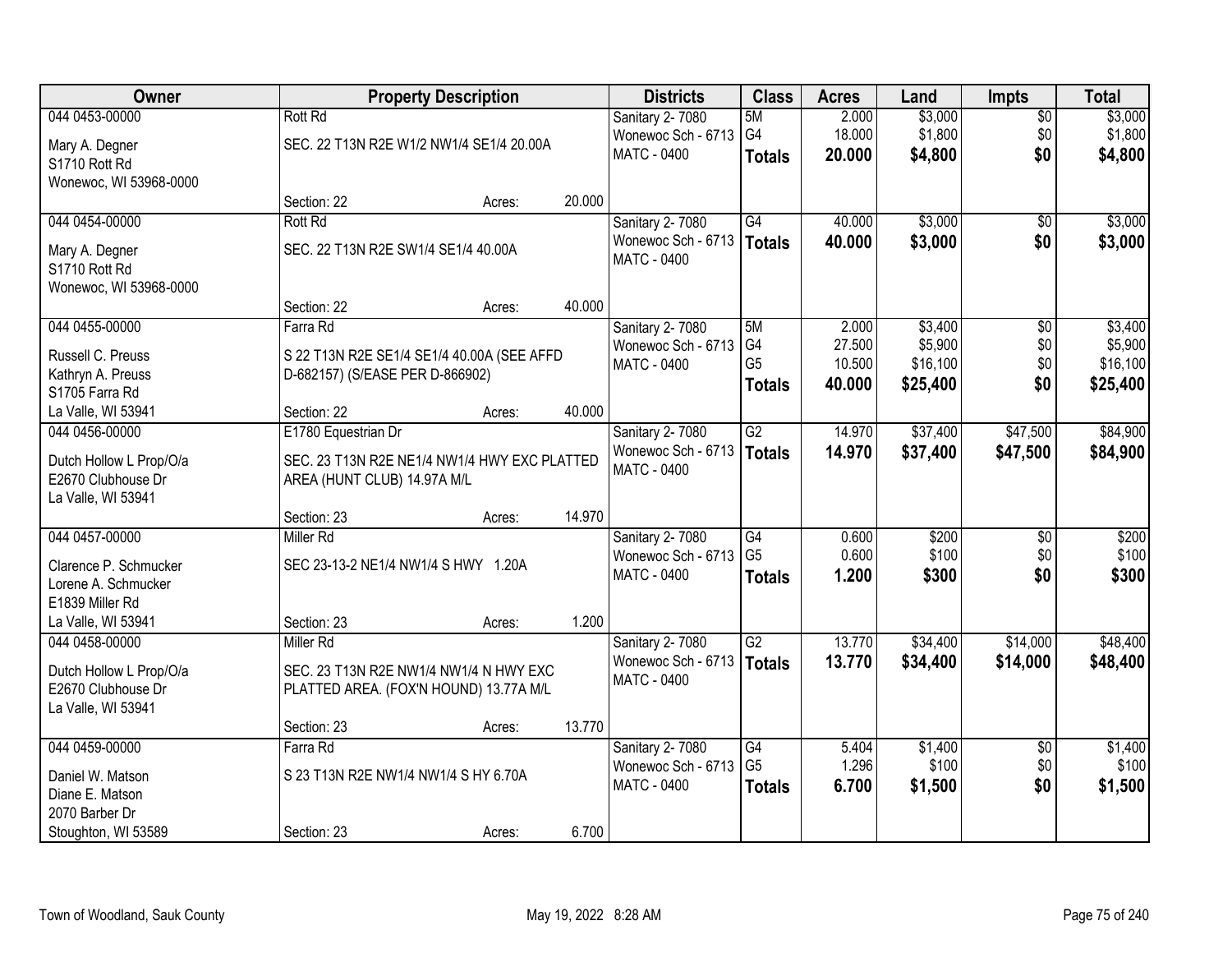| Owner                     | <b>Property Description</b>                       |        | <b>Districts</b>   | <b>Class</b>    | <b>Acres</b> | Land     | <b>Impts</b>    | <b>Total</b> |
|---------------------------|---------------------------------------------------|--------|--------------------|-----------------|--------------|----------|-----------------|--------------|
| 044 0460-00000            | Farra Rd                                          |        | Sanitary 2-7080    | 5M              | 20.000       | \$34,000 | $\overline{50}$ | \$34,000     |
| Daniel W. Matson          | S 23 T13N R2E SW1/4 NW1/4 40.00A                  |        | Wonewoc Sch - 6713 | G4              | 19.000       | \$4,300  | \$0             | \$4,300      |
| Diane E. Matson           |                                                   |        | <b>MATC - 0400</b> | G <sub>5</sub>  | 1.000        | \$100    | \$0             | \$100        |
| 2070 Barber Dr            |                                                   |        |                    | <b>Totals</b>   | 40.000       | \$38,400 | \$0             | \$38,400     |
| Stoughton, WI 53589       | Section: 23<br>Acres:                             | 40.000 |                    |                 |              |          |                 |              |
| 044 0461-00000            | E1839 Miller Rd                                   |        | Sanitary 2-7080    | 5M              | 10.980       | \$18,700 | $\overline{50}$ | \$18,700     |
|                           |                                                   |        | Wonewoc Sch - 6713 | G4              | 25.100       | \$6,100  | \$0             | \$6,100      |
| Clarence P. Schmucker     | S 23-13-2 SE NW EXC N OF TN RD 38.08 A            |        | MATC - 0400        | G7              | 2.000        | \$20,000 | \$279,200       | \$299,200    |
| Lorene A. Schmucker       |                                                   |        |                    |                 |              |          |                 |              |
| E1839 Miller Rd           |                                                   |        |                    | <b>Totals</b>   | 38.080       | \$44,800 | \$279,200       | \$324,000    |
| La Valle, WI 53941        | Section: 23<br>Acres:                             | 38.080 |                    |                 |              |          |                 |              |
| 044 0462-00000            |                                                   |        | Sanitary 2-7080    | 5M              | 31.000       | \$52,700 | \$0             | \$52,700     |
|                           |                                                   |        | Wonewoc Sch - 6713 | G <sub>4</sub>  | 9.000        | \$1,700  | \$0             | \$1,700      |
| Jerry R. Miller           | S 23 T13N R2E NE1/4 SW1/4 40.00A (W/EASE PER      |        | MATC - 0400        | <b>Totals</b>   | 40.000       | \$54,400 | \$0             | \$54,400     |
| Deanna L. Miller          | D-741359) (SEE NOTICE OF ENCROACHMENT             |        |                    |                 |              |          |                 |              |
| S1505 S Dutch Hollow Rd   | D-984601)                                         |        |                    |                 |              |          |                 |              |
| La Valle, WI 53941        | Section: 23<br>Acres:                             | 40.000 |                    |                 |              |          |                 |              |
| 044 0463-00000            | S1532 Farra Rd                                    |        | Sanitary 2-7080    | 5M              | 33.300       | \$53,400 | \$0             | \$53,400     |
| Daniel W. Matson          | S 23 T13N R2E NW1/4 SW1/4 40.00A                  |        | Wonewoc Sch - 6713 | G <sub>1</sub>  | 2.000        | \$21,000 | \$41,900        | \$62,900     |
| Diane E. Matson           |                                                   |        | <b>MATC - 0400</b> | G4              | 3.700        | \$1,100  | \$0             | \$1,100      |
| 2070 Barber Dr            |                                                   |        |                    | G <sub>5</sub>  | 1.000        | \$100    | \$0             | \$100        |
| Stoughton, WI 53589       | Section: 23<br>Acres:                             | 40.000 |                    | <b>Totals</b>   | 40.000       | \$75,600 | \$41,900        | \$117,500    |
| 044 0464-00000            | S1662A Farra Rd                                   |        | Sanitary 2-7080    | 5M              | 6.020        | \$9,100  | $\overline{50}$ | \$9,100      |
|                           |                                                   |        | Wonewoc Sch - 6713 | G4              | 32.000       | \$5,100  | \$0             | \$5,100      |
| Allen Yoder               | S 23-13-2 PRT S1/2 SW1/4 COM W1/4 COR-            |        | MATC - 0400        | G7              | 2.000        | \$20,000 | \$199,300       | \$219,300    |
| S1662A Farra Rd           | S0?36'30"E 1306.62' ALG W LI TO NW COR SW SW &    |        |                    | <b>Totals</b>   | 40.020       | \$34,200 | \$199,300       | \$233,500    |
| La Valle, WI 53941        | POB-N89?6'E 1873.67' ALG N LI S1/2 SW1/4-         |        |                    |                 |              |          |                 |              |
|                           | Section: 23<br>Acres:                             | 40.020 |                    |                 |              |          |                 |              |
| 044 0465-00000            | S1664 Farra Rd                                    |        | Sanitary 2-7080    | $\overline{G1}$ | 1.550        | \$11,400 | \$183,700       | \$195,100    |
| David E. Satterlee        | S 23-13-2 PRT SW SW COM ON WLI 350.28'N OF        |        | Wonewoc Sch - 6713 | Totals          | 1.550        | \$11,400 | \$183,700       | \$195,100    |
| Margaret M. Satterlee     | SWCOR- S85DG51'E 313.06'-N0DG36'30 "W             |        | MATC - 0400        |                 |              |          |                 |              |
| S1664 Farra Rd            | 220.41'-N87DG48'W 312.36 '-S0DG36'30"E 209.72' TO |        |                    |                 |              |          |                 |              |
| Lavalle, WI 53941         | Section: 23<br>Acres:                             | 1.550  |                    |                 |              |          |                 |              |
| 044 0466-00000            | S1680 Farra Rd                                    |        | Sanitary 2-7080    | $\overline{G1}$ | 4.870        | \$17,300 | \$85,800        | \$103,100    |
|                           |                                                   |        | Wonewoc Sch - 6713 | Totals          | 4.870        | \$17,300 | \$85,800        | \$103,100    |
| Regina D. Gingerich et al | S 23-13-2 PRT SW SW = CSM #5898 LOT 1 4.87A       |        | MATC - 0400        |                 |              |          |                 |              |
| c/o Eli Gingerich Jr      | (W/EASE PER D-866902)                             |        |                    |                 |              |          |                 |              |
| S1680 Farra Rd            |                                                   |        |                    |                 |              |          |                 |              |
| La Valle, WI 53941-0000   | Section: 23<br>Acres:                             | 4.870  |                    |                 |              |          |                 |              |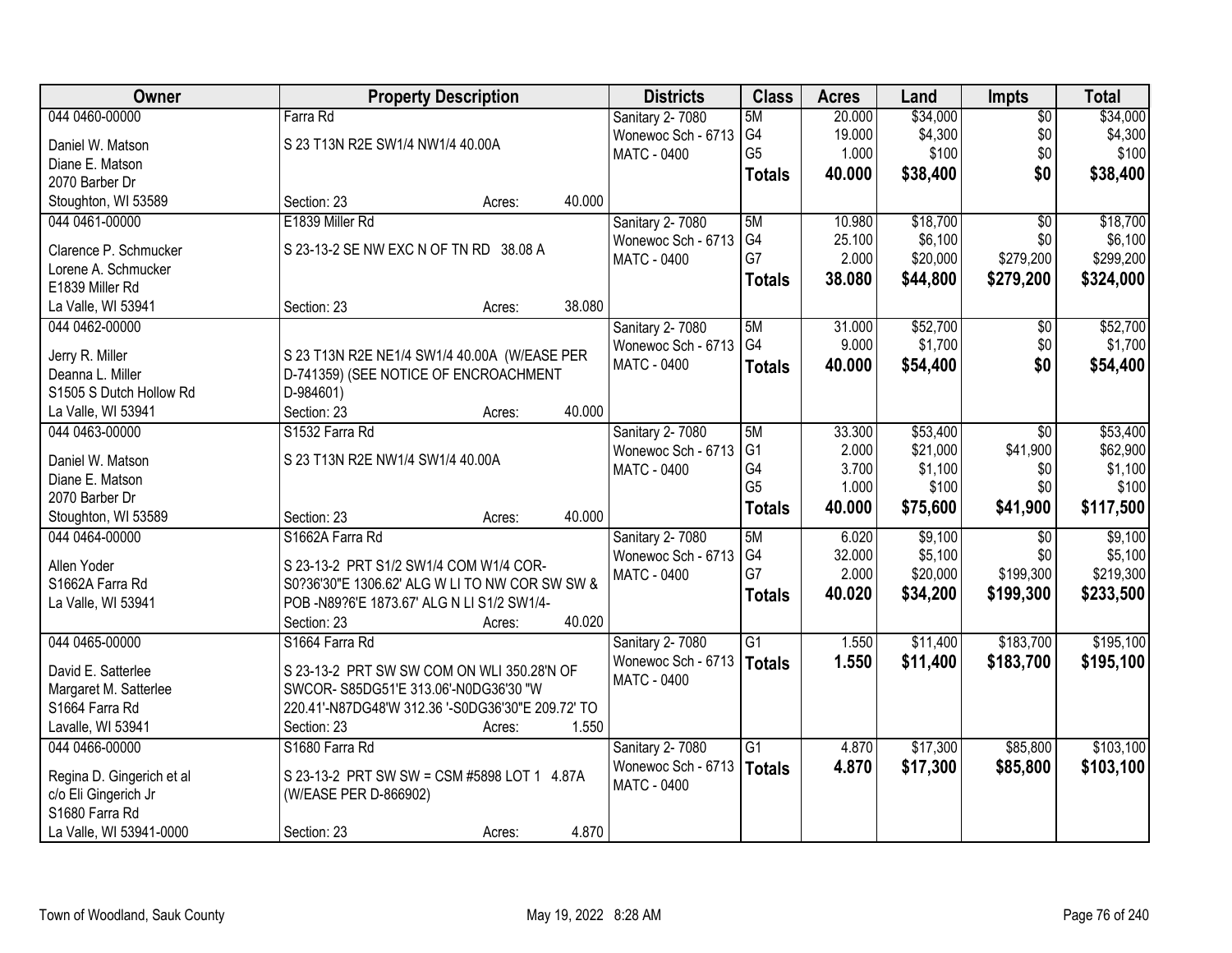| <b>Owner</b>            | <b>Property Description</b>                    |        |        | <b>Districts</b>       | <b>Class</b>           | <b>Acres</b> | Land                         | Impts           | <b>Total</b>    |
|-------------------------|------------------------------------------------|--------|--------|------------------------|------------------------|--------------|------------------------------|-----------------|-----------------|
| 044 0466-10000          | Farra Rd                                       |        |        | <b>Sanitary 2-7080</b> | 5M                     | 12.000       | \$20,400                     | $\sqrt{$0}$     | \$20,400        |
| Harvey W. Schmucker     | S 23-13-2 PRT S1/2 SW1/4 COM SW COR-N0?36'30"W |        |        | Wonewoc Sch - 6713     | G <sub>4</sub>         | 23.000       | \$4,400                      | \$0             | \$4,400         |
| Ida S. Schmucker        | 350.28' ALG W LI-S85?51'E 313.06'-N0?36'30 'W  |        |        | MATC - 0400            | <b>Totals</b>          | 35.000       | \$24,800                     | \$0             | \$24,800        |
| E1920 County Rd G       | 220.41'-N80?22'40"E 134.03' -S65?12'42"E       |        |        |                        |                        |              |                              |                 |                 |
| La Valle, WI 53941      | Section: 23                                    | Acres: | 35.000 |                        |                        |              |                              |                 |                 |
| 044 0467-00000          | S Dutch Hollow Rd                              |        |        | Sanitary 2-7080        | 5M                     | 16.000       | \$27,200                     | \$0             | \$27,200        |
|                         |                                                |        |        | Wonewoc Sch - 6713     | G4                     | 23.000       | \$6,500                      | \$0             | \$6,500         |
| Donald L. Wilke         | S 23-13-2 NE SE EXC CSM #637 39.00A M/L        |        |        | <b>MATC - 0400</b>     | <b>Totals</b>          | 39.000       | \$33,700                     | \$0             | \$33,700        |
| 1017 Plum St            | (S/EASE PER D-741359)                          |        |        |                        |                        |              |                              |                 |                 |
| PO Box 342              |                                                |        |        |                        |                        |              |                              |                 |                 |
| Reedsburg, WI 53959     | Section: 23                                    | Acres: | 39.000 |                        |                        |              |                              |                 |                 |
| 044 0468-00000          | S1505 S Dutch Hollow Rd                        |        |        | Sanitary 2-7080        | G1                     | 3.160        | \$33,200                     | \$332,700       | \$365,900       |
| Jerry R. Miller         | S 23-13-2 NW SE & ALSO COM SE COR LOT 1071     |        |        | Wonewoc Sch - 6713     | G <sub>5</sub>         | 21.000       | \$33,600                     | \$0             | \$33,600        |
| Deanna L. Miller        | HUNT CLUB ON WLY ROW S DUTCH HOLLOW RD &       |        |        | <b>MATC - 0400</b>     | G <sub>6</sub>         | 16.000       | \$52,800                     | \$0             | \$52,800        |
| S1505 S Dutch Hollow Rd | NLI NE SE-S89?40'49"W 490.76' TO SW COR LOT    |        |        |                        | <b>Totals</b>          | 40.160       | \$119,600                    | \$332,700       | \$452,300       |
| La Valle, WI 53941      | Section: 23                                    | Acres: | 40.160 |                        |                        |              |                              |                 |                 |
| 044 0469-00000          |                                                |        |        | Sanitary 2-7080        | 5M                     | 16.100       | \$26,600                     | $\frac{1}{20}$  | \$26,600        |
|                         |                                                |        |        | Wonewoc Sch - 6713     | G4                     | 23.900       | \$4,900                      | \$0             | \$4,900         |
| Harvey W. Schmucker     | S 23-13-2 SW SE 40.00A (W/EASE PER D-905529)   |        |        | <b>MATC - 0400</b>     | <b>Totals</b>          | 40.000       | \$31,500                     | \$0             | \$31,500        |
| Ida S. Schmucker        |                                                |        |        |                        |                        |              |                              |                 |                 |
| E1920 County Rd G       |                                                |        |        |                        |                        |              |                              |                 |                 |
| La Valle, WI 53941      | Section: 23                                    | Acres: | 40.000 |                        |                        |              |                              |                 |                 |
| 044 0470-00000          |                                                |        |        | Sanitary 2-7080        | 5M                     | 21.600       | \$36,700                     | $\overline{50}$ | \$36,700        |
| Donald L. Wilke         | SEC. 23 T13N R2E SE1/4 SE1/4 40.00A            |        |        | Wonewoc Sch - 6713     | G <sub>4</sub>         | 18.400       | \$4,300                      | \$0             | \$4,300         |
| 1017 Plum St            |                                                |        |        | MATC - 0400            | <b>Totals</b>          | 40.000       | \$41,000                     | \$0             | \$41,000        |
| PO Box 342              |                                                |        |        |                        |                        |              |                              |                 |                 |
| Reedsburg, WI 53959     | Section: 23                                    | Acres: | 40.000 |                        |                        |              |                              |                 |                 |
| 044 0471-00000          |                                                |        |        | <b>Sanitary 2-7080</b> |                        |              | Assessed with 044 0282-10000 |                 |                 |
|                         |                                                |        |        | Wonewoc Sch - 6713     |                        |              |                              |                 |                 |
| Dutch Hollow L Prop/O/a | S 24-13-02 THOSE LANDS LYING UNDER DUTCH       |        |        | MATC - 0400            |                        |              |                              |                 |                 |
| E2670 Clubhouse Dr      | HOLLOW LAKE (ASSESSED W/ 044-0282-10000)       |        |        |                        |                        |              |                              |                 |                 |
| La Valle, WI 53941      |                                                |        |        |                        |                        |              |                              |                 |                 |
|                         | Section: 24                                    | Acres: | 6.420  |                        |                        |              |                              |                 |                 |
| 044 0473-00000          | S1544 Summit Point Dr                          |        |        | <b>Sanitary 2-7080</b> | $\overline{\text{X2}}$ | 5.390        | \$0                          | $\overline{30}$ | $\overline{50}$ |
| Wis Dept Natl Resources | S 24 T13N R2E CERT SUR # 94 IN SE1/4 NE1/4 &   |        |        | Weston Sch - 6354      | <b>Totals</b>          | 5.390        | \$0                          | \$0             | \$0             |
| PO Box 7921             | NE1/4 SE1/4 5.39A M/L                          |        |        | <b>SWTC - 0300</b>     |                        |              |                              |                 |                 |
| Madison, WI 53707       |                                                |        |        |                        |                        |              |                              |                 |                 |
|                         | Section: 24                                    | Acres: | 5.390  |                        |                        |              |                              |                 |                 |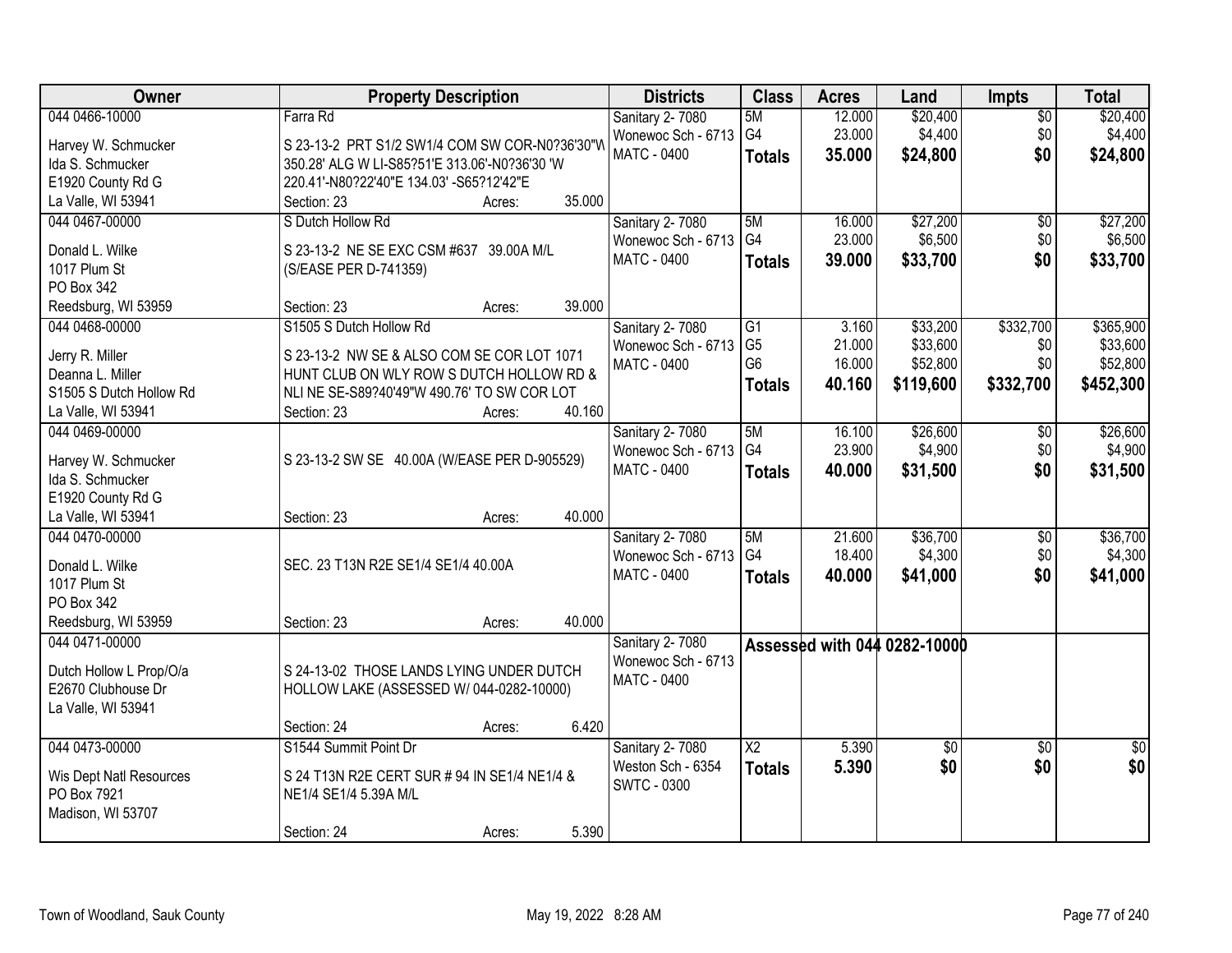| <b>Owner</b>                                | <b>Property Description</b>                     |        |        | <b>Districts</b>            | <b>Class</b>    | <b>Acres</b> | Land       | <b>Impts</b>    | <b>Total</b>    |
|---------------------------------------------|-------------------------------------------------|--------|--------|-----------------------------|-----------------|--------------|------------|-----------------|-----------------|
| 044 0474-00000                              | S Dutch Hollow Rd                               |        |        | <b>Sanitary 2-7080</b>      | 5M              | 33.000       | \$56,100   | $\overline{30}$ | \$56,100        |
| Donald L. Wilke                             | SEC. 24 T13N R2E NW1/4 SW1/4 NWSW EXC C.S.      |        |        | Wonewoc Sch - 6713          | G4              | 4.000        | \$1,000    | \$0             | \$1,000         |
| 1017 Plum St                                | V3-637 37.00A M/L                               |        |        | MATC - 0400                 | <b>Totals</b>   | 37.000       | \$57,100   | \$0             | \$57,100        |
| PO Box 342                                  |                                                 |        |        |                             |                 |              |            |                 |                 |
| Reedsburg, WI 53959                         | Section: 24                                     | Acres: | 37.000 |                             |                 |              |            |                 |                 |
| 044 0475-00000                              | S1580 S Dutch Hollow Rd                         |        |        | Sanitary 2-7080             | $\overline{G1}$ | 4.000        | \$16,300   | \$23,500        | \$39,800        |
|                                             |                                                 |        |        | Wonewoc Sch - 6713   Totals |                 | 4.000        | \$16,300   | \$23,500        | \$39,800        |
| Donald L. Wilke                             | S 23-13-2 PRT NE SE & S 24-13-2 PRT NW SW = CSM |        |        | <b>MATC - 0400</b>          |                 |              |            |                 |                 |
| 1017 Plum St                                | #637 LOT 1 4.00A                                |        |        |                             |                 |              |            |                 |                 |
| PO Box 342                                  |                                                 |        | 4.000  |                             |                 |              |            |                 |                 |
| Reedsburg, WI 53959                         | Section: 24                                     | Acres: |        |                             |                 |              |            |                 |                 |
| 044 0476-00000                              |                                                 |        |        | Sanitary 2-7080             | 5M              | 26.000       | \$44,200   | \$0             | \$44,200        |
| Donald L. Wilke                             | SEC. 24 T13N R2E SW1/4 SW1/4 40.00A             |        |        | Wonewoc Sch - 6713          | G4              | 14.000       | \$3,600    | \$0             | \$3,600         |
| 1017 Plum St                                |                                                 |        |        | MATC - 0400                 | <b>Totals</b>   | 40.000       | \$47,800   | \$0             | \$47,800        |
| PO Box 342                                  |                                                 |        |        |                             |                 |              |            |                 |                 |
| Reedsburg, WI 53959                         | Section: 24                                     | Acres: | 40.000 |                             |                 |              |            |                 |                 |
| 044 0477-00000                              | E2409 S Dutch Hollow Rd                         |        |        | Sanitary 2-7080             | $\overline{G4}$ | 2.000        | \$400      | $\sqrt[6]{3}$   | \$400           |
|                                             |                                                 |        |        | Wonewoc Sch - 6713          | W <sub>8</sub>  | 38.000       | (\$57,000) | \$0             | \$0             |
| <b>Bundy Hollow Trust</b>                   | S 25-13-2 NE NE BEING PRT OF CSM #341 LOT 1     |        |        | <b>MATC - 0400</b>          | <b>Totals</b>   | 40.000       | \$400      | \$0             | \$400           |
| S1875 Bundy Hollow Rd<br>La Valle, WI 53941 | 40.00A (MFL 38A PER D-689892)                   |        |        |                             |                 |              |            |                 |                 |
|                                             | Section: 25                                     | Acres: | 40.000 |                             |                 |              |            |                 |                 |
| 044 0478-00000                              | <b>Bulin Rd</b>                                 |        |        | Sanitary 2-7080             | 5M              | 32.000       | \$54,400   | $\overline{30}$ | \$54,400        |
|                                             |                                                 |        |        | Wonewoc Sch - 6713          | G <sub>4</sub>  | 7.250        | \$1,900    | \$0             | \$1,900         |
| Bruce R. Underwood                          | S 25 T13N R2E SW1/4 NE1/4 EXC W 3RD OF S 40RD   |        |        | MATC - 0400                 |                 | 39.250       | \$56,300   | \$0             | \$56,300        |
| Beverly J. Underwood                        | 39.25A                                          |        |        |                             | <b>Totals</b>   |              |            |                 |                 |
| S1980 Birdd Dr                              |                                                 |        |        |                             |                 |              |            |                 |                 |
| La Valle, WI 53941                          | Section: 25                                     | Acres: | 39.250 |                             |                 |              |            |                 |                 |
| 044 0479-00000                              | <b>Bulin Rd</b>                                 |        |        | Sanitary 2-7080             | 5M              | 0.750        | \$1,500    | $\sqrt{$0}$     | \$1,500         |
| Richard L. Bulin                            | SEC. 25 T13N R2E W 3RD OF S 40RD IN SW1/4 NE1/4 |        |        | Weston Sch - 6354           | <b>Totals</b>   | 0.750        | \$1,500    | \$0             | \$1,500         |
| Dale F. Bulin                               | .75A                                            |        |        | <b>SWTC - 0300</b>          |                 |              |            |                 |                 |
| E1649 County Rd G                           |                                                 |        |        |                             |                 |              |            |                 |                 |
| La Valle, WI 53941                          | Section: 25                                     | Acres: | 0.750  |                             |                 |              |            |                 |                 |
| 044 0480-00000                              | <b>Bundy Hollow Rd</b>                          |        |        | Sanitary 2-7080             | W <sub>6</sub>  | 16.990       | (\$57,800) | $\overline{50}$ | $\overline{50}$ |
|                                             |                                                 |        |        | Wonewoc Sch - 6713          | <b>Totals</b>   | 16.990       | \$0        | \$0             | \$0             |
| Paul E. Kinsman et al                       | S 25-13-2 PRT SE NE = PRT CSM #341 LOT 3 16.99A |        |        | MATC - 0400                 |                 |              |            |                 |                 |
| S1875 Bundy Hollow Rd                       | (ALSO SEE 044-0490 & 024-0837) (MFL-W6 16.99A   |        |        |                             |                 |              |            |                 |                 |
| La Valle, WI 53941                          | PER D-1133795)                                  |        |        |                             |                 |              |            |                 |                 |
|                                             | Section: 25                                     | Acres: | 16.990 |                             |                 |              |            |                 |                 |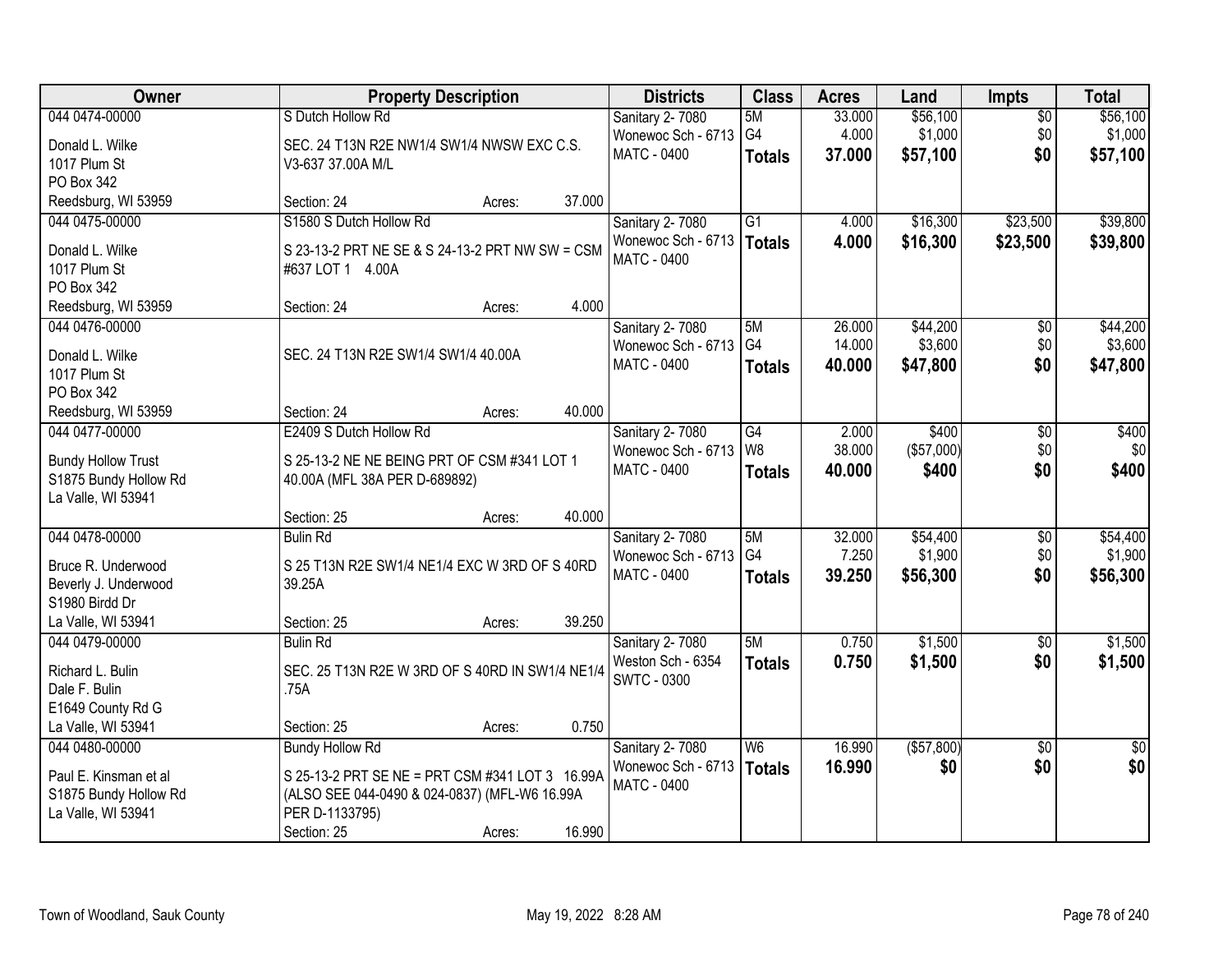| Owner                      |                                                | <b>Property Description</b> |        | <b>Districts</b>   | <b>Class</b>    | <b>Acres</b> | Land       | <b>Impts</b>    | <b>Total</b>     |
|----------------------------|------------------------------------------------|-----------------------------|--------|--------------------|-----------------|--------------|------------|-----------------|------------------|
| 044 0481-00000             |                                                |                             |        | Sanitary 2-7080    | $\overline{G5}$ | 6.410        | \$9,600    | $\overline{50}$ | \$9,600          |
| <b>Bundy Hollow Trust</b>  | S 25-13-2 THAT PRT SE NE IN LOT 1 CSM #341     |                             |        | Wonewoc Sch - 6713 | W8              | 3.000        | (\$11,400) | \$0             | \$0 <sub>1</sub> |
| S1875 Bundy Hollow Rd      | 9.41A (MFL 3A PER D-781492)                    |                             |        | <b>MATC - 0400</b> | <b>Totals</b>   | 9.410        | \$9,600    | \$0             | \$9,600          |
| La Valle, WI 53941         |                                                |                             |        |                    |                 |              |            |                 |                  |
|                            | Section: 25                                    | Acres:                      | 9.410  |                    |                 |              |            |                 |                  |
| 044 0482-00000             |                                                |                             |        | Sanitary 2-7080    | $\overline{G6}$ | 3.600        | \$12,200   | $\overline{50}$ | \$12,200         |
| <b>Bundy Hollow Trust</b>  | S 25-13-2 PRT SE1/4 NE1/4 & S 30-13-3 PRT S1/2 |                             |        | Wonewoc Sch - 6713 | W8              | 10.000       | (\$34,000) | \$0             | \$0              |
| S1875 Bundy Hollow Rd      | NW1/4 COM NW COR SEC 30 ? S54?40?E 395.25? ?   |                             |        | MATC - 0400        | <b>Totals</b>   | 13.600       | \$12,200   | \$0             | \$12,200         |
| La Valle, WI 53941         | S08?52?E 1400? ? S34?20?W 225.2? TO POB ?      |                             |        |                    |                 |              |            |                 |                  |
|                            | Section: 25                                    | Acres:                      | 13.600 |                    |                 |              |            |                 |                  |
| 044 0483-00000             | S1850 Birdd Dr                                 |                             |        | Sanitary 2-7080    | 5M              | 28.500       | \$48,500   | \$0             | \$48,500         |
| <b>Sussek Living Trust</b> | S 25-13-2 NW NW 40.00A                         |                             |        | Wonewoc Sch - 6713 | G <sub>1</sub>  | 3.000        | \$31,500   | \$444,800       | \$476,300        |
| 5487 Walden Bay Dr         |                                                |                             |        | <b>MATC - 0400</b> | G4              | 1.957        | \$500      | \$0             | \$500            |
| Waunakee, WI 53597         |                                                |                             |        |                    | G <sub>5</sub>  | 6.543        | \$9,900    | \$0             | \$9,900          |
|                            | Section: 25                                    | Acres:                      | 40.000 |                    | <b>Totals</b>   | 40.000       | \$90,400   | \$444,800       | \$535,200        |
| 044 0484-00000             | <b>Birdd Dr</b>                                |                             |        | Sanitary 2-7080    | 5M              | 16.680       | \$28,400   | $\sqrt[6]{3}$   | \$28,400         |
| <b>Sussek Living Trust</b> | SEC 25 T13N R2E SW1/4 NW1/4 40.00A             |                             |        | Wonewoc Sch - 6713 | G4              | 1.600        | \$300      | \$0             | \$300            |
| 5487 Walden Bay Dr         |                                                |                             |        | <b>MATC - 0400</b> | G <sub>5</sub>  | 21.720       | \$33,500   | \$0             | \$33,500         |
| Waunakee, WI 53597         |                                                |                             |        |                    | <b>Totals</b>   | 40.000       | \$62,200   | \$0             | \$62,200         |
|                            | Section: 25                                    | Acres:                      | 40.000 |                    |                 |              |            |                 |                  |
| 044 0485-00000             | <b>Bulin Rd</b>                                |                             |        | Sanitary 2-7080    | 5M              | 24.000       | \$40,800   | \$0             | \$40,800         |
| Richard L. Bulin           | SEC. 25 T13N R2E SE1/4 NW1/4 40.00A            |                             |        | Weston Sch - 6354  | G4              | 16.000       | \$4,100    | \$0             | \$4,100          |
| Dale F. Bulin              |                                                |                             |        | SWTC - 0300        | <b>Totals</b>   | 40.000       | \$44,900   | \$0             | \$44,900         |
| E1649 County Rd G          |                                                |                             |        |                    |                 |              |            |                 |                  |
| La Valle, WI 53941         | Section: 25                                    | Acres:                      | 40.000 |                    |                 |              |            |                 |                  |
| 044 0486-00000             | <b>Bulin Rd</b>                                |                             |        | Sanitary 2-7080    | 5M              | 30.200       | \$51,400   | $\sqrt{$0}$     | \$51,400         |
| Richard L. Bulin           | SEC. 25 T13N R2E NE1/4 SW1/4 40.00A            |                             |        | Weston Sch - 6354  | G4              | 6.800        | \$1,300    | \$0             | \$1,300          |
| Dale F. Bulin              |                                                |                             |        | <b>SWTC - 0300</b> | G <sub>5</sub>  | 3.000        | \$4,200    | \$0             | \$4,200          |
| E1649 County Rd G          |                                                |                             |        |                    | <b>Totals</b>   | 40.000       | \$56,900   | \$0             | \$56,900         |
| La Valle, WI 53941         | Section: 25                                    | Acres:                      | 40.000 |                    |                 |              |            |                 |                  |
| 044 0487-00000             | <b>Bulin Rd</b>                                |                             |        | Sanitary 2-7080    | 5M              | 27.600       | \$46,900   | $\overline{60}$ | \$46,900         |
| Richard L. Bulin           | SEC. 25 T13N R2E NW1/4 SW1/4 40.00A            |                             |        | Weston Sch - 6354  | G4              | 12.400       | \$2,300    | \$0             | \$2,300          |
| Dale F. Bulin              |                                                |                             |        | <b>SWTC - 0300</b> | <b>Totals</b>   | 40.000       | \$49,200   | \$0             | \$49,200         |
| E1649 County Rd G          |                                                |                             |        |                    |                 |              |            |                 |                  |
| La Valle, WI 53941         | Section: 25                                    | Acres:                      | 40.000 |                    |                 |              |            |                 |                  |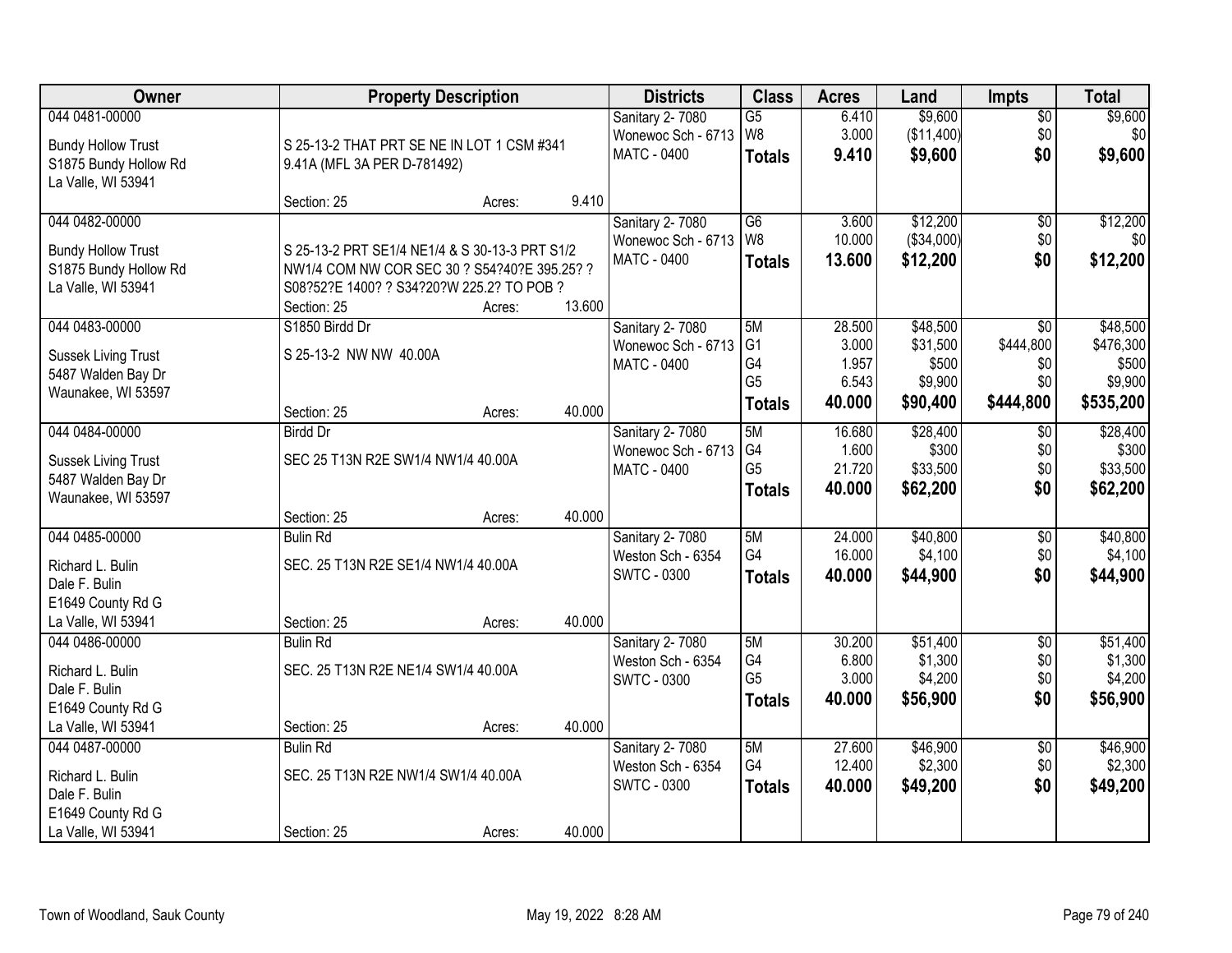| Owner                 | <b>Property Description</b>                       | <b>Districts</b>   | <b>Class</b>   | <b>Acres</b> | Land        | Impts           | <b>Total</b> |
|-----------------------|---------------------------------------------------|--------------------|----------------|--------------|-------------|-----------------|--------------|
| 044 0488-00000        | S2032 Bulin Rd                                    | Sanitary 2-7080    | 5M             | 7.200        | \$12,300    | $\overline{50}$ | \$12,300     |
| Richard L. Bulin      | S 25-13-2 SW SW EXC CSM #4806<br>34.97A (S/LE OF  | Weston Sch - 6354  | G <sub>4</sub> | 22.770       | \$4,400     | \$0             | \$4,400      |
| Dale F. Bulin         | MARTIN BULIN PER D-1066420)                       | <b>SWTC - 0300</b> | G <sub>5</sub> | 1.000        | \$600       | \$0             | \$600        |
| E1649 County Rd G     |                                                   |                    | G7             | 4.000        | \$40,000    | \$127,600       | \$167,600    |
| La Valle, WI 53941    | 34.970<br>Section: 25<br>Acres:                   |                    | <b>Totals</b>  | 34.970       | \$57,300    | \$127,600       | \$184,900    |
| 044 0488-10000        | S2028 Bulin Rd                                    | Sanitary 2-7080    | G1             | 5.030        | \$17,600    | \$176,500       | \$194,100    |
| Dale F. Bulin         | S 25-13-2 PRT SW SW = CSM #4806 LOT 1<br>5.03A    | Weston Sch - 6354  | <b>Totals</b>  | 5.030        | \$17,600    | \$176,500       | \$194,100    |
| Lisa K. Bulin         |                                                   | SWTC - 0300        |                |              |             |                 |              |
| S2028 Bulin Rd        |                                                   |                    |                |              |             |                 |              |
| La Valle, WI 53941    | 5.030<br>Section: 25<br>Acres:                    |                    |                |              |             |                 |              |
| 044 0489-00000        | <b>Bulin Rd</b>                                   | Sanitary 2-7080    | 5M             | 23.000       | \$39,100    | $\overline{50}$ | \$39,100     |
|                       |                                                   | Weston Sch - 6354  | G4             | 17.000       | \$4,200     | \$0             | \$4,200      |
| Richard L. Bulin      | SEC. 25 T13N R2E SE1/4 SW1/4 40.00A               | <b>SWTC - 0300</b> | <b>Totals</b>  | 40.000       | \$43,300    | \$0             | \$43,300     |
| Dale F. Bulin         |                                                   |                    |                |              |             |                 |              |
| E1649 County Rd G     |                                                   |                    |                |              |             |                 |              |
| La Valle, WI 53941    | 40.000<br>Section: 25<br>Acres:                   |                    |                |              |             |                 |              |
| 044 0490-00000        | <b>Bundy Hollow Rd</b>                            | Sanitary 2-7080    | W6             | 40.000       | (\$152,000) | \$0             | \$0          |
| Paul E. Kinsman et al | S 25-13-2 NE SE = PRT CSM #341 LOT 3 40.00A       | Weston Sch - 6354  | <b>Totals</b>  | 40.000       | \$0         | \$0             | \$0          |
| S1875 Bundy Hollow Rd | (ALSO SEE 044-0480 & 024-0837) (MFL-W6 40A PER    | <b>SWTC - 0300</b> |                |              |             |                 |              |
| La Valle, WI 53941    | D-1133795)                                        |                    |                |              |             |                 |              |
|                       | 40.000<br>Section: 25<br>Acres:                   |                    |                |              |             |                 |              |
| 044 0491-00000        |                                                   | Sanitary 2-7080    | 5M             | 10.400       | \$17,700    | $\overline{30}$ | \$17,700     |
|                       |                                                   | Weston Sch - 6354  | G <sub>4</sub> | 15.600       | \$4,100     | \$0             | \$4,100      |
| Bruce R. Underwood    | S 25 T13N R2E COM NE COR NW1/4 SE1/4, TH S TO     | <b>SWTC - 0300</b> | <b>Totals</b>  | 26.000       | \$21,800    | \$0             | \$21,800     |
| Beverly J. Underwood  | SE COR, TH W 37RD, TH N3RD, TH W6RD, TH NWLY      |                    |                |              |             |                 |              |
| S1980 Birdd Dr        | 60RD TO PT 31RD E OF N & S 1/4 LI, TH W28RD, TH N |                    |                |              |             |                 |              |
| La Valle, WI 53941    | Section: 25<br>26.000<br>Acres:                   |                    |                |              |             |                 |              |
| 044 0492-00000        |                                                   | Sanitary 2-7080    | 5M             | 14.000       | \$23,800    | $\sqrt{6}$      | \$23,800     |
| Richard L. Bulin      | SEC. 25 T13N R2E COM NW COR NW1/4 SE1/4, TH S     | Weston Sch - 6354  | <b>Totals</b>  | 14.000       | \$23,800    | \$0             | \$23,800     |
| Dale F. Bulin         | TO SWCOR, TH E43RD, TH                            | <b>SWTC - 0300</b> |                |              |             |                 |              |
| E1649 County Rd G     | N3RD, THW6RD, THNWLY60R TO PT 31RD E OF           |                    |                |              |             |                 |              |
| La Valle, WI 53941    | 14.000<br>Section: 25<br>Acres:                   |                    |                |              |             |                 |              |
| 044 0493-00000        |                                                   | Sanitary 2-7080    | 5M             | 20.000       | \$34,000    | $\overline{50}$ | \$34,000     |
|                       |                                                   | Weston Sch - 6354  | <b>Totals</b>  | 20.000       | \$34,000    | \$0             | \$34,000     |
| Richard L. Bulin      | SEC. 25 T13N R2E E1/2 SW1/4 SE1/4 20.00A          | <b>SWTC - 0300</b> |                |              |             |                 |              |
| Dale F. Bulin         |                                                   |                    |                |              |             |                 |              |
| E1649 County Rd G     | 20.000                                            |                    |                |              |             |                 |              |
| La Valle, WI 53941    | Section: 25<br>Acres:                             |                    |                |              |             |                 |              |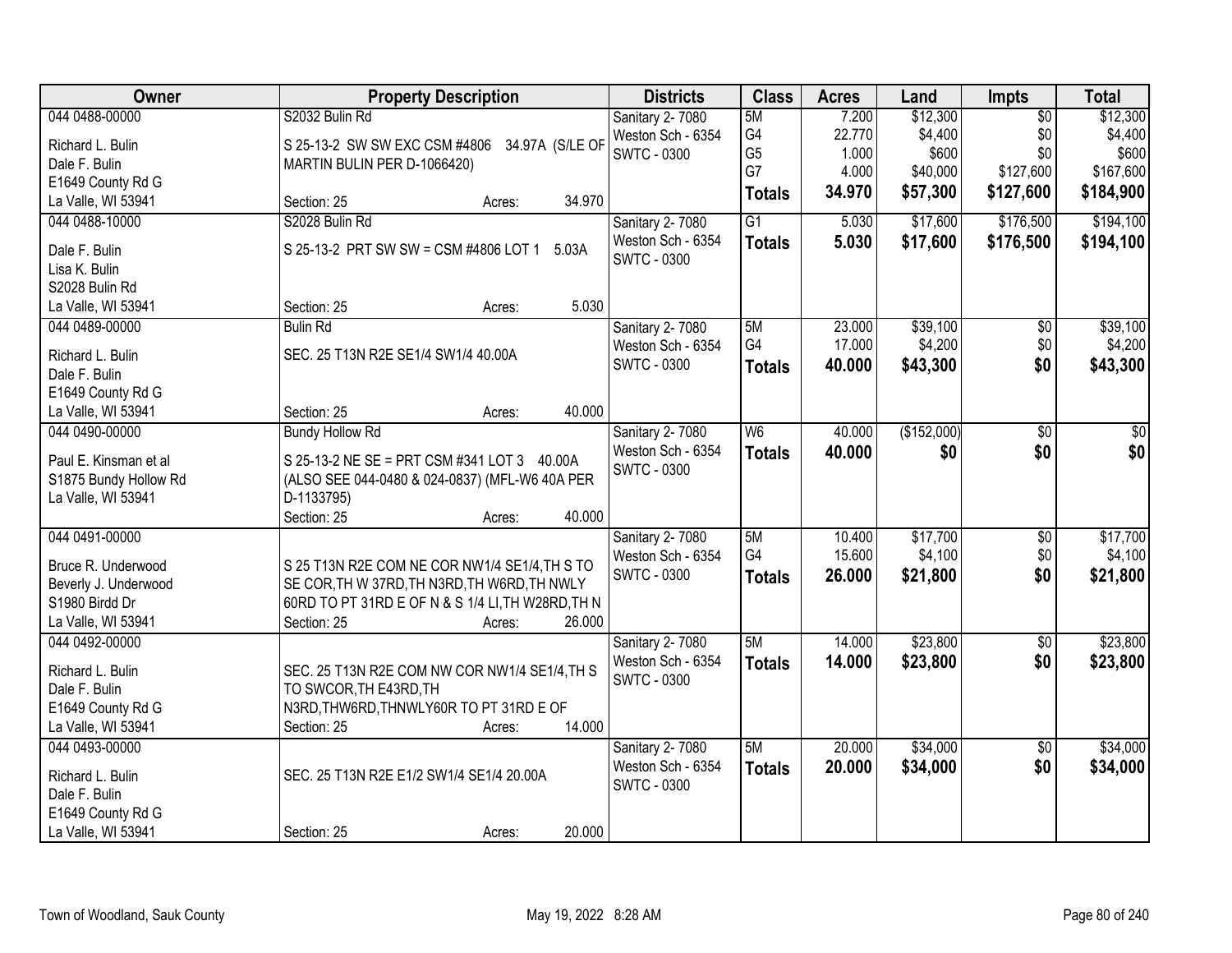| <b>Owner</b>                                     |                                                | <b>Property Description</b> |        | <b>Districts</b>       | <b>Class</b>   | <b>Acres</b> | Land     | <b>Impts</b>    | <b>Total</b> |
|--------------------------------------------------|------------------------------------------------|-----------------------------|--------|------------------------|----------------|--------------|----------|-----------------|--------------|
| 044 0494-00000                                   |                                                |                             |        | Sanitary 2-7080        | 5M             | 19.667       | \$33,500 | \$0             | \$33,500     |
| Richard L. Bulin                                 | SEC. 25 T13N R2E W1/2 SW1/4 SE1/4 20.00A       |                             |        | Wonewoc Sch - 6713     | G4             | 0.333        | \$100    | \$0             | \$100        |
| Dale F. Bulin                                    |                                                |                             |        | <b>MATC - 0400</b>     | <b>Totals</b>  | 20.000       | \$33,600 | \$0             | \$33,600     |
| E1649 County Rd G                                |                                                |                             |        |                        |                |              |          |                 |              |
| La Valle, WI 53941                               | Section: 25                                    | Acres:                      | 20.000 |                        |                |              |          |                 |              |
| 044 0495-00000                                   |                                                |                             |        | Sanitary 2-7080        | 5M             | 35.000       | \$59,500 | \$0             | \$59,500     |
| Richard L. Bulin                                 | SEC. 25 T13N R2E SE1/4 SE1/4 40.00A            |                             |        | Weston Sch - 6354      | G <sub>5</sub> | 5.000        | \$8,000  | \$0             | \$8,000      |
| Dale F. Bulin                                    |                                                |                             |        | <b>SWTC - 0300</b>     | <b>Totals</b>  | 40.000       | \$67,500 | \$0             | \$67,500     |
| E1649 County Rd G                                |                                                |                             |        |                        |                |              |          |                 |              |
| La Valle, WI 53941                               | Section: 25                                    | Acres:                      | 40.000 |                        |                |              |          |                 |              |
| 044 0496-00000                                   |                                                |                             |        | Sanitary 2-7080        | 5M             | 22.000       | \$37,400 | \$0             | \$37,400     |
|                                                  | SEC 26 T13N R2E NE1/4 NE1/4 40.00A             |                             |        | Weston Sch - 6354      | G4             | 2.000        | \$600    | \$0             | \$600        |
| <b>Sussek Living Trust</b><br>5487 Walden Bay Dr |                                                |                             |        | SWTC - 0300            | G <sub>5</sub> | 16.000       | \$25,600 | \$0             | \$25,600     |
| Waunakee, WI 53597                               |                                                |                             |        |                        | <b>Totals</b>  | 40.000       | \$63,600 | \$0             | \$63,600     |
|                                                  | Section: 26                                    | Acres:                      | 40.000 |                        |                |              |          |                 |              |
| 044 0497-00000                                   |                                                |                             |        | Sanitary 2-7080        | 5M             | 16.700       | \$28,400 | \$0             | \$28,400     |
|                                                  |                                                |                             |        | Weston Sch - 6354      | G4             | 1.300        | \$300    | \$0             | \$300        |
| <b>Sussek Living Trust</b><br>5487 Walden Bay Dr | SEC 26 T13N R2E NW1/4 NE1/4 40.00A             |                             |        | <b>SWTC - 0300</b>     | G <sub>5</sub> | 22.000       | \$32,000 | \$0             | \$32,000     |
| Waunakee, WI 53597                               |                                                |                             |        |                        | <b>Totals</b>  | 40.000       | \$60,700 | \$0             | \$60,700     |
|                                                  | Section: 26                                    | Acres:                      | 40.000 |                        |                |              |          |                 |              |
| 044 0498-00000                                   |                                                |                             |        | Sanitary 2-7080        | 5M             | 11.000       | \$18,700 | $\overline{50}$ | \$18,700     |
|                                                  |                                                |                             |        | Weston Sch - 6354      | G4             | 29.000       | \$5,000  | \$0             | \$5,000      |
| Harvey W. Schmucker                              | SEC. 26 T13N R2E SW1/4 NE1/4 40.00A            |                             |        | <b>SWTC - 0300</b>     | <b>Totals</b>  | 40.000       | \$23,700 | \$0             | \$23,700     |
| Ida S. Schmucker<br>E1920 County Rd G            |                                                |                             |        |                        |                |              |          |                 |              |
| La Valle, WI 53941                               | Section: 26                                    | Acres:                      | 40.000 |                        |                |              |          |                 |              |
| 044 0499-00000                                   | <b>Birdd Dr</b>                                |                             |        | <b>Sanitary 2-7080</b> | G4             | 41.178       | \$4,600  | \$0             | \$4,600      |
|                                                  |                                                |                             |        | Weston Sch - 6354      | G <sub>5</sub> | 0.332        | \$100    | \$0             | \$100        |
| Harvey W. Schmucker                              | S 26-13-2 THAT PRT SE NE & NE SE LYING NWLY OF |                             |        | <b>SWTC - 0300</b>     | <b>Totals</b>  | 41.510       | \$4,700  | \$0             | \$4,700      |
| Ida S. Schmucker                                 | BIRDD DR 41.51A (SEE POS 13192)                |                             |        |                        |                |              |          |                 |              |
| E1920 County Rd G<br>La Valle, WI 53941          | Section: 26                                    | Acres:                      | 41.510 |                        |                |              |          |                 |              |
| 044 0500-00000                                   | S1798 Farra Rd                                 |                             |        | Sanitary 2-7080        | 5M             | 9.800        | \$14,700 | $\overline{30}$ | \$14,700     |
|                                                  |                                                |                             |        | Wonewoc Sch - 6713     | G <sub>1</sub> | 1.000        | \$10,000 | \$43,800        | \$53,800     |
| Harvey W. Schmucker                              | S 26-13-2 NE NW 40.00A (W/EASE PER D-905529)   |                             |        | MATC - 0400            | G4             | 22.200       | \$5,300  | \$0             | \$5,300      |
| Ida S. Schmucker                                 |                                                |                             |        |                        | G <sub>5</sub> | 7.000        | \$4,200  | \$0             | \$4,200      |
| E1920 County Rd G                                |                                                |                             | 40.000 |                        | <b>Totals</b>  | 40.000       | \$34,200 | \$43,800        | \$78,000     |
| La Valle, WI 53941                               | Section: 26                                    | Acres:                      |        |                        |                |              |          |                 |              |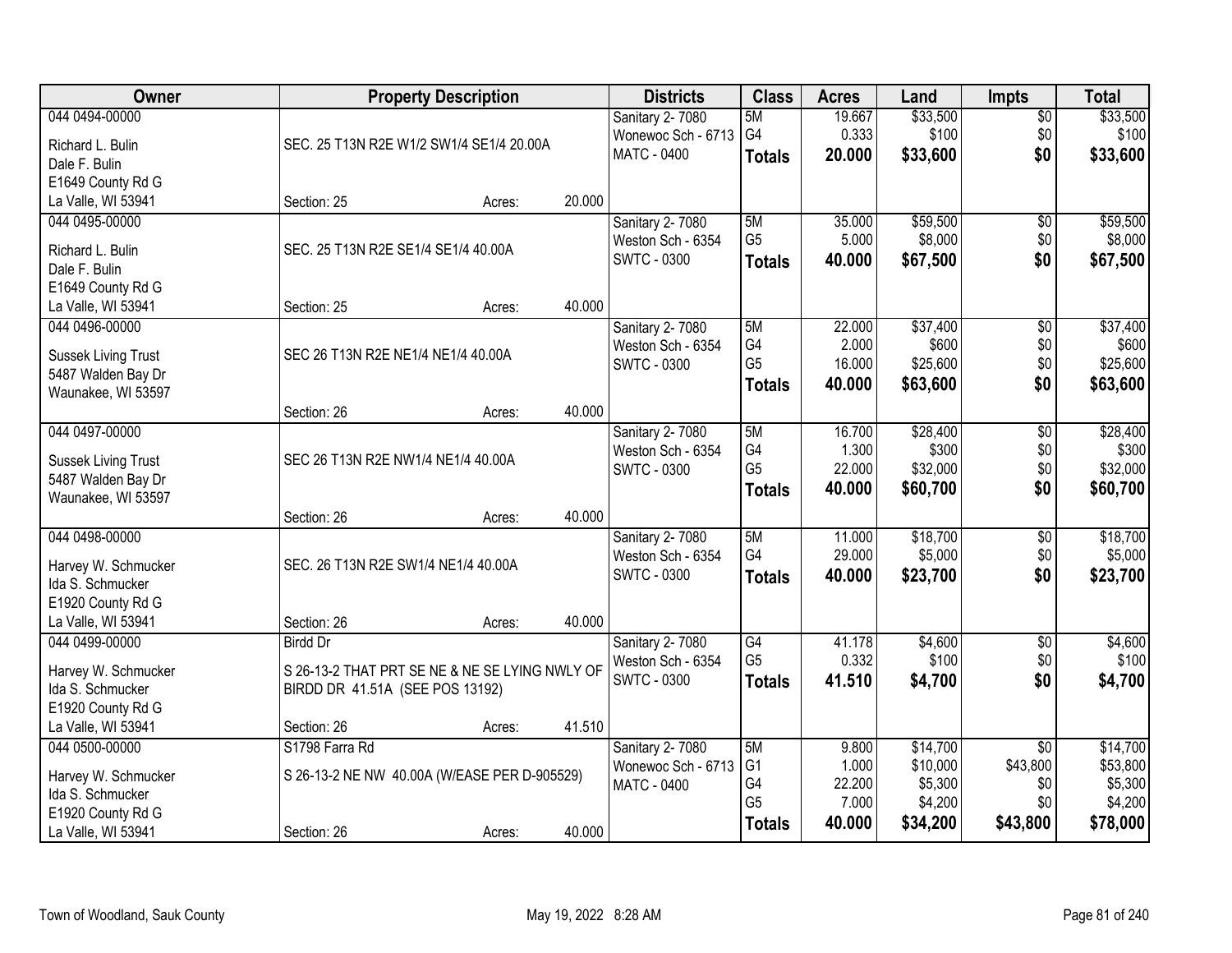| Owner                | <b>Property Description</b>                    | <b>Districts</b>   | <b>Class</b>    | <b>Acres</b> | Land     | <b>Impts</b>    | <b>Total</b> |
|----------------------|------------------------------------------------|--------------------|-----------------|--------------|----------|-----------------|--------------|
| 044 0501-00000       | Farra Rd                                       | Sanitary 2-7080    | 5M              | 2.500        | \$4,800  | $\overline{50}$ | \$4,800      |
| Harvey W. Schmucker  | S 26-13-2 NW NW EXC CSM #2918 & EXC CSM #5235  | Wonewoc Sch - 6713 | G4              | 29.180       | \$5,200  | \$0             | \$5,200      |
| Ida S. Schmucker     | 31.68A M/L                                     | <b>MATC - 0400</b> | <b>Totals</b>   | 31.680       | \$10,000 | \$0             | \$10,000     |
| E1920 County Rd G    |                                                |                    |                 |              |          |                 |              |
| La Valle, WI 53941   | 31.680<br>Section: 26<br>Acres:                |                    |                 |              |          |                 |              |
| 044 0501-10000       | Farra Rd                                       | Sanitary 2-7080    | G4              | 1.350        | \$400    | $\overline{30}$ | \$400        |
|                      |                                                | Wonewoc Sch - 6713 | G7              | 0.500        | \$5,000  | \$39,000        | \$44,000     |
| Harvey W. Schmucker  | S 26-13-2 PRT NW NW = CSM #2918 LOT 1 1.85A    | <b>MATC - 0400</b> | <b>Totals</b>   | 1.850        | \$5,400  | \$39,000        | \$44,400     |
| Ida S. Schmucker     |                                                |                    |                 |              |          |                 |              |
| E1920 County Rd G    |                                                |                    |                 |              |          |                 |              |
| La Valle, WI 53941   | 1.850<br>Section: 26<br>Acres:                 |                    |                 |              |          |                 |              |
| 044 0501-20000       | S1763 Farra Rd                                 | Sanitary 2-7080    | $\overline{G1}$ | 2.000        | \$12,500 | \$75,500        | \$88,000     |
| <b>Matthew Stout</b> | S 26-13-2 PRT NW NW = CSM #5235 LOT 1 6.47A    | Wonewoc Sch - 6713 | G4              | 4.000        | \$1,000  | \$0             | \$1,000      |
| Mary E. Stout        |                                                | MATC - 0400        | G <sub>5</sub>  | 0.470        | \$100    | \$0             | \$100        |
| S1763 Farra Rd       |                                                |                    | <b>Totals</b>   | 6.470        | \$13,600 | \$75,500        | \$89,100     |
| La Valle, WI 53914   | 6.470<br>Section: 26<br>Acres:                 |                    |                 |              |          |                 |              |
| 044 0502-01000       | Farra Rd                                       | Sanitary 2-7080    | G4              | 2.530        | \$700    | \$0             | \$700        |
|                      |                                                | Wonewoc Sch - 6713 | Totals          | 2.530        | \$700    | \$0             | \$700        |
| Harvey W. Schmucker  | S 26-13-2 SLY 251? OF E1/2 SW1/4 NW1/4 EXC CSM | MATC - 0400        |                 |              |          |                 |              |
| Ida S. Schmucker     | 7053 2.53A M/L                                 |                    |                 |              |          |                 |              |
| E1920 County Rd G    |                                                |                    |                 |              |          |                 |              |
| La Valle, WI 53941   | 2.530<br>Section: 26<br>Acres:                 |                    |                 |              |          |                 |              |
| 044 0502-10000       |                                                | Sanitary 2-7080    | $\overline{G4}$ | 15.400       | \$3,100  | $\overline{50}$ | \$3,100      |
| Harvey W. Schmucker  | S 26-13-2 E1/2 SW NW EXC SLY 251' 16.2A M/L    | Wonewoc Sch - 6713 | G <sub>5</sub>  | 0.800        | \$100    | \$0             | \$100        |
| Ida S. Schmucker     |                                                | MATC - 0400        | <b>Totals</b>   | 16.200       | \$3,200  | \$0             | \$3,200      |
| E1920 County Rd G    |                                                |                    |                 |              |          |                 |              |
| La Valle, WI 53941   | 16.200<br>Section: 26<br>Acres:                |                    |                 |              |          |                 |              |
| 044 0502-20000       | S1884 Farra Rd                                 | Sanitary 2-7080    | G4              | 1.410        | \$100    | $\sqrt{6}$      | \$100        |
| Harvey W. Schmucker  | S 26-13-2 PRT SW1/4 NW1/4 & PRT NW1/4 SW1/4 =  | Wonewoc Sch - 6713 | G7              | 1.590        | \$15,900 | \$121,000       | \$136,900    |
| Ida S. Schmucker     | CSM 7053 LOT 1 3.00A                           | MATC - 0400        | <b>Totals</b>   | 3.000        | \$16,000 | \$121,000       | \$137,000    |
| E1920 County Rd G    |                                                |                    |                 |              |          |                 |              |
| La Valle, WI 53941   | 3.000<br>Section: 26<br>Acres:                 |                    |                 |              |          |                 |              |
| 044 0503-01000       | Farra Rd                                       | Sanitary 2-7080    | 5M              | 2.000        | \$3,400  | $\overline{30}$ | \$3,400      |
|                      |                                                | Wonewoc Sch - 6713 | G4              | 17.280       | \$3,900  | \$0             | \$3,900      |
| Elsie L. Holloway    | S 26-13-2 W1/2 SW1/4 NW1/4 EXC CSM 7053 19.78A | MATC - 0400        | G <sub>5</sub>  | 0.500        | \$100    | \$0             | \$100        |
| E1542 County Rd G    | M/L                                            |                    | <b>Totals</b>   | 19.780       | \$7,400  | \$0             | \$7,400      |
| Wonewoc, WI 53968    |                                                |                    |                 |              |          |                 |              |
|                      | 19.780<br>Section: 26<br>Acres:                |                    |                 |              |          |                 |              |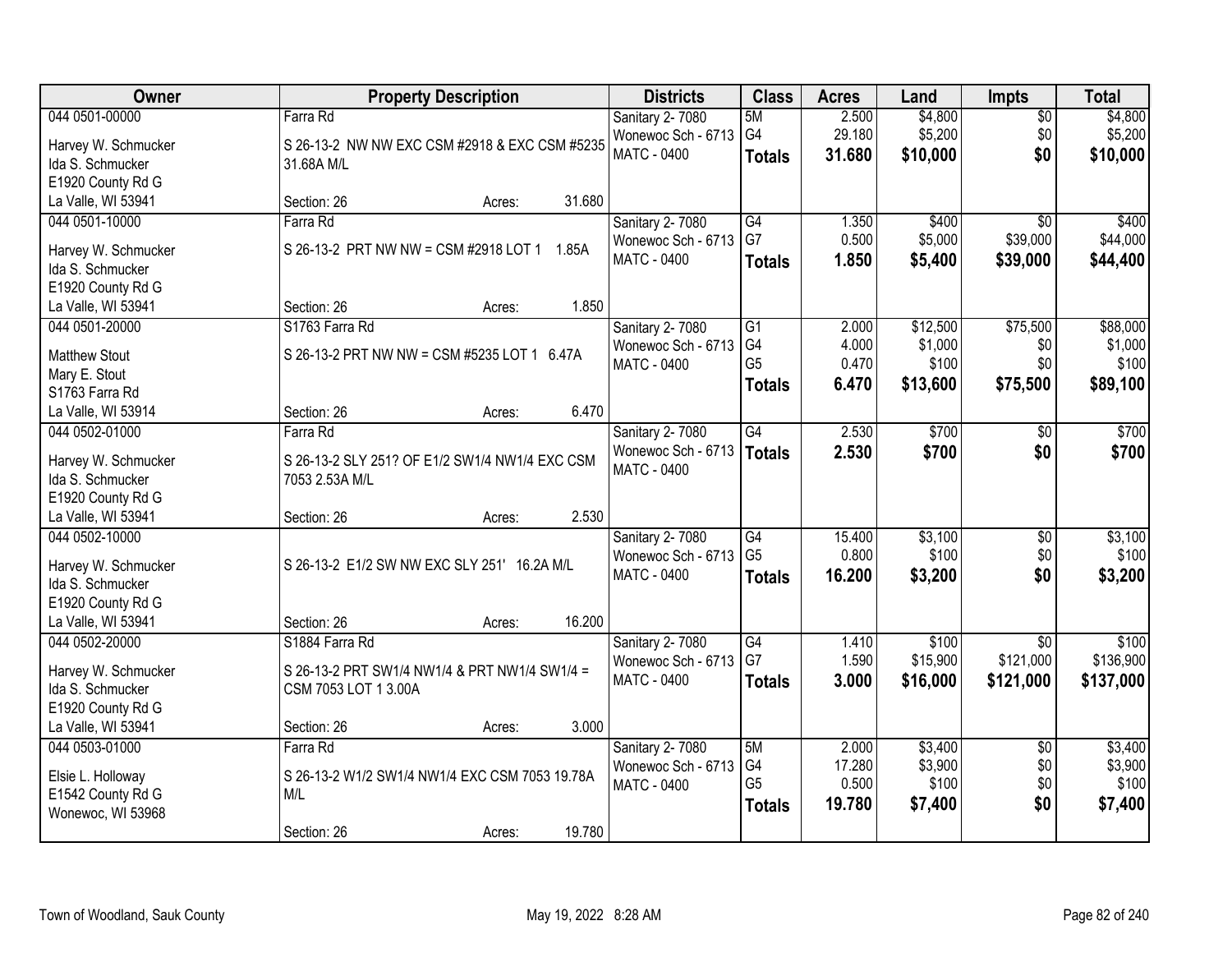| <b>Owner</b>        |                                                 | <b>Property Description</b> |        | <b>Districts</b>                         | <b>Class</b>    | <b>Acres</b> | Land     | <b>Impts</b>    | <b>Total</b> |
|---------------------|-------------------------------------------------|-----------------------------|--------|------------------------------------------|-----------------|--------------|----------|-----------------|--------------|
| 044 0504-00000      |                                                 |                             |        | Sanitary 2-7080                          | $\overline{G4}$ | 39.000       | \$2,900  | $\sqrt{$0}$     | \$2,900      |
| Harvey W. Schmucker | S 26-13-2 SE NW 40.00A                          |                             |        | Wonewoc Sch - 6713                       | G <sub>5</sub>  | 1.000        | \$500    | \$0             | \$500        |
| Ida S. Schmucker    |                                                 |                             |        | <b>MATC - 0400</b>                       | <b>Totals</b>   | 40.000       | \$3,400  | \$0             | \$3,400      |
| E1920 County Rd G   |                                                 |                             |        |                                          |                 |              |          |                 |              |
| La Valle, WI 53941  | Section: 26                                     | Acres:                      | 40.000 |                                          |                 |              |          |                 |              |
| 044 0505-00000      |                                                 |                             |        | Sanitary 2-7080                          | $\overline{G4}$ | 40.000       | \$9,300  | \$0             | \$9,300      |
|                     |                                                 |                             |        | Weston Sch - 6354                        | <b>Totals</b>   | 40.000       | \$9,300  | \$0             | \$9,300      |
| Harvey W. Schmucker | SEC. 26 T13N R2E NE1/4 SW1/4 40.00A             |                             |        | <b>SWTC - 0300</b>                       |                 |              |          |                 |              |
| Ida S. Schmucker    |                                                 |                             |        |                                          |                 |              |          |                 |              |
| E1920 County Rd G   |                                                 |                             | 40.000 |                                          |                 |              |          |                 |              |
| La Valle, WI 53941  | Section: 26                                     | Acres:                      |        |                                          |                 |              |          |                 |              |
| 044 0506-01000      | County Rd G                                     |                             |        | Sanitary 2-7080                          | G4              | 1.190        | \$400    | \$0             | \$400        |
| Harvey W. Schmucker | S 26-13-2 PRT NW1/4 SW1/4 = BEG NE COR SD       |                             |        | Wonewoc Sch - 6713<br><b>MATC - 0400</b> | Totals          | 1.190        | \$400    | \$0             | \$400        |
| Ida S. Schmucker    | 1/4-1/4 ? S 10RDS ? W 40.5RDS TO C/L HWY ? NWLY |                             |        |                                          |                 |              |          |                 |              |
| E1920 County Rd G   | ALG SD C/L TO NLI SD 1/4-1/4 ? TO POB EXC CSM   |                             |        |                                          |                 |              |          |                 |              |
| La Valle, WI 53941  | Section: 26                                     | Acres:                      | 1.190  |                                          |                 |              |          |                 |              |
| 044 0506-10000      | County Rd G                                     |                             |        | Sanitary 2-7080                          | G4              | 21.390       | \$4,600  | $\sqrt[6]{3}$   | \$4,600      |
| Richard L. Bulin    | SEC 26-13-02 PRT NWSW LYING W OF HWY            |                             | 25A    | Wonewoc Sch - 6713                       | G <sub>5</sub>  | 3.610        | \$1,700  | \$0             | \$1,700      |
| Donnella Bulin      | M/L                                             |                             |        | <b>MATC - 0400</b>                       | <b>Totals</b>   | 25.000       | \$6,300  | \$0             | \$6,300      |
| E1649 County Rd G   |                                                 |                             |        |                                          |                 |              |          |                 |              |
| La Valle, WI 53941  | Section: 26                                     | Acres:                      | 25.000 |                                          |                 |              |          |                 |              |
| 044 0507-00000      | County Rd G                                     |                             |        | Sanitary 2-7080                          | $\overline{G4}$ | 11.400       | \$2,500  | $\overline{50}$ | \$2,500      |
|                     |                                                 |                             |        | Weston Sch - 6354                        | G <sub>5</sub>  | 0.900        | \$100    | \$0             | \$100        |
| Harvey W. Schmucker | SEC. 26 T13N R2E COM SE COR NW1/4 SW1/4, TH N   |                             |        | <b>SWTC - 0300</b>                       | <b>Totals</b>   | 12.300       | \$2,600  | \$0             | \$2,600      |
| Ida S. Schmucker    | 70RD TH W TO CTR LI HWY, TH SELY ALONG SD CTR   |                             |        |                                          |                 |              |          |                 |              |
| E1920 County Rd G   | LI HWY TO 1/8 LI, TH E TO BEG 12.30A            |                             |        |                                          |                 |              |          |                 |              |
| La Valle, WI 53941  | Section: 26                                     | Acres:                      | 12.300 |                                          |                 |              |          |                 |              |
| 044 0508-00000      | County Rd G                                     |                             |        | <b>Sanitary 2-7080</b>                   | 5M              | 1.000        | \$1,700  | $\sqrt{6}$      | \$1,700      |
| Donald W. Bulin     | SEC. 26 T13N R2E SW1/4 SW1/4 40.00A             |                             |        | Weston Sch - 6354                        | G4              | 36.120       | \$10,400 | \$0             | \$10,400     |
| Lois S. Bulin       |                                                 |                             |        | <b>SWTC - 0300</b>                       | G <sub>5</sub>  | 2.880        | \$1,500  | \$0             | \$1,500      |
| E1844 County Rd G   |                                                 |                             |        |                                          | <b>Totals</b>   | 40.000       | \$13,600 | \$0             | \$13,600     |
| La Valle, WI 53941  | Section: 26                                     | Acres:                      | 40.000 |                                          |                 |              |          |                 |              |
| 044 0509-00000      | E1844 County Rd G                               |                             |        | Sanitary 2-7080                          | G4              | 31.100       | \$6,000  | $\overline{30}$ | \$6,000      |
| Donald W. Bulin     | SEC. 26 T13N R2E SE1/4 SW1/4 40.00A             |                             |        | Weston Sch - 6354                        | G <sub>5</sub>  | 3.900        | \$1,600  | \$0             | \$1,600      |
| Lois S. Bulin       |                                                 |                             |        | <b>SWTC - 0300</b>                       | G7              | 5.000        | \$50,000 | \$226,300       | \$276,300    |
| E1844 County Rd G   |                                                 |                             |        |                                          | <b>Totals</b>   | 40.000       | \$57,600 | \$226,300       | \$283,900    |
| La Valle, WI 53941  | Section: 26                                     | Acres:                      | 40.000 |                                          |                 |              |          |                 |              |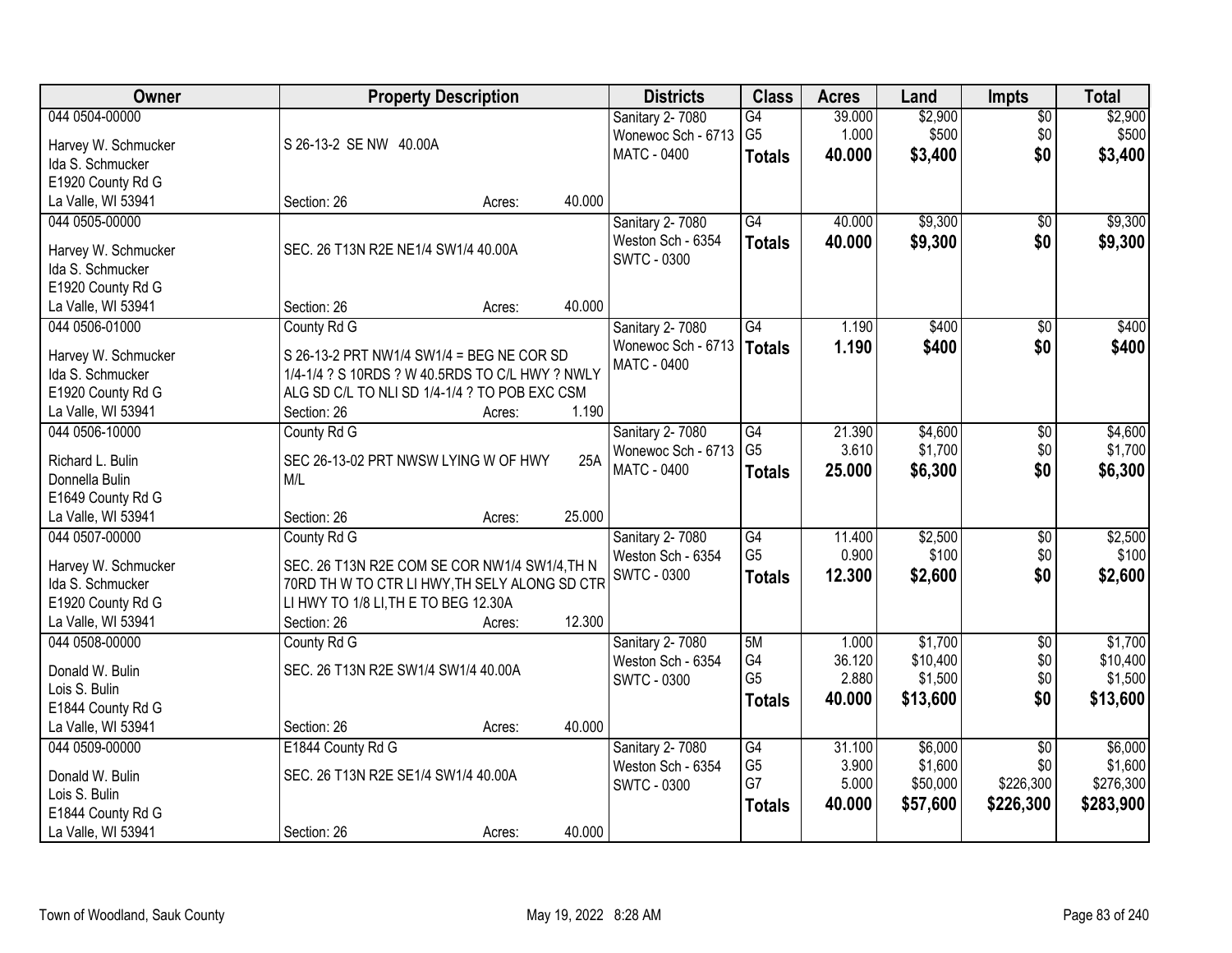| Owner                  | <b>Property Description</b>                        |        |        | <b>Districts</b>       | <b>Class</b>    | <b>Acres</b> | Land      | Impts           | <b>Total</b> |
|------------------------|----------------------------------------------------|--------|--------|------------------------|-----------------|--------------|-----------|-----------------|--------------|
| 044 0510-00000         | S1980 Birdd Dr                                     |        |        | <b>Sanitary 2-7080</b> | 5M              | 3.000        | \$5,100   | $\overline{50}$ | \$5,100      |
| Bruce R. Underwood     | S 26-13-2 THAT PRT SE NE & NE SE LYING SELY OF     |        |        | Weston Sch - 6354      | G4              | 21.390       | \$5,100   | \$0             | \$5,100      |
| Beverly J. Underwood   | BIRDD DR 38.49A M/L                                |        |        | <b>SWTC - 0300</b>     | G <sub>5</sub>  | 8.100        | \$10,000  | \$0             | \$10,000     |
| S1980 Birdd Dr         |                                                    |        |        |                        | G7              | 6.000        | \$60,000  | \$220,800       | \$280,800    |
| La Valle, WI 53941     | Section: 26                                        | Acres: | 38.490 |                        | <b>Totals</b>   | 38.490       | \$80,200  | \$220,800       | \$301,000    |
| 044 0511-00000         | <b>Birdd Dr</b>                                    |        |        | Sanitary 2-7080        | G4              | 40.000       | \$7,300   | \$0             | \$7,300      |
|                        |                                                    |        |        | Weston Sch - 6354      | <b>Totals</b>   | 40.000       | \$7,300   | \$0             | \$7,300      |
| Harvey W. Schmucker    | SEC. 26 T13N R2E NW1/4 SE1/4 40.00A                |        |        | <b>SWTC - 0300</b>     |                 |              |           |                 |              |
| Ida S. Schmucker       |                                                    |        |        |                        |                 |              |           |                 |              |
| E1920 County Rd G      |                                                    |        |        |                        |                 |              |           |                 |              |
| La Valle, WI 53941     | Section: 26                                        | Acres: | 40.000 |                        |                 |              |           |                 |              |
| 044 0512-00000         | E1920 County Rd G                                  |        |        | <b>Sanitary 2-7080</b> | G4              | 32.620       | \$8,200   | $\overline{50}$ | \$8,200      |
| Harvey W. Schmucker    | S 26-13-2 SW SE EXC COM SE COR-W                   |        |        | Weston Sch - 6354      | G <sub>5</sub>  | 1.250        | \$700     | \$0             | \$700        |
| Ida S. Schmucker       | 285.84'-N173.59'- E TO ELI SW SE-S ALG ELI TO POB  |        |        | <b>SWTC - 0300</b>     | G7              | 5.000        | \$50,000  | \$310,200       | \$360,200    |
| E1920 County Rd G      | 38.87A M/L                                         |        |        |                        | <b>Totals</b>   | 38.870       | \$58,900  | \$310,200       | \$369,100    |
| La Valle, WI 53941     | Section: 26                                        | Acres: | 38.870 |                        |                 |              |           |                 |              |
| 044 0512-10000         | S2089 Birdd Dr                                     |        |        | Sanitary 2-7080        | G1              | 1.130        | \$11,900  | \$64,900        | \$76,800     |
|                        |                                                    |        |        | Weston Sch - 6354      | <b>Totals</b>   | 1.130        | \$11,900  | \$64,900        | \$76,800     |
| Shawn E. Hainstock     | S 26-13-2 THAT PRT SW SE COM SE COR-W              |        |        | <b>SWTC - 0300</b>     |                 |              |           |                 |              |
| Priscilla A. Hainstock | 285.84'-N 173.59'- E TO ELI SW SE-S ALG ELI TO POB |        |        |                        |                 |              |           |                 |              |
| S2089 Birdd Rd         | 1.13A M/L                                          |        |        |                        |                 |              |           |                 |              |
| La Valle, WI 53941     | Section: 26                                        | Acres: | 1.130  |                        |                 |              |           |                 |              |
| 044 0513-00000         | <b>Birdd Dr</b>                                    |        |        | Sanitary 2-7080        | $\overline{G6}$ | 40.000       | \$142,000 | $\overline{50}$ | \$142,000    |
| Sussek Living Trust    | SEC. 26 T13N R2E SE1/4 SE1/4 40.00A                |        |        | Wonewoc Sch - 6713     | <b>Totals</b>   | 40.000       | \$142,000 | \$0             | \$142,000    |
| 5487 Walden Bay Dr     |                                                    |        |        | <b>MATC - 0400</b>     |                 |              |           |                 |              |
| Waunakee, WI 53597     |                                                    |        |        |                        |                 |              |           |                 |              |
|                        | Section: 26                                        | Acres: | 40.000 |                        |                 |              |           |                 |              |
| 044 0514-01000         | S1705 Farra Rd                                     |        |        | Sanitary 2-7080        | G4              | 24.500       | \$5,100   | $\sqrt{6}$      | \$5,100      |
| Russell C. Preuss      | S 27-13-2 NE1/4 NE1/4 EXC CSM 6855 36.40A M/L      |        |        | Wonewoc Sch - 6713     | G <sub>5</sub>  | 7.900        | \$12,700  | \$0             | \$12,700     |
| Kathryn A. Preuss      |                                                    |        |        | <b>MATC - 0400</b>     | G7              | 4.000        | \$40,000  | \$111,800       | \$151,800    |
| S1705 Farra Rd         |                                                    |        |        |                        | <b>Totals</b>   | 36.400       | \$57,800  | \$111,800       | \$169,600    |
| La Valle, WI 53941     | Section: 27                                        | Acres: | 36.400 |                        |                 |              |           |                 |              |
| 044 0514-10000         | S1737 Farra Rd                                     |        |        | Sanitary 2-7080        | G1              | 1.000        | \$10,500  | \$200,500       | \$211,000    |
|                        |                                                    |        |        | Wonewoc Sch - 6713     | G4              | 2.000        | \$600     | \$0             | \$600        |
| Zachary J. Preuss      | S 27-13-2 PRT NE1/4 NE1/4 = CSM 6855 LOT 1 3.60A   |        |        | <b>MATC - 0400</b>     | G <sub>5</sub>  | 0.600        | \$100     | \$0             | \$100        |
| Nichole L. Preuss      |                                                    |        |        |                        | <b>Totals</b>   | 3.600        | \$11,200  | \$200,500       | \$211,700    |
| 134 Attewell St Lot 15 |                                                    |        |        |                        |                 |              |           |                 |              |
| Mauston, WI 53948      | Section: 27                                        | Acres: | 3.600  |                        |                 |              |           |                 |              |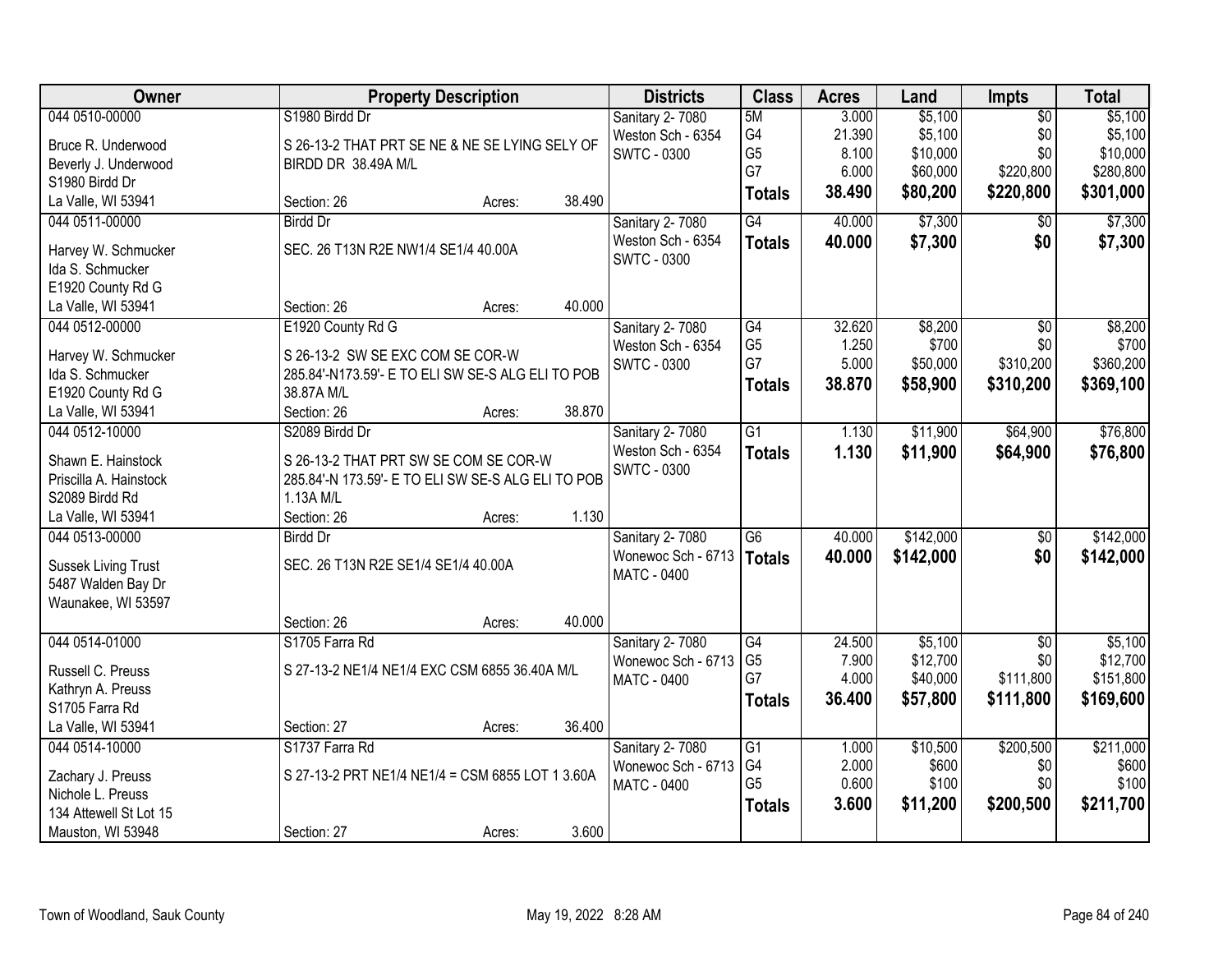| <b>Owner</b>           |                                       | <b>Property Description</b> |        | <b>Districts</b>                         | <b>Class</b>         | <b>Acres</b>    | Land                | <b>Impts</b>           | <b>Total</b>        |
|------------------------|---------------------------------------|-----------------------------|--------|------------------------------------------|----------------------|-----------------|---------------------|------------------------|---------------------|
| 044 0515-00000         |                                       |                             |        | Sanitary 2-7080                          | 5M                   | 24.000          | \$40,800            | $\sqrt{$0}$            | \$40,800            |
| Elsie L. Holloway      | SEC 27 T13N R2E NW1/4 NE1/4 40.00A    |                             |        | Wonewoc Sch - 6713                       | G4                   | 16.000          | \$3,600             | \$0                    | \$3,600             |
| E1542 County Rd G      |                                       |                             |        | MATC - 0400                              | <b>Totals</b>        | 40.000          | \$44,400            | \$0                    | \$44,400            |
| Wonewoc, WI 53968      |                                       |                             |        |                                          |                      |                 |                     |                        |                     |
|                        | Section: 27                           | Acres:                      | 40.000 |                                          |                      |                 |                     |                        |                     |
| 044 0516-00000         | E1542 County Rd G                     |                             |        | Sanitary 2-7080                          | 5M                   | 4.000           | \$6,800             | $\overline{50}$        | \$6,800             |
| Elsie L. Holloway      | S 27-13-2 SW NE EXC CSM #4148 37.94A  |                             |        | Wonewoc Sch - 6713                       | G <sub>4</sub>       | 17.440          | \$3,300             | \$0                    | \$3,300             |
| E1542 County Rd G      |                                       |                             |        | <b>MATC - 0400</b>                       | G <sub>5</sub><br>G7 | 13.000<br>3.500 | \$7,800<br>\$35,000 | \$0                    | \$7,800<br>\$80,200 |
| Wonewoc, WI 53968      |                                       |                             |        |                                          |                      | 37.940          | \$52,900            | \$45,200<br>\$45,200   | \$98,100            |
|                        | Section: 27                           | Acres:                      | 37.940 |                                          | <b>Totals</b>        |                 |                     |                        |                     |
| 044 0516-10000         | E1548 County Rd G                     |                             |        | Sanitary 2-7080                          | $\overline{G1}$      | 2.060           | \$12,700            | \$112,000              | \$124,700           |
| David Holloway         | S 27-13-2 PRT SW NE = CSM #4148 LOT 1 |                             | 2.06A  | Wonewoc Sch - 6713                       | Totals               | 2.060           | \$12,700            | \$112,000              | \$124,700           |
| Julie Holloway         |                                       |                             |        | MATC - 0400                              |                      |                 |                     |                        |                     |
| E1548 County Rd G      |                                       |                             |        |                                          |                      |                 |                     |                        |                     |
| La Valle, WI 53941     | Section: 27                           | Acres:                      | 2.060  |                                          |                      |                 |                     |                        |                     |
| 044 0517-00000         |                                       |                             |        | Sanitary 2-7080                          | $\overline{G4}$      | 40.000          | \$8,200             | $\frac{1}{20}$         | \$8,200             |
| Elsie L. Holloway      | SEC 27 T13N R2E SE1/4 NE1/4 40.00A    |                             |        | Wonewoc Sch - 6713                       | Totals               | 40.000          | \$8,200             | \$0                    | \$8,200             |
| E1542 County Rd G      |                                       |                             |        | MATC - 0400                              |                      |                 |                     |                        |                     |
| Wonewoc, WI 53968      |                                       |                             |        |                                          |                      |                 |                     |                        |                     |
|                        | Section: 27                           | Acres:                      | 40.000 |                                          |                      |                 |                     |                        |                     |
| 044 0518-00000         | S1710 Rott Rd                         |                             |        | Sanitary 2-7080                          | $\overline{G4}$      | 36.000          | \$4,200             | $\overline{50}$        | \$4,200             |
| Mary A. Degner         | SEC. 27 T13N R2E NE1/4 NW1/4 40.00A   |                             |        | Wonewoc Sch - 6713<br>MATC - 0400        | G <sub>5</sub><br>G7 | 1.000<br>3.000  | \$100<br>\$30,000   | \$0<br>\$122,900       | \$100<br>\$152,900  |
| S1710 Rott Rd          |                                       |                             |        |                                          | <b>Totals</b>        | 40.000          | \$34,300            | \$122,900              | \$157,200           |
| Wonewoc, WI 53968-0000 |                                       |                             |        |                                          |                      |                 |                     |                        |                     |
|                        | Section: 27                           | Acres:                      | 40.000 |                                          |                      |                 |                     |                        |                     |
| 044 0519-00000         | <b>Rott Rd</b>                        |                             |        | Sanitary 2-7080                          | G4                   | 39.000          | \$7,900             | \$0                    | \$7,900             |
| Carl A. Rott           | S 27-13-2 NW1/4 NW1/4 40.00A          |                             |        | Wonewoc Sch - 6713<br><b>MATC - 0400</b> | G <sub>5</sub>       | 1.000<br>40.000 | \$100<br>\$8,000    | \$0<br>\$0             | \$100<br>\$8,000    |
| Dennis M. Rott         |                                       |                             |        |                                          | <b>Totals</b>        |                 |                     |                        |                     |
| E1344 County Rd G      |                                       |                             |        |                                          |                      |                 |                     |                        |                     |
| Wonewoc, WI 53968      | Section: 27                           | Acres:                      | 40.000 |                                          |                      |                 |                     |                        |                     |
| 044 0520-00000         | E1344 County Rd G                     |                             |        | Sanitary 2-7080                          | G4<br>G <sub>5</sub> | 35.000<br>2.000 | \$5,800<br>\$100    | $\overline{50}$<br>\$0 | \$5,800<br>\$100    |
| Carl A. Rott           | S 27-13-2 SW1/4 NW1/4 40.00A          |                             |        | Wonewoc Sch - 6713<br>MATC - 0400        | G7                   | 3.000           | \$30,000            | \$112,100              | \$142,100           |
| Dennis M. Rott         |                                       |                             |        |                                          | <b>Totals</b>        | 40.000          | \$35,900            | \$112,100              | \$148,000           |
| E1344 County Rd G      |                                       |                             |        |                                          |                      |                 |                     |                        |                     |
| Wonewoc, WI 53968      | Section: 27                           | Acres:                      | 40.000 |                                          |                      |                 |                     |                        |                     |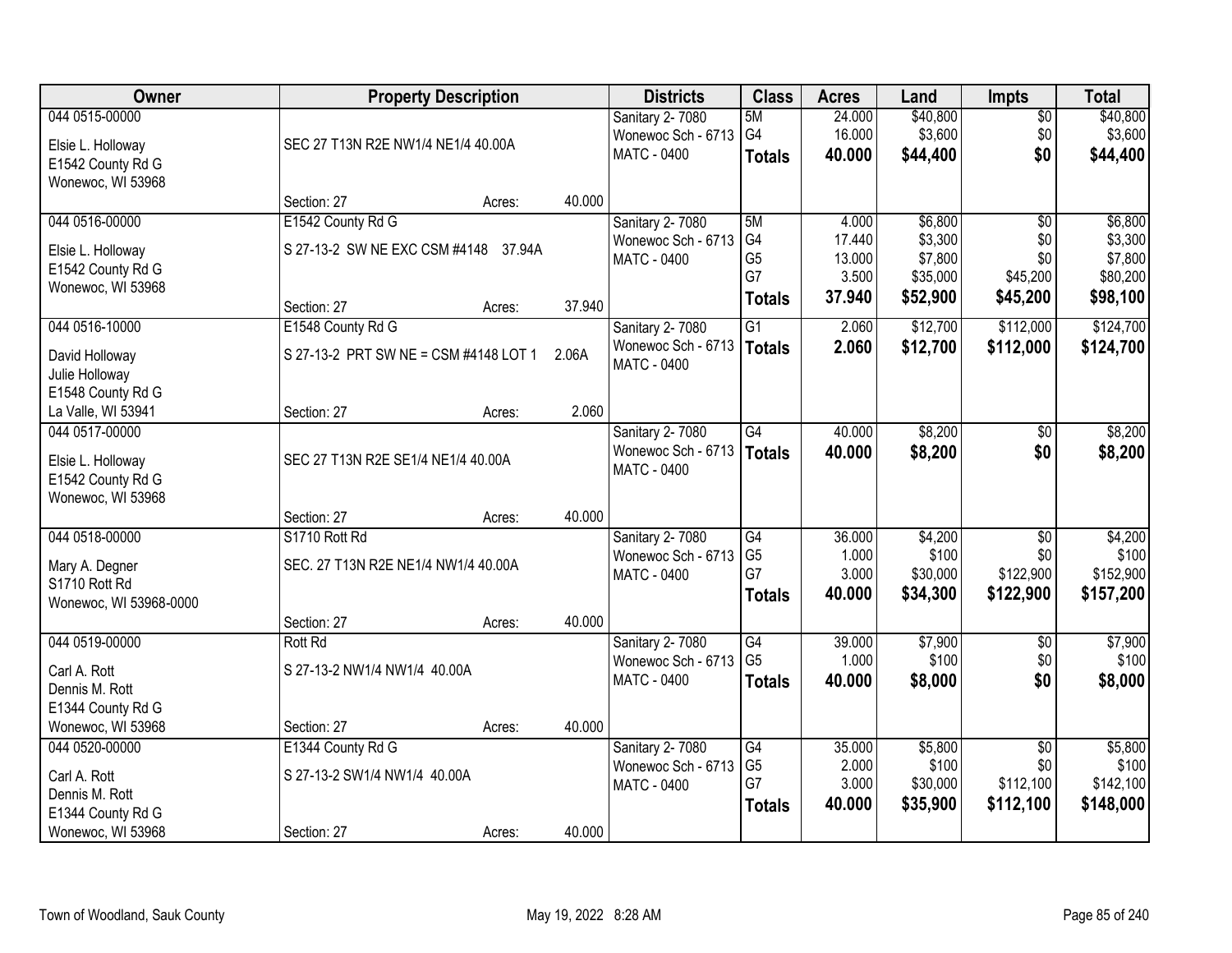| Owner                          | <b>Property Description</b>                     | <b>Districts</b>       | <b>Class</b>    | <b>Acres</b> | Land       | <b>Impts</b>    | <b>Total</b> |
|--------------------------------|-------------------------------------------------|------------------------|-----------------|--------------|------------|-----------------|--------------|
| 044 0521-00000                 |                                                 | Sanitary 2-7080        | $\overline{G4}$ | 12.200       | \$2,300    | $\sqrt{$0}$     | \$2,300      |
| Mary A. Degner                 | SEC. 27 T13N R2E SE1/4 NW1/4 N HWY 13.20A       | Wonewoc Sch - 6713     | G <sub>5</sub>  | 1.000        | \$100      | \$0             | \$100        |
| S1710 Rott Rd                  |                                                 | <b>MATC - 0400</b>     | <b>Totals</b>   | 13.200       | \$2,400    | \$0             | \$2,400      |
| Wonewoc, WI 53968-0000         |                                                 |                        |                 |              |            |                 |              |
|                                | 13.200<br>Section: 27<br>Acres:                 |                        |                 |              |            |                 |              |
| 044 0522-00000                 | County Rd G                                     | Sanitary 2-7080        | G4              | 6.330        | \$2,000    | \$0             | \$2,000      |
| Elsie L. Holloway              | SEC 27 T13N R2E SE1/4 NW1/4 S OF HWY 26.80A     | Wonewoc Sch - 6713     | G <sub>5</sub>  | 20.470       | \$12,300   | \$0             | \$12,300     |
| E1542 County Rd G              |                                                 | MATC - 0400            | <b>Totals</b>   | 26.800       | \$14,300   | \$0             | \$14,300     |
| Wonewoc, WI 53968              |                                                 |                        |                 |              |            |                 |              |
|                                | 26.800<br>Section: 27<br>Acres:                 |                        |                 |              |            |                 |              |
| 044 0523-00000                 |                                                 | Sanitary 2-7080        | 5M              | 4.000        | \$6,800    | \$0             | \$6,800      |
| Elsie L. Holloway              | S 27-13-2 NE SW EXC CSM #2632 20.00A            | Wonewoc Sch - 6713     | G4              | 5.300        | \$1,000    | \$0             | \$1,000      |
| E1542 County Rd G              |                                                 | MATC - 0400            | G <sub>5</sub>  | 10.700       | \$11,100   | \$0             | \$11,100     |
| Wonewoc, WI 53968              |                                                 |                        | <b>Totals</b>   | 20.000       | \$18,900   | \$0             | \$18,900     |
|                                | 20.000<br>Section: 27<br>Acres:                 |                        |                 |              |            |                 |              |
| 044 0523-10000                 |                                                 | Sanitary 2-7080        | $\overline{G5}$ | 1.000        | \$600      | \$0             | \$600        |
|                                |                                                 | Wonewoc Sch - 6713     | W <sub>6</sub>  | 19.000       | (\$72,200) | \$0             | \$0          |
| Jennifer L. Swain              | S 27-13-2 PRT NE1/4 SW1/4 = CSM 2632 LOT 1 (MFL | <b>MATC - 0400</b>     | <b>Totals</b>   | 20.000       | \$600      | \$0             | \$600        |
| John A. Swain<br>7685 Almor Dr | 19A PER D-1084509) 20.00A                       |                        |                 |              |            |                 |              |
| Verona, WI 53593               | 20.000<br>Section: 27<br>Acres:                 |                        |                 |              |            |                 |              |
| 044 0524-00000                 |                                                 | Sanitary 2-7080        | G4              | 39.500       | \$4,500    | $\overline{50}$ | \$4,500      |
|                                |                                                 | Wonewoc Sch - 6713     | G <sub>5</sub>  | 0.500        | \$100      | \$0             | \$100        |
| Valton Farm, LLC               | SEC. 27 T13N R2E NW1/4 SW1/4 40.00A             | MATC - 0400            | <b>Totals</b>   | 40.000       | \$4,600    | \$0             | \$4,600      |
| c/o Valton Farm, LLC           |                                                 |                        |                 |              |            |                 |              |
| S1934 Beier Rd                 |                                                 |                        |                 |              |            |                 |              |
| Wonewoc, WI 53968              | 40.000<br>Section: 27<br>Acres:                 |                        |                 |              |            |                 |              |
| 044 0525-00000                 | S1993 Rott Rd                                   | <b>Sanitary 2-7080</b> | G4              | 9.800        | \$700      | \$0             | \$700        |
| Valton Farm, LLC               | S 27-13-2 PRT SW SW COM AT NW                   | Wonewoc Sch - 6713     | Totals          | 9.800        | \$700      | \$0             | \$700        |
| c/o Valton Farm, LLC           | COR-S28.28RD-E47.28RD-NELY TO PT 64RD E OF      | <b>MATC - 0400</b>     |                 |              |            |                 |              |
| S1934 Beier Rd                 | NW COR-W TO POB 9.80A (V142 P330)               |                        |                 |              |            |                 |              |
| Wonewoc, WI 53968              | 9.800<br>Section: 27<br>Acres:                  |                        |                 |              |            |                 |              |
| 044 0526-00000                 |                                                 | Sanitary 2-7080        | G4              | 30.200       | \$2,300    | $\overline{30}$ | \$2,300      |
| Valton Farm, LLC               | S 27 T13N R2E COM NE COR SW1/4 SW1/4, TH S TO   | Wonewoc Sch - 6713     | Totals          | 30.200       | \$2,300    | \$0             | \$2,300      |
| c/o Valton Farm, LLC           | SE COR, TH W TO SW COR, TH N TO PT 28.28RD S    | MATC - 0400            |                 |              |            |                 |              |
| S1934 Beier Rd                 | NW COR, TH E47.28RD, TH NELY TO PT 64RD E       |                        |                 |              |            |                 |              |
| Wonewoc, WI 53968              | 30.200<br>Section: 27<br>Acres:                 |                        |                 |              |            |                 |              |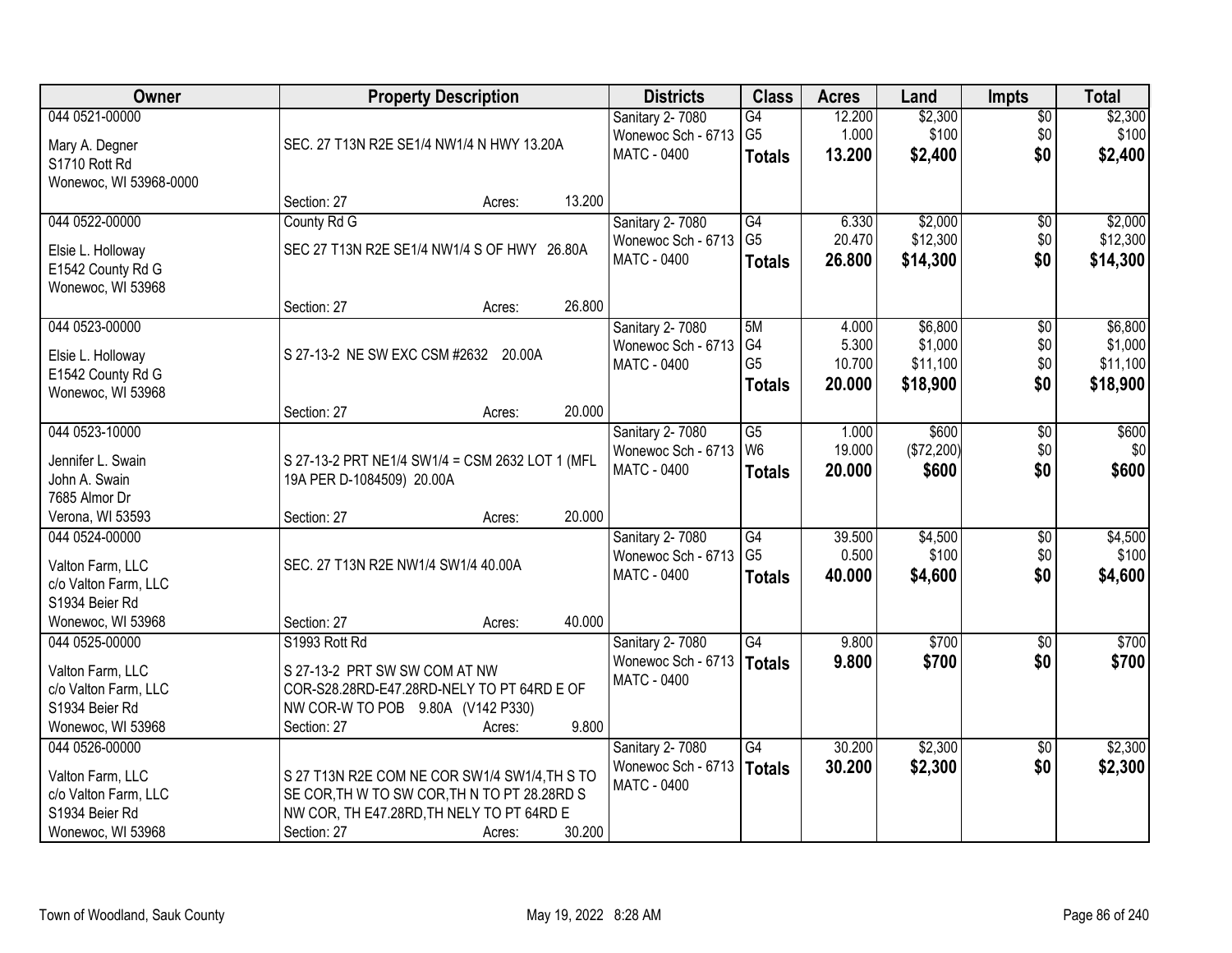| Owner                 |                                                 | <b>Property Description</b> |        | <b>Districts</b>   | <b>Class</b>    | <b>Acres</b> | Land     | <b>Impts</b>    | <b>Total</b> |
|-----------------------|-------------------------------------------------|-----------------------------|--------|--------------------|-----------------|--------------|----------|-----------------|--------------|
| 044 0527-00000        |                                                 |                             |        | Sanitary 2-7080    | 5M              | 15.800       | \$26,900 | $\overline{50}$ | \$26,900     |
| Barry L. Beier        | SEC. 27 T13N R2E SE1/4 SW1/4 40.00A             |                             |        | Wonewoc Sch - 6713 | G <sub>4</sub>  | 24.200       | \$4,900  | \$0             | \$4,900      |
| Nena L. Beier         |                                                 |                             |        | MATC - 0400        | <b>Totals</b>   | 40.000       | \$31,800 | \$0             | \$31,800     |
| S2190 Rock Point Ln   |                                                 |                             |        |                    |                 |              |          |                 |              |
| La Valle, WI 53941    | Section: 27                                     | Acres:                      | 40.000 |                    |                 |              |          |                 |              |
| 044 0528-00000        | E1649 County Rd G                               |                             |        | Sanitary 2-7080    | G4              | 35.500       | \$9,000  | $\overline{30}$ | \$9,000      |
|                       |                                                 |                             |        | Wonewoc Sch - 6713 | G <sub>5</sub>  | 2.500        | \$1,300  | \$0             | \$1,300      |
| Richard L. Bulin      | SEC 27-13-2 NE1/4 SE1/4 40.00A                  |                             |        | <b>MATC - 0400</b> | G7              | 2.000        | \$20,000 | \$79,200        | \$99,200     |
| Donnella Bulin        |                                                 |                             |        |                    | <b>Totals</b>   | 40.000       | \$30,300 | \$79,200        | \$109,500    |
| E1649 County Rd G     |                                                 |                             |        |                    |                 |              |          |                 |              |
| La Valle, WI 53941    | Section: 27                                     | Acres:                      | 40.000 |                    |                 |              |          |                 |              |
| 044 0529-00000        |                                                 |                             |        | Sanitary 2-7080    | 5M              | 9.000        | \$15,300 | \$0             | \$15,300     |
| Richard L. Bulin      | SEC. 27 T13N R2E NW1/4 SE1/4 40.00A             |                             |        | Wonewoc Sch - 6713 | G <sub>4</sub>  | 31.000       | \$8,700  | \$0             | \$8,700      |
| Donnella Bulin        |                                                 |                             |        | MATC - 0400        | <b>Totals</b>   | 40.000       | \$24,000 | \$0             | \$24,000     |
| E1649 County Rd G     |                                                 |                             |        |                    |                 |              |          |                 |              |
| La Valle, WI 53941    | Section: 27                                     | Acres:                      | 40.000 |                    |                 |              |          |                 |              |
| 044 0530-00000        |                                                 |                             |        | Sanitary 2-7080    | 5M              | 40.000       | \$68,000 | \$0             | \$68,000     |
|                       |                                                 |                             |        | Wonewoc Sch - 6713 | Totals          | 40.000       | \$68,000 | \$0             | \$68,000     |
| Richard L. Bulin      | SEC. 27 T13N R2E SW1/4 SE1/4 40.00A             |                             |        | MATC - 0400        |                 |              |          |                 |              |
| Donnella Bulin        |                                                 |                             |        |                    |                 |              |          |                 |              |
| E1649 County Rd G     |                                                 |                             |        |                    |                 |              |          |                 |              |
| La Valle, WI 53941    | Section: 27                                     | Acres:                      | 40.000 |                    |                 |              |          |                 |              |
| 044 0531-00000        |                                                 |                             |        | Sanitary 2-7080    | 5M              | 22.000       | \$37,400 | $\overline{30}$ | \$37,400     |
| Richard L. Bulin      | SEC. 27 T13N R2E SE1/4 SE1/4 40.00A             |                             |        | Wonewoc Sch - 6713 | G4              | 16.090       | \$4,800  | \$0             | \$4,800      |
| Donnella Bulin        |                                                 |                             |        | <b>MATC - 0400</b> | G <sub>5</sub>  | 1.910        | \$1,200  | \$0             | \$1,200      |
| E1649 County Rd G     |                                                 |                             |        |                    | <b>Totals</b>   | 40.000       | \$43,400 | \$0             | \$43,400     |
| La Valle, WI 53941    | Section: 27                                     | Acres:                      | 40.000 |                    |                 |              |          |                 |              |
| 044 0532-01000        |                                                 |                             |        | Sanitary 2-7080    | $\overline{G4}$ | 35.740       | \$9,600  | $\overline{50}$ | \$9,600      |
|                       |                                                 |                             |        | Wonewoc Sch - 6713 | <b>Totals</b>   | 35.740       | \$9,600  | \$0             | \$9,600      |
| Carl A. Rott          | S 28-13-2 NE1/4 NE1/4 EXC CSM 6804 35.74A M/L   |                             |        | MATC - 0400        |                 |              |          |                 |              |
| E1344 County Rd G     |                                                 |                             |        |                    |                 |              |          |                 |              |
| Wonewoc, WI 53968     |                                                 |                             |        |                    |                 |              |          |                 |              |
|                       | Section: 28                                     | Acres:                      | 35.740 |                    |                 |              |          |                 |              |
| 044 0532-10000        | E1260 County Rd G                               |                             |        | Sanitary 2-7080    | G4              | 2.710        | \$600    | $\overline{50}$ | \$600        |
| Bernard E. Rott       | S 28-13-2 PRT E1/2 NE1/4 = CSM 6804 LOT 1 4.71A |                             |        | Wonewoc Sch - 6713 | G7              | 2.000        | \$20,000 | \$61,500        | \$81,500     |
| PO Box 429            |                                                 |                             |        | MATC - 0400        | <b>Totals</b>   | 4.710        | \$20,600 | \$61,500        | \$82,100     |
| Dickeyville, WI 53808 |                                                 |                             |        |                    |                 |              |          |                 |              |
|                       | Section: 28                                     | Acres:                      | 4.710  |                    |                 |              |          |                 |              |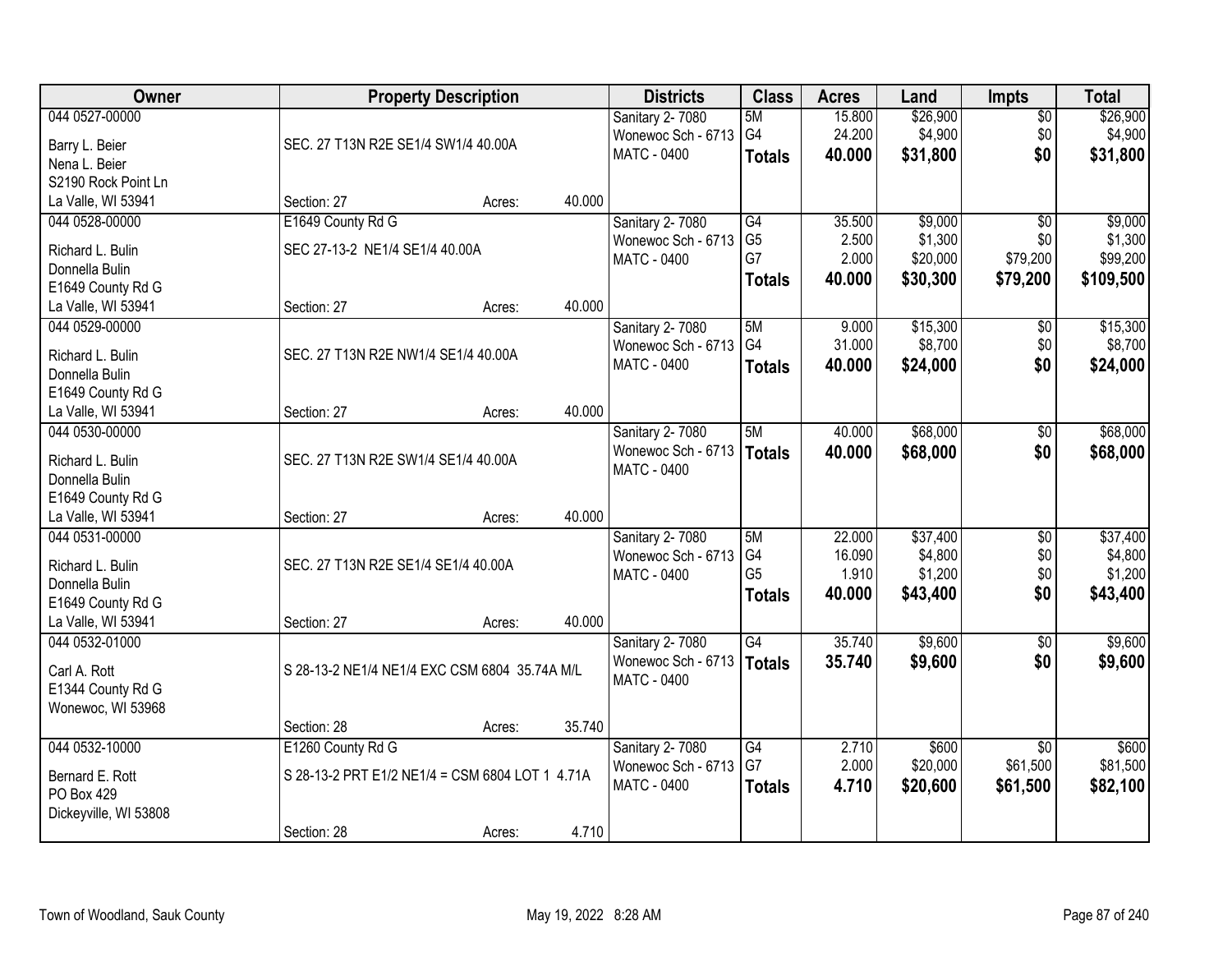| <b>Owner</b>                                                      | <b>Property Description</b>                                                            | <b>Districts</b>   | <b>Class</b>    | <b>Acres</b> | Land     | Impts           | <b>Total</b> |
|-------------------------------------------------------------------|----------------------------------------------------------------------------------------|--------------------|-----------------|--------------|----------|-----------------|--------------|
| 044 0533-00000                                                    | E1180 County Rd G                                                                      | Sanitary 2-7080    | 5M              | 1.000        | \$1,700  | $\overline{50}$ | \$1,700      |
| Michael A. Litty                                                  | S 28-13-2 PRT W1/2 NE1/4 = CSM #5346 LOT 1                                             | Wonewoc Sch - 6713 | G4              | 15.300       | \$4,400  | \$0             | \$4,400      |
| Valerie M. Litty                                                  | 20.00A                                                                                 | <b>MATC - 0400</b> | G <sub>5</sub>  | 1.700        | \$700    | \$0             | \$700        |
| E1180 County Rd G                                                 |                                                                                        |                    | G7              | 2.000        | \$20,000 | \$140,200       | \$160,200    |
| Wonewoc, WI 53968                                                 | 20.000<br>Section: 28<br>Acres:                                                        |                    | <b>Totals</b>   | 20.000       | \$26,800 | \$140,200       | \$167,000    |
| 044 0533-10000                                                    |                                                                                        | Sanitary 2-7080    | G4              | 1.800        | \$600    | $\overline{50}$ | \$600        |
|                                                                   |                                                                                        | Wonewoc Sch - 6713 | <b>Totals</b>   | 1.800        | \$600    | \$0             | \$600        |
|                                                                   | Sullivan Rott Revocable Living Trust et a S 28-13-2 THAT PRT NW NE LYING SWLY OF CTH G | <b>MATC - 0400</b> |                 |              |          |                 |              |
| c/o Sullivan Rott Revocable Living Trust   & N OF CTH EE 1.8A M/L |                                                                                        |                    |                 |              |          |                 |              |
| Et Al<br>1170 State Rd 128                                        | 1.800<br>Section: 28                                                                   |                    |                 |              |          |                 |              |
| Glenwood City, WI 54013                                           | Acres:                                                                                 |                    |                 |              |          |                 |              |
| 044 0533-20000                                                    | E1198 County Rd G                                                                      | Sanitary 2-7080    | 5M              | 5.000        | \$8,500  | $\overline{50}$ | \$8,500      |
|                                                                   |                                                                                        | Wonewoc Sch - 6713 | G <sub>1</sub>  | 0.500        | \$5,000  | \$8,500         | \$13,500     |
| Eli E. Gingerich                                                  | S 28-13-2 THAT PRT W1/2 NE1/4 LYING N OF CTH G                                         | <b>MATC - 0400</b> | G4              | 14.500       | \$3,800  | \$0             | \$3,800      |
| Regina D. Gingerich                                               | EXC CSM 5346 20.30A M/L                                                                |                    | G <sub>5</sub>  | 0.300        | \$300    | \$0             | \$300        |
| S1680 Farra Rd                                                    |                                                                                        |                    | <b>Totals</b>   | 20.300       | \$17,600 | \$8,500         | \$26,100     |
| La Valle, WI 53941                                                | 20.300<br>Section: 28<br>Acres:                                                        |                    |                 |              |          |                 |              |
| 044 0534-10000                                                    |                                                                                        | Sanitary 2-7080    | 5M              | 15.750       | \$26,800 | $\overline{50}$ | \$26,800     |
| Jesse Kruser                                                      | S 28-13-2 PRT SE1/4 NW1/4, SW1/4 NE1/4, NW1/4                                          | Wonewoc Sch - 6713 | G <sub>1</sub>  | 0.250        | \$2,500  | \$0             | \$2,500      |
| Cynthia Kruser                                                    | NE1/4 & SE1/4 NE1/4 COM W1/4 COR ? N88?48?13?E                                         | <b>MATC - 0400</b> | G4              | 43.900       | \$9,500  | \$0             | \$9,500      |
| N2284 Rausch Rd                                                   | 1271.90? ? N00?40?27?W 537.38? TO POB ?                                                |                    | G <sub>5</sub>  | 10.430       | \$4,900  | \$0             | \$4,900      |
| Lodi, WI 53555                                                    | 70.330<br>Section: 28<br>Acres:                                                        |                    | <b>Totals</b>   | 70.330       | \$43,700 | \$0             | \$43,700     |
| 044 0535-01000                                                    |                                                                                        | Sanitary 2-7080    | $\overline{G4}$ | 6.360        | \$1,700  | $\overline{50}$ | \$1,700      |
|                                                                   |                                                                                        | Wonewoc Sch - 6713 | G <sub>5</sub>  | 1.000        | \$100    | \$0             | \$100        |
| Carl A. Rott                                                      | S 28-13-2 THAT PRT SE1/4 NE1/4 N OF RD EXC CSM                                         | <b>MATC - 0400</b> | <b>Totals</b>   | 7.360        | \$1,800  | \$0             | \$1,800      |
| E1344 County Rd G                                                 | 6804 7.36A M/L                                                                         |                    |                 |              |          |                 |              |
| Wonewoc, WI 53968                                                 |                                                                                        |                    |                 |              |          |                 |              |
|                                                                   | 7.360<br>Section: 28<br>Acres:                                                         |                    |                 |              |          |                 |              |
| 044 0537-00000                                                    | County Rd G                                                                            | Sanitary 2-7080    | $\overline{G4}$ | 17.850       | \$2,500  | $\overline{50}$ | \$2,500      |
| Carl A. Rott                                                      | SEC. 28 T13N R2E E 49RD SE1/4 NE1/4 S HWY 18.85A                                       | Wonewoc Sch - 6713 | G <sub>5</sub>  | 1.000        | \$100    | \$0             | \$100        |
| Dennis M. Rott                                                    |                                                                                        | <b>MATC - 0400</b> | <b>Totals</b>   | 18.850       | \$2,600  | \$0             | \$2,600      |
| E1344 County Rd G                                                 |                                                                                        |                    |                 |              |          |                 |              |
| Wonewoc, WI 53968                                                 | 18.850<br>Section: 28<br>Acres:                                                        |                    |                 |              |          |                 |              |
| 044 0538-00000                                                    | E1060 County Rd EE                                                                     | Sanitary 2-7080    | G4              | 22.100       | \$3,300  | $\overline{50}$ | \$3,300      |
|                                                                   |                                                                                        | Wonewoc Sch - 6713 | G <sub>5</sub>  | 1.000        | \$100    | \$0             | \$100        |
| Benny Yoder Lc et al                                              | S 28-13-2 NE1/4 NW1/4 EXC NELY OF CTH G (S/LE                                          | MATC - 0400        | G7              | 3.000        | \$30,000 | \$138,000       | \$168,000    |
| E1064 County Rd Ee                                                | OF GLEN & ANNA YODER PER D-1105906) 26.10A                                             |                    | <b>Totals</b>   | 26.100       | \$33,400 | \$138,000       | \$171,400    |
| Wonewoc, WI 53968                                                 | M/L                                                                                    |                    |                 |              |          |                 |              |
|                                                                   | 26.100<br>Section: 28<br>Acres:                                                        |                    |                 |              |          |                 |              |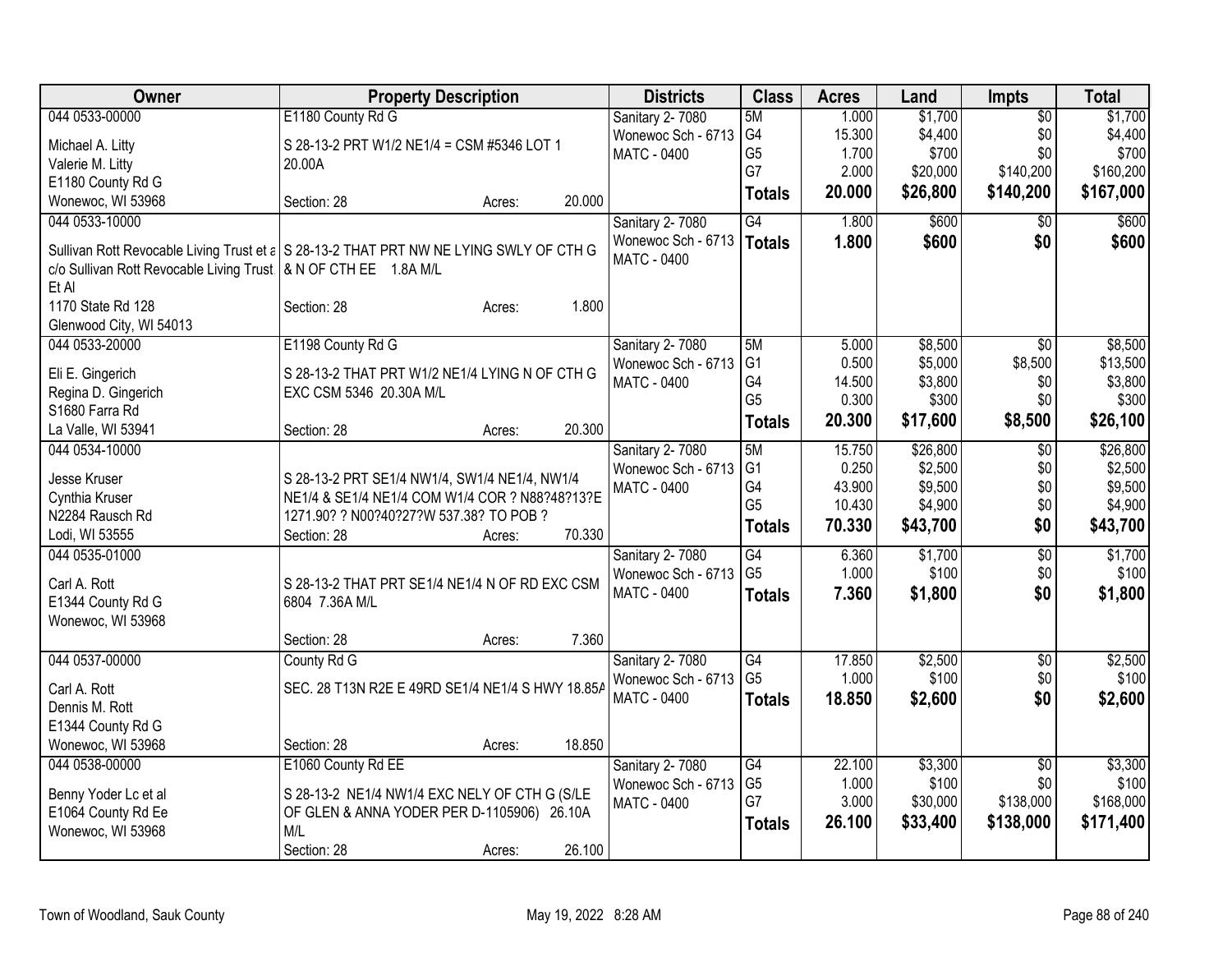| Owner                       | <b>Property Description</b>                      | <b>Districts</b>       | <b>Class</b>    | <b>Acres</b> | Land       | Impts           | <b>Total</b>    |
|-----------------------------|--------------------------------------------------|------------------------|-----------------|--------------|------------|-----------------|-----------------|
| 044 0538-10000              | County Rd G                                      | Sanitary 2-7080        | $\overline{G5}$ | 7.900        | \$4,800    | $\overline{50}$ | \$4,800         |
| Russell J. Niesen           | S 28-13-2 THAT PRT NE NW NELY OF CTH G 13.9A     | Wonewoc Sch - 6713     | W <sub>8</sub>  | 6.000        | (\$22,800) | \$0             | \$0             |
| Bonnie J. Niesen            | M\L (MFL 6A PER D-652849)                        | <b>MATC - 0400</b>     | <b>Totals</b>   | 13.900       | \$4,800    | \$0             | \$4,800         |
| PO Box 216                  |                                                  |                        |                 |              |            |                 |                 |
| Morrisonville, WI 53571     | 13.900<br>Section: 28<br>Acres:                  |                        |                 |              |            |                 |                 |
| 044 0539-00000              |                                                  | Sanitary 2-7080        | 5M              | 9.250        | \$15,800   | $\overline{50}$ | \$15,800        |
|                             |                                                  | Wonewoc Sch - 6713     | G4              | 14.000       | \$1,100    | \$0             | \$1,100         |
| Benny Yoder Lc et al        | S 28-13-2 PRT NW1/4 NW1/4 COM AT PT 40RD N SW    | <b>MATC - 0400</b>     | <b>Totals</b>   | 23.250       | \$16,900   | \$0             | \$16,900        |
| E1064 County Rd Ee          | COR SD 1/4 1/4 - N TO NW COR - E TO NE COR - S   |                        |                 |              |            |                 |                 |
| Wonewoc, WI 53968           | 53RD - NWLY ALONG TOP RIDGE TO POB 23.25A        |                        |                 |              |            |                 |                 |
|                             | 23.250<br>Section: 28<br>Acres:                  |                        |                 |              |            |                 |                 |
| 044 0540-00000              |                                                  | Sanitary 2-7080        | 5M              | 8.750        | \$14,900   | \$0             | \$14,900        |
| Jesse Cox Jr                | S 28-13-2 PRT NW1/4 NW1/4 COM SW COR SD 1/4 1/   | Wonewoc Sch - 6713     | G <sub>4</sub>  | 8.000        | \$2,100    | \$0             | \$2,100         |
| Annabelle Cox               | - E TO SE COR - N 27RD - NWLY ALG TOP RIDGE TO   | <b>MATC - 0400</b>     | <b>Totals</b>   | 16.750       | \$17,000   | \$0             | \$17,000        |
| 408 Seminole Ct             | W SEC LI - S 40RD TO POB 16.75A M/L              |                        |                 |              |            |                 |                 |
| Janesville, WI 53545        | 16.750<br>Section: 28<br>Acres:                  |                        |                 |              |            |                 |                 |
| 044 0541-00000              | E1040 County Rd EE                               | Sanitary 2-7080        | 5M              | 3.400        | \$5,800    | $\sqrt{6}$      | \$5,800         |
|                             |                                                  | Wonewoc Sch - 6713     | G <sub>1</sub>  | 2.000        | \$21,000   | \$32,600        | \$53,600        |
| Jesse Cox Jr                | S 28-13-2 N1/4 SW1/4 NW1/4 & PRT SE1/4 NW1/4 LY  | <b>MATC - 0400</b>     | G4              | 5.600        | \$1,500    | \$0             | \$1,500         |
| Annabelle Cox               | NW OF CTH "EE" 11.00A M\L                        |                        | <b>Totals</b>   | 11.000       | \$28,300   | \$32,600        | \$60,900        |
| 408 Seminole Ct             |                                                  |                        |                 |              |            |                 |                 |
| Janesville, WI 53545        | 11.000<br>Section: 28<br>Acres:                  |                        |                 |              |            |                 |                 |
| 044 0542-00000              |                                                  | Sanitary 2-7080        | 5M              | 1.160        | \$2,000    | \$0             | \$2,000         |
| Robert M. Derks             | S 28-13-2 S30A SW NW EXC N17 3/4RD OF E9RD &     | Wonewoc Sch - 6713     | G4              | 19.300       | \$5,100    | \$0             | \$5,100         |
| Joanne D. Derks             | EXC S165' OF W171' & EXC COM SWCOR-E559'         | <b>MATC - 0400</b>     | G <sub>5</sub>  | 0.900        | \$100      | \$0             | \$100           |
| 2395 W Washington St 106    | -N165'-E264'-S165'-W264' TO POB 27.36A (MFL PER  |                        | W <sub>6</sub>  | 6.000        | (\$10,200) | \$0             | \$0             |
| West Bend, WI 53095         | Section: 28<br>27.360<br>Acres:                  |                        | <b>Totals</b>   | 27.360       | \$7,200    | \$0             | \$7,200         |
| 044 0543-00000              | S1895 Landsinger Rd                              | Sanitary 2-7080        | G1              | 1.000        | \$10,000   | \$71,200        | \$81,200        |
|                             |                                                  | Wonewoc Sch - 6713     | <b>Totals</b>   | 1.000        | \$10,000   | \$71,200        | \$81,200        |
| Robert A. Harrison Le et al | S 28-13-2 PRT SW1/4 NW1/4 COM 559' E OF SW COR   | <b>MATC - 0400</b>     |                 |              |            |                 |                 |
| c/o Robert A. Harrison      | - N 165' - E 264' - S 165' - W 264' TO POB (S/LE |                        |                 |              |            |                 |                 |
| S1895 Landsinger            | ROBERT A & JEAN M HARRISON PER D-1169981)        |                        |                 |              |            |                 |                 |
| Wonewoc, WI 53968           | 1.000<br>Section: 28<br>Acres:                   |                        |                 |              |            |                 |                 |
| 044 0544-00000              | $4th$ St                                         | <b>Sanitary 2-7080</b> | X4              | 0.640        | \$0        | $\overline{50}$ | $\overline{50}$ |
| Valton Cemetery Assoc       | SEC. 28 T13N R2E S 165'OF W 171'OF SW1/4 NW1/4   | Wonewoc Sch - 6713     | <b>Totals</b>   | 0.640        | \$0        | \$0             | \$0             |
| 4th St                      | .64A                                             | <b>MATC - 0400</b>     |                 |              |            |                 |                 |
| Wonewoc, WI 53968           |                                                  |                        |                 |              |            |                 |                 |
|                             | 0.640<br>Section: 28<br>Acres:                   |                        |                 |              |            |                 |                 |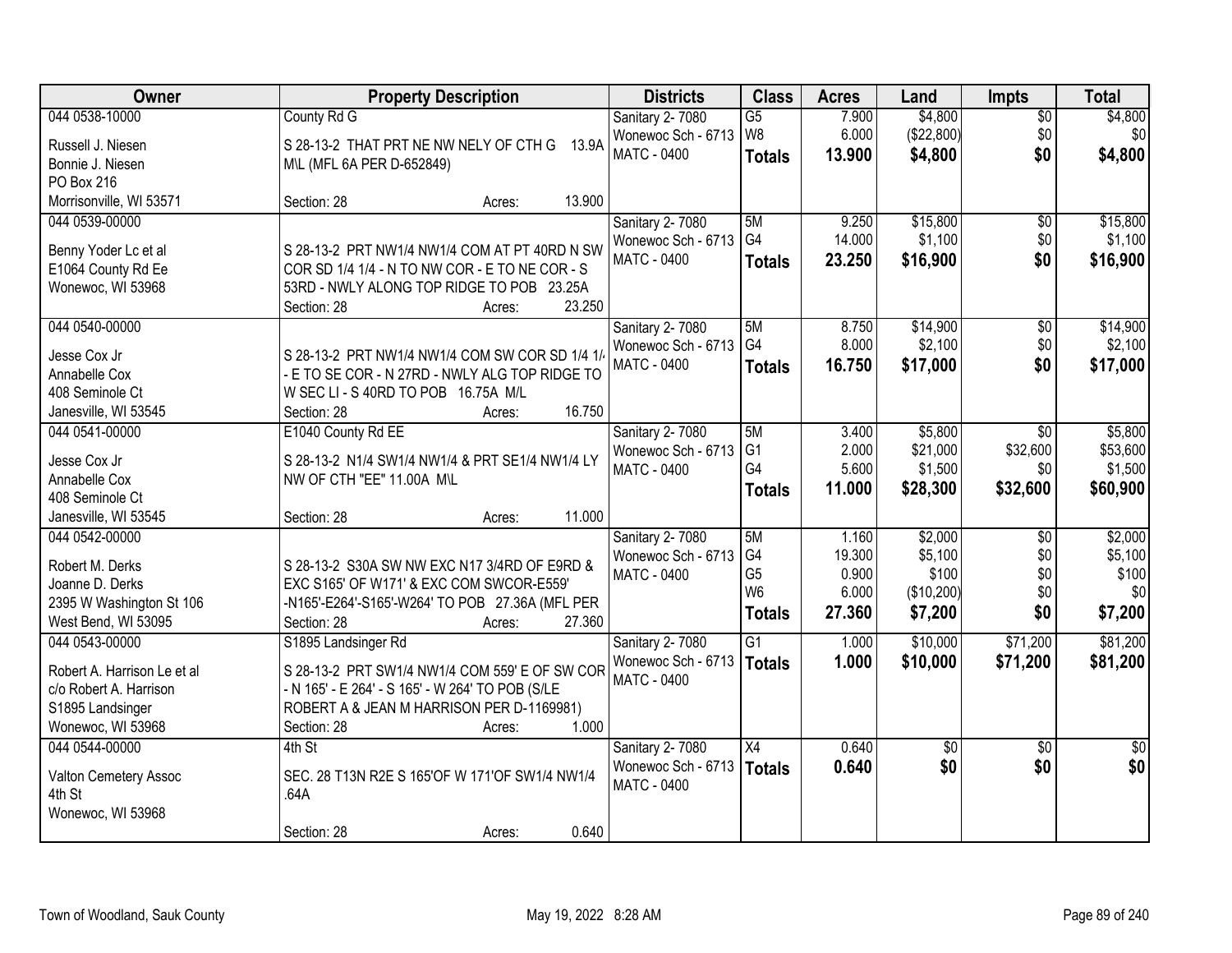| Owner                  | <b>Property Description</b>                      | <b>Districts</b>                  | <b>Class</b>          | <b>Acres</b>   | Land                | <b>Impts</b>    | <b>Total</b> |
|------------------------|--------------------------------------------------|-----------------------------------|-----------------------|----------------|---------------------|-----------------|--------------|
| 044 0545-00000         | E1030 County Rd EE                               | Sanitary 2-7080                   | $\overline{G1}$       | 1.000          | \$10,000            | \$76,500        | \$86,500     |
| Jason Miller           | S 28-13-2 N17 3/4RD OF E9RD OF S30A OF SW NW     | Wonewoc Sch - 6713                | Totals                | 1.000          | \$10,000            | \$76,500        | \$86,500     |
| E1030 County Rd Ee     | 1.00A                                            | <b>MATC - 0400</b>                |                       |                |                     |                 |              |
| Wonewoc, WI 53968      |                                                  |                                   |                       |                |                     |                 |              |
|                        | 1.000<br>Section: 28<br>Acres:                   |                                   |                       |                |                     |                 |              |
| 044 0547-00000         | E1005 County Rd EE                               | Sanitary 2-7080                   | G4                    | 48.310         | \$11,400            | $\overline{50}$ | \$11,400     |
| Caleb B. Vande Hei     | S 28-13-2 NE SW & PRT SE NW COM ON ELI SE NW     | Wonewoc Sch - 6713                | G <sub>5</sub>        | 2.420          | \$1,200             | \$0             | \$1,200      |
| E1005 County Rd Ee     | S0?28'9"E 2132.64' FRM N1/4COR-S0?28'9"E 499.56' | <b>MATC - 0400</b>                | G7                    | 3.000          | \$30,000            | \$74,000        | \$104,000    |
| Wonewoc, WI 53968      | TO SECOR-S88?48'13"W 1271.9' TO                  |                                   | <b>Totals</b>         | 53.730         | \$42,600            | \$74,000        | \$116,600    |
|                        | 53.730<br>Section: 28<br>Acres:                  |                                   |                       |                |                     |                 |              |
| 044 0548-00000         | S1950 Landsinger Rd                              | Sanitary 2-7080                   | G1                    | 2.000          | \$21,000            | \$194,500       | \$215,500    |
| Timothy A. Novy        | S 28-13-2 E1/2 NW1/4 SW1/4 EXC PLATTED AREA &    | Wonewoc Sch - 6713                | G <sub>4</sub>        | 8.550          | \$2,200             | \$0             | \$2,200      |
| Jillian G. Novy        | EXC W 1RD S SD PLAT 18.58A M/L                   | MATC - 0400                       | G <sub>5</sub>        | 8.030          | \$3,200             | \$0             | \$3,200      |
| S1950 Landsinger Rd    |                                                  |                                   | <b>Totals</b>         | 18.580         | \$26,400            | \$194,500       | \$220,900    |
| Wonewoc, WI 53968      | 18.580<br>Section: 28<br>Acres:                  |                                   |                       |                |                     |                 |              |
| 044 0549-00000         | <b>Painted Forest Dr</b>                         | Sanitary 2-7080                   | G4                    | 1.575          | \$400               | \$0             | \$400        |
| Irene L. Hiner         | S 28-13-2 PRT NW SW BEING E2/5 OUTLOT 2          | Wonewoc Sch - 6713                | G <sub>5</sub>        | 0.415          | \$100               | \$0             | \$100        |
| c/o Irene L. Hiner     | MILLER'S ADD TO VILLAGE OF VALTON & ADJ N1/2     | <b>MATC - 0400</b>                | <b>Totals</b>         | 1.990          | \$500               | \$0             | \$500        |
| E940 Painted Forest Dr | VAC ST PER D-1047855                             |                                   |                       |                |                     |                 |              |
| Wonewoc, WI 53968      | 1.990<br>Section: 28<br>Acres:                   |                                   |                       |                |                     |                 |              |
| 044 0550-00000         |                                                  | Sanitary 2-7080                   | $\overline{G4}$       | 3.230          | \$800               | $\overline{30}$ | \$800        |
|                        |                                                  | Wonewoc Sch - 6713                | Totals                | 3.230          | \$800               | \$0             | \$800        |
| Terry W. Woirol        | S 28-13-2 PRT NW SW BEING W3/5 OUTLOT 2          | MATC - 0400                       |                       |                |                     |                 |              |
| Lori L. Woirol         | MILLER'S ADD TO VILLAGE OF VALTON & ADJ N1/2     |                                   |                       |                |                     |                 |              |
| S1931 4th St           | VAC ST PER D-1047855 3.23A                       |                                   |                       |                |                     |                 |              |
| Wonewoc, WI 53968      | Section: 28<br>3.230<br>Acres:                   |                                   |                       |                |                     |                 |              |
| 044 0552-00000         | E921 County Rd EE                                | Sanitary 2-7080                   | $\overline{G1}$<br>G4 | 1.000<br>3.220 | \$10,000<br>\$1,000 | \$3,500         | \$13,500     |
| Kevin N. Burton        | S 28-13-2 PRT NW SW BEING OUTLOT 1 OF            | Wonewoc Sch - 6713<br>MATC - 0400 |                       |                |                     | \$0             | \$1,000      |
| Roger V. Charlier      | MILLER'S ADD TO VILLAGE OF VALTON EXC N 6 RD     |                                   | <b>Totals</b>         | 4.220          | \$11,000            | \$3,500         | \$14,500     |
| E921 County Rd Ee      | OF W 2 RD 4.22A M/L                              |                                   |                       |                |                     |                 |              |
| Wonewoc, WI 53968      | 4.220<br>Section: 28<br>Acres:                   |                                   |                       |                |                     |                 |              |
| 044 0553-00000         |                                                  | Sanitary 2-7080                   | G4                    | 9.500          | \$2,700             | $\overline{50}$ | \$2,700      |
| Timothy A. Novy        | S 28-13-2 NE1/4 SW1/4 SW1/4 EXC W 1RD 9.75A M/L  | Wonewoc Sch - 6713                | G <sub>5</sub>        | 0.250          | \$100               | \$0             | \$100        |
| Jillian G. Novy        |                                                  | MATC - 0400                       | <b>Totals</b>         | 9.750          | \$2,800             | \$0             | \$2,800      |
| S1950 Landsinger Rd    |                                                  |                                   |                       |                |                     |                 |              |
| Wonewoc, WI 53968      | 9.750<br>Section: 28<br>Acres:                   |                                   |                       |                |                     |                 |              |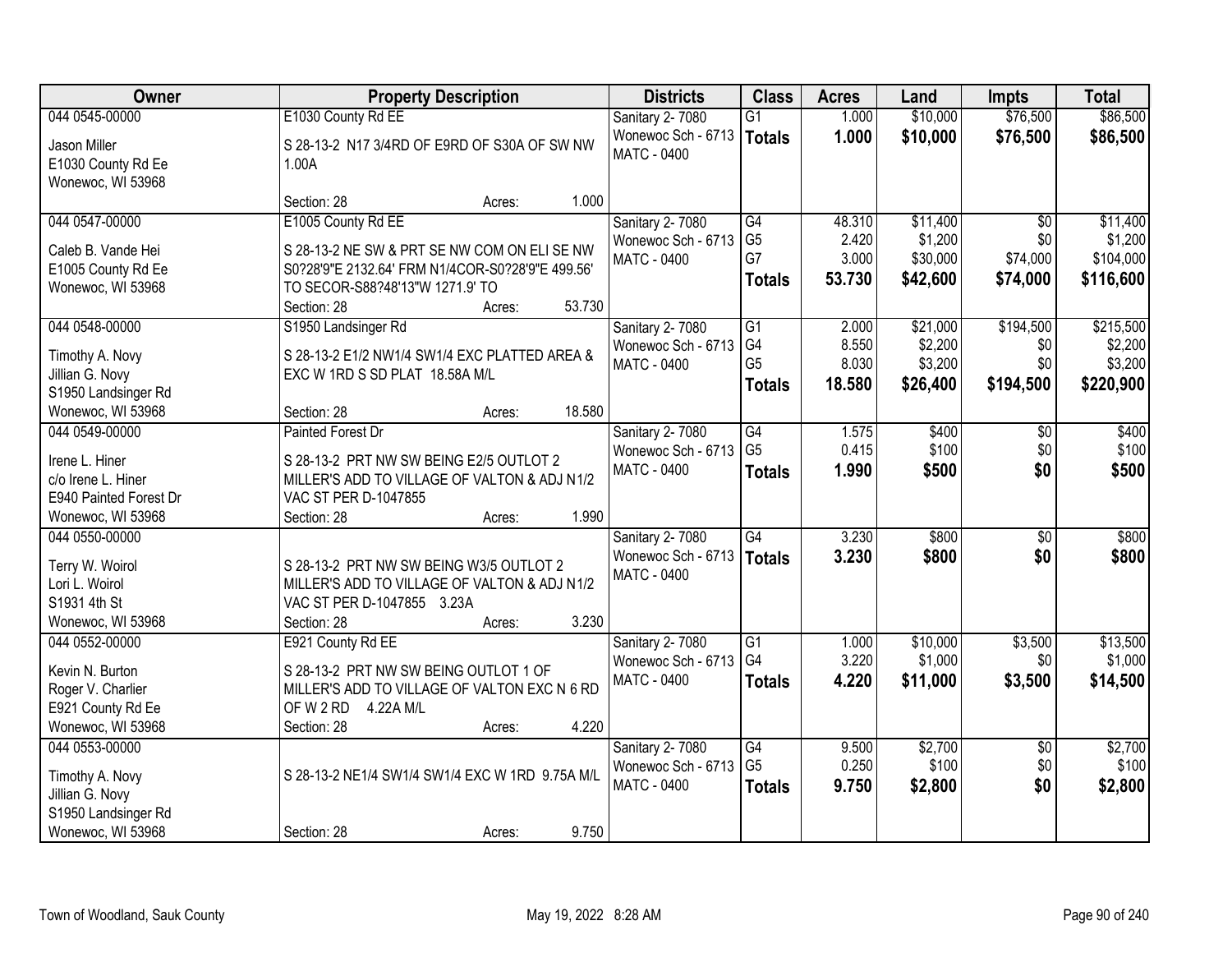| Owner                               | <b>Property Description</b>                     |        |        | <b>Districts</b>                  | <b>Class</b>    | <b>Acres</b> | Land     | <b>Impts</b>    | <b>Total</b> |
|-------------------------------------|-------------------------------------------------|--------|--------|-----------------------------------|-----------------|--------------|----------|-----------------|--------------|
| 044 0554-00000                      |                                                 |        |        | Sanitary 2-7080                   | 5M              | 4.300        | \$7,300  | $\overline{50}$ | \$7,300      |
| Kevin N. Burton                     | S 28-13-2 W1/2 SW SW & W1RD NE1/4 SW1/4 SW1/4   |        |        | Wonewoc Sch - 6713                | G4              | 6.920        | \$2,000  | \$0             | \$2,000      |
| Roger V. Charlier                   | 19.74A M/L                                      |        |        | MATC - 0400                       | G <sub>5</sub>  | 8.520        | \$5,100  | \$0             | \$5,100      |
| E921 County Rd Ee                   |                                                 |        |        |                                   | <b>Totals</b>   | 19.740       | \$14,400 | \$0             | \$14,400     |
| Wonewoc, WI 53968                   | Section: 28                                     | Acres: | 19.740 |                                   |                 |              |          |                 |              |
| 044 0555-00000                      | S2087 Beier Rd                                  |        |        | Sanitary 2-7080                   | $\overline{G1}$ | 3.000        | \$31,500 | \$36,500        | \$68,000     |
|                                     |                                                 |        |        | Wonewoc Sch - 6713                | G <sub>5</sub>  | 7.000        | \$5,700  | \$0             | \$5,700      |
| John L. Weldy Jr                    | S 28-13-2 SE1/4 SW1/4 SW1/4 10.00A              |        |        | <b>MATC - 0400</b>                | <b>Totals</b>   | 10.000       | \$37,200 | \$36,500        | \$73,700     |
| Jodi L. Weldy<br>S2087 Beier Rd     |                                                 |        |        |                                   |                 |              |          |                 |              |
| Wonewoc, WI 53968                   | Section: 28                                     | Acres: | 10.000 |                                   |                 |              |          |                 |              |
| 044 0556-00000                      | S1934 Beier Rd                                  |        |        | <b>Sanitary 2-7080</b>            | G4              | 38.007       | \$3,400  | $\sqrt{50}$     | \$3,400      |
|                                     |                                                 |        |        | Wonewoc Sch - 6713                | G <sub>5</sub>  | 1.000        | \$100    | \$0             | \$100        |
| Valton Farm, LLC                    | SEC. 28 T13N R2E SE1/4 SW1/4 40.00A             |        |        | MATC - 0400                       | G7              | 0.993        | \$9,900  | \$28,400        | \$38,300     |
| c/o Valton Farm, LLC                |                                                 |        |        |                                   | <b>Totals</b>   | 40.000       | \$13,400 | \$28,400        | \$41,800     |
| S1934 Beier Rd                      |                                                 |        |        |                                   |                 |              |          |                 |              |
| Wonewoc, WI 53968                   | Section: 28                                     | Acres: | 40.000 |                                   |                 |              |          |                 |              |
| 044 0557-00000                      |                                                 |        |        | Sanitary 2-7080                   | G4              | 40.000       | \$6,100  | \$0             | \$6,100      |
| Valton Farm, LLC                    | SEC. 28 T13N R2E NE1/4 SE1/4 40.00A             |        |        | Wonewoc Sch - 6713                | Totals          | 40.000       | \$6,100  | \$0             | \$6,100      |
| c/o Valton Farm, LLC                |                                                 |        |        | MATC - 0400                       |                 |              |          |                 |              |
| S1934 Beier Rd                      |                                                 |        |        |                                   |                 |              |          |                 |              |
| Wonewoc, WI 53968                   | Section: 28                                     | Acres: | 40.000 |                                   |                 |              |          |                 |              |
| 044 0558-00000                      |                                                 |        |        | Sanitary 2-7080                   | $\overline{G4}$ | 40.000       | \$4,700  | \$0             | \$4,700      |
|                                     |                                                 |        |        | Wonewoc Sch - 6713                | Totals          | 40.000       | \$4,700  | \$0             | \$4,700      |
| Valton Farm, LLC                    | SEC. 28 T13N R2E NW1/4 SE1/4 40.00A             |        |        | <b>MATC - 0400</b>                |                 |              |          |                 |              |
| c/o Valton Farm, LLC                |                                                 |        |        |                                   |                 |              |          |                 |              |
| S1934 Beier Rd<br>Wonewoc, WI 53968 |                                                 |        | 40.000 |                                   |                 |              |          |                 |              |
| 044 0559-00000                      | Section: 28                                     | Acres: |        |                                   | $\overline{G4}$ | 40.000       | \$8,500  |                 | \$8,500      |
|                                     |                                                 |        |        | Sanitary 2-7080                   |                 |              |          | $\overline{60}$ |              |
| Valton Farm, LLC                    | SEC. 28 T13N R2E SW1/4 SE1/4 40.00A (W/EASE PEF |        |        | Wonewoc Sch - 6713<br>MATC - 0400 | Totals          | 40.000       | \$8,500  | \$0             | \$8,500      |
| c/o Valton Farm, LLC                | D-1050363)                                      |        |        |                                   |                 |              |          |                 |              |
| S1934 Beier Rd                      |                                                 |        |        |                                   |                 |              |          |                 |              |
| Wonewoc, WI 53968                   | Section: 28                                     | Acres: | 40.000 |                                   |                 |              |          |                 |              |
| 044 0560-00000                      |                                                 |        |        | Sanitary 2-7080                   | G4              | 40.000       | \$7,100  | \$0             | \$7,100      |
| Valton Farm, LLC                    | SEC. 28 T13N R2E SE1/4 SE1/4 40.00A             |        |        | Wonewoc Sch - 6713                | Totals          | 40.000       | \$7,100  | \$0             | \$7,100      |
| c/o Valton Farm, LLC                |                                                 |        |        | MATC - 0400                       |                 |              |          |                 |              |
| S1934 Beier Rd                      |                                                 |        |        |                                   |                 |              |          |                 |              |
| Wonewoc, WI 53968                   | Section: 28                                     | Acres: | 40.000 |                                   |                 |              |          |                 |              |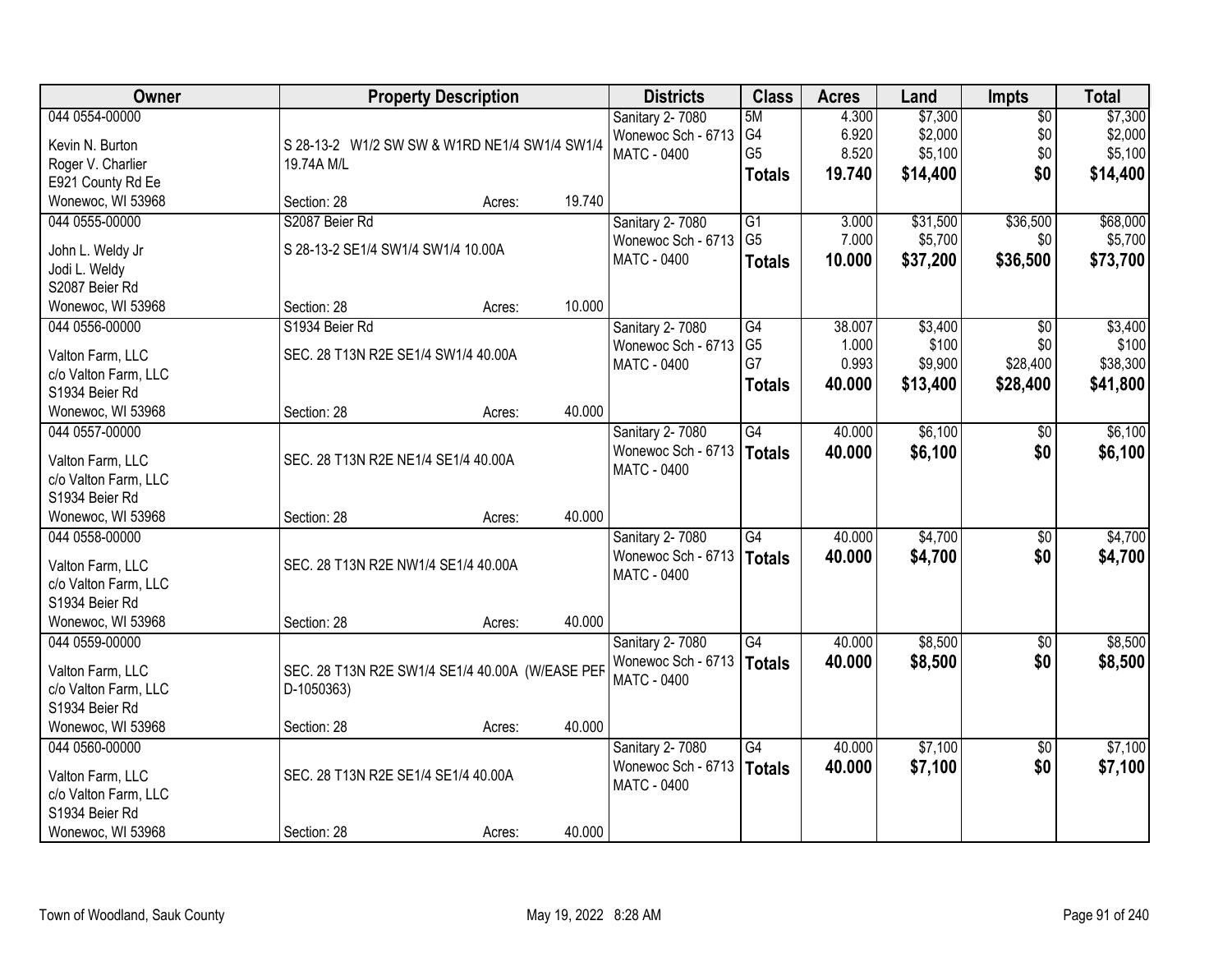| Owner                            | <b>Property Description</b>                      | <b>Districts</b>                             | <b>Class</b>    | <b>Acres</b> | Land       | <b>Impts</b>    | <b>Total</b> |
|----------------------------------|--------------------------------------------------|----------------------------------------------|-----------------|--------------|------------|-----------------|--------------|
| 044 0561-00000                   | Mortimer Rd                                      | Sanitary 2-7080                              | 5M              | 17.700       | \$30,100   | $\overline{50}$ | \$30,100     |
| Benny Yoder Lc et al             | S 29-13-2 NE1/4 NE1/4 EXC E 20RD OF S 40RD       | Wonewoc Sch - 6713                           | G4              | 16.300       | \$3,100    | \$0             | \$3,100      |
| E1064 County Rd Ee               | 35.00A M/L                                       | <b>MATC - 0400</b>                           | G <sub>5</sub>  | 1.000        | \$100      | \$0             | \$100        |
| Wonewoc, WI 53968                |                                                  |                                              | <b>Totals</b>   | 35.000       | \$33,300   | \$0             | \$33,300     |
|                                  | 35.000<br>Section: 29<br>Acres:                  |                                              |                 |              |            |                 |              |
| 044 0562-00000                   |                                                  | <b>Sanitary 2-7080</b>                       | 5M              | 4.700        | \$8,000    | $\overline{50}$ | \$8,000      |
|                                  |                                                  | Wonewoc Sch - 6713                           | G4              | 0.300        | \$100      | \$0             | \$100        |
| Jesse Cox Jr                     | S 29-13-2 PRT NE1/4 NE1/4 E 20RD OF S 40RD       | MATC - 0400                                  | <b>Totals</b>   | 5.000        | \$8,100    | \$0             | \$8,100      |
| Annabelle Cox<br>408 Seminole Ct | 5.00A M/L                                        |                                              |                 |              |            |                 |              |
| Janesville, WI 53545             | 5.000<br>Section: 29                             |                                              |                 |              |            |                 |              |
| 044 0563-00000                   | Acres:<br>E777 Mortimer Rd                       |                                              | 5M              | 8.000        | \$15,200   | $\sqrt{6}$      | \$15,200     |
|                                  |                                                  | <b>Sanitary 2-7080</b><br>Wonewoc Sch - 6713 | G <sub>4</sub>  | 31.000       | \$3,500    | \$0             | \$3,500      |
| Patrick T. Shore                 | S 29-13-2 NW NE 40.00                            | <b>MATC - 0400</b>                           | G7              | 1.000        | \$10,000   | \$59,300        | \$69,300     |
| Mary K. Shore                    |                                                  |                                              |                 | 40.000       |            |                 |              |
| E18838 County Rd Q               |                                                  |                                              | <b>Totals</b>   |              | \$28,700   | \$59,300        | \$88,000     |
| Wonewoc, WI 53968                | 40.000<br>Section: 29<br>Acres:                  |                                              |                 |              |            |                 |              |
| 044 0564-00000                   |                                                  | Sanitary 2-7080                              | 5M              | 3.000        | \$4,500    | \$0             | \$4,500      |
| Robert M. Derks                  | SEC. 29 T13N R2E SW1/4 NE1/4 40.00A (MFL PER     | Wonewoc Sch - 6713                           | G4              | 20.000       | \$4,400    | \$0             | \$4,400      |
| Joanne D. Derks                  | D-1227683)                                       | MATC - 0400                                  | W <sub>6</sub>  | 17.000       | (\$28,900) | \$0             | \$0          |
| 2395 W Washington St 106         |                                                  |                                              | <b>Totals</b>   | 40.000       | \$8,900    | \$0             | \$8,900      |
| West Bend, WI 53095              | 40.000<br>Section: 29<br>Acres:                  |                                              |                 |              |            |                 |              |
| 044 0565-00000                   |                                                  | Sanitary 2-7080                              | $\overline{G6}$ | 2.500        | \$8,500    | \$0             | \$8,500      |
|                                  |                                                  | Wonewoc Sch - 6713                           |                 | 2.500        | \$8,500    |                 |              |
| Jesse Cox Jr                     | S 29-13-2 PRT SE1/4 NE1/4 N 20RD OF E 20RD       | MATC - 0400                                  | Totals          |              |            | \$0             | \$8,500      |
| Annabelle Cox                    | 2.50A M/L                                        |                                              |                 |              |            |                 |              |
| 408 Seminole Ct                  |                                                  |                                              |                 |              |            |                 |              |
| Janesville, WI 53545             | 2.500<br>Section: 29<br>Acres:                   |                                              |                 |              |            |                 |              |
| 044 0566-00000                   |                                                  | Sanitary 2-7080                              | G4              | 12.000       | \$2,300    | $\overline{$0}$ | \$2,300      |
| Robert M. Derks                  | S 29 T13N R2E 26.00A E30A OF SE1/4 NE1/4 EXC     | Wonewoc Sch - 6713                           | W <sub>6</sub>  | 14.000       | (\$23,800) | \$0             | \$0          |
| Joanne D. Derks                  | N20RD OF E20RD & EXC COM IN NW COR LOT 6 BLK     | MATC - 0400                                  | <b>Totals</b>   | 26.000       | \$2,300    | \$0             | \$2,300      |
| 2395 W Washington St 106         | 14 VIL OF VALTON(ORIG PLAT)THN26 2/3RD, TH       |                                              |                 |              |            |                 |              |
| West Bend, WI 53095              | 26.000<br>Section: 29<br>Acres:                  |                                              |                 |              |            |                 |              |
| 044 0567-00000                   | Painted Forest Dr                                | Sanitary 2-7080                              | G1              | 1.000        | \$10,000   | $\overline{50}$ | \$10,000     |
|                                  |                                                  | Wonewoc Sch - 6713                           | <b>Totals</b>   | 1.000        | \$10,000   | \$0             | \$10,000     |
| Dennis A. Anderson               | SEC 29 T13N R2E PRT SE1/4 NE1/4 COM AT NW COR    | <b>MATC - 0400</b>                           |                 |              |            |                 |              |
| Lealon M. Anderson               | LT 6 BLK 14 ORIG PLAT VALTON, TH N 26 2/3 RD, TH |                                              |                 |              |            |                 |              |
| PO Box 1203                      | E 6RD, TH S 26 2/3RD, TH W 6RD TO BEG V 166-P416 |                                              |                 |              |            |                 |              |
| Hawthorne, NV 89415              | 1.000<br>Section: 29<br>Acres:                   |                                              |                 |              |            |                 |              |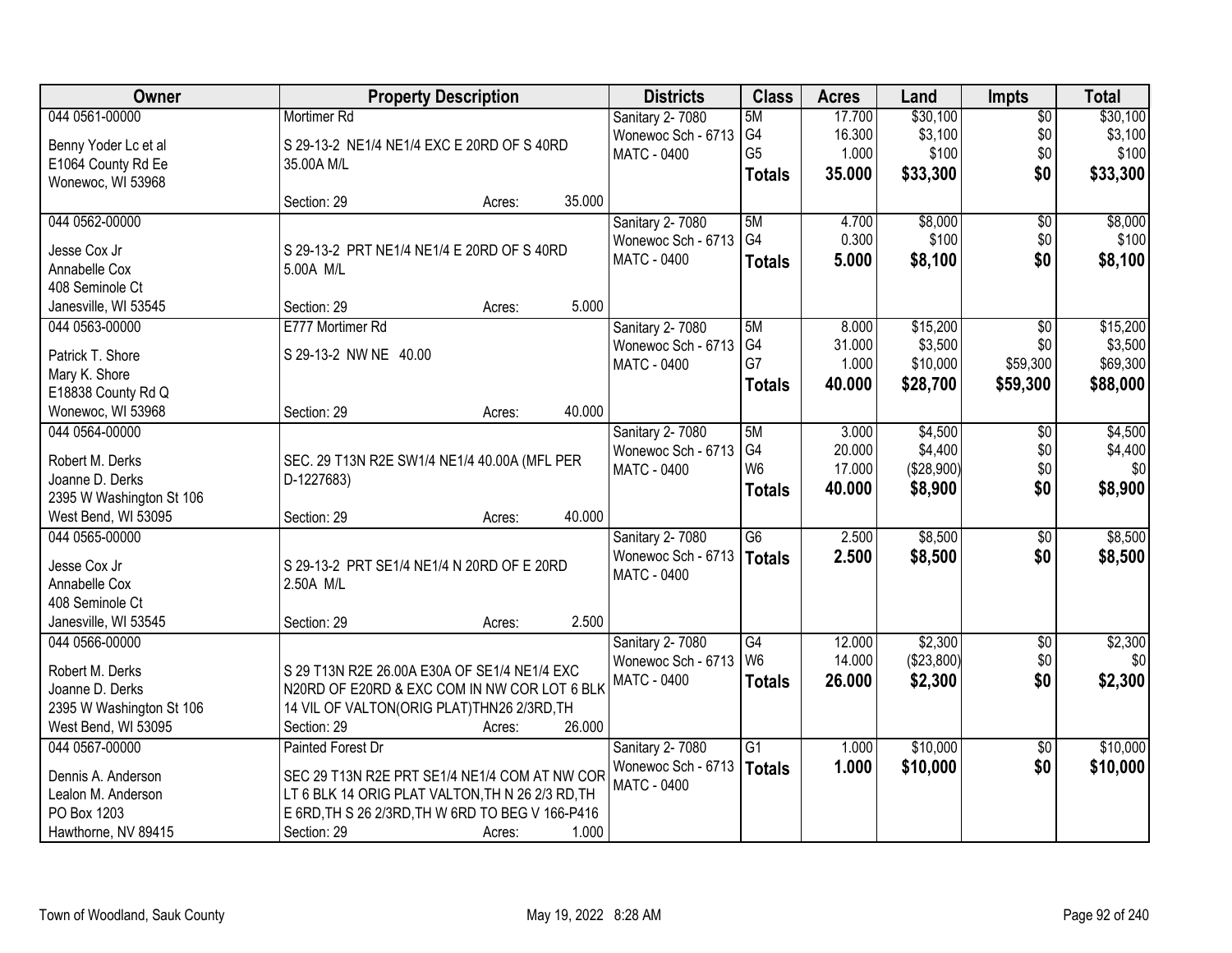| Owner                               | <b>Property Description</b>                     |                          |        | <b>Districts</b>       | <b>Class</b>   | <b>Acres</b> | Land            | <b>Impts</b>    | <b>Total</b> |
|-------------------------------------|-------------------------------------------------|--------------------------|--------|------------------------|----------------|--------------|-----------------|-----------------|--------------|
| 044 0568-00000                      |                                                 |                          |        | Sanitary 2-7080        | G4             | 4.000        | \$800           | $\sqrt{$0}$     | \$800        |
| Robert M. Derks                     | SEC. 29 T13N R2E W 10 A OF SE1/4 NE1/4 10.00A   |                          |        | Wonewoc Sch - 6713     | W <sub>6</sub> | 6.000        | (\$9,600)       | \$0             | \$0          |
| Joanne D. Derks                     | (MFL PER D-1227683)                             |                          |        | <b>MATC - 0400</b>     | <b>Totals</b>  | 10.000       | \$800           | \$0             | \$800        |
| 2395 W Washington St 106            |                                                 |                          |        |                        |                |              |                 |                 |              |
| West Bend, WI 53095                 | Section: 29                                     | Acres:                   | 10.000 |                        |                |              |                 |                 |              |
| 044 0569-00000                      |                                                 |                          |        | Sanitary 2-7080        | X4             | 0.500        | $\overline{50}$ | $\overline{50}$ | \$0          |
| Valton Cemetery Assoc               | SEC. 29 T13N R2E S 10RDS OF E 8RDS OF SE1/4     |                          |        | Wonewoc Sch - 6713     | Totals         | 0.500        | \$0             | \$0             | \$0          |
| 4th St                              | NE1/4 V170 P121 .50A                            |                          |        | <b>MATC - 0400</b>     |                |              |                 |                 |              |
| Wonewoc, WI 53968                   |                                                 |                          |        |                        |                |              |                 |                 |              |
|                                     | Section: 29                                     | Acres:                   | 0.500  |                        |                |              |                 |                 |              |
| 044 0570-00000                      |                                                 |                          |        | <b>Sanitary 2-7080</b> | 5M             | 33.300       | \$53,200        | \$0             | \$53,200     |
| Kent R. Barnes                      | S 29-13-2 NE1/4 NW1/4 40.00A                    |                          |        | Wonewoc Sch - 6713     | G <sub>4</sub> | 6.700        | \$1,300         | \$0             | \$1,300      |
| Salena K. Ball                      |                                                 |                          |        | <b>MATC - 0400</b>     | <b>Totals</b>  | 40.000       | \$54,500        | \$0             | \$54,500     |
| S4014 Beaver Creek Dr               |                                                 |                          |        |                        |                |              |                 |                 |              |
| Hillsboro, WI 54634                 | Section: 29                                     | Acres:                   | 40.000 |                        |                |              |                 |                 |              |
| 044 0571-00000                      | E547 Mortimer Rd                                |                          |        | Sanitary 2-7080        | 5M             | 30.800       | \$52,400        | $\sqrt[6]{}$    | \$52,400     |
|                                     |                                                 |                          |        | Wonewoc Sch - 6713     | G <sub>1</sub> | 3.000        | \$31,500        | \$127,300       | \$158,800    |
| Robert A & Shirley A Kopp Revocable | S 29-13-2 NW NW 40.00A (MFL-W6 22A              |                          |        | <b>MATC - 0400</b>     | G4             | 6.200        | \$1,200         | \$0             | \$1,200      |
| Living Trust et al                  | WITHDRAWN PER D-1136890)                        |                          |        |                        | <b>Totals</b>  | 40.000       | \$85,100        | \$127,300       | \$212,400    |
| 611 6th St<br>Waunakee, WI 53597    | Section: 29                                     |                          | 40.000 |                        |                |              |                 |                 |              |
| 044 0572-00000                      |                                                 | Acres:                   |        | Sanitary 2-7080        | 5M             | 12.800       | \$21,800        | \$0             | \$21,800     |
|                                     |                                                 |                          |        | Wonewoc Sch - 6713     | G4             | 25.200       | \$4,800         | \$0             | \$4,800      |
| Robert A & Shirley A Kopp Revocable | S 29-13-2 SW NW EXC COM SW COR- E 25 RD 5'-     |                          |        | MATC - 0400            | <b>Totals</b>  | 38.000       | \$26,600        | \$0             | \$26,600     |
| Living Trust et al                  | NWLY 35 RD 12' TO W LI-S 25R D 5' TO POB 38.00A |                          |        |                        |                |              |                 |                 |              |
| 611 6th St                          | V146 P106                                       | (MFL-W6 9A WITHDRAWN PER |        |                        |                |              |                 |                 |              |
| Waunakee, WI 53597                  | Section: 29                                     | Acres:                   | 38.000 |                        |                |              |                 |                 |              |
| 044 0573-00000                      |                                                 |                          |        | Sanitary 2-7080        | G6             | 2.000        | \$6,800         | \$0             | \$6,800      |
| Thomas G. Griffa                    | S 29-13-2 PRT SW NW COM SWCOR-E25RD 5'-NWLY     |                          |        | Wonewoc Sch - 6713     | Totals         | 2.000        | \$6,800         | \$0             | \$6,800      |
| E612 County Rd Ee                   | 35RD 12' TO WLI-S25RD 5' TO POB 2.00A           |                          |        | <b>MATC - 0400</b>     |                |              |                 |                 |              |
| Wonewoc, WI 53968                   |                                                 |                          |        |                        |                |              |                 |                 |              |
|                                     | Section: 29                                     | Acres:                   | 2.000  |                        |                |              |                 |                 |              |
| 044 0574-00000                      | County Rd EE                                    |                          |        | Sanitary 2-7080        | 5M             | 28.000       | \$47,600        | $\overline{60}$ | \$47,600     |
| George A. Buzzell                   | S 29-13-2 SE NW & PRT NE SW = CSM #4877 LOT 1   |                          |        | Wonewoc Sch - 6713     | G4             | 42.000       | \$8,000         | \$0             | \$8,000      |
| Cynthia M. Buzzell                  | 70.00A                                          |                          |        | MATC - 0400            | <b>Totals</b>  | 70.000       | \$55,600        | \$0             | \$55,600     |
| W12824 Konkel Rd                    |                                                 |                          |        |                        |                |              |                 |                 |              |
| Wis Dells, WI 53965                 | Section: 29                                     | Acres:                   | 70.000 |                        |                |              |                 |                 |              |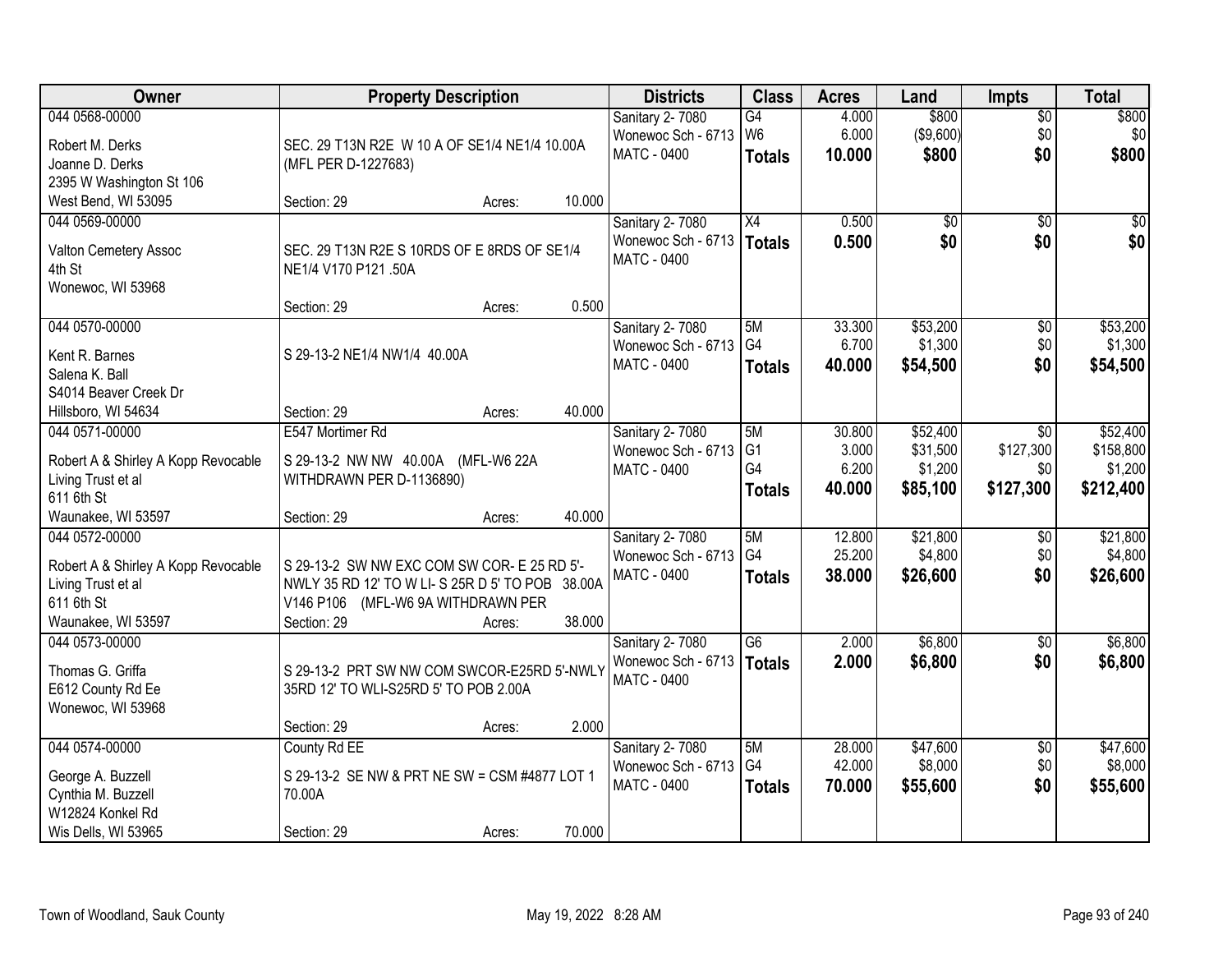| Owner                  | <b>Property Description</b>                 | <b>Districts</b>   | <b>Class</b>    | <b>Acres</b> | Land     | <b>Impts</b>    | <b>Total</b> |
|------------------------|---------------------------------------------|--------------------|-----------------|--------------|----------|-----------------|--------------|
| 044 0575-00000         | County Rd EE                                | Sanitary 2-7080    | 5M              | 4.000        | \$6,800  | $\overline{50}$ | \$6,800      |
| Thomas G. Griffa       | S 29-13-2 NE SW EXC COM 28RD N OF           | Wonewoc Sch - 6713 | G4              | 5.000        | \$900    | \$0             | \$900        |
| E612 County Rd Ee      | SWCOR-E8RD-N20RD-W8RD-S20RD TO POB & EXC    | <b>MATC - 0400</b> | <b>Totals</b>   | 9.000        | \$7,700  | \$0             | \$7,700      |
| Wonewoc, WI 53968      | CSM #4877 9A M/L                            |                    |                 |              |          |                 |              |
|                        | 9.000<br>Section: 29<br>Acres:              |                    |                 |              |          |                 |              |
| 044 0576-00000         | E612 County Rd EE                           | Sanitary 2-7080    | G4              | 1.000        | \$200    | $\overline{50}$ | \$200        |
| Thomas G. Griffa       | S 29-13-2 PRT NE SW COM 28RD N OF           | Wonewoc Sch - 6713 | <b>Totals</b>   | 1.000        | \$200    | \$0             | \$200        |
| E612 County Rd Ee      | SWCOR-E8RD-N20RD-W8RD-S20RD TO POB<br>1.00A | <b>MATC - 0400</b> |                 |              |          |                 |              |
| Wonewoc, WI 53968      | (V211 P518)                                 |                    |                 |              |          |                 |              |
|                        | 1.000<br>Section: 29<br>Acres:              |                    |                 |              |          |                 |              |
| 044 0577-00000         | E610 County Rd EE                           | Sanitary 2-7080    | $\overline{G4}$ | 38.000       | \$4,700  | $\overline{30}$ | \$4,700      |
| Thomas G. Griffa       | SEC 29 T13N R2E NW1/4 SW1/4 40.00A          | Wonewoc Sch - 6713 | G7              | 2.000        | \$20,000 | \$35,500        | \$55,500     |
| E612 County Rd Ee      |                                             | <b>MATC - 0400</b> | <b>Totals</b>   | 40.000       | \$24,700 | \$35,500        | \$60,200     |
| Wonewoc, WI 53968      |                                             |                    |                 |              |          |                 |              |
|                        | 40.000<br>Section: 29<br>Acres:             |                    |                 |              |          |                 |              |
| 044 0578-00000         | E577 County Rd EE                           | Sanitary 2-7080    | G4              | 33.000       | \$5,300  | \$0             | \$5,300      |
| <b>Robert Mast</b>     | S 29-13-2 SW SW 40.00A EXC HWY ROW          | Wonewoc Sch - 6713 | G <sub>5</sub>  | 2.000        | \$100    | \$0             | \$100        |
| Martha Mast            |                                             | <b>MATC - 0400</b> | G7              | 5.000        | \$50,000 | \$170,400       | \$220,400    |
| E781 County Rd Ee      |                                             |                    | <b>Totals</b>   | 40.000       | \$55,400 | \$170,400       | \$225,800    |
| Wonewoc, WI 53968-0000 | 40.000<br>Section: 29<br>Acres:             |                    |                 |              |          |                 |              |
| 044 0579-00000         | County Rd EE                                | Sanitary 2-7080    | $\overline{G4}$ | 39.000       | \$9,700  | \$0             | \$9,700      |
| <b>Robert Mast</b>     | S 29-13-2 SE SW 40.00A EXC HWY ROW          | Wonewoc Sch - 6713 | G <sub>5</sub>  | 1.000        | \$100    | \$0             | \$100        |
| Martha Mast            |                                             | MATC - 0400        | <b>Totals</b>   | 40.000       | \$9,800  | \$0             | \$9,800      |
| E781 County Rd Ee      |                                             |                    |                 |              |          |                 |              |
| Wonewoc, WI 53968-0000 | 40.000<br>Section: 29<br>Acres:             |                    |                 |              |          |                 |              |
| 044 0580-00000         | E780 County Rd EE                           | Sanitary 2-7080    | 5M              | 20.500       | \$34,900 | $\overline{50}$ | \$34,900     |
| Robert Mast Lc et al   | S 29-13-2 NW1/4 SE1/4 EXC HWY ROW 40.00A    | Wonewoc Sch - 6713 | G4              | 18.000       | \$2,900  | \$0             | \$2,900      |
| E781 County Hwy Ee     |                                             | MATC - 0400        | G7              | 1.500        | \$15,000 | \$63,300        | \$78,300     |
| Wonewoc, WI 53968      |                                             |                    | <b>Totals</b>   | 40.000       | \$52,800 | \$63,300        | \$116,100    |
|                        | 40.000<br>Section: 29<br>Acres:             |                    |                 |              |          |                 |              |
| 044 0581-00000         | E781 County Rd EE                           | Sanitary 2-7080    | G4              | 37.000       | \$9,200  | $\overline{30}$ | \$9,200      |
| Robert Mast            | SEC. 29 T13N R2E SW1/4 SE1/4 40.00A EXC HWY | Wonewoc Sch - 6713 | G <sub>5</sub>  | 1.000        | \$100    | \$0             | \$100        |
| Martha Mast            | <b>ROW</b>                                  | <b>MATC - 0400</b> | G7              | 2.000        | \$20,000 | \$101,300       | \$121,300    |
| E781 County Rd Ee      |                                             |                    | <b>Totals</b>   | 40.000       | \$29,300 | \$101,300       | \$130,600    |
| Wonewoc, WI 53968-0000 | 40.000<br>Section: 29<br>Acres:             |                    |                 |              |          |                 |              |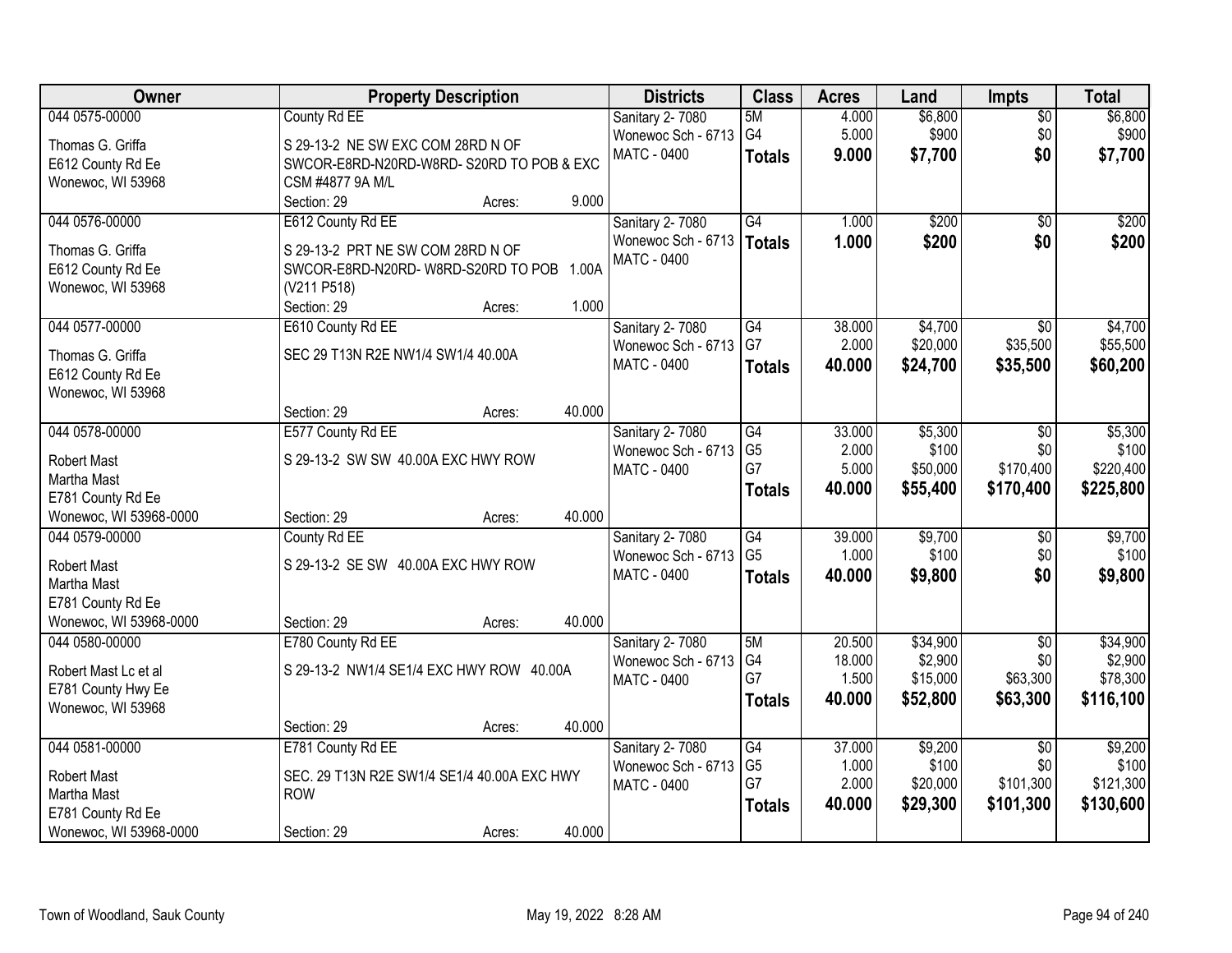| Owner                                 | <b>Property Description</b>                                                                    | <b>Districts</b>       | <b>Class</b>    | <b>Acres</b>    | Land               | <b>Impts</b>           | <b>Total</b>       |
|---------------------------------------|------------------------------------------------------------------------------------------------|------------------------|-----------------|-----------------|--------------------|------------------------|--------------------|
| 044 0582-00000                        | E875 County Rd EE                                                                              | Sanitary 2-7080        | $\overline{G1}$ | 1.660           | \$7,000            | \$10,500               | \$17,500           |
| Beverly A. Harrison                   | S 29-13-2 PRT NE SE SE COM NE COR SE                                                           | Wonewoc Sch - 6713     | <b>Totals</b>   | 1.660           | \$7,000            | \$10,500               | \$17,500           |
| E873 County Rd Ee                     | SE-S0?39'1"W 222.75'-N74?23'53"W 464.94'-                                                      | <b>MATC - 0400</b>     |                 |                 |                    |                        |                    |
| Wonewoc, WI 53968-0000                | N0?34'42"E 99' TO NLI SE SE- S89?50'1"E 449.34' TO                                             |                        |                 |                 |                    |                        |                    |
|                                       | 1.660<br>Section: 29<br>Acres:                                                                 |                        |                 |                 |                    |                        |                    |
| 044 0583-00000                        | Woolever <sub>Rd</sub>                                                                         | Sanitary 2-7080        | $\overline{G1}$ | 0.460           | \$7,000            | $\overline{50}$        | \$7,000            |
|                                       |                                                                                                | Wonewoc Sch - 6713     | <b>Totals</b>   | 0.460           | \$7,000            | \$0                    | \$7,000            |
| Benton W. Pisula<br>S1994 Woolever Rd | S 29-13-2 COM AT NW COR E1/2 SE SE-S 7 RD TO LI<br>OF OLD MILL RACE- ELY ALONG MILL RACE TO PT | <b>MATC - 0400</b>     |                 |                 |                    |                        |                    |
| Wonewoc, WI 53968                     | 28 RD W OF E SEC LI-N TO N LI-W 12RD TO BEG                                                    |                        |                 |                 |                    |                        |                    |
|                                       | 0.460<br>Section: 29<br>Acres:                                                                 |                        |                 |                 |                    |                        |                    |
| 044 0584-01000                        |                                                                                                | Sanitary 2-7080        | G4              | 18.960          | \$4,400            | \$0                    | \$4,400            |
|                                       |                                                                                                | Wonewoc Sch - 6713     | <b>Totals</b>   | 18.960          | \$4,400            | \$0                    | \$4,400            |
| <b>Robert Mast</b>                    | S 29-13-2 W1/2 SE1/4 SE1/4 EXC CSM 6830 18.96A                                                 | MATC - 0400            |                 |                 |                    |                        |                    |
| Martha Mast                           | M/L                                                                                            |                        |                 |                 |                    |                        |                    |
| E781 County Rd Ee                     |                                                                                                |                        |                 |                 |                    |                        |                    |
| Wonewoc, WI 53968-0000                | 18.960<br>Section: 29<br>Acres:                                                                |                        |                 |                 |                    |                        |                    |
| 044 0584-11000                        | S2071 Woolever Rd                                                                              | Sanitary 2-7080        | $\overline{G1}$ | 1.040           | \$2,200            | \$5,100                | \$7,300            |
| Robert Mast                           | S 29-13-2 PRT SE1/4 SE1/4 = CSM 6830 LOT 1 (FMLY                                               | Wonewoc Sch - 6713     | <b>Totals</b>   | 1.040           | \$2,200            | \$5,100                | \$7,300            |
| Martha Mast                           | PRT CSM 4669) 1.04A                                                                            | <b>MATC - 0400</b>     |                 |                 |                    |                        |                    |
| E781 County Rd Ee                     |                                                                                                |                        |                 |                 |                    |                        |                    |
| Wonewoc, WI 53968-0000                | 1.040<br>Section: 29<br>Acres:                                                                 |                        |                 |                 |                    |                        |                    |
| 044 0585-00000                        |                                                                                                | Sanitary 2-7080        | G4              | 3.620           | \$900              | $\overline{50}$        | \$900              |
| Ronald J. Woolever                    | SEC. 29 T13N R2E W 1/2 SE1/4 SE1/4 SE1/4 5.00A                                                 | Wonewoc Sch - 6713     | G <sub>5</sub>  | 1.380           | \$2,200            | \$0                    | \$2,200            |
| PO Box 5                              |                                                                                                | MATC - 0400            | <b>Totals</b>   | 5.000           | \$3,100            | \$0                    | \$3,100            |
| Wonewoc, WI 53968                     |                                                                                                |                        |                 |                 |                    |                        |                    |
|                                       | 5.000<br>Section: 29<br>Acres:                                                                 |                        |                 |                 |                    |                        |                    |
| 044 0586-00000                        |                                                                                                | Sanitary 2-7080        | G4              | 6.190           | \$1,200            | $\overline{50}$        | \$1,200            |
|                                       |                                                                                                | Wonewoc Sch - 6713     | G <sub>5</sub>  | 6.790           | \$4,100            | \$0                    | \$4,100            |
| Kevin N. Burton                       | S 29-13-2 COM SE COR SE SE-N ALG E LI TO PT                                                    | MATC - 0400            | <b>Totals</b>   | 12.980          | \$5,300            | \$0                    | \$5,300            |
| Roger V. Charlier                     | 222.75' S OF NE COR-N74?23'53"W 464.94'                                                        |                        |                 |                 |                    |                        |                    |
| E921 County Rd Ee                     | -S85?47'32"W 216.33' TO WLI E1/2 SE SE-S0?34'42"W                                              |                        |                 |                 |                    |                        |                    |
| Wonewoc, WI 53968                     | 12.980<br>Section: 29<br>Acres:                                                                |                        |                 |                 |                    |                        |                    |
| 044 0587-00000                        | Mortimer Rd                                                                                    | <b>Sanitary 2-7080</b> | 5M<br>G4        | 3.400<br>26.100 | \$5,800<br>\$6,000 | $\overline{50}$<br>\$0 | \$5,800<br>\$6,000 |
| Brent E. Knaus                        | S 30-13-2 N3/4 NE1/4 NE1/4 30.00A                                                              | Wonewoc Sch - 6713     | G <sub>5</sub>  | 0.500           | \$100              | \$0                    | \$100              |
| Lucy A. Knaus                         |                                                                                                | <b>MATC - 0400</b>     |                 | 30.000          |                    | \$0                    | \$11,900           |
| E724 County Rd Q                      |                                                                                                |                        | <b>Totals</b>   |                 | \$11,900           |                        |                    |
| Wonewoc, WI 53968                     | 30.000<br>Section: 30<br>Acres:                                                                |                        |                 |                 |                    |                        |                    |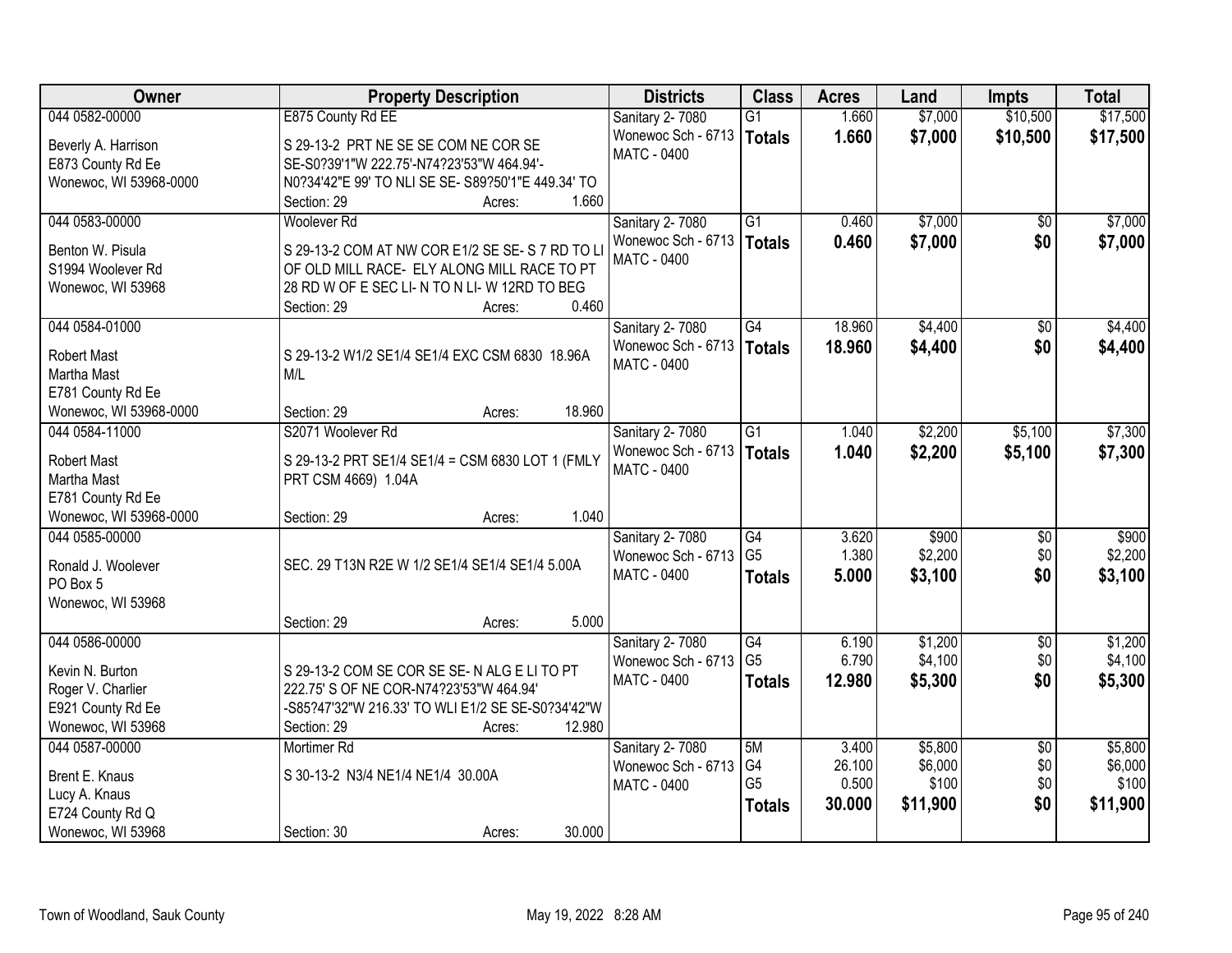| Owner                                                                                                    |                                                                                                                                                                    | <b>Property Description</b> |        | <b>Districts</b>                                                  | <b>Class</b>                                       | <b>Acres</b>                        | Land                                        | <b>Impts</b>                  | <b>Total</b>                         |
|----------------------------------------------------------------------------------------------------------|--------------------------------------------------------------------------------------------------------------------------------------------------------------------|-----------------------------|--------|-------------------------------------------------------------------|----------------------------------------------------|-------------------------------------|---------------------------------------------|-------------------------------|--------------------------------------|
| 044 0588-00000                                                                                           | Stanek Rd                                                                                                                                                          |                             |        | Sanitary 2-7080                                                   | G4                                                 | 10.000                              | \$2,200                                     | $\overline{50}$               | \$2,200                              |
| Robin J. Klassa<br>E612 County Rd Ee<br>Wonewoc, WI 53968                                                | SEC 30 T13N R2E S1/4 NE1/4 NE1/4 10.00A                                                                                                                            |                             |        | Wonewoc Sch - 6713<br><b>MATC - 0400</b>                          | Totals                                             | 10.000                              | \$2,200                                     | \$0                           | \$2,200                              |
|                                                                                                          | Section: 30                                                                                                                                                        | Acres:                      | 10.000 |                                                                   |                                                    |                                     |                                             |                               |                                      |
| 044 0589-01000                                                                                           | S1703A Stanek Rd                                                                                                                                                   |                             |        | Sanitary 2-7080                                                   | $\overline{G1}$                                    | 5.000                               | \$52,500                                    | \$278,500                     | \$331,000                            |
| Stanek Revocable Trust                                                                                   | S 30-13-2 NW1/4 NE1/4 EXC CSM 7051 (S/EASE PER                                                                                                                     |                             |        | School 2541<br>WWTC La Crosse -                                   | G4<br>G <sub>5</sub>                               | 30.910<br>1.000                     | \$6,900<br>\$600                            | \$0<br>\$0                    | \$6,900<br>\$600                     |
| S1703 Stanek Rd                                                                                          | D-1053578) 36.91A M/L                                                                                                                                              |                             |        | 0200                                                              | <b>Totals</b>                                      | 36.910                              | \$60,000                                    | \$278,500                     | \$338,500                            |
| Wonewoc, WI 53968                                                                                        | Section: 30                                                                                                                                                        | Acres:                      | 36.910 |                                                                   |                                                    |                                     |                                             |                               |                                      |
| 044 0589-10000                                                                                           | Stabek Rd                                                                                                                                                          |                             |        | Sanitary 2-7080                                                   | G4                                                 | 3.090                               | \$600                                       | \$0                           | \$600                                |
| <b>Stanek Revocable Trust</b><br>S1703 Stanek Rd<br>Wonewoc, WI 53968                                    | S 30-13-2 PRT NW1/4 NE1/4 = CSM 7051 LOT 1 3.09A                                                                                                                   |                             |        | School 2541<br>WWTC La Crosse -<br>0200                           | <b>Totals</b>                                      | 3.090                               | \$600                                       | \$0                           | \$600                                |
|                                                                                                          | Section: 30                                                                                                                                                        | Acres:                      | 3.090  |                                                                   |                                                    |                                     |                                             |                               |                                      |
| 044 0590-00000<br><b>Stanek Revocable Trust</b><br>S1703 Stanek Rd<br>Wonewoc, WI 53968                  | S 30-13-2 SW NE 40.00A (MFL-W6 20A PER<br>D-1101189)                                                                                                               |                             |        | Sanitary 2-7080<br>School 2541<br><b>WWTC La Crosse -</b><br>0200 | 5M<br>G4<br>W <sub>6</sub><br><b>Totals</b>        | 1.000<br>19.000<br>20.000<br>40.000 | \$1,700<br>\$4,200<br>(\$34,000)<br>\$5,900 | \$0<br>\$0<br>\$0<br>\$0      | \$1,700<br>\$4,200<br>\$0<br>\$5,900 |
|                                                                                                          | Section: 30                                                                                                                                                        | Acres:                      | 40.000 |                                                                   |                                                    |                                     |                                             |                               |                                      |
| 044 0591-02000<br>Thomas G. Griffa<br>E612 County Rd Ee<br>Wonewoc, WI 53968                             | Stanek Rd<br>S 30-13-2 SE1/4 NE1/4 EXC CSM 6853 & EXC COM NE<br>COR SD SEC - S00?34?43?W 1319.18? TO POB -<br>S00?34?43?W 220? - N89?57?25?W 396? -<br>Section: 30 | Acres:                      | 33.000 | Sanitary 2-7080<br>Wonewoc Sch - 6713<br><b>MATC - 0400</b>       | $\overline{G4}$<br>G <sub>5</sub><br><b>Totals</b> | 28.000<br>5.000<br>33.000           | \$5,300<br>\$3,000<br>\$8,300               | \$0<br>\$0<br>\$0             | \$5,300<br>\$3,000<br>\$8,300        |
| 044 0591-10000                                                                                           | Stanek Rd                                                                                                                                                          |                             |        | <b>Sanitary 2-7080</b>                                            | G4                                                 | 4.500                               | \$900                                       | $\overline{$0}$               | \$900                                |
| Richard T. Blakeslee<br>E5950 Lavalle St<br>Reedsburg, WI 53959                                          | S 30-13-2 PRT SE1/4 NE1/4 = CSM 6853 LOT 1 5.00A                                                                                                                   |                             |        | Wonewoc Sch - 6713<br>MATC - 0400                                 | G <sub>5</sub><br><b>Totals</b>                    | 0.500<br>5.000                      | \$300<br>\$1,200                            | \$0<br>\$0                    | \$300<br>\$1,200                     |
|                                                                                                          | Section: 30                                                                                                                                                        | Acres:                      | 5.000  |                                                                   |                                                    |                                     |                                             |                               |                                      |
| 044 0591-20000<br>Robin J. Klassa Lc<br>Thomas G. Griffa<br>2701 E Main St Lot 33<br>Reedsburg, WI 53959 | S 30-13-2 PRT SE1/4 NE1/4 COM NE COR SD SEC -<br>S00?34?43?W 1319.18? TO POB - S00?34?43?W 220?<br>- N89?57?25?W 396? - N00?34?43?E 220? -<br>Section: 30          | Acres:                      | 2.000  | Sanitary 2-7080<br>Wonewoc Sch - 6713<br>MATC - 0400              | G4<br>G <sub>5</sub><br><b>Totals</b>              | 1.500<br>0.500<br>2.000             | \$300<br>\$300<br>\$600                     | $\overline{60}$<br>\$0<br>\$0 | \$300<br>\$300<br>\$600              |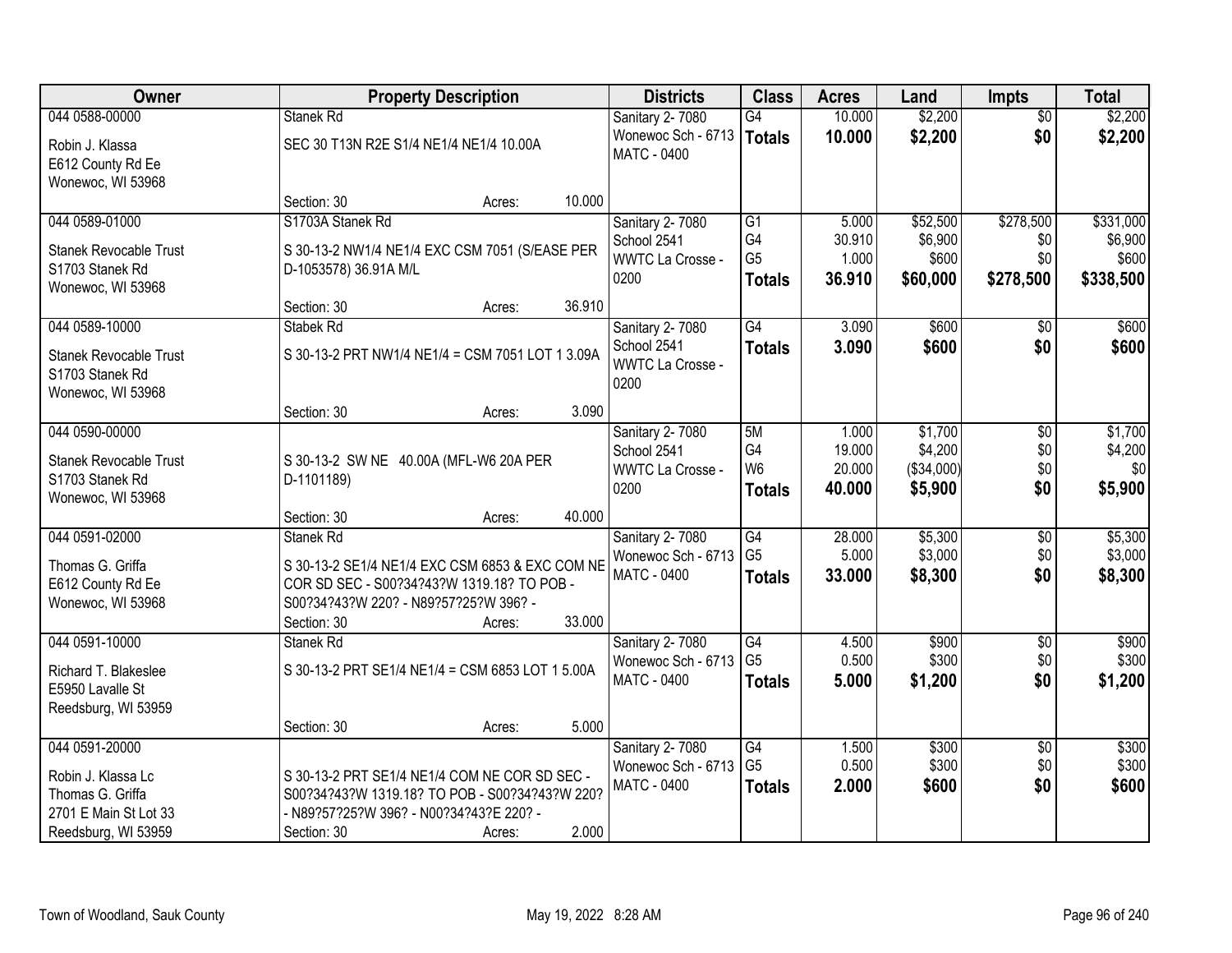| Owner                                   | <b>Property Description</b>                          | <b>Districts</b>        | <b>Class</b>         | <b>Acres</b> | Land       | <b>Impts</b>    | <b>Total</b> |
|-----------------------------------------|------------------------------------------------------|-------------------------|----------------------|--------------|------------|-----------------|--------------|
| 044 0592-00000                          |                                                      | Sanitary 2-7080         | $\overline{G4}$      | 14.790       | \$2,000    | $\overline{50}$ | \$2,000      |
| <b>Stanek Revocable Trust</b>           | S 30-13-2 THAT PRT NE FRAC NW LYING E OF LI          | School 2541             | W <sub>6</sub>       | 3.000        | (\$5,700)  | \$0             | \$0          |
| S1703 Stanek Rd                         | COM ON NLI N88?58'24"E 2026.2' FRM NW SEC COR-       | <b>WWTC La Crosse -</b> | <b>Totals</b>        | 17.790       | \$2,000    | \$0             | \$2,000      |
| Wonewoc, WI 53968                       | S2?21'17"E 208.45'- S39?34'52"E 142.68'- S20?57'45"E | 0200                    |                      |              |            |                 |              |
|                                         | Section: 30<br>17.790<br>Acres:                      |                         |                      |              |            |                 |              |
| 044 0593-00000                          |                                                      | <b>Sanitary 2-7080</b>  | 5M                   | 4.280        | \$8,200    | \$0             | \$8,200      |
| Performance Ag, LLC                     | S 30-13-2 THAT PRT N1/2 FRAC NW1/4 LYING W OF        | School 2541             | G4                   | 59.210       | \$12,500   | \$0             | \$12,500     |
| c/o Performance Ag, LLC                 | LI COM ON NLI N88?58'24"E 2026.2' FRM NW SEC         | <b>WWTC La Crosse -</b> | <b>Totals</b>        | 63.490       | \$20,700   | \$0             | \$20,700     |
| PO Box 583                              | COR-S2?21'17"E 208.45'-S39?34'52"E 142.68'-          | 0200                    |                      |              |            |                 |              |
| Hillsboro, WI 54634                     | 63.490<br>Section: 30<br>Acres:                      |                         |                      |              |            |                 |              |
| 044 0594-00000                          | County Rd EE                                         | Sanitary 2- 7080        | 5M                   | 20.440       | \$34,800   | $\overline{50}$ | \$34,800     |
|                                         | SEC. 30 T13N R2E SW1/4 FRAC NW1/4 40.44A             | School 2541             | G4                   | 17.000       | \$3,200    | \$0             | \$3,200      |
| <b>Rott Farms</b><br>S4316 County Rd Ee |                                                      | WWTC La Crosse -        | G <sub>5</sub>       | 2.000        | \$1,200    | \$0             | \$1,200      |
| Wonewoc, WI 53968                       |                                                      | 0200                    | G7                   | 1.000        | \$10,000   | \$4,300         | \$14,300     |
|                                         | 40.440<br>Section: 30<br>Acres:                      |                         | <b>Totals</b>        | 40.440       | \$49,200   | \$4,300         | \$53,500     |
| 044 0595-00000                          |                                                      | Sanitary 2-7080         | 5M                   | 1.500        | \$2,600    | \$0             | \$2,600      |
|                                         |                                                      | School 2541             | G4                   | 18.500       | \$3,500    | \$0             | \$3,500      |
| Stanek Revocable Trust                  | S 30-13-2 SE FRAC NW 40.0A (MFL-W6 20A PER           | <b>WWTC La Crosse -</b> | W <sub>6</sub>       | 20.000       | (\$34,000) | \$0             | \$0          |
| S1703 Stanek Rd                         | D-1101189)                                           | 0200                    | <b>Totals</b>        | 40.000       | \$6,100    | \$0             | \$6,100      |
| Wonewoc, WI 53968                       | 40.000<br>Section: 30<br>Acres:                      |                         |                      |              |            |                 |              |
| 044 0596-00000                          | County Rd EE                                         | Sanitary 2-7080         | G4                   | 15.000       | \$2,800    | $\overline{30}$ | \$2,800      |
|                                         |                                                      | Wonewoc Sch - 6713      | G <sub>5</sub>       | 1.000        | \$100      | \$0             | \$100        |
| Shore Farms, LLC                        | S 30-13-2 NE1/4 FRAC SW 1/4 40.00A (MFL-W6 23A       | <b>MATC - 0400</b>      | G7                   | 1.000        | \$10,000   | \$13,800        | \$23,800     |
| c/o Shore Farms, LLC                    | PER D-1020784)                                       |                         | W <sub>6</sub>       | 23.000       | (\$39,100) | \$0             | \$0          |
| E237 County Rd Ee                       |                                                      |                         | <b>Totals</b>        | 40.000       | \$12,900   | \$13,800        | \$26,700     |
| Wonewoc, WI 53968-0000                  | 40.000<br>Section: 30<br>Acres:                      |                         |                      |              |            |                 |              |
| 044 0597-00000                          |                                                      | Sanitary 2-7080         | 5M                   | 4.000        | \$6,800    | $\overline{50}$ | \$6,800      |
| <b>Rott Farms</b>                       | S 30-13-2 NW1/4 FRAC SW1/4 39.60A (S/EASE PER        | School 2541             | G4<br>G <sub>5</sub> | 34.600       | \$6,000    | \$0             | \$6,000      |
| S4316 County Rd Ee                      | D-1177922) M/L                                       | WWTC La Crosse -        |                      | 1.000        | \$100      | \$0             | \$100        |
| Wonewoc, WI 53968                       |                                                      | 0200                    | <b>Totals</b>        | 39.600       | \$12,900   | \$0             | \$12,900     |
|                                         | 39.600<br>Section: 30<br>Acres:                      |                         |                      |              |            |                 |              |
| 044 0598-00000                          |                                                      | <b>Sanitary 2-7080</b>  | $\overline{G4}$      | 2.410        | \$600      | $\overline{50}$ | \$600        |
| Shore Farms, LLC                        | S 30-13-2 FRAC SW SW EXC V373-207 & EXC              | School 2541             | <b>Totals</b>        | 2.410        | \$600      | \$0             | \$600        |
| c/o Shore Farms, LLC                    | V332-682 & EXC R531-644 & EXC R102-509 2.41A M/L     | WWTC La Crosse -        |                      |              |            |                 |              |
| E237 County Rd Ee                       |                                                      | 0200                    |                      |              |            |                 |              |
| Wonewoc, WI 53968-0000                  | 2.410<br>Section: 30<br>Acres:                       |                         |                      |              |            |                 |              |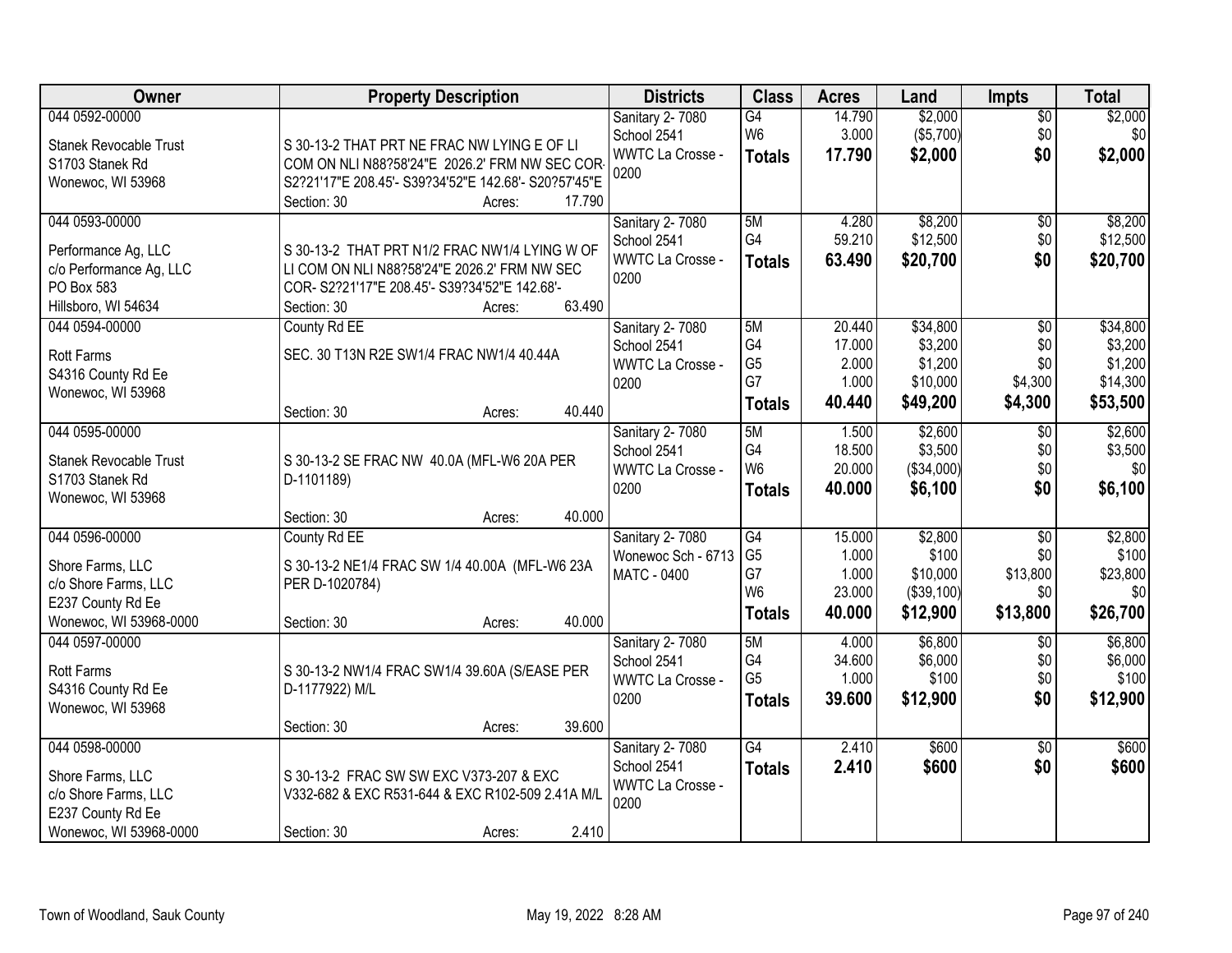| Owner                  | <b>Property Description</b>                      | <b>Districts</b>        | <b>Class</b>    | <b>Acres</b> | Land            | <b>Impts</b>    | <b>Total</b> |
|------------------------|--------------------------------------------------|-------------------------|-----------------|--------------|-----------------|-----------------|--------------|
| 044 0599-00000         | <b>Wilson Rd</b>                                 | Sanitary 2-7080         | $\overline{X4}$ | 0.300        | $\overline{50}$ | $\overline{50}$ | \$0          |
| Woodland, Town of      | S 30-13-2 PRT SW SW COM 763'M/L S OF             | School 2541             | <b>Totals</b>   | 0.300        | \$0             | \$0             | \$0          |
| E2326 Crandall Dr      | NWCOR-S261'M/L-N45DGE 190'M/L-N15DGW 163'        | <b>WWTC La Crosse -</b> |                 |              |                 |                 |              |
| Wonewoc, WI 53968      | M/L-N65DGW 65'M/L TO POB                         | 0200                    |                 |              |                 |                 |              |
|                        | 0.300<br>Section: 30<br>Acres:                   |                         |                 |              |                 |                 |              |
| 044 0600-00000         | S2064 Holloway Rd                                | Sanitary 2-7080         | $\overline{G1}$ | 2.140        | \$12,900        | \$78,000        | \$90,900     |
| Daniel R. Detweiler    | S 30-13-2 PRT SW SW COM 822'W 487.7'S FRM NE     | School 2541             | <b>Totals</b>   | 2.140        | \$12,900        | \$78,000        | \$90,900     |
| Sara M. Detweller      | COR-S20?2'E 193.6'-S75?22'W 518.1' TO C/L TN     | WWTC La Crosse -        |                 |              |                 |                 |              |
| S2064 Holloway Rd      | RD-N8?37'W ALG C/L 192.7'- N75?6'E 471.5' TO POB | 0200                    |                 |              |                 |                 |              |
| Wonewoc, WI 53968      | 2.140<br>Section: 30<br>Acres:                   |                         |                 |              |                 |                 |              |
| 044 0601-00000         | S2096 Holloway Rd                                | Sanitary 2- 7080        | 5M              | 27.780       | \$41,700        | $\sqrt{6}$      | \$41,700     |
|                        |                                                  | School 2541             | G <sub>5</sub>  | 10.050       | \$6,100         | \$0             | \$6,100      |
| Thomas A. Davis        | PRT SW SW SEC 30 & PRT NW NW SEC 31 COM          | WWTC La Crosse -        | G7              | 0.500        | \$5,000         | \$7,100         | \$12,100     |
| Heidi L. Davis         | NECOR SW SW SEC 30-S0?49'49"W 1040.53'-          | 0200                    | <b>Totals</b>   | 38.330       | \$52,800        | \$7,100         | \$59,900     |
| S4777 Raven Acres Dr   | S56?17'13"W 1452.98' TO C/L RD -N7?40'20"E       |                         |                 |              |                 |                 |              |
| Baraboo, WI 53913      | 38.330<br>Section: 30<br>Acres:                  |                         |                 |              |                 |                 |              |
| 044 0602-00000         | E237 County Rd EE                                | Sanitary 2-7080         | 5M              | 3.500        | \$6,700         | \$0             | \$6,700      |
| Shore Farms, LLC       | SEC. 30 T13N R2E SE1/4 FRAC SW1/4 40.00A         | Wonewoc Sch - 6713      | G4              | 35.250       | \$4,300         | \$0             | \$4,300      |
| c/o Shore Farms, LLC   |                                                  | MATC - 0400             | G <sub>5</sub>  | 0.250        | \$100           | \$0             | \$100        |
| E237 County Rd Ee      |                                                  |                         | G7              | 1.000        | \$10,000        | \$177,500       | \$187,500    |
| Wonewoc, WI 53968-0000 | 40.000<br>Section: 30<br>Acres:                  |                         | <b>Totals</b>   | 40.000       | \$21,100        | \$177,500       | \$198,600    |
| 044 0603-00000         | Stanek Rd                                        | Sanitary 2-7080         | $\overline{G1}$ | 3.450        | \$15,600        | $\sqrt[6]{}$    | \$15,600     |
| Matthew W. Cooper      | S 30-13-2 PRT N1/2 SE1/4 = CSM #4011 LOT 1       | School 2541             | <b>Totals</b>   | 3.450        | \$15,600        | \$0             | \$15,600     |
| <b>PO Box 115</b>      | 3.45A                                            | WWTC La Crosse -        |                 |              |                 |                 |              |
| Cazenovia, WI 53924    |                                                  | 0200                    |                 |              |                 |                 |              |
|                        | 3.450<br>Section: 30<br>Acres:                   |                         |                 |              |                 |                 |              |
| 044 0603-10000         | Stanek Rd                                        | Sanitary 2-7080         | 5M              | 24.900       | \$45,400        | $\overline{$0}$ | \$45,400     |
| Daniel J. Ravenscroft  | S 30-13-2 PRT N1/2 SE1/4 = CSM #4011 LOT 2       | School 2541             | G4              | 12.950       | \$2,500         | \$0             | \$2,500      |
| Kelly S. Ravenscroft   | 37.85A                                           | WWTC La Crosse -        | <b>Totals</b>   | 37.850       | \$47,900        | \$0             | \$47,900     |
| 1407 Northstar Cir     |                                                  | 0200                    |                 |              |                 |                 |              |
| Hillsboro, WI 54634    | 37.850<br>Section: 30<br>Acres:                  |                         |                 |              |                 |                 |              |
| 044 0604-00000         | E356 County Rd EE                                | Sanitary 2-7080         | $\overline{G1}$ | 1.210        | \$12,700        | \$71,000        | \$83,700     |
|                        |                                                  | School 2541             | <b>Totals</b>   | 1.210        | \$12,700        | \$71,000        | \$83,700     |
| Matthew W. Cooper      | S 30-13-2 PRT NW SE = CSM #5900 LOT 2 1.21A      | WWTC La Crosse -        |                 |              |                 |                 |              |
| PO Box 115             | (S/33' ACCESS EASE PER D-1015530 & ALSO AGMTS    | 0200                    |                 |              |                 |                 |              |
| Cazenovia, WI 53924    | D-1015531 & D-1015532) (SEE D-1098545 RE:        |                         |                 |              |                 |                 |              |
|                        | 1.210<br>Section: 30<br>Acres:                   |                         |                 |              |                 |                 |              |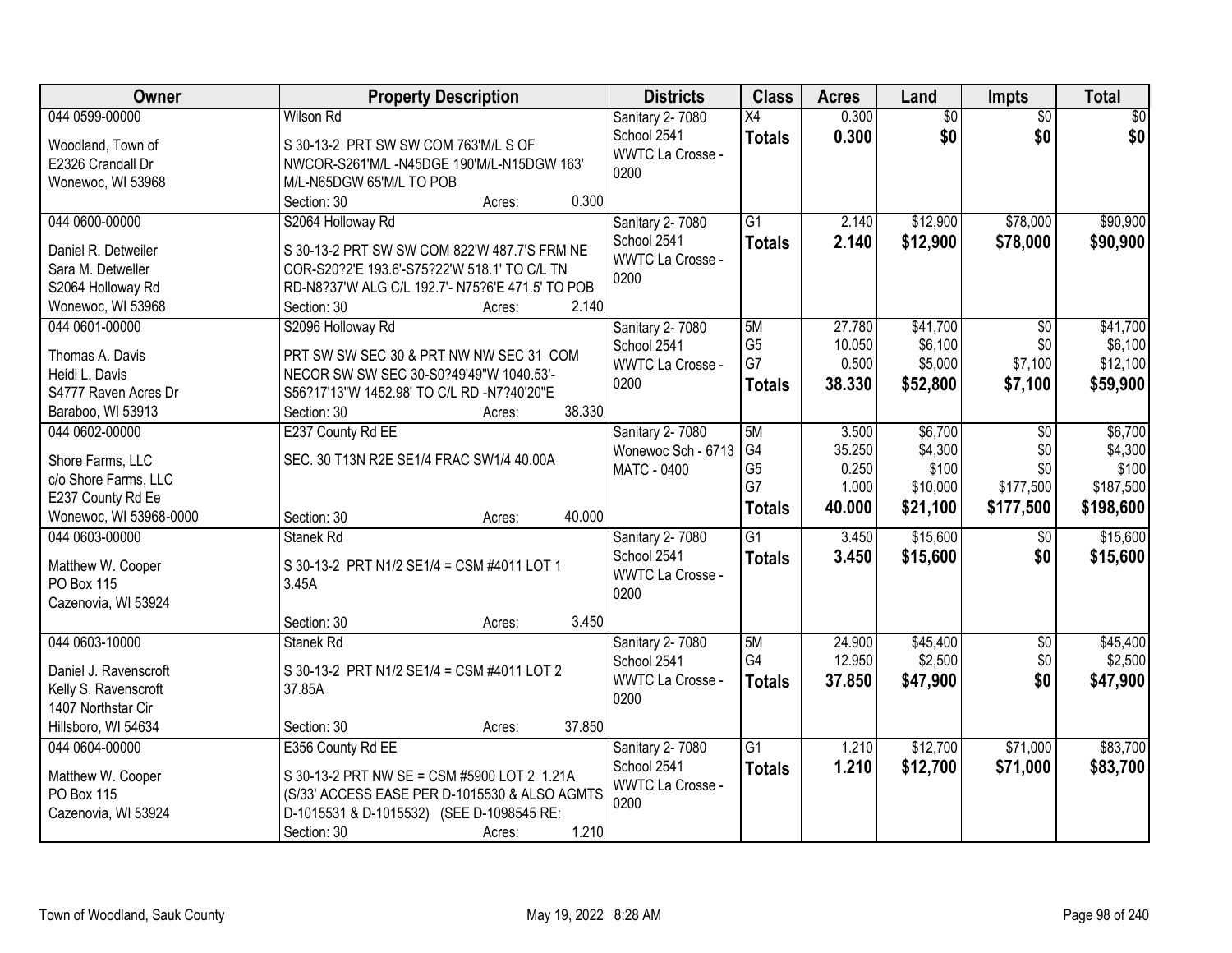| Owner                  | <b>Property Description</b>                      | <b>Districts</b>                       | <b>Class</b>                      | <b>Acres</b>    | Land               | Impts                  | <b>Total</b>       |
|------------------------|--------------------------------------------------|----------------------------------------|-----------------------------------|-----------------|--------------------|------------------------|--------------------|
| 044 0605-00000         | County Rd EE                                     | Sanitary 2-7080                        | $\overline{G5}$                   | 7.010           | \$10,500           | $\overline{50}$        | \$10,500           |
| Shore Farms, LLC       | S 30-13-2 N1/2 SE1/4 LYING W OF STANEK RD EXC    | School 2541                            | W <sub>6</sub>                    | 22.000          | (\$37,400)         | \$0                    | \$0                |
| c/o Shore Farms, LLC   | CSM'S #4011 & #5900 29.01A M/L (MFL-W6 22A PER   | <b>WWTC La Crosse -</b>                | <b>Totals</b>                     | 29.010          | \$10,500           | \$0                    | \$10,500           |
| E237 County Rd Ee      | D-1020784)                                       | 0200                                   |                                   |                 |                    |                        |                    |
| Wonewoc, WI 53968-0000 | 29.010<br>Section: 30<br>Acres:                  |                                        |                                   |                 |                    |                        |                    |
| 044 0605-10000         | County Rd EE                                     | <b>Sanitary 2-7080</b>                 | G4                                | 6.980           | \$1,300            | $\overline{50}$        | \$1,300            |
|                        |                                                  | School 2541                            | G7                                | 0.500           | \$5,000            | \$6,900                | \$11,900           |
| Matthew W. Cooper      | S 30-13-2 PRT N1/2 SE1/4 = CSM #5900 LOT 1 7.48A | <b>WWTC La Crosse -</b>                | <b>Totals</b>                     | 7.480           | \$6,300            | \$6,900                | \$13,200           |
| <b>PO Box 115</b>      | (W/33' ACCESS EASE PER D-1015530 & AGMTS         | 0200                                   |                                   |                 |                    |                        |                    |
| Cazenovia, WI 53924    | D-1015531 & 1015532) (SEE D-1098545 RE: SEPTIC   |                                        |                                   |                 |                    |                        |                    |
|                        | 7.480<br>Section: 30<br>Acres:                   |                                        |                                   |                 |                    |                        |                    |
| 044 0606-00000         |                                                  | <b>Sanitary 2-7080</b>                 | $\overline{G4}$<br>G <sub>5</sub> | 34.830<br>4.000 | \$3,600<br>\$4,900 | $\overline{50}$<br>\$0 | \$3,600<br>\$4,900 |
| Shore Farms, LLC       | SWSE EXC PER R102-694 38.83AM/L                  | School 2541<br><b>WWTC La Crosse -</b> |                                   | 38.830          |                    | \$0                    |                    |
| c/o Shore Farms, LLC   |                                                  | 0200                                   | <b>Totals</b>                     |                 | \$8,500            |                        | \$8,500            |
| E237 County Rd Ee      |                                                  |                                        |                                   |                 |                    |                        |                    |
| Wonewoc, WI 53968-0000 | 38.830<br>Section: 30<br>Acres:                  |                                        |                                   |                 |                    |                        |                    |
| 044 0607-00000         | E397 County Rd EE                                | Sanitary 2-7080                        | $\overline{G1}$                   | 1.120           | \$10,300           | \$72,500               | \$82,800           |
| Ryan L. Shore          | S 30-13-2 PRT SW SE COM INTERS C/L CTH EE & E    | School 2541                            | <b>Totals</b>                     | 1.120           | \$10,300           | \$72,500               | \$82,800           |
| Teresa L. Shore        | LI-S 180'-W PARA TO C/L CTH EE 324'-N PARA TO E  | <b>WWTC La Crosse -</b>                |                                   |                 |                    |                        |                    |
| 1334 Starr School Rd   | LI 135 ' TO C/L- E ON C/L 295' TO POB            | 0200                                   |                                   |                 |                    |                        |                    |
| Stoughton, WI 53589    | 1.120<br>Section: 30<br>Acres:                   |                                        |                                   |                 |                    |                        |                    |
| 044 0608-00000         | E435 County Rd EE                                | Sanitary 2-7080                        | $\overline{G4}$                   | 27.330          | \$5,500            | $\overline{50}$        | \$5,500            |
|                        |                                                  | Wonewoc Sch - 6713                     | G <sub>5</sub>                    | 1.000           | \$100              | \$0                    | \$100              |
| Karen N. Bauer et al   | S 30-13-2 SE1/4 SE1/4 EXC CSM 6491 32.33A M/L    | MATC - 0400                            | G7                                | 4.000           | \$40,000           | \$62,600               | \$102,600          |
| c/o Karen N. Bauer     |                                                  |                                        | <b>Totals</b>                     | 32.330          | \$45,600           | \$62,600               | \$108,200          |
| E435 County Rd Ee      |                                                  |                                        |                                   |                 |                    |                        |                    |
| Wonewoc, WI 53968      | 32.330<br>Section: 30<br>Acres:                  |                                        |                                   |                 |                    |                        |                    |
| 044 0608-10000         | E476 County Rd EE                                | Sanitary 2-7080                        | $\overline{G1}$                   | 1.000           | \$10,500           | \$110,000              | \$120,500          |
| Matthew N. Bauer       | S 30-13-2 PRT SE1/4 SE1/4 = CSM 6491 LOT 1 7.67A | Wonewoc Sch - 6713                     | G <sub>5</sub>                    | 0.430           | \$300              | \$0                    | \$300              |
| Tressa J. Bauer        |                                                  | MATC - 0400                            | G <sub>6</sub>                    | 6.240           | \$21,200           | \$0                    | \$21,200           |
| 549 Yahara St          |                                                  |                                        | <b>Totals</b>                     | 7.670           | \$32,000           | \$110,000              | \$142,000          |
| Deforest, WI 53532     | 7.670<br>Section: 30<br>Acres:                   |                                        |                                   |                 |                    |                        |                    |
| 044 0609-00000         |                                                  | Sanitary 2-7080                        | $\overline{G4}$                   | 39.000          | \$7,000            | $\overline{60}$        | \$7,000            |
|                        |                                                  | Wonewoc Sch - 6713                     | G <sub>5</sub>                    | 1.000           | \$100              | \$0                    | \$100              |
| Karen N. Bauer et al   | SEC 31 T13N R2E NE1/4 NE1/4 40.00A               | <b>MATC - 0400</b>                     | <b>Totals</b>                     | 40.000          | \$7,100            | \$0                    | \$7,100            |
| c/o Karen N. Bauer     |                                                  |                                        |                                   |                 |                    |                        |                    |
| E435 County Rd Ee      | 40.000                                           |                                        |                                   |                 |                    |                        |                    |
| Wonewoc, WI 53968      | Section: 31<br>Acres:                            |                                        |                                   |                 |                    |                        |                    |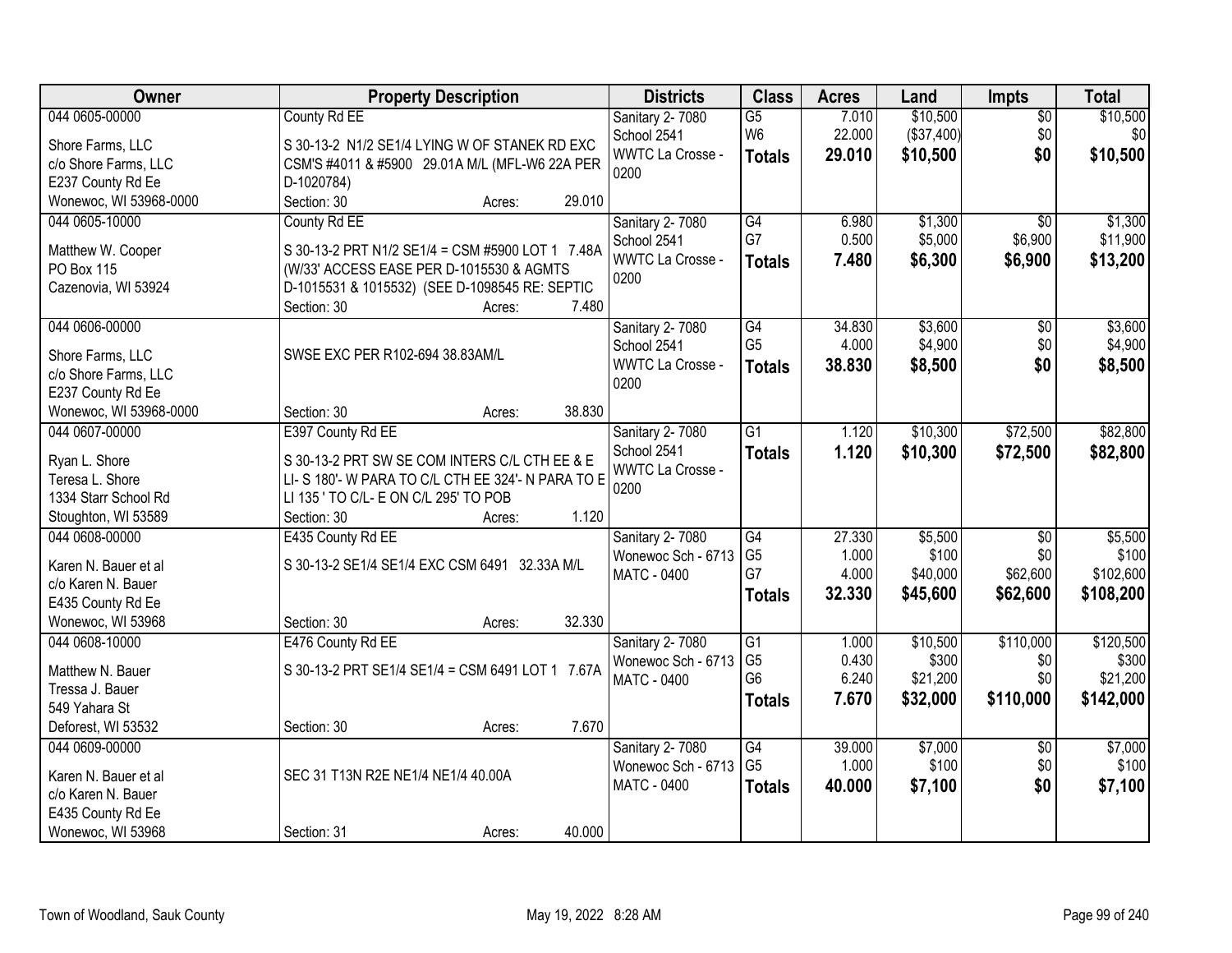| Owner                                                                                                     | <b>Property Description</b>                                                                                                                                   | <b>Districts</b>                                                  | <b>Class</b>                                                  | <b>Acres</b>                                 | Land                                                   | <b>Impts</b>                                | <b>Total</b>                                             |
|-----------------------------------------------------------------------------------------------------------|---------------------------------------------------------------------------------------------------------------------------------------------------------------|-------------------------------------------------------------------|---------------------------------------------------------------|----------------------------------------------|--------------------------------------------------------|---------------------------------------------|----------------------------------------------------------|
| 044 0610-00000<br>Shore Farms, LLC<br>c/o Shore Farms, LLC<br>E237 County Rd Ee                           | SEC. 31 T13N R2E N1/2 NW1/4 NE1/4 20.00A                                                                                                                      | Sanitary 2-7080<br>School 2541<br><b>WWTC La Crosse -</b><br>0200 | $\overline{G4}$<br><b>Totals</b>                              | 20.000<br>20.000                             | \$1,500<br>\$1,500                                     | $\overline{50}$<br>\$0                      | \$1,500<br>\$1,500                                       |
| Wonewoc, WI 53968-0000                                                                                    | 20.000<br>Section: 31<br>Acres:                                                                                                                               |                                                                   |                                                               |                                              |                                                        |                                             |                                                          |
| 044 0611-00000<br>Karen N. Bauer et al<br>c/o Karen N. Bauer<br>E435 County Rd Ee                         | SEC 31 T13N R2E S1/2 NW1/4 NE1/4<br>20.00A                                                                                                                    | Sanitary 2-7080<br>Wonewoc Sch - 6713<br>MATC - 0400              | G4<br>Totals                                                  | 20.000<br>20.000                             | \$1,500<br>\$1,500                                     | $\overline{50}$<br>\$0                      | \$1,500<br>\$1,500                                       |
| Wonewoc, WI 53968                                                                                         | 20.000<br>Section: 31<br>Acres:                                                                                                                               |                                                                   |                                                               |                                              |                                                        |                                             |                                                          |
| 044 0612-00000<br>Karen N. Bauer et al<br>c/o Karen N. Bauer<br>E435 County Rd Ee<br>Wonewoc, WI 53968    | S 31-13-2 SW1/4 NE1/4 (S/EASE PER D-1162070)<br>40.00A<br>40.000<br>Section: 31<br>Acres:                                                                     | Sanitary 2-7080<br>Wonewoc Sch - 6713<br><b>MATC - 0400</b>       | 5M<br>G <sub>4</sub><br><b>Totals</b>                         | 7.400<br>32.600<br>40.000                    | \$12,600<br>\$8,500<br>\$21,100                        | $\overline{50}$<br>\$0<br>\$0               | \$12,600<br>\$8,500<br>\$21,100                          |
| 044 0613-00000<br>William E. Yoder<br>Rosemary M. Yoder<br>S2225 Henderson Rd<br>Wonewoc, WI 53968        | S2225 Henderson Rd<br>S 31-13-2 SE1/4 NE1/4 (W/EASE PER D-1162070)<br>40.00A<br>40.000<br>Section: 31<br>Acres:                                               | Sanitary 2-7080<br>Wonewoc Sch - 6713<br><b>MATC - 0400</b>       | 5M<br>G <sub>1</sub><br>G4<br>G <sub>5</sub><br><b>Totals</b> | 9.800<br>3.000<br>13.200<br>14.000<br>40.000 | \$16,700<br>\$31,500<br>\$2,500<br>\$8,400<br>\$59,100 | \$0<br>\$140,100<br>\$0<br>\$0<br>\$140,100 | \$16,700<br>\$171,600<br>\$2,500<br>\$8,400<br>\$199,200 |
| 044 0614-00000<br>Shore Farms, LLC<br>c/o Shore Farms, LLC<br>E237 County Rd Ee<br>Wonewoc, WI 53968-0000 | S 31 T13N R2E NE1/4 FRAC NW1/4 EXC 1/4 A SQ IN<br>SE COR 39.75A (MFL 26A PER D-988314)<br>39.750<br>Section: 31<br>Acres:                                     | <b>Sanitary 2-7080</b><br>Wonewoc Sch - 6713<br>MATC - 0400       | $\overline{G4}$<br>W <sub>8</sub><br><b>Totals</b>            | 13.750<br>26.000<br>39.750                   | \$2,600<br>(\$44,200)<br>\$2,600                       | \$0<br>\$0<br>\$0                           | \$2,600<br>\$0<br>\$2,600                                |
| 044 0615-00000<br>Darren K. Scherbert<br>Daniel R. Scherbert<br>S2380 Holloway Rd<br>Wonewoc, WI 53968    | SEC. 31 T13N R2E 1/4 A SQ IN SE COR NE1/4 FRAC<br>NW1/4 0.25A<br>0.250<br>Section: 31<br>Acres:                                                               | Sanitary 2-7080<br>Wonewoc Sch - 6713<br>MATC - 0400              | $\overline{G6}$<br>Totals                                     | 0.250<br>0.250                               | \$1,000<br>\$1,000                                     | $\overline{60}$<br>\$0                      | \$1,000<br>\$1,000                                       |
| 044 0616-00000<br>Shore Farms, LLC<br>c/o Shore Farms, LLC<br>E237 County Rd Ee<br>Wonewoc, WI 53968-0000 | S 31-13-2 NW FRAC NW EXC COM<br>NWCOR-S10RD-E7RD-N ALG C/L HWY TO N SEC<br>LI-W TO POB & EXC V373-207 & EXC R102-509 & EXC<br>30.850<br>Section: 31<br>Acres: | Sanitary 2-7080<br>Wonewoc Sch - 6713<br><b>MATC - 0400</b>       | G4<br><b>Totals</b>                                           | 30.850<br>30.850                             | \$7,300<br>\$7,300                                     | $\overline{50}$<br>\$0                      | \$7,300<br>\$7,300                                       |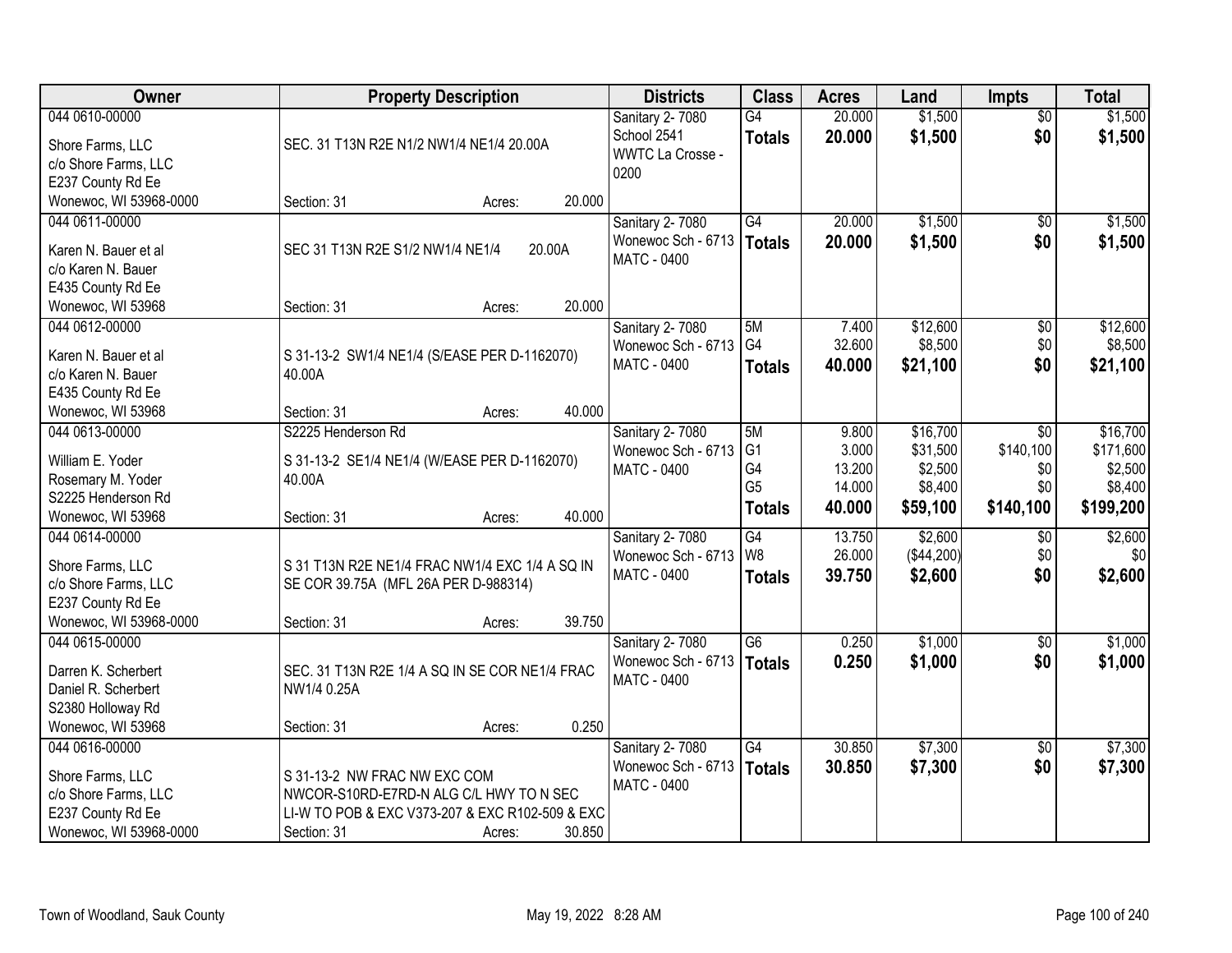| Owner                  | <b>Property Description</b>                      | <b>Districts</b>                      | <b>Class</b>         | <b>Acres</b>     | Land                | <b>Impts</b>    | <b>Total</b>        |
|------------------------|--------------------------------------------------|---------------------------------------|----------------------|------------------|---------------------|-----------------|---------------------|
| 044 0617-00000         |                                                  | Sanitary 2-7080                       | $\overline{G5}$      | 2.770            | \$1,700             | $\overline{50}$ | \$1,700             |
| Sharon Sosinski        | S 31-13-2 PRT NW1/4 NW1/4 & S 31-13-2 PRT SW1/4  | School 2541                           | <b>Totals</b>        | 2.770            | \$1,700             | \$0             | \$1,700             |
| S4523 Holloway Rd      | SW1/4 COM W1/4 COR SEC 31 - N 1484.72' - N04?E   | <b>WWTC La Crosse -</b>               |                      |                  |                     |                 |                     |
| Wonewoc, WI 53968      | 150' TO POB N4?E 135.93' - N08?29'40"E 690.53' - | 0200                                  |                      |                  |                     |                 |                     |
|                        | 2.770<br>Section: 31<br>Acres:                   |                                       |                      |                  |                     |                 |                     |
| 044 0619-00000         |                                                  | Sanitary 2-7080                       | $\overline{G4}$      | 9.750            | \$1,800             | \$0             | \$1,800             |
| Shore Farms, LLC       | SW1/4 FRAC NW1/4 EXC C. S. V3-507<br>9.75AM/L    | Wonewoc Sch - 6713                    | Totals               | 9.750            | \$1,800             | \$0             | \$1,800             |
| c/o Shore Farms, LLC   |                                                  | <b>MATC - 0400</b>                    |                      |                  |                     |                 |                     |
| E237 County Rd Ee      |                                                  |                                       |                      |                  |                     |                 |                     |
| Wonewoc, WI 53968-0000 | 9.750<br>Section: 31<br>Acres:                   |                                       |                      |                  |                     |                 |                     |
| 044 0620-00000         |                                                  | Sanitary 2-7080                       | 5M                   | 21.790           | \$37,100            | $\overline{60}$ | \$37,100            |
|                        |                                                  | Wonewoc Sch - 6713                    | G <sub>4</sub>       | 2.400            | \$500               | \$0             | \$500               |
| Lavita Fanta           | S 31-13-2 PRT SW FRAC NW = CSM #507 PARCEL 1     | MATC - 0400                           | G <sub>5</sub>       | 3.000            | \$4,500             | \$0             | \$4,500             |
| 465 Waveland Rd        | 27.19A                                           |                                       | <b>Totals</b>        | 27.190           | \$42,100            | \$0             | \$42,100            |
| Janesville, WI 53545   |                                                  |                                       |                      |                  |                     |                 |                     |
|                        | 27.190<br>Section: 31<br>Acres:                  |                                       |                      |                  |                     |                 |                     |
| 044 0621-00000         |                                                  | Sanitary 2-7080<br>Wonewoc Sch - 6713 | 5M<br>G <sub>4</sub> | 15.000<br>25.000 | \$25,500<br>\$3,800 | \$0<br>\$0      | \$25,500<br>\$3,800 |
| Darren K. Scherbert    | SEC. 31 T13N R2E SE1/4 FRAC NW1/4 40.00A         | <b>MATC - 0400</b>                    |                      |                  |                     | \$0             |                     |
| Daniel R. Scherbert    |                                                  |                                       | <b>Totals</b>        | 40.000           | \$29,300            |                 | \$29,300            |
| S2380 Holloway Rd      |                                                  |                                       |                      |                  |                     |                 |                     |
| Wonewoc, WI 53968      | 40.000<br>Section: 31<br>Acres:                  |                                       |                      |                  |                     |                 |                     |
| 044 0622-00000         |                                                  | Sanitary 2-7080                       | 5M                   | 11.300           | \$19,200            | $\overline{50}$ | \$19,200            |
| Darren K. Scherbert    | SEC. 31 T13N R2E NE1/4 FRAC SW1/4 40.00A         | Wonewoc Sch - 6713                    | G <sub>4</sub>       | 28.700           | \$5,400             | \$0             | \$5,400             |
| Daniel R. Scherbert    |                                                  | <b>MATC - 0400</b>                    | <b>Totals</b>        | 40.000           | \$24,600            | \$0             | \$24,600            |
| S2380 Holloway Rd      |                                                  |                                       |                      |                  |                     |                 |                     |
| Wonewoc, WI 53968      | 40.000<br>Section: 31<br>Acres:                  |                                       |                      |                  |                     |                 |                     |
| 044 0623-00000         | S2380 Holloway Rd                                | Sanitary 2-7080                       | G4                   | 29.740           | \$5,400             | $\sqrt{$0}$     | \$5,400             |
| Darren K. Scherbert    | S 31-13-2 NW1/4 FRAC SW1/4 EXC CSM 3683          | Wonewoc Sch - 6713                    | G <sub>5</sub>       | 1.000            | \$500               | \$0             | \$500               |
| Daniel R. Scherbert    | 33.74A M/L                                       | <b>MATC - 0400</b>                    | G7                   | 3.000            | \$30,000            | \$19,300        | \$49,300            |
| S2380 Holloway Rd      |                                                  |                                       | <b>Totals</b>        | 33.740           | \$35,900            | \$19,300        | \$55,200            |
| Wonewoc, WI 53968      | 33.740<br>Section: 31<br>Acres:                  |                                       |                      |                  |                     |                 |                     |
| 044 0623-10000         | S2380 Holloway Rd                                | Sanitary 2-7080                       | G <sub>1</sub>       | 2.200            | \$23,100            | \$142,500       | \$165,600           |
|                        |                                                  | Wonewoc Sch - 6713                    | Totals               | 2.200            | \$23,100            | \$142,500       | \$165,600           |
| Daniel R. Scherbert    | S 31-13-2 PRT NW FRAC SW = CSM #3683 LOT 1       | MATC - 0400                           |                      |                  |                     |                 |                     |
| S2380 Holloway Rd      | 2.20A                                            |                                       |                      |                  |                     |                 |                     |
| Wonewoc, WI 53968      |                                                  |                                       |                      |                  |                     |                 |                     |
|                        | 2.200<br>Section: 31<br>Acres:                   |                                       |                      |                  |                     |                 |                     |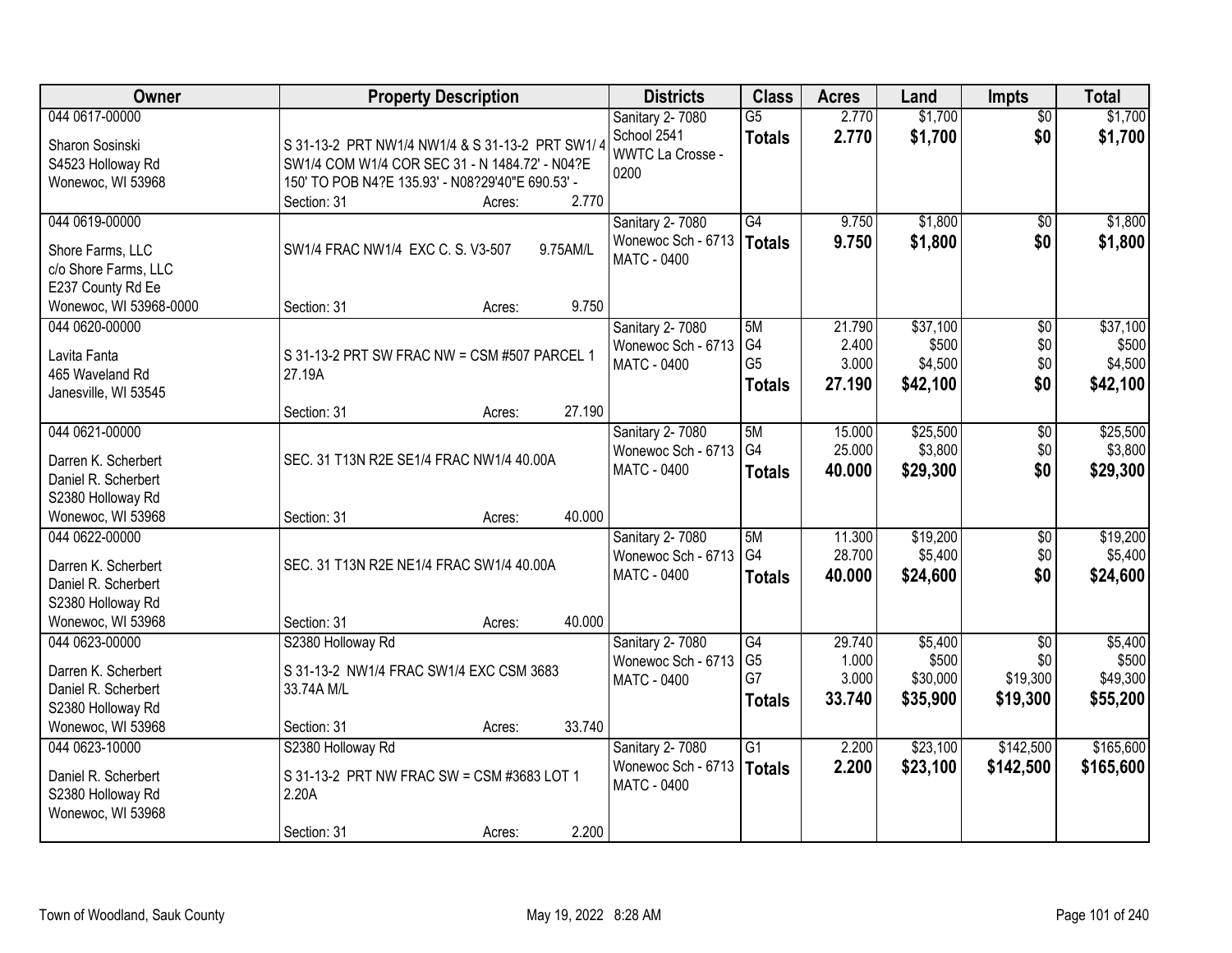| <b>Owner</b>           | <b>Property Description</b>                    | <b>Districts</b>   | <b>Class</b>    | <b>Acres</b> | Land     | <b>Impts</b>    | <b>Total</b> |
|------------------------|------------------------------------------------|--------------------|-----------------|--------------|----------|-----------------|--------------|
| 044 0624-00000         | 28067 County Rd V                              | Sanitary 2-7080    | G4              | 32.940       | \$8,700  | $\sqrt{$0}$     | \$8,700      |
| Maurice R. Condon      | S 31-13-2 SW FRAC SW (S/TEL ROW PER R113-347)  | Wonewoc Sch - 6713 | G <sub>5</sub>  | 2.000        | \$100    | \$0             | \$100        |
| 28067 County Rd V      | 34.94A                                         | <b>MATC - 0400</b> | <b>Totals</b>   | 34.940       | \$8,800  | \$0             | \$8,800      |
| Wonewoc, WI 53968      |                                                |                    |                 |              |          |                 |              |
|                        | 34.940<br>Section: 31<br>Acres:                |                    |                 |              |          |                 |              |
| 044 0625-00000         | E266 County Rd V                               | Sanitary 2-7080    | 5M              | 12.700       | \$21,600 | $\overline{50}$ | \$21,600     |
| Gary J. McDermott      | S 31-13-2 PRT SE SW = CSM #5923 LOT 1 35.71A   | Wonewoc Sch - 6713 | G <sub>1</sub>  | 3.000        | \$31,500 | \$135,000       | \$166,500    |
| E266 County Rd V       | (S/ELEC EASE PER R149-742)                     | <b>MATC - 0400</b> | G4              | 11.710       | \$2,000  | \$0             | \$2,000      |
| Wonewoc, WI 53968      |                                                |                    | G <sub>5</sub>  | 8.300        | \$11,300 | \$0             | \$11,300     |
|                        | 35.710<br>Section: 31<br>Acres:                |                    | <b>Totals</b>   | 35.710       | \$66,400 | \$135,000       | \$201,400    |
| 044 0625-10000         | County Rd V                                    | Sanitary 2-7080    | G4              | 5.000        | \$1,300  | $\sqrt[6]{}$    | \$1,300      |
| Jeffrey M. Machovec    | S 31-13-2 PRT SE SW = CSM #5923 LOT 2 5.00A    | Wonewoc Sch - 6713 | Totals          | 5.000        | \$1,300  | \$0             | \$1,300      |
| Chastity N. Machovec   | (S/ELEC EASE PER R149-742)                     | MATC - 0400        |                 |              |          |                 |              |
| 815 Seymour St         |                                                |                    |                 |              |          |                 |              |
| Reedsburg, WI 53959    | 5.000<br>Section: 31<br>Acres:                 |                    |                 |              |          |                 |              |
| 044 0626-00000         | <b>Henderson Rd</b>                            | Sanitary 2-7080    | 5M              | 13.200       | \$22,500 | $\sqrt[6]{3}$   | \$22,500     |
| Daniel Carr            | S 31-13-2 THAT PRT NE SE LYING W OF C/L        | Wonewoc Sch - 6713 | G <sub>4</sub>  | 17.200       | \$2,300  | \$0             | \$2,300      |
| S2394A Henderson Rd    | HENDERSON RD AS LOC 2/2012 (S/EASE PER         | <b>MATC - 0400</b> | G <sub>5</sub>  | 1.000        | \$100    | \$0             | \$100        |
| Wonewoc, WI 53968      | D-1162070) 32.4A M/L                           |                    | G7              | 1.000        | \$10,000 | \$6,600         | \$16,600     |
|                        | 32.400<br>Section: 31<br>Acres:                |                    | <b>Totals</b>   | 32.400       | \$34,900 | \$6,600         | \$41,500     |
| 044 0626-10000         | S2394 Henderson Rd                             | Sanitary 2-7080    | $\overline{G1}$ | 4.600        | \$17,000 | \$118,300       | \$135,300    |
| Ramona Carr            | S 31-13-2 PRT NE SE COM NE COR- S826.91'-      | Wonewoc Sch - 6713 | Totals          | 4.600        | \$17,000 | \$118,300       | \$135,300    |
| S2394 Henderson Rd     | N44D5'W 61.13'- N48D27'W 238.65' TO C/L        | <b>MATC - 0400</b> |                 |              |          |                 |              |
| Wonewoc, WI 53968-0000 | HENDERSON RD(CURRENT LOC)- NLY ALG C/L TO      |                    |                 |              |          |                 |              |
|                        | 4.600<br>Section: 31<br>Acres:                 |                    |                 |              |          |                 |              |
| 044 0626-20000         | Henderson Rd                                   | Sanitary 2-7080    | G6              | 3.000        | \$10,200 | \$0             | \$10,200     |
| Daniel Carr            | S 31-13-2 NE SE EXC COM NE COR- S826.91'-      | Wonewoc Sch - 6713 | Totals          | 3.000        | \$10,200 | \$0             | \$10,200     |
| Ramona Carr            | N44D5'W 61.13'- N48D27'W 238.65' TO C/L        | MATC - 0400        |                 |              |          |                 |              |
| S2394A Henderson Rd    | HENDERSON RD-NLY ALG C/L TO NLI- E TO POB &    |                    |                 |              |          |                 |              |
| Wonewoc, WI 53968      | 3.000<br>Section: 31<br>Acres:                 |                    |                 |              |          |                 |              |
| 044 0627-00000         |                                                | Sanitary 2-7080    | 5M              | 7.990        | \$13,600 | $\overline{60}$ | \$13,600     |
| William E. Yoder       | S 31-13-2 PRT NW1/4 SE1/4 COM AT PT 5RD S OF   | Wonewoc Sch - 6713 | G4              | 7.400        | \$1,400  | \$0             | \$1,400      |
| Rosemary M. Yoder      | NE COR - N 5RD - W 80RD - S 55RD - NELY TO POB | MATC - 0400        | <b>Totals</b>   | 15.390       | \$15,000 | \$0             | \$15,000     |
| S2225 Henderson Rd     | (W/EASE PER D-1162070) 15.39A M/L              |                    |                 |              |          |                 |              |
| Wonewoc, WI 53968      | 15.390<br>Section: 31<br>Acres:                |                    |                 |              |          |                 |              |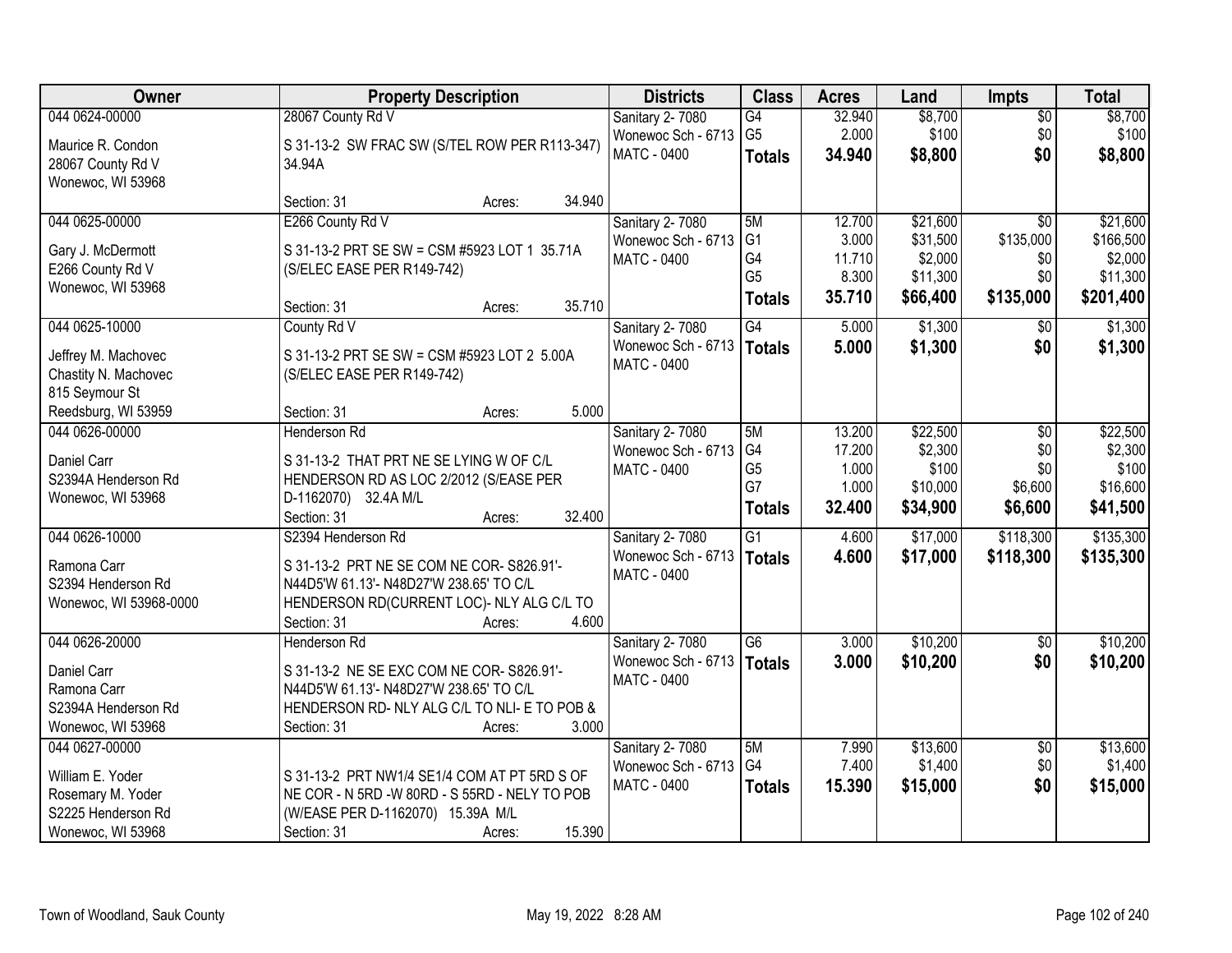| Owner                                                                                            | <b>Property Description</b>                                                                                                                                                                     | <b>Districts</b>                                                   | <b>Class</b>                                       | <b>Acres</b>               | Land                            | <b>Impts</b>                       | <b>Total</b>                    |
|--------------------------------------------------------------------------------------------------|-------------------------------------------------------------------------------------------------------------------------------------------------------------------------------------------------|--------------------------------------------------------------------|----------------------------------------------------|----------------------------|---------------------------------|------------------------------------|---------------------------------|
| 044 0628-00000<br>James E. Leary<br>1668 Washington St<br>Verona, WI 53593                       | S 31-13-2 COM 5RD S OF NE COR NW SE-S TO<br>SECOR-W80RD TO SWCOR-N25RD-NELY TO POB<br>24.61A                                                                                                    | <b>Sanitary 2-7080</b><br>Wonewoc Sch - 6713<br>MATC - 0400        | 5M<br>G <sub>4</sub><br><b>Totals</b>              | 14.510<br>10.100<br>24.610 | \$24,700<br>\$2,400<br>\$27,100 | $\overline{50}$<br>\$0<br>\$0      | \$24,700<br>\$2,400<br>\$27,100 |
|                                                                                                  | 24.610<br>Section: 31<br>Acres:                                                                                                                                                                 |                                                                    |                                                    |                            |                                 |                                    |                                 |
| 044 0629-00000<br>James E. Leary<br>1668 Washington St<br>Verona, WI 53593                       | S 31-13-2 SW SE EXC SELY OF C/L CTH V PER<br>D-808978 39.74A                                                                                                                                    | Sanitary 2-7080<br>Wonewoc Sch - 6713<br><b>MATC - 0400</b>        | G4<br>G <sub>5</sub><br><b>Totals</b>              | 38.740<br>1.000<br>39.740  | \$7,300<br>\$600<br>\$7,900     | $\overline{50}$<br>\$0<br>\$0      | \$7,300<br>\$600<br>\$7,900     |
|                                                                                                  | 39.740<br>Section: 31<br>Acres:                                                                                                                                                                 |                                                                    |                                                    |                            |                                 |                                    |                                 |
| 044 0630-00000<br>James E. Leary<br>1668 Washington St<br>Verona, WI 53593                       | S 31-13-2 SE SE NWLY OF HWY<br>11.00A                                                                                                                                                           | <b>Sanitary 2-7080</b><br>Wonewoc Sch - 6713<br><b>MATC - 0400</b> | 5M<br><b>Totals</b>                                | 11.000<br>11.000           | \$18,700<br>\$18,700            | $\overline{50}$<br>\$0             | \$18,700<br>\$18,700            |
|                                                                                                  | 11.000<br>Section: 31<br>Acres:                                                                                                                                                                 |                                                                    |                                                    |                            |                                 |                                    |                                 |
| 044 0631-00000<br>Robert Zeimet<br>Mary A. Zeimet<br>S2498 Henderson Rd<br>Wonewoc, WI 53968     | S2498 Henderson Rd<br>S 31-13-2 THAT PRT S1/2 SE1/4 LYING S OF<br>HENDERSON RD EXC COM NE COR-S89?32'56"W<br>311.73' TO C/L HENDERSON RD-S26?38'21" W 21.50'<br>16.510<br>Section: 31<br>Acres: | Sanitary 2-7080<br>Wonewoc Sch - 6713<br><b>MATC - 0400</b>        | G4<br>G7<br><b>Totals</b>                          | 14.510<br>2.000<br>16.510  | \$2,700<br>\$20,000<br>\$22,700 | $\sqrt{6}$<br>\$58,500<br>\$58,500 | \$2,700<br>\$78,500<br>\$81,200 |
| 044 0631-10000<br>La Rose Family Asset Trust<br>S2400 Henderson Rd<br>Wonewoc, WI 53968          | S 31-13-2 THAT PRT SE SE COM NE<br>COR-S89?32'56"W 311.73' TO C/L HENDERSON<br>RD-S26?38'21"W 21.50' ALG C/L-SWLY ALG C/L (CH<br>Section: 31<br>7.120<br>Acres:                                 | Sanitary 2-7080<br>Wonewoc Sch - 6713<br><b>MATC - 0400</b>        | $\overline{\mathsf{W6}}$<br><b>Totals</b>          | 7.120<br>7.120             | (\$21,400)<br>\$0               | $\overline{50}$<br>\$0             | $\overline{50}$<br>\$0          |
| 044 0631-20000<br>Dorothy E. Chapman<br>S2472 Henderson Rd<br>Wonewoc, WI 53968                  | S2472 Henderson Rd<br>S 31-13-2 PRT SE1/4 SE1/4 = CSM 4420 LOT 1 5.63A<br>5.630<br>Section: 31<br>Acres:                                                                                        | Sanitary 2-7080<br>Wonewoc Sch - 6713<br><b>MATC - 0400</b>        | G1<br><b>Totals</b>                                | 5.630<br>5.630             | \$14,100<br>\$14,100            | \$131,000<br>\$131,000             | \$145,100<br>\$145,100          |
| 044 0632-00000<br>Kevin N. Burton<br>Roger V. Charlier<br>E921 County Rd Ee<br>Wonewoc, WI 53968 | S 32-13-2 N40RD OF E20RD OF NE NE<br>5.00A<br>5.000<br>Section: 32<br>Acres:                                                                                                                    | Sanitary 2-7080<br>Wonewoc Sch - 6713<br><b>MATC - 0400</b>        | $\overline{G5}$<br>G <sub>6</sub><br><b>Totals</b> | 2.500<br>2.500<br>5.000    | \$1,500<br>\$3,800<br>\$5,300   | $\overline{50}$<br>\$0<br>\$0      | \$1,500<br>\$3,800<br>\$5,300   |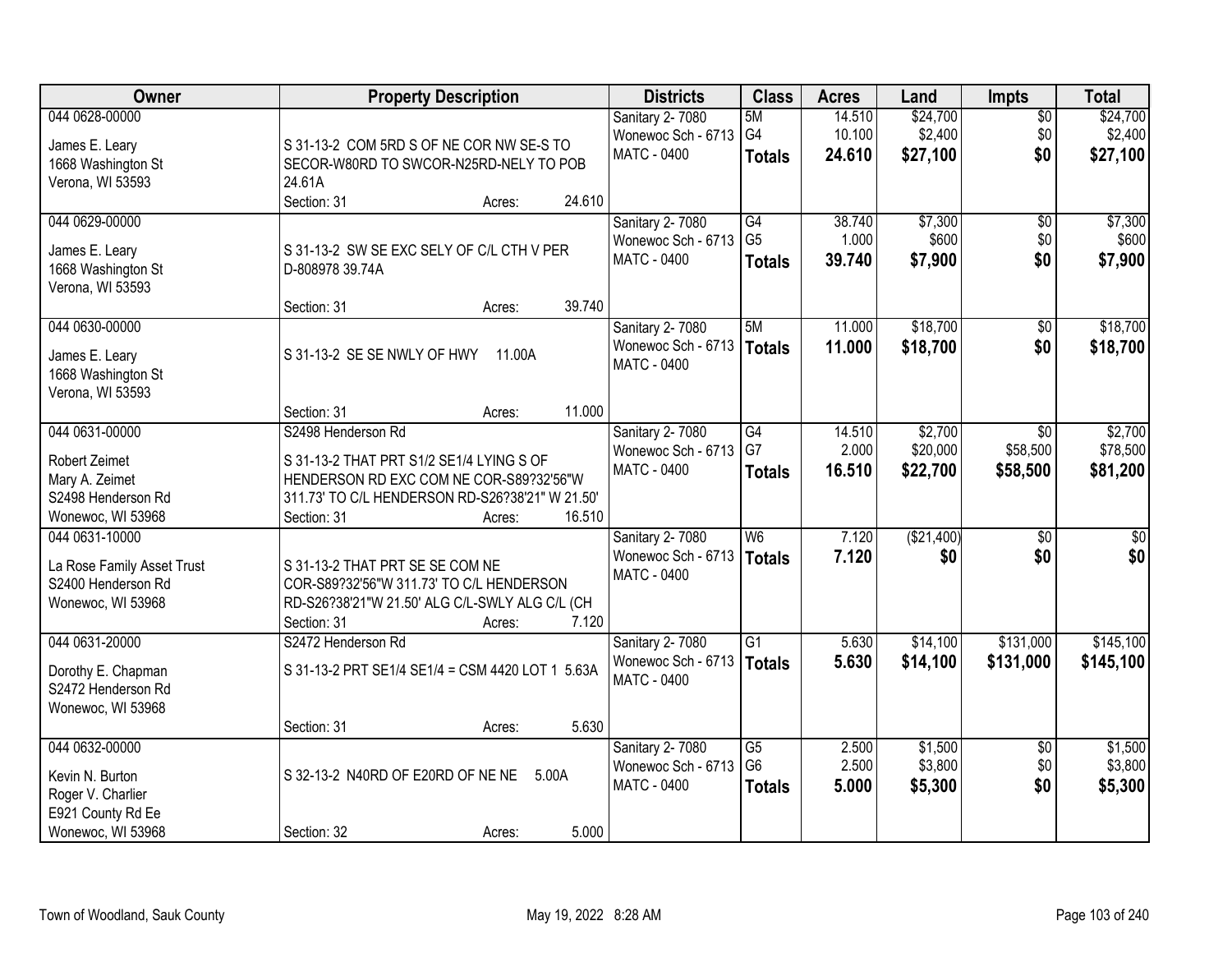| Owner                                  | <b>Property Description</b>                     | <b>Districts</b>                      | <b>Class</b>    | <b>Acres</b> | Land     | <b>Impts</b>    | <b>Total</b> |
|----------------------------------------|-------------------------------------------------|---------------------------------------|-----------------|--------------|----------|-----------------|--------------|
| 044 0633-00000                         |                                                 | Sanitary 2-7080                       | 5M              | 10.000       | \$17,000 | $\sqrt{$0}$     | \$17,000     |
| Ronald J. Woolever                     | SEC. 32 T13N R2E E1/2 NE1/4 NE1/4 EXC N 40RD OF | Wonewoc Sch - 6713                    | G4              | 5.000        | \$900    | \$0             | \$900        |
| PO Box 5                               | E 20RD 15.00A                                   | <b>MATC - 0400</b>                    | <b>Totals</b>   | 15.000       | \$17,900 | \$0             | \$17,900     |
| Wonewoc, WI 53968                      |                                                 |                                       |                 |              |          |                 |              |
|                                        | 15.000<br>Section: 32<br>Acres:                 |                                       |                 |              |          |                 |              |
| 044 0634-00000                         | S2102 Woolever Rd                               | Sanitary 2-7080                       | 5M              | 9.000        | \$13,500 | \$0             | \$13,500     |
| Ronald J. Woolever                     | SEC. 32 T13N R2E W1/2 NE1/4 NE1/4 20.00A        | Wonewoc Sch - 6713                    | G <sub>4</sub>  | 9.000        | \$1,900  | \$0             | \$1,900      |
| PO Box 5                               |                                                 | MATC - 0400                           | G7              | 2.000        | \$20,000 | \$210,300       | \$230,300    |
| Wonewoc, WI 53968                      |                                                 |                                       | <b>Totals</b>   | 20.000       | \$35,400 | \$210,300       | \$245,700    |
|                                        | 20.000<br>Section: 32<br>Acres:                 |                                       |                 |              |          |                 |              |
| 044 0635-00000                         | S2110 Woolever Rd                               | Sanitary 2-7080                       | $\overline{G1}$ | 9.200        | \$60,900 | \$146,900       | \$207,800    |
| Jeshimon D. Boyd                       | S 32-13-2 E1/2 NW NE S & E OF HWY EXC S 24 RDS  | Wonewoc Sch - 6713                    | Totals          | 9.200        | \$60,900 | \$146,900       | \$207,800    |
| Caroline K. Boyd                       | 9.20A M/L                                       | MATC - 0400                           |                 |              |          |                 |              |
| 1923 W Grayson Rd                      |                                                 |                                       |                 |              |          |                 |              |
| Modesto, CA 95358                      | 9.200<br>Section: 32<br>Acres:                  |                                       |                 |              |          |                 |              |
| 044 0637-00000                         | S2153 Woolever Rd                               | Sanitary 2-7080                       | 5M              | 6.100        | \$11,600 | $\sqrt[6]{3}$   | \$11,600     |
|                                        | S 32-13-2 PRT NW NE = CSM #5988 LOT 1 24.21A    | Wonewoc Sch - 6713                    | G4              | 7.760        | \$1,100  | \$0             | \$1,100      |
| Verne J. Thompson<br>Susan R. Thompson |                                                 | MATC - 0400                           | G <sub>5</sub>  | 8.350        | \$5,000  | \$0             | \$5,000      |
| S2153 Woolever Rd                      |                                                 |                                       | G7              | 2.000        | \$20,000 | \$84,500        | \$104,500    |
| Wonewoc, WI 53968                      | 24.210<br>Section: 32<br>Acres:                 |                                       | <b>Totals</b>   | 24.210       | \$37,700 | \$84,500        | \$122,200    |
| 044 0638-00000                         |                                                 | Sanitary 2-7080                       | $\overline{G4}$ | 1.000        | \$100    | $\overline{60}$ | \$100        |
|                                        |                                                 | Wonewoc Sch - 6713                    | <b>Totals</b>   | 1.000        | \$100    | \$0             | \$100        |
| <b>Robert Mast</b>                     | S 32-13-2 W2RD NW NE 1.00A                      | MATC - 0400                           |                 |              |          |                 |              |
| Martha Mast                            |                                                 |                                       |                 |              |          |                 |              |
| E781 County Rd Ee                      |                                                 |                                       |                 |              |          |                 |              |
| Wonewoc, WI 53968-0000                 | 1.000<br>Section: 32<br>Acres:                  |                                       |                 |              |          |                 |              |
| 044 0639-00000                         | Woolever Rd                                     | Sanitary 2-7080<br>Wonewoc Sch - 6713 | $\overline{G5}$ | 5.000        | \$7,500  | \$0<br>\$0      | \$7,500      |
| Richard M. Thompson                    | S 32-13-2 THAT PRT S24RD E1/2 NW1/4 NE1/4 &     | <b>MATC - 0400</b>                    | Totals          | 5.000        | \$7,500  |                 | \$7,500      |
| Jean M. Thompson                       | THAT PRT E1/2 SW1/4 NE1/4 LYING W OF C/L TN RD  |                                       |                 |              |          |                 |              |
| W10341 Lumsden Rd                      | 5.0A                                            |                                       |                 |              |          |                 |              |
| Elroy, WI 53929                        | 5.000<br>Section: 32<br>Acres:                  |                                       |                 |              |          |                 |              |
| 044 0640-00000                         | S2212 Woolever Rd                               | Sanitary 2-7080                       | 5M              | 8.910        | \$13,400 | $\overline{50}$ | \$13,400     |
| Richard M. Thompson                    | S 32-13-2 PRT E1/2 W1/2 NE1/4 = CSM #3949 LOT 1 | Wonewoc Sch - 6713                    | G4              | 2.000        | \$400    | \$0             | \$400        |
| Jean M. Thompson                       | 10.91A                                          | MATC - 0400                           | <b>Totals</b>   | 10.910       | \$13,800 | \$0             | \$13,800     |
| W10341 Lumsden Rd                      |                                                 |                                       |                 |              |          |                 |              |
| Elroy, WI 53929                        | 10.910<br>Section: 32<br>Acres:                 |                                       |                 |              |          |                 |              |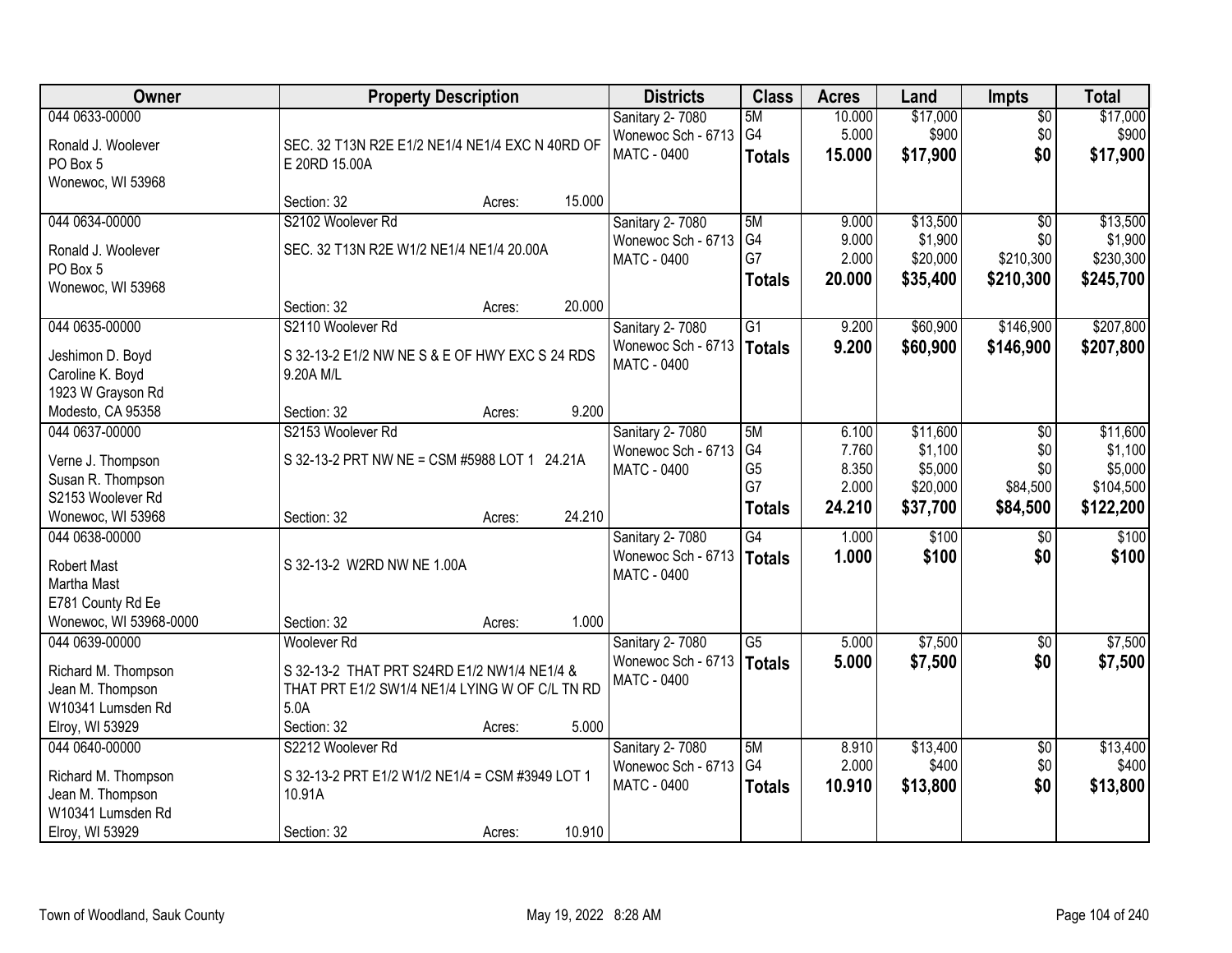| Owner                                 |                                                  | <b>Property Description</b> |        | <b>Districts</b>       | <b>Class</b>         | <b>Acres</b> | Land     | <b>Impts</b>    | <b>Total</b> |
|---------------------------------------|--------------------------------------------------|-----------------------------|--------|------------------------|----------------------|--------------|----------|-----------------|--------------|
| 044 0640-10000                        | <b>Woolever Rd</b>                               |                             |        | Sanitary 2-7080        | 5M                   | 4.020        | \$6,900  | $\overline{50}$ | \$6,900      |
| Richard M. Thompson                   | S 32-13-2 PRT E1/2 SW1/4 NE1/4 = CSM #3949 LOT 2 |                             |        | Wonewoc Sch - 6713     | G4                   | 1.000        | \$200    | \$0             | \$200        |
| Jean M. Thompson                      | 5.02A                                            |                             |        | <b>MATC - 0400</b>     | <b>Totals</b>        | 5.020        | \$7,100  | \$0             | \$7,100      |
| W10341 Lumsden Rd                     |                                                  |                             |        |                        |                      |              |          |                 |              |
| Elroy, WI 53929                       | Section: 32                                      | Acres:                      | 5.020  |                        |                      |              |          |                 |              |
| 044 0640-20000                        | <b>Woolever Rd</b>                               |                             |        | Sanitary 2-7080        | 5M                   | 3.800        | \$6,500  | \$0             | \$6,500      |
| Richard M. Thompson                   | S 32-13-2 PRT E1/2 SW1/4 NE1/4 = CSM #3949 LOT 3 |                             |        | Wonewoc Sch - 6713     | G <sub>4</sub>       | 1.200        | \$200    | \$0             | \$200        |
| Jean M. Thompson                      | 5.00A                                            |                             |        | <b>MATC - 0400</b>     | <b>Totals</b>        | 5.000        | \$6,700  | \$0             | \$6,700      |
| W10341 Lumsden Rd                     |                                                  |                             |        |                        |                      |              |          |                 |              |
| Elroy, WI 53929                       | Section: 32                                      | Acres:                      | 5.000  |                        |                      |              |          |                 |              |
| 044 0641-00000                        | <b>Woolever Rd</b>                               |                             |        | Sanitary 2-7080        | 5M                   | 13.500       | \$23,000 | $\overline{50}$ | \$23,000     |
|                                       |                                                  |                             |        | Wonewoc Sch - 6713     | G4                   | 2.000        | \$500    | \$0             | \$500        |
| Richard M. Thompson                   | S 32 T13N R2E W1/2 SW1/4 NE1/4 EXC E 20RD OF S   |                             |        | <b>MATC - 0400</b>     | G <sub>5</sub>       | 4.000        | \$2,000  | \$0             | \$2,000      |
| Jean M. Thompson<br>W10341 Lumsden Rd | 4RD 19.50A                                       |                             |        |                        | <b>Totals</b>        | 19.500       | \$25,500 | \$0             | \$25,500     |
| Elroy, WI 53929                       | Section: 32                                      | Acres:                      | 19.500 |                        |                      |              |          |                 |              |
| 044 0642-00000                        |                                                  |                             |        | Sanitary 2-7080        | $\overline{G4}$      | 0.500        | \$100    | \$0             | \$100        |
|                                       |                                                  |                             |        | Wonewoc Sch - 6713     | <b>Totals</b>        | 0.500        | \$100    | \$0             | \$100        |
| Elaine J. Mortimer                    | S 32-13-2 E20RD OF S4RD OF W1/2 SW NE            |                             | 0.50A  | <b>MATC - 0400</b>     |                      |              |          |                 |              |
| S2290 Woolever Rd                     |                                                  |                             |        |                        |                      |              |          |                 |              |
| Wonewoc, WI 53968                     |                                                  |                             |        |                        |                      |              |          |                 |              |
|                                       | Section: 32                                      | Acres:                      | 0.500  |                        |                      |              |          |                 |              |
| 044 0643-00000                        |                                                  |                             |        | Sanitary 2-7080        | 5M<br>G <sub>4</sub> | 34.000       | \$55,800 | $\overline{30}$ | \$55,800     |
| Ronald J. Woolever                    | SEC. 32 T13N R2E SE1/4 NE1/4 40.00A              |                             |        | Wonewoc Sch - 6713     |                      | 6.000        | \$1,100  | \$0             | \$1,100      |
| PO Box 5                              |                                                  |                             |        | <b>MATC - 0400</b>     | <b>Totals</b>        | 40.000       | \$56,900 | \$0             | \$56,900     |
| Wonewoc, WI 53968                     |                                                  |                             |        |                        |                      |              |          |                 |              |
|                                       | Section: 32                                      | Acres:                      | 40.000 |                        |                      |              |          |                 |              |
| 044 0644-00000                        |                                                  |                             |        | Sanitary 2-7080        | 5M                   | 15.000       | \$25,500 | $\sqrt{$0}$     | \$25,500     |
| <b>Robert Mast</b>                    | S 32-13-2 NE NW EXC S2RD 39.00A                  |                             |        | Wonewoc Sch - 6713     | G4                   | 24.000       | \$3,300  | \$0             | \$3,300      |
| Martha Mast                           |                                                  |                             |        | <b>MATC - 0400</b>     | <b>Totals</b>        | 39.000       | \$28,800 | \$0             | \$28,800     |
| E781 County Rd Ee                     |                                                  |                             |        |                        |                      |              |          |                 |              |
| Wonewoc, WI 53968-0000                | Section: 32                                      | Acres:                      | 39.000 |                        |                      |              |          |                 |              |
| 044 0645-00000                        |                                                  |                             |        | <b>Sanitary 2-7080</b> | $\overline{G5}$      | 1.000        | \$600    | $\overline{50}$ | \$600        |
| Richard M. Thompson                   | S 32 T13N R2E S 2 RD NE1/4 NW1/4 1.00A           |                             |        | Wonewoc Sch - 6713     | <b>Totals</b>        | 1.000        | \$600    | \$0             | \$600        |
| Jean M. Thompson                      |                                                  |                             |        | <b>MATC - 0400</b>     |                      |              |          |                 |              |
| W10341 Lumsden Rd                     |                                                  |                             |        |                        |                      |              |          |                 |              |
| Elroy, WI 53929                       | Section: 32                                      | Acres:                      | 1.000  |                        |                      |              |          |                 |              |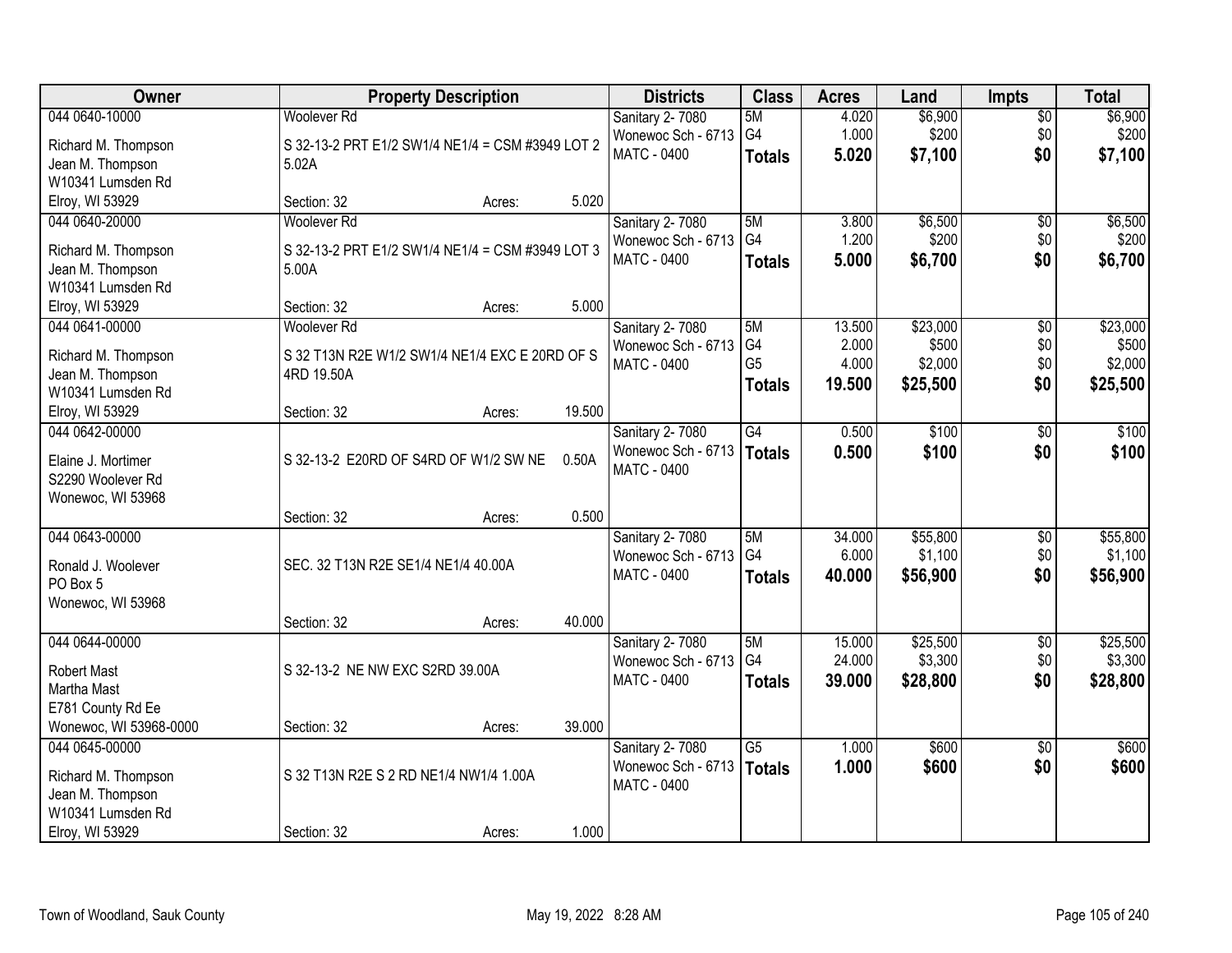| <b>Owner</b>               | <b>Property Description</b>                                | <b>Districts</b>   | <b>Class</b>    | <b>Acres</b> | Land        | Impts           | <b>Total</b> |
|----------------------------|------------------------------------------------------------|--------------------|-----------------|--------------|-------------|-----------------|--------------|
| 044 0646-00000             | S2170 Henderson Rd                                         | Sanitary 2-7080    | 5M              | 9.000        | \$15,300    | $\overline{50}$ | \$15,300     |
| Alvin J. Helmuth           | SEC. 32 T13N R2E NW1/4 NW1/4 40.00A                        | Wonewoc Sch - 6713 | G <sub>4</sub>  | 26.500       | \$4,100     | \$0             | \$4,100      |
| Frieda Helmuth             |                                                            | <b>MATC - 0400</b> | G <sub>5</sub>  | 1.500        | \$700       | \$0             | \$700        |
| S2170 Henderson Rd         |                                                            |                    | G7              | 3.000        | \$30,000    | \$258,000       | \$288,000    |
| Wonewoc, WI 53968          | 40.000<br>Section: 32<br>Acres:                            |                    | <b>Totals</b>   | 40.000       | \$50,100    | \$258,000       | \$308,100    |
| 044 0647-00000             | Henderson Rd                                               | Sanitary 2-7080    | 5M              | 22.600       | \$38,400    | \$0             | \$38,400     |
|                            |                                                            | Wonewoc Sch - 6713 | G4              | 17.400       | \$3,600     | \$0             | \$3,600      |
| Alvin J. Helmuth           | SEC. 32 T13N R2E SW1/4 NW1/4 40.00A                        | <b>MATC - 0400</b> | <b>Totals</b>   | 40.000       | \$42,000    | \$0             | \$42,000     |
| Frieda Helmuth             |                                                            |                    |                 |              |             |                 |              |
| S2170 Henderson Rd         |                                                            |                    |                 |              |             |                 |              |
| Wonewoc, WI 53968          | 40.000<br>Section: 32<br>Acres:                            |                    |                 |              |             |                 |              |
| 044 0648-00000             |                                                            | Sanitary 2-7080    | 5M              | 2.700        | \$4,600     | $\overline{50}$ | \$4,600      |
| Richard M. Thompson        | S 32 T13N R2E SE1/4 NW1/4 40.00A                           | Wonewoc Sch - 6713 | G4              | 37.300       | \$7,400     | \$0             | \$7,400      |
| Jean M. Thompson           |                                                            | <b>MATC - 0400</b> | <b>Totals</b>   | 40.000       | \$12,000    | \$0             | \$12,000     |
| W10341 Lumsden Rd          |                                                            |                    |                 |              |             |                 |              |
| Elroy, WI 53929            | 40.000<br>Section: 32<br>Acres:                            |                    |                 |              |             |                 |              |
| 044 0649-00000             |                                                            | Sanitary 2-7080    | G4              | 40.000       | \$5,900     | \$0             | \$5,900      |
|                            |                                                            | Wonewoc Sch - 6713 | <b>Totals</b>   | 40.000       | \$5,900     | \$0             | \$5,900      |
| Elaine J. Mortimer         | SEC. 32 T13N R2E NE1/4 SW1/4 40.00A                        | <b>MATC - 0400</b> |                 |              |             |                 |              |
| S2290 Woolever Rd          |                                                            |                    |                 |              |             |                 |              |
| Wonewoc, WI 53968          |                                                            |                    |                 |              |             |                 |              |
|                            | 40.000<br>Section: 32<br>Acres:                            |                    |                 |              |             |                 |              |
| 044 0650-00000             | S2400 Henderson Rd                                         | Sanitary 2-7080    | 5M              | 6.080        | \$9,600     | \$0             | \$9,600      |
| La Rose Family Asset Trust | S 32-13-2 NW SW 40.00A (S/LE OF MYRON L &                  | Wonewoc Sch - 6713 | G4              | 21.800       | \$4,600     | \$0             | \$4,600      |
| S2400 Henderson Rd         | JENNIFER L LA ROSE PER D-1067481) (MFL 10A PER             | <b>MATC - 0400</b> | G <sub>5</sub>  | 1.620        | \$1,000     | \$0             | \$1,000      |
| Wonewoc, WI 53968          | D-1209082)                                                 |                    | G7              | 0.500        | \$5,000     | \$149,600       | \$154,600    |
|                            | 40.000<br>Section: 32<br>Acres:                            |                    | W <sub>6</sub>  | 10.000       | (\$17,000)  | \$0             | \$0          |
|                            |                                                            |                    | <b>Totals</b>   | 40.000       | \$20,200    | \$149,600       | \$169,800    |
| 044 0651-00000             |                                                            | Sanitary 2-7080    | W6              | 22.440       | ( \$34,500) | $\overline{50}$ | \$0          |
|                            |                                                            | Wonewoc Sch - 6713 | <b>Totals</b>   | 22.440       | \$0         | \$0             | \$0          |
| La Rose Family Asset Trust | S 32-13-2 THAT PRT S1/2 SW1/4 COM ON SLI                   | <b>MATC - 0400</b> |                 |              |             |                 |              |
| S2400 Henderson Rd         | N89?57'45"W 1317.25' FRM S1/4COR- N1?54'19"E               |                    |                 |              |             |                 |              |
| Wonewoc, WI 53968          | 597.23'- N45?15'35"E 59.92'- N5?23'52"E 302.22'-<br>22.440 |                    |                 |              |             |                 |              |
|                            | Section: 32<br>Acres:                                      |                    |                 |              |             |                 |              |
| 044 0652-00000             | Henderson Rd                                               | Sanitary 2-7080    | $\overline{G4}$ | 5.590        | \$1,100     | $\overline{50}$ | \$1,100      |
| Robert Zeimet              | S 32-13-2 THAT PRT SW SW COM AT SW COR-E                   | Wonewoc Sch - 6713 | <b>Totals</b>   | 5.590        | \$1,100     | \$0             | \$1,100      |
| Mary A. Zeimet             | 236.56'-N2?16'3"W 433.12'-N13?3'10"E 408.42'-              | <b>MATC - 0400</b> |                 |              |             |                 |              |
| S2498 Henderson Rd         | N24?9'49"W 196.58'-N73?37'16"W TO WLI SW SW-S TO           |                    |                 |              |             |                 |              |
| Wonewoc, WI 53968          | 5.590<br>Section: 32<br>Acres:                             |                    |                 |              |             |                 |              |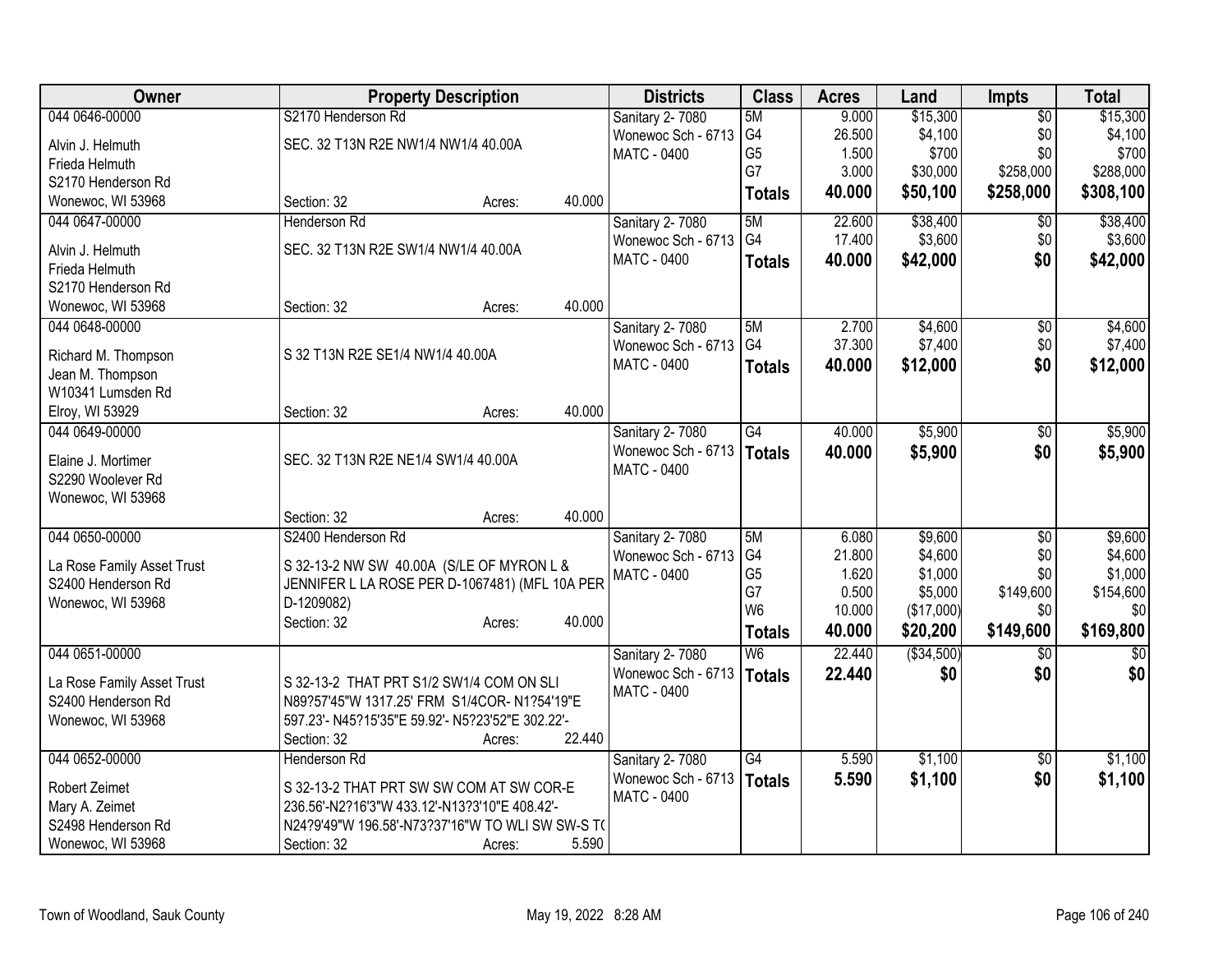| Owner                                         | <b>Property Description</b>                                                                   | <b>Districts</b>                             | <b>Class</b>    | <b>Acres</b> | Land       | <b>Impts</b>    | <b>Total</b> |
|-----------------------------------------------|-----------------------------------------------------------------------------------------------|----------------------------------------------|-----------------|--------------|------------|-----------------|--------------|
| 044 0652-10000                                |                                                                                               | Sanitary 2-7080                              | W <sub>6</sub>  | 9.910        | (\$29,700) | $\overline{50}$ | $\sqrt{50}$  |
| La Rose Family Asset Trust                    | S 32-13-2 THAT PRT OF W 31 RDS OF SW SW LYING                                                 | Wonewoc Sch - 6713                           | <b>Totals</b>   | 9.910        | \$0        | \$0             | \$0          |
| S2400 Henderson Rd                            | N & E OF LI COM ON SLI 236.56'E OF SW                                                         | MATC - 0400                                  |                 |              |            |                 |              |
| Wonewoc, WI 53968                             | COR-N2?16'3"W 433.12'-N13?3' 10"E                                                             |                                              |                 |              |            |                 |              |
|                                               | 9.910<br>Section: 32<br>Acres:                                                                |                                              |                 |              |            |                 |              |
| 044 0653-00000                                | S2473 Woolever Rd                                                                             | Sanitary 2-7080                              | 5M              | 0.500        | \$900      | $\overline{50}$ | \$900        |
|                                               |                                                                                               | Wonewoc Sch - 6713                           | G <sub>1</sub>  | 5.000        | \$52,500   | \$135,100       | \$187,600    |
| Amos P. Vande Hei et al<br>c/o Amos Vande Hei | S 32-13-2 THAT PRT S1/2 SW1/4 LYING E OF A LI<br>COM ON SLI N89?57'45"W 1317.25' FRM S1/4COR- | <b>MATC - 0400</b>                           | G4              | 37.010       | \$7,900    | \$0             | \$7,900      |
| S2473 Woolever Rd                             | N1?54'19"E 597.23'- N45?15'35"E 59.92'- N5?23'52"E                                            |                                              | <b>Totals</b>   | 42.510       | \$61,300   | \$135,100       | \$196,400    |
| Wonewoc, WI 53968                             | 42.510<br>Section: 32                                                                         |                                              |                 |              |            |                 |              |
| 044 0655-00000                                | Acres:<br>S2290 Woolever Rd                                                                   |                                              | 5M              | 15.000       | \$25,500   | \$0             | \$25,500     |
|                                               |                                                                                               | <b>Sanitary 2-7080</b><br>Wonewoc Sch - 6713 | G4              | 23.000       | \$4,400    | \$0             | \$4,400      |
| Elaine J. Mortimer                            | SEC. 32 T13N R2E NW1/4 SE1/4 40.00A                                                           | MATC - 0400                                  | G7              | 2.000        | \$20,000   | \$81,000        | \$101,000    |
| S2290 Woolever Rd                             |                                                                                               |                                              |                 | 40.000       |            |                 |              |
| Wonewoc, WI 53968                             |                                                                                               |                                              | <b>Totals</b>   |              | \$49,900   | \$81,000        | \$130,900    |
|                                               | 40.000<br>Section: 32<br>Acres:                                                               |                                              |                 |              |            |                 |              |
| 044 0656-00000                                | E798 Frog Hollow Rd                                                                           | Sanitary 2-7080                              | 5M              | 3.000        | \$5,100    | \$0             | \$5,100      |
| Elaine J. Mortimer                            | S 32-13-2 SW1/4 SE1/4 (S/ROW EASE PER                                                         | Wonewoc Sch - 6713                           | G <sub>2</sub>  | 0.500        | \$5,000    | \$0             | \$5,000      |
| S2290 Woolever Rd                             | D-1162523) 40.00A                                                                             | <b>MATC - 0400</b>                           | G4              | 35.500       | \$7,400    | \$0             | \$7,400      |
| Wonewoc, WI 53968                             |                                                                                               |                                              | G <sub>5</sub>  | 1.000        | \$100      | \$0             | \$100        |
|                                               | 40.000<br>Section: 32<br>Acres:                                                               |                                              | <b>Totals</b>   | 40.000       | \$17,600   | \$0             | \$17,600     |
| 044 0657-00000                                | E888 Frog Hollow Rd                                                                           | Sanitary 2-7080                              | $\overline{G1}$ | 2.000        | \$21,000   | \$34,200        | \$55,200     |
|                                               |                                                                                               | Wonewoc Sch - 6713                           | G4              | 38.000       | \$2,900    | \$0             | \$2,900      |
| Robert F. Koenecke                            | SEC. 32 T13N R2E SE1/4 SE1/4 40.00A                                                           | MATC - 0400                                  | <b>Totals</b>   | 40.000       | \$23,900   | \$34,200        | \$58,100     |
| Margaret J. Koenecke                          |                                                                                               |                                              |                 |              |            |                 |              |
| 3312 368th Ave                                |                                                                                               |                                              |                 |              |            |                 |              |
| Burlington, WI 53105                          | 40.000<br>Section: 32<br>Acres:                                                               |                                              |                 |              |            |                 |              |
| 044 0658-00000                                | S2198 Beier Rd                                                                                | Sanitary 2-7080                              | $\overline{G4}$ | 36.500       | \$7,400    | $\overline{50}$ | \$7,400      |
| Eli L. Yoder                                  | SEC. 33 T13N R2E NE1/4 NE1/4 40.00A                                                           | Wonewoc Sch - 6713                           | G7              | 3.500        | \$35,000   | \$94,000        | \$129,000    |
| Millie W. Yoder                               |                                                                                               | MATC - 0400                                  | <b>Totals</b>   | 40.000       | \$42,400   | \$94,000        | \$136,400    |
| S2198 Beier Rd                                |                                                                                               |                                              |                 |              |            |                 |              |
| Wonewoc, WI 53968                             | 40.000<br>Section: 33<br>Acres:                                                               |                                              |                 |              |            |                 |              |
| 044 0659-20000                                |                                                                                               | Sanitary 2-7080                              | 5M              | 2.000        | \$3,000    | $\overline{30}$ | \$3,000      |
|                                               |                                                                                               | Wonewoc Sch - 6713                           | G4              | 24.780       | \$3,400    | \$0             | \$3,400      |
| Eli E. Yoder Lc et al                         | S 33-13-2 PRT NW1/4 NE1/4 BEG N1/4 COR SD SEC -                                               | <b>MATC - 0400</b>                           | G <sub>5</sub>  | 1.250        | \$100      | \$0             | \$100        |
| S2198 Beier Rd                                | N89?12?59?E 920.53? - S00?21?29?W 1318.46? -                                                  |                                              | <b>Totals</b>   | 28.030       | \$6,500    | \$0             | \$6,500      |
| Wonewoc, WI 53968                             | S89?15?47?W 932.67? - N00?53?11?E 1318? TO POB                                                |                                              |                 |              |            |                 |              |
|                                               | 28.030<br>Section: 33<br>Acres:                                                               |                                              |                 |              |            |                 |              |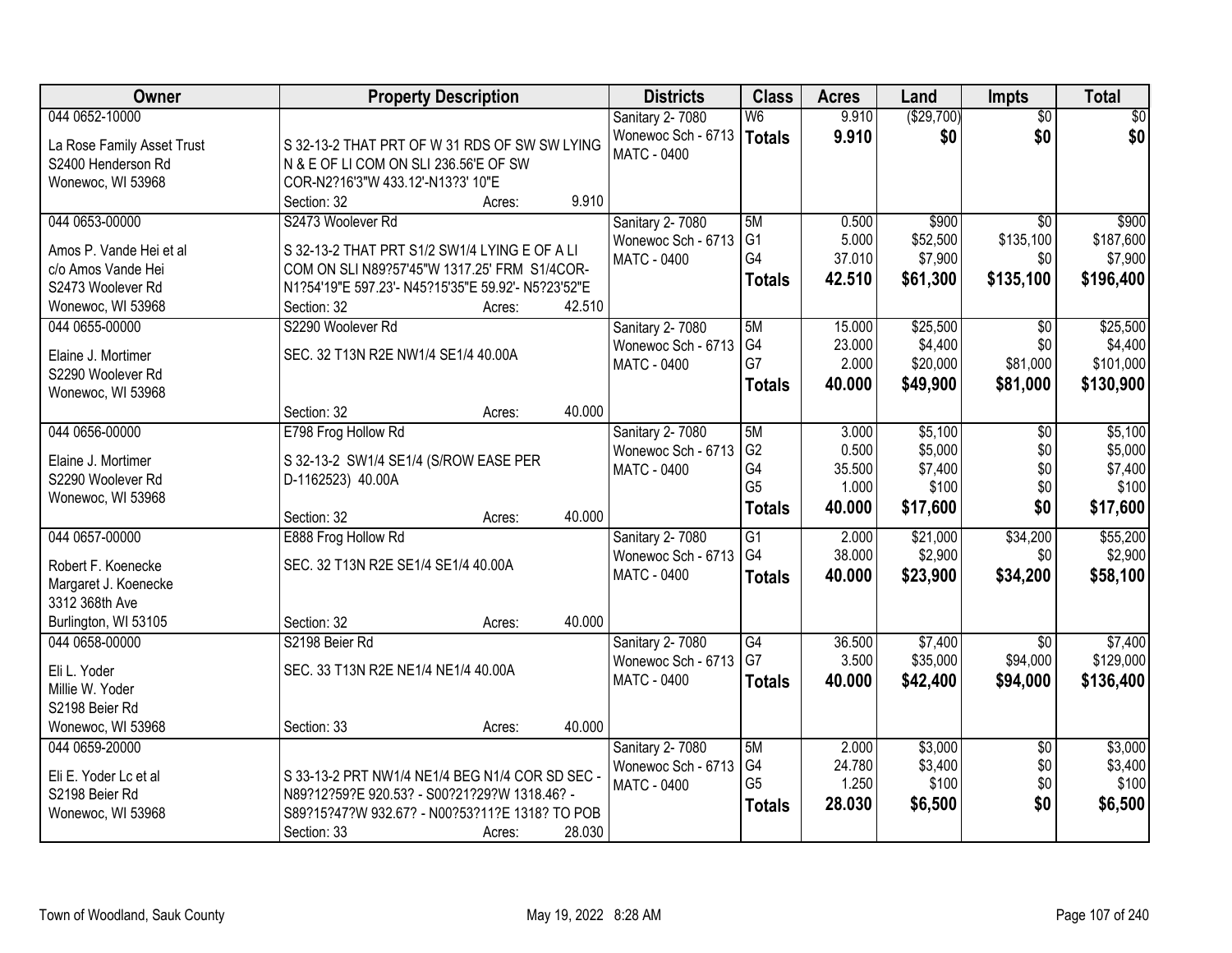| Owner                              | <b>Property Description</b>                     | <b>Districts</b>   | <b>Class</b>    | <b>Acres</b> | Land     | <b>Impts</b>    | <b>Total</b> |
|------------------------------------|-------------------------------------------------|--------------------|-----------------|--------------|----------|-----------------|--------------|
| 044 0659-30000                     |                                                 | Sanitary 2-7080    | $\overline{G4}$ | 11.970       | \$3,700  | $\overline{50}$ | \$3,700      |
| Eli L. Yoder                       | S 33-13-2 NW1/4 NE1/4 EXC BEG N1/4 COR SD SEC - | Wonewoc Sch - 6713 | Totals          | 11.970       | \$3,700  | \$0             | \$3,700      |
| Millie W. Yoder                    | N89?12?59?E 920.53? - S00?21?29?W 1318.46? -    | MATC - 0400        |                 |              |          |                 |              |
| S2198 Beier Rd                     | S89?15?47?W 932.67? - N00?53?11?E 1318? TO POB  |                    |                 |              |          |                 |              |
| Wonewoc, WI 53968                  | 11.970<br>Section: 33<br>Acres:                 |                    |                 |              |          |                 |              |
| 044 0660-00000                     | S2292 Chatten Rd                                | Sanitary 2-7080    | G4              | 34.250       | \$8,900  | \$0             | \$8,900      |
|                                    |                                                 | Wonewoc Sch - 6713 | G <sub>5</sub>  | 2.000        | \$100    | \$0             | \$100        |
| Dean M. Kruger<br>S2292 Chatten Rd | S 33-13-2 SW NE EXC E1.5RD PER V325-648         | <b>MATC - 0400</b> | G7              | 3.000        | \$30,000 | \$104,900       | \$134,900    |
| Wonewoc, WI 53968                  | 39.25A                                          |                    | <b>Totals</b>   | 39.250       | \$39,000 | \$104,900       | \$143,900    |
|                                    | 39.250<br>Section: 33<br>Acres:                 |                    |                 |              |          |                 |              |
| 044 0661-00000                     | S2268 Beier Rd                                  | Sanitary 2-7080    | G4              | 17.620       | \$4,300  | \$0             | \$4,300      |
|                                    |                                                 | Wonewoc Sch - 6713 | G <sub>5</sub>  | 1.000        | \$100    | \$0             | \$100        |
| Samuel E. Yoder                    | S 33-13-2 S1/2 SE1/4 NE1/4 EXC W1.5RD PER       | MATC - 0400        | G7              | 1.000        | \$10,000 | \$69,200        | \$79,200     |
| S2310 Beier Rd                     | V325-646 19.62A                                 |                    | <b>Totals</b>   | 19.620       | \$14,400 | \$69,200        | \$83,600     |
| Wonewoc, WI 53968-0000             | 19.620                                          |                    |                 |              |          |                 |              |
| 044 0661-10000                     | Section: 33<br>Acres:<br>Beier Rd               | Sanitary 2-7080    | X4              | 1.500        | \$0      | $\frac{1}{20}$  | \$0          |
|                                    |                                                 | Wonewoc Sch - 6713 |                 | 1.500        | \$0      | \$0             | \$0          |
| Woodland, Town of                  | S 33-13-2 E1.5RD OF SW NE PER V325-648 &        | <b>MATC - 0400</b> | <b>Totals</b>   |              |          |                 |              |
| E2326 Crandall Dr                  | W1.5RD OF SE NE PER V325-646 & V325-647 (FOR    |                    |                 |              |          |                 |              |
| Wonewoc, WI 53968                  | ROAD) 1.50A                                     |                    |                 |              |          |                 |              |
|                                    | 1.500<br>Section: 33<br>Acres:                  |                    |                 |              |          |                 |              |
| 044 0662-00000                     |                                                 | Sanitary 2-7080    | 5M              | 1.000        | \$1,500  | $\overline{50}$ | \$1,500      |
| Eli L. Yoder                       | S 33-13-2 N1/2 SE1/4 NE1/4 EXC W1.5RD PER       | Wonewoc Sch - 6713 | G <sub>4</sub>  | 18.620       | \$5,500  | \$0             | \$5,500      |
| Millie W. Yoder                    | V325-647 19.62A                                 | MATC - 0400        | <b>Totals</b>   | 19.620       | \$7,000  | \$0             | \$7,000      |
| S2198 Beier Rd                     |                                                 |                    |                 |              |          |                 |              |
| Wonewoc, WI 53968                  | 19.620<br>Section: 33<br>Acres:                 |                    |                 |              |          |                 |              |
| 044 0663-00000                     | Beier Rd                                        | Sanitary 2-7080    | 5M              | 2.500        | \$4,300  | $\sqrt{6}$      | \$4,300      |
| Eli E. Yoder Lc et al              | S 33-13-2 PRT NE1/4 NW1/4 COM NE COR NE1/4      | Wonewoc Sch - 6713 | G4              | 9.130        | \$1,200  | \$0             | \$1,200      |
| S2198 Beier Rd                     | NW1/4 - S 78RD -W 20RD - N TO HWY - NWLY ALG    | MATC - 0400        | <b>Totals</b>   | 11.630       | \$5,500  | \$0             | \$5,500      |
| Wonewoc, WI 53968                  | HWY TO INTERS W/N SLI - E TO POB (V191-431)     |                    |                 |              |          |                 |              |
|                                    | 11.630<br>Section: 33<br>Acres:                 |                    |                 |              |          |                 |              |
| 044 0664-00000                     |                                                 | Sanitary 2-7080    | 5M              | 20.150       | \$30,300 | $\overline{60}$ | \$30,300     |
|                                    |                                                 | Wonewoc Sch - 6713 | G4              | 8.000        | \$1,500  | \$0             | \$1,500      |
| Marvin D. Chatten et al            | S 33-13-2 PRT NE NW COM SE COR-N2RD-W20RD-N     | MATC - 0400        | <b>Totals</b>   | 28.150       | \$31,800 | \$0             | \$31,800     |
| PO Box 484                         | TO C/L HWY- NWLY ALG HWY TO N LI-W TO NW        |                    |                 |              |          |                 |              |
| Walworth, WI 53184                 | COR-S TO SWCOR-E TO POB EXC V363-643            |                    |                 |              |          |                 |              |
|                                    | 28.150<br>Section: 33<br>Acres:                 |                    |                 |              |          |                 |              |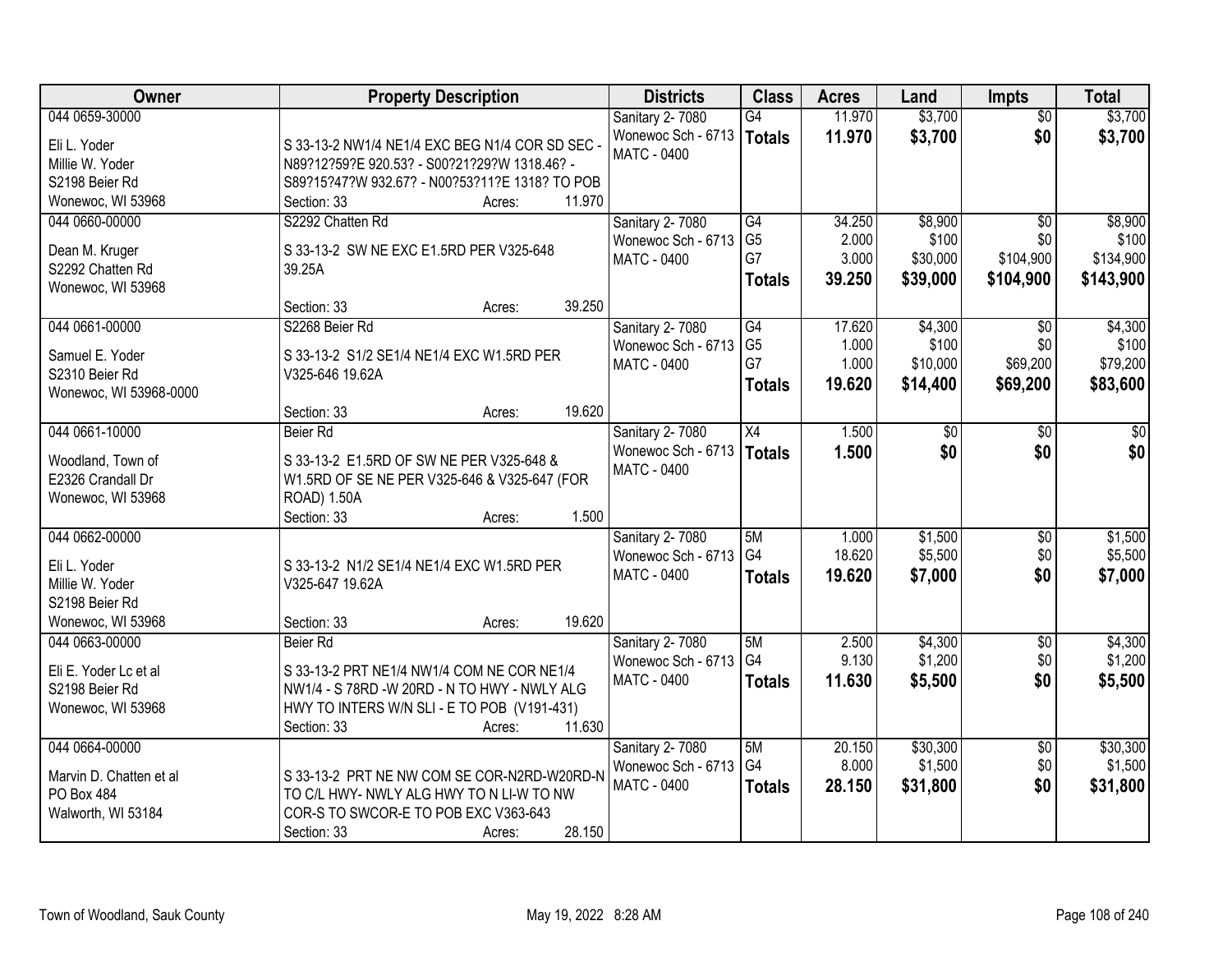| Owner                                                                                           | <b>Property Description</b>                                                                                                                                                             | <b>Districts</b>                                                     | <b>Class</b>                                | <b>Acres</b>                       | Land                                       | Impts                                            | <b>Total</b>                                 |
|-------------------------------------------------------------------------------------------------|-----------------------------------------------------------------------------------------------------------------------------------------------------------------------------------------|----------------------------------------------------------------------|---------------------------------------------|------------------------------------|--------------------------------------------|--------------------------------------------------|----------------------------------------------|
| 044 0665-00000<br>Marvin D. Chatten et al<br>PO Box 484<br>Walworth, WI 53184                   | S 33-13-2 NW NW EXC V363-643 39.24A M/L                                                                                                                                                 | Sanitary 2-7080<br>Wonewoc Sch - 6713 G4<br>MATC - 0400              | 5M<br><b>Totals</b>                         | 23.700<br>15.540<br>39.240         | \$37,900<br>\$4,000<br>\$41,900            | $\overline{50}$<br>\$0<br>\$0                    | \$37,900<br>\$4,000<br>\$41,900              |
|                                                                                                 | 39.240<br>Section: 33<br>Acres:                                                                                                                                                         |                                                                      |                                             |                                    |                                            |                                                  |                                              |
| 044 0666-00000<br>Todd J. Hainstock<br>Pamela L. Hainstock<br>S2105 Beier Rd                    | S2105 Beier Rd<br>S 33-13-2 PRT N1\2 NW1\4 = CSM #4025 LOT 1<br>1.04A                                                                                                                   | Sanitary 2-7080<br>Wonewoc Sch - 6713   Totals<br><b>MATC - 0400</b> | $\overline{G1}$                             | 1.040<br>1.040                     | \$10,100<br>\$10,100                       | \$76,800<br>\$76,800                             | \$86,900<br>\$86,900                         |
| Wonewoc, WI 53968                                                                               | 1.040<br>Section: 33<br>Acres:                                                                                                                                                          |                                                                      |                                             |                                    |                                            |                                                  |                                              |
| 044 0667-00000<br><b>Christian Crossroads Trust</b><br>E1193 Grover Rd<br>Wonewoc, WI 53968     | S 33-13-2 SW1/4 NW1/4 DESCR AS: BEG W1/4 SD SE(<br>- N02?20?01?E 1315.46? - N89?13?13?E 1300.57? -<br>S01?36?35?W 1316.61? - S89?18?18?W 1317.13? TO<br>40.000<br>Section: 33<br>Acres: | Sanitary 2-7080<br>Wonewoc Sch - 6713<br><b>MATC - 0400</b>          | 5M<br>G4<br><b>Totals</b>                   | 10.600<br>29.400<br>40.000         | \$18,000<br>\$6,600<br>\$24,600            | $\overline{50}$<br>\$0<br>\$0                    | \$18,000<br>\$6,600<br>\$24,600              |
| 044 0668-00000<br>Rene Sabatier<br>Cheryl Sabatier<br>167 3rd St                                | S2201 Chatten Rd<br>S 33 T13N R2E SE1/4 NW1/4 (S/EASE PER<br>D-1103247/1104110) 40.00A                                                                                                  | Sanitary 2-7080<br>Wonewoc Sch - 6713<br>MATC - 0400                 | G4<br>G <sub>5</sub><br>G7<br><b>Totals</b> | 35.000<br>1.000<br>4.000<br>40.000 | \$4,900<br>\$100<br>\$40,000<br>\$45,000   | \$0<br>\$0<br>\$48,900<br>\$48,900               | \$4,900<br>\$100<br>\$88,900<br>\$93,900     |
| Reedsburg, WI 53959                                                                             | 40.000<br>Section: 33<br>Acres:                                                                                                                                                         |                                                                      |                                             |                                    |                                            |                                                  |                                              |
| 044 0669-00000<br>Zinthefer Family Trust<br>599 S Central Park Pl<br>Vernon Hills, IL 60061     | S2301 Chatten Rd<br>S 33-13-2 PRT NE SW = CSM #4247 LOT 1 13.09A<br>13.090<br>Section: 33<br>Acres:                                                                                     | Sanitary 2-7080<br>Wonewoc Sch - 6713<br>MATC - 0400                 | 5M<br>G <sub>4</sub><br>G7<br><b>Totals</b> | 4.000<br>7.090<br>2.000<br>13.090  | \$6,800<br>\$1,800<br>\$20,000<br>\$28,600 | $\overline{50}$<br>\$0<br>\$189,000<br>\$189,000 | \$6,800<br>\$1,800<br>\$209,000<br>\$217,600 |
| 044 0669-10000                                                                                  | Chatten Rd                                                                                                                                                                              | Sanitary 2-7080                                                      | G1                                          | 1.850                              | \$12,100                                   | $\overline{50}$                                  | \$12,100                                     |
| Nathan Alexander Burns Trust et al<br>528 E Larkspur Ln<br>Onalaska, WI 54650                   | S 33-13-2 PRT NE SW = CSM #4247 LOT 2 1.85A                                                                                                                                             | Wonewoc Sch - 6713   Totals<br><b>MATC - 0400</b>                    |                                             | 1.850                              | \$12,100                                   | \$0                                              | \$12,100                                     |
|                                                                                                 | 1.850<br>Section: 33<br>Acres:                                                                                                                                                          |                                                                      |                                             |                                    |                                            |                                                  |                                              |
| 044 0669-20000<br>Nathan Alexander Burns Trust et al<br>528 E Larkspur Ln<br>Onalaska, WI 54650 | S2307 Chatten Rd<br>S 33-13-2 PRT N1/2 SW1/4 = CSM #4247 LOT 3<br>14.37A<br>14.370<br>Section: 33<br>Acres:                                                                             | Sanitary 2-7080<br>Wonewoc Sch - 6713<br>MATC - 0400                 | G4<br>G7<br><b>Totals</b>                   | 12.370<br>2.000<br>14.370          | \$3,200<br>\$20,000<br>\$23,200            | $\overline{50}$<br>\$12,500<br>\$12,500          | \$3,200<br>\$32,500<br>\$35,700              |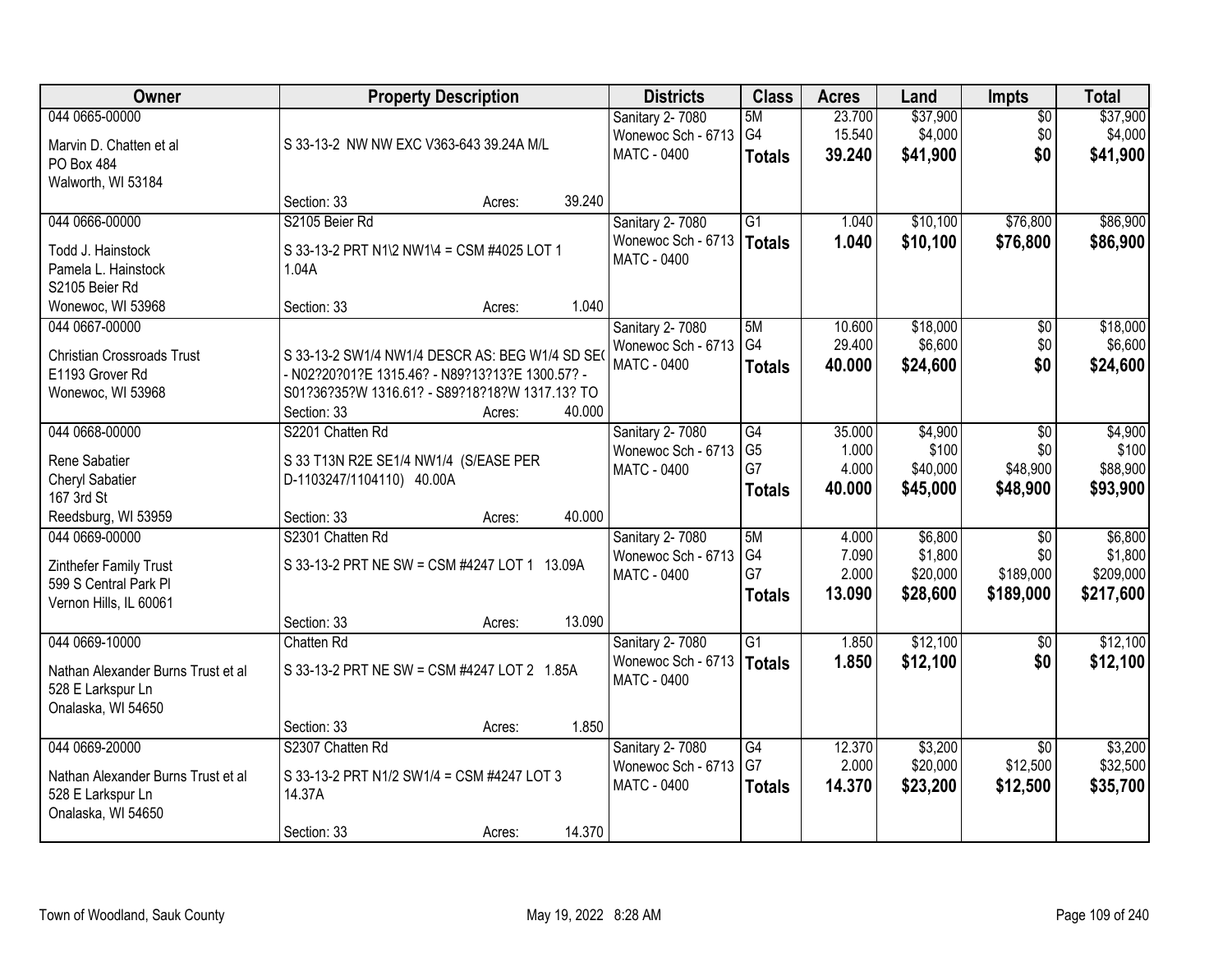| Owner                                  | <b>Property Description</b>                      | <b>Districts</b>   | <b>Class</b>    | <b>Acres</b> | Land     | <b>Impts</b>    | <b>Total</b> |
|----------------------------------------|--------------------------------------------------|--------------------|-----------------|--------------|----------|-----------------|--------------|
| 044 0670-00000                         | S2337 Chatten Rd                                 | Sanitary 2-7080    | $\overline{G4}$ | 1.600        | \$400    | $\overline{50}$ | \$400        |
| Marvin D & Ione T Chatten Family Trust | SEC 33 T13N R2E E13 1/3 RD OF S60 RD OF NE1/4    | Wonewoc Sch - 6713 | G <sub>5</sub>  | 0.400        | \$100    | \$0             | \$100        |
| 302 N Main St                          | SW1/4 5.00A                                      | <b>MATC - 0400</b> | G7              | 3.000        | \$30,000 | \$82,400        | \$112,400    |
| PO Box 484                             |                                                  |                    | <b>Totals</b>   | 5.000        | \$30,500 | \$82,400        | \$112,900    |
| Walworth, WI 53184                     | 5.000<br>Section: 33<br>Acres:                   |                    |                 |              |          |                 |              |
| 044 0671-00000                         |                                                  | Sanitary 2-7080    | 5M              | 39.230       | \$61,300 | \$0             | \$61,300     |
|                                        |                                                  | Wonewoc Sch - 6713 | G4              | 47.000       | \$10,700 | \$0             | \$10,700     |
| Nathan Alexander Burns Trust et al     | S 33-13-2 PRT N1/2 SW1/4 & S 32-13-2 NE SE = CSM | <b>MATC - 0400</b> | <b>Totals</b>   | 86.230       | \$72,000 | \$0             | \$72,000     |
| 528 E Larkspur Ln                      | #4248 LOT 4 86.23A                               |                    |                 |              |          |                 |              |
| Onalaska, WI 54650                     |                                                  |                    |                 |              |          |                 |              |
|                                        | 86.230<br>Section: 33<br>Acres:                  |                    |                 |              |          |                 |              |
| 044 0672-00000                         | E992 Frog Hollow Rd                              | Sanitary 2-7080    | G4              | 37.000       | \$2,800  | \$0             | \$2,800      |
| Kathryn L. Smith                       | S 33-13-2 SW SW<br>40.00A                        | Wonewoc Sch - 6713 | G7              | 3.000        | \$30,000 | \$112,800       | \$142,800    |
| Kenneth A. Smith                       |                                                  | MATC - 0400        | <b>Totals</b>   | 40.000       | \$32,800 | \$112,800       | \$145,600    |
| 20701 31st St                          |                                                  |                    |                 |              |          |                 |              |
| Bristol, WI 53104                      | 40.000<br>Section: 33<br>Acres:                  |                    |                 |              |          |                 |              |
| 044 0673-00000                         | E1038 Frog Hollow Rd                             | Sanitary 2-7080    | $\overline{G1}$ | 2.000        | \$12,000 | \$191,100       | \$203,100    |
| David F. Owen                          | S 33-13-2 PRT SE SW = CSM #5715 LOT 1<br>14.00A  | Wonewoc Sch - 6713 | G4              | 12.000       | \$3,100  | \$0             | \$3,100      |
| Melody L. Owen                         |                                                  | MATC - 0400        | <b>Totals</b>   | 14.000       | \$15,100 | \$191,100       | \$206,200    |
| E1038 Frog Hollow Rd                   |                                                  |                    |                 |              |          |                 |              |
| Wonewoc, WI 53968                      | 14.000<br>Section: 33<br>Acres:                  |                    |                 |              |          |                 |              |
| 044 0673-10000                         | Chatten Rd                                       | Sanitary 2-7080    | $\overline{G4}$ | 15.463       | \$4,000  | \$0             | \$4,000      |
|                                        |                                                  | Wonewoc Sch - 6713 | G <sub>5</sub>  | 0.607        | \$100    | \$0             | \$100        |
| Mark R. Lankey                         | S 33-13-2 PRT SE SW = CSM #5715 LOT 2 16.07A     | <b>MATC - 0400</b> | <b>Totals</b>   | 16.070       | \$4,100  | \$0             | \$4,100      |
| Jodi M. Lankey                         |                                                  |                    |                 |              |          |                 |              |
| 601 Tower Hill Ln                      |                                                  |                    |                 |              |          |                 |              |
| Hillsboro, WI 54634-0000               | 16.070<br>Section: 33<br>Acres:                  |                    |                 |              |          |                 |              |
| 044 0673-20000                         | Chatten Rd                                       | Sanitary 2-7080    | $\overline{G4}$ | 9.235        | \$2,400  | $\overline{60}$ | \$2,400      |
| Mark R. Lankey                         | S 33-13-2 PRT SE SW = CSM #5715 LOT 3 10.28A     | Wonewoc Sch - 6713 | G <sub>5</sub>  | 1.045        | \$100    | \$0             | \$100        |
| Jodi M. Lankey                         |                                                  | MATC - 0400        | <b>Totals</b>   | 10.280       | \$2,500  | \$0             | \$2,500      |
| 601 Tower Hill Ln                      |                                                  |                    |                 |              |          |                 |              |
| Hillsboro, WI 54634-0000               | 10.280<br>Section: 33<br>Acres:                  |                    |                 |              |          |                 |              |
| 044 0674-00000                         |                                                  | Sanitary 2-7080    | G4              | 1.480        | \$100    | $\overline{30}$ | \$100        |
|                                        |                                                  | Wonewoc Sch - 6713 | <b>Totals</b>   | 1.480        | \$100    | \$0             | \$100        |
| Muhammad Kharbush                      | S 33-13-2 NE SE LYING NELY OF HWY<br>1.48A M/L   | MATC - 0400        |                 |              |          |                 |              |
| Marilyn K. Kharbush                    |                                                  |                    |                 |              |          |                 |              |
| E1424 Boot Jack Rd                     |                                                  |                    |                 |              |          |                 |              |
| Wonewoc, WI 53968                      | 1.480<br>Section: 33<br>Acres:                   |                    |                 |              |          |                 |              |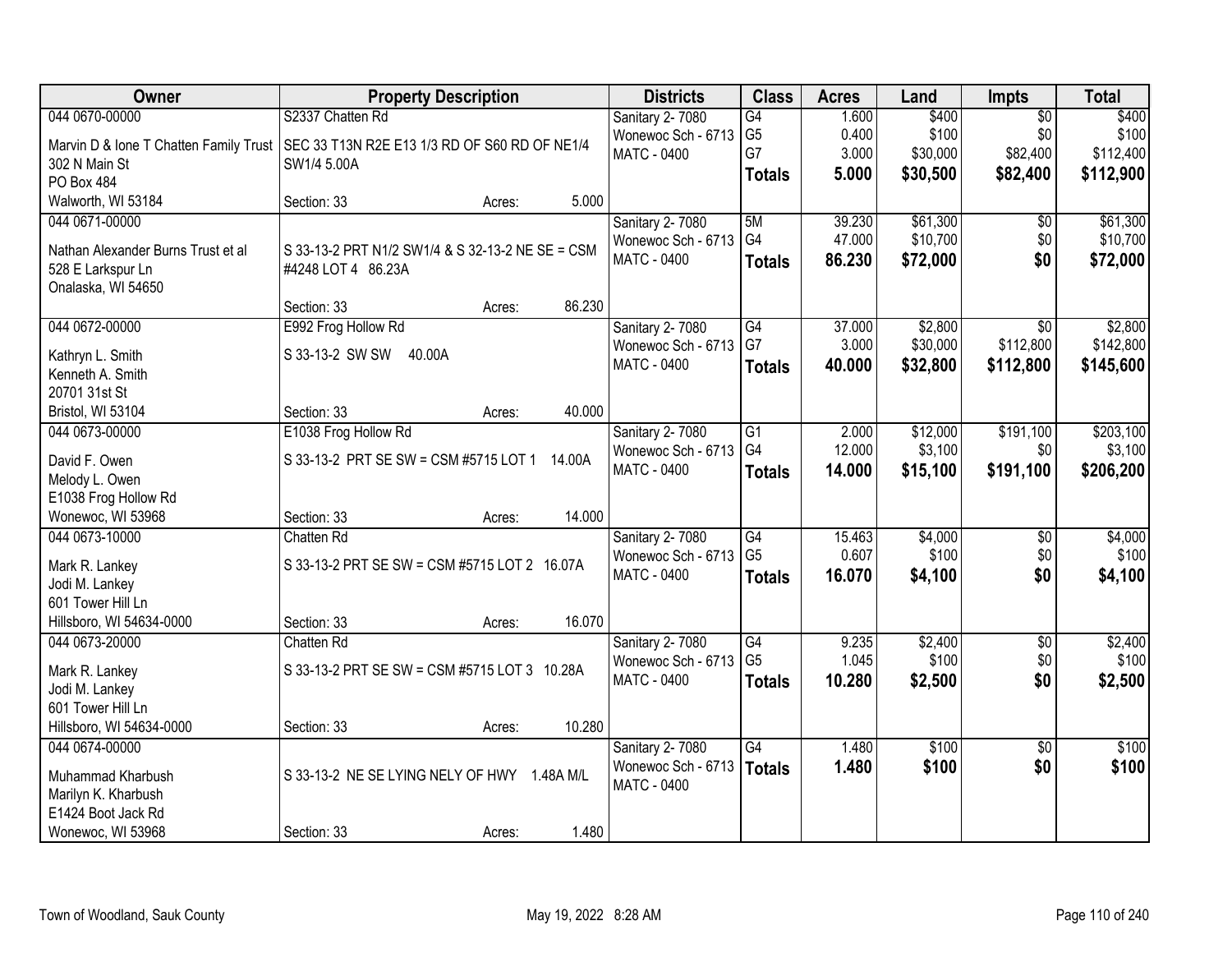| Owner                                         | <b>Property Description</b>                     | <b>Districts</b>                      | <b>Class</b>         | <b>Acres</b>    | Land     | <b>Impts</b>    | <b>Total</b> |
|-----------------------------------------------|-------------------------------------------------|---------------------------------------|----------------------|-----------------|----------|-----------------|--------------|
| 044 0675-00000                                | Beier Rd                                        | Sanitary 2-7080                       | 5M                   | 23.430          | \$39,900 | $\overline{50}$ | \$39,900     |
| Mc Millin Trust                               | S 33-13-2 THAT PRT NE SE LYING SWLY OF HWY      | Wonewoc Sch - 6713                    | G4                   | 14.250          | \$2,700  | \$0             | \$2,700      |
| 8724 380th Ave                                | 38.52A M\L                                      | <b>MATC - 0400</b>                    | G <sub>5</sub>       | 0.640           | \$100    | \$0             | \$100        |
| Burlington, WI 53105                          |                                                 |                                       | G7                   | 0.200           | \$2,000  | \$600           | \$2,600      |
|                                               | Section: 33<br>Acres:                           | 38.520                                | <b>Totals</b>        | 38.520          | \$44,700 | \$600           | \$45,300     |
| 044 0676-00000                                | E1193 Grover Rd                                 | Sanitary 2-7080                       | G4                   | 34.000          | \$6,100  | $\overline{30}$ | \$6,100      |
| <b>Christian Grove Trust</b>                  | S 33-13-2 NW1/4 SE1/4 40.00A                    | Wonewoc Sch - 6713                    | G <sub>5</sub>       | 2.000           | \$100    | \$0             | \$100        |
| E1193 Grover Rd                               |                                                 | <b>MATC - 0400</b>                    | G7                   | 4.000           | \$40,000 | \$378,500       | \$418,500    |
| Wonewoc, WI 53968                             |                                                 |                                       | <b>Totals</b>        | 40.000          | \$46,200 | \$378,500       | \$424,700    |
|                                               | Section: 33<br>Acres:                           | 40.000                                |                      |                 |          |                 |              |
| 044 0677-00000                                | S2448 Chatten Rd                                | Sanitary 2-7080                       | $\overline{G4}$      | 5.700           | \$400    | $\overline{30}$ | \$400        |
| Jeffrey Mortimer Sr                           | S 33-13-2 PRT SW SE = CSM #6353 LOT 2 9.70A     | Wonewoc Sch - 6713                    | G7                   | 4.000           | \$40,000 | \$34,500        | \$74,500     |
| S2448 Chatten Rd                              | (S/EASE PER CSM #6353)                          | <b>MATC - 0400</b>                    | <b>Totals</b>        | 9.700           | \$40,400 | \$34,500        | \$74,900     |
| Wonewoc, WI 53968                             |                                                 |                                       |                      |                 |          |                 |              |
|                                               | Section: 33<br>Acres:                           | 9.700                                 |                      |                 |          |                 |              |
| 044 0677-10000                                |                                                 | Sanitary 2-7080                       | G4                   | 19.340          | \$3,700  | \$0             | \$3,700      |
|                                               | S 33-13-2 PRT SW SE = CSM #6353 LOT 1 19.79A    | Wonewoc Sch - 6713                    | G <sub>5</sub>       | 0.450           | \$100    | \$0             | \$100        |
| Mark R. Lankey<br>Jodi M. Lankey              | (W/EASE PER CSM #6353)                          | MATC - 0400                           | <b>Totals</b>        | 19.790          | \$3,800  | \$0             | \$3,800      |
| 601 Tower Hill Ln                             |                                                 |                                       |                      |                 |          |                 |              |
| Hillsboro, WI 54634-0000                      | Section: 33<br>Acres:                           | 19.790                                |                      |                 |          |                 |              |
| 044 0677-20000                                |                                                 | Sanitary 2-7080                       | $\overline{G4}$      | 9.110           | \$1,700  | \$0             | \$1,700      |
|                                               |                                                 | Wonewoc Sch - 6713                    | G <sub>5</sub>       | 1.250           | \$100    | \$0             | \$100        |
| Mark R. Lankey                                | S 33-13-2 PRT SW SE = CSM #6353 LOT 3 10.36A    | MATC - 0400                           | <b>Totals</b>        | 10.360          | \$1,800  | \$0             | \$1,800      |
| Jodi M. Lankey                                |                                                 |                                       |                      |                 |          |                 |              |
| 601 Tower Hill Ln<br>Hillsboro, WI 54634-0000 |                                                 | 10.360                                |                      |                 |          |                 |              |
| 044 0677-30000                                | Section: 33<br>Acres:                           |                                       | $\overline{G5}$      | 0.090           | \$100    | $\overline{50}$ | \$100        |
|                                               |                                                 | Sanitary 2-7080<br>Wonewoc Sch - 6713 |                      | 0.090           | \$100    | \$0             | \$100        |
| Jeffrey Mortimer Sr                           | S 33-13-2 SW1/4 SE1/4 EXC CSM #6353 & EXC COM   | <b>MATC - 0400</b>                    | <b>Totals</b>        |                 |          |                 |              |
| S2448 Chatten Rd                              | S1/4 COR SD SEC ? N88?56?22?E 1323.08? TO SE    |                                       |                      |                 |          |                 |              |
| Wonewoc, WI 53968                             | COR SW1/4 SE1/4 & POB ? S88?56?22?W 8.21? ?     |                                       |                      |                 |          |                 |              |
|                                               | Section: 33<br>Acres:                           | 0.090                                 |                      |                 |          |                 |              |
| 044 0678-00000                                | E1296 Frog Hollow Rd                            | <b>Sanitary 2-7080</b>                | 5M                   | 20.837          | \$35,400 | $\overline{50}$ | \$35,400     |
| Jerry D. Olson                                | S 33-13-2 SE1/4 SE1/4 & THT PRT SW1/4 SE1/4 COM | Wonewoc Sch - 6713                    | G4                   | 16.000          | \$3,000  | \$0             | \$3,000      |
| E1296 Frog Hollow Rd                          | S1/4 COR SD SEC ? N88?56?22?E 1323.08? TO SE    | <b>MATC - 0400</b>                    | G <sub>5</sub><br>G7 | 0.333           | \$100    | \$0             | \$100        |
| Wonewoc, WI 53968                             | COR SW1/4 SE1/4 & POB ? S88?56?22?W 8.21? ?     |                                       |                      | 3.000<br>40.170 | \$30,000 | \$149,100       | \$179,100    |
|                                               | Section: 33<br>Acres:                           | 40.170                                | <b>Totals</b>        |                 | \$68,500 | \$149,100       | \$217,600    |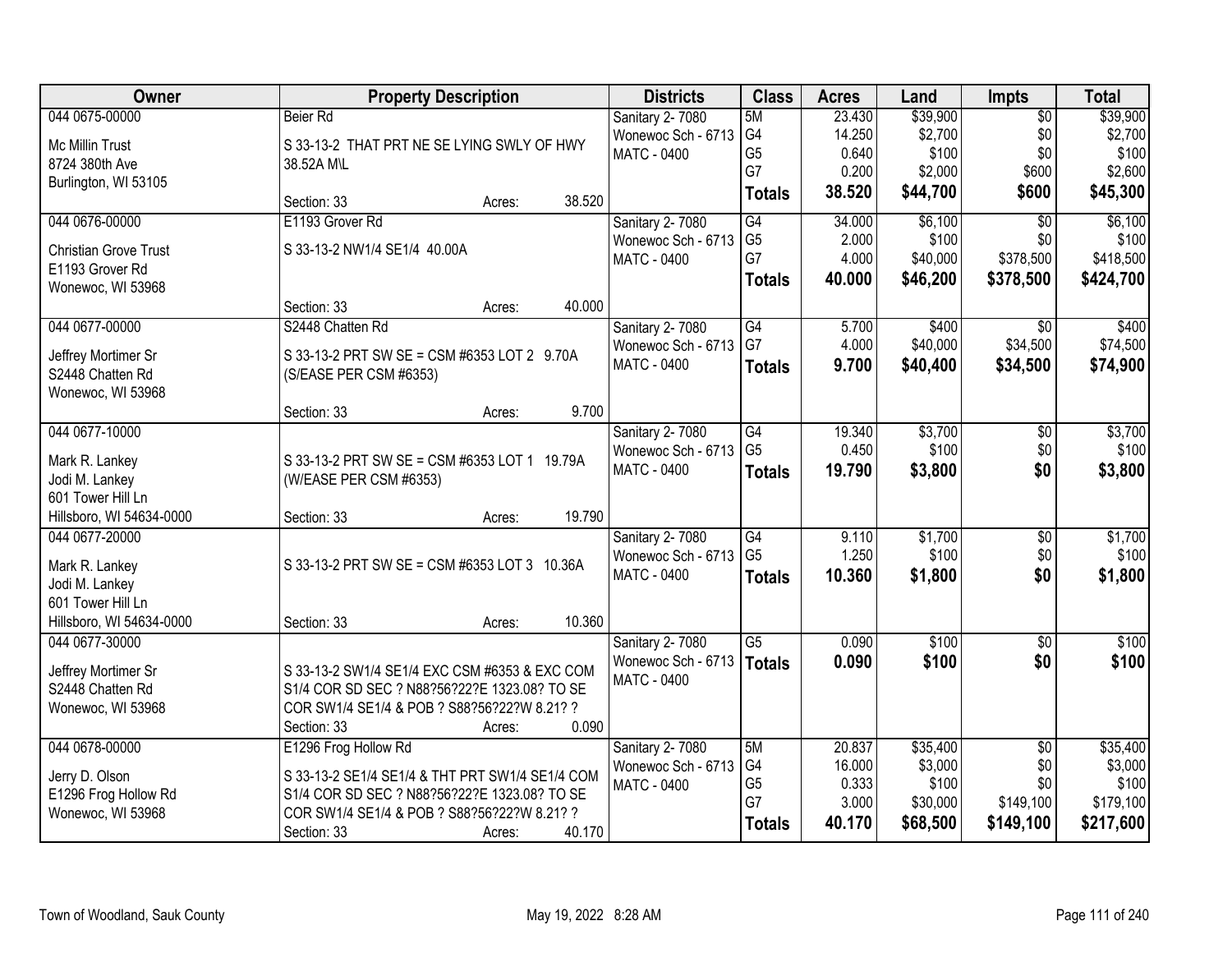| Owner                                |                                               | <b>Property Description</b> |        | <b>Districts</b>                      | <b>Class</b>   | <b>Acres</b> | Land     | <b>Impts</b>    | <b>Total</b> |
|--------------------------------------|-----------------------------------------------|-----------------------------|--------|---------------------------------------|----------------|--------------|----------|-----------------|--------------|
| 044 0679-00000                       |                                               |                             |        | Sanitary 2-7080                       | 5M             | 17.000       | \$28,900 | \$0             | \$28,900     |
| Donald W. Bulin                      | SEC. 34 T13N R2E NE1/4 NE1/4 40.00A           |                             |        | Weston Sch - 6354                     | G4             | 23.000       | \$4,400  | \$0             | \$4,400      |
| Lois S. Bulin                        |                                               |                             |        | <b>SWTC - 0300</b>                    | <b>Totals</b>  | 40.000       | \$33,300 | \$0             | \$33,300     |
| E1844 County Rd G                    |                                               |                             |        |                                       |                |              |          |                 |              |
| La Valle, WI 53941                   | Section: 34                                   | Acres:                      | 40.000 |                                       |                |              |          |                 |              |
| 044 0680-00000                       |                                               |                             |        | Sanitary 2-7080                       | 5M             | 23.800       | \$40,500 | \$0             | \$40,500     |
|                                      |                                               |                             |        | Weston Sch - 6354                     | G4             | 16.200       | \$3,100  | \$0             | \$3,100      |
| Barry L. Beier                       | SEC. 34 T13N R2E NW1/4 NE1/4 40.00A           |                             |        | <b>SWTC - 0300</b>                    | <b>Totals</b>  | 40.000       | \$43,600 | \$0             | \$43,600     |
| Nena L. Beier<br>S2190 Rock Point Ln |                                               |                             |        |                                       |                |              |          |                 |              |
| La Valle, WI 53941                   | Section: 34                                   | Acres:                      | 40.000 |                                       |                |              |          |                 |              |
| 044 0681-00000                       | E1548 Boot Jack Rd                            |                             |        |                                       | 5M             | 6.000        | \$11,400 |                 | \$11,400     |
|                                      |                                               |                             |        | Sanitary 2-7080<br>Wonewoc Sch - 6713 | G <sub>4</sub> | 24.220       | \$3,500  | \$0<br>\$0      | \$3,500      |
| Jonas A. Schrock                     | S 34-13-2 PRT SW1/4 NE1/4 & PRT SE1/4 NW1/4 = |                             |        | MATC - 0400                           | G <sub>5</sub> | 8.000        | \$4,800  | \$0             | \$4,800      |
| Ivy A. Schrock                       | CSM 6031 LOT 1 (S/EASE FOR TOWN RD PER        |                             |        |                                       | G7             | 1.000        | \$10,000 | \$141,600       | \$151,600    |
| E1548 Boot Jack Rd                   | D-792224) 39.22A                              |                             |        |                                       |                | 39.220       | \$29,700 | \$141,600       | \$171,300    |
| La Valle, WI 53941                   | Section: 34                                   | Acres:                      | 39.220 |                                       | <b>Totals</b>  |              |          |                 |              |
| 044 0682-00000                       | E1619 Boot Jack Rd                            |                             |        | Sanitary 2-7080                       | 5M             | 24.000       | \$40,200 | \$0             | \$40,200     |
| Jesse Cox Jr                         | S 34 T13N R2E SE1/4 NE1/4 40.00A              |                             |        | Wonewoc Sch - 6713                    | G4             | 14.000       | \$2,700  | \$0             | \$2,700      |
| Annabelle Cox                        |                                               |                             |        | <b>MATC - 0400</b>                    | G7             | 2.000        | \$20,000 | \$5,900         | \$25,900     |
| 408 Seminole Ct                      |                                               |                             |        |                                       | <b>Totals</b>  | 40.000       | \$62,900 | \$5,900         | \$68,800     |
| Janesville, WI 53545                 | Section: 34                                   | Acres:                      | 40.000 |                                       |                |              |          |                 |              |
| 044 0683-00000                       | S2190 Rock Point Ln                           |                             |        | Sanitary 2-7080                       | 5M             | 16.500       | \$28,100 | $\overline{50}$ | \$28,100     |
|                                      |                                               |                             |        | Weston Sch - 6354                     | G <sub>1</sub> | 2.000        | \$21,000 | \$193,200       | \$214,200    |
| Barry L. Beier                       | SEC. 34 T13N R2E NE1/4 NW1/4 40.00A           |                             |        | <b>SWTC - 0300</b>                    | G4             | 21.500       | \$4,100  | \$0             | \$4,100      |
| Nena L. Beier                        |                                               |                             |        |                                       | <b>Totals</b>  | 40.000       | \$53,200 | \$193,200       | \$246,400    |
| S2190 Rock Point Ln                  |                                               |                             |        |                                       |                |              |          |                 |              |
| La Valle, WI 53941                   | Section: 34                                   | Acres:                      | 40.000 |                                       |                |              |          |                 |              |
| 044 0684-00000                       |                                               |                             |        | Sanitary 2-7080                       | 5M             | 17.000       | \$28,900 | \$0             | \$28,900     |
| Samuel E. Yoder                      | SEC. 34 T13N R2E NW1/4 NW1/4 40.00A           |                             |        | Wonewoc Sch - 6713                    | G4             | 23.000       | \$5,000  | \$0             | \$5,000      |
| S2310 Beier Rd                       |                                               |                             |        | <b>MATC - 0400</b>                    | <b>Totals</b>  | 40.000       | \$33,900 | \$0             | \$33,900     |
| Wonewoc, WI 53968-0000               |                                               |                             |        |                                       |                |              |          |                 |              |
|                                      | Section: 34                                   | Acres:                      | 40.000 |                                       |                |              |          |                 |              |
| 044 0685-00000                       | S2310 Beier Rd                                |                             |        | Sanitary 2-7080                       | G4             | 38.000       | \$7,700  | $\overline{30}$ | \$7,700      |
|                                      |                                               |                             |        | Wonewoc Sch - 6713                    | G7             | 2.000        | \$20,000 | \$181,500       | \$201,500    |
| Samuel E. Yoder                      | SEC. 34 T13N R2E SW1/4 NW1/4 40.00A           |                             |        | MATC - 0400                           | <b>Totals</b>  | 40.000       | \$27,700 | \$181,500       | \$209,200    |
| S2310 Beier Rd                       |                                               |                             |        |                                       |                |              |          |                 |              |
| Wonewoc, WI 53968-0000               |                                               |                             |        |                                       |                |              |          |                 |              |
|                                      | Section: 34                                   | Acres:                      | 40.000 |                                       |                |              |          |                 |              |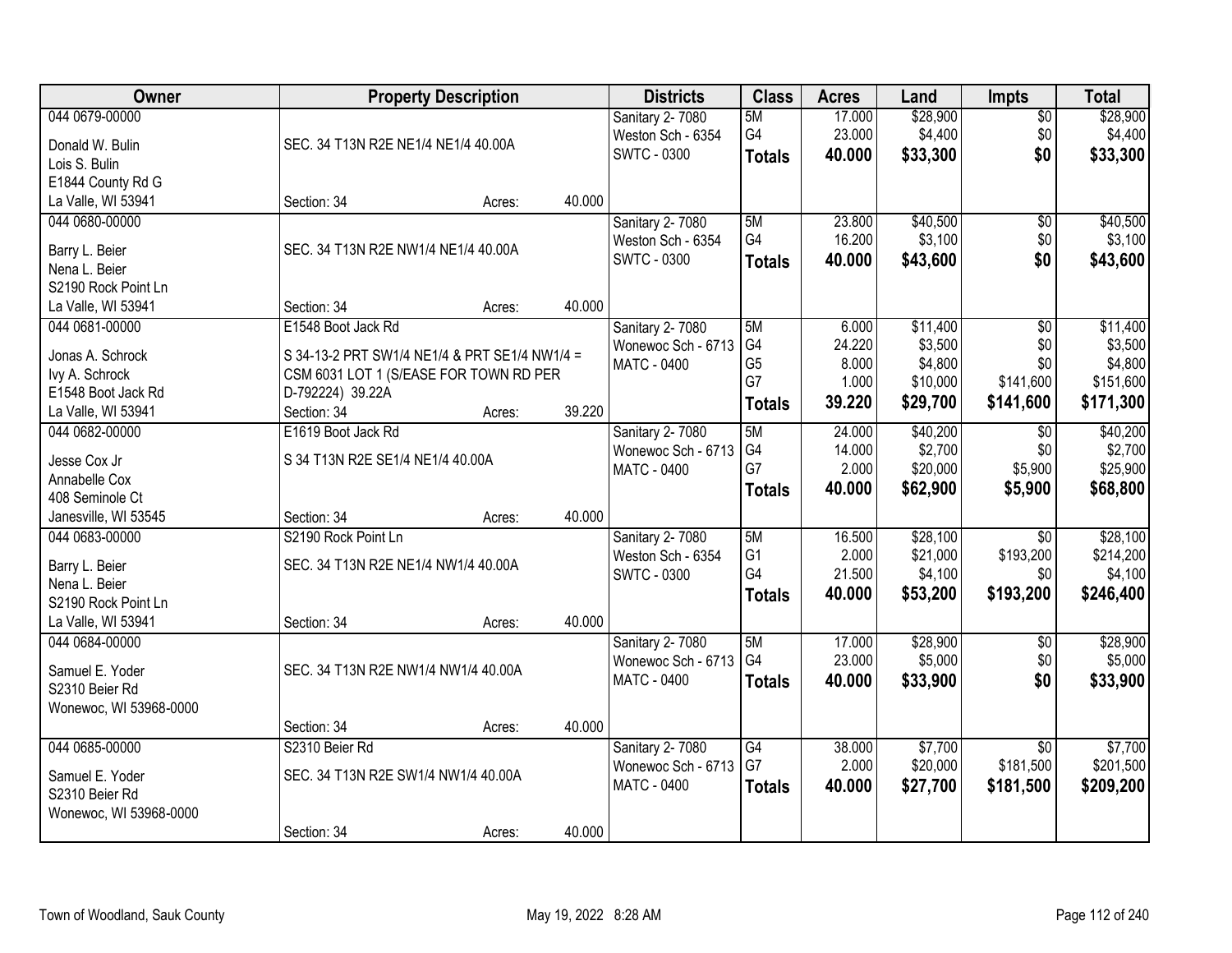| Owner                | <b>Property Description</b>                    | <b>Districts</b>   | <b>Class</b>    | <b>Acres</b> | Land     | <b>Impts</b>      | <b>Total</b> |
|----------------------|------------------------------------------------|--------------------|-----------------|--------------|----------|-------------------|--------------|
| 044 0686-00000       | E1475 Owens Dr                                 | Sanitary 2-7080    | 5M              | 15.000       | \$25,500 | $\overline{50}$   | \$25,500     |
| David B. Bryant      | S 34-13-2 PRT SW NE & PRT SE NW = CSM #6031    | Wonewoc Sch - 6713 | G4              | 9.000        | \$1,700  | \$0               | \$1,700      |
| Kelly J. Bryant      | LOT 2 40.67A (S/EASE FOR TOWN RD PER           | <b>MATC - 0400</b> | G <sub>5</sub>  | 12.670       | \$17,800 | \$0               | \$17,800     |
| E1475 Owens Dr       | D-792224)                                      |                    | G7              | 4.000        | \$40,000 | \$241,900         | \$281,900    |
| La Valle, WI 53941   | 40.670<br>Section: 34<br>Acres:                |                    | <b>Totals</b>   | 40.670       | \$85,000 | \$241,900         | \$326,900    |
|                      |                                                |                    |                 | 18,000       |          |                   |              |
| 044 0687-00000       | E1424 Boot Jack Rd                             | Sanitary 2-7080    | 5M              |              | \$30,600 | \$0               | \$30,600     |
| Muhammad Kharbush    | S 34-13-2 NE SW<br>40.00A                      | Wonewoc Sch - 6713 | G4<br>G7        | 20.000       | \$3,400  | \$0               | \$3,400      |
| Marilyn K. Kharbush  |                                                | <b>MATC - 0400</b> |                 | 2.000        | \$20,000 | \$83,300          | \$103,300    |
| E1424 Boot Jack Rd   |                                                |                    | <b>Totals</b>   | 40.000       | \$54,000 | \$83,300          | \$137,300    |
| Wonewoc, WI 53968    | 40.000<br>Section: 34<br>Acres:                |                    |                 |              |          |                   |              |
| 044 0688-00000       |                                                | Sanitary 2-7080    | 5M              | 18.500       | \$27,800 | $\overline{50}$   | \$27,800     |
|                      |                                                | Wonewoc Sch - 6713 | G4              | 9.000        | \$1,200  | \$0               | \$1,200      |
| Muhammad Kharbush    | S 34-13-2 NW SW LYING N&E OF HWY<br>34.50A M/L | MATC - 0400        | G <sub>5</sub>  | 7.000        | \$9,800  | \$0               | \$9,800      |
| Marilyn K. Kharbush  |                                                |                    | <b>Totals</b>   | 34.500       | \$38,800 | \$0               | \$38,800     |
| E1424 Boot Jack Rd   |                                                |                    |                 |              |          |                   |              |
| Wonewoc, WI 53968    | 34.500<br>Section: 34<br>Acres:                |                    |                 |              |          |                   |              |
| 044 0689-00000       | Beier Rd                                       | Sanitary 2-7080    | 5M              | 2.500        | \$4,800  | \$0               | \$4,800      |
| Jeffery R. Mc Millin | S 34 T13N R2E THAT PRT NW1/4SW1/4 LYING SWLY   | Wonewoc Sch - 6713 | G <sub>5</sub>  | 3.000        | \$1,300  | \$0               | \$1,300      |
| 536 Tomahawk Dr      | OF HWY 5.50A M OR L                            | <b>MATC - 0400</b> | <b>Totals</b>   | 5.500        | \$6,100  | \$0               | \$6,100      |
| Twin Lakes, WI 53181 |                                                |                    |                 |              |          |                   |              |
|                      | 5.500<br>Section: 34<br>Acres:                 |                    |                 |              |          |                   |              |
| 044 0690-00000       | E1384 Frog Hollow Rd                           | Sanitary 2-7080    | 5M              | 6.400        | \$10,900 | $\overline{50}$   | \$10,900     |
|                      |                                                |                    | G <sub>4</sub>  | 14.480       | \$1,900  | \$0               | \$1,900      |
| Noah J. Anderson     | S 34-13-2 PRT S1/2 SW1/4 = CSM #6094 LOT 1     | Wonewoc Sch - 6713 | G7              | 1.500        | \$15,000 | \$65,500          | \$80,500     |
| E1384 Frog Hollow Rd | 22.38A                                         | MATC - 0400        |                 |              |          |                   |              |
| Wonewoc, WI 53968    |                                                |                    | <b>Totals</b>   | 22.380       | \$27,800 | \$65,500          | \$93,300     |
|                      | 22.380<br>Section: 34<br>Acres:                |                    |                 |              |          |                   |              |
| 044 0691-00000       | Frog Hollow Rd                                 | Sanitary 2-7080    | $\overline{G1}$ | 0.880        | \$4,900  | $\overline{$300}$ | \$5,200      |
|                      | S 34-13-2 BEG 17RDS N OF SW COR SW             | Wonewoc Sch - 6713 | <b>Totals</b>   | 0.880        | \$4,900  | \$300             | \$5,200      |
| Jerry D. Olson       |                                                | <b>MATC - 0400</b> |                 |              |          |                   |              |
| E1296 Frog Hollow Rd | SW-N14RDS12'-E10RD 12'-S7.5RDS TO CENTER       |                    |                 |              |          |                   |              |
| Wonewoc, WI 53968    | HWY-ALG CNTR. TO PT 6RDS E OF POB- W 6RDS TO   |                    |                 |              |          |                   |              |
|                      | 0.880<br>Section: 34<br>Acres:                 |                    |                 |              |          |                   |              |
| 044 0692-00000       | Frog Hollow Rd                                 | Sanitary 2-7080    | $\overline{G1}$ | 0.330        | \$200    | $\overline{30}$   | \$200        |
| Jerry D. Olson       | S 34-13-2 PRT SW SW COM SW                     | Wonewoc Sch - 6713 | <b>Totals</b>   | 0.330        | \$200    | \$0               | \$200        |
| E1296 Frog Hollow Rd | COR-N17RD-E6RD-SWLY 17.5RD M\L TO POB<br>.33A  | <b>MATC - 0400</b> |                 |              |          |                   |              |
| Wonewoc, WI 53968    | <b>M\L</b>                                     |                    |                 |              |          |                   |              |
|                      | 0.330<br>Section: 34<br>Acres:                 |                    |                 |              |          |                   |              |
|                      |                                                |                    |                 |              |          |                   |              |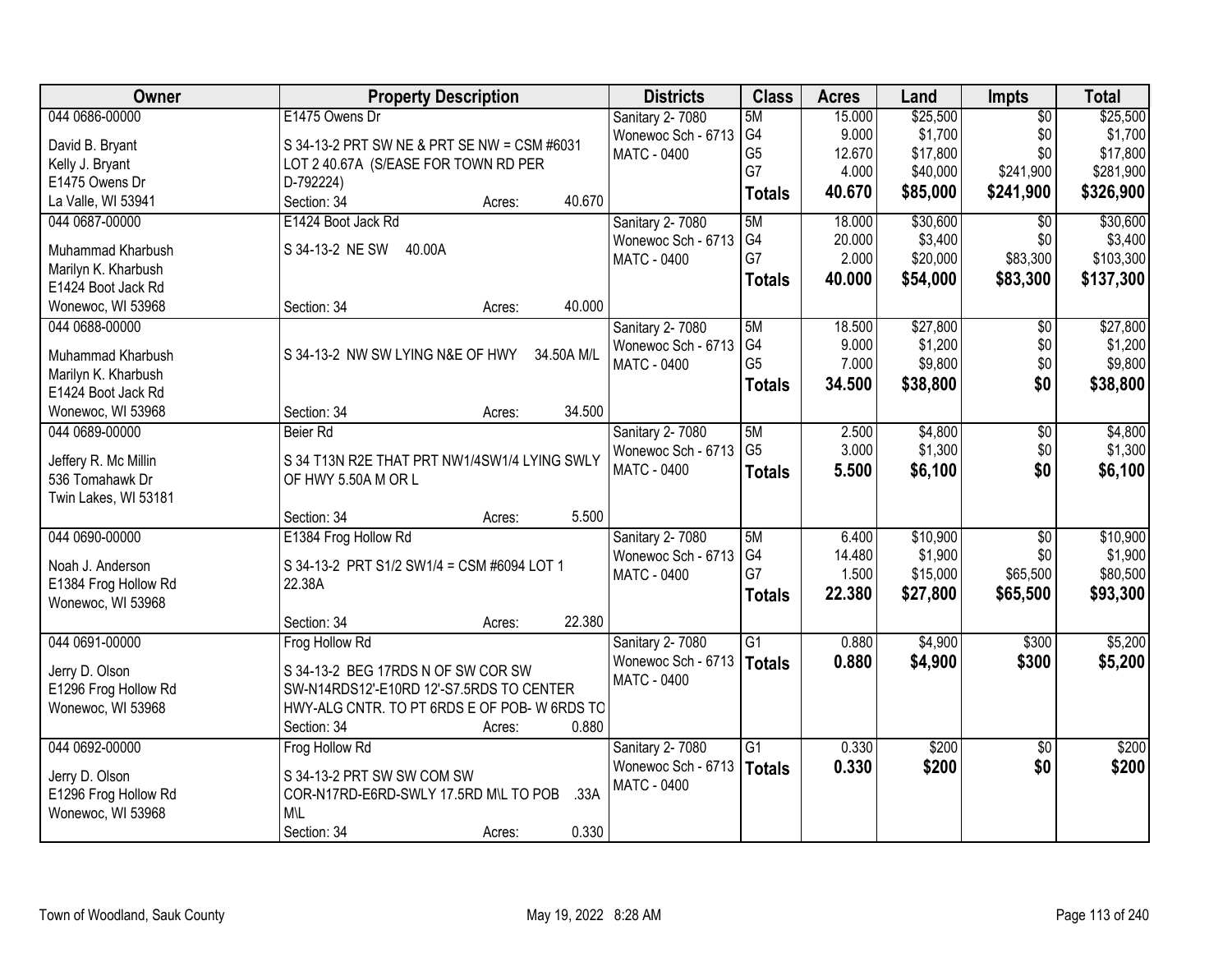| Owner                                     | <b>Property Description</b>                                               | <b>Districts</b>   | <b>Class</b>    | <b>Acres</b> | Land       | <b>Impts</b>    | <b>Total</b> |
|-------------------------------------------|---------------------------------------------------------------------------|--------------------|-----------------|--------------|------------|-----------------|--------------|
| 044 0693-00000                            | Frog Hollow Rd                                                            | Sanitary 2-7080    | G4              | 0.510        | \$100      | $\overline{50}$ | \$100        |
| Dale J. Olson                             | SEC 34 T13N R2E COM SW COR SW1/4-E 5RDS-NE                                | Wonewoc Sch - 6713 | <b>Totals</b>   | 0.510        | \$100      | \$0             | \$100        |
| 1410 Walnut St Apt 12                     | 22RDS-W 2RDS-SWLY ALONG E LI OF SCHOOL LAND                               | <b>MATC - 0400</b> |                 |              |            |                 |              |
| Baraboo, WI 53913                         | 5RDS TO PT 6RDS E OF W LI SD SW1/4-SWLY                                   |                    |                 |              |            |                 |              |
|                                           | 0.510<br>Section: 34<br>Acres:                                            |                    |                 |              |            |                 |              |
| 044 0694-00000                            | Frog Hollow Rd                                                            | Sanitary 2-7080    | $\overline{G4}$ | 39.800       | \$4,100    | $\overline{30}$ | \$4,100      |
|                                           |                                                                           | Wonewoc Sch - 6713 | G <sub>5</sub>  | 1.000        | \$100      | \$0             | \$100        |
| Barry L. Beier                            | (D-1189702 NEEDS CORRECTION) S 34-13-2 THAT                               | <b>MATC - 0400</b> | G7              | 0.500        | \$5,000    | \$5,700         | \$10,700     |
| Kenneth D. Beier                          | PRT S1/2 SW1/4 DESC AS COM 478.5'W OF S1/4COR-                            |                    | <b>Totals</b>   | 41.300       | \$9,200    | \$5,700         | \$14,900     |
| S2190 Rock Point Ln<br>La Valle, WI 53941 | N0?3'33"E 429.22'- N34?36'5"E 139.84'- N0?3'33"W<br>41.300<br>Section: 34 |                    |                 |              |            |                 |              |
| 044 0694-10000                            | Acres:                                                                    | Sanitary 2-7080    | 5M              | 6.000        | \$10,200   | \$0             | \$10,200     |
|                                           |                                                                           | Wonewoc Sch - 6713 | G <sub>4</sub>  | 8.670        | \$2,700    | \$0             | \$2,700      |
| Jb Properties of Reedsburg, LLC           | S 34-13-2 THAT PRT S1/2 SW1/4 DESC AS COM                                 | <b>MATC - 0400</b> |                 | 14.670       | \$12,900   | \$0             |              |
| c/o Jb Properties of Reedsburg, LLC       | S1/4COR-S88?54'28"W 478.5'- N0?3'33"E 429.22'-                            |                    | <b>Totals</b>   |              |            |                 | \$12,900     |
| W5811 County Rd Dm                        | N34?36'5"E 139.84'- N0?3'33"W 704.18'- S89?3'19"W                         |                    |                 |              |            |                 |              |
| Deforest, WI 53532                        | 14.670<br>Section: 34<br>Acres:                                           |                    |                 |              |            |                 |              |
| 044 0695-00000                            | Boot Jack Rd                                                              | Sanitary 2-7080    | G4              | 11.000       | \$1,700    | \$0             | \$1,700      |
| Muhammad Kharbush                         | S 34-13-2 NE SE 40.00A (MFL 28A PER D-828578)                             | Wonewoc Sch - 6713 | G <sub>5</sub>  | 1.000        | \$100      | \$0             | \$100        |
| Marilyn K. Kharbush                       |                                                                           | MATC - 0400        | W8              | 28.000       | (\$53,200) | \$0             | \$0          |
| E1424 Boot Jack Rd                        |                                                                           |                    | <b>Totals</b>   | 40.000       | \$1,800    | \$0             | \$1,800      |
| Wonewoc, WI 53968                         | 40.000<br>Section: 34<br>Acres:                                           |                    |                 |              |            |                 |              |
| 044 0696-00000                            |                                                                           | Sanitary 2-7080    | 5M              | 3.000        | \$4,500    | $\overline{50}$ | \$4,500      |
|                                           |                                                                           | Wonewoc Sch - 6713 | G4              | 23.000       | \$3,700    | \$0             | \$3,700      |
| Muhammad Kharbush                         | S 34-13-2 NW SE<br>40.00A (MFL 13A PER D-828578)                          | <b>MATC - 0400</b> | G <sub>5</sub>  | 1.000        | \$100      | \$0             | \$100        |
| Marilyn K. Kharbush                       |                                                                           |                    | W8              | 13.000       | (\$24,700) | \$0             | \$0          |
| E1424 Boot Jack Rd                        |                                                                           |                    | <b>Totals</b>   | 40.000       | \$8,300    | \$0             | \$8,300      |
| Wonewoc, WI 53968                         | 40.000<br>Section: 34<br>Acres:                                           |                    |                 |              |            |                 |              |
| 044 0697-00000                            |                                                                           | Sanitary 2-7080    | 5M              | 12.910       | \$22,000   | $\overline{60}$ | \$22,000     |
| Jb Properties of Reedsburg, LLC           | S 34-13-2 SW SE 39.91A (ACR PER POS 14992)                                | Weston Sch - 6354  | G4              | 27.000       | \$5,100    | \$0             | \$5,100      |
| c/o Jb Properties of Reedsburg, LLC       |                                                                           | <b>SWTC - 0300</b> | <b>Totals</b>   | 39.910       | \$27,100   | \$0             | \$27,100     |
| W5811 County Rd Dm                        |                                                                           |                    |                 |              |            |                 |              |
| Deforest, WI 53532                        | 39.910<br>Section: 34<br>Acres:                                           |                    |                 |              |            |                 |              |
| 044 0698-00000                            | Keller Rd                                                                 | Sanitary 2-7080    | 5M              | 13.000       | \$14,700   | $\overline{50}$ | \$14,700     |
|                                           |                                                                           | Weston Sch - 6354  | G4              | 27.000       | \$3,700    | \$0             | \$3,700      |
| Trust 9/1/2011                            | S 34-13-2 SE SE<br>40.00A                                                 | <b>SWTC - 0300</b> | <b>Totals</b>   | 40.000       | \$18,400   | \$0             | \$18,400     |
| 31902 Keller Rd                           |                                                                           |                    |                 |              |            |                 |              |
| Cazenovia, WI 53924                       |                                                                           |                    |                 |              |            |                 |              |
|                                           | 40.000<br>Section: 34<br>Acres:                                           |                    |                 |              |            |                 |              |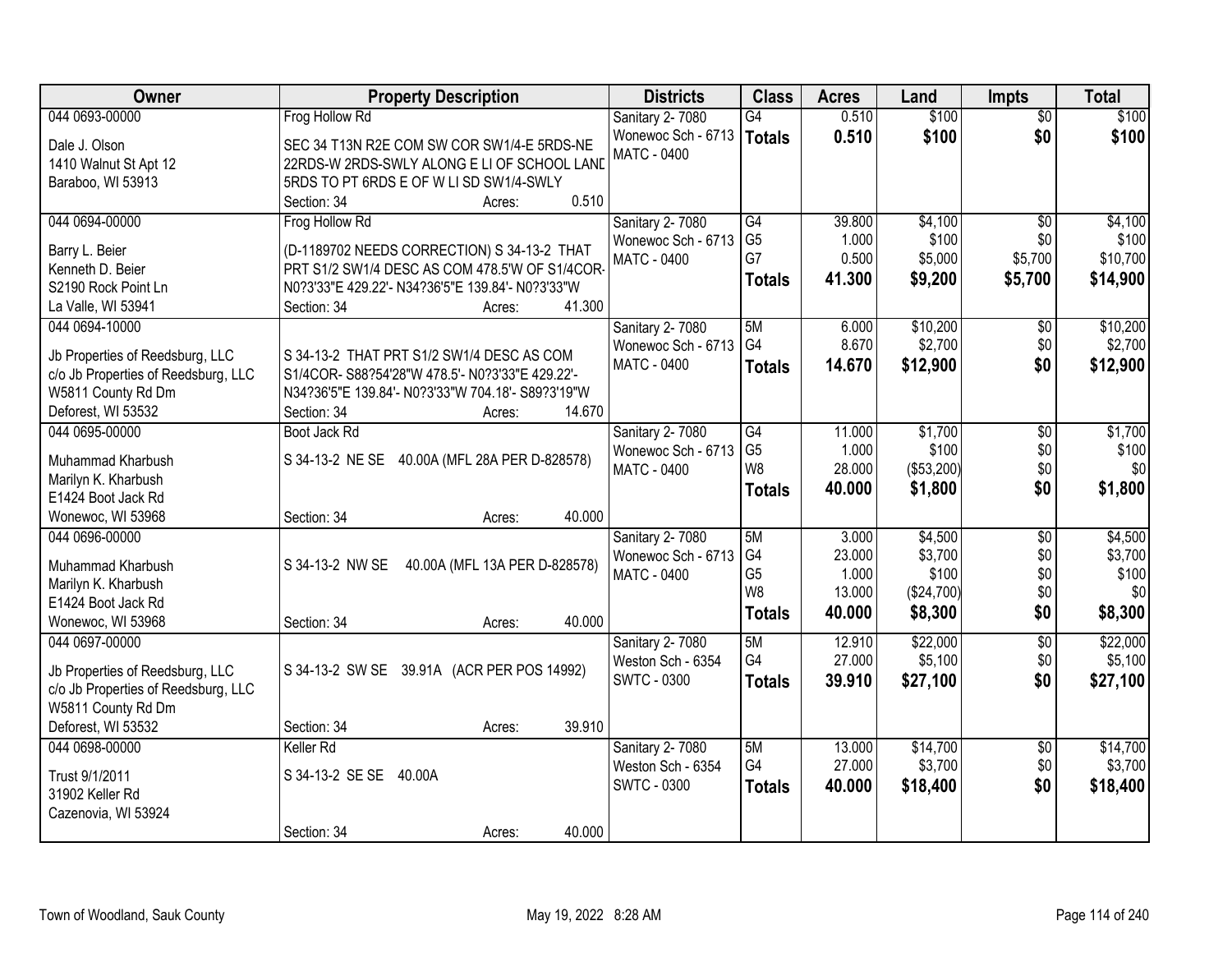| Owner                                                                                           | <b>Property Description</b>                                                                                                                                    |        |        | <b>Districts</b>                                            | <b>Class</b>                                | <b>Acres</b>                       | Land                                       | <b>Impts</b>                         | <b>Total</b>                               |
|-------------------------------------------------------------------------------------------------|----------------------------------------------------------------------------------------------------------------------------------------------------------------|--------|--------|-------------------------------------------------------------|---------------------------------------------|------------------------------------|--------------------------------------------|--------------------------------------|--------------------------------------------|
| 044 0699-00000<br>Beverly Ann Campanelli Living Trust<br>1035 W Compton Pt<br>Addison, IL 60101 | SEC. 35 T13N R2E NE1/4 NE1/4 EXC SW HWY IN SW<br>COR & EXC AS DESC IN V114 P354 38.86A                                                                         |        |        | Sanitary 2-7080<br>Weston Sch - 6354<br><b>SWTC - 0300</b>  | 5M<br>G4<br>G <sub>5</sub><br><b>Totals</b> | 5.860<br>23.190<br>9.810<br>38.860 | \$10,000<br>\$6,400<br>\$9,300<br>\$25,700 | $\overline{50}$<br>\$0<br>\$0<br>\$0 | \$10,000<br>\$6,400<br>\$9,300<br>\$25,700 |
|                                                                                                 | Section: 35                                                                                                                                                    | Acres: | 38.860 |                                                             |                                             |                                    |                                            |                                      |                                            |
| 044 0700-00000<br>Gregory A. Fauerbach<br>PO Box 140                                            | E2018 County Rd G<br>S 35-13-2 PRT NE NE COM NW COR-S6?30'E ALG<br>WLI 723.75' TO POB-S50?27'E 140.5'-S29?30'W 162.4'                                          |        |        | Sanitary 2-7080<br>Weston Sch - 6354<br><b>SWTC - 0300</b>  | $\overline{G1}$<br><b>Totals</b>            | 0.500<br>0.500                     | \$5,200<br>\$5,200                         | $\overline{50}$<br>\$0               | \$5,200<br>\$5,200                         |
| Hillsboro, WI 54634                                                                             | TO WLI-N6?30'W ALG WLI 230.5' TO POB, & PRT NW<br>Section: 35                                                                                                  | Acres: | 0.500  |                                                             |                                             |                                    |                                            |                                      |                                            |
| 044 0701-00000<br>Oaks Ch Ass'n By Trs<br>County Rd G<br>La Valle, WI 53941                     | County Rd G<br>SEC. 35 T13N R2E SW HWY IN NE1/4 NE1/4 1.00A                                                                                                    |        |        | Sanitary 2-7080<br>Weston Sch - 6354<br><b>SWTC - 0300</b>  | $\overline{X4}$<br><b>Totals</b>            | 1.000<br>1.000                     | $\overline{50}$<br>\$0                     | $\overline{50}$<br>\$0               | $\overline{50}$<br>\$0                     |
|                                                                                                 | Section: 35                                                                                                                                                    | Acres: | 1.000  |                                                             |                                             |                                    |                                            |                                      |                                            |
| 044 0702-00000                                                                                  | E1983 County Rd G                                                                                                                                              |        |        | Sanitary 2-7080                                             | $\overline{G7}$                             | 5.000                              | \$17,500                                   | \$73,100                             | \$90,600                                   |
| Brian C. Bulin<br>E1983 County Rd G<br>La Valle, WI 53941                                       | S 35-13-2 PRT NW NE = CSM #4723 LOT 1 5.00A                                                                                                                    |        |        | Wonewoc Sch - 6713<br><b>MATC - 0400</b>                    | <b>Totals</b>                               | 5.000                              | \$17,500                                   | \$73,100                             | \$90,600                                   |
|                                                                                                 | Section: 35                                                                                                                                                    | Acres: | 5.000  |                                                             |                                             |                                    |                                            |                                      |                                            |
| 044 0702-10000<br>Brian C. Bulin<br>Dionne M. Bulin<br>E1983 County Rd G<br>La Valle, WI 53941  | County Rd G<br>S 35-13-2 THAT PRT NW1/4 NE1/4 LYING SWLY OF<br>CO RD G EXC CSM 4723 25.05A M/L<br>Section: 35                                                  | Acres: | 25.050 | <b>Sanitary 2-7080</b><br>Wonewoc Sch - 6713<br>MATC - 0400 | G4<br>G <sub>5</sub><br><b>Totals</b>       | 24.550<br>0.500<br>25.050          | \$6,700<br>\$100<br>\$6,800                | \$0<br>\$0<br>\$0                    | \$6,700<br>\$100<br>\$6,800                |
| 044 0702-20000                                                                                  | S2107 Birdd Dr                                                                                                                                                 |        |        | Sanitary 2-7080                                             | $\overline{G1}$                             | 7.950                              | \$23,400                                   | \$211,900                            | \$235,300                                  |
| Jerry A. Helmuth<br>Lizzie M. Helmuth<br>S2107 Birdd Dr                                         | S 35-13-2 PRT NW NE = CSM #4725 LOT 1 7.95A                                                                                                                    |        |        | Wonewoc Sch - 6713<br>MATC - 0400                           | <b>Totals</b>                               | 7.950                              | \$23,400                                   | \$211,900                            | \$235,300                                  |
| La Valle, WI 53941                                                                              | Section: 35                                                                                                                                                    | Acres: | 7.950  |                                                             |                                             |                                    |                                            |                                      |                                            |
| 044 0703-00000<br>Oaks Cemetery<br>County Rd G<br>La Valle, WI 53941                            | County Rd G<br>SEC. 35 T13N R2E COM 32.48RD W OF NE COR<br>NW1/4 NE1/4 TH W 21.44RD, TH S 44DG E 31.08RD,<br>TH N 22.44RD TO BEG 1.50A V28 P252<br>Section: 35 | Acres: | 1.500  | Sanitary 2-7080<br>Weston Sch - 6354<br><b>SWTC - 0300</b>  | X4<br><b>Totals</b>                         | 1.500<br>1.500                     | \$0<br>\$0                                 | $\overline{30}$<br>\$0               | $\overline{50}$<br>\$0                     |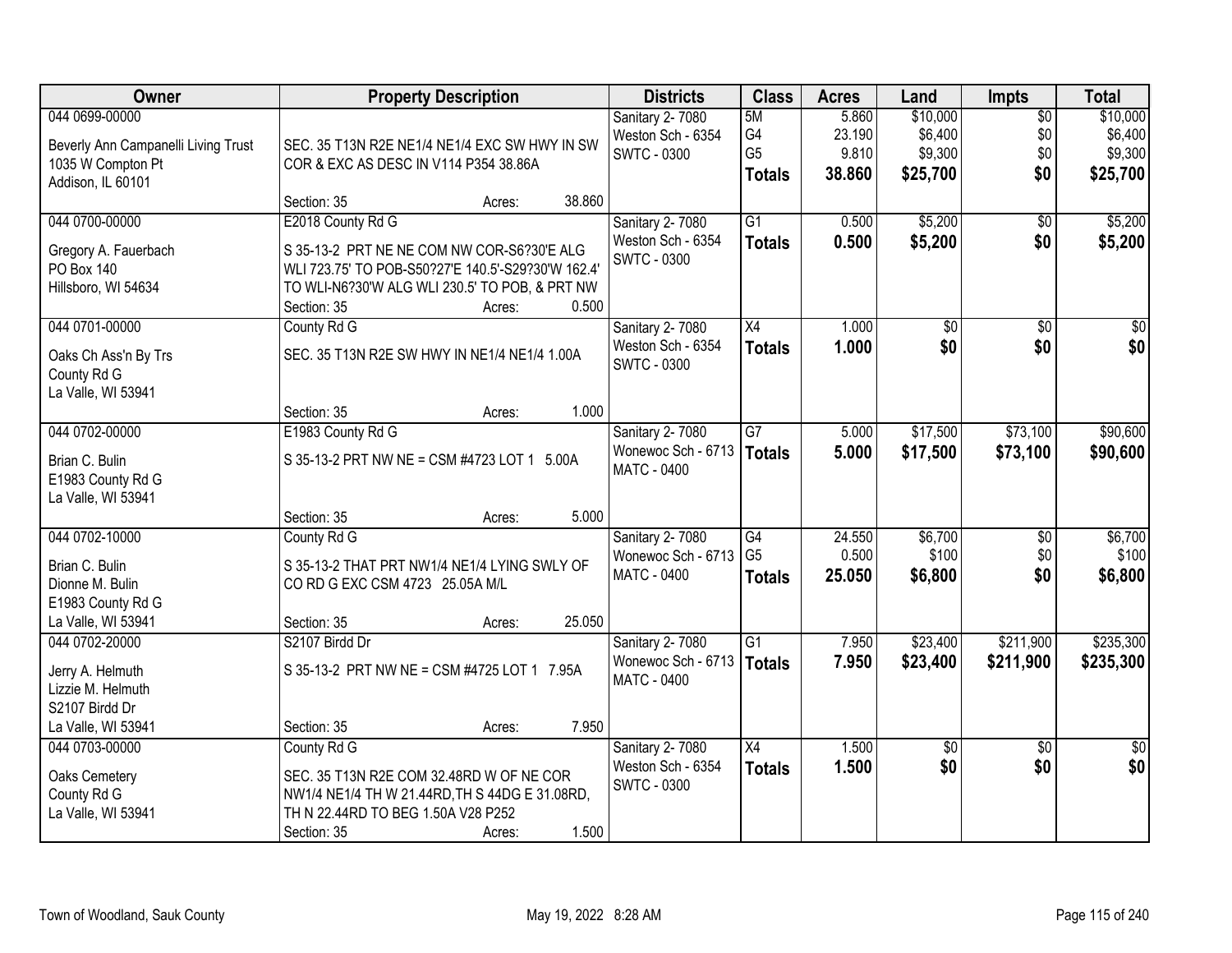| Owner                                   |                                     | <b>Property Description</b> |        | <b>Districts</b>       | <b>Class</b>   | <b>Acres</b> | Land     | <b>Impts</b>    | <b>Total</b> |
|-----------------------------------------|-------------------------------------|-----------------------------|--------|------------------------|----------------|--------------|----------|-----------------|--------------|
| 044 0704-00000                          | Boot Jack Rd                        |                             |        | Sanitary 2-7080        | 5M             | 2.920        | \$4,400  | $\overline{50}$ | \$4,400      |
| Brian C. Bulin                          | S 35-13-2 SW1/4 NE1/4 40.00A        |                             |        | Wonewoc Sch - 6713     | G4             | 35.000       | \$4,300  | \$0             | \$4,300      |
| Dionne M. Bulin                         |                                     |                             |        | <b>MATC - 0400</b>     | G <sub>5</sub> | 2.080        | \$1,100  | \$0             | \$1,100      |
| E1983 County Rd G                       |                                     |                             |        |                        | <b>Totals</b>  | 40.000       | \$9,800  | \$0             | \$9,800      |
| La Valle, WI 53941                      | Section: 35                         | Acres:                      | 40.000 |                        |                |              |          |                 |              |
| 044 0705-00000                          | E2044 County Rd G                   |                             |        | Sanitary 2-7080        | 5M             | 2.000        | \$3,800  | $\overline{50}$ | \$3,800      |
|                                         |                                     |                             |        | Weston Sch - 6354      | G4             | 34.000       | \$8,100  | \$0             | \$8,100      |
| Beverly Ann Campanelli Living Trust     | SEC. 35 T13N R2E SE1/4 NE1/4 40.00A |                             |        | SWTC - 0300            | G <sub>5</sub> | 2.000        | \$100    | \$0             | \$100        |
| 1035 W Compton Pt<br>Addison, IL 60101  |                                     |                             |        |                        | G7             | 2.000        | \$20,000 | \$112,700       | \$132,700    |
|                                         | Section: 35                         | Acres:                      | 40.000 |                        | <b>Totals</b>  | 40.000       | \$32,000 | \$112,700       | \$144,700    |
| 044 0706-00000                          |                                     |                             |        | Sanitary 2- 7080       | 5M             | 10.200       | \$15,300 | $\sqrt[6]{}$    | \$15,300     |
|                                         |                                     |                             |        | Weston Sch - 6354      | G4             | 28.800       | \$5,100  | \$0             | \$5,100      |
| Donald W. Bulin                         | SEC 35 T13N R2E NE1/4 NW1/4 40.00A  |                             |        | <b>SWTC - 0300</b>     | G <sub>5</sub> | 1.000        | \$500    | \$0             | \$500        |
| Lois S. Bulin                           |                                     |                             |        |                        | <b>Totals</b>  | 40.000       | \$20,900 | \$0             | \$20,900     |
| E1844 County Rd G<br>La Valle, WI 53941 | Section: 35                         | Acres:                      | 40.000 |                        |                |              |          |                 |              |
| 044 0707-00000                          |                                     |                             |        | Sanitary 2-7080        | 5M             | 30.000       | \$51,000 | \$0             | \$51,000     |
|                                         |                                     |                             |        | Weston Sch - 6354      | G4             | 10.000       | \$2,600  | \$0             | \$2,600      |
| Donald W. Bulin                         | SEC. 35 T13N R2E NW1/4 NW1/4 40.00A |                             |        | <b>SWTC - 0300</b>     |                | 40.000       | \$53,600 | \$0             | \$53,600     |
| Lois S. Bulin                           |                                     |                             |        |                        | <b>Totals</b>  |              |          |                 |              |
| E1844 County Rd G                       |                                     |                             |        |                        |                |              |          |                 |              |
| La Valle, WI 53941                      | Section: 35                         | Acres:                      | 40.000 |                        |                |              |          |                 |              |
| 044 0708-00000                          | Boot Jack Rd                        |                             |        | <b>Sanitary 2-7080</b> | 5M             | 17.600       | \$29,900 | $\overline{50}$ | \$29,900     |
| Jesse Cox Jr                            | S 35 T13N R2E SW1/4 NW1/4 40.00A    |                             |        | Wonewoc Sch - 6713     | G4             | 21.400       | \$4,100  | \$0             | \$4,100      |
| Annabelle Cox                           |                                     |                             |        | <b>MATC - 0400</b>     | G <sub>5</sub> | 1.000        | \$100    | \$0             | \$100        |
| 408 Seminole Ct                         |                                     |                             |        |                        | <b>Totals</b>  | 40.000       | \$34,100 | \$0             | \$34,100     |
| Janesville, WI 53545                    | Section: 35                         | Acres:                      | 40.000 |                        |                |              |          |                 |              |
| 044 0709-00000                          | E1822 Boot Jack Rd                  |                             |        | Sanitary 2-7080        | 5M             | 18.500       | \$31,000 | $\overline{50}$ | \$31,000     |
| Adin D. Yutzy                           | SEC. 35 T13N R2E SE1/4 NW1/4 40.00A |                             |        | Weston Sch - 6354      | G4             | 19.500       | \$3,200  | \$0             | \$3,200      |
| Mary H. Yutzy                           |                                     |                             |        | <b>SWTC - 0300</b>     | G7             | 2.000        | \$20,000 | \$229,800       | \$249,800    |
| E1822 Boot Jack Rd                      |                                     |                             |        |                        | <b>Totals</b>  | 40.000       | \$54,200 | \$229,800       | \$284,000    |
| La Valle, WI 53941                      | Section: 35                         | Acres:                      | 40.000 |                        |                |              |          |                 |              |
| 044 0710-00000                          | E1851 Boot Jack Rd                  |                             |        | Sanitary 2-7080        | 5M             | 7.000        | \$10,500 | $\overline{60}$ | \$10,500     |
|                                         |                                     |                             |        | Wonewoc Sch - 6713     | G4             | 29.500       | \$4,000  | \$0             | \$4,000      |
| Fannie A. Yutzy et al                   | S 35-13-2 NE1/4 SW1/4 40.00A        |                             |        | <b>MATC - 0400</b>     | G <sub>5</sub> | 0.500        | \$100    | \$0             | \$100        |
| c/o Wilmer A. Yutzy                     |                                     |                             |        |                        | G7             | 3.000        | \$30,000 | \$110,700       | \$140,700    |
| E1851 Boot Jack Rd                      |                                     |                             | 40.000 |                        | <b>Totals</b>  | 40.000       | \$44,600 | \$110,700       | \$155,300    |
| La Valle, WI 53941                      | Section: 35                         | Acres:                      |        |                        |                |              |          |                 |              |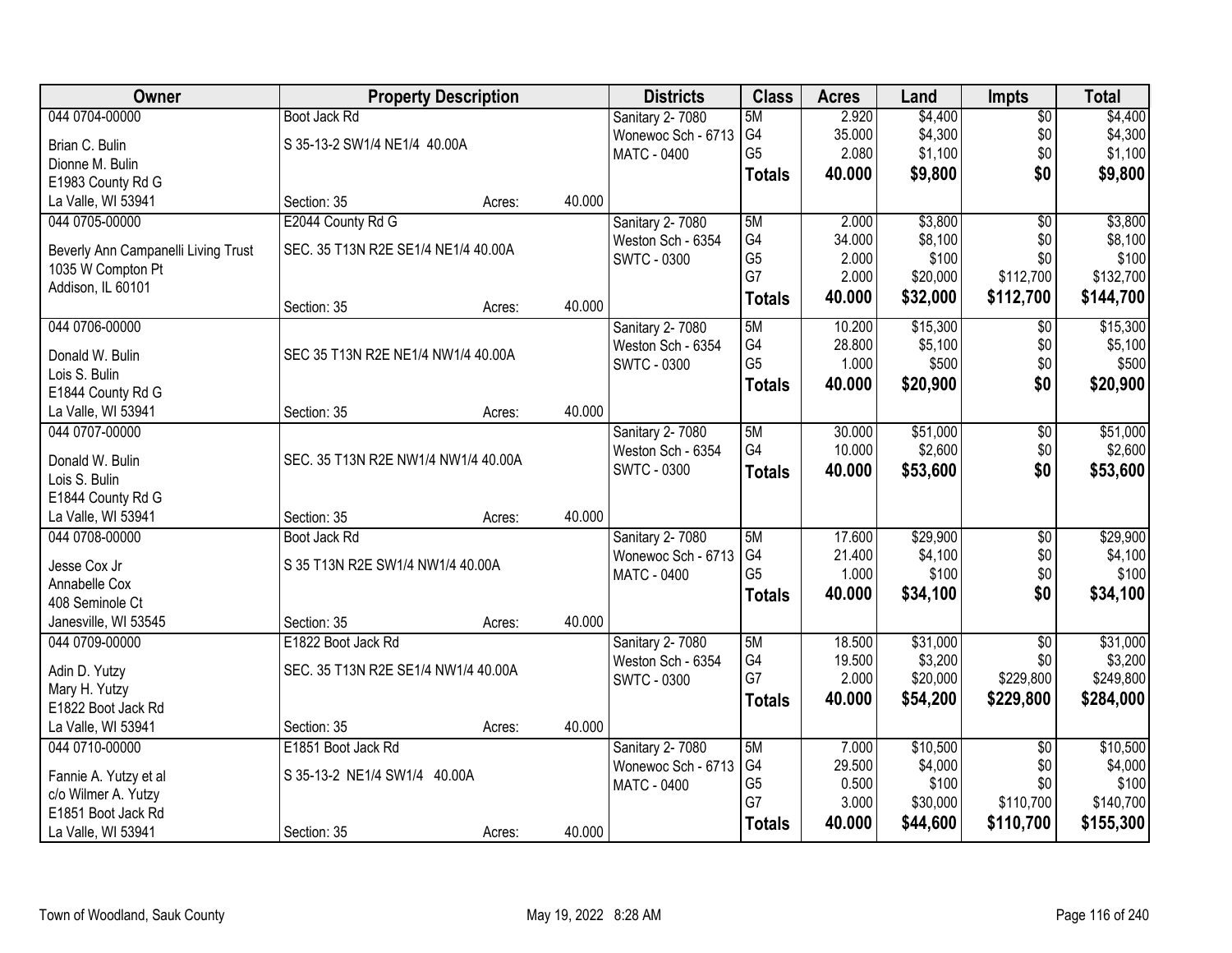| Owner                               |                                               | <b>Property Description</b> |        | <b>Districts</b>   | <b>Class</b>         | <b>Acres</b>    | Land              | <b>Impts</b>    | <b>Total</b>      |
|-------------------------------------|-----------------------------------------------|-----------------------------|--------|--------------------|----------------------|-----------------|-------------------|-----------------|-------------------|
| 044 0711-00000                      | Boot Jack Rd                                  |                             |        | Sanitary 2-7080    | $\overline{G4}$      | 14.100          | \$3,200           | $\overline{50}$ | \$3,200           |
| Jesse Cox Jr                        | S 35 T13N R2E N 1/2 NW1/4 SW1/4 20.00A        |                             |        | Wonewoc Sch - 6713 | G <sub>5</sub>       | 5.900           | \$3,100           | \$0             | \$3,100           |
| Annabelle Cox                       |                                               |                             |        | <b>MATC - 0400</b> | <b>Totals</b>        | 20.000          | \$6,300           | \$0             | \$6,300           |
| 408 Seminole Ct                     |                                               |                             |        |                    |                      |                 |                   |                 |                   |
| Janesville, WI 53545                | Section: 35                                   | Acres:                      | 20.000 |                    |                      |                 |                   |                 |                   |
| 044 0712-00000                      |                                               |                             |        | Sanitary 2-7080    | 5M                   | 4.000           | \$6,000           | \$0             | \$6,000           |
|                                     |                                               |                             |        | Wonewoc Sch - 6713 | G <sub>5</sub>       | 15.990          | \$22,400          | \$0             | \$22,400          |
| Fannie A. Yutzy et al               | S 35-13-2 S1/2 NW1/4 SW1/4 EXC BEG SW COR - N |                             |        | MATC - 0400        | <b>Totals</b>        | 19.990          | \$28,400          | \$0             | \$28,400          |
| c/o Wilmer A. Yutzy                 | 2RD - SELY TO PT 2RD E OF BEG - W TO POB      |                             |        |                    |                      |                 |                   |                 |                   |
| E1851 Boot Jack Rd                  | 19.99A M/L                                    |                             |        |                    |                      |                 |                   |                 |                   |
| La Valle, WI 53941                  | Section: 35                                   | Acres:                      | 19.990 |                    |                      |                 |                   |                 |                   |
| 044 0713-00000                      |                                               |                             |        | Sanitary 2-7080    | $\overline{G6}$      | 0.010           | \$100             | $\overline{50}$ | \$100             |
| Muhammad Kharbush                   | S 35-13-2 PRT NW SW COM SW COR-N2RD-SELY TC   |                             |        | Wonewoc Sch - 6713 | <b>Totals</b>        | 0.010           | \$100             | \$0             | \$100             |
| Marilyn K. Kharbush                 | PT 2RD E OF POB-W2RD TO POB                   | 0.01A                       |        | <b>MATC - 0400</b> |                      |                 |                   |                 |                   |
| E1424 Boot Jack Rd                  |                                               |                             |        |                    |                      |                 |                   |                 |                   |
| Wonewoc, WI 53968                   | Section: 34                                   | Acres:                      | 0.010  |                    |                      |                 |                   |                 |                   |
| 044 0714-00000                      |                                               |                             |        | Sanitary 2-7080    | 5M                   | 20.000          | \$34,000          | \$0             | \$34,000          |
|                                     |                                               |                             |        | Weston Sch - 6354  | G4                   | 11.500          | \$2,800           | \$0             | \$2,800           |
| Henry Czyzewski                     | SEC. 35 T13N R2E SW1/4 SW1/4 40.00A           |                             |        | <b>SWTC - 0300</b> | G <sub>5</sub>       | 8.500           | \$11,300          | \$0             | \$11,300          |
| 2411 Woodland Ave                   |                                               |                             |        |                    | <b>Totals</b>        | 40.000          | \$48,100          | \$0             | \$48,100          |
| Park Ridge, IL 60068                |                                               |                             |        |                    |                      |                 |                   |                 |                   |
|                                     | Section: 35                                   | Acres:                      | 40.000 |                    |                      |                 |                   |                 |                   |
| 044 0715-00000                      | E1838 Keller Rd                               |                             |        | Sanitary 2-7080    | $\overline{G4}$      | 38.250<br>0.750 | \$8,400           | $\overline{30}$ | \$8,400           |
| Henry Czyzewski                     | SEC 35 T13N R2E SE1/4 SW1/4 40.00A            |                             |        | Weston Sch - 6354  | G <sub>5</sub><br>G7 | 1.000           | \$100<br>\$10,000 | \$0<br>\$10,800 | \$100<br>\$20,800 |
| 2411 Woodland Ave                   |                                               |                             |        | <b>SWTC - 0300</b> |                      |                 |                   |                 |                   |
| Park Ridge, IL 60068                |                                               |                             |        |                    | <b>Totals</b>        | 40.000          | \$18,500          | \$10,800        | \$29,300          |
|                                     | Section: 35                                   | Acres:                      | 40.000 |                    |                      |                 |                   |                 |                   |
| 044 0716-00000                      |                                               |                             |        | Sanitary 2-7080    | $\overline{G5}$      | 20.000          | \$19,200          | \$0             | \$19,200          |
| Beverly Ann Campanelli Living Trust | SEC. 35 T13N R2E E1/2 NE1/4 SE1/4 20.00A      |                             |        | Weston Sch - 6354  | <b>Totals</b>        | 20.000          | \$19,200          | \$0             | \$19,200          |
| 1035 W Compton Pt                   |                                               |                             |        | <b>SWTC - 0300</b> |                      |                 |                   |                 |                   |
| Addison, IL 60101                   |                                               |                             |        |                    |                      |                 |                   |                 |                   |
|                                     | Section: 35                                   | Acres:                      | 20.000 |                    |                      |                 |                   |                 |                   |
| 044 0717-00000                      |                                               |                             |        | Sanitary 2-7080    | G4                   | 14.100          | \$4,400           | $\overline{30}$ | \$4,400           |
|                                     |                                               |                             |        | Wonewoc Sch - 6713 | G <sub>5</sub>       | 5.900           | \$2,800           | \$0             | \$2,800           |
| Richard L. Bulin                    | SEC. 35 T13N R2E W1/2 NE1/4 SE1/4 20.00A      |                             |        | <b>MATC - 0400</b> | <b>Totals</b>        | 20.000          | \$7,200           | \$0             | \$7,200           |
| Dale F. Bulin                       |                                               |                             |        |                    |                      |                 |                   |                 |                   |
| E1649 County Rd G                   |                                               |                             |        |                    |                      |                 |                   |                 |                   |
| La Valle, WI 53941                  | Section: 35                                   | Acres:                      | 20.000 |                    |                      |                 |                   |                 |                   |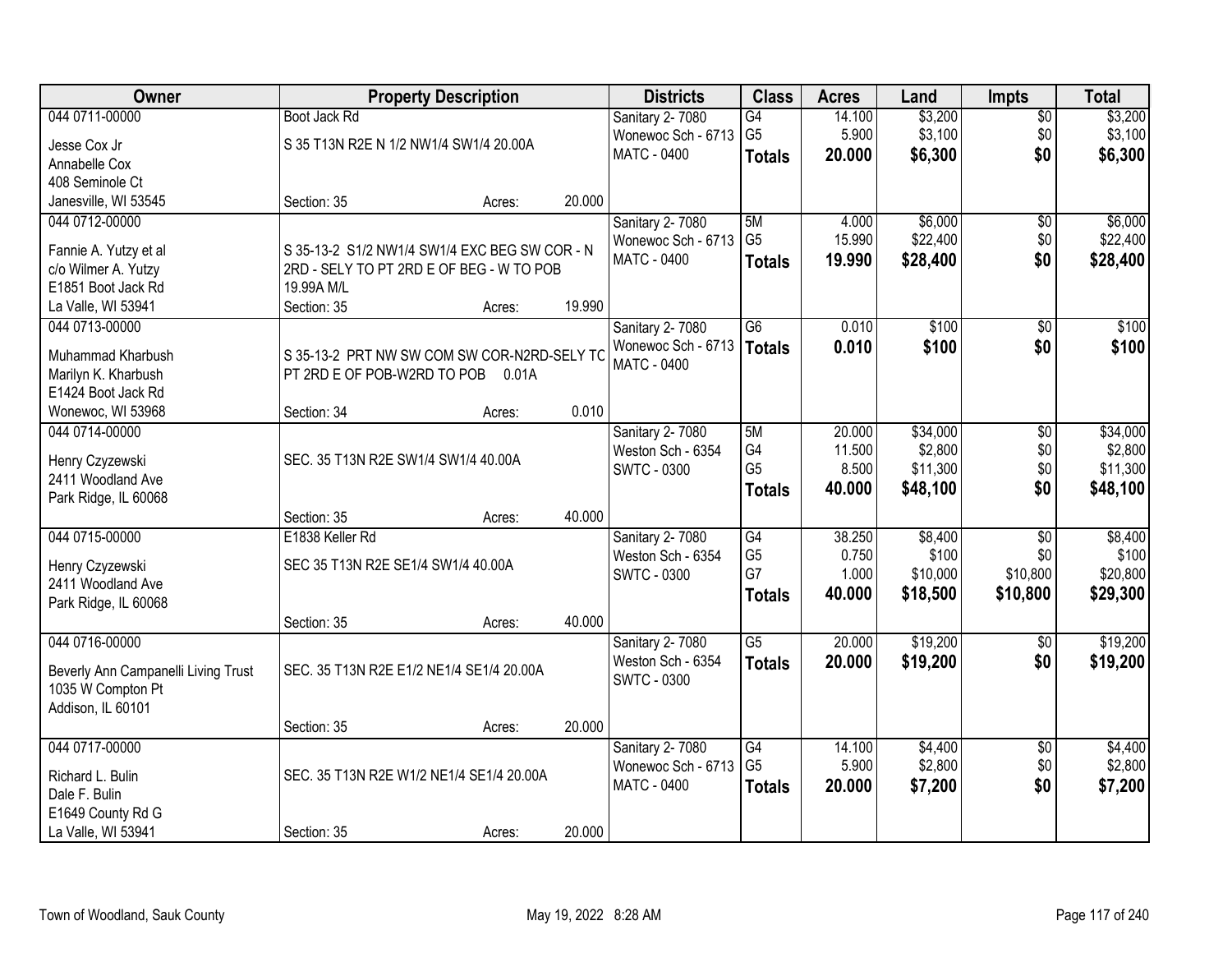| Owner                               | <b>Property Description</b>                       | <b>Districts</b>   | <b>Class</b>    | <b>Acres</b> | Land     | <b>Impts</b>    | <b>Total</b> |
|-------------------------------------|---------------------------------------------------|--------------------|-----------------|--------------|----------|-----------------|--------------|
| 044 0718-00000                      | Artis Dr                                          | Sanitary 2-7080    | 5M              | 5.360        | \$8,100  | $\overline{50}$ | \$8,100      |
| Richard L. Bulin                    | S 35-13-2 NW1/4 SE1/4 EXC CSM 6589 37.49A M/L     | Wonewoc Sch - 6713 | G4              | 29.630       | \$7,700  | \$0             | \$7,700      |
| Dale F. Bulin                       |                                                   | MATC - 0400        | G <sub>5</sub>  | 2.500        | \$1,500  | \$0             | \$1,500      |
| E1649 County Rd G                   |                                                   |                    | <b>Totals</b>   | 37.490       | \$17,300 | \$0             | \$17,300     |
| La Valle, WI 53941                  | 37.490<br>Section: 35<br>Acres:                   |                    |                 |              |          |                 |              |
| 044 0719-00000                      | S2407 Artis Dr                                    | Sanitary 2-7080    | G4              | 37.000       | \$5,700  | $\overline{30}$ | \$5,700      |
|                                     |                                                   | Wonewoc Sch - 6713 | G <sub>5</sub>  | 1.000        | \$100    | \$0             | \$100        |
| Richard L. Bulin                    | S 35-13-2 SW1/4 SE1/4 EXC CSM 6589 39.22A M/L     | MATC - 0400        | G7              | 1.220        | \$12,200 | \$16,300        | \$28,500     |
| Dale F. Bulin                       |                                                   |                    |                 | 39.220       | \$18,000 | \$16,300        |              |
| E1649 County Rd G                   |                                                   |                    | <b>Totals</b>   |              |          |                 | \$34,300     |
| La Valle, WI 53941                  | 39.220<br>Section: 35<br>Acres:                   |                    |                 |              |          |                 |              |
| 044 0719-10000                      | S2403 Artis Dr                                    | Sanitary 2-7080    | $\overline{G1}$ | 1.000        | \$10,000 | \$193,500       | \$203,500    |
|                                     | S 35-13-2 PRT W1/2 SE1/4 = CSM 6589 LOT 1 3.29A   | Wonewoc Sch - 6713 | G4              | 2.290        | \$700    | \$0             | \$700        |
| Jeremy T. Powell                    |                                                   | <b>MATC - 0400</b> | <b>Totals</b>   | 3.290        | \$10,700 | \$193,500       | \$204,200    |
| Miranda M. Powell<br>S2407 Artis Dr |                                                   |                    |                 |              |          |                 |              |
|                                     | 3.290                                             |                    |                 |              |          |                 |              |
| La Valle, WI 53941                  | Section: 35<br>Acres:                             |                    |                 |              |          |                 |              |
| 044 0720-00000                      | E2084 Keller Rd                                   | Sanitary 2-7080    | 5M              | 1.500        | \$2,300  | $\sqrt{6}$      | \$2,300      |
| Ivan J. Yoder                       | S 35-13-2 PRT SE SE = CSM #3310 LOT 2 9.05A       | Weston Sch - 6354  | G4              | 5.550        | \$1,400  | \$0             | \$1,400      |
| Martha A. Yoder                     |                                                   | SWTC - 0300        | G7              | 2.000        | \$20,000 | \$136,500       | \$156,500    |
| E2084 Keller Rd                     |                                                   |                    | <b>Totals</b>   | 9.050        | \$23,700 | \$136,500       | \$160,200    |
| Cazenovia, WI 53924                 | 9.050<br>Section: 35<br>Acres:                    |                    |                 |              |          |                 |              |
| 044 0720-10000                      | Keller Rd                                         | Sanitary 2-7080    | G4              | 6.690        | \$1,900  | $\overline{50}$ | \$1,900      |
|                                     |                                                   | Weston Sch - 6354  | G <sub>5</sub>  | 3.150        | \$1,900  | \$0             | \$1,900      |
| Allen A. Helmuth                    | S 35-13-2 PRT SE SE = CSM #4208 LOT 5 EXC W OF    | <b>SWTC - 0300</b> | <b>Totals</b>   | 9.840        | \$3,800  | \$0             | \$3,800      |
| Kathryn J. Helmuth                  | LI COM 329' W OF SE COR-N1?4'15" E 1301.61' TO NL |                    |                 |              |          |                 |              |
| S2441 Quaker Valley Rd              | SD CSM 9.84A M/L                                  |                    |                 |              |          |                 |              |
| La Valle, WI 53941                  | 9.840<br>Section: 35<br>Acres:                    |                    |                 |              |          |                 |              |
| 044 0720-20000                      | S2411 Artis Dr                                    | Sanitary 2-7080    | G4              | 17.690       | \$4,800  | $\sqrt{6}$      | \$4,800      |
| Abe E. Bontrager                    | S 35-13-2 PRT SE SE = CSM #4208 LOT 4 & THAT      | Weston Sch - 6354  | G7              | 3.000        | \$30,000 | \$199,200       | \$229,200    |
| Susie A. Bontrager                  | PRT LOT 5 LYING W OF LI COM 329' W OF SE COR      | <b>SWTC - 0300</b> | <b>Totals</b>   | 20.690       | \$34,800 | \$199,200       | \$234,000    |
| S2411 Artis Dr                      | LOT 5-N1? 4'15"E 1301.61' TO NLI SD CSM 20.69A    |                    |                 |              |          |                 |              |
| La Valle, WI 53941                  | 20.690<br>Section: 35<br>Acres:                   |                    |                 |              |          |                 |              |
| 044 0721-00000                      |                                                   | Sanitary 2-7080    | 5M              | 21.000       | \$35,700 | $\overline{50}$ | \$35,700     |
|                                     |                                                   | School 4753        | G4              | 5.000        | \$1,300  | \$0             | \$1,300      |
| Marlene E. Sloniker                 | SEC. 36 T13N R2E NE1/4 NE1/4 40.00A               | MATC - 0400        | G <sub>5</sub>  | 14.000       | \$20,000 | \$0             | \$20,000     |
| S2258 Bundy Hollow Rd               |                                                   |                    | <b>Totals</b>   | 40.000       | \$57,000 | \$0             | \$57,000     |
| La Valle, WI 53941                  |                                                   |                    |                 |              |          |                 |              |
|                                     | 40.000<br>Section: 36<br>Acres:                   |                    |                 |              |          |                 |              |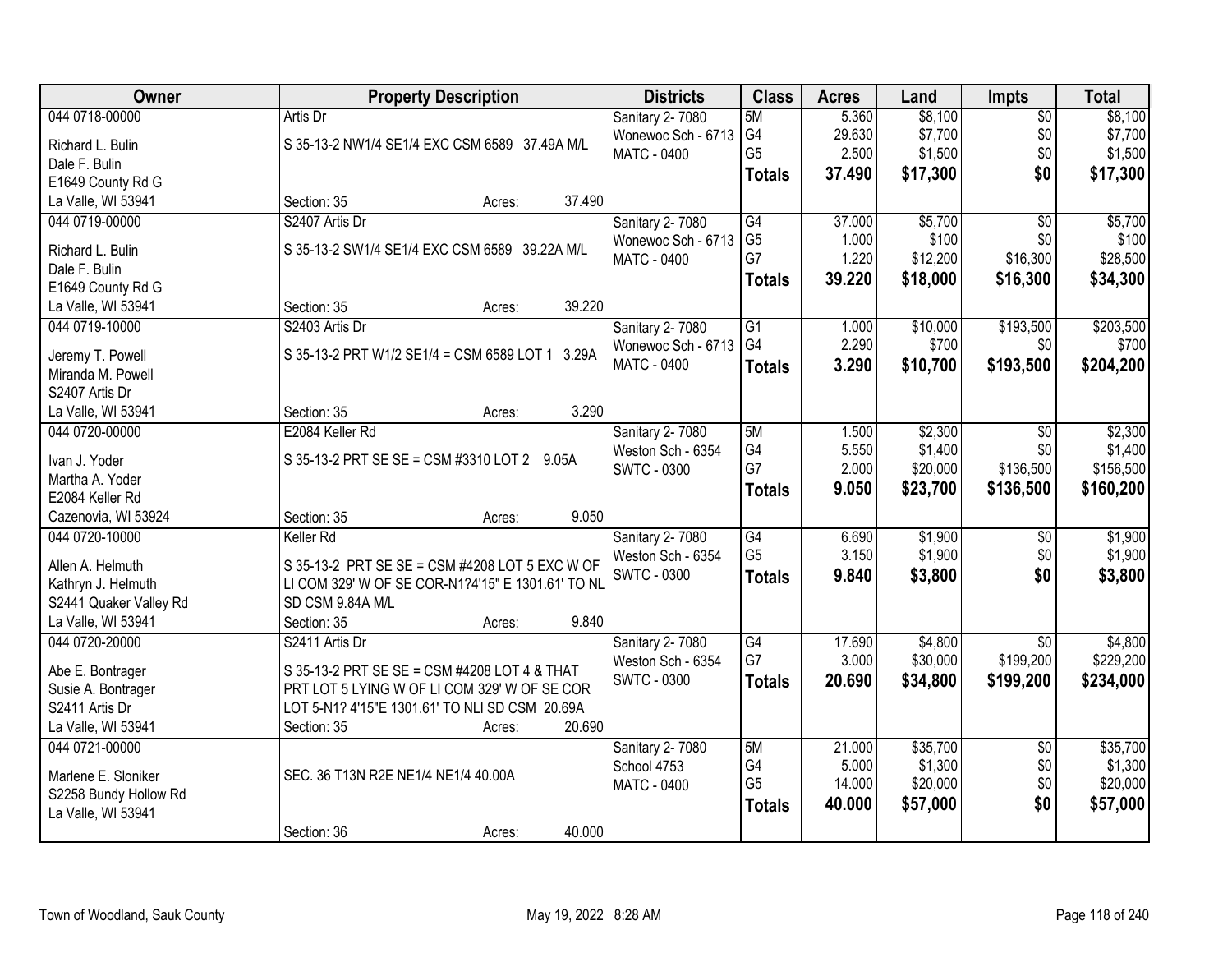| <b>Owner</b>                        |                                                  | <b>Property Description</b> |        | <b>Districts</b>       | <b>Class</b>   | <b>Acres</b> | Land        | <b>Impts</b>    | <b>Total</b> |
|-------------------------------------|--------------------------------------------------|-----------------------------|--------|------------------------|----------------|--------------|-------------|-----------------|--------------|
| 044 0722-00000                      | <b>Bulin Rd</b>                                  |                             |        | Sanitary 2-7080        | W8             | 40.000       | (\$136,000) | $\overline{50}$ | \$0          |
| Zachary Griswold                    | S 36-13-2 NW1/4 NE1/4 (MFL 40A PER D-1212948)    |                             |        | Weston Sch - 6354      | <b>Totals</b>  | 40.000       | \$0         | \$0             | \$0          |
| <b>Hilary Griswold</b>              | 40.00A                                           |                             |        | <b>SWTC - 0300</b>     |                |              |             |                 |              |
| 1307 Gile Dr                        |                                                  |                             |        |                        |                |              |             |                 |              |
| Waunakee, WI 53597                  | Section: 36                                      | Acres:                      | 40.000 |                        |                |              |             |                 |              |
| 044 0723-00000                      |                                                  |                             |        | Sanitary 2-7080        | 5M             | 22.000       | \$37,400    | \$0             | \$37,400     |
| Ethan J. Erdman                     | S 36-13-2 THAT PRT SW NE LYING E OF LINE COM     |                             |        | Wonewoc Sch - 6713     | G4             | 13.300       | \$2,500     | \$0             | \$2,500      |
| Janet J. Erdman                     | ON NLI N88?37'47"E 143.15' FRM NWCOR- S0?26'31"E |                             |        | MATC - 0400            | <b>Totals</b>  | 35.300       | \$39,900    | \$0             | \$39,900     |
| 543 N Winsted St                    | 1185.51'-S0?44'48"W TO SLI 35.3A M/L             |                             |        |                        |                |              |             |                 |              |
| Spring Green, WI 53588-0000         | Section: 36                                      | Acres:                      | 35.300 |                        |                |              |             |                 |              |
| 044 0725-00000                      |                                                  |                             |        | <b>Sanitary 2-7080</b> | 5M             | 31.000       | \$51,700    | \$0             | \$51,700     |
|                                     |                                                  |                             |        | School 4753            | G4             | 9.000        | \$1,200     | \$0             | \$1,200      |
| Marlene E. Sloniker                 | SEC. 36 T13N R2E SE1/4 NE1/4 40.00A              |                             |        | MATC - 0400            | <b>Totals</b>  | 40.000       | \$52,900    | \$0             | \$52,900     |
| S2258 Bundy Hollow Rd               |                                                  |                             |        |                        |                |              |             |                 |              |
| La Valle, WI 53941                  | Section: 36                                      |                             | 40.000 |                        |                |              |             |                 |              |
| 044 0726-00000                      | E2310 County Rd G                                | Acres:                      |        | Sanitary 2-7080        | W8             | 40.000       | (\$136,000) | $\sqrt[6]{3}$   | \$0          |
|                                     |                                                  |                             |        | Weston Sch - 6354      |                | 40.000       | \$0         | \$0             | \$0          |
| Zachary Griswold                    | S 36-13-2 NE1/4 NW1/4 (MFL 40A PER D-1212948)    |                             |        | <b>SWTC - 0300</b>     | <b>Totals</b>  |              |             |                 |              |
| <b>Hilary Griswold</b>              | 40.00A                                           |                             |        |                        |                |              |             |                 |              |
| 1307 Gile Dr                        |                                                  |                             |        |                        |                |              |             |                 |              |
| Waunakee, WI 53597                  | Section: 36                                      | Acres:                      | 40.000 |                        |                |              |             |                 |              |
| 044 0727-00000                      |                                                  |                             |        | Sanitary 2-7080        | G4             | 20.000       | \$3,300     | \$0             | \$3,300      |
| Beverly Ann Campanelli Living Trust | SEC. 36 T13N R2E NW1/4 NW1/4 40.00A              |                             |        | Weston Sch - 6354      | G <sub>6</sub> | 20.000       | \$76,000    | \$0             | \$76,000     |
| 1035 W Compton Pt                   |                                                  |                             |        | <b>SWTC - 0300</b>     | <b>Totals</b>  | 40.000       | \$79,300    | \$0             | \$79,300     |
| Addison, IL 60101                   |                                                  |                             |        |                        |                |              |             |                 |              |
|                                     | Section: 36                                      | Acres:                      | 40.000 |                        |                |              |             |                 |              |
| 044 0728-00000                      | County Rd G                                      |                             |        | Sanitary 2-7080        | 5M             | 22.500       | \$38,300    | $\overline{50}$ | \$38,300     |
| Michael F. Prange Lc et al          | S 36-13-2 SW1/4 NW1/4 & NW1/4 SW1/4 LYING N & E  |                             |        | Wonewoc Sch - 6713     | G4             | 21.200       | \$2,400     | \$0             | \$2,400      |
| 2220 Sunset Dr                      | OF CTH "G" (S/DRIVEWAY EASE PER D-1025482)       |                             |        | MATC - 0400            | G <sub>5</sub> | 0.800        | \$100       | \$0             | \$100        |
| Reedsburg, WI 53959                 | 45.00A M/L                                       |                             |        |                        | G7             | 0.500        | \$5,000     | \$6,400         | \$11,400     |
|                                     | Section: 36                                      | Acres:                      | 45.000 |                        | <b>Totals</b>  | 45.000       | \$45,800    | \$6,400         | \$52,200     |
| 044 0729-00000                      |                                                  |                             |        | Sanitary 2-7080        | G6             | 40.410       | \$129,800   | $\overline{60}$ | \$129,800    |
| Richard E. Kerl                     | S 36-13-2 PRT SE NW, SW NE, NW SE & SW SE COM    |                             |        | Wonewoc Sch - 6713     | <b>Totals</b>  | 40.410       | \$129,800   | \$0             | \$129,800    |
| PO Box 94                           | N1/4COR-S0?11'31"W 1333.25' ALG 1/4LI TO NECOR   |                             |        | <b>MATC - 0400</b>     |                |              |             |                 |              |
| La Valle, WI 53941                  | SE NW & POB: N88?37'47"E 143.15' ALG NLI SW      |                             |        |                        |                |              |             |                 |              |
|                                     | Section: 36                                      | Acres:                      | 40.410 |                        |                |              |             |                 |              |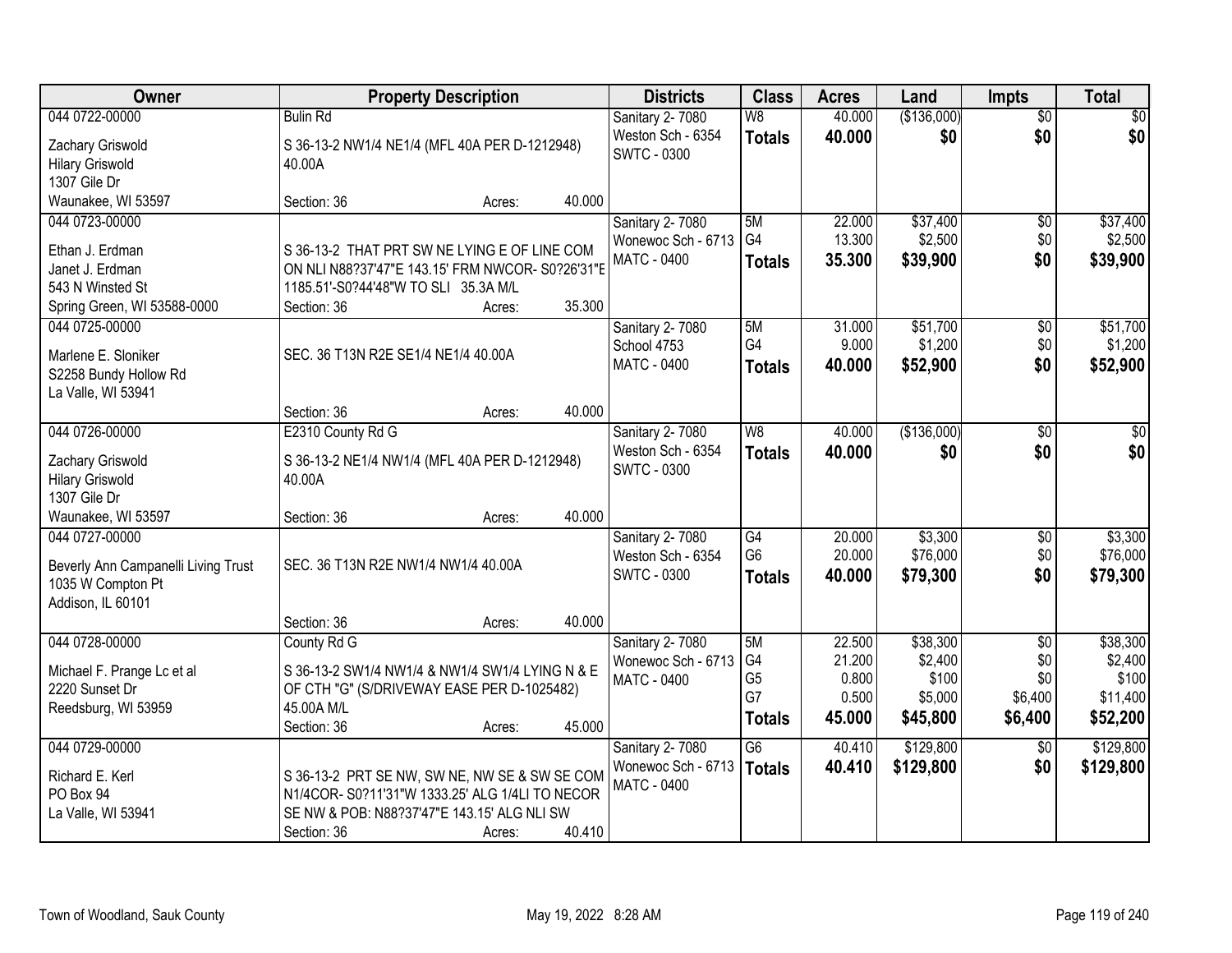| Owner                   | <b>Property Description</b>                      | <b>Districts</b>       | <b>Class</b>    | <b>Acres</b> | Land     | Impts           | <b>Total</b> |
|-------------------------|--------------------------------------------------|------------------------|-----------------|--------------|----------|-----------------|--------------|
| 044 0730-00000          | E2212 County Rd G                                | Sanitary 2-7080        | G4              | 3.810        | \$900    | $\overline{50}$ | \$900        |
| John M. Schmucker       | S 36-13-2 PRT E1/2 SW1/4 = CSM 5992 LOT 1        | Wonewoc Sch - 6713     | G7              | 3.000        | \$30,000 | \$277,400       | \$307,400    |
| Edna H. Schmucker       | (W/DRVWAY EASE PER D-1025482) 6.81A              | <b>MATC - 0400</b>     | <b>Totals</b>   | 6.810        | \$30,900 | \$277,400       | \$308,300    |
| E2212 County Rd G       |                                                  |                        |                 |              |          |                 |              |
| La Valle, WI 53941      | 6.810<br>Section: 36<br>Acres:                   |                        |                 |              |          |                 |              |
| 044 0730-11000          | County Rd G                                      | Sanitary 2-7080        | 5M              | 6.000        | \$9,000  | \$0             | \$9,000      |
|                         |                                                  | Wonewoc Sch - 6713     | G4              | 7.990        | \$1,900  | \$0             | \$1,900      |
| John M. Schmucker       | S 36-13-2 PRT SE1/4 NW1/4 & PRT NE1/4 SW1/4 =    | MATC - 0400            | <b>Totals</b>   | 13.990       | \$10,900 | \$0             | \$10,900     |
| Edna H. Schmucker       | CSM 6596 LOT 1 (W/DRWY EASE PER D-1025482)       |                        |                 |              |          |                 |              |
| E2212 County Rd G       | 13.99A                                           |                        |                 |              |          |                 |              |
| La Valle, WI 53941      | Section: 36<br>13.990<br>Acres:                  |                        |                 |              |          |                 |              |
| 044 0730-12000          | E2238 County Rd G                                | <b>Sanitary 2-7080</b> | G1              | 2.000        | \$20,000 | \$108,500       | \$128,500    |
| John E. Yoder           | S 36-13-2 PRT SW1/4 NE1/4 & PRT SE1/4 NW1/4 &    | Wonewoc Sch - 6713     | G4              | 28.280       | \$8,600  | \$0             | \$8,600      |
| Lydia H. Yoder          | PRT E1/2 SW1/4 & PRT W1/2 SE1/4 = CSM 6596 LOT 2 | <b>MATC - 0400</b>     | <b>Totals</b>   | 30.280       | \$28,600 | \$108,500       | \$137,100    |
| S2309 Sloniker Dr       | 30.28A                                           |                        |                 |              |          |                 |              |
| La Valle, WI 53941      | Section: 36<br>30.280<br>Acres:                  |                        |                 |              |          |                 |              |
| 044 0731-00000          |                                                  | Sanitary 2-7080        | X4              | 0.500        | \$0      | \$0             | \$0          |
|                         |                                                  | Wonewoc Sch - 6713     | <b>Totals</b>   | 0.500        | \$0      | \$0             | \$0          |
| Baraboo Soc of Frds Cem | SEC. 36 T13N R2E W 16RD OF N 5RD IN NE1/4 SW1/4  | <b>MATC - 0400</b>     |                 |              |          |                 |              |
| County Rd G             | .50A                                             |                        |                 |              |          |                 |              |
| La Valle, WI 53941      |                                                  |                        |                 |              |          |                 |              |
|                         | 0.500<br>Section: 36<br>Acres:                   |                        |                 |              |          |                 |              |
| 044 0732-00000          | Norwegian Church Rd                              | Sanitary 2-7080        | $\overline{G4}$ | 29.770       | \$8,500  | $\overline{50}$ | \$8,500      |
| Stanley P. Bauer        | S 36-13-2 PRT SW NW & NW SW LYING W & S OF CTH   | Wonewoc Sch - 6713     | G <sub>5</sub>  | 4.080        | \$1,700  | \$0             | \$1,700      |
| Karen N. Bauer          | "G" EXC CSM #1384 33.85A                         | <b>MATC - 0400</b>     | <b>Totals</b>   | 33.850       | \$10,200 | \$0             | \$10,200     |
| E435 County Rd Ee       |                                                  |                        |                 |              |          |                 |              |
| Wonewoc, WI 53968       | 33.850<br>Section: 36<br>Acres:                  |                        |                 |              |          |                 |              |
| 044 0732-10000          | E2185 County Rd G                                | Sanitary 2-7080        | G1              | 1.150        | \$10,400 | \$63,500        | \$73,900     |
|                         |                                                  | Wonewoc Sch - 6713     |                 | 1.150        | \$10,400 | \$63,500        | \$73,900     |
| Kerry L. Spurgeon       | S 36-13-02 PRT NW SW BEING LOT 1 OF CSM #1384    | <b>MATC - 0400</b>     | <b>Totals</b>   |              |          |                 |              |
| Joyce A. Spurgeon       | 1.15A                                            |                        |                 |              |          |                 |              |
| E2185 County Rd G       |                                                  |                        |                 |              |          |                 |              |
| La Valle, WI 53941      | 1.150<br>Section: 36<br>Acres:                   |                        |                 |              |          |                 |              |
| 044 0733-00000          | S2441 Quaker Valley Rd                           | Sanitary 2-7080        | G4              | 36.500       | \$5,600  | $\overline{50}$ | \$5,600      |
| Allen A. Helmuth        | SEC. 36 T13N R2E SW1/4 SW1/4 40.00A              | Weston Sch - 6354      | G <sub>5</sub>  | 0.500        | \$100    | \$0             | \$100        |
| Kathryn J. Helmuth      |                                                  | <b>SWTC - 0300</b>     | G7              | 3.000        | \$30,000 | \$103,200       | \$133,200    |
| S2441 Quaker Valley Rd  |                                                  |                        | <b>Totals</b>   | 40.000       | \$35,700 | \$103,200       | \$138,900    |
| La Valle, WI 53941      | 40.000<br>Section: 36                            |                        |                 |              |          |                 |              |
|                         | Acres:                                           |                        |                 |              |          |                 |              |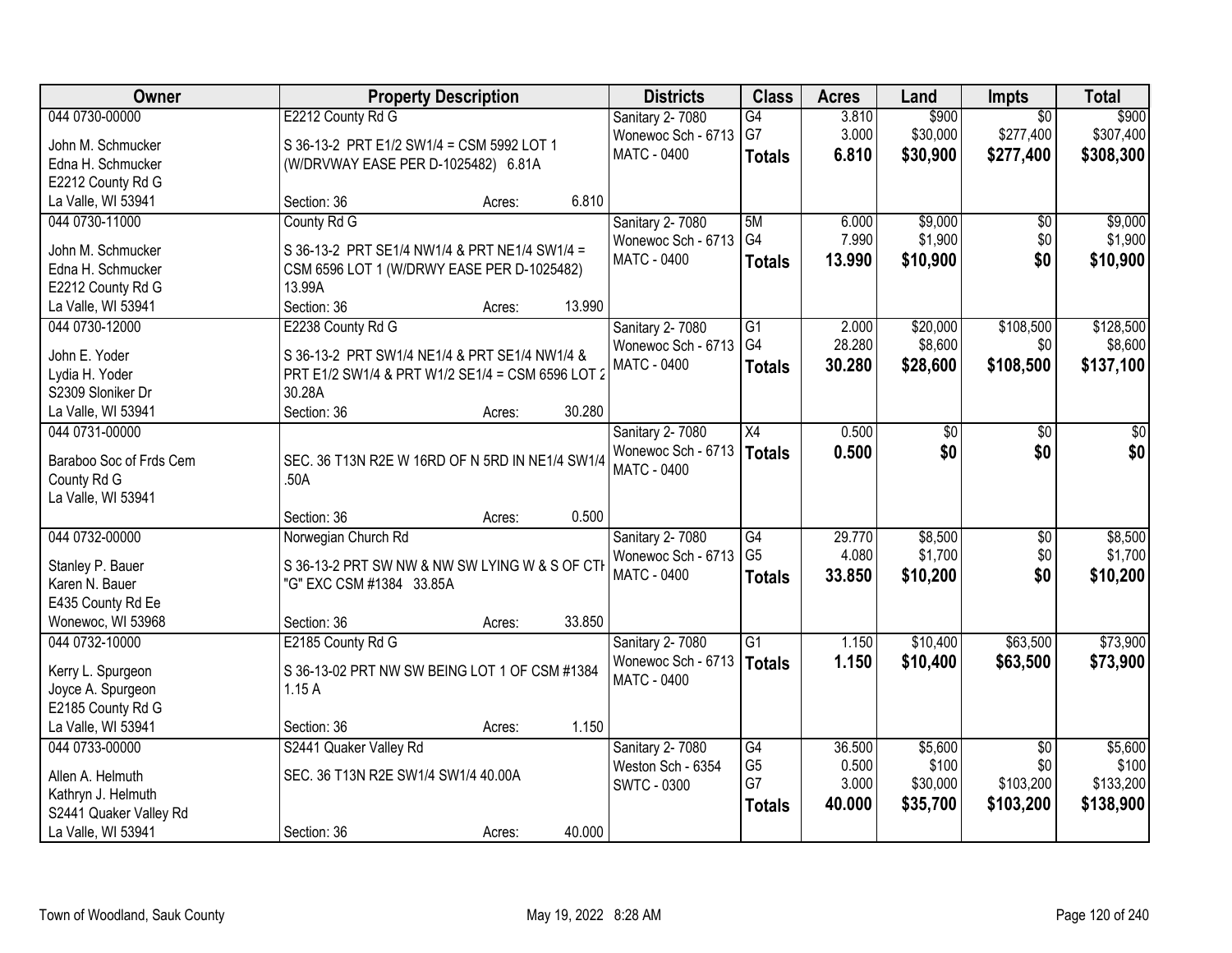| Owner                       | <b>Property Description</b>                     | <b>Districts</b>   | <b>Class</b>    | <b>Acres</b> | Land     | <b>Impts</b>    | <b>Total</b> |
|-----------------------------|-------------------------------------------------|--------------------|-----------------|--------------|----------|-----------------|--------------|
| 044 0734-10000              | E2234 County Rd G                               | Sanitary 2-7080    | $\overline{G1}$ | 0.730        | \$9,500  | \$72,600        | \$82,100     |
| John M. Schmucker           | S 36-13-2 PRT E1/2 SW1/4 = CSM 3517 LOT 1 0.73A | Wonewoc Sch - 6713 | <b>Totals</b>   | 0.730        | \$9,500  | \$72,600        | \$82,100     |
| Edna H. Schmucker           |                                                 | <b>MATC - 0400</b> |                 |              |          |                 |              |
| E2212 County Rd G           |                                                 |                    |                 |              |          |                 |              |
| La Valle, WI 53941          | 0.730<br>Section: 36<br>Acres:                  |                    |                 |              |          |                 |              |
| 044 0735-00000              | Norwegian Church Rd                             | Sanitary 2-7080    | G4              | 20.640       | \$6,000  | \$0             | \$6,000      |
|                             |                                                 | School 4753        | G <sub>5</sub>  | 16.330       | \$13,900 | \$0             | \$13,900     |
| Stanley P. Bauer            | S 36 T13N R2E SE1/4 SW1/4 S HWY EXC TWN RD      | <b>MATC - 0400</b> | <b>Totals</b>   | 36.970       | \$19,900 | \$0             | \$19,900     |
| Karen N. Bauer              | PER R208-815<br>36.974A                         |                    |                 |              |          |                 |              |
| E435 County Rd Ee           |                                                 |                    |                 |              |          |                 |              |
| Wonewoc, WI 53968           | 36.970<br>Section: 36<br>Acres:                 |                    |                 |              |          |                 |              |
| 044 0737-00000              |                                                 | Sanitary 2-7080    | G4              | 24.700       | \$3,800  | \$0             | \$3,800      |
| Homer W. Miller             | S 36-13-2 W 60 RD NE SE EXC CSM #3918 & EXC     | Wonewoc Sch - 6713 | <b>Totals</b>   | 24.700       | \$3,800  | \$0             | \$3,800      |
| Clara H. Miller             | COM SW COR LOT 1 CSM #3918-S TO S LINE SE-E     | MATC - 0400        |                 |              |          |                 |              |
| E2408 County Rd G           | ALG S LITO E LIOF W 60 RD OF NE SE-NLY ALG SD   |                    |                 |              |          |                 |              |
| La Valle, WI 53941          | 24.700<br>Section: 36<br>Acres:                 |                    |                 |              |          |                 |              |
| 044 0737-10000              | S2396 Sloniker Dr                               | Sanitary 2-7080    | $\overline{G1}$ | 5.300        | \$18,100 | \$189,600       | \$207,700    |
|                             |                                                 | Wonewoc Sch - 6713 |                 | 5.300        | \$18,100 | \$189,600       |              |
| John E. Yoder               | S 36-13-2 PRT NE SE = CSM #3918 LOT 1; ALSO COM | <b>MATC - 0400</b> | <b>Totals</b>   |              |          |                 | \$207,700    |
| Lydia H. Yoder              | SWCOR SD LOT 1-S TO S LINE SE-E ALG S LITO E    |                    |                 |              |          |                 |              |
| S2396 Sloniker Dr           | LI OF W 60RD OF NE SE-NLY ALG SD E LI TO PT E   |                    |                 |              |          |                 |              |
| La Valle, WI 53941          | 5.300<br>Section: 36<br>Acres:                  |                    |                 |              |          |                 |              |
| 044 0738-00000              |                                                 | Sanitary 2-7080    | $\overline{G4}$ | 35.300       | \$7,100  | $\overline{50}$ | \$7,100      |
| Ethan J. Erdman             | S 36-13-2 PRT NW SE COM NW COR SW               | Wonewoc Sch - 6713 | <b>Totals</b>   | 35,300       | \$7,100  | \$0             | \$7,100      |
| Janet J. Erdman             | NE-N88?37'47"E 143.15' ALG NLI SW NE-S0?26'31"E | MATC - 0400        |                 |              |          |                 |              |
| 543 N Winsted St            | 1185.51'-S0?44'48"W TO NLI NW SE & POB: CONT    |                    |                 |              |          |                 |              |
| Spring Green, WI 53588-0000 | 35.300<br>Section: 36<br>Acres:                 |                    |                 |              |          |                 |              |
| 044 0740-00000              | E2330 County Rd G                               | Sanitary 2-7080    | G4              | 7.550        | \$1,400  | $\overline{50}$ | \$1,400      |
|                             |                                                 | Wonewoc Sch - 6713 | G <sub>5</sub>  | 0.400        | \$100    | \$0             | \$100        |
| Ethan J. Erdman             | S 36-13-2 PRT SW SE COM NWCOR SW                | MATC - 0400        | G7              | 2.000        | \$20,000 | \$57,800        | \$77,800     |
| Janet J. Erdman             | NE-N88?37'47"E 143.15' ALG NLI SW NE-S0?26'31"E |                    |                 | 9.950        | \$21,500 | \$57,800        | \$79,300     |
| 543 N Winsted St            | 1185.51'- S0?44'48"W TO NLI SW SE & POB: CONT   |                    | <b>Totals</b>   |              |          |                 |              |
| Spring Green, WI 53588-0000 | 9.950<br>Section: 36<br>Acres:                  |                    |                 |              |          |                 |              |
| 044 0742-00000              | S2473 Norwegian Church Rd                       | Sanitary 2-7080    | $\overline{G4}$ | 24.850       | \$6,300  | $\overline{50}$ | \$6,300      |
| Gabriel N. Bauer            | S 36 T13N R2E SW1/4 SE1/4 S OF N RD OF W 37     | School 4753        | G <sub>5</sub>  | 1.500        | \$100    | \$0             | \$100        |
| Wendi J. Holloway           | 1/4RD 35.00A LI HWY 29.35A                      | <b>MATC - 0400</b> | G7              | 3.000        | \$30,000 | \$269,500       | \$299,500    |
| S2473 Norwegian Church Rd   |                                                 |                    | <b>Totals</b>   | 29.350       | \$36,400 | \$269,500       | \$305,900    |
| La Valle, WI 53941          | 29.350                                          |                    |                 |              |          |                 |              |
|                             | Section: 36<br>Acres:                           |                    |                 |              |          |                 |              |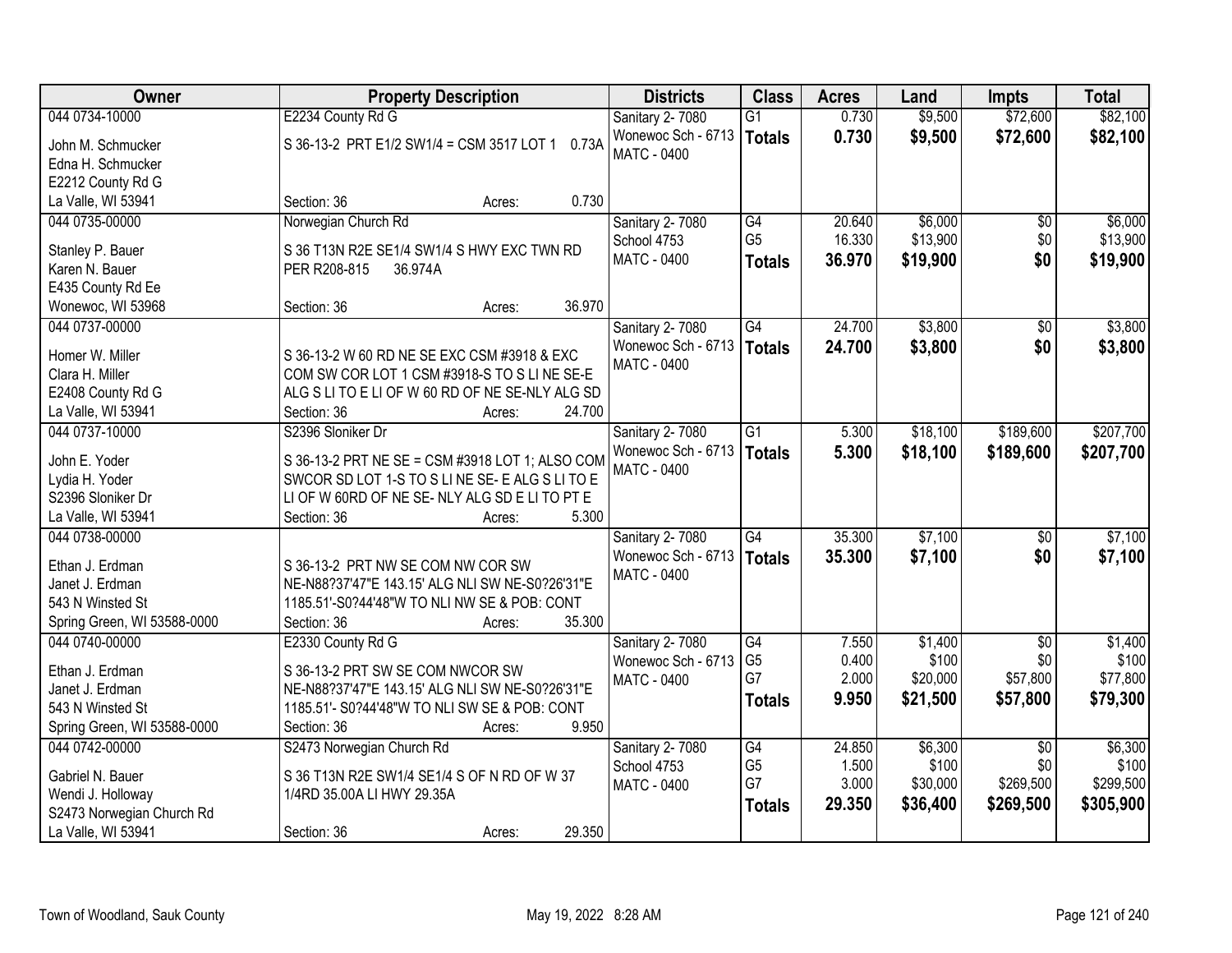| Owner                  | <b>Property Description</b>                           | <b>Districts</b>       | <b>Class</b>    | <b>Acres</b> | Land     | Impts           | <b>Total</b> |
|------------------------|-------------------------------------------------------|------------------------|-----------------|--------------|----------|-----------------|--------------|
| 044 0743-10000         | Sloniker Dr                                           | Sanitary 2-7080        | G4              | 6.840        | \$2,100  | $\overline{50}$ | \$2,100      |
| John E. Yoder          | S 36-13-2 PRT SE SE = CSM #4671 LOT 2 8.59A           | Wonewoc Sch - 6713     | G <sub>5</sub>  | 0.750        | \$100    | \$0             | \$100        |
| Lydia H. Yoder         |                                                       | <b>MATC - 0400</b>     | G7              | 1.000        | \$10,000 | \$47,900        | \$57,900     |
| S2396 Sloniker Dr      |                                                       |                        | <b>Totals</b>   | 8.590        | \$12,200 | \$47,900        | \$60,100     |
| La Valle, WI 53941     | 8.590<br>Section: 36<br>Acres:                        |                        |                 |              |          |                 |              |
| 044 0743-11000         | S2309 Sloniker Dr                                     |                        | $\overline{G1}$ |              | \$20,800 | \$187,500       | \$208,300    |
|                        |                                                       | Sanitary 2-7080        |                 | 6.630        |          |                 |              |
| Wayne L. Wiese         | S 36-13-2 PRT NE1/4 SE1/4 = CSM 6750 LOT 1 6.63A      | Wonewoc Sch - 6713     | <b>Totals</b>   | 6.630        | \$20,800 | \$187,500       | \$208,300    |
| Jamie Wiese            |                                                       | <b>MATC - 0400</b>     |                 |              |          |                 |              |
| S2309 Sloniker Dr      |                                                       |                        |                 |              |          |                 |              |
| La Valle, WI 53941     | 6.630<br>Section: 36<br>Acres:                        |                        |                 |              |          |                 |              |
| 044 0743-12000         |                                                       | Sanitary 2-7080        | $\overline{G1}$ | 3.430        | \$15,500 | \$0             | \$15,500     |
|                        |                                                       | Wonewoc Sch - 6713     | <b>Totals</b>   | 3.430        | \$15,500 | \$0             | \$15,500     |
| Wayne L. Wiese         | S 36-13-2 PRT NE1/4 SE1/4 = CSM 6750 LOT 2 3.43A      | MATC - 0400            |                 |              |          |                 |              |
| Jamie Wiese            |                                                       |                        |                 |              |          |                 |              |
| S2309 Sloniker Dr      |                                                       |                        |                 |              |          |                 |              |
| La Valle, WI 53941     | 3.430<br>Section: 36<br>Acres:                        |                        |                 |              |          |                 |              |
| 044 0743-20000         | Norwegian Church Rd                                   | Sanitary 2-7080        | $\overline{G4}$ | 24.710       | \$6,400  | \$0             | \$6,400      |
| Homer W. Miller        | S 36-13-2 PRT SE SE = CSM #4671 LOT 3 26.46A          | Wonewoc Sch - 6713     | G <sub>5</sub>  | 1.750        | \$100    | \$0             | \$100        |
| Clara H. Miller        |                                                       | MATC - 0400            | <b>Totals</b>   | 26.460       | \$6,500  | \$0             | \$6,500      |
| E2408 County Rd G      |                                                       |                        |                 |              |          |                 |              |
| La Valle, WI 53941     | 26.460<br>Section: 36<br>Acres:                       |                        |                 |              |          |                 |              |
| 044 0744-00000         | E2408 County Rd G                                     | <b>Sanitary 2-7080</b> | G4              | 3.000        | \$900    | $\overline{50}$ | \$900        |
|                        |                                                       | Wonewoc Sch - 6713     | G7              | 2.000        | \$20,000 | \$163,100       | \$183,100    |
| Homer W. Miller        | SEC 36 T13N R2E N 21 1/2RD OF W 37 1/4RD IN           | MATC - 0400            | <b>Totals</b>   | 5.000        | \$20,900 | \$163,100       | \$184,000    |
| Clara H. Miller        | SE1/4 SE1/4 5.00A                                     |                        |                 |              |          |                 |              |
| E2408 County Rd G      |                                                       |                        |                 |              |          |                 |              |
| La Valle, WI 53941     | 5.000<br>Section: 36<br>Acres:                        |                        |                 |              |          |                 |              |
| 044 0745-00000         | E893 County Rd EE                                     | Sanitary 2-7080        | G1              | 1.260        | \$9,500  | \$212,000       | \$221,500    |
|                        | VIL OF VALTON ORIG PLAT LOTS 1,2,8 & E1/2 LOT 7       | Wonewoc Sch - 6713     | <b>Totals</b>   | 1.260        | \$9,500  | \$212,000       | \$221,500    |
| Joseph A. Rego         | & PRT VAC ALLEY & VAC ST BLK 1 & PRT OUTLOT 1         | <b>MATC - 0400</b>     |                 |              |          |                 |              |
| Debra K. Rego          |                                                       |                        |                 |              |          |                 |              |
| E893 County Rd Ee      | MILLER'S ADD = CSM #4969 LOT 1 1.26A (PRT NE<br>1.260 |                        |                 |              |          |                 |              |
| Wonewoc, WI 53968      | Section: 29<br>Acres:                                 |                        |                 |              |          |                 |              |
| 044 0746-00000         | E873 County Rd EE                                     | Sanitary 2-7080        | $\overline{G1}$ | 0.428        | \$6,700  | \$31,500        | \$38,200     |
| Beverly A. Harrison    | VILL. OF VALTON ORIG PLAT LTS 3&4 BLK 1               | Wonewoc Sch - 6713     | <b>Totals</b>   | 0.428        | \$6,700  | \$31,500        | \$38,200     |
| E873 County Rd Ee      |                                                       | <b>MATC - 0400</b>     |                 |              |          |                 |              |
| Wonewoc, WI 53968-0000 |                                                       |                        |                 |              |          |                 |              |
|                        | 0.000<br>Section: 29<br>Acres:                        |                        |                 |              |          |                 |              |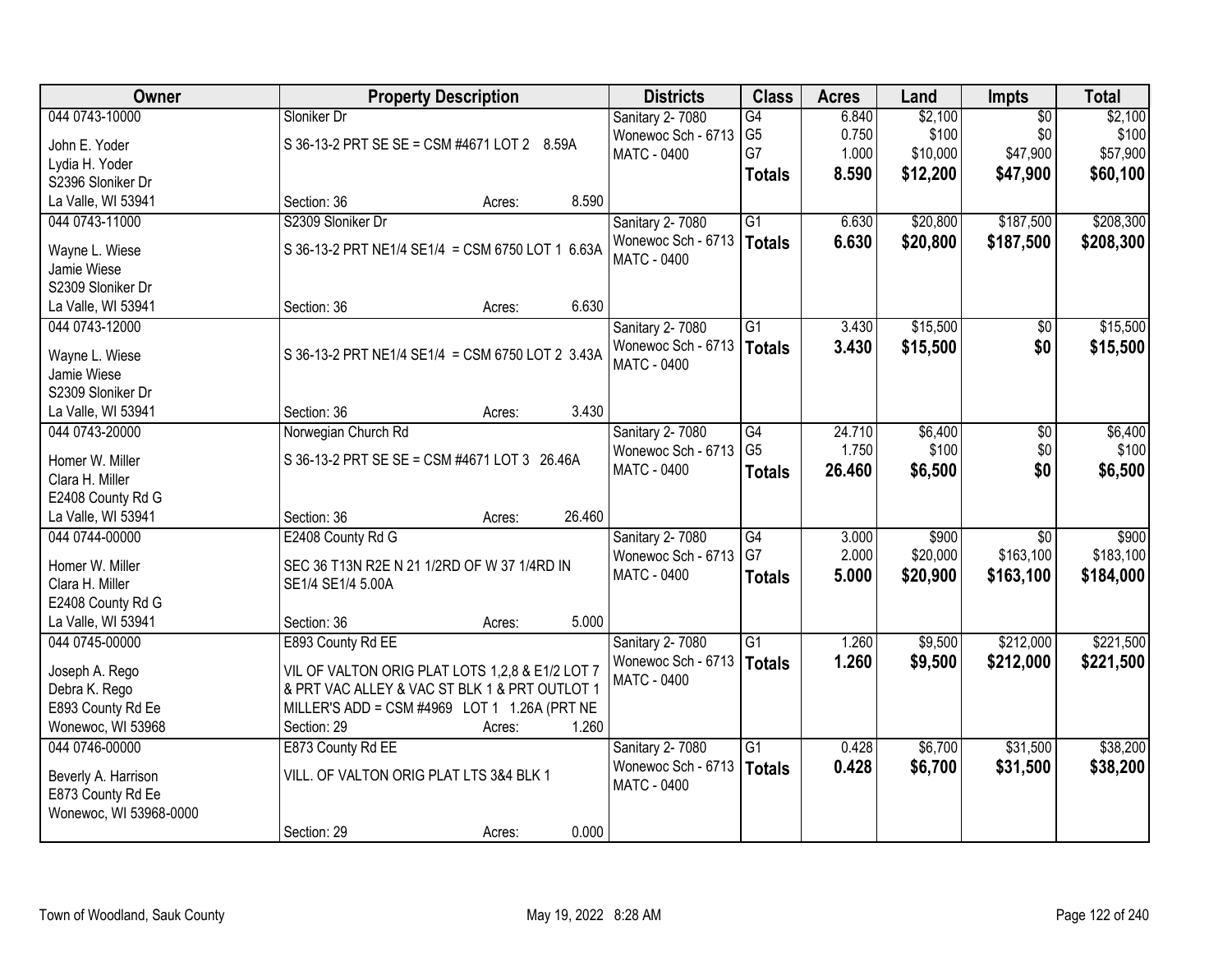| Owner                                    | <b>Property Description</b>                     |        |       | <b>Districts</b>       | <b>Class</b>    | <b>Acres</b> | Land    | <b>Impts</b>    | <b>Total</b> |
|------------------------------------------|-------------------------------------------------|--------|-------|------------------------|-----------------|--------------|---------|-----------------|--------------|
| 044 0747-00000                           | E889 County Rd EE                               |        |       | Sanitary 2-7080        | $\overline{G1}$ | 0.213        | \$3,900 | \$65,000        | \$68,900     |
| Kyle A. Nundahl                          | VIL OF VALTON ORIG PLAT LTS 5, 6 & W1/2 LOT 7 & |        |       | Wonewoc Sch - 6713     | <b>Totals</b>   | 0.213        | \$3,900 | \$65,000        | \$68,900     |
| Autum M. Jaech                           | N1/2 VAC ALLEY ADJ TO W1/2 LOT 7 PER D-736880   |        |       | <b>MATC - 0400</b>     |                 |              |         |                 |              |
| E889 County Rd Ee                        | BLK <sub>1</sub>                                |        |       |                        |                 |              |         |                 |              |
| Wonewoc, WI 53968                        | Section: 29                                     | Acres: | 0.000 |                        |                 |              |         |                 |              |
| 044 0749-00000                           | Private                                         |        |       | <b>Sanitary 2-7080</b> | $\overline{G1}$ | 0.412        | \$6,500 | \$0             | \$6,500      |
|                                          |                                                 |        |       | Wonewoc Sch - 6713     | <b>Totals</b>   | 0.412        | \$6,500 | \$0             | \$6,500      |
| Benton W. Pisula                         | VIL OF VALTON ORIG PLAT LOTS 1 & 2 BLK 2        |        |       | <b>MATC - 0400</b>     |                 |              |         |                 |              |
| S1994 Woolever Rd                        |                                                 |        |       |                        |                 |              |         |                 |              |
| Wonewoc, WI 53968                        | Section: 29                                     | Acres: | 0.000 |                        |                 |              |         |                 |              |
| 044 0750-00000                           | S1994 Woolever Rd                               |        |       | <b>Sanitary 2-7080</b> | G1              | 0.412        | \$6,500 | \$32,900        | \$39,400     |
|                                          |                                                 |        |       | Wonewoc Sch - 6713     |                 | 0.412        | \$6,500 | \$32,900        | \$39,400     |
| Benton W. Pisula                         | VIL OF VALTON ORIG PLAT LOTS 3 & 4 BLK 2        |        |       | <b>MATC - 0400</b>     | <b>Totals</b>   |              |         |                 |              |
| S1994 Woolever Rd                        |                                                 |        |       |                        |                 |              |         |                 |              |
| Wonewoc, WI 53968                        |                                                 |        |       |                        |                 |              |         |                 |              |
|                                          | Section: 29                                     | Acres: | 0.000 |                        |                 |              |         |                 |              |
| 044 0751-00000                           | E859 County Rd EE                               |        |       | Sanitary 2-7080        | $\overline{G1}$ | 0.411        | \$6,500 | \$93,200        | \$99,700     |
| Amy Vande Hei                            | VIL OF VALTON ORIG PLAT LTS 5&6 BLK 2           |        |       | Wonewoc Sch - 6713     | <b>Totals</b>   | 0.411        | \$6,500 | \$93,200        | \$99,700     |
| c/o Amos Vande Hei                       |                                                 |        |       | MATC - 0400            |                 |              |         |                 |              |
| S2473 Woolever Rd                        |                                                 |        |       |                        |                 |              |         |                 |              |
| Wonewoc, WI 53968                        | Section: 29                                     | Acres: | 0.000 |                        |                 |              |         |                 |              |
| 044 0753-00000                           | E871 County Rd EE                               |        |       | Sanitary 2-7080        | $\overline{G1}$ | 0.410        | \$6,500 | \$42,500        | \$49,000     |
|                                          |                                                 |        |       | Wonewoc Sch - 6713     | <b>Totals</b>   | 0.410        | \$6,500 | \$42,500        | \$49,000     |
| Richard L. Mortimer<br>Vicki P. Mortimer | VILL OF VALTON ORIG PLAT LTS 7&8 BLK 2 = CSM    |        |       | MATC - 0400            |                 |              |         |                 |              |
| E871 County Rd Ee                        | #5892 LOT 1 0.41A (PRT NE SE 29-13-2)           |        |       |                        |                 |              |         |                 |              |
| Wonewoc, WI 53968                        | Section: 29                                     | Acres: | 0.410 |                        |                 |              |         |                 |              |
| 044 0754-00000                           | County Rd EE                                    |        |       | <b>Sanitary 2-7080</b> | $\overline{G1}$ | 1.654        | \$6,300 | $\overline{60}$ | \$6,300      |
|                                          |                                                 |        |       | Wonewoc Sch - 6713     | <b>Totals</b>   | 1.654        | \$6,300 | \$0             | \$6,300      |
| Vicki P. Mortimer                        | VIL OF VALTON ORIG PLAT LTS 1-8 INC BLK 3 EXC   |        |       | MATC - 0400            |                 |              |         |                 |              |
| E2737 W Harris Rd                        | <b>HWY ROW</b>                                  |        |       |                        |                 |              |         |                 |              |
| La Valle, WI 53941                       |                                                 |        |       |                        |                 |              |         |                 |              |
|                                          | Section: 29                                     | Acres: | 0.000 |                        |                 |              |         |                 |              |
| 044 0755-00000                           | County Rd EE                                    |        |       | Sanitary 2-7080        | $\overline{G1}$ | 0.631        | \$4,300 | $\overline{50}$ | \$4,300      |
| Vicki P. Mortimer                        | VIL OF VALTON ORIG PLAT LTS 1-8 INC BLK 4 EXC   |        |       | Wonewoc Sch - 6713     | <b>Totals</b>   | 0.631        | \$4,300 | \$0             | \$4,300      |
| E2737 W Harris Rd                        | <b>HWY ROW</b>                                  |        |       | <b>MATC - 0400</b>     |                 |              |         |                 |              |
| La Valle, WI 53941                       |                                                 |        |       |                        |                 |              |         |                 |              |
|                                          | Section: 29                                     | Acres: | 0.000 |                        |                 |              |         |                 |              |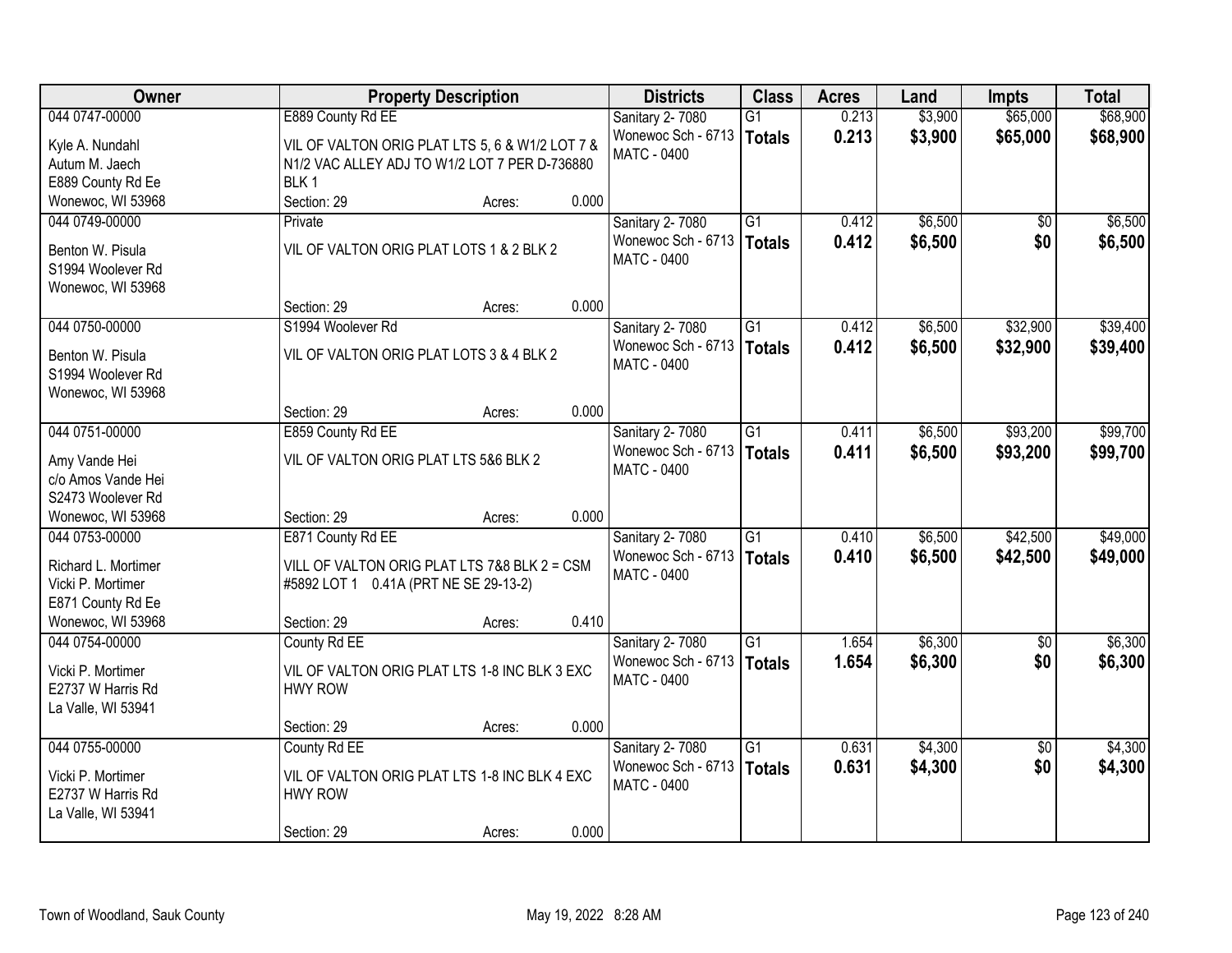| Owner                                                           |                                                                                                        | <b>Property Description</b> |       | <b>Districts</b>                         | <b>Class</b>    | <b>Acres</b> | Land     | <b>Impts</b>    | <b>Total</b> |
|-----------------------------------------------------------------|--------------------------------------------------------------------------------------------------------|-----------------------------|-------|------------------------------------------|-----------------|--------------|----------|-----------------|--------------|
| 044 0756-00000                                                  | <b>Painted Forest Dr</b>                                                                               |                             |       | Sanitary 2-7080                          | $\overline{G1}$ | 1.600        | \$12,500 | $\overline{50}$ | \$12,500     |
| Angela R. Hinze<br>E832 County Rd Ee<br>Wonewoc, WI 53968       | VIL OF VALTON ORIG PLAT LOTS 1-8 BLK 5                                                                 |                             |       | Wonewoc Sch - 6713<br><b>MATC - 0400</b> | <b>Totals</b>   | 1.600        | \$12,500 | \$0             | \$12,500     |
|                                                                 | Section: 29                                                                                            | Acres:                      | 0.000 |                                          |                 |              |          |                 |              |
| 044 0758-00000                                                  | 758 6th St                                                                                             |                             |       | Sanitary 2-7080                          | $\overline{G1}$ | 0.038        | \$700    | \$5,200         | \$5,900      |
| Estate of Terry W Wright<br>S1957 Sixth St<br>Wonewoc, WI 53968 | VIL OF VALTON ORIG PLAT E60FT OF N25FT LT 1<br>BLK <sub>6</sub>                                        |                             |       | Wonewoc Sch - 6713<br>MATC - 0400        | Totals          | 0.038        | \$700    | \$5,200         | \$5,900      |
|                                                                 | Section: 29                                                                                            | Acres:                      | 0.000 |                                          |                 |              |          |                 |              |
| 044 0759-00000                                                  | 6th St                                                                                                 |                             |       | Sanitary 2-7080                          | $\overline{G1}$ | 0.171        | \$3,100  | $\sqrt[6]{}$    | \$3,100      |
| Estate of Terry W Wright<br>S1957 Sixth St<br>Wonewoc, WI 53968 | VIL OF VALTON ORIG PLAT S107' OF LOT 1 ALSO<br>S107' OF E3' OF LOT 2 BLK 6                             |                             |       | Wonewoc Sch - 6713<br>MATC - 0400        | <b>Totals</b>   | 0.171        | \$3,100  | \$0             | \$3,100      |
|                                                                 | Section: 29                                                                                            | Acres:                      | 0.000 |                                          |                 |              |          |                 |              |
| 044 0760-00000                                                  | E832 County Rd EE                                                                                      |                             |       | Sanitary 2-7080                          | $\overline{G1}$ | 0.614        | \$8,500  | \$88,300        | \$96,800     |
| Angela R. Hinze<br>E832 County Rd Ee<br>Wonewoc, WI 53968       | VIL OF VALTON ORIG PLAT LOTS 3-5, ALSO W 6' OF<br>N25' OF LOT 1 & ALSO LOT 2 EXC S107' OF E3' BLK<br>6 |                             |       | Wonewoc Sch - 6713<br>MATC - 0400        | <b>Totals</b>   | 0.614        | \$8,500  | \$88,300        | \$96,800     |
|                                                                 | Section: 29                                                                                            | Acres:                      | 0.000 |                                          |                 |              |          |                 |              |
| 044 0761-00000                                                  | S1957 6th St                                                                                           |                             |       | Sanitary 2-7080                          | $\overline{G1}$ | 0.618        | \$8,500  | \$55,000        | \$63,500     |
| Kevin N. Burton<br>E921 County Rd Ee<br>Wonewoc, WI 53968       | S 29-13-2 PRT NE1/4 SE1/4 VIL OF VALTON ORIG<br>PLAT LOTS 6, 7 & 8 BLK 6                               |                             |       | Wonewoc Sch - 6713<br>MATC - 0400        | <b>Totals</b>   | 0.618        | \$8,500  | \$55,000        | \$63,500     |
|                                                                 | Section: 29                                                                                            | Acres:                      | 0.000 |                                          |                 |              |          |                 |              |
| 044 0762-00000                                                  | E870 County Rd EE                                                                                      |                             |       | Sanitary 2-7080                          | $\overline{G1}$ | 0.412        | \$6,500  | \$5,900         | \$12,400     |
| Amos Vande Hei<br>Amy Vande Hei<br>S2473 Woolever Rd            | VIL OF VALTON ORIG PLAT LT 1, ALSO LT 2 EXC S<br>87FT OF W 36 1/2FT, ALSO N 45FT OF LT 3 BLK 7         |                             |       | Wonewoc Sch - 6713<br>MATC - 0400        | <b>Totals</b>   | 0.412        | \$6,500  | \$5,900         | \$12,400     |
| Wonewoc, WI 53968                                               | Section: 29                                                                                            | Acres:                      | 0.000 |                                          |                 |              |          |                 |              |
| 044 0763-00000                                                  | County Rd EE                                                                                           |                             |       | Sanitary 2-7080                          | $\overline{G1}$ | 0.206        | \$2,700  | $\overline{30}$ | \$2,700      |
| Teresa J. Stittleburg<br>E856 County Rd Ee<br>Wonewoc, WI 53968 | VIL OF VALTON ORIG PLAT S 87FT OF W 36 1/2FT L1<br>2, ALSO S 87FT OF LT 3 BLK 7                        |                             |       | Wonewoc Sch - 6713<br><b>MATC - 0400</b> | <b>Totals</b>   | 0.206        | \$2,700  | \$0             | \$2,700      |
|                                                                 | Section: 29                                                                                            | Acres:                      | 0.000 |                                          |                 |              |          |                 |              |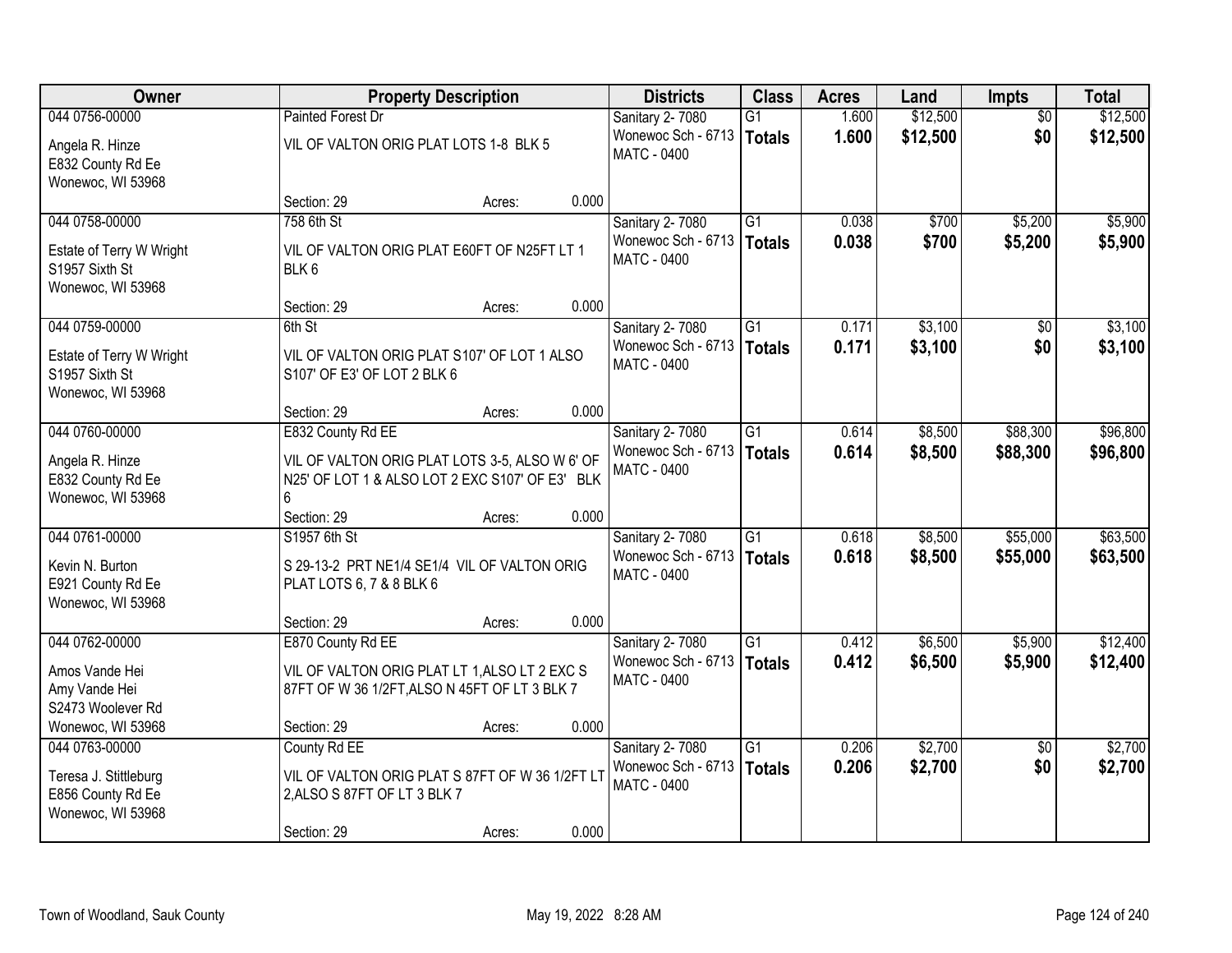| <b>Owner</b>                                            |                                                  | <b>Property Description</b> |       | <b>Districts</b>                             | <b>Class</b>    | <b>Acres</b> | Land    | <b>Impts</b>    | <b>Total</b>    |
|---------------------------------------------------------|--------------------------------------------------|-----------------------------|-------|----------------------------------------------|-----------------|--------------|---------|-----------------|-----------------|
| 044 0764-00000                                          | E856 County Rd EE                                |                             |       | Sanitary 2-7080                              | $\overline{G1}$ | 0.206        | \$3,800 | \$80,000        | \$83,800        |
| Teresa J. Stittleburg<br>E856 County Rd Ee              | VIL OF VALTON ORIG PLAT LT 4 BLK 7               |                             |       | Wonewoc Sch - 6713<br><b>MATC - 0400</b>     | <b>Totals</b>   | 0.206        | \$3,800 | \$80,000        | \$83,800        |
| Wonewoc, WI 53968                                       |                                                  |                             |       |                                              |                 |              |         |                 |                 |
|                                                         | Section: 29                                      | Acres:                      | 0.000 |                                              |                 |              |         |                 |                 |
| 044 0765-00000                                          | <b>Painted Forest Dr</b>                         |                             |       | <b>Sanitary 2-7080</b>                       | $\overline{X4}$ | 0.800        | \$0     | \$0             | \$0             |
| Edgewood College, Inc<br>c/o Edgewood College, Inc      | VIL OF VALTON ORIG PLAT LTS 5-8 INC BLK 7        |                             |       | Wonewoc Sch - 6713<br><b>MATC - 0400</b>     | <b>Totals</b>   | 0.800        | \$0     | \$0             | \$0             |
| 1000 Edgewood College Dr                                |                                                  |                             | 0.000 |                                              |                 |              |         |                 |                 |
| Madison, WI 53711-0000<br>044 0766-00000                | Section: 29<br>S1967 4th St                      | Acres:                      |       |                                              | G1              |              | \$6,500 | \$32,500        | \$39,000        |
|                                                         |                                                  |                             |       | <b>Sanitary 2-7080</b><br>Wonewoc Sch - 6713 |                 | 0.412        |         |                 |                 |
| Korey D. Beier<br>S1967 4th St                          | VIL OF VALTON ORIG PLAT LTS 1&2 BLK 8            |                             |       | <b>MATC - 0400</b>                           | <b>Totals</b>   | 0.412        | \$6,500 | \$32,500        | \$39,000        |
| Wonewoc, WI 53968                                       |                                                  |                             |       |                                              |                 |              |         |                 |                 |
|                                                         | Section: 29                                      | Acres:                      | 0.000 |                                              |                 |              |         |                 |                 |
| 044 0767-00000                                          | E880 County Rd EE                                |                             |       | Sanitary 2-7080                              | G1              | 0.412        | \$6,500 | \$38,300        | \$44,800        |
|                                                         |                                                  |                             |       | Wonewoc Sch - 6713                           | <b>Totals</b>   | 0.412        | \$6,500 | \$38,300        | \$44,800        |
| Donald Degner                                           | VIL OF VALTON ORIG PLAT LOTS 3 & 4 BLK 8         |                             |       | MATC - 0400                                  |                 |              |         |                 |                 |
| Alice Degner                                            |                                                  |                             |       |                                              |                 |              |         |                 |                 |
| E880 County Rd Ee                                       |                                                  |                             |       |                                              |                 |              |         |                 |                 |
| Wonewoc, WI 53968                                       | Section: 29                                      | Acres:                      | 0.000 |                                              |                 |              |         |                 |                 |
| 044 0768-00000                                          | <b>E885 Painted Forest Dr</b>                    |                             |       | <b>Sanitary 2-7080</b>                       | $\overline{X4}$ | 0.399        | \$0     | $\overline{50}$ | \$0             |
| Edgewood College of Madison                             | VIL OF VALTON ORIG PLAT LTS 5&6 BLK 8 = CSM      |                             |       | Wonewoc Sch - 6713                           | <b>Totals</b>   | 0.399        | \$0     | \$0             | \$0             |
| 1000 Edgewood College Dr                                | #5138 LOT 1 0.399A (PRT NE SE 29-13-2) (S/SEPTIC |                             |       | <b>MATC - 0400</b>                           |                 |              |         |                 |                 |
| Madison, WI 53711                                       | EASE PER D-855192)                               |                             |       |                                              |                 |              |         |                 |                 |
|                                                         | Section: 29                                      | Acres:                      | 0.399 |                                              |                 |              |         |                 |                 |
| 044 0769-00000                                          | E895 Painted Forest Dr                           |                             |       | <b>Sanitary 2-7080</b>                       | $\overline{G1}$ | 0.400        | \$6,300 | \$53,600        | \$59,900        |
| Glenn C. Schultz                                        | VIL OF VALTON ORIG PLAT LTS 7 & 8 BLK 8          |                             |       | Wonewoc Sch - 6713                           | <b>Totals</b>   | 0.400        | \$6,300 | \$53,600        | \$59,900        |
| Leailla L. Schultz                                      |                                                  |                             |       | <b>MATC - 0400</b>                           |                 |              |         |                 |                 |
| 3501 E Fries Dr                                         |                                                  |                             |       |                                              |                 |              |         |                 |                 |
| Phoenix, AZ 85032                                       | Section: 29                                      | Acres:                      | 0.000 |                                              |                 |              |         |                 |                 |
| 044 0771-00000                                          | E896 Painted Forest Dr                           |                             |       | Sanitary 2-7080                              | X4              | 0.800        | \$0     | $\overline{30}$ | $\overline{50}$ |
|                                                         |                                                  |                             |       | Wonewoc Sch - 6713                           | <b>Totals</b>   | 0.800        | \$0     | \$0             | \$0             |
| Valton Wesleyan Church                                  | VILL OF VALTON ORIG PLAT LOTS 1-4 BLK 9 = CSM    |                             |       | <b>MATC - 0400</b>                           |                 |              |         |                 |                 |
| Wesleyan Methodist Church Aka<br>E896 Painted Forest Dr | #5060 LOT 2<br>(CHURCH)                          | 0.80A (PRT NE SE 29-13-2)   |       |                                              |                 |              |         |                 |                 |
| Wonewoc, WI 53968                                       | Section: 29                                      |                             | 0.800 |                                              |                 |              |         |                 |                 |
|                                                         |                                                  | Acres:                      |       |                                              |                 |              |         |                 |                 |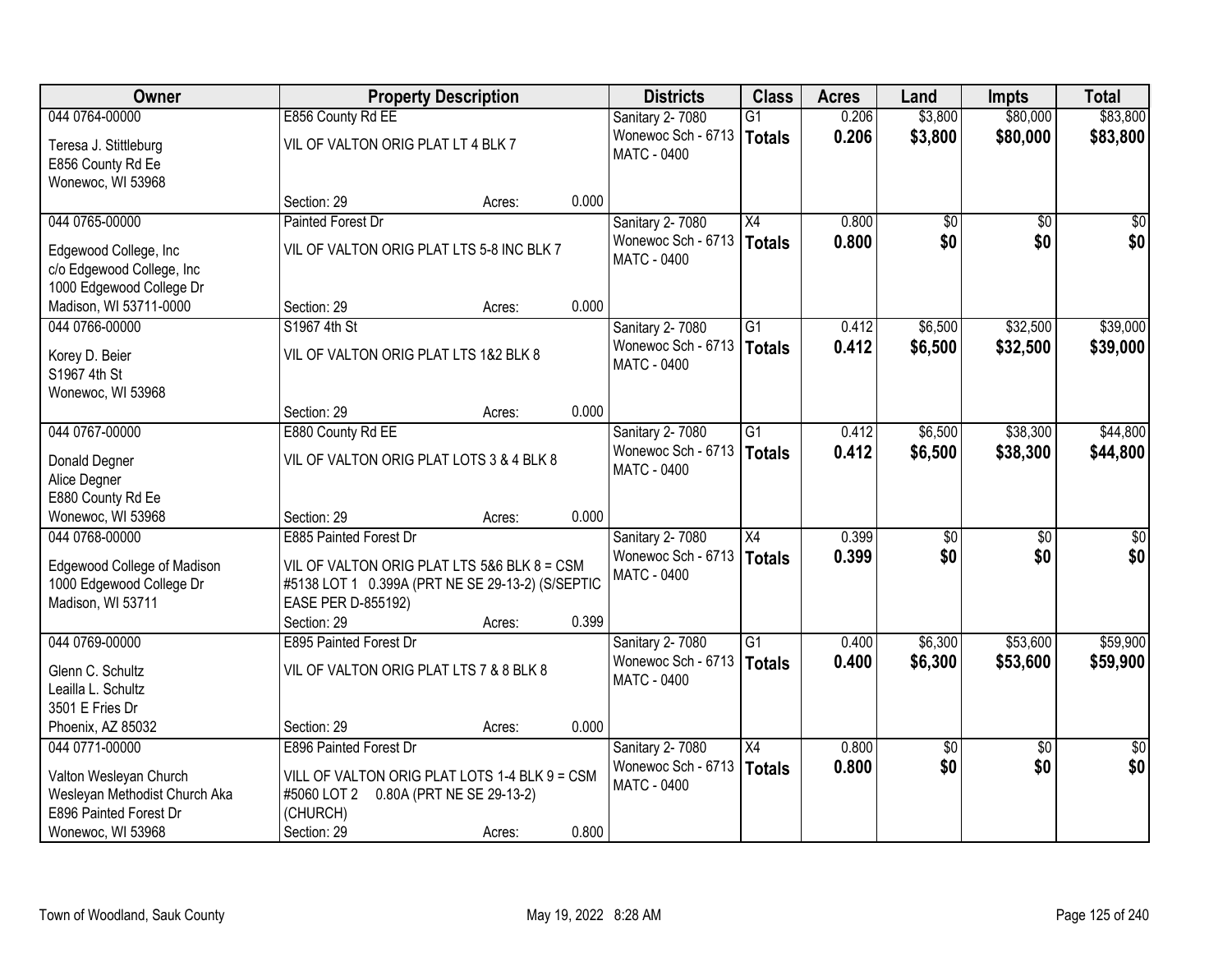| Owner                                                                          |                                                                                                          | <b>Property Description</b> |       | <b>Districts</b>                                                   | <b>Class</b>    | <b>Acres</b>   | Land            | <b>Impts</b>    | <b>Total</b>    |
|--------------------------------------------------------------------------------|----------------------------------------------------------------------------------------------------------|-----------------------------|-------|--------------------------------------------------------------------|-----------------|----------------|-----------------|-----------------|-----------------|
| 044 0771-10000                                                                 | S1931 4th St                                                                                             |                             |       | Sanitary 2-7080                                                    | X4              | 0.800          | $\overline{50}$ | $\overline{50}$ | \$0             |
| Valton Wesleyan Church<br>S1931 4th St<br>Wonewoc, WI 53968                    | VILL OF VALTON ORIG PLAT LOTS 5-8 BLK 9<br>(PARSONAGE)                                                   |                             |       | Wonewoc Sch - 6713<br>MATC - 0400                                  | Totals          | 0.800          | \$0             | \$0             | \$0             |
|                                                                                | Section: 29                                                                                              | Acres:                      | 0.000 |                                                                    |                 |                |                 |                 |                 |
| 044 0772-00000                                                                 | E872 Painted Forest Dr                                                                                   |                             |       | Sanitary 2-7080                                                    | $\overline{G1}$ | 0.676          | \$9,000         | \$81,500        | \$90,500        |
| Richard N. Hainstock<br>N3246 County Rd N<br>Mauston, WI 53948                 | VIL OF VALTON ORIG PLAT LTS 1&2 & PRT LOTS<br>3,6,7,8 BLK 10 EXC C.S. V3-641                             |                             |       | Wonewoc Sch - 6713<br><b>MATC - 0400</b>                           | Totals          | 0.676          | \$9,000         | \$81,500        | \$90,500        |
|                                                                                | Section: 29                                                                                              | Acres:                      | 0.000 |                                                                    |                 |                |                 |                 |                 |
| 044 0773-00000                                                                 | 6th St                                                                                                   |                             |       | Sanitary 2-7080                                                    | X4              | 0.896          | \$0             | \$0             | $\overline{30}$ |
| Edgewood College, Inc<br>c/o Edgewood College, Inc<br>1000 Edgewood College Dr | VILL OF VALTON ORIG PLAT LTS 4&5 & PRT LOTS<br>3,6,7,8 BLK 10 C.S. V3-641                                |                             |       | Wonewoc Sch - 6713<br>MATC - 0400                                  | Totals          | 0.896          | \$0             | \$0             | \$0             |
| Madison, WI 53711-0000                                                         | Section: 29                                                                                              | Acres:                      | 0.000 |                                                                    |                 |                |                 |                 |                 |
| 044 0774-00000                                                                 | 6th St                                                                                                   |                             |       | Sanitary 2-7080                                                    | X4              | 1.646          | \$0             | \$0             | $\sqrt{50}$     |
| Edgewood College, Inc<br>c/o Edgewood College, Inc<br>1000 Edgewood College Dr | VIL OF VALTON ORIG PLAT LOTS 1-8 INC. EXC S1/2<br>OF LOT 1 BLK 11 C.S. V3-641                            |                             |       | Wonewoc Sch - 6713<br>MATC - 0400                                  | Totals          | 1.646          | \$0             | \$0             | \$0             |
| Madison, WI 53711-0000                                                         | Section: 29                                                                                              | Acres:                      | 0.000 |                                                                    |                 |                |                 |                 |                 |
| 044 0775-00000                                                                 | <b>E846 Painted Forest Dr</b>                                                                            |                             |       | Sanitary 2-7080                                                    | $\overline{X4}$ | 0.100          | $\overline{50}$ | \$0             | $\overline{50}$ |
| Edgewood College of Madison<br>1000 Edgewood College Dr<br>Madison, WI 53711   | VIL OF VALTON S1/2 OF LOT 1 BLK 11 (PUBLIC<br>MUSEUM & HIST SITE) (S/REVISIONARY CLAUSE<br>PER D-855980) |                             |       | Wonewoc Sch - 6713<br>MATC - 0400                                  | <b>Totals</b>   | 0.100          | \$0             | \$0             | \$0             |
| 044 0776-00000                                                                 | Section: 29<br>Painted Forest Dr                                                                         | Acres:                      | 0.000 |                                                                    | $\overline{G1}$ |                | \$12,500        |                 | \$12,500        |
| Robert M. Derks<br>Joanne D. Derks<br>2395 W Washington St 106                 | VIL OF VALTON ORIG PLAT LTS 1-8 INC BLK 12                                                               |                             |       | <b>Sanitary 2-7080</b><br>Wonewoc Sch - 6713<br><b>MATC - 0400</b> | Totals          | 1.600<br>1.600 | \$12,500        | \$0<br>\$0      | \$12,500        |
| West Bend, WI 53095                                                            | Section: 29                                                                                              | Acres:                      | 0.000 |                                                                    |                 |                |                 |                 |                 |
| 044 0777-00000                                                                 | Painted Forest Dr                                                                                        |                             |       | Sanitary 2-7080                                                    | $\overline{G1}$ | 1.600          | \$12,500        | $\overline{50}$ | \$12,500        |
| Robert M. Derks<br>Joanne D. Derks<br>2395 W Washington St 106                 | VIL OF VALTON ORIG PLAT LTS 1-8 INC BLK 13                                                               |                             |       | Wonewoc Sch - 6713<br><b>MATC - 0400</b>                           | Totals          | 1.600          | \$12,500        | \$0             | \$12,500        |
| West Bend, WI 53095                                                            | Section: 29                                                                                              | Acres:                      | 0.000 |                                                                    |                 |                |                 |                 |                 |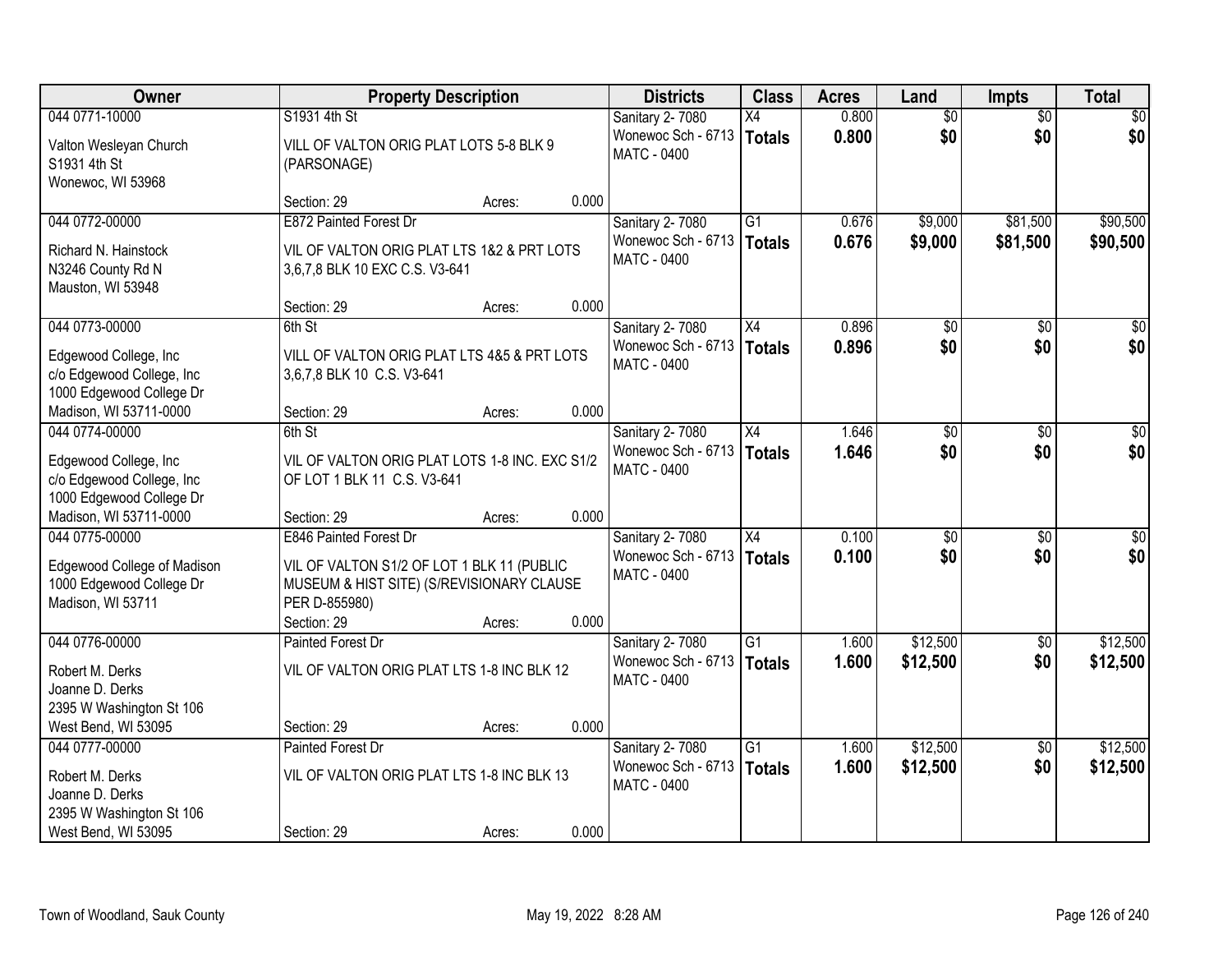| <b>Owner</b>                                                                   | <b>Property Description</b>                                          |                 | <b>Districts</b>                         | <b>Class</b>                    | <b>Acres</b>   | Land             | <b>Impts</b>  | <b>Total</b>     |
|--------------------------------------------------------------------------------|----------------------------------------------------------------------|-----------------|------------------------------------------|---------------------------------|----------------|------------------|---------------|------------------|
| 044 0778-00000                                                                 | E793 Painted Forest Dr                                               |                 | Sanitary 2-7080                          | X4                              | 1.028          | $\overline{50}$  | \$0           | \$0              |
| Edgewood College, Inc<br>c/o Edgewood College, Inc<br>1000 Edgewood College Dr | VIL OF VALTON ORIG PLAT LTS 1-5 INC BLK 14                           |                 | Wonewoc Sch - 6713<br>MATC - 0400        | <b>Totals</b>                   | 1.028          | \$0              | \$0           | \$0              |
| Madison, WI 53711-0000                                                         | Section: 29                                                          | 0.000<br>Acres: |                                          |                                 |                |                  |               |                  |
| 044 0779-00000                                                                 | E779 Painted Forest Dr                                               |                 | Sanitary 2-7080                          | $\overline{G1}$                 | 0.200          | \$3,700          | \$35,500      | \$39,200         |
| Dennis A. Anderson<br>Lealon M. Anderson<br>PO Box 1203                        | VIL OF VALTON ORIG PLAT LT 6 BLK 14                                  |                 | Wonewoc Sch - 6713<br>MATC - 0400        | Totals                          | 0.200          | \$3,700          | \$35,500      | \$39,200         |
| Hawthorne, NV 89415                                                            | Section: 29                                                          | 0.000<br>Acres: |                                          |                                 |                |                  |               |                  |
| 044 0780-00000                                                                 | 6th St                                                               |                 | Sanitary 2-7080                          | X4                              | 0.400          | \$0              | \$0           | \$0              |
| Edgewood College, Inc<br>c/o Edgewood College, Inc<br>1000 Edgewood College Dr | VIL OF VALTON ORIG PLAT LTS 7&8 BLK 14                               |                 | Wonewoc Sch - 6713<br>MATC - 0400        | <b>Totals</b>                   | 0.400          | \$0              | \$0           | \$0              |
| Madison, WI 53711-0000                                                         | Section: 29                                                          | 0.000<br>Acres: |                                          |                                 |                |                  |               |                  |
| 044 0781-00000                                                                 | <b>Painted Forest Dr</b>                                             |                 | Sanitary 2-7080                          | X4                              | 1.600          | \$0              | $\sqrt[6]{3}$ | $\sqrt{50}$      |
| Edgewood College, Inc<br>c/o Edgewood College, Inc<br>1000 Edgewood College Dr | VIL OF VALTON ORIG PLAT LTS 1-8 INC BLK 15 C.S.<br>$V3-641$          |                 | Wonewoc Sch - 6713<br><b>MATC - 0400</b> | <b>Totals</b>                   | 1.600          | \$0              | \$0           | \$0              |
| Madison, WI 53711-0000                                                         | Section: 29                                                          | 0.000<br>Acres: |                                          |                                 |                |                  |               |                  |
| 044 0782-00000                                                                 | 4th St                                                               |                 | <b>Sanitary 2-7080</b>                   | X4                              | 1.600          | \$0              | \$0           | $\sqrt{50}$      |
| Valton Cemetery Assoc<br>4th St<br>Wonewoc, WI 53968                           | VIL OF VALTON ORIG PLAT LTS 1-8 INC BLK 16                           |                 | Wonewoc Sch - 6713<br><b>MATC - 0400</b> | <b>Totals</b>                   | 1.600          | \$0              | \$0           | \$0              |
|                                                                                | Section: 29                                                          | 0.000<br>Acres: |                                          |                                 |                |                  |               |                  |
| 044 0783-00000                                                                 | S1960 4th St                                                         |                 | Sanitary 2-7080                          | $\overline{G1}$                 | 0.966          | \$11,100         | \$52,500      | \$63,600         |
| Waverly A. Owen<br>S1960 4th St<br>Wonewoc, WI 53968                           | VIL OF VALTON MILLER'S ADD LT.1 & 10 BLK 1                           |                 | Wonewoc Sch - 6713<br>MATC - 0400        | Totals                          | 0.966          | \$11,100         | \$52,500      | \$63,600         |
|                                                                                | Section: 28                                                          | 0.000<br>Acres: |                                          |                                 |                |                  |               |                  |
| 044 0784-00000                                                                 | E936 County Rd EE                                                    |                 | Sanitary 2-7080                          | G1                              | 0.270          | \$3,100          | \$400         | \$3,500          |
| Allen R. Landsinger<br>Robin L. Landsinger<br>108 Bluff St                     | VIL OF VALTON MILLER'S ADD LOTS 2,3, W1/2 4, 6-9<br>BLK <sub>1</sub> |                 | Wonewoc Sch - 6713<br>MATC - 0400        | G <sub>4</sub><br><b>Totals</b> | 2.500<br>2.770 | \$700<br>\$3,800 | \$0<br>\$400  | \$700<br>\$4,200 |
| Cazenovia, WI 53924                                                            | Section: 28                                                          | 0.000<br>Acres: |                                          |                                 |                |                  |               |                  |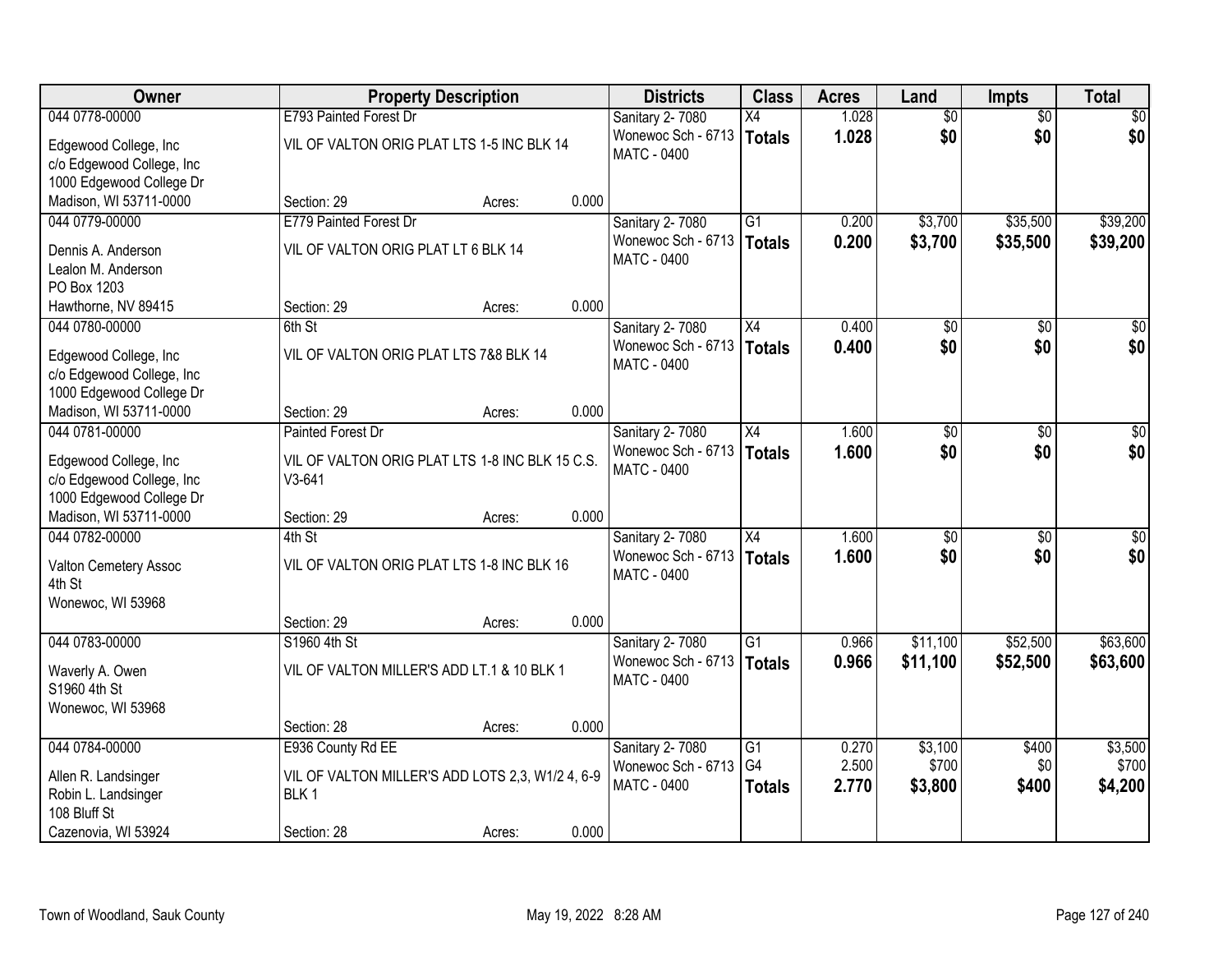| Owner                                                                       |                                                                                                                                                                | <b>Property Description</b> |       | <b>Districts</b>                         | <b>Class</b>    | <b>Acres</b> | Land    | <b>Impts</b>    | <b>Total</b> |
|-----------------------------------------------------------------------------|----------------------------------------------------------------------------------------------------------------------------------------------------------------|-----------------------------|-------|------------------------------------------|-----------------|--------------|---------|-----------------|--------------|
| 044 0785-00000                                                              | E942 County Rd EE                                                                                                                                              |                             |       | <b>Sanitary 2-7080</b>                   | $\overline{G1}$ | 0.477        | \$3,600 | $\overline{50}$ | \$3,600      |
| Earl M. Landsinger<br>E5855 La Valle St<br>Reedsburg, WI 53959              | VILL OF VALTON MILLER'S ADD LOT 5 & E 1/2 LOT 4,<br>BLK <sub>1</sub>                                                                                           |                             |       | Wonewoc Sch - 6713<br>MATC - 0400        | Totals          | 0.477        | \$3,600 | \$0             | \$3,600      |
|                                                                             | Section: 28                                                                                                                                                    | Acres:                      | 0.000 |                                          |                 |              |         |                 |              |
| 044 0786-00000                                                              | <b>Painted Forest Dr</b>                                                                                                                                       |                             |       | Sanitary 2-7080                          | $\overline{G4}$ | 1.308        | \$300   | \$0             | \$300        |
| Terry W. Woirol<br>Lori L. Woirol<br>S1931 4th St                           | VIL OF VALTON MILLER'S ADD LTS 1-3 INC BLK 2                                                                                                                   |                             |       | Wonewoc Sch - 6713<br><b>MATC - 0400</b> | Totals          | 1.308        | \$300   | \$0             | \$300        |
| Wonewoc, WI 53968                                                           | Section: 28                                                                                                                                                    | Acres:                      | 0.000 |                                          |                 |              |         |                 |              |
| 044 0787-00000                                                              | E940 Painted Forest Dr                                                                                                                                         |                             |       | Sanitary 2-7080                          | $\overline{G1}$ | 0.425        | \$6,600 | \$72,300        | \$78,900     |
| Irene L. Hiner<br>E940 Painted Forest Dr<br>Wonewoc, WI 53968               | S 28-13-2 PRT NW1/4 SW1/4 MILLER'S ADD TO VIL<br>OF VALTON LT 4 BLK 2                                                                                          |                             |       | Wonewoc Sch - 6713<br>MATC - 0400        | <b>Totals</b>   | 0.425        | \$6,600 | \$72,300        | \$78,900     |
|                                                                             | Section: 28                                                                                                                                                    | Acres:                      | 0.000 |                                          |                 |              |         |                 |              |
| 044 0788-00000                                                              | S1939 Landsinger Rd                                                                                                                                            |                             |       | Sanitary 2-7080                          | X4              | 0.740        | \$0     | $\sqrt[6]{3}$   | \$0          |
| lowa Yearly Meeting of Friends<br>Society of Friends<br>S1939 Landsinger Rd | VIL OF VALTON MILLER'S ADD LT 5 & PRT LT 6 BLK 2<br>= CSM #5966 LOT 1 & ALSO COM NE COR CSM<br>#5966-W 140.91' ALG LOT 1 TO NW                                 |                             |       | Wonewoc Sch - 6713<br><b>MATC - 0400</b> | Totals          | 0.740        | \$0     | \$0             | \$0          |
| Wonewoc, WI 53968                                                           | Section: 28                                                                                                                                                    | Acres:                      | 0.740 |                                          |                 |              |         |                 |              |
| 044 0791-00000                                                              | <b>Painted Forest Dr</b>                                                                                                                                       |                             |       | Sanitary 2-7080                          | $\overline{G4}$ | 0.780        | \$200   | $\overline{50}$ | \$200        |
| Irene L. Hiner<br>E940 Painted Forest Dr<br>Wonewoc, WI 53968               | VIL OF VALTON MILLER'S ADD LOT 7 & N1/2 LOT 6<br>BLK 2 EXC COM NE COR CSM #5966-W140.91' ALG<br>CSM TO NW COR- N26'- N88?24'28"E 142.52' TO ELI<br>Section: 28 | Acres:                      | 0.780 | Wonewoc Sch - 6713<br>MATC - 0400        | Totals          | 0.780        | \$200   | \$0             | \$200        |
| 044 0792-00000                                                              | 4th St                                                                                                                                                         |                             |       | Sanitary 2-7080                          | $\overline{G4}$ | 1.580        | \$400   | \$0             | \$400        |
| Terry W. Woirol<br>Lori L. Woirol<br>S1931 4th St                           | VIL OF VALTON MILLERS ADD LTS 8-10 INC BLK 2 &<br>ADJ S1/2 VAC ST PER D-1047855                                                                                |                             |       | Wonewoc Sch - 6713<br><b>MATC - 0400</b> | Totals          | 1.580        | \$400   | \$0             | \$400        |
| Wonewoc, WI 53968                                                           | Section: 28                                                                                                                                                    | Acres:                      | 1.580 |                                          |                 |              |         |                 |              |
| 044 0793-00000                                                              | E2017 Dutch Hollow Dr                                                                                                                                          |                             |       | Sanitary -7070                           | $\overline{G1}$ | 2.511        | \$8,000 | \$205,700       | \$213,700    |
| Jeremy Makela<br>Katina Makela<br>E2017 Dutch Hollow Dr                     | S 23-13-2 PRT SE1/4 NE1/4 BRANIGAR'S DUTCH<br>HOLLOW LAKE LOT 1                                                                                                |                             |       | Wonewoc Sch - 6713<br><b>MATC - 0400</b> | <b>Totals</b>   | 2.511        | \$8,000 | \$205,700       | \$213,700    |
| La Valle, WI 53941                                                          | Section: 23                                                                                                                                                    | Acres:                      | 0.000 |                                          |                 |              |         |                 |              |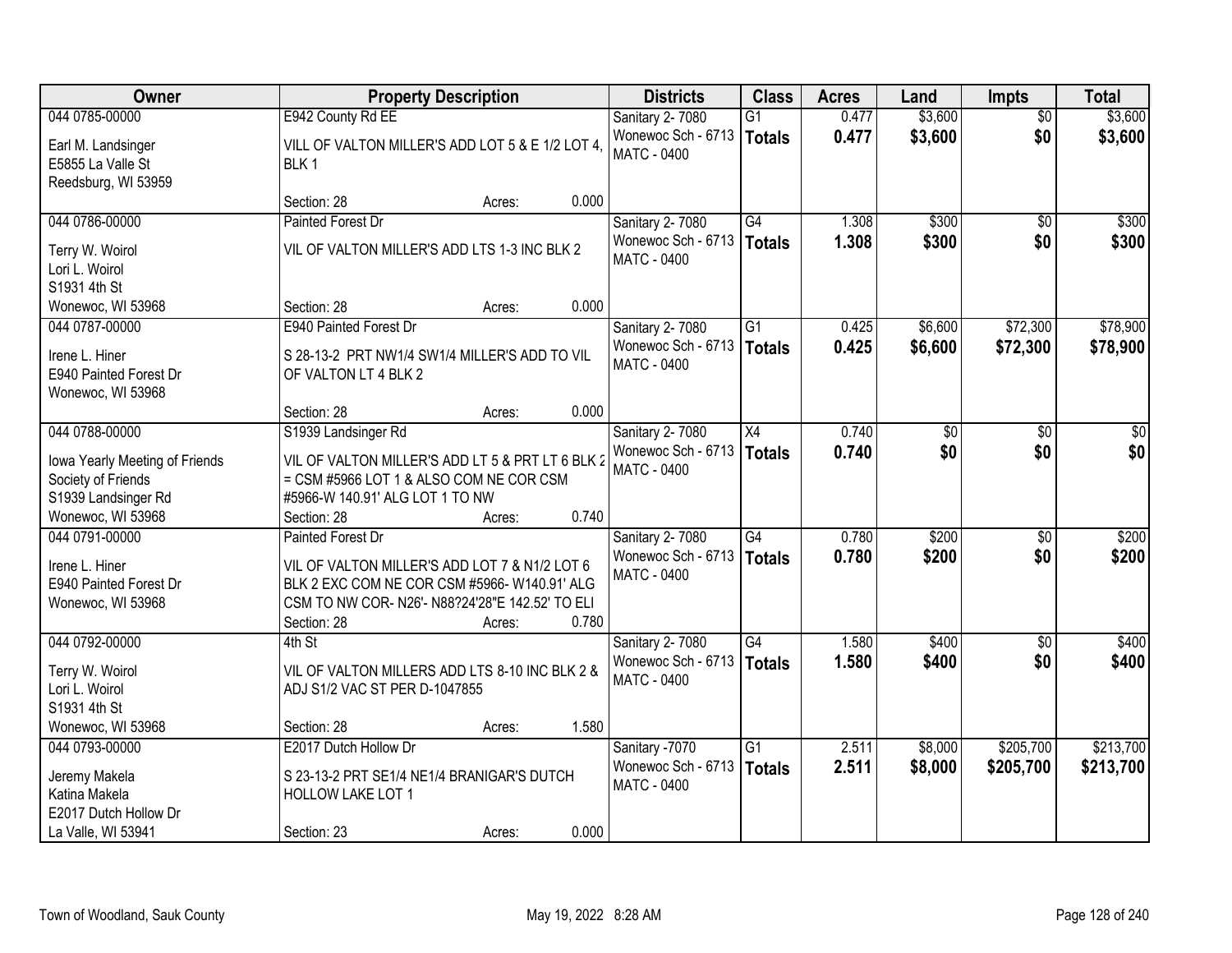| <b>Owner</b>                                       |                                              | <b>Property Description</b> |       | <b>Districts</b>            | <b>Class</b>    | <b>Acres</b> | Land    | <b>Impts</b>    | <b>Total</b> |
|----------------------------------------------------|----------------------------------------------|-----------------------------|-------|-----------------------------|-----------------|--------------|---------|-----------------|--------------|
| 044 0794-00000                                     | Dutch Hollow Dr                              |                             |       | Sanitary -7070              | Assessed with   |              |         |                 |              |
| Dutch Hollow L Prop/O/a                            | BRANIGAR'S DUTCH HOLLOW LAKE OUTLOT 3        |                             |       | Wonewoc Sch - 6713          |                 |              |         |                 |              |
| E2670 Clubhouse Dr                                 | (ASSESSED W/ THOSE LOTS)                     |                             |       | MATC - 0400                 |                 |              |         |                 |              |
| La Valle, WI 53941                                 |                                              |                             |       |                             |                 |              |         |                 |              |
|                                                    | Section: 23                                  | Acres:                      | 0.000 |                             |                 |              |         |                 |              |
| 044 0795-00000                                     | Dutch Hollow Dr                              |                             |       | Sanitary -7070              | $\overline{G1}$ | 0.628        | \$4,100 | \$0             | \$4,100      |
| Fred Franzen                                       | BRANIGAR'S DUTCH HOLLOW LAKE LOT 2           |                             |       | Wonewoc Sch - 6713   Totals |                 | 0.628        | \$4,100 | \$0             | \$4,100      |
| Erica Franzen                                      |                                              |                             |       | <b>MATC - 0400</b>          |                 |              |         |                 |              |
| 152 Hearthstone Dr                                 |                                              |                             |       |                             |                 |              |         |                 |              |
| Bartlett, IL 60103                                 | Section: 23                                  | Acres:                      | 0.000 |                             |                 |              |         |                 |              |
| 044 0796-00000                                     | Dutch Hollow Dr                              |                             |       | Sanitary -7070              | G <sub>1</sub>  | 0.541        | \$3,500 | \$0             | \$3,500      |
| Hillsboro Inlet, LLC                               | BRANIGAR'S DUTCH HOLLOW LAKE LOT 3           |                             |       | Wonewoc Sch - 6713          | Totals          | 0.541        | \$3,500 | \$0             | \$3,500      |
| c/o Hillsboro Inlet, LLC                           |                                              |                             |       | MATC - 0400                 |                 |              |         |                 |              |
| 301 Thelma Dr 505                                  |                                              |                             |       |                             |                 |              |         |                 |              |
| Casper, WY 82609                                   | Section: 23                                  | Acres:                      | 0.000 |                             |                 |              |         |                 |              |
| 044 0797-00000                                     | Dutch Hollow Dr                              |                             |       | Sanitary -7070              | G1              | 0.526        | \$3,400 | \$0             | \$3,400      |
| Hillsboro Inlet, LLC                               | BRANIGAR'S DUTCH HOLLOW LAKE LOT 4           |                             |       | Wonewoc Sch - 6713          | <b>Totals</b>   | 0.526        | \$3,400 | \$0             | \$3,400      |
| c/o Hillsboro Inlet, LLC                           |                                              |                             |       | MATC - 0400                 |                 |              |         |                 |              |
| 301 Thelma Dr 505                                  |                                              |                             |       |                             |                 |              |         |                 |              |
| Casper, WY 82609                                   | Section: 24                                  | Acres:                      | 0.000 |                             |                 |              |         |                 |              |
| 044 0798-00000                                     | Dutch Hollow Dr                              |                             |       | Sanitary -7070              | $\overline{G1}$ | 0.514        | \$3,400 | $\overline{50}$ | \$3,400      |
|                                                    |                                              |                             |       | Wonewoc Sch - 6713   Totals |                 | 0.514        | \$3,400 | \$0             | \$3,400      |
| Lyle K Vogel Living Trust<br>11936 W Mill Rd Apt 8 | BRANIGAR'S DUTCH HOLLOW LAKE LOT 5           |                             |       | MATC - 0400                 |                 |              |         |                 |              |
| Milwaukee, WI 53225                                |                                              |                             |       |                             |                 |              |         |                 |              |
|                                                    | Section: 24                                  | Acres:                      | 0.000 |                             |                 |              |         |                 |              |
| 044 0799-00000                                     | Dutch Hollow Dr                              |                             |       | Sanitary -7070              | $\overline{G1}$ | 0.515        | \$3,400 | $\overline{50}$ | \$3,400      |
|                                                    |                                              |                             |       | Wonewoc Sch - 6713          | <b>Totals</b>   | 0.515        | \$3,400 | \$0             | \$3,400      |
| Eric J. Devine                                     | S 24-13-2 PRT SW1/4 NW1/4 = BRANIGAR'S DUTCH |                             |       | <b>MATC - 0400</b>          |                 |              |         |                 |              |
| c/o Eric J. Devine<br>E2134 Dutch Hollow Dr        | <b>HOLLOW LAKE LOT 6</b>                     |                             |       |                             |                 |              |         |                 |              |
| La Valle, WI 53941                                 | Section: 24                                  | Acres:                      | 0.000 |                             |                 |              |         |                 |              |
| 044 0800-00000                                     | Dutch Hollow Dr                              |                             |       | Sanitary -7070              | $\overline{G1}$ | 0.519        | \$3,400 | $\overline{50}$ | \$3,400      |
|                                                    |                                              |                             |       | Wonewoc Sch - 6713   Totals |                 | 0.519        | \$3,400 | \$0             | \$3,400      |
| Lorena Mc Garry                                    | BRANIGAR'S DUTCH HOLLOW LAKE LOT 7           |                             |       | MATC - 0400                 |                 |              |         |                 |              |
| Rory P. Mc Garry                                   |                                              |                             |       |                             |                 |              |         |                 |              |
| 3919 Martin Rd                                     |                                              |                             | 0.000 |                             |                 |              |         |                 |              |
| Kronenwetter, WI 54455                             | Section: 24                                  | Acres:                      |       |                             |                 |              |         |                 |              |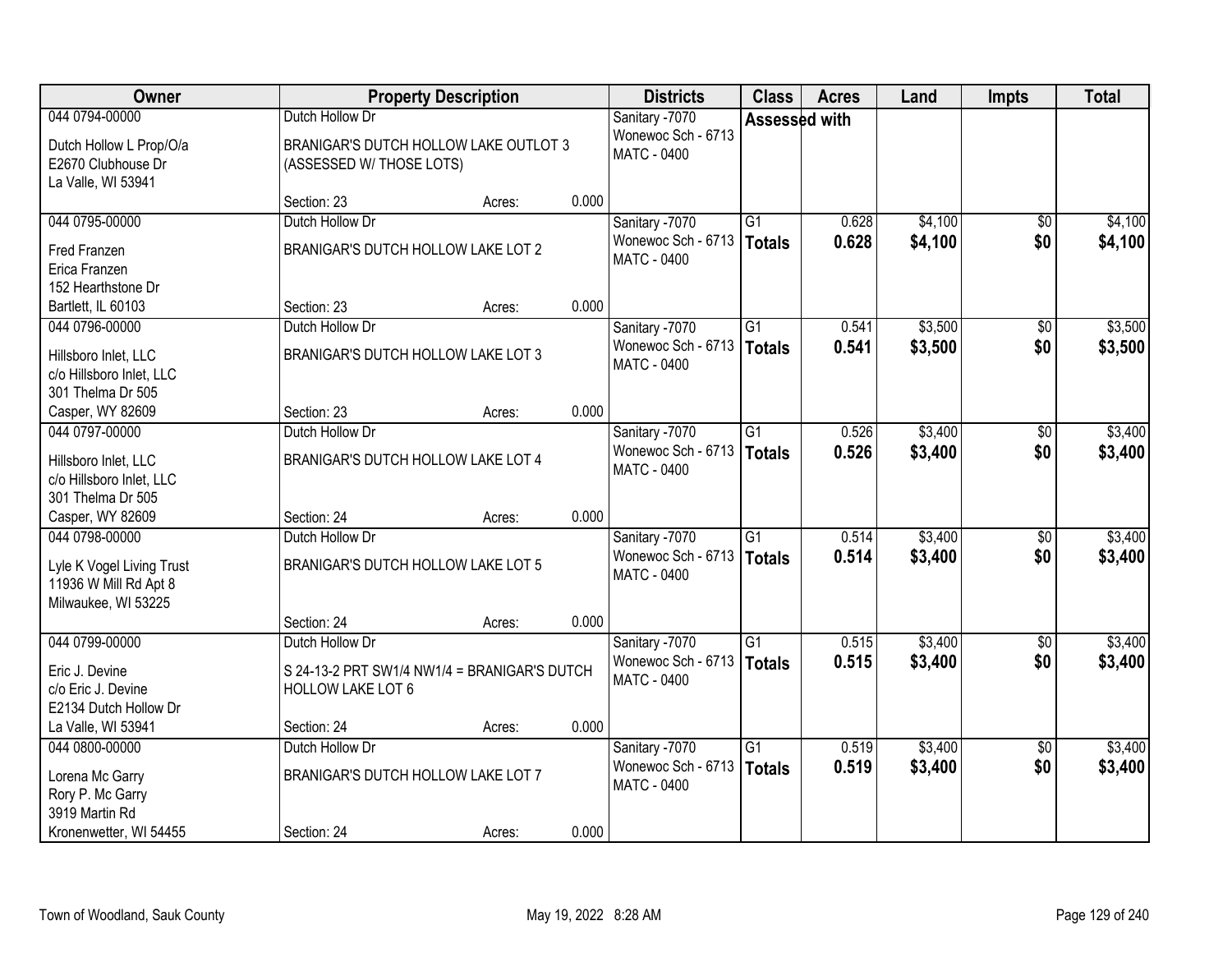| <b>Owner</b>                             |                                       | <b>Property Description</b> |       | <b>Districts</b>                         | <b>Class</b>    | <b>Acres</b> | Land    | <b>Impts</b>    | <b>Total</b> |
|------------------------------------------|---------------------------------------|-----------------------------|-------|------------------------------------------|-----------------|--------------|---------|-----------------|--------------|
| 044 0801-00000                           | Dutch Hollow Dr                       |                             |       | Sanitary -7070                           | $\overline{G1}$ | 0.525        | \$3,400 | $\overline{50}$ | \$3,400      |
| John De Angelis                          | BRANIGAR'S DUTCH HOLLOW LAKE LOT 8    |                             |       | Wonewoc Sch - 6713                       | <b>Totals</b>   | 0.525        | \$3,400 | \$0             | \$3,400      |
| Deborah De Angelis                       |                                       |                             |       | <b>MATC - 0400</b>                       |                 |              |         |                 |              |
| 1104 Oakwood Manor Dr                    |                                       |                             |       |                                          |                 |              |         |                 |              |
| Hubertus, WI 53033                       | Section: 24                           | Acres:                      | 0.000 |                                          |                 |              |         |                 |              |
| 044 0802-00000                           | Dutch Hollow Dr                       |                             |       | Sanitary -7070                           | X3              | 0.886        | \$0     | $\sqrt{50}$     | \$0          |
| Sauk County                              | BRANIGAR'S DUTCH HOLLOW LAKE LOT 9    |                             |       | Wonewoc Sch - 6713                       | <b>Totals</b>   | 0.886        | \$0     | \$0             | \$0          |
| Treasurer Dept (Tax Deed                 |                                       |                             |       | <b>MATC - 0400</b>                       |                 |              |         |                 |              |
| Offer to Purchase                        |                                       |                             |       |                                          |                 |              |         |                 |              |
| 505 Broadway                             | Section: 24                           | Acres:                      | 0.000 |                                          |                 |              |         |                 |              |
| Baraboo, WI 53913-0000                   |                                       |                             |       |                                          |                 |              |         |                 |              |
| 044 0803-00000                           | Dutch Hollow Dr                       |                             |       | Sanitary -7070                           | Assessed with   |              |         |                 |              |
|                                          |                                       |                             |       | Wonewoc Sch - 6713                       |                 |              |         |                 |              |
| Dutch Hollow L Prop/O/a                  | BRANIGAR'S DUTCH HOLLOW LAKE OUTLOT 1 |                             |       | MATC - 0400                              |                 |              |         |                 |              |
| E2670 Clubhouse Dr<br>La Valle, WI 53941 | (ASSESSED W/ THOSE LOTS)              |                             |       |                                          |                 |              |         |                 |              |
|                                          | Section: 24                           | Acres:                      | 0.000 |                                          |                 |              |         |                 |              |
| 044 0804-00000                           | Dutch Hollow Dr                       |                             |       | Sanitary -7070                           | $\overline{G1}$ | 1.240        | \$5,500 | $\sqrt[6]{30}$  | \$5,500      |
|                                          |                                       |                             |       | Wonewoc Sch - 6713                       | <b>Totals</b>   | 1.240        | \$5,500 | \$0             | \$5,500      |
| Christopher W. Mayer                     | BRANIGAR'S DUTCH HOLLOW LAKE LOT 10   |                             |       | MATC - 0400                              |                 |              |         |                 |              |
| Karen B. Mayer                           |                                       |                             |       |                                          |                 |              |         |                 |              |
| 345 Indian Mound Pkwy                    |                                       |                             |       |                                          |                 |              |         |                 |              |
| Whitewater, WI 53190                     | Section: 24                           | Acres:                      | 0.000 |                                          |                 |              |         |                 |              |
| 044 0805-00000                           | Dutch Hollow Dr                       |                             |       | Sanitary -7070                           | $\overline{G1}$ | 0.531        | \$3,500 | \$0             | \$3,500      |
| Joseph M. Graef                          | BRANIGAR'S DUTCH HOLLOW LAKE LOT 11   |                             |       | Wonewoc Sch - 6713<br><b>MATC - 0400</b> | Totals          | 0.531        | \$3,500 | \$0             | \$3,500      |
| W298 S1560 Moraine Farm Rd               |                                       |                             |       |                                          |                 |              |         |                 |              |
| Waukesha, WI 53188                       |                                       |                             |       |                                          |                 |              |         |                 |              |
|                                          | Section: 24                           | Acres:                      | 0.000 |                                          |                 |              |         |                 |              |
| 044 0806-00000                           | Dutch Hollow Dr                       |                             |       | Sanitary -7070                           | $\overline{G1}$ | 0.589        | \$3,800 | $\overline{50}$ | \$3,800      |
| Robert A. Sabroff                        | BRANIGAR'S DUTCH HOLLOW LAKE LOT 12   |                             |       | Wonewoc Sch - 6713                       | Totals          | 0.589        | \$3,800 | \$0             | \$3,800      |
| Elizabeth A. Sabroff                     |                                       |                             |       | MATC - 0400                              |                 |              |         |                 |              |
| 1901 Pond St                             |                                       |                             |       |                                          |                 |              |         |                 |              |
| Madison, WI 53704                        | Section: 24                           | Acres:                      | 0.000 |                                          |                 |              |         |                 |              |
| 044 0807-00000                           | Dutch Hollow Dr                       |                             |       | Sanitary -7070                           | $\overline{G1}$ | 0.648        | \$4,200 | $\overline{50}$ | \$4,200      |
| Kathryn W. Neish                         | BRANIGAR'S DUTCH HOLLOW LAKE LOT 13   |                             |       | Wonewoc Sch - 6713                       | Totals          | 0.648        | \$4,200 | \$0             | \$4,200      |
| Alexandra W. Neish                       |                                       |                             |       | <b>MATC - 0400</b>                       |                 |              |         |                 |              |
| S1509 Wegner Rd                          |                                       |                             |       |                                          |                 |              |         |                 |              |
| La Valle, WI 53941                       | Section: 24                           | Acres:                      | 0.000 |                                          |                 |              |         |                 |              |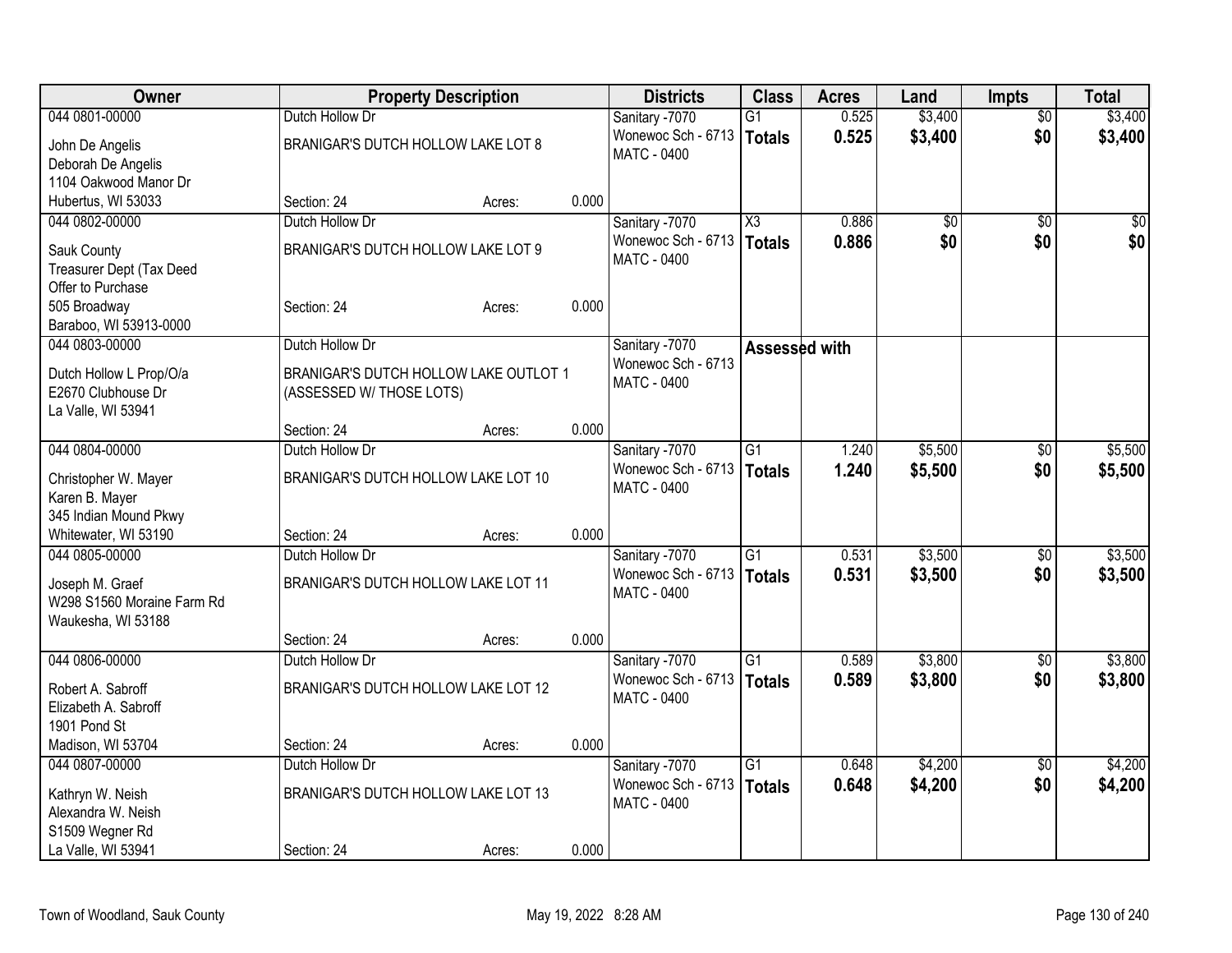| Owner                               |                                                | <b>Property Description</b> |       | <b>Districts</b>                     | <b>Class</b>           | <b>Acres</b> | Land    | <b>Impts</b>    | <b>Total</b> |
|-------------------------------------|------------------------------------------------|-----------------------------|-------|--------------------------------------|------------------------|--------------|---------|-----------------|--------------|
| 044 0808-00000                      | Dutch Hollow Rd                                |                             |       | Sanitary -7070                       | G1                     | 0.850        | \$4,900 | $\overline{50}$ | \$4,900      |
| Kathryn W. Neish                    | BRANIGAR'S DUTCH HOLLOW LAKE LOT 14            |                             |       | Wonewoc Sch - 6713                   | Totals                 | 0.850        | \$4,900 | \$0             | \$4,900      |
| Marcus S. Neish                     |                                                |                             |       | <b>MATC - 0400</b>                   |                        |              |         |                 |              |
| S1509 Wegner Rd                     |                                                |                             |       |                                      |                        |              |         |                 |              |
| La Valle, WI 53941                  | Section: 24                                    | Acres:                      | 0.000 |                                      |                        |              |         |                 |              |
| 044 0809-00000                      | Dutch Hollow Dr                                |                             |       | Sanitary -7070                       | $\overline{\text{X3}}$ | 0.963        | \$0     | $\sqrt{50}$     | \$0          |
| Sauk County                         | BRANIGAR'S DUTCH HOLLOW LAKE LOT 15            |                             |       | Wonewoc Sch - 6713                   | Totals                 | 0.963        | \$0     | \$0             | \$0          |
| Treasurer Dept (Tax Deed            |                                                |                             |       | <b>MATC - 0400</b>                   |                        |              |         |                 |              |
| Offer to Purchase                   |                                                |                             |       |                                      |                        |              |         |                 |              |
| 505 Broadway                        | Section: 24                                    | Acres:                      | 0.000 |                                      |                        |              |         |                 |              |
| Baraboo, WI 53913                   |                                                |                             |       |                                      |                        |              |         |                 |              |
| 044 0810-00000                      | Dutch Hollow Dr                                |                             |       | Sanitary -7070                       | G1                     | 0.832        | \$4,900 | $\sqrt{6}$      | \$4,900      |
|                                     |                                                |                             |       | Wonewoc Sch - 6713                   | Totals                 | 0.832        | \$4,900 | \$0             | \$4,900      |
| Russell E. Tronsen<br>522 Vista Cir | BRANIGAR'S DUTCH HOLLOW LAKE LOT 16            |                             |       | <b>MATC - 0400</b>                   |                        |              |         |                 |              |
| Columbus, WI 53925                  |                                                |                             |       |                                      |                        |              |         |                 |              |
|                                     | Section: 24                                    | Acres:                      | 0.000 |                                      |                        |              |         |                 |              |
| 044 0811-00000                      | Dutch Hollow Dr                                |                             |       | Sanitary -7070                       | $\overline{G1}$        | 0.797        | \$4,900 | $\sqrt[6]{30}$  | \$4,900      |
|                                     |                                                |                             |       | Wonewoc Sch - 6713                   | Totals                 | 0.797        | \$4,900 | \$0             | \$4,900      |
| Michael P. Allen                    | S 24-13-2 PRT SE1/4 NW1/4 = BRANIGAR'S DUTCH   |                             |       | <b>MATC - 0400</b>                   |                        |              |         |                 |              |
| 310 Union St                        | <b>HOLLOW LAKE LOT 17</b>                      |                             |       |                                      |                        |              |         |                 |              |
| La Valle, WI 53941                  |                                                |                             |       |                                      |                        |              |         |                 |              |
|                                     | Section: 24                                    | Acres:                      | 0.000 |                                      | $\overline{G1}$        |              |         |                 |              |
| 044 0812-00000                      | Dutch Hollow Dr                                |                             |       | Sanitary -7070<br>Wonewoc Sch - 6713 |                        | 21.551       | \$5,400 | $\sqrt[6]{}$    | \$5,400      |
| Dutch Hollow L Prop/O/a             | BRANIGAR'S DUTCH HOLLOW LAKE OUTLOT 2          |                             |       | <b>MATC - 0400</b>                   | Totals                 | 21.551       | \$5,400 | \$0             | \$5,400      |
| E2670 Clubhouse Dr                  |                                                |                             |       |                                      |                        |              |         |                 |              |
| La Valle, WI 53941                  |                                                |                             |       |                                      |                        |              |         |                 |              |
|                                     | Section: 23                                    | Acres:                      | 0.000 |                                      |                        |              |         |                 |              |
| 044 0813-00000                      | Dutch Hollow Dr                                |                             |       | Sanitary -7070                       | $\overline{G1}$        | 1.162        | \$5,300 | \$0             | \$5,300      |
| Gary W. Krahn                       | S 24-13-2 PRT SE1/4 NW1/4 & PRT SW 1/4 NE1/4 = |                             |       | Wonewoc Sch - 6713                   | Totals                 | 1.162        | \$5,300 | \$0             | \$5,300      |
| Ann K. Krahn                        | BRANIGAR'S DUTCH HOLLOW LAKE LOT 18            |                             |       | MATC - 0400                          |                        |              |         |                 |              |
| N8418 Swansea Dr                    |                                                |                             |       |                                      |                        |              |         |                 |              |
| Ixonia, WI 53036                    | Section: 24                                    | Acres:                      | 0.000 |                                      |                        |              |         |                 |              |
| 044 0814-00000                      | Dutch Hollow Dr                                |                             |       | Sanitary -7070                       | $\overline{G1}$        | 0.927        | \$5,000 | $\overline{30}$ | \$5,000      |
| Cameron Krahn                       | S 24-13-2 PRT SE1/4 NW1/4 & SW1/4 NE1/4 =      |                             |       | Wonewoc Sch - 6713                   | Totals                 | 0.927        | \$5,000 | \$0             | \$5,000      |
| 1357 Bluestem Tr                    | BRANIGAR'S DUTCH HOLLOW LAKE LOT 19            |                             |       | <b>MATC - 0400</b>                   |                        |              |         |                 |              |
| Oconomowoc, WI 53066                |                                                |                             |       |                                      |                        |              |         |                 |              |
|                                     | Section: 24                                    | Acres:                      | 0.000 |                                      |                        |              |         |                 |              |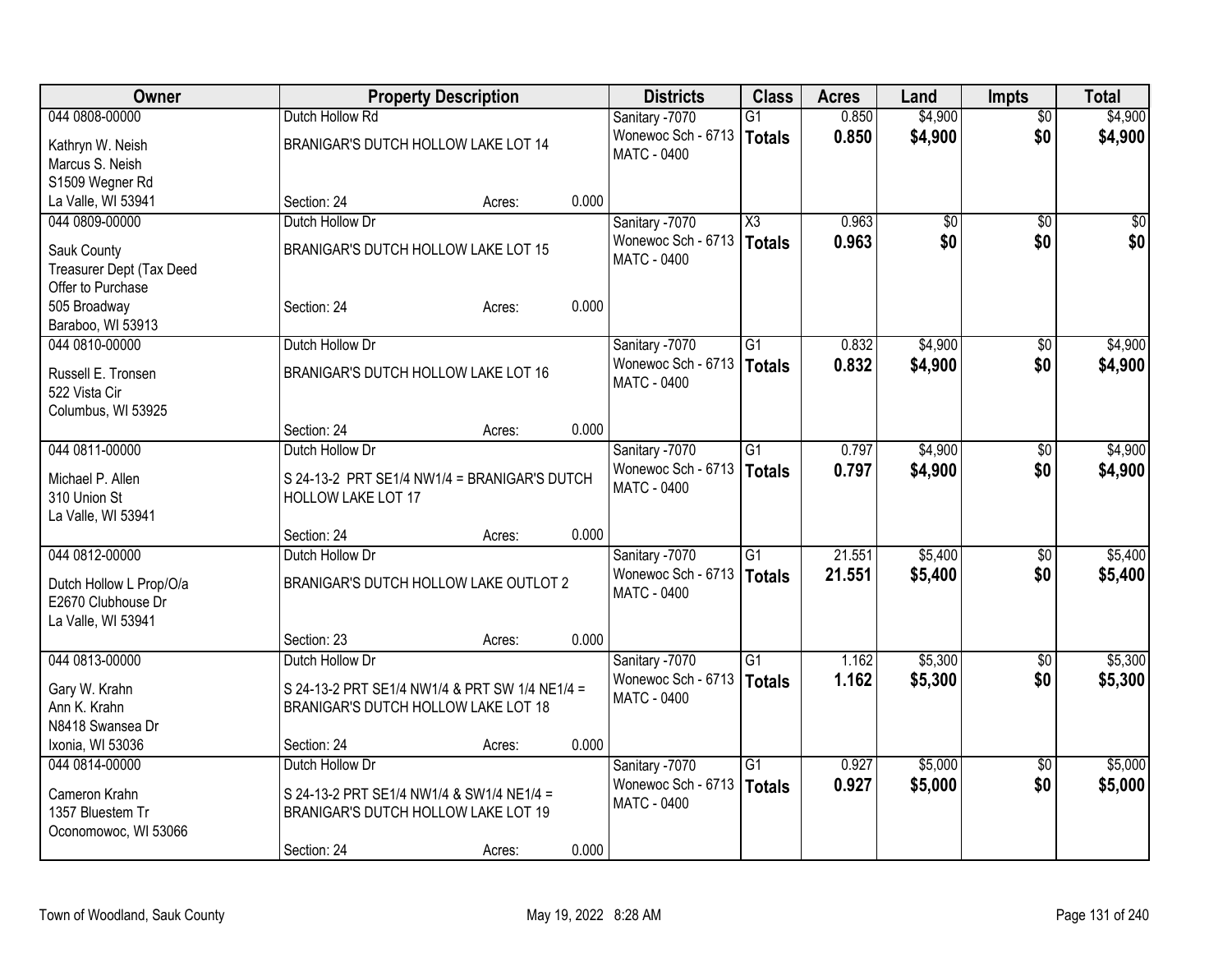| Owner                                                            |                                                                           | <b>Property Description</b> |       | <b>Districts</b>                         | <b>Class</b>    | <b>Acres</b> | Land    | <b>Impts</b>    | <b>Total</b> |
|------------------------------------------------------------------|---------------------------------------------------------------------------|-----------------------------|-------|------------------------------------------|-----------------|--------------|---------|-----------------|--------------|
| 044 0815-00000                                                   | Dutch Hollow Dr                                                           |                             |       | Sanitary -7070                           | $\overline{G1}$ | 0.927        | \$5,000 | $\overline{50}$ | \$5,000      |
| Karen A. Maxey<br>E2296 Black Forest Dr<br>La Valle, WI 53941    | BRANIGAR'S DUTCH HOLLOW LAKE LOT 20                                       |                             |       | Wonewoc Sch - 6713<br><b>MATC - 0400</b> | <b>Totals</b>   | 0.927        | \$5,000 | \$0             | \$5,000      |
|                                                                  | Section: 24                                                               | Acres:                      | 0.000 |                                          |                 |              |         |                 |              |
| 044 0816-00000                                                   | Dutch Hollow Dr                                                           |                             |       | Sanitary -7070                           | $\overline{G1}$ | 1.391        | \$5,800 | $\overline{50}$ | \$5,800      |
| Carole A. Booth<br>19844 Frenchmans Ct<br>N Fort Myers, FL 33903 | BRANIGAR'S DUTCH HOLLOW LAKE LOT 21                                       |                             |       | Wonewoc Sch - 6713<br><b>MATC - 0400</b> | Totals          | 1.391        | \$5,800 | \$0             | \$5,800      |
|                                                                  | Section: 24                                                               | Acres:                      | 0.000 |                                          |                 |              |         |                 |              |
| 044 0817-00000                                                   | Dutch Hollow Dr                                                           |                             |       | Sanitary -7070                           | $\overline{G1}$ | 0.712        | \$4,700 | \$0             | \$4,700      |
| Charles Mc Laughlin<br>Maureen E. Mc Laughlin<br>1524 Jessica Ln | BRANIGAR'S DUTCH HOLLOW LAKE LOT 22                                       |                             |       | Wonewoc Sch - 6713<br>MATC - 0400        | Totals          | 0.712        | \$4,700 | \$0             | \$4,700      |
| Libertyville, IL 60048                                           | Section: 24                                                               | Acres:                      | 0.000 |                                          |                 |              |         |                 |              |
| 044 0818-00000                                                   | Dutch Hollow Dr                                                           |                             |       | Sanitary -7070                           | $\overline{G1}$ | 0.678        | \$4,400 | \$0             | \$4,400      |
| Roger Haecker<br>1314 Beloit Ave<br>Janesville, WI 53546         | S 24-13-2 PRT SE1/4 NW1/4 = BRANIGAR'S DUTCH<br><b>HOLLOW LAKE LOT 23</b> |                             |       | Wonewoc Sch - 6713<br><b>MATC - 0400</b> | Totals          | 0.678        | \$4,400 | \$0             | \$4,400      |
|                                                                  | Section: 24                                                               | Acres:                      | 0.000 |                                          |                 |              |         |                 |              |
| 044 0819-00000                                                   | Dutch Hollow Dr                                                           |                             |       | Sanitary -7070                           | $\overline{G1}$ | 0.692        | \$4,500 | \$0             | \$4,500      |
| Roger Haecker<br>1314 Beloit Ave<br>Janesville, WI 53546         | S 24-13-2 PRT SE1/4 NW1/4 = BRANIGAR'S DUTCH<br><b>HOLLOW LAKE LOT 24</b> |                             |       | Wonewoc Sch - 6713<br>MATC - 0400        | <b>Totals</b>   | 0.692        | \$4,500 | \$0             | \$4,500      |
|                                                                  | Section: 24                                                               | Acres:                      | 0.000 |                                          |                 |              |         |                 |              |
| 044 0820-00000                                                   | Dutch Hollow Dr                                                           |                             |       | Sanitary -7070                           | $\overline{G1}$ | 0.761        | \$4,900 | \$0             | \$4,900      |
| Roger Haecker<br>1314 Beloit Ave<br>Janesville, WI 53546         | S 24-13-2 PRT SE1/4 NW1/4 = BRANIGAR'S DUTCH<br><b>HOLLOW LAKE LOT 25</b> |                             |       | Wonewoc Sch - 6713<br><b>MATC - 0400</b> | Totals          | 0.761        | \$4,900 | \$0             | \$4,900      |
|                                                                  | Section: 24                                                               | Acres:                      | 0.000 |                                          |                 |              |         |                 |              |
| 044 0821-00000                                                   | Dutch Hollow Dr                                                           |                             |       | Sanitary -7070                           | $\overline{G1}$ | 0.735        | \$4,800 | $\overline{50}$ | \$4,800      |
| John De Angelis<br>Deborah De Angelis<br>1104 Oakwood Manor Dr   | BRANIGAR'S DUTCH HOLLOW LAKE LOT 26                                       |                             |       | Wonewoc Sch - 6713<br><b>MATC - 0400</b> | Totals          | 0.735        | \$4,800 | \$0             | \$4,800      |
| Hubertus, WI 53033                                               | Section: 24                                                               | Acres:                      | 0.000 |                                          |                 |              |         |                 |              |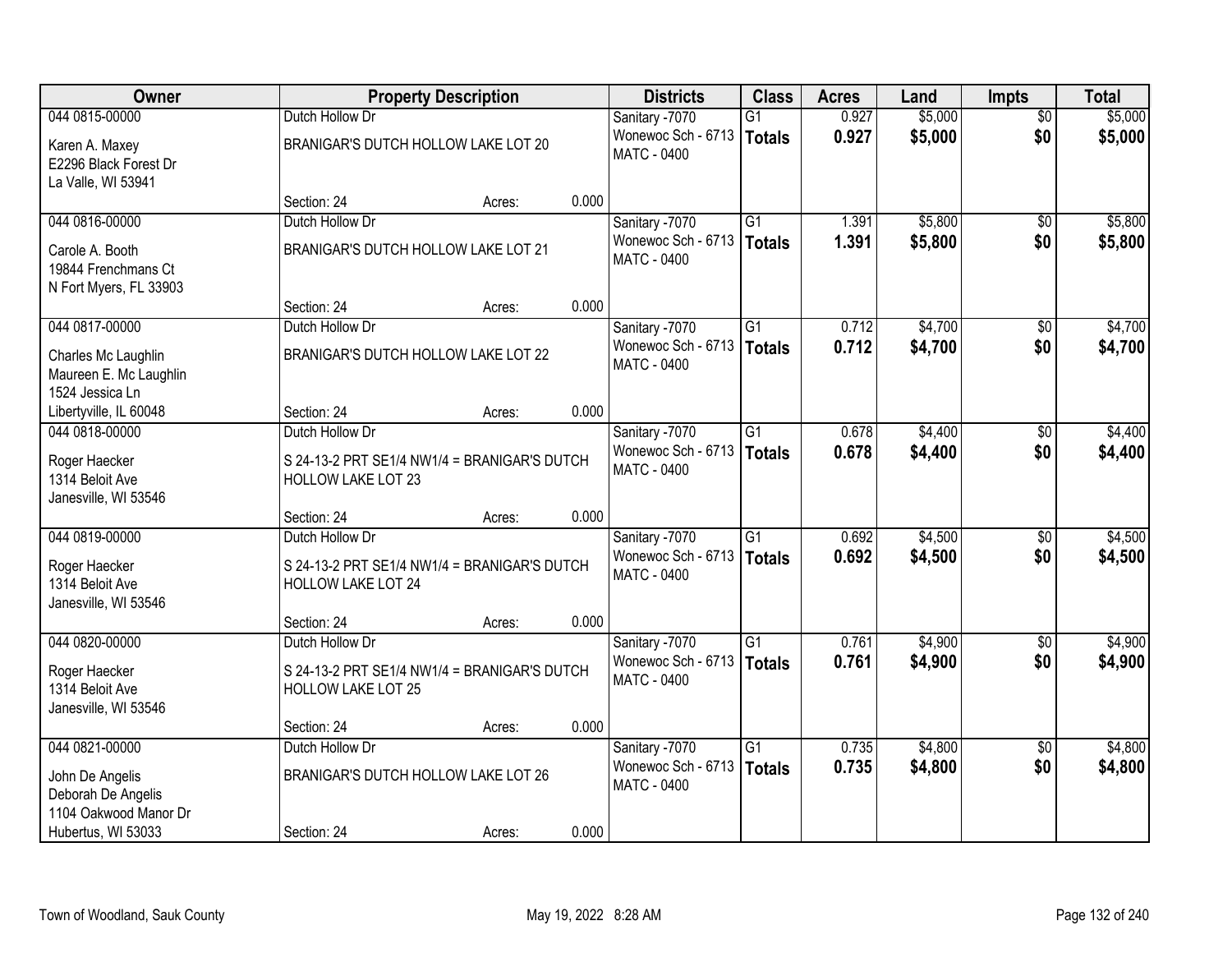| Owner                                                                                                                |                                     | <b>Property Description</b> |       | <b>Districts</b>                         | <b>Class</b>    | <b>Acres</b> | Land    | <b>Impts</b>    | <b>Total</b> |
|----------------------------------------------------------------------------------------------------------------------|-------------------------------------|-----------------------------|-------|------------------------------------------|-----------------|--------------|---------|-----------------|--------------|
| 044 0822-00000                                                                                                       | Dutch Hollow Dr                     |                             |       | Sanitary -7070                           | G1              | 0.735        | \$4,800 | $\overline{50}$ | \$4,800      |
| Jeffrey D. Schultz<br>7205 Deer Canyon Ave NE<br>Albuquerque, NM 87113                                               | BRANIGAR'S DUTCH HOLLOW LAKE LOT 27 |                             |       | Wonewoc Sch - 6713<br>MATC - 0400        | Totals          | 0.735        | \$4,800 | \$0             | \$4,800      |
|                                                                                                                      | Section: 24                         | Acres:                      | 0.000 |                                          |                 |              |         |                 |              |
| 044 0823-00000                                                                                                       | Dutch Hollow Dr                     |                             |       | Sanitary -7070                           | $\overline{G1}$ | 1.003        | \$5,000 | $\overline{50}$ | \$5,000      |
| Leida Margaretha<br>1680 Cree Dr<br>Arkdale, WI 54613                                                                | BRANIGAR'S DUTCH HOLLOW LAKE LOT 28 |                             |       | Wonewoc Sch - 6713<br><b>MATC - 0400</b> | Totals          | 1.003        | \$5,000 | \$0             | \$5,000      |
|                                                                                                                      | Section: 24                         | Acres:                      | 0.000 |                                          |                 |              |         |                 |              |
| 044 0824-00000                                                                                                       | Dutch Hollow Dr                     |                             |       | Sanitary -7070                           | G1              | 0.936        | \$5,000 | $\sqrt[6]{30}$  | \$5,000      |
| Brian J. Lemke<br>Ambyr M. Lemke<br>118 Robert St                                                                    | BRANIGAR'S DUTCH HOLLOW LAKE LOT 29 |                             |       | Wonewoc Sch - 6713<br><b>MATC - 0400</b> | <b>Totals</b>   | 0.936        | \$5,000 | \$0             | \$5,000      |
| Fort Atkinson, WI 53538                                                                                              | Section: 24                         | Acres:                      | 0.000 |                                          |                 |              |         |                 |              |
| 044 0825-00000                                                                                                       | Dutch Hollow Dr                     |                             |       | Sanitary -7070                           | $\overline{G1}$ | 0.936        | \$5,000 | $\sqrt[6]{}$    | \$5,000      |
| Salim Barkho<br>4306 Oakton St<br>Skokie, IL 60076                                                                   | BRANIGAR'S DUTCH HOLLOW LAKE LOT 30 |                             |       | Wonewoc Sch - 6713<br><b>MATC - 0400</b> | Totals          | 0.936        | \$5,000 | \$0             | \$5,000      |
|                                                                                                                      | Section: 24                         | Acres:                      | 0.000 |                                          |                 |              |         |                 |              |
| 044 0826-00000                                                                                                       | Dutch Hollow Dr                     |                             |       | Sanitary -7070                           | $\overline{G1}$ | 0.919        | \$5,000 | \$0             | \$5,000      |
| Michael Peterson<br>Debra Peterson<br>3521 Portage Rd                                                                | BRANIGAR'S DUTCH HOLLOW LAKE LOT 31 |                             |       | Wonewoc Sch - 6713<br>MATC - 0400        | <b>Totals</b>   | 0.919        | \$5,000 | \$0             | \$5,000      |
| Madison, WI 53704                                                                                                    | Section: 24                         | Acres:                      | 0.000 |                                          |                 |              |         |                 |              |
| 044 0827-00000                                                                                                       | Dutch Hollow Dr                     |                             |       | Sanitary -7070                           | $\overline{G1}$ | 1.199        | \$5,400 | \$0             | \$5,400      |
| Dennis E & Sherry L Schuetz Revocable   BRANIGAR'S DUTCH HOLLOW LAKE LOT 32<br><b>Family Trust</b><br>3615 Scenic Rd |                                     |                             |       | Wonewoc Sch - 6713<br><b>MATC - 0400</b> | Totals          | 1.199        | \$5,400 | \$0             | \$5,400      |
| Jackson, WI 53037                                                                                                    | Section: 24                         | Acres:                      | 0.000 |                                          |                 |              |         |                 |              |
| 044 0828-00000                                                                                                       | Dutch Hollow Dr                     |                             |       | Sanitary -7070                           | $\overline{G1}$ | 1.393        | \$5,800 | $\overline{50}$ | \$5,800      |
| <b>Milorad Pavlovic</b><br>Jean F. Pavlovic                                                                          | BRANIGAR'S DUTCH HOLLOW LAKE LOT 33 |                             |       | Wonewoc Sch - 6713<br><b>MATC - 0400</b> | Totals          | 1.393        | \$5,800 | \$0             | \$5,800      |
| 3225 Blakewood Ave<br>South Milwaukee, WI 53172                                                                      | Section: 24                         | Acres:                      | 0.000 |                                          |                 |              |         |                 |              |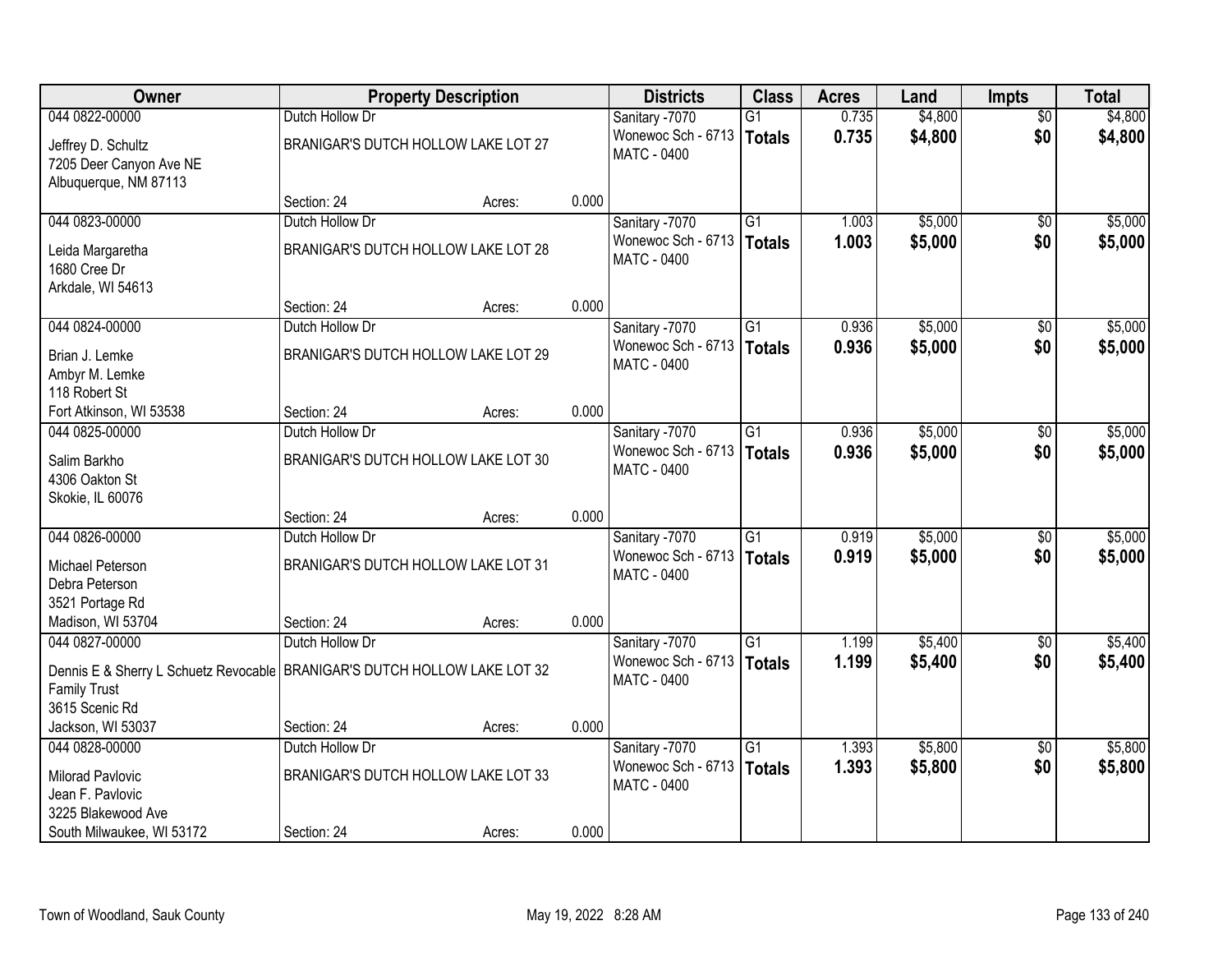| Owner                  |                                     | <b>Property Description</b>                  |       | <b>Districts</b>   | <b>Class</b>           | <b>Acres</b> | Land            | <b>Impts</b>    | <b>Total</b> |
|------------------------|-------------------------------------|----------------------------------------------|-------|--------------------|------------------------|--------------|-----------------|-----------------|--------------|
| 044 0829-00000         | Dutch Hollow Dr                     |                                              |       | Sanitary -7070     | $\overline{G1}$        | 0.913        | \$5,000         | $\overline{50}$ | \$5,000      |
| Eric J. Devine         | BRANIGAR'S DUTCH HOLLOW LAKE LOT 34 |                                              |       | Wonewoc Sch - 6713 | Totals                 | 0.913        | \$5,000         | \$0             | \$5,000      |
| E2134 Dutch Hollow Dr  |                                     |                                              |       | <b>MATC - 0400</b> |                        |              |                 |                 |              |
| La Valle, WI 53941     |                                     |                                              |       |                    |                        |              |                 |                 |              |
|                        | Section: 24                         | Acres:                                       | 0.000 |                    |                        |              |                 |                 |              |
| 044 0830-00000         | E2134 Dutch Hollow Dr               |                                              |       | Sanitary -7070     | G1                     | 0.918        | \$5,000         | \$161,000       | \$166,000    |
| Eric J. Devine         | BRANIGAR'S DUTCH HOLLOW LAKE LOT 35 |                                              |       | Wonewoc Sch - 6713 | Totals                 | 0.918        | \$5,000         | \$161,000       | \$166,000    |
| E2134 Dutch Hollow Dr  |                                     |                                              |       | <b>MATC - 0400</b> |                        |              |                 |                 |              |
| La Valle, WI 53941     |                                     |                                              |       |                    |                        |              |                 |                 |              |
|                        | Section: 24                         | Acres:                                       | 0.000 |                    |                        |              |                 |                 |              |
| 044 0831-00000         | Dutch Hollow Dr                     |                                              |       | Sanitary -7070     | $\overline{G1}$        | 0.843        | \$4,900         | $\overline{50}$ | \$4,900      |
| Iline V. Marking       |                                     | S 24-13-2 PRT SW1/4 NE1/4 BRANIGAR'S DUTCH   |       | Wonewoc Sch - 6713 | Totals                 | 0.843        | \$4,900         | \$0             | \$4,900      |
| 4703 Shore Acres Rd    | <b>HOLLOW LAKE LOT 36</b>           |                                              |       | MATC - 0400        |                        |              |                 |                 |              |
| Monona, WI 53716       |                                     |                                              |       |                    |                        |              |                 |                 |              |
|                        | Section: 24                         | Acres:                                       | 0.000 |                    |                        |              |                 |                 |              |
| 044 0832-00000         | Dutch Hollow Dr                     |                                              |       | Sanitary -7070     | $\overline{G1}$        | 0.788        | \$4,900         | \$0             | \$4,900      |
| Dan Lynn               |                                     | BRANIGAR'S DUTCH HOLLOW LAKE LOT 37          |       | Wonewoc Sch - 6713 | Totals                 | 0.788        | \$4,900         | \$0             | \$4,900      |
| Rena Lynn              |                                     |                                              |       | <b>MATC - 0400</b> |                        |              |                 |                 |              |
| 9107 Alamonte Dr       |                                     |                                              |       |                    |                        |              |                 |                 |              |
| Spring Grove, IL 60081 | Section: 24                         | Acres:                                       | 0.000 |                    |                        |              |                 |                 |              |
| 044 0833-00000         | Dutch Hollow Dr                     |                                              |       | Sanitary -7070     | $\overline{\text{X3}}$ | 0.749        | $\overline{50}$ | $\overline{50}$ | $\sqrt{50}$  |
| Sauk County            |                                     | S 24-13-2 PRT SW1/4 NW1/4 = BRANIGAR'S DUTCH |       | Wonewoc Sch - 6713 | Totals                 | 0.749        | \$0             | \$0             | \$0          |
| <b>Treasurer Dept</b>  | <b>HOLLOW LAKE LOT 38</b>           |                                              |       | <b>MATC - 0400</b> |                        |              |                 |                 |              |
| Offer to Purchase      |                                     |                                              |       |                    |                        |              |                 |                 |              |
| 505 Broadway           | Section: 24                         | Acres:                                       | 0.000 |                    |                        |              |                 |                 |              |
| Baraboo, WI 53913      |                                     |                                              |       |                    |                        |              |                 |                 |              |
| 044 0834-00000         | Dutch Hollow Dr                     |                                              |       | Sanitary -7070     | $\overline{G1}$        | 1.397        | \$5,800         | $\sqrt{6}$      | \$5,800      |
| Anthony Serritella     |                                     | BRANIGAR'S DUTCH HOLLOW LAKE LOT 39          |       | Wonewoc Sch - 6713 | Totals                 | 1.397        | \$5,800         | \$0             | \$5,800      |
| 119 Cotuit Ct          |                                     |                                              |       | <b>MATC - 0400</b> |                        |              |                 |                 |              |
| Schaumburg, IL 60193   |                                     |                                              |       |                    |                        |              |                 |                 |              |
|                        | Section: 23                         | Acres:                                       | 0.000 |                    |                        |              |                 |                 |              |
| 044 0835-00000         | Dutch Hollow Dr                     |                                              |       | Sanitary -7070     | $\overline{G1}$        | 1.479        | \$6,000         | $\overline{30}$ | \$6,000      |
| Alice L. Kruger        | BRANIGAR'S DUTCH HOLLOW LAKE LOT 40 |                                              |       | Wonewoc Sch - 6713 | Totals                 | 1.479        | \$6,000         | \$0             | \$6,000      |
| 1441 S 68th St Apt 439 |                                     |                                              |       | <b>MATC - 0400</b> |                        |              |                 |                 |              |
| West Allis, WI 53214   |                                     |                                              |       |                    |                        |              |                 |                 |              |
|                        | Section: 23                         | Acres:                                       | 0.000 |                    |                        |              |                 |                 |              |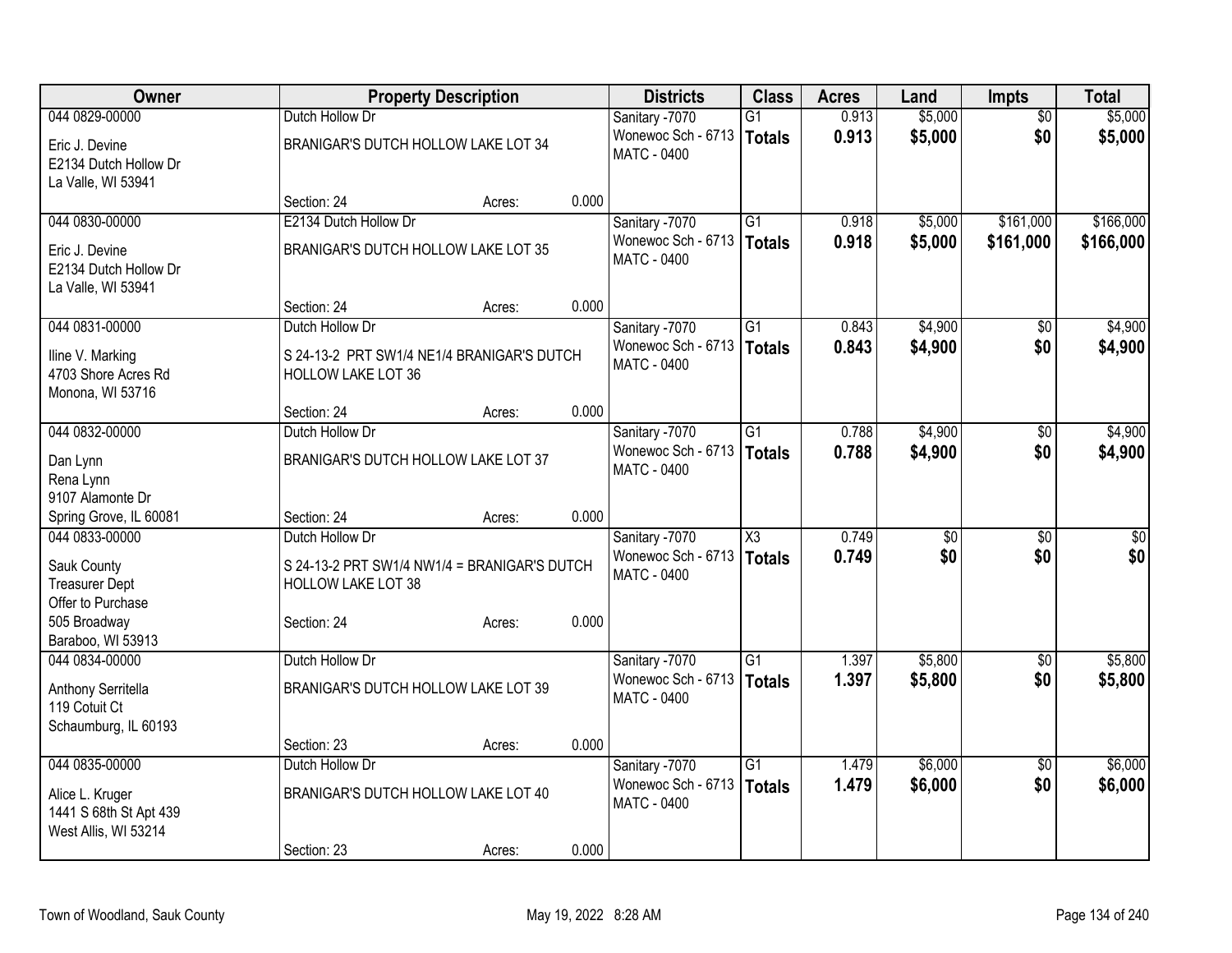| Owner                              |                                            | <b>Property Description</b> |       | <b>Districts</b>   | <b>Class</b>    | <b>Acres</b> | Land    | <b>Impts</b>    | <b>Total</b> |
|------------------------------------|--------------------------------------------|-----------------------------|-------|--------------------|-----------------|--------------|---------|-----------------|--------------|
| 044 0836-00000                     | E2018 Dutch Hollow Dr                      |                             |       | Sanitary -7070     | G1              | 2.990        | \$9,000 | \$224,800       | \$233,800    |
| David C. Wilson                    | BRANIGAR'S DUTCH HOLLOW LAKE, LOT 41       |                             |       | Wonewoc Sch - 6713 | Totals          | 2.990        | \$9,000 | \$224,800       | \$233,800    |
| Beverly J. Wilson                  |                                            |                             |       | <b>MATC - 0400</b> |                 |              |         |                 |              |
| E2018 Dutch Hollow Dr              |                                            |                             |       |                    |                 |              |         |                 |              |
| La Valle, WI 53941                 | Section: 23                                | Acres:                      | 0.000 |                    |                 |              |         |                 |              |
| 044 0837-00000                     | S1450 W Dutch Hollow Rd                    |                             |       | Sanitary -7070     | $\overline{G1}$ | 2.755        | \$8,500 | $\overline{50}$ | \$8,500      |
| Go Free Power, LLC                 | BRANIGAR'S DUTCH HOLLOW LAKE LOT 42        |                             |       | Wonewoc Sch - 6713 | Totals          | 2.755        | \$8,500 | \$0             | \$8,500      |
| S1036 W Dutch Hollow Rd            |                                            |                             |       | MATC - 0400        |                 |              |         |                 |              |
| La Valle, WI 53941                 |                                            |                             |       |                    |                 |              |         |                 |              |
|                                    | Section: 23                                | Acres:                      | 0.000 |                    |                 |              |         |                 |              |
| 044 0838-00000                     | <b>Black Forest Dr</b>                     |                             |       | Sanitary -7070     | $\overline{G1}$ | 14.909       | \$3,700 | \$0             | \$3,700      |
| Dutch Hollow L Prop/O/a            | ALPINE ADD TO BRANIGAR'S DUTCH HOLLOW LAKE |                             |       | Wonewoc Sch - 6713 | <b>Totals</b>   | 14.909       | \$3,700 | \$0             | \$3,700      |
| E2670 Clubhouse Dr                 | <b>OUTLOT 13</b>                           |                             |       | MATC - 0400        |                 |              |         |                 |              |
| La Valle, WI 53941                 |                                            |                             |       |                    |                 |              |         |                 |              |
|                                    | Section: 13                                | Acres:                      | 0.000 |                    |                 |              |         |                 |              |
| 044 0839-00000                     | <b>Black Forest Dr</b>                     |                             |       | Sanitary -7070     | G1              | 0.773        | \$4,900 | \$0             | \$4,900      |
| Gary D & Mary K Klink Living Trust | ALPINE ADD TO BRANIGAR'S DUTCH HOLLOW LAKE |                             |       | Wonewoc Sch - 6713 | Totals          | 0.773        | \$4,900 | \$0             | \$4,900      |
| 6585 County Rd Dw                  | <b>LOT 192</b>                             |                             |       | <b>MATC - 0400</b> |                 |              |         |                 |              |
| Allenton, WI 53002                 |                                            |                             |       |                    |                 |              |         |                 |              |
|                                    | Section: 13                                | Acres:                      | 0.000 |                    |                 |              |         |                 |              |
| 044 0840-00000                     | E2480 Black Forest Dr                      |                             |       | Sanitary -7070     | $\overline{G1}$ | 0.722        | \$4,700 | \$185,800       | \$190,500    |
| Gary L. Cushman                    | S 13-13-2 PRT SE1/4 SW1/4 ALPINE ADD TO    |                             |       | Wonewoc Sch - 6713 | Totals          | 0.722        | \$4,700 | \$185,800       | \$190,500    |
| E2480 Black Forest Dr              | BRANIGAR'S DUTCH HOLLOW LAKE LOT 193       |                             |       | <b>MATC - 0400</b> |                 |              |         |                 |              |
| La Valle, WI 53941                 |                                            |                             |       |                    |                 |              |         |                 |              |
|                                    | Section: 13                                | Acres:                      | 0.000 |                    |                 |              |         |                 |              |
| 044 0841-00000                     | E2476 Black Forest Dr                      |                             |       | Sanitary -7070     | $\overline{G1}$ | 0.528        | \$3,500 | \$117,500       | \$121,000    |
| Kodah M. Long et al                | ALPINE ADD TO BRANIGAR'S DUTCH LOT 194     |                             |       | Wonewoc Sch - 6713 | <b>Totals</b>   | 0.528        | \$3,500 | \$117,500       | \$121,000    |
| c/o Alexia L. Beesley              |                                            |                             |       | <b>MATC - 0400</b> |                 |              |         |                 |              |
| E2476 Black Forest Dr              |                                            |                             |       |                    |                 |              |         |                 |              |
| Lavalle, WI 53941                  | Section: 13                                | Acres:                      | 0.000 |                    |                 |              |         |                 |              |
| 044 0842-00000                     | E1209 Alpine Way                           |                             |       | Sanitary -7070     | $\overline{G1}$ | 0.709        | \$4,600 | \$118,500       | \$123,100    |
| Mark Lesko                         | ALPINE ADD TO BRANIGAR'S DUTCH HOLLOW LAKE |                             |       | Wonewoc Sch - 6713 | Totals          | 0.709        | \$4,600 | \$118,500       | \$123,100    |
| Marianne E. Lesko                  | LOT 195                                    |                             |       | <b>MATC - 0400</b> |                 |              |         |                 |              |
| E1209 Alpine Way                   |                                            |                             |       |                    |                 |              |         |                 |              |
| La Valle, WI 53941                 | Section: 13                                | Acres:                      | 0.000 |                    |                 |              |         |                 |              |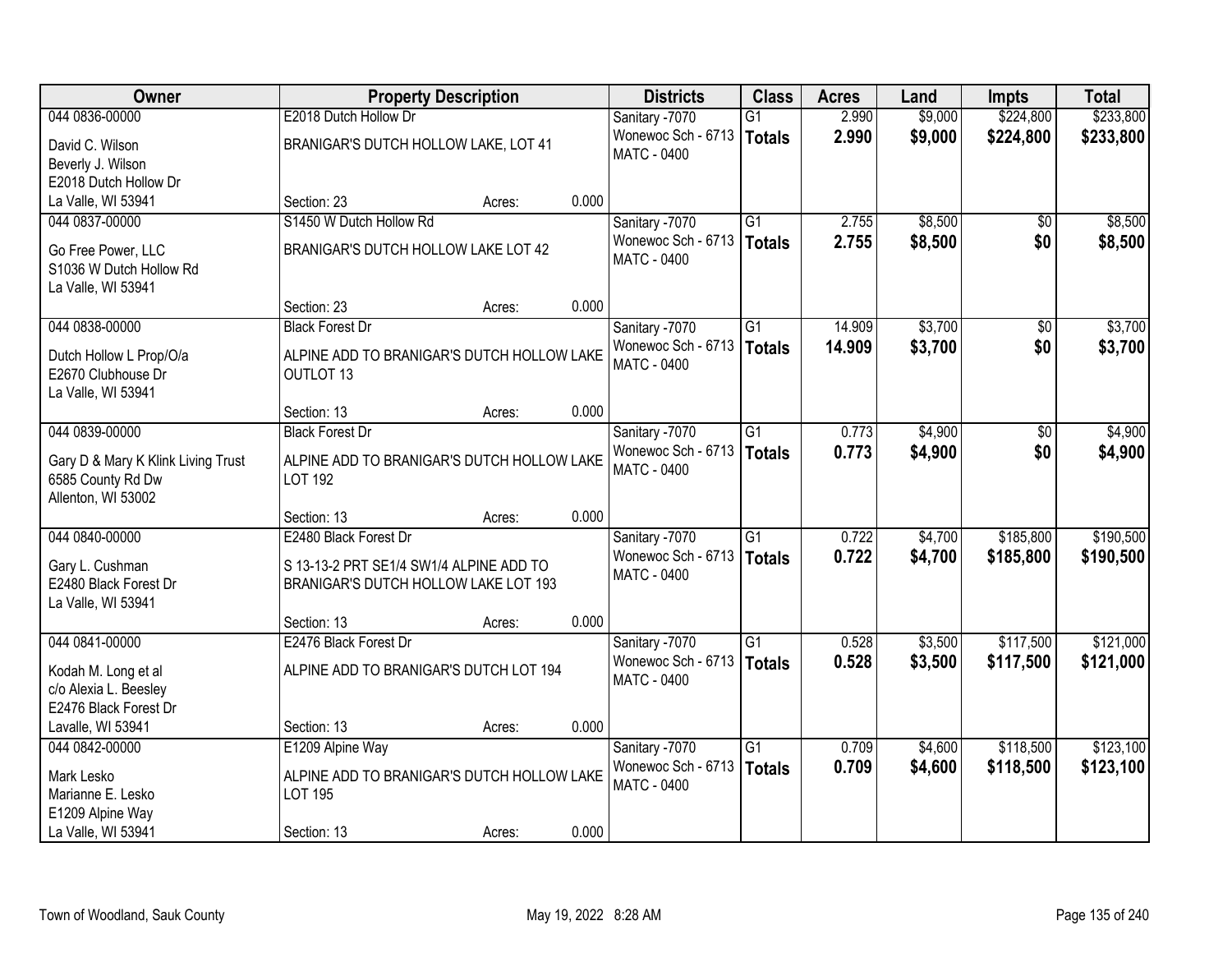| Owner                                                        |                                                                                   | <b>Property Description</b> |       | <b>Districts</b>                         | <b>Class</b>    | <b>Acres</b> | Land    | <b>Impts</b>    | <b>Total</b> |
|--------------------------------------------------------------|-----------------------------------------------------------------------------------|-----------------------------|-------|------------------------------------------|-----------------|--------------|---------|-----------------|--------------|
| 044 0843-00000                                               | E2340 Alpine Ln                                                                   |                             |       | Sanitary -7070                           | $\overline{G1}$ | 0.714        | \$4,700 | \$138,000       | \$142,700    |
| Donna Costerisan<br>E2340 Alpine Ln                          | S 13-13-2 PRT SW1/4 SE1/4 = ALPINE ADD TO<br>BRANIGAR'S DUTCH HOLLOW LAKE LOT 196 |                             |       | Wonewoc Sch - 6713<br>MATC - 0400        | Totals          | 0.714        | \$4,700 | \$138,000       | \$142,700    |
| La Valle, WI 53941                                           |                                                                                   |                             |       |                                          |                 |              |         |                 |              |
|                                                              | Section: 13                                                                       | Acres:                      | 0.000 |                                          |                 |              |         |                 |              |
| 044 0844-00000                                               | E2334 Alpine Ln                                                                   |                             |       | Sanitary -7070                           | $\overline{G1}$ | 0.684        | \$4,500 | \$192,000       | \$196,500    |
| Carole J. Moore<br>E2334 Alpine Ln<br>La Valle, WI 53941     | ALPINE ADD TO BRANIGAR'S DUTCH HOLLOW LAKE<br><b>LOT 197</b>                      |                             |       | Wonewoc Sch - 6713<br><b>MATC - 0400</b> | Totals          | 0.684        | \$4,500 | \$192,000       | \$196,500    |
|                                                              | Section: 13                                                                       | Acres:                      | 0.000 |                                          |                 |              |         |                 |              |
| 044 0845-00000                                               | Alpine Ln                                                                         |                             |       | Sanitary -7070                           | G1              | 0.754        | \$4,900 | \$0             | \$4,900      |
| Christopher S. Envani<br>Beth Envani<br>140 Hidden Dr        | ALPINE ADD TO BRANIGAR'S DUTCH HOLLOW LAKE<br><b>LOT 198</b>                      |                             |       | Wonewoc Sch - 6713<br><b>MATC - 0400</b> | Totals          | 0.754        | \$4,900 | \$0             | \$4,900      |
| Pagosa Springs, CO 81147                                     | Section: 13                                                                       | Acres:                      | 0.000 |                                          |                 |              |         |                 |              |
| 044 0846-00000                                               | Alpine Ln                                                                         |                             |       | Sanitary -7070                           | $\overline{G1}$ | 0.725        | \$3,600 | $\sqrt[6]{3}$   | \$3,600      |
| Christopher S. Envani<br>Beth Envani<br>140 Hidden Dr        | ALPINE ADD TO BRANIGAR'S DUTCH HOLLOW LAKE<br><b>LOT 199</b>                      |                             |       | Wonewoc Sch - 6713<br><b>MATC - 0400</b> | Totals          | 0.725        | \$3,600 | \$0             | \$3,600      |
| Pagosa Springs, CO 81147                                     | Section: 13                                                                       | Acres:                      | 0.000 |                                          |                 |              |         |                 |              |
| 044 0847-00000                                               | Alpine Ln                                                                         |                             |       | Sanitary -7070                           | $\overline{G1}$ | 0.721        | \$4,700 | \$0             | \$4,700      |
| Cassandra L. Lee<br>8724 River Trail Dr<br>Fremont, WI 54940 | ALPINE ADD TO BRANIGAR'S DUTCH HOLLOW LAKE<br>HOLLOW LAKE LOT 200                 |                             |       | Wonewoc Sch - 6713<br>MATC - 0400        | Totals          | 0.721        | \$4,700 | \$0             | \$4,700      |
|                                                              | Section: 13                                                                       | Acres:                      | 0.000 |                                          |                 |              |         |                 |              |
| 044 0848-00000                                               | E2325 Alpine Ln                                                                   |                             |       | Sanitary -7070                           | $\overline{G1}$ | 0.625        | \$4,100 | \$261,500       | \$265,600    |
| David D. Casey<br>Barbara A. Brown<br>E2325 Alpine Ln        | ALPINE ADD TO BRANIGAR'S DUTCH HOLLOW LAKE<br><b>LOT 201</b>                      |                             |       | Wonewoc Sch - 6713<br><b>MATC - 0400</b> | Totals          | 0.625        | \$4,100 | \$261,500       | \$265,600    |
| La Valle, WI 53941                                           | Section: 13                                                                       | Acres:                      | 0.000 |                                          |                 |              |         |                 |              |
| 044 0849-00000                                               | Alpine Ln                                                                         |                             |       | Sanitary -7070                           | $\overline{G1}$ | 0.584        | \$3,800 | $\overline{30}$ | \$3,800      |
| David D. Casey<br>Barbara A. Brown<br>E2325 Alpine Ln        | ALPINE ADD TO BRANIGAR'S DUTCH HOLLOW LAKE<br><b>LOT 202</b>                      |                             |       | Wonewoc Sch - 6713<br><b>MATC - 0400</b> | Totals          | 0.584        | \$3,800 | \$0             | \$3,800      |
| La Valle, WI 53941                                           | Section: 13                                                                       | Acres:                      | 0.000 |                                          |                 |              |         |                 |              |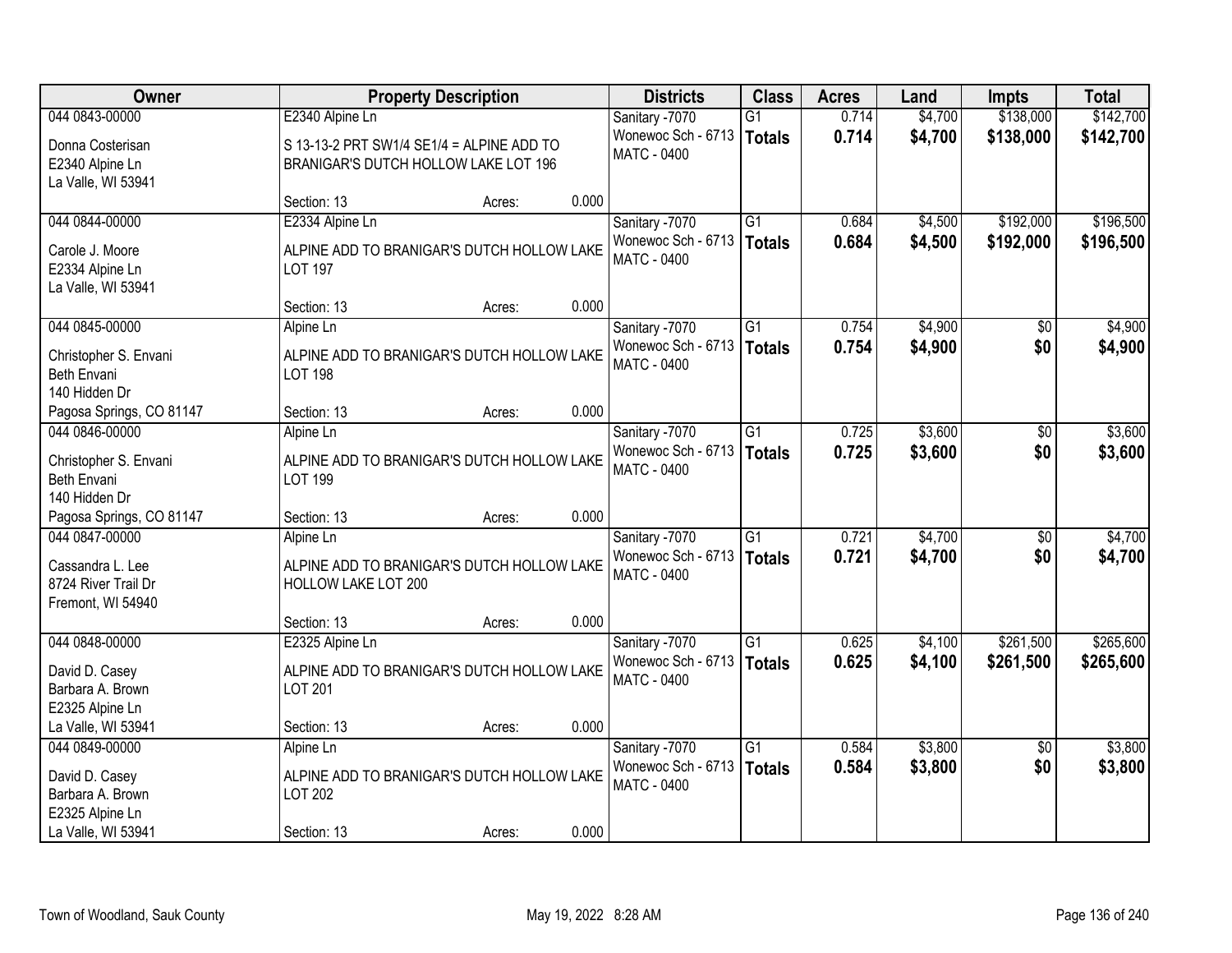| \$3,700<br>044 0850-00000<br>0.561<br>Sanitary -7070<br>$\overline{50}$<br>Alpine Ln<br>G1                                                        | \$3,700   |
|---------------------------------------------------------------------------------------------------------------------------------------------------|-----------|
| \$3,700<br>\$0<br>Wonewoc Sch - 6713<br>0.561<br><b>Totals</b><br>Carla M. Cross<br>ALPINE ADD TO BRANIGAR'S DUTCH HOLLOW LAKE                    | \$3,700   |
| MATC - 0400<br>Richard W. Cross<br>LOT 203                                                                                                        |           |
| 718 Bascom Hill Dr                                                                                                                                |           |
| 0.000<br>Baraboo, WI 53913<br>Section: 13<br>Acres:                                                                                               |           |
| Sanitary -7070<br>$\overline{G1}$<br>0.687<br>\$4,500<br>044 0851-00000<br>$\overline{50}$<br>Alpine Ln                                           | \$4,500   |
| Wonewoc Sch - 6713   Totals<br>0.687<br>\$4,500<br>\$0<br>ALPINE ADD TO BRANIGAR'S DUTCH HOLLOW LAKE<br>Harvey M. Michelson                       | \$4,500   |
| <b>MATC - 0400</b><br>Lois J. Michelson<br><b>LOT 204</b>                                                                                         |           |
| 27180 Belle Rio Dr                                                                                                                                |           |
| 0.000<br>Section: 13<br>Bonita Springs, FL 34135<br>Acres:                                                                                        |           |
| \$3,200<br>044 0852-00000<br>Sanitary -7070<br>$\overline{G1}$<br>0.496<br>\$0<br>Alpine Ln                                                       | \$3,200   |
| \$0<br>Wonewoc Sch - 6713<br>0.496<br>\$3,200<br><b>Totals</b>                                                                                    | \$3,200   |
| Vegas D. Deveaux<br>ALPINE ADD TO BRANIGAR'S DUTCH HOLLOW LAKE<br><b>MATC - 0400</b>                                                              |           |
| <b>LOT 205</b><br>Sandra L. Deveaux                                                                                                               |           |
| PO Box 681                                                                                                                                        |           |
| 0.000<br>Dolton, IL 60419<br>Section: 13<br>Acres:                                                                                                |           |
| \$3,100<br>044 0853-00000<br>Sanitary -7070<br>G1<br>0.467<br>Alpine Ln<br>$\sqrt[6]{3}$                                                          | \$3,100   |
| Wonewoc Sch - 6713<br>\$0<br>0.467<br>\$3,100<br><b>Totals</b><br>Matthew Gename et al<br>S 13-13-2 PRT SW1/4 SE1/4 = ALPINE ADD TO               | \$3,100   |
| <b>MATC - 0400</b><br>1707 38th Ct<br>BRANIGAR'S DUTCH HOLLOW LAKE LOT 206                                                                        |           |
| Kenosha, WI 53144                                                                                                                                 |           |
| 0.000<br>Section: 13<br>Acres:                                                                                                                    |           |
| $\overline{G1}$<br>\$14,600<br>\$192,500<br>044 0854-00000<br>0.517<br>E2371 Alpine Ln<br>Sanitary -7070                                          | \$207,100 |
| Wonewoc Sch - 6713<br>0.517<br>\$14,600<br>\$192,500<br><b>Totals</b>                                                                             | \$207,100 |
| Palmer B. Schroeder<br>S 13-13-2 PRT SW1/4 SE1/4 ALPINE ADD TO<br><b>MATC - 0400</b>                                                              |           |
| Emma L. Schroeder<br>BRANIGAR'S DUTCH HOLLOW LAKE LOT 207                                                                                         |           |
| (W/SEPTIC EASE PER D-1180491)<br>E2371 Alpine Ln                                                                                                  |           |
| 0.000<br>La Valle, WI 53941<br>Section: 13<br>Acres:                                                                                              |           |
| $\overline{G1}$<br>\$14,700<br>\$83,000<br>044 0855-00000<br>Sanitary -7070<br>E2381 Alpine Ln<br>0.519                                           | \$97,700  |
| \$14,700<br>Wonewoc Sch - 6713<br>0.519<br>\$83,000<br><b>Totals</b><br>James P Keating Living Trust<br>S 13-13-2 PRT SW1/4 SE1/4 = ALPINE ADD TO | \$97,700  |
| <b>MATC - 0400</b><br>Eileen M Keating Living Trust<br>BRANIGAR'S DUTCH HOLLOW LAKE LOT 208                                                       |           |
| 7438 N Osceola Ave                                                                                                                                |           |
| 0.000<br>Chicago, IL 60631<br>Section: 13<br>Acres:                                                                                               |           |
| \$127,200<br>$\overline{G1}$<br>\$21,500<br>044 0856-10000<br>E2384 Alpine Ln<br>Sanitary -7070<br>1.250                                          | \$148,700 |
| Wonewoc Sch - 6713<br>1.250<br>\$21,500<br>\$127,200<br><b>Totals</b><br>S 13-13-2 PRT W1/2 SE1/4 = CSM 6907 LOT 1 (FMLY<br>Michael R. Rood       | \$148,700 |
| <b>MATC - 0400</b><br>Judith A. Rood<br>ALPINE ADD LTS 209 & 210) 1.25A                                                                           |           |
| 20 W Monroe St                                                                                                                                    |           |
| 1.250<br>Section: 13<br>Villa Park, IL 60181<br>Acres:                                                                                            |           |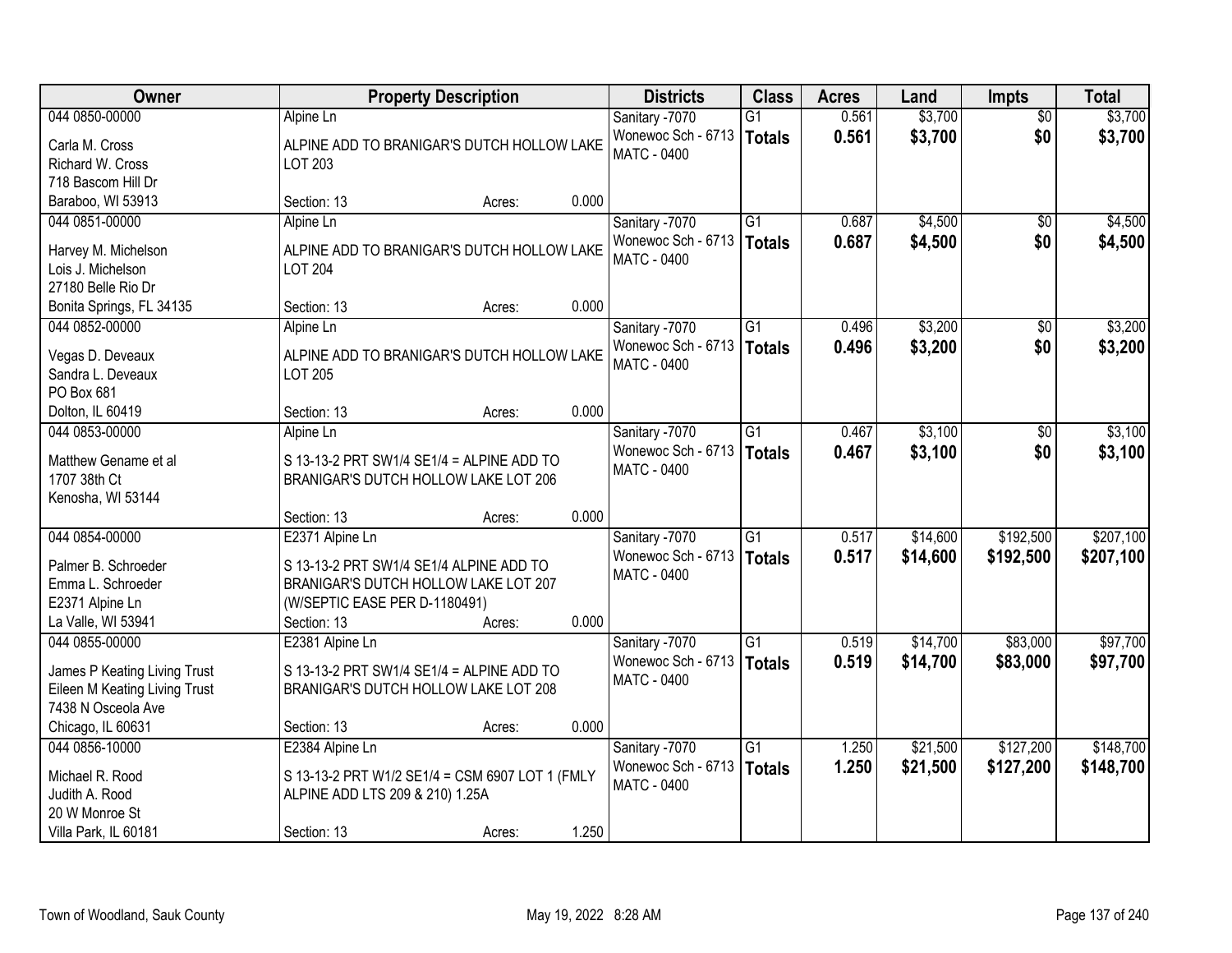| Owner                                                                                      | <b>Property Description</b>                                                                                                                               | <b>Districts</b>                                           | <b>Class</b>                     | <b>Acres</b>   | Land               | <b>Impts</b>    | <b>Total</b>       |
|--------------------------------------------------------------------------------------------|-----------------------------------------------------------------------------------------------------------------------------------------------------------|------------------------------------------------------------|----------------------------------|----------------|--------------------|-----------------|--------------------|
| 044 0858-00000                                                                             | Alpine Ln                                                                                                                                                 | Sanitary -7070                                             | $\overline{G1}$                  | 0.672          | \$4,400            | $\overline{50}$ | \$4,400            |
| Antonio J. Velez<br>320 E Whitefish Rd<br>Port Washington, WI 53074                        | ALPINE ADD TO BRANIGAR'S DUTCH HOLLOW LAKE<br><b>LOT 211</b>                                                                                              | Wonewoc Sch - 6713<br><b>MATC - 0400</b>                   | <b>Totals</b>                    | 0.672          | \$4,400            | \$0             | \$4,400            |
|                                                                                            | 0.000<br>Section: 13<br>Acres:                                                                                                                            |                                                            |                                  |                |                    |                 |                    |
| 044 0859-00000                                                                             | E2370 Alpine Ln                                                                                                                                           | Sanitary -7070                                             | $\overline{G1}$                  | 0.561          | \$15,900           | \$192,500       | \$208,400          |
| Jason J. Rasmussen<br>E2370 Alpine Ln<br>La Valle, WI 53941                                | ALPINE ADD TO BRANIGAR'S DUTCH HOLLOW LAKE<br>LOT 212                                                                                                     | Wonewoc Sch - 6713<br><b>MATC - 0400</b>                   | <b>Totals</b>                    | 0.561          | \$15,900           | \$192,500       | \$208,400          |
|                                                                                            | 0.000<br>Section: 13<br>Acres:                                                                                                                            |                                                            |                                  |                |                    |                 |                    |
| 044 0860-00000                                                                             | Alpine Ln                                                                                                                                                 | Sanitary -7070                                             | $\overline{G1}$                  | 0.525          | \$14,900           | \$0             | \$14,900           |
| William P. Waddle<br>Melissa A. Waddle<br>2915 24th St                                     | S 13-13-2 PRT SW1/4 SE1/4 = ALPINE ADD TO<br>BRANIGAR'S DUTCH HOLLOW LAKE LOT 213                                                                         | Wonewoc Sch - 6713<br><b>MATC - 0400</b>                   | <b>Totals</b>                    | 0.525          | \$14,900           | \$0             | \$14,900           |
| Kenosha, WI 53140                                                                          | 0.000<br>Section: 13<br>Acres:                                                                                                                            |                                                            |                                  |                |                    |                 |                    |
| 044 0861-00000                                                                             | E2354 Alpine Ln                                                                                                                                           | Sanitary -7070                                             | $\overline{G1}$                  | 1.160          | \$5,300            | \$244,900       | \$250,200          |
| Thomas Troyer<br>Patricia Troyer<br>E2354 Alpine Ln                                        | ALPINE ADD TO BRANIGAR'S DUTCH HOLLOW LAKE<br>LOTS 214 & 215 = CSM #2990 LOT A 1.16A                                                                      | Wonewoc Sch - 6713<br><b>MATC - 0400</b>                   | <b>Totals</b>                    | 1.160          | \$5,300            | \$244,900       | \$250,200          |
| La Valle, WI 53941                                                                         | 1.160<br>Section: 13<br>Acres:                                                                                                                            |                                                            |                                  |                |                    |                 |                    |
| 044 0863-00000<br>Erinaldo Diaz<br>Doreen Diaz<br>62892 E Amberwood Dr                     | <b>Black Forest Dr</b><br>ALPINE ADD TO BRANIGAR'S DUTCH HOLLOW LAKE<br>LOT 216                                                                           | Sanitary -7070<br>Wonewoc Sch - 6713<br><b>MATC - 0400</b> | $\overline{G1}$<br><b>Totals</b> | 0.589<br>0.589 | \$3,800<br>\$3,800 | \$0<br>\$0      | \$3,800<br>\$3,800 |
| Tucson, AZ 85739                                                                           | 0.000<br>Section: 13<br>Acres:                                                                                                                            |                                                            |                                  |                |                    |                 |                    |
| 044 0864-00000                                                                             | <b>Black Forest Dr</b>                                                                                                                                    | Sanitary -7070                                             | $\overline{G1}$                  | 0.543          | \$3,600            | $\sqrt{6}$      | \$3,600            |
| Leonard Woodard<br>Special Woodard<br>3541 Washington St 110<br>Wisconsin Rapids, WI 54494 | (D-1227256 NEEDS CORRECTION) S 13-13-2 PRT<br>W1/2 SE1/4 = ALPINE ADD TO BRANIGAR'S DUTCH<br><b>HOLLOW LAKE LOT 217</b><br>0.000<br>Section: 13<br>Acres: | Wonewoc Sch - 6713<br><b>MATC - 0400</b>                   | <b>Totals</b>                    | 0.543          | \$3,600            | \$0             | \$3,600            |
| 044 0865-00000                                                                             | <b>Black Forest Dr</b>                                                                                                                                    | Sanitary -7070                                             | $\overline{G1}$                  | 0.542          | \$3,500            | $\overline{50}$ | \$3,500            |
| Gts Land, LLC<br>2205 First vw<br>Leander, TX 78641                                        | S 13-13-2 PRT W1/2 SE1/4 = ALPINE ADD TO<br>BRANIGAR'S DUTCH HOLLOW LAKE LOT 218<br>0.000<br>Section: 13<br>Acres:                                        | Wonewoc Sch - 6713<br><b>MATC - 0400</b>                   | <b>Totals</b>                    | 0.542          | \$3,500            | \$0             | \$3,500            |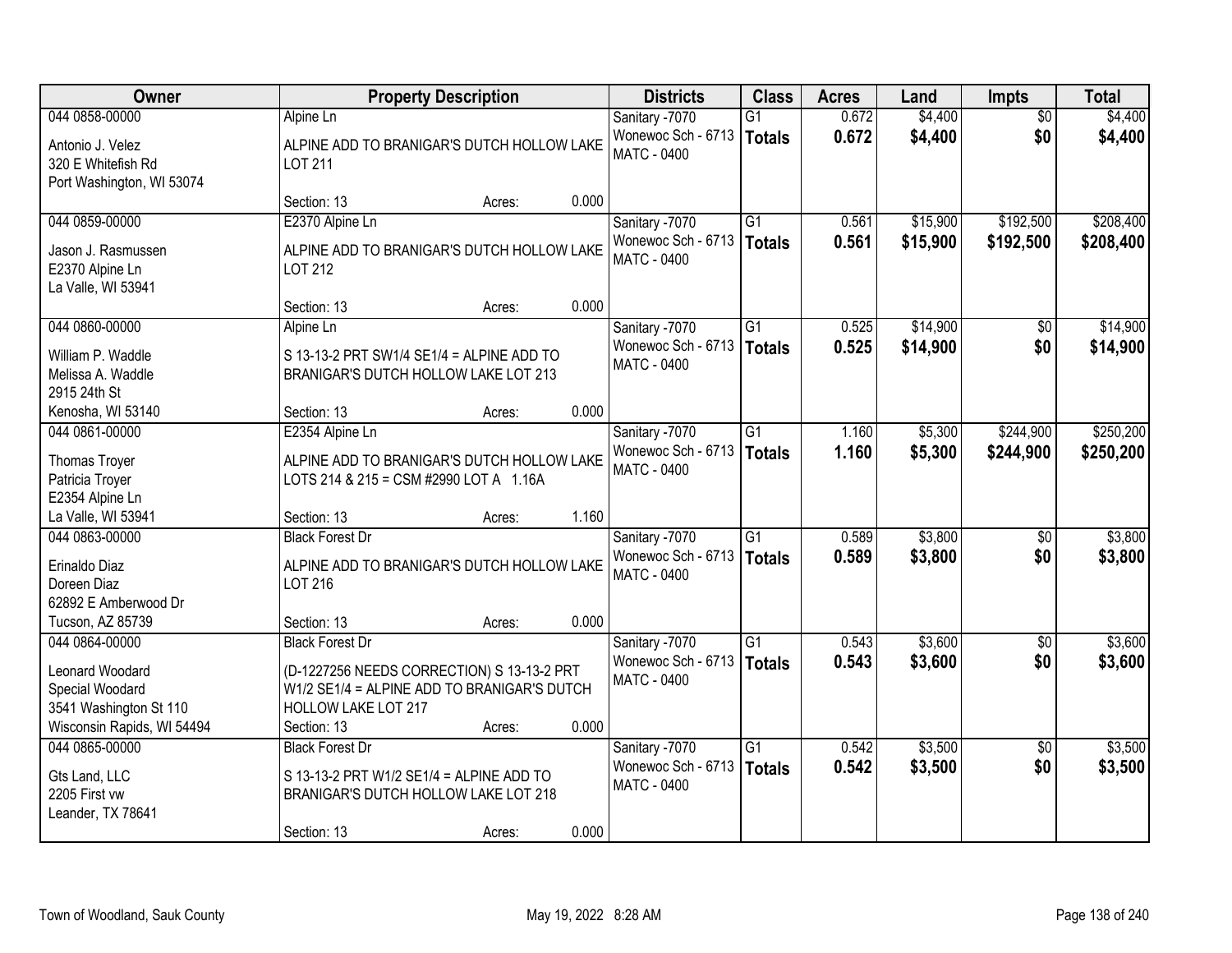| Owner                                                             | <b>Property Description</b>                                                     | <b>Districts</b>                                  | <b>Class</b>    | <b>Acres</b> | Land     | <b>Impts</b>    | <b>Total</b> |
|-------------------------------------------------------------------|---------------------------------------------------------------------------------|---------------------------------------------------|-----------------|--------------|----------|-----------------|--------------|
| 044 0866-00000                                                    | <b>Black Forest Dr</b>                                                          | Sanitary -7070                                    | $\overline{G1}$ | 0.500        | \$3,300  | $\overline{50}$ | \$3,300      |
| Tomas L. Stafford<br>Linda Stafford<br>7154 Hickory run           | ALPINE ADD TO BRANIGAR'S DUTCH HOLLOW LAKE<br>LOT 219                           | Wonewoc Sch - 6713<br><b>MATC - 0400</b>          | <b>Totals</b>   | 0.500        | \$3,300  | \$0             | \$3,300      |
| Waunakee, WI 53597                                                | 0.000<br>Section: 13<br>Acres:                                                  |                                                   |                 |              |          |                 |              |
| 044 0867-00000                                                    | <b>Black Forest Dr</b>                                                          | Sanitary -7070                                    | $\overline{G1}$ | 0.551        | \$3,600  | $\overline{30}$ | \$3,600      |
| Howard Joplin<br>11226 W Appleton Ave<br>Milwaukee, WI 53225      | ALPINE ADD TO BRANIGAR'S DUTCH HOLLOW LAKE<br><b>LOT 220</b>                    | Wonewoc Sch - 6713<br><b>MATC - 0400</b>          | <b>Totals</b>   | 0.551        | \$3,600  | \$0             | \$3,600      |
|                                                                   | Section: 13<br>0.000<br>Acres:                                                  |                                                   |                 |              |          |                 |              |
| 044 0868-00000                                                    | <b>Black Forest Dr</b>                                                          | Sanitary -7070                                    | $\overline{G1}$ | 0.566        | \$3,700  | \$0             | \$3,700      |
| James Fellenz<br>David Fellenz<br>305 Deer Ridge Dr               | ALPINE ADD TO BRANIGAR'S DUTCH HOLLOW LAKE<br><b>LOT 221</b>                    | Wonewoc Sch - 6713<br>MATC - 0400                 | <b>Totals</b>   | 0.566        | \$3,700  | \$0             | \$3,700      |
| West Bend, WI 53090                                               | 0.000<br>Section: 13<br>Acres:                                                  |                                                   |                 |              |          |                 |              |
| 044 0869-00000                                                    | <b>Black Forest Dr</b>                                                          | Sanitary -7070                                    | $\overline{G1}$ | 0.559        | \$3,700  | \$0             | \$3,700      |
| Kevin M. Johnson<br>224 Tralee Ln<br>Mchenry, IL 60050            | ALPINE ADD TO BRANIGAR'S DUTCH HOLLOW LAKE<br><b>LOT 222</b>                    | Wonewoc Sch - 6713<br><b>MATC - 0400</b>          | <b>Totals</b>   | 0.559        | \$3,700  | \$0             | \$3,700      |
|                                                                   | 0.000<br>Section: 13<br>Acres:                                                  |                                                   |                 |              |          |                 |              |
| 044 0870-00000                                                    | <b>Black Forest Dr</b>                                                          | Sanitary -7070                                    | $\overline{G1}$ | 0.668        | \$4,400  | \$0             | \$4,400      |
| Greg Schoepp<br>Amy T. Schoepp<br>PO Box 116                      | ALPINE ADD TO BRANIGAR'S DUTCH HOLLOW LAKE<br>LOT 223                           | Wonewoc Sch - 6713<br><b>MATC - 0400</b>          | <b>Totals</b>   | 0.668        | \$4,400  | \$0             | \$4,400      |
| Gotham, WI 53540                                                  | 0.000<br>Section: 13<br>Acres:                                                  |                                                   |                 |              |          |                 |              |
| 044 0871-00000                                                    | E2402 Black Forest Dr                                                           | Sanitary -7070                                    | $\overline{G1}$ | 0.691        | \$19,600 | \$289,500       | \$309,100    |
| Debra K. Heyerdahl<br>E2402 Black Forest Dr<br>La Valle, WI 53941 | ALPINE ADD TO BRANIGAR'S DUTCH HOLLOW LAKE<br><b>LOT 224</b>                    | Wonewoc Sch - 6713<br><b>MATC - 0400</b>          | <b>Totals</b>   | 0.691        | \$19,600 | \$289,500       | \$309,100    |
|                                                                   | 0.000<br>Section: 13<br>Acres:                                                  |                                                   |                 |              |          |                 |              |
| 044 0872-00000                                                    | E2396 Black Forest Dr                                                           | Sanitary -7070                                    | $\overline{G1}$ | 0.548        | \$15,500 | \$151,000       | \$166,500    |
| Justin D. Paske<br>E2396 Black Forest Dr<br>La Valle, WI 53941    | S 13-13-2 PRT SW1/4 SE1/4 ALPINE ADD TO<br>BRANIGAR'S DUTCH HOLLOW LAKE LOT 225 | Wonewoc Sch - 6713   Totals<br><b>MATC - 0400</b> |                 | 0.548        | \$15,500 | \$151,000       | \$166,500    |
|                                                                   | 0.000<br>Section: 13<br>Acres:                                                  |                                                   |                 |              |          |                 |              |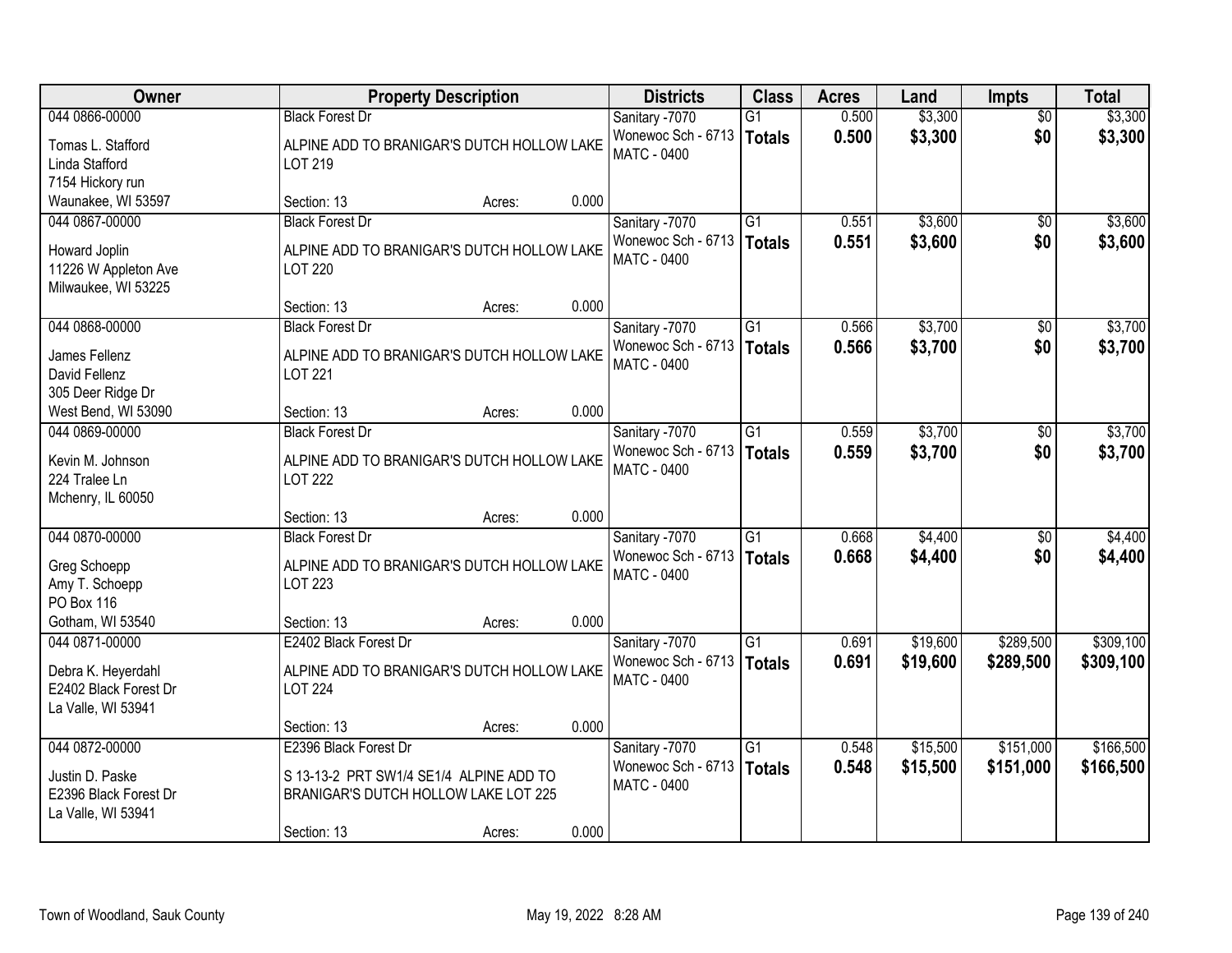| Owner                                                                                                  |                                                                                                                                 | <b>Property Description</b> |       | <b>Districts</b>                                                    | <b>Class</b>    | <b>Acres</b>   | Land                 | <b>Impts</b>           | <b>Total</b>         |
|--------------------------------------------------------------------------------------------------------|---------------------------------------------------------------------------------------------------------------------------------|-----------------------------|-------|---------------------------------------------------------------------|-----------------|----------------|----------------------|------------------------|----------------------|
| 044 0873-00000                                                                                         | E2392 Black Forest Dr                                                                                                           |                             |       | Sanitary -7070                                                      | $\overline{G1}$ | 0.510          | \$14,500             | \$219,000              | \$233,500            |
| Cheryl R. Vulstek<br>E2392 Black Forest Dr<br>La Valle, WI 53941-0000                                  | ALPINE ADD TO BRANIGAR'S DUTCH HOLLOW LAKE<br><b>LOT 226</b>                                                                    |                             |       | Wonewoc Sch - 6713<br><b>MATC - 0400</b>                            | <b>Totals</b>   | 0.510          | \$14,500             | \$219,000              | \$233,500            |
|                                                                                                        | Section: 13                                                                                                                     | Acres:                      | 0.000 |                                                                     |                 |                |                      |                        |                      |
| 044 0874-00000                                                                                         | <b>Black Forest Dr</b>                                                                                                          |                             |       | Sanitary -7070                                                      | $\overline{G1}$ | 0.624          | \$17,700             | \$0                    | \$17,700             |
| Palmer B. Schroeder<br>Emma L. Schroeder<br>E2371 Alpine Ln<br>La Valle, WI 53941                      | S 13-13-2 PRT SW1/4 SE1/4 ALPINE ADD TO<br>BRANIGAR'S DUTCH HOLLOW LAKE LOT 227<br>(S/SEPTIC EASE PER D-1180491)<br>Section: 13 | Acres:                      | 0.000 | Wonewoc Sch - 6713   Totals<br><b>MATC - 0400</b>                   |                 | 0.624          | \$17,700             | \$0                    | \$17,700             |
| 044 0875-00000                                                                                         | <b>Black Forest Dr</b>                                                                                                          |                             |       | Sanitary -7070                                                      | G <sub>1</sub>  | 0.496          | \$14,000             | \$0                    | \$14,000             |
| Michelle R. Page<br>S4501 County Hwy H<br>Hillsboro, WI 54634                                          | S 13-13-2 PRT SW1/4 SE1/4 = ALPINE ADD TO<br>BRANIGAR'S DUTCH HOLLOW LAKE LOT 228                                               |                             |       | Wonewoc Sch - 6713<br><b>MATC - 0400</b>                            | Totals          | 0.496          | \$14,000             | \$0                    | \$14,000             |
|                                                                                                        | Section: 13                                                                                                                     | Acres:                      | 0.000 |                                                                     |                 |                |                      |                        |                      |
| 044 0876-00000                                                                                         | E2372 Black Forest Dr                                                                                                           |                             |       | Sanitary -7070                                                      | $\overline{G1}$ | 0.489          | \$13,800             | \$67,500               | \$81,300             |
| Michelle R. Page<br>S4501 County Hwy H<br>Hillsboro, WI 54634                                          | S 13-13-2 PRT SW1/4 SE1/4 = ALPINE ADD TO<br>BRANIGAR'S DUTCH HOLLOW LAKE LOT 229                                               |                             |       | Wonewoc Sch - 6713<br><b>MATC - 0400</b>                            | <b>Totals</b>   | 0.489          | \$13,800             | \$67,500               | \$81,300             |
|                                                                                                        | Section: 13                                                                                                                     | Acres:                      | 0.000 |                                                                     |                 |                |                      |                        |                      |
| 044 0877-00000<br>Theresa M. Bouras et al<br>c/o S M. Bouras<br>839 S Grouse Ct                        | E2366 Black Forest Dr<br>ALPINE ADD TO BRANIGAR'S DUTCH HOLLOW LAKE<br>LOT 230                                                  |                             |       | Sanitary -7070<br>Wonewoc Sch - 6713   Totals<br><b>MATC - 0400</b> | $\overline{G1}$ | 0.526<br>0.526 | \$14,900<br>\$14,900 | \$5,000<br>\$5,000     | \$19,900<br>\$19,900 |
| Wis Dells, WI 53965                                                                                    | Section: 13                                                                                                                     | Acres:                      | 0.000 |                                                                     |                 |                |                      |                        |                      |
| 044 0878-00000<br>Dutch Hollow Retreats, LLC<br>c/o Dutch Hollow Retreats, LLC<br>1328 W Green Lake Dr | <b>Black Forest Dr</b><br>ALPINE ADD TO BRANIGAR'S DUTCH HOLLOW LAKE<br><b>LOT 231</b>                                          |                             |       | Sanitary -7070<br>Wonewoc Sch - 6713   Totals<br><b>MATC - 0400</b> | $\overline{G1}$ | 0.566<br>0.566 | \$16,000<br>\$16,000 | $\overline{60}$<br>\$0 | \$16,000<br>\$16,000 |
| West Bend, WI 53090                                                                                    | Section: 13                                                                                                                     | Acres:                      | 0.000 |                                                                     |                 |                |                      |                        |                      |
| 044 0879-00000                                                                                         | <b>Black Forest Dr</b>                                                                                                          |                             |       | Sanitary -7070                                                      | $\overline{G1}$ | 0.624          | \$17,700             | $\overline{50}$        | \$17,700             |
| John A. Thomas<br>Phyllis B. Thomas<br>3502 N Hamilton Ave                                             | ALPINE ADD TO BRANIGAR'S DUTCH HOLLOW LAKE<br>LOT 232                                                                           |                             |       | Wonewoc Sch - 6713<br><b>MATC - 0400</b>                            | Totals          | 0.624          | \$17,700             | \$0                    | \$17,700             |
| Chicago, IL 60618                                                                                      | Section: 13                                                                                                                     | Acres:                      | 0.000 |                                                                     |                 |                |                      |                        |                      |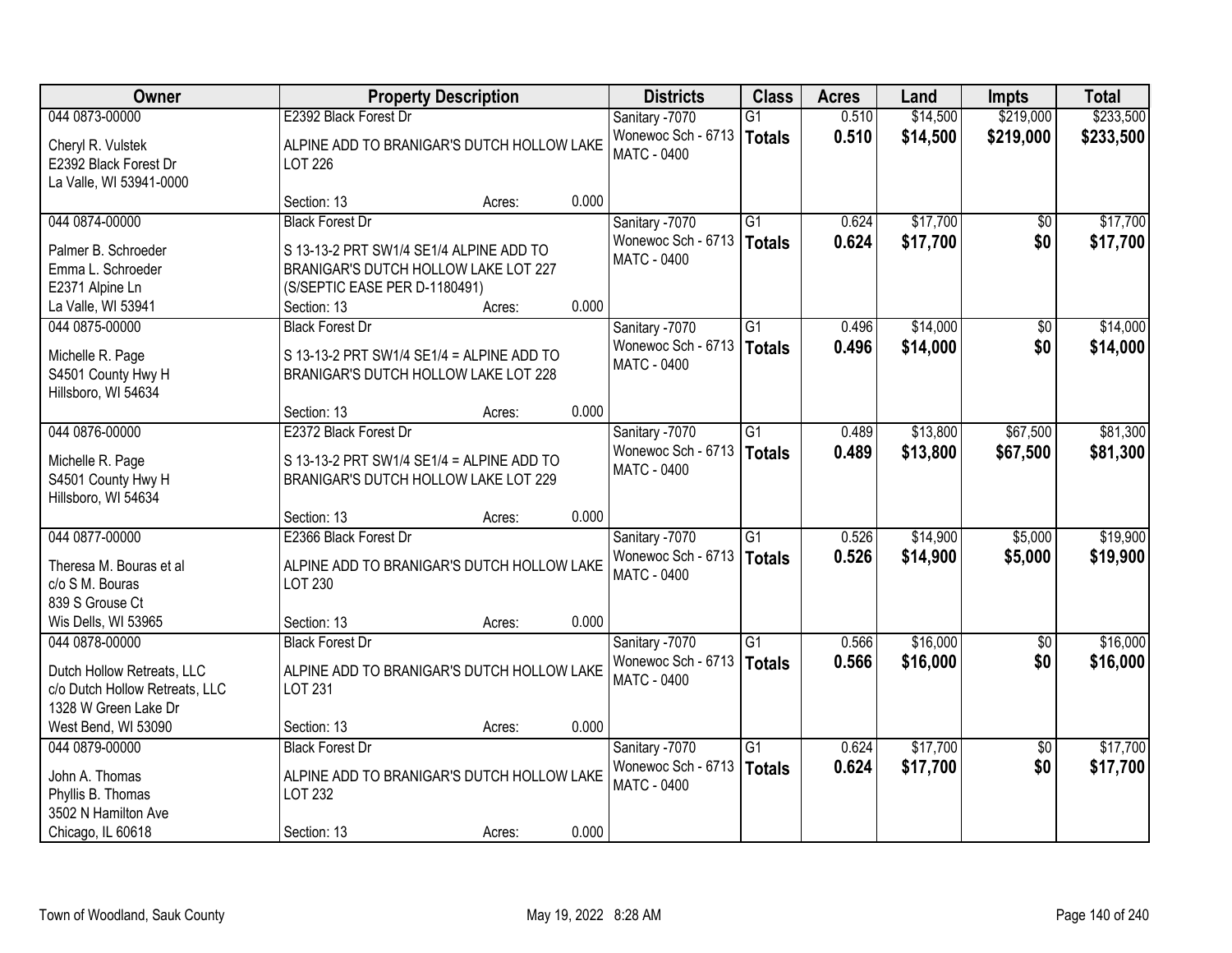| Owner                                     | <b>Property Description</b>                                          |       | <b>Districts</b>   | <b>Class</b>    | <b>Acres</b> | Land      | <b>Impts</b>    | <b>Total</b> |
|-------------------------------------------|----------------------------------------------------------------------|-------|--------------------|-----------------|--------------|-----------|-----------------|--------------|
| 044 0880-00000                            | E2358 Black Forest Dr                                                |       | Sanitary -7070     | $\overline{G1}$ | 0.579        | \$16,400  | \$221,000       | \$237,400    |
| Billy L. Hamburg                          | ALPINE ADD TO BRANIGAR'S DUTCH HOLLOW LAKE                           |       | Wonewoc Sch - 6713 | <b>Totals</b>   | 0.579        | \$16,400  | \$221,000       | \$237,400    |
| Stephanie M. Hamburg                      | LOT 233                                                              |       | <b>MATC - 0400</b> |                 |              |           |                 |              |
| E2358 Black Forest Dr                     |                                                                      |       |                    |                 |              |           |                 |              |
| La Valle, WI 53941                        | Section: 13<br>Acres:                                                | 0.000 |                    |                 |              |           |                 |              |
| 044 0881-00000                            | <b>Black Forest Dr</b>                                               |       | Sanitary -7070     | $\overline{G1}$ | 1.294        | \$300     | $\overline{50}$ | \$300        |
| Dutch Hollow L Prop/O/a                   | ALPINE ADD TO BRANIGAR'S DUTCH HOLLOW LAKE                           |       | Wonewoc Sch - 6713 | <b>Totals</b>   | 1.294        | \$300     | \$0             | \$300        |
| E2670 Clubhouse Dr                        | OUTLOT 12                                                            |       | <b>MATC - 0400</b> |                 |              |           |                 |              |
| La Valle, WI 53941                        |                                                                      |       |                    |                 |              |           |                 |              |
|                                           | Section: 24<br>Acres:                                                | 0.000 |                    |                 |              |           |                 |              |
| 044 0882-00000                            | E2355 Black Forest Dr                                                |       | Sanitary -7070     | G1              | 0.845        | \$103,700 | \$125,000       | \$228,700    |
| Lynn & Irene Walmer Joint Revocable       | S 13-13-2 PRT SW1/4 SE1/4 & S 24-13-2 PRT NW1/4                      |       | Wonewoc Sch - 6713 | <b>Totals</b>   | 0.845        | \$103,700 | \$125,000       | \$228,700    |
| Trust                                     | NE1/4 = ALPINE ADD TO BRANIGAR'S DUTCH                               |       | <b>MATC - 0400</b> |                 |              |           |                 |              |
| E2355 Black Forest Dr                     | <b>HOLLOW LAKE LOT 234</b>                                           |       |                    |                 |              |           |                 |              |
| La Valle, WI 53941                        | Section: 24<br>Acres:                                                | 0.000 |                    |                 |              |           |                 |              |
| 044 0883-00000                            | E2361 Black Forest Dr                                                |       | Sanitary -7070     | $\overline{G1}$ | 0.842        | \$116,200 | \$106,400       | \$222,600    |
| Kathleen M Ryan Revocable Trust           | ALPINE ADD TO BRANIGAR'S DUTCH HOLLOW LAKE                           |       | Wonewoc Sch - 6713 | Totals          | 0.842        | \$116,200 | \$106,400       | \$222,600    |
| 468 Ambleside Rd                          | <b>LOT 235</b>                                                       |       | <b>MATC - 0400</b> |                 |              |           |                 |              |
| Des Plaines, IL 60016                     |                                                                      |       |                    |                 |              |           |                 |              |
|                                           | Section: 13<br>Acres:                                                | 0.000 |                    |                 |              |           |                 |              |
| 044 0884-00000                            | E2365 Black Forest Dr                                                |       | Sanitary -7070     | $\overline{G1}$ | 0.900        | \$117,900 | \$214,500       | \$332,400    |
|                                           |                                                                      |       | Wonewoc Sch - 6713 | <b>Totals</b>   | 0.900        | \$117,900 | \$214,500       | \$332,400    |
| Michael Penna<br>Carol A. Penna           | ALPINE ADD TO BRANIGAR'S DUTCH HOLLOW LAKE<br>LOT 236                |       | <b>MATC - 0400</b> |                 |              |           |                 |              |
| 3823 Skyview Dr                           |                                                                      |       |                    |                 |              |           |                 |              |
| Janesville, WI 53546                      | Section: 13<br>Acres:                                                | 0.000 |                    |                 |              |           |                 |              |
| 044 0885-00000                            | E2369 Black Forest Dr                                                |       | Sanitary -7070     | G1              | 0.961        | \$117,900 | \$160,800       | \$278,700    |
|                                           |                                                                      |       | Wonewoc Sch - 6713 | <b>Totals</b>   | 0.961        | \$117,900 | \$160,800       | \$278,700    |
| Donald Gerred Revocable Trust             | S 13-13-2 PRT SW1/4 SE1/4 & S 24-13-2 PRT NW1/4                      |       | <b>MATC - 0400</b> |                 |              |           |                 |              |
| 3812 N Hickory Dr<br>Janesville, WI 53545 | NE1/4 = ALPINE ADD TO BRANIGAR'S DUTCH<br><b>HOLLOW LAKE LOT 237</b> |       |                    |                 |              |           |                 |              |
|                                           | Section: 24<br>Acres:                                                | 0.000 |                    |                 |              |           |                 |              |
| 044 0886-00000                            | E2371 Black Forest Dr                                                |       | Sanitary -7070     | $\overline{G1}$ | 0.944        | \$117,900 | \$124,500       | \$242,400    |
|                                           |                                                                      |       | Wonewoc Sch - 6713 | <b>Totals</b>   | 0.944        | \$117,900 | \$124,500       | \$242,400    |
| Dennis A. Vaughn                          | ALPINE ADD TO BRANIGAR'S DUTCH HOLLOW LAKE                           |       | <b>MATC - 0400</b> |                 |              |           |                 |              |
| Tina M. Vaughn                            | <b>LOT 238</b>                                                       |       |                    |                 |              |           |                 |              |
| 2328 Bryant Ave                           |                                                                      | 0.000 |                    |                 |              |           |                 |              |
| Evanston, IL 60201                        | Section: 13<br>Acres:                                                |       |                    |                 |              |           |                 |              |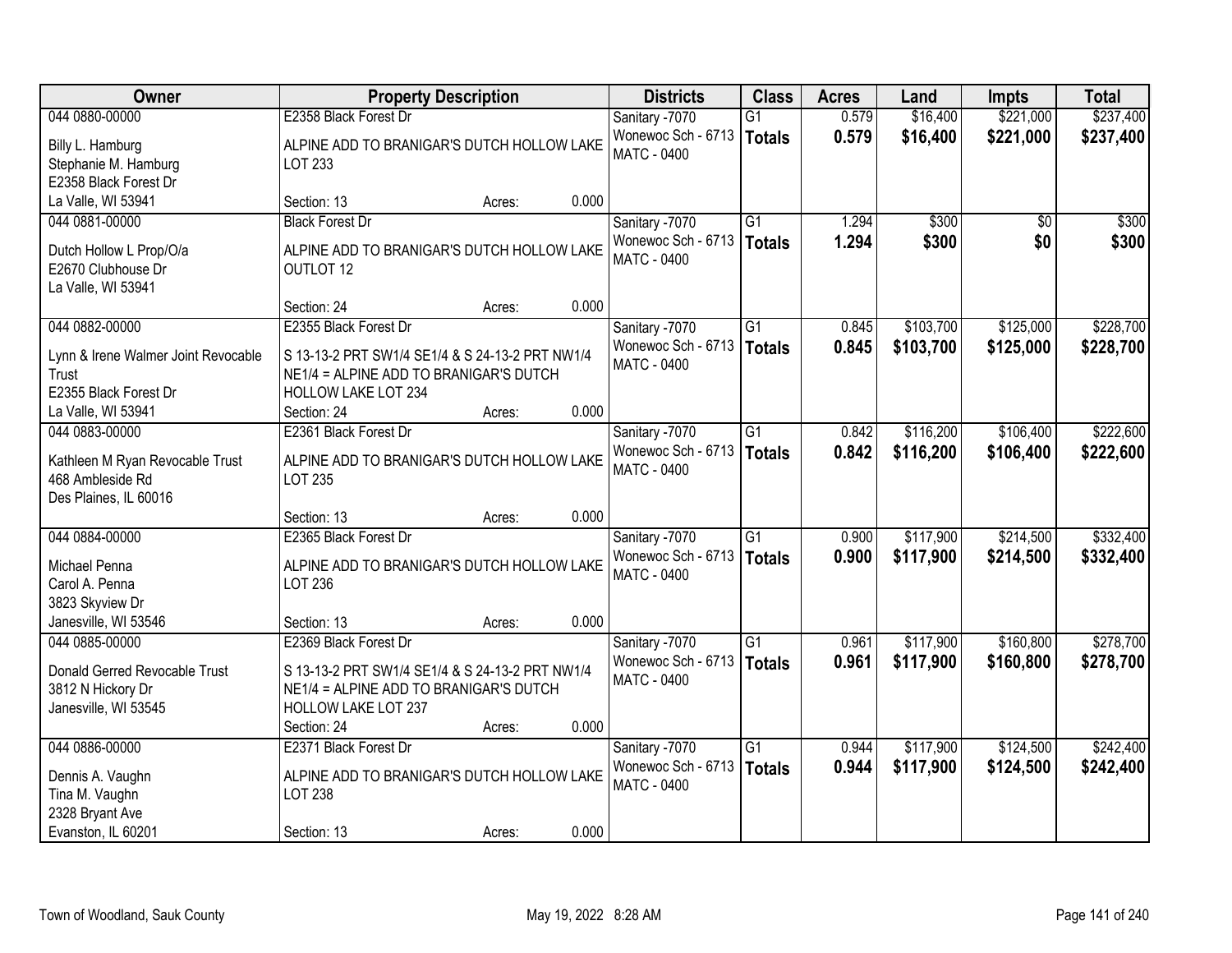| <b>Owner</b>                               |                                                                                 | <b>Property Description</b> |       | <b>Districts</b>            | <b>Class</b>    | <b>Acres</b> | Land      | <b>Impts</b>    | <b>Total</b> |
|--------------------------------------------|---------------------------------------------------------------------------------|-----------------------------|-------|-----------------------------|-----------------|--------------|-----------|-----------------|--------------|
| 044 0887-00000                             | E2375 Black Forest Dr                                                           |                             |       | Sanitary -7070              | $\overline{G1}$ | 0.756        | \$105,000 | \$321,900       | \$426,900    |
| <b>Matthew Gename</b>                      | S 13-13-2 PRT SW1/4 SE1/4 ALPINE ADD TO                                         |                             |       | Wonewoc Sch - 6713          | <b>Totals</b>   | 0.756        | \$105,000 | \$321,900       | \$426,900    |
| <b>Tiffany Gename</b>                      | BRANIGAR'S DUTCH HOLLOW LAKE LOT 239                                            |                             |       | <b>MATC - 0400</b>          |                 |              |           |                 |              |
| 1707 38th Ct                               |                                                                                 |                             |       |                             |                 |              |           |                 |              |
| Kenosha, WI 53144                          | Section: 13                                                                     | Acres:                      | 0.000 |                             |                 |              |           |                 |              |
| 044 0888-00000                             | <b>Black Forest Dr</b>                                                          |                             |       | Sanitary -7070              | $\overline{G1}$ | 0.685        | \$200     | $\overline{50}$ | \$200        |
| Dutch Hollow L Prop/O/a                    | ALPINE ADD TO BRANIGAR'S DUTCH HOLLOW LAKE                                      |                             |       | Wonewoc Sch - 6713   Totals |                 | 0.685        | \$200     | \$0             | \$200        |
| E2670 Clubhouse Dr                         | OUTLOT 11                                                                       |                             |       | <b>MATC - 0400</b>          |                 |              |           |                 |              |
| La Valle, WI 53941                         |                                                                                 |                             |       |                             |                 |              |           |                 |              |
|                                            | Section: 13                                                                     | Acres:                      | 0.000 |                             |                 |              |           |                 |              |
| 044 0889-00000                             | E2387 Black Forest Dr                                                           |                             |       | Sanitary -7070              | G1              | 0.702        | \$109,600 | \$5,000         | \$114,600    |
| Ronald R. Klaas                            | ALPINE ADD TO BRANIGAR'S DUTCH HOLLOW LAKE                                      |                             |       | Wonewoc Sch - 6713          | <b>Totals</b>   | 0.702        | \$109,600 | \$5,000         | \$114,600    |
| 1286 Judd Rd                               | <b>LOT 240</b>                                                                  |                             |       | <b>MATC - 0400</b>          |                 |              |           |                 |              |
| Oregon, WI 53575                           |                                                                                 |                             |       |                             |                 |              |           |                 |              |
|                                            | Section: 13                                                                     | Acres:                      | 0.000 |                             |                 |              |           |                 |              |
| 044 0890-00000                             | E2395 Black Forest Dr                                                           |                             |       | Sanitary -7070              | $\overline{G1}$ | 0.810        | \$109,600 | \$490,500       | \$600,100    |
| Rory B. Saldana                            | ALPINE ADD TO BRANIGAR'S DUTCH HOLLOW LAKE                                      |                             |       | Wonewoc Sch - 6713          | <b>Totals</b>   | 0.810        | \$109,600 | \$490,500       | \$600,100    |
| Anita C. Saldana                           | <b>LOT 241</b>                                                                  |                             |       | MATC - 0400                 |                 |              |           |                 |              |
| 711 Kruk St                                |                                                                                 |                             |       |                             |                 |              |           |                 |              |
| Lemont, IL 60439                           | Section: 13                                                                     | Acres:                      | 0.000 |                             |                 |              |           |                 |              |
| 044 0891-00000                             | E2399 Black Forest Dr                                                           |                             |       | Sanitary -7070              | $\overline{G1}$ | 0.773        | \$109,600 | \$582,500       | \$692,100    |
|                                            |                                                                                 |                             |       | Wonewoc Sch - 6713          | <b>Totals</b>   | 0.773        | \$109,600 | \$582,500       | \$692,100    |
| Thomas L. Frank<br>Charlotte R. Frank      | ALPINE ADD TO BRANIGAR'S DUTCH HOLLOW LAKE<br><b>LOT 242</b>                    |                             |       | <b>MATC - 0400</b>          |                 |              |           |                 |              |
| 19029 Us Hwy 19 N #3-13                    |                                                                                 |                             |       |                             |                 |              |           |                 |              |
| Clearwater, FL 33764                       | Section: 13                                                                     | Acres:                      | 0.000 |                             |                 |              |           |                 |              |
| 044 0892-00000                             | E2401 Black Forest Dr                                                           |                             |       | Sanitary -7070              | $\overline{G1}$ | 0.904        | \$115,400 | \$277,100       | \$392,500    |
|                                            |                                                                                 |                             |       | Wonewoc Sch - 6713          | <b>Totals</b>   | 0.904        | \$115,400 | \$277,100       | \$392,500    |
| William E. Peterson<br>Mary E. Peterson    | ALPINE ADD TO BRANIGAR'S DUTCH HOLLOW LAKE<br>LOT 243                           |                             |       | <b>MATC - 0400</b>          |                 |              |           |                 |              |
| E2401 Black Forest Dr                      |                                                                                 |                             |       |                             |                 |              |           |                 |              |
| La Valle, WI 53941                         | Section: 13                                                                     | Acres:                      | 0.000 |                             |                 |              |           |                 |              |
| 044 0893-00000                             | E2403 Black Forest Dr                                                           |                             |       | Sanitary -7070              | $\overline{G1}$ | 1.069        | \$143,900 | \$292,800       | \$436,700    |
|                                            |                                                                                 |                             |       | Wonewoc Sch - 6713          | <b>Totals</b>   | 1.069        | \$143,900 | \$292,800       | \$436,700    |
| Kristin Newell et al<br>c/o Michael Newell | S 13-13-2 PRT SE1/4 SE1/4 ALPINE ADD TO<br>BRANIGAR'S DUTCH HOLLOW LAKE LOT 244 |                             |       | <b>MATC - 0400</b>          |                 |              |           |                 |              |
| 5s546 Eugenia Dr                           |                                                                                 |                             |       |                             |                 |              |           |                 |              |
| Naperville, IL 60540                       | Section: 13                                                                     | Acres:                      | 0.000 |                             |                 |              |           |                 |              |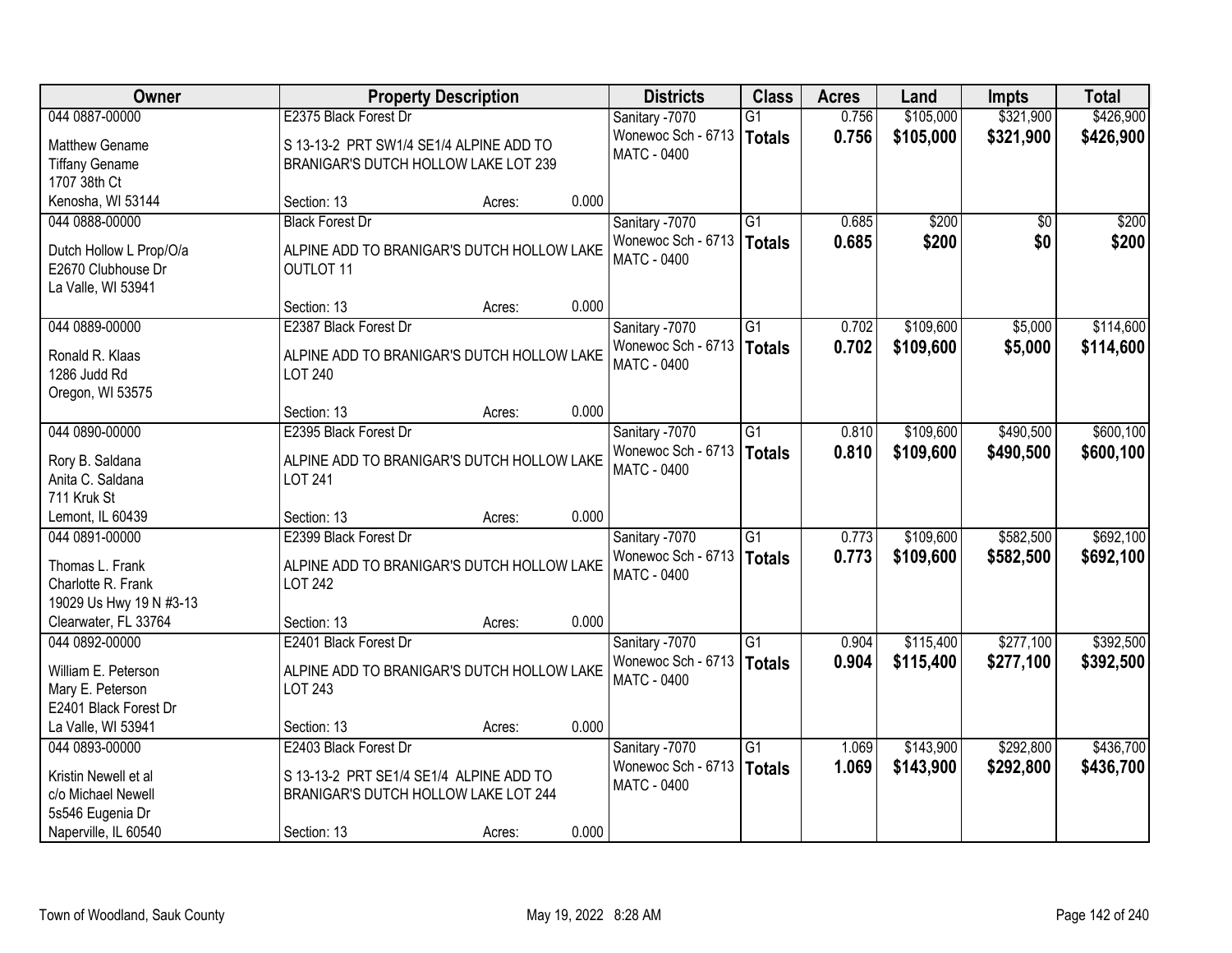| Owner                                                                          | <b>Property Description</b>                                                                       | <b>Districts</b>                                           | <b>Class</b>                     | <b>Acres</b>   | Land                   | <b>Impts</b>           | <b>Total</b>           |
|--------------------------------------------------------------------------------|---------------------------------------------------------------------------------------------------|------------------------------------------------------------|----------------------------------|----------------|------------------------|------------------------|------------------------|
| 044 0894-00000                                                                 | E2407 Black Forest Dr                                                                             | Sanitary -7070                                             | $\overline{G1}$                  | 1.020          | \$150,700              | \$386,500              | \$537,200              |
| Steven D. Graybill<br>Maureen P. Graybill<br>E2407 Black Forest Dr             | ALPINE ADD TO BRANIGAR'S DUTCH HOLLOW LAKE<br><b>LOT 245</b>                                      | Wonewoc Sch - 6713<br><b>MATC - 0400</b>                   | <b>Totals</b>                    | 1.020          | \$150,700              | \$386,500              | \$537,200              |
| La Valle, WI 53941                                                             | 0.000<br>Section: 13<br>Acres:                                                                    |                                                            |                                  |                |                        |                        |                        |
| 044 0895-00000                                                                 | <b>Black Forest Dr</b>                                                                            | Sanitary -7070                                             | $\overline{G1}$                  | 2.308          | \$600                  | \$0                    | \$600                  |
| Dutch Hollow L Prop/O/a<br>E2670 Clubhouse Dr<br>La Valle, WI 53941            | ALPINE ADD TO BRANIGAR'S DUTCH HOLLOW LAKE<br>OUTLOT 10                                           | Wonewoc Sch - 6713<br><b>MATC - 0400</b>                   | <b>Totals</b>                    | 2.308          | \$600                  | \$0                    | \$600                  |
|                                                                                | 0.000<br>Section: 13<br>Acres:                                                                    |                                                            |                                  |                |                        |                        |                        |
| 044 0896-00000                                                                 | E2427 Black Forest Dr                                                                             | Sanitary -7070                                             | G1                               | 0.634          | \$136,800              | \$103,400              | \$240,200              |
| Schapen Family Trust<br>1058 Masters Pkwy<br>Aurora, IL 60506                  | S 13-13-2 PRT N1/2 SE1/4 ALPINE ADD TO<br>BRANIGAR'S DUTCH HOLLOW LAKE LOT 246                    | Wonewoc Sch - 6713<br><b>MATC - 0400</b>                   | <b>Totals</b>                    | 0.634          | \$136,800              | \$103,400              | \$240,200              |
|                                                                                | 0.000<br>Section: 13<br>Acres:                                                                    |                                                            |                                  |                |                        |                        |                        |
| 044 0897-00000                                                                 | E2431 Black Forest Dr                                                                             | Sanitary -7070                                             | G1                               | 0.678          | \$136,800              | \$170,000              | \$306,800              |
| James W. Kowalczyk<br>Linda M. Kowalczyk<br>342 Sparrow Ln                     | ALPINE ADD TO BRANIGAR'S DUTCH HOLLOW LAKE<br><b>LOT 247</b>                                      | Wonewoc Sch - 6713<br><b>MATC - 0400</b>                   | <b>Totals</b>                    | 0.678          | \$136,800              | \$170,000              | \$306,800              |
| Bartlett, IL 60103                                                             | 0.000<br>Section: 13<br>Acres:                                                                    |                                                            |                                  |                |                        |                        |                        |
| 044 0898-00000<br>Kazimierz Obrochta<br>Genevieve Obrochta<br>10008 S 87th Ave | <b>Black Forest Dr</b><br>ALPINE ADD TO BRANIGAR'S DUTCH HOLLOW LAKE<br>LOT 248 (BLACK FOREST DR) | Sanitary -7070<br>Wonewoc Sch - 6713<br><b>MATC - 0400</b> | $\overline{G1}$<br><b>Totals</b> | 0.736<br>0.736 | \$136,800<br>\$136,800 | $\overline{50}$<br>\$0 | \$136,800<br>\$136,800 |
| Palos Hills, IL 60465                                                          | 0.000<br>Section: 13<br>Acres:                                                                    |                                                            |                                  |                |                        |                        |                        |
| 044 0899-00000                                                                 | E2439 Black Forest Dr                                                                             | Sanitary -7070                                             | G1                               | 0.862          | \$138,700              | \$524,500              | \$663,200              |
| Thomas W. Reeder<br>Linda H. Reeder<br>E2439 Black Forest Dr                   | ALPINE ADD TO BRANIGAR'S DUTCH HOLLOW LAKE<br>LOT 249                                             | Wonewoc Sch - 6713<br><b>MATC - 0400</b>                   | <b>Totals</b>                    | 0.862          | \$138,700              | \$524,500              | \$663,200              |
| La Valle, WI 53941                                                             | 0.000<br>Section: 13<br>Acres:                                                                    |                                                            |                                  |                |                        |                        |                        |
| 044 0900-00000                                                                 | E2443 Black Forest Dr                                                                             | Sanitary -7070                                             | $\overline{G1}$                  | 0.977          | \$141,500              | \$326,000              | \$467,500              |
| Jon P. Stowe<br>Julie L. Stowe<br>E2443 Black Forest Dr                        | ALPINE ADD TO BRANIGAR'S DUTCH HOLLOW LAKE<br>LOT 250                                             | Wonewoc Sch - 6713<br>MATC - 0400                          | <b>Totals</b>                    | 0.977          | \$141,500              | \$326,000              | \$467,500              |
| La Valle, WI 53941                                                             | 0.000<br>Section: 13<br>Acres:                                                                    |                                                            |                                  |                |                        |                        |                        |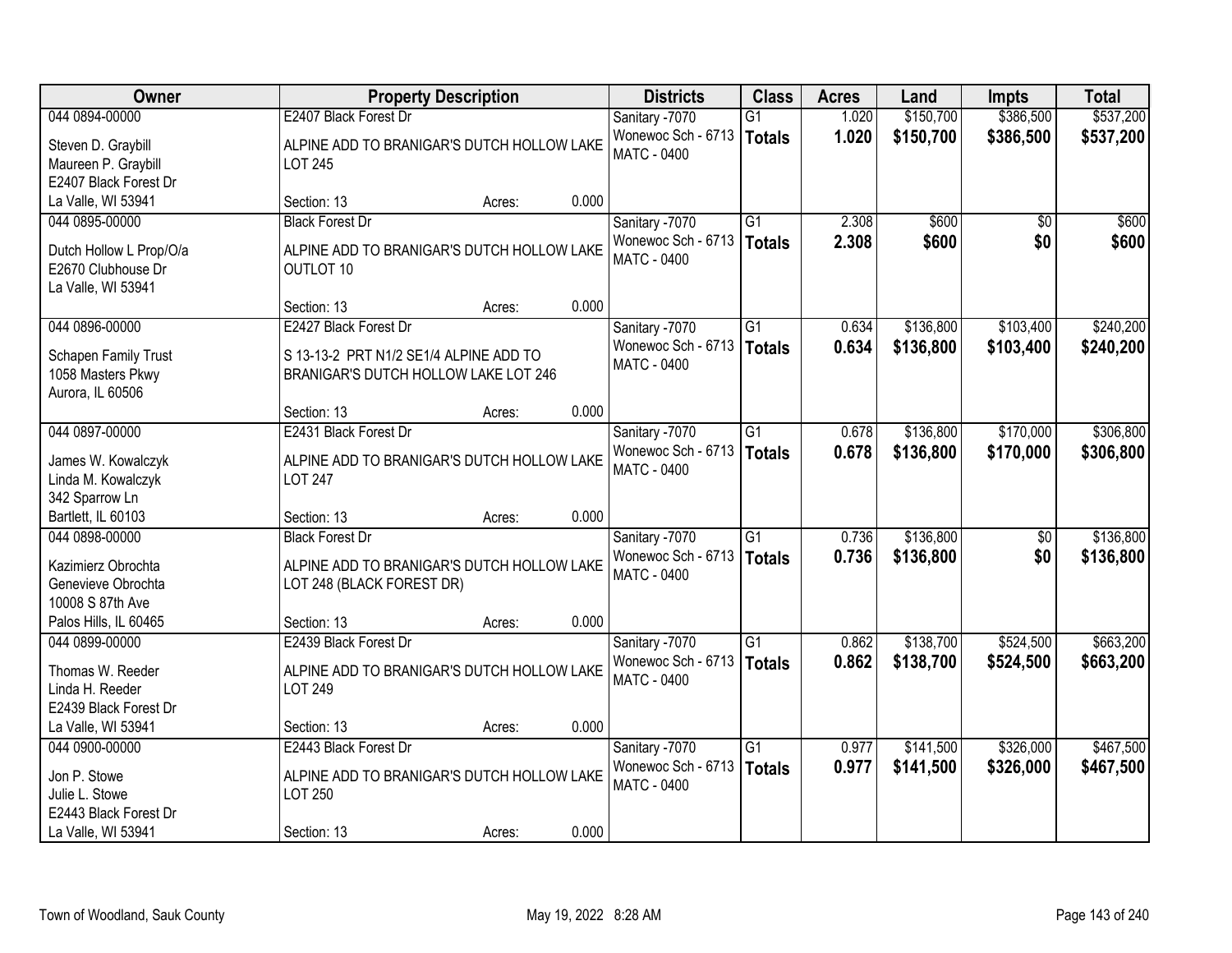| Owner                                                                         |                                                                                      | <b>Property Description</b> |       | <b>Districts</b>                         | <b>Class</b>    | <b>Acres</b> | Land      | <b>Impts</b>    | <b>Total</b> |
|-------------------------------------------------------------------------------|--------------------------------------------------------------------------------------|-----------------------------|-------|------------------------------------------|-----------------|--------------|-----------|-----------------|--------------|
| 044 0901-00000                                                                | <b>Black Forest Dr</b>                                                               |                             |       | Sanitary -7070                           | $\overline{G1}$ | 0.950        | \$117,400 | $\overline{50}$ | \$117,400    |
| Matthew Ian Burns Trust et al<br>528 E Larkspur Ln<br>Onalaska, WI 54650      | ALPINE ADD TO BRANIGAR'S DUTCH HOLLOW LAKE<br>LOT 251                                |                             |       | Wonewoc Sch - 6713<br><b>MATC - 0400</b> | <b>Totals</b>   | 0.950        | \$117,400 | \$0             | \$117,400    |
|                                                                               | Section: 13                                                                          | Acres:                      | 0.000 |                                          |                 |              |           |                 |              |
| 044 0902-00000                                                                | <b>Black Forest Dr</b>                                                               |                             |       | Sanitary -7070                           | $\overline{G1}$ | 0.933        | \$137,800 | \$0             | \$137,800    |
| Gary D & Mary K Klink Living Trust<br>6585 County Rd Dw<br>Allenton, WI 53002 | ALPINE ADD TO BRANIGAR'S DUTCH HOLLOW LAKE<br>LOT 252                                |                             |       | Wonewoc Sch - 6713<br><b>MATC - 0400</b> | <b>Totals</b>   | 0.933        | \$137,800 | \$0             | \$137,800    |
|                                                                               | Section: 13                                                                          | Acres:                      | 0.000 |                                          |                 |              |           |                 |              |
| 044 0903-00000                                                                | <b>Black Forest Dr</b>                                                               |                             |       | Sanitary -7070                           | G1              | 1.061        | \$143,500 | \$0             | \$143,500    |
| Terrance J. Mc Ghee<br>100 W Madison St<br>Elmhurst, IL 60126                 | ALPINE ADD TO BRANIGAR'S DUTCH HOLLOW LAKE<br>LOT 253                                |                             |       | Wonewoc Sch - 6713<br><b>MATC - 0400</b> | <b>Totals</b>   | 1.061        | \$143,500 | \$0             | \$143,500    |
|                                                                               | Section: 13                                                                          | Acres:                      | 0.000 |                                          |                 |              |           |                 |              |
| 044 0904-00000                                                                | E2459 Black Forest Dr                                                                |                             |       | Sanitary -7070                           | $\overline{G1}$ | 0.105        | \$124,900 | \$141,900       | \$266,800    |
| Daniel L. Nehlsen<br>Linda M. Nehlsen<br>E2459 Black Forest Dr                | ALPINE ADD TO BRANIGAR'S DUTCH HOLLOW LAKE<br><b>LOT 254</b>                         |                             |       | Wonewoc Sch - 6713<br>MATC - 0400        | <b>Totals</b>   | 0.105        | \$124,900 | \$141,900       | \$266,800    |
| La Valle, WI 53941                                                            | Section: 13                                                                          | Acres:                      | 0.000 |                                          |                 |              |           |                 |              |
| 044 0906-00000                                                                | S1180 Vista Ct                                                                       |                             |       | Sanitary -7070                           | $\overline{G1}$ | 1.150        | \$32,500  | \$322,300       | \$354,800    |
| Thomas R. Fell<br>Kristine L. Fell<br>S1180 Vista Ct                          | S 13-13-2 PRT NW1/4 SE1/4 = CSM 6549 LOT 1 1.15A<br>(FMLY ALPINE ADD LOTS 255 & 256) |                             |       | Wonewoc Sch - 6713<br><b>MATC - 0400</b> | <b>Totals</b>   | 1.150        | \$32,500  | \$322,300       | \$354,800    |
| La Valle, WI 53941                                                            | Section: 13                                                                          | Acres:                      | 1.150 |                                          |                 |              |           |                 |              |
| 044 0907-00000                                                                | Vista Ct                                                                             |                             |       | Sanitary -7070                           | $\overline{G1}$ | 0.642        | \$18,200  | $\overline{50}$ | \$18,200     |
| Daniel & Susan Marello Trust<br>405 W Front St 309<br>Wheaton, IL 60187       | S 13-13-2 PRT NW1/4 SE1/4 ALPINE ADD TO<br>BRANIGAR'S DUTCH HOLLOW LAKE LOT 257      |                             |       | Wonewoc Sch - 6713<br><b>MATC - 0400</b> | <b>Totals</b>   | 0.642        | \$18,200  | \$0             | \$18,200     |
|                                                                               | Section: 13                                                                          | Acres:                      | 0.000 |                                          |                 |              |           |                 |              |
| 044 0908-00000                                                                | S1179 Vista Ct                                                                       |                             |       | Sanitary -7070                           | $\overline{G1}$ | 0.681        | \$19,300  | \$341,500       | \$360,800    |
| Daniel & Susan Marello Trust<br>405 W Front St 309<br>Wheaton, IL 60187       | ALPINE ADD TO BRANIGAR'S DUTCH HOLLOW LAKE<br>LOT 258                                |                             |       | Wonewoc Sch - 6713<br><b>MATC - 0400</b> | <b>Totals</b>   | 0.681        | \$19,300  | \$341,500       | \$360,800    |
|                                                                               | Section: 13                                                                          | Acres:                      | 0.000 |                                          |                 |              |           |                 |              |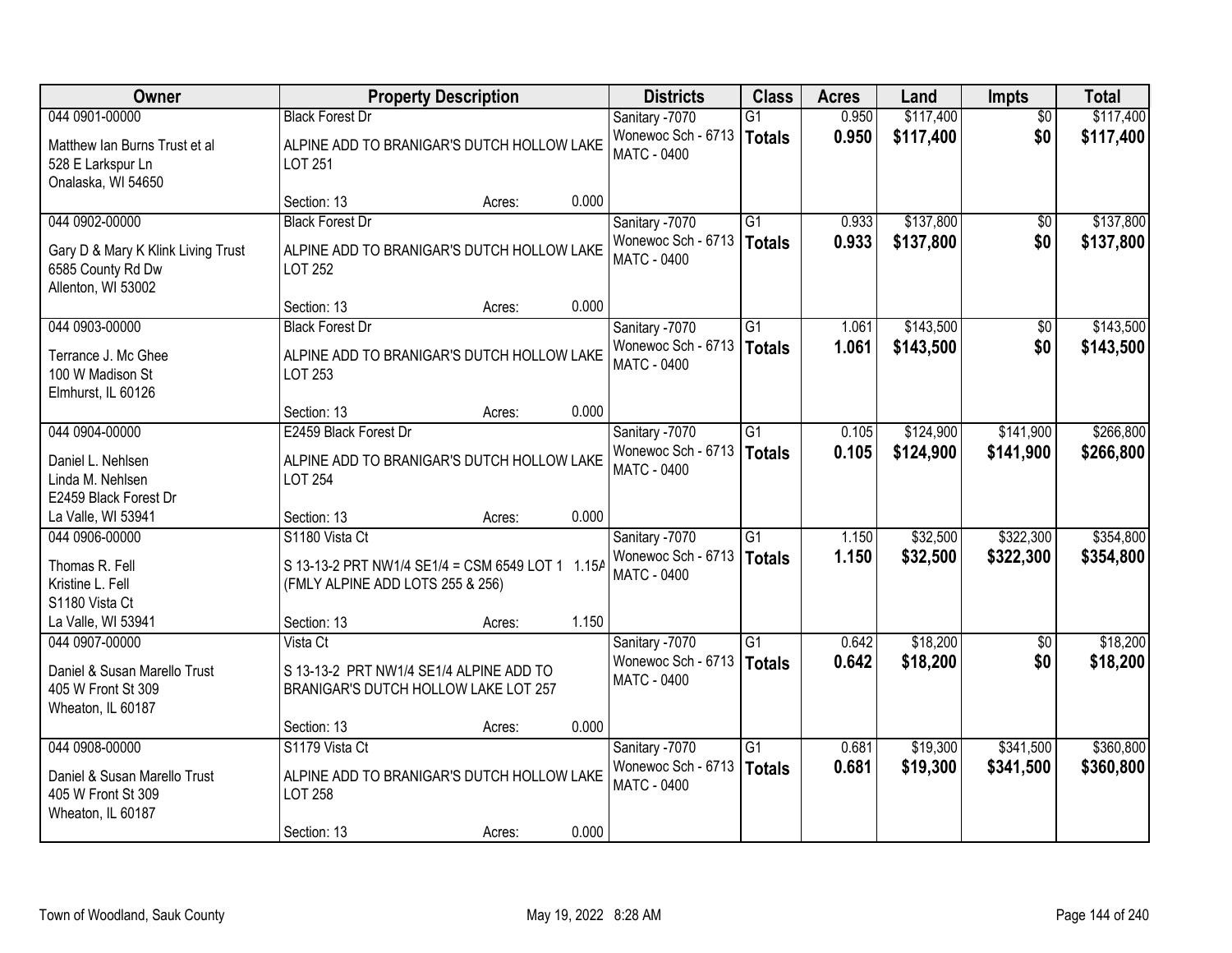| <b>Owner</b>                       | <b>Property Description</b>                      |                 | <b>Districts</b>                         | <b>Class</b>    | <b>Acres</b> | Land     | <b>Impts</b>    | <b>Total</b> |
|------------------------------------|--------------------------------------------------|-----------------|------------------------------------------|-----------------|--------------|----------|-----------------|--------------|
| 044 0909-00000                     | S1183 Vista Ct                                   |                 | Sanitary -7070                           | $\overline{G1}$ | 0.521        | \$11,100 | \$191,800       | \$202,900    |
| James E & Lou Ann Byrnes Revocable | S 13-13-2 PRT NE1/4 SW1/4 & NW1/4 SE1/4 = ALPINE |                 | Wonewoc Sch - 6713<br><b>MATC - 0400</b> | <b>Totals</b>   | 0.521        | \$11,100 | \$191,800       | \$202,900    |
| <b>Living Trust</b>                | ADD TO BRANIGAR'S DUTCH HOLLOW LAKE LOT 259      |                 |                                          |                 |              |          |                 |              |
| S1183 Vista Ct                     |                                                  |                 |                                          |                 |              |          |                 |              |
| La Valle, WI 53941                 | Section: 13                                      | 0.000<br>Acres: |                                          |                 |              |          |                 |              |
| 044 0910-00000                     | Vista Ct                                         |                 | Sanitary -7070                           | $\overline{G1}$ | 0.547        | \$3,600  | $\overline{50}$ | \$3,600      |
| James R. Nimmer                    | ALPINE ADD TO BRANIGAR'S DUTCH HOLLOW LAKE       |                 | Wonewoc Sch - 6713                       | <b>Totals</b>   | 0.547        | \$3,600  | \$0             | \$3,600      |
| Sandra L. Nimmer                   | LOT 260                                          |                 | <b>MATC - 0400</b>                       |                 |              |          |                 |              |
| W189 S7658 Circle Dr               |                                                  |                 |                                          |                 |              |          |                 |              |
| Muskego, WI 53150                  | Section: 13                                      | 0.000<br>Acres: |                                          |                 |              |          |                 |              |
| 044 0911-00000                     | Echo Ct                                          |                 | Sanitary -7070                           | G1              | 0.520        | \$3,400  | \$0             | \$3,400      |
| Ronald L. Kausch                   | ALPINE ADD TO BRANIGAR'S DUTCH HOLLOW LAKE       |                 | Wonewoc Sch - 6713                       | <b>Totals</b>   | 0.520        | \$3,400  | \$0             | \$3,400      |
| Mary J. Kausch                     | LOT 261                                          |                 | <b>MATC - 0400</b>                       |                 |              |          |                 |              |
| 6441 Antietam Ln                   |                                                  |                 |                                          |                 |              |          |                 |              |
| Madison, WI 53705                  | Section: 13                                      | 0.000<br>Acres: |                                          |                 |              |          |                 |              |
| 044 0912-00000                     | Echo Ct                                          |                 | Sanitary -7070                           | $\overline{G1}$ | 0.607        | \$4,000  | \$0             | \$4,000      |
|                                    |                                                  |                 | Wonewoc Sch - 6713                       | <b>Totals</b>   | 0.607        | \$4,000  | \$0             | \$4,000      |
| Ronald L. Kausch                   | ALPINE ADD TO BRANIGAR'S DUTCH HOLLOW LAKE       |                 | MATC - 0400                              |                 |              |          |                 |              |
| Mary J. Kausch                     | LOT 262                                          |                 |                                          |                 |              |          |                 |              |
| 6441 Antietam Ln                   |                                                  |                 |                                          |                 |              |          |                 |              |
| Madison, WI 53705                  | Section: 13                                      | 0.000<br>Acres: |                                          |                 |              |          |                 |              |
| 044 0913-00000                     | Echo Ct                                          |                 | Sanitary -7070                           | $\overline{G1}$ | 0.721        | \$20,400 | \$0             | \$20,400     |
| Armagan Vandan, LLC                | ALPINE ADD TO BRANIGAR'S DUTCH HOLLOW LAKE       |                 | Wonewoc Sch - 6713                       | <b>Totals</b>   | 0.721        | \$20,400 | \$0             | \$20,400     |
| 606 Private Rd 1712                | LOT 263                                          |                 | MATC - 0400                              |                 |              |          |                 |              |
| Mico, TX 78056                     |                                                  |                 |                                          |                 |              |          |                 |              |
|                                    | Section: 13                                      | 0.000<br>Acres: |                                          |                 |              |          |                 |              |
| 044 0914-00000                     | Echo Ct                                          |                 | Sanitary -7070                           | $\overline{G1}$ | 0.720        | \$20,400 | $\overline{50}$ | \$20,400     |
| Armagan Vandan, LLC                | S 13-13-2 PRT NE1/4 SW1/4 = ALPINE ADD TO        |                 | Wonewoc Sch - 6713                       | <b>Totals</b>   | 0.720        | \$20,400 | \$0             | \$20,400     |
| 606 Private Rd 1712                | BRANIGAR'S DUTCH HOLLOW LAKE LOT 264             |                 | <b>MATC - 0400</b>                       |                 |              |          |                 |              |
| Mico, TX 78056                     |                                                  |                 |                                          |                 |              |          |                 |              |
|                                    | Section: 13                                      | 0.000<br>Acres: |                                          |                 |              |          |                 |              |
| 044 0915-00000                     | Echo Ct                                          |                 | Sanitary -7070                           | $\overline{G1}$ | 0.662        | \$18,700 | $\overline{50}$ | \$18,700     |
|                                    |                                                  |                 | Wonewoc Sch - 6713                       |                 | 0.662        | \$18,700 | \$0             | \$18,700     |
| June E. Johnson                    | S 13-13-2 PRT NE1/4 SW1/4 ALPINE ADD TO          |                 | <b>MATC - 0400</b>                       | <b>Totals</b>   |              |          |                 |              |
| 649 Powell Dr NE                   | BRANIGAR'S DUTCH HOLLOW LAKE LOT 265             |                 |                                          |                 |              |          |                 |              |
| Ft Walton Beach, FL 32547          |                                                  |                 |                                          |                 |              |          |                 |              |
|                                    | Section: 13                                      | 0.000<br>Acres: |                                          |                 |              |          |                 |              |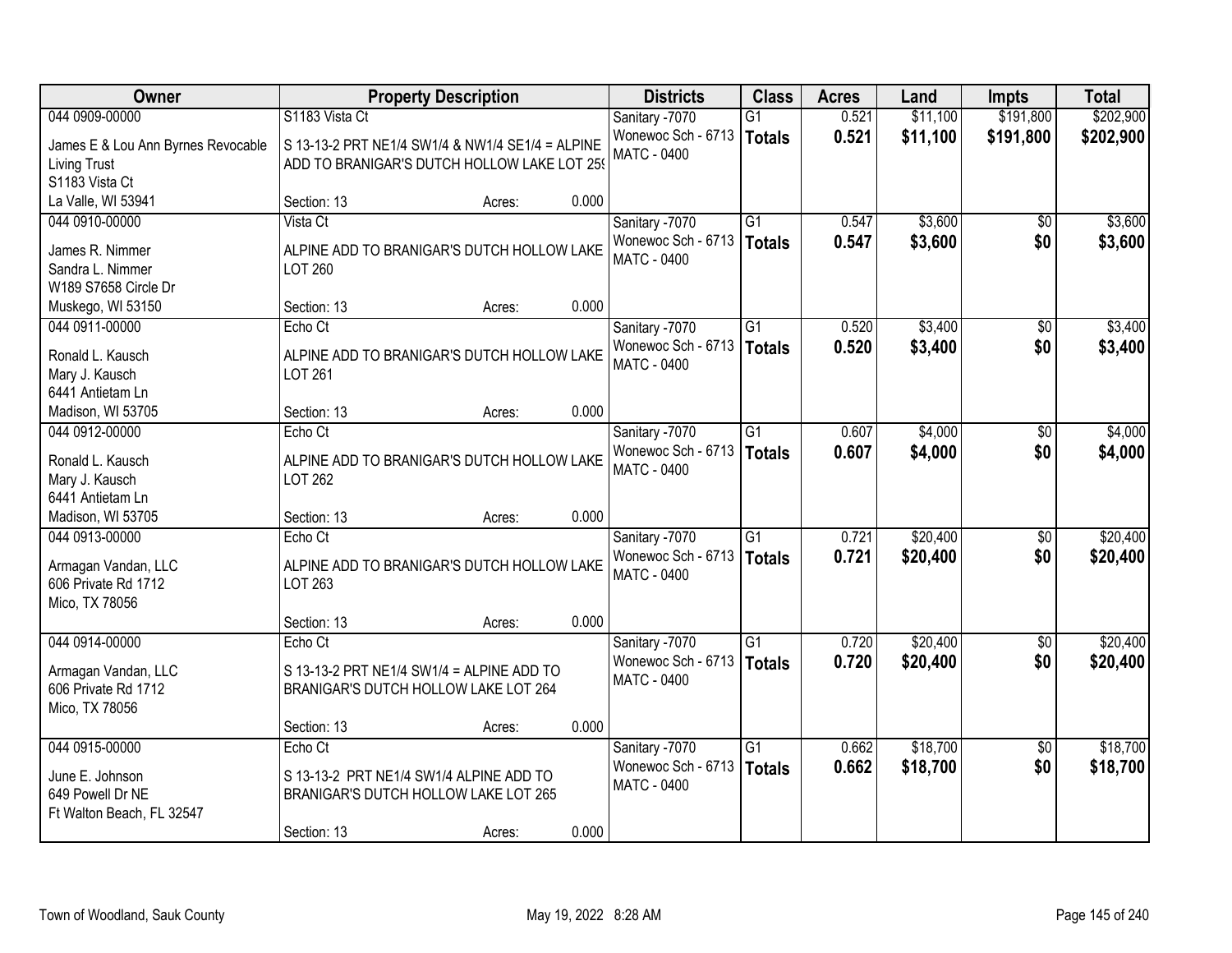| Owner                                | <b>Property Description</b>                  |        |       | <b>Districts</b>   | <b>Class</b>    | <b>Acres</b> | Land    | <b>Impts</b>    | <b>Total</b> |
|--------------------------------------|----------------------------------------------|--------|-------|--------------------|-----------------|--------------|---------|-----------------|--------------|
| 044 0916-00000                       | Echo Ct                                      |        |       | Sanitary -7070     | G1              | 0.553        | \$3,600 | $\overline{50}$ | \$3,600      |
| Daryl Mirza                          | ALPINE ADD TO BRANIGAR'S DUTCH HOLLOW LAKE   |        |       | Wonewoc Sch - 6713 | Totals          | 0.553        | \$3,600 | \$0             | \$3,600      |
| 135 School St                        | LOT 266                                      |        |       | MATC - 0400        |                 |              |         |                 |              |
| Libertyville, IL 60048               |                                              |        |       |                    |                 |              |         |                 |              |
|                                      | Section: 13                                  | Acres: | 0.000 |                    |                 |              |         |                 |              |
| 044 0917-00000                       | S1185 Echo Ct                                |        |       | Sanitary -7070     | $\overline{G1}$ | 0.500        | \$3,300 | \$176,000       | \$179,300    |
| Daniel L & Barbara L Lewis Revocable | ALPINE ADD TO BRANIGAR'S DUTCH HOLLOW LAKE   |        |       | Wonewoc Sch - 6713 | Totals          | 0.500        | \$3,300 | \$176,000       | \$179,300    |
| Trust                                | <b>LOT 267</b>                               |        |       | <b>MATC - 0400</b> |                 |              |         |                 |              |
| S1185 Echo Ct                        |                                              |        |       |                    |                 |              |         |                 |              |
| La Valle, WI 53941                   | Section: 13                                  | Acres: | 0.000 |                    |                 |              |         |                 |              |
| 044 0918-00000                       | <b>Black Forest Dr</b>                       |        |       | Sanitary -7070     | $\overline{G1}$ | 5.336        | \$1,300 | $\sqrt{6}$      | \$1,300      |
| Dutch Hollow L Prop/O/a              | ALPINE ADD TO BRANIGAR'S DUTCH HOLLOW LAKE   |        |       | Wonewoc Sch - 6713 | <b>Totals</b>   | 5.336        | \$1,300 | \$0             | \$1,300      |
| E2670 Clubhouse Dr                   | OUTLOT <sub>9</sub>                          |        |       | MATC - 0400        |                 |              |         |                 |              |
| La Valle, WI 53941                   |                                              |        |       |                    |                 |              |         |                 |              |
|                                      | Section: 13                                  | Acres: | 0.000 |                    |                 |              |         |                 |              |
| 044 0919-00000                       | <b>Black Forest Dr</b>                       |        |       | Sanitary -7070     | G1              | 12.844       | \$3,200 | $\sqrt[6]{}$    | \$3,200      |
| Dutch Hollow L Prop/O/a              | BLACK FOREST ADD TO BRANIGAR'S DUTCH         |        |       | Wonewoc Sch - 6713 | <b>Totals</b>   | 12.844       | \$3,200 | \$0             | \$3,200      |
| E2670 Clubhouse Dr                   | HOLLOW LAKE OUTLOT 5                         |        |       | <b>MATC - 0400</b> |                 |              |         |                 |              |
| La Valle, WI 53941                   |                                              |        |       |                    |                 |              |         |                 |              |
|                                      | Section: 13                                  | Acres: | 0.000 |                    |                 |              |         |                 |              |
| 044 0920-00000                       | Pine Cone Ln                                 |        |       | Sanitary -7070     | $\overline{G1}$ | 0.710        | \$4,600 | $\overline{50}$ | \$4,600      |
| John H. Rick et al                   | BLACK FOREST ADD TO BRANIGAR'S DUTCH         |        |       | Wonewoc Sch - 6713 | <b>Totals</b>   | 0.710        | \$4,600 | \$0             | \$4,600      |
| S1672 County Rd F                    | HOLLOW LAKE LOT 140                          |        |       | MATC - 0400        |                 |              |         |                 |              |
| Hillsboro, WI 54634                  |                                              |        |       |                    |                 |              |         |                 |              |
|                                      | Section: 13                                  | Acres: | 0.000 |                    |                 |              |         |                 |              |
| 044 0921-00000                       | Pine Cone Ln                                 |        |       | Sanitary -7070     | $\overline{G1}$ | 0.530        | \$3,500 | \$0             | \$3,500      |
| Pedro B. Casaclang                   | BLACK FOREST ADD TO BRANIGAR'S DUTCH         |        |       | Wonewoc Sch - 6713 | Totals          | 0.530        | \$3,500 | \$0             | \$3,500      |
| Edith L. Casaclang                   | HOLLOW LAKE LOT 141                          |        |       | <b>MATC - 0400</b> |                 |              |         |                 |              |
| 845 N Kingsbury St Unit 615          |                                              |        |       |                    |                 |              |         |                 |              |
| Chicago, IL 60610                    | Section: 13                                  | Acres: | 0.000 |                    |                 |              |         |                 |              |
| 044 0922-00000                       | Pine Cone Ln                                 |        |       | Sanitary -7070     | $\overline{G1}$ | 0.532        | \$3,500 | $\overline{50}$ | \$3,500      |
| Duke Jawara                          | S 13-13-2 PRT SE1/4 SW1/4 = BLACK FOREST ADD |        |       | Wonewoc Sch - 6713 | <b>Totals</b>   | 0.532        | \$3,500 | \$0             | \$3,500      |
| 1906 Cameron Dr Apt 1                | TO BRANIGAR'S DUTCH HOLLOW LAKE LOT 142      |        |       | MATC - 0400        |                 |              |         |                 |              |
| Madison, WI 53711                    |                                              |        |       |                    |                 |              |         |                 |              |
|                                      | Section: 13                                  | Acres: | 0.000 |                    |                 |              |         |                 |              |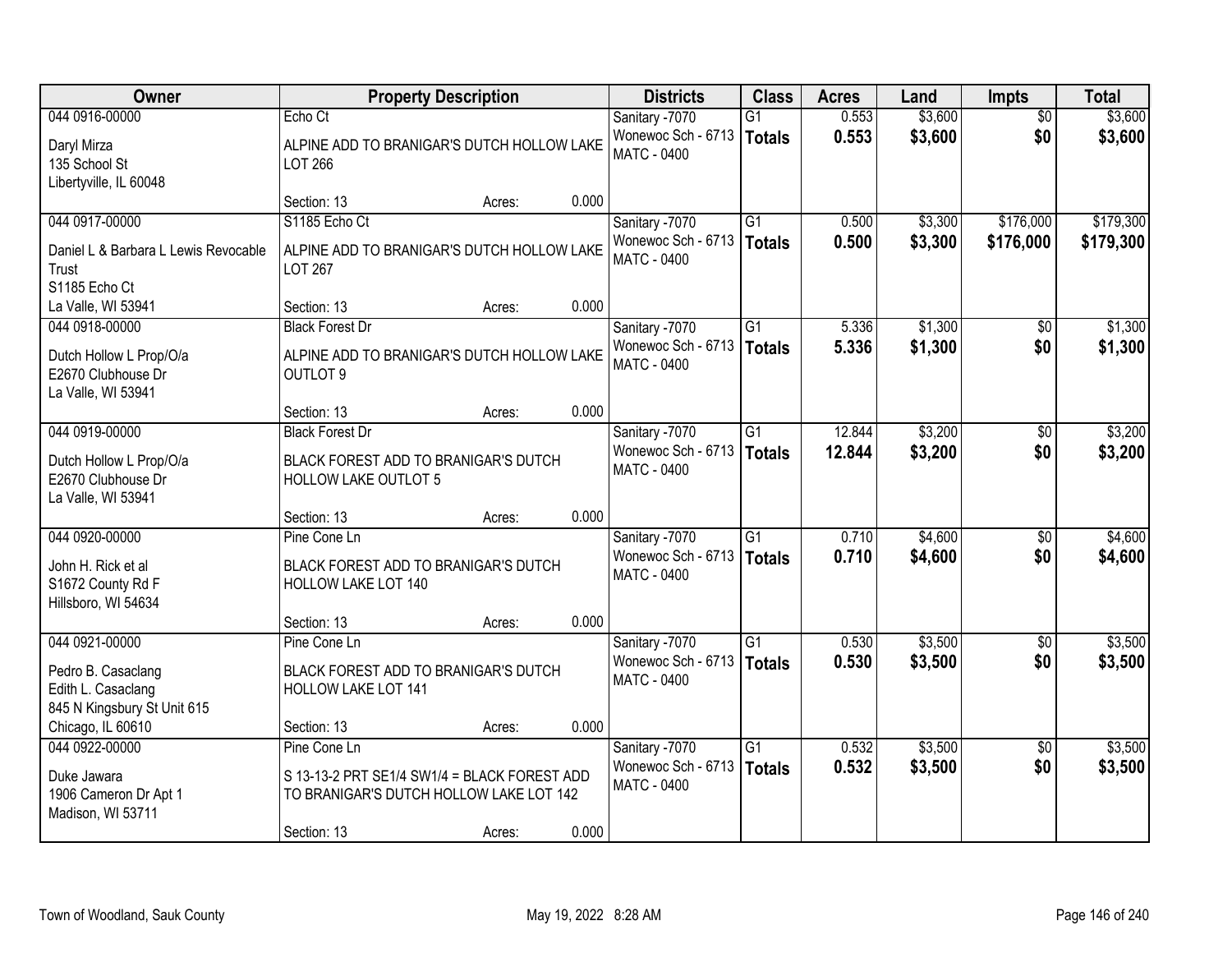| Owner                   | <b>Property Description</b>                  |        |       | <b>Districts</b>   | <b>Class</b>    | <b>Acres</b> | Land    | <b>Impts</b>    | <b>Total</b> |
|-------------------------|----------------------------------------------|--------|-------|--------------------|-----------------|--------------|---------|-----------------|--------------|
| 044 0923-00000          | Pine Cone Ln                                 |        |       | Sanitary -7070     | $\overline{G1}$ | 0.534        | \$3,500 | $\overline{50}$ | \$3,500      |
| Joseph Rizzi            | BLACK FOREST ADD TO BRANIGAR'S DUTCH         |        |       | Wonewoc Sch - 6713 | Totals          | 0.534        | \$3,500 | \$0             | \$3,500      |
| 400 Frontier Way Ste d  | <b>HOLLOW LAKE LOT 143</b>                   |        |       | MATC - 0400        |                 |              |         |                 |              |
| Bensenville, IL 60106   |                                              |        |       |                    |                 |              |         |                 |              |
|                         | Section: 13                                  | Acres: | 0.000 |                    |                 |              |         |                 |              |
| 044 0924-00000          | Pine Cone Ln                                 |        |       | Sanitary -7070     | $\overline{G1}$ | 0.531        | \$3,500 | \$0             | \$3,500      |
| Pieter J. Van Zyl et al | BLACK FOREST ADD TO BRANIGAR'S DUTCH         |        |       | Wonewoc Sch - 6713 | Totals          | 0.531        | \$3,500 | \$0             | \$3,500      |
| c/o Pieter J. Van Zyl   | <b>HOLLOW LAKE LOT 144</b>                   |        |       | <b>MATC - 0400</b> |                 |              |         |                 |              |
| E2259 Pine Cone Ln      |                                              |        |       |                    |                 |              |         |                 |              |
| La Valle, WI 53941      | Section: 13                                  | Acres: | 0.000 |                    |                 |              |         |                 |              |
| 044 0925-00000          | E2259 Pine Cone Ln                           |        |       | Sanitary -7070     | G1              | 0.686        | \$4,500 | \$231,500       | \$236,000    |
| Pieter J. Van Zyl       | BLACK FOREST ADD TO BRANIGAR'S DUTCH         |        |       | Wonewoc Sch - 6713 | <b>Totals</b>   | 0.686        | \$4,500 | \$231,500       | \$236,000    |
| Heather L. Van Zyl      | <b>HOLLOW LAKE LOT 145</b>                   |        |       | <b>MATC - 0400</b> |                 |              |         |                 |              |
| E2259 Pine Cone Ln      |                                              |        |       |                    |                 |              |         |                 |              |
| La Valle, WI 53941      | Section: 13                                  | Acres: | 0.000 |                    |                 |              |         |                 |              |
| 044 0926-00000          | Pine Cone Ln                                 |        |       | Sanitary -7070     | G1              | 0.844        | \$4,900 | $\sqrt[6]{}$    | \$4,900      |
| Richard V. Koracin      | BLACK FOREST ADD TO BRANIGAR'S DUTCH         |        |       | Wonewoc Sch - 6713 | <b>Totals</b>   | 0.844        | \$4,900 | \$0             | \$4,900      |
| Brenda R. Koracin       | HOLLOW LAKE LOT 146                          |        |       | MATC - 0400        |                 |              |         |                 |              |
| S88 W28093 Lookout Ln   |                                              |        |       |                    |                 |              |         |                 |              |
| Mukwonago, WI 53149     | Section: 13                                  | Acres: | 0.000 |                    |                 |              |         |                 |              |
| 044 0927-00000          | Pine Cone Ln                                 |        |       | Sanitary -7070     | $\overline{G1}$ | 0.113        | \$100   | \$0             | \$100        |
|                         |                                              |        |       | Wonewoc Sch - 6713 | Totals          | 0.113        | \$100   | \$0             | \$100        |
| Dutch Hollow L Prop/O/a | BLACK FOREST ADD TO BRANIGAR'S DUTCH         |        |       | MATC - 0400        |                 |              |         |                 |              |
| E2670 Clubhouse Dr      | <b>HOLLOW LAKE OUTLOT 6</b>                  |        |       |                    |                 |              |         |                 |              |
| La Valle, WI 53941      |                                              |        | 0.000 |                    |                 |              |         |                 |              |
| 044 0928-00000          | Section: 13<br>Pine Cone Ln                  | Acres: |       | Sanitary -7070     | $\overline{G1}$ | 0.745        | \$4,900 |                 | \$4,900      |
|                         |                                              |        |       | Wonewoc Sch - 6713 |                 | 0.745        |         | \$0<br>\$0      |              |
| Zachary R. Ernstmeyer   | S 13-13-2 PRT SE1/4 SW1/4 = BLACK FOREST ADD |        |       | MATC - 0400        | <b>Totals</b>   |              | \$4,900 |                 | \$4,900      |
| Jessica R. Ernstmeyer   | TO BRANIGAR'S DUTCH HOLLOW LAKE LOT 147      |        |       |                    |                 |              |         |                 |              |
| 31336 County Hwy II     |                                              |        |       |                    |                 |              |         |                 |              |
| Cazenovia, WI 53924     | Section: 13                                  | Acres: | 0.000 |                    |                 |              |         |                 |              |
| 044 0929-00000          | Pine Cone Ln                                 |        |       | Sanitary -7070     | $\overline{G1}$ | 0.651        | \$4,300 | $\overline{30}$ | \$4,300      |
| Daniel C. Werner        | BLACK FOREST ADD TO BRANIGAR'S DUTCH         |        |       | Wonewoc Sch - 6713 | Totals          | 0.651        | \$4,300 | \$0             | \$4,300      |
| Jennifer L. Werner      | <b>HOLLOW LAKE LOT 148</b>                   |        |       | <b>MATC - 0400</b> |                 |              |         |                 |              |
| 3445 Pheasant Ct        |                                              |        |       |                    |                 |              |         |                 |              |
| Geneva, IL 60134        | Section: 13                                  | Acres: | 0.000 |                    |                 |              |         |                 |              |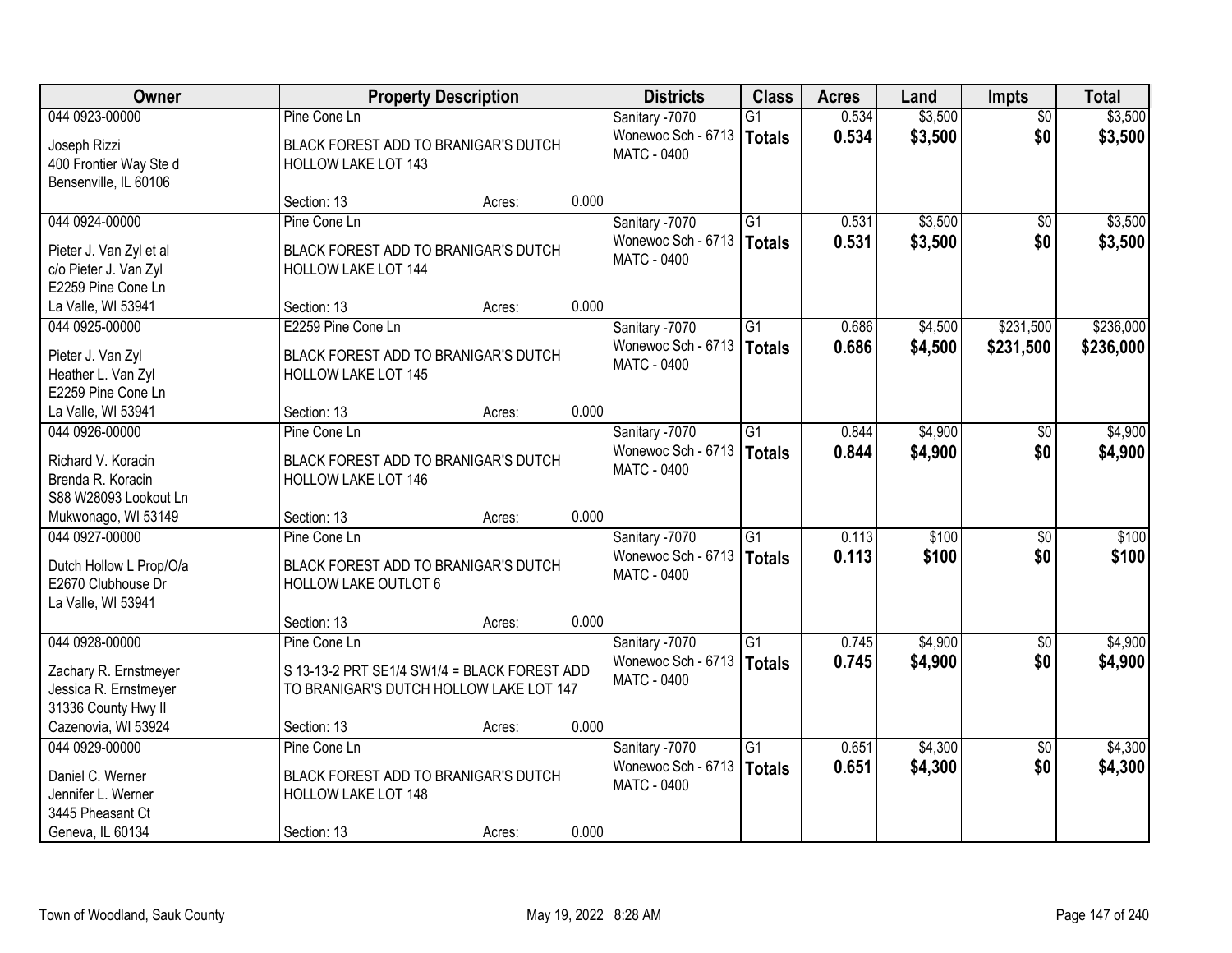| Owner                                                           | <b>Property Description</b>                                                                                                       |        |       | <b>Districts</b>                         | <b>Class</b>              | <b>Acres</b>   | Land               | <b>Impts</b>           | <b>Total</b>       |
|-----------------------------------------------------------------|-----------------------------------------------------------------------------------------------------------------------------------|--------|-------|------------------------------------------|---------------------------|----------------|--------------------|------------------------|--------------------|
| 044 0930-00000                                                  | Pine Cone Ln                                                                                                                      |        |       | Sanitary -7070                           | $\overline{G1}$           | 0.605          | \$4,000            | $\overline{50}$        | \$4,000            |
| Michael E. Leuth<br>E7257 N Oakcrest Dr<br>Reedsburg, WI 53959  | S 13-13-2 PRT SE1/4 SW1/4 BLACK FOREST ADD TO<br>BRANIGAR'S DUTCH HOLLOW LAKE LOT 149                                             |        |       | Wonewoc Sch - 6713<br><b>MATC - 0400</b> | <b>Totals</b>             | 0.605          | \$4,000            | \$0                    | \$4,000            |
|                                                                 | Section: 13                                                                                                                       | Acres: | 0.000 |                                          |                           |                |                    |                        |                    |
| 044 0931-00000                                                  | Pine Cone Ln                                                                                                                      |        |       | Sanitary -7070                           | $\overline{G1}$           | 0.670          | \$4,400            | $\overline{30}$        | \$4,400            |
| Lawrence W. Lubeck<br>Lynne A. Lubeck<br>2727 E Camelback Rd    | BLACK FOREST ADD TO BRANIGAR'S DUTCH<br>HOLLOW LAKE LOT 150                                                                       |        |       | Wonewoc Sch - 6713<br><b>MATC - 0400</b> | <b>Totals</b>             | 0.670          | \$4,400            | \$0                    | \$4,400            |
| Phoenix, AZ 85016                                               | Section: 13                                                                                                                       | Acres: | 0.000 |                                          |                           |                |                    |                        |                    |
| 044 0932-00000                                                  | Pine Cone Ln                                                                                                                      |        |       | Sanitary -7070                           | $\overline{G1}$           | 0.584          | \$3,800            | \$0                    | \$3,800            |
| Kirby Berlin<br>20 S Virginia St<br>Conrad, MT 59425            | BLACK FOREST ADD TO BRANIGAR'S DUTCH<br><b>HOLLOW LAKE LOT 151</b>                                                                |        |       | Wonewoc Sch - 6713<br>MATC - 0400        | <b>Totals</b>             | 0.584          | \$3,800            | \$0                    | \$3,800            |
|                                                                 | Section: 13                                                                                                                       | Acres: | 0.000 |                                          |                           |                |                    |                        |                    |
| 044 0933-00000                                                  | Pine Cone Ln                                                                                                                      |        |       | Sanitary -7070                           | $\overline{G1}$           | 0.584          | \$3,800            | \$0                    | \$3,800            |
| Stefan M, LLC<br>22583 E Peakview Pl<br>Aurora, CO 80016        | (D-1185429 & D-1185750 NEEDS CORRECTION) S<br>13-13-2 PRT SE1/4 SW1/4 BLACK FOREST ADD TO<br>BRANIGAR'S DUTCH HOLLOW LAKE LOT 152 |        |       | Wonewoc Sch - 6713<br>MATC - 0400        | <b>Totals</b>             | 0.584          | \$3,800            | \$0                    | \$3,800            |
|                                                                 | Section: 13                                                                                                                       | Acres: | 0.000 |                                          |                           |                |                    |                        |                    |
| 044 0934-00000                                                  | E2228 Pine Cone Ln                                                                                                                |        |       | Sanitary -7070<br>Wonewoc Sch - 6713     | $\overline{G1}$           | 0.629          | \$4,100            | \$223,500              | \$227,600          |
| Rita L. Tracy et al<br>c/o Duane J. Tracy<br>E2228 Pine Cone Ln | BLACK FOREST ADD TO BRANIGAR'S DUTCH<br><b>HOLLOW LAKE LOT 153</b>                                                                |        |       | MATC - 0400                              | <b>Totals</b>             | 0.629          | \$4,100            | \$223,500              | \$227,600          |
| La Valle, WI 53941                                              | Section: 13                                                                                                                       | Acres: | 0.000 |                                          |                           |                |                    |                        |                    |
| 044 0935-00000                                                  | Pine Cone Ln                                                                                                                      |        |       | Sanitary -7070                           | $\overline{G1}$           | 0.549          | \$3,600            | $\sqrt{6}$             | \$3,600            |
| Duane J. Tracy<br>Rita L. Tracy<br>E2228 Pine Cone Ln           | BLACK FOREST ADD TO BRANIGAR'S DUTCH<br><b>HOLLOW LAKE LOT 154</b>                                                                |        |       | Wonewoc Sch - 6713<br><b>MATC - 0400</b> | <b>Totals</b>             | 0.549          | \$3,600            | \$0                    | \$3,600            |
| La Valle, WI 53941                                              | Section: 13                                                                                                                       | Acres: | 0.000 |                                          |                           |                |                    |                        |                    |
| 044 0936-00000                                                  | E2218 Pine Cone Ln                                                                                                                |        |       | Sanitary -7070<br>Wonewoc Sch - 6713     | $\overline{G1}$<br>Totals | 0.600<br>0.600 | \$3,900<br>\$3,900 | $\overline{30}$<br>\$0 | \$3,900<br>\$3,900 |
| Mariusz Stomski<br>52 Timberhill Dr<br>Crystal Lake, IL 60014   | BLACK FOREST ADD TO BRANIGAR'S DUTCH<br>HOLLOW LAKE LOT 155                                                                       |        |       | <b>MATC - 0400</b>                       |                           |                |                    |                        |                    |
|                                                                 | Section: 13                                                                                                                       | Acres: | 0.000 |                                          |                           |                |                    |                        |                    |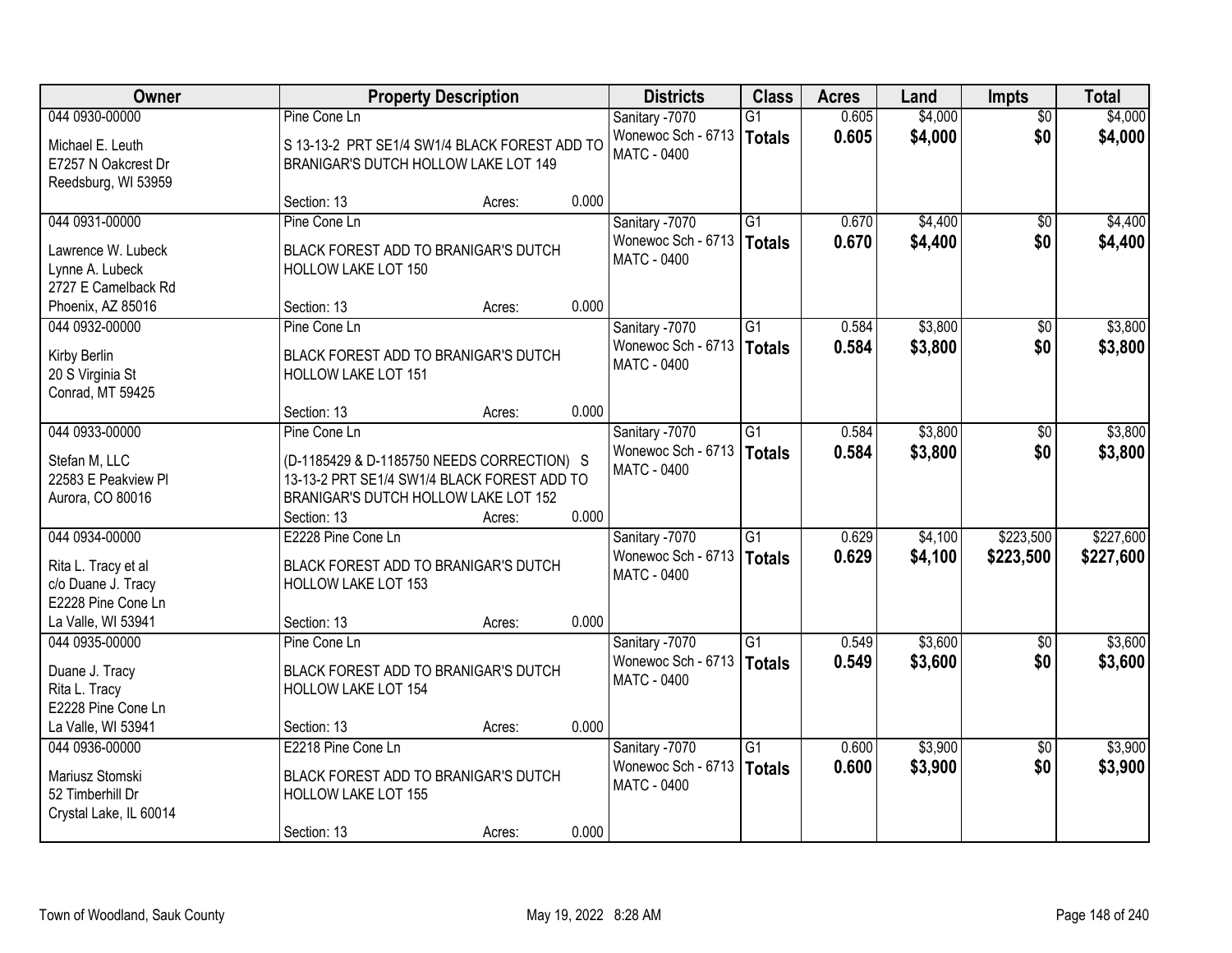| <b>Owner</b>                           | <b>Property Description</b>                     |        |       | <b>Districts</b>                         | <b>Class</b>    | <b>Acres</b> | Land            | <b>Impts</b>    | <b>Total</b>             |
|----------------------------------------|-------------------------------------------------|--------|-------|------------------------------------------|-----------------|--------------|-----------------|-----------------|--------------------------|
| 044 0937-00000                         | <b>Black Forest Dr</b>                          |        |       | Sanitary -7070                           | $\overline{G1}$ | 0.577        | \$3,800         | $\overline{50}$ | \$3,800                  |
| John A. Miller                         | BLACK FOREST ADD TO BRANIGAR'S DUTCH            |        |       | Wonewoc Sch - 6713                       | <b>Totals</b>   | 0.577        | \$3,800         | \$0             | \$3,800                  |
| Angela M. Miller                       | <b>HOLLOW LAKE LOT 156</b>                      |        |       | <b>MATC - 0400</b>                       |                 |              |                 |                 |                          |
| 1521 Gavin Ct                          |                                                 |        |       |                                          |                 |              |                 |                 |                          |
| Reedsburg, WI 53959                    | Section: 13                                     | Acres: | 0.000 |                                          |                 |              |                 |                 |                          |
| 044 0938-00000                         | <b>Black Forest Dr</b>                          |        |       | Sanitary -7070                           | G1              | 0.572        | \$3,700         | $\overline{50}$ | \$3,700                  |
| Gary D & Mary K Klink Living Trust     | BLACK FOREST ADD TO BRANIGAR'S DUTCH            |        |       | Wonewoc Sch - 6713                       | <b>Totals</b>   | 0.572        | \$3,700         | \$0             | \$3,700                  |
| 6585 County Rd Dw                      | HOLLOW LAKE LOT 157                             |        |       | <b>MATC - 0400</b>                       |                 |              |                 |                 |                          |
| Allenton, WI 53002                     |                                                 |        |       |                                          |                 |              |                 |                 |                          |
|                                        | Section: 13                                     | Acres: | 0.000 |                                          |                 |              |                 |                 |                          |
| 044 0939-00000                         | <b>Black Forest Dr</b>                          |        |       | Sanitary -7070                           | $\overline{G1}$ | 0.689        | \$4,500         | \$0             | \$4,500                  |
| Anne-Marie Morris Declaration of Trust | S 13-13-2 PRT SW1/4 SW1/4 & S 24-13-2 PRT NW1/4 |        |       | Wonewoc Sch - 6713                       | <b>Totals</b>   | 0.689        | \$4,500         | \$0             | \$4,500                  |
| 358 Merion Dr                          | NW1/4 = BLACK FOREST ADD TO BRANIGAR'S          |        |       | <b>MATC - 0400</b>                       |                 |              |                 |                 |                          |
| Cary, IL 60013                         | DUTCH HOLLOW LAKE LOT 158                       |        |       |                                          |                 |              |                 |                 |                          |
|                                        | Section: 24                                     | Acres: | 0.000 |                                          |                 |              |                 |                 |                          |
| 044 0940-00000                         | <b>Black Forest Dr</b>                          |        |       | Sanitary -7070                           | $\overline{G1}$ | 0.689        | \$4,500         | \$0             | \$4,500                  |
|                                        |                                                 |        |       | Wonewoc Sch - 6713   Totals              |                 | 0.689        | \$4,500         | \$0             | \$4,500                  |
| <b>Brian Lowerr</b>                    | BLACK FOREST ADD TO BRANIGAR'S DUTCH            |        |       | <b>MATC - 0400</b>                       |                 |              |                 |                 |                          |
| PO Box 2533                            | HOLLOW LAKE LOT 159                             |        |       |                                          |                 |              |                 |                 |                          |
| Brookfield, WI 53008                   | Section: 13                                     | Acres: | 0.000 |                                          |                 |              |                 |                 |                          |
| 044 0941-00000                         | <b>Elf Ct</b>                                   |        |       | Sanitary -7070                           | $\overline{G1}$ | 0.567        | \$3,700         | \$0             | \$3,700                  |
|                                        |                                                 |        |       | Wonewoc Sch - 6713                       | <b>Totals</b>   | 0.567        | \$3,700         | \$0             | \$3,700                  |
| Laura Saldana                          | BLACK FOREST ADD TO BRANIGAR'S DUTCH            |        |       | <b>MATC - 0400</b>                       |                 |              |                 |                 |                          |
| 5085 Grand Cape Rd                     | HOLLOW LAKE LOT 160                             |        |       |                                          |                 |              |                 |                 |                          |
| Rockford, IL 61109                     |                                                 |        |       |                                          |                 |              |                 |                 |                          |
|                                        | Section: 24                                     | Acres: | 0.000 |                                          |                 |              |                 |                 |                          |
| 044 0942-00000                         | Elf Ct                                          |        |       | Sanitary -7070                           | X3              | 0.699        | $\overline{50}$ | $\overline{50}$ | $\overline{\frac{1}{2}}$ |
| Sauk County                            | BLACK FOREST ADD TO BRANIGAR'S DUTCH            |        |       | Wonewoc Sch - 6713<br><b>MATC - 0400</b> | <b>Totals</b>   | 0.699        | \$0             | \$0             | \$0                      |
| Treasurer Dept (Tax Foreclosure        | <b>HOLLOW LAKE LOT 161</b>                      |        |       |                                          |                 |              |                 |                 |                          |
| Offer to Purchase                      |                                                 |        |       |                                          |                 |              |                 |                 |                          |
| 505 Broadway                           | Section: 24                                     | Acres: | 0.000 |                                          |                 |              |                 |                 |                          |
| Baraboo, WI 53913                      |                                                 |        |       |                                          |                 |              |                 |                 |                          |
| 044 0943-00000                         | <b>Elf Ct</b>                                   |        |       | Sanitary -7070                           | $\overline{G1}$ | 0.805        | \$4,900         | $\overline{50}$ | \$4,900                  |
| William & Laurie Ryan Revocable Trust  | S 13-13-2 PRT SW1/4 SW1/4 & S 23-13-2 PRT NW1/4 |        |       | Wonewoc Sch - 6713   Totals              |                 | 0.805        | \$4,900         | \$0             | \$4,900                  |
| W11171 Lakeview Dr                     | NW1/4 BLACK FOREST ADD TO BRANIGAR'S DUTCH      |        |       | <b>MATC - 0400</b>                       |                 |              |                 |                 |                          |
| Merrimac, WI 53561                     | HOLLOW LAKE LOT 162                             |        |       |                                          |                 |              |                 |                 |                          |
|                                        | Section: 23                                     | Acres: | 0.000 |                                          |                 |              |                 |                 |                          |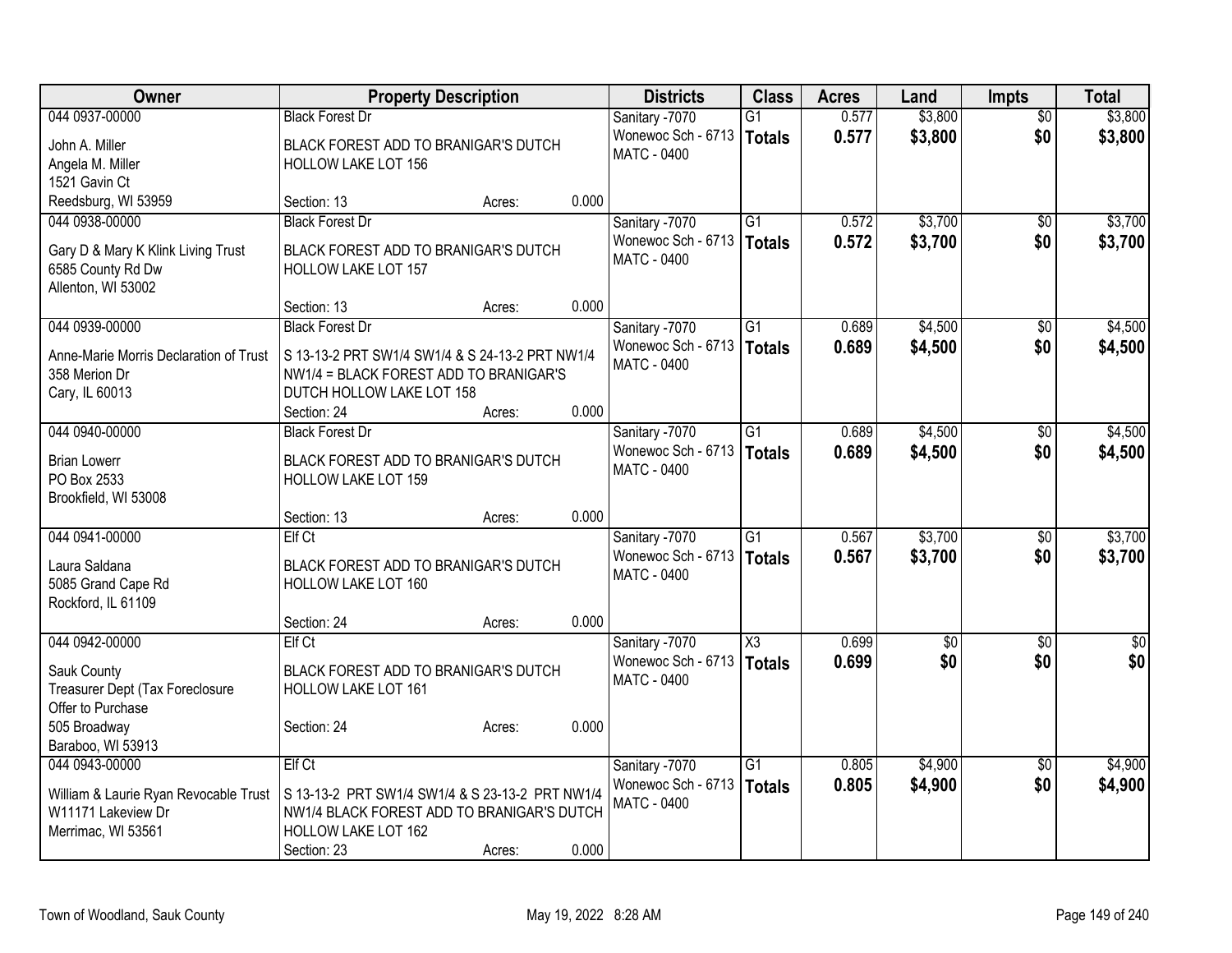| Owner                                        |                                                                                        | <b>Property Description</b> |       | <b>Districts</b>                     | <b>Class</b>    | <b>Acres</b>   | Land               | <b>Impts</b>      | <b>Total</b>       |
|----------------------------------------------|----------------------------------------------------------------------------------------|-----------------------------|-------|--------------------------------------|-----------------|----------------|--------------------|-------------------|--------------------|
| 044 0944-00000                               | <b>Elf Ct</b>                                                                          |                             |       | Sanitary -7070                       | $\overline{G1}$ | 0.829          | \$4,900            | $\overline{50}$   | \$4,900            |
| Randall Irrevocable Trust                    | BLACK FOREST ADD TO BRANIGAR'S DUTCH                                                   |                             |       | Wonewoc Sch - 6713                   | <b>Totals</b>   | 0.829          | \$4,900            | \$0               | \$4,900            |
| 12404 N Golf Dr                              | HOLLOW LAKE LOT 163                                                                    |                             |       | <b>MATC - 0400</b>                   |                 |                |                    |                   |                    |
| Mequon, WI 53092                             |                                                                                        |                             |       |                                      |                 |                |                    |                   |                    |
|                                              | Section: 24                                                                            | Acres:                      | 0.000 |                                      |                 |                |                    |                   |                    |
| 044 0945-00000                               | <b>Elf Ct</b>                                                                          |                             |       | Sanitary -7070                       | $\overline{G1}$ | 0.655          | \$4,300            | \$0               | \$4,300            |
| Lawrence J & Ann E Yachinich Trust           | BLACK FOREST ADD TO BRANIGAR'S DUTCH                                                   |                             |       | Wonewoc Sch - 6713<br>MATC - 0400    | <b>Totals</b>   | 0.655          | \$4,300            | \$0               | \$4,300            |
| 6922 W Chapman Ave                           | HOLLOW LAKE LOT 164                                                                    |                             |       |                                      |                 |                |                    |                   |                    |
| Greenfield, WI 53220                         |                                                                                        |                             |       |                                      |                 |                |                    |                   |                    |
| 044 0946-00000                               | Section: 24<br><b>Black Forest Dr</b>                                                  | Acres:                      | 0.000 | Sanitary -7070                       | $\overline{G1}$ | 12.844         | \$3,200            | \$0               | \$3,200            |
|                                              |                                                                                        |                             |       | Wonewoc Sch - 6713                   | <b>Totals</b>   | 12.844         | \$3,200            | \$0               | \$3,200            |
| Dutch Hollow L Prop/O/a                      | BLACK FOREST ADD TO BRANIGAR'S DUTCH                                                   |                             |       | MATC - 0400                          |                 |                |                    |                   |                    |
| E2670 Clubhouse Dr                           | HOLLOW LAKE OL 7 EXC 4.1A M/L PER VOL387-91                                            |                             |       |                                      |                 |                |                    |                   |                    |
| La Valle, WI 53941                           | Section: 13                                                                            | Acres:                      | 0.000 |                                      |                 |                |                    |                   |                    |
| 044 0947-00000                               | Becker Rd                                                                              |                             |       | Sanitary -7070                       | $\overline{G1}$ | 4.100          | \$1,000            | \$0               | \$1,000            |
|                                              |                                                                                        |                             |       | Wonewoc Sch - 6713                   | <b>Totals</b>   | 4.100          | \$1,000            | \$0               | \$1,000            |
| Branigar Lake Properies of Wisconsin,<br>Inc | BLACK FOREST ADD TO DUTCH HOLLOW LAKE PT.<br>OUTLOT 7; BEG PT 53.28'S & 123.37'E SWCOR |                             |       | <b>MATC - 0400</b>                   |                 |                |                    |                   |                    |
| c/o Branigar Lake Properies of               | SEC13; ALG ARC CHORD N607M26S W72.59'; N14D V                                          |                             |       |                                      |                 |                |                    |                   |                    |
| Wisconsin, Inc                               | Section: 13                                                                            | Acres:                      | 4.100 |                                      |                 |                |                    |                   |                    |
| E2670 Clubhouse Dr                           |                                                                                        |                             |       |                                      |                 |                |                    |                   |                    |
| La Valle, WI 53941                           |                                                                                        |                             |       |                                      |                 |                |                    |                   |                    |
| 044 0948-00000                               | <b>Black Forest Dr</b>                                                                 |                             |       | Sanitary -7070                       | $\overline{G1}$ | 0.616          | \$4,000            | \$0               | \$4,000            |
| <b>Travis Jefferies</b>                      | BLACK FOREST ADD TO BRANIGAR'S DUTCH                                                   |                             |       | Wonewoc Sch - 6713<br>MATC - 0400    | <b>Totals</b>   | 0.616          | \$4,000            | \$0               | \$4,000            |
| 631 Loomis Dr                                | <b>HOLLOW LAKE LOT 165</b>                                                             |                             |       |                                      |                 |                |                    |                   |                    |
| Mauston, WI 53948                            |                                                                                        |                             |       |                                      |                 |                |                    |                   |                    |
|                                              | Section: 13                                                                            | Acres:                      | 0.000 |                                      |                 |                |                    |                   |                    |
| 044 0949-00000                               | <b>Black Forest Dr</b>                                                                 |                             |       | Sanitary -7070<br>Wonewoc Sch - 6713 | $\overline{G1}$ | 0.631<br>0.631 | \$4,100<br>\$4,100 | $\sqrt{6}$<br>\$0 | \$4,100<br>\$4,100 |
| <b>Keith Daniels</b>                         | BLACK FOREST ADD TO BRANIGAR'S DUTCH                                                   |                             |       | <b>MATC - 0400</b>                   | <b>Totals</b>   |                |                    |                   |                    |
| 2009 Jenifer St                              | HOLLOW LAKE LOT 166                                                                    |                             |       |                                      |                 |                |                    |                   |                    |
| Madison, WI 53703                            | Section: 13                                                                            |                             | 0.000 |                                      |                 |                |                    |                   |                    |
| 044 0950-00000                               | <b>Black Forest Dr</b>                                                                 | Acres:                      |       | Sanitary -7070                       | $\overline{G1}$ | 0.631          | \$4,100            | $\overline{50}$   | \$4,100            |
|                                              |                                                                                        |                             |       | Wonewoc Sch - 6713                   | <b>Totals</b>   | 0.631          | \$4,100            | \$0               | \$4,100            |
| Jeffrey Klug                                 | BLACK FOREST ADD TO BRANIGAR'S DUTCH                                                   |                             |       | <b>MATC - 0400</b>                   |                 |                |                    |                   |                    |
| Carmen Klug<br>396 Highridge Rd              | HOLLOW LAKE LOT 167                                                                    |                             |       |                                      |                 |                |                    |                   |                    |
| Burlington, WI 53105                         | Section: 13                                                                            | Acres:                      | 0.000 |                                      |                 |                |                    |                   |                    |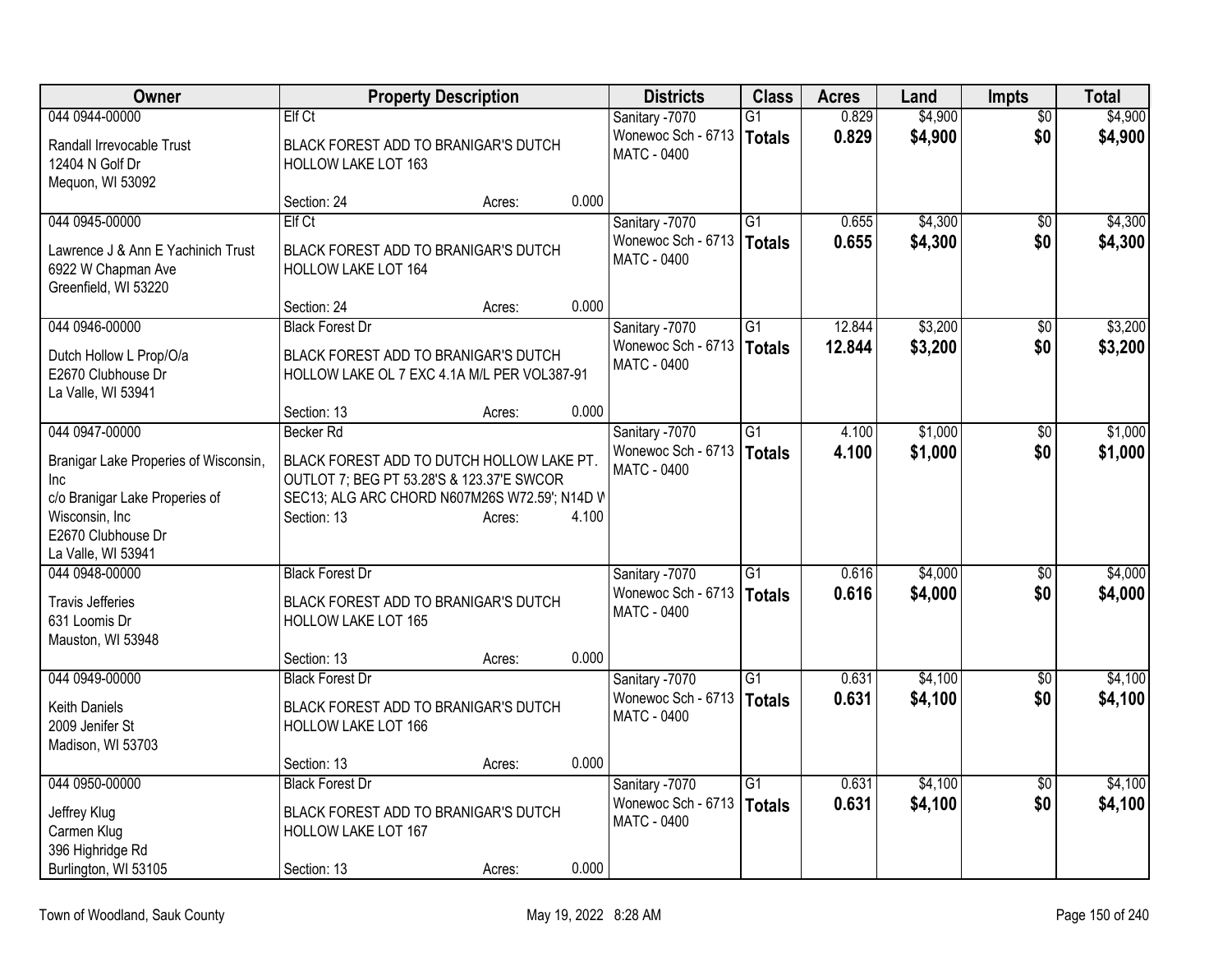| Owner                                         |                                                             | <b>Property Description</b> |       | <b>Districts</b>   | <b>Class</b>    | <b>Acres</b> | Land            | <b>Impts</b>    | <b>Total</b> |
|-----------------------------------------------|-------------------------------------------------------------|-----------------------------|-------|--------------------|-----------------|--------------|-----------------|-----------------|--------------|
| 044 0951-00000                                | <b>Black Forest Dr</b>                                      |                             |       | Sanitary -7070     | X3              | 0.689        | $\overline{50}$ | $\overline{30}$ | $\sqrt{50}$  |
| Sauk County                                   | BLACK FOREST ADD TO BRANIGAR'S DUTCH                        |                             |       | Wonewoc Sch - 6713 | <b>Totals</b>   | 0.689        | \$0             | \$0             | \$0          |
| Treasurer Dept (Tax Deed                      | HOLLOW LAKE LOT 168                                         |                             |       | <b>MATC - 0400</b> |                 |              |                 |                 |              |
| Offer to Purchase                             |                                                             |                             |       |                    |                 |              |                 |                 |              |
| 505 Broadway                                  | Section: 13                                                 | Acres:                      | 0.000 |                    |                 |              |                 |                 |              |
| Baraboo, WI 53913-0000                        |                                                             |                             |       |                    |                 |              |                 |                 |              |
| 044 0952-00000                                | <b>Black Forest Dr</b>                                      |                             |       | Sanitary -7070     | G1              | 0.631        | \$4,100         | $\sqrt{6}$      | \$4,100      |
| Liautaud Family Investments, LLC              | BLACK FOREST ADD TO BRANIGAR'S DUTCH                        |                             |       | Wonewoc Sch - 6713 | <b>Totals</b>   | 0.631        | \$4,100         | \$0             | \$4,100      |
| c/o Liautaud Family Investments, LLC          | HOLLOW LAKE LOT 169                                         |                             |       | <b>MATC - 0400</b> |                 |              |                 |                 |              |
| S1163 Rhine Dr                                |                                                             |                             |       |                    |                 |              |                 |                 |              |
| La Valle, WI 53941                            | Section: 13                                                 | Acres:                      | 0.000 |                    |                 |              |                 |                 |              |
| 044 0953-00000                                | <b>Black Forest Dr</b>                                      |                             |       | Sanitary -7070     | $\overline{G1}$ | 0.918        | \$5,000         | \$0             | \$5,000      |
|                                               |                                                             |                             |       | Wonewoc Sch - 6713 | <b>Totals</b>   | 0.918        | \$5,000         | \$0             | \$5,000      |
| Michael J. Liautaud                           | BLACK FOREST ADD TO BRANIGAR'S DUTCH                        |                             |       | <b>MATC - 0400</b> |                 |              |                 |                 |              |
| S1163 Rhine Dr                                | HOLLOW LAKE LOT 170                                         |                             |       |                    |                 |              |                 |                 |              |
| La Valle, WI 53941                            | Section: 13                                                 |                             | 0.000 |                    |                 |              |                 |                 |              |
| 044 0954-00000                                | <b>Black Forest Dr</b>                                      | Acres:                      |       | Sanitary -7070     | $\overline{G1}$ | 0.908        | \$5,000         | \$0             | \$5,000      |
|                                               |                                                             |                             |       | Wonewoc Sch - 6713 |                 |              |                 | \$0             |              |
| William Welacha                               | S 13-13-2 PRT S1/2 SW1/4 BLACK FOREST ADD TO                |                             |       | <b>MATC - 0400</b> | <b>Totals</b>   | 0.908        | \$5,000         |                 | \$5,000      |
| 1107 2nd St                                   | BRANIGAR'S DUTCH HOLLOW LAKE LOT 171                        |                             |       |                    |                 |              |                 |                 |              |
| New Glarus, WI 53574                          |                                                             |                             |       |                    |                 |              |                 |                 |              |
|                                               | Section: 13                                                 | Acres:                      | 0.000 |                    |                 |              |                 |                 |              |
| 044 0955-00000                                | Elk Ct                                                      |                             |       | Sanitary -7070     | $\overline{G1}$ | 0.855        | \$4,900         | \$0             | \$4,900      |
| Hillsboro Inlet, LLC                          | BLACK FOREST ADD TO BRANIGAR'S DUTCH                        |                             |       | Wonewoc Sch - 6713 | <b>Totals</b>   | 0.855        | \$4,900         | \$0             | \$4,900      |
| c/o Hillsboro Inlet, LLC                      | HOLLOW LAKE LOT 172                                         |                             |       | <b>MATC - 0400</b> |                 |              |                 |                 |              |
| 301 Thelma Dr 505                             |                                                             |                             |       |                    |                 |              |                 |                 |              |
| Casper, WY 82609                              | Section: 13                                                 | Acres:                      | 0.000 |                    |                 |              |                 |                 |              |
| 044 0956-00000                                | Elk Ct                                                      |                             |       | Sanitary -7070     | $\overline{G1}$ | 0.836        | \$4,900         | \$0             | \$4,900      |
|                                               |                                                             |                             |       | Wonewoc Sch - 6713 | <b>Totals</b>   | 0.836        | \$4,900         | \$0             | \$4,900      |
| Hillsboro Inlet, LLC                          | BLACK FOREST ADD TO BRANIGAR'S DUTCH<br>HOLLOW LAKE LOT 173 |                             |       | <b>MATC - 0400</b> |                 |              |                 |                 |              |
| c/o Hillsboro Inlet, LLC<br>301 Thelma Dr 505 |                                                             |                             |       |                    |                 |              |                 |                 |              |
| Casper, WY 82609                              | Section: 13                                                 | Acres:                      | 0.000 |                    |                 |              |                 |                 |              |
| 044 0957-00000                                | Elk Ct                                                      |                             |       | Sanitary -7070     | $\overline{G1}$ | 0.981        | \$5,000         | $\overline{50}$ | \$5,000      |
|                                               |                                                             |                             |       | Wonewoc Sch - 6713 | <b>Totals</b>   | 0.981        | \$5,000         | \$0             | \$5,000      |
| Frank A. Grant                                | BLACK FOREST ADD TO BRANIGAR'S DUTCH                        |                             |       | <b>MATC - 0400</b> |                 |              |                 |                 |              |
| Brent R. Reed                                 | HOLLOW LAKE LOT 174                                         |                             |       |                    |                 |              |                 |                 |              |
| S7551 Grand View Ave                          |                                                             |                             |       |                    |                 |              |                 |                 |              |
| Merrimac, WI 53561                            | Section: 13                                                 | Acres:                      | 0.000 |                    |                 |              |                 |                 |              |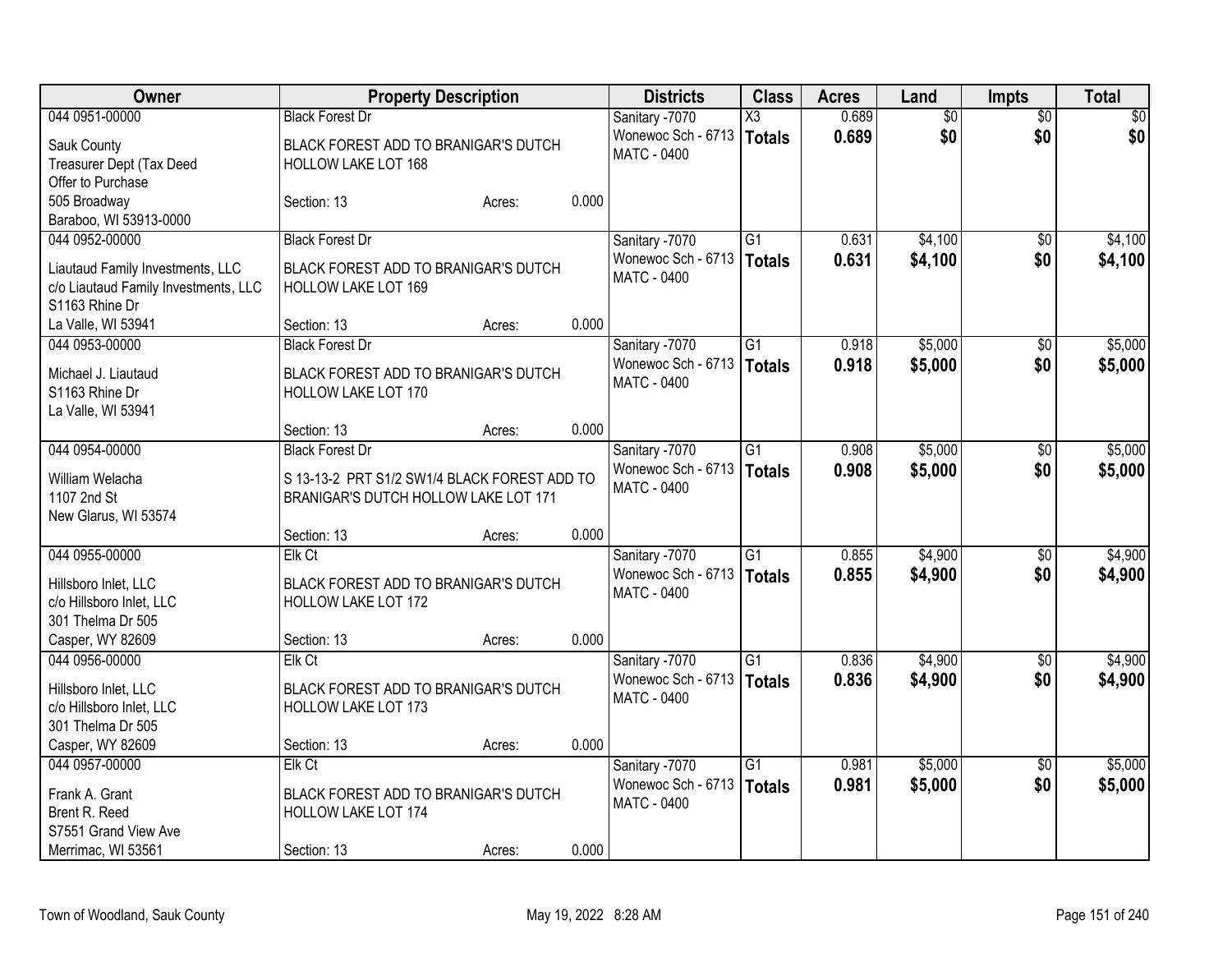| Owner                                                                             |                                                                                                                   | <b>Property Description</b> |       | <b>Districts</b>                                           | <b>Class</b>              | <b>Acres</b>   | Land               | <b>Impts</b>           | <b>Total</b>       |
|-----------------------------------------------------------------------------------|-------------------------------------------------------------------------------------------------------------------|-----------------------------|-------|------------------------------------------------------------|---------------------------|----------------|--------------------|------------------------|--------------------|
| 044 0958-00000                                                                    | Elk Ct                                                                                                            |                             |       | Sanitary -7070                                             | G1                        | 0.931          | \$5,000            | $\overline{50}$        | \$5,000            |
| Heidi L. Swatek<br>200 E Verona Ave 46                                            | BLACK FOREST ADD TO BRANIGAR'S DUTCH<br><b>HOLLOW LAKE LOT 175</b>                                                |                             |       | Wonewoc Sch - 6713<br><b>MATC - 0400</b>                   | Totals                    | 0.931          | \$5,000            | \$0                    | \$5,000            |
| Verona, WI 53593                                                                  | Section: 13                                                                                                       | Acres:                      | 0.000 |                                                            |                           |                |                    |                        |                    |
| 044 0959-00000                                                                    | Elk Ct                                                                                                            |                             |       | Sanitary -7070                                             | $\overline{G1}$           | 0.693          | \$4,500            | \$0                    | \$4,500            |
| Daniel A. Binfa<br>Patricia A. Binfa<br>1550 S Blue Island #501                   | BLACK FOREST ADD TO BRANIGAR'S DUTCH<br><b>HOLLOW LAKE LOT 176</b>                                                |                             |       | Wonewoc Sch - 6713<br><b>MATC - 0400</b>                   | Totals                    | 0.693          | \$4,500            | \$0                    | \$4,500            |
| Chicago, IL 60608                                                                 | Section: 13                                                                                                       | Acres:                      | 0.000 |                                                            |                           |                |                    |                        |                    |
| 044 0961-00000                                                                    | <b>S1250 Elk Ct</b>                                                                                               |                             |       | Sanitary -7070                                             | G1                        | 1.850          | \$5,000            | \$85,700               | \$90,700           |
| Art J. Naebig<br><b>S1250 Elk Ct</b><br>La Valle, WI 53941                        | BLACK FOREST ADD TO BRANIGAR'S DUTCH<br>HOLLOW LAKE LOTS 177 & 178 = CSM #5170 LOT 1<br>1.85A (PRT SW SW 13-13-2) |                             |       | Wonewoc Sch - 6713<br>MATC - 0400                          | <b>Totals</b>             | 1.850          | \$5,000            | \$85,700               | \$90,700           |
|                                                                                   | Section: 13                                                                                                       | Acres:                      | 1.850 |                                                            |                           |                |                    |                        |                    |
| 044 0962-00000                                                                    | <b>Black Forest Dr</b>                                                                                            |                             |       | Sanitary -7070                                             | G1                        | 0.641          | \$4,200            | $\sqrt[6]{3}$          | \$4,200            |
| Robert C. Hull<br>Beverly A. Hull<br>7011 Parkside Cir                            | BLACK FOREST ADD TO BRANIGAR'S DUTCH<br>HOLLOW LAKE LOT 179                                                       |                             |       | Wonewoc Sch - 6713<br><b>MATC - 0400</b>                   | Totals                    | 0.641          | \$4,200            | \$0                    | \$4,200            |
| Deforest, WI 53532                                                                | Section: 13                                                                                                       | Acres:                      | 0.000 |                                                            |                           |                |                    |                        |                    |
| 044 0963-00000<br>Nathan Rogers<br>325 E Oklahoma Ave<br>Milwaukee, WI 53207      | <b>Black Forest Dr</b><br>S 13-13-2 PRT SW1/4 SW1/4 = BLACK FOREST ADD<br>TO BRANIGAR'S DUTCH HOLLOW LAKE LOT 180 |                             |       | Sanitary -7070<br>Wonewoc Sch - 6713<br>MATC - 0400        | $\overline{G1}$<br>Totals | 0.596<br>0.596 | \$3,900<br>\$3,900 | \$0<br>\$0             | \$3,900<br>\$3,900 |
|                                                                                   | Section: 13                                                                                                       | Acres:                      | 0.000 |                                                            |                           |                |                    |                        |                    |
| 044 0964-00000<br>Gino De Angelis<br>W326 N9585 Peradell Ct<br>Hartland, WI 53029 | <b>Black Forest Dr</b><br>BLACK FOREST ADD TO BRANIGAR'S DUTCH<br>HOLLOW LAKE LOT 181                             |                             |       | Sanitary -7070<br>Wonewoc Sch - 6713<br><b>MATC - 0400</b> | $\overline{G1}$<br>Totals | 0.647<br>0.647 | \$4,200<br>\$4,200 | $\overline{30}$<br>\$0 | \$4,200<br>\$4,200 |
|                                                                                   | Section: 13                                                                                                       | Acres:                      | 0.000 |                                                            |                           |                |                    |                        |                    |
| 044 0965-00000<br>Lawrence H. Kunkel<br>3322 Beazer Dr                            | <b>Black Forest Dr</b><br>BLACK FOREST ADD TO BRANIGAR'S DUTCH<br>HOLLOW LAKE LOT 182                             |                             |       | Sanitary -7070<br>Wonewoc Sch - 6713<br><b>MATC - 0400</b> | $\overline{G1}$<br>Totals | 0.626<br>0.626 | \$4,100<br>\$4,100 | $\overline{50}$<br>\$0 | \$4,100<br>\$4,100 |
| Ocoee, FL 34761                                                                   | Section: 13                                                                                                       | Acres:                      | 0.000 |                                                            |                           |                |                    |                        |                    |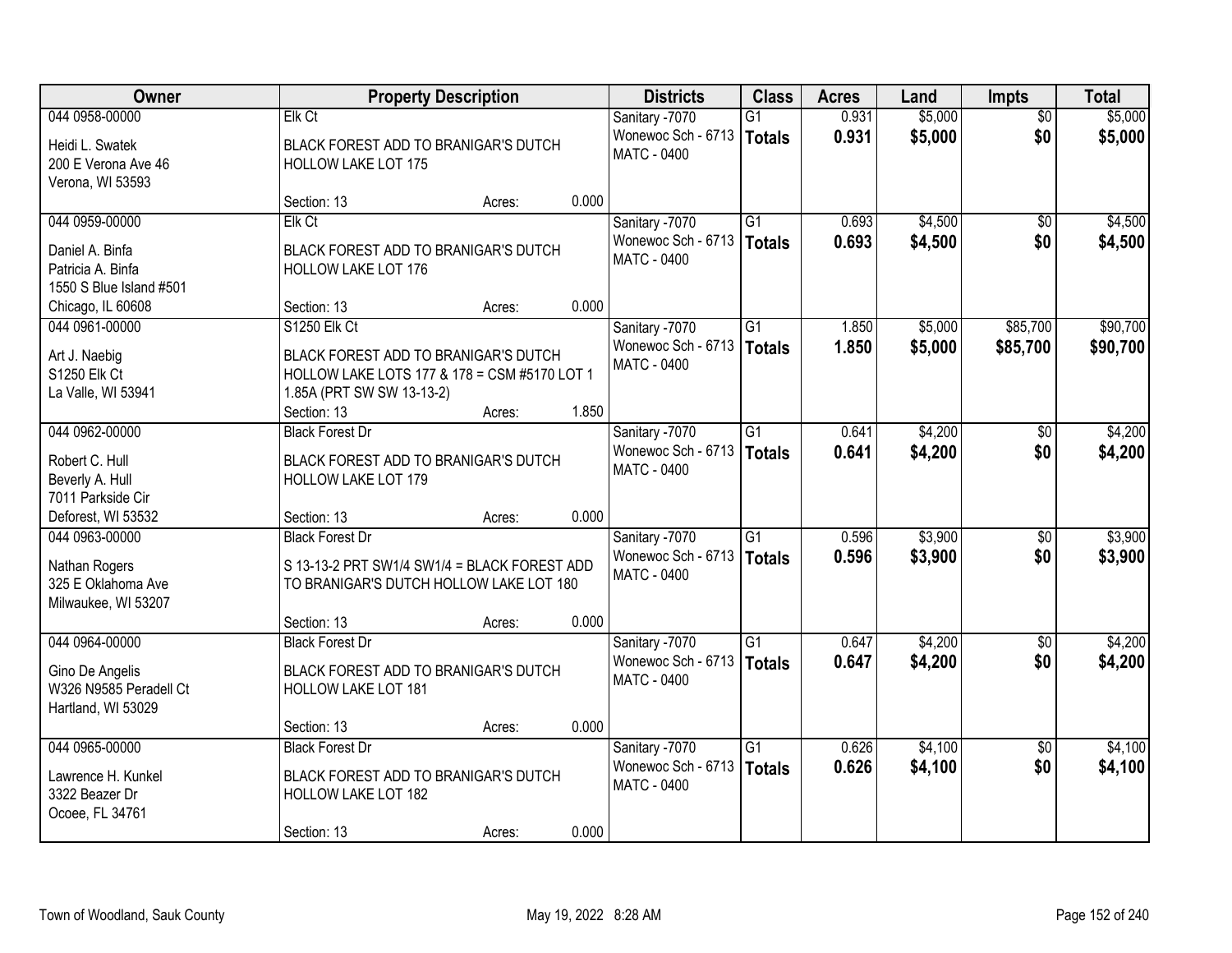| Owner                      |                                              | <b>Property Description</b> |       | <b>Districts</b>   | <b>Class</b>    | <b>Acres</b> | Land     | <b>Impts</b>    | <b>Total</b> |
|----------------------------|----------------------------------------------|-----------------------------|-------|--------------------|-----------------|--------------|----------|-----------------|--------------|
| 044 0966-00000             | <b>Black Forest Dr</b>                       |                             |       | Sanitary -7070     | $\overline{G1}$ | 0.574        | \$3,800  | $\overline{50}$ | \$3,800      |
| Chad M. Dauphin            | BLACK FOREST ADD TO BRANIGAR'S DUTCH         |                             |       | Wonewoc Sch - 6713 | Totals          | 0.574        | \$3,800  | \$0             | \$3,800      |
| Angela M. Dauphin          | <b>HOLLOW LAKE LOT 183</b>                   |                             |       | <b>MATC - 0400</b> |                 |              |          |                 |              |
| 7 Tamarack Ct              |                                              |                             |       |                    |                 |              |          |                 |              |
| Cary, IL 60013             | Section: 13                                  | Acres:                      | 0.000 |                    |                 |              |          |                 |              |
| 044 0967-00000             | <b>Black Forest Dr</b>                       |                             |       | Sanitary -7070     | $\overline{G1}$ | 0.574        | \$3,800  | \$0             | \$3,800      |
| Joseph Rizzi               | BLACK FOREST ADD TO BRANIGAR'S DUTCH         |                             |       | Wonewoc Sch - 6713 | Totals          | 0.574        | \$3,800  | \$0             | \$3,800      |
| 400 Frontier Way Ste d     | HOLLOW LAKE LOT 184                          |                             |       | <b>MATC - 0400</b> |                 |              |          |                 |              |
| Bensenville, IL 60106      |                                              |                             |       |                    |                 |              |          |                 |              |
|                            | Section: 13                                  | Acres:                      | 0.000 |                    |                 |              |          |                 |              |
| 044 0968-00000             | E2509 Black Forest Dr                        |                             |       | Sanitary -7070     | $\overline{G1}$ | 0.574        | \$3,800  | \$96,600        | \$100,400    |
| Ned L. Woolever            | BLACK FOREST ADD TO BRANIGAR'S DUTCH         |                             |       | Wonewoc Sch - 6713 | Totals          | 0.574        | \$3,800  | \$96,600        | \$100,400    |
| Edna L. Woolever           | HOLLOW LAKE LOT 185                          |                             |       | <b>MATC - 0400</b> |                 |              |          |                 |              |
| E2509 Black Forest Dr      |                                              |                             |       |                    |                 |              |          |                 |              |
| Wonewoc, WI 53968          | Section: 13                                  | Acres:                      | 0.000 |                    |                 |              |          |                 |              |
| 044 0969-00000             | <b>Black Forest Dr</b>                       |                             |       | Sanitary -7070     | G1              | 0.604        | \$3,900  | \$0             | \$3,900      |
| Margaret M. O'Keefe        | BLACK FOREST ADD TO BRANIGAR'S DUTCH         |                             |       | Wonewoc Sch - 6713 | <b>Totals</b>   | 0.604        | \$3,900  | \$0             | \$3,900      |
| 2316 Ash Ln                | HOLLOW LAKE LOT 186                          |                             |       | <b>MATC - 0400</b> |                 |              |          |                 |              |
| North Brook, IL 60062-0000 |                                              |                             |       |                    |                 |              |          |                 |              |
|                            | Section: 13                                  | Acres:                      | 0.000 |                    |                 |              |          |                 |              |
| 044 0970-00000             | <b>Black Forest Dr</b>                       |                             |       | Sanitary -7070     | $\overline{G1}$ | 0.746        | \$4,900  | \$0             | \$4,900      |
| Rick M. Bentrup            | BLACK FOREST ADD TO BRANIGAR'S DUTCH         |                             |       | Wonewoc Sch - 6713 | Totals          | 0.746        | \$4,900  | \$0             | \$4,900      |
| W2268 E Oak Ridge Dr       | <b>HOLLOW LAKE LOT 187</b>                   |                             |       | MATC - 0400        |                 |              |          |                 |              |
| Oconomowoc, WI 53066       |                                              |                             |       |                    |                 |              |          |                 |              |
|                            | Section: 13                                  | Acres:                      | 0.000 |                    |                 |              |          |                 |              |
| 044 0971-00000             | <b>Black Forest Dr</b>                       |                             |       | Sanitary -7070     | $\overline{G1}$ | 0.835        | \$4,900  | \$0             | \$4,900      |
| Mark E. Koch               | BLACK FOREST ADD TO BRANIGAR'S DUTCH         |                             |       | Wonewoc Sch - 6713 | Totals          | 0.835        | \$4,900  | \$0             | \$4,900      |
| Beth A. Koch               | HOLLOW LAKE LOT 188                          |                             |       | <b>MATC - 0400</b> |                 |              |          |                 |              |
| 100 Rosemont Ave           |                                              |                             |       |                    |                 |              |          |                 |              |
| Roselle, IL 60172          | Section: 13                                  | Acres:                      | 0.000 |                    |                 |              |          |                 |              |
| 044 0972-00000             | S1186 Glade Ct                               |                             |       | Sanitary -7070     | $\overline{G1}$ | 0.805        | \$21,300 | \$226,000       | \$247,300    |
| <b>Michael Anstett</b>     | S 13-13-2 PRT NE1/4 SW1/4 = BLACK FOREST ADD |                             |       | Wonewoc Sch - 6713 | Totals          | 0.805        | \$21,300 | \$226,000       | \$247,300    |
| <b>Heather Anstett</b>     | TO BRANIGAR'S DUTCH HOLLOW LAKE LOT 189      |                             |       | <b>MATC - 0400</b> |                 |              |          |                 |              |
| S1186 Glade Ct             |                                              |                             |       |                    |                 |              |          |                 |              |
| La Valle, WI 53941         | Section: 13                                  | Acres:                      | 0.000 |                    |                 |              |          |                 |              |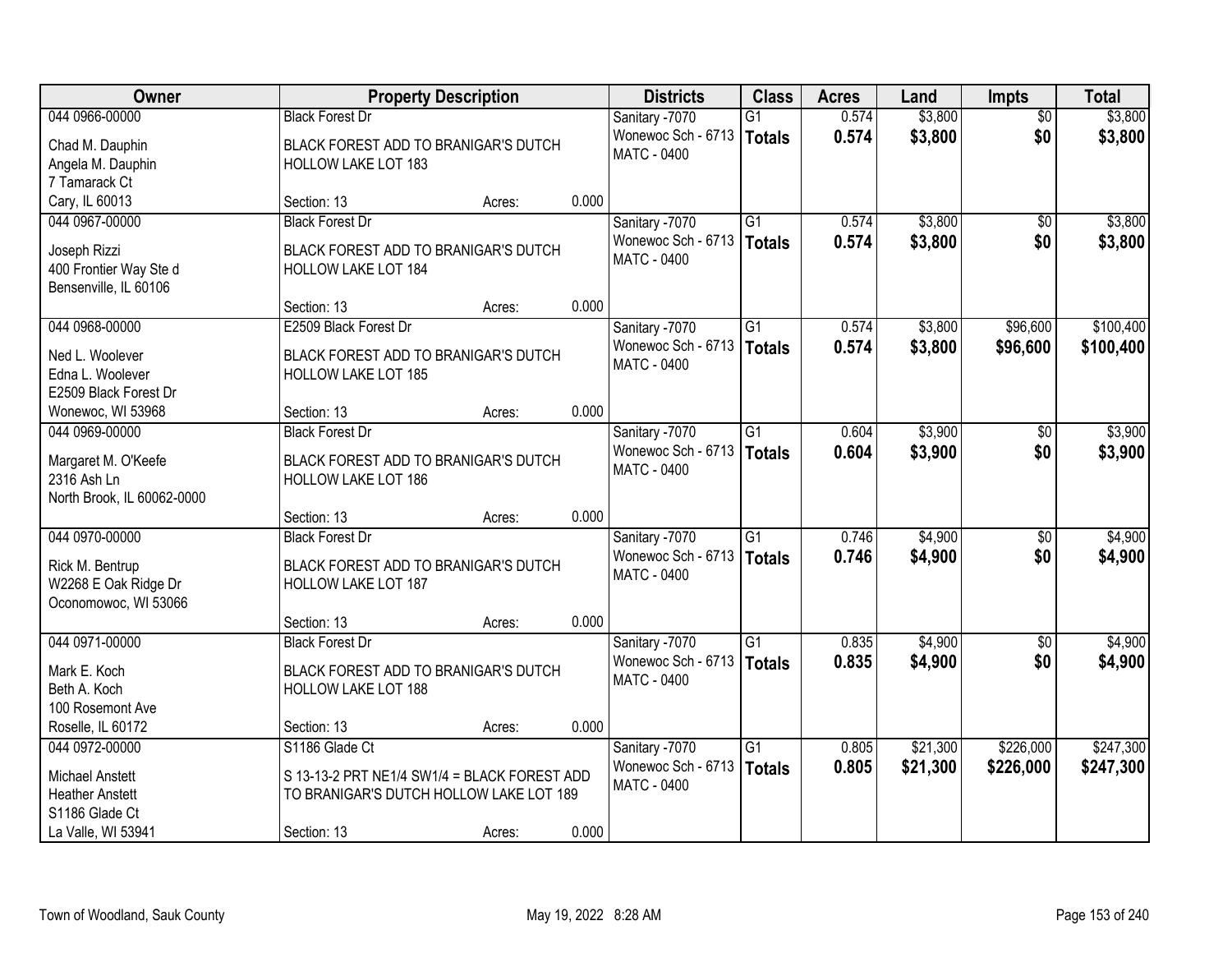| Owner                                                                                                      | <b>Property Description</b>                  |        |       | <b>Districts</b>   | <b>Class</b>    | <b>Acres</b> | Land     | Impts           | <b>Total</b> |
|------------------------------------------------------------------------------------------------------------|----------------------------------------------|--------|-------|--------------------|-----------------|--------------|----------|-----------------|--------------|
| 044 0973-00000                                                                                             | Glade Ct                                     |        |       | Sanitary -7070     | $\overline{G1}$ | 0.558        | \$11,800 | $\overline{50}$ | \$11,800     |
| Robert E. Guziec                                                                                           | BRANIGAR'S DUTCH HOLLOW LAKE LOT 190 BLACK   |        |       | Wonewoc Sch - 6713 | <b>Totals</b>   | 0.558        | \$11,800 | \$0             | \$11,800     |
| Sandra L. Guziec                                                                                           | <b>FOREST ADD</b>                            |        |       | <b>MATC - 0400</b> |                 |              |          |                 |              |
| 4903 W Warwick Ave                                                                                         |                                              |        |       |                    |                 |              |          |                 |              |
| Chicago, IL 60641                                                                                          | Section: 13                                  | Acres: | 0.000 |                    |                 |              |          |                 |              |
| 044 0974-00000                                                                                             | S1200 Glade Ct                               |        |       | Sanitary -7070     | $\overline{G1}$ | 0.628        | \$4,100  | $\overline{50}$ | \$4,100      |
| Daniel T. Mccarroll                                                                                        | S 13-13-2 PRT E1/2 SW1/4 BLACK FOREST ADD TO |        |       | Wonewoc Sch - 6713 | <b>Totals</b>   | 0.628        | \$4,100  | \$0             | \$4,100      |
| 4409 Highland Ave                                                                                          | BRANIGAR'S DUTCH HOLLOW LAKE LOT 191         |        |       | <b>MATC - 0400</b> |                 |              |          |                 |              |
| Downers Grove, IL 60515                                                                                    |                                              |        |       |                    |                 |              |          |                 |              |
|                                                                                                            | Section: 13                                  | Acres: | 0.000 |                    |                 |              |          |                 |              |
| 044 0975-00000                                                                                             | <b>Black Forest Dr</b>                       |        |       | Sanitary -7070     | G1              | 7.476        | \$1,900  | $\overline{50}$ | \$1,900      |
| Dutch Hollow L Prop/O/a                                                                                    | BLACK FOREST ADD TO BRANIGAR'S DUTCH         |        |       | Wonewoc Sch - 6713 | G <sub>5</sub>  | 1.700        | \$900    | \$0             | \$900        |
| E2670 Clubhouse Dr                                                                                         | <b>HOLLOW LAKE OUTLOT 8</b>                  |        |       | <b>MATC - 0400</b> | <b>Totals</b>   | 9.176        | \$2,800  | \$0             | \$2,800      |
| La Valle, WI 53941                                                                                         |                                              |        |       |                    |                 |              |          |                 |              |
|                                                                                                            | Section: 13                                  | Acres: | 0.000 |                    |                 |              |          |                 |              |
| 044 0976-00000                                                                                             | E2392 S Dutch Hollow Rd                      |        |       | Sanitary -7070     | $\overline{G1}$ | 3.346        | \$7,300  | \$183,900       | \$191,200    |
| Robert J. Tolly                                                                                            | TN. OF WOODLAND, BLUE RIDGE ADD. LOT 1007    |        |       | Weston Sch - 6354  | <b>Totals</b>   | 3.346        | \$7,300  | \$183,900       | \$191,200    |
| E2392 S Dutch Hollow Rd                                                                                    |                                              |        |       | <b>SWTC - 0300</b> |                 |              |          |                 |              |
| La Valle, WI 53941                                                                                         |                                              |        |       |                    |                 |              |          |                 |              |
|                                                                                                            | Section: 24                                  | Acres: | 0.000 |                    |                 |              |          |                 |              |
| 044 0977-00000                                                                                             | <b>Blue Ridge Dr</b>                         |        |       | Sanitary -7070     | $\overline{G1}$ | 2.868        | \$6,900  | $\overline{50}$ | \$6,900      |
| Dale R. Jenrich                                                                                            | TN OF WOODLAND, BLUE RIDGE ADD. LOT 1008     |        |       | Weston Sch - 6354  | <b>Totals</b>   | 2.868        | \$6,900  | \$0             | \$6,900      |
| Valerie J. Jenrich                                                                                         |                                              |        |       | <b>SWTC - 0300</b> |                 |              |          |                 |              |
| 3169 S 24th St                                                                                             |                                              |        |       |                    |                 |              |          |                 |              |
| Milwaukee, WI 53215                                                                                        | Section: 25                                  | Acres: | 0.000 |                    |                 |              |          |                 |              |
| 044 0978-00000                                                                                             | S1713 Blue Ridge Dr                          |        |       | Sanitary -7070     | $\overline{G1}$ | 1.984        | \$6,000  | \$189,000       | \$195,000    |
|                                                                                                            | TN OF WOODLAND, BLUE RIDGE ADD. LOT 1009     |        |       | Weston Sch - 6354  | <b>Totals</b>   | 1.984        | \$6,000  | \$189,000       | \$195,000    |
| Nancy Grove<br>S1713 Blue Ridge Dr                                                                         |                                              |        |       | <b>SWTC - 0300</b> |                 |              |          |                 |              |
| La Valle, WI 53941                                                                                         |                                              |        |       |                    |                 |              |          |                 |              |
|                                                                                                            | Section: 25                                  | Acres: | 0.000 |                    |                 |              |          |                 |              |
| 044 0979-00000                                                                                             | S1717 Blue Ridge Dr                          |        |       | Sanitary -7070     | $\overline{G1}$ | 2.163        | \$6,200  | \$186,000       | \$192,200    |
|                                                                                                            |                                              |        |       | Weston Sch - 6354  | <b>Totals</b>   | 2.163        | \$6,200  | \$186,000       | \$192,200    |
| Wayne D & Mary A Elz Revocable Trust   S 25-13-2 PRT NW1/4 NE1/4 BLUE RIDGE ADD LOT<br>S1717 Blue Ridge Dr | 1010                                         |        |       | <b>SWTC - 0300</b> |                 |              |          |                 |              |
| La Valle, WI 53941                                                                                         |                                              |        |       |                    |                 |              |          |                 |              |
|                                                                                                            | Section: 25                                  | Acres: | 0.000 |                    |                 |              |          |                 |              |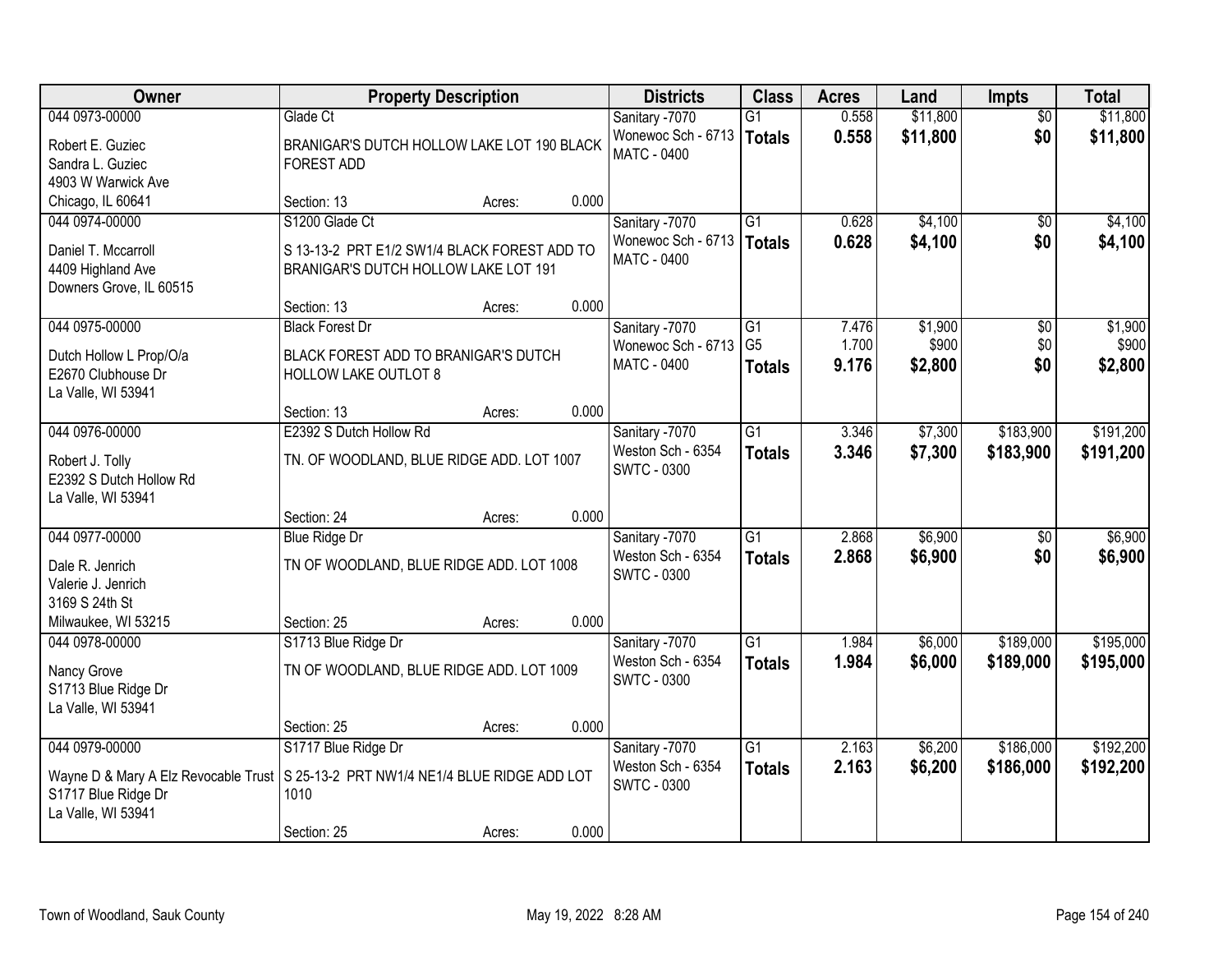| Owner                                 | <b>Property Description</b>                    |        |       | <b>Districts</b>                        | <b>Class</b>    | <b>Acres</b> | Land    | <b>Impts</b>    | <b>Total</b> |
|---------------------------------------|------------------------------------------------|--------|-------|-----------------------------------------|-----------------|--------------|---------|-----------------|--------------|
| 044 0980-00000                        | S1721 Blue Ridge Dr                            |        |       | Sanitary -7070                          | $\overline{G1}$ | 1.601        | \$5,600 | \$137,800       | \$143,400    |
| Thomas H. Miller<br>Lynn E. Miller    | TN. OF WOODLAND, BLUE RIDGE ADD. LOT 1011      |        |       | Weston Sch - 6354<br><b>SWTC - 0300</b> | <b>Totals</b>   | 1.601        | \$5,600 | \$137,800       | \$143,400    |
| S1721 Blue Ridge Dr                   |                                                |        |       |                                         |                 |              |         |                 |              |
| La Valle, WI 53941                    | Section: 25                                    | Acres: | 0.000 |                                         |                 |              |         |                 |              |
| 044 0981-00000                        | <b>Blue Ridge Dr</b>                           |        |       | Sanitary -7070                          | $\overline{G1}$ | 1.704        | \$5,700 | \$0             | \$5,700      |
| Robert Staszewski<br>Carol Staszewski | TN OF WOODLAND, BLUE RIDGE ADD. LOT 1012       |        |       | Weston Sch - 6354<br><b>SWTC - 0300</b> | <b>Totals</b>   | 1.704        | \$5,700 | \$0             | \$5,700      |
| N84 W14985 Menomonee Ave              |                                                |        |       |                                         |                 |              |         |                 |              |
| Menomonee Falls, WI 53051             | Section: 25                                    | Acres: | 0.000 |                                         |                 |              |         |                 |              |
| 044 0982-00000                        | <b>Blue Ridge Dr</b>                           |        |       | Sanitary -7070                          | G1              | 1.586        | \$5,600 | \$0             | \$5,600      |
| Dustin L. Czys<br>N797 15th Ave       | TN. OF WOODLAND, BLUE RIDGE ADD. LOT 1013      |        |       | Weston Sch - 6354<br><b>SWTC - 0300</b> | <b>Totals</b>   | 1.586        | \$5,600 | \$0             | \$5,600      |
| New Lisbon, WI 53950                  |                                                |        |       |                                         |                 |              |         |                 |              |
|                                       | Section: 25                                    | Acres: | 0.000 |                                         |                 |              |         |                 |              |
| 044 0983-00000                        | <b>Blue Ridge Dr</b>                           |        |       | Sanitary -7070                          | $\overline{G1}$ | 1.825        | \$5,800 | \$0             | \$5,800      |
| Dustin L. Czys<br>N7971 15th Ave      | TN. OF WOODLAND, BLUE RIDGE ADD. LOT 1014      |        |       | Weston Sch - 6354<br><b>SWTC - 0300</b> | <b>Totals</b>   | 1.825        | \$5,800 | \$0             | \$5,800      |
| New Lisbon, WI 53950                  |                                                |        |       |                                         |                 |              |         |                 |              |
|                                       | Section: 25                                    | Acres: | 0.000 |                                         |                 |              |         |                 |              |
| 044 0984-00000                        | <b>Blue Ridge Dr</b>                           |        |       | Sanitary -7070                          | $\overline{G1}$ | 1.907        | \$5,900 | $\overline{50}$ | \$5,900      |
| James and Cindy Samuelson             | S 25-13-2 PRT NE1/4 NW1/4 = BLUE RIDGE ADD LOT |        |       | Weston Sch - 6354                       | <b>Totals</b>   | 1.907        | \$5,900 | \$0             | \$5,900      |
| c/o James Samuelson Lc                | 1015                                           |        |       | <b>SWTC - 0300</b>                      |                 |              |         |                 |              |
| 30 W Carter Dr Apt 23104              |                                                |        |       |                                         |                 |              |         |                 |              |
| Tempe, AZ 85282                       | Section: 25                                    | Acres: | 0.000 |                                         |                 |              |         |                 |              |
| 044 0985-00000                        | <b>Blue Ridge Dr</b>                           |        |       | Sanitary -7070                          | $\overline{G1}$ | 1.729        | \$5,700 | $\overline{60}$ | \$5,700      |
| Matthew C. Snyder                     | TN. OF WOODLAND, BLUE RIDGE ADD. LOT 1016      |        |       | Weston Sch - 6354                       | <b>Totals</b>   | 1.729        | \$5,700 | \$0             | \$5,700      |
| Victoria L. Snyder                    |                                                |        |       | <b>SWTC - 0300</b>                      |                 |              |         |                 |              |
| 1625 Dustir Dr                        |                                                |        |       |                                         |                 |              |         |                 |              |
| Racine, WI 53402                      | Section: 25                                    | Acres: | 0.000 |                                         |                 |              |         |                 |              |
| 044 0986-00000                        | <b>Blue Ridge Dr</b>                           |        |       | Sanitary -7070                          | $\overline{G1}$ | 1.884        | \$5,900 | $\overline{50}$ | \$5,900      |
| Victoria L. Snyder                    | TN. OF WOODLAND, BLUE RIDGE ADD. LOT 1017      |        |       | Weston Sch - 6354                       | <b>Totals</b>   | 1.884        | \$5,900 | \$0             | \$5,900      |
| Matthew C. Snyder                     |                                                |        |       | <b>SWTC - 0300</b>                      |                 |              |         |                 |              |
| 1625 Dustir Dr                        |                                                |        |       |                                         |                 |              |         |                 |              |
| Racine, WI 53402                      | Section: 25                                    | Acres: | 0.000 |                                         |                 |              |         |                 |              |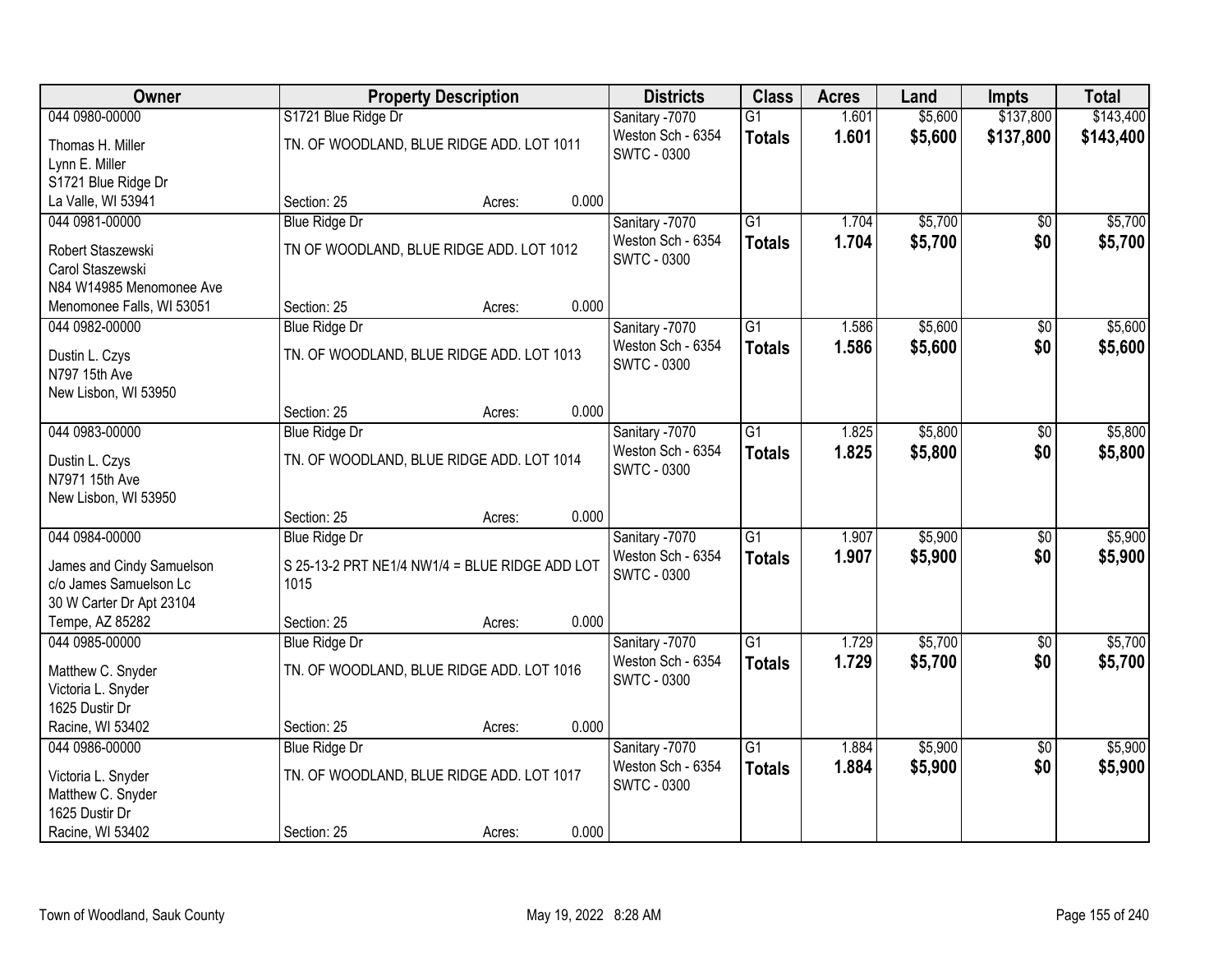| Owner                                   |                                                | <b>Property Description</b> |       | <b>Districts</b>   | <b>Class</b>    | <b>Acres</b> | Land    | <b>Impts</b>    | <b>Total</b> |
|-----------------------------------------|------------------------------------------------|-----------------------------|-------|--------------------|-----------------|--------------|---------|-----------------|--------------|
| 044 0987-00000                          | <b>Blue Ridge Dr</b>                           |                             |       | Sanitary -7070     | $\overline{G1}$ | 1.813        | \$5,800 | $\overline{50}$ | \$5,800      |
| Derek Pollard                           | TN. OF WOODLAND, BLUE RIDGE ADD. LOT 1018      |                             |       | Weston Sch - 6354  | <b>Totals</b>   | 1.813        | \$5,800 | \$0             | \$5,800      |
| Josephine P. Pollard                    |                                                |                             |       | <b>SWTC - 0300</b> |                 |              |         |                 |              |
| 1946 Swartz Dr                          |                                                |                             |       |                    |                 |              |         |                 |              |
| Waukesha, WI 53188                      | Section: 25                                    | Acres:                      | 0.000 |                    |                 |              |         |                 |              |
| 044 0988-00000                          | <b>Blue Ridge Dr</b>                           |                             |       | Sanitary -7070     | $\overline{G1}$ | 2.818        | \$6,800 | $\overline{50}$ | \$6,800      |
|                                         |                                                |                             |       | Weston Sch - 6354  | <b>Totals</b>   | 2.818        | \$6,800 | \$0             | \$6,800      |
| Mary A. Gulseth et al                   | TN OF WOODLAND, BLUE RIDGE ADD. LOT 1019       |                             |       | <b>SWTC - 0300</b> |                 |              |         |                 |              |
| c/o Darrell L. Gulseth<br>38w420 Lea Dr |                                                |                             |       |                    |                 |              |         |                 |              |
| Geneva, IL 60134-0000                   | Section: 25                                    | Acres:                      | 0.000 |                    |                 |              |         |                 |              |
| 044 0989-00000                          | <b>Blue Ridge Dr</b>                           |                             |       | Sanitary -7070     | G1              | 2.516        | \$6,500 | $\sqrt{6}$      | \$6,500      |
|                                         |                                                |                             |       | Weston Sch - 6354  |                 | 2.516        | \$6,500 | \$0             |              |
| Thomas Ellefson                         | TN. OF WOODLAND, BLUE RIDGE ADD LOT 1020       |                             |       | <b>SWTC - 0300</b> | <b>Totals</b>   |              |         |                 | \$6,500      |
| <b>Edward Alt</b>                       |                                                |                             |       |                    |                 |              |         |                 |              |
| 6338 Clovernook Rd                      |                                                |                             |       |                    |                 |              |         |                 |              |
| Middleton, WI 53562                     | Section: 25                                    | Acres:                      | 0.000 |                    |                 |              |         |                 |              |
| 044 0990-00000                          | S1776 Blue Ridge Dr                            |                             |       | Sanitary -7070     | $\overline{G1}$ | 2.102        | \$6,100 | \$242,400       | \$248,500    |
| Samantha Stienmetz                      | S 25-13-2 PRT NE1/4 NW1/4 = BLUE RIDGE ADD LOT |                             |       | Weston Sch - 6354  | <b>Totals</b>   | 2.102        | \$6,100 | \$242,400       | \$248,500    |
| <b>Steve Stienmetz</b>                  | 1021                                           |                             |       | <b>SWTC - 0300</b> |                 |              |         |                 |              |
| S1776 Blue Ridge Dr                     |                                                |                             |       |                    |                 |              |         |                 |              |
| La Valle, WI 53941                      | Section: 25                                    | Acres:                      | 0.000 |                    |                 |              |         |                 |              |
| 044 0991-00000                          | <b>Blue Ridge Dr</b>                           |                             |       | Sanitary -7070     | $\overline{G1}$ | 1.964        | \$6,000 | \$0             | \$6,000      |
|                                         |                                                |                             |       | Weston Sch - 6354  | <b>Totals</b>   | 1.964        | \$6,000 | \$0             | \$6,000      |
| Erika V. Figueroa                       | S 25-13-2 PRT NE1/4 NW1/4 BLUE RIDGE ADD LOT   |                             |       | <b>SWTC - 0300</b> |                 |              |         |                 |              |
| Pabel I. Maldonado D                    | 1022                                           |                             |       |                    |                 |              |         |                 |              |
| 4506 Bunker Hill Ln                     |                                                |                             |       |                    |                 |              |         |                 |              |
| Madison, WI 53704                       | Section: 25                                    | Acres:                      | 0.000 |                    |                 |              |         |                 |              |
| 044 0992-00000                          | <b>Blue Ridge Dr</b>                           |                             |       | Sanitary -7070     | $\overline{G1}$ | 1.957        | \$6,000 | $\overline{60}$ | \$6,000      |
| Christine D. Bubacz                     | S 25-13-2 PRT NE1/4 NW1/4 BLUE RIDGE ADD LOT   |                             |       | Weston Sch - 6354  | <b>Totals</b>   | 1.957        | \$6,000 | \$0             | \$6,000      |
| 1281 Janas Ln                           | 1023                                           |                             |       | <b>SWTC - 0300</b> |                 |              |         |                 |              |
| Lemont, IL 60439                        |                                                |                             |       |                    |                 |              |         |                 |              |
|                                         | Section: 25                                    | Acres:                      | 0.000 |                    |                 |              |         |                 |              |
| 044 0993-00000                          | <b>Blue Ridge Dr</b>                           |                             |       | Sanitary -7070     | $\overline{G1}$ | 2.880        | \$6,900 | $\overline{30}$ | \$6,900      |
| Abraham J. Knuth                        | TN. OF WOODLAND, BLUE RIDGE ADD. LOT 1024      |                             |       | Weston Sch - 6354  | <b>Totals</b>   | 2.880        | \$6,900 | \$0             | \$6,900      |
| Jessica J. Knuth                        |                                                |                             |       | <b>SWTC - 0300</b> |                 |              |         |                 |              |
| 320 Mill St                             |                                                |                             |       |                    |                 |              |         |                 |              |
| La Valle, WI 53941                      | Section: 25                                    | Acres:                      | 0.000 |                    |                 |              |         |                 |              |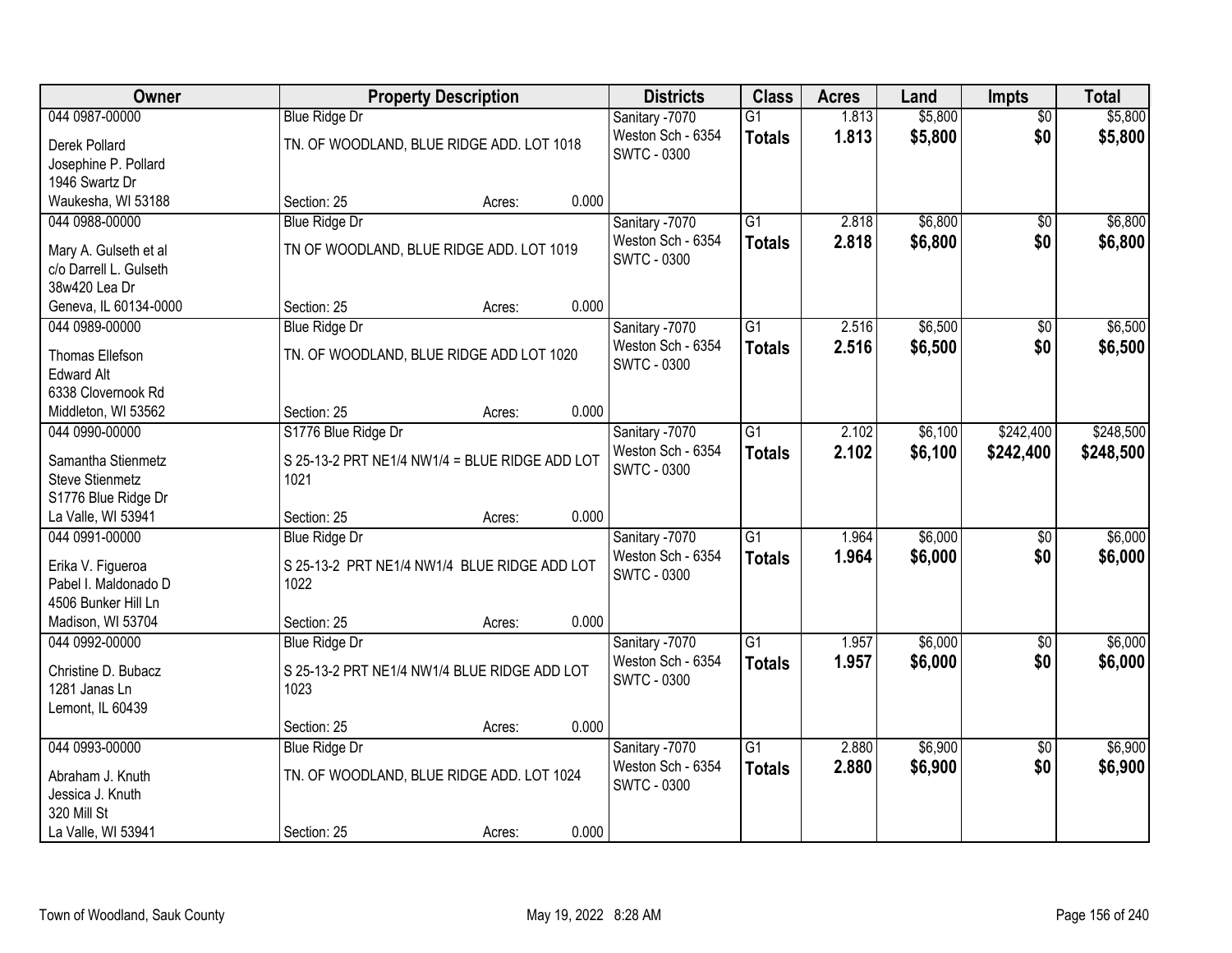| Owner                          |                                                | <b>Property Description</b> |       | <b>Districts</b>   | <b>Class</b>    | <b>Acres</b> | Land    | Impts           | <b>Total</b> |
|--------------------------------|------------------------------------------------|-----------------------------|-------|--------------------|-----------------|--------------|---------|-----------------|--------------|
| 044 0994-00000                 | <b>Blue Ridge Dr</b>                           |                             |       | Sanitary -7070     | G1              | 5.180        | \$9,200 | $\overline{50}$ | \$9,200      |
| Abraham J. Knuth               | TN. OF WOODLAND, BLUE RIDGE ADD. LOT 1025      |                             |       | Weston Sch - 6354  | <b>Totals</b>   | 5.180        | \$9,200 | \$0             | \$9,200      |
| Jessica J. Knuth               |                                                |                             |       | <b>SWTC - 0300</b> |                 |              |         |                 |              |
| 320 Mill St                    |                                                |                             |       |                    |                 |              |         |                 |              |
| La Valle, WI 53941             | Section: 25                                    | Acres:                      | 0.000 |                    |                 |              |         |                 |              |
| 044 0995-00000                 | <b>Blue Ridge Dr</b>                           |                             |       | Sanitary -7070     | $\overline{G1}$ | 2.883        | \$6,900 | \$0             | \$6,900      |
| Kay E. Knutson                 | TN. OF WOODLAND, BLUE RIDGE ADD. LOT 1026      |                             |       | Weston Sch - 6354  | <b>Totals</b>   | 2.883        | \$6,900 | \$0             | \$6,900      |
| S1744 Blue Ridge Dr            |                                                |                             |       | <b>SWTC - 0300</b> |                 |              |         |                 |              |
| La Valle, WI 53941             |                                                |                             |       |                    |                 |              |         |                 |              |
|                                | Section: 25                                    | Acres:                      | 0.000 |                    |                 |              |         |                 |              |
| 044 0996-00000                 | S1744 Blue Ridge Dr                            |                             |       | Sanitary -7070     | G <sub>1</sub>  | 2.638        | \$6,600 | \$195,500       | \$202,100    |
| Kay E. Knutson                 | TN. OF WOODLAND, BLUE RIDGE ADD LOT 1027       |                             |       | Weston Sch - 6354  | <b>Totals</b>   | 2.638        | \$6,600 | \$195,500       | \$202,100    |
| S1744 Blue Ridge Dr            |                                                |                             |       | <b>SWTC - 0300</b> |                 |              |         |                 |              |
| La Valle, WI 53941             |                                                |                             |       |                    |                 |              |         |                 |              |
|                                | Section: 25                                    | Acres:                      | 0.000 |                    |                 |              |         |                 |              |
| 044 0997-00000                 | <b>Blue Ridge Dr</b>                           |                             |       | Sanitary -7070     | $\overline{G1}$ | 1.820        | \$5,800 | $\sqrt[6]{}$    | \$5,800      |
| Jagel Irrevocable Family Trust | S 25-13-2 PRT NW1/4 NE1/4 = BLUE RIDGE ADD LOT |                             |       | Weston Sch - 6354  | <b>Totals</b>   | 1.820        | \$5,800 | \$0             | \$5,800      |
| S334 Pine Ave                  | 1028                                           |                             |       | <b>SWTC - 0300</b> |                 |              |         |                 |              |
| Ontario, WI 54651              |                                                |                             |       |                    |                 |              |         |                 |              |
|                                | Section: 25                                    | Acres:                      | 0.000 |                    |                 |              |         |                 |              |
| 044 0998-00000                 | <b>Blue Ridge Dr</b>                           |                             |       | Sanitary -7070     | $\overline{G1}$ | 2.075        | \$6,100 | $\overline{50}$ | \$6,100      |
| Judith A. Mogilka              | TN. OF WOODLAND, BLUE RIDGE ADD. LOT 1029      |                             |       | Weston Sch - 6354  | <b>Totals</b>   | 2.075        | \$6,100 | \$0             | \$6,100      |
| 107 E Taylor St                |                                                |                             |       | <b>SWTC - 0300</b> |                 |              |         |                 |              |
| Normal, IL 61761               |                                                |                             |       |                    |                 |              |         |                 |              |
|                                | Section: 25                                    | Acres:                      | 0.000 |                    |                 |              |         |                 |              |
| 044 0999-00000                 | S1726 Blue Ridge Dr                            |                             |       | Sanitary -7070     | $\overline{G1}$ | 4.750        | \$8,800 | \$273,200       | \$282,000    |
| James J. Van Coulter           | TN OF WOODLAND BLUE RIDGE ADD LOT 1030 &       |                             |       | Weston Sch - 6354  | <b>Totals</b>   | 4.750        | \$8,800 | \$273,200       | \$282,000    |
| Jennifer L. Van Coulter        | LOT 1031 = CSM #5368 LOT 1 4.75A (PRT NW SE    |                             |       | <b>SWTC - 0300</b> |                 |              |         |                 |              |
| S1726 Blue Ridge Dr            | $25-13-2)$                                     |                             |       |                    |                 |              |         |                 |              |
| La Valle, WI 53941             | Section: 25                                    | Acres:                      | 4.750 |                    |                 |              |         |                 |              |
| 044 1001-00000                 | <b>Blue Ridge Dr</b>                           |                             |       | Sanitary -7070     | $\overline{G1}$ | 2.976        | \$7,000 | $\overline{50}$ | \$7,000      |
| Mad Management, LLC            | TN. OF WOODLAND, BLUE RIDGE ADD. LOT 1032      |                             |       | Weston Sch - 6354  | <b>Totals</b>   | 2.976        | \$7,000 | \$0             | \$7,000      |
| 13866 Vance Ln                 |                                                |                             |       | SWTC - 0300        |                 |              |         |                 |              |
| Manitowish Waters, WI 54545    |                                                |                             |       |                    |                 |              |         |                 |              |
|                                | Section: 25                                    | Acres:                      | 0.000 |                    |                 |              |         |                 |              |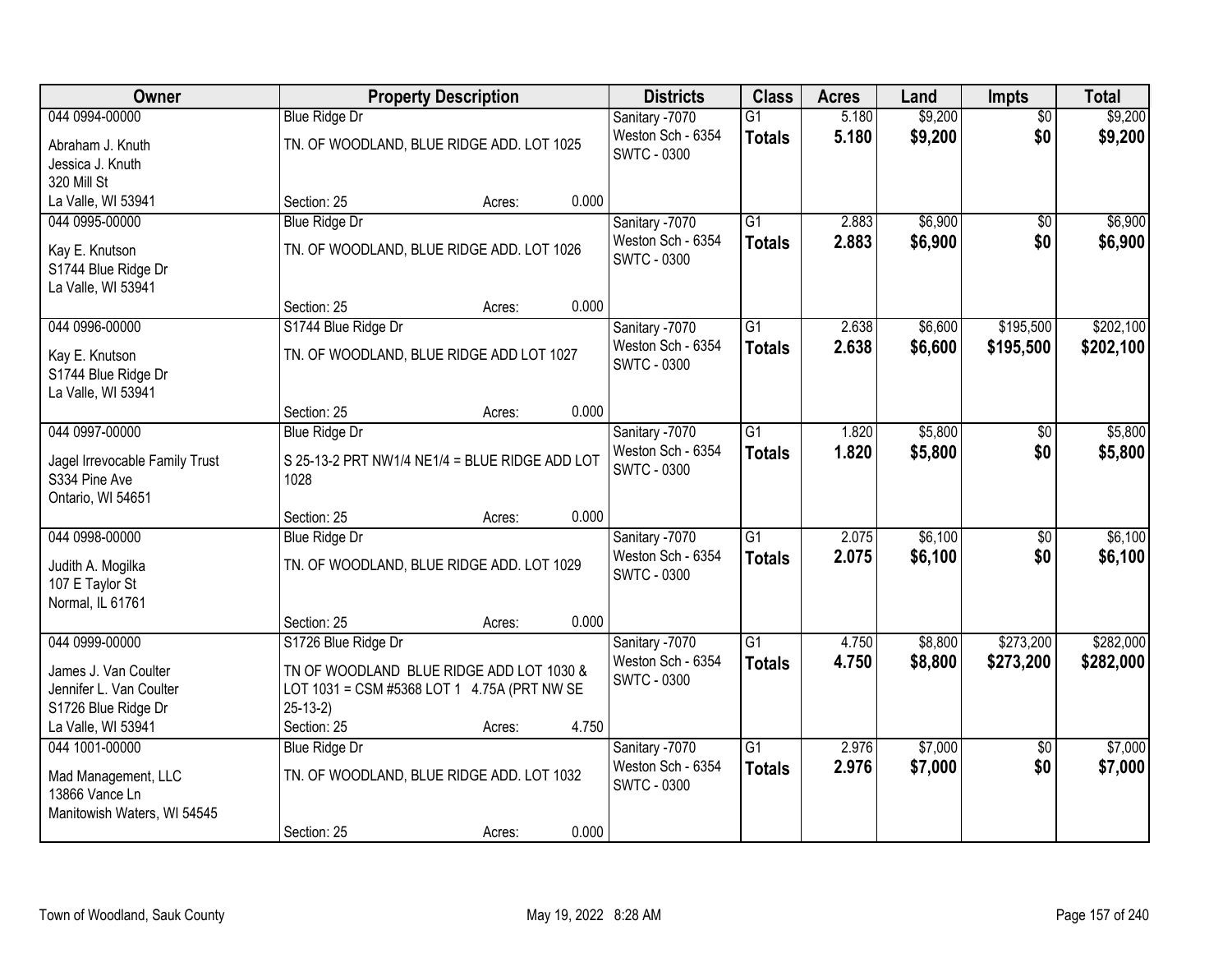| <b>Owner</b>                               |                                              | <b>Property Description</b> |       | <b>Districts</b>                        | <b>Class</b>    | <b>Acres</b> | Land     | <b>Impts</b>    | <b>Total</b> |
|--------------------------------------------|----------------------------------------------|-----------------------------|-------|-----------------------------------------|-----------------|--------------|----------|-----------------|--------------|
| 044 1002-00000                             | <b>Blue Ridge Dr</b>                         |                             |       | Sanitary -7070                          | $\overline{G1}$ | 2.018        | \$6,000  | $\overline{50}$ | \$6,000      |
| Louise P Googins Revocable Living<br>Trust | TN. OF WOODLAND, BLUE RIDGE ADD. LOT 1033    |                             |       | Weston Sch - 6354<br><b>SWTC - 0300</b> | <b>Totals</b>   | 2.018        | \$6,000  | \$0             | \$6,000      |
| 3431 Nappe Dr                              |                                              |                             |       |                                         |                 |              |          |                 |              |
| Middleton, WI 53562                        | Section: 25                                  | Acres:                      | 0.000 |                                         |                 |              |          |                 |              |
| 044 1003-00000                             | S1718 Blue Ridge Dr                          |                             |       | Sanitary -7070                          | $\overline{G1}$ | 1.663        | \$5,700  | \$165,900       | \$171,600    |
|                                            |                                              |                             |       | Weston Sch - 6354                       | <b>Totals</b>   | 1.663        | \$5,700  | \$165,900       | \$171,600    |
| Gary M. Kmetty                             | TN. OF WOODLAND, BLUE RIDGE ADD. LOT 1034    |                             |       | <b>SWTC - 0300</b>                      |                 |              |          |                 |              |
| Therese R. Kmetty                          |                                              |                             |       |                                         |                 |              |          |                 |              |
| S1718 Blue Ridge Rd                        |                                              |                             |       |                                         |                 |              |          |                 |              |
| La Valle, WI 53941                         | Section: 25                                  | Acres:                      | 0.000 |                                         |                 |              |          |                 |              |
| 044 1004-00000                             | <b>Blue Ridge Dr</b>                         |                             |       | Sanitary -7070                          | G1              | 1.902        | \$5,900  | \$0             | \$5,900      |
| Gary M. Kmetty                             | TN. OF WOODLAND, BLUE RIDGE ADD. LOT 1035    |                             |       | Weston Sch - 6354                       | <b>Totals</b>   | 1.902        | \$5,900  | \$0             | \$5,900      |
| Therese R. Kmetty                          |                                              |                             |       | SWTC - 0300                             |                 |              |          |                 |              |
| S1718 Blue Ridge Dr                        |                                              |                             |       |                                         |                 |              |          |                 |              |
| La Valle, WI 53941                         | Section: 25                                  | Acres:                      | 0.000 |                                         |                 |              |          |                 |              |
| 044 1005-00000                             | <b>Blue Ridge Dr</b>                         |                             |       | Sanitary -7070                          | $\overline{G1}$ | 10.018       | \$2,500  | \$0             | \$2,500      |
|                                            |                                              |                             |       | Weston Sch - 6354                       | <b>Totals</b>   | 10.018       | \$2,500  | \$0             | \$2,500      |
| Dutch Hollow L Prop/O/a                    | TN. OF WOODLAND, BLUE RIDGE ADD. OUTLOT 49   |                             |       | <b>SWTC - 0300</b>                      |                 |              |          |                 |              |
| E2670 Clubhouse Dr<br>La Valle, WI 53941   |                                              |                             |       |                                         |                 |              |          |                 |              |
|                                            | Section: 24                                  | Acres:                      | 0.000 |                                         |                 |              |          |                 |              |
| 044 1006-00000                             | <b>Blue Ridge Dr</b>                         |                             |       | Sanitary -7070                          | $\overline{G1}$ | 41.448       | \$10,400 | \$0             | \$10,400     |
|                                            |                                              |                             |       | Weston Sch - 6354                       |                 | 41.448       | \$10,400 | \$0             | \$10,400     |
| Dutch Hollow L Prop/O/a                    | TN OF WOODLAND, BLUE RIDGE ADD. OUTLOT 50    |                             |       | <b>SWTC - 0300</b>                      | <b>Totals</b>   |              |          |                 |              |
| E2670 Clubhouse Dr                         |                                              |                             |       |                                         |                 |              |          |                 |              |
| La Valle, WI 53941                         |                                              |                             |       |                                         |                 |              |          |                 |              |
|                                            | Section: 24                                  | Acres:                      | 0.000 |                                         |                 |              |          |                 |              |
| 044 1007-00000                             | Fox 'N Hounds Ct                             |                             |       | Sanitary -7070                          | $\overline{G1}$ | 1.472        | \$4,000  | \$0             | \$4,000      |
| <b>Trent Anderson</b>                      | S 23-13-2 PRT NW1/4 NW1/4 = FOX'N HOUNDS ADD |                             |       | Wonewoc Sch - 6713                      | <b>Totals</b>   | 1.472        | \$4,000  | \$0             | \$4,000      |
| Dana Anderson                              | LOT 1096                                     |                             |       | MATC - 0400                             |                 |              |          |                 |              |
| 237 S Dewey Ave                            |                                              |                             |       |                                         |                 |              |          |                 |              |
| Reedsburg, WI 53959                        | Section: 23                                  | Acres:                      | 0.000 |                                         |                 |              |          |                 |              |
| 044 1008-00000                             | Fox 'N Hounds Ct                             |                             |       | Sanitary -7070                          | $\overline{G1}$ | 1.804        | \$4,900  | $\overline{30}$ | \$4,900      |
|                                            |                                              |                             |       | Wonewoc Sch - 6713                      | Totals          | 1.804        | \$4,900  | \$0             | \$4,900      |
| Walter G. Zander<br>c/o Walter G. Zander   | S 23-13-2 PRT NW1/4 NW1/4 FOX'N HOUNDS ADD   |                             |       | MATC - 0400                             |                 |              |          |                 |              |
| 1310 Amber Ct                              | LOT 1097                                     |                             |       |                                         |                 |              |          |                 |              |
|                                            | Section: 23                                  |                             | 0.000 |                                         |                 |              |          |                 |              |
| Reedsburg, WI 53959                        |                                              | Acres:                      |       |                                         |                 |              |          |                 |              |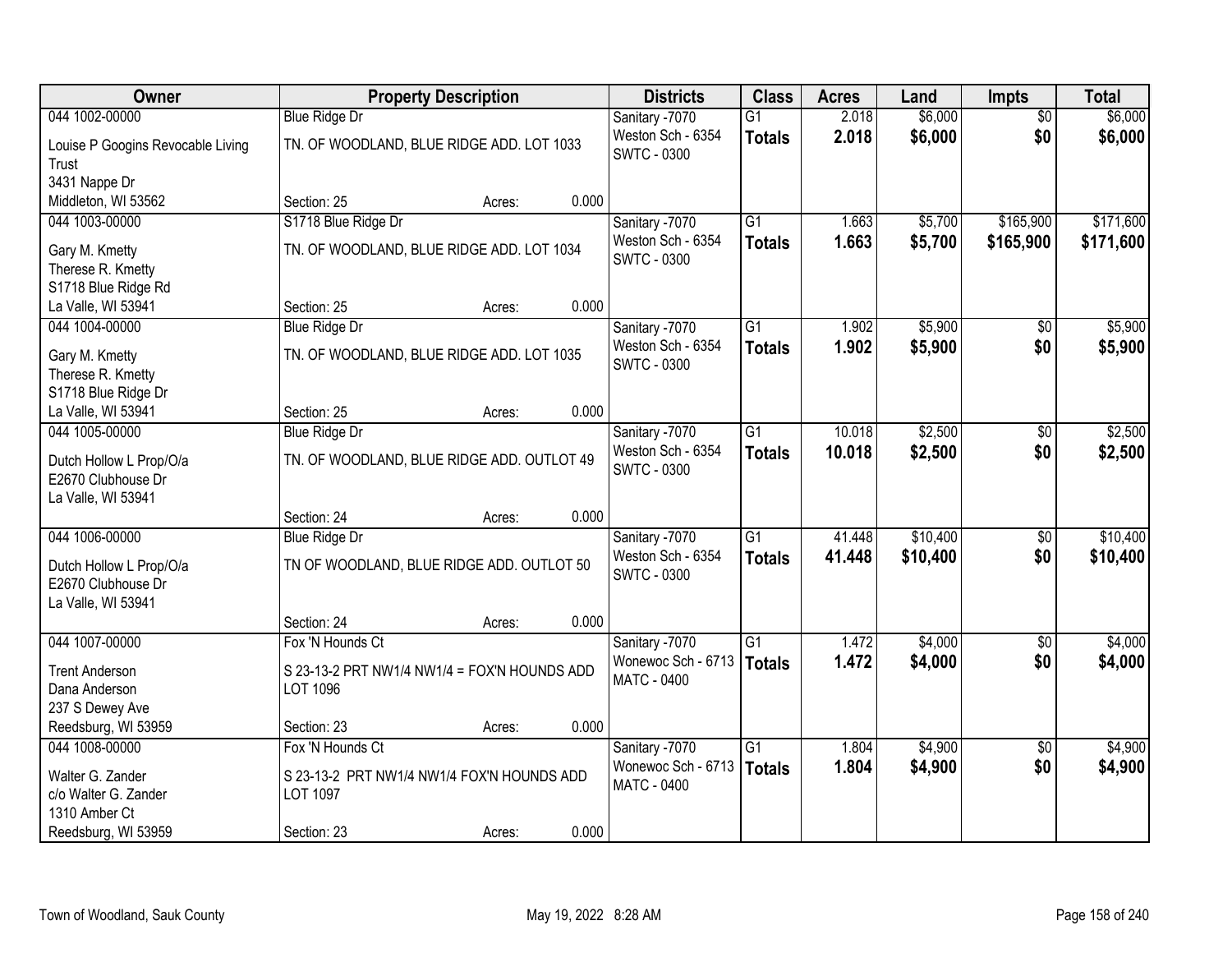| Owner                                                               |                                                        | <b>Property Description</b> |                                          |                 | <b>Acres</b> | Land    | <b>Impts</b>    | <b>Total</b> |
|---------------------------------------------------------------------|--------------------------------------------------------|-----------------------------|------------------------------------------|-----------------|--------------|---------|-----------------|--------------|
| 044 1009-00000                                                      | S1340 Fox'n Hounds Ct                                  |                             | Sanitary -7070                           | G1              | 1.634        | \$4,400 | \$245,300       | \$249,700    |
| Jarrod J. Fitzgerald<br>S1340 Fox'n Hounds Ct<br>La Valle, WI 53941 | S 23-13-2 PRT NW1/4 NW1/4 FOX'N HOUNDS ADD<br>LOT 1098 |                             | Wonewoc Sch - 6713<br><b>MATC - 0400</b> | <b>Totals</b>   | 1.634        | \$4,400 | \$245,300       | \$249,700    |
|                                                                     | Section: 23                                            | 0.000<br>Acres:             |                                          |                 |              |         |                 |              |
| 044 1010-00000                                                      | Fox 'N Hounds Ct                                       |                             | Sanitary -7070                           | $\overline{G1}$ | 1.813        | \$4,900 | $\overline{30}$ | \$4,900      |
| Shelby Fitzgerald<br>S1340 Fox'n Hounds Ct<br>La Valle, WI 53941    | S 23-13-2 PRT NW1/4 NW1/4 FOX'N HOUNDS ADD<br>LOT 1099 |                             | Wonewoc Sch - 6713<br><b>MATC - 0400</b> | <b>Totals</b>   | 1.813        | \$4,900 | \$0             | \$4,900      |
|                                                                     | Section: 23                                            | 0.000<br>Acres:             |                                          |                 |              |         |                 |              |
| 044 1011-00000                                                      | Fox 'N Hounds Ct                                       |                             | Sanitary -7070                           | $\overline{G1}$ | 1.585        | \$4,300 | $\sqrt[6]{}$    | \$4,300      |
| Robert J. Koch<br>Belinda Koch<br>315 Millston Ave                  | TN OF WOODLAND, FOX'N HOUNDS ADD LOT 1100              |                             | Wonewoc Sch - 6713<br>MATC - 0400        | <b>Totals</b>   | 1.585        | \$4,300 | \$0             | \$4,300      |
| Lodi, WI 53555                                                      | Section: 23                                            | 0.000<br>Acres:             |                                          |                 |              |         |                 |              |
| 044 1012-00000                                                      | Fox 'N Hounds Ct                                       |                             | Sanitary -7070                           | $\overline{G1}$ | 1.573        | \$4,300 | \$0             | \$4,300      |
| <b>Timothy Ritschard</b><br>Dawn Ritschard<br>3183 Pleasant St      | TN. OF WOODLAND, FOX'N HOUNDS ADD. LOT 1101            |                             | Wonewoc Sch - 6713<br><b>MATC - 0400</b> | Totals          | 1.573        | \$4,300 | \$0             | \$4,300      |
| Sun Prairie, WI 53590                                               | Section: 23                                            | 0.000<br>Acres:             |                                          |                 |              |         |                 |              |
| 044 1013-00000                                                      | Fox 'N Hounds Ct                                       |                             | Sanitary -7070                           | $\overline{G1}$ | 1.790        | \$4,800 | \$0             | \$4,800      |
| Lewis R. Bennett<br>6318 Bucknell Ave<br>Keystone Heights, FL 32656 | S 23-13-2 PRT NW1/4 NW1/4 FOX'N HOUNDS ADD<br>LOT 1102 |                             | Wonewoc Sch - 6713<br><b>MATC - 0400</b> | Totals          | 1.790        | \$4,800 | \$0             | \$4,800      |
|                                                                     | Section: 23                                            | 0.000<br>Acres:             |                                          |                 |              |         |                 |              |
| 044 1014-00000                                                      | Fox 'N Hounds Ct                                       |                             | Sanitary -7070                           | $\overline{G1}$ | 1.529        | \$4,200 | $\sqrt{6}$      | \$4,200      |
| Lewis R. Bennett<br>6318 Bucknell Ave<br>Keystone Heights, FL 32656 | S 23-13-2 PRT NW1/4 NW1/4 FOX'N HOUNDS ADD<br>LOT 1103 |                             | Wonewoc Sch - 6713<br><b>MATC - 0400</b> | Totals          | 1.529        | \$4,200 | \$0             | \$4,200      |
|                                                                     | Section: 23                                            | 0.000<br>Acres:             |                                          |                 |              |         |                 |              |
| 044 1015-00000                                                      | Fox 'N Hounds Ct                                       |                             | Sanitary -7070                           | $\overline{G1}$ | 1.398        | \$3,900 | $\overline{30}$ | \$3,900      |
| Lewis R. Bennett<br>6318 Bucknell Ave<br>Keystone Heights, FL 32656 | S 23-13-2 PRT NW1/4 NW1/4 FOX'N HOUNDS ADD<br>LOT 1104 |                             | Wonewoc Sch - 6713<br><b>MATC - 0400</b> | Totals          | 1.398        | \$3,900 | \$0             | \$3,900      |
|                                                                     | Section: 23                                            | 0.000<br>Acres:             |                                          |                 |              |         |                 |              |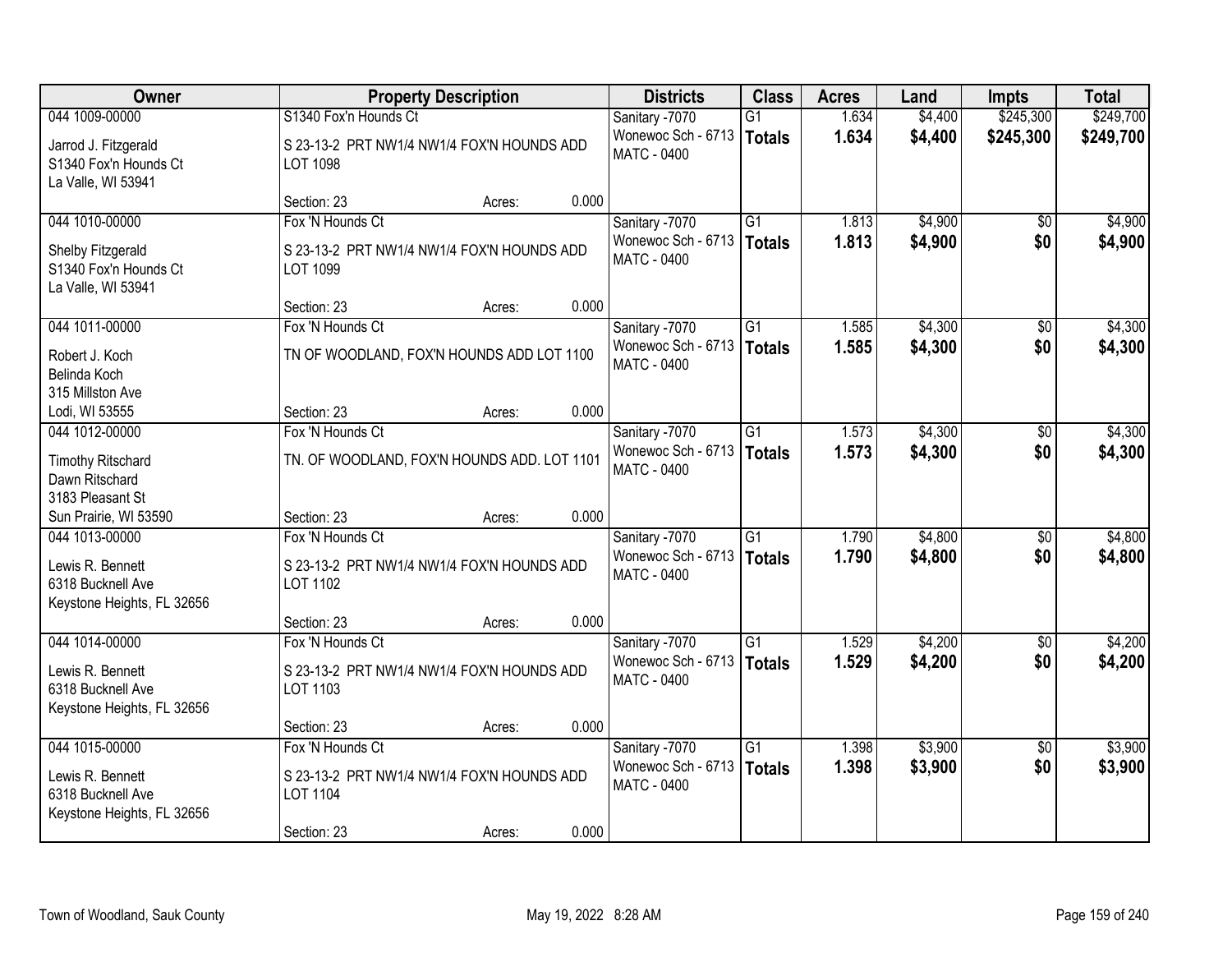| Owner                                  | <b>Property Description</b>                     | <b>Districts</b>   | <b>Class</b>    | <b>Acres</b> | Land    | <b>Impts</b>    | <b>Total</b> |
|----------------------------------------|-------------------------------------------------|--------------------|-----------------|--------------|---------|-----------------|--------------|
| 044 1016-00000                         | Fox 'N Hounds Ct                                | Sanitary -7070     | $\overline{G1}$ | 1.598        | \$4,400 | $\overline{50}$ | \$4,400      |
| Robin P. Cetner                        | TN OF WOODLAND, FOX'N HOUNDS ADD. LOT 1105      | Wonewoc Sch - 6713 | <b>Totals</b>   | 1.598        | \$4,400 | \$0             | \$4,400      |
| Penny E. Cetner                        |                                                 | <b>MATC - 0400</b> |                 |              |         |                 |              |
| PO Box 225                             |                                                 |                    |                 |              |         |                 |              |
| Richmond, IL 60071                     | 0.000<br>Section: 23<br>Acres:                  |                    |                 |              |         |                 |              |
| 044 1017-00000                         | Fox 'N Hounds Ct                                | Sanitary -7070     | $\overline{G1}$ | 3.715        | \$900   | $\overline{50}$ | \$900        |
| Dutch Hollow L Prop/O/a                | TN. OF WOODLAND, FOX'N HOUNDS ADD. OUT LOT      | Wonewoc Sch - 6713 | <b>Totals</b>   | 3.715        | \$900   | \$0             | \$900        |
| E2670 Clubhouse Dr                     | 58                                              | <b>MATC - 0400</b> |                 |              |         |                 |              |
| La Valle, WI 53941                     |                                                 |                    |                 |              |         |                 |              |
|                                        | 0.000<br>Section: 23<br>Acres:                  |                    |                 |              |         |                 |              |
| 044 1018-00000                         | Hidden Meadow Ln                                | Sanitary -7070     | G1              | 2.130        | \$7,300 | $\sqrt{6}$      | \$7,300      |
| Gary D & Mary K Klink Living Trust     | TN OF WOODLAND, HIDDEN MEADOW ADD. LOT          | Weston Sch - 6354  | <b>Totals</b>   | 2.130        | \$7,300 | \$0             | \$7,300      |
| 6585 County Rd Dw                      | 1036                                            | <b>SWTC - 0300</b> |                 |              |         |                 |              |
| Allenton, WI 53002                     |                                                 |                    |                 |              |         |                 |              |
|                                        | 0.000<br>Section: 24<br>Acres:                  |                    |                 |              |         |                 |              |
| 044 1019-00000                         | <b>Hidden Meadow Ln</b>                         | Sanitary -7070     | $\overline{G1}$ | 1.942        | \$6,900 | \$0             | \$6,900      |
|                                        |                                                 | Weston Sch - 6354  | <b>Totals</b>   | 1.942        | \$6,900 | \$0             | \$6,900      |
| John R. Rosenberg<br>Erin P. Rosenberg | TN. OF WOODLAND, HIDDEN MEADOW ADD. LOT<br>1037 | <b>SWTC - 0300</b> |                 |              |         |                 |              |
| 406 Windsor Dr                         |                                                 |                    |                 |              |         |                 |              |
| Waukesha, WI 53186                     | 0.000<br>Section: 24<br>Acres:                  |                    |                 |              |         |                 |              |
| 044 1020-00000                         | Hidden Meadow Ln                                | Sanitary -7070     | $\overline{G1}$ | 2.352        | \$7,700 | \$0             | \$7,700      |
|                                        |                                                 | Weston Sch - 6354  | <b>Totals</b>   | 2.352        | \$7,700 | \$0             | \$7,700      |
| Robert J. Newport et al                | S 24-13-2 PRT SW1/4 SE1/4 = HIDDEN MEADOW ADD   | <b>SWTC - 0300</b> |                 |              |         |                 |              |
| S1596 Summit Point Dr                  | LOT 1038                                        |                    |                 |              |         |                 |              |
| La Valle, WI 53941                     | 0.000                                           |                    |                 |              |         |                 |              |
| 044 1021-00000                         | Section: 24<br>Acres:<br>Hidden Meadow Ln       | Sanitary -7070     | $\overline{G1}$ | 1.948        | \$6,900 | $\overline{60}$ | \$6,900      |
|                                        |                                                 | Weston Sch - 6354  | <b>Totals</b>   | 1.948        | \$6,900 | \$0             | \$6,900      |
| Robert J. Newport                      | TOWN OF WOODLAND, HIDDEN MEADOW ADD. LOT        | <b>SWTC - 0300</b> |                 |              |         |                 |              |
| Felicia F. Newport                     | 1039                                            |                    |                 |              |         |                 |              |
| S1596 Summit Point Dr                  |                                                 |                    |                 |              |         |                 |              |
| La Valle, WI 53941                     | 0.000<br>Section: 24<br>Acres:                  |                    |                 |              |         |                 |              |
| 044 1022-00000                         | S1596 Summit Point Dr                           | Sanitary -7070     | $\overline{G1}$ | 2.312        | \$7,600 | \$153,100       | \$160,700    |
| Robert J. Newport                      | TN. OF WOODLAND, HIDDEN MEADOW ADD. LOT         | Weston Sch - 6354  | <b>Totals</b>   | 2.312        | \$7,600 | \$153,100       | \$160,700    |
| Felicia F. Newport                     | 1040                                            | <b>SWTC - 0300</b> |                 |              |         |                 |              |
| S1596 Summit Point Dr                  |                                                 |                    |                 |              |         |                 |              |
| La Valle, WI 53941                     | 0.000<br>Section: 24<br>Acres:                  |                    |                 |              |         |                 |              |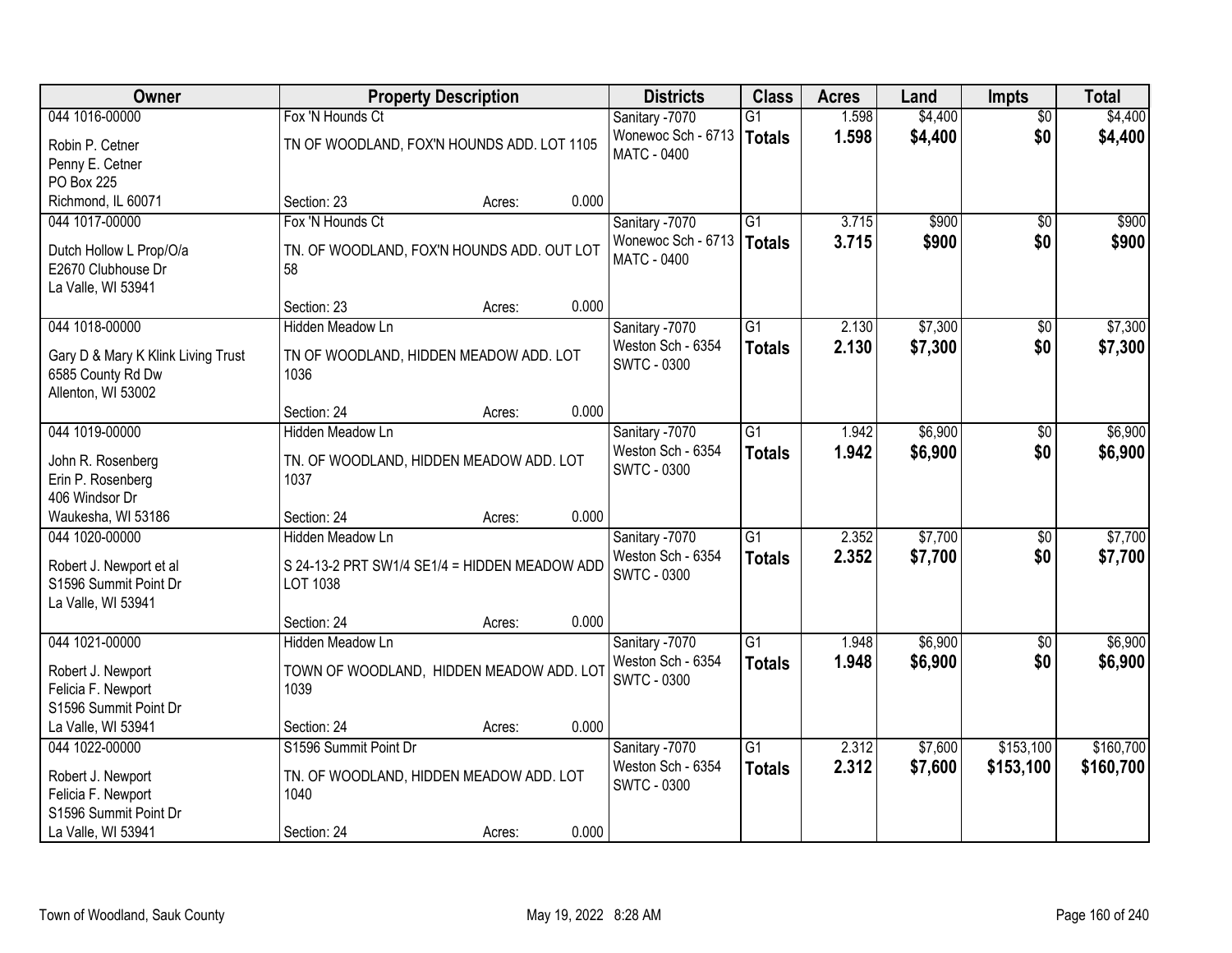| Owner                                 | <b>Property Description</b>                                              |        |       | <b>Districts</b>            | <b>Class</b>    | <b>Acres</b> | Land     | <b>Impts</b>    | <b>Total</b> |
|---------------------------------------|--------------------------------------------------------------------------|--------|-------|-----------------------------|-----------------|--------------|----------|-----------------|--------------|
| 044 1023-00000                        | E2393 Leaning Tree Trl                                                   |        |       | Sanitary -7070              | G1              | 2.960        | \$8,900  | \$218,400       | \$227,300    |
| John Mockler                          | TN OF WOODLAND, HIDDEN MEADOW ADD LTS 104                                |        |       | Weston Sch - 6354           | G <sub>5</sub>  | 0.290        | \$200    | \$0             | \$200        |
| Jolee Mockler                         | & 1042= CSM #4730 LOT 1 3.25A                                            |        |       | <b>SWTC - 0300</b>          | <b>Totals</b>   | 3.250        | \$9,100  | \$218,400       | \$227,500    |
| PO Box 243                            |                                                                          |        |       |                             |                 |              |          |                 |              |
| La Valle, WI 53941                    | Section: 24                                                              | Acres: | 3.250 |                             |                 |              |          |                 |              |
| 044 1025-00000                        | Leaning Tree Trl                                                         |        |       | Sanitary -7070              | $\overline{G1}$ | 1.387        | \$5,800  | \$0             | \$5,800      |
| Thomas G. Brust                       | TN. OF WOODLAND, HIDDEN MEADOW ADD. LOT                                  |        |       | Weston Sch - 6354           | <b>Totals</b>   | 1.387        | \$5,800  | \$0             | \$5,800      |
| 8871 S 42nd St                        | 1043                                                                     |        |       | <b>SWTC - 0300</b>          |                 |              |          |                 |              |
| Franklin, WI 53132                    |                                                                          |        |       |                             |                 |              |          |                 |              |
|                                       | Section: 24                                                              | Acres: | 0.000 |                             |                 |              |          |                 |              |
| 044 1026-00000                        | Leaning Tree Trl                                                         |        |       | Sanitary -7070              | G1              | 1.222        | \$5,400  | \$0             | \$5,400      |
| Thomas G. Brust                       | TN. OF WOODLAND, HIDDEN MEADOW ADD. LOT                                  |        |       | Wonewoc Sch - 6713          | Totals          | 1.222        | \$5,400  | \$0             | \$5,400      |
| 8871 S 42nd St                        | 1044 PRT IN WONEWOC SCHOOL DIST                                          |        |       | MATC - 0400                 |                 |              |          |                 |              |
| Franklin, WI 53132                    |                                                                          |        |       |                             |                 |              |          |                 |              |
|                                       | Section: 24                                                              | Acres: | 0.000 |                             |                 |              |          |                 |              |
| 044 1027-00000                        | Leaning Tree Trl                                                         |        |       | Sanitary -7070              | G1              | 0.830        | \$4,900  | \$0             | \$4,900      |
| Thomas G. Brust                       |                                                                          |        |       | Weston Sch - 6354           | <b>Totals</b>   | 0.830        | \$4,900  | \$0             | \$4,900      |
| 8871 S 42nd St                        | TN OF WOODLAND, HIDDEN MEADOW ADD. LOT<br>1044 PRT IN WESTON SCHOOL DIST |        |       | SWTC - 0300                 |                 |              |          |                 |              |
| Franklin, WI 53132                    |                                                                          |        |       |                             |                 |              |          |                 |              |
|                                       | Section: 24                                                              | Acres: | 0.000 |                             |                 |              |          |                 |              |
| 044 1028-00000                        | Leaning Tree Trl                                                         |        |       | Sanitary -7070              | $\overline{G1}$ | 2.914        | \$8,800  | $\overline{50}$ | \$8,800      |
| Joe Brown                             |                                                                          |        |       | Weston Sch - 6354           | <b>Totals</b>   | 2.914        | \$8,800  | \$0             | \$8,800      |
| Ashley Brown                          | TN OF WOODLAND, HIDDEN MEADOW ADD. LOT<br>1045                           |        |       | <b>SWTC - 0300</b>          |                 |              |          |                 |              |
| 608 E Main St                         |                                                                          |        |       |                             |                 |              |          |                 |              |
| Wauzeka, WI 53826                     | Section: 24                                                              | Acres: | 0.000 |                             |                 |              |          |                 |              |
| 044 1029-00000                        | E2477 Leaning Tree Trl                                                   |        |       | Sanitary -7070              | $\overline{G1}$ | 2.782        | \$8,600  | \$312,000       | \$320,600    |
|                                       |                                                                          |        |       | Wonewoc Sch - 6713   Totals |                 | 2.782        | \$8,600  | \$312,000       | \$320,600    |
| Dennis E. Bock<br>Kathleen A. Streich | TN OF WOODLAND, HIDDEN MEADOW ADD. LOT<br>1046                           |        |       | <b>MATC - 0400</b>          |                 |              |          |                 |              |
| E2477 Leaning Tree Trl                |                                                                          |        |       |                             |                 |              |          |                 |              |
| La Valle, WI 53941                    | Section: 24                                                              | Acres: | 0.000 |                             |                 |              |          |                 |              |
| 044 1030-00000                        | E2481 Leaning Tree Trl                                                   |        |       | Sanitary -7070              | $\overline{G1}$ | 3.493        | \$10,000 | \$235,500       | \$245,500    |
|                                       |                                                                          |        |       | Wonewoc Sch - 6713          | Totals          | 3.493        | \$10,000 | \$235,500       | \$245,500    |
| Richard J. Trapp                      | TN. OF WOODLAND, HIDDEN MEADOW ADD. LOT                                  |        |       | <b>MATC - 0400</b>          |                 |              |          |                 |              |
| 5514 N Meadow Dr<br>Racine, WI 53401  | 1047                                                                     |        |       |                             |                 |              |          |                 |              |
|                                       | Section: 24                                                              | Acres: | 0.000 |                             |                 |              |          |                 |              |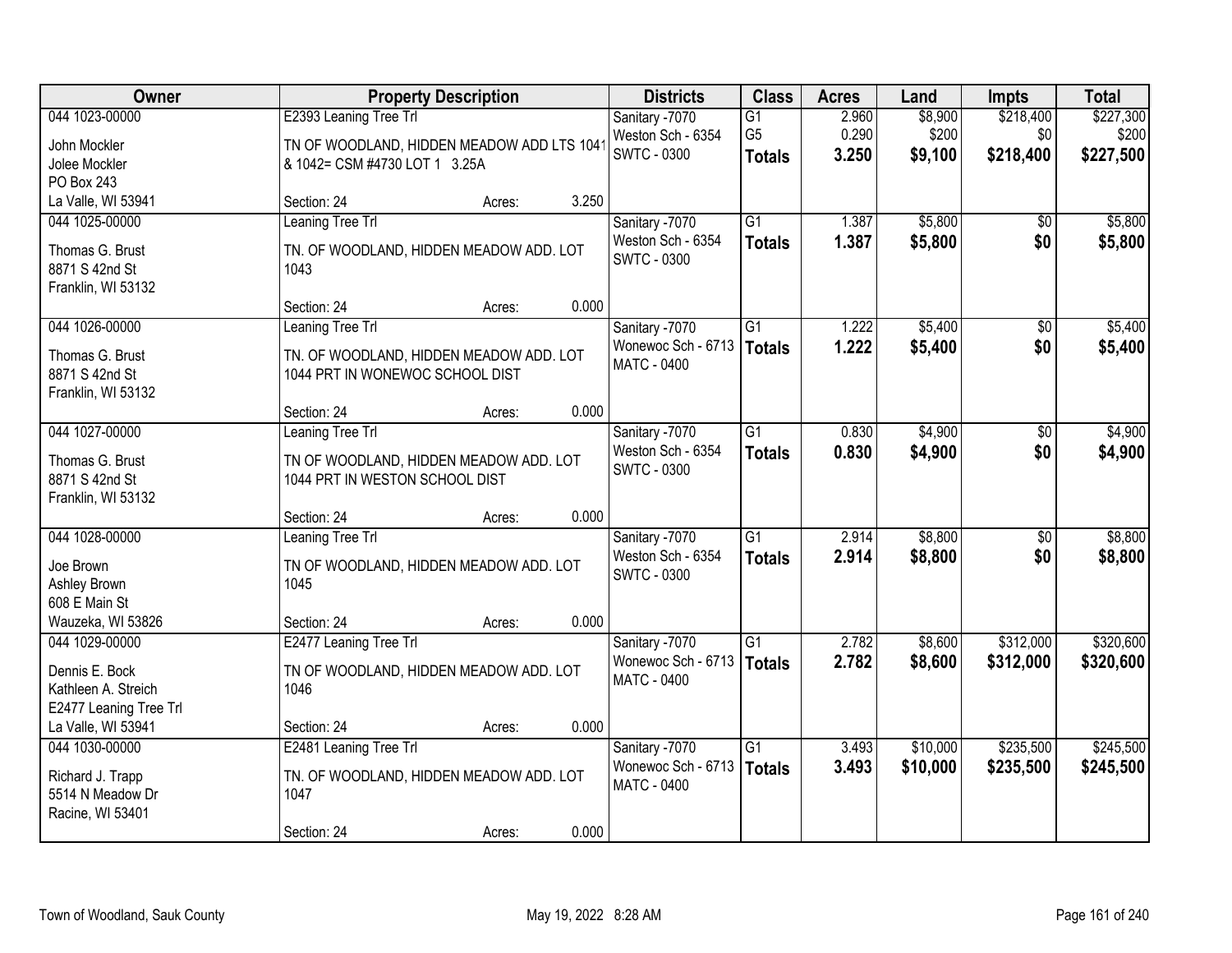| Owner                                                                       | <b>Property Description</b>                                                     |                 | <b>Districts</b>                         | <b>Class</b>    | <b>Acres</b> | Land     | <b>Impts</b>    | <b>Total</b> |
|-----------------------------------------------------------------------------|---------------------------------------------------------------------------------|-----------------|------------------------------------------|-----------------|--------------|----------|-----------------|--------------|
| 044 1031-00000                                                              | E2480 Leaning Tree Trl                                                          |                 | Sanitary -7070                           | G1              | 2.772        | \$24,800 | \$239,500       | \$264,300    |
| Rick L. Irwin<br>Joan E. Irwin                                              | TN. OF WOODLAND, HIDDEN MEADOW ADD. LOT<br>1048                                 |                 | Wonewoc Sch - 6713<br><b>MATC - 0400</b> | <b>Totals</b>   | 2.772        | \$24,800 | \$239,500       | \$264,300    |
| E2480 Leaning Tree Trl                                                      |                                                                                 |                 |                                          |                 |              |          |                 |              |
| La Valle, WI 53941                                                          | Section: 24                                                                     | 0.000<br>Acres: |                                          |                 |              |          |                 |              |
| 044 1032-00000                                                              | E2476 Leaning Tree Trl                                                          |                 | Sanitary -7070                           | $\overline{G1}$ | 3.063        | \$25,400 | \$273,300       | \$298,700    |
| Djordje Rankovic<br>E2476 Leaning Tree Trl<br>La Valle, WI 53941            | S 24-13-2 PRT NE1/4 SE1/4 HIDDEN MEADOW ADD<br>LOT 1049                         |                 | Wonewoc Sch - 6713<br><b>MATC - 0400</b> | <b>Totals</b>   | 3.063        | \$25,400 | \$273,300       | \$298,700    |
|                                                                             | Section: 24                                                                     | 0.000<br>Acres: |                                          |                 |              |          |                 |              |
| 044 1033-00000                                                              | Leaning Tree Trl                                                                |                 | Sanitary -7070                           | $\overline{G1}$ | 1.968        | \$3,500  | \$0             | \$3,500      |
| Helena Dulaney<br>500 E Eagle Flats Pkwy Apt 106<br>Appleton, WI 54915      | S 24-13-2 PRT N1/2 SE1/4 & SE1/4 SE1/4 HIDDEN<br>MEADOW ADD LOT 1050            |                 | Wonewoc Sch - 6713<br>MATC - 0400        | <b>Totals</b>   | 1.968        | \$3,500  | \$0             | \$3,500      |
|                                                                             | Section: 24                                                                     | 0.000<br>Acres: |                                          |                 |              |          |                 |              |
| 044 1034-00000                                                              | <b>Leaning Tree Trl</b>                                                         |                 | Sanitary -7070                           | $\overline{G1}$ | 1.222        | \$2,400  | \$0             | \$2,400      |
| Barbara J Ewanowski Revocable Trust<br>11513 N Ravine Rd<br>Tampa, FL 33612 | TN. OF WOODLAND, HIDDEN MEADOW ADD. LOT<br>1051 THAT PRT IN WONEWOC SCHOOL DIST |                 | Wonewoc Sch - 6713<br><b>MATC - 0400</b> | <b>Totals</b>   | 1.222        | \$2,400  | \$0             | \$2,400      |
|                                                                             | Section: 24                                                                     | 0.000<br>Acres: |                                          |                 |              |          |                 |              |
| 044 1035-00000                                                              | <b>Leaning Tree Trl</b>                                                         |                 | Sanitary -7070                           | $\overline{G1}$ | 1.228        | \$5,500  | \$0             | \$5,500      |
| Barbara J Ewanowski Revocable Trust<br>11513 N Ravine Rd<br>Tampa, FL 33612 | TN. OF WOODLAND, HIDDEN MEADOW ADD. LOT<br>1051 THAT PRT IN WESTON SCHOOL DIST  |                 | Weston Sch - 6354<br><b>SWTC - 0300</b>  | <b>Totals</b>   | 1.228        | \$5,500  | \$0             | \$5,500      |
|                                                                             | Section: 24                                                                     | 0.000<br>Acres: |                                          |                 |              |          |                 |              |
| 044 1036-00000                                                              | S1560 Summit Point Dr                                                           |                 | Sanitary -7070                           | $\overline{G1}$ | 3.225        | \$25,800 | \$85,000        | \$110,800    |
| Mark A. Sturnick<br>PO Box 67<br>Hollandale, WI 53544                       | TN. OF WOODLAND HIDDEN MEADOW ADD LOT 1052                                      |                 | Wonewoc Sch - 6713<br><b>MATC - 0400</b> | <b>Totals</b>   | 3.225        | \$25,800 | \$85,000        | \$110,800    |
|                                                                             | Section: 24                                                                     | 0.000<br>Acres: |                                          |                 |              |          |                 |              |
| 044 1037-00000                                                              | Summit Point Dr                                                                 |                 | Sanitary -7070                           | $\overline{G1}$ | 1.010        | \$5,000  | $\overline{50}$ | \$5,000      |
| Kaleb A. Schindler<br>39199 Marys River Rd<br>Blodgett, OR 97326            | TN. OF WOODLAND, HIDDEN MEADOW ADD. LOT<br>1053                                 |                 | Weston Sch - 6354<br><b>SWTC - 0300</b>  | <b>Totals</b>   | 1.010        | \$5,000  | \$0             | \$5,000      |
|                                                                             | Section: 24                                                                     | 0.000<br>Acres: |                                          |                 |              |          |                 |              |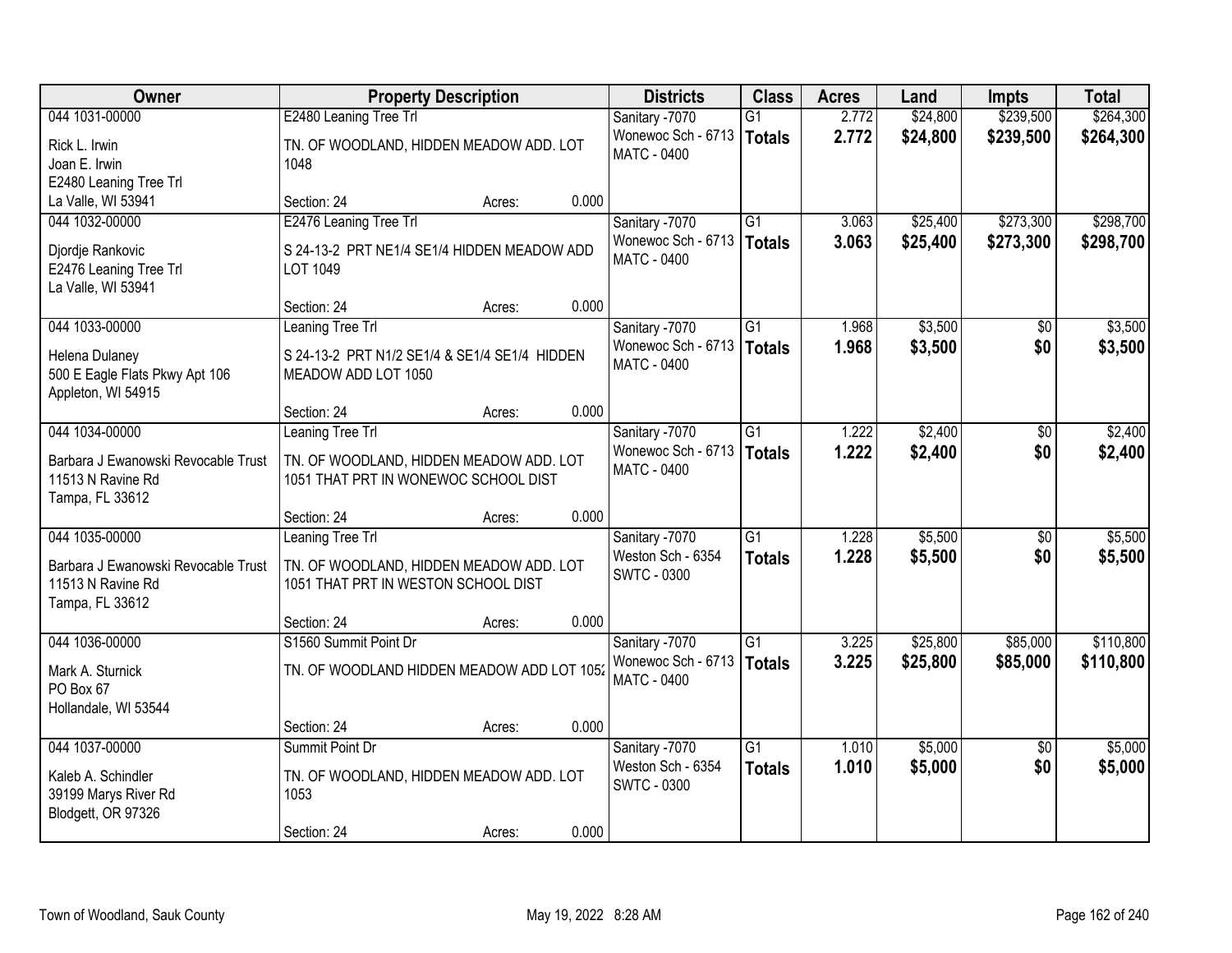| Owner                           | <b>Property Description</b>             |        |       | <b>Districts</b>   | <b>Class</b>    | <b>Acres</b> | Land    | <b>Impts</b>    | <b>Total</b> |
|---------------------------------|-----------------------------------------|--------|-------|--------------------|-----------------|--------------|---------|-----------------|--------------|
| 044 1038-00000                  | Cool Brook Ct                           |        |       | Sanitary -7070     | $\overline{G1}$ | 1.034        | \$5,100 | $\overline{30}$ | \$5,100      |
| Dorothy Lynn                    | TN OF WOODLAND, HIDDEN MEADOW ADD. LOT  |        |       | Weston Sch - 6354  | <b>Totals</b>   | 1.034        | \$5,100 | \$0             | \$5,100      |
| Diane Bushing<br>1054           |                                         |        |       | <b>SWTC - 0300</b> |                 |              |         |                 |              |
| 2409 N Bennington Ln            |                                         |        |       |                    |                 |              |         |                 |              |
| Mchenry, IL 60050               | Section: 24                             | Acres: | 0.000 |                    |                 |              |         |                 |              |
| 044 1039-00000                  | Cool Brook Ct                           |        |       | Sanitary -7070     | $\overline{G1}$ | 1.378        | \$4,000 | $\overline{50}$ | \$4,000      |
| David A. Gorak                  | TN. OF WOODLAND, HIDDEN MEADOW ADD. LOT |        |       | Weston Sch - 6354  | <b>Totals</b>   | 1.378        | \$4,000 | \$0             | \$4,000      |
| Joanne J. Gorak<br>1055         |                                         |        |       | <b>SWTC - 0300</b> |                 |              |         |                 |              |
| E2302 Cool Brook Ct             |                                         |        |       |                    |                 |              |         |                 |              |
| La Valle, WI 53941              | Section: 24                             | Acres: | 0.000 |                    |                 |              |         |                 |              |
| 044 1040-00000                  | E2302 Cool Brook Ct                     |        |       | Sanitary -7070     | $\overline{G1}$ | 1.315        | \$5,600 | \$234,500       | \$240,100    |
|                                 |                                         |        |       | Weston Sch - 6354  | <b>Totals</b>   | 1.315        | \$5,600 | \$234,500       | \$240,100    |
| David A. Gorak                  | TN. OF WOODLAND, HIDDEN MEADOW ADD. LOT |        |       | SWTC - 0300        |                 |              |         |                 |              |
| Joanne J. Gorak<br>1056         |                                         |        |       |                    |                 |              |         |                 |              |
| E2302 Cool Brook Ct             |                                         |        |       |                    |                 |              |         |                 |              |
| La Valle, WI 53941              | Section: 24                             | Acres: | 0.000 |                    |                 |              |         |                 |              |
| 044 1041-00000                  | Cool Brook Ct                           |        |       | Sanitary -7070     | $\overline{G1}$ | 1.319        | \$3,900 | $\sqrt[6]{3}$   | \$3,900      |
| David A. Gorak                  | TN. OF WOODLAND, HIDDEN MEADOW ADD. LOT |        |       | Weston Sch - 6354  | <b>Totals</b>   | 1.319        | \$3,900 | \$0             | \$3,900      |
| Joanne J. Gorak<br>1057         |                                         |        |       | <b>SWTC - 0300</b> |                 |              |         |                 |              |
| E2302 Cool Brook Ct             |                                         |        |       |                    |                 |              |         |                 |              |
| La Valle, WI 53941              | Section: 24                             | Acres: | 0.000 |                    |                 |              |         |                 |              |
| 044 1042-00000                  | Cool Brook Ct                           |        |       | Sanitary -7070     | $\overline{G1}$ | 1.325        | \$5,700 | \$0             | \$5,700      |
|                                 |                                         |        |       | Weston Sch - 6354  | <b>Totals</b>   | 1.325        | \$5,700 | \$0             | \$5,700      |
| Corinne R. Dulak et al          | TN. OF WOODLAND, HIDDEN MEADOW ADD. LOT |        |       | <b>SWTC - 0300</b> |                 |              |         |                 |              |
| c/o Darrell R. Dulak<br>1058    |                                         |        |       |                    |                 |              |         |                 |              |
| 2944 Highland Dr                |                                         |        |       |                    |                 |              |         |                 |              |
| Colgate, WI 53017               | Section: 24                             | Acres: | 0.000 |                    |                 |              |         |                 |              |
| 044 1043-00000                  | Cool Brook Ct                           |        |       | Sanitary -7070     | $\overline{G1}$ | 1.549        | \$6,100 | $\sqrt{$0}$     | \$6,100      |
| Steve Lytge                     | TN. OF WOODLAND, HIDDEN MEADOW ADD. LOT |        |       | Weston Sch - 6354  | <b>Totals</b>   | 1.549        | \$6,100 | \$0             | \$6,100      |
| 1059<br>Lisa Lytge              |                                         |        |       | <b>SWTC - 0300</b> |                 |              |         |                 |              |
| 645 2nd St                      |                                         |        |       |                    |                 |              |         |                 |              |
| Hartford, WI 53027              | Section: 24                             | Acres: | 0.000 |                    |                 |              |         |                 |              |
| 044 1044-00000                  | Cool Brook Ct                           |        |       | Sanitary -7070     | $\overline{G1}$ | 1.711        | \$6,400 | $\overline{50}$ | \$6,400      |
| Bryan Mathison                  | TN. OF WOODLAND, HIDDEN MEADOW ADD. LOT |        |       | Weston Sch - 6354  | <b>Totals</b>   | 1.711        | \$6,400 | \$0             | \$6,400      |
| <b>Troy Mcgilchrist</b><br>1060 |                                         |        |       | <b>SWTC - 0300</b> |                 |              |         |                 |              |
| 1151 Canyon Rd 14               |                                         |        |       |                    |                 |              |         |                 |              |
| Wisconsin Dells, WI 53965       | Section: 24                             | Acres: | 0.000 |                    |                 |              |         |                 |              |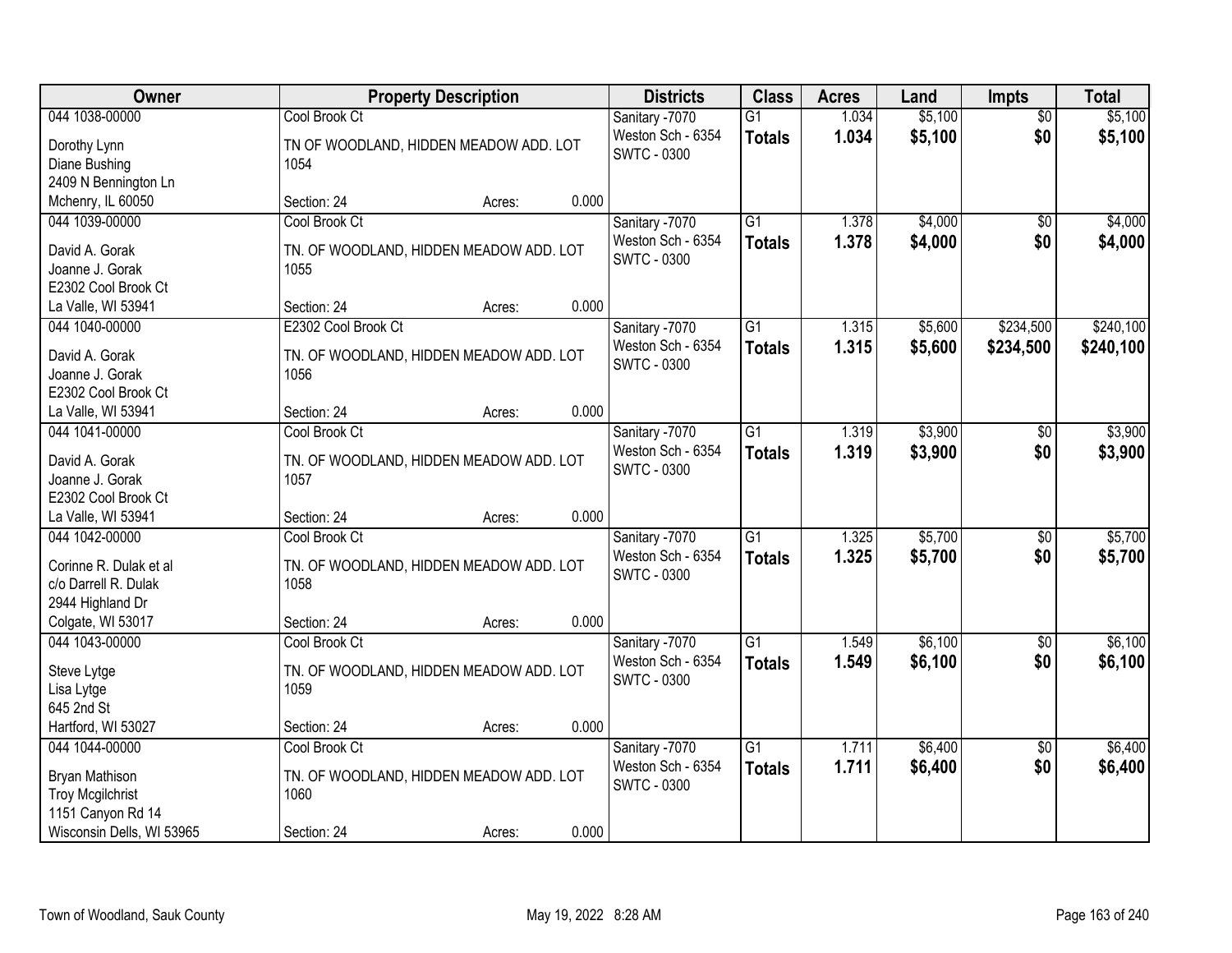| Owner                                                                                          | <b>Property Description</b>                                                                    | <b>Districts</b> | <b>Class</b>                                              | <b>Acres</b>                     | Land           | <b>Impts</b>         | <b>Total</b>           |                      |
|------------------------------------------------------------------------------------------------|------------------------------------------------------------------------------------------------|------------------|-----------------------------------------------------------|----------------------------------|----------------|----------------------|------------------------|----------------------|
| 044 1045-00000<br>Eddie D Forman Living Trust<br>2927 N 4395th Rd                              | Cool Brook Ct<br>TN. OF WOODLAND, HIDDEN MEADOW ADD. LOT<br>1061                               |                  | Sanitary -7070<br>Weston Sch - 6354<br><b>SWTC - 0300</b> | $\overline{G1}$<br><b>Totals</b> | 1.984<br>1.984 | \$7,000<br>\$7,000   | $\overline{30}$<br>\$0 | \$7,000<br>\$7,000   |
| Sheridan, IL 60551                                                                             | Section: 24<br>Acres:                                                                          | 0.000            |                                                           |                                  |                |                      |                        |                      |
| 044 1046-00000<br>James R. Schneeberger<br>Gail E. Schneeberger<br>251 Circle Dr               | Cool Brook Ct<br>TN OF WOODLAND, HIDDEN MEADOW ADD LOTS<br>1062 & 1063= CSM #3287 LOT 1 3.673A |                  | Sanitary -7070<br>Weston Sch - 6354<br><b>SWTC - 0300</b> | $\overline{G1}$<br><b>Totals</b> | 3.673<br>3.673 | \$10,300<br>\$10,300 | \$0<br>\$0             | \$10,300<br>\$10,300 |
| Hartland, WI 53029                                                                             | Section: 24<br>Acres:                                                                          | 3.673            |                                                           |                                  |                |                      |                        |                      |
| 044 1048-00000<br>Anthony Serritella<br>Monica A. Serritella<br>119 Cotuit Ct                  | Cool Brook Ct<br>TN. OF WOODLAND, HIDDEN MEADOW ADD. LOT<br>1064                               |                  | Sanitary -7070<br>Weston Sch - 6354<br><b>SWTC - 0300</b> | $\overline{G1}$<br><b>Totals</b> | 1.385<br>1.385 | \$5,800<br>\$5,800   | \$0<br>\$0             | \$5,800<br>\$5,800   |
| Schaumburg, IL 60193                                                                           | Section: 24<br>Acres:                                                                          | 0.000            |                                                           |                                  |                |                      |                        |                      |
| 044 1049-00000<br>Fanning Properties, LLC<br>c/o Fanning Properties, LLC<br>4042 Commercial Dr | Cool Brook Ct<br>TN. OF WOODLAND, HIDDEN MEADOW ADD. LOT<br>1065                               |                  | Sanitary -7070<br>Weston Sch - 6354<br><b>SWTC - 0300</b> | $\overline{G1}$<br><b>Totals</b> | 1.328<br>1.328 | \$5,700<br>\$5,700   | $\sqrt[6]{}$<br>\$0    | \$5,700<br>\$5,700   |
| Janesville, WI 53545                                                                           | Section: 24<br>Acres:                                                                          | 0.000            |                                                           |                                  |                |                      |                        |                      |
| 044 1050-00000<br>WI Sauk - 044105000000 Trust<br>6964 N 79th St 2<br>Niwot, CO 80503          | Cool Brook Ct<br>S 24-13-2 PRT NE1/4 SW1/4 = HIDDEN MEADOW ADD<br>LOT 1066                     |                  | Sanitary -7070<br>Weston Sch - 6354<br><b>SWTC - 0300</b> | $\overline{G1}$<br><b>Totals</b> | 1.553<br>1.553 | \$6,100<br>\$6,100   | \$0<br>\$0             | \$6,100<br>\$6,100   |
|                                                                                                | Section: 24<br>Acres:                                                                          | 0.000            |                                                           |                                  |                |                      |                        |                      |
| 044 1051-00000<br>WI Sauk - 044105100000 Trust<br>6964 N 79th St 2<br>Niwot, CO 80503          | Cool Brook Ct<br>S 24-13-2 PRT NE1/4 SW1/4 = HIDDEN MEADOW ADD<br>LOT 1067                     |                  | Sanitary -7070<br>Weston Sch - 6354<br><b>SWTC - 0300</b> | $\overline{G1}$<br><b>Totals</b> | 1.626<br>1.626 | \$6,300<br>\$6,300   | $\sqrt{$0}$<br>\$0     | \$6,300<br>\$6,300   |
|                                                                                                | Section: 24<br>Acres:                                                                          | 0.000            |                                                           |                                  |                |                      |                        |                      |
| 044 1052-00000<br>Douglas Bushing<br>Diane Bushing<br>8302 Penny Ln                            | Cool Brook Ct<br>TN. OF WOODLAND, HIDDEN MEADOW ADD. LOT<br>1068                               | 0.000            | Sanitary -7070<br>Weston Sch - 6354<br><b>SWTC - 0300</b> | $\overline{G1}$<br><b>Totals</b> | 1.431<br>1.431 | \$4,100<br>\$4,100   | $\overline{30}$<br>\$0 | \$4,100<br>\$4,100   |
| Richmond, IL 60071                                                                             | Section: 24<br>Acres:                                                                          |                  |                                                           |                                  |                |                      |                        |                      |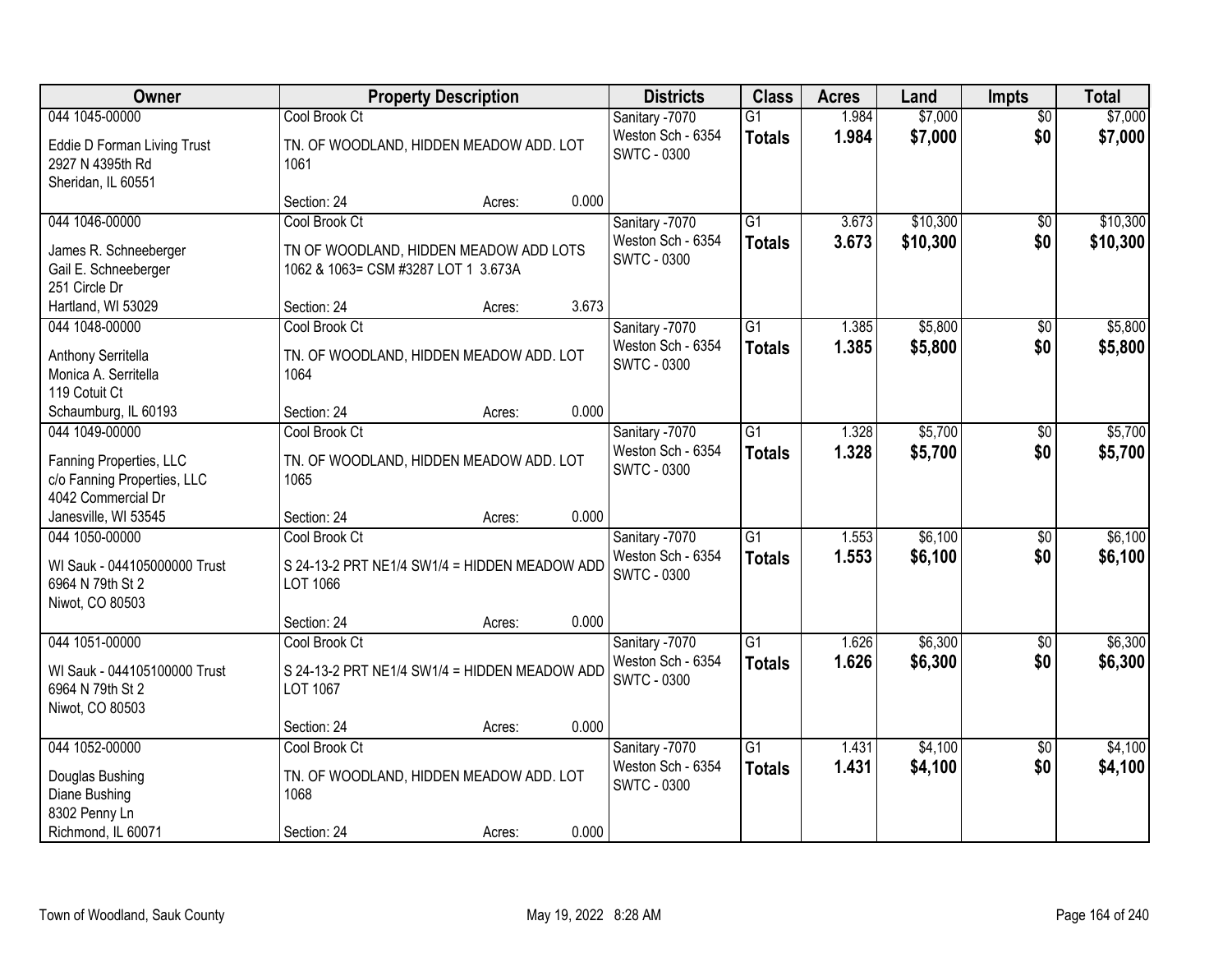| Owner                                                               | <b>Property Description</b>                                              |        |       | <b>Districts</b>                        | <b>Class</b>                    | <b>Acres</b>    | Land               | <b>Impts</b>    | <b>Total</b>       |
|---------------------------------------------------------------------|--------------------------------------------------------------------------|--------|-------|-----------------------------------------|---------------------------------|-----------------|--------------------|-----------------|--------------------|
| 044 1053-00000                                                      | Cool Brook Ct                                                            |        |       | Sanitary -7070                          | $\overline{G1}$                 | 1.672           | \$6,300            | $\overline{50}$ | \$6,300            |
| Michelle Fell<br>1923 Fieldcrest Ln<br>Waukesha, WI 53186           | TN OF WOODLAND, HIDDEN MEADOW ADD. LOT<br>1069                           |        |       | Weston Sch - 6354<br><b>SWTC - 0300</b> | <b>Totals</b>                   | 1.672           | \$6,300            | \$0             | \$6,300            |
|                                                                     | Section: 24                                                              | Acres: | 0.000 |                                         |                                 |                 |                    |                 |                    |
| 044 1054-00000                                                      | Cool Brook Ct                                                            |        |       | Sanitary -7070                          | $\overline{G1}$                 | 1.683           | \$6,400            | $\overline{50}$ | \$6,400            |
| Tracy Lemmermann<br>13400 W North Ln<br>New Berlin, WI 53151        | TN OF WOODLAND, HIDDEN MEADOW ADD. LOT<br>1070                           |        |       | Weston Sch - 6354<br><b>SWTC - 0300</b> | <b>Totals</b>                   | 1.683           | \$6,400            | \$0             | \$6,400            |
|                                                                     | Section: 24                                                              | Acres: | 0.000 |                                         |                                 |                 |                    |                 |                    |
| 044 1055-00000                                                      | <b>Leaning Tree Trl</b>                                                  |        |       | Sanitary -7070                          | $\overline{G1}$                 | 18.532          | \$4,600            | \$0             | \$4,600            |
| Dutch Hollow L Prop/O/a<br>E2670 Clubhouse Dr<br>La Valle, WI 53941 | TN. OF WOODLAND, HIDDEN MEADOW ADD.<br>OUTLOT 51                         |        |       | Weston Sch - 6354<br><b>SWTC - 0300</b> | <b>Totals</b>                   | 18.532          | \$4,600            | \$0             | \$4,600            |
|                                                                     | Section: 24                                                              | Acres: | 0.000 |                                         |                                 |                 |                    |                 |                    |
| 044 1056-00000                                                      | Summit Point Dr                                                          |        |       | Sanitary -7070                          | G1                              | 2.318           | \$600              | $\sqrt[6]{3}$   | \$600              |
| Dutch Hollow L Prop/O/a<br>E2670 Clubhouse Dr<br>La Valle, WI 53941 | TN. OF WOODLAND, HIDDEN MEADOW ADD.<br>OUTLOT 52                         |        |       | Weston Sch - 6354<br><b>SWTC - 0300</b> | <b>Totals</b>                   | 2.318           | \$600              | \$0             | \$600              |
|                                                                     | Section: 24                                                              | Acres: | 0.000 |                                         |                                 |                 |                    |                 |                    |
| 044 1057-00000                                                      | S Dutch Hollow Rd                                                        |        |       | Sanitary -7070                          | $\overline{G1}$                 | 6.776           | \$1,700            | \$0             | \$1,700            |
| Dutch Hollow L Prop/O/a<br>E2670 Clubhouse Dr<br>La Valle, WI 53941 | TN OF WOODLAND, HIDDEN MEADOW ADD. OUTLOT<br>53                          |        |       | Weston Sch - 6354<br><b>SWTC - 0300</b> | <b>Totals</b>                   | 6.776           | \$1,700            | \$0             | \$1,700            |
|                                                                     | Section: 24                                                              | Acres: | 0.000 |                                         |                                 |                 |                    |                 |                    |
| 044 1058-00000                                                      | Summit Point Dr                                                          |        |       | Sanitary -7070                          | $\overline{G1}$                 | 26.583          | \$6,600            | \$0             | \$6,600            |
| Dutch Hollow L Prop/O/a<br>E2670 Clubhouse Dr<br>La Valle, WI 53941 | TN. OF WOODLAND, HIDDEN MEADOW ADD.<br>OUTLOT 54                         |        |       | Weston Sch - 6354<br><b>SWTC - 0300</b> | <b>Totals</b>                   | 26.583          | \$6,600            | \$0             | \$6,600            |
|                                                                     | Section: 24                                                              | Acres: | 0.000 |                                         |                                 |                 |                    |                 |                    |
| 044 1059-00000                                                      | Summit Point Dr                                                          |        |       | Sanitary -7070                          | $\overline{G1}$                 | 18.333          | \$4,600            | $\overline{50}$ | \$4,600            |
| Dutch Hollow L Prop/O/a<br>E2670 Clubhouse Dr<br>La Valle, WI 53941 | TN. OF WOODLAND, HIDDEN MEADOW ADD.<br>OUTLOT 55 (PART IN TN OF LAVALLE) |        |       | Weston Sch - 6354<br><b>SWTC - 0300</b> | G <sub>5</sub><br><b>Totals</b> | 2.350<br>20.683 | \$1,200<br>\$5,800 | \$0<br>\$0      | \$1,200<br>\$5,800 |
|                                                                     | Section: 24                                                              | Acres: | 0.000 |                                         |                                 |                 |                    |                 |                    |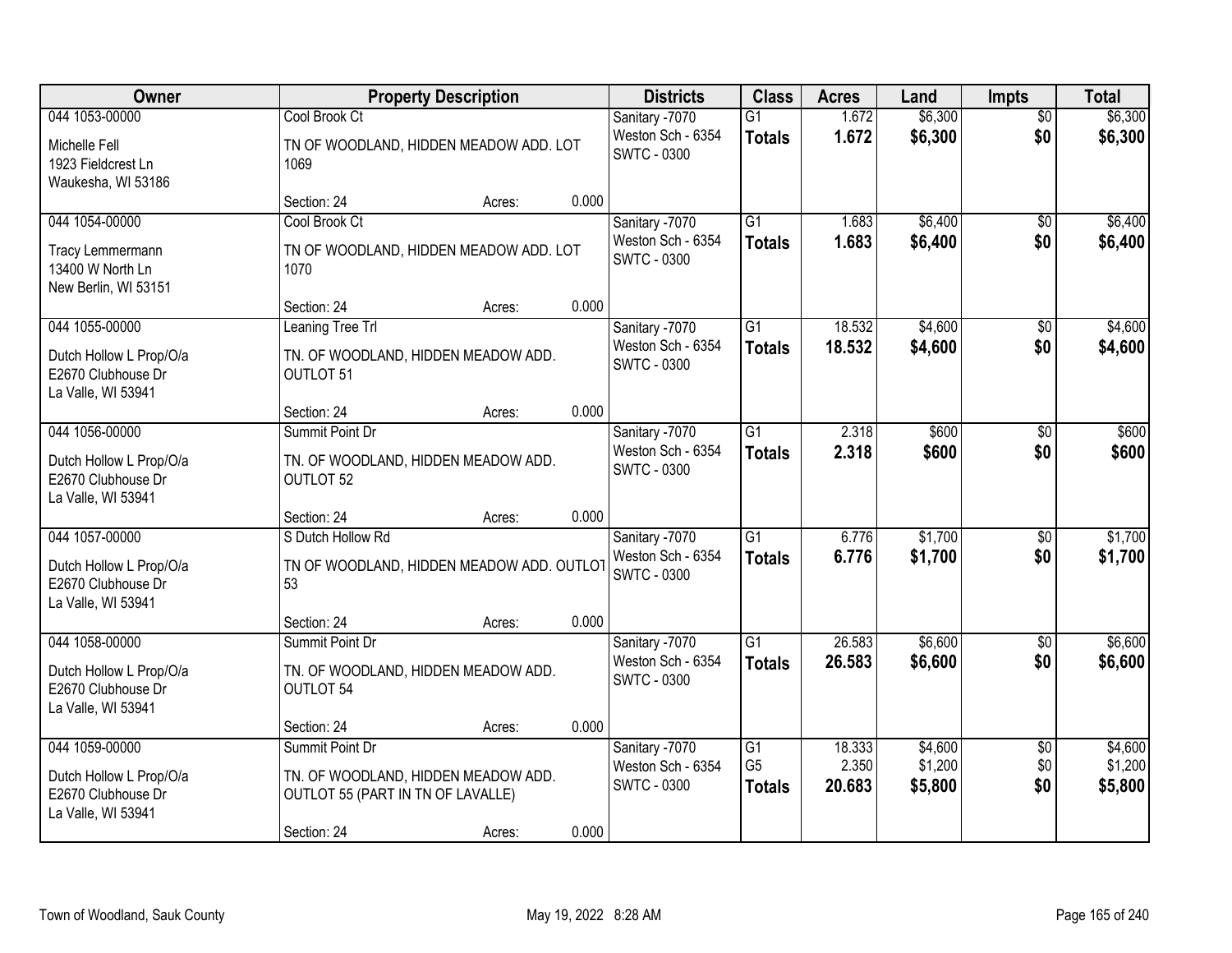| Owner                                                                                            |                                                                                                                                                                      | <b>Property Description</b>              |       |                                                            | <b>Class</b>                     | <b>Acres</b>   | Land                 | Impts                  | <b>Total</b>           |
|--------------------------------------------------------------------------------------------------|----------------------------------------------------------------------------------------------------------------------------------------------------------------------|------------------------------------------|-------|------------------------------------------------------------|----------------------------------|----------------|----------------------|------------------------|------------------------|
| 044 1060-00000                                                                                   | <b>Wishing Well Ct</b>                                                                                                                                               |                                          |       | Sanitary -7070                                             | $\overline{G1}$                  | 8.508          | \$2,100              | $\overline{50}$        | \$2,100                |
| Dutch Hollow L Prop/O/a<br>E2670 Clubhouse Dr<br>La Valle, WI 53941                              | TN. OF WOODLAND, HIDDEN SPRING ADD. OUT LOT<br>44 (PART IN TN. OF LAVALLE)                                                                                           |                                          |       | Wonewoc Sch - 6713<br><b>MATC - 0400</b>                   | <b>Totals</b>                    | 8.508          | \$2,100              | \$0                    | \$2,100                |
|                                                                                                  | Section: 24                                                                                                                                                          | Acres:                                   | 0.000 |                                                            |                                  |                |                      |                        |                        |
| 044 1061-00000                                                                                   | Wishing Well Ct                                                                                                                                                      |                                          |       | Sanitary -7070                                             | $\overline{G1}$                  | 0.012          | \$100                | $\overline{50}$        | \$100                  |
| Michael M. Bell<br>Suzanne P. Bell<br>1415 Shaw Ave                                              | TN OF WOODLAND, HIDDEN SPRING ADD LOT 946<br>(PART IN TN OF LAVALLE)                                                                                                 |                                          |       | Wonewoc Sch - 6713<br><b>MATC - 0400</b>                   | <b>Totals</b>                    | 0.012          | \$100                | \$0                    | \$100                  |
| Naperville, IL 60564                                                                             | Section: 24                                                                                                                                                          | Acres:                                   | 0.000 |                                                            |                                  |                |                      |                        |                        |
| 044 1062-00000                                                                                   | E2517 Wishing Well Ct                                                                                                                                                |                                          |       | Sanitary -7070                                             | G1                               | 0.293          | \$5,400              | \$86,000               | \$91,400               |
| Mark L. Bartels<br>Mandip K. Bartels<br>192 Backwater Rd                                         | S 24-13-2 PRT SE1/4 NE1/4 HIDDEN SPRING ADD<br>LOT 947 EXC THAT PART IN T OF LAVALLE                                                                                 |                                          |       | Wonewoc Sch - 6713<br><b>MATC - 0400</b>                   | <b>Totals</b>                    | 0.293          | \$5,400              | \$86,000               | \$91,400               |
| Port St Joe, FL 32456                                                                            | Section: 24                                                                                                                                                          | Acres:                                   | 0.000 |                                                            |                                  |                |                      |                        |                        |
| 044 1063-00000                                                                                   | Wishing Well Ct                                                                                                                                                      |                                          |       | Sanitary -7070                                             | G1                               | 0.076          | \$400                | \$0                    | \$400                  |
| Ronald G. Ewing<br>Denise D. Ewing<br>23080 Vineyard Ln                                          | S 24-13-2 PRT SE1/4 NE1/4 HIDDEN SPRING ADD<br>TO BRANIGAR'S DUTCH HOLLOW LAKE LOT 948 EXC<br>THAT PRT IN TN OF LAVALLE                                              |                                          |       | Wonewoc Sch - 6713<br><b>MATC - 0400</b>                   | <b>Totals</b>                    | 0.076          | \$400                | \$0                    | \$400                  |
| Muscoda, WI 53573                                                                                | Section: 24                                                                                                                                                          | Acres:                                   | 0.000 |                                                            |                                  |                |                      |                        |                        |
| 044 1064-00000<br>Larry E. Barreau<br>Angela M. Barreau<br>E1977 Miller Rd<br>La Valle, WI 53941 | E1977 Miller Rd<br>TN OF WOODLAND, HUNT CLUB ADD LOT 1071 EXC<br>COM SE COR SD LT ON WLY ROW S DUTCH<br>HOLLOW RD & N LI NE SE-S89?40'49"W 490.76' TO<br>Section: 23 | Acres:                                   | 0.000 | Sanitary -7070<br>Wonewoc Sch - 6713<br><b>MATC - 0400</b> | $\overline{G1}$<br><b>Totals</b> | 6.690<br>6.690 | \$16,500<br>\$16,500 | \$289,500<br>\$289,500 | \$306,000<br>\$306,000 |
| 044 1065-00000                                                                                   | S1444 Bugle Ct                                                                                                                                                       |                                          |       | Sanitary -7070                                             | $\overline{G1}$                  | 1.538          | \$14,600             | \$138,500              | \$153,100              |
| Kristi K. Miller<br>S1444 Bugle Ct<br>La Valle, WI 53941                                         |                                                                                                                                                                      | TN. OF WOODLAND, HUNT CLUB ADD. LOT 1072 |       | Wonewoc Sch - 6713<br>MATC - 0400                          | <b>Totals</b>                    | 1.538          | \$14,600             | \$138,500              | \$153,100              |
|                                                                                                  | Section: 23                                                                                                                                                          | Acres:                                   | 0.000 |                                                            |                                  |                |                      |                        |                        |
| 044 1066-00000                                                                                   | <b>Bugle Ct</b>                                                                                                                                                      |                                          |       | Sanitary -7070                                             | $\overline{G1}$                  | 1.635          | \$14,900             | $\overline{50}$        | \$14,900               |
| Kristi K. Phephles<br>S1444 Bugle Ct<br>La Valle, WI 53941                                       |                                                                                                                                                                      | TN OF WOODLAND HUNT CLUB ADD LOT 1073    |       | Wonewoc Sch - 6713<br><b>MATC - 0400</b>                   | <b>Totals</b>                    | 1.635          | \$14,900             | \$0                    | \$14,900               |
|                                                                                                  | Section: 23                                                                                                                                                          | Acres:                                   | 0.000 |                                                            |                                  |                |                      |                        |                        |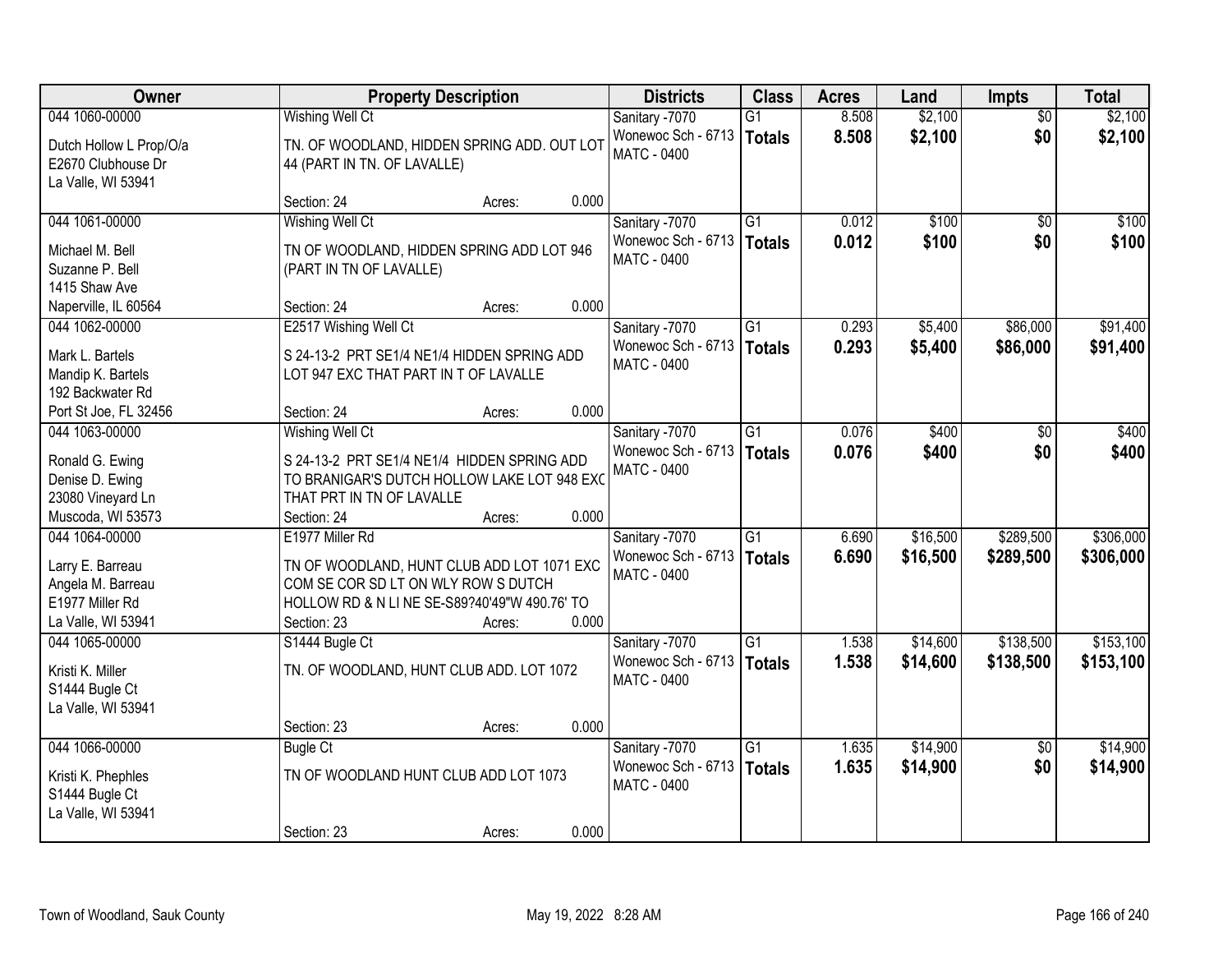| Owner                                                                         |                                                       | <b>Property Description</b> |       | <b>Districts</b>                         | <b>Class</b>    | <b>Acres</b> | Land     | <b>Impts</b>    | <b>Total</b> |
|-------------------------------------------------------------------------------|-------------------------------------------------------|-----------------------------|-------|------------------------------------------|-----------------|--------------|----------|-----------------|--------------|
| 044 1067-00000                                                                | <b>Bugle Ct</b>                                       |                             |       | Sanitary -7070                           | $\overline{G1}$ | 1.802        | \$15,400 | $\overline{50}$ | \$15,400     |
| Evergreen Land Properties, LLC<br>1223 W Main St 268<br>Sun Prairie, WI 53590 | S 23-13-2 PRT SW1/4 NE1/4 = HUNT CLUB ADD LOT<br>1074 |                             |       | Wonewoc Sch - 6713<br><b>MATC - 0400</b> | <b>Totals</b>   | 1.802        | \$15,400 | \$0             | \$15,400     |
|                                                                               | Section: 23                                           | Acres:                      | 0.000 |                                          |                 |              |          |                 |              |
| 044 1068-00000                                                                | <b>Bugle Ct</b>                                       |                             |       | Sanitary -7070                           | $\overline{G1}$ | 2.261        | \$16,800 | \$0             | \$16,800     |
| Donald Listenberger<br>Carolyn J. Oudekerk<br>114 Oak St                      | S 23-13-2 PRT SW1/4 NE1/4 HUNT CLUB ADD LOT<br>1075   |                             |       | Wonewoc Sch - 6713<br><b>MATC - 0400</b> | <b>Totals</b>   | 2.261        | \$16,800 | \$0             | \$16,800     |
| Poynette, WI 53955                                                            | Section: 23                                           | Acres:                      | 0.000 |                                          |                 |              |          |                 |              |
| 044 1069-00000                                                                | <b>Bugle Ct</b>                                       |                             |       | Sanitary -7070                           | G1              | 1.437        | \$14,300 | \$0             | \$14,300     |
| WI Sauk - 044106900000 Trust<br>6964 N 79th St 2<br>Niwot, CO 80503           | TN OF WOODLAND HUNT CLUB ADD LOT 1076                 |                             |       | Wonewoc Sch - 6713<br><b>MATC - 0400</b> | <b>Totals</b>   | 1.437        | \$14,300 | \$0             | \$14,300     |
|                                                                               | Section: 23                                           | Acres:                      | 0.000 |                                          |                 |              |          |                 |              |
| 044 1070-00000                                                                | W Dutch Hollow Rd                                     |                             |       | Sanitary -7070                           | $\overline{G1}$ | 2.629        | \$8,900  | \$0             | \$8,900      |
| Robert W. Price<br>Robin L. Price<br>764 Columbine                            | TN. OF WOODLAND, HUNT CLUB ADD. LOT 1077              |                             |       | Wonewoc Sch - 6713<br>MATC - 0400        | <b>Totals</b>   | 2.629        | \$8,900  | \$0             | \$8,900      |
| Beloit, WI 53511                                                              | Section: 23                                           | Acres:                      | 0.000 |                                          |                 |              |          |                 |              |
| 044 1071-00000                                                                | S1399 W Dutch Hollow Rd                               |                             |       | Sanitary -7070                           | $\overline{G1}$ | 2.054        | \$16,200 | \$208,300       | \$224,500    |
| Robert W. Price<br>Robin L. Price                                             | TN. OF WOODLAND, HUNT CLUB ADD. LOT 1078              |                             |       | Wonewoc Sch - 6713<br><b>MATC - 0400</b> | <b>Totals</b>   | 2.054        | \$16,200 | \$208,300       | \$224,500    |
| 764 Columbine<br>Beloit, WI 53511                                             | Section: 23                                           | Acres:                      | 0.000 |                                          |                 |              |          |                 |              |
| 044 1072-00000                                                                | S1415 W Dutch Hollow Rd                               |                             |       | Sanitary -7070                           | G1              | 1.804        | \$15,400 | \$300,000       | \$315,400    |
| Chad Wade<br><b>Tracy Wade</b><br>S1415 W Dutch Hollow Rd                     | S 23-13-2 PRT SW1/4 NE1/4 = HUNT CLUB ADD LOT<br>1079 |                             |       | Wonewoc Sch - 6713<br>MATC - 0400        | <b>Totals</b>   | 1.804        | \$15,400 | \$300,000       | \$315,400    |
| La Valle, WI 53941                                                            | Section: 23                                           | Acres:                      | 0.000 |                                          |                 |              |          |                 |              |
| 044 1073-00000                                                                | Miller Rd                                             |                             |       | Sanitary -7070                           | $\overline{G1}$ | 1.895        | \$5,700  | $\overline{50}$ | \$5,700      |
| Kevin M. Green<br>E1985 Miller Rd<br>La Valle, WI 53941                       | TN. OF WOODLAND, HUNT CLUB ADD. LOT 1080              |                             |       | Wonewoc Sch - 6713<br><b>MATC - 0400</b> | <b>Totals</b>   | 1.895        | \$5,700  | \$0             | \$5,700      |
|                                                                               | Section: 23                                           | Acres:                      | 0.000 |                                          |                 |              |          |                 |              |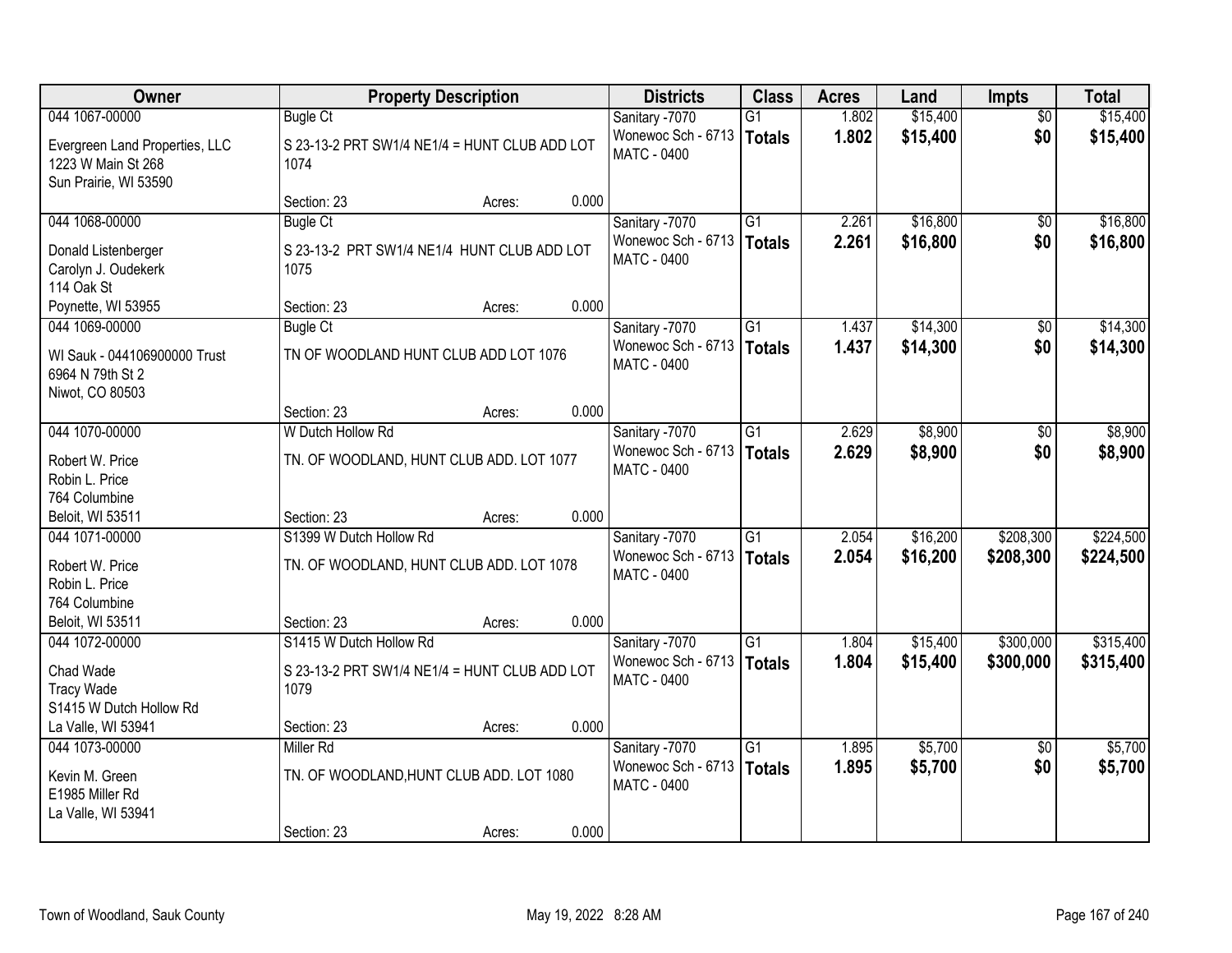| Owner                                                                                                     | <b>Property Description</b>                                                    | <b>Districts</b>                                           | <b>Class</b>                     | <b>Acres</b>   | Land                 | <b>Impts</b>    | <b>Total</b>         |
|-----------------------------------------------------------------------------------------------------------|--------------------------------------------------------------------------------|------------------------------------------------------------|----------------------------------|----------------|----------------------|-----------------|----------------------|
| 044 1074-00000                                                                                            | E1984 Miller Rd                                                                | Sanitary -7070                                             | $\overline{G1}$                  | 1.851          | \$15,600             | \$118,600       | \$134,200            |
| Kevin M. Green<br>E1984 Miller Rd<br>La Valle, WI 53941                                                   | TN. OF WOODLAND, HUNT CLUB ADD. LOT 1081<br>S/UTIL EASE                        | Wonewoc Sch - 6713<br><b>MATC - 0400</b>                   | <b>Totals</b>                    | 1.851          | \$15,600             | \$118,600       | \$134,200            |
|                                                                                                           | 0.000<br>Section: 23<br>Acres:                                                 |                                                            |                                  |                |                      |                 |                      |
| 044 1075-00000                                                                                            | E1968 Miller Rd                                                                | Sanitary -7070                                             | $\overline{G1}$                  | 1.747          | \$15,200             | \$152,500       | \$167,700            |
| Michael Muntinga<br>Shana Tourdot<br>E1968 Miller Rd                                                      | TN. OF WOODLAND, HUNT CLUB ADD LOT 1082                                        | Wonewoc Sch - 6713<br><b>MATC - 0400</b>                   | <b>Totals</b>                    | 1.747          | \$15,200             | \$152,500       | \$167,700            |
| La Valle, WI 53941                                                                                        | 0.000<br>Section: 23<br>Acres:                                                 |                                                            |                                  |                |                      |                 |                      |
| 044 1076-00000                                                                                            | Miller Rd                                                                      | Sanitary -7070                                             | G1                               | 2.429          | \$10,400             | \$0             | \$10,400             |
| Wayne L Euclide and Susan R Euclide<br>Joint Revocable Tru<br>N63 W37858 Burtonwood Dr                    | TN. OF WOODLAND, HUNT CLUB ADD. LOT 1083                                       | Wonewoc Sch - 6713<br>MATC - 0400                          | <b>Totals</b>                    | 2.429          | \$10,400             | \$0             | \$10,400             |
| Oconomowoc, WI 53066                                                                                      | Section: 23<br>0.000<br>Acres:                                                 |                                                            |                                  |                |                      |                 |                      |
| 044 1077-00000                                                                                            | Miller Rd                                                                      | Sanitary -7070                                             | $\overline{G1}$                  | 3.281          | \$9,900              | \$0             | \$9,900              |
| Jonathan Dresang<br>Amber Dresang<br>N4235 Alpine Village Ln Unit 4                                       | S 23-13-2 PRT W1/2 NE1/4 HUNT CLUB ADD LOT<br>1084                             | Wonewoc Sch - 6713<br>MATC - 0400                          | <b>Totals</b>                    | 3.281          | \$9,900              | \$0             | \$9,900              |
| Cambridge, WI 53523                                                                                       | 0.000<br>Section: 23<br>Acres:                                                 |                                                            |                                  |                |                      |                 |                      |
| 044 1078-00000<br><b>Blue Ocean Partners LLC</b><br>c/o Blue Ocean Partners, LLC<br>8964 N 79th St Unit 2 | Miller Rd<br>S 23-13-2 PRT E1/2 NW1/4 & W1/2 NE1/4 = HUNT<br>CLUB ADD LOT 1085 | Sanitary -7070<br>Wonewoc Sch - 6713<br><b>MATC - 0400</b> | $\overline{G1}$<br><b>Totals</b> | 1.655<br>1.655 | \$15,000<br>\$15,000 | \$0<br>\$0      | \$15,000<br>\$15,000 |
| Niwot, CO 80503                                                                                           | 0.000<br>Section: 23<br>Acres:                                                 |                                                            |                                  |                |                      |                 |                      |
| 044 1079-00000                                                                                            | Miller Rd                                                                      | Sanitary -7070                                             | G1                               | 1.656          | \$15,000             | $\sqrt{6}$      | \$15,000             |
| Troy Grzybowski<br>Jennifer Grzybowski<br>4331 W Morgan Ave                                               | TN. OF WOODLAND, HUNT CLUB ADD. LOT 1086                                       | Wonewoc Sch - 6713<br>MATC - 0400                          | <b>Totals</b>                    | 1.656          | \$15,000             | \$0             | \$15,000             |
| Greenfield, WI 53220                                                                                      | 0.000<br>Section: 23<br>Acres:                                                 |                                                            |                                  |                |                      |                 |                      |
| 044 1080-00000                                                                                            | Miller Rd                                                                      | Sanitary -7070                                             | $\overline{G1}$                  | 1.656          | \$15,000             | $\overline{50}$ | \$15,000             |
| Thomas W. Galasinski<br>c/o Thomas W. Galasinski<br>5801 W Cleveland Ave                                  | TN OF WOODLAND, HUNT CLUB ADD. LOT 1087                                        | Wonewoc Sch - 6713<br><b>MATC - 0400</b>                   | <b>Totals</b>                    | 1.656          | \$15,000             | \$0             | \$15,000             |
| Milwaukee, WI 53219                                                                                       | 0.000<br>Section: 23<br>Acres:                                                 |                                                            |                                  |                |                      |                 |                      |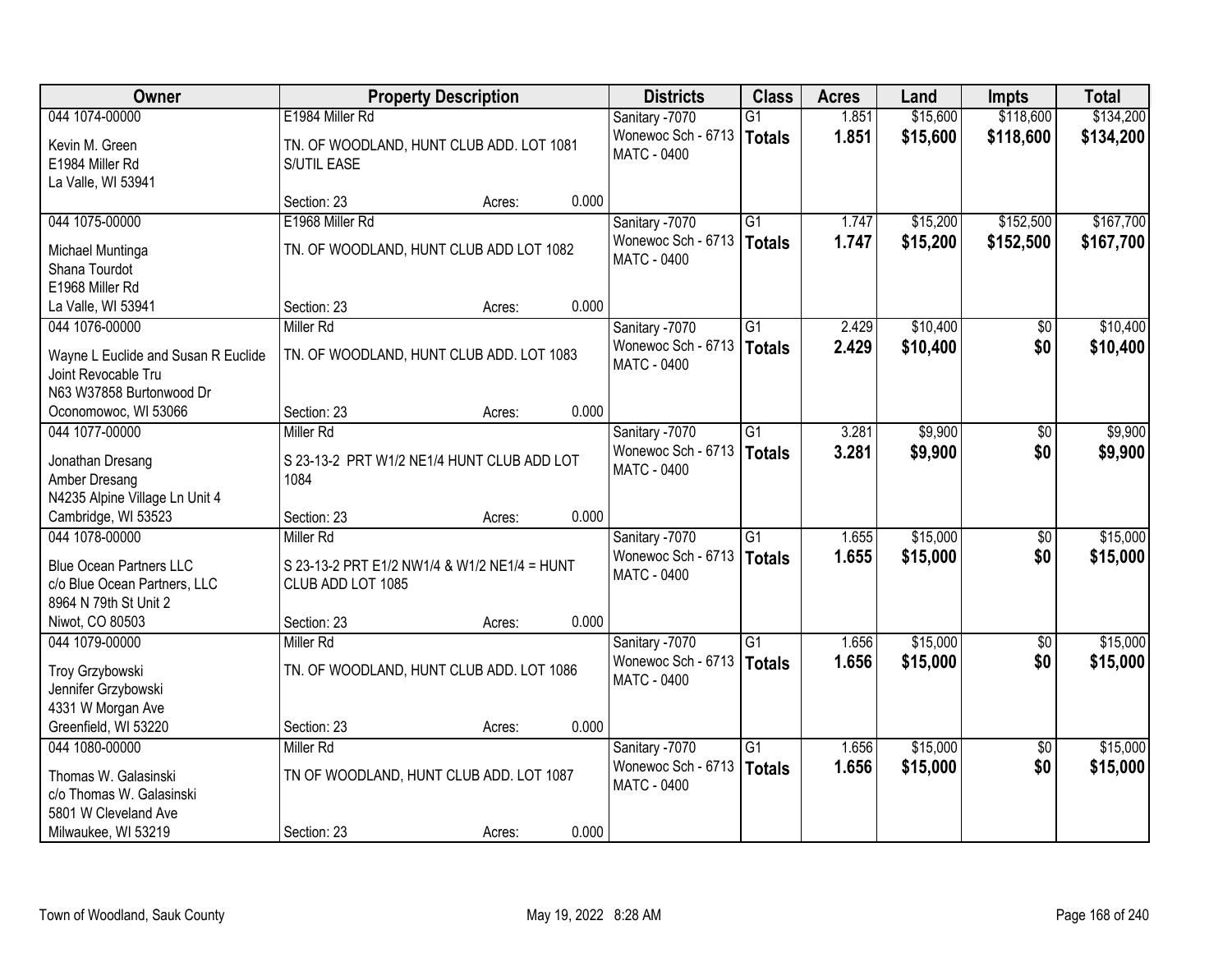| Owner                                                                             |                                                                          | <b>Property Description</b> |       | <b>Districts</b>                                  | <b>Class</b>    | <b>Acres</b> | Land     | <b>Impts</b>    | <b>Total</b> |
|-----------------------------------------------------------------------------------|--------------------------------------------------------------------------|-----------------------------|-------|---------------------------------------------------|-----------------|--------------|----------|-----------------|--------------|
| 044 1081-00000                                                                    | <b>Miller Rd</b>                                                         |                             |       | Sanitary -7070                                    | G1              | 1.888        | \$15,700 | $\overline{50}$ | \$15,700     |
| Thomas W. Galasinski<br>5801 W Cleveland Ave<br>Milwaukee, WI 53219               | TN. OF WOODLAND, HUNT CLUB ADD. LOT 1088                                 |                             |       | Wonewoc Sch - 6713<br>MATC - 0400                 | <b>Totals</b>   | 1.888        | \$15,700 | \$0             | \$15,700     |
|                                                                                   | Section: 23                                                              | Acres:                      | 0.000 |                                                   |                 |              |          |                 |              |
| 044 1082-00000                                                                    | Miller Rd                                                                |                             |       | Sanitary -7070                                    | $\overline{G1}$ | 2.433        | \$17,300 | \$0             | \$17,300     |
| Thomas W. Galasinski<br>5801 W Cleveland Ave<br>Milwaukee, WI 53219               | TN. OF WOODLAND, HUNT CLUB ADD. LOT 1089                                 |                             |       | Wonewoc Sch - 6713<br><b>MATC - 0400</b>          | Totals          | 2.433        | \$17,300 | \$0             | \$17,300     |
|                                                                                   | Section: 23                                                              | Acres:                      | 0.000 |                                                   |                 |              |          |                 |              |
| 044 1083-00000                                                                    | E1980 Equestrian Dr                                                      |                             |       | Sanitary -7070                                    | G1              | 3.290        | \$19,900 | \$237,000       | \$256,900    |
| Ronald J. Both<br>Karen A. Both<br>E1980 Equestrian Dr                            | TN OF WOODLAND, HUNT CLUB ADD LTS 1090 &<br>1091 = CSM #4652 LOT 1 3.29A |                             |       | Wonewoc Sch - 6713<br>MATC - 0400                 | Totals          | 3.290        | \$19,900 | \$237,000       | \$256,900    |
| La Valle, WI 53941                                                                | Section: 23                                                              | Acres:                      | 3.290 |                                                   |                 |              |          |                 |              |
| 044 1085-00000                                                                    | Equestrian Dr                                                            |                             |       | Sanitary -7070                                    | $\overline{G1}$ | 1.445        | \$14,300 | \$0             | \$14,300     |
| Chad M. Dreyer<br>Colleen M. Dreyer<br>1526 Grand Dr Unit 1                       | TN. OF WOODLAND, HUNT CLUB ADD. LOT 1092                                 |                             |       | Wonewoc Sch - 6713<br>MATC - 0400                 | <b>Totals</b>   | 1.445        | \$14,300 | \$0             | \$14,300     |
| De Kalb, IL 60115                                                                 | Section: 23                                                              | Acres:                      | 0.000 |                                                   |                 |              |          |                 |              |
| 044 1086-00000                                                                    | Equestrian Dr                                                            |                             |       | Sanitary -7070                                    | $\overline{G1}$ | 1.667        | \$6,800  | \$0             | \$6,800      |
| Jerome R Walker Revocable Trust<br>12432 W Pheasant Ridge Dr<br>Huntley, IL 60142 | S 23-13-2 PRT NW1/4 NE1/4 HUNT CLUB ADD LOT<br>1093                      |                             |       | Wonewoc Sch - 6713   Totals<br>MATC - 0400        |                 | 1.667        | \$6,800  | \$0             | \$6,800      |
|                                                                                   | Section: 23                                                              | Acres:                      | 0.000 |                                                   |                 |              |          |                 |              |
| 044 1087-00000                                                                    | Equestrian Dr                                                            |                             |       | Sanitary -7070                                    | G1              | 1.413        | \$14,200 | $\sqrt{6}$      | \$14,200     |
| William J. Kunzer<br>Diane S. Kunzer<br>N3130 Elm Ridge Rd                        | TN. OF WOODLAND, HUNT CLUB ADD. LOT 1094                                 |                             |       | Wonewoc Sch - 6713<br><b>MATC - 0400</b>          | <b>Totals</b>   | 1.413        | \$14,200 | \$0             | \$14,200     |
| Delavan, WI 53115                                                                 | Section: 23                                                              | Acres:                      | 0.000 |                                                   |                 |              |          |                 |              |
| 044 1088-00000                                                                    | Equestrian Dr                                                            |                             |       | Sanitary -7070                                    | $\overline{G1}$ | 2.018        | \$16,100 | $\overline{50}$ | \$16,100     |
| Nathan Privett<br>429 Wisconsin St<br>Linden, WI 53553                            | TN. OF WOODLAND HUNT CLUB ADD LOT 1095                                   |                             |       | Wonewoc Sch - 6713   Totals<br><b>MATC - 0400</b> |                 | 2.018        | \$16,100 | \$0             | \$16,100     |
|                                                                                   | Section: 23                                                              | Acres:                      | 0.000 |                                                   |                 |              |          |                 |              |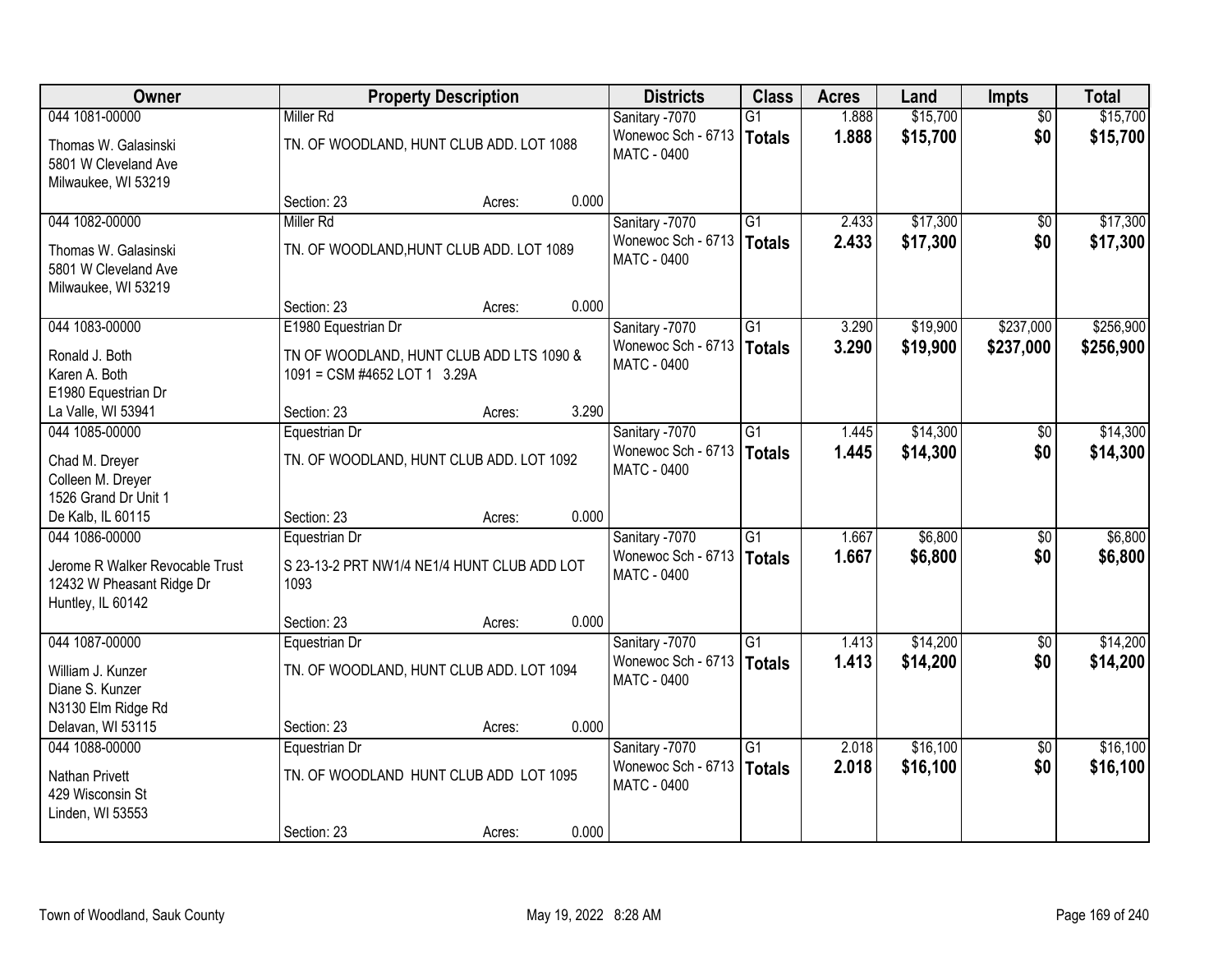| Owner                                                                            |                                                                                                                                                       | <b>Property Description</b> |        | <b>Districts</b>                                    | <b>Class</b>                     | <b>Acres</b>   | Land               | <b>Impts</b>           | <b>Total</b>       |
|----------------------------------------------------------------------------------|-------------------------------------------------------------------------------------------------------------------------------------------------------|-----------------------------|--------|-----------------------------------------------------|----------------------------------|----------------|--------------------|------------------------|--------------------|
| 044 1089-00000                                                                   | Equestrian Dr                                                                                                                                         |                             |        | Sanitary -7070                                      | G1                               | 50.275         | \$12,600           | $\overline{30}$        | \$12,600           |
| Dutch Hollow L Prop/O/a<br>E2670 Clubhouse Dr<br>La Valle, WI 53941              | TN OF WOODLAND, HUNT CLUB ADD. OUTLOT 56<br>EXC PER VOL387-091                                                                                        |                             |        | Wonewoc Sch - 6713<br><b>MATC - 0400</b>            | <b>Totals</b>                    | 50.275         | \$12,600           | \$0                    | \$12,600           |
|                                                                                  | Section: 23                                                                                                                                           | Acres:                      | 0.000  |                                                     |                                  |                |                    |                        |                    |
| 044 1090-00000                                                                   | S1337 W Dutch Hollow Rd                                                                                                                               |                             |        | Sanitary -7070                                      | $\overline{G1}$                  | 10.070         | \$40,200           | \$134,000              | \$174,200          |
| Carrie L. Polster<br>S1337 W Dutch Hollow Rd<br>La Valle, WI 53941               | TN OF WOODLAND HUNT CLUB ADD PRT OUTLOT<br>56-BEG NE COR SEC 23-S8'43"E 184.56' ALG ARC<br>CHORD S51?17'W 46.98'- S58?4"W 500' ALG ARC<br>Section: 23 | Acres:                      | 10.070 | Wonewoc Sch - 6713   Totals<br><b>MATC - 0400</b>   |                                  | 10.070         | \$40,200           | \$134,000              | \$174,200          |
| 044 1091-00000                                                                   | <b>Miller Rd</b>                                                                                                                                      |                             |        | Sanitary -7070                                      | G1                               | 5.645          | \$1,400            | $\sqrt{6}$             | \$1,400            |
| Dutch Hollow L Prop/O/a<br>E2670 Clubhouse Dr<br>La Valle, WI 53941              | TN. OF WOODLAND, HUNT CLUB ADD. OUTLOT 57                                                                                                             |                             |        | Wonewoc Sch - 6713<br><b>MATC - 0400</b>            | <b>Totals</b>                    | 5.645          | \$1,400            | \$0                    | \$1,400            |
|                                                                                  | Section: 23                                                                                                                                           | Acres:                      | 0.000  |                                                     |                                  |                |                    |                        |                    |
| 044 1092-00000                                                                   | S1052 W Dutch Hollow Rd                                                                                                                               |                             |        | Sanitary -7070                                      | $\overline{G1}$                  | 0.959          | \$5,000            | \$200,500              | \$205,500          |
| Frank Perugini<br>Isabel Perugini<br>25809 Auburn Ct                             | MATTERHORN ADD TO BRANIGAR' DUTCH HOLLOW<br>LAKE LOT 268                                                                                              |                             |        | Wonewoc Sch - 6713<br><b>MATC - 0400</b>            | <b>Totals</b>                    | 0.959          | \$5,000            | \$200,500              | \$205,500          |
| Wind Lake, WI 53185-0000                                                         | Section: 13                                                                                                                                           | Acres:                      | 0.000  |                                                     |                                  |                |                    |                        |                    |
| 044 1093-00000<br>Isabel Perugini et al<br>c/o Frank Perugini<br>25809 Auburn Ct | W Dutch Hollow Rd<br>MATTERHORN ADD TO BRANIGARS DUTCH<br><b>HOLLOW LAKE LOT 269</b>                                                                  |                             |        | Sanitary -7070<br>Wonewoc Sch - 6713<br>MATC - 0400 | $\overline{G1}$<br><b>Totals</b> | 0.907<br>0.907 | \$1,700<br>\$1,700 | $\overline{50}$<br>\$0 | \$1,700<br>\$1,700 |
| Wind Lake, WI 53185-0000<br>044 1094-00000                                       | Section: 13<br>Snow Flake Ct                                                                                                                          | Acres:                      | 0.000  | Sanitary -7070                                      | $\overline{G1}$                  | 0.777          | \$4,900            | $\overline{50}$        | \$4,900            |
| Kresho Kurtin<br>6550 Wild Orchid Ln<br>Sarasota, FL 34241                       | MATTERHORN ADD TO BRANIGAR'S DUTCH<br>HOLLOW LAKE LOT 270                                                                                             |                             |        | Wonewoc Sch - 6713<br><b>MATC - 0400</b>            | <b>Totals</b>                    | 0.777          | \$4,900            | \$0                    | \$4,900            |
|                                                                                  | Section: 13                                                                                                                                           | Acres:                      | 0.000  |                                                     |                                  |                |                    |                        |                    |
| 044 1095-00000<br>Daniel E. Creviston<br>S1745 Green Rd<br>La Valle, WI 53941    | Snow Flake Ct<br>MATTERHORN ADD TO BRANIGAR'S DUTCH<br>HOLLOW LAKE LOT 271<br>Section: 13                                                             | Acres:                      | 0.000  | Sanitary -7070<br>Wonewoc Sch - 6713<br>MATC - 0400 | $\overline{G1}$<br>Totals        | 0.788<br>0.788 | \$1,900<br>\$1,900 | $\overline{50}$<br>\$0 | \$1,900<br>\$1,900 |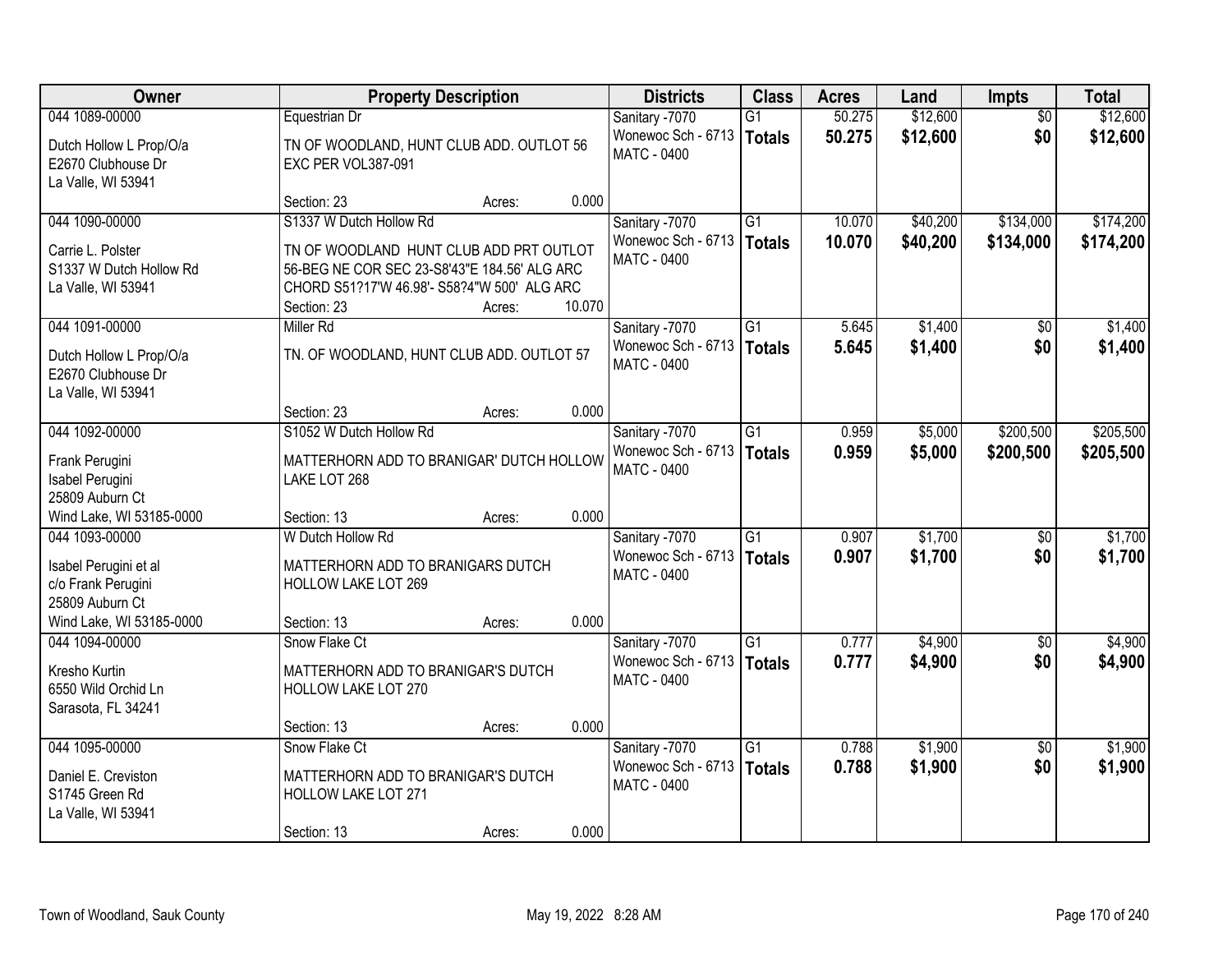| <b>Owner</b>                                           |                                          | <b>Property Description</b> |       | <b>Districts</b>   | <b>Class</b>    | <b>Acres</b> | Land    | <b>Impts</b>    | <b>Total</b> |
|--------------------------------------------------------|------------------------------------------|-----------------------------|-------|--------------------|-----------------|--------------|---------|-----------------|--------------|
| 044 1096-00000                                         | Snow Flake Ct                            |                             |       | Sanitary -7070     | $\overline{G1}$ | 0.757        | \$4,900 | $\overline{50}$ | \$4,900      |
| Norma J. House                                         | MATTERHORN ADD TO BRANIGAR'S DUTCH       |                             |       | Wonewoc Sch - 6713 | Totals          | 0.757        | \$4,900 | \$0             | \$4,900      |
| 1706 Kenneth St                                        | <b>HOLLOW LAKE LOT 272</b>               |                             |       | <b>MATC - 0400</b> |                 |              |         |                 |              |
| Madison, WI 53711-0000                                 |                                          |                             |       |                    |                 |              |         |                 |              |
|                                                        | Section: 13                              | Acres:                      | 0.000 |                    |                 |              |         |                 |              |
| 044 1097-00000                                         | Snow Flake Ct                            |                             |       | Sanitary -7070     | $\overline{G1}$ | 0.582        | \$3,800 | \$0             | \$3,800      |
| Roger J. Bock                                          | MATTERHORN ADD TO BRANIGAR'S DUTCH       |                             |       | Wonewoc Sch - 6713 | Totals          | 0.582        | \$3,800 | \$0             | \$3,800      |
| Nancy J. Bock                                          | <b>HOLLOW LAKE LOT 273</b>               |                             |       | MATC - 0400        |                 |              |         |                 |              |
| 2800 S Camino Ortega                                   |                                          |                             |       |                    |                 |              |         |                 |              |
| Green Valley, AZ 85622                                 | Section: 13                              | Acres:                      | 0.000 |                    |                 |              |         |                 |              |
| 044 1098-00000                                         | Matterhorn Dr                            |                             |       | Sanitary -7070     | G1              | 0.555        | \$3,600 | \$0             | \$3,600      |
|                                                        | MATTERHORN ADD TO BRANIGAR'S DUTCH       |                             |       | Wonewoc Sch - 6713 | <b>Totals</b>   | 0.555        | \$3,600 | \$0             | \$3,600      |
| <b>Bowling Revoc Living Trust</b><br>1113 Sweet Bay Ct | <b>HOLLOW LAKE LOT 274</b>               |                             |       | MATC - 0400        |                 |              |         |                 |              |
| Naperville, IL 60540                                   |                                          |                             |       |                    |                 |              |         |                 |              |
|                                                        | Section: 13                              | Acres:                      | 0.000 |                    |                 |              |         |                 |              |
| 044 1099-00000                                         | Matterhorn Dr                            |                             |       | Sanitary -7070     | G1              | 0.620        | \$4,100 | $\sqrt[6]{}$    | \$4,100      |
|                                                        |                                          |                             |       | Wonewoc Sch - 6713 | <b>Totals</b>   | 0.620        | \$4,100 | \$0             | \$4,100      |
| Kevin R. Dallman<br>Elise A. Dallman                   | MATTERHORN ADD TO BRANIGAR'S DUTCH       |                             |       | <b>MATC - 0400</b> |                 |              |         |                 |              |
| 3852 Limmex Hill Rd                                    | <b>HOLLOW LAKE LOT 275</b>               |                             |       |                    |                 |              |         |                 |              |
| Avoca, WI 53506                                        | Section: 13                              | Acres:                      | 0.000 |                    |                 |              |         |                 |              |
| 044 1100-00000                                         | S1098 Matterhorn Ln                      |                             |       | Sanitary -7070     | $\overline{G1}$ | 0.643        | \$4,200 | \$71,500        | \$75,700     |
|                                                        |                                          |                             |       | Wonewoc Sch - 6713 | Totals          | 0.643        | \$4,200 | \$71,500        | \$75,700     |
| Sheila M. Mc Shane                                     | MATTERHORN ADD TO BRANIGAR' DUTCH HOLLOW |                             |       | MATC - 0400        |                 |              |         |                 |              |
| c/o Sheila M. Mc Shane                                 | LAKE LOT 276                             |                             |       |                    |                 |              |         |                 |              |
| 6920 W Montrose Ave                                    |                                          |                             |       |                    |                 |              |         |                 |              |
| Harwood Heights, IL 60634-0000                         | Section: 13                              | Acres:                      | 0.000 |                    |                 |              |         |                 |              |
| 044 1101-00000                                         | Matterhorn Ct                            |                             |       | Sanitary -7070     | $\overline{G1}$ | 0.669        | \$4,400 | $\overline{30}$ | \$4,400      |
| John De Angelis                                        | MATTERHORN ADD TO BRANIGAR'S DUTCH       |                             |       | Wonewoc Sch - 6713 | <b>Totals</b>   | 0.669        | \$4,400 | \$0             | \$4,400      |
| Deborah De Angelis                                     | HOLLOW LAKE LOT 277                      |                             |       | MATC - 0400        |                 |              |         |                 |              |
| 1104 Oakwood Manor Dr                                  |                                          |                             |       |                    |                 |              |         |                 |              |
| Hubertus, WI 53033                                     | Section: 13                              | Acres:                      | 0.000 |                    |                 |              |         |                 |              |
| 044 1102-00000                                         | Matterhorn Ct                            |                             |       | Sanitary -7070     | $\overline{G1}$ | 0.610        | \$4,000 | $\overline{50}$ | \$4,000      |
| James Wertschnig                                       | MATTERHORN ADD TO BRANIGAR'S DUTCH       |                             |       | Wonewoc Sch - 6713 | Totals          | 0.610        | \$4,000 | \$0             | \$4,000      |
| Patrice Wertschnig                                     | HOLLOW LAKE LOT 278                      |                             |       | <b>MATC - 0400</b> |                 |              |         |                 |              |
| N8 W31171 Hartford Ct                                  |                                          |                             |       |                    |                 |              |         |                 |              |
| Delafield, WI 53018                                    | Section: 13                              | Acres:                      | 0.000 |                    |                 |              |         |                 |              |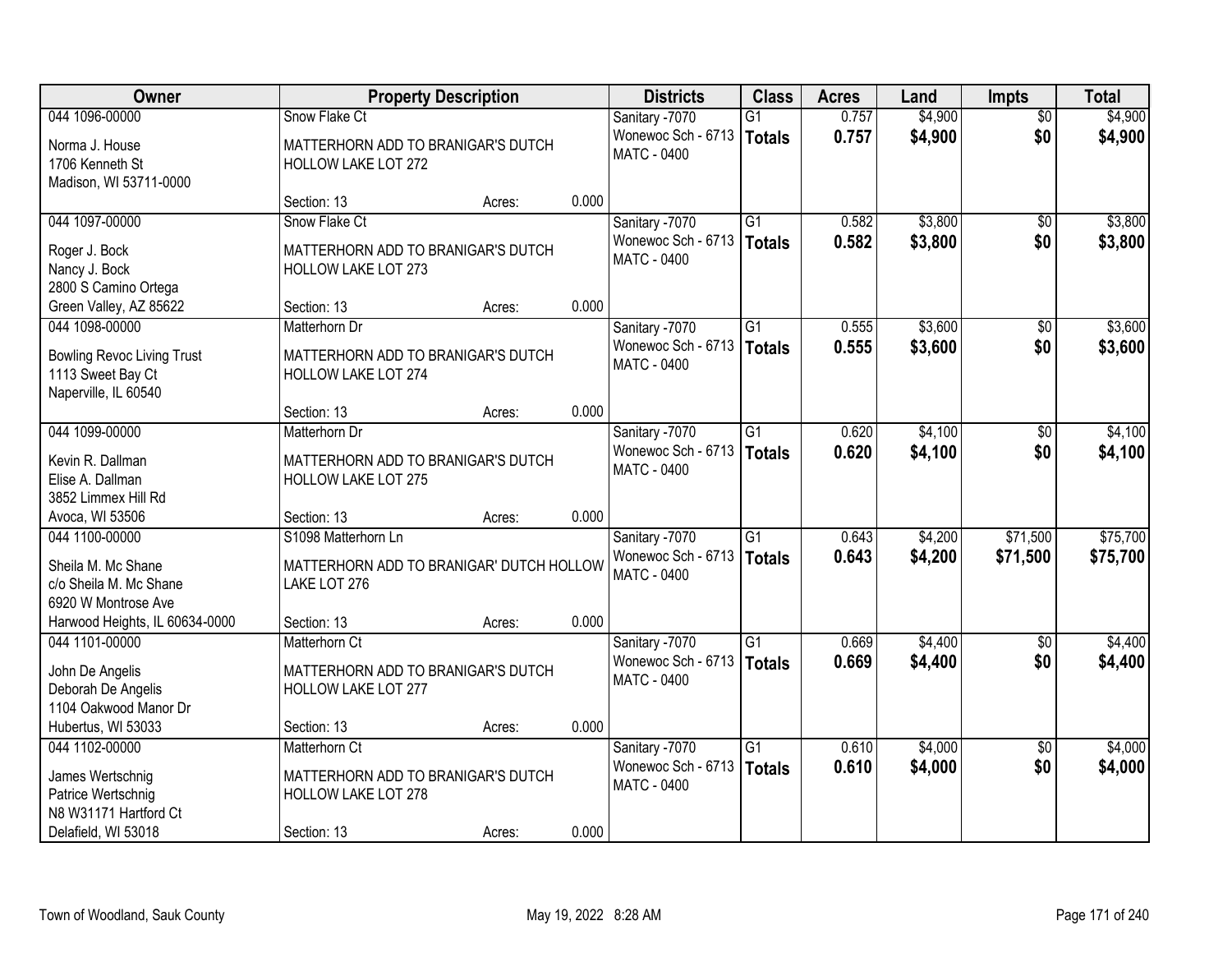| Owner                            |                                         | <b>Property Description</b> |       | <b>Districts</b>   | <b>Class</b>           | <b>Acres</b> | Land    | Impts           | <b>Total</b> |
|----------------------------------|-----------------------------------------|-----------------------------|-------|--------------------|------------------------|--------------|---------|-----------------|--------------|
| 044 1103-00000                   | Matterhorn Ct                           |                             |       | Sanitary -7070     | $\overline{G1}$        | 0.615        | \$4,000 | $\overline{50}$ | \$4,000      |
| Lorie Blickhan                   | MATTERHORN ADD TO BRANIGAR'S DUTCH      |                             |       | Wonewoc Sch - 6713 | <b>Totals</b>          | 0.615        | \$4,000 | \$0             | \$4,000      |
| 520 Hemlock Ln                   | <b>HOLLOW LAKE LOT 279</b>              |                             |       | <b>MATC - 0400</b> |                        |              |         |                 |              |
| Libertyville, IL 60048           |                                         |                             |       |                    |                        |              |         |                 |              |
|                                  | Section: 13                             | Acres:                      | 0.000 |                    |                        |              |         |                 |              |
| 044 1104-00000                   | Matterhorn Ct                           |                             |       | Sanitary -7070     | $\overline{\text{X3}}$ | 0.568        | \$0     | $\sqrt{50}$     | $\sqrt{50}$  |
| Sauk County                      | MATTERHORN ADD TO BRANIGAR'S DUTCH      |                             |       | Wonewoc Sch - 6713 | Totals                 | 0.568        | \$0     | \$0             | \$0          |
| Treasurer Dept (Tax Deed         | HOLLOW LAKE LOT 280                     |                             |       | <b>MATC - 0400</b> |                        |              |         |                 |              |
| Offer to Purchase                |                                         |                             |       |                    |                        |              |         |                 |              |
| 505 Broadway                     | Section: 13                             | Acres:                      | 0.000 |                    |                        |              |         |                 |              |
| Baraboo, WI 53913-0000           |                                         |                             |       |                    |                        |              |         |                 |              |
| 044 1105-00000                   | Matterhorn Ct                           |                             |       | Sanitary -7070     | $\overline{G1}$        | 0.651        | \$4,300 | $\sqrt{50}$     | \$4,300      |
|                                  |                                         |                             |       | Wonewoc Sch - 6713 | Totals                 | 0.651        | \$4,300 | \$0             | \$4,300      |
| Bryan Blickhan                   | MATTERHORN ADD TO BRANIGAR'S DUTCH      |                             |       | <b>MATC - 0400</b> |                        |              |         |                 |              |
| Lorie Blickhan<br>520 Hemlock Ln | <b>HOLLOW LAKE LOT 281</b>              |                             |       |                    |                        |              |         |                 |              |
| Libertyville, IL 60048           | Section: 13                             | Acres:                      | 0.000 |                    |                        |              |         |                 |              |
| 044 1106-00000                   | Matterhorn Ct                           |                             |       | Sanitary -7070     | G1                     | 0.673        | \$4,400 | \$0             | \$4,400      |
|                                  |                                         |                             |       | Wonewoc Sch - 6713 |                        | 0.673        | \$4,400 | \$0             | \$4,400      |
| Dan Theiss                       | S 13-13-2 PRT SW1/4 NW1/4 & NW1/4 SW1/4 |                             |       | <b>MATC - 0400</b> | Totals                 |              |         |                 |              |
| 7117 Hillcrest Rd                | MATTERHORN ADD TO BRANIGAR'S DUTCH      |                             |       |                    |                        |              |         |                 |              |
| Manitowoc, WI 54220              | <b>HOLLOW LAKE LOT 282</b>              |                             |       |                    |                        |              |         |                 |              |
|                                  | Section: 13                             | Acres:                      | 0.000 |                    |                        |              |         |                 |              |
| 044 1107-00000                   | Matterhorn Ct                           |                             |       | Sanitary -7070     | $\overline{G1}$        | 0.715        | \$4,700 | $\sqrt[6]{}$    | \$4,700      |
| Christopher J. Pauli             | MATTERHORN ADD TO BRANIGAR'S DUTCH      |                             |       | Wonewoc Sch - 6713 | Totals                 | 0.715        | \$4,700 | \$0             | \$4,700      |
| Jennifer L. Pauli                | <b>HOLLOW LAKE LOT 283</b>              |                             |       | <b>MATC - 0400</b> |                        |              |         |                 |              |
| 1142 Sandpebble Dr               |                                         |                             |       |                    |                        |              |         |                 |              |
| Rockton, IL 61072                | Section: 13                             | Acres:                      | 0.000 |                    |                        |              |         |                 |              |
| 044 1108-00000                   | Matterhorn Ct                           |                             |       | Sanitary -7070     | $\overline{G1}$        | 0.629        | \$4,100 | $\overline{50}$ | \$4,100      |
| Natalie Faes                     | MATTERHORN ADD TO BRANIGAR'S DUTCH      |                             |       | Wonewoc Sch - 6713 | Totals                 | 0.629        | \$4,100 | \$0             | \$4,100      |
| c/o Natalie L. Faes              | <b>HOLLOW LAKE LOT 284</b>              |                             |       | MATC - 0400        |                        |              |         |                 |              |
| 1327 Brown St #606               |                                         |                             |       |                    |                        |              |         |                 |              |
| Des Plaines, IL 60016            | Section: 13                             | Acres:                      | 0.000 |                    |                        |              |         |                 |              |
| 044 1109-00000                   | E2141 Matterhorn Ct                     |                             |       | Sanitary -7070     | $\overline{G1}$        | 0.524        | \$3,400 | \$156,000       | \$159,400    |
|                                  |                                         |                             |       | Wonewoc Sch - 6713 | Totals                 | 0.524        | \$3,400 | \$156,000       | \$159,400    |
| Ricci L. Lambrecht               | MATTERHORN ADD TO BRANIGAR'S DUTCH      |                             |       | <b>MATC - 0400</b> |                        |              |         |                 |              |
| W326 S7927 Memory Lane Ct        | <b>HOLLOW LAKE LOT 285</b>              |                             |       |                    |                        |              |         |                 |              |
| Mukwonago, WI 53149              | Section: 13                             |                             | 0.000 |                    |                        |              |         |                 |              |
|                                  |                                         | Acres:                      |       |                    |                        |              |         |                 |              |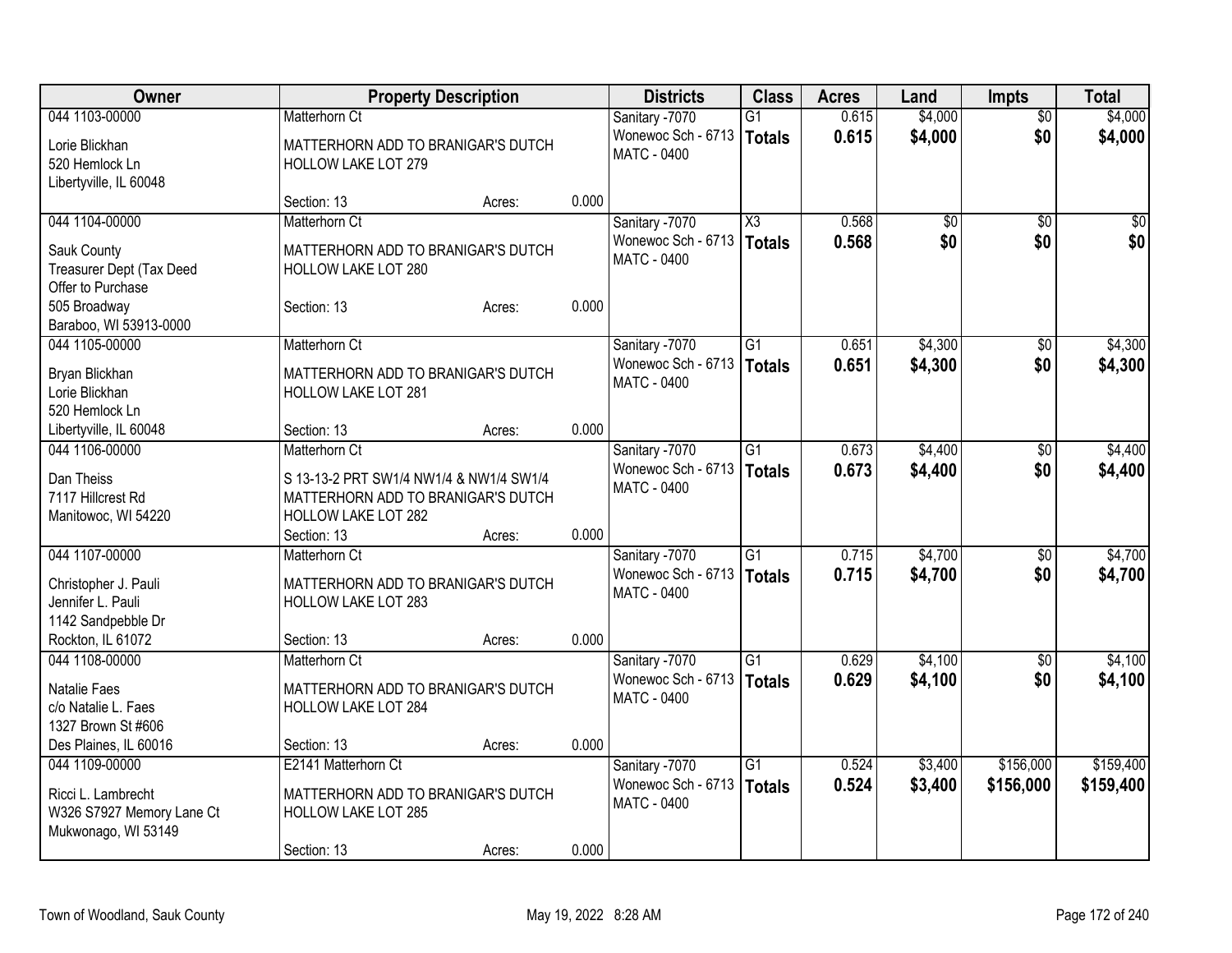| <b>Owner</b>                |                                            | <b>Property Description</b> |       | <b>Districts</b>                     | <b>Class</b>    | <b>Acres</b> | Land    | <b>Impts</b>    | <b>Total</b> |
|-----------------------------|--------------------------------------------|-----------------------------|-------|--------------------------------------|-----------------|--------------|---------|-----------------|--------------|
| 044 1110-00000              | <b>Matterhorn Ct</b>                       |                             |       | Sanitary -7070                       | $\overline{G1}$ | 0.638        | \$4,200 | $\overline{30}$ | \$4,200      |
| Andrew Sagan                | MATTERHORN ADD TO BRANIGAR'S DUTCH         |                             |       | Wonewoc Sch - 6713                   | <b>Totals</b>   | 0.638        | \$4,200 | \$0             | \$4,200      |
| Leonard Rinaldi             | <b>HOLLOW LAKE LOT 286</b>                 |                             |       | <b>MATC - 0400</b>                   |                 |              |         |                 |              |
| 418 Aigburth Rd             |                                            |                             |       |                                      |                 |              |         |                 |              |
| Towson, MD 21286            | Section: 13                                | Acres:                      | 0.000 |                                      |                 |              |         |                 |              |
| 044 1111-00000              | E2163 Matterhorn Ct                        |                             |       | Sanitary -7070                       | $\overline{G1}$ | 0.707        | \$4,600 | \$5,000         | \$9,600      |
| Chad M. Dreyer              | MATTERHORN ADD TO BRANIGAR'S DUTCH         |                             |       | Wonewoc Sch - 6713   Totals          |                 | 0.707        | \$4,600 | \$5,000         | \$9,600      |
| Colleen M. Dreyer           | <b>HOLLOW LAKE LOT 287</b>                 |                             |       | <b>MATC - 0400</b>                   |                 |              |         |                 |              |
| 1526 Grand Dr Unit 1        |                                            |                             |       |                                      |                 |              |         |                 |              |
| De Kalb, IL 60115           | Section: 13                                | Acres:                      | 0.000 |                                      |                 |              |         |                 |              |
| 044 1112-00000              | Matterhorn Ct                              |                             |       | Sanitary -7070                       | $\overline{G1}$ | 0.716        | \$4,700 | \$0             | \$4,700      |
|                             |                                            |                             |       | Wonewoc Sch - 6713                   | <b>Totals</b>   | 0.716        | \$4,700 | \$0             | \$4,700      |
| Greater Grace Temple Church | MATTERHORN ADD TO BRANIGAR'S DUTCH         |                             |       | <b>MATC - 0400</b>                   |                 |              |         |                 |              |
| 522 N Memorial Dr           | HOLLOW LAKE LOT 288                        |                             |       |                                      |                 |              |         |                 |              |
| Racine, WI 53404            |                                            |                             |       |                                      |                 |              |         |                 |              |
|                             | Section: 13<br>Matterhorn Ct               | Acres:                      | 0.000 |                                      | $\overline{G1}$ |              |         |                 |              |
| 044 1113-00000              |                                            |                             |       | Sanitary -7070<br>Wonewoc Sch - 6713 |                 | 0.813        | \$4,900 | \$0             | \$4,900      |
| Kristina Saegert            | MATTERHORN ADD TO BRANIGAR'S DUTCH         |                             |       | <b>MATC - 0400</b>                   | <b>Totals</b>   | 0.813        | \$4,900 | \$0             | \$4,900      |
| PO Box 50                   | HOLLOW LAKE LOT 289                        |                             |       |                                      |                 |              |         |                 |              |
| Brownsville, WI 53006       |                                            |                             |       |                                      |                 |              |         |                 |              |
|                             | Section: 13                                | Acres:                      | 0.000 |                                      |                 |              |         |                 |              |
| 044 1114-00000              | E2183 Matterhorn Ct                        |                             |       | Sanitary -7070                       | $\overline{G1}$ | 0.742        | \$4,800 | \$140,500       | \$145,300    |
| Thomas T. Bleed             | S 13-13-2 PRT NW1/4 SW1/4 = MATTERHORN ADD |                             |       | Wonewoc Sch - 6713                   | <b>Totals</b>   | 0.742        | \$4,800 | \$140,500       | \$145,300    |
| Helen S. Bleed              | TO BRANIGAR'S DUTCH HOLLOW LAKE LOT 290    |                             |       | <b>MATC - 0400</b>                   |                 |              |         |                 |              |
| 4203 Garden Ln              |                                            |                             |       |                                      |                 |              |         |                 |              |
| Rockford, IL 61114          | Section: 13                                | Acres:                      | 0.000 |                                      |                 |              |         |                 |              |
| 044 1115-00000              | E2186 Matterhorn Ct                        |                             |       | Sanitary -7070                       | $\overline{G1}$ | 0.648        | \$4,200 | \$201,800       | \$206,000    |
| Bruce E. Byington           | MATTERHORN ADD TO BRANIGAR'S DUTCH         |                             |       | Wonewoc Sch - 6713                   | <b>Totals</b>   | 0.648        | \$4,200 | \$201,800       | \$206,000    |
| E2186 Matterhorn Ct         | HOLLOW LAKE LOT 291                        |                             |       | MATC - 0400                          |                 |              |         |                 |              |
| La Valle, WI 53941          |                                            |                             |       |                                      |                 |              |         |                 |              |
|                             | Section: 13                                | Acres:                      | 0.000 |                                      |                 |              |         |                 |              |
| 044 1116-00000              | Matterhorn Ct                              |                             |       | Sanitary -7070                       | $\overline{G1}$ | 0.542        | \$3,500 | $\overline{30}$ | \$3,500      |
|                             |                                            |                             |       | Wonewoc Sch - 6713                   | <b>Totals</b>   | 0.542        | \$3,500 | \$0             | \$3,500      |
| Todd W. Van Ryn             | MATTERHORN ADD TO BRANIGAR'S DUTCH         |                             |       | <b>MATC - 0400</b>                   |                 |              |         |                 |              |
| Sherry L. Van Ryn           | HOLLOW LAKE LOT 292                        |                             |       |                                      |                 |              |         |                 |              |
| 409 S 12th Ave              |                                            |                             | 0.000 |                                      |                 |              |         |                 |              |
| Wausau, WI 54401            | Section: 13                                | Acres:                      |       |                                      |                 |              |         |                 |              |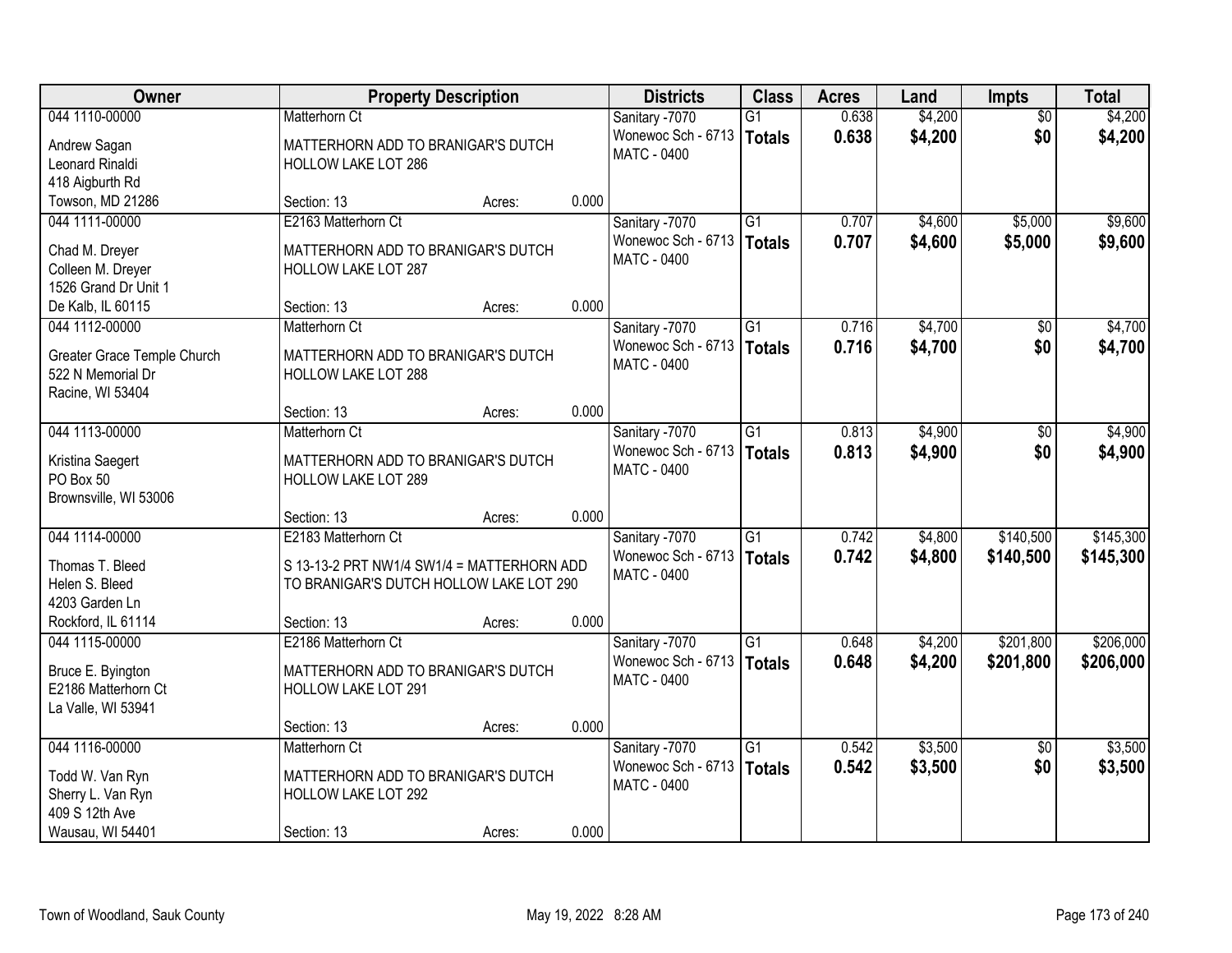| Owner                   |                                                                                          | <b>Property Description</b> |       | <b>Districts</b>            | <b>Class</b>    | <b>Acres</b> | Land    | <b>Impts</b>    | <b>Total</b> |
|-------------------------|------------------------------------------------------------------------------------------|-----------------------------|-------|-----------------------------|-----------------|--------------|---------|-----------------|--------------|
| 044 1117-00000          | <b>Matterhorn Ct</b>                                                                     |                             |       | Sanitary -7070              | G1              | 0.579        | \$3,800 | $\overline{30}$ | \$3,800      |
| Christopher J. Miranda  | MATTERHORN ADD TO BRANIGAR'S DUTCH                                                       |                             |       | Wonewoc Sch - 6713          | <b>Totals</b>   | 0.579        | \$3,800 | \$0             | \$3,800      |
| Joanna Miranda          | <b>HOLLOW LAKE LOT 293</b>                                                               |                             |       | <b>MATC - 0400</b>          |                 |              |         |                 |              |
| 1240 Nature Trail Dr    |                                                                                          |                             |       |                             |                 |              |         |                 |              |
| Neenah, WI 54956        | Section: 13                                                                              | Acres:                      | 0.000 |                             |                 |              |         |                 |              |
| 044 1119-00000          | S1083 Matterhorn Ln                                                                      |                             |       | Sanitary -7070              | $\overline{G1}$ | 1.170        | \$5,300 | \$161,100       | \$166,400    |
| James M. Mevis          |                                                                                          |                             |       | Wonewoc Sch - 6713   Totals |                 | 1.170        | \$5,300 | \$161,100       | \$166,400    |
| Kathleen P. Mevis       | TN WOODLAND MATTERHORN ADD TO BRANIGAR'S<br>DUTCH HOLLOW LAKE LOTS 294 & 295 = CSM #3835 |                             |       | <b>MATC - 0400</b>          |                 |              |         |                 |              |
| 8201 Fairmont Ln        | LOT 1 1.17A (PRT NW & SW 13-13-2))                                                       |                             |       |                             |                 |              |         |                 |              |
| Greendale, WI 53129     | Section: 13                                                                              | Acres:                      | 1.170 |                             |                 |              |         |                 |              |
| 044 1120-00000          | S1087 Matterhorn Ln                                                                      |                             |       | Sanitary -7070              | $\overline{G1}$ | 0.755        | \$4,900 | \$86,500        | \$91,400     |
|                         |                                                                                          |                             |       | Wonewoc Sch - 6713          |                 |              |         |                 |              |
| Jill M. Myers           | S 13-13-2 PRT SE1/4 NW1/4 & NE1/4 SW1/4 =                                                |                             |       | <b>MATC - 0400</b>          | <b>Totals</b>   | 0.755        | \$4,900 | \$86,500        | \$91,400     |
| 7n077 Gary Ct           | MATTERHORN ADD TO BRANIGAR'S DUTCH                                                       |                             |       |                             |                 |              |         |                 |              |
| St Charles, IL 60175    | HOLLOW LAKE LOT 296                                                                      |                             |       |                             |                 |              |         |                 |              |
|                         | Section: 13                                                                              | Acres:                      | 0.000 |                             |                 |              |         |                 |              |
| 044 1121-00000          | S1076 Matterhorn Ln                                                                      |                             |       | Sanitary -7070              | $\overline{G1}$ | 0.565        | \$3,700 | \$221,000       | \$224,700    |
| Rosemary Ruby           | MATTERHORN ADD TO BRANIGARS DUTCH                                                        |                             |       | Wonewoc Sch - 6713          | <b>Totals</b>   | 0.565        | \$3,700 | \$221,000       | \$224,700    |
| Larry Ruby              | HOLLOW LAKE LOT 297                                                                      |                             |       | <b>MATC - 0400</b>          |                 |              |         |                 |              |
| S1076 Matterhorn Ln     |                                                                                          |                             |       |                             |                 |              |         |                 |              |
| La Valle, WI 53941      | Section: 13                                                                              | Acres:                      | 0.000 |                             |                 |              |         |                 |              |
| 044 1122-00000          | Matterhorn Dr                                                                            |                             |       | Sanitary -7070              | $\overline{G1}$ | 0.588        | \$3,800 | $\overline{50}$ | \$3,800      |
|                         |                                                                                          |                             |       | Wonewoc Sch - 6713          | <b>Totals</b>   | 0.588        | \$3,800 | \$0             | \$3,800      |
| Kevin S. Johnson        | MATTERHORN ADD TO BRANIGARS DUTCH                                                        |                             |       | <b>MATC - 0400</b>          |                 |              |         |                 |              |
| W227 S4604 Patricia Ln  | HOLLOW LAKE LOT 298                                                                      |                             |       |                             |                 |              |         |                 |              |
| Waukesha, WI 53189      |                                                                                          |                             |       |                             |                 |              |         |                 |              |
|                         | Section: 13                                                                              | Acres:                      | 0.000 |                             |                 |              |         |                 |              |
| 044 1123-00000          | Matterhorn Dr                                                                            |                             |       | Sanitary -7070              | $\overline{G1}$ | 0.689        | \$4,500 | $\sqrt{$0}$     | \$4,500      |
| Theodore E. Sternemann  | MATTERHORN ADD TO BRANIGARS DUTCH                                                        |                             |       | Wonewoc Sch - 6713          | <b>Totals</b>   | 0.689        | \$4,500 | \$0             | \$4,500      |
| Catherine E. Sternemann | HOLLOW LAKE LOT 299                                                                      |                             |       | <b>MATC - 0400</b>          |                 |              |         |                 |              |
| 318 N Elgin Ave         |                                                                                          |                             |       |                             |                 |              |         |                 |              |
| Sturgeon Bay, WI 54235  | Section: 13                                                                              | Acres:                      | 0.000 |                             |                 |              |         |                 |              |
| 044 1124-00000          | Matterhorn Dr                                                                            |                             |       | Sanitary -7070              | $\overline{G1}$ | 0.773        | \$4,900 | $\overline{30}$ | \$4,900      |
|                         |                                                                                          |                             |       | Wonewoc Sch - 6713          | <b>Totals</b>   | 0.773        | \$4,900 | \$0             | \$4,900      |
| Robert W. Favaro        | MATTERHORN ADD TO BRANIGAR' DUTCH HOLLOW                                                 |                             |       | <b>MATC - 0400</b>          |                 |              |         |                 |              |
| Patricia A. Favaro      | LAKE LOT 300                                                                             |                             |       |                             |                 |              |         |                 |              |
| 8020 23rd Ave N         |                                                                                          |                             |       |                             |                 |              |         |                 |              |
| Golden Valley, MN 55427 | Section: 13                                                                              | Acres:                      | 0.000 |                             |                 |              |         |                 |              |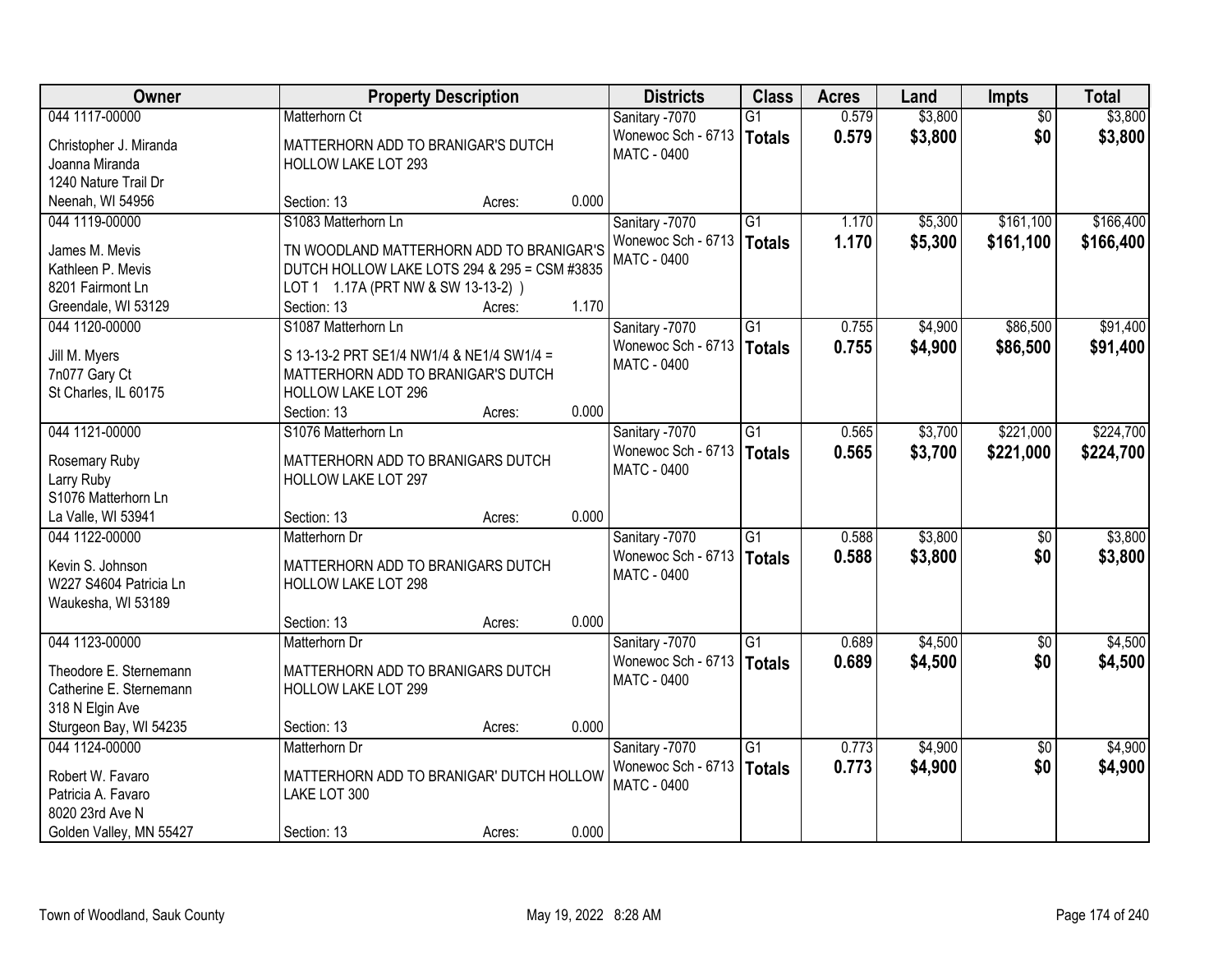| \$5,000<br>044 1125-00000<br>0.880<br>\$5,000<br>Matterhorn Dr<br>Sanitary -7070<br>$\overline{G1}$<br>$\overline{50}$<br>\$5,000<br>\$0<br>Wonewoc Sch - 6713<br>0.880<br>\$5,000<br>Totals<br>Kurt Waido<br>MATTERHORN ADD TO BRANIGAR'S DUTCH<br><b>MATC - 0400</b><br>628 Torrey Pines Dr<br><b>HOLLOW LAKE LOT 301</b><br>Twin Lakes, WI 53181<br>0.000<br>Section: 13<br>Acres:<br>Sanitary -7070<br>$\overline{G1}$<br>\$4,900<br>044 1126-00000<br>0.829<br>Matterhorn Dr<br>\$0<br>Wonewoc Sch - 6713<br>0.829<br>\$4,900<br>\$0<br>Totals<br>Joel Paar<br>MATTERHORN ADD TO BRANIGARS DUTCH<br><b>MATC - 0400</b><br>Laurie F. Paar<br>HOLLOW LAKE LOT 302<br>3624 E American Ave<br>0.000<br>Oak Creek, WI 53154<br>Section: 13<br>Acres:<br>\$3,900<br>044 1127-00000<br>Sanitary -7070<br>G1<br>0.602<br>Matterhorn Dr<br>$\sqrt[6]{3}$<br>\$0<br>Wonewoc Sch - 6713<br>\$3,900<br>0.602<br><b>Totals</b><br>Maurice W. Gurgel<br>MATTERHORN ADD TO BRANIGAR'S DUTCH<br>MATC - 0400<br>508 Springdale St<br><b>HOLLOW LAKE LOT 303</b><br>Mt Horeb, WI 53572<br>0.000<br>Section: 13<br>Acres:<br>\$3,800<br>044 1128-00000<br>Sanitary -7070<br>G1<br>0.579<br>Matterhorn Dr<br>$\sqrt[6]{}$<br>Wonewoc Sch - 6713<br>0.579<br>\$0<br>\$3,800<br>\$3,800<br>Totals<br>MATTERHORN ADD TO BRANIGAR'S DUTCH<br>Arnold J & Carol R Nommensen Living<br><b>MATC - 0400</b><br>Trust<br><b>HOLLOW LAKE LOT 304</b><br>1182 Highview Ln<br>0.000<br>Green Bay, WI 54304<br>Section: 13<br>Acres:<br>\$3,200<br>044 1129-00000<br>$\overline{G1}$<br>0.491<br>Matterhorn Dr<br>Sanitary -7070<br>\$0<br>\$3,200<br>Wonewoc Sch - 6713<br>0.491<br>\$0<br>\$3,200<br>Totals<br>James J. Wendt<br>MATTERHORN ADD TO BRANIGAR'S DUTCH<br>MATC - 0400<br>Jessica R. Wendt<br><b>HOLLOW LAKE LOT 305</b><br>N2148 Rausch Rd<br>0.000<br>Lodi, WI 53555<br>Section: 13<br>Acres:<br>$\overline{G1}$<br>\$3,700<br>044 1130-00000<br>Sanitary -7070<br>0.568<br>Matterhorn Dr<br>$\overline{30}$<br>\$3,700<br>Wonewoc Sch - 6713<br>0.568<br>\$0<br><b>Totals</b><br>Charles A. Schelk<br>MATTERHORN ADD TO BRANIGAR'S DUTCH<br><b>MATC - 0400</b><br>Paula J. Schelk<br><b>HOLLOW LAKE LOT 306</b><br>432 Madison Ave<br>0.000<br>Howards Grove, WI 53083<br>Section: 13<br>Acres:<br>\$3,300<br>044 1131-00000<br>$\overline{G1}$<br>0.503<br>Matterhorn Dr<br>Sanitary -7070<br>$\overline{50}$<br>\$0<br>Wonewoc Sch - 6713<br>0.503<br>\$3,300<br>Totals<br>MATTERHORN ADD TO BRANIGAR'S DUTCH<br>Susan M. Peterson<br>MATC - 0400<br>644 Ellinwood Ave<br>HOLLOW LAKE LOT 307<br>Reedsburg, WI 53959 | Owner | <b>Property Description</b> |       | <b>Districts</b> | <b>Class</b> | <b>Acres</b> | Land | <b>Impts</b> | <b>Total</b> |
|------------------------------------------------------------------------------------------------------------------------------------------------------------------------------------------------------------------------------------------------------------------------------------------------------------------------------------------------------------------------------------------------------------------------------------------------------------------------------------------------------------------------------------------------------------------------------------------------------------------------------------------------------------------------------------------------------------------------------------------------------------------------------------------------------------------------------------------------------------------------------------------------------------------------------------------------------------------------------------------------------------------------------------------------------------------------------------------------------------------------------------------------------------------------------------------------------------------------------------------------------------------------------------------------------------------------------------------------------------------------------------------------------------------------------------------------------------------------------------------------------------------------------------------------------------------------------------------------------------------------------------------------------------------------------------------------------------------------------------------------------------------------------------------------------------------------------------------------------------------------------------------------------------------------------------------------------------------------------------------------------------------------------------------------------------------------------------------------------------------------------------------------------------------------------------------------------------------------------------------------------------------------------------------------------------------------------------------------------------------------------------------------------------------------------------------------------------------------------------------------------------------------------------------------------------------------------------------------------------|-------|-----------------------------|-------|------------------|--------------|--------------|------|--------------|--------------|
|                                                                                                                                                                                                                                                                                                                                                                                                                                                                                                                                                                                                                                                                                                                                                                                                                                                                                                                                                                                                                                                                                                                                                                                                                                                                                                                                                                                                                                                                                                                                                                                                                                                                                                                                                                                                                                                                                                                                                                                                                                                                                                                                                                                                                                                                                                                                                                                                                                                                                                                                                                                                            |       |                             |       |                  |              |              |      |              |              |
|                                                                                                                                                                                                                                                                                                                                                                                                                                                                                                                                                                                                                                                                                                                                                                                                                                                                                                                                                                                                                                                                                                                                                                                                                                                                                                                                                                                                                                                                                                                                                                                                                                                                                                                                                                                                                                                                                                                                                                                                                                                                                                                                                                                                                                                                                                                                                                                                                                                                                                                                                                                                            |       |                             |       |                  |              |              |      |              |              |
| \$4,900<br>\$4,900<br>\$3,900<br>\$3,900                                                                                                                                                                                                                                                                                                                                                                                                                                                                                                                                                                                                                                                                                                                                                                                                                                                                                                                                                                                                                                                                                                                                                                                                                                                                                                                                                                                                                                                                                                                                                                                                                                                                                                                                                                                                                                                                                                                                                                                                                                                                                                                                                                                                                                                                                                                                                                                                                                                                                                                                                                   |       |                             |       |                  |              |              |      |              |              |
|                                                                                                                                                                                                                                                                                                                                                                                                                                                                                                                                                                                                                                                                                                                                                                                                                                                                                                                                                                                                                                                                                                                                                                                                                                                                                                                                                                                                                                                                                                                                                                                                                                                                                                                                                                                                                                                                                                                                                                                                                                                                                                                                                                                                                                                                                                                                                                                                                                                                                                                                                                                                            |       |                             |       |                  |              |              |      |              |              |
|                                                                                                                                                                                                                                                                                                                                                                                                                                                                                                                                                                                                                                                                                                                                                                                                                                                                                                                                                                                                                                                                                                                                                                                                                                                                                                                                                                                                                                                                                                                                                                                                                                                                                                                                                                                                                                                                                                                                                                                                                                                                                                                                                                                                                                                                                                                                                                                                                                                                                                                                                                                                            |       |                             |       |                  |              |              |      |              |              |
|                                                                                                                                                                                                                                                                                                                                                                                                                                                                                                                                                                                                                                                                                                                                                                                                                                                                                                                                                                                                                                                                                                                                                                                                                                                                                                                                                                                                                                                                                                                                                                                                                                                                                                                                                                                                                                                                                                                                                                                                                                                                                                                                                                                                                                                                                                                                                                                                                                                                                                                                                                                                            |       |                             |       |                  |              |              |      |              |              |
|                                                                                                                                                                                                                                                                                                                                                                                                                                                                                                                                                                                                                                                                                                                                                                                                                                                                                                                                                                                                                                                                                                                                                                                                                                                                                                                                                                                                                                                                                                                                                                                                                                                                                                                                                                                                                                                                                                                                                                                                                                                                                                                                                                                                                                                                                                                                                                                                                                                                                                                                                                                                            |       |                             |       |                  |              |              |      |              |              |
|                                                                                                                                                                                                                                                                                                                                                                                                                                                                                                                                                                                                                                                                                                                                                                                                                                                                                                                                                                                                                                                                                                                                                                                                                                                                                                                                                                                                                                                                                                                                                                                                                                                                                                                                                                                                                                                                                                                                                                                                                                                                                                                                                                                                                                                                                                                                                                                                                                                                                                                                                                                                            |       |                             |       |                  |              |              |      |              |              |
|                                                                                                                                                                                                                                                                                                                                                                                                                                                                                                                                                                                                                                                                                                                                                                                                                                                                                                                                                                                                                                                                                                                                                                                                                                                                                                                                                                                                                                                                                                                                                                                                                                                                                                                                                                                                                                                                                                                                                                                                                                                                                                                                                                                                                                                                                                                                                                                                                                                                                                                                                                                                            |       |                             |       |                  |              |              |      |              |              |
|                                                                                                                                                                                                                                                                                                                                                                                                                                                                                                                                                                                                                                                                                                                                                                                                                                                                                                                                                                                                                                                                                                                                                                                                                                                                                                                                                                                                                                                                                                                                                                                                                                                                                                                                                                                                                                                                                                                                                                                                                                                                                                                                                                                                                                                                                                                                                                                                                                                                                                                                                                                                            |       |                             |       |                  |              |              |      |              |              |
|                                                                                                                                                                                                                                                                                                                                                                                                                                                                                                                                                                                                                                                                                                                                                                                                                                                                                                                                                                                                                                                                                                                                                                                                                                                                                                                                                                                                                                                                                                                                                                                                                                                                                                                                                                                                                                                                                                                                                                                                                                                                                                                                                                                                                                                                                                                                                                                                                                                                                                                                                                                                            |       |                             |       |                  |              |              |      |              |              |
|                                                                                                                                                                                                                                                                                                                                                                                                                                                                                                                                                                                                                                                                                                                                                                                                                                                                                                                                                                                                                                                                                                                                                                                                                                                                                                                                                                                                                                                                                                                                                                                                                                                                                                                                                                                                                                                                                                                                                                                                                                                                                                                                                                                                                                                                                                                                                                                                                                                                                                                                                                                                            |       |                             |       |                  |              |              |      |              |              |
|                                                                                                                                                                                                                                                                                                                                                                                                                                                                                                                                                                                                                                                                                                                                                                                                                                                                                                                                                                                                                                                                                                                                                                                                                                                                                                                                                                                                                                                                                                                                                                                                                                                                                                                                                                                                                                                                                                                                                                                                                                                                                                                                                                                                                                                                                                                                                                                                                                                                                                                                                                                                            |       |                             |       |                  |              |              |      |              |              |
|                                                                                                                                                                                                                                                                                                                                                                                                                                                                                                                                                                                                                                                                                                                                                                                                                                                                                                                                                                                                                                                                                                                                                                                                                                                                                                                                                                                                                                                                                                                                                                                                                                                                                                                                                                                                                                                                                                                                                                                                                                                                                                                                                                                                                                                                                                                                                                                                                                                                                                                                                                                                            |       |                             |       |                  |              |              |      |              |              |
| \$3,800<br>\$3,200<br>\$3,700<br>\$3,700<br>\$3,300<br>\$3,300                                                                                                                                                                                                                                                                                                                                                                                                                                                                                                                                                                                                                                                                                                                                                                                                                                                                                                                                                                                                                                                                                                                                                                                                                                                                                                                                                                                                                                                                                                                                                                                                                                                                                                                                                                                                                                                                                                                                                                                                                                                                                                                                                                                                                                                                                                                                                                                                                                                                                                                                             |       |                             |       |                  |              |              |      |              |              |
|                                                                                                                                                                                                                                                                                                                                                                                                                                                                                                                                                                                                                                                                                                                                                                                                                                                                                                                                                                                                                                                                                                                                                                                                                                                                                                                                                                                                                                                                                                                                                                                                                                                                                                                                                                                                                                                                                                                                                                                                                                                                                                                                                                                                                                                                                                                                                                                                                                                                                                                                                                                                            |       |                             |       |                  |              |              |      |              |              |
|                                                                                                                                                                                                                                                                                                                                                                                                                                                                                                                                                                                                                                                                                                                                                                                                                                                                                                                                                                                                                                                                                                                                                                                                                                                                                                                                                                                                                                                                                                                                                                                                                                                                                                                                                                                                                                                                                                                                                                                                                                                                                                                                                                                                                                                                                                                                                                                                                                                                                                                                                                                                            |       |                             |       |                  |              |              |      |              |              |
|                                                                                                                                                                                                                                                                                                                                                                                                                                                                                                                                                                                                                                                                                                                                                                                                                                                                                                                                                                                                                                                                                                                                                                                                                                                                                                                                                                                                                                                                                                                                                                                                                                                                                                                                                                                                                                                                                                                                                                                                                                                                                                                                                                                                                                                                                                                                                                                                                                                                                                                                                                                                            |       |                             |       |                  |              |              |      |              |              |
|                                                                                                                                                                                                                                                                                                                                                                                                                                                                                                                                                                                                                                                                                                                                                                                                                                                                                                                                                                                                                                                                                                                                                                                                                                                                                                                                                                                                                                                                                                                                                                                                                                                                                                                                                                                                                                                                                                                                                                                                                                                                                                                                                                                                                                                                                                                                                                                                                                                                                                                                                                                                            |       |                             |       |                  |              |              |      |              |              |
|                                                                                                                                                                                                                                                                                                                                                                                                                                                                                                                                                                                                                                                                                                                                                                                                                                                                                                                                                                                                                                                                                                                                                                                                                                                                                                                                                                                                                                                                                                                                                                                                                                                                                                                                                                                                                                                                                                                                                                                                                                                                                                                                                                                                                                                                                                                                                                                                                                                                                                                                                                                                            |       |                             |       |                  |              |              |      |              |              |
|                                                                                                                                                                                                                                                                                                                                                                                                                                                                                                                                                                                                                                                                                                                                                                                                                                                                                                                                                                                                                                                                                                                                                                                                                                                                                                                                                                                                                                                                                                                                                                                                                                                                                                                                                                                                                                                                                                                                                                                                                                                                                                                                                                                                                                                                                                                                                                                                                                                                                                                                                                                                            |       |                             |       |                  |              |              |      |              |              |
|                                                                                                                                                                                                                                                                                                                                                                                                                                                                                                                                                                                                                                                                                                                                                                                                                                                                                                                                                                                                                                                                                                                                                                                                                                                                                                                                                                                                                                                                                                                                                                                                                                                                                                                                                                                                                                                                                                                                                                                                                                                                                                                                                                                                                                                                                                                                                                                                                                                                                                                                                                                                            |       |                             |       |                  |              |              |      |              |              |
|                                                                                                                                                                                                                                                                                                                                                                                                                                                                                                                                                                                                                                                                                                                                                                                                                                                                                                                                                                                                                                                                                                                                                                                                                                                                                                                                                                                                                                                                                                                                                                                                                                                                                                                                                                                                                                                                                                                                                                                                                                                                                                                                                                                                                                                                                                                                                                                                                                                                                                                                                                                                            |       |                             |       |                  |              |              |      |              |              |
|                                                                                                                                                                                                                                                                                                                                                                                                                                                                                                                                                                                                                                                                                                                                                                                                                                                                                                                                                                                                                                                                                                                                                                                                                                                                                                                                                                                                                                                                                                                                                                                                                                                                                                                                                                                                                                                                                                                                                                                                                                                                                                                                                                                                                                                                                                                                                                                                                                                                                                                                                                                                            |       |                             |       |                  |              |              |      |              |              |
|                                                                                                                                                                                                                                                                                                                                                                                                                                                                                                                                                                                                                                                                                                                                                                                                                                                                                                                                                                                                                                                                                                                                                                                                                                                                                                                                                                                                                                                                                                                                                                                                                                                                                                                                                                                                                                                                                                                                                                                                                                                                                                                                                                                                                                                                                                                                                                                                                                                                                                                                                                                                            |       |                             |       |                  |              |              |      |              |              |
|                                                                                                                                                                                                                                                                                                                                                                                                                                                                                                                                                                                                                                                                                                                                                                                                                                                                                                                                                                                                                                                                                                                                                                                                                                                                                                                                                                                                                                                                                                                                                                                                                                                                                                                                                                                                                                                                                                                                                                                                                                                                                                                                                                                                                                                                                                                                                                                                                                                                                                                                                                                                            |       |                             |       |                  |              |              |      |              |              |
|                                                                                                                                                                                                                                                                                                                                                                                                                                                                                                                                                                                                                                                                                                                                                                                                                                                                                                                                                                                                                                                                                                                                                                                                                                                                                                                                                                                                                                                                                                                                                                                                                                                                                                                                                                                                                                                                                                                                                                                                                                                                                                                                                                                                                                                                                                                                                                                                                                                                                                                                                                                                            |       |                             |       |                  |              |              |      |              |              |
|                                                                                                                                                                                                                                                                                                                                                                                                                                                                                                                                                                                                                                                                                                                                                                                                                                                                                                                                                                                                                                                                                                                                                                                                                                                                                                                                                                                                                                                                                                                                                                                                                                                                                                                                                                                                                                                                                                                                                                                                                                                                                                                                                                                                                                                                                                                                                                                                                                                                                                                                                                                                            |       |                             |       |                  |              |              |      |              |              |
|                                                                                                                                                                                                                                                                                                                                                                                                                                                                                                                                                                                                                                                                                                                                                                                                                                                                                                                                                                                                                                                                                                                                                                                                                                                                                                                                                                                                                                                                                                                                                                                                                                                                                                                                                                                                                                                                                                                                                                                                                                                                                                                                                                                                                                                                                                                                                                                                                                                                                                                                                                                                            |       |                             |       |                  |              |              |      |              |              |
|                                                                                                                                                                                                                                                                                                                                                                                                                                                                                                                                                                                                                                                                                                                                                                                                                                                                                                                                                                                                                                                                                                                                                                                                                                                                                                                                                                                                                                                                                                                                                                                                                                                                                                                                                                                                                                                                                                                                                                                                                                                                                                                                                                                                                                                                                                                                                                                                                                                                                                                                                                                                            |       |                             |       |                  |              |              |      |              |              |
|                                                                                                                                                                                                                                                                                                                                                                                                                                                                                                                                                                                                                                                                                                                                                                                                                                                                                                                                                                                                                                                                                                                                                                                                                                                                                                                                                                                                                                                                                                                                                                                                                                                                                                                                                                                                                                                                                                                                                                                                                                                                                                                                                                                                                                                                                                                                                                                                                                                                                                                                                                                                            |       |                             |       |                  |              |              |      |              |              |
|                                                                                                                                                                                                                                                                                                                                                                                                                                                                                                                                                                                                                                                                                                                                                                                                                                                                                                                                                                                                                                                                                                                                                                                                                                                                                                                                                                                                                                                                                                                                                                                                                                                                                                                                                                                                                                                                                                                                                                                                                                                                                                                                                                                                                                                                                                                                                                                                                                                                                                                                                                                                            |       |                             |       |                  |              |              |      |              |              |
|                                                                                                                                                                                                                                                                                                                                                                                                                                                                                                                                                                                                                                                                                                                                                                                                                                                                                                                                                                                                                                                                                                                                                                                                                                                                                                                                                                                                                                                                                                                                                                                                                                                                                                                                                                                                                                                                                                                                                                                                                                                                                                                                                                                                                                                                                                                                                                                                                                                                                                                                                                                                            |       |                             |       |                  |              |              |      |              |              |
|                                                                                                                                                                                                                                                                                                                                                                                                                                                                                                                                                                                                                                                                                                                                                                                                                                                                                                                                                                                                                                                                                                                                                                                                                                                                                                                                                                                                                                                                                                                                                                                                                                                                                                                                                                                                                                                                                                                                                                                                                                                                                                                                                                                                                                                                                                                                                                                                                                                                                                                                                                                                            |       |                             |       |                  |              |              |      |              |              |
| Acres:                                                                                                                                                                                                                                                                                                                                                                                                                                                                                                                                                                                                                                                                                                                                                                                                                                                                                                                                                                                                                                                                                                                                                                                                                                                                                                                                                                                                                                                                                                                                                                                                                                                                                                                                                                                                                                                                                                                                                                                                                                                                                                                                                                                                                                                                                                                                                                                                                                                                                                                                                                                                     |       | Section: 13                 | 0.000 |                  |              |              |      |              |              |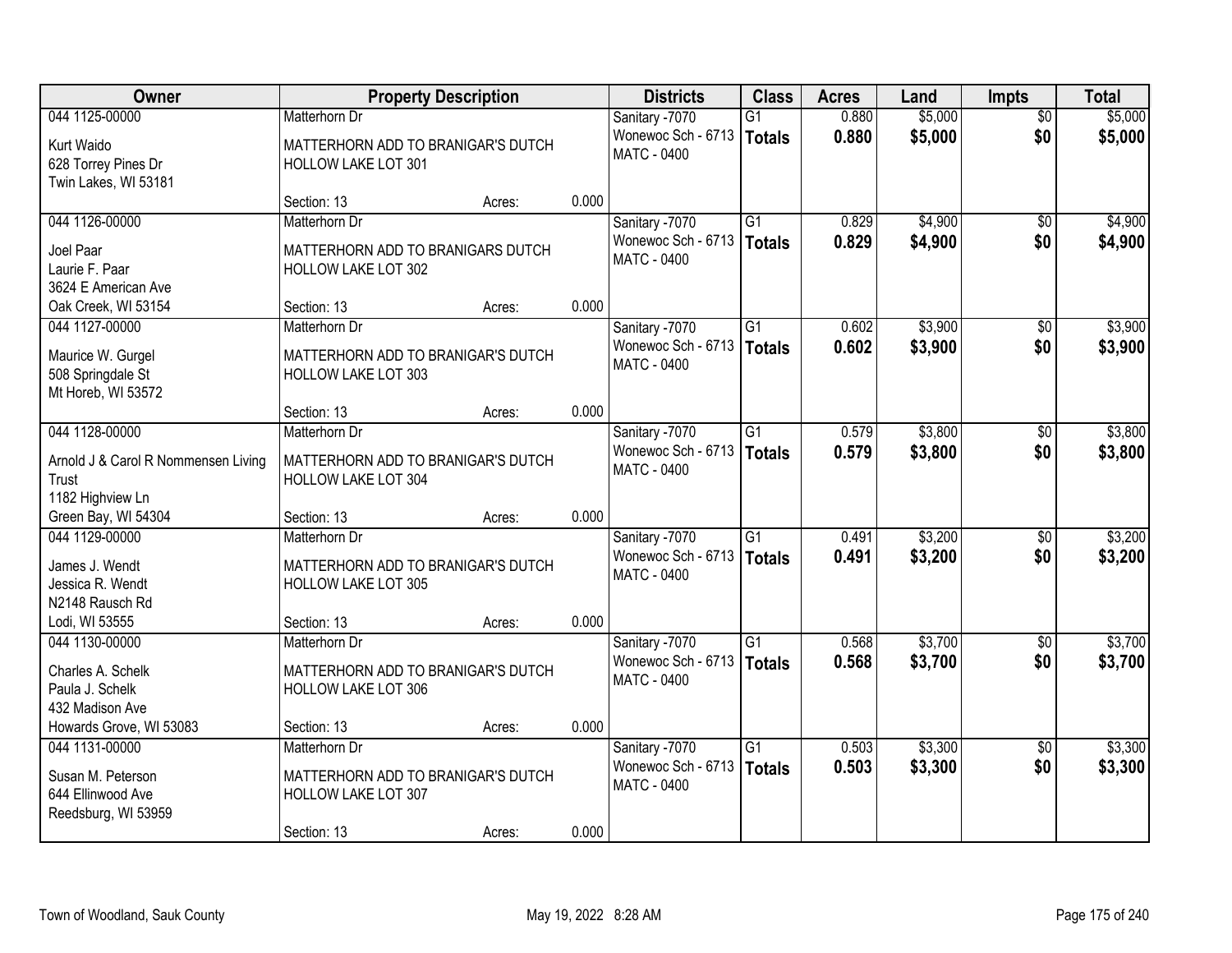| Owner                                             |                                                                   | <b>Property Description</b> |       | <b>Districts</b>                  | <b>Class</b>    | <b>Acres</b> | Land    | <b>Impts</b>    | <b>Total</b> |
|---------------------------------------------------|-------------------------------------------------------------------|-----------------------------|-------|-----------------------------------|-----------------|--------------|---------|-----------------|--------------|
| 044 1132-00000                                    | Matterhorn Dr                                                     |                             |       | Sanitary -7070                    | G1              | 0.527        | \$3,400 | $\overline{30}$ | \$3,400      |
| Eric D. Koebele                                   | MATTERHORN ADD TO BRANIGAR'S DUTCH                                |                             |       | Wonewoc Sch - 6713                | <b>Totals</b>   | 0.527        | \$3,400 | \$0             | \$3,400      |
| Stephanie L. Koebele                              | <b>HOLLOW LAKE LOT 308</b>                                        |                             |       | <b>MATC - 0400</b>                |                 |              |         |                 |              |
| 1275 Locust Rd                                    |                                                                   |                             |       |                                   |                 |              |         |                 |              |
| Lee, IL 60530                                     | Section: 13                                                       | Acres:                      | 0.000 |                                   |                 |              |         |                 |              |
| 044 1133-00000                                    | W Dutch Hollow Rd                                                 |                             |       | Sanitary -7070                    | $\overline{G1}$ | 22.190       | \$5,500 | $\overline{50}$ | \$5,500      |
| Dutch Hollow L Prop/O/a                           | MATTERHORN ADD TO BRANIGAR'S DUTCH                                |                             |       | Wonewoc Sch - 6713   Totals       |                 | 22.190       | \$5,500 | \$0             | \$5,500      |
| E2670 Clubhouse Dr                                | HOLLOW LAKE OUTLOT 17 EXC COM NW                                  |                             |       | MATC - 0400                       |                 |              |         |                 |              |
| La Valle, WI 53941                                | COR-E55.90' ALG N LI TO POB-CONT E191.10' TO SE                   |                             |       |                                   |                 |              |         |                 |              |
|                                                   | Section: 13                                                       | Acres:                      | 0.000 |                                   |                 |              |         |                 |              |
| 044 1134-00000                                    | N Dutch Hollow Rd                                                 |                             |       | Sanitary -7070                    | G1              | 0.702        | \$4,600 | \$0             | \$4,600      |
|                                                   |                                                                   |                             |       | Wonewoc Sch - 6713                | <b>Totals</b>   | 0.702        | \$4,600 | \$0             | \$4,600      |
| Allen Silverstein et al<br>8837 Jackson Park Blvd | NETHERLANDS ADD TO BRANIGAR'S DUTCH<br><b>HOLLOW LAKE LOT 501</b> |                             |       | MATC - 0400                       |                 |              |         |                 |              |
| Wauwatosa, WI 53226                               |                                                                   |                             |       |                                   |                 |              |         |                 |              |
|                                                   | Section: 13                                                       | Acres:                      | 0.000 |                                   |                 |              |         |                 |              |
| 044 1135-00000                                    | N Dutch Hollow Rd                                                 |                             |       | Sanitary -7070                    | $\overline{G1}$ | 0.781        | \$4,900 | $\sqrt{6}$      | \$4,900      |
|                                                   |                                                                   |                             |       | Wonewoc Sch - 6713                | <b>Totals</b>   | 0.781        | \$4,900 | \$0             | \$4,900      |
| WI Sauk 044113500000 Trust                        | NETHERLANDS ADD TO BRANIGAR'S DUTCH                               |                             |       | MATC - 0400                       |                 |              |         |                 |              |
| 6964 N 79th St Unit 2                             | HOLLOW LAKE LOT 502                                               |                             |       |                                   |                 |              |         |                 |              |
| Niwot, CO 80503                                   |                                                                   |                             |       |                                   |                 |              |         |                 |              |
|                                                   | Section: 13                                                       | Acres:                      | 0.000 |                                   |                 |              |         |                 |              |
| 044 1136-00000                                    | N Dutch Hollow Rd                                                 |                             |       | Sanitary -7070                    | $\overline{G1}$ | 0.764        | \$4,900 | $\overline{50}$ | \$4,900      |
| Kenneth M. Pochinski                              | NETHERLANDS ADD TO BRANIGAR'S DUTCH                               |                             |       | Wonewoc Sch - 6713<br>MATC - 0400 | <b>Totals</b>   | 0.764        | \$4,900 | \$0             | \$4,900      |
| W273 N2666 Front St                               | HOLLOW LAKE LOT 503                                               |                             |       |                                   |                 |              |         |                 |              |
| Pewaukee, WI 53072                                |                                                                   |                             |       |                                   |                 |              |         |                 |              |
|                                                   | Section: 13                                                       | Acres:                      | 0.000 |                                   |                 |              |         |                 |              |
| 044 1137-00000                                    | N Dutch Hollow Rd                                                 |                             |       | Sanitary -7070                    | $\overline{G1}$ | 0.756        | \$4,900 | $\sqrt{6}$      | \$4,900      |
| WI Sauk 044113700000 Trust                        | NETHERLANDS ADD TO BRANIGAR'S DUTCH                               |                             |       | Wonewoc Sch - 6713   Totals       |                 | 0.756        | \$4,900 | \$0             | \$4,900      |
| 6964 N 79th St Unit 2                             | <b>HOLLOW LAKE LOT 504</b>                                        |                             |       | <b>MATC - 0400</b>                |                 |              |         |                 |              |
| Niwot, CO 80503                                   |                                                                   |                             |       |                                   |                 |              |         |                 |              |
|                                                   | Section: 13                                                       | Acres:                      | 0.000 |                                   |                 |              |         |                 |              |
| 044 1138-00000                                    | N Dutch Hollow Rd                                                 |                             |       | Sanitary -7070                    | $\overline{G1}$ | 0.673        | \$4,400 | $\overline{50}$ | \$4,400      |
| Ronald G. Grinnell                                | NETHERLANDS ADDITION TO BRANIGAR'S DUTCH                          |                             |       | Wonewoc Sch - 6713                | <b>Totals</b>   | 0.673        | \$4,400 | \$0             | \$4,400      |
| Bette A. Grinnell                                 | HOLLOW LAKE LOT 505                                               |                             |       | <b>MATC - 0400</b>                |                 |              |         |                 |              |
| 30550 Blue Valley Rd                              |                                                                   |                             |       |                                   |                 |              |         |                 |              |
| Gravois Mills, MO 65037                           | Section: 13                                                       | Acres:                      | 0.000 |                                   |                 |              |         |                 |              |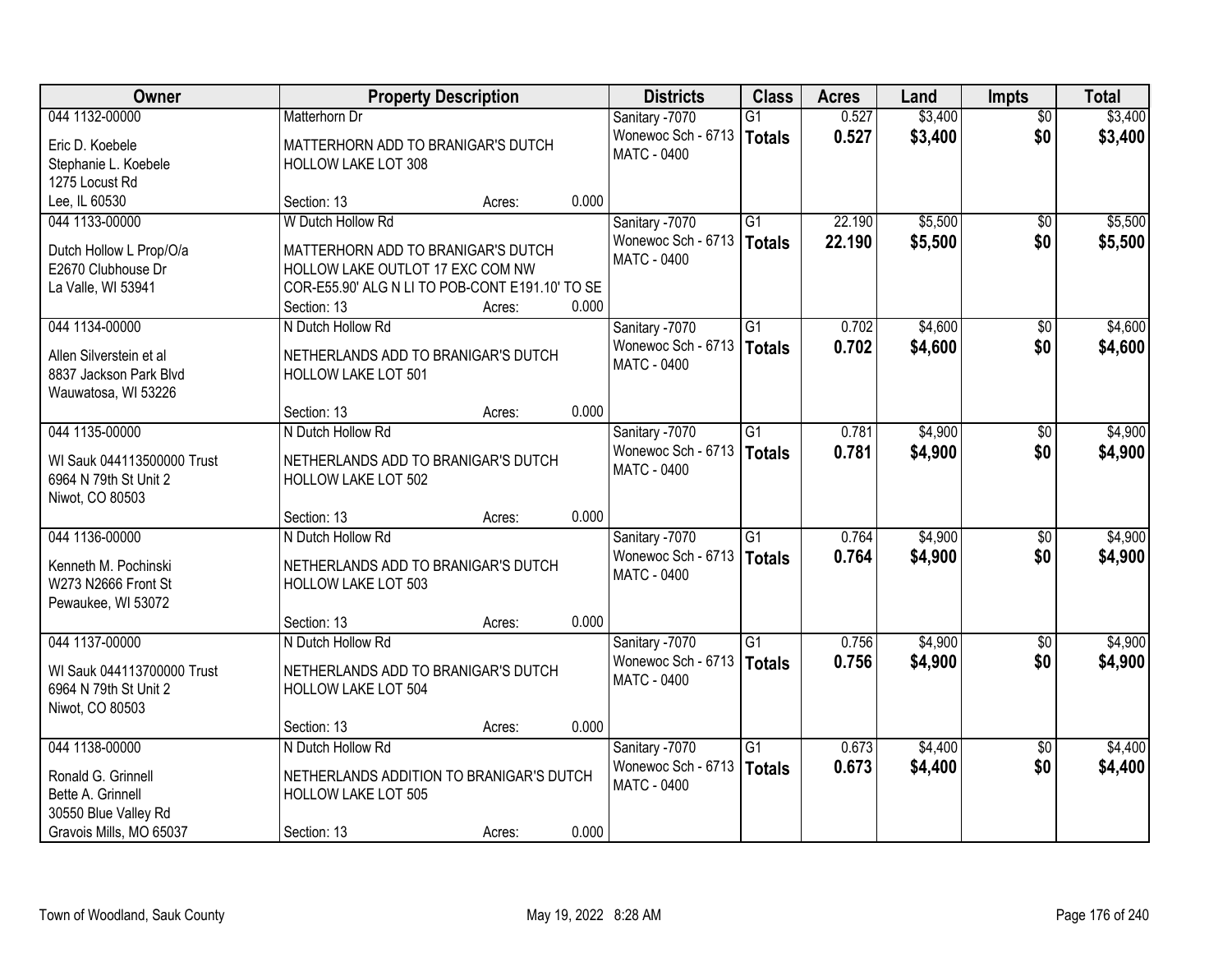| Owner                                           | <b>Property Description</b>                  |        |       | <b>Districts</b>   | <b>Class</b>        | <b>Acres</b> | Land    | Impts           | <b>Total</b> |
|-------------------------------------------------|----------------------------------------------|--------|-------|--------------------|---------------------|--------------|---------|-----------------|--------------|
| 044 1139-00000                                  | N Dutch Hollow Rd                            |        |       | Sanitary -7070     | $\overline{G1}$     | 0.680        | \$4,400 | $\overline{50}$ | \$4,400      |
| Roger L. Palmer                                 | NETHERLANDS ADD TO BRANIGAR'S DUTCH          |        |       | Wonewoc Sch - 6713 | Totals              | 0.680        | \$4,400 | \$0             | \$4,400      |
| Andrea M. Palmer                                | HOLLOW LAKE LOT 506                          |        |       | <b>MATC - 0400</b> |                     |              |         |                 |              |
| 1403 Chapman Dr                                 |                                              |        |       |                    |                     |              |         |                 |              |
| Waukesha, WI 53186                              | Section: 13                                  | Acres: | 0.000 |                    |                     |              |         |                 |              |
| 044 1140-00000                                  | N Dutch Hollow Rd                            |        |       | Sanitary -7070     | $\overline{G1}$     | 0.606        | \$4,000 | $\sqrt{50}$     | \$4,000      |
|                                                 |                                              |        |       | Wonewoc Sch - 6713 | Totals              | 0.606        | \$4,000 | \$0             | \$4,000      |
| Joseph Rizzi                                    | NETHERLANDS ADD TO BRANIGAR'S DUTCH          |        |       | MATC - 0400        |                     |              |         |                 |              |
| 400 Frontier Way Ste d<br>Bensonville, IL 60106 | HOLLOW LAKE LOT 507                          |        |       |                    |                     |              |         |                 |              |
|                                                 | Section: 13                                  | Acres: | 0.000 |                    |                     |              |         |                 |              |
| 044 1141-00000                                  | N Dutch Hollow Rd                            |        |       | Sanitary -7070     | $\overline{\chi_3}$ | 0.583        | \$0     | $\overline{50}$ | \$0          |
|                                                 |                                              |        |       | Wonewoc Sch - 6713 | Totals              | 0.583        | \$0     | \$0             | \$0          |
| Sauk County                                     | NETHERLANDS ADD TO BRANIGAR'S DUTCH          |        |       | <b>MATC - 0400</b> |                     |              |         |                 |              |
| Treasurer Dept (Tax Deed                        | HOLLOW LAKE LOT 508                          |        |       |                    |                     |              |         |                 |              |
| Offer to Purchase                               |                                              |        |       |                    |                     |              |         |                 |              |
| 505 Broadway                                    | Section: 13                                  | Acres: | 0.000 |                    |                     |              |         |                 |              |
| Baraboo, WI 53913-0000                          |                                              |        |       |                    |                     |              |         |                 |              |
| 044 1142-00000                                  | N Dutch Hollow Rd                            |        |       | Sanitary -7070     | X3                  | 0.667        | \$0     | \$0             | \$0          |
| Sauk County                                     | NETHERLANDS ADD TO BRANIGAR'S DUTCH          |        |       | Wonewoc Sch - 6713 | <b>Totals</b>       | 0.667        | \$0     | \$0             | \$0          |
| Treasurer Dept (Tax Deed                        | HOLLOW LAKE LOT 509                          |        |       | <b>MATC - 0400</b> |                     |              |         |                 |              |
| Offer to Purchase                               |                                              |        |       |                    |                     |              |         |                 |              |
| 505 Broadway                                    | Section: 13                                  | Acres: | 0.000 |                    |                     |              |         |                 |              |
| Baraboo, WI 53913-0000                          |                                              |        |       |                    |                     |              |         |                 |              |
| 044 1143-00000                                  | N Dutch Hollow Rd                            |        |       | Sanitary -7070     | $\overline{G1}$     | 1.037        | \$5,100 | \$0             | \$5,100      |
| <b>Blue Ocean Partners LLC</b>                  | S 13-13-2 PRT NW1/4 NE1/4 NETHERLANDS ADD TO |        |       | Wonewoc Sch - 6713 | Totals              | 1.037        | \$5,100 | \$0             | \$5,100      |
| c/o Blue Ocean Partners, LLC                    | BRANIGAR'S DUTCH HOLLOW LAKE LOT 510         |        |       | <b>MATC - 0400</b> |                     |              |         |                 |              |
| 8964 N 79th St Unit 2                           |                                              |        |       |                    |                     |              |         |                 |              |
| Niwot, CO 80503                                 | Section: 13                                  | Acres: | 0.000 |                    |                     |              |         |                 |              |
| 044 1144-00000                                  | N Dutch Hollow Rd                            |        |       | Sanitary -7070     | $\overline{G1}$     | 0.684        | \$4,500 | \$0             | \$4,500      |
|                                                 |                                              |        |       | Wonewoc Sch - 6713 | Totals              | 0.684        | \$4,500 | \$0             | \$4,500      |
| <b>William Kalcik</b>                           | NETHERLANDS ADD TO BRANIGAR'S DUTCH          |        |       | <b>MATC - 0400</b> |                     |              |         |                 |              |
| Joann Kalcik                                    | <b>HOLLOW LAKE LOT 511</b>                   |        |       |                    |                     |              |         |                 |              |
| 1533 River Rd                                   |                                              |        |       |                    |                     |              |         |                 |              |
| Wis Dells, WI 53965                             | Section: 13                                  | Acres: | 0.000 |                    |                     |              |         |                 |              |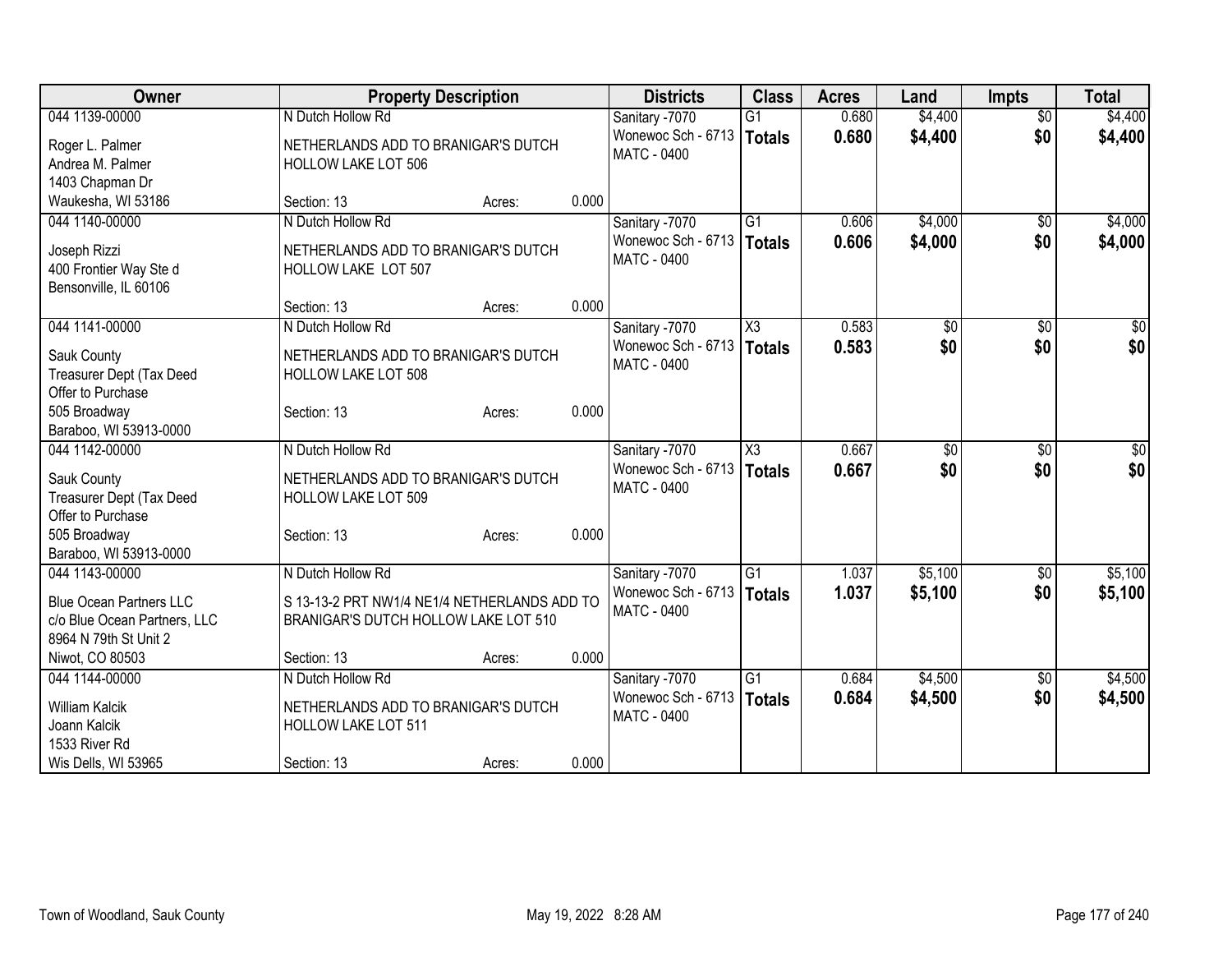| Owner                    |                                            | <b>Property Description</b> |       | <b>Districts</b>   | <b>Class</b>    | <b>Acres</b> | Land            | <b>Impts</b>    | Total           |
|--------------------------|--------------------------------------------|-----------------------------|-------|--------------------|-----------------|--------------|-----------------|-----------------|-----------------|
| 044 1145-00000           | Netherlands Dr                             |                             |       | Sanitary -7070     | X3              | 0.667        | $\overline{50}$ | $\overline{50}$ | $\overline{50}$ |
| Sauk County              | NETHERLANDS ADD TO BRANIGAR'S DUTCH        |                             |       | Wonewoc Sch - 6713 | <b>Totals</b>   | 0.667        | \$0             | \$0             | \$0             |
| Treasurer Dept (Tax Deed | HOLLOW LAKE LOT 512                        |                             |       | <b>MATC - 0400</b> |                 |              |                 |                 |                 |
| Offer to Purchase        |                                            |                             |       |                    |                 |              |                 |                 |                 |
| 505 Broadway             | Section: 13                                | Acres:                      | 0.000 |                    |                 |              |                 |                 |                 |
| Baraboo, WI 53913-0000   |                                            |                             |       |                    |                 |              |                 |                 |                 |
| 044 1146-00000           | Netherlands Dr                             |                             |       | Sanitary -7070     | $\overline{G1}$ | 0.726        | \$4,700         | \$0             | \$4,700         |
| Ricky J. Letmanski       | NETHERLANDS ADD TO BRANIGAR'S DUTCH        |                             |       | Wonewoc Sch - 6713 | <b>Totals</b>   | 0.726        | \$4,700         | \$0             | \$4,700         |
| Laura C. Letmanski       | HOLLOW LAKE LOT 513                        |                             |       | <b>MATC - 0400</b> |                 |              |                 |                 |                 |
| 1425 E Thomas Rd         |                                            |                             |       |                    |                 |              |                 |                 |                 |
| Wheaton, IL 60187        | Section: 13                                | Acres:                      | 0.000 |                    |                 |              |                 |                 |                 |
| 044 1147-00000           | Netherlands Dr                             |                             |       | Sanitary -7070     | $\overline{G1}$ | 0.924        | \$5,000         | \$0             | \$5,000         |
|                          |                                            |                             |       | Wonewoc Sch - 6713 | <b>Totals</b>   | 0.924        | \$5,000         | \$0             | \$5,000         |
| Wm E. Watson et al       | NETHERLANDS ADD TO BRANIGAR'S DUTCH        |                             |       | MATC - 0400        |                 |              |                 |                 |                 |
| c/o Carrie L. Rohrer     | <b>HOLLOW LAKE LOT 514</b>                 |                             |       |                    |                 |              |                 |                 |                 |
| 1335 Gem Ct              |                                            |                             |       |                    |                 |              |                 |                 |                 |
| Wis Dells, WI 53965-0000 | Section: 13                                | Acres:                      | 0.000 |                    |                 |              |                 |                 |                 |
| 044 1148-00000           | Diamond Ct                                 |                             |       | Sanitary -7070     | G1              | 0.722        | \$4,700         | \$0             | \$4,700         |
| Noelle D. Laird          | (D-1199955 NEEDS CORRECTION) S 13-13-2 PRT |                             |       | Wonewoc Sch - 6713 | <b>Totals</b>   | 0.722        | \$4,700         | \$0             | \$4,700         |
| 225 1/2 E State St       | N1/2 NE1/4 = NETHERLANDS ADD TO BRANIGAR'S |                             |       | <b>MATC - 0400</b> |                 |              |                 |                 |                 |
| Mauston, WI 53948        | DUTCH HOLLOW LAKE LOT 515                  |                             |       |                    |                 |              |                 |                 |                 |
|                          | Section: 13                                | Acres:                      | 0.000 |                    |                 |              |                 |                 |                 |
| 044 1149-00000           | Diamond Ct                                 |                             |       | Sanitary -7070     | G1              | 0.636        | \$4,200         | \$0             | \$4,200         |
|                          |                                            |                             |       | Wonewoc Sch - 6713 | <b>Totals</b>   | 0.636        | \$4,200         | \$0             | \$4,200         |
| Chad Marti               | NETHERLANDS ADD TO BRANIGAR'S DUTCH        |                             |       | <b>MATC - 0400</b> |                 |              |                 |                 |                 |
| Audrey Marti             | HOLLOW LAKE LOT 516                        |                             |       |                    |                 |              |                 |                 |                 |
| 21611 Kerry Ave          |                                            |                             |       |                    |                 |              |                 |                 |                 |
| Wilton, WI 54670         | Section: 13                                | Acres:                      | 0.000 |                    |                 |              |                 |                 |                 |
| 044 1150-00000           | Diamond Ct                                 |                             |       | Sanitary -7070     | $\overline{G1}$ | 0.574        | \$3,800         | $\overline{50}$ | \$3,800         |
| Jose F. Gaytan           | NETHERLANDS ADD TO BRANIGAR'S DUTCH        |                             |       | Wonewoc Sch - 6713 | <b>Totals</b>   | 0.574        | \$3,800         | \$0             | \$3,800         |
| 1800 Michigan Ave        | <b>HOLLOW LAKE LOT 517</b>                 |                             |       | <b>MATC - 0400</b> |                 |              |                 |                 |                 |
| S Milwaukee, WI 53172    |                                            |                             |       |                    |                 |              |                 |                 |                 |
|                          | Section: 13                                | Acres:                      | 0.000 |                    |                 |              |                 |                 |                 |
| 044 1151-00000           | Diamond Ct                                 |                             |       | Sanitary -7070     | $\overline{G1}$ | 0.576        | \$3,800         | $\overline{50}$ | \$3,800         |
| Barbara J. York          | NETHERLANDS ADD TO BRANIGAR'S DUTCH        |                             |       | Wonewoc Sch - 6713 | Totals          | 0.576        | \$3,800         | \$0             | \$3,800         |
| PO Box 911               | HOLLOW LAKE LOT 518                        |                             |       | MATC - 0400        |                 |              |                 |                 |                 |
| Elkhorn, WI 53121        |                                            |                             |       |                    |                 |              |                 |                 |                 |
|                          | Section: 13                                |                             | 0.000 |                    |                 |              |                 |                 |                 |
|                          |                                            | Acres:                      |       |                    |                 |              |                 |                 |                 |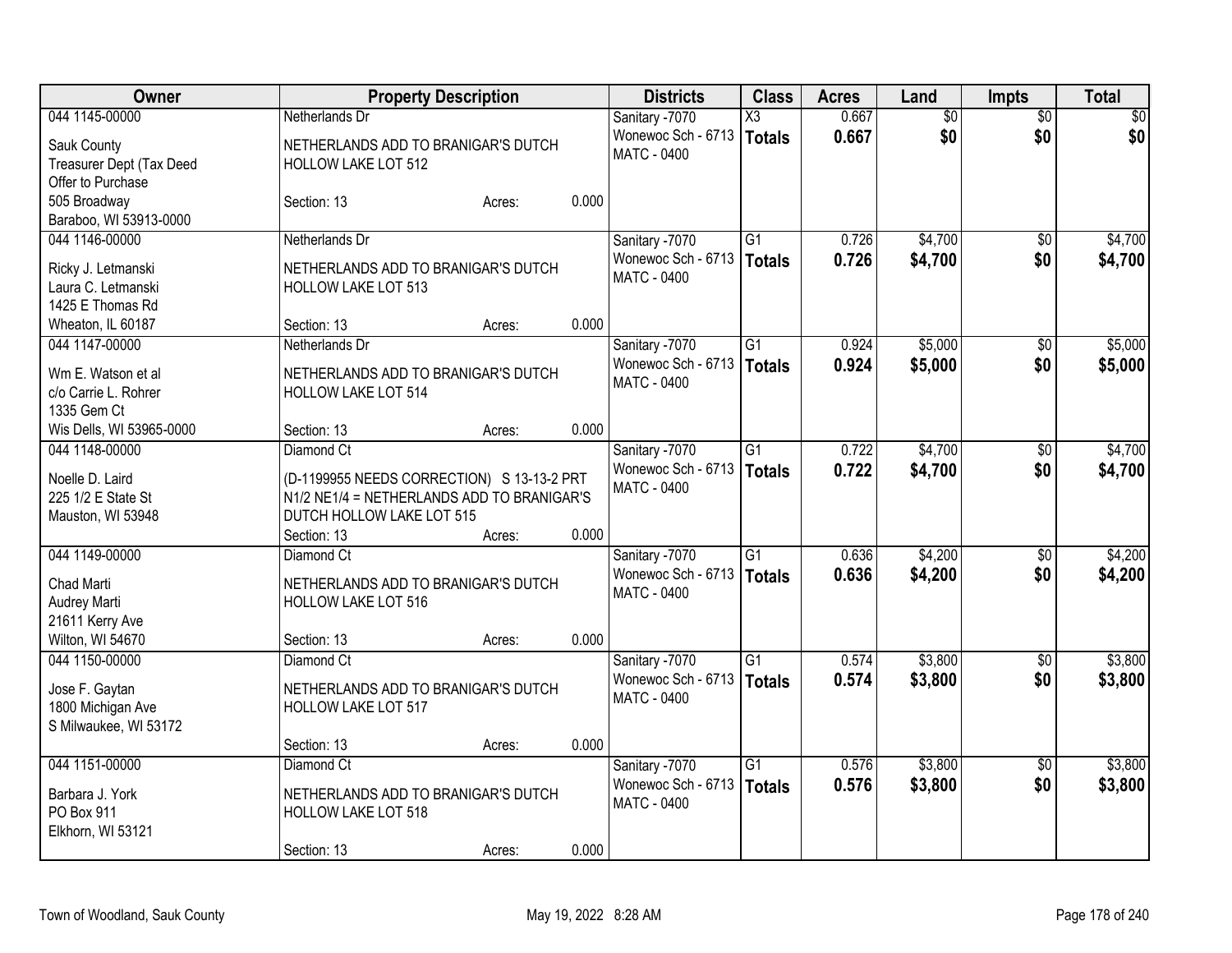| Owner                                       | <b>Property Description</b>                                       |        |       | <b>Districts</b>                     | <b>Class</b>           | <b>Acres</b> | Land            | <b>Impts</b>    | <b>Total</b>    |
|---------------------------------------------|-------------------------------------------------------------------|--------|-------|--------------------------------------|------------------------|--------------|-----------------|-----------------|-----------------|
| 044 1152-00000                              | Diamond Ct                                                        |        |       | Sanitary -7070                       | X3                     | 0.530        | $\overline{50}$ | $\overline{50}$ | $\overline{50}$ |
| Treasurer Dept (Tax Deed et al              | S 13-13-2 PRT NW1/4 NE1/4 NETHERLANDS ADD                         |        |       | Wonewoc Sch - 6713                   | Totals                 | 0.530        | \$0             | \$0             | \$0             |
| c/o Sauk County                             | TO BRANIGAR'S DUTCH HOLLOW LAKE LOT 519                           |        |       | MATC - 0400                          |                        |              |                 |                 |                 |
| Offer to Purchase                           |                                                                   |        |       |                                      |                        |              |                 |                 |                 |
| 505 Broadway                                | Section: 13                                                       | Acres: | 0.000 |                                      |                        |              |                 |                 |                 |
| Baraboo, WI 53913                           |                                                                   |        |       |                                      |                        |              |                 |                 |                 |
| 044 1153-00000                              | Diamond Ct                                                        |        |       | Sanitary -7070                       | $\overline{\text{X3}}$ | 0.745        | $\overline{50}$ | $\overline{30}$ | $\sqrt{50}$     |
| Sauk County                                 | NETHERLANDS ADD TO BRANIGAR'S DUTCH                               |        |       | Wonewoc Sch - 6713                   | <b>Totals</b>          | 0.745        | \$0             | \$0             | \$0             |
| Treasurer Dept (Tax Deed                    | HOLLOW LAKE LOT 520                                               |        |       | MATC - 0400                          |                        |              |                 |                 |                 |
| Offer to Purchase                           |                                                                   |        |       |                                      |                        |              |                 |                 |                 |
| 505 Broadway                                | Section: 13                                                       | Acres: | 0.000 |                                      |                        |              |                 |                 |                 |
| Baraboo, WI 53913                           |                                                                   |        |       |                                      |                        |              |                 |                 |                 |
| 044 1154-00000                              | Diamond Ct                                                        |        |       | Sanitary -7070                       | $\overline{G1}$        | 0.900        | \$5,000         | $\overline{50}$ | \$5,000         |
|                                             |                                                                   |        |       | Wonewoc Sch - 6713                   | <b>Totals</b>          | 0.900        | \$5,000         | \$0             | \$5,000         |
| Leland C. Emmer                             | NETHERLANDS ADD TO BRANIGAR'S DUTCH                               |        |       | MATC - 0400                          |                        |              |                 |                 |                 |
| Susan M. Emmer<br>851 W Phillip St          | <b>HOLLOW LAKE LOT 521</b>                                        |        |       |                                      |                        |              |                 |                 |                 |
| Rhinelander, WI 54501                       | Section: 13                                                       |        | 0.000 |                                      |                        |              |                 |                 |                 |
| 044 1155-00000                              | Diamond Ct                                                        | Acres: |       |                                      | G1                     | 0.924        | \$5,000         |                 | \$5,000         |
|                                             |                                                                   |        |       | Sanitary -7070<br>Wonewoc Sch - 6713 |                        |              |                 | \$0<br>\$0      |                 |
| James M. Imperl                             | S 13-13-2 PRT NW1/4 NE1/4 = NETHERLANDS ADD                       |        |       | <b>MATC - 0400</b>                   | Totals                 | 0.924        | \$5,000         |                 | \$5,000         |
| Judith A. Imperl                            | TO BRANIGAR'S DUTCH HOLLOW LAKE LOT 522                           |        |       |                                      |                        |              |                 |                 |                 |
| 34929 N Breezland Rd                        |                                                                   |        |       |                                      |                        |              |                 |                 |                 |
| Oconomowoc, WI 53066                        | Section: 13                                                       | Acres: | 0.000 |                                      |                        |              |                 |                 |                 |
| 044 1156-00000                              | Diamond Ct                                                        |        |       | Sanitary -7070                       | $\overline{G1}$        | 0.784        | \$4,900         | \$0             | \$4,900         |
| Vitaly Perchatkin                           | (D-1227257 NEEDS CORRECTION) S 13-13-2 PRT                        |        |       | Wonewoc Sch - 6713                   | Totals                 | 0.784        | \$4,900         | \$0             | \$4,900         |
| Lyubov Sidenko                              | W1/2 NE1/4 NETHERLANDS ADD TO BRANIGAR'S                          |        |       | MATC - 0400                          |                        |              |                 |                 |                 |
| 6203 NE 38th St                             | DUTCH HOLLOW LAKE LOT 523                                         |        |       |                                      |                        |              |                 |                 |                 |
| Vancouver, WA 98661                         | Section: 13                                                       | Acres: | 0.000 |                                      |                        |              |                 |                 |                 |
| 044 1157-00000                              | E2395 Diamond Ct                                                  |        |       | Sanitary -7070                       | $\overline{G1}$        | 0.581        | \$3,800         | \$105,000       | \$108,800       |
|                                             |                                                                   |        |       | Wonewoc Sch - 6713                   | Totals                 | 0.581        | \$3,800         | \$105,000       | \$108,800       |
| Pengo Properties<br>S1036 W Dutch Hollow Rd | NETHERLANDS ADD TO BRANIGAR'S DUTCH<br><b>HOLLOW LAKE LOT 524</b> |        |       | MATC - 0400                          |                        |              |                 |                 |                 |
| La Valle, WI 53941                          |                                                                   |        |       |                                      |                        |              |                 |                 |                 |
|                                             | Section: 13                                                       | Acres: | 0.000 |                                      |                        |              |                 |                 |                 |
| 044 1158-00000                              | E2397 Diamond Ct                                                  |        |       | Sanitary -7070                       | $\overline{G1}$        | 0.581        | \$3,800         | \$117,500       | \$121,300       |
|                                             |                                                                   |        |       | Wonewoc Sch - 6713                   | Totals                 | 0.581        | \$3,800         | \$117,500       | \$121,300       |
| Dennis G Addison Revocable Trust            | NETHERLANDS ADD TO BRANIGAR'S DUTCH                               |        |       | <b>MATC - 0400</b>                   |                        |              |                 |                 |                 |
| Karen M Addison Revocable Trust             | <b>HOLLOW LAKE LOT 525</b>                                        |        |       |                                      |                        |              |                 |                 |                 |
| 18159 Hidden Valley Cove                    |                                                                   |        |       |                                      |                        |              |                 |                 |                 |
| Orland Park, IL 60467                       | Section: 13                                                       | Acres: | 0.000 |                                      |                        |              |                 |                 |                 |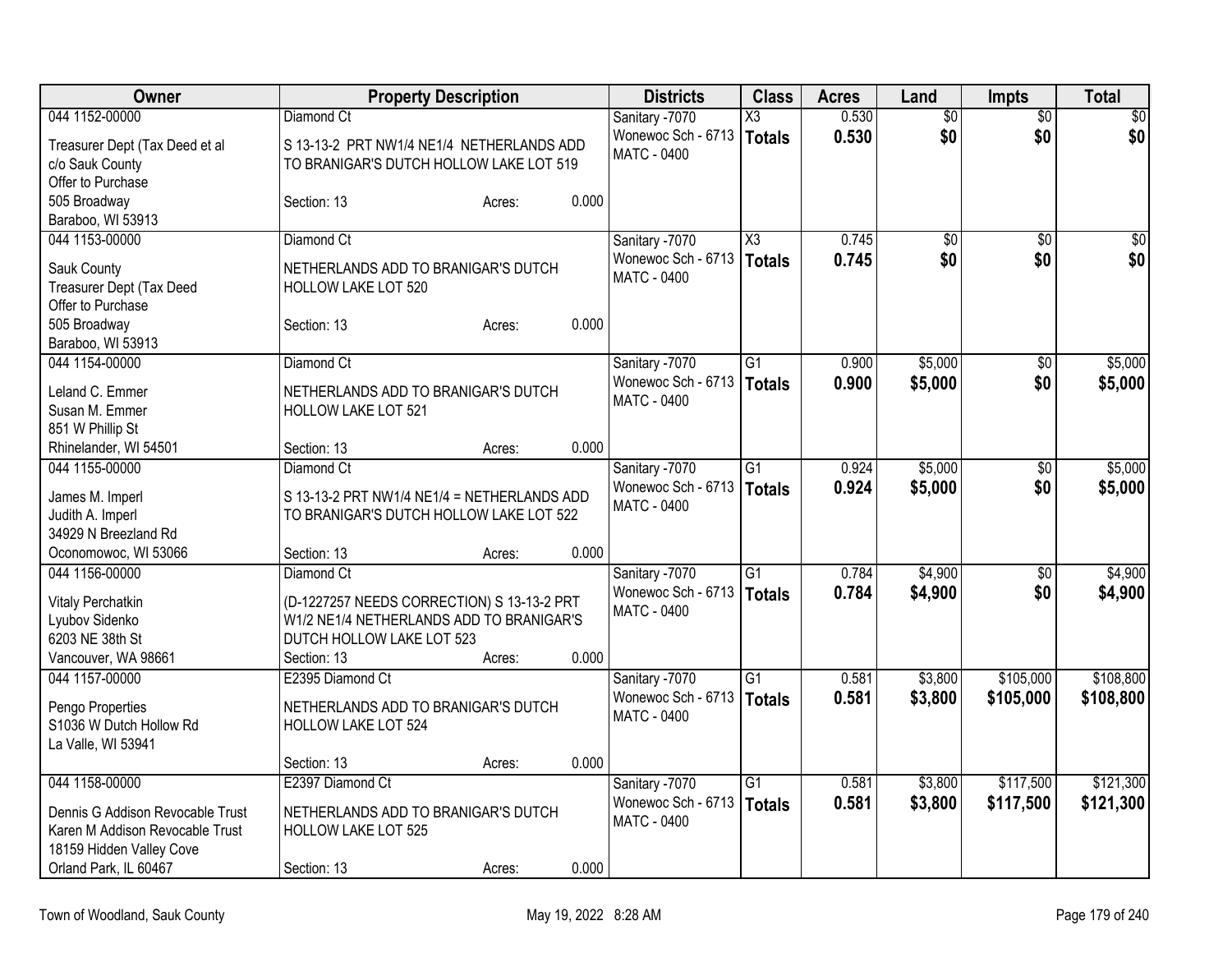| Owner                                    |                                                                   | <b>Property Description</b> |       | <b>Districts</b>                         | <b>Class</b>    | <b>Acres</b> | Land    | <b>Impts</b>           | <b>Total</b> |
|------------------------------------------|-------------------------------------------------------------------|-----------------------------|-------|------------------------------------------|-----------------|--------------|---------|------------------------|--------------|
| 044 1159-00000                           | Diamond Ct                                                        |                             |       | Sanitary -7070                           | $\overline{G1}$ | 0.588        | \$3,800 | $\overline{50}$        | \$3,800      |
| <b>Neil Ratliff</b><br>3812 Kauffman Ave | NETHERLANDS ADD TO BRANIGAR'S DUTCH<br><b>HOLLOW LAKE LOT 526</b> |                             |       | Wonewoc Sch - 6713<br><b>MATC - 0400</b> | Totals          | 0.588        | \$3,800 | \$0                    | \$3,800      |
| Vancouver, WA 98660                      |                                                                   |                             | 0.000 |                                          |                 |              |         |                        |              |
| 044 1160-00000                           | Section: 13<br>Diamond Ct                                         | Acres:                      |       |                                          | $\overline{G1}$ | 0.588        | \$3,800 |                        | \$3,800      |
|                                          |                                                                   |                             |       | Sanitary -7070<br>Wonewoc Sch - 6713     |                 | 0.588        | \$3,800 | $\overline{50}$<br>\$0 |              |
| Michael C. Laduke                        | NETHERLANDS ADD TO BRANIGAR'S DUTCH                               |                             |       | MATC - 0400                              | Totals          |              |         |                        | \$3,800      |
| Francis Laduke                           | HOLLOW LAKE LOT 527                                               |                             |       |                                          |                 |              |         |                        |              |
| 215 Rainbow Dr                           |                                                                   |                             |       |                                          |                 |              |         |                        |              |
| Capron, IL 61012                         | Section: 13                                                       | Acres:                      | 0.000 |                                          |                 |              |         |                        |              |
| 044 1161-00000                           | Diamond Ct                                                        |                             |       | Sanitary -7070                           | $\overline{G1}$ | 0.620        | \$4,100 | \$0                    | \$4,100      |
| Griffin A. Westerman et al               | NETHERLANDS ADD TO BRANIGAR'S DUTCH                               |                             |       | Wonewoc Sch - 6713                       | Totals          | 0.620        | \$4,100 | \$0                    | \$4,100      |
| c/o Griffin A. Westerman Lc              | HOLLOW LAKE LOT 528                                               |                             |       | MATC - 0400                              |                 |              |         |                        |              |
| 69 Commerce St Unit 8                    |                                                                   |                             |       |                                          |                 |              |         |                        |              |
| Wis Dells, WI 53965                      | Section: 13                                                       | Acres:                      | 0.000 |                                          |                 |              |         |                        |              |
| 044 1162-00000                           | Diamond Ct                                                        |                             |       | Sanitary -7070                           | $\overline{G1}$ | 0.640        | \$4,200 | $\sqrt[6]{3}$          | \$4,200      |
| Thomas H. Draws                          | NETHERLANDS ADD TO BRANIGAR'S DUTCH                               |                             |       | Wonewoc Sch - 6713                       | <b>Totals</b>   | 0.640        | \$4,200 | \$0                    | \$4,200      |
| Barbara E. Draws                         | HOLLOW LAKE LOT 529                                               |                             |       | MATC - 0400                              |                 |              |         |                        |              |
| 5815 #227 American Pkwy                  |                                                                   |                             |       |                                          |                 |              |         |                        |              |
| Madison, WI 53718                        | Section: 13                                                       | Acres:                      | 0.000 |                                          |                 |              |         |                        |              |
| 044 1163-00000                           | Netherlands Dr                                                    |                             |       | Sanitary -7070                           | $\overline{G1}$ | 0.668        | \$4,400 | \$0                    | \$4,400      |
|                                          |                                                                   |                             |       | Wonewoc Sch - 6713                       | Totals          | 0.668        | \$4,400 | \$0                    | \$4,400      |
| Ernest Kalb                              | NETHERLANDS ADD TO BRANIGAR'S DUTCH                               |                             |       | MATC - 0400                              |                 |              |         |                        |              |
| Virginia Kalb                            | HOLLOW LAKE LOT 530                                               |                             |       |                                          |                 |              |         |                        |              |
| 345 Butia Palm St                        |                                                                   |                             |       |                                          |                 |              |         |                        |              |
| Alamo, TX 78516                          | Section: 13                                                       | Acres:                      | 0.000 |                                          |                 |              |         |                        |              |
| 044 1164-00000                           | Netherlands Dr                                                    |                             |       | Sanitary -7070                           | $\overline{G1}$ | 0.459        | \$3,000 | $\sqrt{6}$             | \$3,000      |
| Rebecca Herman                           | NETHERLANDS ADD TO BRANIGAR'S DUTCH                               |                             |       | Wonewoc Sch - 6713<br><b>MATC - 0400</b> | Totals          | 0.459        | \$3,000 | \$0                    | \$3,000      |
| E8936 Terrytown Rd                       | <b>HOLLOW LAKE LOT 531</b>                                        |                             |       |                                          |                 |              |         |                        |              |
| Baraboo, WI 53913                        |                                                                   |                             |       |                                          |                 |              |         |                        |              |
|                                          | Section: 13                                                       | Acres:                      | 0.000 |                                          |                 |              |         |                        |              |
| 044 1165-00000                           | Netherlands Dr                                                    |                             |       | Sanitary -7070                           | $\overline{G1}$ | 0.459        | \$3,000 | $\overline{50}$        | \$3,000      |
| Manuel Delgado                           | NETHERLANDS ADD TO BRANIGAR'S DUTCH                               |                             |       | Wonewoc Sch - 6713                       | <b>Totals</b>   | 0.459        | \$3,000 | \$0                    | \$3,000      |
| Elva D. Delgado                          | <b>HOLLOW LAKE LOT 532</b>                                        |                             |       | <b>MATC - 0400</b>                       |                 |              |         |                        |              |
| 37183 N Hillside Dr                      |                                                                   |                             |       |                                          |                 |              |         |                        |              |
| Lake Villa, IL 60046                     | Section: 13                                                       | Acres:                      | 0.000 |                                          |                 |              |         |                        |              |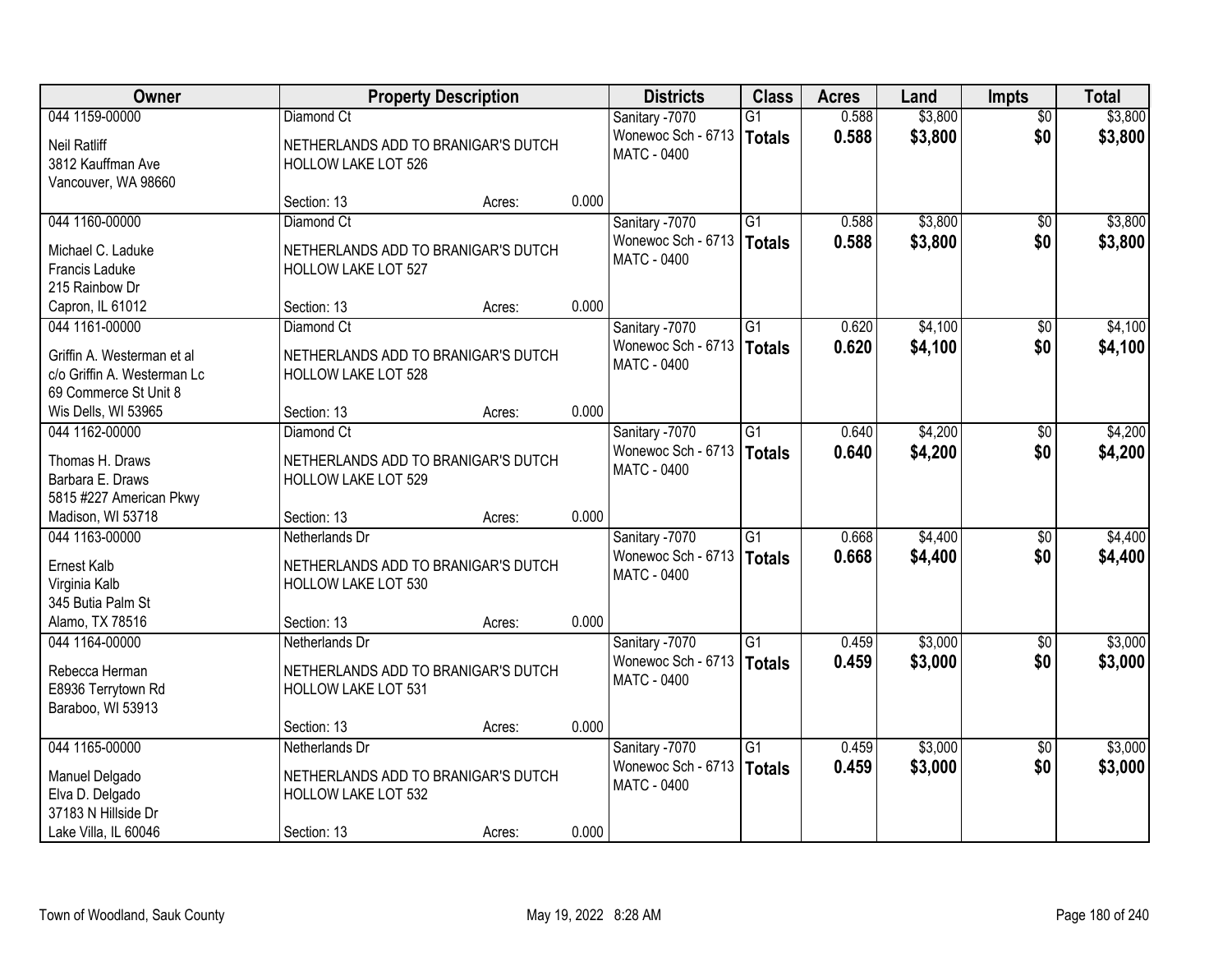| \$214,200<br>044 1166-00000<br>S1019 Netherlands Dr<br>0.562<br>\$3,700<br>\$210,500<br>Sanitary -7070<br>G1<br>Wonewoc Sch - 6713<br>0.562<br>\$3,700<br>\$210,500<br>\$214,200<br>Totals<br>George F. Baker<br>NETHERLANDS ADD TO BRANIGAR'S DUTCH<br>MATC - 0400<br>Sharon A. King<br><b>HOLLOW LAKE LOT 533</b><br>S1019 Netherlands Dr<br>0.000<br>La Valle, WI 53941<br>Section: 13<br>Acres:<br>\$2,500<br>$\overline{G1}$<br>044 1167-00000<br>Wooden Shoe Ct<br>Sanitary -7070<br>0.549<br>\$0<br>0.549<br>\$2,500<br>Wonewoc Sch - 6713<br>\$0<br>Totals<br>John Mudrock<br>NETHERLANDS ADD TO BRANIGAR'S DUTCH<br><b>MATC - 0400</b><br>1927 S 90th St<br><b>HOLLOW LAKE LOT 534</b><br>West Allis, WI 53227<br>0.000<br>Section: 13<br>Acres:<br>\$3,600<br>044 1168-00000<br>Wooden Shoe Ct<br>Sanitary -7070<br>G1<br>0.553<br>\$0<br>\$0<br>Wonewoc Sch - 6713<br>0.553<br>\$3,600<br><b>Totals</b><br>James Graef Jr<br>NETHERLANDS ADD TO BRANIGAR'S DUTCH<br>MATC - 0400<br>Paula Graef<br><b>HOLLOW LAKE LOT 535</b><br>77 Kimberly Ln<br>0.000<br>South Glastonbury, CT 06073<br>Section: 13<br>Acres:<br>\$3,800<br>$\overline{G1}$<br>044 1169-00000<br>Wooden Shoe Ct<br>Sanitary -7070<br>0.574<br>$\sqrt[6]{3}$<br>Wonewoc Sch - 6713<br>\$0<br>0.574<br>\$3,800<br>\$3,800<br>Totals<br>Shawn Graef<br>NETHERLANDS ADD TO BRANIGAR'S DUTCH<br>MATC - 0400<br>Jacque Graef<br>HOLLOW LAKE LOT 536<br>4225 Bobolink Ln<br>0.000<br>Laramie, WY 82070<br>Section: 13<br>Acres:<br>\$4,700<br>044 1170-00000<br>Wooden Shoe Ct<br>$\overline{G1}$<br>0.712<br>$\overline{50}$<br>Sanitary -7070<br>0.712<br>\$4,700<br>Wonewoc Sch - 6713<br>\$0<br>Totals<br>Mary & Paul Reitz Trust<br>NETHERLANDS ADD TO BRANIGAR'S DUTCH<br>MATC - 0400<br>1617 Lindsay Way<br><b>HOLLOW LAKE LOT 537</b><br>Waukesha, WI 53186<br>0.000<br>Section: 13<br>Acres:<br>E2378 Wooden Shoe Ct<br>$\overline{G1}$<br>\$16,000<br>\$180,800<br>044 1171-00000<br>Sanitary -7070<br>0.946<br>Wonewoc Sch - 6713<br>0.946<br>\$16,000<br>\$180,800<br>Totals<br>Larry Britzman<br>NETHERLANDS ADD TO BRANIGAR'S DUTCH<br><b>MATC - 0400</b><br>Michelle Britzman<br><b>HOLLOW LAKE LOT 538</b> | Owner                | <b>Property Description</b> | <b>Districts</b> | <b>Class</b> | <b>Acres</b> | Land | <b>Impts</b> | <b>Total</b> |
|--------------------------------------------------------------------------------------------------------------------------------------------------------------------------------------------------------------------------------------------------------------------------------------------------------------------------------------------------------------------------------------------------------------------------------------------------------------------------------------------------------------------------------------------------------------------------------------------------------------------------------------------------------------------------------------------------------------------------------------------------------------------------------------------------------------------------------------------------------------------------------------------------------------------------------------------------------------------------------------------------------------------------------------------------------------------------------------------------------------------------------------------------------------------------------------------------------------------------------------------------------------------------------------------------------------------------------------------------------------------------------------------------------------------------------------------------------------------------------------------------------------------------------------------------------------------------------------------------------------------------------------------------------------------------------------------------------------------------------------------------------------------------------------------------------------------------------------------------------------------------------------------------------------------------------------------------------------------------------------------------------------------------------------------------------------------------------------------------------------------------------------------------------------------------------------------------|----------------------|-----------------------------|------------------|--------------|--------------|------|--------------|--------------|
|                                                                                                                                                                                                                                                                                                                                                                                                                                                                                                                                                                                                                                                                                                                                                                                                                                                                                                                                                                                                                                                                                                                                                                                                                                                                                                                                                                                                                                                                                                                                                                                                                                                                                                                                                                                                                                                                                                                                                                                                                                                                                                                                                                                                  |                      |                             |                  |              |              |      |              |              |
|                                                                                                                                                                                                                                                                                                                                                                                                                                                                                                                                                                                                                                                                                                                                                                                                                                                                                                                                                                                                                                                                                                                                                                                                                                                                                                                                                                                                                                                                                                                                                                                                                                                                                                                                                                                                                                                                                                                                                                                                                                                                                                                                                                                                  |                      |                             |                  |              |              |      |              |              |
|                                                                                                                                                                                                                                                                                                                                                                                                                                                                                                                                                                                                                                                                                                                                                                                                                                                                                                                                                                                                                                                                                                                                                                                                                                                                                                                                                                                                                                                                                                                                                                                                                                                                                                                                                                                                                                                                                                                                                                                                                                                                                                                                                                                                  |                      |                             |                  |              |              |      |              |              |
|                                                                                                                                                                                                                                                                                                                                                                                                                                                                                                                                                                                                                                                                                                                                                                                                                                                                                                                                                                                                                                                                                                                                                                                                                                                                                                                                                                                                                                                                                                                                                                                                                                                                                                                                                                                                                                                                                                                                                                                                                                                                                                                                                                                                  |                      |                             |                  |              |              |      |              |              |
|                                                                                                                                                                                                                                                                                                                                                                                                                                                                                                                                                                                                                                                                                                                                                                                                                                                                                                                                                                                                                                                                                                                                                                                                                                                                                                                                                                                                                                                                                                                                                                                                                                                                                                                                                                                                                                                                                                                                                                                                                                                                                                                                                                                                  |                      |                             |                  |              |              |      |              |              |
| \$2,500<br>\$3,600<br>\$3,600<br>\$3,800<br>\$4,700<br>\$4,700<br>\$196,800<br>\$196,800                                                                                                                                                                                                                                                                                                                                                                                                                                                                                                                                                                                                                                                                                                                                                                                                                                                                                                                                                                                                                                                                                                                                                                                                                                                                                                                                                                                                                                                                                                                                                                                                                                                                                                                                                                                                                                                                                                                                                                                                                                                                                                         |                      |                             |                  |              |              |      |              | \$2,500      |
|                                                                                                                                                                                                                                                                                                                                                                                                                                                                                                                                                                                                                                                                                                                                                                                                                                                                                                                                                                                                                                                                                                                                                                                                                                                                                                                                                                                                                                                                                                                                                                                                                                                                                                                                                                                                                                                                                                                                                                                                                                                                                                                                                                                                  |                      |                             |                  |              |              |      |              |              |
|                                                                                                                                                                                                                                                                                                                                                                                                                                                                                                                                                                                                                                                                                                                                                                                                                                                                                                                                                                                                                                                                                                                                                                                                                                                                                                                                                                                                                                                                                                                                                                                                                                                                                                                                                                                                                                                                                                                                                                                                                                                                                                                                                                                                  |                      |                             |                  |              |              |      |              |              |
|                                                                                                                                                                                                                                                                                                                                                                                                                                                                                                                                                                                                                                                                                                                                                                                                                                                                                                                                                                                                                                                                                                                                                                                                                                                                                                                                                                                                                                                                                                                                                                                                                                                                                                                                                                                                                                                                                                                                                                                                                                                                                                                                                                                                  |                      |                             |                  |              |              |      |              |              |
|                                                                                                                                                                                                                                                                                                                                                                                                                                                                                                                                                                                                                                                                                                                                                                                                                                                                                                                                                                                                                                                                                                                                                                                                                                                                                                                                                                                                                                                                                                                                                                                                                                                                                                                                                                                                                                                                                                                                                                                                                                                                                                                                                                                                  |                      |                             |                  |              |              |      |              |              |
|                                                                                                                                                                                                                                                                                                                                                                                                                                                                                                                                                                                                                                                                                                                                                                                                                                                                                                                                                                                                                                                                                                                                                                                                                                                                                                                                                                                                                                                                                                                                                                                                                                                                                                                                                                                                                                                                                                                                                                                                                                                                                                                                                                                                  |                      |                             |                  |              |              |      |              |              |
|                                                                                                                                                                                                                                                                                                                                                                                                                                                                                                                                                                                                                                                                                                                                                                                                                                                                                                                                                                                                                                                                                                                                                                                                                                                                                                                                                                                                                                                                                                                                                                                                                                                                                                                                                                                                                                                                                                                                                                                                                                                                                                                                                                                                  |                      |                             |                  |              |              |      |              |              |
|                                                                                                                                                                                                                                                                                                                                                                                                                                                                                                                                                                                                                                                                                                                                                                                                                                                                                                                                                                                                                                                                                                                                                                                                                                                                                                                                                                                                                                                                                                                                                                                                                                                                                                                                                                                                                                                                                                                                                                                                                                                                                                                                                                                                  |                      |                             |                  |              |              |      |              |              |
|                                                                                                                                                                                                                                                                                                                                                                                                                                                                                                                                                                                                                                                                                                                                                                                                                                                                                                                                                                                                                                                                                                                                                                                                                                                                                                                                                                                                                                                                                                                                                                                                                                                                                                                                                                                                                                                                                                                                                                                                                                                                                                                                                                                                  |                      |                             |                  |              |              |      |              |              |
|                                                                                                                                                                                                                                                                                                                                                                                                                                                                                                                                                                                                                                                                                                                                                                                                                                                                                                                                                                                                                                                                                                                                                                                                                                                                                                                                                                                                                                                                                                                                                                                                                                                                                                                                                                                                                                                                                                                                                                                                                                                                                                                                                                                                  |                      |                             |                  |              |              |      |              |              |
|                                                                                                                                                                                                                                                                                                                                                                                                                                                                                                                                                                                                                                                                                                                                                                                                                                                                                                                                                                                                                                                                                                                                                                                                                                                                                                                                                                                                                                                                                                                                                                                                                                                                                                                                                                                                                                                                                                                                                                                                                                                                                                                                                                                                  |                      |                             |                  |              |              |      |              |              |
|                                                                                                                                                                                                                                                                                                                                                                                                                                                                                                                                                                                                                                                                                                                                                                                                                                                                                                                                                                                                                                                                                                                                                                                                                                                                                                                                                                                                                                                                                                                                                                                                                                                                                                                                                                                                                                                                                                                                                                                                                                                                                                                                                                                                  |                      |                             |                  |              |              |      |              |              |
|                                                                                                                                                                                                                                                                                                                                                                                                                                                                                                                                                                                                                                                                                                                                                                                                                                                                                                                                                                                                                                                                                                                                                                                                                                                                                                                                                                                                                                                                                                                                                                                                                                                                                                                                                                                                                                                                                                                                                                                                                                                                                                                                                                                                  |                      |                             |                  |              |              |      |              |              |
|                                                                                                                                                                                                                                                                                                                                                                                                                                                                                                                                                                                                                                                                                                                                                                                                                                                                                                                                                                                                                                                                                                                                                                                                                                                                                                                                                                                                                                                                                                                                                                                                                                                                                                                                                                                                                                                                                                                                                                                                                                                                                                                                                                                                  |                      |                             |                  |              |              |      |              |              |
|                                                                                                                                                                                                                                                                                                                                                                                                                                                                                                                                                                                                                                                                                                                                                                                                                                                                                                                                                                                                                                                                                                                                                                                                                                                                                                                                                                                                                                                                                                                                                                                                                                                                                                                                                                                                                                                                                                                                                                                                                                                                                                                                                                                                  |                      |                             |                  |              |              |      |              |              |
|                                                                                                                                                                                                                                                                                                                                                                                                                                                                                                                                                                                                                                                                                                                                                                                                                                                                                                                                                                                                                                                                                                                                                                                                                                                                                                                                                                                                                                                                                                                                                                                                                                                                                                                                                                                                                                                                                                                                                                                                                                                                                                                                                                                                  |                      |                             |                  |              |              |      |              |              |
|                                                                                                                                                                                                                                                                                                                                                                                                                                                                                                                                                                                                                                                                                                                                                                                                                                                                                                                                                                                                                                                                                                                                                                                                                                                                                                                                                                                                                                                                                                                                                                                                                                                                                                                                                                                                                                                                                                                                                                                                                                                                                                                                                                                                  |                      |                             |                  |              |              |      |              |              |
|                                                                                                                                                                                                                                                                                                                                                                                                                                                                                                                                                                                                                                                                                                                                                                                                                                                                                                                                                                                                                                                                                                                                                                                                                                                                                                                                                                                                                                                                                                                                                                                                                                                                                                                                                                                                                                                                                                                                                                                                                                                                                                                                                                                                  |                      |                             |                  |              |              |      |              |              |
|                                                                                                                                                                                                                                                                                                                                                                                                                                                                                                                                                                                                                                                                                                                                                                                                                                                                                                                                                                                                                                                                                                                                                                                                                                                                                                                                                                                                                                                                                                                                                                                                                                                                                                                                                                                                                                                                                                                                                                                                                                                                                                                                                                                                  |                      |                             |                  |              |              |      |              |              |
|                                                                                                                                                                                                                                                                                                                                                                                                                                                                                                                                                                                                                                                                                                                                                                                                                                                                                                                                                                                                                                                                                                                                                                                                                                                                                                                                                                                                                                                                                                                                                                                                                                                                                                                                                                                                                                                                                                                                                                                                                                                                                                                                                                                                  |                      |                             |                  |              |              |      |              |              |
|                                                                                                                                                                                                                                                                                                                                                                                                                                                                                                                                                                                                                                                                                                                                                                                                                                                                                                                                                                                                                                                                                                                                                                                                                                                                                                                                                                                                                                                                                                                                                                                                                                                                                                                                                                                                                                                                                                                                                                                                                                                                                                                                                                                                  |                      |                             |                  |              |              |      |              |              |
|                                                                                                                                                                                                                                                                                                                                                                                                                                                                                                                                                                                                                                                                                                                                                                                                                                                                                                                                                                                                                                                                                                                                                                                                                                                                                                                                                                                                                                                                                                                                                                                                                                                                                                                                                                                                                                                                                                                                                                                                                                                                                                                                                                                                  |                      |                             |                  |              |              |      |              |              |
|                                                                                                                                                                                                                                                                                                                                                                                                                                                                                                                                                                                                                                                                                                                                                                                                                                                                                                                                                                                                                                                                                                                                                                                                                                                                                                                                                                                                                                                                                                                                                                                                                                                                                                                                                                                                                                                                                                                                                                                                                                                                                                                                                                                                  |                      |                             |                  |              |              |      |              |              |
|                                                                                                                                                                                                                                                                                                                                                                                                                                                                                                                                                                                                                                                                                                                                                                                                                                                                                                                                                                                                                                                                                                                                                                                                                                                                                                                                                                                                                                                                                                                                                                                                                                                                                                                                                                                                                                                                                                                                                                                                                                                                                                                                                                                                  |                      |                             |                  |              |              |      |              |              |
|                                                                                                                                                                                                                                                                                                                                                                                                                                                                                                                                                                                                                                                                                                                                                                                                                                                                                                                                                                                                                                                                                                                                                                                                                                                                                                                                                                                                                                                                                                                                                                                                                                                                                                                                                                                                                                                                                                                                                                                                                                                                                                                                                                                                  | E2378 Wooden Shoe Ct |                             |                  |              |              |      |              |              |
| 0.000<br>La Valle, WI 53941<br>Section: 13<br>Acres:                                                                                                                                                                                                                                                                                                                                                                                                                                                                                                                                                                                                                                                                                                                                                                                                                                                                                                                                                                                                                                                                                                                                                                                                                                                                                                                                                                                                                                                                                                                                                                                                                                                                                                                                                                                                                                                                                                                                                                                                                                                                                                                                             |                      |                             |                  |              |              |      |              |              |
| \$259,300<br>044 1172-00000<br>E2381 Wooden Shoe Ct<br>$\overline{G1}$<br>\$21,300<br>\$238,000<br>Sanitary -7070<br>0.880                                                                                                                                                                                                                                                                                                                                                                                                                                                                                                                                                                                                                                                                                                                                                                                                                                                                                                                                                                                                                                                                                                                                                                                                                                                                                                                                                                                                                                                                                                                                                                                                                                                                                                                                                                                                                                                                                                                                                                                                                                                                       |                      |                             |                  |              |              |      |              |              |
| Wonewoc Sch - 6713<br>0.880<br>\$21,300<br>\$259,300<br>Totals<br>\$238,000<br>Paul M. Simko                                                                                                                                                                                                                                                                                                                                                                                                                                                                                                                                                                                                                                                                                                                                                                                                                                                                                                                                                                                                                                                                                                                                                                                                                                                                                                                                                                                                                                                                                                                                                                                                                                                                                                                                                                                                                                                                                                                                                                                                                                                                                                     |                      |                             |                  |              |              |      |              |              |
| NETHERLANDS ADD TO BRANIGAR'S DUTCH<br>MATC - 0400<br>Arlene A. Simko<br>HOLLOW LAKE LOT 539                                                                                                                                                                                                                                                                                                                                                                                                                                                                                                                                                                                                                                                                                                                                                                                                                                                                                                                                                                                                                                                                                                                                                                                                                                                                                                                                                                                                                                                                                                                                                                                                                                                                                                                                                                                                                                                                                                                                                                                                                                                                                                     |                      |                             |                  |              |              |      |              |              |
| 5039 W Henderson St                                                                                                                                                                                                                                                                                                                                                                                                                                                                                                                                                                                                                                                                                                                                                                                                                                                                                                                                                                                                                                                                                                                                                                                                                                                                                                                                                                                                                                                                                                                                                                                                                                                                                                                                                                                                                                                                                                                                                                                                                                                                                                                                                                              |                      |                             |                  |              |              |      |              |              |
| 0.000<br>Chicago, IL 60641<br>Section: 13<br>Acres:                                                                                                                                                                                                                                                                                                                                                                                                                                                                                                                                                                                                                                                                                                                                                                                                                                                                                                                                                                                                                                                                                                                                                                                                                                                                                                                                                                                                                                                                                                                                                                                                                                                                                                                                                                                                                                                                                                                                                                                                                                                                                                                                              |                      |                             |                  |              |              |      |              |              |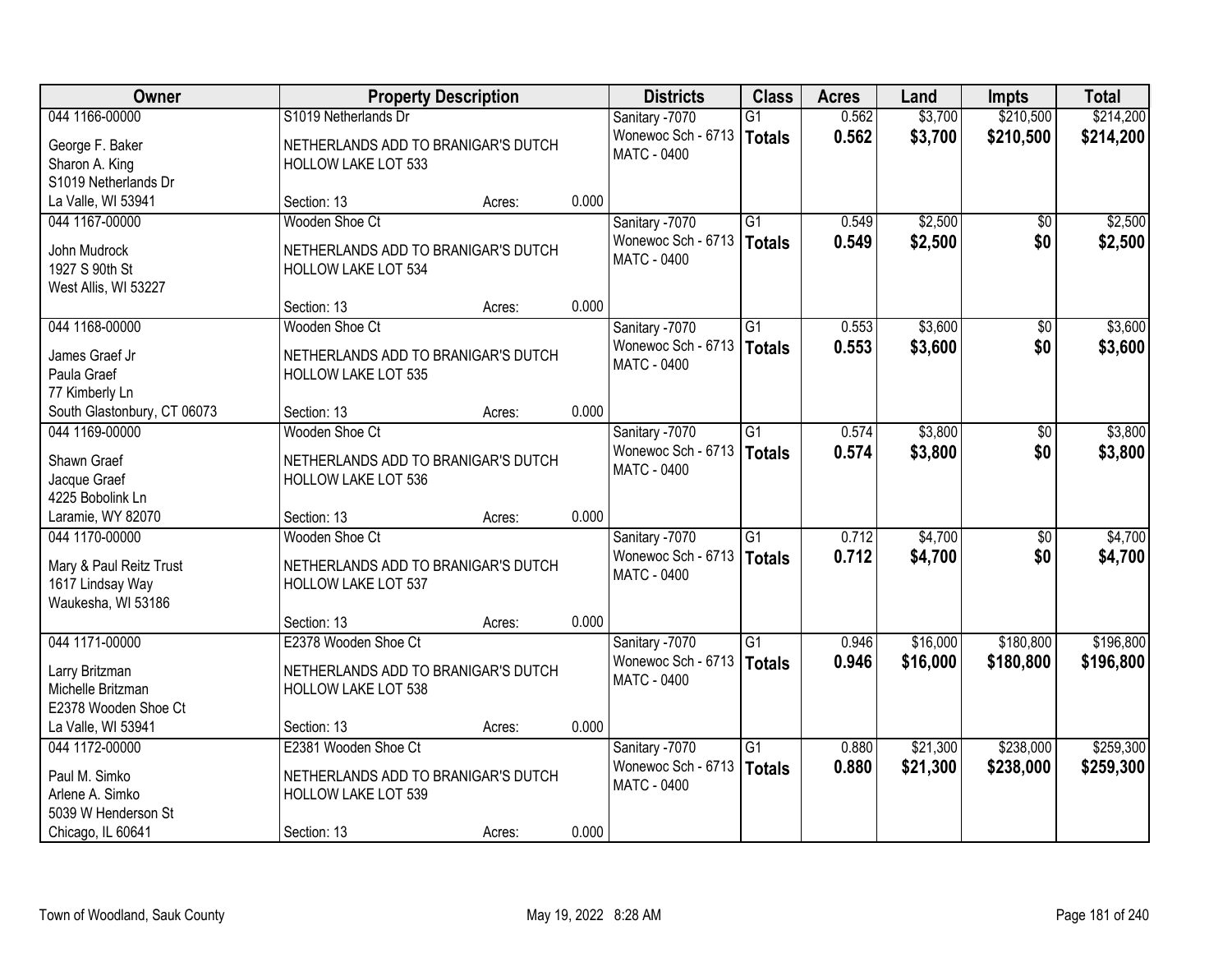| Owner                               |                                               | <b>Property Description</b> |       | <b>Districts</b>                         | <b>Class</b>           | <b>Acres</b> | Land            | <b>Impts</b>    | <b>Total</b> |
|-------------------------------------|-----------------------------------------------|-----------------------------|-------|------------------------------------------|------------------------|--------------|-----------------|-----------------|--------------|
| 044 1173-00000                      | <b>Wooden Shoe Ct</b>                         |                             |       | Sanitary -7070                           | $\overline{G1}$        | 0.625        | \$4,100         | $\overline{50}$ | \$4,100      |
| Mebk Investments, LLC               | NETHERLANDS ADD TO BRANIGAR'S DUTCH           |                             |       | Wonewoc Sch - 6713                       | Totals                 | 0.625        | \$4,100         | \$0             | \$4,100      |
| c/o Mebk Investments, LLC           | <b>HOLLOW LAKE LOT 540</b>                    |                             |       | <b>MATC - 0400</b>                       |                        |              |                 |                 |              |
| 3257 N Sheffield Ave Ste 112        |                                               |                             |       |                                          |                        |              |                 |                 |              |
| Chicago, IL 60657                   | Section: 13                                   | Acres:                      | 0.000 |                                          |                        |              |                 |                 |              |
| 044 1174-00000                      | Wooden Shoe Ct                                |                             |       | Sanitary -7070                           | $\overline{G1}$        | 0.539        | \$3,500         | $\sqrt{6}$      | \$3,500      |
|                                     |                                               |                             |       | Wonewoc Sch - 6713                       | <b>Totals</b>          | 0.539        | \$3,500         | \$0             | \$3,500      |
| Mebk Investments, LLC               | NETHERLANDS ADD TO BRANIGAR'S DUTCH           |                             |       | <b>MATC - 0400</b>                       |                        |              |                 |                 |              |
| c/o Mebk Investments, LLC           | HOLLOW LAKE LOT 541                           |                             |       |                                          |                        |              |                 |                 |              |
| 3257 N Sheffield Ave Ste 112        |                                               |                             | 0.000 |                                          |                        |              |                 |                 |              |
| Chicago, IL 60657<br>044 1175-00000 | Section: 13<br>Wooden Shoe Ct                 | Acres:                      |       |                                          | $\overline{\text{X3}}$ |              |                 |                 |              |
|                                     |                                               |                             |       | Sanitary -7070                           |                        | 0.501        | $\overline{60}$ | \$0             | $\sqrt{50}$  |
| Sauk County                         | S 13-13-2 PRT S1/2 NE1/4 = NETHERLANDS ADD TO |                             |       | Wonewoc Sch - 6713<br><b>MATC - 0400</b> | <b>Totals</b>          | 0.501        | \$0             | \$0             | \$0          |
| <b>Treasurer Dept</b>               | BRANIGAR'S DUTCH HOLLOW LAKE LOT 542          |                             |       |                                          |                        |              |                 |                 |              |
| Offer to Purchase                   |                                               |                             |       |                                          |                        |              |                 |                 |              |
| 505 Broadway                        | Section: 13                                   | Acres:                      | 0.000 |                                          |                        |              |                 |                 |              |
| Baraboo, WI 53913                   |                                               |                             |       |                                          |                        |              |                 |                 |              |
| 044 1176-00000                      | Wooden Shoe Ct                                |                             |       | Sanitary -7070                           | $\overline{G1}$        | 0.567        | \$3,700         | \$0             | \$3,700      |
| Mary A. Bergs                       | NETHERLANDS ADD TO BRANIGAR'S DUTCH           |                             |       | Wonewoc Sch - 6713                       | Totals                 | 0.567        | \$3,700         | \$0             | \$3,700      |
| 4237 Bowen Rd                       | <b>HOLLOW LAKE LOT 543</b>                    |                             |       | <b>MATC - 0400</b>                       |                        |              |                 |                 |              |
| Toledo, OH 43613                    |                                               |                             |       |                                          |                        |              |                 |                 |              |
|                                     | Section: 13                                   | Acres:                      | 0.000 |                                          |                        |              |                 |                 |              |
| 044 1177-00000                      | Netherlands Dr                                |                             |       | Sanitary -7070                           | $\overline{G1}$        | 0.532        | \$3,500         | \$0             | \$3,500      |
|                                     |                                               |                             |       | Wonewoc Sch - 6713                       | <b>Totals</b>          | 0.532        | \$3,500         | \$0             | \$3,500      |
| Patti J. Young                      | S 13-13-2 PRT SE1/4 NE1/4 = NETHERLANDS ADD   |                             |       | <b>MATC - 0400</b>                       |                        |              |                 |                 |              |
| 1397 Stag Ct                        | TO BRANIGAR'S DUTCH HOLLOW LAKE LOT 544       |                             |       |                                          |                        |              |                 |                 |              |
| Melbourne, FL 32940                 |                                               |                             | 0.000 |                                          |                        |              |                 |                 |              |
| 044 1178-00000                      | Section: 13<br>Netherlands Dr                 | Acres:                      |       |                                          | $\overline{G1}$        |              | \$3,300         |                 | \$3,300      |
|                                     |                                               |                             |       | Sanitary -7070<br>Wonewoc Sch - 6713     |                        | 0.500        |                 | $\sqrt{6}$      |              |
| Roxanne McLeod                      | NETHERLANDS ADD TO BRANIGAR'S DUTCH           |                             |       | MATC - 0400                              | <b>Totals</b>          | 0.500        | \$3,300         | \$0             | \$3,300      |
| 765 Meadow Ln                       | <b>HOLLOW LAKE LOT 545</b>                    |                             |       |                                          |                        |              |                 |                 |              |
| Marengo, IL 60152                   |                                               |                             |       |                                          |                        |              |                 |                 |              |
|                                     | Section: 13                                   | Acres:                      | 0.000 |                                          |                        |              |                 |                 |              |
| 044 1179-00000                      | S1061 Netherlands Dr                          |                             |       | Sanitary -7070                           | $\overline{G1}$        | 0.551        | \$3,600         | \$253,000       | \$256,600    |
| Eric M. Einhorn                     | NETHERLANDS ADD TO BRANIGAR'S DUTCH           |                             |       | Wonewoc Sch - 6713                       | Totals                 | 0.551        | \$3,600         | \$253,000       | \$256,600    |
| Judy K. Einhorn                     | HOLLOW LAKE LOT 546                           |                             |       | <b>MATC - 0400</b>                       |                        |              |                 |                 |              |
| S1061 Netherlands Dr                |                                               |                             |       |                                          |                        |              |                 |                 |              |
| La Valle, WI 53941                  | Section: 13                                   | Acres:                      | 0.000 |                                          |                        |              |                 |                 |              |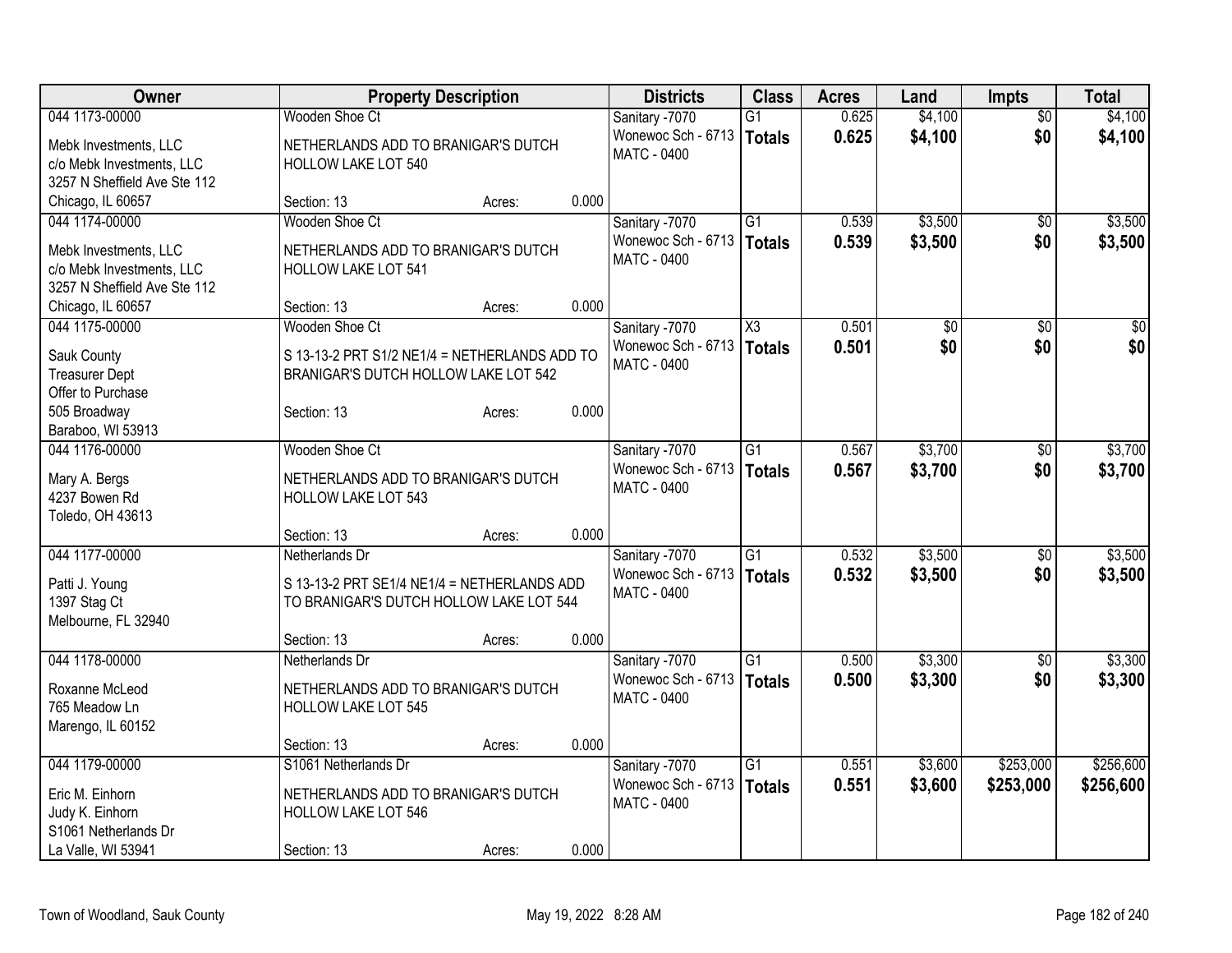| <b>Owner</b>                            | <b>Property Description</b>                                             |        |       | <b>Districts</b>   | <b>Class</b>    | <b>Acres</b> | Land     | <b>Impts</b>    | <b>Total</b> |
|-----------------------------------------|-------------------------------------------------------------------------|--------|-------|--------------------|-----------------|--------------|----------|-----------------|--------------|
| 044 1180-00000                          | Netherlands Dr                                                          |        |       | Sanitary -7070     | G1              | 0.505        | \$3,300  | $\overline{50}$ | \$3,300      |
| Jason A. Blochowicz                     | NETHERLANDS ADD TO BRANIGAR'S DUTCH                                     |        |       | Wonewoc Sch - 6713 | Totals          | 0.505        | \$3,300  | \$0             | \$3,300      |
| Lynn M. Blochowicz                      | <b>HOLLOW LAKE LOT 547</b>                                              |        |       | <b>MATC - 0400</b> |                 |              |          |                 |              |
| 1741 Lakeview Ave                       |                                                                         |        |       |                    |                 |              |          |                 |              |
| South Milwaukee, WI 53172               | Section: 13                                                             | Acres: | 0.000 |                    |                 |              |          |                 |              |
| 044 1181-00000                          | Netherlands Dr                                                          |        |       | Sanitary -7070     | $\overline{G1}$ | 0.533        | \$3,500  | $\overline{50}$ | \$3,500      |
|                                         |                                                                         |        |       | Wonewoc Sch - 6713 | Totals          | 0.533        | \$3,500  | \$0             | \$3,500      |
| Craig A. Olson et al                    | (D-1195230 NEEDS CORRECTION) S 13-13-2 PRT                              |        |       | <b>MATC - 0400</b> |                 |              |          |                 |              |
| c/o Craig A. Olson<br>E2395 Windmill Ct | S1/2 NE1/4 = NETHERLANDS ADD TO BRANIGAR'S<br>DUTCH HOLLOW LAKE LOT 548 |        |       |                    |                 |              |          |                 |              |
| La Valle, WI 53941                      | Section: 13                                                             | Acres: | 0.000 |                    |                 |              |          |                 |              |
| 044 1182-00000                          | E2395 Windmill Ct                                                       |        |       | Sanitary -7070     | G1              | 0.511        | \$14,500 | \$83,100        | \$97,600     |
|                                         |                                                                         |        |       | Wonewoc Sch - 6713 |                 | 0.511        | \$14,500 | \$83,100        |              |
| Craig A. Olson et al                    | (D-1195230 NEEDS CORRECTION) S 13-13-2 PRT                              |        |       | MATC - 0400        | <b>Totals</b>   |              |          |                 | \$97,600     |
| c/o Craig A. Olson                      | S1/2 NE1/4 = NETHERLANDS ADD TO BRANIGAR'S                              |        |       |                    |                 |              |          |                 |              |
| E2395 Windmill Ct                       | DUTCH HOLLOW LAKE LOT 549                                               |        |       |                    |                 |              |          |                 |              |
| La Valle, WI 53941                      | Section: 13                                                             | Acres: | 0.000 |                    |                 |              |          |                 |              |
| 044 1183-00000                          | E2392 Windmill Ct                                                       |        |       | Sanitary -7070     | G1              | 0.761        | \$21,200 | \$298,400       | \$319,600    |
| Ronald E. Sala                          | NETHERLANDS ADD TO BRANIGAR'S DUTCH                                     |        |       | Wonewoc Sch - 6713 | Totals          | 0.761        | \$21,200 | \$298,400       | \$319,600    |
| Lucille T. Sala                         | HOLLOW LAKE LOT 550                                                     |        |       | MATC - 0400        |                 |              |          |                 |              |
| E2392 Windmill Ct                       |                                                                         |        |       |                    |                 |              |          |                 |              |
| La Valle, WI 53941                      | Section: 13                                                             | Acres: | 0.000 |                    |                 |              |          |                 |              |
| 044 1184-00000                          | <b>Windmill Ct</b>                                                      |        |       | Sanitary -7070     | $\overline{G1}$ | 0.691        | \$19,600 | $\overline{60}$ | \$19,600     |
|                                         |                                                                         |        |       | Wonewoc Sch - 6713 | Totals          | 0.691        | \$19,600 | \$0             | \$19,600     |
| <b>Robert Uhlarik</b>                   | NETHERLANDS ADD TO BRANIGAR'S DUTCH                                     |        |       | MATC - 0400        |                 |              |          |                 |              |
| 9918 Shady Ln 1 Se                      | <b>HOLLOW LAKE LOT 551</b>                                              |        |       |                    |                 |              |          |                 |              |
| Orland Park, IL 60462                   |                                                                         |        |       |                    |                 |              |          |                 |              |
|                                         | Section: 13                                                             | Acres: | 0.000 |                    |                 |              |          |                 |              |
| 044 1185-00000                          | <b>Windmill Ct</b>                                                      |        |       | Sanitary -7070     | $\overline{G1}$ | 0.692        | \$19,600 | $\sqrt{6}$      | \$19,600     |
| Michael J. Wasik                        | NETHERLANDS ADD TO BRANIGAR'S DUTCH                                     |        |       | Wonewoc Sch - 6713 | Totals          | 0.692        | \$19,600 | \$0             | \$19,600     |
| 257 Veranda Ln 209                      | <b>HOLLOW LAKE LOT 552</b>                                              |        |       | <b>MATC - 0400</b> |                 |              |          |                 |              |
| Mount Pleasant, WI 53406                |                                                                         |        |       |                    |                 |              |          |                 |              |
|                                         | Section: 13                                                             | Acres: | 0.000 |                    |                 |              |          |                 |              |
| 044 1186-00000                          | <b>Windmill Ct</b>                                                      |        |       | Sanitary -7070     | $\overline{G1}$ | 0.657        | \$57,100 | $\overline{60}$ | \$57,100     |
| Nicholas Crovetti                       | NETHERLANDS ADD TO BRANIGAR'S DUTCH                                     |        |       | Wonewoc Sch - 6713 | Totals          | 0.657        | \$57,100 | \$0             | \$57,100     |
| Amy Crovetti                            | HOLLOW LAKE LOT 553                                                     |        |       | <b>MATC - 0400</b> |                 |              |          |                 |              |
| 12 Fernwood Dr                          |                                                                         |        |       |                    |                 |              |          |                 |              |
| Boulder Creek, CA 95006                 | Section: 13                                                             | Acres: | 0.000 |                    |                 |              |          |                 |              |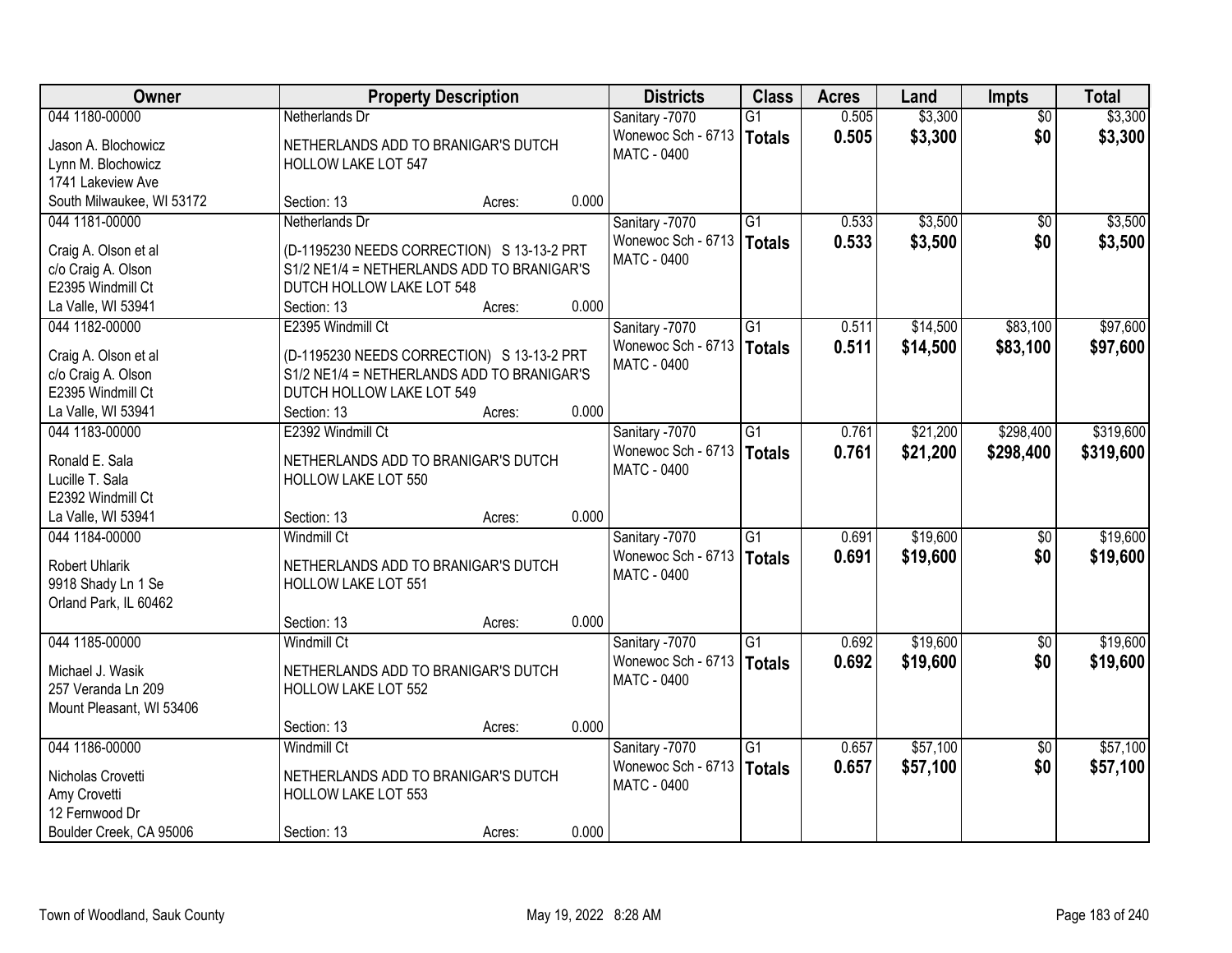| <b>Owner</b>                                                                    |                                                                                                               | <b>Property Description</b> |       | <b>Districts</b>                         | <b>Class</b>    | <b>Acres</b> | Land      | <b>Impts</b>    | <b>Total</b> |
|---------------------------------------------------------------------------------|---------------------------------------------------------------------------------------------------------------|-----------------------------|-------|------------------------------------------|-----------------|--------------|-----------|-----------------|--------------|
| 044 1187-00000                                                                  | E2379 Windmill Ct                                                                                             |                             |       | Sanitary -7070                           | $\overline{G1}$ | 0.551        | \$115,600 | \$245,700       | \$361,300    |
| Elizabeth M Kubiak Revocable Trust<br>E2379 Windmill Ct<br>La Valle, WI 53941   | NETHERLANDS ADD TO BRANIGAR'S DUTCH<br><b>HOLLOW LAKE LOT 554</b>                                             |                             |       | Wonewoc Sch - 6713<br><b>MATC - 0400</b> | <b>Totals</b>   | 0.551        | \$115,600 | \$245,700       | \$361,300    |
|                                                                                 | Section: 13                                                                                                   | Acres:                      | 0.000 |                                          |                 |              |           |                 |              |
| 044 1188-00000                                                                  | E2383 Windmill Ct                                                                                             |                             |       | Sanitary -7070                           | $\overline{G1}$ | 0.694        | \$106,800 | \$124,200       | \$231,000    |
| Donald J. Kubiak<br>Sandra L. Kubiak<br>14112 Churchill Dr                      | NETHERLANDS ADD TO BRANIGAR'S DUTCH<br><b>HOLLOW LAKE LOT 555</b>                                             |                             |       | Wonewoc Sch - 6713<br><b>MATC - 0400</b> | <b>Totals</b>   | 0.694        | \$106,800 | \$124,200       | \$231,000    |
| Homer Glen, IL 60491                                                            | Section: 13                                                                                                   | Acres:                      | 0.000 |                                          |                 |              |           |                 |              |
| 044 1190-10000                                                                  | E2391 Windmill Ct                                                                                             |                             |       | Sanitary -7070                           | G1              | 1.990        | \$147,500 | \$300,600       | \$448,100    |
| Maureen A Hunt Revocable Trust<br>548 Mc Kinley Ave E<br>Libertyville, IL 60048 | S 13-13-2 PRT SW1/4 NE1/4 & NW1/4 SE1/4 = CSM<br>6906 LOT 1 (FMLY NETHERLANDS ADD LTS 556 &<br>557) 1.99A M/L |                             |       | Wonewoc Sch - 6713<br>MATC - 0400        | <b>Totals</b>   | 1.990        | \$147,500 | \$300,600       | \$448,100    |
|                                                                                 | Section: 13                                                                                                   | Acres:                      | 1.990 |                                          |                 |              |           |                 |              |
| 044 1191-00000                                                                  | Windmill Ct                                                                                                   |                             |       | Sanitary -7070                           | G1              | 0.831        | \$143,700 | \$0             | \$143,700    |
| Maureen A Hunt Revocable Trust<br>548 Mckinley Ave<br>Libertyville, IL 60048    | NETHERLANDS ADD TO BRANIGAR'S DUTCH<br>HOLLOW LAKE LOT 558                                                    |                             |       | Wonewoc Sch - 6713<br><b>MATC - 0400</b> | <b>Totals</b>   | 0.831        | \$143,700 | \$0             | \$143,700    |
|                                                                                 | Section: 13                                                                                                   | Acres:                      | 0.000 |                                          |                 |              |           |                 |              |
| 044 1192-00000                                                                  | <b>Windmill Ct</b>                                                                                            |                             |       | Sanitary -7070                           | $\overline{G1}$ | 0.637        | \$140,000 | $\overline{50}$ | \$140,000    |
| Maureen A Hunt Revocable Trust<br>548 Mc Kinley Ave E<br>Libertyville, IL 60048 | NETHERLANDS ADD TO BRANIGAR'S DUTCH<br><b>HOLLOW LAKE LOT 559</b>                                             |                             |       | Wonewoc Sch - 6713<br>MATC - 0400        | <b>Totals</b>   | 0.637        | \$140,000 | \$0             | \$140,000    |
|                                                                                 | Section: 13                                                                                                   | Acres:                      | 0.000 |                                          |                 |              |           |                 |              |
| 044 1193-00000                                                                  | E2399 Windmill Ct                                                                                             |                             |       | Sanitary -7070                           | $\overline{G1}$ | 0.648        | \$140,000 | \$296,600       | \$436,600    |
| Dean G. Isaacson<br>Suellen M. Isaacson<br>1360 Crescent Oaks Ct                | NETHERLANDS ADD TO BRANIGAR'S DUTCH<br><b>HOLLOW LAKE LOT 560</b>                                             |                             |       | Wonewoc Sch - 6713<br><b>MATC - 0400</b> | <b>Totals</b>   | 0.648        | \$140,000 | \$296,600       | \$436,600    |
| Spring Hill, FL 34606                                                           | Section: 13                                                                                                   | Acres:                      | 0.000 |                                          |                 |              |           |                 |              |
| 044 1194-00000                                                                  | E2405 Windmill Ct                                                                                             |                             |       | Sanitary -7070                           | $\overline{G1}$ | 0.564        | \$124,000 | \$199,300       | \$323,300    |
| Brian M. Beaulieu II<br>Tricia J. Beaulieu<br>N26 W22321 Ridgewood Ln           | S 13-13-2 PRT NE1/4 SE1/4 = NETHERLANDS<br>ADDITION TO BRANIGAR'S DUTCH HOLLOW LAKE<br>LOT 561                |                             |       | Wonewoc Sch - 6713<br><b>MATC - 0400</b> | <b>Totals</b>   | 0.564        | \$124,000 | \$199,300       | \$323,300    |
| Pewaukee, WI 53186                                                              | Section: 13                                                                                                   | Acres:                      | 0.000 |                                          |                 |              |           |                 |              |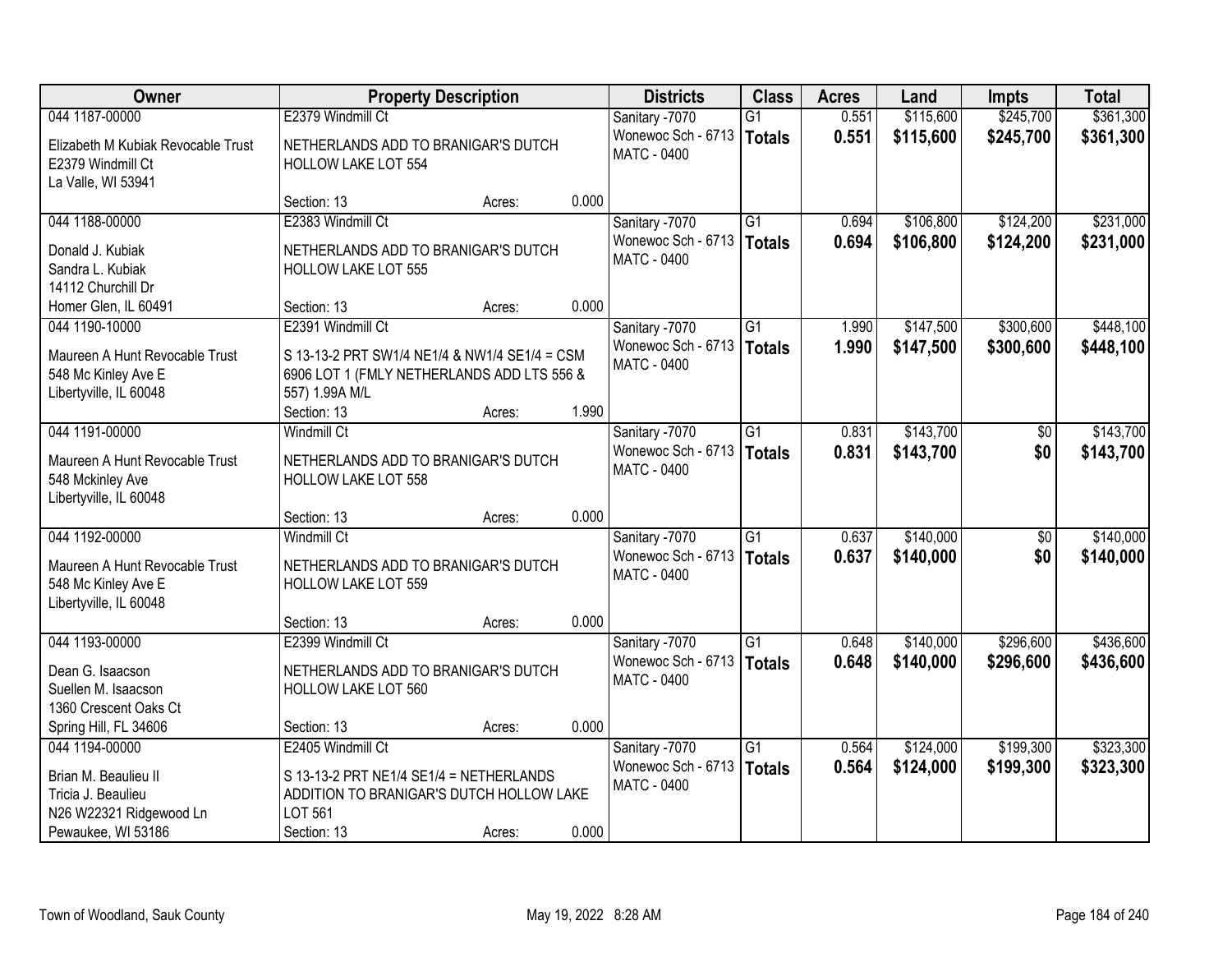| Owner                           | <b>Property Description</b>                 |        |       | <b>Districts</b>   | <b>Class</b>    | <b>Acres</b> | Land      | <b>Impts</b>    | <b>Total</b> |
|---------------------------------|---------------------------------------------|--------|-------|--------------------|-----------------|--------------|-----------|-----------------|--------------|
| 044 1195-00000                  | E2407 Windmill Ct                           |        |       | Sanitary -7070     | $\overline{G1}$ | 0.789        | \$118,500 | \$156,000       | \$274,500    |
| Terrance G Jacobosky & Brenda M | S 13-13-2 PRT NE1/4 SE1/4 = NETHERLANDS ADD |        |       | Wonewoc Sch - 6713 | Totals          | 0.789        | \$118,500 | \$156,000       | \$274,500    |
| Jacobosky Revocable Tru         | TO BRANIGAR'S DUTCH HOLLOW LAKE LOT 562     |        |       | MATC - 0400        |                 |              |           |                 |              |
| N6232 County Rd F               |                                             |        |       |                    |                 |              |           |                 |              |
| Sullivan, WI 53178              | Section: 13                                 | Acres: | 0.000 |                    |                 |              |           |                 |              |
| 044 1196-00000                  | E2410 Windmill Ct                           |        |       | Sanitary -7070     | $\overline{G1}$ | 0.697        | \$19,700  | \$162,500       | \$182,200    |
|                                 |                                             |        |       | Wonewoc Sch - 6713 | Totals          | 0.697        | \$19,700  | \$162,500       | \$182,200    |
| Marc A. Janes                   | NETHERLANDS ADD TO BRANIGAR'S DUTCH         |        |       | <b>MATC - 0400</b> |                 |              |           |                 |              |
| Carrie E. Janes                 | HOLLOW LAKE LOT 563                         |        |       |                    |                 |              |           |                 |              |
| 465 Ash St                      |                                             |        |       |                    |                 |              |           |                 |              |
| Oregon, WI 53575                | Section: 13                                 | Acres: | 0.000 |                    |                 |              |           |                 |              |
| 044 1197-00000                  | E2406 Windmill Ct                           |        |       | Sanitary -7070     | $\overline{G1}$ | 0.528        | \$15,000  | \$124,700       | \$139,700    |
| Mark J. Rakosnik                | NETHERLANDS ADD TO BRANIGAR'S DUTCH         |        |       | Wonewoc Sch - 6713 | Totals          | 0.528        | \$15,000  | \$124,700       | \$139,700    |
| Rhonda S. Rakosnik              | <b>HOLLOW LAKE LOT 564</b>                  |        |       | <b>MATC - 0400</b> |                 |              |           |                 |              |
| 2309 N Lafayette                |                                             |        |       |                    |                 |              |           |                 |              |
| Arlington Heights, IL 60004     | Section: 13                                 | Acres: | 0.000 |                    |                 |              |           |                 |              |
| 044 1198-00000                  | S1096 Netherlands Dr                        |        |       | Sanitary -7070     | $\overline{G1}$ | 0.558        | \$15,800  | \$215,500       | \$231,300    |
|                                 |                                             |        |       | Wonewoc Sch - 6713 | <b>Totals</b>   | 0.558        | \$15,800  | \$215,500       | \$231,300    |
| Nanette I. Miller               | S 13-13-2 PRT SE1/4 NE1/4 & NE1/4 SE1/4     |        |       | MATC - 0400        |                 |              |           |                 |              |
| Jeffrey L. Miller               | NETHERLANDS ADD TO BRANIGAR'S DUTCH         |        |       |                    |                 |              |           |                 |              |
| S1096 Netherlands Dr            | HOLLOW LAKE LOT 565                         |        |       |                    |                 |              |           |                 |              |
| La Valle, WI 53941              | Section: 13                                 | Acres: | 0.000 |                    |                 |              |           |                 |              |
| 044 1199-00000                  | Netherlands Dr                              |        |       | Sanitary -7070     | $\overline{G1}$ | 0.623        | \$4,100   | \$0             | \$4,100      |
| Marc Janes                      | S 13-13-2 PRT SE1/4 NE1/4 = NETHERLANDS ADD |        |       | Wonewoc Sch - 6713 | Totals          | 0.623        | \$4,100   | \$0             | \$4,100      |
| Carrie Janes                    | TO BRANIGAR'S DUTCH HOLLOW LAKE LOT 566     |        |       | MATC - 0400        |                 |              |           |                 |              |
| 456 Ash St                      |                                             |        |       |                    |                 |              |           |                 |              |
| Oregon, WI 53575                | Section: 13                                 | Acres: | 0.000 |                    |                 |              |           |                 |              |
| 044 1200-00000                  | Netherlands Dr                              |        |       | Sanitary -7070     | $\overline{G1}$ | 0.607        | \$4,000   | $\sqrt{6}$      | \$4,000      |
|                                 |                                             |        |       | Wonewoc Sch - 6713 | Totals          | 0.607        | \$4,000   | \$0             | \$4,000      |
| Richard T. Messier              | (D-1188222 NEEDS CORRECTION) S 13-13-2 PRT  |        |       | <b>MATC - 0400</b> |                 |              |           |                 |              |
| 4113 Lexington Ct               | SE1/4 NE1/4 = NETHERLANDS ADD TO BRANIGAR'S |        |       |                    |                 |              |           |                 |              |
| Fairfax, VA 22030               | DUTCH HOLLOW LAKE LOT 567                   |        | 0.000 |                    |                 |              |           |                 |              |
|                                 | Section: 13                                 | Acres: |       |                    |                 |              |           |                 |              |
| 044 1201-00000                  | Netherlands Dr                              |        |       | Sanitary -7070     | $\overline{G1}$ | 0.574        | \$3,800   | $\overline{30}$ | \$3,800      |
| Helen J. Kozlowski              | NETHERLANDS ADD TO BRANIGAR'S DUTCH         |        |       | Wonewoc Sch - 6713 | Totals          | 0.574        | \$3,800   | \$0             | \$3,800      |
| c/o Helen J. Kozlowski          | HOLLOW LAKE LOT 568                         |        |       | MATC - 0400        |                 |              |           |                 |              |
| 183 Harvey Ave                  |                                             |        |       |                    |                 |              |           |                 |              |
| Wood Dale, IL 60191             | Section: 13                                 | Acres: | 0.000 |                    |                 |              |           |                 |              |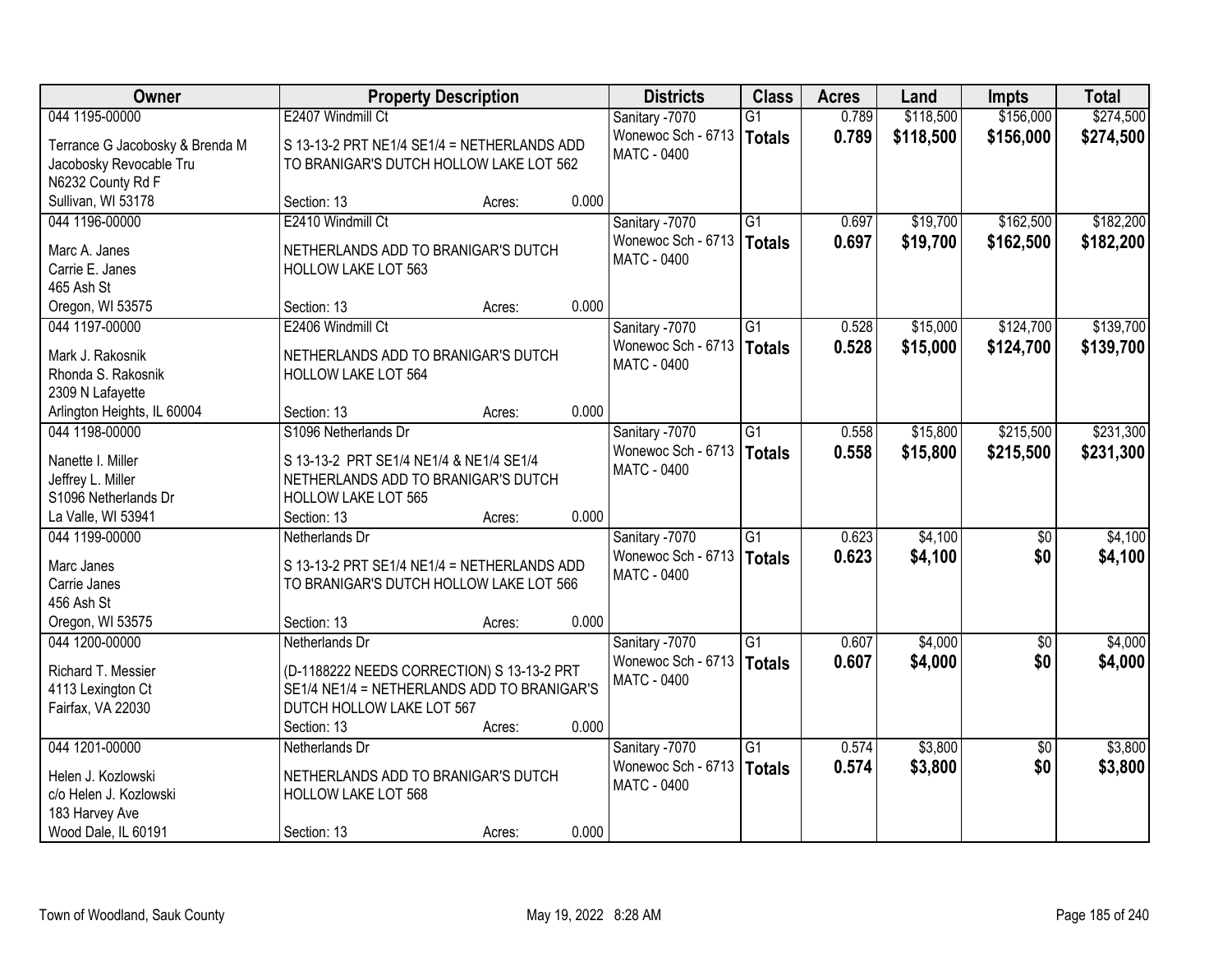| Owner                              |                                              | <b>Property Description</b> |       | <b>Districts</b>   | <b>Class</b>    | <b>Acres</b> | Land    | <b>Impts</b>    | <b>Total</b> |
|------------------------------------|----------------------------------------------|-----------------------------|-------|--------------------|-----------------|--------------|---------|-----------------|--------------|
| 044 1202-00000                     | Netherlands Dr                               |                             |       | Sanitary -7070     | $\overline{G1}$ | 0.574        | \$3,800 | $\overline{50}$ | \$3,800      |
| Helen J. Kozlowski                 | NETHERLANDS ADD TO BRANIGAR'S DUTCH          |                             |       | Wonewoc Sch - 6713 | Totals          | 0.574        | \$3,800 | \$0             | \$3,800      |
| Logan A. Williams                  | <b>HOLLOW LAKE LOT 569</b>                   |                             |       | MATC - 0400        |                 |              |         |                 |              |
| 183 Harvey Ave                     |                                              |                             |       |                    |                 |              |         |                 |              |
| Wood Dale, IL 60191                | Section: 13                                  | Acres:                      | 0.000 |                    |                 |              |         |                 |              |
| 044 1203-00000                     | Netherlands Dr                               |                             |       | Sanitary -7070     | $\overline{G1}$ | 0.574        | \$3,800 | $\overline{50}$ | \$3,800      |
| Helen J. Kozlowski                 | NETHERLANDS ADD TO BRANIGAR'S DUTCH          |                             |       | Wonewoc Sch - 6713 | Totals          | 0.574        | \$3,800 | \$0             | \$3,800      |
| 183 Harvey Ave                     | <b>HOLLOW LAKE LOT 570</b>                   |                             |       | <b>MATC - 0400</b> |                 |              |         |                 |              |
| Wood Dale, IL 60191                |                                              |                             |       |                    |                 |              |         |                 |              |
|                                    | Section: 13                                  | Acres:                      | 0.000 |                    |                 |              |         |                 |              |
| 044 1204-00000                     | Netherlands Dr                               |                             |       | Sanitary -7070     | G1              | 0.574        | \$3,800 | \$0             | \$3,800      |
| Patricia Miller                    | NETHERLANDS ADD TO BRANIGAR'S DUTCH          |                             |       | Wonewoc Sch - 6713 | <b>Totals</b>   | 0.574        | \$3,800 | \$0             | \$3,800      |
| 506 Doty St                        | HOLLOW LAKE LOT 571                          |                             |       | <b>MATC - 0400</b> |                 |              |         |                 |              |
| Edgerton, WI 53534                 |                                              |                             |       |                    |                 |              |         |                 |              |
|                                    | Section: 13                                  | Acres:                      | 0.000 |                    |                 |              |         |                 |              |
| 044 1205-00000                     | Netherlands Dr                               |                             |       | Sanitary -7070     | $\overline{G1}$ | 0.703        | \$4,600 | $\sqrt[6]{3}$   | \$4,600      |
| Edward J. Leistico                 | NETHERLANDS ADD TO BRANIGAR'S DUTCH          |                             |       | Wonewoc Sch - 6713 | <b>Totals</b>   | 0.703        | \$4,600 | \$0             | \$4,600      |
| 6855 S Crane Rd                    | HOLLOW LAKE LOT 572                          |                             |       | MATC - 0400        |                 |              |         |                 |              |
| Oak Creek, WI 53154                |                                              |                             |       |                    |                 |              |         |                 |              |
|                                    | Section: 13                                  | Acres:                      | 0.000 |                    |                 |              |         |                 |              |
| 044 1206-00000                     | S1024 Netherlands Dr                         |                             |       | Sanitary -7070     | $\overline{G1}$ | 0.683        | \$4,500 | \$259,000       | \$263,500    |
| Desmond Family Trust               | NETHERLANDS ADD TO BRANIGAR'S DUTCH          |                             |       | Wonewoc Sch - 6713 | Totals          | 0.683        | \$4,500 | \$259,000       | \$263,500    |
| 826 N Euclid                       | <b>HOLLOW LAKE LOT 573</b>                   |                             |       | MATC - 0400        |                 |              |         |                 |              |
| Oak Park, IL 60302                 |                                              |                             |       |                    |                 |              |         |                 |              |
|                                    | Section: 13                                  | Acres:                      | 0.000 |                    |                 |              |         |                 |              |
| 044 1207-00000                     | Netherlands Dr                               |                             |       | Sanitary -7070     | $\overline{G1}$ | 0.574        | \$3,800 | \$0             | \$3,800      |
| James G & Cathleen J Dix Revocable | S 13-13-2 PRT SE1/4 NE1/4 NETHERLANDS ADD TO |                             |       | Wonewoc Sch - 6713 | Totals          | 0.574        | \$3,800 | \$0             | \$3,800      |
| Trust                              | BRANIGAR'S DUTCH HOLLOW LAKE LOT 574         |                             |       | <b>MATC - 0400</b> |                 |              |         |                 |              |
| 3620 Ventura Cir                   |                                              |                             |       |                    |                 |              |         |                 |              |
| Brookfield, WI 53045               | Section: 13                                  | Acres:                      | 0.000 |                    |                 |              |         |                 |              |
| 044 1208-00000                     | Netherlands Dr                               |                             |       | Sanitary -7070     | $\overline{G1}$ | 0.574        | \$3,800 | $\overline{30}$ | \$3,800      |
| Gabriele Romanucci                 | NETHERLANDS ADD TO BRANIGAR'S DUTCH          |                             |       | Wonewoc Sch - 6713 | Totals          | 0.574        | \$3,800 | \$0             | \$3,800      |
| Maria D. Romanucci                 | HOLLOW LAKE LOT 575                          |                             |       | MATC - 0400        |                 |              |         |                 |              |
| 1842 N 77th Ave                    |                                              |                             |       |                    |                 |              |         |                 |              |
| Elmwood Park, IL 60707             | Section: 13                                  | Acres:                      | 0.000 |                    |                 |              |         |                 |              |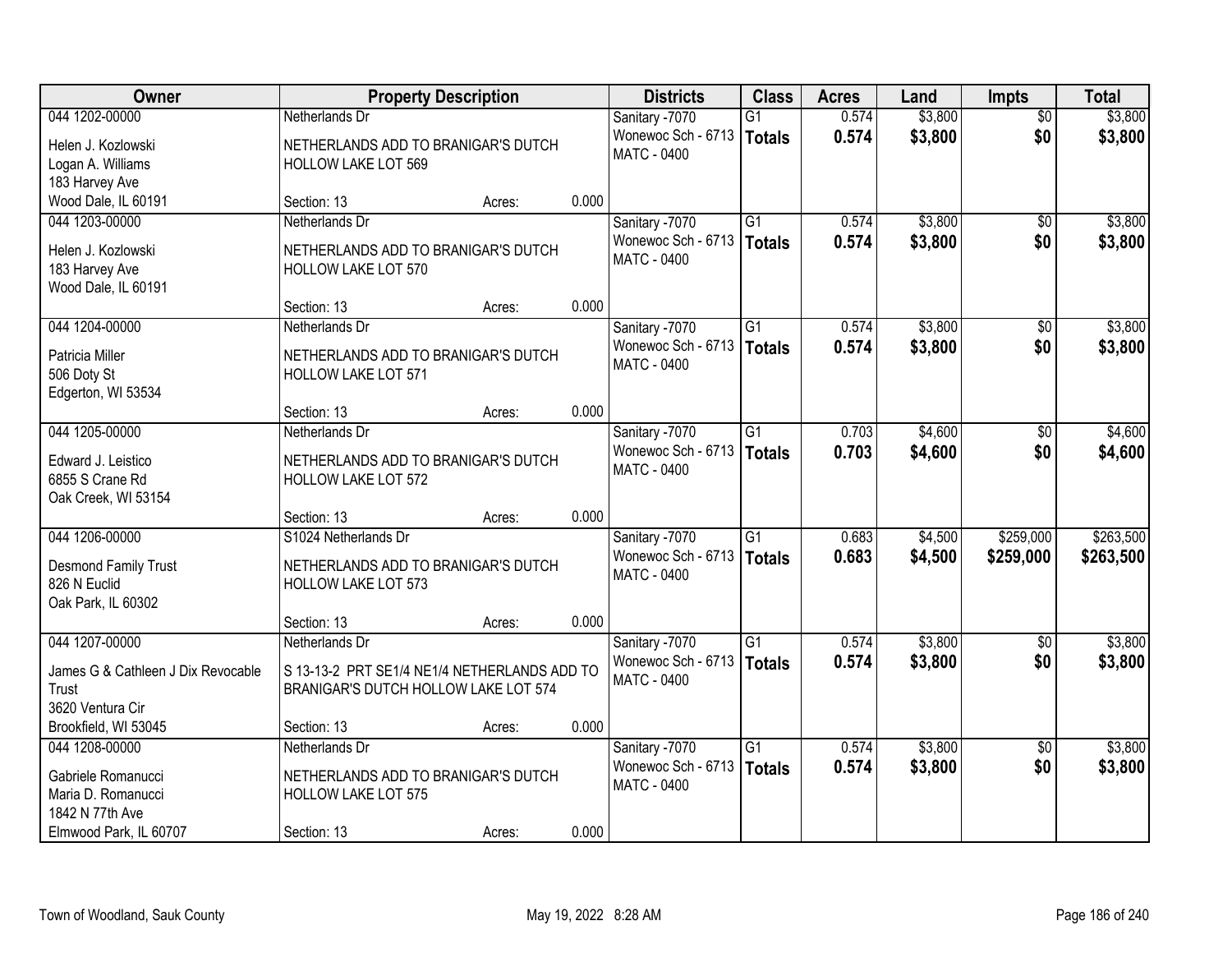| Owner                          |                                              | <b>Property Description</b> |       | <b>Districts</b>                  | <b>Class</b>    | <b>Acres</b> | Land    | <b>Impts</b>    | <b>Total</b> |
|--------------------------------|----------------------------------------------|-----------------------------|-------|-----------------------------------|-----------------|--------------|---------|-----------------|--------------|
| 044 1209-00000                 | Netherlands Dr                               |                             |       | Sanitary -7070                    | $\overline{G1}$ | 0.574        | \$3,200 | $\overline{50}$ | \$3,200      |
| Dennis A. Ulvestad             | NETHERLANDS ADD TO BRANIGAR'S DUTCH          |                             |       | Wonewoc Sch - 6713                | Totals          | 0.574        | \$3,200 | \$0             | \$3,200      |
| Pamela A. Ulvestad             | <b>HOLLOW LAKE LOT 576</b>                   |                             |       | <b>MATC - 0400</b>                |                 |              |         |                 |              |
| 6605 Lee Rd                    |                                              |                             |       |                                   |                 |              |         |                 |              |
| Dane, WI 53529                 | Section: 13                                  | Acres:                      | 0.000 |                                   |                 |              |         |                 |              |
| 044 1210-00000                 | S994 Netherlands Dr                          |                             |       | Sanitary -7070                    | $\overline{G1}$ | 0.688        | \$4,500 | \$149,000       | \$153,500    |
|                                |                                              |                             |       | Wonewoc Sch - 6713                | Totals          | 0.688        | \$4,500 | \$149,000       | \$153,500    |
| Matthew D. Stahlke             | NETHERLANDS ADD TO BRANIGAR'S DUTCH          |                             |       | <b>MATC - 0400</b>                |                 |              |         |                 |              |
| Callie J. Landsinger           | HOLLOW LAKE LOT 577                          |                             |       |                                   |                 |              |         |                 |              |
| S994 Netherlands Dr            | Section: 13                                  |                             | 0.000 |                                   |                 |              |         |                 |              |
| La Valle, WI 53941             |                                              | Acres:                      |       |                                   |                 |              | \$4,500 |                 |              |
| 044 1211-00000                 | Netherlands Dr                               |                             |       | Sanitary -7070                    | $\overline{G1}$ | 0.695        |         | \$0             | \$4,500      |
| Warren Siepman                 | NETHERLANDS ADD TO BRANIGAR'S DUTCH          |                             |       | Wonewoc Sch - 6713<br>MATC - 0400 | Totals          | 0.695        | \$4,500 | \$0             | \$4,500      |
| Darcy Siepman                  | <b>HOLLOW LAKE LOT 578</b>                   |                             |       |                                   |                 |              |         |                 |              |
| 5n701 Cranberry Ln             |                                              |                             |       |                                   |                 |              |         |                 |              |
| St Charles, IL 60175           | Section: 13                                  | Acres:                      | 0.000 |                                   |                 |              |         |                 |              |
| 044 1212-00000                 | E2445 Tulip Ct                               |                             |       | Sanitary -7070                    | $\overline{G1}$ | 0.889        | \$5,000 | \$102,300       | \$107,300    |
| James N & Amy R Verseman Joint | S 13-13-2 PRT NE1/4 NE1/4 NETHERLANDS ADD TO |                             |       | Wonewoc Sch - 6713                | <b>Totals</b>   | 0.889        | \$5,000 | \$102,300       | \$107,300    |
| Revocable Living Trust         | BRANIGAR'S DUTCH HOLLOW LAKE LOT 579         |                             |       | <b>MATC - 0400</b>                |                 |              |         |                 |              |
| 103 Fox Head Shores Dr         |                                              |                             |       |                                   |                 |              |         |                 |              |
| Linn Creek, MO 65052           | Section: 13                                  | Acres:                      | 0.000 |                                   |                 |              |         |                 |              |
| 044 1213-00000                 | <b>Tulip Ct</b>                              |                             |       | Sanitary -7070                    | $\overline{G1}$ | 0.860        | \$4,900 | $\overline{50}$ | \$4,900      |
|                                |                                              |                             |       | Wonewoc Sch - 6713                | Totals          | 0.860        | \$4,900 | \$0             | \$4,900      |
| James A. Parker                | S 13-13-2 PRT NE1/4 NE1/4 NETHERLANDS ADD TO |                             |       | <b>MATC - 0400</b>                |                 |              |         |                 |              |
| Bonnie L. Parker               | BRANIGAR'S DUTCH HOLLOW LAKE LOT 580         |                             |       |                                   |                 |              |         |                 |              |
| 514 Americas Way Pmb 15863     |                                              |                             |       |                                   |                 |              |         |                 |              |
| Box Elder, SD 57719            | Section: 13                                  | Acres:                      | 0.000 |                                   |                 |              |         |                 |              |
| 044 1214-00000                 | <b>Tulip Ct</b>                              |                             |       | Sanitary -7070                    | $\overline{G1}$ | 0.769        | \$4,900 | $\overline{30}$ | \$4,900      |
| Daniel Clark                   | S 13-13-2 PRT NE1/4 NE1/4 = NETHERLANDS ADD  |                             |       | Wonewoc Sch - 6713                | Totals          | 0.769        | \$4,900 | \$0             | \$4,900      |
| <b>Frances Clark</b>           | TO BRANIGAR'S DUTCH HOLLOW LAKE LOT 581      |                             |       | <b>MATC - 0400</b>                |                 |              |         |                 |              |
| 6992 Crystal Creek Ln          |                                              |                             |       |                                   |                 |              |         |                 |              |
| Deforest, WI 53532             | Section: 13                                  | Acres:                      | 0.000 |                                   |                 |              |         |                 |              |
| 044 1215-00000                 | <b>Tulip Ct</b>                              |                             |       | Sanitary -7070                    | $\overline{G1}$ | 0.696        | \$4,500 | $\overline{50}$ | \$4,500      |
|                                |                                              |                             |       | Wonewoc Sch - 6713                | Totals          | 0.696        | \$4,500 | \$0             | \$4,500      |
| Mark G. Rogers                 | S 13-13-2 PRT NE1/4 NE1/4 NETHERLANDS ADD TO |                             |       | <b>MATC - 0400</b>                |                 |              |         |                 |              |
| Susan E. Rogers                | BRANIGAR'S DUTCH HOLLOW LAKE LOT 582         |                             |       |                                   |                 |              |         |                 |              |
| 4555 Winnequah Rd              |                                              |                             |       |                                   |                 |              |         |                 |              |
| Monona, WI 53716               | Section: 13                                  | Acres:                      | 0.000 |                                   |                 |              |         |                 |              |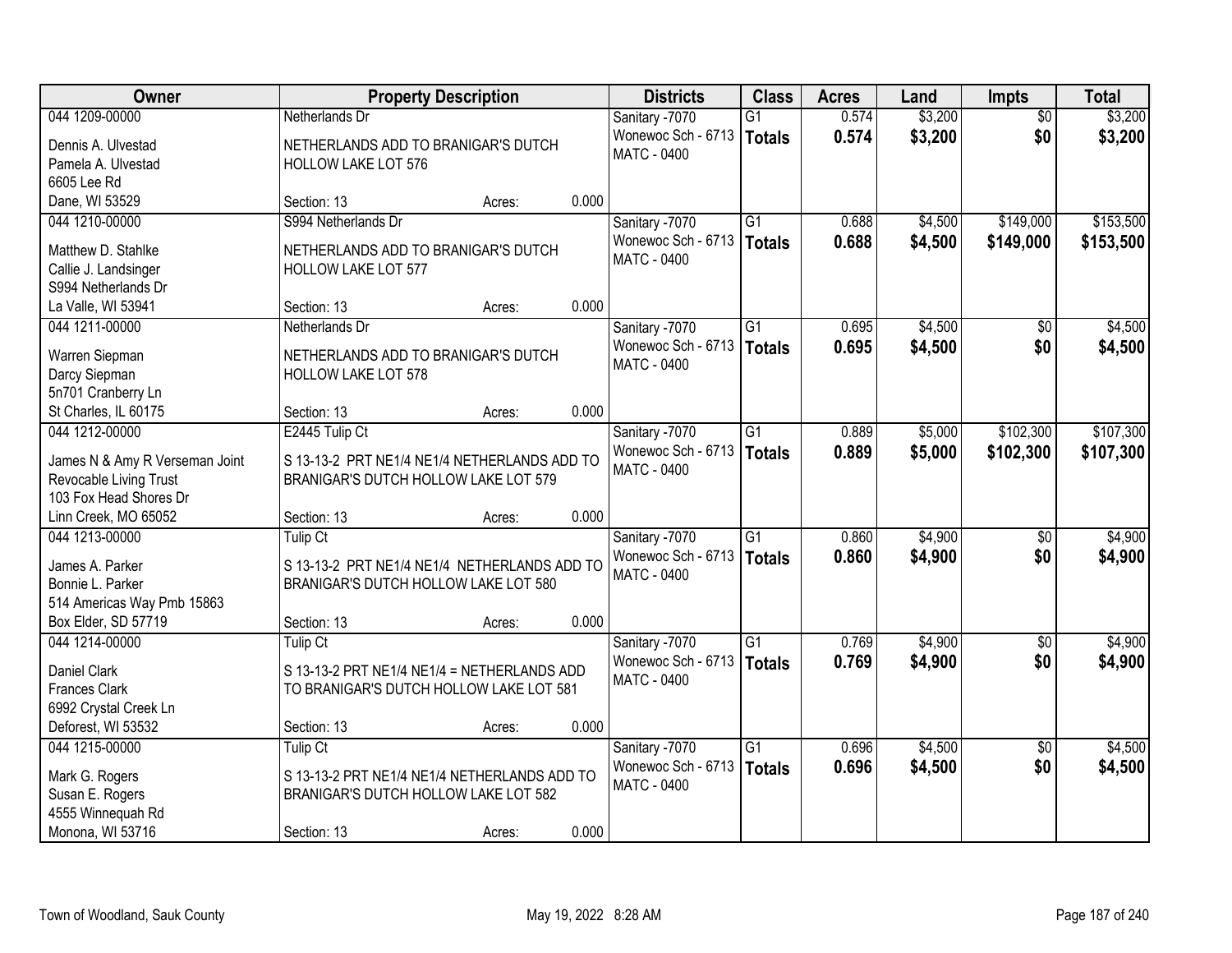| Owner                                                                    | <b>Property Description</b>                |        |       | <b>Districts</b>                         | <b>Class</b>    | <b>Acres</b> | Land    | <b>Impts</b>    | <b>Total</b> |
|--------------------------------------------------------------------------|--------------------------------------------|--------|-------|------------------------------------------|-----------------|--------------|---------|-----------------|--------------|
| 044 1216-00000                                                           | Tulip Ct                                   |        |       | Sanitary -7070                           | G1              | 0.681        | \$4,400 | $\overline{50}$ | \$4,400      |
| Dale R. Jenrich                                                          | NETHERLANDS ADD TO BRANIGAR'S DUTCH        |        |       | Wonewoc Sch - 6713                       | Totals          | 0.681        | \$4,400 | \$0             | \$4,400      |
| Valerie J. Jenrich                                                       | <b>HOLLOW LAKE LOT 583</b>                 |        |       | MATC - 0400                              |                 |              |         |                 |              |
| 3169 S 24th St                                                           |                                            |        |       |                                          |                 |              |         |                 |              |
| Milwaukee, WI 53215                                                      | Section: 13                                | Acres: | 0.000 |                                          |                 |              |         |                 |              |
| 044 1217-00000                                                           | E2446 Tulip Ct                             |        |       | Sanitary -7070                           | $\overline{G1}$ | 0.732        | \$4,800 | \$170,000       | \$174,800    |
| George Gulumian                                                          | NETHERLANDS ADD TO BRANIGAR'S DUTCH        |        |       | Wonewoc Sch - 6713                       | Totals          | 0.732        | \$4,800 | \$170,000       | \$174,800    |
| Cindy Gulumian                                                           | <b>HOLLOW LAKE LOT 584</b>                 |        |       | <b>MATC - 0400</b>                       |                 |              |         |                 |              |
| 138 Norwich Dr                                                           |                                            |        |       |                                          |                 |              |         |                 |              |
| Bartlett, IL 60103                                                       | Section: 13                                | Acres: | 0.000 |                                          |                 |              |         |                 |              |
| 044 1218-00000                                                           | <b>Tulip Ct</b>                            |        |       | Sanitary -7070                           | $\overline{G1}$ | 0.606        | \$4,000 | \$0             | \$4,000      |
| Jerrold W. Hirsch                                                        | NETHERLANDS ADD TO BRANIGAR'S DUTCH        |        |       | Wonewoc Sch - 6713                       | Totals          | 0.606        | \$4,000 | \$0             | \$4,000      |
| Karen A. Hirsch                                                          | <b>HOLLOW LAKE LOT 585</b>                 |        |       | MATC - 0400                              |                 |              |         |                 |              |
| 8201 Forest Meadows Dr                                                   |                                            |        |       |                                          |                 |              |         |                 |              |
| Franklin, WI 53132                                                       | Section: 13                                | Acres: | 0.000 |                                          |                 |              |         |                 |              |
| 044 1219-00000                                                           | Netherlands Dr                             |        |       | Sanitary -7070                           | $\overline{G1}$ | 0.629        | \$4,100 | \$0             | \$4,100      |
|                                                                          |                                            |        |       | Wonewoc Sch - 6713                       | Totals          | 0.629        | \$4,100 | \$0             | \$4,100      |
| Bernice J. Bondar                                                        | NETHERLANDS ADD TO BRANIGAR'S DUTCH        |        |       | <b>MATC - 0400</b>                       |                 |              |         |                 |              |
| 3761 E Henry Ave<br>Cudahy, WI 53110                                     | HOLLOW LAKE LOT 586                        |        |       |                                          |                 |              |         |                 |              |
|                                                                          | Section: 13                                | Acres: | 0.000 |                                          |                 |              |         |                 |              |
| 044 1220-00000                                                           | Netherlands Dr                             |        |       | Sanitary -7070                           | $\overline{G1}$ | 0.574        | \$3,800 | \$0             | \$3,800      |
|                                                                          |                                            |        |       | Wonewoc Sch - 6713                       | Totals          | 0.574        | \$3,800 | \$0             | \$3,800      |
| Fredrick H. Timm                                                         | LAKE LOT 587 NETHERLANDS ADD TO BRANIGAR'S |        |       | <b>MATC - 0400</b>                       |                 |              |         |                 |              |
| Mary J. Timm                                                             | DUTCH HOLLOW                               |        |       |                                          |                 |              |         |                 |              |
| 6333 Maywick Dr<br>Madison, WI 53718                                     | Section: 13                                |        | 0.000 |                                          |                 |              |         |                 |              |
| 044 1221-00000                                                           | Netherlands Dr                             | Acres: |       | Sanitary -7070                           | $\overline{G1}$ | 0.554        | \$3,600 | \$0             | \$3,600      |
|                                                                          |                                            |        |       | Wonewoc Sch - 6713                       | Totals          | 0.554        | \$3,600 | \$0             | \$3,600      |
| John R Ohm & Nedra L Ohm Revocable   NETHERLANDS ADD TO BRANIGAR'S DUTCH |                                            |        |       | <b>MATC - 0400</b>                       |                 |              |         |                 |              |
| Trust                                                                    | <b>HOLLOW LAKE LOT 588</b>                 |        |       |                                          |                 |              |         |                 |              |
| S43 W27272 Country Ln                                                    |                                            |        |       |                                          |                 |              |         |                 |              |
| Waukesha, WI 53189                                                       | Section: 13                                | Acres: | 0.000 |                                          |                 |              |         |                 |              |
| 044 1222-00000                                                           | S922 Netherlands Dr                        |        |       | Sanitary -7070                           | $\overline{G1}$ | 0.540        | \$3,500 | \$133,500       | \$137,000    |
| Jay T. Roh                                                               | NETHERLANDS ADD TO BRANIGAR'S DUTCH        |        |       | Wonewoc Sch - 6713<br><b>MATC - 0400</b> | Totals          | 0.540        | \$3,500 | \$133,500       | \$137,000    |
| S922 Netherlands Dr                                                      | HOLLOW LAKE LOT 589 (S/ELEC EASE PER       |        |       |                                          |                 |              |         |                 |              |
| La Valle, WI 53941                                                       | R122-681)                                  |        |       |                                          |                 |              |         |                 |              |
|                                                                          | Section: 13                                | Acres: | 0.000 |                                          |                 |              |         |                 |              |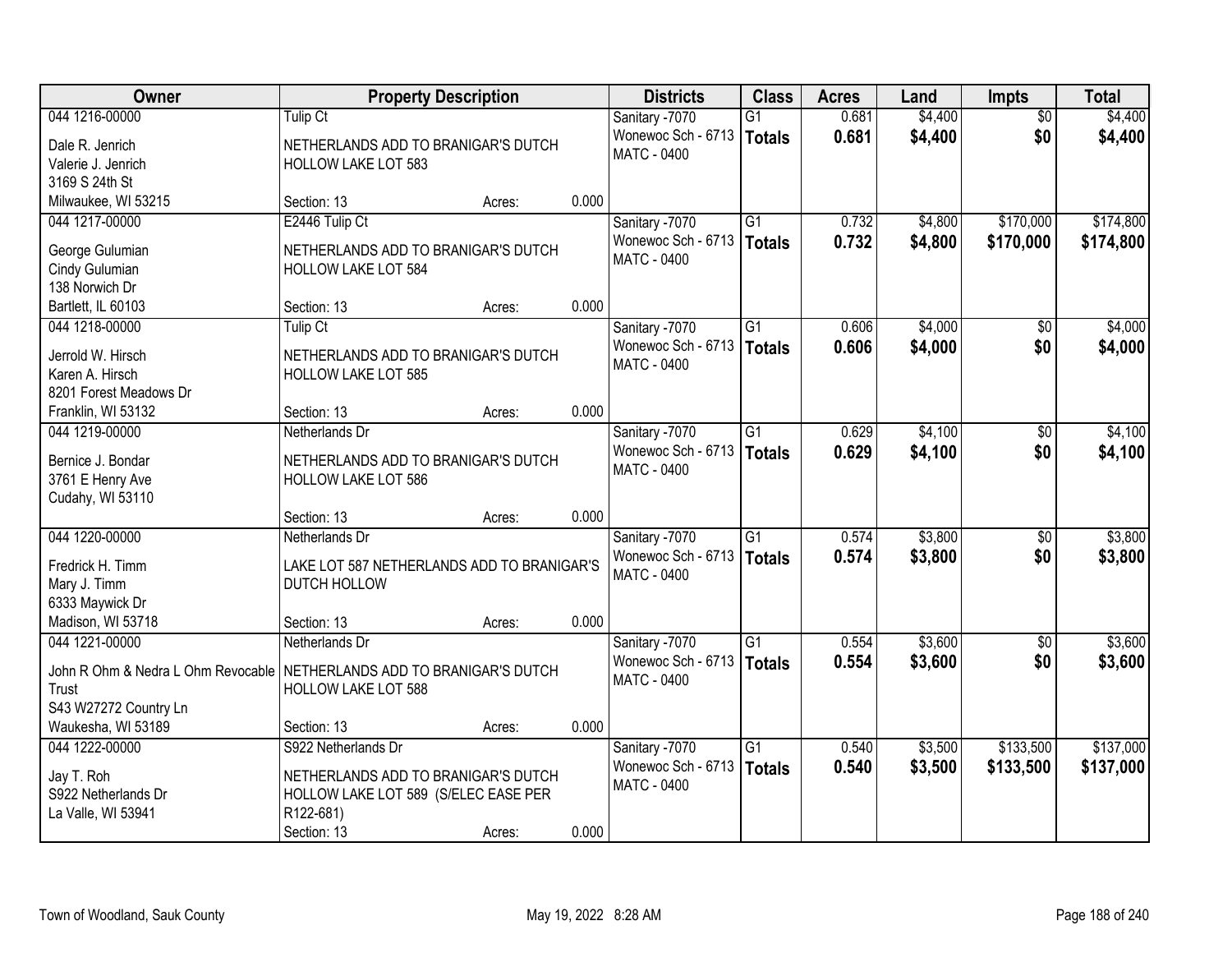| Owner                                                                           | <b>Property Description</b>                                                             |        |       | <b>Districts</b>                                    | <b>Class</b>              | <b>Acres</b>   | Land               | <b>Impts</b>    | <b>Total</b>       |
|---------------------------------------------------------------------------------|-----------------------------------------------------------------------------------------|--------|-------|-----------------------------------------------------|---------------------------|----------------|--------------------|-----------------|--------------------|
| 044 1223-00000                                                                  | Netherlands Dr                                                                          |        |       | Sanitary -7070                                      | G1                        | 0.681          | \$4,500            | $\overline{50}$ | \$4,500            |
| Aristotle, LLC<br>PO Box 66<br>Swedesboro, NJ 08085                             | S 13-13-2 PRT NE1/4 NE1/4 NETHERLANDS ADD TO<br>BRANIGAR'S DUTCH HOLLOW LAKE LOT 590    |        |       | Wonewoc Sch - 6713<br><b>MATC - 0400</b>            | <b>Totals</b>             | 0.681          | \$4,500            | \$0             | \$4,500            |
|                                                                                 | Section: 13                                                                             | Acres: | 0.000 |                                                     |                           |                |                    |                 |                    |
| 044 1224-00000                                                                  | E2437 N Dutch Hollow Rd                                                                 |        |       | Sanitary -7070                                      | $\overline{G1}$           | 1.570          | \$4,600            | \$247,500       | \$252,100          |
| Nathan J. Le Moine<br>Cassandra L. Le Moine<br>502 Center St                    | NETHERLANDS ADD TO BRANIGAR'S DUTCH<br><b>HOLLOW LAKE LOT 591</b>                       |        |       | Wonewoc Sch - 6713   Totals<br><b>MATC - 0400</b>   |                           | 1.570          | \$4,600            | \$247,500       | \$252,100          |
| Wonewoc, WI 53968                                                               | Section: 13                                                                             | Acres: | 0.000 |                                                     |                           |                |                    |                 |                    |
| 044 1225-00000                                                                  | N Dutch Hollow Rd                                                                       |        |       | Sanitary -7070                                      | G <sub>1</sub>            | 1.256          | \$4,400            | \$0             | \$4,400            |
| River Valley Home Improvements Ltd<br>161 Main St<br>Pewaukee, WI 53072         | NETHERLANDS ADD TO BRANIGAR'S DUTCH<br><b>HOLLOW LAKE LOT 592</b>                       |        |       | Wonewoc Sch - 6713<br><b>MATC - 0400</b>            | Totals                    | 1.256          | \$4,400            | \$0             | \$4,400            |
|                                                                                 | Section: 13                                                                             | Acres: | 0.000 |                                                     |                           |                |                    |                 |                    |
| 044 1226-00000                                                                  | N Dutch Hollow Rd                                                                       |        |       | Sanitary -7070                                      | $\overline{G1}$           | 1.310          | \$5,600            | \$0             | \$5,600            |
| James G. Ward<br>Tracy A. Ward<br>67 Punakee Loop                               | NETHERLANDS ADD TO BRANIGAR'S DUTCH<br>HOLLOW LAKE LOT 593                              |        |       | Wonewoc Sch - 6713<br>MATC - 0400                   | <b>Totals</b>             | 1.310          | \$5,600            | \$0             | \$5,600            |
| Lahaina, HI 96761                                                               | Section: 13                                                                             | Acres: | 0.000 |                                                     |                           |                |                    |                 |                    |
| 044 1227-00000<br>Karen A. Martin<br>1733 Cedar St<br>South Milwaukee, WI 53172 | Dike Ct<br>NETHERLANDS ADD TO BRANIGAR'S DUTCH<br><b>HOLLOW LAKE LOT 594</b>            |        |       | Sanitary -7070<br>Wonewoc Sch - 6713<br>MATC - 0400 | $\overline{G1}$<br>Totals | 0.910<br>0.910 | \$5,000<br>\$5,000 | \$0<br>\$0      | \$5,000<br>\$5,000 |
|                                                                                 | Section: 13                                                                             | Acres: | 0.000 |                                                     |                           |                |                    |                 |                    |
| 044 1228-00000                                                                  | Dike Ct                                                                                 |        |       | Sanitary -7070                                      | $\overline{G1}$           | 1.136          | \$3,400            | $\overline{60}$ | \$3,400            |
| Rita A. Woolever<br>504 Salsbery Cir Apt 206<br>Hillsboro, WI 54634             | NETHERLANDS ADD TO BRANIGAR'S DUTCH<br>HOLLOW LAKE LOT 595 (D-1128605 needs correction) |        |       | Wonewoc Sch - 6713   Totals<br><b>MATC - 0400</b>   |                           | 1.136          | \$3,400            | \$0             | \$3,400            |
|                                                                                 | Section: 13                                                                             | Acres: | 0.000 |                                                     |                           |                |                    |                 |                    |
| 044 1229-00000                                                                  | Dike Ct                                                                                 |        |       | Sanitary -7070                                      | G1                        | 1.239          | \$5,500            | $\overline{50}$ | \$5,500            |
| John M. Weber<br>Beverly A. Weber<br>5616 N Lilly Ln                            | NETHERLANDS ADD TO BRANIGAR'S DUTCH<br><b>HOLLOW LAKE LOT 596</b>                       |        |       | Wonewoc Sch - 6713<br>MATC - 0400                   | Totals                    | 1.239          | \$5,500            | \$0             | \$5,500            |
| Milton, WI 53563                                                                | Section: 13                                                                             | Acres: | 0.000 |                                                     |                           |                |                    |                 |                    |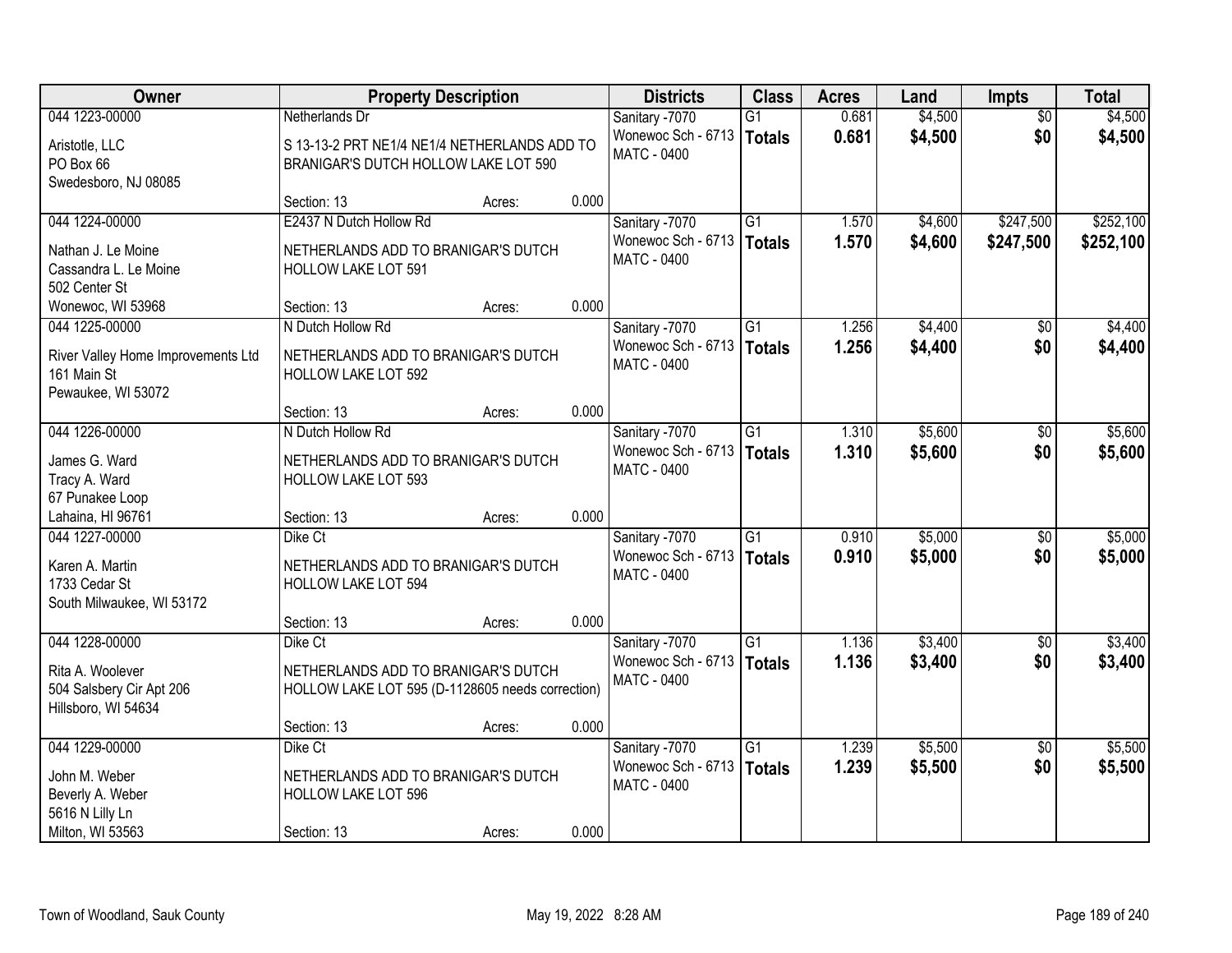| Owner                                                                               | <b>Property Description</b>                                         |        |       | <b>Districts</b>                         | <b>Class</b>    | <b>Acres</b> | Land    | <b>Impts</b>    | <b>Total</b> |
|-------------------------------------------------------------------------------------|---------------------------------------------------------------------|--------|-------|------------------------------------------|-----------------|--------------|---------|-----------------|--------------|
| 044 1230-00000                                                                      | Dike Ct                                                             |        |       | Sanitary -7070                           | G1              | 1.036        | \$5,100 | $\overline{50}$ | \$5,100      |
| Emily Bialkowski<br>106 Main St<br>Gays Mills, WI 54631                             | NETHERLANDS ADD TO BRANIGAR'S DUTCH<br><b>HOLLOW LAKE LOT 597</b>   |        |       | Wonewoc Sch - 6713<br><b>MATC - 0400</b> | Totals          | 1.036        | \$5,100 | \$0             | \$5,100      |
|                                                                                     | Section: 13                                                         | Acres: | 0.000 |                                          |                 |              |         |                 |              |
| 044 1231-00000                                                                      | Dike Ct                                                             |        |       | Sanitary -7070                           | $\overline{G1}$ | 0.958        | \$5,000 | $\overline{50}$ | \$5,000      |
| William Emerson et al<br>3830 County Rd C<br>Spring Green, WI 53588                 | NETHERLANDS ADD TO BRANIGAR'S DUTCH<br><b>HOLLOW LAKE LOT 598</b>   |        |       | Wonewoc Sch - 6713<br><b>MATC - 0400</b> | Totals          | 0.958        | \$5,000 | \$0             | \$5,000      |
|                                                                                     | Section: 13                                                         | Acres: | 0.000 |                                          |                 |              |         |                 |              |
| 044 1232-00000                                                                      | N Dutch Hollow Rd                                                   |        |       | Sanitary -7070                           | G1              | 0.920        | \$5,000 | \$0             | \$5,000      |
| Gregg M. Miller<br>Charlene M. Miller<br>1607 Cedar Ln                              | NETHERLANDS ADD TO BRANIGAR'S DUTCH<br><b>HOLLOW LAKE LOT 599</b>   |        |       | Wonewoc Sch - 6713<br>MATC - 0400        | <b>Totals</b>   | 0.920        | \$5,000 | \$0             | \$5,000      |
| Waukesha, WI 53188                                                                  | Section: 13                                                         | Acres: | 0.000 |                                          |                 |              |         |                 |              |
| 044 1233-00000                                                                      | N Dutch Hollow Rd                                                   |        |       | Sanitary -7070                           | G1              | 0.982        | \$5,000 | $\sqrt[6]{3}$   | \$5,000      |
| Radian Real Estate Services, Inc<br>1500 Market St #2050w<br>Philadelphia, PA 19102 | NETHERLANDS ADD TO BRANIGAR'S DUTCH<br>HOLLOW LAKE LOT 600          |        |       | Wonewoc Sch - 6713<br>MATC - 0400        | Totals          | 0.982        | \$5,000 | \$0             | \$5,000      |
|                                                                                     | Section: 13                                                         | Acres: | 0.000 |                                          |                 |              |         |                 |              |
| 044 1234-00000                                                                      | N Dutch Hollow Rd                                                   |        |       | Sanitary -7070                           | $\overline{G1}$ | 1.768        | \$6,500 | \$0             | \$6,500      |
| William J. Good<br>Marsha K. Good<br>800 Iron St                                    | NETHERLANDS ADD TO BRANIGAR'S DUTCH<br><b>HOLLOW LAKE LOT 601</b>   |        |       | Wonewoc Sch - 6713<br>MATC - 0400        | Totals          | 1.768        | \$6,500 | \$0             | \$6,500      |
| La Valle, WI 53941                                                                  | Section: 13                                                         | Acres: | 0.000 |                                          |                 |              |         |                 |              |
| 044 1235-00000                                                                      | N Dutch Hollow Rd                                                   |        |       | Sanitary -7070                           | $\overline{G1}$ | 15.598       | \$3,900 | $\overline{30}$ | \$3,900      |
| Dutch Hollow L Prop/O/a<br>E2670 Clubhouse Dr<br>La Valle, WI 53941                 | NETHERLANDS ADD TO BRANIGAR'S DUTCH<br>HOLLOW LAKE OUTLOT 22        |        |       | Wonewoc Sch - 6713<br><b>MATC - 0400</b> | Totals          | 15.598       | \$3,900 | \$0             | \$3,900      |
|                                                                                     | Section: 13                                                         | Acres: | 0.000 |                                          |                 |              |         |                 |              |
| 044 1236-00000                                                                      | Netherlands Dr                                                      |        |       | Sanitary -7070                           | $\overline{G1}$ | 10.477       | \$2,600 | $\overline{50}$ | \$2,600      |
| Dutch Hollow L Prop/O/a<br>E2670 Clubhouse Dr<br>La Valle, WI 53941                 | NETHERLANDS ADD TO BRANIGAR'S DUTCH<br><b>HOLLOW LAKE OUTLOT 23</b> |        |       | Wonewoc Sch - 6713<br><b>MATC - 0400</b> | Totals          | 10.477       | \$2,600 | \$0             | \$2,600      |
|                                                                                     | Section: 13                                                         | Acres: | 0.000 |                                          |                 |              |         |                 |              |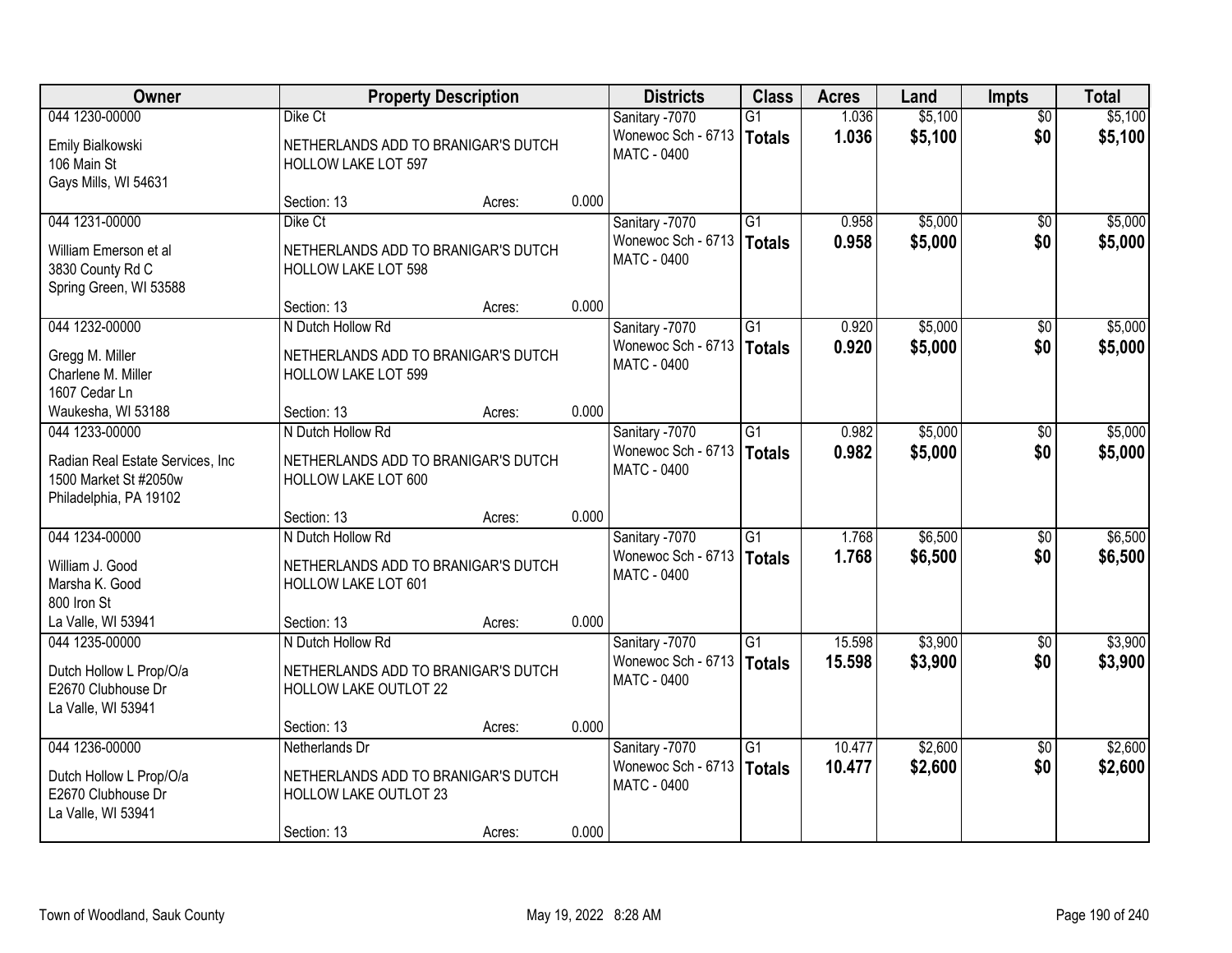| Owner                                                               |                                                                       | <b>Property Description</b> |       | <b>Districts</b>                                  | <b>Class</b>    | <b>Acres</b> | Land     | <b>Impts</b>    | <b>Total</b> |
|---------------------------------------------------------------------|-----------------------------------------------------------------------|-----------------------------|-------|---------------------------------------------------|-----------------|--------------|----------|-----------------|--------------|
| 044 1237-00000                                                      | N Dutch Hollow Rd                                                     |                             |       | Sanitary -7070                                    | $\overline{G1}$ | 4.390        | \$1,100  | $\overline{50}$ | \$1,100      |
| Dutch Hollow L Prop/O/a<br>E2670 Clubhouse Dr<br>La Valle, WI 53941 | NETHERLANDS ADD TO BRANIGAR'S DUTCH<br><b>HOLLOW LAKE OUTLOT 24</b>   |                             |       | Wonewoc Sch - 6713<br><b>MATC - 0400</b>          | <b>Totals</b>   | 4.390        | \$1,100  | \$0             | \$1,100      |
|                                                                     | Section: 13                                                           | Acres:                      | 0.000 |                                                   |                 |              |          |                 |              |
| 044 1238-00000                                                      | N Dutch Hollow Dr                                                     |                             |       | Sanitary -7070                                    | $\overline{G1}$ | 0.644        | \$200    | $\overline{30}$ | \$200        |
| Dutch Hollow L Prop/O/a<br>E2670 Clubhouse Dr<br>La Valle, WI 53941 | NETHERLANDS ADD TO BRANIGAR'S DUTCH<br><b>HOLLOW LAKE OUTLOT 25</b>   |                             |       | Wonewoc Sch - 6713<br>MATC - 0400                 | <b>Totals</b>   | 0.644        | \$200    | \$0             | \$200        |
|                                                                     | Section: 13                                                           | Acres:                      | 0.000 |                                                   |                 |              |          |                 |              |
| 044 1239-00000                                                      | N Dutch Hollow Rd                                                     |                             |       | Sanitary -7070                                    | $\overline{G1}$ | 2.485        | \$600    | \$0             | \$600        |
| Dutch Hollow L Prop/O/a<br>E2670 Clubhouse Dr<br>La Valle, WI 53941 | NETHERLANDS ADD TO BRANIGAR'S DUTCH<br>HOLLOW LAKE OUTLOT 26          |                             |       | Wonewoc Sch - 6713<br>MATC - 0400                 | <b>Totals</b>   | 2.485        | \$600    | \$0             | \$600        |
|                                                                     | Section: 13                                                           | Acres:                      | 0.000 |                                                   |                 |              |          |                 |              |
| 044 1240-00000                                                      | S Dutch Hollow Rd                                                     |                             |       | Sanitary -7070                                    | $\overline{G1}$ | 0.156        | \$1,000  | \$0             | \$1,000      |
| Christopher S. Full<br>Helene S. Full<br>E2583 Club House Dr        | TN OF WOODLAND, PINE TOPS ADD. LOT 990 (PART<br>IN TN OF LAVALLE)     |                             |       | Wonewoc Sch - 6713<br><b>MATC - 0400</b>          | <b>Totals</b>   | 0.156        | \$1,000  | \$0             | \$1,000      |
| La Valle, WI 53941                                                  | Section: 24                                                           | Acres:                      | 0.000 |                                                   |                 |              |          |                 |              |
| 044 1241-00000                                                      |                                                                       |                             |       | Sanitary -7070                                    | $\overline{G1}$ | 6.837        | \$1,700  | \$0             | \$1,700      |
| Dutch Hollow L Prop/O/a<br>E2670 Clubhouse Dr<br>La Valle, WI 53941 | TN OF WOODLAND, PINE TOPS ADD, OUTLOT 45<br>(PART IN TOWN OF LAVALLE) |                             |       | Wonewoc Sch - 6713<br>MATC - 0400                 | <b>Totals</b>   | 6.837        | \$1,700  | \$0             | \$1,700      |
|                                                                     | Section: 24                                                           | Acres:                      | 0.000 |                                                   |                 |              |          |                 |              |
| 044 1242-00000                                                      | S Dutch Hollow Rd                                                     |                             |       | Sanitary -7070                                    | $\overline{G1}$ | 3.600        | \$7,800  | \$0             | \$7,800      |
| Luke J. Cascio<br>Nina L. Cascio<br>1495 Stonegate Rd               | TN. OF WOODLAND, PINE TOPS ADD. LOT 991 (PART<br>IN TN. OF LAVALLE)   |                             |       | Wonewoc Sch - 6713<br>MATC - 0400                 | <b>Totals</b>   | 3.600        | \$7,800  | \$0             | \$7,800      |
| Algonquin, IL 60102                                                 | Section: 24                                                           | Acres:                      | 0.000 |                                                   |                 |              |          |                 |              |
| 044 1243-00000                                                      | E2474 S Dutch Hollow Rd                                               |                             |       | Sanitary -7070                                    | $\overline{G1}$ | 3.172        | \$14,300 | \$274,000       | \$288,300    |
| Jonathon Woolever<br>Katie Woolever<br>E2474 S Dutch Hollow Rd      | S 24-13-2 PRT SE1/4 SE1/4 PINE TOPS ADD LOT 992                       |                             |       | Wonewoc Sch - 6713   Totals<br><b>MATC - 0400</b> |                 | 3.172        | \$14,300 | \$274,000       | \$288,300    |
| La Valle, WI 53941                                                  | Section: 24                                                           | Acres:                      | 0.000 |                                                   |                 |              |          |                 |              |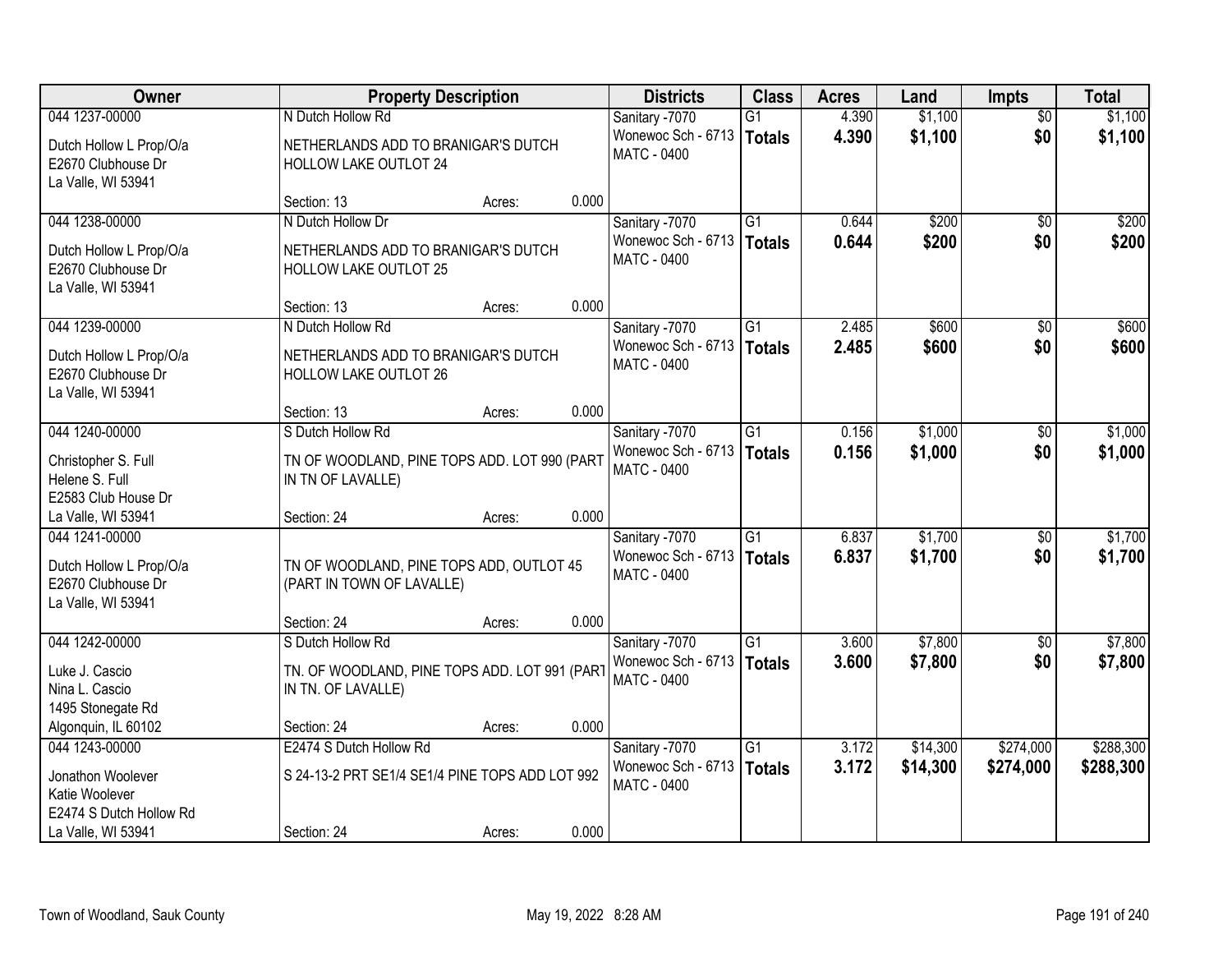| Owner                                                                              | <b>Property Description</b>                                                                                      |        |       | <b>Districts</b>                                           | <b>Class</b>              | <b>Acres</b>   | Land                 | <b>Impts</b>           | <b>Total</b>         |
|------------------------------------------------------------------------------------|------------------------------------------------------------------------------------------------------------------|--------|-------|------------------------------------------------------------|---------------------------|----------------|----------------------|------------------------|----------------------|
| 044 1244-00000                                                                     | S Dutch Hollow Rd                                                                                                |        |       | Sanitary -7070                                             | $\overline{G1}$           | 2.089          | \$12,200             | $\overline{50}$        | \$12,200             |
| Michelle R. Gilbank<br>919 W Blodgett St<br>Marshfield, WI 54449                   | TN. OF WOODLAND, PINE TOPS ADD. LOT 993                                                                          |        |       | Wonewoc Sch - 6713<br>MATC - 0400                          | Totals                    | 2.089          | \$12,200             | \$0                    | \$12,200             |
|                                                                                    | Section: 24                                                                                                      | Acres: | 0.000 |                                                            |                           |                |                      |                        |                      |
| 044 1245-00000                                                                     | S Dutch Hollow Rd                                                                                                |        |       | Sanitary -7070                                             | $\overline{G1}$           | 2.297          | \$12,600             | $\sqrt{6}$             | \$12,600             |
| Ryan L. Shore<br>Teresa L. Shore<br>1334 Starr School Rd                           | TN OF WOODLAND, PINE TOPS ADD. LOT 994                                                                           |        |       | Wonewoc Sch - 6713<br><b>MATC - 0400</b>                   | Totals                    | 2.297          | \$12,600             | \$0                    | \$12,600             |
| Stoughton, WI 53589                                                                | Section: 24                                                                                                      | Acres: | 0.000 |                                                            |                           |                |                      |                        |                      |
| 044 1246-00000                                                                     | S Dutch Hollow Rd                                                                                                |        |       | Sanitary -7070                                             | X4                        | 1.889          | $\overline{50}$      | \$0                    | $\sqrt{50}$          |
| <b>Beloit College</b><br>700 College St<br>Beloit, WI 53511                        | TN OF WOODLAND, PINE TOPS ADD. LOT 995                                                                           |        |       | Wonewoc Sch - 6713<br><b>MATC - 0400</b>                   | Totals                    | 1.889          | \$0                  | \$0                    | \$0                  |
|                                                                                    | Section: 24                                                                                                      | Acres: | 0.000 |                                                            |                           |                |                      |                        |                      |
| 044 1247-00000                                                                     | S Dutch Hollow Rd                                                                                                |        |       | Sanitary -7070                                             | $\overline{G1}$           | 2.367          | \$12,700             | \$0                    | \$12,700             |
| Gatlin D. Fenwick<br>S2720 County Rd V<br>Reedsburg, WI 53959                      | TN. OF WOODLAND, PINE TOPS ADD. LOT 996                                                                          |        |       | Wonewoc Sch - 6713<br><b>MATC - 0400</b>                   | Totals                    | 2.367          | \$12,700             | \$0                    | \$12,700             |
|                                                                                    | Section: 24                                                                                                      | Acres: | 0.000 |                                                            |                           |                |                      |                        |                      |
| 044 1248-00000                                                                     | E2471 S Dutch Hollow Rd                                                                                          |        |       | Sanitary -7070                                             | $\overline{G1}$           | 3.204          | \$14,400             | \$234,900              | \$249,300            |
| John J. Castaneda<br>Cynthia M. Castaneda<br>17 Locust Ct                          | TN. OF WOODLAND, PINE TOPS ADD. LOT 997                                                                          |        |       | Wonewoc Sch - 6713<br><b>MATC - 0400</b>                   | Totals                    | 3.204          | \$14,400             | \$234,900              | \$249,300            |
| South Elgin, IL 60177                                                              | Section: 24                                                                                                      | Acres: | 0.000 |                                                            |                           |                |                      |                        |                      |
| 044 1249-00000                                                                     | S Dutch Hollow Rd                                                                                                |        |       | Sanitary -7070                                             | $\overline{G1}$           | 1.070          | \$10,100             | \$0                    | \$10,100             |
| Thomas G. Bubolz<br>Candis D. Bubolz<br>E2513 S Dutch Hollow Rd                    | S 24-13-2 PRT SE1/4 SE1/4 PINE TOPS ADD LOT 998<br>EXC THAT PRT IN TN OF LAVALLE (W/EASE PER<br>D-1177980)       |        |       | Wonewoc Sch - 6713<br><b>MATC - 0400</b>                   | Totals                    | 1.070          | \$10,100             | \$0                    | \$10,100             |
| La Valle, WI 53941                                                                 | Section: 24                                                                                                      | Acres: | 0.000 |                                                            |                           |                |                      |                        |                      |
| 044 1250-00000<br>Jeffrey A. Mc Cullick<br>305 County Hwy V<br>Cazenovia, WI 53924 | Club House Dr<br>S 13-13-2 PRT NE1/4 NE1/4 = RHINE ADD TO<br>BRANIGAR'S DUTCH HOLLOW LAKE LOT 602<br>Section: 13 | Acres: | 0.000 | Sanitary -7070<br>Wonewoc Sch - 6713<br><b>MATC - 0400</b> | $\overline{G1}$<br>Totals | 1.483<br>1.483 | \$20,000<br>\$20,000 | $\overline{50}$<br>\$0 | \$20,000<br>\$20,000 |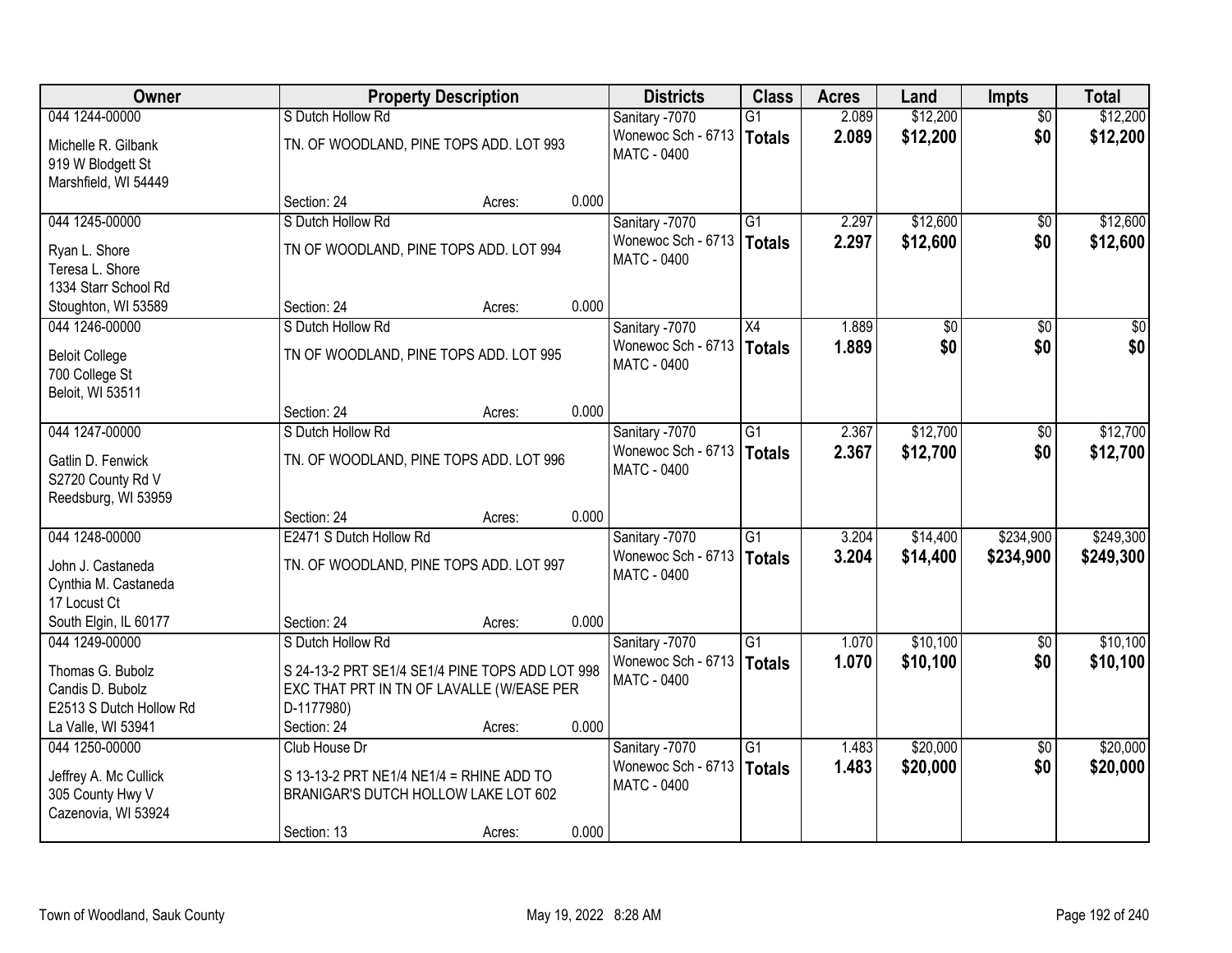| Owner                                                                      | <b>Property Description</b>                          | <b>Districts</b> | <b>Class</b>                                      | <b>Acres</b>           | Land  | Impts           | <b>Total</b>    |                 |
|----------------------------------------------------------------------------|------------------------------------------------------|------------------|---------------------------------------------------|------------------------|-------|-----------------|-----------------|-----------------|
| 044 1251-00000                                                             | Club House Dr                                        |                  | Sanitary -7070                                    | $\overline{G1}$        | 0.663 | \$12,800        | $\overline{50}$ | \$12,800        |
| Christianne Hanna<br>2146 Blue Heron Dr<br>Delavan, WI 53115               | RHINE ADD TO BRANIGAR'S DUTCH HOLLOW LAKE<br>LOT 603 |                  | Wonewoc Sch - 6713<br>MATC - 0400                 | <b>Totals</b>          | 0.663 | \$12,800        | \$0             | \$12,800        |
|                                                                            | Section: 13<br>Acres:                                | 0.000            |                                                   |                        |       |                 |                 |                 |
| 044 1252-00000                                                             | Club House Dr                                        |                  | Sanitary -7070                                    | $\overline{G1}$        | 0.585 | \$11,300        | \$0             | \$11,300        |
| Carlos E. Garcia<br>PO Box 961<br>Kailua-Kona, HI 96745                    | RHINE ADD TO BRANIGAR'S DUTCH HOLLOW LAKE<br>LOT 604 |                  | Wonewoc Sch - 6713<br><b>MATC - 0400</b>          | <b>Totals</b>          | 0.585 | \$11,300        | \$0             | \$11,300        |
|                                                                            | Section: 13<br>Acres:                                | 0.000            |                                                   |                        |       |                 |                 |                 |
| 044 1253-00000                                                             | Club House Dr                                        |                  | Sanitary -7070                                    | G1                     | 0.927 | \$17,600        | \$0             | \$17,600        |
| Christianne Hanna<br>2146 Blue Heron Dr<br>Delavan, WI 53115               | RHINE ADD TO BRANIGAR'S DUTCH HOLLOW LAKE<br>LOT 605 |                  | Wonewoc Sch - 6713<br><b>MATC - 0400</b>          | <b>Totals</b>          | 0.927 | \$17,600        | \$0             | \$17,600        |
|                                                                            | Section: 13<br>Acres:                                | 0.000            |                                                   |                        |       |                 |                 |                 |
| 044 1254-00000                                                             | Club House Dr                                        |                  | Sanitary -7070                                    | $\overline{\text{X3}}$ | 0.585 | $\overline{60}$ | $\overline{50}$ | $\overline{50}$ |
| Sauk County<br>Treasurer Dept (Tax Deed<br>Offer to Purchase               | RHINE ADD TO BRANIGAR'S DUTCH HOLLOW LAKE<br>LOT 606 |                  | Wonewoc Sch - 6713   Totals<br><b>MATC - 0400</b> |                        | 0.585 | \$0             | \$0             | \$0             |
| 505 Broadway<br>Baraboo, WI 53913-0000                                     | Section: 13<br>Acres:                                | 0.000            |                                                   |                        |       |                 |                 |                 |
| 044 1255-00000                                                             | Club House Dr                                        |                  | Sanitary -7070                                    | $\overline{G1}$        | 0.488 | \$9,400         | \$0             | \$9,400         |
| Mitchell Hanley<br>Lisa Hanley<br>303 Railroad St                          | RHINE ADD TO BRANIGAR'S DUTCH HOLLOW LAKE<br>LOT 607 |                  | Wonewoc Sch - 6713<br><b>MATC - 0400</b>          | Totals                 | 0.488 | \$9,400         | \$0             | \$9,400         |
| East Dundee, IL 60118                                                      | Section: 13<br>Acres:                                | 0.000            |                                                   |                        |       |                 |                 |                 |
| 044 1256-00000                                                             | S991 Club House Dr                                   |                  | Sanitary -7070                                    | $\overline{G1}$        | 0.534 | \$10,200        | \$283,200       | \$293,400       |
| <b>Niles Trust</b><br>N74 W16055 Stonewood Dr<br>Menomonee Falls, WI 53051 | RHINE ADD TO BRANIGAR'S DUTCH HOLLOW LAKE<br>LOT 608 |                  | Wonewoc Sch - 6713<br><b>MATC - 0400</b>          | Totals                 | 0.534 | \$10,200        | \$283,200       | \$293,400       |
|                                                                            | Section: 13<br>Acres:                                | 0.000            |                                                   |                        |       |                 |                 |                 |
| 044 1257-00000                                                             | S999 Club House Dr                                   |                  | Sanitary -7070                                    | $\overline{G1}$        | 0.580 | \$11,100        | \$103,700       | \$114,800       |
| Karen A. Hirsch et al<br>c/o Jerrold W. Hirsch<br>8201 Forest Meadows Dr   | RHINE ADD TO BRANIGAR'S DUTCH HOLLOW LAKE<br>LOT 609 |                  | Wonewoc Sch - 6713   Totals<br><b>MATC - 0400</b> |                        | 0.580 | \$11,100        | \$103,700       | \$114,800       |
| Franklin, WI 53132                                                         | Section: 13<br>Acres:                                | 0.000            |                                                   |                        |       |                 |                 |                 |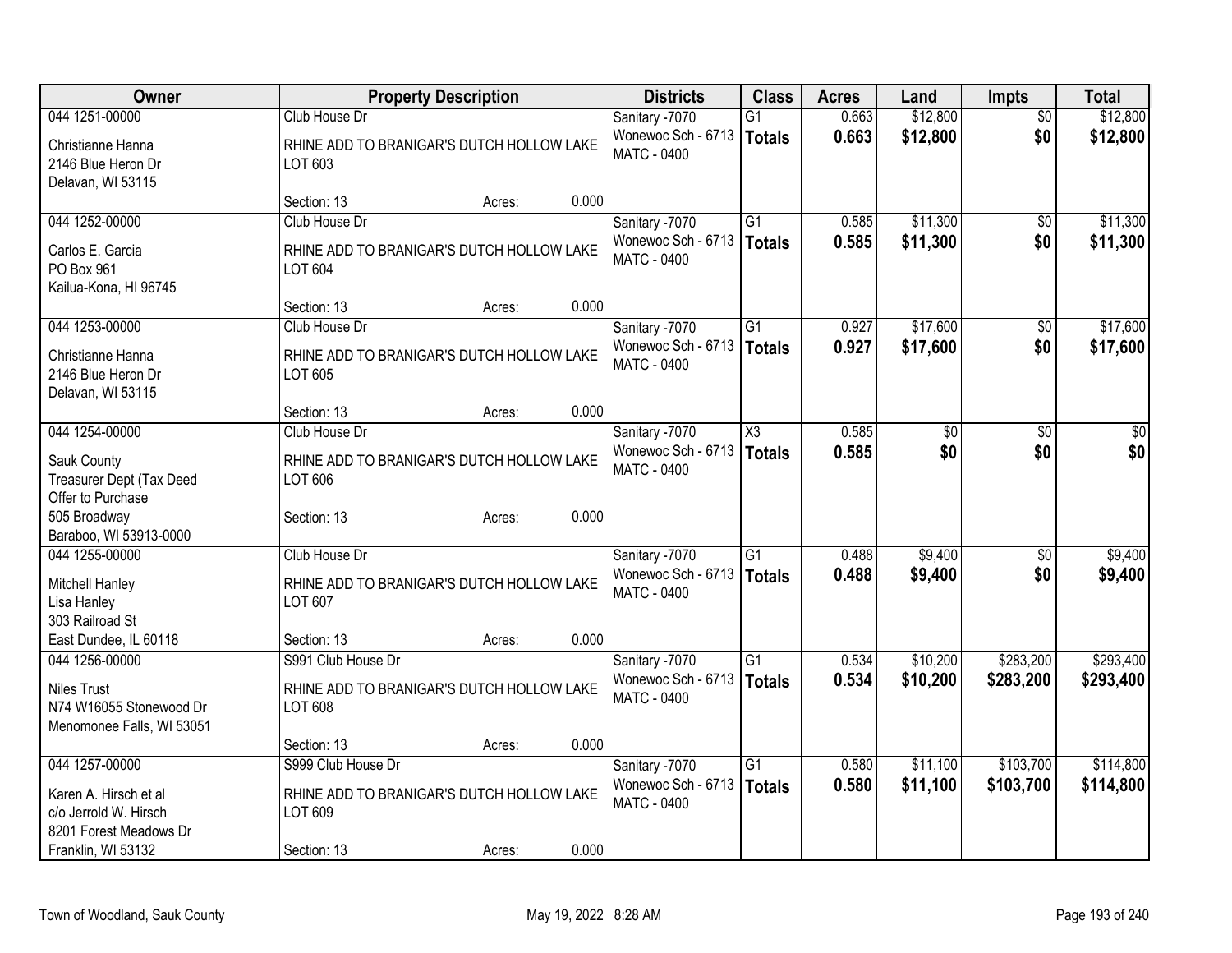| \$9,500<br>044 1258-00000<br>0.580<br>Club House Dr<br>Sanitary -7070<br>$\overline{G1}$<br>$\overline{50}$                             | \$9,500     |
|-----------------------------------------------------------------------------------------------------------------------------------------|-------------|
|                                                                                                                                         |             |
| Wonewoc Sch - 6713<br>0.580<br>\$9,500<br>\$0<br>Totals<br>Raymond A. Gahan<br>RHINE ADD TO BRANIGAR'S DUTCH HOLLOW LAKE                | \$9,500     |
| MATC - 0400<br>Barbara L. Gahan<br>LOT 610                                                                                              |             |
| 1207 Roosevelt Dr                                                                                                                       |             |
| West Bend, WI 53090<br>0.000<br>Section: 13<br>Acres:                                                                                   |             |
| G1<br>\$5,700<br>044 1259-00000<br>Club House Dr<br>Sanitary -7070<br>0.595<br>\$0                                                      | \$5,700     |
| Wonewoc Sch - 6713<br>\$5,700<br>\$0<br>0.595<br>Totals<br>Ronald H. Palmer<br>RHINE ADD TO BRANIGAR'S DUTCH HOLLOW LAKE                | \$5,700     |
| MATC - 0400<br>S1029 Clubhouse Dr<br>LOT 611                                                                                            |             |
| La Valle, WI 53941                                                                                                                      |             |
| 0.000<br>Section: 13<br>Acres:                                                                                                          |             |
| Sanitary -7070<br>$\overline{G1}$<br>\$121,700<br>044 1260-00000<br>S1029 Club House Dr<br>0.782<br>\$11,900                            | \$133,600   |
| Wonewoc Sch - 6713<br>0.782<br>\$11,900<br>\$121,700<br><b>Totals</b>                                                                   | \$133,600   |
| Ronald H. Palmer<br>RHINE ADD TO BRANIGAR'S DUTCH HOLLOW LAKE<br>MATC - 0400                                                            |             |
| LOT 612<br>S1029 Clubhouse Dr                                                                                                           |             |
| La Valle, WI 53941<br>0.000<br>Section: 13<br>Acres:                                                                                    |             |
| 044 1261-00000<br>Club House Dr<br>Sanitary -7070<br>$\overline{G1}$<br>\$14,900<br>0.785<br>\$0                                        | \$14,900    |
| Wonewoc Sch - 6713<br>0.785<br>\$14,900<br>\$0                                                                                          | \$14,900    |
| Totals<br>Susan Gobel<br>RHINE ADD TO BRANIGAR'S DUTCH HOLLOW LAKE<br><b>MATC - 0400</b>                                                |             |
| 70 Ogden St<br>LOT 613 EXC POR IN TN LAVALLE                                                                                            |             |
| New Haven, CT 06511                                                                                                                     |             |
| 0.000<br>Section: 13<br>Acres:                                                                                                          |             |
| \$8,900<br>044 1262-00000<br>$\overline{G1}$<br>0.463<br>Rhine Dr<br>\$0<br>Sanitary -7070                                              | \$8,900     |
| Wonewoc Sch - 6713<br>0.463<br>Totals<br>\$8,900<br>\$0<br>Susan Elma Moore Gobel Revocable<br>S 13-13-2 PRT SE1/4 NE1/4 = RHINE ADD TO | \$8,900     |
| <b>MATC - 0400</b><br>BRANIGAR'S DUTCH HOLLOW LAKE LOT 614 EXC<br>Trust                                                                 |             |
| 70 Ogden St<br>POR IN TN LA VALLE                                                                                                       |             |
| New Haven, CT 06511<br>0.000<br>Section: 13<br>Acres:                                                                                   |             |
| $\overline{\chi_3}$<br>0.505<br>044 1263-00000<br>Sanitary -7070<br>$\overline{50}$<br>$\overline{30}$<br>Rhine Dr                      | $\sqrt{50}$ |
| Totals<br>0.505<br>\$0<br>\$0<br>Wonewoc Sch - 6713<br>Sauk County<br>RHINE ADD TO BRANIGAR'S DUTCH HOLLOW LAKE                         | \$0         |
| <b>MATC - 0400</b><br>Treasurer Dept (Tax Deed<br>LOT 615                                                                               |             |
| Offer to Purchase                                                                                                                       |             |
| 505 Broadway<br>0.000<br>Section: 13<br>Acres:                                                                                          |             |
| Baraboo, WI 53913-0000                                                                                                                  |             |
| 044 1264-00000<br>Rhine Dr<br>$\overline{\text{X3}}$<br>0.559<br>Sanitary -7070<br>$\overline{50}$<br>$\overline{50}$                   | $\sqrt{50}$ |
| \$0<br>\$0<br>Wonewoc Sch - 6713<br>0.559<br>Totals                                                                                     | \$0         |
| Sauk County<br>RHINE ADD TO BRANIGAR'S DUTCH HOLLOW LAKE<br><b>MATC - 0400</b><br>LOT 616                                               |             |
| Treasurer Dept (Tax Deed<br>Offer to Purchase                                                                                           |             |
| 505 Broadway<br>0.000<br>Section: 13<br>Acres:                                                                                          |             |
| Baraboo, WI 53913-0000                                                                                                                  |             |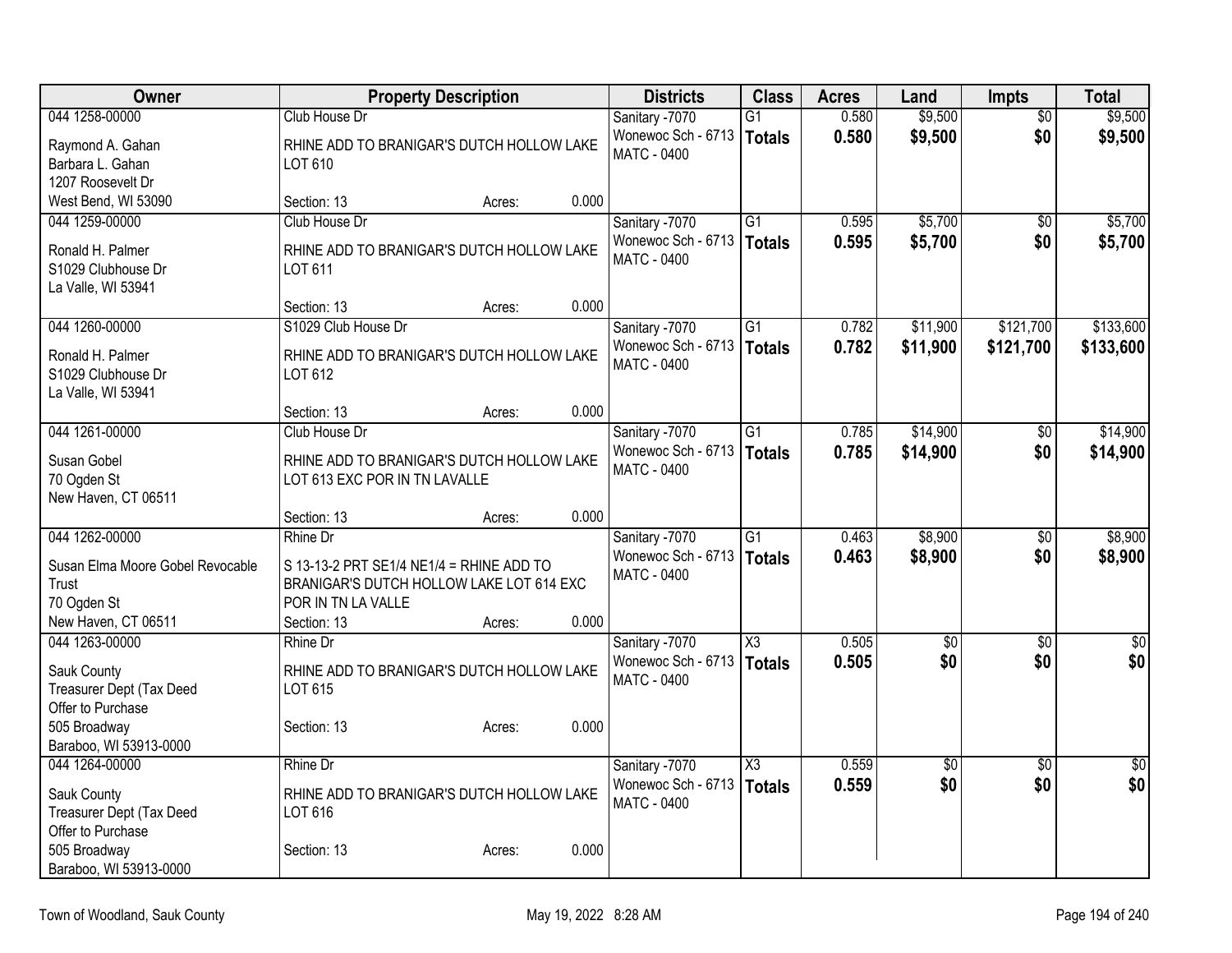| 044 1265-00000<br>\$12,700<br>\$12,700<br>0.657<br><b>Rhine Dr</b><br>Sanitary -7070<br>G1<br>$\overline{30}$<br>0.657<br>\$12,700<br>\$0<br>Wonewoc Sch - 6713<br>\$12,700<br>Totals<br>RHINE ADD TO BRANIGAR'S DUTCH HOLLOW LOT<br>Brian J. Mayeshiba<br><b>MATC - 0400</b><br>Kristin Mayeshiba<br>617<br>5580 S Honey Creek Dr<br>0.000<br>Milwaukee, WI 53221<br>Section: 13<br>Acres:<br>Rhine Dr<br>\$13,400<br>044 1266-00000<br>Sanitary -7070<br>$\overline{G1}$<br>0.693<br>$\overline{50}$<br>\$0<br>Wonewoc Sch - 6713<br>0.693<br>\$13,400<br>\$13,400<br>Totals<br>RHINE ADD TO BRANIGAR'S DUTCH HOLLOW LAKE<br>Liautaud Family Investments, LLC<br>MATC - 0400<br>LOT 618<br>c/o Liautaud Family Investments, LLC<br>S1163 Rhine Dr<br>0.000<br>La Valle, WI 53941<br>Section: 13<br>Acres:<br>044 1267-00000<br>$\overline{G1}$<br>\$11,000<br>Rhine Dr<br>Sanitary -7070<br>0.574<br>\$0<br>Wonewoc Sch - 6713<br>0.574<br>\$11,000<br>\$0<br><b>Totals</b><br>S 13-13-2 PRT SE1/4 NE1/4 RHINE ADD TO<br>Lisa M. Figge et al<br>MATC - 0400<br>4210 Hegg Ave<br>BRANIGAR'S DUTCH HOLLOW LOT 619<br>Madison, WI 53716<br>0.000<br>Section: 13<br>Acres:<br>044 1268-00000<br>\$11,000<br>Sanitary -7070<br>G1<br>0.574<br><b>Rhine Dr</b><br>\$0<br>Wonewoc Sch - 6713<br>0.574<br>\$11,000<br>\$0<br>\$11,000<br>Totals<br>Salzig Living Trust, the<br>S 13-13-2 PRT SE1/4 NE1/4 = RHINE ADD TO<br><b>MATC - 0400</b><br>390 Meadowview Ln<br>BRANIGAR'S DUTCH HOLLOW LOT 620<br>Aurora, IL 60502<br>0.000<br>Section: 13<br>Acres:<br>044 1269-00000<br>$\overline{G1}$<br>\$11,000<br>Rhine Dr<br>0.574<br>$\overline{50}$<br>Sanitary -7070<br>Wonewoc Sch - 6713<br>0.574<br>\$11,000<br>\$0<br><b>Totals</b><br>Conrad S. Gates<br>RHINE ADD TO BRANIGAR'S DUTCH HOLLOW LAKE<br><b>MATC - 0400</b><br>Kathy A. Gates<br>LOT 621<br>8737 Black Oak Ave<br>Tinley Park, IL 60477<br>0.000<br>Section: 13<br>Acres:<br>$\overline{G1}$<br>\$11,000<br>044 1270-00000<br>Sanitary -7070<br>0.574<br>Rhine Dr<br>$\sqrt{6}$<br>Wonewoc Sch - 6713<br>0.574<br>\$11,000<br>\$0<br><b>Totals</b><br>RHINE ADD TO BRANIGAR'S DUTCH HOLLOW LAKE<br>Ricky J. Letmanski<br><b>MATC - 0400</b><br>Laura C. Letmanski<br>LOT 622<br>1425 E Thomas Rd<br>0.000<br>Wheaton, IL 60187<br>Section: 13<br>Acres: | <b>Owner</b>   | <b>Property Description</b> |  | <b>Districts</b> | <b>Class</b>    | <b>Acres</b> | Land     | <b>Impts</b> | <b>Total</b> |
|-----------------------------------------------------------------------------------------------------------------------------------------------------------------------------------------------------------------------------------------------------------------------------------------------------------------------------------------------------------------------------------------------------------------------------------------------------------------------------------------------------------------------------------------------------------------------------------------------------------------------------------------------------------------------------------------------------------------------------------------------------------------------------------------------------------------------------------------------------------------------------------------------------------------------------------------------------------------------------------------------------------------------------------------------------------------------------------------------------------------------------------------------------------------------------------------------------------------------------------------------------------------------------------------------------------------------------------------------------------------------------------------------------------------------------------------------------------------------------------------------------------------------------------------------------------------------------------------------------------------------------------------------------------------------------------------------------------------------------------------------------------------------------------------------------------------------------------------------------------------------------------------------------------------------------------------------------------------------------------------------------------------------------------------------------------------------------------------------------------------------------------------------------------------------------------------------------------------------------------------------------------------------------------------------------------------------|----------------|-----------------------------|--|------------------|-----------------|--------------|----------|--------------|--------------|
|                                                                                                                                                                                                                                                                                                                                                                                                                                                                                                                                                                                                                                                                                                                                                                                                                                                                                                                                                                                                                                                                                                                                                                                                                                                                                                                                                                                                                                                                                                                                                                                                                                                                                                                                                                                                                                                                                                                                                                                                                                                                                                                                                                                                                                                                                                                       |                |                             |  |                  |                 |              |          |              |              |
|                                                                                                                                                                                                                                                                                                                                                                                                                                                                                                                                                                                                                                                                                                                                                                                                                                                                                                                                                                                                                                                                                                                                                                                                                                                                                                                                                                                                                                                                                                                                                                                                                                                                                                                                                                                                                                                                                                                                                                                                                                                                                                                                                                                                                                                                                                                       |                |                             |  |                  |                 |              |          |              |              |
|                                                                                                                                                                                                                                                                                                                                                                                                                                                                                                                                                                                                                                                                                                                                                                                                                                                                                                                                                                                                                                                                                                                                                                                                                                                                                                                                                                                                                                                                                                                                                                                                                                                                                                                                                                                                                                                                                                                                                                                                                                                                                                                                                                                                                                                                                                                       |                |                             |  |                  |                 |              |          |              |              |
|                                                                                                                                                                                                                                                                                                                                                                                                                                                                                                                                                                                                                                                                                                                                                                                                                                                                                                                                                                                                                                                                                                                                                                                                                                                                                                                                                                                                                                                                                                                                                                                                                                                                                                                                                                                                                                                                                                                                                                                                                                                                                                                                                                                                                                                                                                                       |                |                             |  |                  |                 |              |          |              |              |
|                                                                                                                                                                                                                                                                                                                                                                                                                                                                                                                                                                                                                                                                                                                                                                                                                                                                                                                                                                                                                                                                                                                                                                                                                                                                                                                                                                                                                                                                                                                                                                                                                                                                                                                                                                                                                                                                                                                                                                                                                                                                                                                                                                                                                                                                                                                       |                |                             |  |                  |                 |              |          |              |              |
| \$11,000<br>\$11,000<br>\$11,000<br>\$11,000<br>\$11,000<br>\$11,000<br>\$11,000                                                                                                                                                                                                                                                                                                                                                                                                                                                                                                                                                                                                                                                                                                                                                                                                                                                                                                                                                                                                                                                                                                                                                                                                                                                                                                                                                                                                                                                                                                                                                                                                                                                                                                                                                                                                                                                                                                                                                                                                                                                                                                                                                                                                                                      |                |                             |  |                  |                 |              |          |              | \$13,400     |
|                                                                                                                                                                                                                                                                                                                                                                                                                                                                                                                                                                                                                                                                                                                                                                                                                                                                                                                                                                                                                                                                                                                                                                                                                                                                                                                                                                                                                                                                                                                                                                                                                                                                                                                                                                                                                                                                                                                                                                                                                                                                                                                                                                                                                                                                                                                       |                |                             |  |                  |                 |              |          |              |              |
|                                                                                                                                                                                                                                                                                                                                                                                                                                                                                                                                                                                                                                                                                                                                                                                                                                                                                                                                                                                                                                                                                                                                                                                                                                                                                                                                                                                                                                                                                                                                                                                                                                                                                                                                                                                                                                                                                                                                                                                                                                                                                                                                                                                                                                                                                                                       |                |                             |  |                  |                 |              |          |              |              |
|                                                                                                                                                                                                                                                                                                                                                                                                                                                                                                                                                                                                                                                                                                                                                                                                                                                                                                                                                                                                                                                                                                                                                                                                                                                                                                                                                                                                                                                                                                                                                                                                                                                                                                                                                                                                                                                                                                                                                                                                                                                                                                                                                                                                                                                                                                                       |                |                             |  |                  |                 |              |          |              |              |
|                                                                                                                                                                                                                                                                                                                                                                                                                                                                                                                                                                                                                                                                                                                                                                                                                                                                                                                                                                                                                                                                                                                                                                                                                                                                                                                                                                                                                                                                                                                                                                                                                                                                                                                                                                                                                                                                                                                                                                                                                                                                                                                                                                                                                                                                                                                       |                |                             |  |                  |                 |              |          |              |              |
|                                                                                                                                                                                                                                                                                                                                                                                                                                                                                                                                                                                                                                                                                                                                                                                                                                                                                                                                                                                                                                                                                                                                                                                                                                                                                                                                                                                                                                                                                                                                                                                                                                                                                                                                                                                                                                                                                                                                                                                                                                                                                                                                                                                                                                                                                                                       |                |                             |  |                  |                 |              |          |              |              |
|                                                                                                                                                                                                                                                                                                                                                                                                                                                                                                                                                                                                                                                                                                                                                                                                                                                                                                                                                                                                                                                                                                                                                                                                                                                                                                                                                                                                                                                                                                                                                                                                                                                                                                                                                                                                                                                                                                                                                                                                                                                                                                                                                                                                                                                                                                                       |                |                             |  |                  |                 |              |          |              |              |
|                                                                                                                                                                                                                                                                                                                                                                                                                                                                                                                                                                                                                                                                                                                                                                                                                                                                                                                                                                                                                                                                                                                                                                                                                                                                                                                                                                                                                                                                                                                                                                                                                                                                                                                                                                                                                                                                                                                                                                                                                                                                                                                                                                                                                                                                                                                       |                |                             |  |                  |                 |              |          |              |              |
|                                                                                                                                                                                                                                                                                                                                                                                                                                                                                                                                                                                                                                                                                                                                                                                                                                                                                                                                                                                                                                                                                                                                                                                                                                                                                                                                                                                                                                                                                                                                                                                                                                                                                                                                                                                                                                                                                                                                                                                                                                                                                                                                                                                                                                                                                                                       |                |                             |  |                  |                 |              |          |              |              |
|                                                                                                                                                                                                                                                                                                                                                                                                                                                                                                                                                                                                                                                                                                                                                                                                                                                                                                                                                                                                                                                                                                                                                                                                                                                                                                                                                                                                                                                                                                                                                                                                                                                                                                                                                                                                                                                                                                                                                                                                                                                                                                                                                                                                                                                                                                                       |                |                             |  |                  |                 |              |          |              |              |
|                                                                                                                                                                                                                                                                                                                                                                                                                                                                                                                                                                                                                                                                                                                                                                                                                                                                                                                                                                                                                                                                                                                                                                                                                                                                                                                                                                                                                                                                                                                                                                                                                                                                                                                                                                                                                                                                                                                                                                                                                                                                                                                                                                                                                                                                                                                       |                |                             |  |                  |                 |              |          |              |              |
|                                                                                                                                                                                                                                                                                                                                                                                                                                                                                                                                                                                                                                                                                                                                                                                                                                                                                                                                                                                                                                                                                                                                                                                                                                                                                                                                                                                                                                                                                                                                                                                                                                                                                                                                                                                                                                                                                                                                                                                                                                                                                                                                                                                                                                                                                                                       |                |                             |  |                  |                 |              |          |              |              |
|                                                                                                                                                                                                                                                                                                                                                                                                                                                                                                                                                                                                                                                                                                                                                                                                                                                                                                                                                                                                                                                                                                                                                                                                                                                                                                                                                                                                                                                                                                                                                                                                                                                                                                                                                                                                                                                                                                                                                                                                                                                                                                                                                                                                                                                                                                                       |                |                             |  |                  |                 |              |          |              |              |
|                                                                                                                                                                                                                                                                                                                                                                                                                                                                                                                                                                                                                                                                                                                                                                                                                                                                                                                                                                                                                                                                                                                                                                                                                                                                                                                                                                                                                                                                                                                                                                                                                                                                                                                                                                                                                                                                                                                                                                                                                                                                                                                                                                                                                                                                                                                       |                |                             |  |                  |                 |              |          |              |              |
|                                                                                                                                                                                                                                                                                                                                                                                                                                                                                                                                                                                                                                                                                                                                                                                                                                                                                                                                                                                                                                                                                                                                                                                                                                                                                                                                                                                                                                                                                                                                                                                                                                                                                                                                                                                                                                                                                                                                                                                                                                                                                                                                                                                                                                                                                                                       |                |                             |  |                  |                 |              |          |              |              |
|                                                                                                                                                                                                                                                                                                                                                                                                                                                                                                                                                                                                                                                                                                                                                                                                                                                                                                                                                                                                                                                                                                                                                                                                                                                                                                                                                                                                                                                                                                                                                                                                                                                                                                                                                                                                                                                                                                                                                                                                                                                                                                                                                                                                                                                                                                                       |                |                             |  |                  |                 |              |          |              |              |
|                                                                                                                                                                                                                                                                                                                                                                                                                                                                                                                                                                                                                                                                                                                                                                                                                                                                                                                                                                                                                                                                                                                                                                                                                                                                                                                                                                                                                                                                                                                                                                                                                                                                                                                                                                                                                                                                                                                                                                                                                                                                                                                                                                                                                                                                                                                       |                |                             |  |                  |                 |              |          |              |              |
|                                                                                                                                                                                                                                                                                                                                                                                                                                                                                                                                                                                                                                                                                                                                                                                                                                                                                                                                                                                                                                                                                                                                                                                                                                                                                                                                                                                                                                                                                                                                                                                                                                                                                                                                                                                                                                                                                                                                                                                                                                                                                                                                                                                                                                                                                                                       |                |                             |  |                  |                 |              |          |              |              |
|                                                                                                                                                                                                                                                                                                                                                                                                                                                                                                                                                                                                                                                                                                                                                                                                                                                                                                                                                                                                                                                                                                                                                                                                                                                                                                                                                                                                                                                                                                                                                                                                                                                                                                                                                                                                                                                                                                                                                                                                                                                                                                                                                                                                                                                                                                                       |                |                             |  |                  |                 |              |          |              |              |
|                                                                                                                                                                                                                                                                                                                                                                                                                                                                                                                                                                                                                                                                                                                                                                                                                                                                                                                                                                                                                                                                                                                                                                                                                                                                                                                                                                                                                                                                                                                                                                                                                                                                                                                                                                                                                                                                                                                                                                                                                                                                                                                                                                                                                                                                                                                       |                |                             |  |                  |                 |              |          |              |              |
|                                                                                                                                                                                                                                                                                                                                                                                                                                                                                                                                                                                                                                                                                                                                                                                                                                                                                                                                                                                                                                                                                                                                                                                                                                                                                                                                                                                                                                                                                                                                                                                                                                                                                                                                                                                                                                                                                                                                                                                                                                                                                                                                                                                                                                                                                                                       |                |                             |  |                  |                 |              |          |              |              |
|                                                                                                                                                                                                                                                                                                                                                                                                                                                                                                                                                                                                                                                                                                                                                                                                                                                                                                                                                                                                                                                                                                                                                                                                                                                                                                                                                                                                                                                                                                                                                                                                                                                                                                                                                                                                                                                                                                                                                                                                                                                                                                                                                                                                                                                                                                                       |                |                             |  |                  |                 |              |          |              |              |
|                                                                                                                                                                                                                                                                                                                                                                                                                                                                                                                                                                                                                                                                                                                                                                                                                                                                                                                                                                                                                                                                                                                                                                                                                                                                                                                                                                                                                                                                                                                                                                                                                                                                                                                                                                                                                                                                                                                                                                                                                                                                                                                                                                                                                                                                                                                       |                |                             |  |                  |                 |              |          |              |              |
|                                                                                                                                                                                                                                                                                                                                                                                                                                                                                                                                                                                                                                                                                                                                                                                                                                                                                                                                                                                                                                                                                                                                                                                                                                                                                                                                                                                                                                                                                                                                                                                                                                                                                                                                                                                                                                                                                                                                                                                                                                                                                                                                                                                                                                                                                                                       |                |                             |  |                  |                 |              |          |              |              |
|                                                                                                                                                                                                                                                                                                                                                                                                                                                                                                                                                                                                                                                                                                                                                                                                                                                                                                                                                                                                                                                                                                                                                                                                                                                                                                                                                                                                                                                                                                                                                                                                                                                                                                                                                                                                                                                                                                                                                                                                                                                                                                                                                                                                                                                                                                                       |                |                             |  |                  |                 |              |          |              |              |
|                                                                                                                                                                                                                                                                                                                                                                                                                                                                                                                                                                                                                                                                                                                                                                                                                                                                                                                                                                                                                                                                                                                                                                                                                                                                                                                                                                                                                                                                                                                                                                                                                                                                                                                                                                                                                                                                                                                                                                                                                                                                                                                                                                                                                                                                                                                       |                |                             |  |                  |                 |              |          |              |              |
|                                                                                                                                                                                                                                                                                                                                                                                                                                                                                                                                                                                                                                                                                                                                                                                                                                                                                                                                                                                                                                                                                                                                                                                                                                                                                                                                                                                                                                                                                                                                                                                                                                                                                                                                                                                                                                                                                                                                                                                                                                                                                                                                                                                                                                                                                                                       | 044 1271-00000 | S1109 Rhine Dr              |  | Sanitary -7070   | $\overline{G1}$ | 0.574        | \$16,300 | \$118,400    | \$134,700    |
| 0.574<br>\$16,300<br>Wonewoc Sch - 6713<br>\$118,400<br>\$134,700<br>Totals                                                                                                                                                                                                                                                                                                                                                                                                                                                                                                                                                                                                                                                                                                                                                                                                                                                                                                                                                                                                                                                                                                                                                                                                                                                                                                                                                                                                                                                                                                                                                                                                                                                                                                                                                                                                                                                                                                                                                                                                                                                                                                                                                                                                                                           |                |                             |  |                  |                 |              |          |              |              |
| RHINE ADD TO BRANIGAR'S DUTCH HOLLOW LAKE<br>Ricky J. Letmanski<br><b>MATC - 0400</b><br>Laura C. Letmanski                                                                                                                                                                                                                                                                                                                                                                                                                                                                                                                                                                                                                                                                                                                                                                                                                                                                                                                                                                                                                                                                                                                                                                                                                                                                                                                                                                                                                                                                                                                                                                                                                                                                                                                                                                                                                                                                                                                                                                                                                                                                                                                                                                                                           |                |                             |  |                  |                 |              |          |              |              |
| LOT 623<br>1425 E Thomas Rd                                                                                                                                                                                                                                                                                                                                                                                                                                                                                                                                                                                                                                                                                                                                                                                                                                                                                                                                                                                                                                                                                                                                                                                                                                                                                                                                                                                                                                                                                                                                                                                                                                                                                                                                                                                                                                                                                                                                                                                                                                                                                                                                                                                                                                                                                           |                |                             |  |                  |                 |              |          |              |              |
| 0.000<br>Wheaton, IL 60187<br>Section: 13<br>Acres:                                                                                                                                                                                                                                                                                                                                                                                                                                                                                                                                                                                                                                                                                                                                                                                                                                                                                                                                                                                                                                                                                                                                                                                                                                                                                                                                                                                                                                                                                                                                                                                                                                                                                                                                                                                                                                                                                                                                                                                                                                                                                                                                                                                                                                                                   |                |                             |  |                  |                 |              |          |              |              |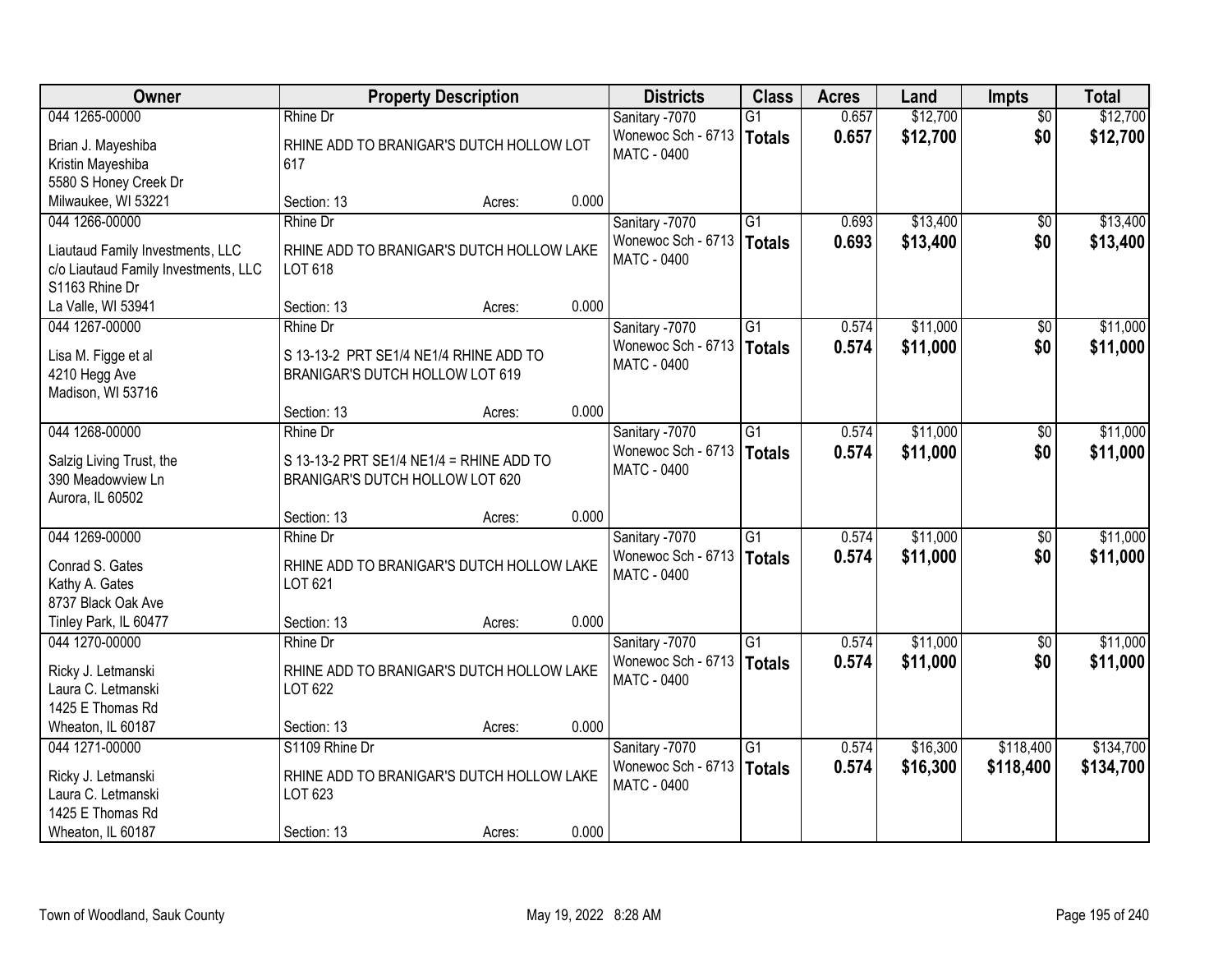| Owner                               | <b>Property Description</b>               |                  |       | <b>Districts</b>   | <b>Class</b>    | <b>Acres</b> | Land      | Impts           | <b>Total</b> |
|-------------------------------------|-------------------------------------------|------------------|-------|--------------------|-----------------|--------------|-----------|-----------------|--------------|
| 044 1272-00000                      | Rhine Dr                                  |                  |       | Sanitary -7070     | G1              | 0.574        | \$16,300  | $\overline{50}$ | \$16,300     |
| Ricky J. Letmanski                  | RHINE ADD TO BRANIGAR'S DUTCH HOLLOW LAKE |                  |       | Wonewoc Sch - 6713 | <b>Totals</b>   | 0.574        | \$16,300  | \$0             | \$16,300     |
| Laura C. Letmanski                  | LOT 624                                   |                  |       | <b>MATC - 0400</b> |                 |              |           |                 |              |
| 1425 E Thomas Rd                    |                                           |                  |       |                    |                 |              |           |                 |              |
| Wheaton, IL 60187                   | Section: 13                               | Acres:           | 0.000 |                    |                 |              |           |                 |              |
| 044 1273-00000                      | S1131 Rhine Dr                            |                  |       | Sanitary -7070     | $\overline{G1}$ | 0.626        | \$17,700  | \$126,500       | \$144,200    |
| Edwin J. Edwards                    | S 13-13-2 PRT NE1/4 SE1/4 = RHINE ADD TO  |                  |       | Wonewoc Sch - 6713 | <b>Totals</b>   | 0.626        | \$17,700  | \$126,500       | \$144,200    |
| Jean A. Roth                        | BRANIGAR'S DUTCH HOLLOW LAKE LOT 625      |                  |       | <b>MATC - 0400</b> |                 |              |           |                 |              |
| 301 Freemont St                     |                                           |                  |       |                    |                 |              |           |                 |              |
| Boscobel, WI 53805                  | Section: 13                               | Acres:           | 0.000 |                    |                 |              |           |                 |              |
| 044 1274-00000                      | S1135 Rhine Dr                            |                  |       | Sanitary -7070     | $\overline{G1}$ | 0.596        | \$16,900  | \$362,000       | \$378,900    |
|                                     |                                           |                  |       | Wonewoc Sch - 6713 | <b>Totals</b>   | 0.596        | \$16,900  | \$362,000       | \$378,900    |
| Arline L. Cetner                    | RHINE ADD TO BRANIGAR'S DUTCH HOLLOW LAKE |                  |       | <b>MATC - 0400</b> |                 |              |           |                 |              |
| S1135 Rhine Dr                      | LOT 626                                   |                  |       |                    |                 |              |           |                 |              |
| La Valle, WI 53941-0000             |                                           |                  |       |                    |                 |              |           |                 |              |
|                                     | Section: 13                               | Acres:           | 0.000 |                    |                 |              |           |                 |              |
| 044 1275-00000                      | Rhine Dr                                  |                  |       | Sanitary -7070     | G1              | 0.600        | \$11,500  | $\sqrt[6]{}$    | \$11,500     |
| Scott Ballweg                       | S 13-13-2 PRT NE1/4 SE1/4 = RHINE ADD TO  |                  |       | Wonewoc Sch - 6713 | <b>Totals</b>   | 0.600        | \$11,500  | \$0             | \$11,500     |
| S7704 Grandview Ave                 | BRANIGAR'S DUTCH HOLLOW LAKE LOT 627      |                  |       | MATC - 0400        |                 |              |           |                 |              |
| Merrimac, WI 53561                  |                                           |                  |       |                    |                 |              |           |                 |              |
|                                     | Section: 13                               | Acres:           | 0.000 |                    |                 |              |           |                 |              |
| 044 1276-00000                      | S1157 Rhine Dr                            |                  |       | Sanitary -7070     | $\overline{G1}$ | 0.834        | \$172,300 | \$243,700       | \$416,000    |
| Aleksandar J Peric Living Trust     | RHINE ADD TO BRANIGAR'S DUTCH HOLLOW LAKE |                  |       | Wonewoc Sch - 6713 | <b>Totals</b>   | 0.834        | \$172,300 | \$243,700       | \$416,000    |
| 929 S Beverly Ln                    | LOT 628                                   |                  |       | <b>MATC - 0400</b> |                 |              |           |                 |              |
| Arlington Heights, IL 60005         |                                           |                  |       |                    |                 |              |           |                 |              |
|                                     | Section: 13                               | Acres:           | 0.000 |                    |                 |              |           |                 |              |
| 044 1278-00000                      | S1163 Rhine Dr                            |                  |       | Sanitary -7070     | $\overline{G1}$ | 1.740        | \$254,100 | \$396,000       | \$650,100    |
|                                     |                                           |                  |       | Wonewoc Sch - 6713 | <b>Totals</b>   | 1.740        | \$254,100 | \$396,000       | \$650,100    |
| Kathleen A Liautaud Qualified Trust | RHINE ADD TO BRANIGAR'S DUTCH HOLLOW LTS  |                  |       | MATC - 0400        |                 |              |           |                 |              |
| S1163 Rhine Dr                      | 629 & 630 = CSM #4343 LOT 1<br>$13-13-2)$ | 1.74A (PRT NE SE |       |                    |                 |              |           |                 |              |
| La Valle, WI 53941                  | Section: 13                               |                  | 1.740 |                    |                 |              |           |                 |              |
| 044 1279-00000                      | Rhine Dr                                  | Acres:           |       | Sanitary -7070     | $\overline{G1}$ | 0.863        | \$140,200 | $\overline{50}$ | \$140,200    |
|                                     |                                           |                  |       | Wonewoc Sch - 6713 |                 | 0.863        | \$140,200 | \$0             |              |
| Kathleen A Liautaud Qualified Trust | RHINE ADD TO BRANIGAR'S DUTCH HOLLOW LAKE |                  |       | <b>MATC - 0400</b> | <b>Totals</b>   |              |           |                 | \$140,200    |
| S1163 Rhine Dr                      | LOT 631                                   |                  |       |                    |                 |              |           |                 |              |
| La Valle, WI 53941                  |                                           |                  |       |                    |                 |              |           |                 |              |
|                                     | Section: 13                               | Acres:           | 0.000 |                    |                 |              |           |                 |              |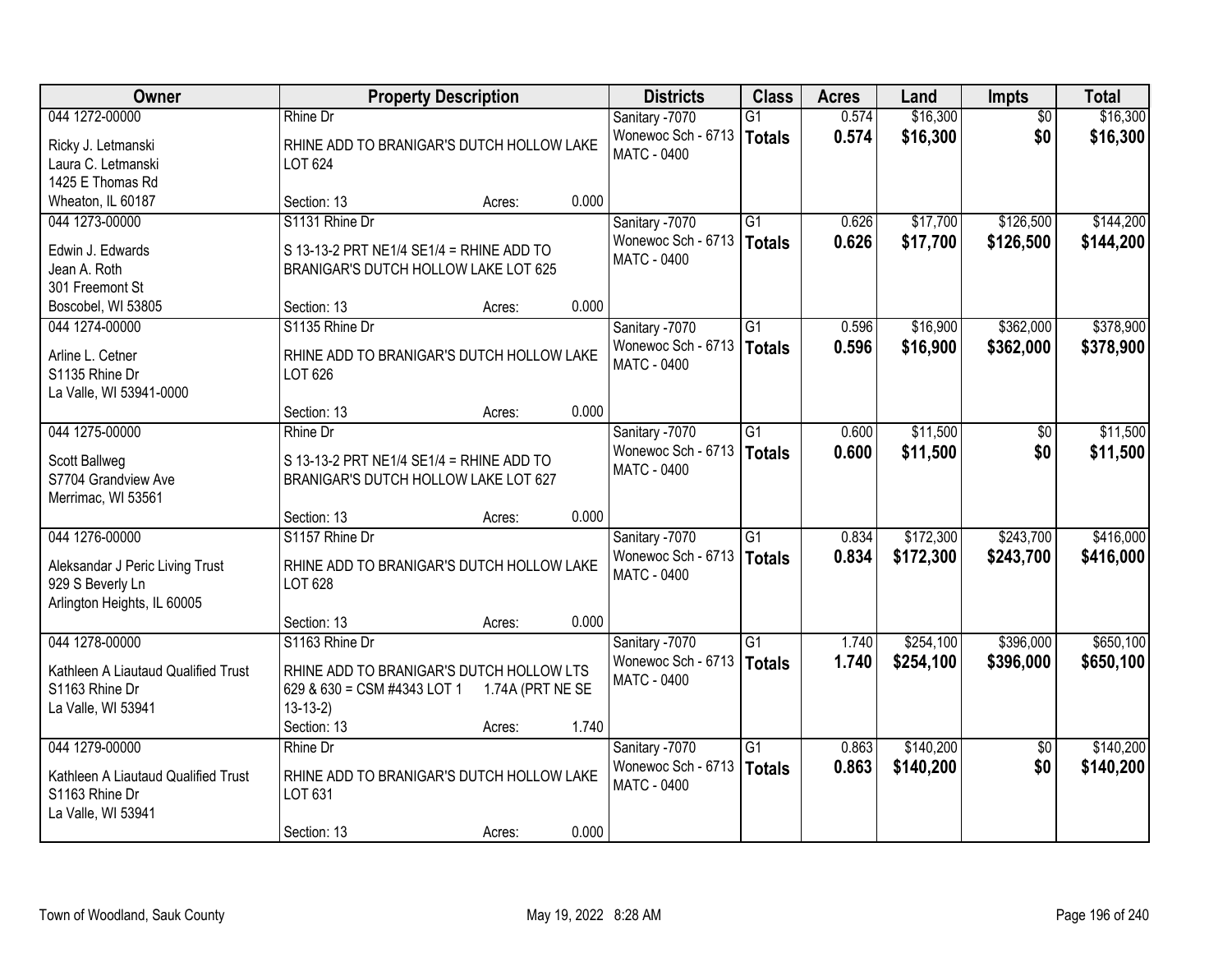| Owner                                                                        |                                                                                                         | <b>Property Description</b> |       | <b>Districts</b>                                           | <b>Class</b>                     | <b>Acres</b>   | Land                 | <b>Impts</b>           | <b>Total</b>           |
|------------------------------------------------------------------------------|---------------------------------------------------------------------------------------------------------|-----------------------------|-------|------------------------------------------------------------|----------------------------------|----------------|----------------------|------------------------|------------------------|
| 044 1280-00000                                                               | <b>Rhine Dr</b>                                                                                         |                             |       | Sanitary -7070                                             | $\overline{G1}$                  | 0.747          | \$123,100            | $\overline{50}$        | \$123,100              |
| Kathleen A Liautaud Qualified Trust<br>S1163 Rhine Dr<br>La Valle, WI 53941  | RHINE ADD TO BRANIGAR'S DUTCH HOLLOW LAKE<br>LOT 632                                                    |                             |       | Wonewoc Sch - 6713<br><b>MATC - 0400</b>                   | <b>Totals</b>                    | 0.747          | \$123,100            | \$0                    | \$123,100              |
|                                                                              | Section: 13                                                                                             | Acres:                      | 0.000 |                                                            |                                  |                |                      |                        |                        |
| 044 1281-00000                                                               | Rhine Dr                                                                                                |                             |       | Sanitary -7070                                             | $\overline{G1}$                  | 0.521          | \$14,800             | \$0                    | \$14,800               |
| Brad R. Buchanan<br>Lynn M. Buchanan<br>3960 Scenic Way #4                   | RHINE ADD TO BRANIGAR'S DUTCH HOLLOW LAKE<br>LOT 633                                                    |                             |       | Wonewoc Sch - 6713<br><b>MATC - 0400</b>                   | <b>Totals</b>                    | 0.521          | \$14,800             | \$0                    | \$14,800               |
| Franksville, WI 53126                                                        | Section: 13                                                                                             | Acres:                      | 0.000 |                                                            |                                  |                |                      |                        |                        |
| 044 1282-00000                                                               | S1152 Rhine Dr                                                                                          |                             |       | Sanitary -7070                                             | G1                               | 0.537          | \$15,200             | \$136,000              | \$151,200              |
| Robert P. Legel<br>Kathleen A. Legel<br>925 St Andrews Cir                   | RHINE ADD TO BRANIGAR'S DUTCH HOLLOW LAKE<br>LOT 634                                                    |                             |       | Wonewoc Sch - 6713<br><b>MATC - 0400</b>                   | <b>Totals</b>                    | 0.537          | \$15,200             | \$136,000              | \$151,200              |
| Geneva, IL 60134                                                             | Section: 13                                                                                             | Acres:                      | 0.000 |                                                            |                                  |                |                      |                        |                        |
| 044 1283-00000                                                               | S1148 Rhine Dr                                                                                          |                             |       | Sanitary -7070                                             | $\overline{G1}$                  | 0.569          | \$16,100             | \$155,500              | \$171,600              |
| Harry G. Michael<br>Margaret J. Michael<br>S1148 Rhine Rd                    | RHINE ADD TO BRANIGAR'S DUTCH HOLLOW LAKE<br>LOT 635                                                    |                             |       | Wonewoc Sch - 6713<br><b>MATC - 0400</b>                   | <b>Totals</b>                    | 0.569          | \$16,100             | \$155,500              | \$171,600              |
| La Valle, WI 53941                                                           | Section: 13                                                                                             | Acres:                      | 0.000 |                                                            |                                  |                |                      |                        |                        |
| 044 1284-00000<br><b>Yakov Sorokin</b><br>Genya Sorokin<br>3131 Kay Jay Dr   | S1140 Rhine Dr<br>RHINE ADD TO BRANIGAR'S DUTCH HOLLOW LAKE<br>LOT 636                                  |                             |       | Sanitary -7070<br>Wonewoc Sch - 6713<br>MATC - 0400        | $\overline{G1}$<br><b>Totals</b> | 0.567<br>0.567 | \$16,100<br>\$16,100 | \$130,100<br>\$130,100 | \$146,200<br>\$146,200 |
| Northbrook, IL 60062                                                         | Section: 13                                                                                             | Acres:                      | 0.000 |                                                            |                                  |                |                      |                        |                        |
| 044 1285-00000                                                               | Dutch Hollow Lake Rd                                                                                    |                             |       | Sanitary -7070                                             | $\overline{G1}$                  | 0.530          | \$10,200             | $\overline{50}$        | \$10,200               |
| Stacie L. Halweg<br>S4728 Wheeler Rd<br>Reesburg, WI 53959                   | S 13-13-2 PRT NE1/4 SE1/4 RHINE ADD TO<br>BRANIGAR'S DUTCH HOLLOW LAKE LOT 637                          |                             |       | Wonewoc Sch - 6713<br><b>MATC - 0400</b>                   | <b>Totals</b>                    | 0.530          | \$10,200             | \$0                    | \$10,200               |
|                                                                              | Section: 13                                                                                             | Acres:                      | 0.000 |                                                            |                                  |                |                      |                        |                        |
| 044 1286-00000<br>Stacie L. Halweg<br>S4728 Wheeler Rd<br>Reesburg, WI 53959 | Dutch Hollow Lake Rd<br>S 13-13-2 PRT NE1/4 SE 1/4 RHINE ADD TO<br>BRANIGAR'S DUTCH HOLLOW LAKE LOT 638 |                             |       | Sanitary -7070<br>Wonewoc Sch - 6713<br><b>MATC - 0400</b> | $\overline{G1}$<br><b>Totals</b> | 0.505<br>0.505 | \$9,700<br>\$9,700   | $\overline{50}$<br>\$0 | \$9,700<br>\$9,700     |
|                                                                              | Section: 13                                                                                             | Acres:                      | 0.000 |                                                            |                                  |                |                      |                        |                        |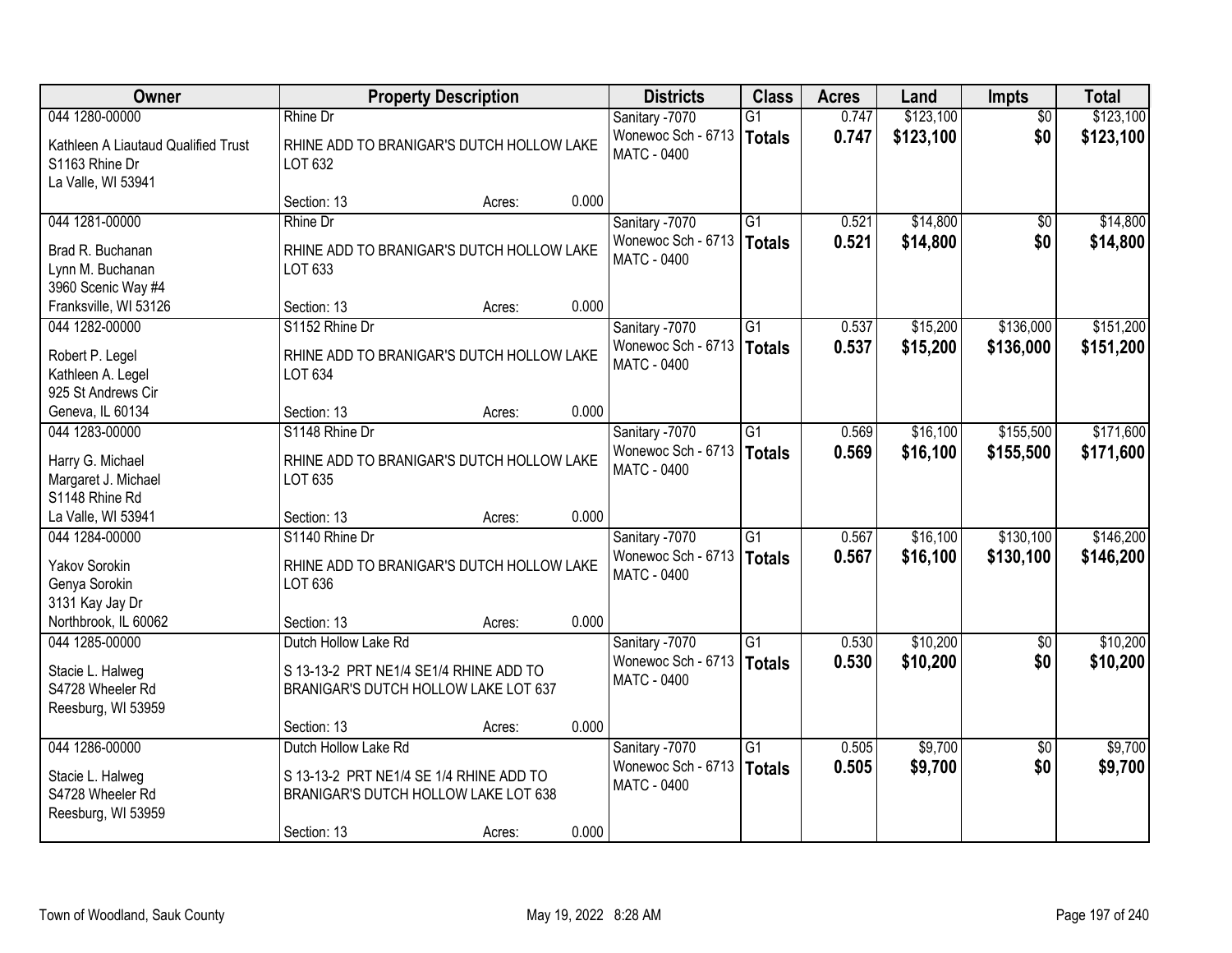| Owner                    | <b>Property Description</b>               | <b>Districts</b> | <b>Class</b>       | <b>Acres</b>           | Land  | <b>Impts</b>    | <b>Total</b>    |             |
|--------------------------|-------------------------------------------|------------------|--------------------|------------------------|-------|-----------------|-----------------|-------------|
| 044 1287-00000           | Rhine Dr                                  |                  | Sanitary -7070     | $\overline{G1}$        | 0.505 | \$9,700         | $\overline{50}$ | \$9,700     |
| Michael S. Haasch        | RHINE ADD TO BRANIGAR'S DUTCH HOLLOW LAKE |                  | Wonewoc Sch - 6713 | Totals                 | 0.505 | \$9,700         | \$0             | \$9,700     |
| 3423 S 64th St           | LOT 639                                   |                  | <b>MATC - 0400</b> |                        |       |                 |                 |             |
| Milwaukee, WI 53219      |                                           |                  |                    |                        |       |                 |                 |             |
|                          | Section: 13                               | Acres:           | 0.000              |                        |       |                 |                 |             |
| 044 1288-00000           | Rhine Dr                                  |                  | Sanitary -7070     | $\overline{G1}$        | 0.505 | \$9,700         | $\sqrt{50}$     | \$9,700     |
| <b>Edward Schumacher</b> | RHINE ADD TO BRANIGAR'S DUTCH HOLLOW LAKE |                  | Wonewoc Sch - 6713 | Totals                 | 0.505 | \$9,700         | \$0             | \$9,700     |
| Susan M. Schumacher      | LOT 640                                   |                  | <b>MATC - 0400</b> |                        |       |                 |                 |             |
| 8619 N Kimball Way       |                                           |                  |                    |                        |       |                 |                 |             |
| Tucson, AZ 85743         | Section: 13                               | Acres:           | 0.000              |                        |       |                 |                 |             |
| 044 1289-00000           | S1104 Rhine Dr                            |                  | Sanitary -7070     | $\overline{G1}$        | 0.473 | \$9,100         | \$191,000       | \$200,100   |
|                          |                                           |                  | Wonewoc Sch - 6713 |                        |       |                 |                 |             |
| Gary A. Bronecki         | RHINE ADD TO BRANIGAR'S DUTCH HOLLOW LAKE |                  | <b>MATC - 0400</b> | Totals                 | 0.473 | \$9,100         | \$191,000       | \$200,100   |
| Mary L. Bronecki         | LOT 641 EXC POR IN TN LA VALLE            |                  |                    |                        |       |                 |                 |             |
| S1104 Rhine Dr           |                                           |                  |                    |                        |       |                 |                 |             |
| La Valle, WI 53941       | Section: 13                               | Acres:           | 0.000              |                        |       |                 |                 |             |
| 044 1290-00000           | Rhine Dr                                  |                  | Sanitary -7070     | $\overline{G1}$        | 0.431 | \$8,300         | \$0             | \$8,300     |
| Gary A. Bronecki         | RHINE ADD TO BRANIGAR'S DUTCH HOLLOW LAKE |                  | Wonewoc Sch - 6713 | Totals                 | 0.431 | \$8,300         | \$0             | \$8,300     |
| Mary L. Bronecki         | LOT 642 EXC POR IN TN LA VALLE            |                  | <b>MATC - 0400</b> |                        |       |                 |                 |             |
| S1104 Rhine Dr           |                                           |                  |                    |                        |       |                 |                 |             |
| La Valle, WI 53941       | Section: 13                               | Acres:           | 0.000              |                        |       |                 |                 |             |
| 044 1291-00000           | Rhine Dr                                  |                  | Sanitary -7070     | $\overline{\text{X3}}$ | 0.388 | $\overline{50}$ | \$0             | $\sqrt{50}$ |
|                          |                                           |                  | Wonewoc Sch - 6713 |                        |       |                 | \$0             |             |
| Sauk County              | RHINE ADD TO BRANIGAR'S DUTCH HOLLOW LAKE |                  | <b>MATC - 0400</b> | Totals                 | 0.388 | \$0             |                 | \$0         |
| Treasurer Dept (Tax Deed | LOT 643 EXC POR IN TN LA VALLE            |                  |                    |                        |       |                 |                 |             |
| Offer to Purchase        |                                           |                  |                    |                        |       |                 |                 |             |
| 505 Broadway             | Section: 13                               | Acres:           | 0.000              |                        |       |                 |                 |             |
| Baraboo, WI 53913-0000   |                                           |                  |                    |                        |       |                 |                 |             |
| 044 1292-00000           | Rhine Dr                                  |                  | Sanitary -7070     | $\overline{G1}$        | 0.420 | \$8,000         | $\sqrt{6}$      | \$8,000     |
| Robin Deethardt          | RHINE ADD TO BRANIGAR'S DUTCH HOLLOW LAKE |                  | Wonewoc Sch - 6713 | Totals                 | 0.420 | \$8,000         | \$0             | \$8,000     |
| 200 Van Buren St         | LOT 644 EXC POR IN TN LA VALLE            |                  | <b>MATC - 0400</b> |                        |       |                 |                 |             |
| Elkhorn, WI 53121        |                                           |                  |                    |                        |       |                 |                 |             |
|                          | Section: 13                               | Acres:           | 0.000              |                        |       |                 |                 |             |
| 044 1293-00000           | <b>Rhine Dr</b>                           |                  | Sanitary -7070     | $\overline{G1}$        | 0.240 | \$4,600         | $\sqrt{6}$      | \$4,600     |
|                          |                                           |                  | Wonewoc Sch - 6713 |                        | 0.240 |                 | \$0             |             |
| Dennis D. Dreischmeier   | S 13-13-2 PRT SE1/4 NE1/4 = RHINE ADD TO  |                  | <b>MATC - 0400</b> | Totals                 |       | \$4,600         |                 | \$4,600     |
| Janice C. Dreischmeier   | BRANIGAR'S DUTCH HOLLOW LAKE LOT 645 EXC  |                  |                    |                        |       |                 |                 |             |
| S849 Dreischmeier Rd     | PRT LOC IN T LA VALLE                     |                  |                    |                        |       |                 |                 |             |
| Wonewoc, WI 53968        | Section: 13                               | Acres:           | 0.000              |                        |       |                 |                 |             |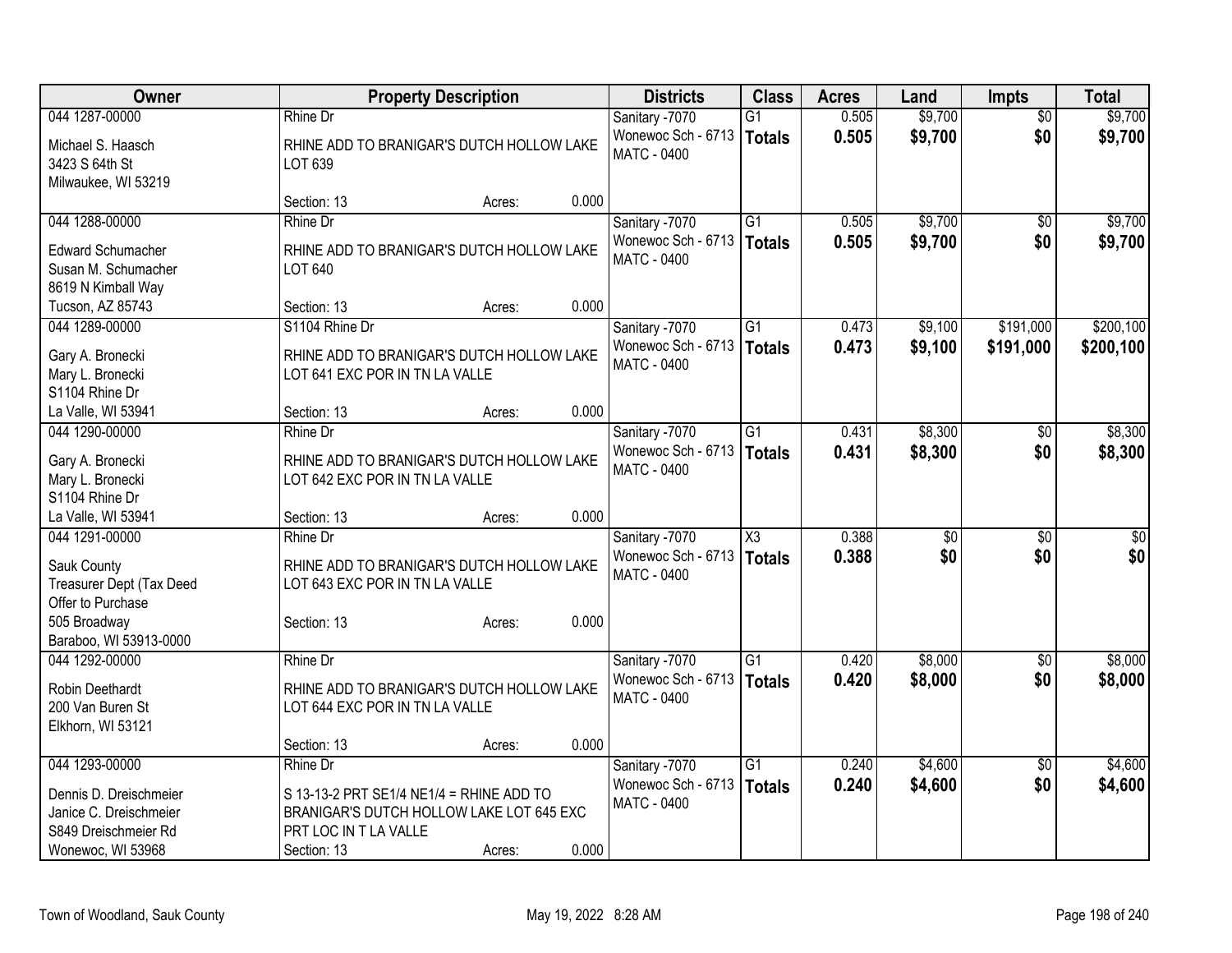| Owner                                         |                                           | <b>Property Description</b> |       |                    | <b>Class</b>    | <b>Acres</b> | Land      | <b>Impts</b>    | <b>Total</b> |
|-----------------------------------------------|-------------------------------------------|-----------------------------|-------|--------------------|-----------------|--------------|-----------|-----------------|--------------|
| 044 1294-00000                                | Rhine Dr                                  |                             |       | Sanitary -7070     | $\overline{G1}$ | 0.024        | \$100     | $\overline{50}$ | \$100        |
| Marty J. Dreischmeier et al                   | RHINE ADD TO BRANIGAR'S DUTCH HOLLOW LAKE |                             |       | Wonewoc Sch - 6713 | Totals          | 0.024        | \$100     | \$0             | \$100        |
| c/o Marty J. Dreischmeier                     | LOT 646 EXC POR IN TN LA VALLE            |                             |       | <b>MATC - 0400</b> |                 |              |           |                 |              |
| 504 Valley Dr                                 |                                           |                             |       |                    |                 |              |           |                 |              |
| Deforest, WI 53532-0000                       | Section: 13                               | Acres:                      | 0.000 |                    |                 |              |           |                 |              |
| 044 1295-00000                                | E2508 Rotterdam Ct                        |                             |       | Sanitary -7070     | $\overline{G1}$ | 0.811        | \$102,000 | \$85,000        | \$187,000    |
| Jeffrey M. Clark                              | RHINE ADD TO BRANIGAR'S DUTCH HOLLOW LAKE |                             |       | Wonewoc Sch - 6713 | <b>Totals</b>   | 0.811        | \$102,000 | \$85,000        | \$187,000    |
| 2896 Falling Waters Ln                        | LOT 665 EXC POR IN TN LA VALLE            |                             |       | <b>MATC - 0400</b> |                 |              |           |                 |              |
| Lindenhurst, IL 60047                         |                                           |                             |       |                    |                 |              |           |                 |              |
|                                               | Section: 13                               | Acres:                      | 0.000 |                    |                 |              |           |                 |              |
| 044 1296-00000                                | E2505 Rotterdam Ct                        |                             |       | Sanitary -7070     | G1              | 0.929        | \$159,400 | \$521,000       | \$680,400    |
| John P Guelig Revocable Trust                 | RHINE ADD TO BRANIGAR'S DUTCH HOLLOW LAKE |                             |       | Wonewoc Sch - 6713 | <b>Totals</b>   | 0.929        | \$159,400 | \$521,000       | \$680,400    |
| E2505 Rotterdam Ct                            | LOT 666 EXC POR IN TN LA VALLE            |                             |       | <b>MATC - 0400</b> |                 |              |           |                 |              |
| La Valle, WI 53941                            |                                           |                             |       |                    |                 |              |           |                 |              |
|                                               | Section: 13                               | Acres:                      | 0.000 |                    |                 |              |           |                 |              |
| 044 1297-00000                                |                                           |                             |       | Sanitary -7070     | G1              | 0.042        | \$300     | \$0             | \$300        |
| Dan Flynn                                     | RHINE ADD TO BRANIGAR'S DUTCH HOLLOW LAKE |                             |       | Wonewoc Sch - 6713 | Totals          | 0.042        | \$300     | \$0             | \$300        |
| Carol Flynn                                   | LOT 667 EXC POR IN TN LA VALLE            |                             |       | <b>MATC - 0400</b> |                 |              |           |                 |              |
| E2509 Rotterdam Ct                            |                                           |                             |       |                    |                 |              |           |                 |              |
| La Valle, WI 53941                            | Section: 13                               | Acres:                      | 0.000 |                    |                 |              |           |                 |              |
| 044 1298-00000                                | Rotterdam Ct                              |                             |       | Sanitary -7070     | $\overline{G1}$ | 10.368       | \$2,600   | $\overline{50}$ | \$2,600      |
|                                               | RHINE ADD TO BRANIGAR'S DUTCH HOLLOW LAKE |                             |       | Wonewoc Sch - 6713 | Totals          | 10.368       | \$2,600   | \$0             | \$2,600      |
| Dutch Hollow L Prop/O/a<br>E2670 Clubhouse Dr | OUTLOT 27                                 |                             |       | MATC - 0400        |                 |              |           |                 |              |
| La Valle, WI 53941                            |                                           |                             |       |                    |                 |              |           |                 |              |
|                                               | Section: 13                               | Acres:                      | 0.000 |                    |                 |              |           |                 |              |
| 044 1299-00000                                | Rotterdam Ct                              |                             |       | Sanitary -7070     | $\overline{G1}$ | 3.049        | \$800     | $\overline{50}$ | \$800        |
| Dutch Hollow L Prop/O/a                       | RHINE ADD TO BRANIGAR'S DUTCH HOLLOW LAKE |                             |       | Wonewoc Sch - 6713 | <b>Totals</b>   | 3.049        | \$800     | \$0             | \$800        |
| E2670 Clubhouse Dr                            | OUTLOT 28 EXC POR IN TN LA VALLE          |                             |       | <b>MATC - 0400</b> |                 |              |           |                 |              |
| La Valle, WI 53941                            |                                           |                             |       |                    |                 |              |           |                 |              |
|                                               | Section: 13                               | Acres:                      | 0.000 |                    |                 |              |           |                 |              |
| 044 1300-00000                                | Cross Trail Dr                            |                             |       | Sanitary -7070     | $\overline{G1}$ | 0.459        | \$3,000   | $\overline{50}$ | \$3,000      |
| Mueller Revocable Living Trust                | SIOUX TRAILS ADD TO BRANIGAR'S DUTCH      |                             |       | Wonewoc Sch - 6713 | Totals          | 0.459        | \$3,000   | \$0             | \$3,000      |
| 525 177th Ave NE                              | HOLLOW LAKE LOT 309                       |                             |       | MATC - 0400        |                 |              |           |                 |              |
| Ham Lake, MN 55304                            |                                           |                             |       |                    |                 |              |           |                 |              |
|                                               | Section: 13                               | Acres:                      | 0.000 |                    |                 |              |           |                 |              |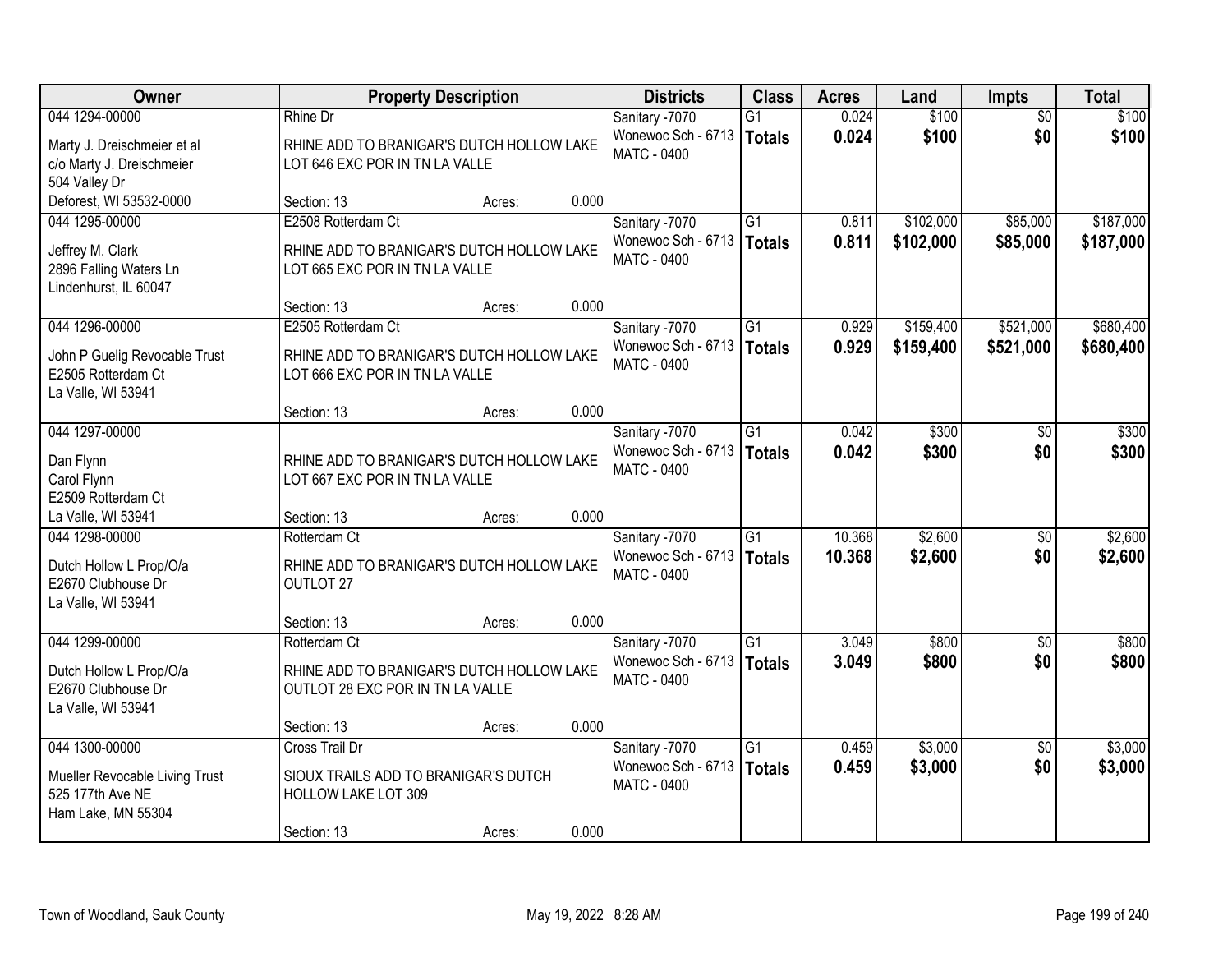| Owner                                                         |                                                 | <b>Property Description</b> |       | <b>Districts</b>   | <b>Class</b>    | <b>Acres</b> | Land    | <b>Impts</b>    | <b>Total</b> |
|---------------------------------------------------------------|-------------------------------------------------|-----------------------------|-------|--------------------|-----------------|--------------|---------|-----------------|--------------|
| 044 1301-00000                                                | E2223 Cross Trl Dr                              |                             |       | Sanitary -7070     | $\overline{G1}$ | 0.607        | \$4,000 | \$224,500       | \$228,500    |
| Larry E. Villiard                                             | S 13-13-2 PRT SE1/4 NW1/4 = SIOUX TRAILS ADD TO |                             |       | Wonewoc Sch - 6713 | <b>Totals</b>   | 0.607        | \$4,000 | \$224,500       | \$228,500    |
| Paula C. Villiard                                             | BRANIGAR'S DUTCH HOLLOW LAKE LOT 310            |                             |       | <b>MATC - 0400</b> |                 |              |         |                 |              |
| E2223 Cross Trail Dr                                          |                                                 |                             |       |                    |                 |              |         |                 |              |
| La Valle, WI 53941                                            | Section: 13                                     | Acres:                      | 0.000 |                    |                 |              |         |                 |              |
| 044 1302-00000                                                | <b>Cross Trail Dr</b>                           |                             |       | Sanitary -7070     | $\overline{G1}$ | 0.543        | \$3,600 | $\overline{50}$ | \$3,600      |
| David L. Langheld                                             | SIOUX TRAILS ADD TO BRANIGAR'S DUTCH            |                             |       | Wonewoc Sch - 6713 | <b>Totals</b>   | 0.543        | \$3,600 | \$0             | \$3,600      |
| 15460 129th St                                                | <b>HOLLOW LAKE LOT 311</b>                      |                             |       | <b>MATC - 0400</b> |                 |              |         |                 |              |
| Lemont, IL 60439                                              |                                                 |                             |       |                    |                 |              |         |                 |              |
|                                                               | Section: 13                                     | Acres:                      | 0.000 |                    |                 |              |         |                 |              |
| 044 1303-00000                                                | Cross Trail Dr                                  |                             |       | Sanitary -7070     | G1              | 0.565        | \$3,700 | \$0             | \$3,700      |
| Gary A & Bethany R Viney Revocable                            | S 13-13-2 PRT SE1/4 NW1/4 SIOUX TRAILS ADD TO   |                             |       | Wonewoc Sch - 6713 | <b>Totals</b>   | 0.565        | \$3,700 | \$0             | \$3,700      |
| 5825 Foster Rd                                                | BRANIGAR'S DUTCH HOLLOW LAKE LOT 312            |                             |       | <b>MATC - 0400</b> |                 |              |         |                 |              |
| Blue Mounds, WI 53517                                         |                                                 |                             |       |                    |                 |              |         |                 |              |
|                                                               | Section: 13                                     | Acres:                      | 0.000 |                    |                 |              |         |                 |              |
| 044 1304-00000                                                | Cross Trail Dr                                  |                             |       | Sanitary -7070     | $\overline{G1}$ | 0.570        | \$3,700 | \$0             | \$3,700      |
| Nancyann Marigomen                                            | SIOUX TRAILS ADD TO BRANIGAR'S DUTCH            |                             |       | Wonewoc Sch - 6713 | <b>Totals</b>   | 0.570        | \$3,700 | \$0             | \$3,700      |
| 4406 S 37th St                                                | <b>HOLLOW LAKE LOT 313</b>                      |                             |       | MATC - 0400        |                 |              |         |                 |              |
| Greenfield, WI 53221                                          |                                                 |                             |       |                    |                 |              |         |                 |              |
|                                                               | Section: 13                                     | Acres:                      | 0.000 |                    |                 |              |         |                 |              |
| 044 1305-00000                                                | <b>Cross Trail Dr</b>                           |                             |       | Sanitary -7070     | $\overline{G1}$ | 0.511        | \$3,300 | \$0             | \$3,300      |
| <b>Richard Leroy</b>                                          | SIOUX TRAILS ADD TO BRANIGAR'S DUTCH            |                             |       | Wonewoc Sch - 6713 | <b>Totals</b>   | 0.511        | \$3,300 | \$0             | \$3,300      |
| 601 Arcadia PI Unit 420                                       | <b>HOLLOW LAKE LOT 314</b>                      |                             |       | MATC - 0400        |                 |              |         |                 |              |
| National City, CA 91950                                       |                                                 |                             |       |                    |                 |              |         |                 |              |
|                                                               | Section: 13                                     | Acres:                      | 0.000 |                    |                 |              |         |                 |              |
| 044 1306-00000                                                | E2301 Cross Trl Dr                              |                             |       | Sanitary -7070     | G1              | 1.116        | \$5,200 | \$199,500       | \$204,700    |
|                                                               | SIOUX TRAILS ADD TO BRANIGAR'S DUTCH            |                             |       | Wonewoc Sch - 6713 | <b>Totals</b>   | 1.116        | \$5,200 | \$199,500       | \$204,700    |
| Ernest & Virginia Kalb Joint Revocable<br><b>Living Trust</b> | HOLLOW LAKE LTS 315 & 316 = CSM #3731 LOT 1     |                             |       | MATC - 0400        |                 |              |         |                 |              |
| E2301 Cross Trail Dr                                          | 1.116A (PRT SE NW 13-13-2)                      |                             |       |                    |                 |              |         |                 |              |
| La Valle, WI 53941                                            | Section: 13                                     | Acres:                      | 1.116 |                    |                 |              |         |                 |              |
| 044 1308-00000                                                | <b>Bobsled Ln</b>                               |                             |       | Sanitary -7070     | $\overline{G1}$ | 0.608        | \$4,600 | $\overline{30}$ | \$4,600      |
|                                                               | SIOUX TRAILS ADD TO BRANIGAR'S DUTCH            |                             |       | Wonewoc Sch - 6713 | <b>Totals</b>   | 0.608        | \$4,600 | \$0             | \$4,600      |
| River Valley Home Improvements Ltd<br>161 Main St             | <b>HOLLOW LAKE LOT 317</b>                      |                             |       | <b>MATC - 0400</b> |                 |              |         |                 |              |
| Pewaukee, WI 53072                                            |                                                 |                             |       |                    |                 |              |         |                 |              |
|                                                               | Section: 13                                     | Acres:                      | 0.000 |                    |                 |              |         |                 |              |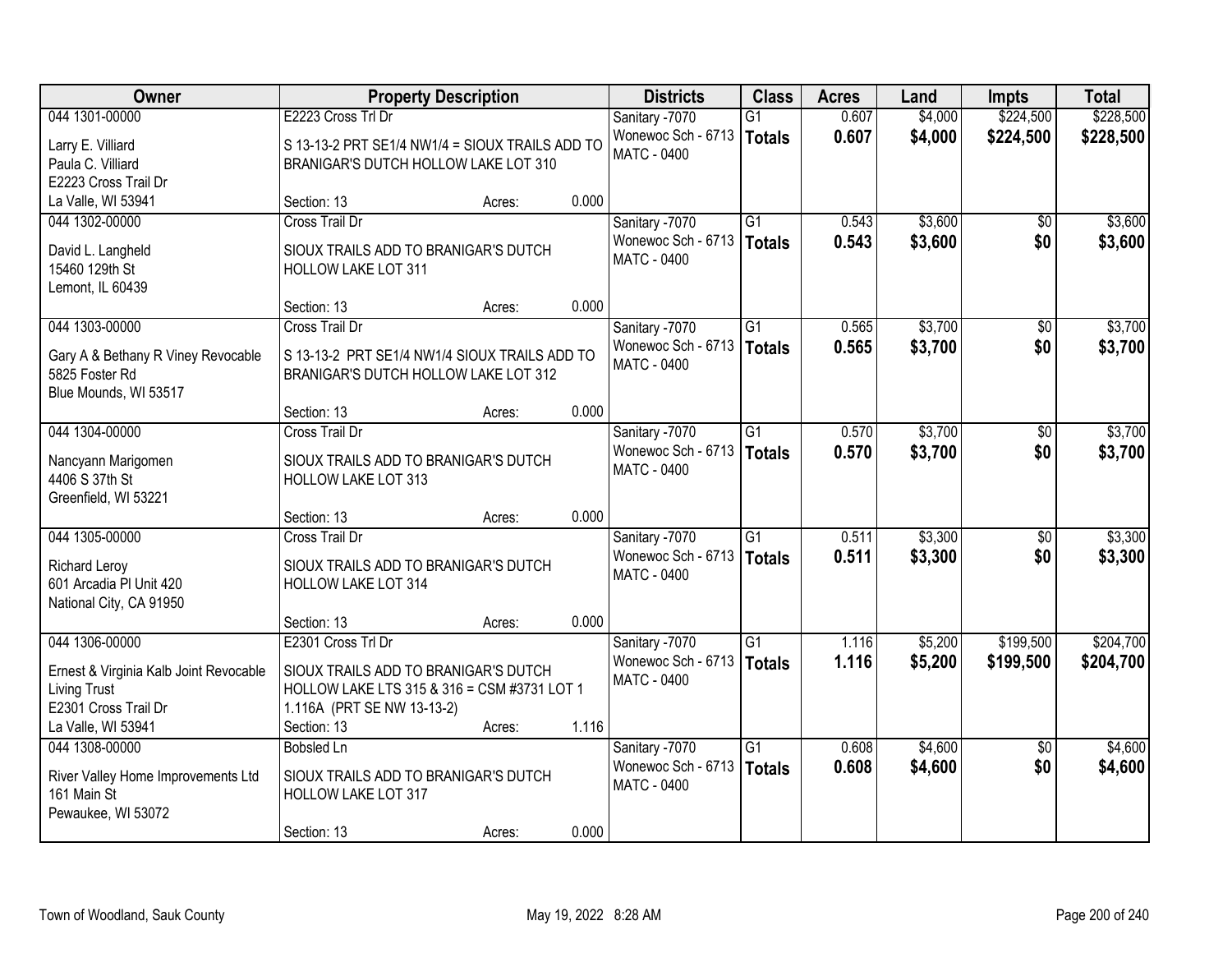| Owner                                                                     |                            | <b>Property Description</b>                                                           |       |                                          | <b>Class</b>    | <b>Acres</b> | Land    | <b>Impts</b>    | <b>Total</b> |
|---------------------------------------------------------------------------|----------------------------|---------------------------------------------------------------------------------------|-------|------------------------------------------|-----------------|--------------|---------|-----------------|--------------|
| 044 1309-00000                                                            | <b>Bobsled Ln</b>          |                                                                                       |       | Sanitary -7070                           | G1              | 0.691        | \$4,500 | $\overline{50}$ | \$4,500      |
| Lyle K Vogel Living Trust<br>11936 W Mill Rd Apt 8<br>Milwaukee, WI 53225 | <b>HOLLOW LAKE LOT 318</b> | SIOUX TRAILS ADD TO BRANIGAR'S DUTCH                                                  |       | Wonewoc Sch - 6713<br>MATC - 0400        | Totals          | 0.691        | \$4,500 | \$0             | \$4,500      |
|                                                                           | Section: 13                | Acres:                                                                                | 0.000 |                                          |                 |              |         |                 |              |
| 044 1310-00000                                                            | <b>Bobsled Ln</b>          |                                                                                       |       | Sanitary -7070                           | $\overline{G1}$ | 0.630        | \$4,100 | $\overline{50}$ | \$4,100      |
| <b>Clinton Marotz</b><br>W4196 Elk Ave<br>Montello, WI 53949              | <b>HOLLOW LAKE LOT 319</b> | SIOUX TRAILS ADD TO BRANIGAR'S DUTCH                                                  |       | Wonewoc Sch - 6713<br>MATC - 0400        | Totals          | 0.630        | \$4,100 | \$0             | \$4,100      |
|                                                                           | Section: 13                | Acres:                                                                                | 0.000 |                                          |                 |              |         |                 |              |
| 044 1311-00000                                                            | <b>Bobsled Ln</b>          |                                                                                       |       | Sanitary -7070                           | $\overline{G1}$ | 0.640        | \$4,200 | \$0             | \$4,200      |
| <b>Clinton Marotz</b><br>W4196 Elk Ave<br>Montello, WI 53949              | HOLLOW LAKE LOT 320        | SIOUX TRAILS ADD TO BRANIGAR'S DUTCH                                                  |       | Wonewoc Sch - 6713<br>MATC - 0400        | Totals          | 0.640        | \$4,200 | \$0             | \$4,200      |
|                                                                           | Section: 13                | Acres:                                                                                | 0.000 |                                          |                 |              |         |                 |              |
| 044 1312-00000                                                            | <b>Bobsled Ln</b>          |                                                                                       |       | Sanitary -7070                           | $\overline{G1}$ | 0.661        | \$4,300 | $\sqrt[6]{3}$   | \$4,300      |
|                                                                           |                            | S 13-13-2 PRT SE1/4 NW1/4 SIOUX TRAILS ADD TO<br>BRANIGAR'S DUTCH HOLLOW LAKE LOT 321 |       | Wonewoc Sch - 6713<br><b>MATC - 0400</b> | Totals          | 0.661        | \$4,300 | \$0             | \$4,300      |
|                                                                           | Section: 13                | Acres:                                                                                | 0.000 |                                          |                 |              |         |                 |              |
| 044 1313-00000                                                            | <b>Bobsled Ln</b>          |                                                                                       |       | Sanitary -7070                           | $\overline{G1}$ | 0.650        | \$4,300 | $\overline{50}$ | \$4,300      |
| Richard L. Derr<br>Jerilyn A. Derr                                        | HOLLOW LAKE LOT 322        | SIOUX TRAILS ADD TO BRANIGAR'S DUTCH                                                  |       | Wonewoc Sch - 6713<br><b>MATC - 0400</b> | Totals          | 0.650        | \$4,300 | \$0             | \$4,300      |
| 6520 Trails Edge Ct                                                       |                            |                                                                                       |       |                                          |                 |              |         |                 |              |
| Deforest, WI 53532                                                        | Section: 13                | Acres:                                                                                | 0.000 |                                          |                 |              |         |                 |              |
| 044 1314-00000                                                            | <b>Bobsled Ln</b>          |                                                                                       |       | Sanitary -7070                           | $\overline{G1}$ | 0.637        | \$4,200 | $\sqrt{6}$      | \$4,200      |
| Fares Marajda<br>4427 N Lacrosse<br>Chicago, IL 60630                     |                            | S 13-13-2 PRT SE1/4 NW1/4 SIOUX TRAILS ADD TO<br>BRANIGAR'S DUTCH HOLLOW LAKE LOT 323 |       | Wonewoc Sch - 6713<br><b>MATC - 0400</b> | Totals          | 0.637        | \$4,200 | \$0             | \$4,200      |
|                                                                           | Section: 13                | Acres:                                                                                | 0.000 |                                          |                 |              |         |                 |              |
| 044 1315-00000                                                            | Cross Trail Dr             |                                                                                       |       | Sanitary -7070                           | $\overline{G1}$ | 0.542        | \$3,500 | $\overline{50}$ | \$3,500      |
| Michael J. Seebruch<br>Denise J. Seebruch<br>N9071 E Marimar Dr           | <b>HOLLOW LAKE LOT 324</b> | SIOUX TRAILS ADD TO BRANIGAR'S DUTCH                                                  |       | Wonewoc Sch - 6713<br><b>MATC - 0400</b> | Totals          | 0.542        | \$3,500 | \$0             | \$3,500      |
| East Troy, WI 53120                                                       | Section: 13                | Acres:                                                                                | 0.000 |                                          |                 |              |         |                 |              |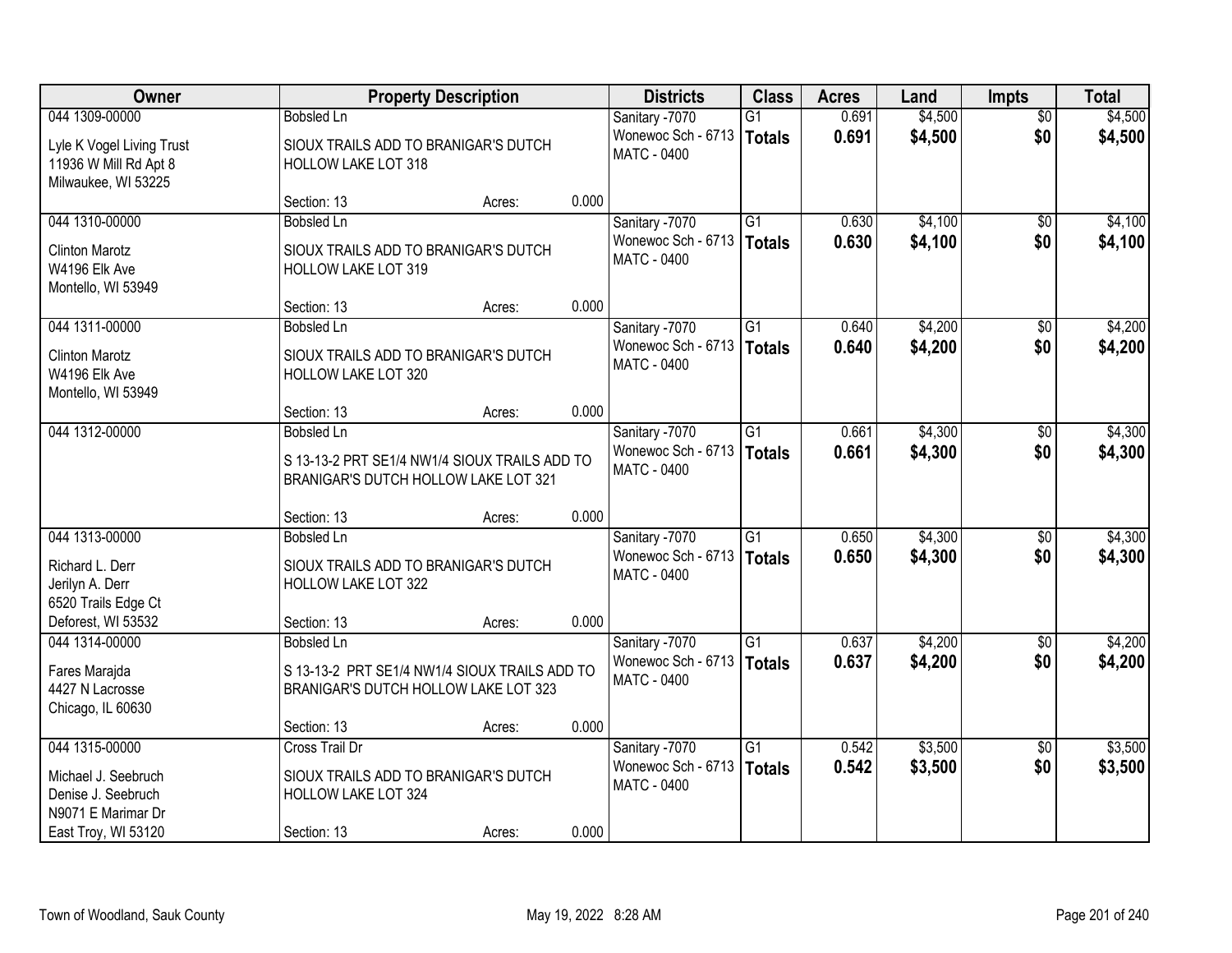| Owner                                 |                                                             | <b>Property Description</b> |       |                                      | <b>Class</b>    | <b>Acres</b> | Land     | <b>Impts</b>    | <b>Total</b> |
|---------------------------------------|-------------------------------------------------------------|-----------------------------|-------|--------------------------------------|-----------------|--------------|----------|-----------------|--------------|
| 044 1316-00000                        | <b>Cross Trail Dr</b>                                       |                             |       | Sanitary -7070                       | G1              | 0.520        | \$3,400  | $\overline{30}$ | \$3,400      |
| Michaelangelo F. Nock                 | SIOUX TRAILS ADD TO BRANIGAR'S DUTCH                        |                             |       | Wonewoc Sch - 6713                   | <b>Totals</b>   | 0.520        | \$3,400  | \$0             | \$3,400      |
| Carolina E. Nock                      | <b>HOLLOW LAKE LOT 325</b>                                  |                             |       | <b>MATC - 0400</b>                   |                 |              |          |                 |              |
| 6958 El Camino Dr                     |                                                             |                             |       |                                      |                 |              |          |                 |              |
| Sarasota, FL 34240                    | Section: 13                                                 | Acres:                      | 0.000 |                                      |                 |              |          |                 |              |
| 044 1317-00000                        | Cross Trail Dr                                              |                             |       | Sanitary -7070                       | $\overline{G1}$ | 0.523        | \$3,400  | $\overline{50}$ | \$3,400      |
| Jay S. Alms                           | SIOUX TRAILS ADD TO BRANIGAR'S DUTCH                        |                             |       | Wonewoc Sch - 6713   Totals          |                 | 0.523        | \$3,400  | \$0             | \$3,400      |
| 10569 Jubilee Dr                      | <b>HOLLOW LAKE LOT 326</b>                                  |                             |       | <b>MATC - 0400</b>                   |                 |              |          |                 |              |
| Machesney Park, IL 61115              |                                                             |                             |       |                                      |                 |              |          |                 |              |
|                                       | Section: 13                                                 | Acres:                      | 0.000 |                                      |                 |              |          |                 |              |
| 044 1318-00000                        | <b>Cross Trail Dr</b>                                       |                             |       | Sanitary -7070                       | $\overline{G1}$ | 0.530        | \$3,500  | \$0             | \$3,500      |
| Lindsey Gloria                        | SIOUX TRAILS ADD TO BRANIGAR'S DUTCH                        |                             |       | Wonewoc Sch - 6713                   | <b>Totals</b>   | 0.530        | \$3,500  | \$0             | \$3,500      |
| 47636 Sugar Loaf St                   | HOLLOW LAKE LOT 327                                         |                             |       | MATC - 0400                          |                 |              |          |                 |              |
| Indio, CA 92201                       |                                                             |                             |       |                                      |                 |              |          |                 |              |
|                                       | Section: 13                                                 | Acres:                      | 0.000 |                                      |                 |              |          |                 |              |
| 044 1319-00000                        | <b>Cross Trail Dr</b>                                       |                             |       | Sanitary -7070                       | G1              | 0.571        | \$3,700  | $\sqrt[6]{}$    | \$3,700      |
| Alex A. Zaleski                       |                                                             |                             |       | Wonewoc Sch - 6713                   | <b>Totals</b>   | 0.571        | \$3,700  | \$0             | \$3,700      |
| Maureen Zaleski                       | SIOUX TRAILS ADD TO BRANIGAR'S DUTCH<br>HOLLOW LAKE LOT 328 |                             |       | <b>MATC - 0400</b>                   |                 |              |          |                 |              |
| 10625 S Kostner Ave                   |                                                             |                             |       |                                      |                 |              |          |                 |              |
| Oak Lawn, IL 60453                    | Section: 13                                                 | Acres:                      | 0.000 |                                      |                 |              |          |                 |              |
| 044 1320-00000                        | <b>Cross Trail Dr</b>                                       |                             |       | Sanitary -7070                       | $\overline{G1}$ | 0.809        | \$12,800 | \$0             | \$12,800     |
|                                       |                                                             |                             |       | Wonewoc Sch - 6713                   | <b>Totals</b>   | 0.809        | \$12,800 | \$0             | \$12,800     |
| Evergreen Realty, Inc                 | SIOUX TRAILS ADD TO BRANIGAR'S DUTCH                        |                             |       | MATC - 0400                          |                 |              |          |                 |              |
| c/o Evergreen Realty, Inc             | <b>HOLLOW LAKE LOT 329</b>                                  |                             |       |                                      |                 |              |          |                 |              |
| 2350 E Main St Ste a                  |                                                             |                             | 0.000 |                                      |                 |              |          |                 |              |
| Reedsburg, WI 53959<br>044 1321-00000 | Section: 13<br>E2340 Cross Trl Dr                           | Acres:                      |       |                                      | $\overline{G1}$ | 0.689        | \$19,500 | \$165,500       | \$185,000    |
|                                       |                                                             |                             |       | Sanitary -7070<br>Wonewoc Sch - 6713 |                 | 0.689        |          |                 |              |
| Christine E. Stogsdill                | S 13-13-2 PRT SW1/4 NE1/4 = SIOUX TRAILS ADD TO             |                             |       | MATC - 0400                          | <b>Totals</b>   |              | \$19,500 | \$165,500       | \$185,000    |
| N397 Lucht Rd                         | BRANIGAR'S DUTCH HOLLOW LAKE LOT 330                        |                             |       |                                      |                 |              |          |                 |              |
| Mauston, WI 53948                     |                                                             |                             |       |                                      |                 |              |          |                 |              |
|                                       | Section: 13                                                 | Acres:                      | 0.000 |                                      |                 |              |          |                 |              |
| 044 1322-00000                        | Cross Trail Dr                                              |                             |       | Sanitary -7070                       | $\overline{G1}$ | 0.822        | \$16,000 | $\overline{50}$ | \$16,000     |
| Steven Shaw                           | SIOUX TRAILS ADD TO BRANIGAR'S DUTCH                        |                             |       | Wonewoc Sch - 6713                   | <b>Totals</b>   | 0.822        | \$16,000 | \$0             | \$16,000     |
| Ruth E. Shaw                          | <b>HOLLOW LAKE LOT 331</b>                                  |                             |       | MATC - 0400                          |                 |              |          |                 |              |
| N4017 Olson Rd                        |                                                             |                             |       |                                      |                 |              |          |                 |              |
| Elroy, WI 53929                       | Section: 13                                                 | Acres:                      | 0.000 |                                      |                 |              |          |                 |              |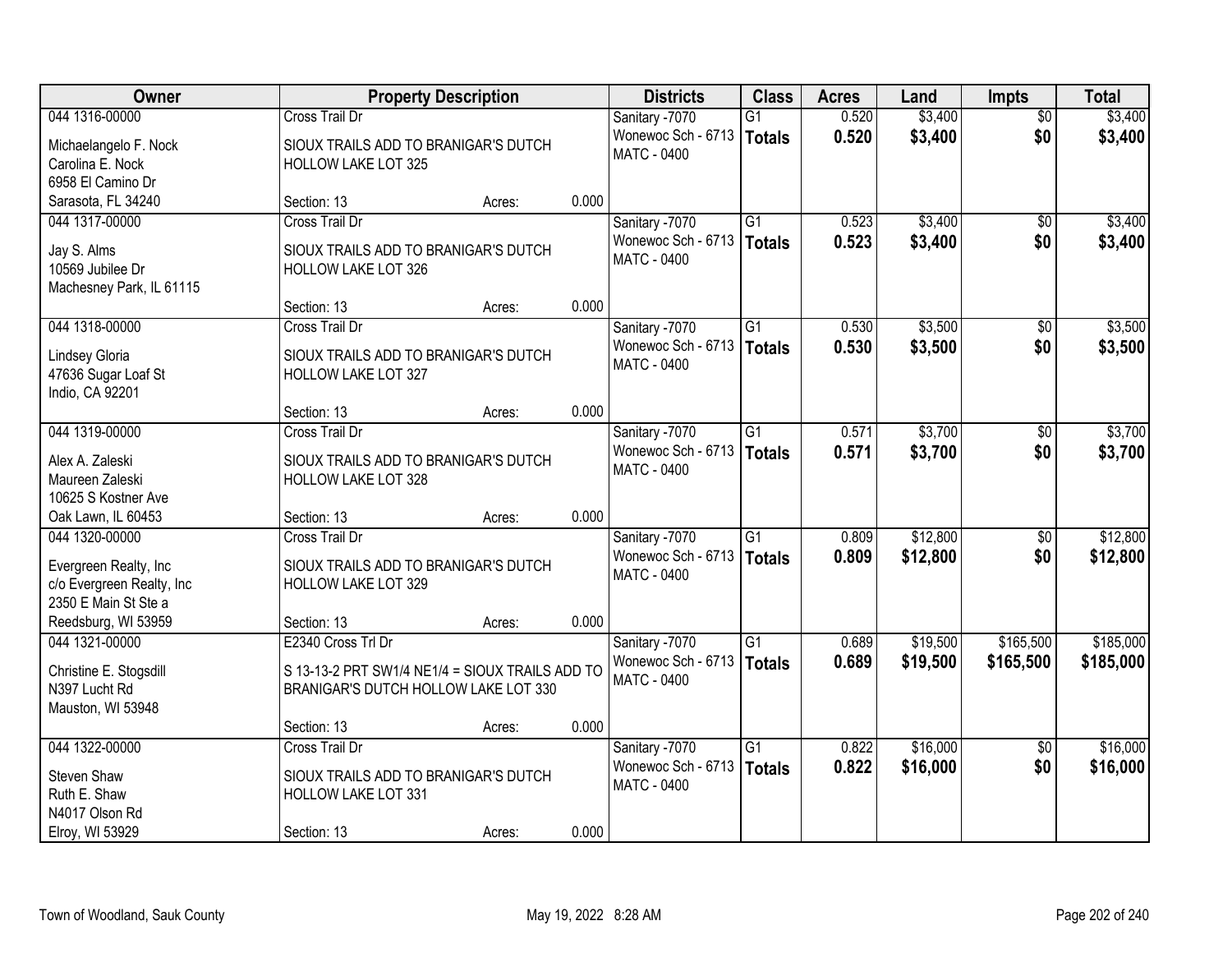| Owner                                   | <b>Property Description</b>                  |        |       | <b>Districts</b>   | <b>Class</b>           | <b>Acres</b> | Land            | <b>Impts</b>    | <b>Total</b> |
|-----------------------------------------|----------------------------------------------|--------|-------|--------------------|------------------------|--------------|-----------------|-----------------|--------------|
| 044 1323-00000                          | <b>Cross Trail Dr</b>                        |        |       | Sanitary -7070     | $\overline{G1}$        | 0.700        | \$4,600         | $\overline{50}$ | \$4,600      |
| David P. Folkes                         | SIOUX TRAILS ADD TO BRANIGAR'S DUTCH         |        |       | Wonewoc Sch - 6713 | Totals                 | 0.700        | \$4,600         | \$0             | \$4,600      |
| Mary E. Folkes                          | <b>HOLLOW LAKE LOT 332</b>                   |        |       | <b>MATC - 0400</b> |                        |              |                 |                 |              |
| 2333 Grey Ave                           |                                              |        |       |                    |                        |              |                 |                 |              |
| Evanston, IL 60201                      | Section: 13                                  | Acres: | 0.000 |                    |                        |              |                 |                 |              |
| 044 1324-00000                          | <b>Cross Trail Dr</b>                        |        |       | Sanitary -7070     | G1                     | 0.695        | \$4,500         | $\sqrt{50}$     | \$4,500      |
| Hood 1992 Trust                         | SIOUX TRAILS ADD TO BRANIGAR'S DUTCH         |        |       | Wonewoc Sch - 6713 | Totals                 | 0.695        | \$4,500         | \$0             | \$4,500      |
| 2571 Rolling Crk                        | <b>HOLLOW LAKE LOT 333</b>                   |        |       | <b>MATC - 0400</b> |                        |              |                 |                 |              |
| Spring Branch, TX 78070                 |                                              |        |       |                    |                        |              |                 |                 |              |
|                                         | Section: 13                                  | Acres: | 0.000 |                    |                        |              |                 |                 |              |
| 044 1325-00000                          | <b>Cross Trail Dr</b>                        |        |       | Sanitary -7070     | $\overline{G1}$        | 0.680        | \$4,400         | $\sqrt{6}$      | \$4,400      |
|                                         |                                              |        |       | Wonewoc Sch - 6713 | Totals                 | 0.680        | \$4,400         | \$0             | \$4,400      |
| Michaelangelo F. Nock                   | SIOUX TRAILS ADD TO BRANIGAR'S DUTCH         |        |       | MATC - 0400        |                        |              |                 |                 |              |
| Carolina E. Nock                        | HOLLOW LAKE LOT 334                          |        |       |                    |                        |              |                 |                 |              |
| 6958 El Camino Dr<br>Sarasota, FL 34240 | Section: 13                                  | Acres: | 0.000 |                    |                        |              |                 |                 |              |
| 044 1326-00000                          | <b>Cross Trail Dr</b>                        |        |       | Sanitary -7070     | $\overline{G1}$        | 0.641        | \$4,200         | \$0             | \$4,200      |
|                                         |                                              |        |       | Wonewoc Sch - 6713 | Totals                 | 0.641        | \$4,200         | \$0             | \$4,200      |
| Michaelangelo F. Nock                   | SIOUX TRAILS ADD TO BRANIGAR'S DUTCH         |        |       | <b>MATC - 0400</b> |                        |              |                 |                 |              |
| Carolina E. Nock                        | <b>HOLLOW LAKE LOT 335</b>                   |        |       |                    |                        |              |                 |                 |              |
| 6958 El Camino Dr                       |                                              |        |       |                    |                        |              |                 |                 |              |
| Sarasota, FL 34240                      | Section: 13                                  | Acres: | 0.000 |                    |                        |              |                 |                 |              |
| 044 1327-00000                          | Cross Trail Dr                               |        |       | Sanitary -7070     | $\overline{\text{X3}}$ | 0.654        | $\overline{50}$ | $\overline{50}$ | $\sqrt{50}$  |
| Sauk County                             | SIOUX TRAILS ADD TO BRANIGAR'S DUTCH         |        |       | Wonewoc Sch - 6713 | Totals                 | 0.654        | \$0             | \$0             | \$0          |
| Treasurer Dept (Tax Deed                | <b>HOLLOW LAKE LOT 336</b>                   |        |       | MATC - 0400        |                        |              |                 |                 |              |
| Offer to Purchase                       |                                              |        |       |                    |                        |              |                 |                 |              |
| 505 Broadway                            | Section: 13                                  | Acres: | 0.000 |                    |                        |              |                 |                 |              |
| Baraboo, WI 53913-0000                  |                                              |        |       |                    |                        |              |                 |                 |              |
| 044 1328-00000                          | <b>Cross Trail Dr</b>                        |        |       | Sanitary -7070     | $\overline{G1}$        | 0.683        | \$4,500         | $\sqrt{6}$      | \$4,500      |
| Colleen C. Siarnicki                    | S 13-13-2 PRT E1/2 NW1/4 SIOUX TRAILS ADD TO |        |       | Wonewoc Sch - 6713 | Totals                 | 0.683        | \$4,500         | \$0             | \$4,500      |
| W303 S8681 Rosewood Dr                  | BRANIGAR'S DUTCH HOLLOW LAKE LOT 337         |        |       | MATC - 0400        |                        |              |                 |                 |              |
| Mukwonago, WI 53149                     |                                              |        |       |                    |                        |              |                 |                 |              |
|                                         | Section: 13                                  | Acres: | 0.000 |                    |                        |              |                 |                 |              |
| 044 1329-00000                          | Cross Trail Dr                               |        |       | Sanitary -7070     | $\overline{G1}$        | 0.785        | \$4,900         | $\overline{50}$ | \$4,900      |
|                                         | SIOUX TRAILS ADD TO BRANIGAR'S DUTCH         |        |       | Wonewoc Sch - 6713 | Totals                 | 0.785        | \$4,900         | \$0             | \$4,900      |
| Cushman Living Trust<br>1 Glen Highway  | <b>HOLLOW LAKE LOT 338</b>                   |        |       | <b>MATC - 0400</b> |                        |              |                 |                 |              |
| Madison, WI 53705                       |                                              |        |       |                    |                        |              |                 |                 |              |
|                                         | Section: 13                                  | Acres: | 0.000 |                    |                        |              |                 |                 |              |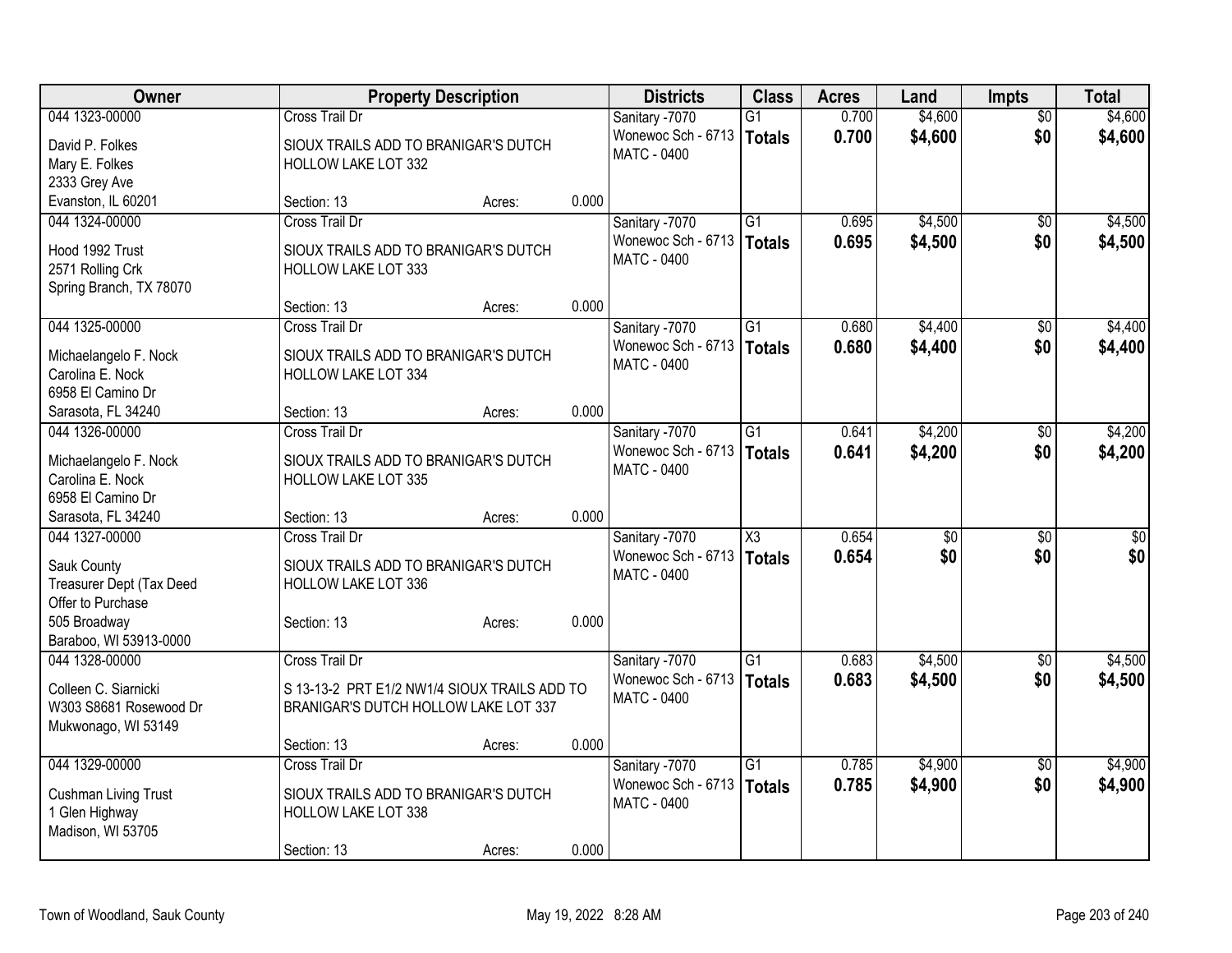| Owner                    | <b>Property Description</b>                     |        |       | <b>Districts</b>   | <b>Class</b>    | <b>Acres</b> | Land    | <b>Impts</b>    | <b>Total</b> |
|--------------------------|-------------------------------------------------|--------|-------|--------------------|-----------------|--------------|---------|-----------------|--------------|
| 044 1330-00000           | <b>Bonfire Ln</b>                               |        |       | Sanitary -7070     | G1              | 0.568        | \$3,700 | $\overline{50}$ | \$3,700      |
| Joseph L. Cole           | SIOUX TRAILS ADD TO BRANIGAR'S DUTCH            |        |       | Wonewoc Sch - 6713 | Totals          | 0.568        | \$3,700 | \$0             | \$3,700      |
| Susan E. Cole            | <b>HOLLOW LAKE LOT 339</b>                      |        |       | <b>MATC - 0400</b> |                 |              |         |                 |              |
| 347 Galway Dr            |                                                 |        |       |                    |                 |              |         |                 |              |
| Cary, IL 60013           | Section: 13                                     | Acres: | 0.000 |                    |                 |              |         |                 |              |
| 044 1331-00000           | <b>Bonfire Ln</b>                               |        |       | Sanitary -7070     | $\overline{G1}$ | 0.666        | \$4,300 | \$0             | \$4,300      |
| Joel M. Collins          | SIOUX TRAILS ADD TO BRANIGAR'S DUTCH            |        |       | Wonewoc Sch - 6713 | Totals          | 0.666        | \$4,300 | \$0             | \$4,300      |
| 226 S Main St            | <b>HOLLOW LAKE LOT 340</b>                      |        |       | <b>MATC - 0400</b> |                 |              |         |                 |              |
| Plainfield, WI 54966     |                                                 |        |       |                    |                 |              |         |                 |              |
|                          | Section: 13                                     | Acres: | 0.000 |                    |                 |              |         |                 |              |
| 044 1332-00000           | <b>Bonfire Ln</b>                               |        |       | Sanitary -7070     | $\overline{G1}$ | 0.620        | \$4,100 | \$0             | \$4,100      |
| Kenneth J. Cichocki      | SIOUX TRAILS ADD TO BRANIGAR'S DUTCH            |        |       | Wonewoc Sch - 6713 | Totals          | 0.620        | \$4,100 | \$0             | \$4,100      |
| Cheryl L. Fleming        | <b>HOLLOW LAKE LOT 341</b>                      |        |       | MATC - 0400        |                 |              |         |                 |              |
| W252 S7460 Brookside Cir |                                                 |        |       |                    |                 |              |         |                 |              |
| Waukesha, WI 53189       | Section: 13                                     | Acres: | 0.000 |                    |                 |              |         |                 |              |
| 044 1333-00000           | Bonfire Ln                                      |        |       | Sanitary -7070     | $\overline{G1}$ | 0.595        | \$3,900 | $\sqrt[6]{3}$   | \$3,900      |
|                          |                                                 |        |       | Wonewoc Sch - 6713 | <b>Totals</b>   | 0.595        | \$3,900 | \$0             | \$3,900      |
| Richard J. Langreck      | SIOUX TRAILS ADD TO BRANIGAR'S DUTCH            |        |       | MATC - 0400        |                 |              |         |                 |              |
| Carol A. Langreck        | HOLLOW LAKE LOT 342                             |        |       |                    |                 |              |         |                 |              |
| 4083 High Knoll Ln       |                                                 |        |       |                    |                 |              |         |                 |              |
| Hubertus, WI 53033       | Section: 13                                     | Acres: | 0.000 |                    |                 |              |         |                 |              |
| 044 1334-00000           | Bonfire Ln                                      |        |       | Sanitary -7070     | $\overline{G1}$ | 0.604        | \$3,900 | $\overline{50}$ | \$3,900      |
| Land of Land, Inc        | S 13-13-2 PRT NE1/4 NW1/4 = SIOUX TRAILS ADD TO |        |       | Wonewoc Sch - 6713 | Totals          | 0.604        | \$3,900 | \$0             | \$3,900      |
| PO Box 66                | BRANIGAR'S DUTCH HOLLOW LAKE LOT 343            |        |       | <b>MATC - 0400</b> |                 |              |         |                 |              |
| Swedesboro, NJ 08085     |                                                 |        |       |                    |                 |              |         |                 |              |
|                          | Section: 13                                     | Acres: | 0.000 |                    |                 |              |         |                 |              |
| 044 1335-00000           | <b>Bonfire Ln</b>                               |        |       | Sanitary -7070     | $\overline{G1}$ | 0.658        | \$4,300 | $\sqrt{6}$      | \$4,300      |
| Robert J. Petrin         | SIOUX TRAILS ADD TO BRANIGAR'S DUTCH            |        |       | Wonewoc Sch - 6713 | Totals          | 0.658        | \$4,300 | \$0             | \$4,300      |
| 1723 E Morgan Ave        | <b>HOLLOW LAKE LOT 344</b>                      |        |       | <b>MATC - 0400</b> |                 |              |         |                 |              |
| Milwaukee, WI 53207      |                                                 |        |       |                    |                 |              |         |                 |              |
|                          | Section: 13                                     | Acres: | 0.000 |                    |                 |              |         |                 |              |
| 044 1336-00000           | <b>Bonfire Ln</b>                               |        |       | Sanitary -7070     | $\overline{G1}$ | 0.790        | \$4,900 | $\overline{50}$ | \$4,900      |
| James G. Ward            | SIOUX TRAILS ADD TO BRANIGAR'S DUTCH            |        |       | Wonewoc Sch - 6713 | Totals          | 0.790        | \$4,900 | \$0             | \$4,900      |
| Tracy A. Ward            | <b>HOLLOW LAKE LOT 345</b>                      |        |       | <b>MATC - 0400</b> |                 |              |         |                 |              |
| 67 Punakea Loop          |                                                 |        |       |                    |                 |              |         |                 |              |
| Lahaina, HI 96761        | Section: 13                                     | Acres: | 0.000 |                    |                 |              |         |                 |              |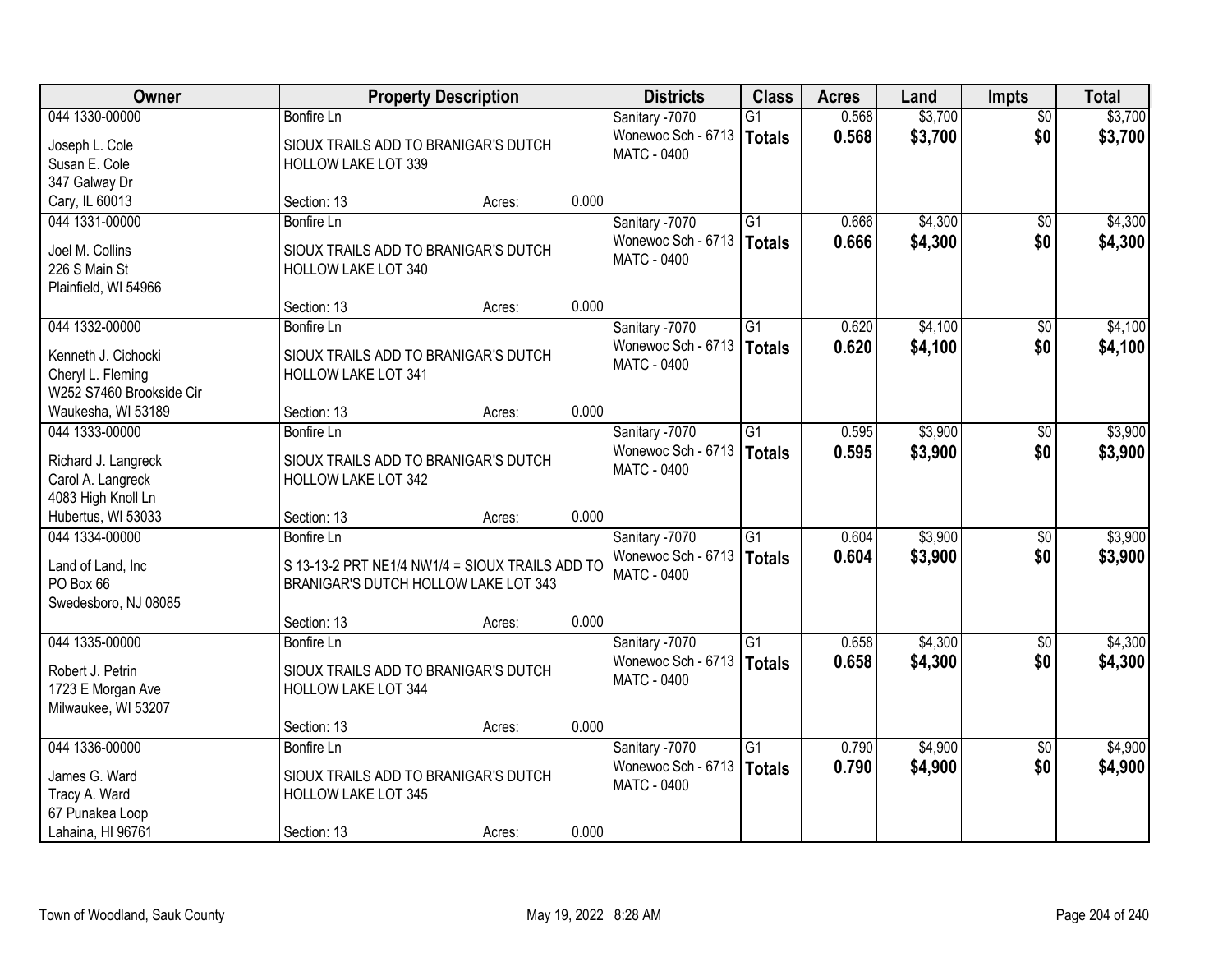| Owner                                                                                  |                                             | <b>Property Description</b>                                                          |       |                                                     | <b>Class</b>                     | <b>Acres</b>   | Land               | <b>Impts</b>           | <b>Total</b>       |
|----------------------------------------------------------------------------------------|---------------------------------------------|--------------------------------------------------------------------------------------|-------|-----------------------------------------------------|----------------------------------|----------------|--------------------|------------------------|--------------------|
| 044 1337-00000                                                                         | E2260 Cross Trl Dr                          |                                                                                      |       | Sanitary -7070                                      | G1                               | 0.589          | \$3,900            | \$164,500              | \$168,400          |
| Amy M. Ludwikowski<br>1303 S Gooder Ave<br>Eau Claire, WI 54703                        | <b>HOLLOW LAKE LOT 346</b>                  | SIOUX TRAILS ADD TO BRANIGAR'S DUTCH                                                 |       | Wonewoc Sch - 6713<br><b>MATC - 0400</b>            | <b>Totals</b>                    | 0.589          | \$3,900            | \$164,500              | \$168,400          |
|                                                                                        | Section: 13                                 | Acres:                                                                               | 0.000 |                                                     |                                  |                |                    |                        |                    |
| 044 1338-00000                                                                         | Cross Trail Dr                              |                                                                                      |       | Sanitary -7070                                      | $\overline{G1}$                  | 0.617          | \$4,000            | $\overline{50}$        | \$4,000            |
| David Jabon<br>Brenda Jabon<br>3s080 Sunset Dr                                         | <b>HOLLOW LAKE LOT 347</b>                  | SIOUX TRAILS ADD TO BRANIGAR'S DUTCH                                                 |       | Wonewoc Sch - 6713   Totals<br><b>MATC - 0400</b>   |                                  | 0.617          | \$4,000            | \$0                    | \$4,000            |
| Warrenville, IL 60555                                                                  | Section: 13                                 | Acres:                                                                               | 0.000 |                                                     |                                  |                |                    |                        |                    |
| 044 1339-00000                                                                         | Cross Trail Dr                              |                                                                                      |       | Sanitary -7070                                      | $\overline{\chi_3}$              | 0.459          | $\overline{50}$    | $\overline{50}$        | $\overline{30}$    |
| <b>Bonita Breit</b><br>PO Box 972<br>Lake Geneva, WI 53147                             |                                             | S 13-13-2 PRT E1/2 NW1/4 SIOUX TRAILS ADD TO<br>BRANIGAR'S DUTCH HOLLOW LAKE LOT 348 |       | Wonewoc Sch - 6713<br><b>MATC - 0400</b>            | <b>Totals</b>                    | 0.459          | \$0                | \$0                    | \$0                |
|                                                                                        | Section: 13                                 | Acres:                                                                               | 0.000 |                                                     |                                  |                |                    |                        |                    |
| 044 1340-00000                                                                         | <b>Cross Trail Dr</b>                       |                                                                                      |       | Sanitary -7070                                      | G1                               | 0.494          | \$3,200            | $\sqrt[6]{}$           | \$3,200            |
| Ronald Janusz II<br>3322 Beazer Dr<br>Ocoee, FL 34761                                  | HOLLOW LAKE LOT 349                         | SIOUX TRAILS ADD TO BRANIGAR'S DUTCH                                                 |       | Wonewoc Sch - 6713<br><b>MATC - 0400</b>            | <b>Totals</b>                    | 0.494          | \$3,200            | \$0                    | \$3,200            |
|                                                                                        | Section: 13                                 | Acres:                                                                               | 0.000 |                                                     |                                  |                |                    |                        |                    |
| 044 1341-00000<br>Russell A. Klinger<br>1101 Dickens Way Apt f<br>Schaumburg, IL 60193 | Matterhorn Dr<br><b>HOLLOW LAKE LOT 350</b> | SIOUX TRAILS ADD TO BRANIGAR'S DUTCH                                                 |       | Sanitary -7070<br>Wonewoc Sch - 6713<br>MATC - 0400 | $\overline{G1}$<br><b>Totals</b> | 0.639<br>0.639 | \$4,200<br>\$4,200 | $\overline{50}$<br>\$0 | \$4,200<br>\$4,200 |
|                                                                                        | Section: 13                                 | Acres:                                                                               | 0.000 |                                                     |                                  |                |                    |                        |                    |
| 044 1342-00000                                                                         | Toboggan Ct                                 |                                                                                      |       | Sanitary -7070                                      | $\overline{G1}$                  | 0.694          | \$4,500            | $\sqrt{$0}$            | \$4,500            |
| Michael W. Ring<br>Laura L. Loebbaka-Ring<br>1427 W Birchwood Ave 1 N                  | HOLLOW LAKE LOT 351                         | SIOUX TRAILS ADD TO BRANIGAR'S DUTCH                                                 |       | Wonewoc Sch - 6713<br>MATC - 0400                   | <b>Totals</b>                    | 0.694          | \$4,500            | \$0                    | \$4,500            |
| Chicago, IL 60626                                                                      | Section: 13                                 | Acres:                                                                               | 0.000 |                                                     |                                  |                |                    |                        |                    |
| 044 1343-00000                                                                         | Toboggan Ct                                 |                                                                                      |       | Sanitary -7070                                      | $\overline{G1}$                  | 0.607          | \$4,000            | $\overline{30}$        | \$4,000            |
| James D. Rawson<br>Janis L. Rawson<br>7402 Century Ave                                 | <b>HOLLOW LAKE LOT 352</b>                  | SIOUX TRAILS ADD TO BRANIGAR'S DUTCH                                                 |       | Wonewoc Sch - 6713<br><b>MATC - 0400</b>            | <b>Totals</b>                    | 0.607          | \$4,000            | \$0                    | \$4,000            |
| Middleton, WI 53562                                                                    | Section: 13                                 | Acres:                                                                               | 0.000 |                                                     |                                  |                |                    |                        |                    |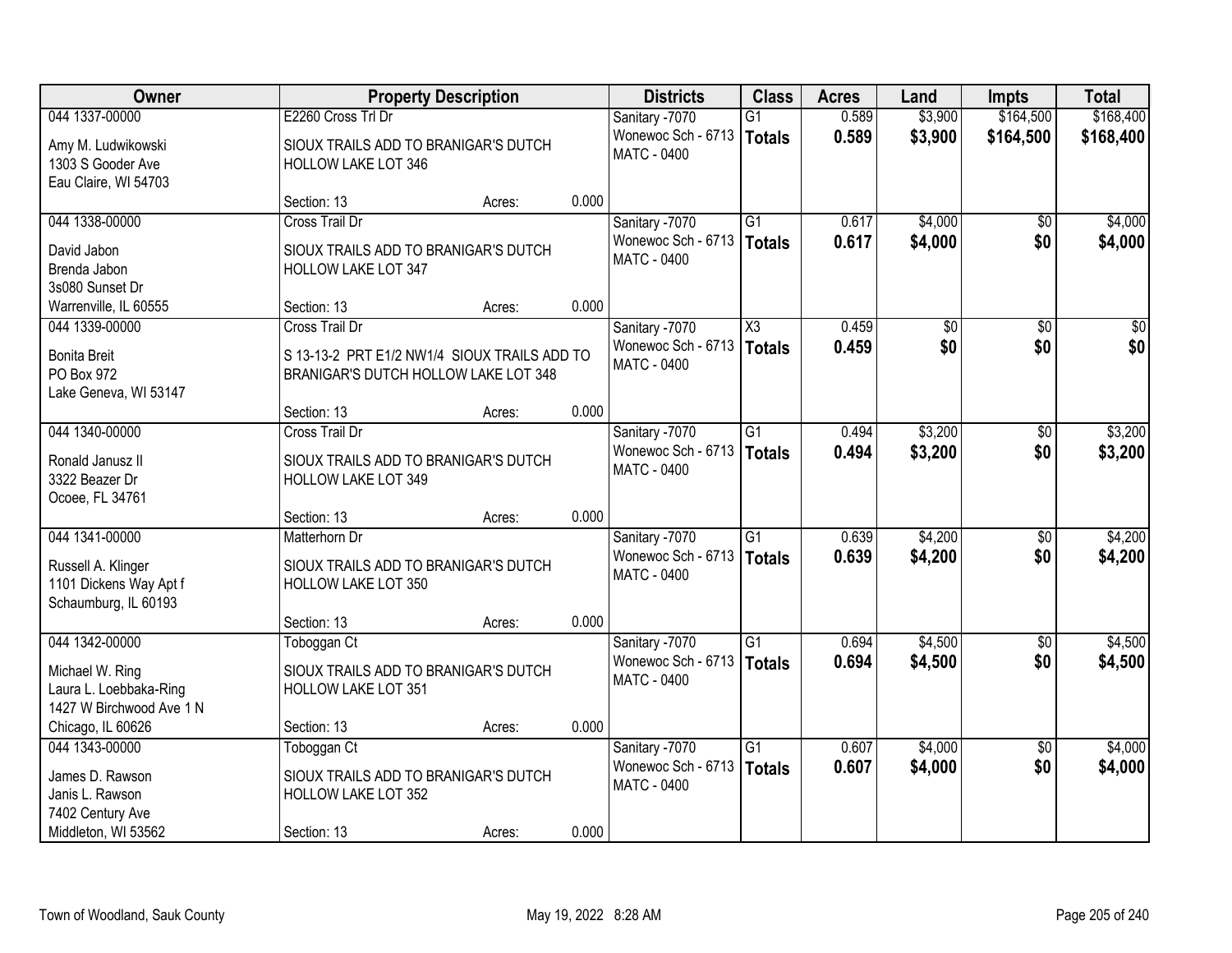| Owner                                         | <b>Property Description</b>          |        |       | <b>Districts</b>                     | <b>Class</b>    | <b>Acres</b> | Land            | <b>Impts</b>    | <b>Total</b> |
|-----------------------------------------------|--------------------------------------|--------|-------|--------------------------------------|-----------------|--------------|-----------------|-----------------|--------------|
| 044 1344-00000                                | Toboggan Ct                          |        |       | Sanitary -7070                       | $\overline{G1}$ | 0.604        | \$3,900         | $\overline{50}$ | \$3,900      |
| James A. Paton                                | SIOUX TRAILS ADD TO BRANIGAR'S DUTCH |        |       | Wonewoc Sch - 6713                   | Totals          | 0.604        | \$3,900         | \$0             | \$3,900      |
| Susan E. Paton                                | <b>HOLLOW LAKE LOT 353</b>           |        |       | <b>MATC - 0400</b>                   |                 |              |                 |                 |              |
| 1008 Regal Manor Way                          |                                      |        |       |                                      |                 |              |                 |                 |              |
| Sun City Center, FL 33573                     | Section: 13                          | Acres: | 0.000 |                                      |                 |              |                 |                 |              |
| 044 1345-00000                                | Toboggan Ct                          |        |       | Sanitary -7070                       | G1              | 0.595        | \$3,900         | $\sqrt{50}$     | \$3,900      |
| Dan Matson                                    | SIOUX TRAILS ADD TO BRANIGAR'S DUTCH |        |       | Wonewoc Sch - 6713                   | Totals          | 0.595        | \$3,900         | \$0             | \$3,900      |
| Diane E. Matson                               | <b>HOLLOW LAKE LOT 354</b>           |        |       | MATC - 0400                          |                 |              |                 |                 |              |
| 2070 Barber Dr                                |                                      |        |       |                                      |                 |              |                 |                 |              |
| Stoughton, WI 53589                           | Section: 13                          | Acres: | 0.000 |                                      |                 |              |                 |                 |              |
| 044 1346-00000                                | Toboggan Ct                          |        |       | Sanitary -7070                       | $\overline{G1}$ | 0.703        | \$4,600         | $\sqrt{6}$      | \$4,600      |
|                                               |                                      |        |       | Wonewoc Sch - 6713                   | Totals          | 0.703        | \$4,600         | \$0             | \$4,600      |
| Donald A. Towers                              | SIOUX TRAILS ADD TO BRANIGAR'S DUTCH |        |       | MATC - 0400                          |                 |              |                 |                 |              |
| William L. Adelman                            | <b>HOLLOW LAKE LOT 355</b>           |        |       |                                      |                 |              |                 |                 |              |
| E4816 Schuette Rd                             | Section: 13                          |        | 0.000 |                                      |                 |              |                 |                 |              |
| Reedsburg, WI 53959<br>044 1347-00000         | Matterhorn Dr                        | Acres: |       |                                      | $\overline{G1}$ | 0.747        | \$4,900         |                 | \$4,900      |
|                                               |                                      |        |       | Sanitary -7070<br>Wonewoc Sch - 6713 |                 |              |                 | \$0             |              |
| Mark Schyvinck                                | SIOUX TRAILS ADD TO BRANIGAR'S DUTCH |        |       | <b>MATC - 0400</b>                   | Totals          | 0.747        | \$4,900         | \$0             | \$4,900      |
| Jan Schyvinck                                 | <b>HOLLOW LAKE LOT 356</b>           |        |       |                                      |                 |              |                 |                 |              |
| PO Box 42                                     |                                      |        |       |                                      |                 |              |                 |                 |              |
| La Valle, WI 53941                            | Section: 13                          | Acres: | 0.000 |                                      |                 |              |                 |                 |              |
| 044 1348-00000                                | Matterhorn Dr                        |        |       | Sanitary -7070                       | $\overline{G1}$ | 0.666        | \$4,400         | $\overline{50}$ | \$4,400      |
| <b>Vincent Audetat</b>                        | SIOUX TRAILS ADD TO BRANIGAR'S DUTCH |        |       | Wonewoc Sch - 6713                   | Totals          | 0.666        | \$4,400         | \$0             | \$4,400      |
| Helene S. Full                                | <b>HOLLOW LAKE LOT 357</b>           |        |       | MATC - 0400                          |                 |              |                 |                 |              |
| E2583 Clubhouse Dr                            |                                      |        |       |                                      |                 |              |                 |                 |              |
| La Valle, WI 53941                            | Section: 13                          | Acres: | 0.000 |                                      |                 |              |                 |                 |              |
| 044 1349-00000                                | Matterhorn Dr                        |        |       | Sanitary -7070                       | $\overline{G1}$ | 0.644        | \$4,200         | $\overline{50}$ | \$4,200      |
| <b>Vincent Audetat</b>                        | SIOUX TRAILS ADD TO BRANIGAR'S DUTCH |        |       | Wonewoc Sch - 6713                   | Totals          | 0.644        | \$4,200         | \$0             | \$4,200      |
| E2696 Gatling Dr                              | <b>HOLLOW LAKE LOT 358</b>           |        |       | <b>MATC - 0400</b>                   |                 |              |                 |                 |              |
| La Valle, WI 53941                            |                                      |        |       |                                      |                 |              |                 |                 |              |
|                                               | Section: 13                          | Acres: | 0.000 |                                      |                 |              |                 |                 |              |
| 044 1350-00000                                | Matterhorn Dr                        |        |       | Sanitary -7070                       | X3              | 0.644        | $\overline{50}$ | $\overline{30}$ | $\sqrt{50}$  |
|                                               |                                      |        |       | Wonewoc Sch - 6713                   | Totals          | 0.644        | \$0             | \$0             | \$0          |
| Sauk County                                   | SIOUX TRAILS ADD TO BRANIGAR'S DUTCH |        |       | <b>MATC - 0400</b>                   |                 |              |                 |                 |              |
| Treasurer Dept (Tax Deed<br>Offer to Purchase | <b>HOLLOW LAKE LOT 359</b>           |        |       |                                      |                 |              |                 |                 |              |
| 505 Broadway                                  | Section: 13                          | Acres: | 0.000 |                                      |                 |              |                 |                 |              |
| Baraboo, WI 53913-0000                        |                                      |        |       |                                      |                 |              |                 |                 |              |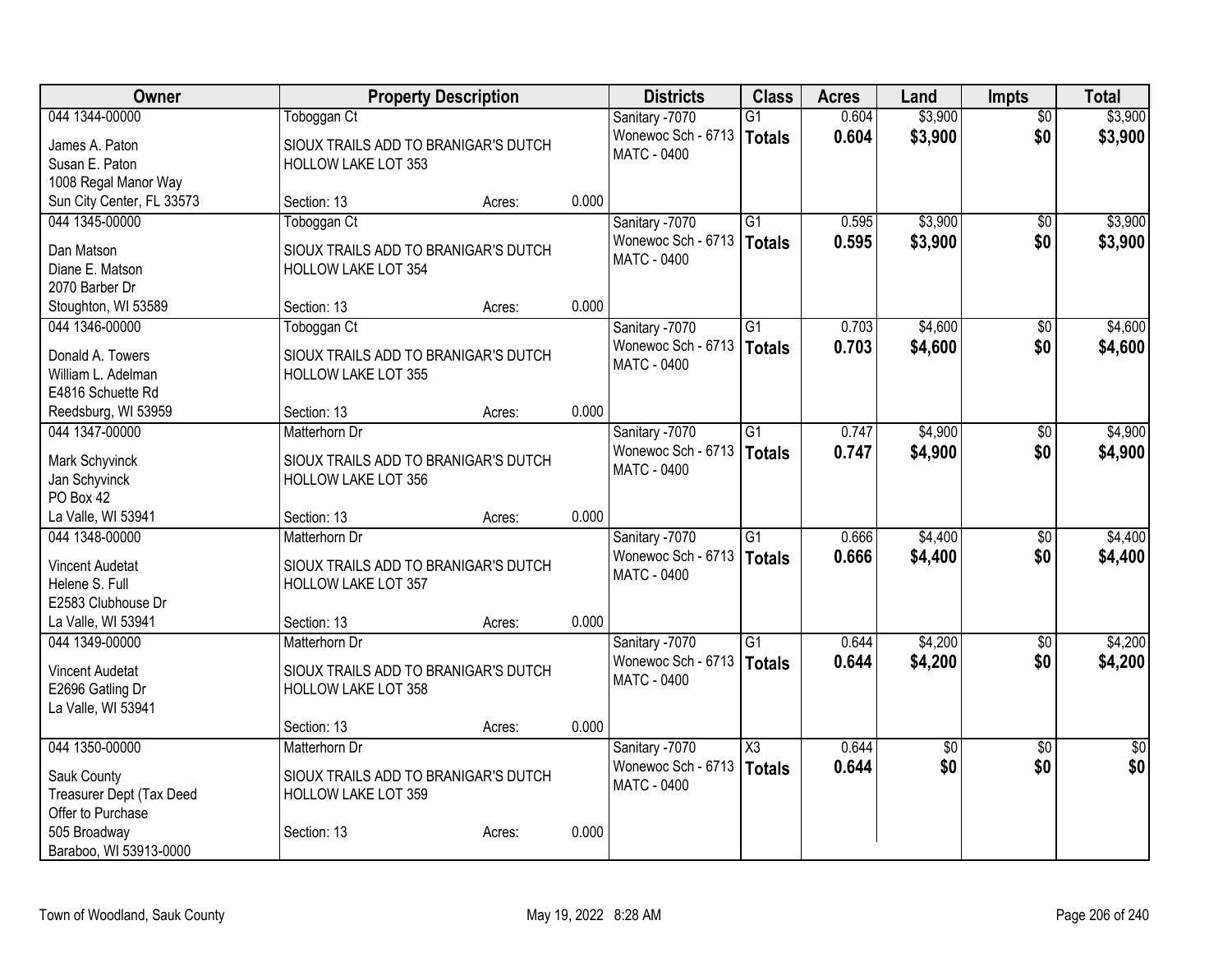| Owner                                        | <b>Property Description</b>                                                             |        |       | <b>Districts</b>                         | <b>Class</b>    | <b>Acres</b> | Land    | <b>Impts</b>    | <b>Total</b> |
|----------------------------------------------|-----------------------------------------------------------------------------------------|--------|-------|------------------------------------------|-----------------|--------------|---------|-----------------|--------------|
| 044 1351-00000                               | S933 Matterhorn Dr                                                                      |        |       | Sanitary -7070                           | $\overline{G1}$ | 0.676        | \$4,400 | \$164,500       | \$168,900    |
| Mc Carroll Family Trust<br>130 W Chicago Ave | SIOUX TRAILS ADD TO BRANIGAR'S DUTCH<br>HOLLOW LAKE LOT 360                             |        |       | Wonewoc Sch - 6713<br><b>MATC - 0400</b> | <b>Totals</b>   | 0.676        | \$4,400 | \$164,500       | \$168,900    |
| Downers Grove, IL 60515                      |                                                                                         |        |       |                                          |                 |              |         |                 |              |
|                                              | Section: 13                                                                             | Acres: | 0.000 |                                          |                 |              |         |                 |              |
| 044 1352-00000                               | Matterhorn Dr                                                                           |        |       | Sanitary -7070                           | $\overline{G1}$ | 0.482        | \$3,200 | \$0             | \$3,200      |
| James L. Pechin                              | SIOUX TRAILS ADD TO BRANIGAR'S DUTCH                                                    |        |       | Wonewoc Sch - 6713                       | <b>Totals</b>   | 0.482        | \$3,200 | \$0             | \$3,200      |
| Betty J. Pechin                              | <b>HOLLOW LAKE LOT 361</b>                                                              |        |       | MATC - 0400                              |                 |              |         |                 |              |
| 1416 E 20th Ave                              |                                                                                         |        |       |                                          |                 |              |         |                 |              |
| Apache Junction, AZ 85119                    | Section: 13                                                                             | Acres: | 0.000 |                                          |                 |              |         |                 |              |
| 044 1353-00000                               | Matterhorn Dr                                                                           |        |       | Sanitary -7070                           | G1              | 0.482        | \$3,200 | \$0             | \$3,200      |
| Jay F. Singer                                | SIOUX TRAILS ADD TO BRANIGAR'S DUTCH                                                    |        |       | Wonewoc Sch - 6713                       | <b>Totals</b>   | 0.482        | \$3,200 | \$0             | \$3,200      |
| Kathryn L. Singer                            | HOLLOW LAKE LOT 362                                                                     |        |       | <b>MATC - 0400</b>                       |                 |              |         |                 |              |
| 3049 W Whitetail Ln                          |                                                                                         |        |       |                                          |                 |              |         |                 |              |
| Janesville, WI 53545                         | Section: 13                                                                             | Acres: | 0.000 |                                          |                 |              |         |                 |              |
| 044 1354-00000                               | Matterhorn Dr                                                                           |        |       | Sanitary -7070                           | G1              | 0.521        | \$3,400 | \$0             | \$3,400      |
|                                              |                                                                                         |        |       | Wonewoc Sch - 6713                       | <b>Totals</b>   | 0.521        | \$3,400 | \$0             | \$3,400      |
| Mirzo Hoshimov<br>3246 Stonecreek Dr         | S 13-13-2 PRT NW1/4 NW1/4 = SIOUX TRAILS ADD TO<br>BRANIGAR'S DUTCH HOLLOW LAKE LOT 363 |        |       | <b>MATC - 0400</b>                       |                 |              |         |                 |              |
| Madison, WI 53719                            |                                                                                         |        |       |                                          |                 |              |         |                 |              |
|                                              | Section: 13                                                                             | Acres: | 0.000 |                                          |                 |              |         |                 |              |
| 044 1355-00000                               | Matterhorn Dr                                                                           |        |       | Sanitary -7070                           | $\overline{G1}$ | 0.501        | \$3,300 | $\overline{50}$ | \$3,300      |
|                                              |                                                                                         |        |       | Wonewoc Sch - 6713                       | <b>Totals</b>   | 0.501        | \$3,300 | \$0             | \$3,300      |
| David G. Skeen                               | S 13-13-2 PRT NW1/4 NW1/4 = SIOUX TRAILS ADD TO                                         |        |       | <b>MATC - 0400</b>                       |                 |              |         |                 |              |
| S975 Matterhorn Dr                           | BRANIGAR'S DUTCH HOLLOW LAKE LOT 364                                                    |        |       |                                          |                 |              |         |                 |              |
| La Valle, WI 53941                           |                                                                                         |        |       |                                          |                 |              |         |                 |              |
| 044 1356-00000                               | Section: 13                                                                             | Acres: | 0.000 |                                          |                 |              |         |                 |              |
|                                              | S975 Matterhorn Dr                                                                      |        |       | Sanitary -7070<br>Wonewoc Sch - 6713     | $\overline{G1}$ | 1.068        | \$5,100 | \$186,500       | \$191,600    |
| David G. Skeen                               | S 13-13-2 PRT NW1/4 NW1/4 = CSM 5974 LOT 1                                              |        |       | MATC - 0400                              | <b>Totals</b>   | 1.068        | \$5,100 | \$186,500       | \$191,600    |
| S975 Matterhorn Dr                           | (FMLY PRT SIOUX TRAILS ADD TO BRANIGAR'S                                                |        |       |                                          |                 |              |         |                 |              |
| La Valle, WI 53941                           | DUTCH HOLLOW LAKE LTS 365 & 366) 1.068A                                                 |        |       |                                          |                 |              |         |                 |              |
|                                              | Section: 13                                                                             | Acres: | 1.068 |                                          |                 |              |         |                 |              |
| 044 1358-00000                               | Matterhorn Dr                                                                           |        |       | Sanitary -7070                           | $\overline{G1}$ | 0.522        | \$3,400 | $\overline{50}$ | \$3,400      |
| Dan Lynn                                     | SIOUX TRAILS ADD TO BRANIGAR'S DUTCH                                                    |        |       | Wonewoc Sch - 6713                       | <b>Totals</b>   | 0.522        | \$3,400 | \$0             | \$3,400      |
| Rena Lynn                                    | HOLLOW LAKE LOT 367                                                                     |        |       | <b>MATC - 0400</b>                       |                 |              |         |                 |              |
| 9107 Alamonte Dr                             |                                                                                         |        |       |                                          |                 |              |         |                 |              |
| Spring Grove, IL 60081                       | Section: 13                                                                             | Acres: | 0.000 |                                          |                 |              |         |                 |              |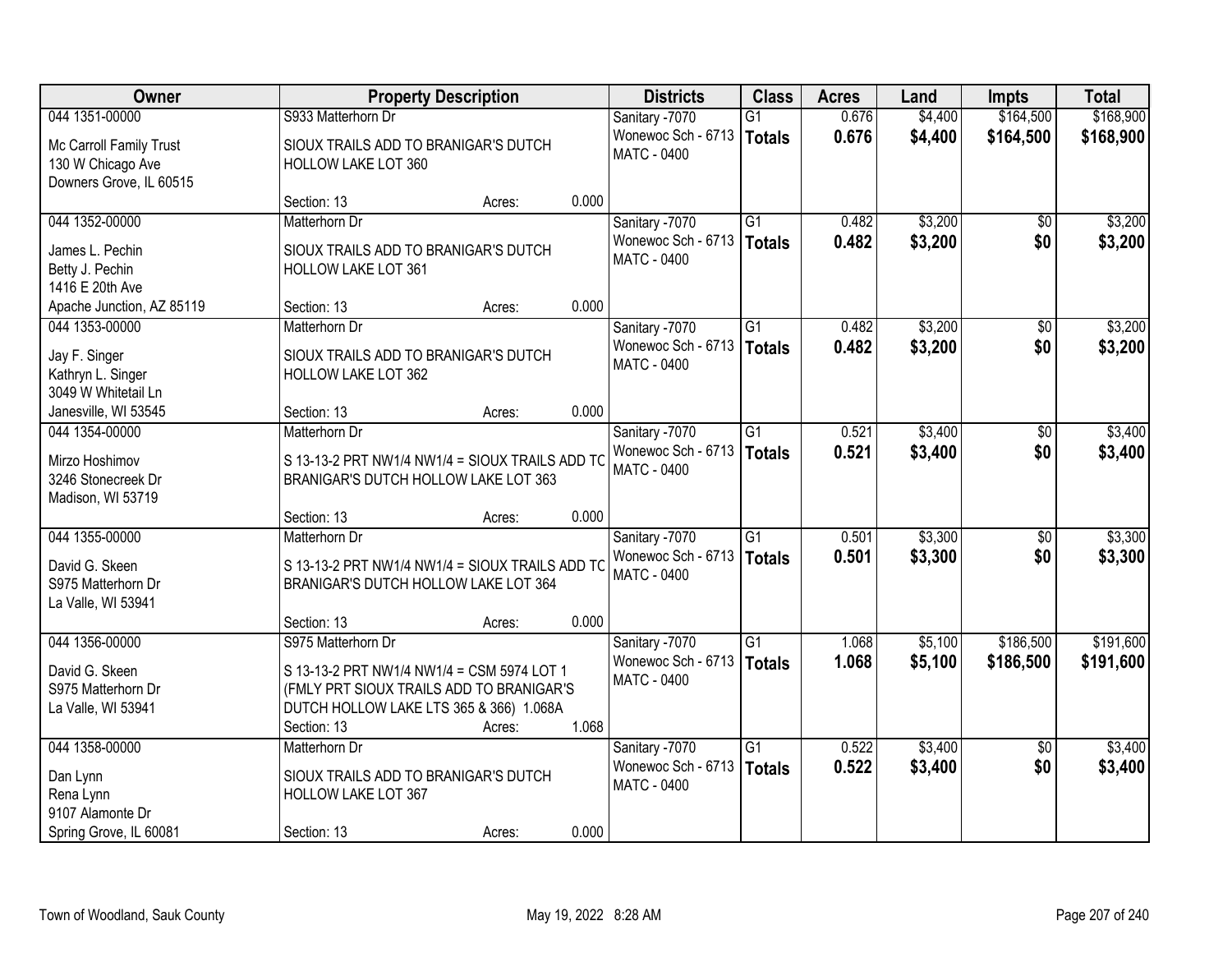| Owner                                                                 | <b>Property Description</b>                                                     |                                           |       | <b>Districts</b>                                           | <b>Class</b>                     | <b>Acres</b>   | Land               | <b>Impts</b>      | <b>Total</b>       |
|-----------------------------------------------------------------------|---------------------------------------------------------------------------------|-------------------------------------------|-------|------------------------------------------------------------|----------------------------------|----------------|--------------------|-------------------|--------------------|
| 044 1359-00000                                                        | Matterhorn Dr                                                                   |                                           |       | Sanitary -7070                                             | $\overline{G1}$                  | 0.539          | \$3,500            | $\overline{30}$   | \$3,500            |
| Leo A Barry Jr Revocable Trust<br>214 S Oak St<br>Palatine, IL 60067  | 368                                                                             | SIOUX TRAILS ADD TO DUTCH HOLLOW LAKE LOT |       | Wonewoc Sch - 6713<br><b>MATC - 0400</b>                   | <b>Totals</b>                    | 0.539          | \$3,500            | \$0               | \$3,500            |
|                                                                       | Section: 13                                                                     | Acres:                                    | 0.000 |                                                            |                                  |                |                    |                   |                    |
| 044 1360-00000                                                        | Matterhorn Dr                                                                   |                                           |       | Sanitary -7070                                             | $\overline{G1}$                  | 0.509          | \$3,300            | $\overline{50}$   | \$3,300            |
| Shawn E. Gartmann<br>Amy L. Gartmann<br>S99 W14923 Keeley Ct          | SIOUX TRAILS ADD OT BRANIGAR'S DUTCH<br><b>HOLLOW LAKE LOT 369</b>              |                                           |       | Wonewoc Sch - 6713<br><b>MATC - 0400</b>                   | Totals                           | 0.509          | \$3,300            | \$0               | \$3,300            |
| Muskego, WI 53150                                                     | Section: 13                                                                     | Acres:                                    | 0.000 |                                                            |                                  |                |                    |                   |                    |
| 044 1361-00000                                                        | E2194 Icicle Ct                                                                 |                                           |       | Sanitary -7070                                             | G1                               | 0.698          | \$4,600            | \$149,500         | \$154,100          |
| Anthony S. Holen<br>E2194 Icicle Ct<br>La Valle, WI 53941             | SIOUX TRAILS ADD TO BRANIGAR'S DUTCH<br>HOLLOW LAKE LOT 370                     |                                           |       | Wonewoc Sch - 6713<br><b>MATC - 0400</b>                   | <b>Totals</b>                    | 0.698          | \$4,600            | \$149,500         | \$154,100          |
|                                                                       | Section: 13                                                                     | Acres:                                    | 0.000 |                                                            |                                  |                |                    |                   |                    |
| 044 1362-00000                                                        | Icicle Ct                                                                       |                                           |       | Sanitary -7070                                             | G1                               | 0.629          | \$4,100            | \$0               | \$4,100            |
| Dorothy A. Archer<br>2055 Cedar Ave<br>Hanover Park, IL 60103         | SIOUX TRAILS ADD TO BRANIGAR'S DUTCH<br>HOLLOW LAKE LOT 371                     |                                           |       | Wonewoc Sch - 6713<br>MATC - 0400                          | <b>Totals</b>                    | 0.629          | \$4,100            | \$0               | \$4,100            |
|                                                                       | Section: 13                                                                     | Acres:                                    | 0.000 |                                                            |                                  |                |                    |                   |                    |
| 044 1363-00000                                                        | Icicle Ct                                                                       |                                           |       | Sanitary -7070                                             | $\overline{G1}$                  | 0.731          | \$4,800            | $\overline{50}$   | \$4,800            |
| Dwayne Lehrer<br>Marina Lehrer<br>1205 Edgewood Ave                   | SIOUX TRAILS ADD TO BRANIGAR'S DUTCH<br><b>HOLLOW LAKE LOT 372</b>              |                                           |       | Wonewoc Sch - 6713<br><b>MATC - 0400</b>                   | <b>Totals</b>                    | 0.731          | \$4,800            | \$0               | \$4,800            |
| South Milwaukee, WI 53172                                             | Section: 13                                                                     | Acres:                                    | 0.000 |                                                            |                                  |                |                    |                   |                    |
| 044 1364-00000<br>Dwayne Lehrer<br>Marina Lehrer<br>1205 Edgewood Ave | Icicle Ct<br>SIOUX TRAILS ADD TO BRANIGAR'S DUTCH<br><b>HOLLOW LAKE LOT 373</b> |                                           |       | Sanitary -7070<br>Wonewoc Sch - 6713<br><b>MATC - 0400</b> | $\overline{G1}$<br><b>Totals</b> | 0.739<br>0.739 | \$4,800<br>\$4,800 | $\sqrt{6}$<br>\$0 | \$4,800<br>\$4,800 |
| South Milwaukee, WI 53172                                             | Section: 13                                                                     | Acres:                                    | 0.000 |                                                            |                                  |                |                    |                   |                    |
| 044 1365-00000                                                        | Icicle Ct                                                                       |                                           |       | Sanitary -7070                                             | $\overline{G1}$                  | 0.673          | \$4,400            | $\overline{50}$   | \$4,400            |
| Wayne Moldenhauer<br>Connie Moldenhauer<br>2967 Waubesa Ave Rt 3      | SIOUX TRAILS ADD TO BRANIGAR'S DUTCH<br>HOLLOW LAKE LOT 374                     |                                           |       | Wonewoc Sch - 6713<br><b>MATC - 0400</b>                   | <b>Totals</b>                    | 0.673          | \$4,400            | \$0               | \$4,400            |
| Madison, WI 53711                                                     | Section: 13                                                                     | Acres:                                    | 0.000 |                                                            |                                  |                |                    |                   |                    |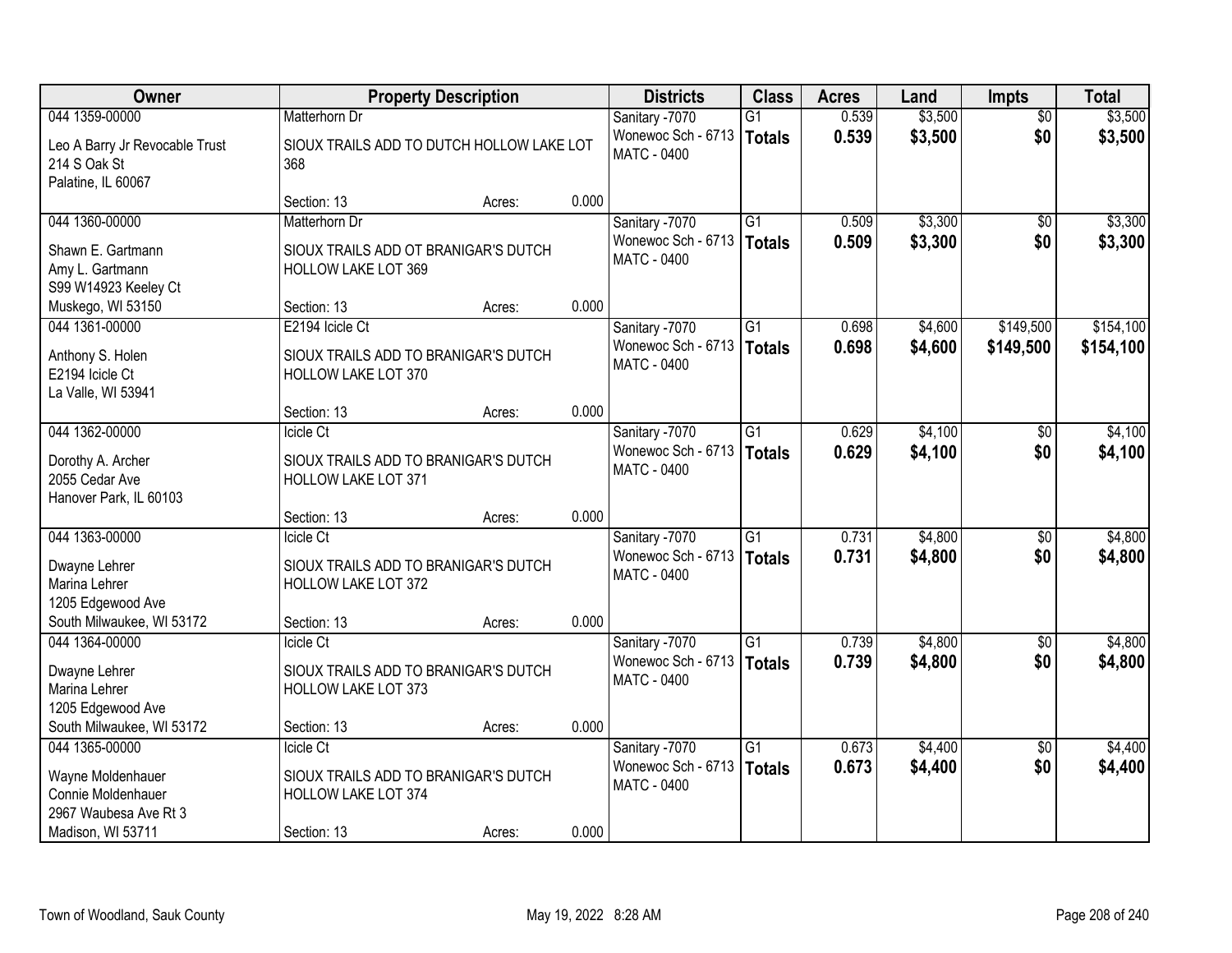| Owner                                         | <b>Property Description</b>                                 |        |       | <b>Districts</b>   | <b>Class</b>           | <b>Acres</b> | Land            | <b>Impts</b>    | <b>Total</b> |
|-----------------------------------------------|-------------------------------------------------------------|--------|-------|--------------------|------------------------|--------------|-----------------|-----------------|--------------|
| 044 1366-00000                                | Icicle Ct                                                   |        |       | Sanitary -7070     | $\overline{G1}$        | 0.608        | \$4,000         | $\overline{50}$ | \$4,000      |
| Shane P. Martig                               | S 13-13-2 PRT SW1/4 NW1/4 SIOUX TRAILS ADD TO               |        |       | Wonewoc Sch - 6713 | Totals                 | 0.608        | \$4,000         | \$0             | \$4,000      |
| E4218 Lake Rd                                 | BRANIGAR'S DUTCH HOLLOW LAKE LOT 375                        |        |       | <b>MATC - 0400</b> |                        |              |                 |                 |              |
| Hillpoint, WI 53937                           |                                                             |        |       |                    |                        |              |                 |                 |              |
|                                               | Section: 13                                                 | Acres: | 0.000 |                    |                        |              |                 |                 |              |
| 044 1367-00000                                | Icicle Ct                                                   |        |       | Sanitary -7070     | $\overline{\text{X3}}$ | 0.525        | $\overline{50}$ | $\overline{50}$ | \$0          |
|                                               |                                                             |        |       | Wonewoc Sch - 6713 | Totals                 | 0.525        | \$0             | \$0             | \$0          |
| Sauk County                                   | SIOUX TRAILS ADD TO BRANIGAR'S DUTCH<br>HOLLOW LAKE LOT 376 |        |       | <b>MATC - 0400</b> |                        |              |                 |                 |              |
| Treasurer Dept (Tax Deed<br>Offer to Purchase |                                                             |        |       |                    |                        |              |                 |                 |              |
| 505 Broadway                                  | Section: 13                                                 | Acres: | 0.000 |                    |                        |              |                 |                 |              |
| Baraboo, WI 53913-0000                        |                                                             |        |       |                    |                        |              |                 |                 |              |
| 044 1368-00000                                | Matterhorn Dr                                               |        |       | Sanitary -7070     | G1                     | 0.645        | \$4,200         | \$0             | \$4,200      |
|                                               |                                                             |        |       | Wonewoc Sch - 6713 |                        | 0.645        | \$4,200         | \$0             |              |
| Gary D & Mary K Klink Living Trust            | SIOUX TRAILS ADD TO BRANIGAR'S DUTCH                        |        |       | MATC - 0400        | <b>Totals</b>          |              |                 |                 | \$4,200      |
| 6585 County Rd Dw                             | <b>HOLLOW LAKE LOT 377</b>                                  |        |       |                    |                        |              |                 |                 |              |
| Allenton, WI 53002                            |                                                             |        |       |                    |                        |              |                 |                 |              |
|                                               | Section: 13                                                 | Acres: | 0.000 |                    |                        |              |                 |                 |              |
| 044 1369-00000                                | S1036 W Dutch Hollow Rd                                     |        |       | Sanitary -7070     | $\overline{G1}$        | 0.932        | \$5,000         | \$179,000       | \$184,000    |
| Go Free Power, LLC                            | S 13-13-2 PRT SW1/4 NW1/4 SIOUX TRAILS ADD TO               |        |       | Wonewoc Sch - 6713 | <b>Totals</b>          | 0.932        | \$5,000         | \$179,000       | \$184,000    |
| c/o Go Free Power, LLC                        | BRANIGAR'S DUTCH HOLLOW LAKE LOT 378 & INCL                 |        |       | MATC - 0400        |                        |              |                 |                 |              |
| S1036 W Dutch Hollow Rd                       | PRT OUTLOT 17 MATTERHORN ADD TO                             |        |       |                    |                        |              |                 |                 |              |
| La Valle, WI 53941                            | Section: 13                                                 | Acres: | 0.000 |                    |                        |              |                 |                 |              |
| 044 1370-00000                                | W Dutch Hollow Rd                                           |        |       | Sanitary -7070     | $\overline{G1}$        | 0.964        | \$5,000         | \$0             | \$5,000      |
|                                               |                                                             |        |       | Wonewoc Sch - 6713 | Totals                 | 0.964        | \$5,000         | \$0             | \$5,000      |
| Note Country, LLC                             | SIOUX TRAILS ADD TO BRANIGAR'S DUTCH                        |        |       | MATC - 0400        |                        |              |                 |                 |              |
| PO Box 847                                    | <b>HOLLOW LAKE LOT 379</b>                                  |        |       |                    |                        |              |                 |                 |              |
| Issaquah, WA 98027                            |                                                             |        |       |                    |                        |              |                 |                 |              |
|                                               | Section: 13                                                 | Acres: | 0.000 |                    |                        |              |                 |                 |              |
| 044 1371-00000                                | Dutch Hollow Rd                                             |        |       | Sanitary -7070     | $\overline{G1}$        | 0.697        | \$4,600         | $\overline{50}$ | \$4,600      |
| Robert J. Loggans                             | SIOUX TRAILS ADD TO BRANIGAR'S DUTCH                        |        |       | Wonewoc Sch - 6713 | Totals                 | 0.697        | \$4,600         | \$0             | \$4,600      |
| 812 Fieldstone Way                            | <b>HOLLOW LAKE LOT 380</b>                                  |        |       | MATC - 0400        |                        |              |                 |                 |              |
| Watertown, WI 53094                           |                                                             |        |       |                    |                        |              |                 |                 |              |
|                                               | Section: 13                                                 | Acres: | 0.000 |                    |                        |              |                 |                 |              |
| 044 1372-00000                                | Dutch Hollow Rd                                             |        |       | Sanitary -7070     | $\overline{G1}$        | 0.663        | \$4,300         | $\overline{50}$ | \$4,300      |
|                                               |                                                             |        |       | Wonewoc Sch - 6713 | Totals                 | 0.663        | \$4,300         | \$0             | \$4,300      |
| Cindy Adams                                   | SIOUX TRAILS ADD TO BRANIGAR'S DUTCH                        |        |       | MATC - 0400        |                        |              |                 |                 |              |
| 5504 Saint Regis Dr 1<br>Benton, AR 72019     | HOLLOW LAKE LOT 381                                         |        |       |                    |                        |              |                 |                 |              |
|                                               | Section: 13                                                 | Acres: | 0.000 |                    |                        |              |                 |                 |              |
|                                               |                                                             |        |       |                    |                        |              |                 |                 |              |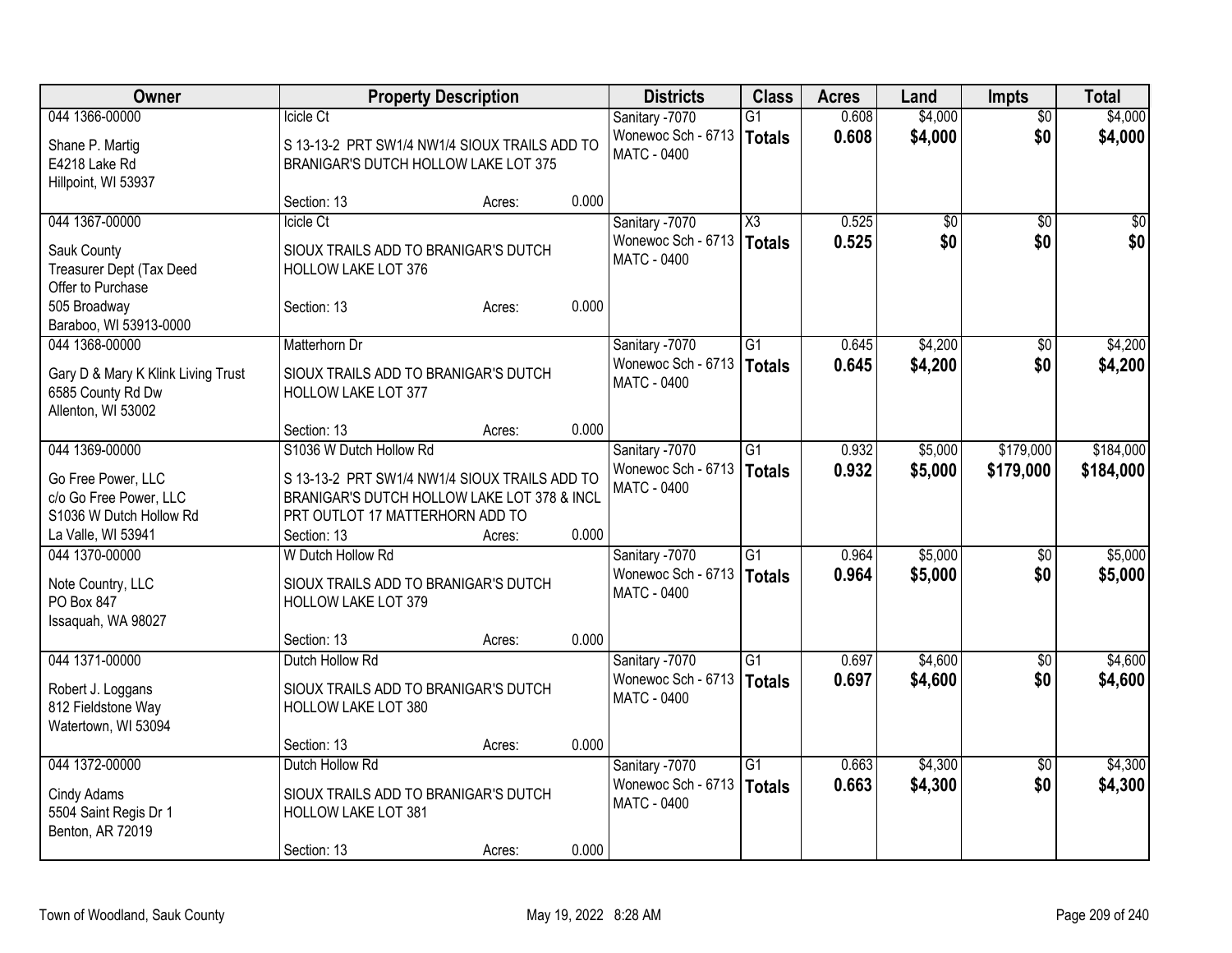| Owner<br><b>Class</b><br><b>Property Description</b><br><b>Districts</b><br><b>Acres</b><br><b>Impts</b><br>Land                       |                 | <b>Total</b> |
|----------------------------------------------------------------------------------------------------------------------------------------|-----------------|--------------|
| \$4,300<br>044 1373-00000<br>0.658<br>Dutch Hollow Rd<br>Sanitary -7070<br>$\overline{G1}$                                             | $\overline{50}$ | \$4,300      |
| Wonewoc Sch - 6713<br>0.658<br>\$4,300<br>Totals<br>SIOUX TRAILS ADD TO BRANIGAR'S DUTCH<br>Gerald D. Ugland                           | \$0             | \$4,300      |
| <b>MATC - 0400</b><br>910 Clover Ct<br><b>HOLLOW LAKE LOT 382</b>                                                                      |                 |              |
| Northfield, MN 55057                                                                                                                   |                 |              |
| 0.000<br>Section: 13<br>Acres:                                                                                                         |                 |              |
| Dutch Hollow Rd<br>044 1374-00000<br>G1<br>\$4,300<br>Sanitary -7070<br>0.657                                                          | $\sqrt{6}$      | \$4,300      |
| Wonewoc Sch - 6713<br>0.657<br>\$4,300<br><b>Totals</b>                                                                                | \$0             | \$4,300      |
| Patricia A. Waarvik<br>SIOUX TRAILS ADD TO BRANIGAR'S DUTCH<br><b>MATC - 0400</b>                                                      |                 |              |
| 7180 S 49th St<br>HOLLOW LAKE LOT 383                                                                                                  |                 |              |
| Franklin, WI 53132<br>0.000                                                                                                            |                 |              |
| Section: 13<br>Acres:<br>044 1375-00000<br>Dutch Hollow Rd<br>$\overline{\text{X3}}$<br>0.680                                          |                 |              |
| Sanitary -7070<br>\$0<br>Wonewoc Sch - 6713                                                                                            | \$0<br>\$0      | $\sqrt{50}$  |
| 0.680<br>\$0<br><b>Totals</b><br>Sauk County<br>SIOUX TRAILS ADD TO BRANIGAR'S DUTCH<br>MATC - 0400                                    |                 | \$0          |
| Treasurer Dept (Tax Deed<br>HOLLOW LAKE LOT 384                                                                                        |                 |              |
| Offer to Purchase                                                                                                                      |                 |              |
| 0.000<br>505 Broadway<br>Section: 13<br>Acres:                                                                                         |                 |              |
| Baraboo, WI 53913-0000                                                                                                                 |                 |              |
| 044 1376-00000<br>N Dutch Hollow Rd<br>\$4,300<br>Sanitary -7070<br>G1<br>0.653                                                        | \$0             | \$4,300      |
| Wonewoc Sch - 6713<br>0.653<br>\$4,300<br><b>Totals</b><br>Mark Whitfield<br>SIOUX TRAILS ADD TO BRANIGAR'S DUTCH                      | \$0             | \$4,300      |
| MATC - 0400<br>Debbie Whitfield<br><b>HOLLOW LAKE LOT 385</b>                                                                          |                 |              |
| 4584 Hampstead Pl                                                                                                                      |                 |              |
| 0.000<br>Loves Park, IL 61111<br>Section: 13<br>Acres:                                                                                 |                 |              |
| Dutch Hollow Rd<br>\$3,400<br>044 1377-00000<br>Sanitary -7070<br>$\overline{G1}$<br>0.517                                             | $\sqrt[6]{}$    | \$3,400      |
| Wonewoc Sch - 6713<br>0.517<br>\$3,400<br><b>Totals</b>                                                                                | \$0             | \$3,400      |
| Joseph L. Cole<br>SIOUX TRAILS ADD TO BRANIGAR'S DUTCH<br>MATC - 0400                                                                  |                 |              |
| Susan E. Cole<br><b>HOLLOW LAKE LOT 386</b>                                                                                            |                 |              |
| 347 Galway Dr<br>0.000                                                                                                                 |                 |              |
| Cary, IL 60013<br>Section: 13<br>Acres:                                                                                                |                 |              |
| \$3,700<br>044 1378-00000<br>Ski Pole Ln<br>$\overline{G1}$<br>0.569<br>Sanitary -7070                                                 | \$0             | \$3,700      |
| 0.569<br>Wonewoc Sch - 6713<br>\$3,700<br><b>Totals</b><br>Dale E. Blank<br>SIOUX TRAILS ADD TO BRANIGAR'S DUTCH<br><b>MATC - 0400</b> | \$0             | \$3,700      |
| Mary A. Blank<br><b>HOLLOW LAKE LOT 387</b>                                                                                            |                 |              |
| 189 Clover Dr                                                                                                                          |                 |              |
| 0.000<br>Burlington, WI 53105<br>Section: 13<br>Acres:                                                                                 |                 |              |
| $\overline{G1}$<br>\$3,900<br>044 1379-00000<br>Ski Pole Ln<br>Sanitary -7070<br>0.593                                                 | $\overline{50}$ | \$3,900      |
| Wonewoc Sch - 6713<br>0.593<br>\$3,900<br>Totals<br>Ronald S. Lech Jr<br>SIOUX TRAILS ADD TO BRANIGAR'S DUTCH                          | \$0             | \$3,900      |
| MATC - 0400<br>37232 Hampshire Ln<br><b>HOLLOW LAKE LOT 388</b>                                                                        |                 |              |
| Lake Villa, IL 60086                                                                                                                   |                 |              |
| 0.000<br>Section: 13<br>Acres:                                                                                                         |                 |              |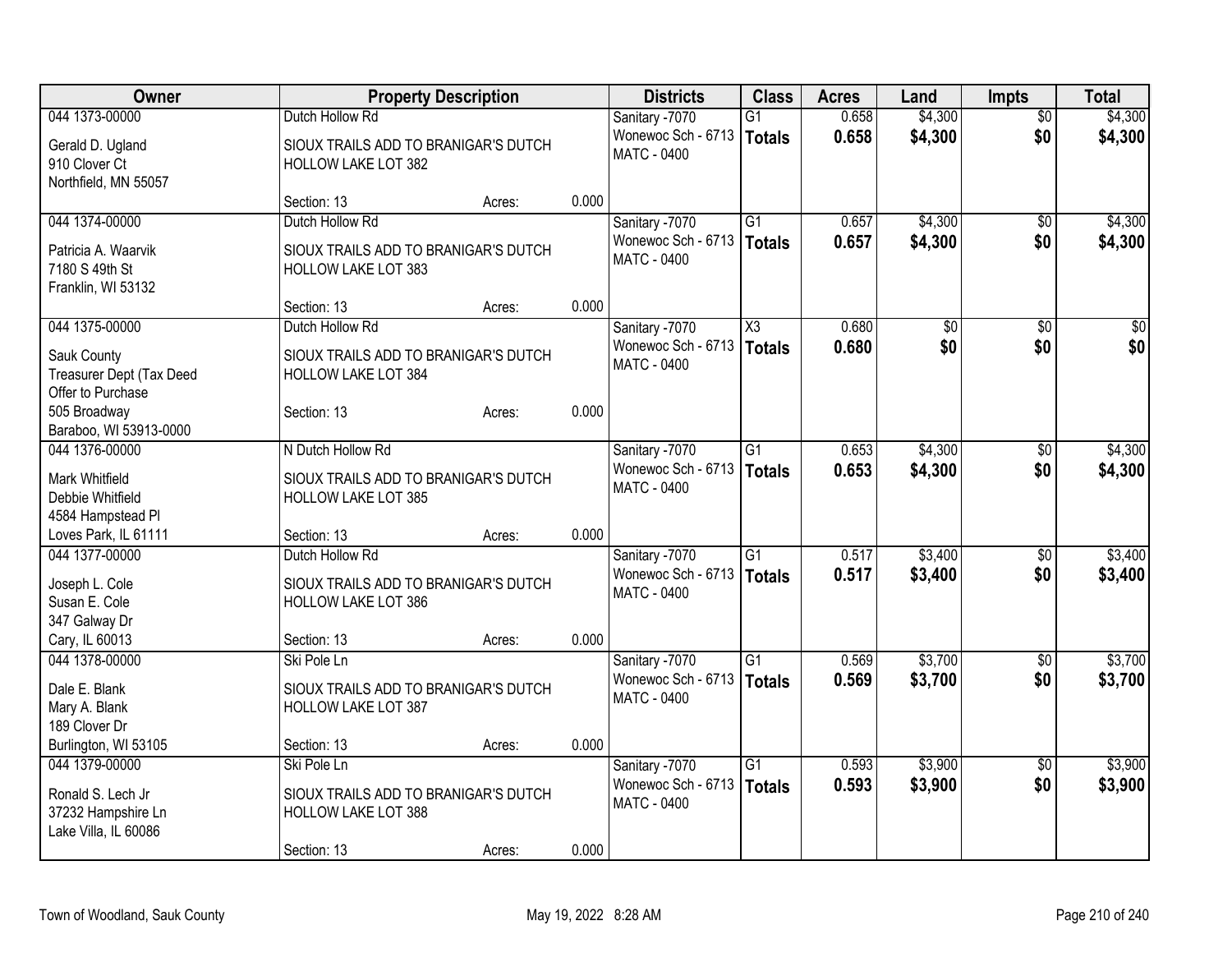| Owner                      | <b>Property Description</b>                     |        |       | <b>Districts</b>                         | <b>Class</b>    | <b>Acres</b> | Land            | <b>Impts</b>    | <b>Total</b> |
|----------------------------|-------------------------------------------------|--------|-------|------------------------------------------|-----------------|--------------|-----------------|-----------------|--------------|
| 044 1380-00000             | Ski Pole Ln                                     |        |       | Sanitary -7070                           | $\overline{G1}$ | 0.572        | \$3,700         | $\overline{50}$ | \$3,700      |
| Eugene Blacharczyk         | SIOUX TRAILS ADD TO BRANIGAR'S DUTCH            |        |       | Wonewoc Sch - 6713                       | Totals          | 0.572        | \$3,700         | \$0             | \$3,700      |
| Krystyna Blacharczyk       | <b>HOLLOW LAKE LOT 389</b>                      |        |       | <b>MATC - 0400</b>                       |                 |              |                 |                 |              |
| 359 Gilbert Dr             |                                                 |        |       |                                          |                 |              |                 |                 |              |
| Wood Dale, IL 60191        | Section: 13                                     | Acres: | 0.000 |                                          |                 |              |                 |                 |              |
| 044 1381-00000             | Ski Pole Ln                                     |        |       | Sanitary -7070                           | $\overline{G1}$ | 0.556        | \$3,600         | $\sqrt{6}$      | \$3,600      |
|                            |                                                 |        |       | Wonewoc Sch - 6713                       | <b>Totals</b>   | 0.556        | \$3,600         | \$0             | \$3,600      |
| Alan W. Behn               | SIOUX TRAILS ADD TO BRANIGAR'S DUTCH            |        |       | <b>MATC - 0400</b>                       |                 |              |                 |                 |              |
| 3395 County Line Rd        | HOLLOW LAKE LOT 390                             |        |       |                                          |                 |              |                 |                 |              |
| Kewaskum, WI 53040         |                                                 |        |       |                                          |                 |              |                 |                 |              |
|                            | Section: 13                                     | Acres: | 0.000 |                                          |                 |              |                 |                 |              |
| 044 1382-00000             | Ski Pole Ln                                     |        |       | Sanitary -7070                           | G1              | 0.535        | \$3,500         | $\overline{50}$ | \$3,500      |
| Olubukunola Akinsanmi      | SIOUX TRAILS ADD TO BRANIGAR'S DUTCH            |        |       | Wonewoc Sch - 6713<br><b>MATC - 0400</b> | <b>Totals</b>   | 0.535        | \$3,500         | \$0             | \$3,500      |
| Tayo Oyedeji               | <b>HOLLOW LAKE LOT 391</b>                      |        |       |                                          |                 |              |                 |                 |              |
| 2411 Hartford Rd           |                                                 |        |       |                                          |                 |              |                 |                 |              |
| York, PA 17402             | Section: 13                                     | Acres: | 0.000 |                                          |                 |              |                 |                 |              |
| 044 1383-00000             | Ski Pole Ln                                     |        |       | Sanitary -7070                           | $\overline{G1}$ | 0.563        | \$3,700         | \$0             | \$3,700      |
| J & J Investments, Inc     | SIOUX TRAILS ADD TO BRANIGAR'S DUTCH            |        |       | Wonewoc Sch - 6713                       | Totals          | 0.563        | \$3,700         | \$0             | \$3,700      |
| c/o J & J Investments, Inc | <b>HOLLOW LAKE LOT 392</b>                      |        |       | MATC - 0400                              |                 |              |                 |                 |              |
| 201 N High Point Rd        |                                                 |        |       |                                          |                 |              |                 |                 |              |
| Madison, WI 53717          | Section: 13                                     | Acres: | 0.000 |                                          |                 |              |                 |                 |              |
| 044 1384-00000             | Ski Pole Ln                                     |        |       | Sanitary -7070                           | $\overline{G1}$ | 0.575        | \$3,800         | $\overline{50}$ | \$3,800      |
|                            |                                                 |        |       | Wonewoc Sch - 6713                       | Totals          | 0.575        | \$3,800         | \$0             | \$3,800      |
| Cory W. Trost et al        | SIOUX TRAILS ADD TO BRANIGAR'S DUTCH            |        |       | <b>MATC - 0400</b>                       |                 |              |                 |                 |              |
| c/o Cory W. Trost          | <b>HOLLOW LAKE LOT 393</b>                      |        |       |                                          |                 |              |                 |                 |              |
| 8350 Wheatland Rd          |                                                 |        |       |                                          |                 |              |                 |                 |              |
| Burlington, WI 53105       | Section: 13                                     | Acres: | 0.000 |                                          |                 |              |                 |                 |              |
| 044 1385-00000             | Ski Pole Ln                                     |        |       | Sanitary -7070                           | $\overline{G1}$ | 0.696        | \$4,500         | $\overline{50}$ | \$4,500      |
| James Davitz               | SIOUX TRAILS ADD TO BRANIGAR'S DUTCH            |        |       | Wonewoc Sch - 6713                       | <b>Totals</b>   | 0.696        | \$4,500         | \$0             | \$4,500      |
| <b>Kimberly Davitz</b>     | <b>HOLLOW LAKE LOT 394</b>                      |        |       | <b>MATC - 0400</b>                       |                 |              |                 |                 |              |
| 27739 Homestead Rd         |                                                 |        |       |                                          |                 |              |                 |                 |              |
| Wind Lake, WI 53185        | Section: 13                                     | Acres: | 0.000 |                                          |                 |              |                 |                 |              |
| 044 1386-00000             | Ski Pole Ln                                     |        |       | Sanitary -7070                           | X3              | 0.643        | $\overline{60}$ | $\overline{50}$ | $\sqrt{50}$  |
| Sauk County                | S 13-13-2 PRT NE1/4 NW1/4 = SIOUX TRAILS ADD TO |        |       | Wonewoc Sch - 6713                       | <b>Totals</b>   | 0.643        | \$0             | \$0             | \$0          |
| <b>Treasurer Dept</b>      | BRANIGAR'S DUTCH HOLLOW LAKE LOT 395            |        |       | MATC - 0400                              |                 |              |                 |                 |              |
| Offer to Purchase          |                                                 |        |       |                                          |                 |              |                 |                 |              |
| 505 Broadway               | Section: 13                                     | Acres: | 0.000 |                                          |                 |              |                 |                 |              |
| Baraboo, WI 53913          |                                                 |        |       |                                          |                 |              |                 |                 |              |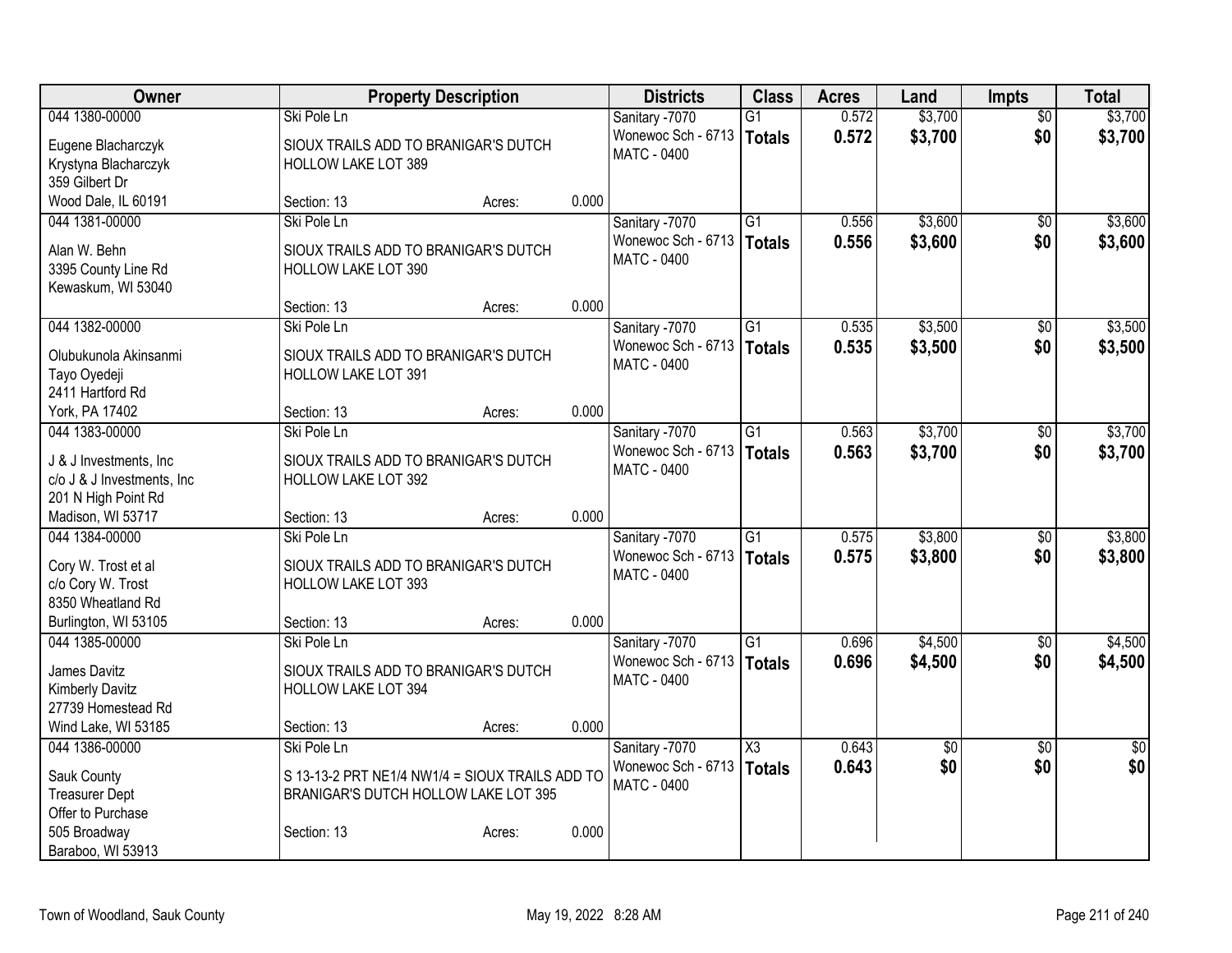| Owner                                    | <b>Property Description</b>                                 |        |       | <b>Districts</b>                     | <b>Class</b>    | <b>Acres</b>   | Land    | <b>Impts</b>           | <b>Total</b> |
|------------------------------------------|-------------------------------------------------------------|--------|-------|--------------------------------------|-----------------|----------------|---------|------------------------|--------------|
| 044 1387-00000                           | Ski Pole Ln                                                 |        |       | Sanitary -7070                       | $\overline{G1}$ | 0.647          | \$4,200 | $\overline{50}$        | \$4,200      |
| Robinsons Family Holdings, LLC           | SIOUX TRAILS ADD TO BRANIGAR'S DUTCH                        |        |       | Wonewoc Sch - 6713                   | <b>Totals</b>   | 0.647          | \$4,200 | \$0                    | \$4,200      |
| 419 S Lewis Ave                          | <b>HOLLOW LAKE LOT 396</b>                                  |        |       | <b>MATC - 0400</b>                   |                 |                |         |                        |              |
| Waukegan, IL 60085                       |                                                             |        |       |                                      |                 |                |         |                        |              |
|                                          | Section: 13                                                 | Acres: | 0.000 |                                      |                 |                |         |                        |              |
| 044 1388-00000                           | Ski Pole Ln                                                 |        |       | Sanitary -7070                       | $\overline{G1}$ | 0.571          | \$3,700 | \$0                    | \$3,700      |
| Hillsboro Inlet, LLC                     | SIOUX TRAILS ADD TO BRANIGAR'S DUTCH                        |        |       | Wonewoc Sch - 6713                   | Totals          | 0.571          | \$3,700 | \$0                    | \$3,700      |
| c/o Hillsboro Inlet, LLC                 | HOLLOW LAKE LOT 397                                         |        |       | MATC - 0400                          |                 |                |         |                        |              |
| 301 Thelma Dr 505                        |                                                             |        |       |                                      |                 |                |         |                        |              |
| Casper, WY 82609                         | Section: 13                                                 | Acres: | 0.000 |                                      |                 |                |         |                        |              |
| 044 1389-00000                           | Ski Pole Ln                                                 |        |       | Sanitary -7070                       | G1              | 0.599          | \$3,900 | \$0                    | \$3,900      |
| Hillsboro Inlet, LLC                     | SIOUX TRAILS ADD TO DUTCH HOLLOW LAKE LOT                   |        |       | Wonewoc Sch - 6713                   | <b>Totals</b>   | 0.599          | \$3,900 | \$0                    | \$3,900      |
| c/o Hillsboro Inlet, LLC                 | 398                                                         |        |       | <b>MATC - 0400</b>                   |                 |                |         |                        |              |
| 301 Thelma Dr 505                        |                                                             |        |       |                                      |                 |                |         |                        |              |
| Casper, WY 82609                         | Section: 13                                                 | Acres: | 0.000 |                                      |                 |                |         |                        |              |
| 044 1390-00000                           | Ski Pole Ln                                                 |        |       | Sanitary -7070                       | G1              | 0.553          | \$3,600 | $\sqrt[6]{3}$          | \$3,600      |
|                                          |                                                             |        |       | Wonewoc Sch - 6713                   | <b>Totals</b>   | 0.553          | \$3,600 | \$0                    | \$3,600      |
| Joseph L. Infelise<br>Rosemarie Infelise | SIOUX TRAILS ADD TO BRANIGAR'S DUTCH<br>HOLLOW LAKE LOT 399 |        |       | <b>MATC - 0400</b>                   |                 |                |         |                        |              |
| 3115 Merrywell Ct                        |                                                             |        |       |                                      |                 |                |         |                        |              |
| Carpentersville, IL 60110                | Section: 13                                                 | Acres: | 0.000 |                                      |                 |                |         |                        |              |
| 044 1391-00000                           | Ski Pole Ln                                                 |        |       | Sanitary -7070                       | $\overline{G1}$ | 0.501          | \$3,300 | \$0                    | \$3,300      |
|                                          |                                                             |        |       | Wonewoc Sch - 6713                   | Totals          | 0.501          | \$3,300 | \$0                    | \$3,300      |
| Michael Schlachter                       | S 13-13-2 PRT NW1/4 NW1/4 SIOUX TRAILS ADD TO               |        |       | <b>MATC - 0400</b>                   |                 |                |         |                        |              |
| Michelle Schlachter<br>177 Deer Run Dr   | BRANIGAR'S DUTCH HOLLOW LAKE LOT 400                        |        |       |                                      |                 |                |         |                        |              |
| Fall River, WI 53932                     | Section: 13                                                 | Acres: | 0.000 |                                      |                 |                |         |                        |              |
| 044 1392-00000                           | Ski Pole Ln                                                 |        |       | Sanitary -7070                       | $\overline{G1}$ | 0.586          | \$3,800 | $\overline{50}$        | \$3,800      |
|                                          |                                                             |        |       | Wonewoc Sch - 6713                   | Totals          | 0.586          | \$3,800 | \$0                    | \$3,800      |
| Michael Schlachter                       | SIOUX TRAILS ADD TO BRANIGAR'S DUTCH                        |        |       | MATC - 0400                          |                 |                |         |                        |              |
| Michelle Schlachter                      | <b>HOLLOW LAKE LOT 401</b>                                  |        |       |                                      |                 |                |         |                        |              |
| 177 Deer Run Dr                          |                                                             |        |       |                                      |                 |                |         |                        |              |
| Fall River, WI 53932                     | Section: 13                                                 | Acres: | 0.000 |                                      |                 |                |         |                        |              |
| 044 1393-00000                           | Ski Pole Ln                                                 |        |       | Sanitary -7070<br>Wonewoc Sch - 6713 | $\overline{G1}$ | 0.654<br>0.654 | \$4,300 | $\overline{50}$<br>\$0 | \$4,300      |
| Robert J. Schwichtenberg                 | S 13-13-2 PRT NE1/4 NW1/4 SIOUX TRAILS ADD TO               |        |       | <b>MATC - 0400</b>                   | Totals          |                | \$4,300 |                        | \$4,300      |
| N2443 Winnebago Point Beach Rd           | BRANIGAR'S DUTCH HOLLOW LAKE LOT 402                        |        |       |                                      |                 |                |         |                        |              |
| Chilton, WI 53014                        |                                                             |        |       |                                      |                 |                |         |                        |              |
|                                          | Section: 13                                                 | Acres: | 0.000 |                                      |                 |                |         |                        |              |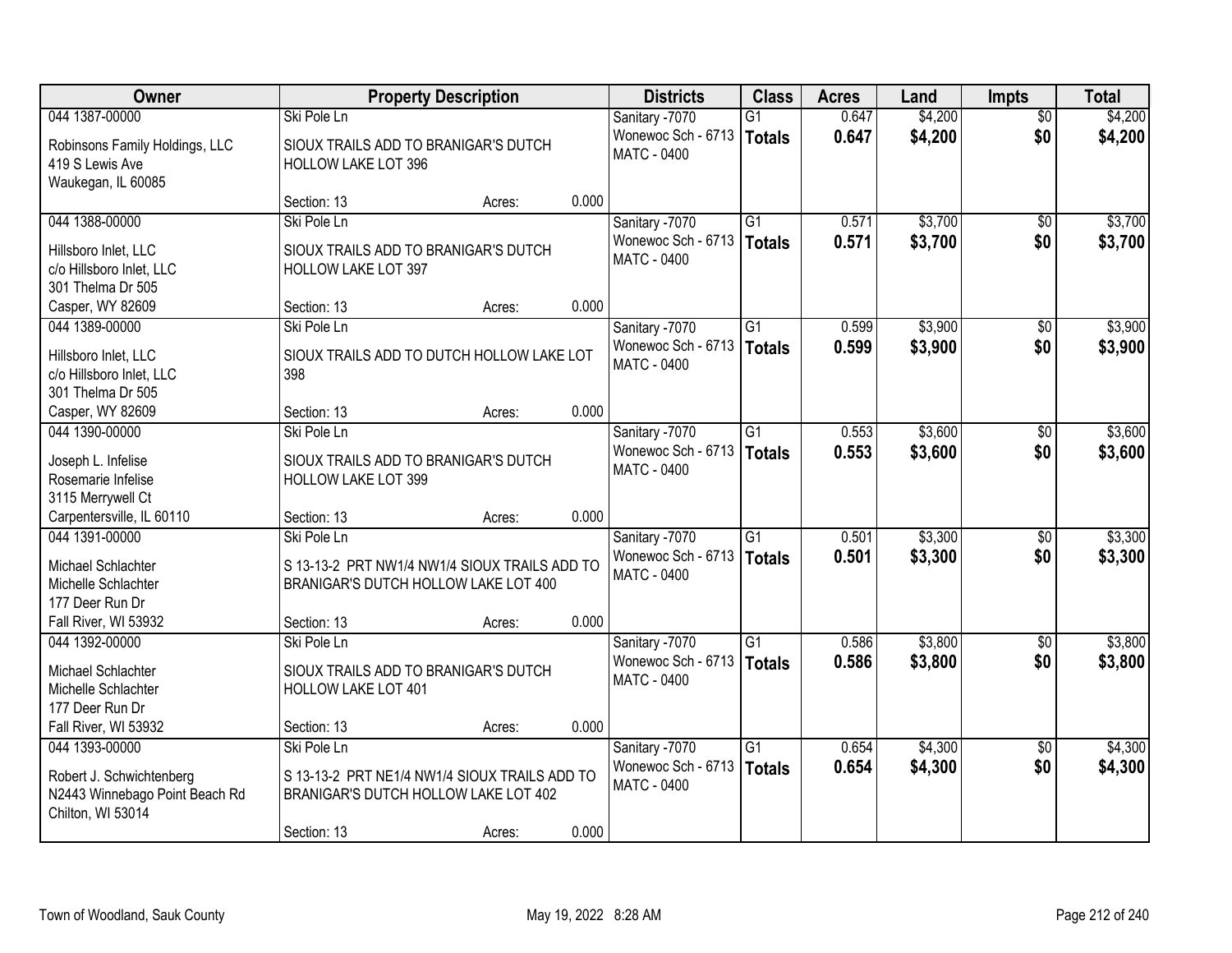| Owner                                                               |                                                                          | <b>Property Description</b> |       |                                                            | <b>Class</b>              | <b>Acres</b>   | Land                 | <b>Impts</b>           | <b>Total</b>         |
|---------------------------------------------------------------------|--------------------------------------------------------------------------|-----------------------------|-------|------------------------------------------------------------|---------------------------|----------------|----------------------|------------------------|----------------------|
| 044 1394-00000                                                      | W Dutch Hollow Rd                                                        |                             |       | Sanitary -7070                                             | G1                        | 26.023         | \$6,500              | $\overline{50}$        | \$6,500              |
| Dutch Hollow L Prop/O/a<br>E2670 Clubhouse Dr<br>La Valle, WI 53941 | SIOUX TRAILS ADD TO BRANIGAR'S DUTCH<br>HOLLOW LAKE OUTLOT 14            |                             |       | Wonewoc Sch - 6713<br><b>MATC - 0400</b>                   | Totals                    | 26.023         | \$6,500              | \$0                    | \$6,500              |
|                                                                     | Section: 13                                                              | Acres:                      | 0.000 |                                                            |                           |                |                      |                        |                      |
| 044 1395-00000                                                      | Cross Trail Dr                                                           |                             |       | Sanitary -7070                                             | $\overline{G1}$           | 1.646          | \$400                | \$0                    | \$400                |
| Dutch Hollow L Prop/O/a<br>E2670 Clubhouse Dr<br>La Valle, WI 53941 | SIOUX TRAILS ADD TO BRANIGAR'S DUTCH<br><b>HOLLOW LAKE OUTLOT 15</b>     |                             |       | Wonewoc Sch - 6713<br><b>MATC - 0400</b>                   | Totals                    | 1.646          | \$400                | \$0                    | \$400                |
|                                                                     | Section: 13                                                              | Acres:                      | 0.000 |                                                            |                           |                |                      |                        |                      |
| 044 1396-00000                                                      | W Dutch Hollow Rd                                                        |                             |       | Sanitary -7070                                             | $\overline{G1}$           | 5.305          | \$1,300              | \$0                    | \$1,300              |
| Dutch Hollow L Prop/O/a<br>E2670 Clubhouse Dr<br>La Valle, WI 53941 | SIOUX TRAILS ADD TO BRANIGAR'S DUTCH<br>HOLLOW LAKE OUTLOT 16            |                             |       | Wonewoc Sch - 6713<br>MATC - 0400                          | Totals                    | 5.305          | \$1,300              | \$0                    | \$1,300              |
|                                                                     | Section: 13                                                              | Acres:                      | 0.000 |                                                            |                           |                |                      |                        |                      |
| 044 1397-00000                                                      | S1508 Summit Point Dr                                                    |                             |       | Sanitary -7070                                             | $\overline{G1}$           | 1.115          | \$21,500             | $\frac{1}{20}$         | \$21,500             |
| Mary A. Gulseth et al<br>c/o Darrell L. Gulseth<br>38w420 Lea Dr    | SUMMIT ADD TO BRANIGAR'S DUTCH HOLLOW<br>LAKE LOT 403                    |                             |       | Wonewoc Sch - 6713<br><b>MATC - 0400</b>                   | Totals                    | 1.115          | \$21,500             | \$0                    | \$21,500             |
| Geneva, IL 60134-0000                                               | Section: 24                                                              | Acres:                      | 0.000 |                                                            |                           |                |                      |                        |                      |
| 044 1398-00000<br>Mary A. Gulseth et al<br>c/o Darrell L. Gulseth   | Summit Point Dr<br>SUMMIT ADD TO BRANIGAR'S DUTCH HOLLOW<br>LAKE LOT 404 |                             |       | Sanitary -7070<br>Wonewoc Sch - 6713<br><b>MATC - 0400</b> | $\overline{G1}$<br>Totals | 0.928<br>0.928 | \$21,300<br>\$21,300 | $\overline{50}$<br>\$0 | \$21,300<br>\$21,300 |
| 38w420 Lea Dr                                                       |                                                                          |                             |       |                                                            |                           |                |                      |                        |                      |
| Geneva, IL 60134-0000                                               | Section: 24                                                              | Acres:                      | 0.000 |                                                            |                           |                |                      |                        |                      |
| 044 1399-00000                                                      | S1498 Summit Point Dr                                                    |                             |       | Sanitary -7070                                             | $\overline{G1}$           | 0.865          | \$21,300             | \$175,000              | \$196,300            |
| Mary A. Gulseth et al<br>c/o Darrell L. Gulseth<br>38w420 Lea Dr    | SUMMIT ADD TO BRANIGAR'S DUTCH HOLLOW<br>LAKE LOT 405                    |                             |       | Wonewoc Sch - 6713<br>MATC - 0400                          | Totals                    | 0.865          | \$21,300             | \$175,000              | \$196,300            |
| Geneva, IL 60134-0000                                               | Section: 24                                                              | Acres:                      | 0.000 |                                                            |                           |                |                      |                        |                      |
| 044 1400-00000                                                      | Summit Point Dr                                                          |                             |       | Sanitary -7070                                             | $\overline{G1}$           | 0.851          | \$21,300             | $\overline{30}$        | \$21,300             |
| Mary A. Gulseth et al<br>c/o Darrell L. Gulseth<br>38w420 Lea Dr    | SUMMIT ADD TO BRANIGAR'S DUTCH HOLLOW<br>LAKE LOT 406                    |                             |       | Wonewoc Sch - 6713<br>MATC - 0400                          | Totals                    | 0.851          | \$21,300             | \$0                    | \$21,300             |
| Geneva, IL 60134-0000                                               | Section: 24                                                              | Acres:                      | 0.000 |                                                            |                           |                |                      |                        |                      |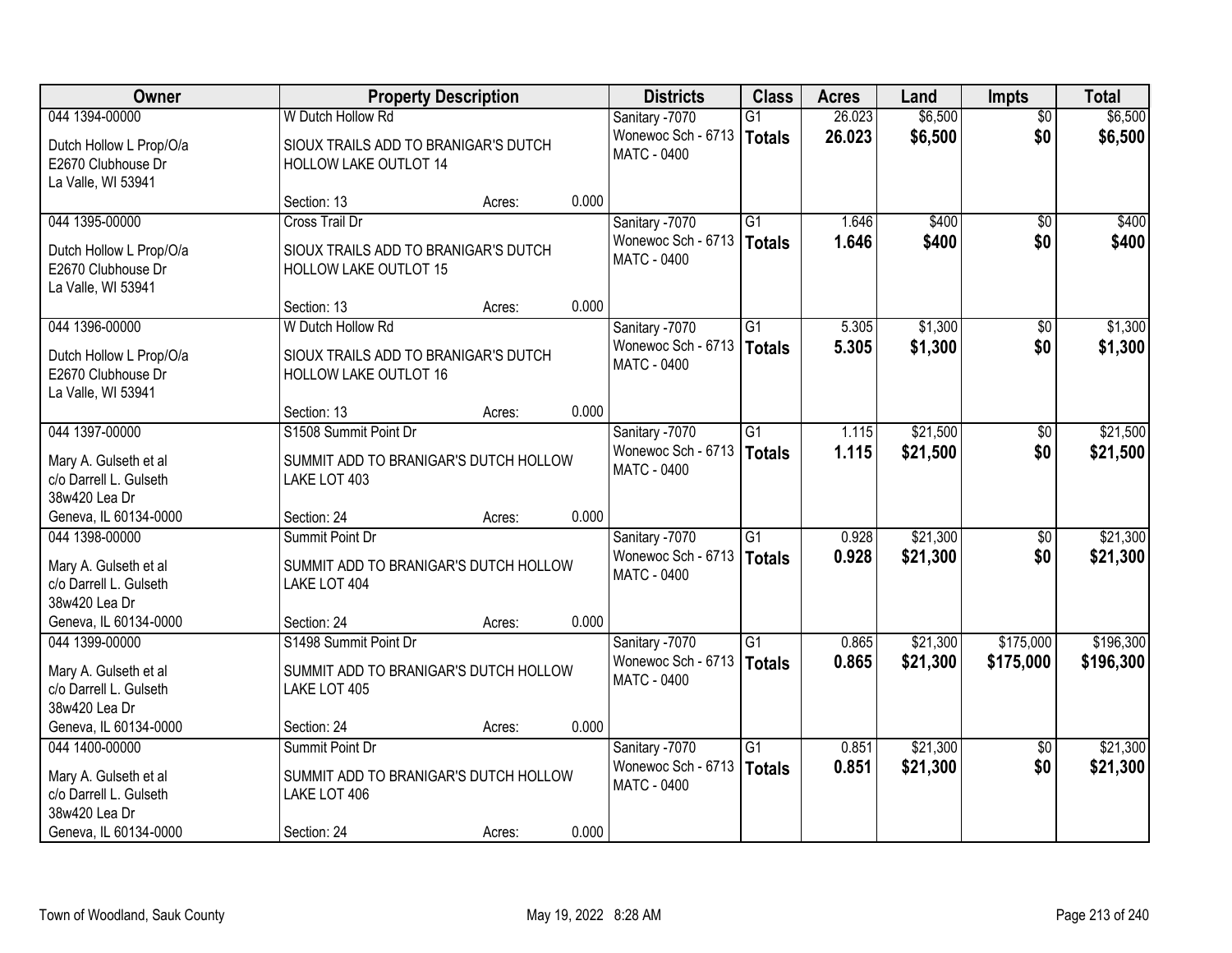| <b>Owner</b>                   | <b>Property Description</b>                      |        |       | <b>Districts</b>   | <b>Class</b>    | <b>Acres</b> | Land    | Impts           | <b>Total</b> |
|--------------------------------|--------------------------------------------------|--------|-------|--------------------|-----------------|--------------|---------|-----------------|--------------|
| 044 1401-00000                 | Summit Point Dr                                  |        |       | Sanitary -7070     | $\overline{G1}$ | 1.164        | \$6,900 | $\overline{50}$ | \$6,900      |
| Mary A. Gulseth et al          | SUMMIT ADD TO BRANIGAR'S DUTCH HOLLOW            |        |       | Wonewoc Sch - 6713 | <b>Totals</b>   | 1.164        | \$6,900 | \$0             | \$6,900      |
| c/o Darrell L. Gulseth         | LAKE LOT 407                                     |        |       | <b>MATC - 0400</b> |                 |              |         |                 |              |
| 38w420 Lea Dr                  |                                                  |        |       |                    |                 |              |         |                 |              |
| Geneva, IL 60134-0000          | Section: 24                                      | Acres: | 0.000 |                    |                 |              |         |                 |              |
| 044 1402-10000                 | S1484 Summit Point Dr                            |        |       | Sanitary -7070     | $\overline{G1}$ | 1.240        | \$6,700 | \$251,200       | \$257,900    |
| David W. Meisch et al          | S 24-13-2 PRT SW1/4 NE1/4 = CSM 7031 LOT 1 (FMLY |        |       | Wonewoc Sch - 6713 | <b>Totals</b>   | 1.240        | \$6,700 | \$251,200       | \$257,900    |
| c/o Donna Meisch               | SUMMIT ADD LOTS 408 & 409) 1.24A                 |        |       | <b>MATC - 0400</b> |                 |              |         |                 |              |
| S1484 Summit Point Dr          |                                                  |        |       |                    |                 |              |         |                 |              |
| La Valle, WI 53941             | Section: 24                                      | Acres: | 1.240 |                    |                 |              |         |                 |              |
| 044 1404-00000                 | S1476 Summit Point Dr                            |        |       | Sanitary -7070     | G1              | 0.549        | \$4,800 | \$307,000       | \$311,800    |
| Fred J Kortye Survivor's Trust | S 24-13-2 PRT SW1/4 NE1/4 SUMMIT ADD TO          |        |       | Wonewoc Sch - 6713 | <b>Totals</b>   | 0.549        | \$4,800 | \$307,000       | \$311,800    |
| S1476 Summit Point Dr          | BRANIGAR'S DUTCH HOLLOW LAKE LOT 410             |        |       | <b>MATC - 0400</b> |                 |              |         |                 |              |
| La Valle, WI 53941             |                                                  |        |       |                    |                 |              |         |                 |              |
|                                | Section: 24                                      | Acres: | 0.000 |                    |                 |              |         |                 |              |
| 044 1405-00000                 | Summit Point Dr                                  |        |       | Sanitary -7070     | G1              | 0.565        | \$4,900 | $\sqrt[6]{}$    | \$4,900      |
| Fred J Kortye Survivor's Trust | S 24-13-2 PRT SW1/4 NE1/4 DUTCH HOLLOW LAKE      |        |       | Wonewoc Sch - 6713 | <b>Totals</b>   | 0.565        | \$4,900 | \$0             | \$4,900      |
| S1476 Summit Point Dr          | LOT 411 SUMMIT ADD TO BRANIGAR'S                 |        |       | <b>MATC - 0400</b> |                 |              |         |                 |              |
| La Valle, WI 53941             |                                                  |        |       |                    |                 |              |         |                 |              |
|                                | Section: 24                                      | Acres: | 0.000 |                    |                 |              |         |                 |              |
| 044 1406-00000                 | Summit Point Dr                                  |        |       | Sanitary -7070     | $\overline{G1}$ | 0.705        | \$6,100 | $\overline{50}$ | \$6,100      |
| Fred J Kortye Survivor's Trust | S 24-13-2 PRT SW1/4 NE1/4 SUMMIT ADD TO          |        |       | Wonewoc Sch - 6713 | <b>Totals</b>   | 0.705        | \$6,100 | \$0             | \$6,100      |
| S1476 Summit Point Dr          | BRANIGAR'S DUTCH HOLLOW LAKE LOT 412             |        |       | <b>MATC - 0400</b> |                 |              |         |                 |              |
| La Valle, WI 53941             |                                                  |        |       |                    |                 |              |         |                 |              |
|                                | Section: 24                                      | Acres: | 0.000 |                    |                 |              |         |                 |              |
| 044 1407-00000                 | Summit Point Dr                                  |        |       | Sanitary -7070     | G1              | 0.875        | \$6,600 | $\sqrt{6}$      | \$6,600      |
| Gale J. Poquette               | SUMMIT ADD TO BRANIGAR'S DUTCH HOLLOW            |        |       | Wonewoc Sch - 6713 | <b>Totals</b>   | 0.875        | \$6,600 | \$0             | \$6,600      |
| Judy D. Poquette               | LAKE LOT 413                                     |        |       | <b>MATC - 0400</b> |                 |              |         |                 |              |
| 1310 Silverstreet Way          |                                                  |        |       |                    |                 |              |         |                 |              |
| The Villages, FL 32162         | Section: 24                                      | Acres: | 0.000 |                    |                 |              |         |                 |              |
| 044 1408-00000                 | Summit Point Dr                                  |        |       | Sanitary -7070     | $\overline{G1}$ | 0.662        | \$5,800 | $\overline{30}$ | \$5,800      |
| Rodney Powell                  | SUMMIT ADD TO BRANIGAR'S DUTCH HOLLOW            |        |       | Wonewoc Sch - 6713 | <b>Totals</b>   | 0.662        | \$5,800 | \$0             | \$5,800      |
| Melissa Powell                 | LAKE LOT 414                                     |        |       | <b>MATC - 0400</b> |                 |              |         |                 |              |
| 1730 Cobblestone Ct            |                                                  |        |       |                    |                 |              |         |                 |              |
| Lake Geneva, WI 53147          | Section: 24                                      | Acres: | 0.000 |                    |                 |              |         |                 |              |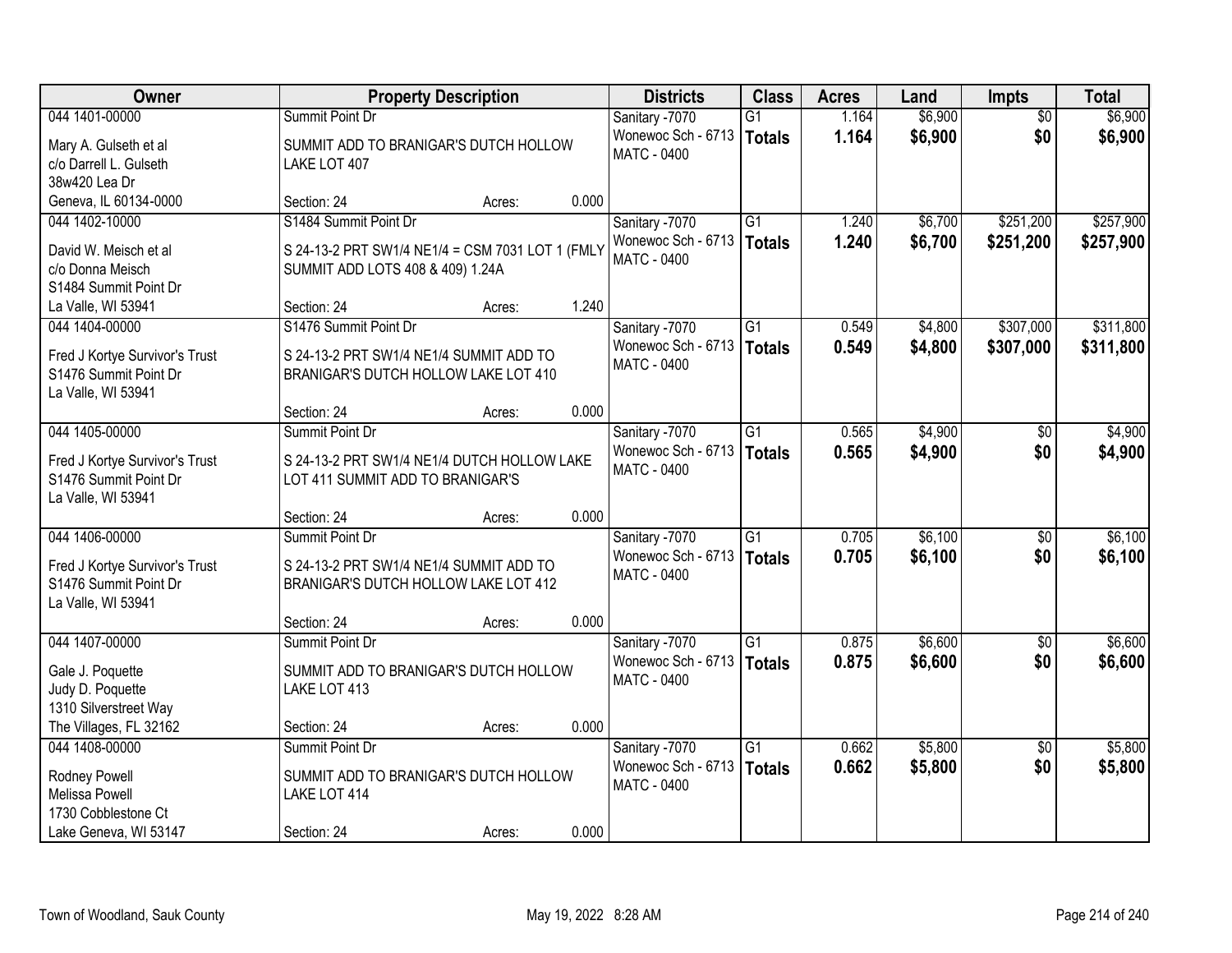| Owner                                                               | <b>Property Description</b>                                                                                                          | <b>Districts</b>                         | <b>Class</b>              | <b>Acres</b>   | Land               | <b>Impts</b>           | <b>Total</b>       |
|---------------------------------------------------------------------|--------------------------------------------------------------------------------------------------------------------------------------|------------------------------------------|---------------------------|----------------|--------------------|------------------------|--------------------|
| 044 1409-00000                                                      | S1416 Summit Point Dr                                                                                                                | Sanitary -7070                           | $\overline{G1}$           | 0.804          | \$6,600            | \$247,000              | \$253,600          |
| S1416 Summit Point Dr<br>La Valle, WI 53941                         | Mary J & Victor M Sein Revocable Trust   SUMMIT ADD TO BRANIGAR'S DUTCH HOLLOW<br>LAKE LOT 415                                       | Wonewoc Sch - 6713<br><b>MATC - 0400</b> | <b>Totals</b>             | 0.804          | \$6,600            | \$247,000              | \$253,600          |
|                                                                     | 0.000<br>Section: 24<br>Acres:                                                                                                       |                                          |                           |                |                    |                        |                    |
| 044 1410-00000                                                      | S1410 Summit Point Dr                                                                                                                | Sanitary -7070                           | $\overline{G1}$           | 1.095          | \$6,800            | \$268,000              | \$274,800          |
| Ronald A. Tadel<br>Patrice M. Tadel<br>S1410 Summit Point Dr        | SUMMIT ADD TO BRANIGAR'S DUTCH HOLLOW<br>LAKE LOT 416                                                                                | Wonewoc Sch - 6713<br>MATC - 0400        | <b>Totals</b>             | 1.095          | \$6,800            | \$268,000              | \$274,800          |
| La Valle, WI 53941                                                  | 0.000<br>Section: 24<br>Acres:                                                                                                       |                                          |                           |                |                    |                        |                    |
| 044 1411-00000                                                      | S1402 Summit Point Dr                                                                                                                | Sanitary -7070                           | $\overline{G1}$           | 0.597          | \$5,200            | \$158,700              | \$163,900          |
| Suleski Living Trust<br>867 Waban Hill<br>Madison, WI 53711         | S 24-13-2 PRT NE1/4 NE1/4 SUMMIT ADD TO<br>BRANIGAR'S DUTCH HOLLOW LAKE LOT 417<br>(S/WELL AGR PER R694-239)                         | Wonewoc Sch - 6713<br>MATC - 0400        | <b>Totals</b>             | 0.597          | \$5,200            | \$158,700              | \$163,900          |
|                                                                     | 0.000<br>Section: 24<br>Acres:                                                                                                       |                                          |                           |                |                    |                        |                    |
| 044 1412-00000                                                      | S1179 Summit Point Dr                                                                                                                | Sanitary -7070                           | G1                        | 0.576          | \$5,000            | \$116,000              | \$121,000          |
| Edwin S. Winchell Jr<br>S1179 Summit Point Dr<br>La Valle, WI 53941 | SUMMIT ADD TO BRANIGAR'S DUTCH HOLLOW<br>LAKE LOT 418 (S/WELL AGR PER R694-239)                                                      | Wonewoc Sch - 6713<br>MATC - 0400        | <b>Totals</b>             | 0.576          | \$5,000            | \$116,000              | \$121,000          |
|                                                                     | 0.000<br>Section: 24<br>Acres:                                                                                                       |                                          |                           |                |                    |                        |                    |
| 044 1413-00000                                                      | Summit Point Dr                                                                                                                      | Sanitary -7070<br>Wonewoc Sch - 6713     | $\overline{G1}$<br>Totals | 0.779<br>0.779 | \$6,500<br>\$6,500 | $\overline{50}$<br>\$0 | \$6,500<br>\$6,500 |
| Bradley A. Kraege<br>Margaret A. Kraege<br>1642 S Ponderosa Dr      | SUMMIT ADD TO BRANIGAR'S DUTCH HOLLOW<br>LAKE LOT 419                                                                                | <b>MATC - 0400</b>                       |                           |                |                    |                        |                    |
| Stevens Point, WI 54482                                             | 0.000<br>Section: 24<br>Acres:                                                                                                       |                                          |                           |                |                    |                        |                    |
| 044 1414-00000                                                      | S1195 Summit Point Dr                                                                                                                | Sanitary -7070                           | $\overline{G1}$           | 0.810          | \$6,600            | \$122,000              | \$128,600          |
| Estate of Scott A Bourgeois<br>PO Box 231<br>Reedsburg, WI 53959    | S 24-13-2 PRT SE1/4 NE1/4 = SUMMIT ADD TO<br>BRANIGAR'S DUTCH HOLLOW LAKE LOT 420 (S/UTIL<br>EASE)<br>0.000<br>Section: 24<br>Acres: | Wonewoc Sch - 6713<br>MATC - 0400        | <b>Totals</b>             | 0.810          | \$6,600            | \$122,000              | \$128,600          |
| 044 1415-00000                                                      | Summit Point Dr                                                                                                                      | Sanitary -7070                           | $\overline{G1}$           | 0.917          | \$6,600            | $\overline{50}$        | \$6,600            |
| Barbara J. Schmidt<br>329 Golden Ct<br>Wisc Dells, WI 53965         | SUMMIT ADD TO BRANIGAR'S DUTCH HOLLOW<br>LAKE LOT 421                                                                                | Wonewoc Sch - 6713<br>MATC - 0400        | <b>Totals</b>             | 0.917          | \$6,600            | \$0                    | \$6,600            |
|                                                                     | 0.000<br>Section: 24<br>Acres:                                                                                                       |                                          |                           |                |                    |                        |                    |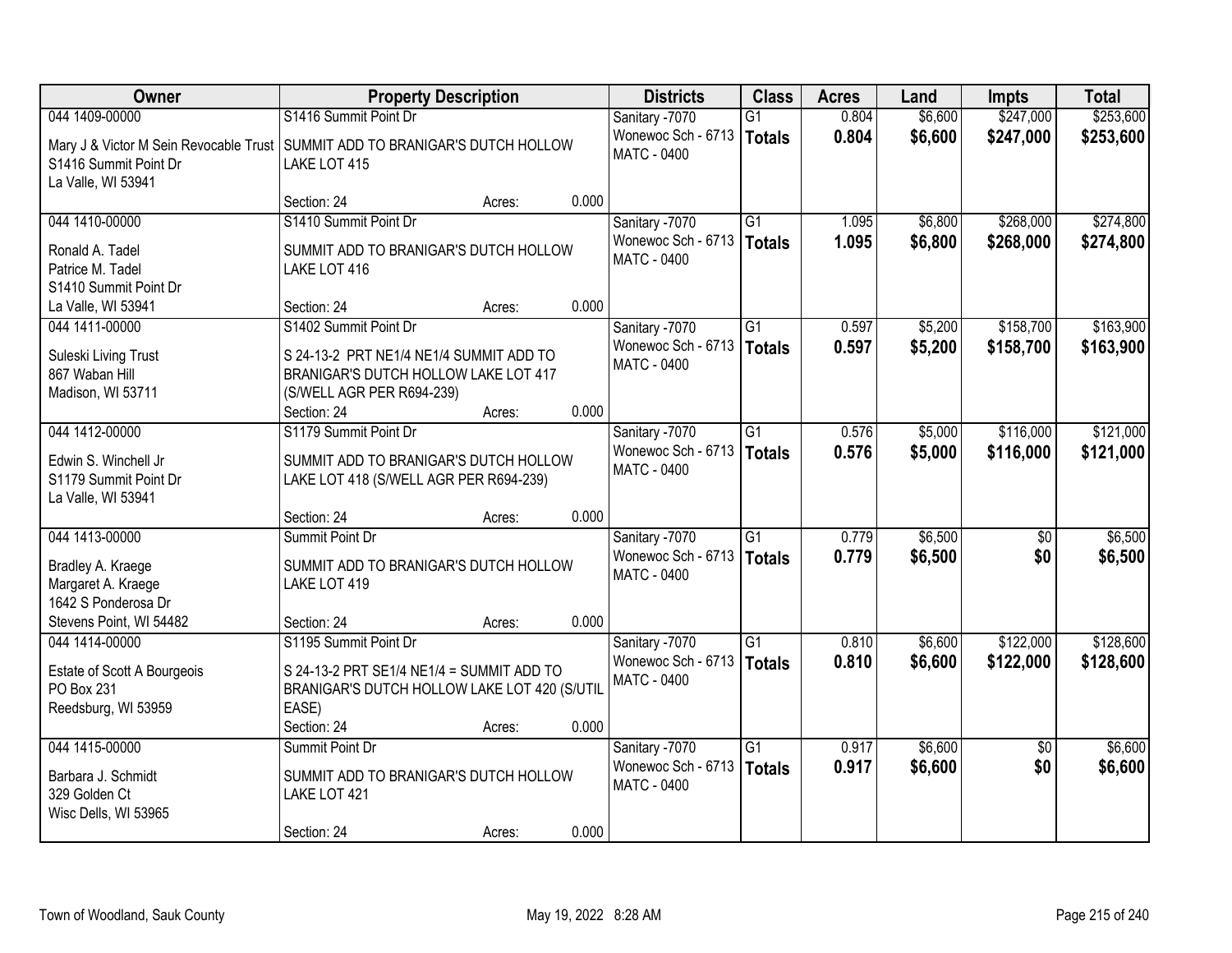| Owner                      |                                          | <b>Property Description</b> |       |                                   | <b>Class</b>    | <b>Acres</b> | Land     | <b>Impts</b>    | <b>Total</b> |
|----------------------------|------------------------------------------|-----------------------------|-------|-----------------------------------|-----------------|--------------|----------|-----------------|--------------|
| 044 1416-00000             | Summit Point Dr                          |                             |       | Sanitary -7070                    | $\overline{G1}$ | 0.856        | \$6,600  | $\overline{30}$ | \$6,600      |
| David K. Tobiassen         | SUMMIT ADD TO BRANIGAR'S DUTCH HOLLOW    |                             |       | Wonewoc Sch - 6713                | <b>Totals</b>   | 0.856        | \$6,600  | \$0             | \$6,600      |
| Joan R. Tobiassen          | LAKE LOT 422                             |                             |       | <b>MATC - 0400</b>                |                 |              |          |                 |              |
| 3046 Oakbrook Cir          |                                          |                             |       |                                   |                 |              |          |                 |              |
| Clearwater, FL 33759       | Section: 24                              | Acres:                      | 0.000 |                                   |                 |              |          |                 |              |
| 044 1417-00000             | Summit Point Dr                          |                             |       | Sanitary -7070                    | $\overline{G1}$ | 0.749        | \$21,200 | $\overline{50}$ | \$21,200     |
| Srdan D. Reljic            | SUMMIT ADD TO BRANIGAR'S DUTCH HOLLOW    |                             |       | Wonewoc Sch - 6713   Totals       |                 | 0.749        | \$21,200 | \$0             | \$21,200     |
| 816 Washington Ave         | LAKE LOT 423                             |                             |       | <b>MATC - 0400</b>                |                 |              |          |                 |              |
| Oshkosh, WI 54901          |                                          |                             |       |                                   |                 |              |          |                 |              |
|                            | Section: 24                              | Acres:                      | 0.000 |                                   |                 |              |          |                 |              |
| 044 1418-00000             | S1207 Summit Point Dr                    |                             |       | Sanitary -7070                    | $\overline{G1}$ | 0.739        | \$20,900 | \$199,000       | \$219,900    |
| Daniel C. Schwartz         | SUMMIT ADD TO BRANIGAR'S DUTCH HOLLOW    |                             |       | Wonewoc Sch - 6713                | <b>Totals</b>   | 0.739        | \$20,900 | \$199,000       | \$219,900    |
| Sharon A. Schwartz         | LAKE LOT 424                             |                             |       | <b>MATC - 0400</b>                |                 |              |          |                 |              |
| 1106 Holiday Dr            |                                          |                             |       |                                   |                 |              |          |                 |              |
| Waunakee, WI 53597         | Section: 24                              | Acres:                      | 0.000 |                                   |                 |              |          |                 |              |
| 044 1419-00000             | Summit Point Dr                          |                             |       | Sanitary -7070                    | G1              | 0.561        | \$12,200 | $\sqrt[6]{}$    | \$12,200     |
|                            |                                          |                             |       | Wonewoc Sch - 6713                | <b>Totals</b>   | 0.561        | \$12,200 | \$0             | \$12,200     |
| Helene S. Full             | SUMMIT ADD TO BRANIGAR'S DUTCH HOLLOW    |                             |       | <b>MATC - 0400</b>                |                 |              |          |                 |              |
| E2583 Club House Dr        | LAKE LOT 425                             |                             |       |                                   |                 |              |          |                 |              |
| La Valle, WI 53941         | Section: 24                              | Acres:                      | 0.000 |                                   |                 |              |          |                 |              |
| 044 1420-00000             | S1215 Summit Point Dr                    |                             |       | Sanitary -7070                    | $\overline{G1}$ | 0.674        | \$41,900 | \$220,800       | \$262,700    |
|                            |                                          |                             |       | Wonewoc Sch - 6713                | <b>Totals</b>   | 0.674        | \$41,900 | \$220,800       | \$262,700    |
| David J Wyman Living Trust | SUMMIT ADD TO BRANIGAR'S DUTCH HOLLOW    |                             |       | MATC - 0400                       |                 |              |          |                 |              |
| S1215 Summit Point Dr      | LAKE LOT 426                             |                             |       |                                   |                 |              |          |                 |              |
| La Valle, WI 53941         |                                          |                             |       |                                   |                 |              |          |                 |              |
|                            | Section: 24                              | Acres:                      | 0.000 |                                   |                 |              |          |                 |              |
| 044 1421-00000             | Summit Point Dr                          |                             |       | Sanitary -7070                    | $\overline{G1}$ | 0.587        | \$36,500 | $\sqrt{$0}$     | \$36,500     |
| William J Marek Trust      | SUMMIT ADD TO BRANIGAR'S DUTCH HOLLOW    |                             |       | Wonewoc Sch - 6713<br>MATC - 0400 | <b>Totals</b>   | 0.587        | \$36,500 | \$0             | \$36,500     |
| Roberta L Marek Trust      | LAKE LOT 427                             |                             |       |                                   |                 |              |          |                 |              |
| 600 N Lake Shore Unit 1104 |                                          |                             |       |                                   |                 |              |          |                 |              |
| Chicago, IL 60642          | Section: 24                              | Acres:                      | 0.000 |                                   |                 |              |          |                 |              |
| 044 1422-00000             | Summit Point Dr                          |                             |       | Sanitary -7070                    | $\overline{G1}$ | 0.561        | \$17,900 | $\overline{50}$ | \$17,900     |
| Boone A. Tollefson         | S 24-13-2 PRT E1/2 NE1/4 SUMMIT ADD TO   |                             |       | Wonewoc Sch - 6713                | <b>Totals</b>   | 0.561        | \$17,900 | \$0             | \$17,900     |
| Michelle R. Tollefson      | BRANIGAR'S DUTCH HOLLOW LAKE LOT 428 EXC |                             |       | <b>MATC - 0400</b>                |                 |              |          |                 |              |
| 2577 Cedar Rock Rd         | POR IN TN LA VALLE                       |                             |       |                                   |                 |              |          |                 |              |
| Fennimore, WI 53809        | Section: 24                              | Acres:                      | 0.000 |                                   |                 |              |          |                 |              |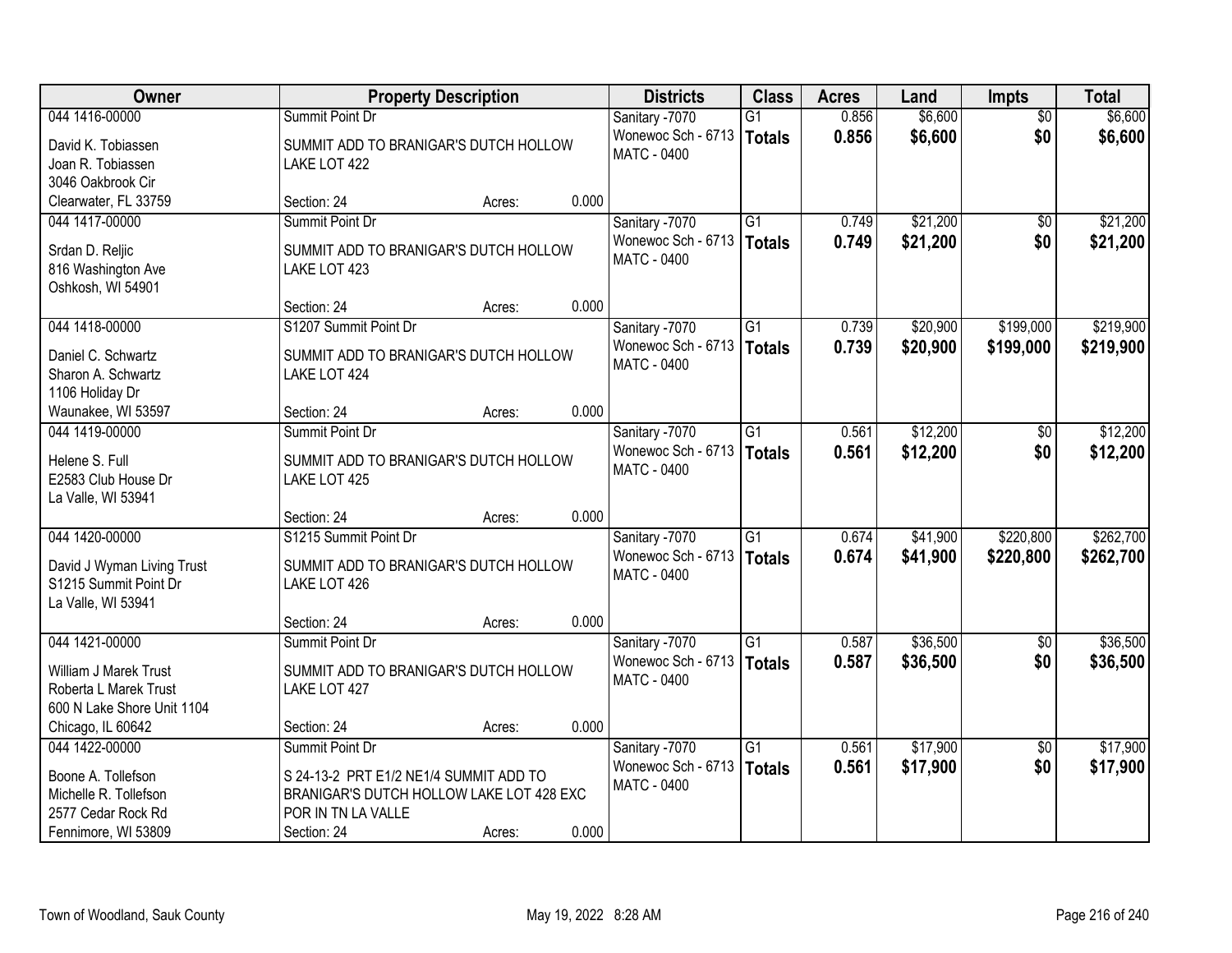| Owner                                                  | <b>Property Description</b>                |        |       | <b>Districts</b>   | <b>Class</b>    | <b>Acres</b> | Land      | <b>Impts</b>    | <b>Total</b> |
|--------------------------------------------------------|--------------------------------------------|--------|-------|--------------------|-----------------|--------------|-----------|-----------------|--------------|
| 044 1423-00000                                         | S1221 Summit Point Dr                      |        |       | Sanitary -7070     | $\overline{G1}$ | 0.399        | \$22,400  | \$177,200       | \$199,600    |
| Jeffrey A. Strey                                       | SUMMIT ADD TO BRANIGAR'S DUTCH HOLLOW      |        |       | Wonewoc Sch - 6713 | <b>Totals</b>   | 0.399        | \$22,400  | \$177,200       | \$199,600    |
| Susan M. Strey                                         | LAKE LOT 429 EXC POR IN TN LA VALLE        |        |       | <b>MATC - 0400</b> |                 |              |           |                 |              |
| S1221 Summit Point Dr                                  |                                            |        |       |                    |                 |              |           |                 |              |
| La Valle, WI 53941                                     | Section: 24                                | Acres: | 0.000 |                    |                 |              |           |                 |              |
| 044 1424-00000                                         | Summit Point Dr                            |        |       | Sanitary -7070     | G1              | 0.170        | \$2,000   | \$0             | \$2,000      |
| Randy P. Campbell                                      | S 24-13-2 PRT NE1/4 NE1/4 SUMMIT ADD TO    |        |       | Wonewoc Sch - 6713 | <b>Totals</b>   | 0.170        | \$2,000   | \$0             | \$2,000      |
| Kristine K. Campbell                                   | BRANIGAR'S DUTCH HOLLOW LAKE LOT 430 EXC   |        |       | MATC - 0400        |                 |              |           |                 |              |
| 2889 Ruschfield Dr                                     | POR IN TN LA VALLE                         |        |       |                    |                 |              |           |                 |              |
| Oshkosh, WI 54904                                      | Section: 24                                | Acres: | 0.000 |                    |                 |              |           |                 |              |
| 044 1425-00000                                         | Summit Point Dr                            |        |       | Sanitary -7070     | $\overline{G1}$ | 0.045        | \$400     | $\overline{50}$ | \$400        |
|                                                        |                                            |        |       | Wonewoc Sch - 6713 | <b>Totals</b>   | 0.045        | \$400     | \$0             | \$400        |
| Clemens P Ciupke Revocable Trust                       | SUMMIT ADD TO BRANIGAR'S DUTCH HOLLOW      |        |       | <b>MATC - 0400</b> |                 |              |           |                 |              |
| 21090 W Fenview Dr                                     | LAKE LOT 441 EXC POR IN TN LA VALLE (SEE   |        |       |                    |                 |              |           |                 |              |
| Tower Lakes, IL 60010-0000                             | 024-3021)<br>Section: 13                   |        | 0.000 |                    |                 |              |           |                 |              |
| 044 1426-00000                                         | Summit Point Dr                            | Acres: |       | Sanitary -7070     | $\overline{G1}$ | 0.713        | \$39,200  | $\overline{50}$ | \$39,200     |
|                                                        |                                            |        |       | Wonewoc Sch - 6713 |                 | 0.713        |           |                 |              |
| Clemens P Ciupke Revocable Trust                       | SUMMIT ADD TO BRANIGAR'S DUTCH HOLLOW      |        |       | MATC - 0400        | <b>Totals</b>   |              | \$39,200  | \$0             | \$39,200     |
| 21090 W Fenview Dr                                     | LAKE LOT 442 EXC POR IN TN LA VALLE        |        |       |                    |                 |              |           |                 |              |
| Tower Lakes, IL 60010-0000                             |                                            |        |       |                    |                 |              |           |                 |              |
|                                                        | Section: 13                                | Acres: | 0.000 |                    |                 |              |           |                 |              |
| 044 1427-00000                                         | Summit Point Dr                            |        |       | Sanitary -7070     | $\overline{G1}$ | 1.001        | \$140,900 | $\overline{50}$ | \$140,900    |
| Kay Johnson                                            | (D-1223579 NEEDS CORRECTION) SUMMIT ADD TO |        |       | Wonewoc Sch - 6713 | <b>Totals</b>   | 1.001        | \$140,900 | \$0             | \$140,900    |
| Bruce D. Johnson                                       | BRANIGAR'S DUTCH HOLLOW LAKE LOT 443       |        |       | <b>MATC - 0400</b> |                 |              |           |                 |              |
| 2829 Mayowood Common St SW                             |                                            |        |       |                    |                 |              |           |                 |              |
| Rochester, MN 55902                                    | Section: 13                                | Acres: | 0.000 |                    |                 |              |           |                 |              |
| 044 1428-00000                                         | S1283 Summit Point Dr                      |        |       | Sanitary -7070     | $\overline{G1}$ | 0.907        | \$144,200 | \$143,100       | \$287,300    |
|                                                        |                                            |        |       | Wonewoc Sch - 6713 | <b>Totals</b>   | 0.907        | \$144,200 | \$143,100       | \$287,300    |
| Paul M Knutson and Alissa M Knutson<br>Revocable Trust | S 13-13-2 PRT SE1/4 SE1/4 = SUMMIT ADD TO  |        |       | <b>MATC - 0400</b> |                 |              |           |                 |              |
| The Mark R Knutson & Sandra L                          | BRANIGAR'S DUTCH HOLLOW LAKE LOT 444       |        |       |                    |                 |              |           |                 |              |
| Knutson Revocable Trust                                | Section: 13                                | Acres: | 0.000 |                    |                 |              |           |                 |              |
| W325 S3382 Mesa Trl                                    |                                            |        |       |                    |                 |              |           |                 |              |
| Dousman, WI 53118                                      |                                            |        |       |                    |                 |              |           |                 |              |
| 044 1429-00000                                         | S1287 Summit Point Dr                      |        |       | Sanitary -7070     | $\overline{G1}$ | 1.087        | \$147,800 | \$387,300       | \$535,100    |
|                                                        |                                            |        |       | Wonewoc Sch - 6713 | <b>Totals</b>   | 1.087        | \$147,800 | \$387,300       | \$535,100    |
| Jeffrey S. Bendall                                     | S 13-13-2 PRT SE1/4 SE1/4 = SUMMIT ADD TO  |        |       | <b>MATC - 0400</b> |                 |              |           |                 |              |
| Marybeth Bendall                                       | BRANIGAR'S DUTCH HOLLOW LAKE LOT 445       |        |       |                    |                 |              |           |                 |              |
| S1287 Summit Point Dr                                  |                                            |        |       |                    |                 |              |           |                 |              |
| La Valle, WI 53941                                     | Section: 13                                | Acres: | 0.000 |                    |                 |              |           |                 |              |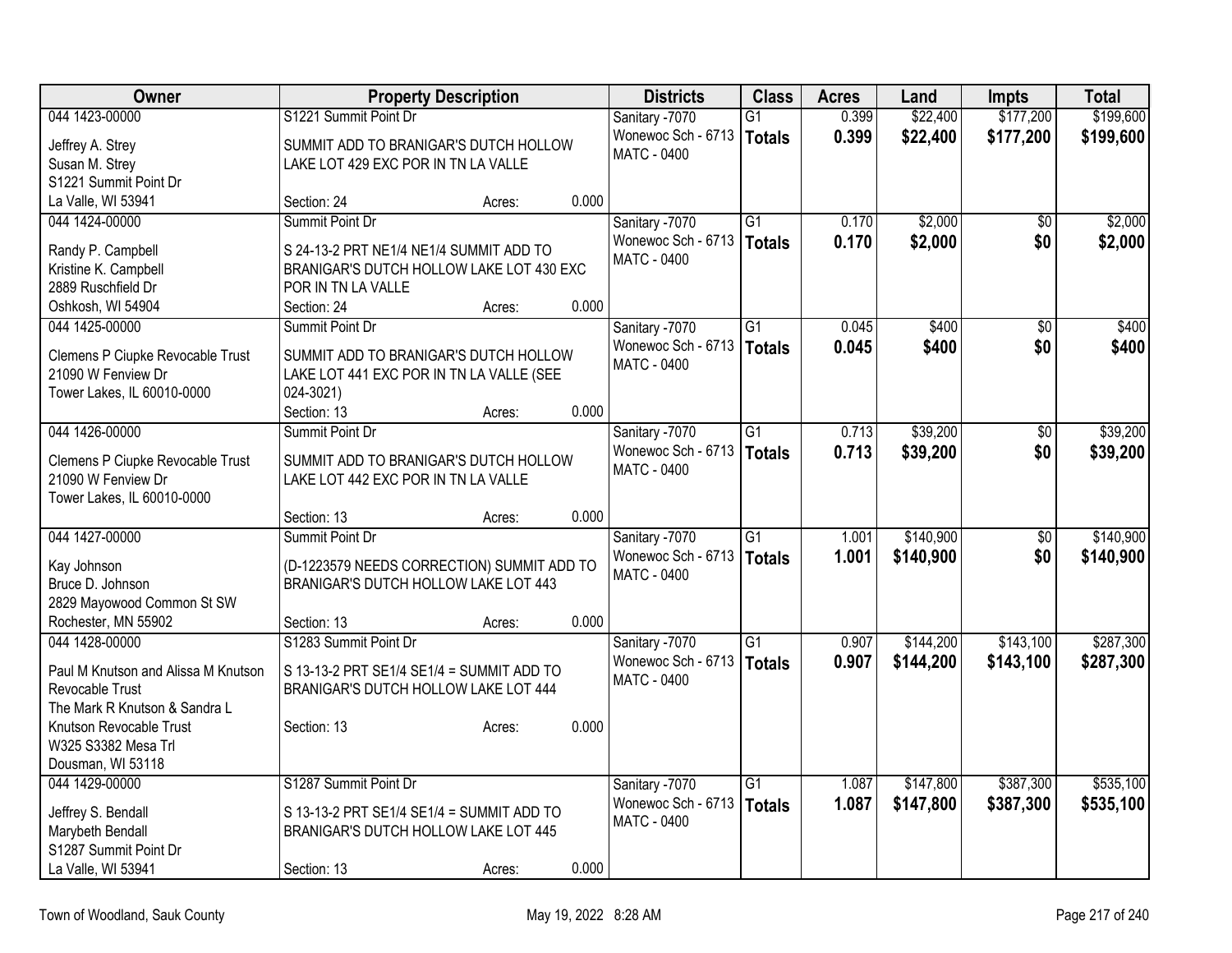| Owner                       | <b>Property Description</b>                           |       | <b>Districts</b>                         | <b>Class</b>    | <b>Acres</b> | Land     | <b>Impts</b>    | <b>Total</b> |
|-----------------------------|-------------------------------------------------------|-------|------------------------------------------|-----------------|--------------|----------|-----------------|--------------|
| 044 1430-00000              | S1295 Summit Point Dr                                 |       | Sanitary -7070                           | $\overline{G1}$ | 0.686        | \$42,600 | \$144,700       | \$187,300    |
| Bruce M. Zirk<br>Julie Zirk | SUMMIT ADD TO BRANIGAR'S DUTCH HOLLOW<br>LAKE LOT 446 |       | Wonewoc Sch - 6713<br><b>MATC - 0400</b> | <b>Totals</b>   | 0.686        | \$42,600 | \$144,700       | \$187,300    |
| S1295 Summit Point Dr       |                                                       |       |                                          |                 |              |          |                 |              |
| La Valle, WI 53941          | Section: 13<br>Acres:                                 | 0.000 |                                          |                 |              |          |                 |              |
| 044 1431-00000              | S1297 Summit Point Dr                                 |       | Sanitary -7070                           | $\overline{G1}$ | 0.719        | \$44,700 | \$137,600       | \$182,300    |
|                             |                                                       |       | Wonewoc Sch - 6713                       | Totals          | 0.719        | \$44,700 | \$137,600       | \$182,300    |
| Nathan M. Johnson           | SUMMIT ADD TO BRANIGAR'S DUTCH HOLLOW                 |       | <b>MATC - 0400</b>                       |                 |              |          |                 |              |
| S1297 Summit Point Dr       | LAKE LOT 447                                          |       |                                          |                 |              |          |                 |              |
| La Valle, WI 53941          | Section: 13<br>Acres:                                 | 0.000 |                                          |                 |              |          |                 |              |
| 044 1432-00000              | S1305 Summit Point Dr                                 |       | Sanitary -7070                           | $\overline{G1}$ | 0.628        | \$39,100 | \$235,500       | \$274,600    |
|                             |                                                       |       | Wonewoc Sch - 6713                       | <b>Totals</b>   | 0.628        | \$39,100 | \$235,500       | \$274,600    |
| Mary E. Jorgensen           | SUMMIT ADD TO BRANIGAR'S DUTCH HOLLOW                 |       | MATC - 0400                              |                 |              |          |                 |              |
| Karen J. Mc Killop          | LAKE LOT 448                                          |       |                                          |                 |              |          |                 |              |
| S1305 Summit Point Dr       |                                                       |       |                                          |                 |              |          |                 |              |
| La Valle, WI 53941          | Section: 13<br>Acres:                                 | 0.000 |                                          |                 |              |          |                 |              |
| 044 1433-00000              | S1309 Summit Point Dr                                 |       | Sanitary -7070                           | G1              | 0.666        | \$18,800 | \$256,500       | \$275,300    |
| Steven D. Rodeback          | SUMMIT ADD TO BRANIGAR'S DUTCH HOLLOW                 |       | Wonewoc Sch - 6713                       | Totals          | 0.666        | \$18,800 | \$256,500       | \$275,300    |
| Lori A. Rodeback            | LAKE LOT 449                                          |       | MATC - 0400                              |                 |              |          |                 |              |
| 112 S 6th St                |                                                       |       |                                          |                 |              |          |                 |              |
| West Dundee, IL 60118       | Section: 24<br>Acres:                                 | 0.000 |                                          |                 |              |          |                 |              |
| 044 1434-00000              | Summit Point Dr                                       |       | Sanitary -7070                           | $\overline{G1}$ | 0.505        | \$14,300 | $\overline{30}$ | \$14,300     |
| Steven D. Rodeback          | SUMMIT ADD TO BRANIGAR'S DUTCH HOLLOW                 |       | Wonewoc Sch - 6713                       | Totals          | 0.505        | \$14,300 | \$0             | \$14,300     |
| Lori A. Rodeback            | LAKE LOT 450                                          |       | <b>MATC - 0400</b>                       |                 |              |          |                 |              |
| 112 S 6th St                |                                                       |       |                                          |                 |              |          |                 |              |
| West Dundee, IL 60118       | Section: 24<br>Acres:                                 | 0.000 |                                          |                 |              |          |                 |              |
| 044 1435-00000              | S1330 Summit Point Dr                                 |       | Sanitary -7070                           | G1              | 0.766        | \$21,200 | $\sqrt{6}$      | \$21,200     |
|                             |                                                       |       | Wonewoc Sch - 6713                       | Totals          | 0.766        | \$21,200 | \$0             | \$21,200     |
| Steven D. Rodeback          | SUMMIT ADD TO BRANIGAR'S DUTCH HOLLOW                 |       | <b>MATC - 0400</b>                       |                 |              |          |                 |              |
| Lori A. Rodeback            | LAKE LOT 451                                          |       |                                          |                 |              |          |                 |              |
| 112 S 6th St                |                                                       |       |                                          |                 |              |          |                 |              |
| West Dundee, IL 60118       | Section: 24<br>Acres:                                 | 0.000 |                                          |                 |              |          |                 |              |
| 044 1436-00000              | Summit Point Dr                                       |       | Sanitary -7070                           | $\overline{G1}$ | 1.031        | \$6,700  | $\overline{50}$ | \$6,700      |
| Eric H. Paneitz             | SUMMIT ADD TO BRANIGAR'S DUTCH HOLLOW                 |       | Wonewoc Sch - 6713                       | Totals          | 1.031        | \$6,700  | \$0             | \$6,700      |
| 1439 Meadow Wood Rd         | LAKE LOT 452                                          |       | MATC - 0400                              |                 |              |          |                 |              |
| Burlington, WI 53105        |                                                       |       |                                          |                 |              |          |                 |              |
|                             | Section: 24<br>Acres:                                 | 0.000 |                                          |                 |              |          |                 |              |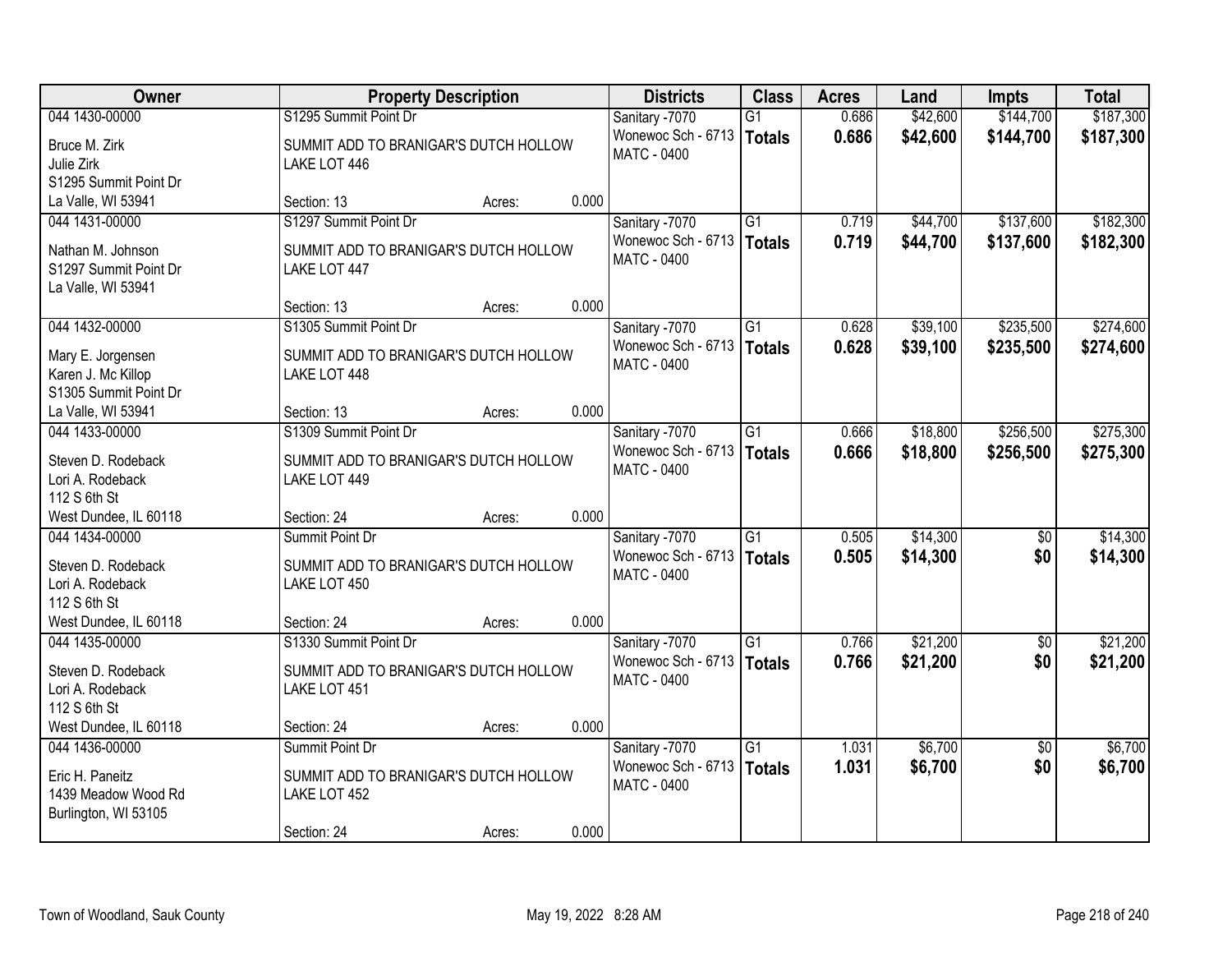| Owner                                    |                                         | <b>Property Description</b> |       | <b>Districts</b>   | <b>Class</b>    | <b>Acres</b> | Land    | <b>Impts</b>    | <b>Total</b> |
|------------------------------------------|-----------------------------------------|-----------------------------|-------|--------------------|-----------------|--------------|---------|-----------------|--------------|
| 044 1437-00000                           | Summit Point Dr                         |                             |       | Sanitary -7070     | $\overline{G1}$ | 0.679        | \$5,900 | $\overline{50}$ | \$5,900      |
| Millard C. Glasshof                      | S 24-13-2 PRT NE1/4 NE1/4 SUMMIT ADD TO |                             |       | Wonewoc Sch - 6713 | Totals          | 0.679        | \$5,900 | \$0             | \$5,900      |
| Winnifred Glasshof                       | BRANIGAR'S DUTCH HOLLOW LAKE LOT 453    |                             |       | MATC - 0400        |                 |              |         |                 |              |
| 10553 W Arch Ave                         |                                         |                             |       |                    |                 |              |         |                 |              |
| Milwaukee, WI 53224                      | Section: 24                             | Acres:                      | 0.000 |                    |                 |              |         |                 |              |
| 044 1438-00000                           | Summit Point Dr                         |                             |       | Sanitary -7070     | $\overline{G1}$ | 0.689        | \$6,000 | \$0             | \$6,000      |
| Michael F. Haracz                        | SUMMIT ADD TO BRANIGAR'S DUTCH HOLLOW   |                             |       | Wonewoc Sch - 6713 | Totals          | 0.689        | \$6,000 | \$0             | \$6,000      |
| Susan I. Haracz                          | LAKE LOT 454                            |                             |       | <b>MATC - 0400</b> |                 |              |         |                 |              |
| 263 Clubhouse Dr #228                    |                                         |                             |       |                    |                 |              |         |                 |              |
| Palatine, IL 60074                       | Section: 24                             | Acres:                      | 0.000 |                    |                 |              |         |                 |              |
| 044 1439-00000                           | S1411 Summit Point Dr                   |                             |       | Sanitary -7070     | G1              | 0.906        | \$6,600 | \$300,000       | \$306,600    |
|                                          |                                         |                             |       | Wonewoc Sch - 6713 | <b>Totals</b>   | 0.906        | \$6,600 | \$300,000       | \$306,600    |
| Kelsi M. Craker                          | SUMMIT ADD TO BRANIGAR'S DUTCH HOLLOW   |                             |       | <b>MATC - 0400</b> |                 |              |         |                 |              |
| Keith L. Craker<br>S1411 Summit Point Dr | LAKE LOT 455                            |                             |       |                    |                 |              |         |                 |              |
| La Valle, WI 53941                       | Section: 24                             | Acres:                      | 0.000 |                    |                 |              |         |                 |              |
| 044 1440-00000                           | Summit Point Dr                         |                             |       | Sanitary -7070     | G1              | 0.716        | \$6,200 | $\sqrt[6]{3}$   | \$6,200      |
|                                          |                                         |                             |       | Wonewoc Sch - 6713 | Totals          | 0.716        | \$6,200 | \$0             | \$6,200      |
| Keith L. Craker                          | SUMMIT ADD TO BRANIGAR'S DUTCH HOLLOW   |                             |       | MATC - 0400        |                 |              |         |                 |              |
| Kelsi M. Craker                          | LAKE LOT 456                            |                             |       |                    |                 |              |         |                 |              |
| S1411 Summit Point Dr                    |                                         |                             |       |                    |                 |              |         |                 |              |
| La Valle, WI 53941                       | Section: 24                             | Acres:                      | 0.000 |                    |                 |              |         |                 |              |
| 044 1441-00000                           | Summit Point Dr                         |                             |       | Sanitary -7070     | $\overline{G1}$ | 0.554        | \$4,800 | \$0             | \$4,800      |
| James W. Goldsmith                       | SUMMIT ADD TO BRANIGAR'S DUTCH HOLLOW   |                             |       | Wonewoc Sch - 6713 | Totals          | 0.554        | \$4,800 | \$0             | \$4,800      |
| Lana K. Goldsmith                        | LAKE LOT 457                            |                             |       | MATC - 0400        |                 |              |         |                 |              |
| 1860 Broadway Rd                         |                                         |                             |       |                    |                 |              |         |                 |              |
| Wis Dells, WI 53965                      | Section: 24                             | Acres:                      | 0.000 |                    |                 |              |         |                 |              |
| 044 1442-00000                           | Summit Point Dr                         |                             |       | Sanitary -7070     | $\overline{G1}$ | 0.663        | \$5,800 | $\overline{30}$ | \$5,800      |
| Ronald A. Corrao                         | SUMMIT ADD TO BRANIGAR'S DUTCH HOLLOW   |                             |       | Wonewoc Sch - 6713 | <b>Totals</b>   | 0.663        | \$5,800 | \$0             | \$5,800      |
| Diane S. Corrao                          | LAKE LOT 458                            |                             |       | MATC - 0400        |                 |              |         |                 |              |
| 4617 Caley Ct                            |                                         |                             |       |                    |                 |              |         |                 |              |
| Waterford, WI 53185                      | Section: 24                             | Acres:                      | 0.000 |                    |                 |              |         |                 |              |
| 044 1443-00000                           | Summit Point Dr                         |                             |       | Sanitary -7070     | $\overline{G1}$ | 0.725        | \$6,300 | $\overline{50}$ | \$6,300      |
|                                          |                                         |                             |       | Wonewoc Sch - 6713 | Totals          | 0.725        | \$6,300 | \$0             | \$6,300      |
| Ann Marie Vardaman Trust                 | SUMMIT ADD TO BRANIGAR'S DUTCH HOLLOW   |                             |       | MATC - 0400        |                 |              |         |                 |              |
| 423 Calderon Ave                         | LAKE LOT 459                            |                             |       |                    |                 |              |         |                 |              |
| Mountain View, CA 94040                  | Section: 24                             |                             | 0.000 |                    |                 |              |         |                 |              |
|                                          |                                         | Acres:                      |       |                    |                 |              |         |                 |              |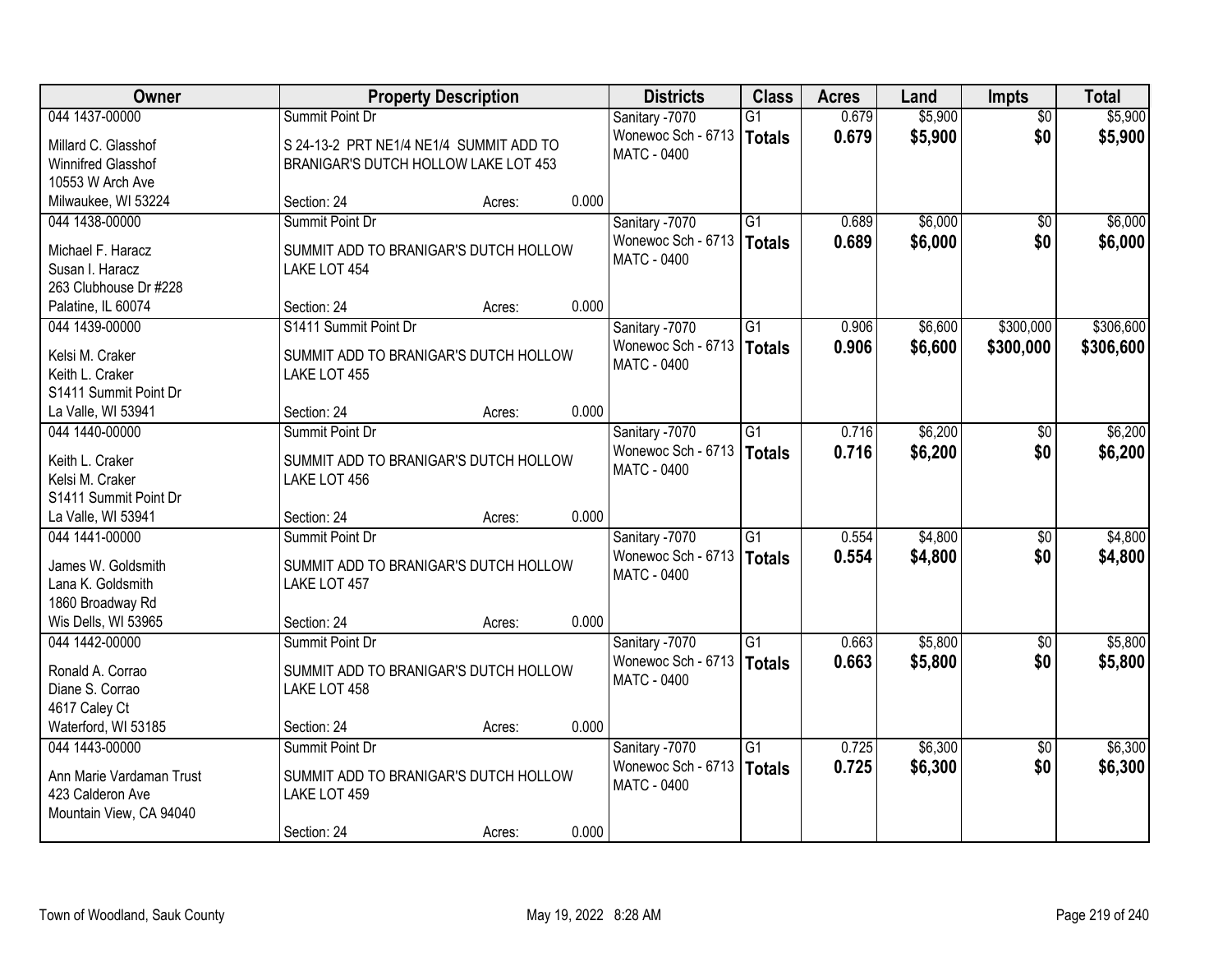| Owner                          |                                          | <b>Property Description</b> |       | <b>Districts</b>   | <b>Class</b>    | <b>Acres</b> | Land    | <b>Impts</b>    | <b>Total</b> |
|--------------------------------|------------------------------------------|-----------------------------|-------|--------------------|-----------------|--------------|---------|-----------------|--------------|
| 044 1444-00000                 | Summit Point Dr                          |                             |       | Sanitary -7070     | $\overline{G1}$ | 0.884        | \$6,600 | $\overline{50}$ | \$6,600      |
| David Lobeck                   | S 24-13-2 PRT W1/2 NE1/4 = SUMMIT ADD TO |                             |       | Wonewoc Sch - 6713 | Totals          | 0.884        | \$6,600 | \$0             | \$6,600      |
| S2226 Busse Ln                 | BRANIGAR'S DUTCH HOLLOW LAKE LOT 460     |                             |       | <b>MATC - 0400</b> |                 |              |         |                 |              |
| Baraboo, WI 53913              |                                          |                             |       |                    |                 |              |         |                 |              |
|                                | Section: 24                              | Acres:                      | 0.000 |                    |                 |              |         |                 |              |
| 044 1445-00000                 | Summit Point Dr                          |                             |       | Sanitary -7070     | $\overline{G1}$ | 0.806        | \$6,600 | \$0             | \$6,600      |
| <b>Blue Ocean Partners LLC</b> | S 24-13-2 PRT W1/2 NE1/4 SUMMIT ADD TO   |                             |       | Wonewoc Sch - 6713 | Totals          | 0.806        | \$6,600 | \$0             | \$6,600      |
| c/o Blue Ocean Partners, LLC   | BRANIGAR'S DUTCH HOLLOW LAKE LOT 461     |                             |       | <b>MATC - 0400</b> |                 |              |         |                 |              |
| 8964 N 79th St Unit 2          |                                          |                             |       |                    |                 |              |         |                 |              |
| Niwot, CO 80503                | Section: 24                              | Acres:                      | 0.000 |                    |                 |              |         |                 |              |
| 044 1446-00000                 | Summit Point Dr                          |                             |       | Sanitary -7070     | $\overline{G1}$ | 0.731        | \$6,400 | \$0             | \$6,400      |
| Gerald D. Verwey               | SUMMIT ADD TO BRANIGAR'S DUTCH HOLLOW    |                             |       | Wonewoc Sch - 6713 | Totals          | 0.731        | \$6,400 | \$0             | \$6,400      |
| Vernonica Verwey               | LAKE LOT 462                             |                             |       | <b>MATC - 0400</b> |                 |              |         |                 |              |
| 1019 Hunter Dr Unit 61         |                                          |                             |       |                    |                 |              |         |                 |              |
| Mt Pleasant, WI 53406          | Section: 24                              | Acres:                      | 0.000 |                    |                 |              |         |                 |              |
| 044 1447-00000                 | S1429 Summit Point Dr                    |                             |       | Sanitary -7070     | $\overline{G1}$ | 0.688        | \$6,000 | \$71,000        | \$77,000     |
| Wayne W. Wegner et al          | SUMMIT ADD TO BRANIGAR'S DUTCH HOLLOW    |                             |       | Wonewoc Sch - 6713 | <b>Totals</b>   | 0.688        | \$6,000 | \$71,000        | \$77,000     |
| W8728 Town Hall Rd             | LAKE LOT 463                             |                             |       | <b>MATC - 0400</b> |                 |              |         |                 |              |
| Waterloo, WI 53594             |                                          |                             |       |                    |                 |              |         |                 |              |
|                                | Section: 24                              | Acres:                      | 0.000 |                    |                 |              |         |                 |              |
| 044 1448-00000                 | <b>Valley View Ct</b>                    |                             |       | Sanitary -7070     | $\overline{G1}$ | 0.636        | \$5,500 | \$0             | \$5,500      |
| Wayne W. Wegner                | SUMMIT ADD TO BRANIGAR'S DUTCH HOLLOW    |                             |       | Wonewoc Sch - 6713 | <b>Totals</b>   | 0.636        | \$5,500 | \$0             | \$5,500      |
| Marina M. Wegner               | LAKE LOT 464                             |                             |       | MATC - 0400        |                 |              |         |                 |              |
| W8728 Town Hall Rd             |                                          |                             |       |                    |                 |              |         |                 |              |
| Waterloo, WI 53594             | Section: 24                              | Acres:                      | 0.000 |                    |                 |              |         |                 |              |
| 044 1449-00000                 | Valley View Ct                           |                             |       | Sanitary -7070     | $\overline{G1}$ | 0.662        | \$5,800 | \$0             | \$5,800      |
| Wayne W. Wegner                | SUMMIT ADD TO BRANIGAR'S DUTCH HOLLOW    |                             |       | Wonewoc Sch - 6713 | Totals          | 0.662        | \$5,800 | \$0             | \$5,800      |
| Marina M. Wegner               | LAKE LOT 465                             |                             |       | MATC - 0400        |                 |              |         |                 |              |
| W8728 Town Hall Rd             |                                          |                             |       |                    |                 |              |         |                 |              |
| Waterloo, WI 53594             | Section: 24                              | Acres:                      | 0.000 |                    |                 |              |         |                 |              |
| 044 1450-00000                 | Valley View Ct                           |                             |       | Sanitary -7070     | $\overline{G1}$ | 0.739        | \$6,400 | $\overline{30}$ | \$6,400      |
| Janice E Vickery Living Trust  | SUMMIT ADD TO BRANIGAR'S DUTCH HOLLOW    |                             |       | Wonewoc Sch - 6713 | Totals          | 0.739        | \$6,400 | \$0             | \$6,400      |
| 1115 Heathrow Ln               | LAKE LOT 466                             |                             |       | MATC - 0400        |                 |              |         |                 |              |
| Aurora, IL 60502               |                                          |                             |       |                    |                 |              |         |                 |              |
|                                | Section: 24                              | Acres:                      | 0.000 |                    |                 |              |         |                 |              |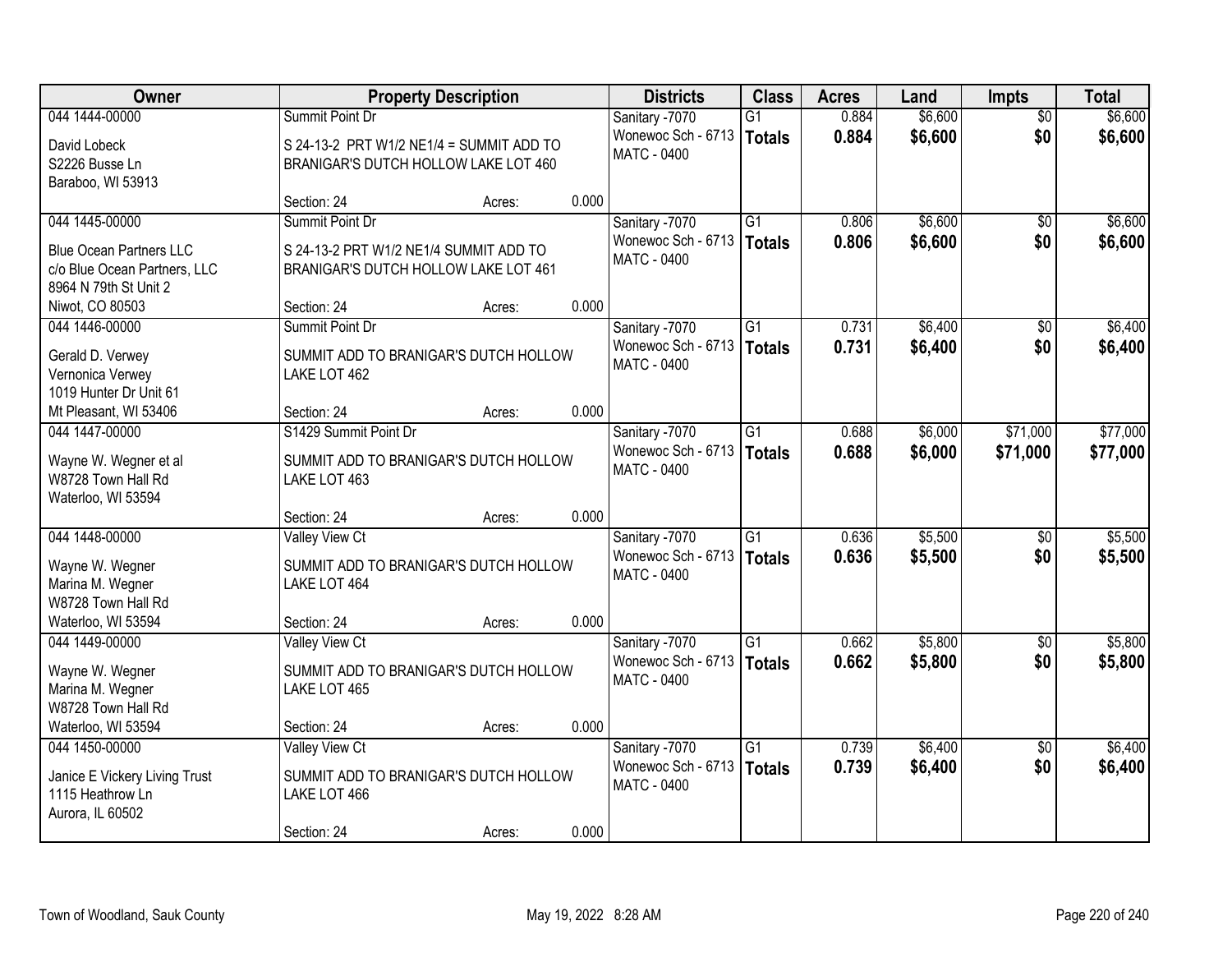| Owner                                | <b>Property Description</b>               |        |       | <b>Districts</b>   | <b>Class</b>    | <b>Acres</b> | Land            | <b>Impts</b>    | <b>Total</b> |
|--------------------------------------|-------------------------------------------|--------|-------|--------------------|-----------------|--------------|-----------------|-----------------|--------------|
| 044 1451-00000                       | <b>Valley View Ct</b>                     |        |       | Sanitary -7070     | X3              | 0.522        | $\overline{50}$ | $\overline{30}$ | $\sqrt{50}$  |
| Sauk County                          | SUMMIT ADD TO BRANIGAR'S DUTCH HOLLOW     |        |       | Wonewoc Sch - 6713 | <b>Totals</b>   | 0.522        | \$0             | \$0             | \$0          |
| Treasurer Dept (Tax Deed             | LAKE LOT 467                              |        |       | <b>MATC - 0400</b> |                 |              |                 |                 |              |
| Offer to Purchase                    |                                           |        |       |                    |                 |              |                 |                 |              |
| 505 Broadway                         | Section: 24                               | Acres: | 0.000 |                    |                 |              |                 |                 |              |
| Baraboo, WI 53913-0000               |                                           |        |       |                    |                 |              |                 |                 |              |
| 044 1452-00000                       | Valley View Ct                            |        |       | Sanitary -7070     | G1              | 0.608        | \$5,300         | $\sqrt{6}$      | \$5,300      |
| William Smith Sr                     | SUMMIT ADD TO BRANIGAR'S DUTCH HOLLOW     |        |       | Wonewoc Sch - 6713 | <b>Totals</b>   | 0.608        | \$5,300         | \$0             | \$5,300      |
| Darlene M. Smith                     | LAKE LOT 468                              |        |       | <b>MATC - 0400</b> |                 |              |                 |                 |              |
| 1030 River Place Blvd #2             |                                           |        |       |                    |                 |              |                 |                 |              |
| Waukesha, WI 53189                   | Section: 24                               | Acres: | 0.000 |                    |                 |              |                 |                 |              |
| 044 1453-00000                       | <b>Valley View Ct</b>                     |        |       | Sanitary -7070     | $\overline{G1}$ | 0.703        | \$6,100         | \$0             | \$6,100      |
|                                      |                                           |        |       | Wonewoc Sch - 6713 | <b>Totals</b>   | 0.703        | \$6,100         | \$0             | \$6,100      |
| Stephen F. Shober                    | SUMMIT ADD TO BRANIGAR'S DUTCH HOLLOW     |        |       | <b>MATC - 0400</b> |                 |              |                 |                 |              |
| Ruth M. Shober                       | LAKE LOT 469                              |        |       |                    |                 |              |                 |                 |              |
| 7179 Cloverhill Dr                   |                                           |        |       |                    |                 |              |                 |                 |              |
| Waunakee, WI 53597                   | Section: 24                               | Acres: | 0.000 |                    |                 |              |                 |                 |              |
| 044 1454-00000                       | Summit Point Dr                           |        |       | Sanitary -7070     | $\overline{G1}$ | 0.692        | \$6,000         | \$0             | \$6,000      |
| John R. Kauzlarich                   | S 24-13-2 PRT SW1/4 NE1/4 = SUMMIT ADD TO |        |       | Wonewoc Sch - 6713 | <b>Totals</b>   | 0.692        | \$6,000         | \$0             | \$6,000      |
| Melissa S. Kauzlarich                | BRANIGAR'S DUTCH HOLLOW LAKE LOT 470      |        |       | <b>MATC - 0400</b> |                 |              |                 |                 |              |
| 622 72nd St                          |                                           |        |       |                    |                 |              |                 |                 |              |
| Darien, IL 60561                     | Section: 24                               | Acres: | 0.000 |                    |                 |              |                 |                 |              |
| 044 1455-00000                       | S1481 Summit Point Dr                     |        |       | Sanitary -7070     | $\overline{G1}$ | 0.843        | \$6,600         | \$252,500       | \$259,100    |
|                                      |                                           |        |       | Wonewoc Sch - 6713 | <b>Totals</b>   | 0.843        | \$6,600         | \$252,500       | \$259,100    |
| John R. Kauzlarich                   | S 24-13-2 PRT SW1/4 NE1/4 SUMMIT ADD TO   |        |       | <b>MATC - 0400</b> |                 |              |                 |                 |              |
| Melissa S. Kauzlarich<br>622 72nd St | BRANIGAR'S DUTCH HOLLOW LAKE LOT 471      |        |       |                    |                 |              |                 |                 |              |
| Darien, IL 60561                     | Section: 24                               | Acres: | 0.000 |                    |                 |              |                 |                 |              |
| 044 1456-00000                       | Summit Point Dr                           |        |       | Sanitary -7070     | $\overline{G1}$ | 0.845        | \$6,600         | \$0             | \$6,600      |
|                                      |                                           |        |       | Wonewoc Sch - 6713 | <b>Totals</b>   | 0.845        | \$6,600         | \$0             | \$6,600      |
| John R. Kauzlarich                   | S 24-13-2 PRT SW1/4 NE1/4 SUMMIT ADD TO   |        |       | <b>MATC - 0400</b> |                 |              |                 |                 |              |
| Melissa S. Kauzlarich                | BRANIGAR'S DUTCH HOLLOW LAKE LOT 472      |        |       |                    |                 |              |                 |                 |              |
| 622 72nd St                          |                                           |        |       |                    |                 |              |                 |                 |              |
| Darien, IL 60561                     | Section: 24                               | Acres: | 0.000 |                    |                 |              |                 |                 |              |
| 044 1457-00000                       | S1487 Summit Point Dr                     |        |       | Sanitary -7070     | $\overline{G1}$ | 1.079        | \$6,800         | \$207,500       | \$214,300    |
| David R. Froh                        | SUMMIT ADD TO BRANIGAR'S DUTCH HOLLOW     |        |       | Wonewoc Sch - 6713 | <b>Totals</b>   | 1.079        | \$6,800         | \$207,500       | \$214,300    |
| Carol A. Froh                        | LAKE LOT 473                              |        |       | <b>MATC - 0400</b> |                 |              |                 |                 |              |
| S1487 Summit Point Dr                |                                           |        |       |                    |                 |              |                 |                 |              |
| La Valle, WI 53941                   | Section: 24                               | Acres: | 0.000 |                    |                 |              |                 |                 |              |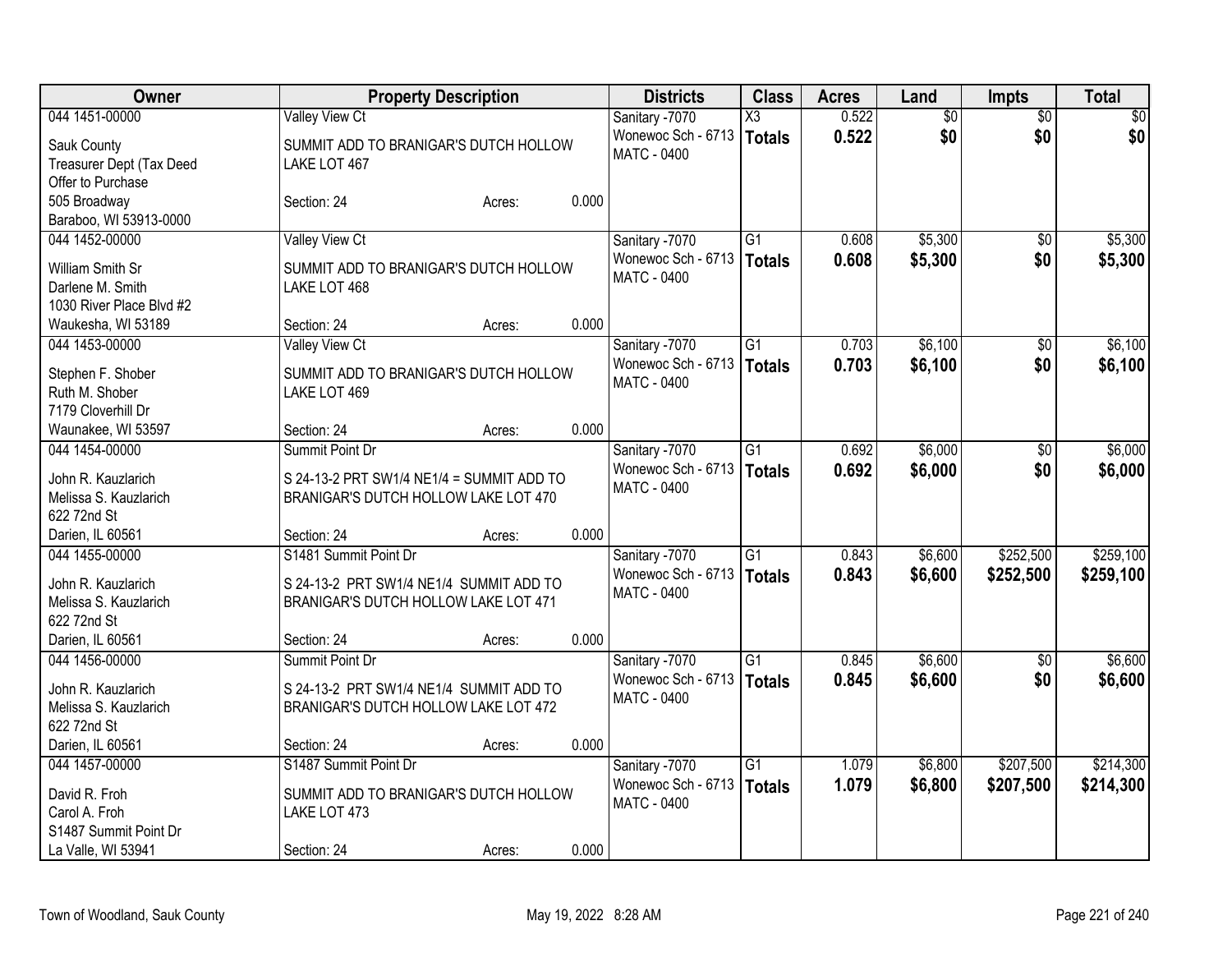| Owner                                                                     | <b>Property Description</b>                                                     |       | <b>Districts</b>                                    | <b>Class</b>                     | <b>Acres</b>   | Land               | <b>Impts</b>           | <b>Total</b>       |
|---------------------------------------------------------------------------|---------------------------------------------------------------------------------|-------|-----------------------------------------------------|----------------------------------|----------------|--------------------|------------------------|--------------------|
| 044 1458-00000                                                            | Summit Point Dr                                                                 |       | Sanitary -7070                                      | $\overline{G1}$                  | 1.425          | \$7,500            | $\overline{50}$        | \$7,500            |
| Bryan R. Baier<br>Mafalda R. Baier<br>7507 Hanover Dr                     | SUMMIT ADD TO BRANIGAR'S DUTCH HOLLOW<br>LAKE LOT 474                           |       | Wonewoc Sch - 6713<br><b>MATC - 0400</b>            | <b>Totals</b>                    | 1.425          | \$7,500            | \$0                    | \$7,500            |
| Tinley Park, IL 60477                                                     | Section: 24<br>Acres:                                                           | 0.000 |                                                     |                                  |                |                    |                        |                    |
| 044 1459-00000<br>Shantara Glenn                                          | Summit Point Dr<br>SUMMIT ADD TO BRANIGAR'S DUTCH HOLLOW                        |       | Sanitary -7070<br>Wonewoc Sch - 6713<br>MATC - 0400 | G1<br><b>Totals</b>              | 1.201<br>1.201 | \$7,000<br>\$7,000 | $\overline{30}$<br>\$0 | \$7,000<br>\$7,000 |
| Cheryl L. Jatczak<br>5309 Felland Rd<br>Madison, WI 53718                 | LAKE LOT 475<br>Section: 24<br>Acres:                                           | 0.000 |                                                     |                                  |                |                    |                        |                    |
| 044 1460-00000                                                            | Summit Point Dr                                                                 |       | Sanitary -7070                                      | G1                               | 1.129          | \$6,900            | \$0                    | \$6,900            |
| Joshua Tree Associates, LLC<br>301 Thelma Dr # 153<br>Casper, WY 82609    | SUMMIT ADD TO BRANIGAR'S DUTCH HOLLOW<br>LAKE LOT 476                           |       | Wonewoc Sch - 6713<br>MATC - 0400                   | <b>Totals</b>                    | 1.129          | \$6,900            | \$0                    | \$6,900            |
|                                                                           | Section: 24<br>Acres:                                                           | 0.000 |                                                     |                                  |                |                    |                        |                    |
| 044 1461-00000                                                            | Summit Point Dr                                                                 |       | Sanitary -7070                                      | $\overline{G1}$                  | 1.023          | \$4,000            | \$0                    | \$4,000            |
| <b>Brian Blakemore</b><br>Renee Blakemore<br>1514 Livingston Dr           | SUMMIT ADD TO BRANIGAR'S DUTCH HOLLOW<br>LAKE LOT 477                           |       | Wonewoc Sch - 6713<br>MATC - 0400                   | <b>Totals</b>                    | 1.023          | \$4,000            | \$0                    | \$4,000            |
| Rockford, IL 61107                                                        | Section: 24<br>Acres:                                                           | 0.000 |                                                     |                                  |                |                    |                        |                    |
| 044 1462-00000<br>Kyle Family Revocable Living Trust<br>110 Portsmouth Ct | Summit Point Dr<br>SUMMIT ADD TO BRANIGAR'S DUTCH HOLLOW<br>LAKE LOT 478        |       | Sanitary -7070<br>Wonewoc Sch - 6713<br>MATC - 0400 | $\overline{G1}$<br><b>Totals</b> | 0.954<br>0.954 | \$6,600<br>\$6,600 | \$0<br>\$0             | \$6,600<br>\$6,600 |
| Elgin, IL 60124                                                           |                                                                                 |       |                                                     |                                  |                |                    |                        |                    |
|                                                                           | Section: 24<br>Acres:                                                           | 0.000 |                                                     |                                  |                |                    |                        |                    |
| 044 1463-00000                                                            | Summit Point Dr                                                                 |       | Sanitary -7070                                      | $\overline{G1}$                  | 0.668          | \$5,800            | $\sqrt{6}$             | \$5,800            |
| Michael R. Rood<br>Judith A. Rood<br>20 W Monroe St                       | SUMMIT ADD TO BRANIGAR'S DUTCH HOLLOW<br>LAKE LOT 479                           |       | Wonewoc Sch - 6713<br><b>MATC - 0400</b>            | <b>Totals</b>                    | 0.668          | \$5,800            | \$0                    | \$5,800            |
| Villa Park, IL 60181                                                      | Section: 24<br>Acres:                                                           | 0.000 |                                                     |                                  |                |                    |                        |                    |
| 044 1464-00000                                                            | Summit Point Dr                                                                 |       | Sanitary -7070                                      | $\overline{G1}$                  | 0.651          | \$5,700            | $\overline{50}$        | \$5,700            |
| Robert J. Lauer<br>12370 W Edgerton Ave<br>Hales Corners, WI 53130        | S 24-13-2 PRT NE1/4 NE1/4 SUMMIT ADD TO<br>BRANIGAR'S DUTCH HOLLOW LAKE LOT 480 |       | Wonewoc Sch - 6713   Totals<br><b>MATC - 0400</b>   |                                  | 0.651          | \$5,700            | \$0                    | \$5,700            |
|                                                                           | Section: 24<br>Acres:                                                           | 0.000 |                                                     |                                  |                |                    |                        |                    |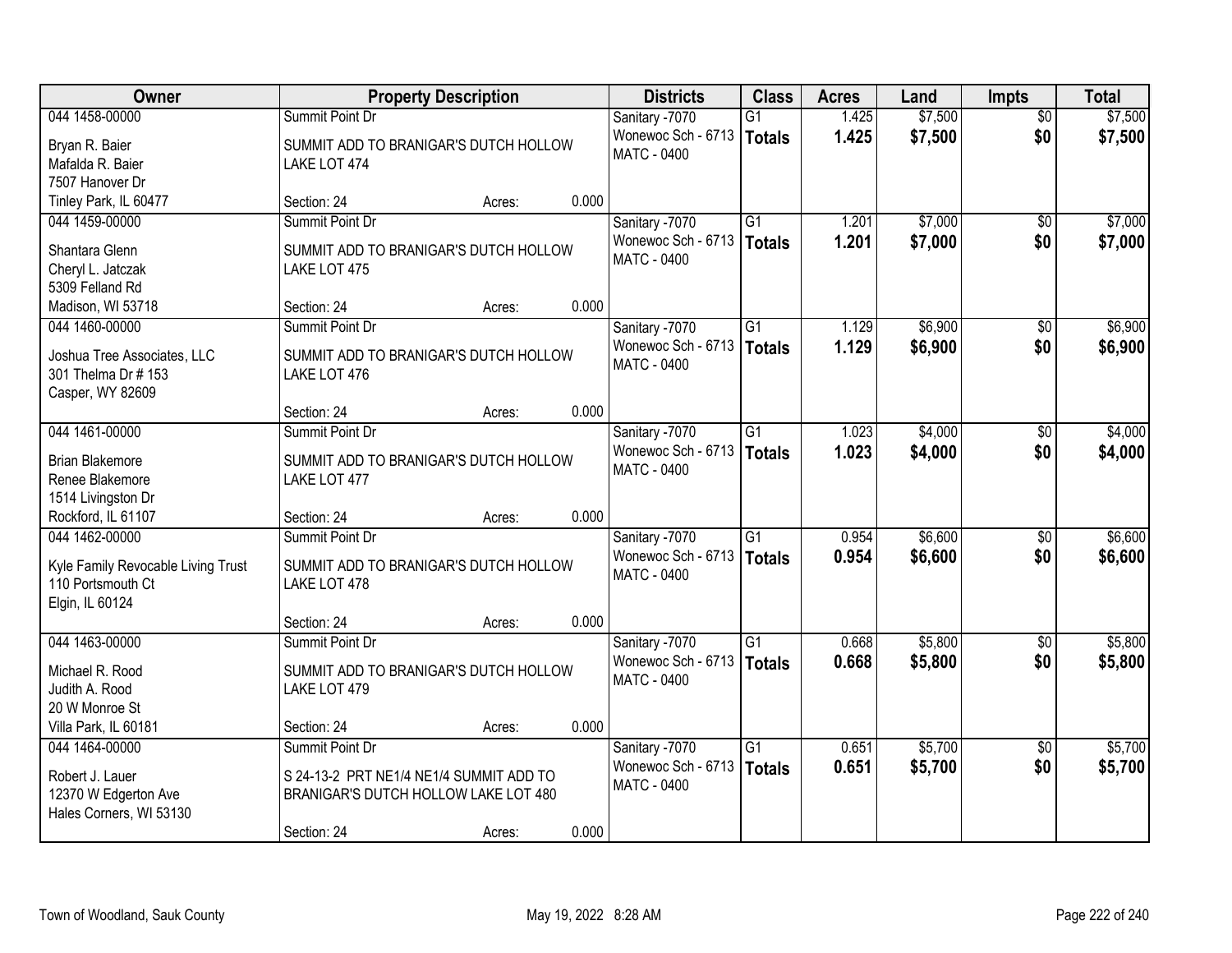| Owner                                                            |                                                       | <b>Property Description</b> |       |                                      | <b>Class</b>    | <b>Acres</b> | Land     | Impts           | <b>Total</b> |
|------------------------------------------------------------------|-------------------------------------------------------|-----------------------------|-------|--------------------------------------|-----------------|--------------|----------|-----------------|--------------|
| 044 1465-00000                                                   | Summit Point Dr                                       |                             |       | Sanitary -7070                       | $\overline{G1}$ | 0.675        | \$5,900  | $\overline{50}$ | \$5,900      |
| Vikraant Chowdhry<br>3100 E Cedar St Ste 20<br>Ontario, CA 91761 | SUMMIT ADD TO BRANIGAR'S DUTCH HOLLOW<br>LAKE LOT 481 |                             |       | Wonewoc Sch - 6713<br>MATC - 0400    | Totals          | 0.675        | \$5,900  | \$0             | \$5,900      |
|                                                                  | Section: 24                                           | Acres:                      | 0.000 |                                      |                 |              |          |                 |              |
| 044 1466-00000                                                   | S1330 Summit Point Dr                                 |                             |       | Sanitary -7070                       | $\overline{G1}$ | 0.676        | \$5,900  | \$144,900       | \$150,800    |
| Alan R. Exner                                                    | SUMMIT ADD TO BRANIGAR'S DUTCH HOLLOW                 |                             |       | Wonewoc Sch - 6713                   | Totals          | 0.676        | \$5,900  | \$144,900       | \$150,800    |
| Barbara A. Exner                                                 | LAKE LOT 482                                          |                             |       | <b>MATC - 0400</b>                   |                 |              |          |                 |              |
| S1330 Summit Point Dr                                            |                                                       |                             |       |                                      |                 |              |          |                 |              |
| La Valle, WI 53941                                               | Section: 24                                           | Acres:                      | 0.000 |                                      |                 |              |          |                 |              |
| 044 1467-00000                                                   | Summit Point Dr                                       |                             |       | Sanitary -7070                       | G1              | 0.743        | \$6,500  | \$0             | \$6,500      |
| James T. Held                                                    | SUMMIT ADD TO BRANIGAR'S DUTCH HOLLOW                 |                             |       | Wonewoc Sch - 6713                   | Totals          | 0.743        | \$6,500  | \$0             | \$6,500      |
| Rhoda J. Warren                                                  | LAKE LOT 483                                          |                             |       | MATC - 0400                          |                 |              |          |                 |              |
| 226 E Hill Pkwy                                                  |                                                       |                             |       |                                      |                 |              |          |                 |              |
| Madison, WI 53718                                                | Section: 24                                           | Acres:                      | 0.000 |                                      |                 |              |          |                 |              |
| 044 1468-00000                                                   | Summit Point Dr                                       |                             |       | Sanitary -7070                       | $\overline{G1}$ | 0.949        | \$6,600  | $\sqrt[6]{}$    | \$6,600      |
|                                                                  |                                                       |                             |       | Wonewoc Sch - 6713                   | <b>Totals</b>   | 0.949        | \$6,600  | \$0             | \$6,600      |
| James T. Held                                                    | SUMMIT ADD TO BRANIGAR'S DUTCH HOLLOW                 |                             |       | MATC - 0400                          |                 |              |          |                 |              |
| Rhoda J. Warren<br>226 E Hill Pkwy                               | LAKE LOT 484                                          |                             |       |                                      |                 |              |          |                 |              |
| Madison, WI 53718                                                | Section: 24                                           | Acres:                      | 0.000 |                                      |                 |              |          |                 |              |
| 044 1469-00000                                                   | S1304 Summit Point Dr                                 |                             |       | Sanitary -7070                       | $\overline{G1}$ | 1.169        | \$21,600 | \$93,400        | \$115,000    |
|                                                                  |                                                       |                             |       | Wonewoc Sch - 6713                   | Totals          | 1.169        | \$21,600 | \$93,400        | \$115,000    |
| <b>William Meise</b>                                             | S 13-13-2 PRT SE1/4 SE1/4 & S 24-13-2 PRT NE1/4       |                             |       | MATC - 0400                          |                 |              |          |                 |              |
| Rocio Meise                                                      | NE1/4 = SUMMIT ADD TO BRANIGAR'S DUTCH                |                             |       |                                      |                 |              |          |                 |              |
| S1304 Summit Point Dr                                            | <b>HOLLOW LAKE LOT 485</b>                            |                             |       |                                      |                 |              |          |                 |              |
| La Valle, WI 53941                                               | Section: 24                                           | Acres:                      | 0.000 |                                      |                 |              |          |                 |              |
| 044 1470-00000                                                   | Summit Point Dr                                       |                             |       | Sanitary -7070<br>Wonewoc Sch - 6713 | $\overline{G1}$ | 0.576        | \$16,300 | $\sqrt{6}$      | \$16,300     |
| Henry R. Hirsch                                                  | SUMMIT ADD TO BRANIGAR'S DUTCH HOLLOW                 |                             |       | <b>MATC - 0400</b>                   | Totals          | 0.576        | \$16,300 | \$0             | \$16,300     |
| Kathleen J. Hirsch                                               | LAKE LOT 486                                          |                             |       |                                      |                 |              |          |                 |              |
| N4642 480th St                                                   |                                                       |                             |       |                                      |                 |              |          |                 |              |
| Menomonie, WI 54751                                              | Section: 24                                           | Acres:                      | 0.000 |                                      |                 |              |          |                 |              |
| 044 1472-00000                                                   | S1280 Summit Point Dr                                 |                             |       | Sanitary -7070                       | $\overline{G1}$ | 1.260        | \$21,500 | \$291,400       | \$312,900    |
| Joshua Justman                                                   | SUMMIT ADD TO BRANIGAR'S DUTCH HOLLOW                 |                             |       | Wonewoc Sch - 6713                   | Totals          | 1.260        | \$21,500 | \$291,400       | \$312,900    |
| Nicole Justman                                                   | LAKE LOTS 487 & 488 = CSM #5173 LOT 1 1.26A           |                             |       | <b>MATC - 0400</b>                   |                 |              |          |                 |              |
| S1280 Summit Point Dr                                            | (PRT SE SE 13 & NE NE 24-13-2)                        |                             |       |                                      |                 |              |          |                 |              |
| La Valle, WI 53941                                               | Section: 24                                           | Acres:                      | 1.260 |                                      |                 |              |          |                 |              |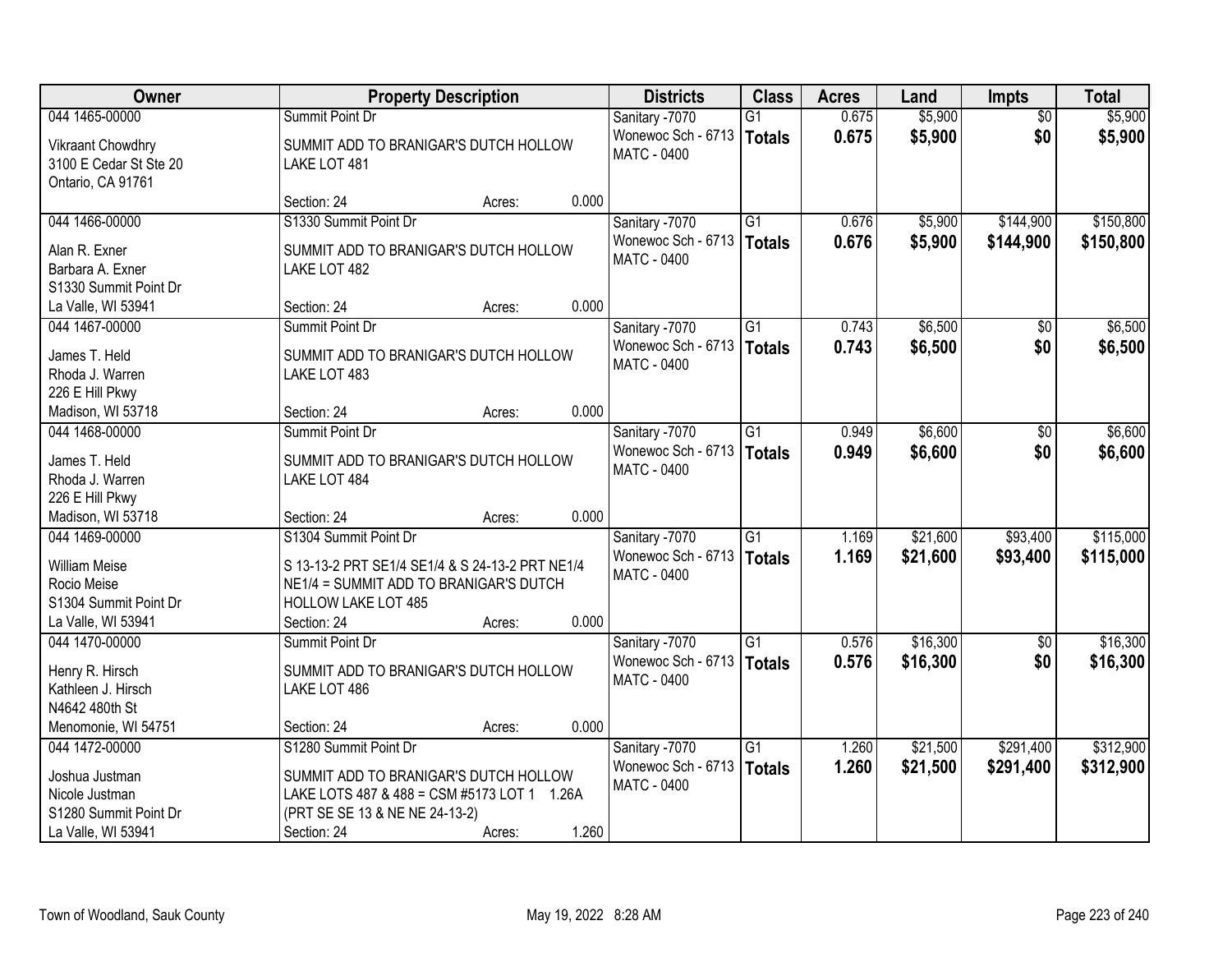| Owner                                                                      |                                                                                                  | <b>Property Description</b> |       |                                                   | <b>Class</b>    | <b>Acres</b> | Land    | <b>Impts</b>    | <b>Total</b> |
|----------------------------------------------------------------------------|--------------------------------------------------------------------------------------------------|-----------------------------|-------|---------------------------------------------------|-----------------|--------------|---------|-----------------|--------------|
| 044 1473-00000                                                             | Summit Point Dr                                                                                  |                             |       | Sanitary -7070                                    | $\overline{G1}$ | 0.527        | \$7,600 | $\overline{50}$ | \$7,600      |
| Hinz Family Trust<br>3617 Lake Bayshore Dr J401<br>Bradenton, FL 34205     | SUMMIT ADD TO BRANIGAR'S DUTCH HOLLOW<br>LAKE LOT 489                                            |                             |       | Wonewoc Sch - 6713<br><b>MATC - 0400</b>          | <b>Totals</b>   | 0.527        | \$7,600 | \$0             | \$7,600      |
|                                                                            | Section: 24                                                                                      | Acres:                      | 0.000 |                                                   |                 |              |         |                 |              |
| 044 1474-00000                                                             | S1250 Summit Point Dr                                                                            |                             |       | Sanitary -7070                                    | $\overline{G1}$ | 0.479        | \$6,900 | \$118,400       | \$125,300    |
| Michael & Lynn Potts Trust<br>17800 Burlington Rd<br>Union Grove, WI 53182 | SUMMIT ADD TO BRANIGAR'S DUTCH HOLLOW<br>LAKE LOT 490                                            |                             |       | Wonewoc Sch - 6713   Totals<br><b>MATC - 0400</b> |                 | 0.479        | \$6,900 | \$118,400       | \$125,300    |
|                                                                            | Section: 24                                                                                      | Acres:                      | 0.000 |                                                   |                 |              |         |                 |              |
| 044 1475-00000                                                             | S1246 Summit Point Dr                                                                            |                             |       | Sanitary -7070                                    | $\overline{G1}$ | 0.479        | \$6,900 | \$107,000       | \$113,900    |
| Michael J. Donnelly<br>6958 N Oriole<br>Chicago, IL 60631                  | SUMMIT ADD TO BRANAGER'S DUTCH HOLLOW<br>LAKE LOT 491                                            |                             |       | Wonewoc Sch - 6713<br><b>MATC - 0400</b>          | <b>Totals</b>   | 0.479        | \$6,900 | \$107,000       | \$113,900    |
|                                                                            | Section: 24                                                                                      | Acres:                      | 0.000 |                                                   |                 |              |         |                 |              |
| 044 1476-00000                                                             | Summit Point Dr                                                                                  |                             |       | Sanitary -7070                                    | G1              | 0.479        | \$6,900 | \$0             | \$6,900      |
| Adrian J. Bump<br>Angela A. Bump<br>228 Wollet Dr                          | S 24-13-2 PRT NE1/4 NE1/4 = SUMMIT ADD TO<br>BRANIGAR'S DUTCH HOLLOW LAKE LOT 492                |                             |       | Wonewoc Sch - 6713<br>MATC - 0400                 | <b>Totals</b>   | 0.479        | \$6,900 | \$0             | \$6,900      |
| Fort Atkinson, WI 53538                                                    | Section: 24                                                                                      | Acres:                      | 0.000 |                                                   |                 |              |         |                 |              |
| 044 1477-00000                                                             | Summit Point Dr                                                                                  |                             |       | Sanitary -7070                                    | $\overline{G1}$ | 0.479        | \$6,900 | \$0             | \$6,900      |
| Reid B. Rissman<br>Mary E. Rissman<br>207 Barb Blvd<br>Dekalb, IL 60115    | S 24-13-2 PRT NE1/4 NE1/4 = SUMMIT ADD TO<br>BRANIGAR'S DUTCH HOLLOW LAKE LOT 493<br>Section: 24 | Acres:                      | 0.000 | Wonewoc Sch - 6713<br>MATC - 0400                 | <b>Totals</b>   | 0.479        | \$6,900 | \$0             | \$6,900      |
| 044 1478-00000                                                             | S1236 Summit Point Dr                                                                            |                             |       | Sanitary -7070                                    | $\overline{G1}$ | 0.638        | \$9,200 | \$352,500       | \$361,700    |
| Reid B. Rissman<br>Mary E. Rissman<br>207 Barb Blvd                        | SUMMIT ADD TO BRANIGAR'S DUTCH HOLLOW<br>LAKE LOT 494                                            |                             |       | Wonewoc Sch - 6713<br>MATC - 0400                 | <b>Totals</b>   | 0.638        | \$9,200 | \$352,500       | \$361,700    |
| De Kalb, IL 60115                                                          | Section: 24                                                                                      | Acres:                      | 0.000 |                                                   |                 |              |         |                 |              |
| 044 1479-00000                                                             | E2490 Overlook Ct                                                                                |                             |       | Sanitary -7070                                    | $\overline{G1}$ | 0.599        | \$8,500 | \$112,500       | \$121,000    |
| Fred E. Liston et al<br>c/o Kimberly A. Liston<br>E2490 Overlook Ct        | SUMMIT ADD TO BRANIGAR'S DUTCH HOLLOW<br>LAKE LOT 495                                            |                             |       | Wonewoc Sch - 6713<br><b>MATC - 0400</b>          | <b>Totals</b>   | 0.599        | \$8,500 | \$112,500       | \$121,000    |
| La Valle, WI 53941                                                         | Section: 24                                                                                      | Acres:                      | 0.000 |                                                   |                 |              |         |                 |              |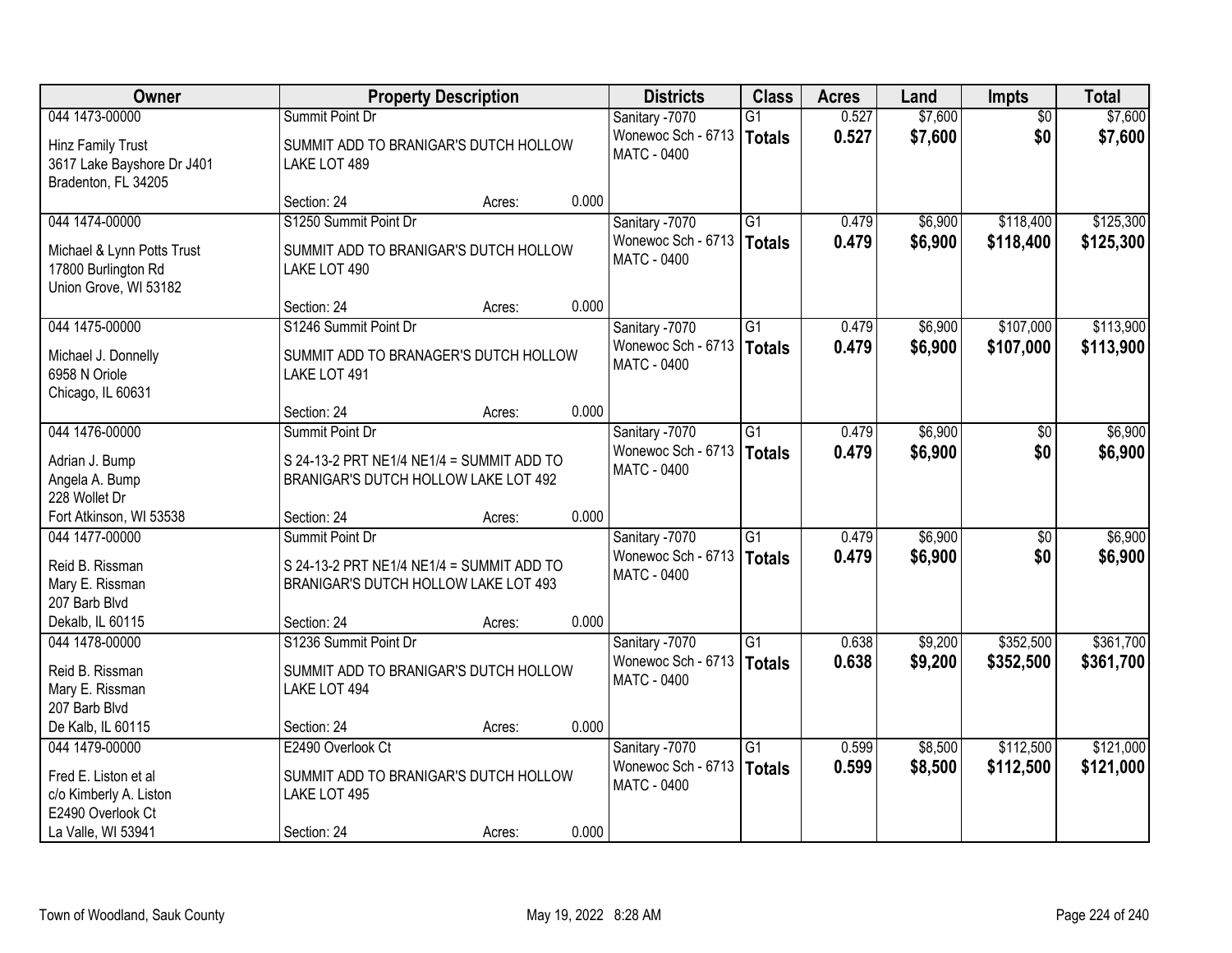| Owner                                                               | <b>Property Description</b>                                                       |        |       | <b>Districts</b>                                           | <b>Class</b>    | <b>Acres</b> | Land    | <b>Impts</b>      | <b>Total</b> |
|---------------------------------------------------------------------|-----------------------------------------------------------------------------------|--------|-------|------------------------------------------------------------|-----------------|--------------|---------|-------------------|--------------|
| 044 1480-00000                                                      | Overlook Ct                                                                       |        |       | Sanitary -7070                                             | $\overline{G1}$ | 0.617        | \$5,400 | $\overline{50}$   | \$5,400      |
| Kenneth Petersen et al<br>5330 Two Mile Rd<br>Franksville, WI 53126 | SUMMIT ADD TO BRANIGAR'S DUTCH HOLLOW<br>LAKE LOT 496                             |        |       | Wonewoc Sch - 6713<br><b>MATC - 0400</b>                   | <b>Totals</b>   | 0.617        | \$5,400 | \$0               | \$5,400      |
|                                                                     | Section: 24                                                                       | Acres: | 0.000 |                                                            |                 |              |         |                   |              |
| 044 1481-00000                                                      | E2470 Overlook Ct                                                                 |        |       | Sanitary -7070                                             | $\overline{G1}$ | 0.757        | \$6,500 | \$137,600         | \$144,100    |
| Jerry T. Metcalf<br>2526 Pleasant St<br>De Kalb, IL 60115           | SUMMIT ADD TO BRANIGAR'S DUTCH HOLLOW<br>LAKE LOT 497                             |        |       | Wonewoc Sch - 6713<br><b>MATC - 0400</b>                   | <b>Totals</b>   | 0.757        | \$6,500 | \$137,600         | \$144,100    |
|                                                                     | Section: 24                                                                       | Acres: | 0.000 |                                                            |                 |              |         |                   |              |
| 044 1482-00000                                                      | Overlook Ct                                                                       |        |       | Sanitary -7070                                             | $\overline{G1}$ | 0.612        | \$5,300 | \$0               | \$5,300      |
| Neil C. Mendez<br>5974 Tamworth Ct<br>Fayetteville, NC 28314        | S 24-13-2 PRT NE1/4 NE1/4 = SUMMIT ADD TO<br>BRANIGAR'S DUTCH HOLLOW LAKE LOT 498 |        |       | Wonewoc Sch - 6713<br>MATC - 0400                          | <b>Totals</b>   | 0.612        | \$5,300 | \$0               | \$5,300      |
|                                                                     | Section: 24                                                                       | Acres: | 0.000 |                                                            |                 |              |         |                   |              |
| 044 1483-00000                                                      | Overlook Ct                                                                       |        |       | Sanitary -7070                                             | G1              | 0.735        | \$6,400 | \$0               | \$6,400      |
| Amanda L. Hirsch<br>1698 Edgerton St N<br>Maplewood, MN 55117       | SUMMIT ADD TO BRANIGAR'S DUTCH HOLLOW<br>LAKE LOT 499                             |        |       | Wonewoc Sch - 6713<br><b>MATC - 0400</b>                   | <b>Totals</b>   | 0.735        | \$6,400 | \$0               | \$6,400      |
|                                                                     | Section: 24                                                                       | Acres: | 0.000 |                                                            |                 |              |         |                   |              |
| 044 1484-00000                                                      | Overlook Ct                                                                       |        |       | Sanitary -7070                                             | $\overline{G1}$ | 0.647        | \$6,800 | $\overline{30}$   | \$6,800      |
| Chelsey Kraemer<br>Nathan Fitzsimmons<br>224 Ash St Apt 1           | S 24-13-2 PRT E1/2 NE1/4 = SUMMIT ADD TO<br>BRANIGAR'S DUTCH HOLLOW LAKE LOT 500  |        |       | Wonewoc Sch - 6713<br>MATC - 0400                          | <b>Totals</b>   | 0.647        | \$6,800 | \$0               | \$6,800      |
| Sauk City, WI 53583<br>044 1485-00000                               | Section: 24                                                                       | Acres: | 0.000 |                                                            | $\overline{G1}$ | 11.834       | \$3,000 |                   | \$3,000      |
| Dutch Hollow L Prop/O/a<br>E2670 Clubhouse Dr<br>La Valle, WI 53941 | Summit Point Dr<br>SUMMIT ADD TO BRANIGAR'S DUTCH HOLLOW<br>LAKE OUTLOT 18        |        |       | Sanitary -7070<br>Wonewoc Sch - 6713<br><b>MATC - 0400</b> | <b>Totals</b>   | 11.834       | \$3,000 | $\sqrt{6}$<br>\$0 | \$3,000      |
|                                                                     | Section: 24                                                                       | Acres: | 0.000 |                                                            |                 |              |         |                   |              |
| 044 1486-00000                                                      | Summit Point Dr                                                                   |        |       | Sanitary -7070                                             | $\overline{G1}$ | 19.219       | \$4,800 | $\overline{50}$   | \$4,800      |
| Dutch Hollow L Prop/O/a<br>E2670 Clubhouse Dr<br>La Valle, WI 53941 | SUMMIT ADD TO BRANIGAR'S DUTCH HOLLOW<br>LAKE OUTLOT 19 EXC POR IN TN LA VALLE    |        |       | Wonewoc Sch - 6713<br><b>MATC - 0400</b>                   | <b>Totals</b>   | 19.219       | \$4,800 | \$0               | \$4,800      |
|                                                                     | Section: 24                                                                       | Acres: | 0.000 |                                                            |                 |              |         |                   |              |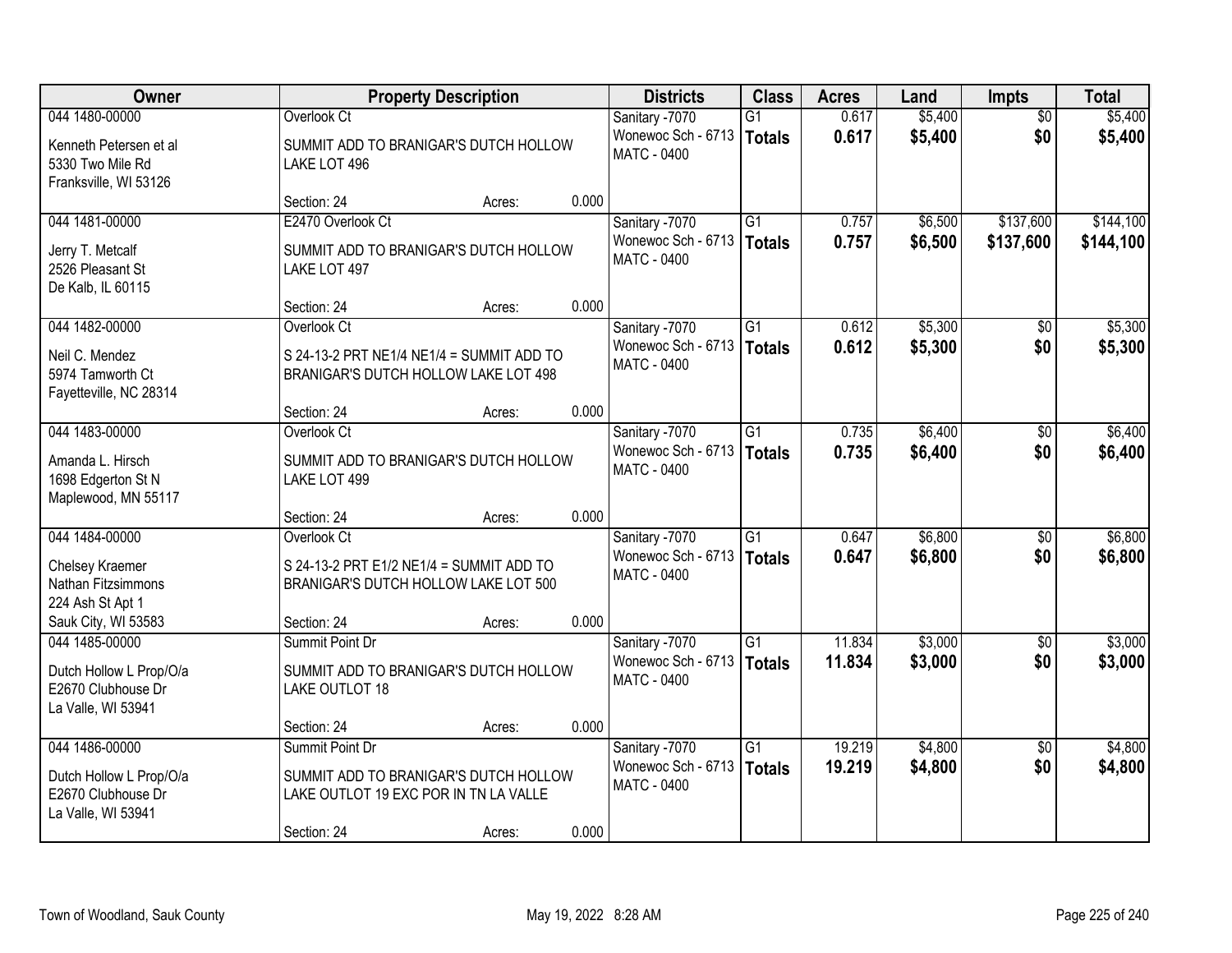| Owner                                                                                 | <b>Property Description</b>                             |       | <b>Districts</b>                         | <b>Class</b>    | <b>Acres</b> | Land    | <b>Impts</b>    | <b>Total</b> |
|---------------------------------------------------------------------------------------|---------------------------------------------------------|-------|------------------------------------------|-----------------|--------------|---------|-----------------|--------------|
| 044 1487-00000                                                                        | Summit Point Dr                                         |       | Sanitary -7070                           | $\overline{G1}$ | 28.522       | \$7,100 | $\overline{50}$ | \$7,100      |
| Dutch Hollow L Prop/O/a<br>E2670 Clubhouse Dr<br>La Valle, WI 53941                   | SUMMIT ADD TO BRANIGAR'S DUTCH HOLLOW<br>LAKE OUTLOT 20 |       | Wonewoc Sch - 6713<br><b>MATC - 0400</b> | <b>Totals</b>   | 28.522       | \$7,100 | \$0             | \$7,100      |
|                                                                                       | Section: 24<br>Acres:                                   | 0.000 |                                          |                 |              |         |                 |              |
| 044 1488-00000                                                                        | Summit Point Dr                                         |       | Sanitary -7070                           | $\overline{G1}$ | 6.748        | \$1,700 | $\overline{50}$ | \$1,700      |
| Dutch Hollow L Prop/O/a<br>E2670 Clubhouse Dr<br>La Valle, WI 53941                   | SUMMIT ADD TO BRANIGAR'S DUTCH HOLLOW<br>LAKE OUTLOT 21 |       | Wonewoc Sch - 6713<br><b>MATC - 0400</b> | <b>Totals</b>   | 6.748        | \$1,700 | \$0             | \$1,700      |
|                                                                                       | Section: 24<br>Acres:                                   | 0.000 |                                          |                 |              |         |                 |              |
| 044 1489-00000                                                                        | Fawn Ct                                                 |       | Sanitary -7070                           | $\overline{G1}$ | 0.760        | \$4,900 | \$0             | \$4,900      |
| Patricia A. Kohl<br>3903 Heather Valley Rd #105<br>Sheboygan, WI 53083                | STAGHORN ADD TO BRANIGAR'S DUTCH HOLLOW<br>LAKE LOT 43  |       | Wonewoc Sch - 6713<br>MATC - 0400        | <b>Totals</b>   | 0.760        | \$4,900 | \$0             | \$4,900      |
|                                                                                       | Section: 23<br>Acres:                                   | 0.000 |                                          |                 |              |         |                 |              |
| 044 1490-00000                                                                        | Fawn Ct                                                 |       | Sanitary -7070                           | G1              | 1.056        | \$5,100 | \$0             | \$5,100      |
| David G. Uebelacker<br>Heidi L. Uebelacker<br>745 William Dr                          | STAGHORN ADD TO BRANIGAR'S DUTCH HOLLOW<br>LAKE LOT 44  |       | Wonewoc Sch - 6713<br><b>MATC - 0400</b> | <b>Totals</b>   | 1.056        | \$5,100 | \$0             | \$5,100      |
| Sun Prairie, WI 53590                                                                 | Section: 23<br>Acres:                                   | 0.000 |                                          |                 |              |         |                 |              |
| 044 1491-00000                                                                        | Fawn Ct                                                 |       | Sanitary -7070                           | $\overline{G1}$ | 0.820        | \$4,900 | $\overline{50}$ | \$4,900      |
| Wilhelm & Nancy Hoffmann Living Trust<br>S3691 Schneider Rd<br>Rock Springs, WI 53961 | STAGHORN ADD TO BRANIGAR'S DUTCH HOLLOW<br>LAKE LOT 45  |       | Wonewoc Sch - 6713<br>MATC - 0400        | <b>Totals</b>   | 0.820        | \$4,900 | \$0             | \$4,900      |
|                                                                                       | Section: 23<br>Acres:                                   | 0.000 |                                          |                 |              |         |                 |              |
| 044 1492-00000                                                                        | Fawn Ct                                                 |       | Sanitary -7070                           | $\overline{G1}$ | 1.251        | \$5,500 | $\sqrt{6}$      | \$5,500      |
| Edwin J. Embertson et al.<br>N160 W18841 Kirsten Ct<br>Jackson, WI 53037-0000         | STAGHORN ADD TO BRANIGAR'S DUTCH HOLLOW<br>LAKE LOT 46  |       | Wonewoc Sch - 6713<br><b>MATC - 0400</b> | <b>Totals</b>   | 1.251        | \$5,500 | \$0             | \$5,500      |
|                                                                                       | Section: 23<br>Acres:                                   | 0.000 |                                          |                 |              |         |                 |              |
| 044 1493-00000                                                                        | Fawn Ct                                                 |       | Sanitary -7070                           | $\overline{G1}$ | 0.687        | \$4,500 | $\overline{50}$ | \$4,500      |
| Barbara E. Wise<br>5214 Lewis Ln<br>Mc Farland, WI 53558                              | STAGHORN ADD TO BRANIGAR'S DUTCH HOLLOW<br>LAKE LOT 47  |       | Wonewoc Sch - 6713<br><b>MATC - 0400</b> | <b>Totals</b>   | 0.687        | \$4,500 | \$0             | \$4,500      |
|                                                                                       | Section: 23<br>Acres:                                   | 0.000 |                                          |                 |              |         |                 |              |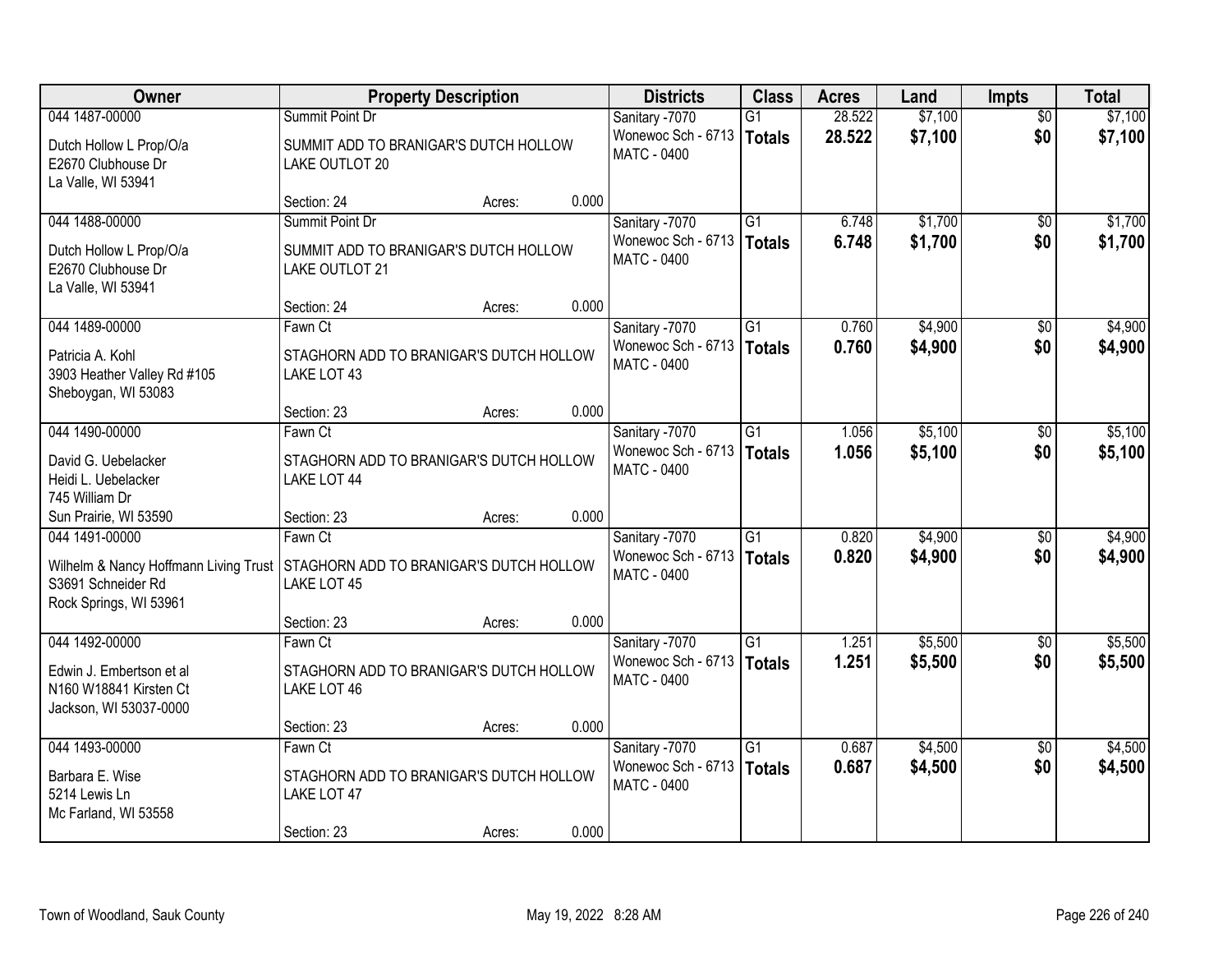| Owner                     |                                             | <b>Property Description</b> |       | <b>Districts</b>   | <b>Class</b>    | <b>Acres</b> | Land    | <b>Impts</b>    | <b>Total</b> |
|---------------------------|---------------------------------------------|-----------------------------|-------|--------------------|-----------------|--------------|---------|-----------------|--------------|
| 044 1494-00000            | Fawn Ct                                     |                             |       | Sanitary -7070     | $\overline{G1}$ | 0.681        | \$4,400 | $\overline{50}$ | \$4,400      |
| Patrick C. Mc Hugh        | STAGHORN ADD TO BRANIGAR'S DUTCH HOLLOW     |                             |       | Wonewoc Sch - 6713 | Totals          | 0.681        | \$4,400 | \$0             | \$4,400      |
| Judith A. Mc Hugh         | LAKE LOT 48                                 |                             |       | MATC - 0400        |                 |              |         |                 |              |
| 16364 W Coachlight Dr     |                                             |                             |       |                    |                 |              |         |                 |              |
| New Berlin, WI 53151      | Section: 23                                 | Acres:                      | 0.000 |                    |                 |              |         |                 |              |
| 044 1495-00000            | Fawn Ct                                     |                             |       | Sanitary -7070     | $\overline{G1}$ | 0.537        | \$3,500 | $\overline{50}$ | \$3,500      |
| Joel M. Collins           | STAGHORN ADD TO BRANIGAR'S DUTCH HOLLOW     |                             |       | Wonewoc Sch - 6713 | Totals          | 0.537        | \$3,500 | \$0             | \$3,500      |
| 226 S Main St             | LAKE LOT 49                                 |                             |       | <b>MATC - 0400</b> |                 |              |         |                 |              |
| Plainfield, WI 54966      |                                             |                             |       |                    |                 |              |         |                 |              |
|                           | Section: 23                                 | Acres:                      | 0.000 |                    |                 |              |         |                 |              |
| 044 1496-00000            | Fawn Ct                                     |                             |       | Sanitary -7070     | G1              | 0.538        | \$3,500 | \$0             | \$3,500      |
| Brandi L. Hoskins         | S 23-13-2 PRT NE1/4 NE1/4 STAGHORN ADD TO   |                             |       | Wonewoc Sch - 6713 | Totals          | 0.538        | \$3,500 | \$0             | \$3,500      |
| 7282 S Blackhawk St #104  | BRANIGAR'S DUTCH HOLLOW LAKE LOT 50         |                             |       | <b>MATC - 0400</b> |                 |              |         |                 |              |
| Englewood, CO 80112       |                                             |                             |       |                    |                 |              |         |                 |              |
|                           | Section: 23                                 | Acres:                      | 0.000 |                    |                 |              |         |                 |              |
| 044 1497-00000            | E2103 Black Forest Dr                       |                             |       | Sanitary -7070     | $\overline{G1}$ | 0.833        | \$4,900 | \$170,500       | \$175,400    |
| <b>Trapp Family Trust</b> | STAGHORN ADD TO BRANIGAR'S DUTCH HOLLOW     |                             |       | Wonewoc Sch - 6713 | <b>Totals</b>   | 0.833        | \$4,900 | \$170,500       | \$175,400    |
| E2103 Black Forest Dr     | LAKE LOT 51                                 |                             |       | MATC - 0400        |                 |              |         |                 |              |
| La Valle, WI 53941        |                                             |                             |       |                    |                 |              |         |                 |              |
|                           | Section: 24                                 | Acres:                      | 0.000 |                    |                 |              |         |                 |              |
| 044 1498-00000            | Staghorn Ct                                 |                             |       | Sanitary -7070     | $\overline{G1}$ | 0.639        | \$4,200 | \$0             | \$4,200      |
| Cole R. Rasmussen et al   | STAGHORN ADD TO BRANIGAR'S DUTCH HOLLOW     |                             |       | Wonewoc Sch - 6713 | Totals          | 0.639        | \$4,200 | \$0             | \$4,200      |
| c/o Alicia E. Rasmussen   | LAKE LOT 52                                 |                             |       | <b>MATC - 0400</b> |                 |              |         |                 |              |
| S1349 Staghorn Ct         |                                             |                             |       |                    |                 |              |         |                 |              |
| La Valle, WI 53941        | Section: 24                                 | Acres:                      | 0.000 |                    |                 |              |         |                 |              |
| 044 1499-00000            | Staghorn Ct                                 |                             |       | Sanitary -7070     | $\overline{G1}$ | 0.611        | \$4,000 | \$0             | \$4,000      |
| Cole R. Rasmussen         | S 24-13-2 PRT NW1/4 NW1/4 = STAGHORN ADD TO |                             |       | Wonewoc Sch - 6713 | Totals          | 0.611        | \$4,000 | \$0             | \$4,000      |
| Alicia E. Rasmussen       | BRANIGAR'S DUTCH HOLLOW LAKE LOT 53         |                             |       | <b>MATC - 0400</b> |                 |              |         |                 |              |
| S1349 Staghorn Ct         |                                             |                             |       |                    |                 |              |         |                 |              |
| La Valle, WI 53941        | Section: 24                                 | Acres:                      | 0.000 |                    |                 |              |         |                 |              |
| 044 1500-00000            | S1349 Staghorn Ct                           |                             |       | Sanitary -7070     | $\overline{G1}$ | 0.601        | \$3,900 | \$226,000       | \$229,900    |
| Cole R. Rasmussen         | S 24-13-2 PRT NW1/4 NW1/4 = STAGHORN ADD TO |                             |       | Wonewoc Sch - 6713 | Totals          | 0.601        | \$3,900 | \$226,000       | \$229,900    |
| Alicia E. Rasmussen       | BRANIGAR'S DUTCH HOLLOW LAKE LOT 54         |                             |       | MATC - 0400        |                 |              |         |                 |              |
| S1349 Staghorn Ct         |                                             |                             |       |                    |                 |              |         |                 |              |
| La Valle, WI 53941        | Section: 24                                 | Acres:                      | 0.000 |                    |                 |              |         |                 |              |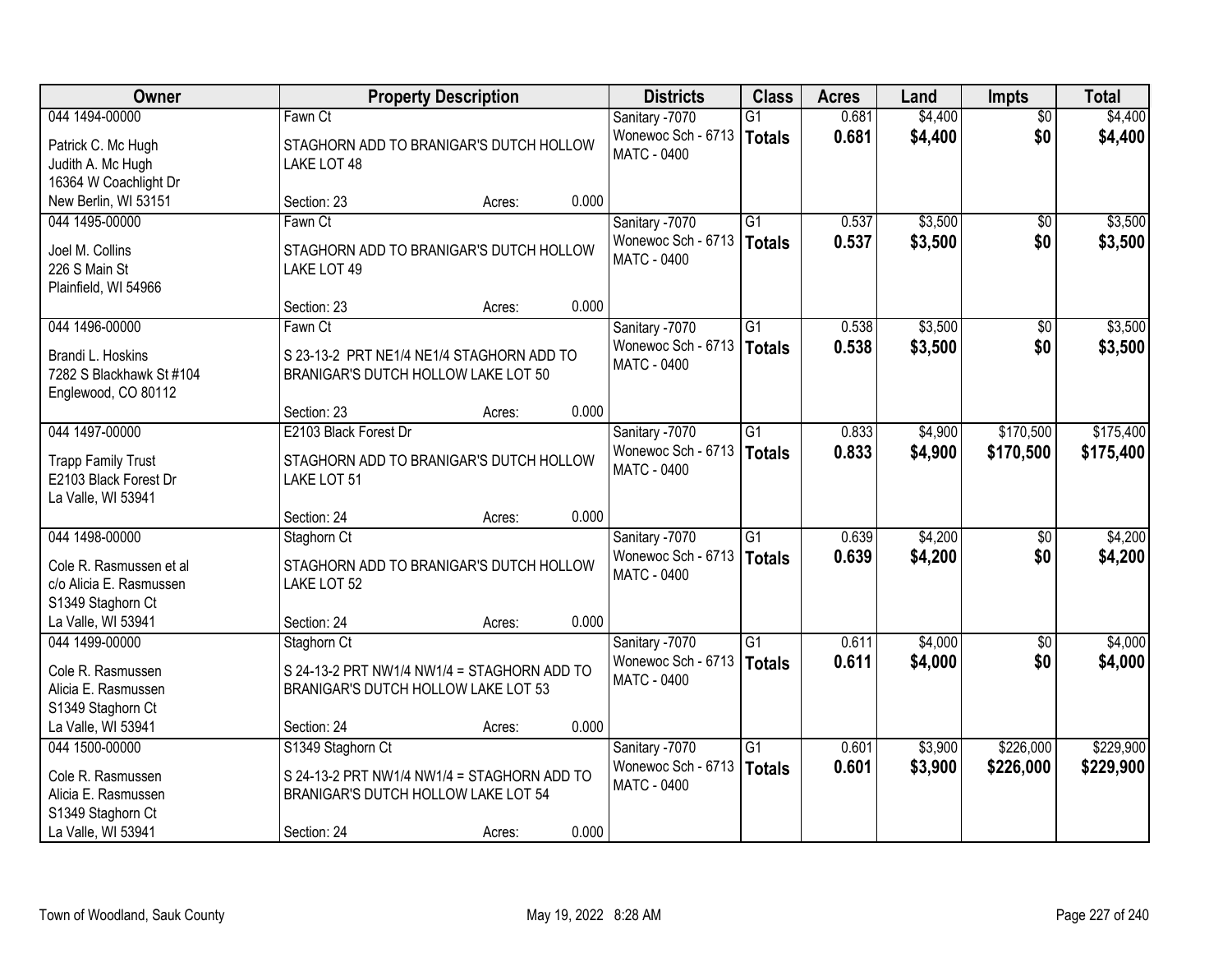| Owner<br><b>Districts</b><br><b>Class</b><br><b>Acres</b><br><b>Property Description</b><br>Land                          | <b>Impts</b>                       | <b>Total</b>    |
|---------------------------------------------------------------------------------------------------------------------------|------------------------------------|-----------------|
| 0.678<br>\$4,400<br>044 1501-00000<br>Staghorn Ct<br>Sanitary -7070<br>$\overline{G1}$                                    | $\overline{50}$                    | \$4,400         |
| Wonewoc Sch - 6713<br>0.678<br>\$4,400<br>Totals<br>Christopher F. Geiger<br>STAGHORN ADD TO BRANIGAR'S DUTCH HOLLOW      | \$0                                | \$4,400         |
| MATC - 0400<br>Jo Ann M. Geiger<br>LAKE LOT 55                                                                            |                                    |                 |
| S1357 Staghorn Ct                                                                                                         |                                    |                 |
| La Valle, WI 53941<br>0.000<br>Section: 24<br>Acres:                                                                      |                                    |                 |
| 044 1502-00000<br>Sanitary -7070<br>$\overline{G1}$<br>\$4,900<br>S1357 Staghorn Ct<br>0.817                              | \$221,000                          | \$225,900       |
| Wonewoc Sch - 6713<br>0.817<br>\$4,900<br>Totals<br>Christopher F. Geiger<br>STAGHORN ADD TO BRANIGAR'S DUTCH HOLLOW      | \$221,000                          | \$225,900       |
| MATC - 0400<br>Jo Ann M. Geiger<br>LAKE LOT 56                                                                            |                                    |                 |
| S1357 Staghorn Ct                                                                                                         |                                    |                 |
| 0.000<br>La Valle, WI 53941<br>Section: 24<br>Acres:                                                                      |                                    |                 |
| Sanitary -7070<br>$\overline{G1}$<br>\$5,300<br>044 1503-00000<br>1.174<br>Staghorn Ct                                    | \$0                                | \$5,300         |
| Wonewoc Sch - 6713<br>1.174<br>\$5,300<br>Totals                                                                          | \$0                                | \$5,300         |
| Christopher F. Geiger<br>STAGHORN ADD TO BRANIGAR'S DUTCH HOLLOW<br>MATC - 0400                                           |                                    |                 |
| Jo Ann M. Geiger<br>LAKE LOT 57                                                                                           |                                    |                 |
| S1357 Staghorn Ct                                                                                                         |                                    |                 |
| 0.000<br>La Valle, WI 53941<br>Section: 24<br>Acres:                                                                      |                                    |                 |
| 044 1504-00000<br>X3<br>0.949<br>Staghorn Ct<br>Sanitary -7070                                                            | $\overline{50}$<br>$\overline{30}$ | $\overline{30}$ |
| Wonewoc Sch - 6713<br>0.949<br><b>Totals</b><br>Sauk County<br>STAGHORN ADD TO BRANIGAR'S DUTCH HOLLOW                    | \$0<br>\$0                         | \$0             |
| MATC - 0400<br>Treasurer Dept (Tax Deed<br>LAKE LOT 58                                                                    |                                    |                 |
| Offer to Purchase                                                                                                         |                                    |                 |
| 0.000<br>505 Broadway<br>Section: 23<br>Acres:                                                                            |                                    |                 |
| Baraboo, WI 53913                                                                                                         |                                    |                 |
| 0.734<br>044 1505-00000<br>Staghorn Ct<br>Sanitary -7070<br>$\overline{\text{X3}}$                                        | $\overline{50}$<br>\$0             | \$0             |
| Wonewoc Sch - 6713<br>0.734<br>Totals                                                                                     | \$0<br>\$0                         | \$0             |
| Sauk County<br>STAGHORN ADD TO BRANIGAR'S DUTCH HOLLOW<br><b>MATC - 0400</b><br>LAKE LOT 59                               |                                    |                 |
| Treasurer Dept (Tax Deed<br>Offer to Purchase                                                                             |                                    |                 |
| 505 Broadway<br>0.000                                                                                                     |                                    |                 |
| Section: 23<br>Acres:<br>Baraboo, WI 53913-0000                                                                           |                                    |                 |
| \$4,800<br>044 1506-00000<br>Staghorn Ct<br>Sanitary -7070<br>$\overline{G1}$<br>0.732                                    | \$0                                | \$4,800         |
| Wonewoc Sch - 6713<br>0.732<br>\$4,800                                                                                    | \$0                                |                 |
| Totals<br><b>Blue Ocean Partners, LLC</b><br>STAGHORN ADD TO BRANIGAR'S DUTCH HOLLOW<br>MATC - 0400                       |                                    | \$4,800         |
| 8964 N 79th St Unit 2<br>LAKE LOT 60                                                                                      |                                    |                 |
| Niwot, CO 80503                                                                                                           |                                    |                 |
| 0.000<br>Section: 24<br>Acres:                                                                                            |                                    |                 |
| 044 1507-00000<br>Staghorn Ct<br>Sanitary -7070<br>$\overline{G1}$<br>\$4,500<br>0.685                                    | $\overline{50}$                    | \$4,500         |
| Wonewoc Sch - 6713<br>0.685<br>\$4,500<br><b>Totals</b><br>Richard J. Langreck<br>STAGHORN ADD TO BRANIGAR'S DUTCH HOLLOW | \$0                                | \$4,500         |
| <b>MATC - 0400</b><br>Carol A. Langreck<br>LAKE LOT 61                                                                    |                                    |                 |
| 4083 High Knoll Ln                                                                                                        |                                    |                 |
| 0.000<br>Hubertus, WI 53033<br>Section: 24<br>Acres:                                                                      |                                    |                 |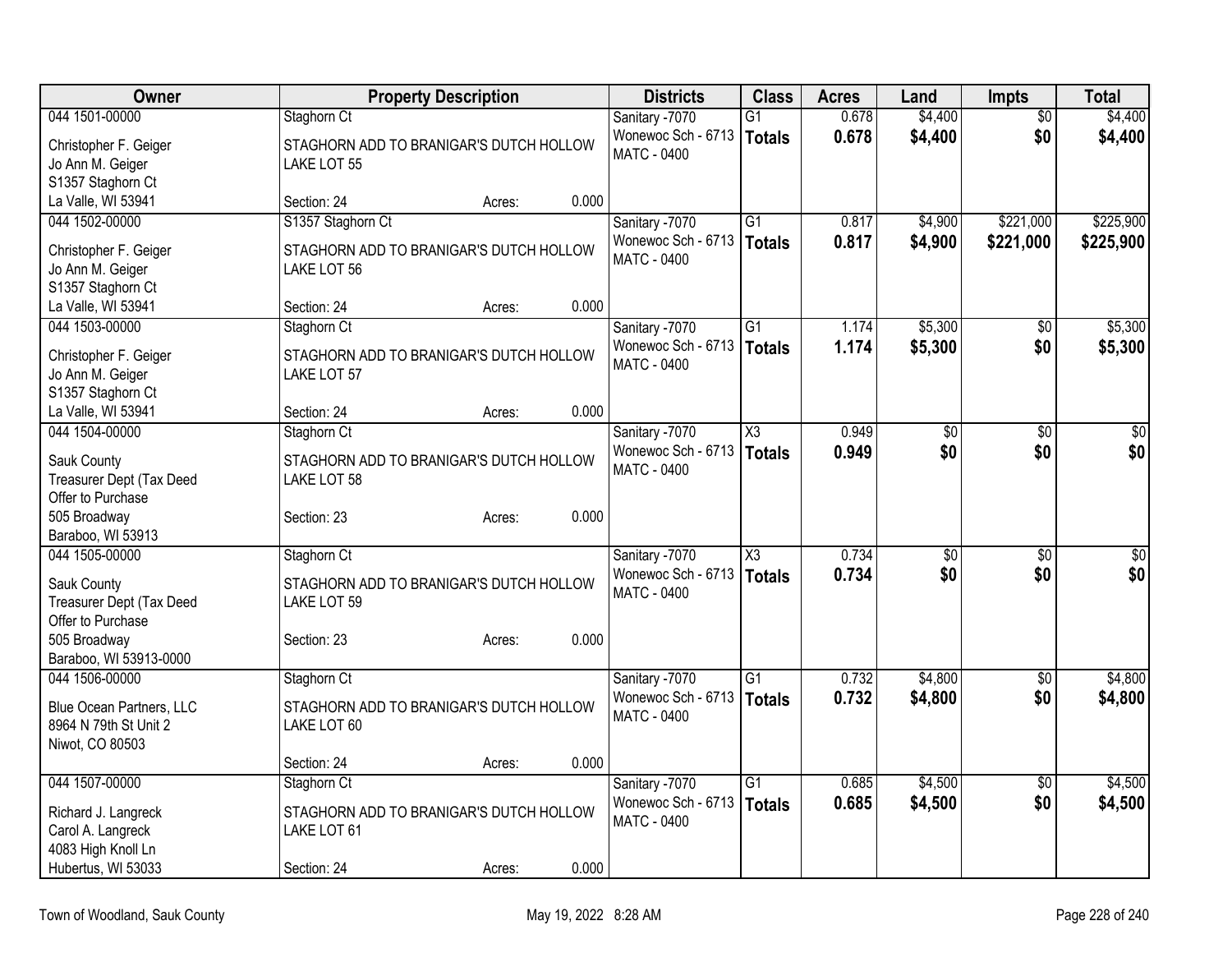| <b>Owner</b>                                  |                                                        | <b>Property Description</b> |       | <b>Districts</b>   | <b>Class</b>        | <b>Acres</b> | Land            | <b>Impts</b>    | <b>Total</b> |
|-----------------------------------------------|--------------------------------------------------------|-----------------------------|-------|--------------------|---------------------|--------------|-----------------|-----------------|--------------|
| 044 1508-00000                                | Staghorn Ct                                            |                             |       | Sanitary -7070     | $\overline{G1}$     | 0.704        | \$4,600         | $\overline{50}$ | \$4,600      |
| Gregory G. Lemmermann                         | STAGHORN ADD TO BRANIGAR'S DUTCH HOLLOW                |                             |       | Wonewoc Sch - 6713 | Totals              | 0.704        | \$4,600         | \$0             | \$4,600      |
| 2001 S 75th St                                | LAKE LOT 62                                            |                             |       | <b>MATC - 0400</b> |                     |              |                 |                 |              |
| Milwaukee, WI 53219                           |                                                        |                             |       |                    |                     |              |                 |                 |              |
|                                               | Section: 24                                            | Acres:                      | 0.000 |                    |                     |              |                 |                 |              |
| 044 1509-00000                                | Staghorn Ct                                            |                             |       | Sanitary -7070     | $\overline{G1}$     | 0.779        | \$4,900         | $\overline{30}$ | \$4,900      |
| Roman Ayala                                   | STAGHORN ADD TO BRANIGAR'S DUTCH HOLLOW                |                             |       | Wonewoc Sch - 6713 | Totals              | 0.779        | \$4,900         | \$0             | \$4,900      |
| Obeida Carpintero                             | LAKE LOT 63                                            |                             |       | <b>MATC - 0400</b> |                     |              |                 |                 |              |
| 606 W Wynd                                    |                                                        |                             |       |                    |                     |              |                 |                 |              |
| Mazomanie, WI 53560                           | Section: 24                                            | Acres:                      | 0.000 |                    |                     |              |                 |                 |              |
| 044 1510-00000                                | Staghorn Ct                                            |                             |       | Sanitary -7070     | $\overline{G1}$     | 0.821        | \$4,900         | \$0             | \$4,900      |
| Terrence T. Keith                             | STAGHORN ADD TO BRANIGAR'S DUTCH HOLLOW                |                             |       | Wonewoc Sch - 6713 | Totals              | 0.821        | \$4,900         | \$0             | \$4,900      |
| Heather K. Keith                              | LAKE LOT 64                                            |                             |       | MATC - 0400        |                     |              |                 |                 |              |
| PO Box 67                                     |                                                        |                             |       |                    |                     |              |                 |                 |              |
| Bradenton Beach, FL 34217                     | Section: 24                                            | Acres:                      | 0.000 |                    |                     |              |                 |                 |              |
| 044 1511-00000                                | Staghorn Ct                                            |                             |       | Sanitary -7070     | $\overline{\chi_3}$ | 0.777        | $\overline{50}$ | \$0             | $\sqrt{50}$  |
|                                               |                                                        |                             |       | Wonewoc Sch - 6713 | Totals              | 0.777        | \$0             | \$0             | \$0          |
| Sauk County                                   | STAGHORN ADD TO BRANIGAR'S DUTCH HOLLOW                |                             |       | <b>MATC - 0400</b> |                     |              |                 |                 |              |
| Treasurer Dept (Tax Deed<br>Offer to Purchase | LAKE LOT 65                                            |                             |       |                    |                     |              |                 |                 |              |
| 505 Broadway                                  | Section: 24                                            | Acres:                      | 0.000 |                    |                     |              |                 |                 |              |
| Baraboo, WI 53913-0000                        |                                                        |                             |       |                    |                     |              |                 |                 |              |
| 044 1512-00000                                | Staghorn Ct                                            |                             |       | Sanitary -7070     | $\overline{G1}$     | 1.011        | \$5,000         | $\sqrt{6}$      | \$5,000      |
|                                               |                                                        |                             |       | Wonewoc Sch - 6713 | Totals              | 1.011        | \$5,000         | \$0             | \$5,000      |
| Thomas J. Fell<br>Judith A. Fell              | STAGHORN ADD TO BRANIGAR'S DUTCH HOLLOW<br>LAKE LOT 66 |                             |       | MATC - 0400        |                     |              |                 |                 |              |
| 1455 S 54th St                                |                                                        |                             |       |                    |                     |              |                 |                 |              |
| Milwaukee, WI 53214                           | Section: 24                                            | Acres:                      | 0.000 |                    |                     |              |                 |                 |              |
| 044 1513-00000                                | Staghorn Ct                                            |                             |       | Sanitary -7070     | $\overline{G1}$     | 0.696        | \$4,500         | $\overline{30}$ | \$4,500      |
|                                               |                                                        |                             |       | Wonewoc Sch - 6713 | Totals              | 0.696        | \$4,500         | \$0             | \$4,500      |
| David Podgorski                               | STAGHORN ADD TO BRANIGAR'S DUTCH HOLLOW                |                             |       | MATC - 0400        |                     |              |                 |                 |              |
| 430 Apache Ln                                 | LAKE LOT 67                                            |                             |       |                    |                     |              |                 |                 |              |
| Hoffman Estates, IL 60169                     | Section: 24                                            | Acres:                      | 0.000 |                    |                     |              |                 |                 |              |
| 044 1514-00000                                | Staghorn Ct                                            |                             |       | Sanitary -7070     | $\overline{G1}$     | 0.652        | \$4,300         | $\overline{50}$ | \$4,300      |
|                                               |                                                        |                             |       | Wonewoc Sch - 6713 | Totals              | 0.652        | \$4,300         | \$0             | \$4,300      |
| Dale E. Blank                                 | STAGHORN ADD TO BRANIGAR'S DUTCH HOLLOW                |                             |       | <b>MATC - 0400</b> |                     |              |                 |                 |              |
| Mary A. Blank                                 | LAKE LOT 68                                            |                             |       |                    |                     |              |                 |                 |              |
| 189 Clover Dr                                 |                                                        |                             |       |                    |                     |              |                 |                 |              |
| Burlington, WI 53105                          | Section: 24                                            | Acres:                      | 0.000 |                    |                     |              |                 |                 |              |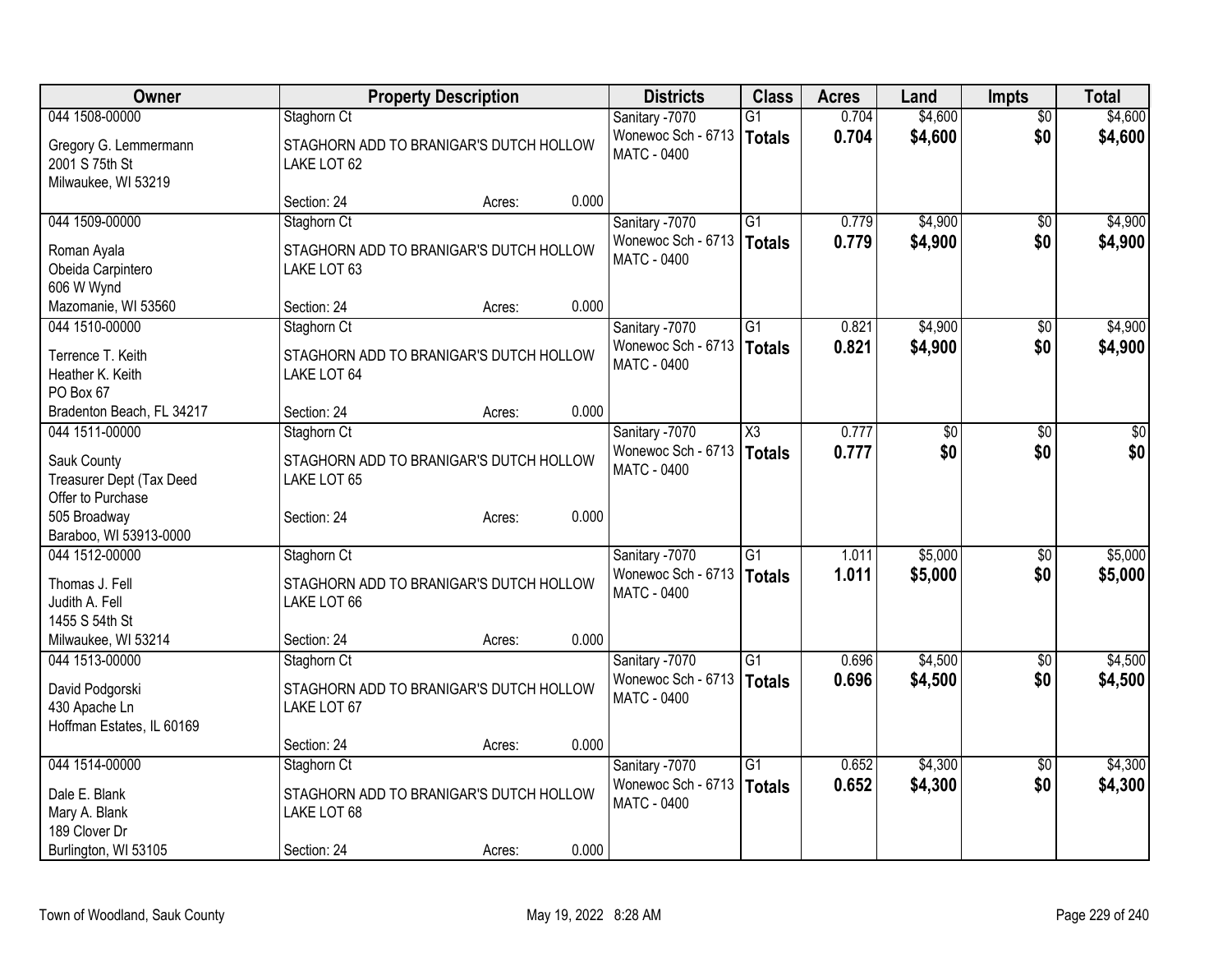| <b>Owner</b>                   | <b>Property Description</b>               |       | <b>Districts</b>   | <b>Class</b>        | <b>Acres</b> | Land        | Impts           | <b>Total</b> |
|--------------------------------|-------------------------------------------|-------|--------------------|---------------------|--------------|-------------|-----------------|--------------|
| 044 1515-00000                 | Staghorn Ct                               |       | Sanitary -7070     | G1                  | 0.556        | \$3,600     | $\overline{50}$ | \$3,600      |
| Michael Zappa Sr               | STAGHORN ADD TO BRANIGAR'S DUTCH HOLLOW   |       | Wonewoc Sch - 6713 | Totals              | 0.556        | \$3,600     | \$0             | \$3,600      |
| Michael Zappa Jr               | LAKE LOT 69                               |       | MATC - 0400        |                     |              |             |                 |              |
| 1221 S Lloyd Ave               |                                           |       |                    |                     |              |             |                 |              |
| Flowerfield, IL 60148          | Section: 24<br>Acres:                     | 0.000 |                    |                     |              |             |                 |              |
| 044 1516-00000                 | S1400 Staghorn Ct                         |       | Sanitary -7070     | G <sub>1</sub>      | 0.599        | \$3,900     | \$164,500       | \$168,400    |
| Hoffman Family Trust           | STAGHORN ADD TO BRANIGAR'S DUTCH HOLLOW   |       | Wonewoc Sch - 6713 | Totals              | 0.599        | \$3,900     | \$164,500       | \$168,400    |
| 4444 E Paradise Village Pkwy N | LAKE LOT 70                               |       | MATC - 0400        |                     |              |             |                 |              |
| Phoenix, AZ 85032              |                                           |       |                    |                     |              |             |                 |              |
|                                | Section: 24<br>Acres:                     | 0.000 |                    |                     |              |             |                 |              |
| 044 1517-00000                 | Staghorn Ct                               |       | Sanitary -7070     | $\overline{G1}$     | 0.563        | \$3,700     | \$0             | \$3,700      |
| Hoffman Family Trust           | S 24-13-2 PRT NW1/4 NW1/4 STAGHORN ADD TO |       | Wonewoc Sch - 6713 | Totals              | 0.563        | \$3,700     | \$0             | \$3,700      |
| 4444 E Paradise Village Pkwy N | BRANIGAR'S DUTCH HOLLOW LAKE LOT 71       |       | MATC - 0400        |                     |              |             |                 |              |
| Phoenix, AZ 85032              |                                           |       |                    |                     |              |             |                 |              |
|                                | Section: 24<br>Acres:                     | 0.000 |                    |                     |              |             |                 |              |
| 044 1518-00000                 | Staghorn Ct                               |       | Sanitary -7070     | $\overline{\chi_3}$ | 0.579        | \$0         | $\overline{50}$ | $\sqrt{50}$  |
| Sauk County                    | STAGHORN ADD TO BRANIGAR'S DUTCH HOLLOW   |       | Wonewoc Sch - 6713 | Totals              | 0.579        | \$0         | \$0             | \$0          |
| Treasurer Dept (Tax Deed       | LAKE LOT 72                               |       | MATC - 0400        |                     |              |             |                 |              |
| Offer to Purchase              |                                           |       |                    |                     |              |             |                 |              |
| 505 Broadway                   | Section: 24<br>Acres:                     | 0.000 |                    |                     |              |             |                 |              |
| Baraboo, WI 53913-0000         |                                           |       |                    |                     |              |             |                 |              |
| 044 1519-00000                 | Staghorn Ct                               |       | Sanitary -7070     | $\overline{G1}$     | 0.616        | \$4,000     | $\sqrt{6}$      | \$4,000      |
| Michael L. Chowaniec           | S 24-13-2 PRT NW1/4 NW1/4 STAGHORN ADD TO |       | Wonewoc Sch - 6713 | Totals              | 0.616        | \$4,000     | \$0             | \$4,000      |
| Kathleen M. Chowaniec          | BRANIGAR'S DUTCH HOLLOW LAKE LOT 73       |       | <b>MATC - 0400</b> |                     |              |             |                 |              |
| 3640 W Mescal St               |                                           |       |                    |                     |              |             |                 |              |
| Phoenix, AZ 85029              | Section: 24<br>Acres:                     | 0.000 |                    |                     |              |             |                 |              |
| 044 1520-00000                 | Staghorn Ct                               |       | Sanitary -7070     | X3                  | 0.560        | $\sqrt{$0}$ | \$0             | $\sqrt{50}$  |
| Sauk County                    | STAGHORN ADD TO BRANIGAR'S DUTCH HOLLOW   |       | Wonewoc Sch - 6713 | Totals              | 0.560        | \$0         | \$0             | \$0          |
| Treasurer Dept (Tax Deed       | LAKE LOT 74                               |       | MATC - 0400        |                     |              |             |                 |              |
| Offer to Purchase              |                                           |       |                    |                     |              |             |                 |              |
| 505 Broadway                   | Section: 24<br>Acres:                     | 0.000 |                    |                     |              |             |                 |              |
| Baraboo, WI 53913-0000         |                                           |       |                    |                     |              |             |                 |              |
| 044 1521-00000                 | Staghorn Ct                               |       | Sanitary -7070     | $\overline{G1}$     | 0.925        | \$5,000     | $\overline{50}$ | \$5,000      |
| James D. Miller                | STAGHORN ADD TO BRANIGAR'S DUTCH HOLLOW   |       | Wonewoc Sch - 6713 | Totals              | 0.925        | \$5,000     | \$0             | \$5,000      |
| Lucille H. Miller              | LAKE LOT 75                               |       | MATC - 0400        |                     |              |             |                 |              |
| 917 22nd Ave Ne Apt 2          |                                           |       |                    |                     |              |             |                 |              |
| Menomonie, WI 54751            | Section: 24<br>Acres:                     | 0.000 |                    |                     |              |             |                 |              |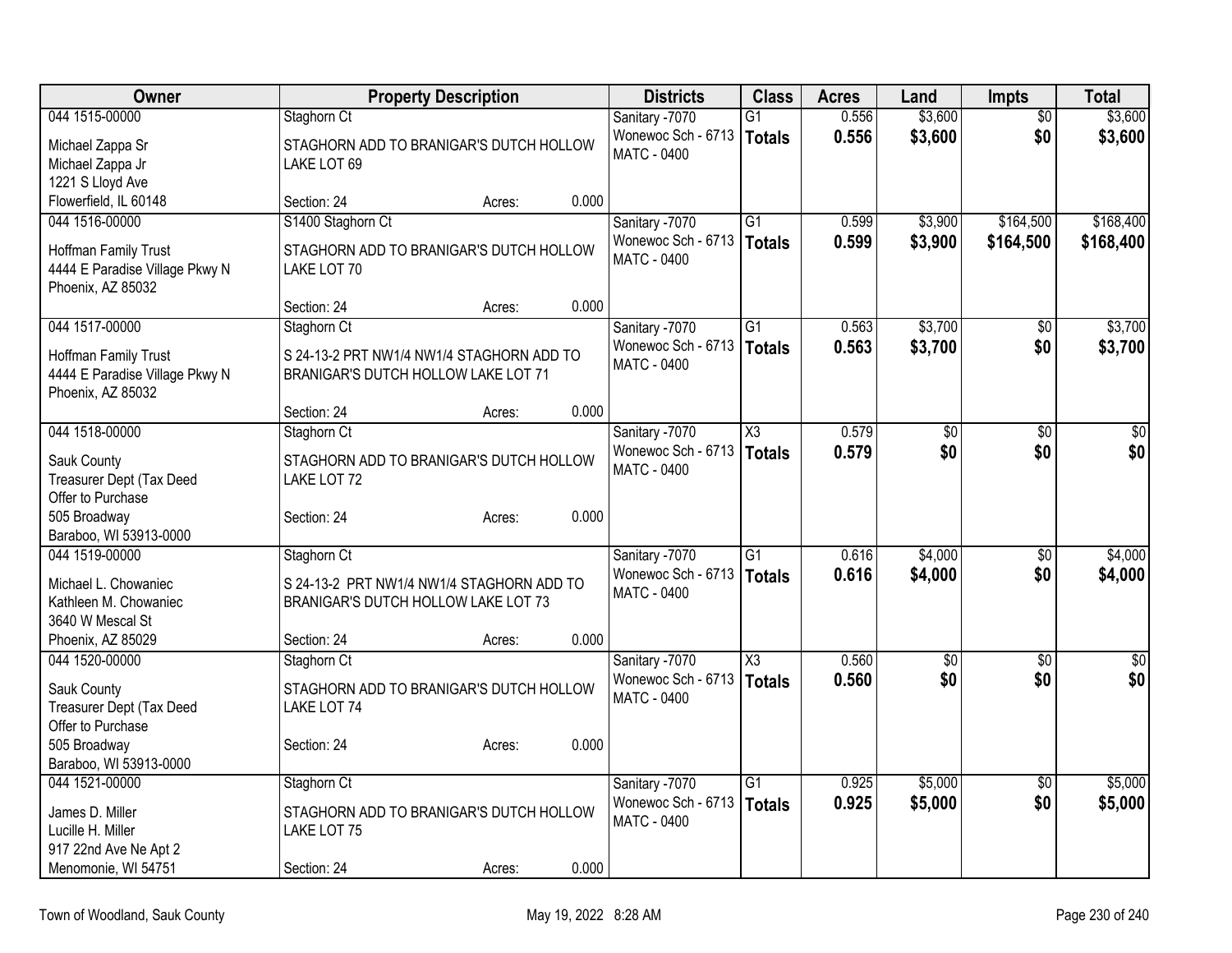| Owner                                                                            | <b>Property Description</b>                                                                    | <b>Districts</b>                                           | <b>Class</b>              | <b>Acres</b>   | Land               | <b>Impts</b>    | <b>Total</b>       |
|----------------------------------------------------------------------------------|------------------------------------------------------------------------------------------------|------------------------------------------------------------|---------------------------|----------------|--------------------|-----------------|--------------------|
| 044 1522-00000                                                                   | Staghorn Ct                                                                                    | Sanitary -7070                                             | $\overline{G1}$           | 0.700          | \$4,600            | $\overline{50}$ | \$4,600            |
| Donald J. Rogers<br>Pamela K. Rogers                                             | STAGHORN ADD TO BRANIGAR'S DUTCH HOLLOW<br>LAKE LOT 76                                         | Wonewoc Sch - 6713<br>MATC - 0400                          | Totals                    | 0.700          | \$4,600            | \$0             | \$4,600            |
| 18798 Chicken Ridge Rd                                                           |                                                                                                |                                                            |                           |                |                    |                 |                    |
| Richland Center, WI 53581<br>044 1523-00000                                      | 0.000<br>Section: 24<br>Acres:<br>Staghorn Ct                                                  |                                                            | $\overline{G1}$           | 0.806          | \$4,900            | $\overline{50}$ | \$4,900            |
|                                                                                  |                                                                                                | Sanitary -7070<br>Wonewoc Sch - 6713                       |                           | 0.806          | \$4,900            | \$0             | \$4,900            |
| Susan Hunter et al<br>5809 Tolman Ter<br>Madison, WI 53711                       | STAGHORN ADD TO BRANIGAR'S DUTCH HOLLOW<br>LAKE LOT 77                                         | MATC - 0400                                                | Totals                    |                |                    |                 |                    |
|                                                                                  | 0.000<br>Section: 24<br>Acres:                                                                 |                                                            |                           |                |                    |                 |                    |
| 044 1524-00000                                                                   | <b>Black Forest Dr</b>                                                                         | Sanitary -7070                                             | $\overline{G1}$           | 0.901          | \$5,000            | \$0             | \$5,000            |
| <b>Martin Marks</b><br>Janis Marks<br>1841 Kissel Dr                             | STAGHORN ADD TO BRANIGAR'S DUTCH HOLLOW<br>LAKE LOT 78                                         | Wonewoc Sch - 6713<br>MATC - 0400                          | Totals                    | 0.901          | \$5,000            | \$0             | \$5,000            |
| Hartford, WI 53027                                                               | 0.000<br>Section: 24<br>Acres:                                                                 |                                                            |                           |                |                    |                 |                    |
| 044 1525-00000                                                                   | <b>Black Forest Dr</b>                                                                         | Sanitary -7070                                             | $\overline{G1}$           | 0.598          | \$3,900            | \$0             | \$3,900            |
| Patricia E. Quinlan<br>c/o Patricia E. Quinlan<br>392 S Litchfield Dr            | STAGHORN ADD TO BRANIGAR'S DUTCH HOLLOW<br>LAKE LOT 79                                         | Wonewoc Sch - 6713<br>MATC - 0400                          | Totals                    | 0.598          | \$3,900            | \$0             | \$3,900            |
| Round Lake Beach, IL 60073                                                       | 0.000<br>Section: 24<br>Acres:                                                                 |                                                            |                           |                |                    |                 |                    |
| 044 1526-00000<br>William E & Norma J Hessling Revocabl<br>Trust<br>439 Ollie St | <b>Black Forest Dr</b><br>STAGHORN ADD TO BRANIGAR'S DUTCH HOLLOW<br>LAKE LOT 80               | Sanitary -7070<br>Wonewoc Sch - 6713<br><b>MATC - 0400</b> | $\overline{G1}$<br>Totals | 0.514<br>0.514 | \$3,400<br>\$3,400 | \$0<br>\$0      | \$3,400<br>\$3,400 |
| Cottage Grove, WI 53527                                                          | 0.000<br>Section: 24<br>Acres:                                                                 |                                                            |                           |                |                    |                 |                    |
| 044 1527-00000                                                                   | White Flagg Ln                                                                                 | Sanitary -7070                                             | $\overline{G1}$           | 0.521          | \$3,400            | \$0             | \$3,400            |
| Trust<br>439 Ollie St                                                            | William E & Norma J Hessling Revocabl   STAGHORN ADD TO BRANIGAR'S DUTCH HOLLOW<br>LAKE LOT 81 | Wonewoc Sch - 6713<br><b>MATC - 0400</b>                   | Totals                    | 0.521          | \$3,400            | \$0             | \$3,400            |
| Cottage Grove, WI 53527                                                          | 0.000<br>Section: 24<br>Acres:                                                                 |                                                            |                           |                |                    |                 |                    |
| 044 1528-00000                                                                   | S1333 White Flagg Ln                                                                           | Sanitary -7070                                             | $\overline{G1}$           | 0.588          | \$3,800            | \$93,700        | \$97,500           |
| Trust<br>439 Ollie St                                                            | William E & Norma J Hessling Revocabl STAGHORN ADD TO BRANIGAR'S DUTCH HOLLOW<br>LAKE LOT 82   | Wonewoc Sch - 6713<br><b>MATC - 0400</b>                   | Totals                    | 0.588          | \$3,800            | \$93,700        | \$97,500           |
| Cottage Grove, WI 53527                                                          | 0.000<br>Section: 24<br>Acres:                                                                 |                                                            |                           |                |                    |                 |                    |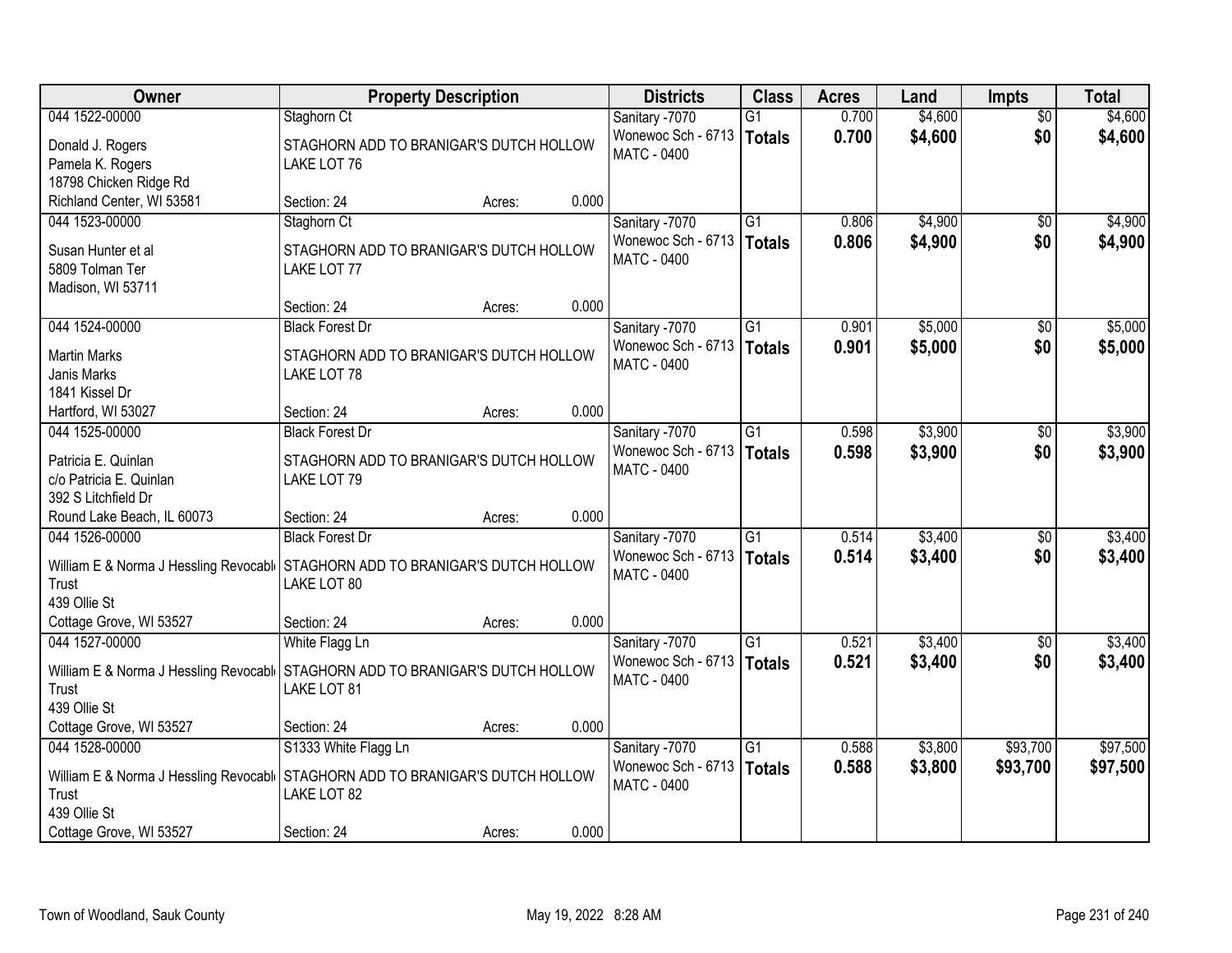| Owner<br><b>Class</b><br><b>Property Description</b><br><b>Districts</b><br><b>Acres</b><br>Land<br><b>Impts</b>                                          | <b>Total</b>    |
|-----------------------------------------------------------------------------------------------------------------------------------------------------------|-----------------|
| 0.606<br>\$4,000<br>044 1529-00000<br>White Flagg Ln<br>Sanitary -7070<br>$\overline{G1}$<br>$\overline{50}$                                              | \$4,000         |
| Wonewoc Sch - 6713<br>0.606<br>\$4,000<br>\$0<br>Totals<br>Norman A. Becker<br>STAGHORN ADD TO BRANIGAR'S DUTCH HOLLOW                                    | \$4,000         |
| <b>MATC - 0400</b><br>Nancy J. Becker<br>LAKE LOT 83                                                                                                      |                 |
| E4649 Townline Rd                                                                                                                                         |                 |
| Colby, WI 54421<br>0.000<br>Section: 24<br>Acres:                                                                                                         |                 |
| 044 1530-00000<br>White Flagg Ln<br>$\overline{G1}$<br>0.622<br>\$4,100<br>Sanitary -7070<br>$\overline{30}$                                              | \$4,100         |
| Wonewoc Sch - 6713<br>0.622<br>\$4,100<br>\$0<br>Totals<br>Guido Borrelli<br>STAGHORN ADD TO BRANIGAR'S DUTCH HOLLOW                                      | \$4,100         |
| <b>MATC - 0400</b><br>Mary A. Borrelli<br>LAKE LOT 84                                                                                                     |                 |
| N76 W15083 Menomonee Manor Dr                                                                                                                             |                 |
| 0.000<br>Menomonee Falls, WI 53051<br>Section: 24<br>Acres:                                                                                               |                 |
| S1357 White Flagg Ln<br>\$3,700<br>\$178,000<br>044 1531-00000<br>Sanitary -7070<br>G1<br>0.565                                                           | \$181,700       |
| Wonewoc Sch - 6713<br>0.565<br>\$3,700<br>\$178,000<br>Totals                                                                                             | \$181,700       |
| Guido Borrelli<br>STAGHORN ADD TO BRANIGAR'S DUTCH HOLLOW<br>MATC - 0400                                                                                  |                 |
| Mary A. Borrelli<br>LAKE LOT 85<br>N76 W15083 Menomonee Manor Dr                                                                                          |                 |
| 0.000<br>Menomonee Falls, WI 53051<br>Section: 24<br>Acres:                                                                                               |                 |
| 0.550<br>044 1532-00000<br>White Flagg Ln<br>Sanitary -7070<br>$\overline{\chi_3}$<br>$\overline{50}$<br>$\overline{30}$                                  | $\overline{50}$ |
| Wonewoc Sch - 6713<br>0.550<br>\$0<br>\$0<br>Totals                                                                                                       | \$0             |
| STAGHORN ADD TO BRANIGAR'S DUTCH HOLLOW<br>Sauk County<br><b>MATC - 0400</b>                                                                              |                 |
| Treasurer Dept (Tax Deed<br>LAKE LOT 86                                                                                                                   |                 |
| Offer to Purchase                                                                                                                                         |                 |
| 505 Broadway<br>0.000<br>Section: 24<br>Acres:                                                                                                            |                 |
| Baraboo, WI 53913                                                                                                                                         |                 |
| 044 1533-00000<br>$\overline{G1}$<br>0.618<br>\$4,000<br>White Flagg Ln<br>Sanitary -7070<br>\$0                                                          | \$4,000         |
| Wonewoc Sch - 6713<br>\$4,000<br>\$0<br>0.618<br>Totals<br>STAGHORN ADD TO BRANIGAR'S DUTCH HOLLOW<br>Audrey L Schaefer Family, LLC<br><b>MATC - 0400</b> | \$4,000         |
| c/o Audrey L Schaefer Family, LLC<br>LAKE LOT 87                                                                                                          |                 |
| 12800 Louis Sorenson Rd                                                                                                                                   |                 |
| 0.000<br>Sturtevant, WI 53177<br>Section: 24<br>Acres:                                                                                                    |                 |
| \$4,000<br>$\overline{G1}$<br>0.612<br>044 1534-00000<br>White Flagg Ln<br>Sanitary -7070<br>\$0                                                          | \$4,000         |
| 0.612<br>\$4,000<br>\$0<br>Wonewoc Sch - 6713<br>Totals<br><b>Heather Roberts</b><br>STAGHORN ADD TO BRANIGAR'S DUTCH HOLLOW                              | \$4,000         |
| <b>MATC - 0400</b><br>211 Meacham St<br>LAKE LOT 88                                                                                                       |                 |
| Mukwonago, WI 53149                                                                                                                                       |                 |
| 0.000<br>Section: 24<br>Acres:                                                                                                                            |                 |
| \$3,900<br>044 1535-00000<br>$\overline{G1}$<br>0.604<br>White Flagg Ln<br>Sanitary -7070<br>$\overline{50}$                                              | \$3,900         |
| \$0<br>Wonewoc Sch - 6713<br>0.604<br>\$3,900<br><b>Totals</b><br>Atul R. Laddu<br>STAGHORN ADD TO BRANIGAR'S DUTCH HOLLOW                                | \$3,900         |
| MATC - 0400<br>LAKE LOT 89<br>Jayashree Laddu                                                                                                             |                 |
| 847 Village Manor Pl                                                                                                                                      |                 |
| Suwanee, GA 30024<br>0.000<br>Section: 24<br>Acres:                                                                                                       |                 |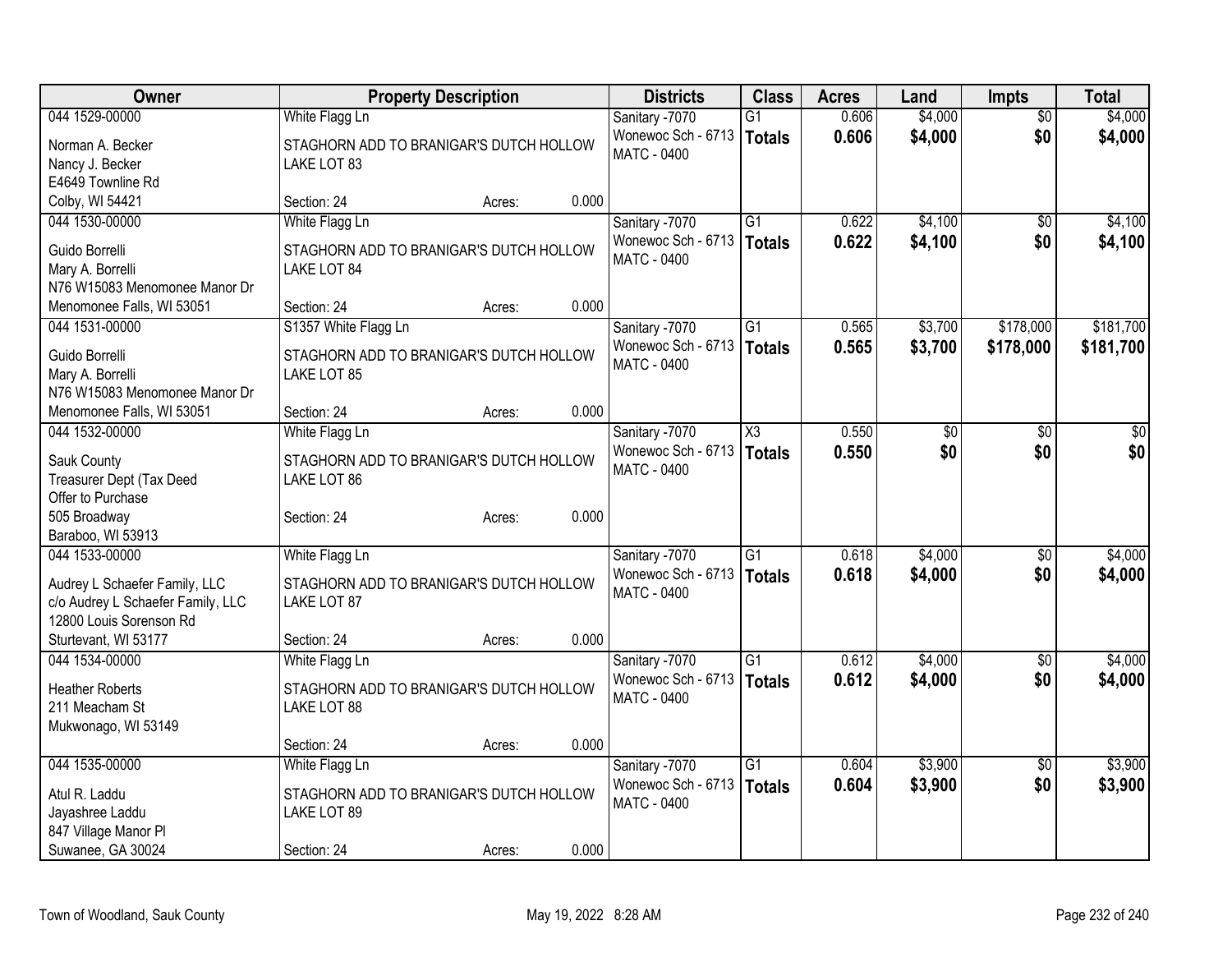| Owner                     | <b>Property Description</b>               | <b>Districts</b>   | <b>Class</b>        | <b>Acres</b> | Land    | Impts           | <b>Total</b> |
|---------------------------|-------------------------------------------|--------------------|---------------------|--------------|---------|-----------------|--------------|
| 044 1536-00000            | White Flagg Ln                            | Sanitary -7070     | $\overline{G1}$     | 0.627        | \$4,100 | $\overline{50}$ | \$4,100      |
| Jeffrey Klug              | STAGHORN ADD TO BRANIGAR'S DUTCH HOLLOW   | Wonewoc Sch - 6713 | <b>Totals</b>       | 0.627        | \$4,100 | \$0             | \$4,100      |
| Carmen Klug               | LAKE LOT 90                               | <b>MATC - 0400</b> |                     |              |         |                 |              |
| 396 Highridge Rd          |                                           |                    |                     |              |         |                 |              |
| Burlington, WI 53105      | 0.000<br>Section: 24<br>Acres:            |                    |                     |              |         |                 |              |
| 044 1537-00000            | White Flagg Ln                            | Sanitary -7070     | $\overline{\chi_3}$ | 0.606        | \$0     | \$0             | \$0          |
| Sauk County               | STAGHORN ADD TO BRANIGAR'S DUTCH HOLLOW   | Wonewoc Sch - 6713 | <b>Totals</b>       | 0.606        | \$0     | \$0             | \$0          |
| Treasurer Dept (Tax Deed  | LAKE LOT 91                               | <b>MATC - 0400</b> |                     |              |         |                 |              |
| Offer to Purchase         |                                           |                    |                     |              |         |                 |              |
| 505 Broadway              | 0.000<br>Section: 24<br>Acres:            |                    |                     |              |         |                 |              |
| Baraboo, WI 53913-0000    |                                           |                    |                     |              |         |                 |              |
| 044 1538-00000            | S1419 White Flagg Ln                      | Sanitary -7070     | G1                  | 0.574        | \$3,800 | \$85,900        | \$89,700     |
|                           |                                           | Wonewoc Sch - 6713 | <b>Totals</b>       | 0.574        | \$3,800 | \$85,900        | \$89,700     |
| Kathleen J. Barnes        | STAGHORN ADD TO BRANIGAR'S DUTCH HOLLOW   | <b>MATC - 0400</b> |                     |              |         |                 |              |
| 520 N 114th St            | LAKE LOT 92                               |                    |                     |              |         |                 |              |
| Wauwatosa, WI 53226       |                                           |                    |                     |              |         |                 |              |
|                           | 0.000<br>Section: 24<br>Acres:            |                    |                     |              |         |                 |              |
| 044 1539-00000            | White Flagg Ln                            | Sanitary -7070     | $\overline{G1}$     | 0.574        | \$3,800 | \$0             | \$3,800      |
| Nicole Hampton            | STAGHORN ADD TO BRANIGAR'S DUTCH HOLLOW   | Wonewoc Sch - 6713 | <b>Totals</b>       | 0.574        | \$3,800 | \$0             | \$3,800      |
| Philip Hampton            | LAKE LOT 93                               | <b>MATC - 0400</b> |                     |              |         |                 |              |
| N77 W22266 Wood Hills Dr  |                                           |                    |                     |              |         |                 |              |
| Sussex, WI 53089          | 0.000<br>Section: 24<br>Acres:            |                    |                     |              |         |                 |              |
| 044 1540-00000            | White Flagg Ln                            | Sanitary -7070     | $\overline{G1}$     | 0.574        | \$3,800 | \$0             | \$3,800      |
| Kenneth J. Podewils et al | S 24-13-2 PRT NE1/4 NW1/4 STAGHORN ADD TO | Wonewoc Sch - 6713 | <b>Totals</b>       | 0.574        | \$3,800 | \$0             | \$3,800      |
| c/o Kenneth J. Podewils   | BRANIGAR'S DUTCH HOLLOW LAKE LOT 94       | <b>MATC - 0400</b> |                     |              |         |                 |              |
| 12745 W Colfax Pl         |                                           |                    |                     |              |         |                 |              |
| Butler, WI 53007          | 0.000<br>Section: 24<br>Acres:            |                    |                     |              |         |                 |              |
| 044 1541-00000            | White Flagg Ln                            | Sanitary -7070     | $\overline{G1}$     | 0.574        | \$3,800 | $\overline{50}$ | \$3,800      |
|                           |                                           | Wonewoc Sch - 6713 | <b>Totals</b>       | 0.574        | \$3,800 | \$0             | \$3,800      |
| Phillip J. Mager          | STAGHORN ADD TO BRANIGAR'S DUTCH HOLLOW   | <b>MATC - 0400</b> |                     |              |         |                 |              |
| Grace A. Mager            | LAKE LOT 95                               |                    |                     |              |         |                 |              |
| 1537 S 56th St            |                                           |                    |                     |              |         |                 |              |
| West Allis, WI 53214-0000 | 0.000<br>Section: 24<br>Acres:            |                    |                     |              |         |                 |              |
| 044 1542-00000            | White Flagg Ln                            | Sanitary -7070     | $\overline{G1}$     | 0.574        | \$3,800 | $\overline{50}$ | \$3,800      |
| Phillip J. Mager          | STAGHORN ADD TO BRANIGAR'S DUTCH HOLLOW   | Wonewoc Sch - 6713 | <b>Totals</b>       | 0.574        | \$3,800 | \$0             | \$3,800      |
| Grace A. Mager            | LAKE LOT 96                               | <b>MATC - 0400</b> |                     |              |         |                 |              |
| 1537 S 56th St            |                                           |                    |                     |              |         |                 |              |
| West Allis, WI 53214-0000 | 0.000<br>Section: 24<br>Acres:            |                    |                     |              |         |                 |              |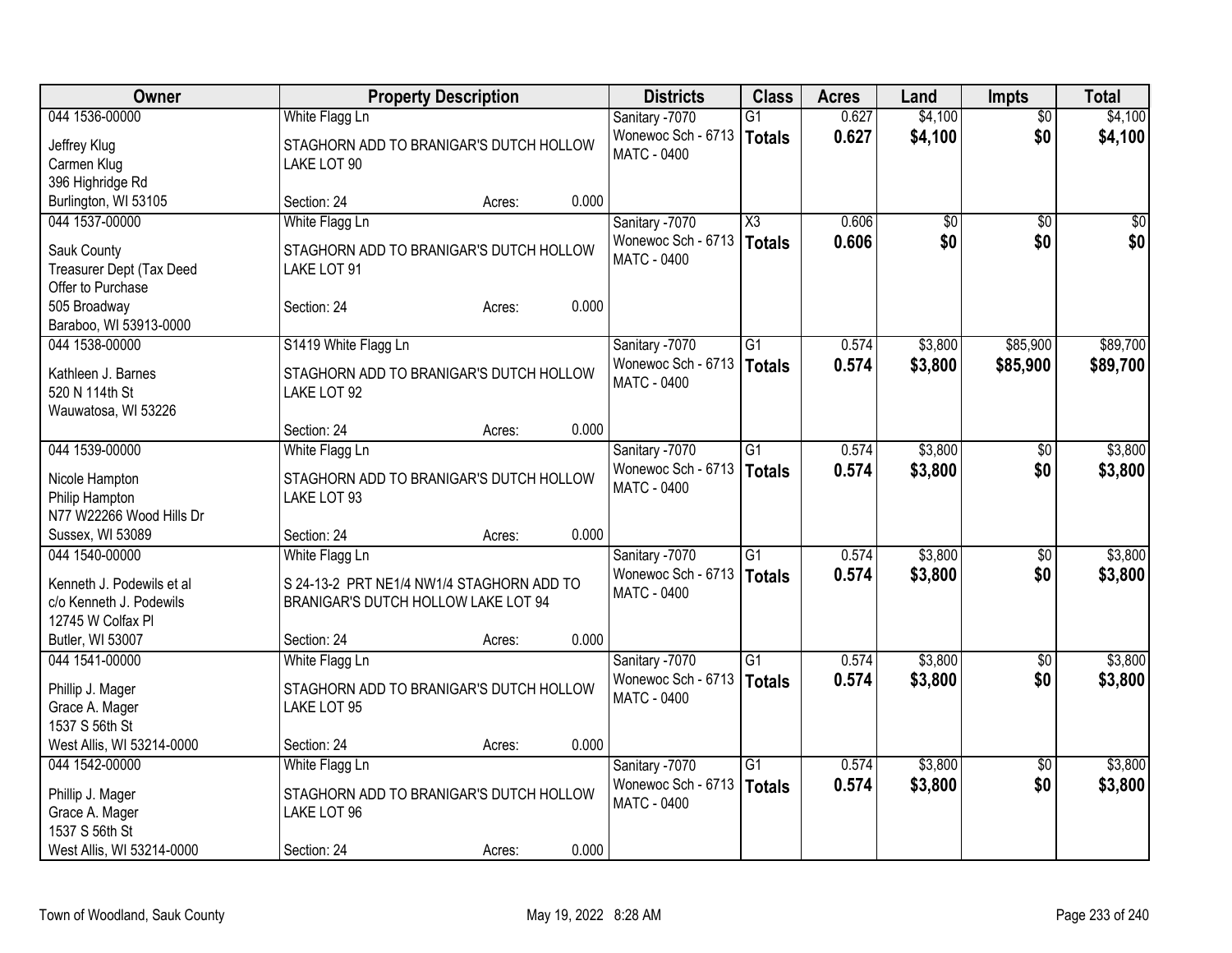| <b>Owner</b>                                                                           | <b>Property Description</b>                                                                                                                                                                        | <b>Districts</b>                                           | <b>Class</b>                     | <b>Acres</b>   | Land                         | <b>Impts</b>           | <b>Total</b>       |
|----------------------------------------------------------------------------------------|----------------------------------------------------------------------------------------------------------------------------------------------------------------------------------------------------|------------------------------------------------------------|----------------------------------|----------------|------------------------------|------------------------|--------------------|
| 044 1543-00000                                                                         | White Flagg Ln                                                                                                                                                                                     | Sanitary -7070                                             | G1                               | 0.566          | \$3,700                      | $\overline{50}$        | \$3,700            |
| Jo A. De Unger<br>144 S Grace<br>Elmhurst, IL 60126                                    | STAGHORN ADD TO BRANIGAR'S DUTCH HOLLOW<br>LAKE LOT 97                                                                                                                                             | Wonewoc Sch - 6713<br><b>MATC - 0400</b>                   | Totals                           | 0.566          | \$3,700                      | \$0                    | \$3,700            |
|                                                                                        | 0.000<br>Section: 24<br>Acres:                                                                                                                                                                     |                                                            |                                  |                |                              |                        |                    |
| 044 1544-00000                                                                         | S1451 White Flagg Ln                                                                                                                                                                               | Sanitary -7070                                             | $\overline{G1}$                  | 0.607          | \$4,000                      | \$65,600               | \$69,600           |
| Andrea Escher<br>Nathan Escher<br>S1451 White Flagg Ln                                 | S 24-13-2 PRT NE1/4 NW1/4 STAGHORN ADD TO<br>BRANIGAR'S DUTCH HOLLOW LAKE LOT 98                                                                                                                   | Wonewoc Sch - 6713<br><b>MATC - 0400</b>                   | Totals                           | 0.607          | \$4,000                      | \$65,600               | \$69,600           |
| La Valle, WI 53941                                                                     | 0.000<br>Section: 24<br>Acres:                                                                                                                                                                     |                                                            |                                  |                |                              |                        |                    |
| 044 1545-00000<br>Dutch Hollow L Prop/O/a<br>E2670 Clubhouse Dr<br>La Valle, WI 53941  | White Flagg Ln<br>STAGHORN ADD TO BRANIGAR'S DUTCH HOLLOW<br>LAKE PT.LT. 99 BEG NWCOR LT.99; N78?22'E 216.62'.<br>S70'; N86?44'44"W 209.97'; ALG ARC CHORD N10?W<br>0.000<br>Section: 24<br>Acres: | Sanitary -7070<br>Wonewoc Sch - 6713<br><b>MATC - 0400</b> |                                  |                | Assessed with 044 1587-00000 |                        |                    |
| 044 1546-00000                                                                         | White Flagg Ln                                                                                                                                                                                     | Sanitary -7070                                             | $\overline{G1}$                  | 0.408          | \$2,700                      | $\sqrt[6]{}$           | \$2,700            |
| Andrea Escher<br>Nathan Escher<br>S1451 White Flagg Ln<br>La Valle, WI 53941           | S 24-13-2 PRT NE1/4 NW1/4 BEG NW COR LOT 98<br>STAGHORN ADD TO BRANIGAR'S DUTCH HOLLOW<br>LAKE ? (R=60?) (CH=N30?00?E 65.36?) ?<br>0.000<br>Section: 24<br>Acres:                                  | Wonewoc Sch - 6713<br>MATC - 0400                          | Totals                           | 0.408          | \$2,700                      | \$0                    | \$2,700            |
| 044 1547-00000                                                                         | White Flagg Ln                                                                                                                                                                                     | Sanitary -7070                                             | $\overline{G1}$                  | 0.710          | \$4,600                      | $\overline{60}$        | \$4,600            |
| Jo A. De Unger<br>144 S Grace<br>Elmhurst, IL 60126                                    | STAGHORN ADD TO BRANIGAR'S DUTCH HOLLOW<br>LAKE LOT 100                                                                                                                                            | Wonewoc Sch - 6713<br>MATC - 0400                          | Totals                           | 0.710          | \$4,600                      | \$0                    | \$4,600            |
|                                                                                        | 0.000<br>Section: 24<br>Acres:                                                                                                                                                                     |                                                            |                                  |                |                              |                        |                    |
| 044 1548-00000<br>Jo A. De Unger<br>144 S Grace<br>Elmhurst, IL 60126                  | White Flagg Ln<br>STAGHORN ADD TO BRANIGAR'S DUTCH HOLLOW<br>LAKE LOT 101                                                                                                                          | Sanitary -7070<br>Wonewoc Sch - 6713<br><b>MATC - 0400</b> | $\overline{G1}$<br><b>Totals</b> | 0.674<br>0.674 | \$4,400<br>\$4,400           | \$0<br>\$0             | \$4,400<br>\$4,400 |
|                                                                                        | 0.000<br>Section: 24<br>Acres:                                                                                                                                                                     |                                                            |                                  |                |                              |                        |                    |
| 044 1549-00000<br>Joshua Tree Associates, LLC<br>301 Thelma Dr 153<br>Casper, WY 82609 | White Flagg Ln<br>S 24-13-2 PRT NE1/4 NW1/4 = STAGHORN ADD TO<br>BRANIGAR'S DUTCH HOLLOW LAKE LOT 102<br>0.000<br>Section: 24<br>Acres:                                                            | Sanitary -7070<br>Wonewoc Sch - 6713<br><b>MATC - 0400</b> | $\overline{G1}$<br>Totals        | 0.672<br>0.672 | \$4,400<br>\$4,400           | $\overline{50}$<br>\$0 | \$4,400<br>\$4,400 |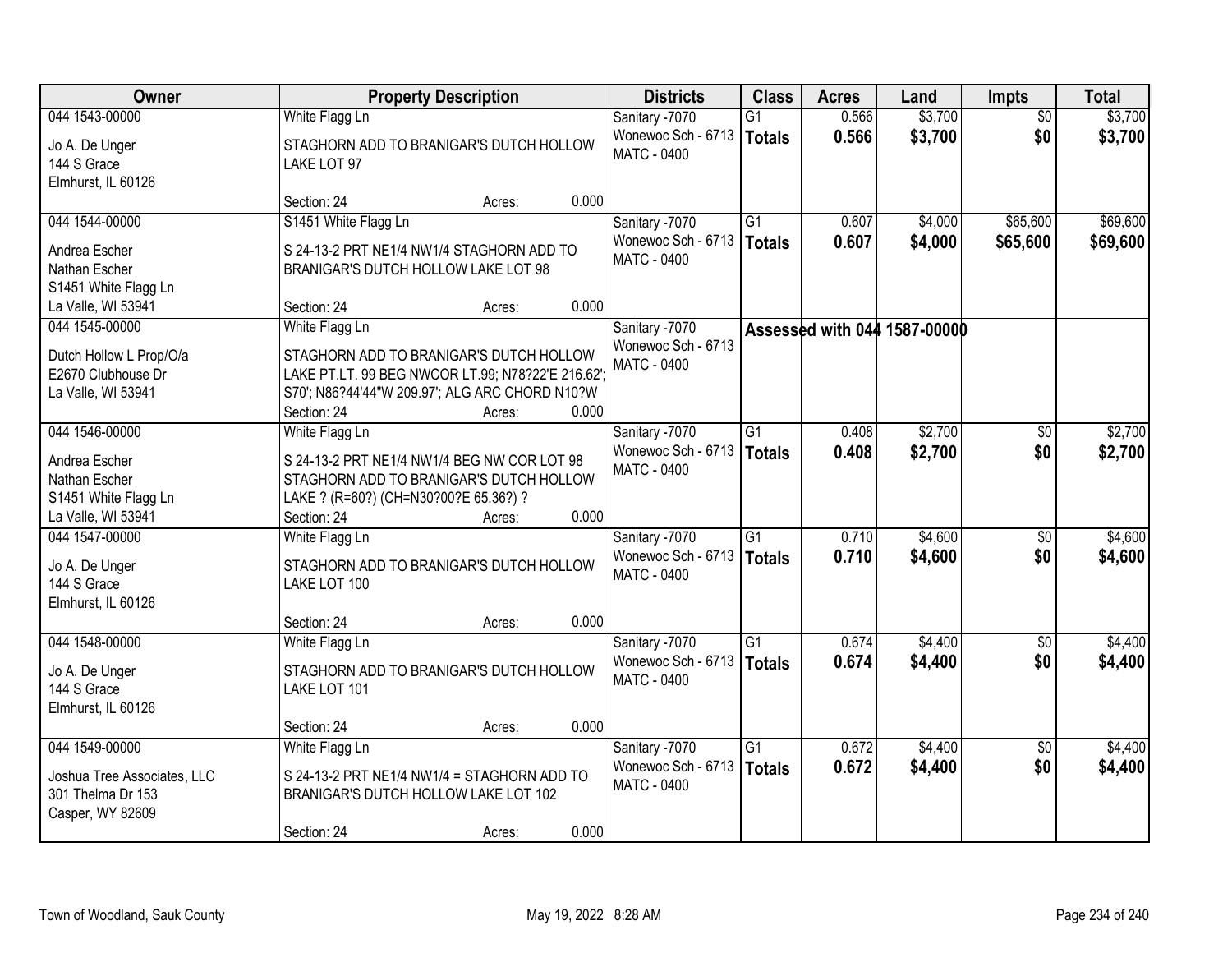| Owner                                   | <b>Property Description</b>                             |       | <b>Districts</b>   | <b>Class</b>           | <b>Acres</b> | Land            | <b>Impts</b>    | <b>Total</b> |
|-----------------------------------------|---------------------------------------------------------|-------|--------------------|------------------------|--------------|-----------------|-----------------|--------------|
| 044 1550-00000                          | White Flagg Ln                                          |       | Sanitary -7070     | $\overline{G1}$        | 0.585        | \$3,800         | $\overline{50}$ | \$3,800      |
| Keith D. Vogel                          | STAGHORN ADD TO BRANIGAR'S DUTCH HOLLOW                 |       | Wonewoc Sch - 6713 | Totals                 | 0.585        | \$3,800         | \$0             | \$3,800      |
| Nancy A. Vogel                          | LAKE LOT 103                                            |       | <b>MATC - 0400</b> |                        |              |                 |                 |              |
| 628 W Wisconsin Ave                     |                                                         |       |                    |                        |              |                 |                 |              |
| Oconomowoc, WI 53066                    | Section: 24<br>Acres:                                   | 0.000 |                    |                        |              |                 |                 |              |
| 044 1551-00000                          | White Flagg Ln                                          |       | Sanitary -7070     | $\overline{G1}$        | 0.545        | \$3,600         | $\overline{30}$ | \$3,600      |
| Rod A. Hall                             | STAGHORN ADD TO BRANIGAR'S DUTCH HOLLOW                 |       | Wonewoc Sch - 6713 | Totals                 | 0.545        | \$3,600         | \$0             | \$3,600      |
| N9081 River Rd                          | LAKE LOT 104                                            |       | <b>MATC - 0400</b> |                        |              |                 |                 |              |
| Watertown, WI 53094                     |                                                         |       |                    |                        |              |                 |                 |              |
|                                         | Section: 24<br>Acres:                                   | 0.000 |                    |                        |              |                 |                 |              |
| 044 1552-00000                          | White Flagg Ln                                          |       | Sanitary -7070     | $\overline{\text{X3}}$ | 0.504        | $\overline{50}$ | \$0             | $\sqrt{50}$  |
|                                         |                                                         |       | Wonewoc Sch - 6713 | Totals                 | 0.504        | \$0             | \$0             | \$0          |
| Sauk County<br>Treasurer Dept (Tax Deed | STAGHORN ADD TO BRANIGAR'S DUTCH HOLLOW<br>LAKE LOT 105 |       | <b>MATC - 0400</b> |                        |              |                 |                 |              |
| Offer to Purchase                       |                                                         |       |                    |                        |              |                 |                 |              |
| 505 Broadway                            | Section: 24<br>Acres:                                   | 0.000 |                    |                        |              |                 |                 |              |
| Baraboo, WI 53913-0000                  |                                                         |       |                    |                        |              |                 |                 |              |
| 044 1553-00000                          | S1418 White Flagg Ln                                    |       | Sanitary -7070     | $\overline{G1}$        | 0.579        | \$3,800         | \$250,000       | \$253,800    |
|                                         |                                                         |       | Wonewoc Sch - 6713 | Totals                 | 0.579        | \$3,800         | \$250,000       | \$253,800    |
| Larry R. Bastian                        | STAGHORN ADD TO BRANIGAR'S DUTCH HOLLOW                 |       | <b>MATC - 0400</b> |                        |              |                 |                 |              |
| 3939 S Fohr Dr                          | LAKE LOT 106                                            |       |                    |                        |              |                 |                 |              |
| New Berlin, WI 53151                    | Section: 24                                             | 0.000 |                    |                        |              |                 |                 |              |
| 044 1554-00000                          | Acres:<br>White Flagg Ln                                |       | Sanitary -7070     | $\overline{G1}$        | 0.802        | \$4,900         | \$0             | \$4,900      |
|                                         |                                                         |       | Wonewoc Sch - 6713 | Totals                 | 0.802        | \$4,900         | \$0             | \$4,900      |
| Thomas H. Miller                        | STAGHORN ADD TO BRANIGAR'S DUTCH HOLLOW                 |       | MATC - 0400        |                        |              |                 |                 |              |
| Lynn E. Miller                          | LAKE LOT 107                                            |       |                    |                        |              |                 |                 |              |
| S1721 Blue Ridge Dr                     |                                                         |       |                    |                        |              |                 |                 |              |
| La Valle, WI 53941                      | Section: 24<br>Acres:                                   | 0.000 |                    |                        |              |                 |                 |              |
| 044 1555-00000                          | White Flagg Ln                                          |       | Sanitary -7070     | $\overline{G1}$        | 0.652        | \$4,300         | $\overline{30}$ | \$4,300      |
| Gregory A. Newman                       | STAGHORN ADD TO BRANIGAR'S DUTCH HOLLOW                 |       | Wonewoc Sch - 6713 | Totals                 | 0.652        | \$4,300         | \$0             | \$4,300      |
| 624 1st St                              | LAKE LOT 108                                            |       | <b>MATC - 0400</b> |                        |              |                 |                 |              |
| Menasha, WI 54952                       |                                                         |       |                    |                        |              |                 |                 |              |
|                                         | Section: 24<br>Acres:                                   | 0.000 |                    |                        |              |                 |                 |              |
| 044 1556-00000                          | White Flagg Ln                                          |       | Sanitary -7070     | $\overline{G1}$        | 0.749        | \$4,900         | $\overline{50}$ | \$4,900      |
| Ronald J. Lepek                         | STAGHORN ADD TO BRANIGAR'S DUTCH HOLLOW                 |       | Wonewoc Sch - 6713 | Totals                 | 0.749        | \$4,900         | \$0             | \$4,900      |
| Eileen Lepek                            | LAKE LOT 109                                            |       | <b>MATC - 0400</b> |                        |              |                 |                 |              |
| 240 Paine St                            |                                                         |       |                    |                        |              |                 |                 |              |
| South Elgin, IL 60177                   | Section: 24<br>Acres:                                   | 0.000 |                    |                        |              |                 |                 |              |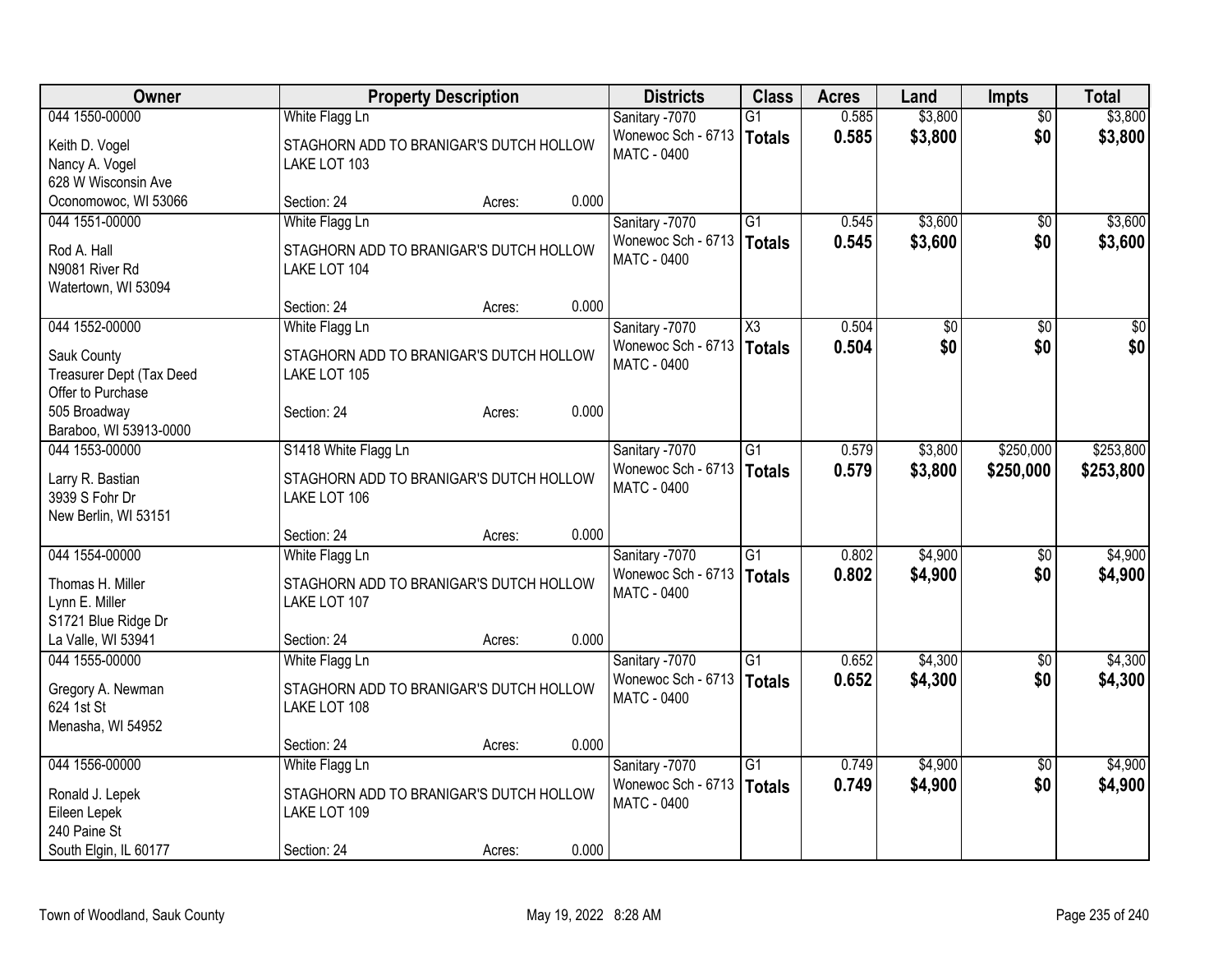| Owner                                     | <b>Property Description</b>                              | <b>Districts</b>                         | <b>Class</b>    | <b>Acres</b>   | Land                   | <b>Impts</b>           | <b>Total</b>    |
|-------------------------------------------|----------------------------------------------------------|------------------------------------------|-----------------|----------------|------------------------|------------------------|-----------------|
| 044 1557-00000                            | White Flagg Ln                                           | Sanitary -7070                           | $\overline{G1}$ | 0.923          | \$5,000                | $\overline{50}$        | \$5,000         |
| Keith J. Kratz                            | STAGHORN ADD TO BRANIGAR'S DUTCH HOLLOW                  | Wonewoc Sch - 6713                       | <b>Totals</b>   | 0.923          | \$5,000                | \$0                    | \$5,000         |
| Jeanette C. Kratz                         | LAKE LOT 110                                             | MATC - 0400                              |                 |                |                        |                        |                 |
| 437 Buckhorn Ter                          |                                                          |                                          |                 |                |                        |                        |                 |
| Buffalo Grove, IL 60089                   | 0.000<br>Section: 24<br>Acres:                           |                                          |                 |                |                        |                        |                 |
| 044 1558-00000                            | White Flagg Ln                                           | Sanitary -7070                           | X3              | 0.748          | \$0                    | \$0                    | \$0             |
| Sauk County                               | S 24-13-2 PRT NE1/4 NW1/4 = STAGHORN ADD TO              | Wonewoc Sch - 6713<br><b>MATC - 0400</b> | <b>Totals</b>   | 0.748          | \$0                    | \$0                    | \$0             |
| <b>Treasurer Dept</b>                     | BRANIGAR'S DUTCH HOLLOW LAKE LOT 111                     |                                          |                 |                |                        |                        |                 |
| Offer to Purchase                         |                                                          |                                          |                 |                |                        |                        |                 |
| 505 Broadway                              | 0.000<br>Section: 24<br>Acres:                           |                                          |                 |                |                        |                        |                 |
| Baraboo, WI 53913<br>044 1559-00000       |                                                          |                                          | $\overline{G1}$ | 0.659          | \$4,300                |                        | \$4,300         |
|                                           | White Flagg Ln                                           | Sanitary -7070<br>Wonewoc Sch - 6713     |                 | 0.659          |                        | $\overline{50}$<br>\$0 |                 |
| Randall R & Mary C Margenau               | S 24-13-2 PRT N1/2 NW1/4 STAGHORN ADD TO                 | <b>MATC - 0400</b>                       | <b>Totals</b>   |                | \$4,300                |                        | \$4,300         |
| Revocable Living Trust                    | BRANIGAR'S DUTCH HOLLOW LAKE LOT 112                     |                                          |                 |                |                        |                        |                 |
| 709 Weald Bridge Rd                       |                                                          |                                          |                 |                |                        |                        |                 |
| Cottage Grove, WI 53527<br>044 1560-00000 | 0.000<br>Section: 24<br>Acres:<br><b>Black Forest Dr</b> |                                          | G1              | 0.546          | \$3,600                |                        | \$3,600         |
|                                           |                                                          | Sanitary -7070<br>Wonewoc Sch - 6713     | <b>Totals</b>   | 0.546          | \$3,600                | \$0<br>\$0             | \$3,600         |
| Charles P. Frost                          | STAGHORN ADD TO BRANIGAR'S DUTCH HOLLOW                  | <b>MATC - 0400</b>                       |                 |                |                        |                        |                 |
| PO Box 205                                | LAKE LOT 113                                             |                                          |                 |                |                        |                        |                 |
| Plainfield, WI 54966                      |                                                          |                                          |                 |                |                        |                        |                 |
| 044 1561-00000                            | 0.000<br>Section: 24<br>Acres:<br><b>Black Forest Dr</b> |                                          | $\overline{G1}$ |                |                        |                        |                 |
|                                           |                                                          | Sanitary -7070<br>Wonewoc Sch - 6713     |                 | 1.073<br>1.073 | \$5,100                | $\sqrt{6}$<br>\$0      | \$5,100         |
| Jacobo H. Castillo                        | STAGHORN ADD TO BRANIGAR'S DUTCH HOLLOW                  | MATC - 0400                              | <b>Totals</b>   |                | \$5,100                |                        | \$5,100         |
| 603 Capitol Dr                            | LAKE LOT 114                                             |                                          |                 |                |                        |                        |                 |
| Dane, WI 53529                            |                                                          |                                          |                 |                |                        |                        |                 |
| 044 1562-00000                            | 0.000<br>Section: 24<br>Acres:                           |                                          |                 |                |                        |                        |                 |
|                                           | <b>Black Forest Dr</b>                                   | Sanitary -7070<br>Wonewoc Sch - 6713     | $\overline{G1}$ | 0.942<br>0.942 | \$5,000<br>\$5,000     | \$0<br>\$0             | \$5,000         |
| Louis & Greta Zaka Family Trust           | STAGHORN ADD TO BRANIGAR'S DUTCH HOLLOW                  | <b>MATC - 0400</b>                       | Totals          |                |                        |                        | \$5,000         |
| 410 Meadow Ln                             | LAKE LOT 115                                             |                                          |                 |                |                        |                        |                 |
| Foley, AL 36535                           |                                                          |                                          |                 |                |                        |                        |                 |
| 044 1563-00000                            | 0.000<br>Section: 24<br>Acres:                           |                                          |                 | 0.693          |                        |                        | $\overline{30}$ |
|                                           | <b>Black Forest Dr</b>                                   | Sanitary -7070<br>Wonewoc Sch - 6713     | X3              | 0.693          | $\overline{60}$<br>\$0 | $\overline{50}$<br>\$0 | \$0             |
| Sauk County                               | STAGHORN ADD TO BRANIGAR'S DUTCH HOLLOW                  | <b>MATC - 0400</b>                       | <b>Totals</b>   |                |                        |                        |                 |
| Treasurer Dept (Tax Deed                  | LAKE LOT 116                                             |                                          |                 |                |                        |                        |                 |
| Offer to Purchase                         |                                                          |                                          |                 |                |                        |                        |                 |
| 505 Broadway<br>Baraboo, WI 53913-0000    | 0.000<br>Section: 24<br>Acres:                           |                                          |                 |                |                        |                        |                 |
|                                           |                                                          |                                          |                 |                |                        |                        |                 |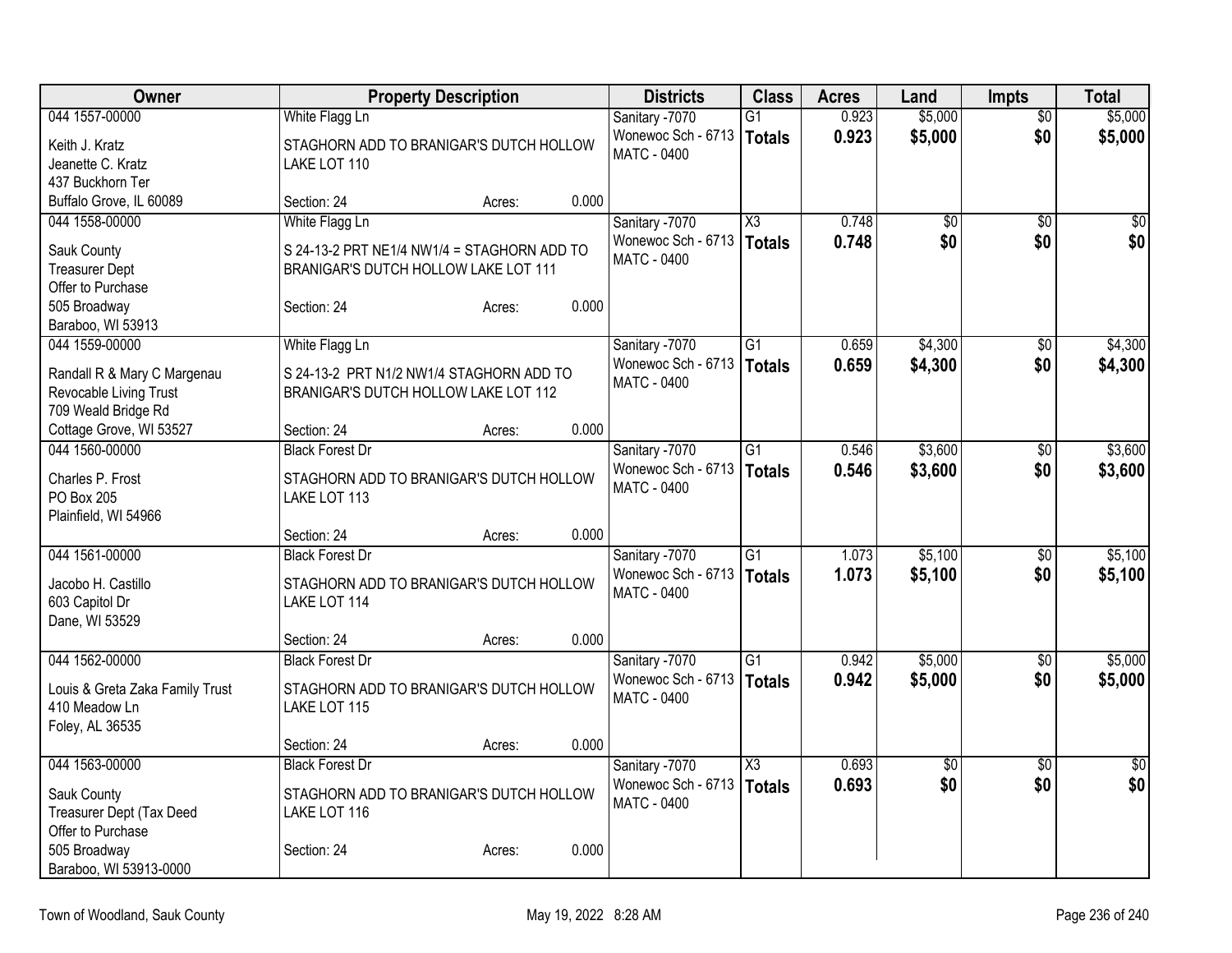| Owner                                                                           |                                                                                     | <b>Property Description</b> |       | <b>Districts</b>                         | <b>Class</b>    | <b>Acres</b> | Land    | <b>Impts</b>    | <b>Total</b> |
|---------------------------------------------------------------------------------|-------------------------------------------------------------------------------------|-----------------------------|-------|------------------------------------------|-----------------|--------------|---------|-----------------|--------------|
| 044 1564-00000                                                                  | <b>Black Forest Dr</b>                                                              |                             |       | Sanitary -7070                           | $\overline{G1}$ | 0.527        | \$3,400 | $\overline{50}$ | \$3,400      |
| Patricia Borrelli<br>N76 W15083 Menomonee Manor Dr<br>Menomonee Falls, WI 53051 | STAGHORN ADD TO BRANIGAR'S DUTCH HOLLOW<br>LAKE LOT 117                             |                             |       | Wonewoc Sch - 6713<br><b>MATC - 0400</b> | <b>Totals</b>   | 0.527        | \$3,400 | \$0             | \$3,400      |
|                                                                                 | Section: 24                                                                         | Acres:                      | 0.000 |                                          |                 |              |         |                 |              |
| 044 1565-00000                                                                  | <b>Black Forest Dr</b>                                                              |                             |       | Sanitary -7070                           | $\overline{G1}$ | 0.519        | \$3,400 | $\overline{50}$ | \$3,400      |
| End Poverty Now, Inc<br>c/o End Poverty Now, Inc<br>1109 Clark St               | S 24-13-2 PRT NE1/4 NW1/4 = STAGHORN ADD TO<br>BRANIGAR'S DUTCH HOLLOW LAKE LOT 118 |                             |       | Wonewoc Sch - 6713<br><b>MATC - 0400</b> | <b>Totals</b>   | 0.519        | \$3,400 | \$0             | \$3,400      |
| Toledo, OH 43605                                                                | Section: 24                                                                         | Acres:                      | 0.000 |                                          |                 |              |         |                 |              |
| 044 1566-00000                                                                  | <b>Black Forest Dr</b>                                                              |                             |       | Sanitary -7070                           | G1              | 0.573        | \$3,700 | $\sqrt{6}$      | \$3,700      |
| Robert M. De Angelis<br>N161 W19410 Stonehedge Dr<br>Jackson, WI 53037          | STAGHORN ADD TO BRANIGAR'S DUTCH HOLLOW<br>LAKE LOT 119                             |                             |       | Wonewoc Sch - 6713<br><b>MATC - 0400</b> | <b>Totals</b>   | 0.573        | \$3,700 | \$0             | \$3,700      |
|                                                                                 | Section: 24                                                                         | Acres:                      | 0.000 |                                          |                 |              |         |                 |              |
| 044 1567-00000                                                                  | <b>Black Forest Dr</b>                                                              |                             |       | Sanitary -7070                           | $\overline{G1}$ | 0.600        | \$3,900 | $\sqrt[6]{}$    | \$3,900      |
| Charles E. Beacham<br>132 N Orchard<br>Thiensville, WI 53092                    | STAGHORN ADD TO BRANIGAR'S DUTCH HOLLOW<br>LAKE LOT 120                             |                             |       | Wonewoc Sch - 6713<br><b>MATC - 0400</b> | <b>Totals</b>   | 0.600        | \$3,900 | \$0             | \$3,900      |
|                                                                                 | Section: 24                                                                         | Acres:                      | 0.000 |                                          |                 |              |         |                 |              |
| 044 1568-00000                                                                  | <b>Black Forest Dr</b>                                                              |                             |       | Sanitary -7070                           | $\overline{G1}$ | 0.635        | \$4,200 | \$0             | \$4,200      |
| <b>Wilson Family Living Trust</b><br>424 Tennyson Rd<br>Bartlett, IL 60103      | STAGHORN ADD TO BRANIGAR'S DUTCH HOLLOW<br>LAKE LOT 121                             |                             |       | Wonewoc Sch - 6713<br><b>MATC - 0400</b> | <b>Totals</b>   | 0.635        | \$4,200 | \$0             | \$4,200      |
|                                                                                 | Section: 24                                                                         | Acres:                      | 0.000 |                                          |                 |              |         |                 |              |
| 044 1569-00000                                                                  | <b>Black Forest Dr</b>                                                              |                             |       | Sanitary -7070                           | $\overline{G1}$ | 0.895        | \$5,000 | $\overline{60}$ | \$5,000      |
| John H. David<br>Loransa David<br>5810 Northwestern Ave                         | STAGHORN ADD TO BRANIGAR'S DUTCH HOLLOW<br>LAKE LOT 122                             |                             |       | Wonewoc Sch - 6713<br><b>MATC - 0400</b> | <b>Totals</b>   | 0.895        | \$5,000 | \$0             | \$5,000      |
| Chicago, IL 60659                                                               | Section: 24                                                                         | Acres:                      | 0.000 |                                          |                 |              |         |                 |              |
| 044 1570-00000                                                                  | <b>Black Forest Dr</b>                                                              |                             |       | Sanitary -7070                           | $\overline{G1}$ | 0.800        | \$4,900 | $\overline{50}$ | \$4,900      |
| Michael Lee Dornfeld Family Trust<br>6522 Mallard St<br>San Diego, CA 92166     | STAGHORN ADD TO BRANIGAR'S DUTCH HOLLOW<br>LAKE LOT 123                             |                             |       | Wonewoc Sch - 6713<br><b>MATC - 0400</b> | <b>Totals</b>   | 0.800        | \$4,900 | \$0             | \$4,900      |
|                                                                                 | Section: 24                                                                         | Acres:                      | 0.000 |                                          |                 |              |         |                 |              |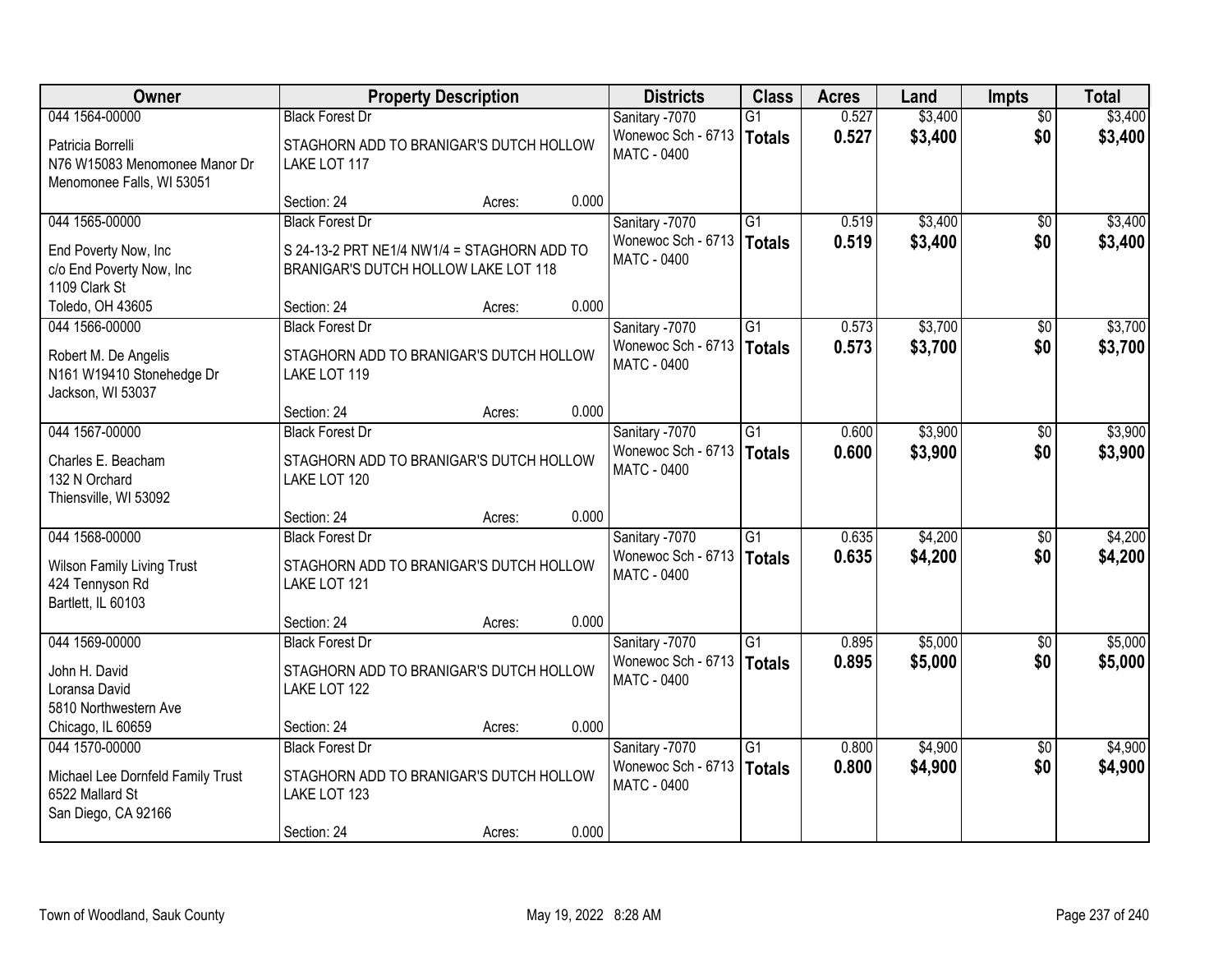| Owner                                | <b>Property Description</b>                             |        |       | <b>Districts</b>                         | <b>Class</b>    | <b>Acres</b> | Land     | <b>Impts</b>    | <b>Total</b> |
|--------------------------------------|---------------------------------------------------------|--------|-------|------------------------------------------|-----------------|--------------|----------|-----------------|--------------|
| 044 1571-00000                       | <b>Black Forest Dr</b>                                  |        |       | Sanitary -7070                           | $\overline{G1}$ | 0.741        | \$4,800  | $\overline{50}$ | \$4,800      |
| Tom Weaver<br>1636 Joseph Sixbury St | STAGHORN ADD TO BRANIGAR'S DUTCH HOLLOW<br>LAKE LOT 124 |        |       | Wonewoc Sch - 6713<br><b>MATC - 0400</b> | <b>Totals</b>   | 0.741        | \$4,800  | \$0             | \$4,800      |
| Sycamore, IL 60178                   |                                                         |        |       |                                          |                 |              |          |                 |              |
|                                      | Section: 24                                             | Acres: | 0.000 |                                          |                 |              |          |                 |              |
| 044 1572-00000                       | E2279 Black Forest Dr                                   |        |       | Sanitary -7070                           | $\overline{G1}$ | 0.610        | \$12,100 | \$137,300       | \$149,400    |
| James R. Ericksen                    | S 24-13-2 PRT NW1/4 NE1/4 & PRT NE1/4 NW1/4 =           |        |       | Wonewoc Sch - 6713                       | <b>Totals</b>   | 0.610        | \$12,100 | \$137,300       | \$149,400    |
| 6307 Parks Edge Dr                   | STAGHORN ADD TO BRANIGAR'S DUTCH HOLLOW                 |        |       | <b>MATC - 0400</b>                       |                 |              |          |                 |              |
| Loves Park, IL 61111                 | LAKE LOT 125                                            |        |       |                                          |                 |              |          |                 |              |
|                                      | Section: 24                                             | Acres: | 0.000 |                                          |                 |              |          |                 |              |
| 044 1573-00000                       | E2285 Black Forest Dr                                   |        |       | Sanitary -7070                           | G1              | 0.580        | \$12,300 | \$160,000       | \$172,300    |
| Donald Desotell Jr                   | STAGHORN ADD TO BRANIGAR'S DUTCH HOLLOW                 |        |       | Wonewoc Sch - 6713                       | <b>Totals</b>   | 0.580        | \$12,300 | \$160,000       | \$172,300    |
| Laurice A. Desotell                  | LAKE LOT 126                                            |        |       | <b>MATC - 0400</b>                       |                 |              |          |                 |              |
| 3416 18th Ave                        |                                                         |        |       |                                          |                 |              |          |                 |              |
| South Milwaukee, WI 53172            | Section: 24                                             | Acres: | 0.000 |                                          |                 |              |          |                 |              |
| 044 1574-00000                       | E2289 Black Forest Dr                                   |        |       | Sanitary -7070                           | $\overline{G1}$ | 0.571        | \$16,200 | \$145,500       | \$161,700    |
| Mark M. Janu                         | STAGHORN ADD TO BRANIGAR'S DUTCH HOLLOW                 |        |       | Wonewoc Sch - 6713                       | <b>Totals</b>   | 0.571        | \$16,200 | \$145,500       | \$161,700    |
| Joyce E. Janu                        | LAKE LOT 127                                            |        |       | <b>MATC - 0400</b>                       |                 |              |          |                 |              |
| 734 S Warren Ave                     |                                                         |        |       |                                          |                 |              |          |                 |              |
| Palatine, IL 60067                   | Section: 24                                             | Acres: | 0.000 |                                          |                 |              |          |                 |              |
| 044 1575-00000                       | <b>Black Forest Dr</b>                                  |        |       | Sanitary -7070                           | $\overline{G1}$ | 0.548        | \$15,500 | $\overline{50}$ | \$15,500     |
| <b>Vincent Audetat</b>               | S 24-13-2 PRT NW1/4 NE1/4 = STAGHORN ADD TO             |        |       | Wonewoc Sch - 6713                       | <b>Totals</b>   | 0.548        | \$15,500 | \$0             | \$15,500     |
| N3482 Springfield Rd                 | BRANIGAR'S DUTCH HOLLOW LAKE LOT 128                    |        |       | MATC - 0400                              |                 |              |          |                 |              |
| Lake Geneva, WI 53147                |                                                         |        |       |                                          |                 |              |          |                 |              |
|                                      | Section: 24                                             | Acres: | 0.000 |                                          |                 |              |          |                 |              |
| 044 1576-00000                       | E2301 Black Forest Dr                                   |        |       | Sanitary -7070                           | $\overline{G1}$ | 0.547        | \$15,500 | \$320,400       | \$335,900    |
| H & W Dutch Hollow Lake Trust 1      | STAGHORN ADD TO BRANIGAR'S DUTCH HOLLOW                 |        |       | Wonewoc Sch - 6713                       | <b>Totals</b>   | 0.547        | \$15,500 | \$320,400       | \$335,900    |
| 1041 Canyon Rd 7                     | LAKE LOT 129                                            |        |       | MATC - 0400                              |                 |              |          |                 |              |
| Wisconsin Dells, WI 53965            |                                                         |        |       |                                          |                 |              |          |                 |              |
|                                      | Section: 24                                             | Acres: | 0.000 |                                          |                 |              |          |                 |              |
| 044 1577-00000                       | <b>Black Forest Dr</b>                                  |        |       | Sanitary -7070                           | $\overline{G1}$ | 0.584        | \$7,400  | $\overline{50}$ | \$7,400      |
| Karen A. Maxey                       | STAGHORN ADD TO BRANIGAR'S DUTCH HOLLOW                 |        |       | Wonewoc Sch - 6713                       | <b>Totals</b>   | 0.584        | \$7,400  | \$0             | \$7,400      |
| E2296 Black Forest Dr                | LAKE LOT 130                                            |        |       | <b>MATC - 0400</b>                       |                 |              |          |                 |              |
| La Valle, WI 53941                   |                                                         |        |       |                                          |                 |              |          |                 |              |
|                                      | Section: 24                                             | Acres: | 0.000 |                                          |                 |              |          |                 |              |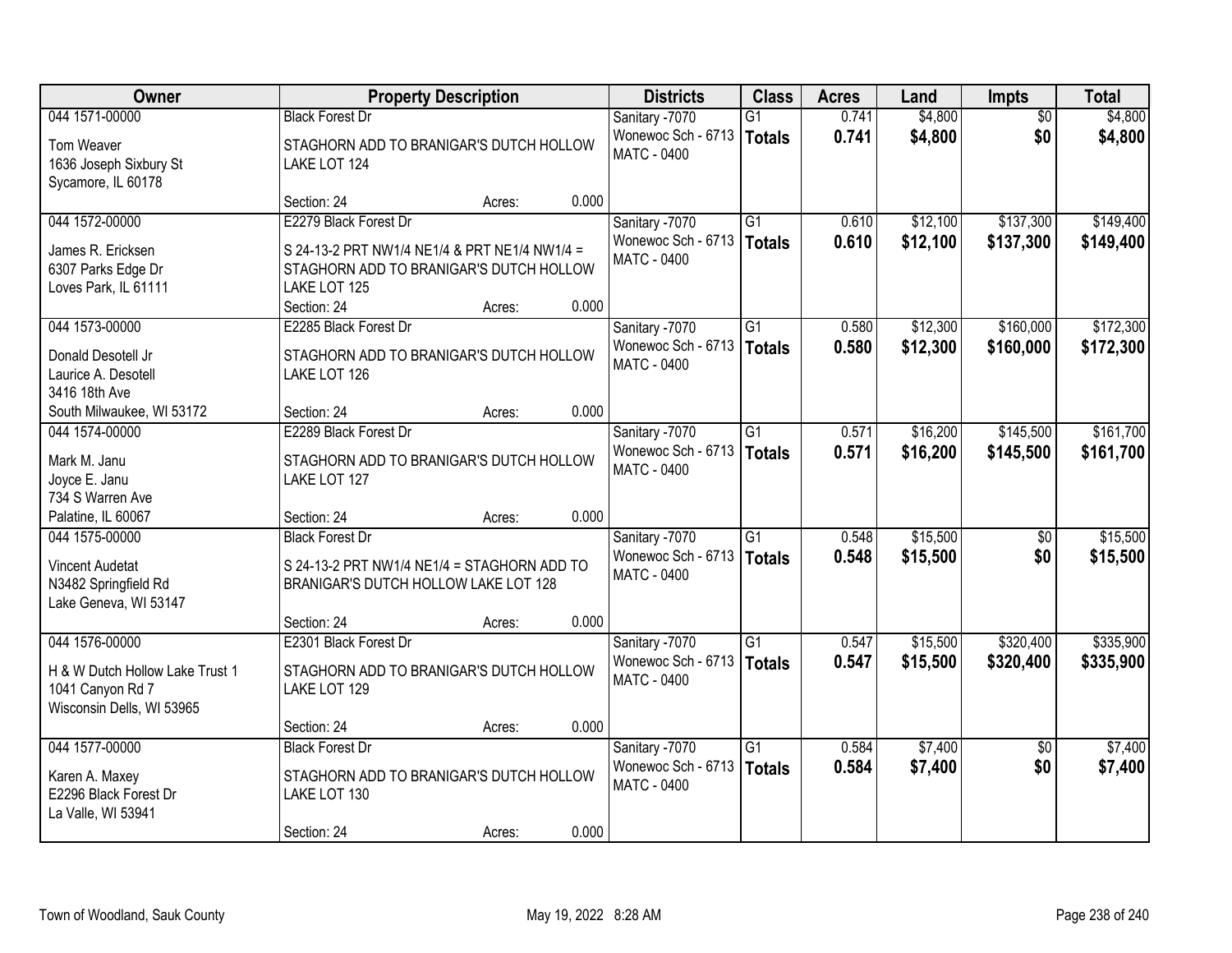| <b>Owner</b>              | <b>Property Description</b>                 |        |       | <b>Districts</b>            | <b>Class</b>        | <b>Acres</b> | Land        | Impts           | <b>Total</b>    |
|---------------------------|---------------------------------------------|--------|-------|-----------------------------|---------------------|--------------|-------------|-----------------|-----------------|
| 044 1578-00000            | E2296 Black Forest Dr                       |        |       | Sanitary -7070              | G1                  | 0.617        | \$4,000     | \$207,000       | \$211,000       |
| Danny Maxey               | STAGHORN ADD TO BRANIGAR'S DUTCH HOLLOW     |        |       | Wonewoc Sch - 6713          | <b>Totals</b>       | 0.617        | \$4,000     | \$207,000       | \$211,000       |
| Karen A. Maxey            | LAKE LOT 131                                |        |       | <b>MATC - 0400</b>          |                     |              |             |                 |                 |
| E2296 Black Forest Dr     |                                             |        |       |                             |                     |              |             |                 |                 |
| La Valle, WI 53941        | Section: 24                                 | Acres: | 0.000 |                             |                     |              |             |                 |                 |
| 044 1579-00000            | <b>Black Forest Dr</b>                      |        |       | Sanitary -7070              | G1                  | 0.612        | \$4,000     | $\overline{50}$ | \$4,000         |
| Keith M. Dalby            | STAGHORN ADD TO BRANIGAR'S DUTCH HOLLOW     |        |       | Wonewoc Sch - 6713          | Totals              | 0.612        | \$4,000     | \$0             | \$4,000         |
| Brigid A. Stark           | LAKE LOT 132                                |        |       | <b>MATC - 0400</b>          |                     |              |             |                 |                 |
| 3129 Keithbridge Cir      |                                             |        |       |                             |                     |              |             |                 |                 |
| Mt Horeb, WI 53572        | Section: 24                                 | Acres: | 0.000 |                             |                     |              |             |                 |                 |
| 044 1580-00000            | <b>Black Forest Dr</b>                      |        |       | Sanitary -7070              | $\overline{G1}$     | 0.637        | \$4,200     | $\overline{50}$ | \$4,200         |
|                           |                                             |        |       | Wonewoc Sch - 6713          | Totals              | 0.637        | \$4,200     | \$0             | \$4,200         |
| Jerzy Maj                 | STAGHORN ADD TO BRANIGAR'S DUTCH HOLLOW     |        |       | <b>MATC - 0400</b>          |                     |              |             |                 |                 |
| S4169 Whispering Pines Dr | LAKE LOT 133                                |        |       |                             |                     |              |             |                 |                 |
| Baraboo, WI 53913         | Section: 24                                 | Acres: | 0.000 |                             |                     |              |             |                 |                 |
| 044 1581-00000            | E2264 Black Forest Dr                       |        |       | Sanitary -7070              | $\overline{G1}$     | 0.679        | \$4,400     | \$119,500       | \$123,900       |
|                           |                                             |        |       | Wonewoc Sch - 6713   Totals |                     | 0.679        |             | \$119,500       |                 |
| Margaret M. Neary         | STAGHORN ADD TO BRANIGAR'S DUTCH HOLLOW     |        |       | <b>MATC - 0400</b>          |                     |              | \$4,400     |                 | \$123,900       |
| E2264 Black Forest Dr     | LAKE LOT 134                                |        |       |                             |                     |              |             |                 |                 |
| La Valle, WI 53941        |                                             |        |       |                             |                     |              |             |                 |                 |
|                           | Section: 24                                 | Acres: | 0.000 |                             |                     |              |             |                 |                 |
| 044 1582-00000            | <b>Black Forest Dr</b>                      |        |       | Sanitary -7070              | $\overline{G1}$     | 0.620        | \$4,100     | \$0             | \$4,100         |
| Chippewa Plaza, LLC       | STAGHORN ADD TO BRANIGAR'S DUTCH HOLLOW     |        |       | Wonewoc Sch - 6713   Totals |                     | 0.620        | \$4,100     | \$0             | \$4,100         |
| c/o Chippewa Plaza, LLC   | LAKE LOT 135                                |        |       | <b>MATC - 0400</b>          |                     |              |             |                 |                 |
| 4619 Old Wells Rd         |                                             |        |       |                             |                     |              |             |                 |                 |
| Eau Claire, WI 54703      | Section: 24                                 | Acres: | 0.000 |                             |                     |              |             |                 |                 |
| 044 1583-00000            | <b>Black Forest Dr</b>                      |        |       | Sanitary -7070              | G1                  | 0.611        | \$4,000     | $\sqrt{6}$      | \$4,000         |
| Wisco Phoenix, LLC        | S 24-13-2 PRT NE1/4 NW1/4 = STAGHORN ADD TO |        |       | Wonewoc Sch - 6713   Totals |                     | 0.611        | \$4,000     | \$0             | \$4,000         |
| N51 W26260 Autumn Trl     | BRANIGAR'S DUTCH HOLLOW LAKE LOT 136        |        |       | MATC - 0400                 |                     |              |             |                 |                 |
| Pewaukee, WI 53072        |                                             |        |       |                             |                     |              |             |                 |                 |
|                           | Section: 24                                 | Acres: | 0.000 |                             |                     |              |             |                 |                 |
| 044 1584-00000            | <b>Black Forest Dr</b>                      |        |       | Sanitary -7070              | $\overline{\chi_3}$ | 0.585        | $\sqrt{$0}$ | $\overline{50}$ | $\overline{50}$ |
| Sauk County               | STAGHORN ADD TO BRANIGAR'S DUTCH HOLLOW     |        |       | Wonewoc Sch - 6713          | Totals              | 0.585        | \$0         | \$0             | \$0             |
| Treasurer Dept (Tax Deed  | LAKE LOT 137                                |        |       | <b>MATC - 0400</b>          |                     |              |             |                 |                 |
| Offer to Purchase         |                                             |        |       |                             |                     |              |             |                 |                 |
| 505 Broadway              | Section: 24                                 | Acres: | 0.000 |                             |                     |              |             |                 |                 |
| Baraboo, WI 53913-0000    |                                             |        |       |                             |                     |              |             |                 |                 |